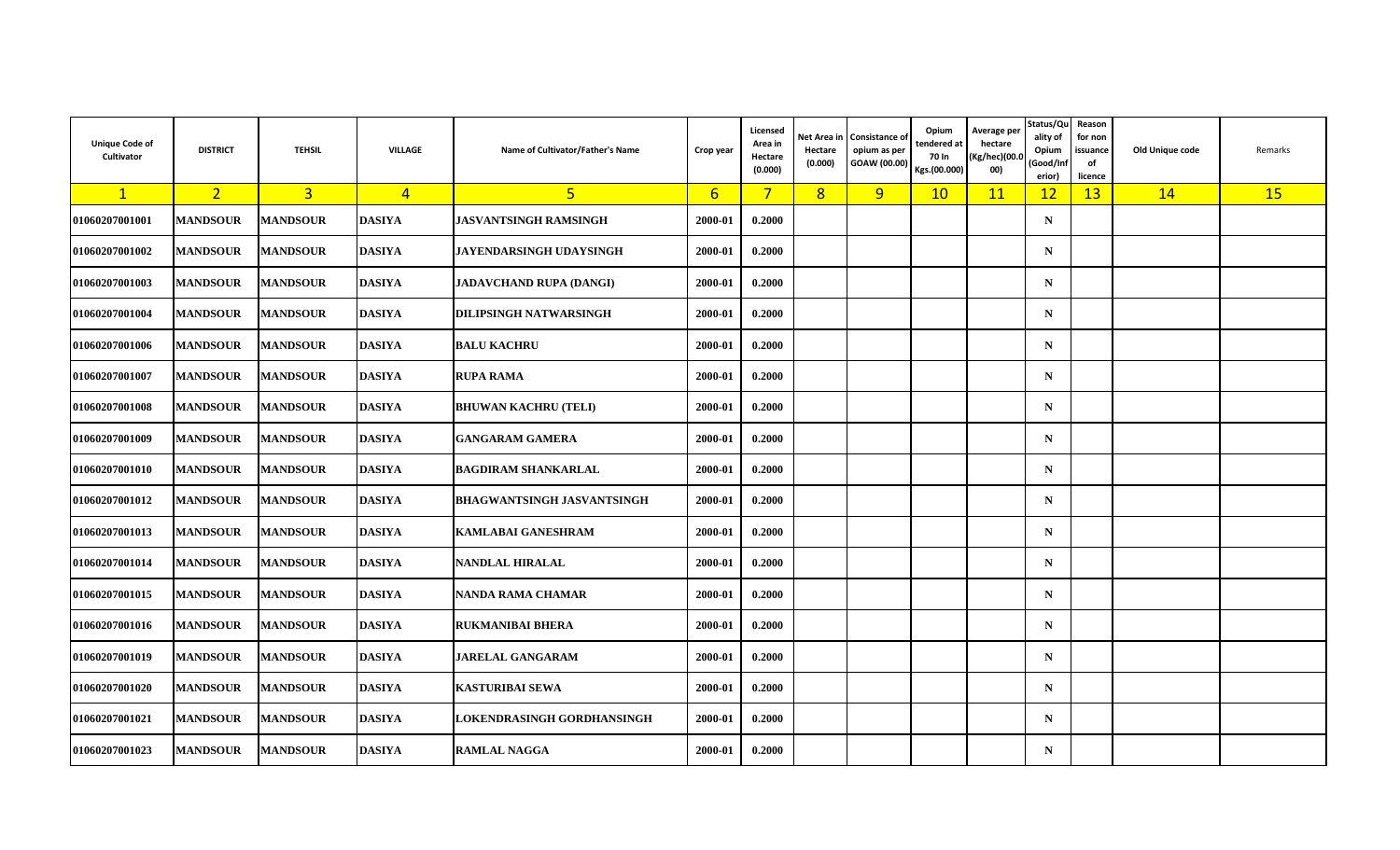| <b>01060207001024</b> | <b>MANDSOUR</b> | <b>MANDSOUR</b> | <b>DASIYA</b>  | <b>NANDA SUKKHA</b>            | 2000-01 | 0.2000 |        |        |        | $\mathbf N$ |  |  |
|-----------------------|-----------------|-----------------|----------------|--------------------------------|---------|--------|--------|--------|--------|-------------|--|--|
| 01060207001025        | <b>MANDSOUR</b> | <b>MANDSOUR</b> | <b>DASIYA</b>  | <b>GITABAI BALURAM</b>         | 2000-01 | 0.2000 |        |        |        | $\mathbf N$ |  |  |
| 01060207001026        | <b>MANDSOUR</b> | <b>MANDSOUR</b> | <b>DASIYA</b>  | NATWARSINGH JASWANTSINGH       | 2000-01 | 0.2000 |        |        |        | $\mathbf N$ |  |  |
| 01060207001027        | <b>MANDSOUR</b> | <b>MANDSOUR</b> | <b>DASIYA</b>  | <b>TEJA DEVA</b>               | 2000-01 | 0.2000 |        |        |        | $\mathbf N$ |  |  |
| <b>01060207001028</b> | <b>MANDSOUR</b> | <b>MANDSOUR</b> | DASIYA         | <b>JARELAL BHERA</b>           | 2000-01 | 0.2000 |        |        |        | $\mathbf N$ |  |  |
| 01060207001029        | <b>MANDSOUR</b> | <b>MANDSOUR</b> | <b>DASIYA</b>  | PANNALAL NANDA                 | 2000-01 | 0.2000 |        |        |        | $\mathbf N$ |  |  |
| 01060207001032        | <b>MANDSOUR</b> | <b>MANDSOUR</b> | <b>DASIYA</b>  | DHURIBAI SHANKARLAL            | 2000-01 | 0.2000 |        |        |        | $\mathbf N$ |  |  |
| 01060207001034        | <b>MANDSOUR</b> | <b>MANDSOUR</b> | DASIYA         | KANWARLAL ONKARLAL             | 2000-01 | 0.2000 |        |        |        | $\mathbf N$ |  |  |
| 01060207001035        | <b>MANDSOUR</b> | <b>MANDSOUR</b> | <b>DASIYA</b>  | RAGHURAJSINGH DULESINGH        | 2000-01 | 0.2000 |        |        |        | $\mathbf N$ |  |  |
| <b>01060207001037</b> | <b>MANDSOUR</b> | <b>MANDSOUR</b> | <b>DASIYA</b>  | <b>BHUWANSINGH DEEPSINGH</b>   | 2000-01 | 0.2000 |        |        |        | $\mathbf N$ |  |  |
| 01060207001038        | <b>MANDSOUR</b> | <b>MANDSOUR</b> | DASIYA         | <b>JUJHARSINGH MODSINGH</b>    | 2000-01 | 0.2000 |        |        |        | $\mathbf N$ |  |  |
| 01060207001039        | <b>MANDSOUR</b> | <b>MANDSOUR</b> | <b>DASIYA</b>  | <b>SHANKAR KACHRU (TELI)</b>   | 2000-01 | 0.2000 |        |        |        | $\mathbf N$ |  |  |
| 01060207001040        | <b>MANDSOUR</b> | <b>MANDSOUR</b> | <b>DASIYA</b>  | <b>BHERU KACHRU (TELI)</b>     | 2000-01 | 0.2000 |        |        |        | $\mathbf N$ |  |  |
| <b>01060207001041</b> | <b>MANDSOUR</b> | <b>MANDSOUR</b> | <b>DASIYA</b>  | <b>RODSINGH GOPALSINGH</b>     | 2000-01 | 0.2000 |        |        |        | $\mathbf N$ |  |  |
| <b>01060207001043</b> | <b>MANDSOUR</b> | <b>MANDSOUR</b> | <b>DASIYA</b>  | <b>MANGUBAI JANIBAI</b>        | 2000-01 | 0.2000 |        |        |        | $\mathbf N$ |  |  |
| 01060207001045        | <b>MANDSOUR</b> | <b>MANDSOUR</b> | <b>DASIYA</b>  | KARANSINGH RAGHURAJSINGH       | 2000-01 | 0.2000 |        |        |        | $\mathbf N$ |  |  |
| <b>01060207001049</b> | <b>MANDSOUR</b> | <b>MANDSOUR</b> | <b>DASIYA</b>  | DILIPSINGH JASVANTSINGH        | 2000-01 | 0.2000 |        |        |        | $\mathbf N$ |  |  |
| 01060207001050        | <b>MANDSOUR</b> | <b>MANDSOUR</b> | <b>DASIYA</b>  | DASHRATHSINGH YASHWANTSINGH    | 2000-01 | 0.2000 |        |        |        | $\mathbf N$ |  |  |
| <b>01060207002001</b> | <b>MANDSOUR</b> | <b>MANDSOUR</b> | <b>BHOLIYA</b> | <b>BALU BAGDIRAM</b>           | 2000-01 | 0.2000 |        |        |        | $\mathbf N$ |  |  |
| 01060207002003        | <b>MANDSOUR</b> | <b>MANDSOUR</b> | <b>BHOLIYA</b> | <b>JORAWARSINGH FATEHSINGH</b> | 2000-01 | 0.2000 | 0.1900 | 10.650 | 56.052 | G           |  |  |
| 01060207002004        | <b>MANDSOUR</b> | <b>MANDSOUR</b> | <b>BHOLIYA</b> | <b>RAMPRATAP BHERA</b>         | 2000-01 | 0.2000 |        |        |        | $\mathbf N$ |  |  |
| 01060207002007        | <b>MANDSOUR</b> | <b>MANDSOUR</b> | <b>BHOLIYA</b> | <b>JARELAL KALURAM</b>         | 2000-01 | 0.2000 |        |        |        | ${\bf N}$   |  |  |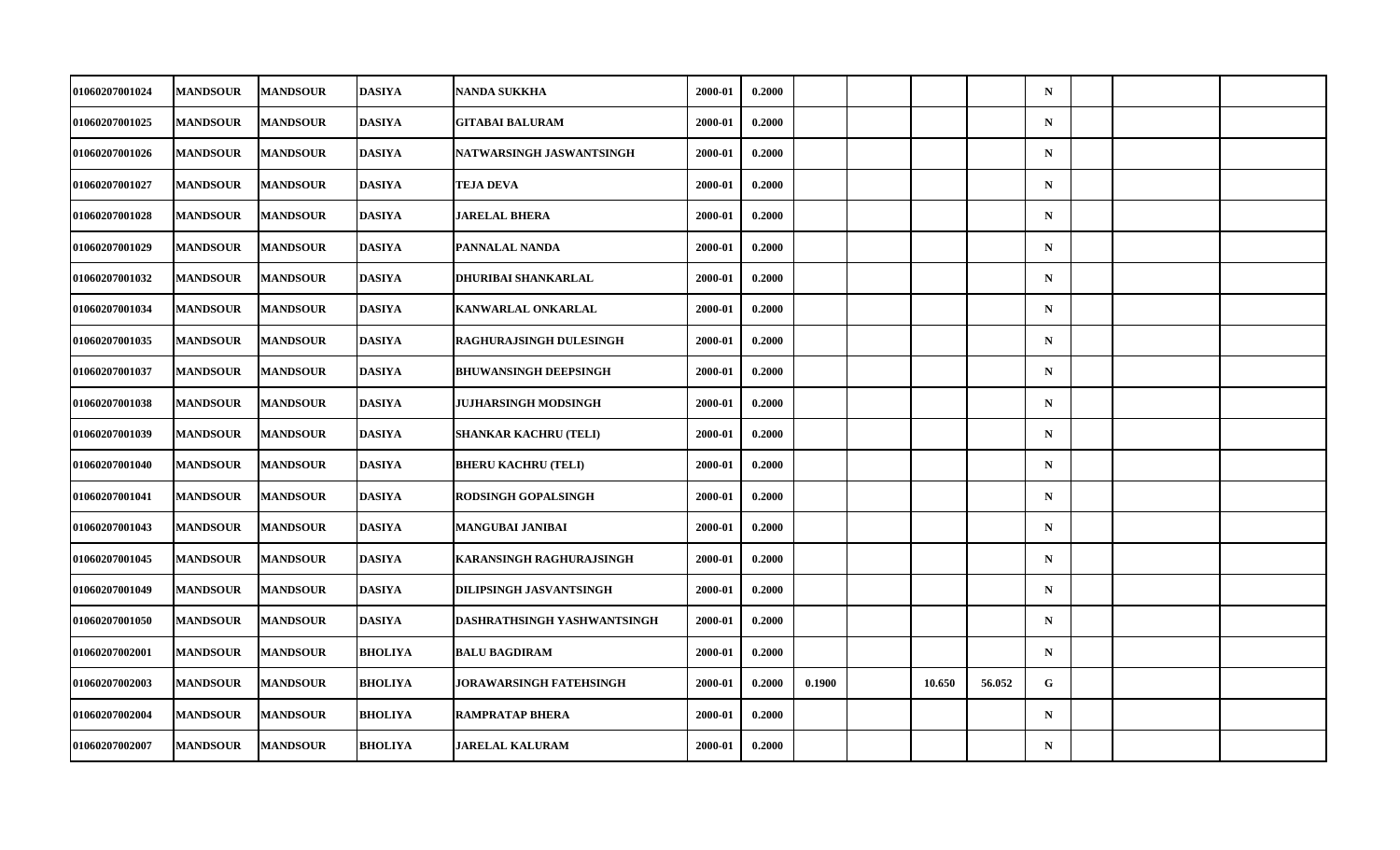| 01060207002008 | <b>MANDSOUR</b> | <b>MANDSOUR</b> | <b>BHOLIYA</b> | <b>HIRIBAI MAGANIRAM</b>          | 2000-01 | 0.2000 |  |  | $\mathbf N$ |  |                        |
|----------------|-----------------|-----------------|----------------|-----------------------------------|---------|--------|--|--|-------------|--|------------------------|
| 01060207002010 | <b>MANDSOUR</b> | <b>MANDSOUR</b> | <b>BHOLIYA</b> | KANHAIYALAL CHAGANLAL             | 2000-01 | 0.2000 |  |  | $\mathbf N$ |  |                        |
| 01060207002012 | <b>MANDSOUR</b> | <b>MANDSOUR</b> | <b>BHOLIYA</b> | <b>MANGILAL CHAGANLAL</b>         | 2000-01 | 0.2000 |  |  | $\mathbf N$ |  |                        |
| 01060207002013 | <b>MANDSOUR</b> | <b>MANDSOUR</b> | <b>BHOLIYA</b> | <b>NATHU CHATRA</b>               | 2000-01 | 0.2000 |  |  | $\mathbf N$ |  |                        |
| 01060207002016 | <b>MANDSOUR</b> | <b>MANDSOUR</b> | <b>BHOLIYA</b> | <b>KASTURIBAI RATAN</b>           | 2000-01 | 0.2000 |  |  | $\mathbf N$ |  | <b>TRANSFER/BHAWTA</b> |
| 01060207002017 | <b>MANDSOUR</b> | <b>MANDSOUR</b> | <b>BHOLIYA</b> | <b>BHANWARSINGH FATHESINGH</b>    | 2000-01 | 0.2000 |  |  | $\mathbf N$ |  |                        |
| 01060207002018 | <b>MANDSOUR</b> | <b>MANDSOUR</b> | <b>BHOLIYA</b> | <b>BHERULAL RAMNARAYAN</b>        | 2000-01 | 0.2000 |  |  | $\mathbf N$ |  |                        |
| 01060207002021 | <b>MANDSOUR</b> | <b>MANDSOUR</b> | <b>BHOLIYA</b> | <b>SOHANLAL HIRALAL</b>           | 2000-01 | 0.2000 |  |  | $\mathbf N$ |  |                        |
| 01060207002024 | <b>MANDSOUR</b> | <b>MANDSOUR</b> | <b>BHOLIYA</b> | RAMKANYABAI ONKARLAL              | 2000-01 | 0.2000 |  |  | $\mathbf N$ |  |                        |
| 01060207002028 | <b>MANDSOUR</b> | <b>MANDSOUR</b> | <b>BHOLIYA</b> | <b>AMRITBAI RAGHUNATH</b>         | 2000-01 | 0.2000 |  |  | $\mathbf N$ |  |                        |
| 01060207002030 | <b>MANDSOUR</b> | <b>MANDSOUR</b> | <b>BHOLIYA</b> | <b>DHURIBAI BHUWAN</b>            | 2000-01 | 0.2000 |  |  | $\mathbf N$ |  |                        |
| 01060207002031 | <b>MANDSOUR</b> | <b>MANDSOUR</b> | <b>BHOLIYA</b> | <b>BHANWARSINGH PRATAPSINGH</b>   | 2000-01 | 0.2000 |  |  | $\mathbf N$ |  |                        |
| 01060207002032 | <b>MANDSOUR</b> | <b>MANDSOUR</b> | <b>BHOLIYA</b> | <b>UMRAVSINGH HAMERSINGH</b>      | 2000-01 | 0.2000 |  |  | $\mathbf N$ |  |                        |
| 01060207002034 | <b>MANDSOUR</b> | <b>MANDSOUR</b> | <b>BHOLIYA</b> | <b>LALA BHERA</b>                 | 2000-01 | 0.2000 |  |  | $\mathbf N$ |  |                        |
| 01060207002035 | <b>MANDSOUR</b> | <b>MANDSOUR</b> | <b>BHOLIYA</b> | <b>DHULCHAND KACHRU</b>           | 2000-01 | 0.2000 |  |  | $\mathbf N$ |  |                        |
| 01060207002036 | <b>MANDSOUR</b> | <b>MANDSOUR</b> | <b>BHOLIYA</b> | <b>MOHANLAL PANNA</b>             | 2000-01 | 0.2000 |  |  | $\mathbf N$ |  |                        |
| 01060207002037 | <b>MANDSOUR</b> | <b>MANDSOUR</b> | <b>BHOLIYA</b> | <b>MAGANLAL BHERA DARJI</b>       | 2000-01 | 0.2000 |  |  | $\mathbf N$ |  |                        |
| 01060207002038 | <b>MANDSOUR</b> | <b>MANDSOUR</b> | <b>BHOLIYA</b> | <b>BALU RUPA NAI</b>              | 2000-01 | 0.2000 |  |  | $\mathbf N$ |  |                        |
| 01060207002039 | <b>MANDSOUR</b> | <b>MANDSOUR</b> | <b>BHOLIYA</b> | <b>BHUWANISHANKAR RUGHANATH</b>   | 2000-01 | 0.2000 |  |  | $\mathbf N$ |  |                        |
| 01060207002044 | <b>MANDSOUR</b> | <b>MANDSOUR</b> | <b>BHOLIYA</b> | <b>NAGUSINGH SWARUPSINGH</b>      | 2000-01 | 0.2000 |  |  | $\mathbf N$ |  |                        |
| 01060207003001 | <b>MANDSOUR</b> | <b>MANDSOUR</b> |                | ARNIYAGURJAR SHANKARLAL CHUNNILAL | 2000-01 | 0.2000 |  |  | $\mathbf N$ |  |                        |
| 01060207003002 | <b>MANDSOUR</b> | <b>MANDSOUR</b> |                | ARNIYAGURJAR  BALU BHERA BALAI    | 2000-01 | 0.2000 |  |  | $\mathbf N$ |  |                        |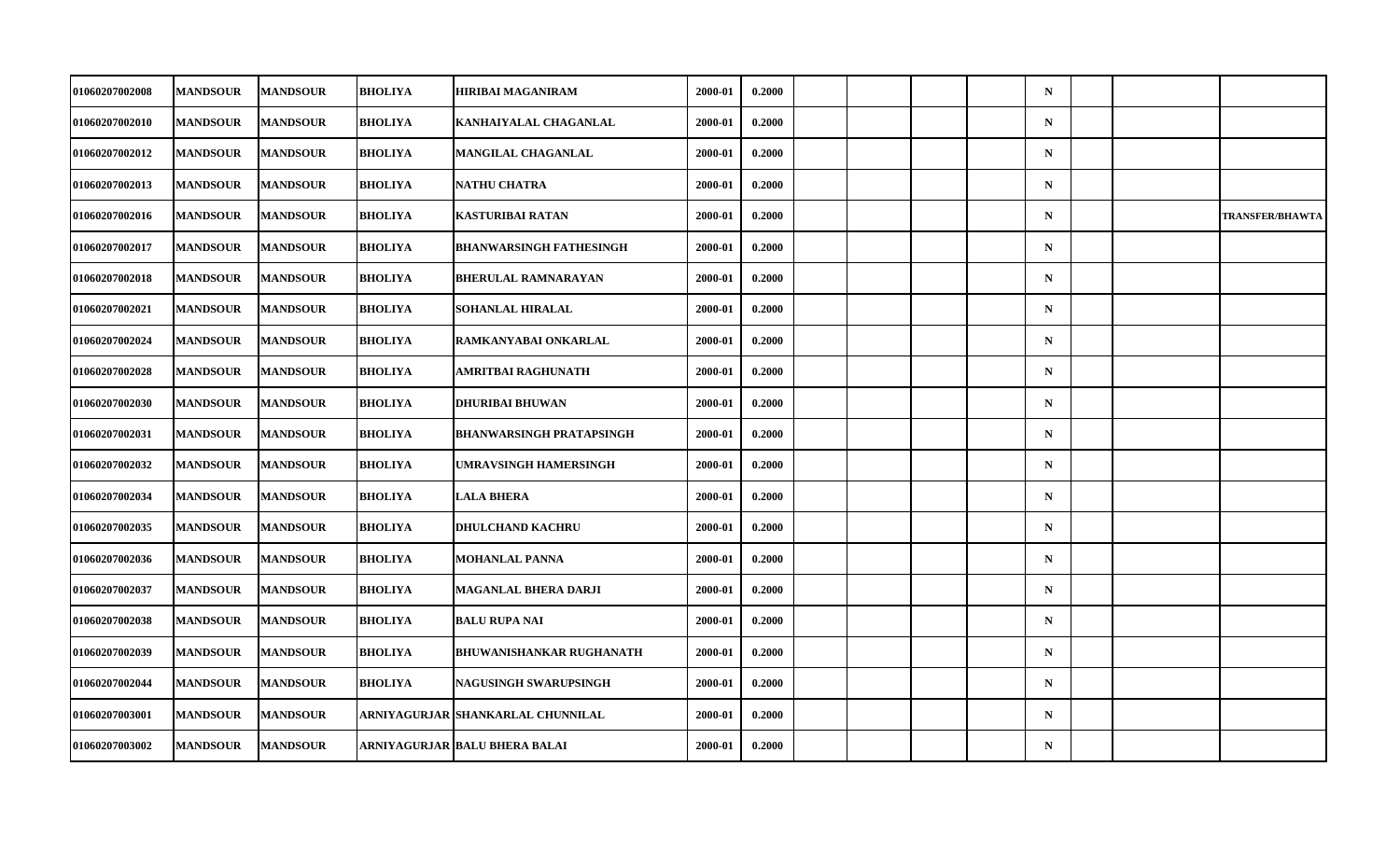| <b>01060207003003</b> | <b>MANDSOUR</b> | <b>MANDSOUR</b> |                          | ARNIYAGURJAR  BHERULAL CHUNNILAL      | 2000-01 | 0.2000 |        |        |        | $\mathbf N$ |  |  |
|-----------------------|-----------------|-----------------|--------------------------|---------------------------------------|---------|--------|--------|--------|--------|-------------|--|--|
| 01060207003004        | <b>MANDSOUR</b> | <b>MANDSOUR</b> |                          | ARNIYAGURJAR  KANWARLAL BHUWAN        | 2000-01 | 0.2000 |        |        |        | $\mathbf N$ |  |  |
| 01060207003005        | <b>MANDSOUR</b> | <b>MANDSOUR</b> |                          | ARNIYAGURJAR MANGILAL NANDLAL         | 2000-01 | 0.2000 |        |        |        | $\mathbf N$ |  |  |
| 01060207003006        | <b>MANDSOUR</b> | <b>MANDSOUR</b> | ARNIYAGURJAR BHERA PANNA |                                       | 2000-01 | 0.2000 |        |        |        | $\mathbf N$ |  |  |
| <b>01060207003007</b> | <b>MANDSOUR</b> | <b>MANDSOUR</b> |                          | ARNIYAGURJAR  BALU CHUNNILAL          | 2000-01 | 0.2000 |        |        |        | $\mathbf N$ |  |  |
| 01060207003008        | <b>MANDSOUR</b> | <b>MANDSOUR</b> |                          | ARNIYAGURJAR RATANLAL CHUNNILAL       | 2000-01 | 0.2000 |        |        |        | $\mathbf N$ |  |  |
| 01060207003009        | <b>MANDSOUR</b> | <b>MANDSOUR</b> |                          | ARNIYAGURJAR GAJRAJSINGH MANOHARSINGH | 2000-01 | 0.2000 |        |        |        | $\mathbf N$ |  |  |
| <b>01060207003010</b> | <b>MANDSOUR</b> | <b>MANDSOUR</b> | ARNIYAGURJAR  MOHAN UDA  |                                       | 2000-01 | 0.2000 |        |        |        | $\mathbf N$ |  |  |
| 01060207003011        | <b>MANDSOUR</b> | <b>MANDSOUR</b> |                          | ARNIYAGURJAR KARULAL VISHRAM          | 2000-01 | 0.2000 |        |        |        | $\mathbf N$ |  |  |
| 01060207003012        | <b>MANDSOUR</b> | <b>MANDSOUR</b> |                          | ARNIYAGURJAR SUGANDHBAI RAMESHWAR     | 2000-01 | 0.2000 | 0.2050 | 11.960 | 58.341 | G           |  |  |
| <b>01060207003013</b> | <b>MANDSOUR</b> | <b>MANDSOUR</b> |                          | ARNIYAGURJAR  NATHULAL BAGDIRAM       | 2000-01 | 0.2000 |        |        |        | $\mathbf N$ |  |  |
| 01060207003014        | <b>MANDSOUR</b> | <b>MANDSOUR</b> |                          | ARNIYAGURJAR KANIRAM DEWA             | 2000-01 | 0.2000 |        |        |        | $\mathbf N$ |  |  |
| 01060207003015        | <b>MANDSOUR</b> | <b>MANDSOUR</b> |                          | ARNIYAGURJAR RAMKUNWAR GANESHRAM      | 2000-01 | 0.2000 | 0.1850 | 10.150 | 54.864 | G           |  |  |
| <b>01060207003016</b> | <b>MANDSOUR</b> | <b>MANDSOUR</b> |                          | ARNIYAGURJAR   LILABAI HIRALAL        | 2000-01 | 0.2000 |        |        |        | $\mathbf N$ |  |  |
| 01060207003017        | <b>MANDSOUR</b> | <b>MANDSOUR</b> |                          | ARNIYAGURJAR  RAMCHANDRA BAGDIRAM     | 2000-01 | 0.2000 |        |        |        | $\mathbf N$ |  |  |
| 01060207003019        | <b>MANDSOUR</b> | <b>MANDSOUR</b> |                          | ARNIYAGURJAR SITABAI KASHIRAM         | 2000-01 | 0.2000 |        |        |        | $\mathbf N$ |  |  |
| 01060207003021        | <b>MANDSOUR</b> | <b>MANDSOUR</b> |                          | ARNIYAGURJAR  BAGDIBAI KACHRU         | 2000-01 | 0.2000 |        |        |        | $\mathbf N$ |  |  |
| 01060207003024        | <b>MANDSOUR</b> | <b>MANDSOUR</b> |                          | ARNIYAGURJAR AMRA KASTURA             | 2000-01 | 0.2000 |        |        |        | $\mathbf N$ |  |  |
| 01060207003025        | <b>MANDSOUR</b> | <b>MANDSOUR</b> |                          | ARNIYAGURJAR MENABAI JAWAHARLAL       | 2000-01 | 0.2000 |        |        |        | $\mathbf N$ |  |  |
| <b>01060207003026</b> | <b>MANDSOUR</b> | <b>MANDSOUR</b> |                          | ARNIYAGURJAR   GANGARAM NATHU         | 2000-01 | 0.2000 | 0.2050 | 11.980 | 58.439 | G           |  |  |
| 01060207003027        | <b>MANDSOUR</b> | <b>MANDSOUR</b> |                          | ARNIYAGURJAR SUHAGBAI TULSIRAM        | 2000-01 | 0.2000 |        |        |        | $\mathbf N$ |  |  |
| 01060207003028        | <b>MANDSOUR</b> | <b>MANDSOUR</b> |                          | ARNIYAGURJAR  RADHIBAI HIRA CHAMAR    | 2000-01 | 0.2000 |        |        |        | ${\bf N}$   |  |  |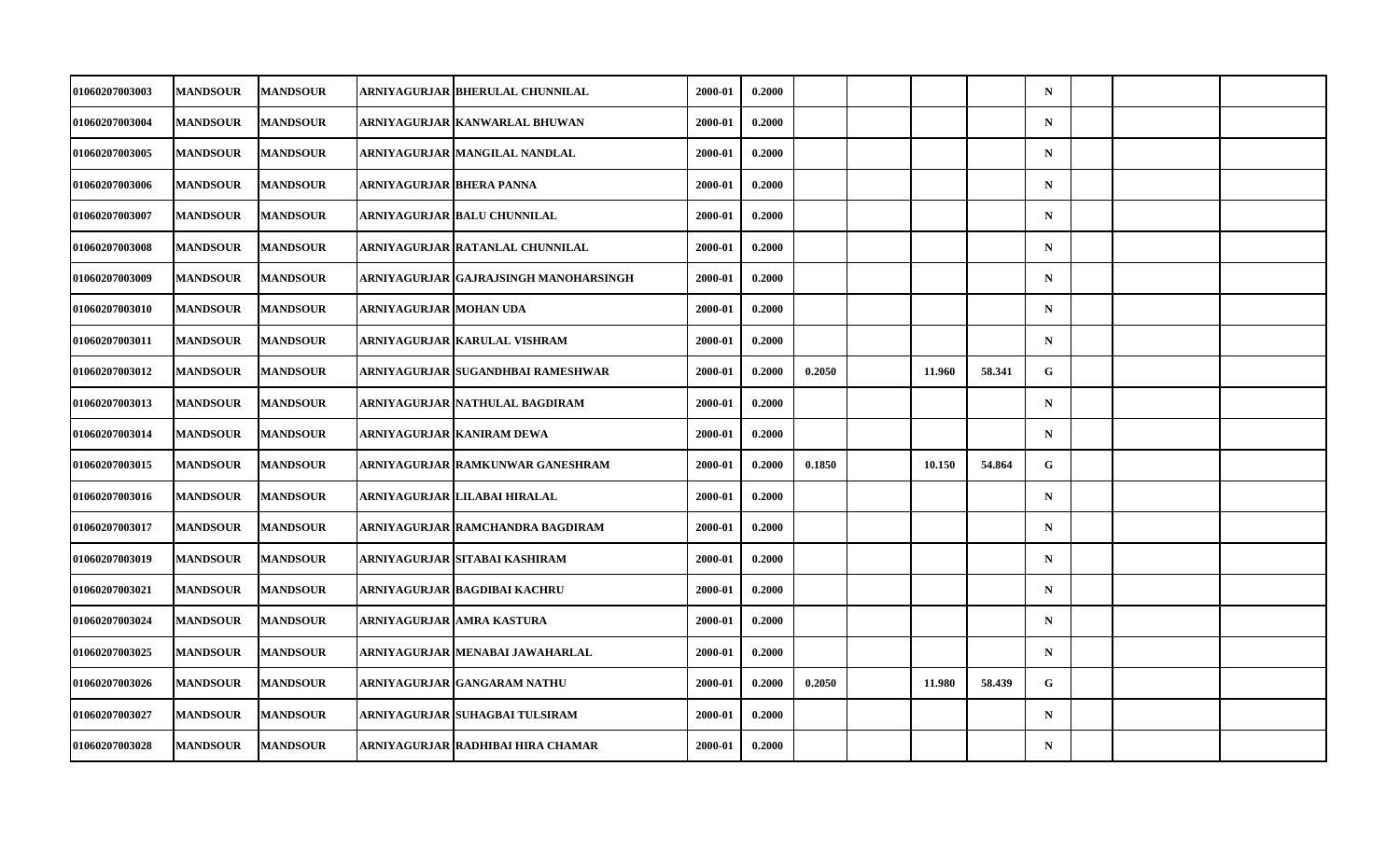| <b>01060207003029</b> | <b>MANDSOUR</b> | <b>MANDSOUR</b> | ARNIYAGURJAR  PUNA UDA |                                | 2000-01 | 0.2000 | 0.1950 | 9.280  | 47.589 | G           | 04 |                    |
|-----------------------|-----------------|-----------------|------------------------|--------------------------------|---------|--------|--------|--------|--------|-------------|----|--------------------|
| 01060207003032        | <b>MANDSOUR</b> | <b>MANDSOUR</b> |                        | ARNIYAGURJAR  RATANLAL RAMA    | 2000-01 | 0.2000 |        |        |        | $\mathbf N$ |    |                    |
| 01060207003033        | <b>MANDSOUR</b> | <b>MANDSOUR</b> |                        | ARNIYAGURJAR  KARU BHUWAN      | 2000-01 | 0.2000 |        |        |        | $\mathbf N$ |    |                    |
| 01060207004002        | <b>MANDSOUR</b> | <b>MANDSOUR</b> | <b>LAAOKHEDI</b>       | <b>BHOPALSINGH ONKARSINGH</b>  | 2000-01 | 0.2000 |        |        |        | $\mathbf N$ |    |                    |
| <b>01060207004003</b> | <b>MANDSOUR</b> | <b>MANDSOUR</b> | <b>LAAOKHEDI</b>       | <b>RUPA NATHU BAGRI</b>        | 2000-01 | 0.2000 |        |        |        | $\mathbf N$ |    |                    |
| 01060207004004        | <b>MANDSOUR</b> | <b>MANDSOUR</b> | <b>LAAOKHEDI</b>       | <b>RASALKUNWAR AMARSINGH</b>   | 2000-01 | 0.2000 |        |        |        | $\mathbf N$ |    |                    |
| 01060207004006        | <b>MANDSOUR</b> | <b>MANDSOUR</b> | <b>LAAOKHEDI</b>       | SHANKARLAL HARIRAM             | 2000-01 | 0.2000 |        |        |        | $\mathbf N$ |    | <b>NAME CHANGE</b> |
| <b>01060207004007</b> | <b>MANDSOUR</b> | <b>MANDSOUR</b> | <b>LAAOKHEDI</b>       | <b>BHAGIRATH NANDA</b>         | 2000-01 | 0.2000 |        |        |        | $\mathbf N$ |    |                    |
| 01060207004008        | <b>MANDSOUR</b> | <b>MANDSOUR</b> | <b>LAAOKHEDI</b>       | RAMBHABAI BAGDIRAM             | 2000-01 | 0.2000 |        |        |        | $\mathbf N$ |    |                    |
| 01060207004009        | <b>MANDSOUR</b> | <b>MANDSOUR</b> | <b>LAAOKHEDI</b>       | <b>CHANDARSINGH GOPALSINGH</b> | 2000-01 | 0.2000 |        |        |        | $\mathbf N$ |    |                    |
| <b>01060207004011</b> | <b>MANDSOUR</b> | <b>MANDSOUR</b> | <b>LAAOKHEDI</b>       | <b>MANGALSINGH DHULESINGH</b>  | 2000-01 | 0.2000 |        |        |        | $\mathbf N$ |    |                    |
| 01060207004013        | <b>MANDSOUR</b> | <b>MANDSOUR</b> | <b>LAAOKHEDI</b>       | <b>BALULAL PANNALAL</b>        | 2000-01 | 0.2000 |        |        |        | $\mathbf N$ |    |                    |
| 01060207004015        | <b>MANDSOUR</b> | <b>MANDSOUR</b> | <b>LAAOKHEDI</b>       | SAJJANKUNWAR BHERUSINGH        | 2000-01 | 0.2000 |        |        |        | $\mathbf N$ |    |                    |
| 01060207004017        | <b>MANDSOUR</b> | <b>MANDSOUR</b> | <b>LAAOKHEDI</b>       | JUJHARSINGH NATHUSINGH         | 2000-01 | 0.2000 |        |        |        | $\mathbf N$ |    |                    |
| 01060207004018        | <b>MANDSOUR</b> | <b>MANDSOUR</b> | <b>LAAOKHEDI</b>       | SHAMBHUSINGH SWARUPSINGH       | 2000-01 | 0.2000 |        |        |        | $\mathbf N$ |    |                    |
| 01060207005001        | <b>MANDSOUR</b> | <b>MANDSOUR</b> | <b>BHAWTA</b>          | JUJHARSINGH BHURIBAI           | 2000-01 | 0.2000 | 0.1900 | 11.490 | 60.473 | G           |    |                    |
| <b>01060207006001</b> | <b>MANDSOUR</b> | <b>MANDSOUR</b> | <b>KATKIYA</b>         | <b>BALU NANDA BALAI</b>        | 2000-01 | 0.2000 |        |        |        | $\mathbf N$ |    |                    |
| 01060207006002        | <b>MANDSOUR</b> | <b>MANDSOUR</b> | <b>KATKIYA</b>         | VISHNUNARAYAN KELASH           | 2000-01 | 0.2000 |        |        |        | $\mathbf N$ |    |                    |
| 01060207006003        | <b>MANDSOUR</b> | <b>MANDSOUR</b> | <b>KATKIYA</b>         | <b>RAMESHWAR SURAJMAL</b>      | 2000-01 | 0.2000 |        |        |        | $\mathbf N$ |    |                    |
| <b>01060207006004</b> | <b>MANDSOUR</b> | <b>MANDSOUR</b> | <b>KATKIYA</b>         | <b>GULAB KISHAN MEENA</b>      | 2000-01 | 0.2000 |        |        |        | $\mathbf N$ |    |                    |
| 01060207006005        | <b>MANDSOUR</b> | <b>MANDSOUR</b> | <b>KATKIYA</b>         | <b>AMBARAM JAGANNATH</b>       | 2000-01 | 0.2000 |        |        |        | $\mathbf N$ |    |                    |
| 01060207006006        | <b>MANDSOUR</b> | <b>MANDSOUR</b> | <b>KATKIYA</b>         | <b>TULSIRAM NARSINGH</b>       | 2000-01 | 0.2000 |        |        |        | $\mathbf N$ |    |                    |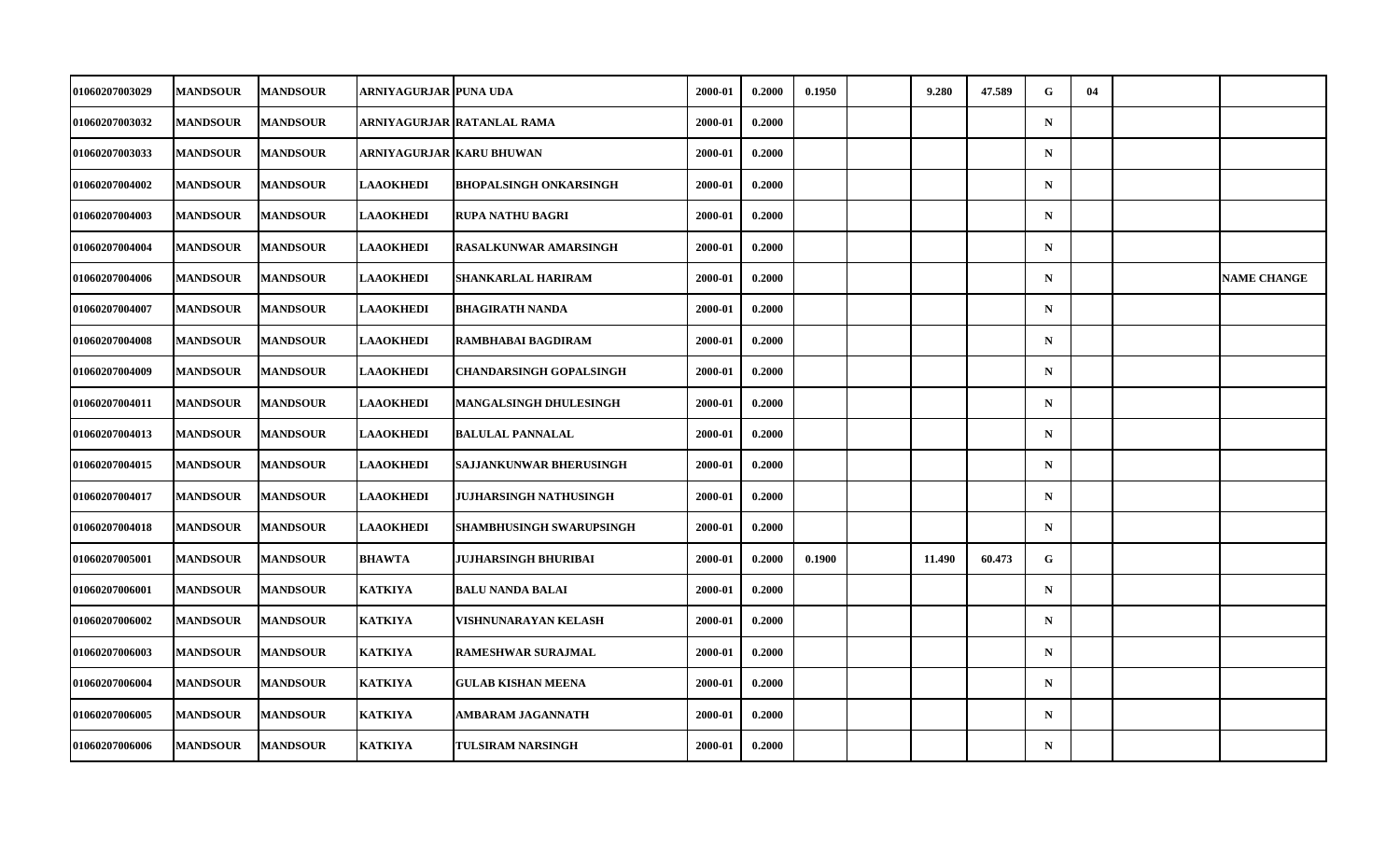| 01060207006011        | <b>MANDSOUR</b> | <b>MANDSOUR</b> | <b>KATKIYA</b>     | <b>KACHRULAL NANDA</b>     | 2000-01 | 0.2000 |        |       |        | $\mathbf N$ |  |  |
|-----------------------|-----------------|-----------------|--------------------|----------------------------|---------|--------|--------|-------|--------|-------------|--|--|
| 01060207006012        | <b>MANDSOUR</b> | <b>MANDSOUR</b> | KATKIYA            | <b>SALAGRAM SAVA</b>       | 2000-01 | 0.2000 |        |       |        | ${\bf N}$   |  |  |
| 01060207006016        | <b>MANDSOUR</b> | <b>MANDSOUR</b> | <b>KATKIYA</b>     | <b>BHERULAL HIRA</b>       | 2000-01 | 0.2000 |        |       |        | $\mathbf N$ |  |  |
| <b>01060207006018</b> | <b>MANDSOUR</b> | <b>MANDSOUR</b> | <b>KATKIYA</b>     | <b>KESAR GULAB</b>         | 2000-01 | 0.2000 |        |       |        | $\mathbf N$ |  |  |
| <b>01060207006019</b> | <b>MANDSOUR</b> | <b>MANDSOUR</b> | KATKIYA            | SHIVNARAYAN SURAJMAL       | 2000-01 | 0.2000 |        |       |        | $\mathbf N$ |  |  |
| 01060207006020        | <b>MANDSOUR</b> | <b>MANDSOUR</b> | <b>KATKIYA</b>     | <b>RUPA GANGARAM</b>       | 2000-01 | 0.2000 |        |       |        | $\mathbf N$ |  |  |
| 01060207006022        | <b>MANDSOUR</b> | <b>MANDSOUR</b> | <b>KATKIYA</b>     | LAXMINARAYAN DOLATRAM      | 2000-01 | 0.2000 |        |       |        | $\mathbf N$ |  |  |
| <b>01060207006023</b> | <b>MANDSOUR</b> | <b>MANDSOUR</b> | KATKIYA            | <b>BHERULAL BHANWARBAI</b> | 2000-01 | 0.2000 |        |       |        | $\mathbf N$ |  |  |
| 01060207006026        | <b>MANDSOUR</b> | <b>MANDSOUR</b> | <b>KATKIYA</b>     | <b>BALU NARAYAN BALAI</b>  | 2000-01 | 0.2000 |        |       |        | $\mathbf N$ |  |  |
| 01060207006027        | <b>MANDSOUR</b> | <b>MANDSOUR</b> | <b>KATKIYA</b>     | <b>BHAGIRATH KACHRU</b>    | 2000-01 | 0.2000 | 0.1350 | 8.240 | 61.037 | G           |  |  |
| <b>01060207007001</b> | <b>MANDSOUR</b> | <b>MANDSOUR</b> | RANMAKHEDI         | <b>BALU KISHAN GAYARI</b>  | 2000-01 | 0.2000 |        |       |        | $\mathbf N$ |  |  |
| <b>01060207007002</b> | <b>MANDSOUR</b> | <b>MANDSOUR</b> | <b>RANMAKHEDI</b>  | <b>DEVILAL BHERU</b>       | 2000-01 | 0.2000 |        |       |        | $\mathbf N$ |  |  |
| 01060207007003        | <b>MANDSOUR</b> | <b>MANDSOUR</b> | <b>RANMAKHEDI</b>  | <b>MOTILAL BHUWAN</b>      | 2000-01 | 0.2000 |        |       |        | ${\bf N}$   |  |  |
| <b>01060207007005</b> | <b>MANDSOUR</b> | <b>MANDSOUR</b> | RANMAKHEDI         | <b>BHERULAL KISHANLAL</b>  | 2000-01 | 0.2000 |        |       |        | $\mathbf N$ |  |  |
| 01060207007007        | <b>MANDSOUR</b> | <b>MANDSOUR</b> | <b>RANMAKHEDI</b>  | MARIYAMBAI NAZIRSHAH       | 2000-01 | 0.2000 |        |       |        | $\mathbf N$ |  |  |
| 01060207008001        | <b>MANDSOUR</b> | <b>MANDSOUR</b> | <b>SATALKHEDA</b>  | <b>BAPULAL RUPA</b>        | 2000-01 | 0.2000 |        |       |        | $\mathbf N$ |  |  |
| <b>01060207008002</b> | <b>MANDSOUR</b> | <b>MANDSOUR</b> | <b>SATALKHEDA</b>  | <b>SHOBHARAM JAYRAM</b>    | 2000-01 | 0.2000 |        |       |        | $\mathbf N$ |  |  |
| 01060207008005        | <b>MANDSOUR</b> | <b>MANDSOUR</b> | <b>SATALKHEDA</b>  | <b>JAMNABAI KESHURAM</b>   | 2000-01 | 0.2000 |        |       |        | $\mathbf N$ |  |  |
| <b>01060207008006</b> | <b>MANDSOUR</b> | <b>MANDSOUR</b> | <b>SATALKHEDA</b>  | <b>KHUSHAL JAYRAM</b>      | 2000-01 | 0.2000 |        |       |        | $\mathbf N$ |  |  |
| <b>01060207008008</b> | <b>MANDSOUR</b> | <b>MANDSOUR</b> | <b>SATALKHEDA</b>  | <b>BAGDIRAM BHAGAWAN</b>   | 2000-01 | 0.2000 |        |       |        | $\mathbf N$ |  |  |
| 01060207009001        | <b>MANDSOUR</b> | <b>MANDSOUR</b> | <b>SEMLIYAKAZI</b> | RATANSINGH JAWANSINGH      | 2000-01 | 0.2000 |        |       |        | $\mathbf N$ |  |  |
| 01060207009002        | <b>MANDSOUR</b> | <b>MANDSOUR</b> | SEMLIYAKAZI        | <b>JANIBAI RAMLAL</b>      | 2000-01 | 0.2000 |        |       |        | $\mathbf N$ |  |  |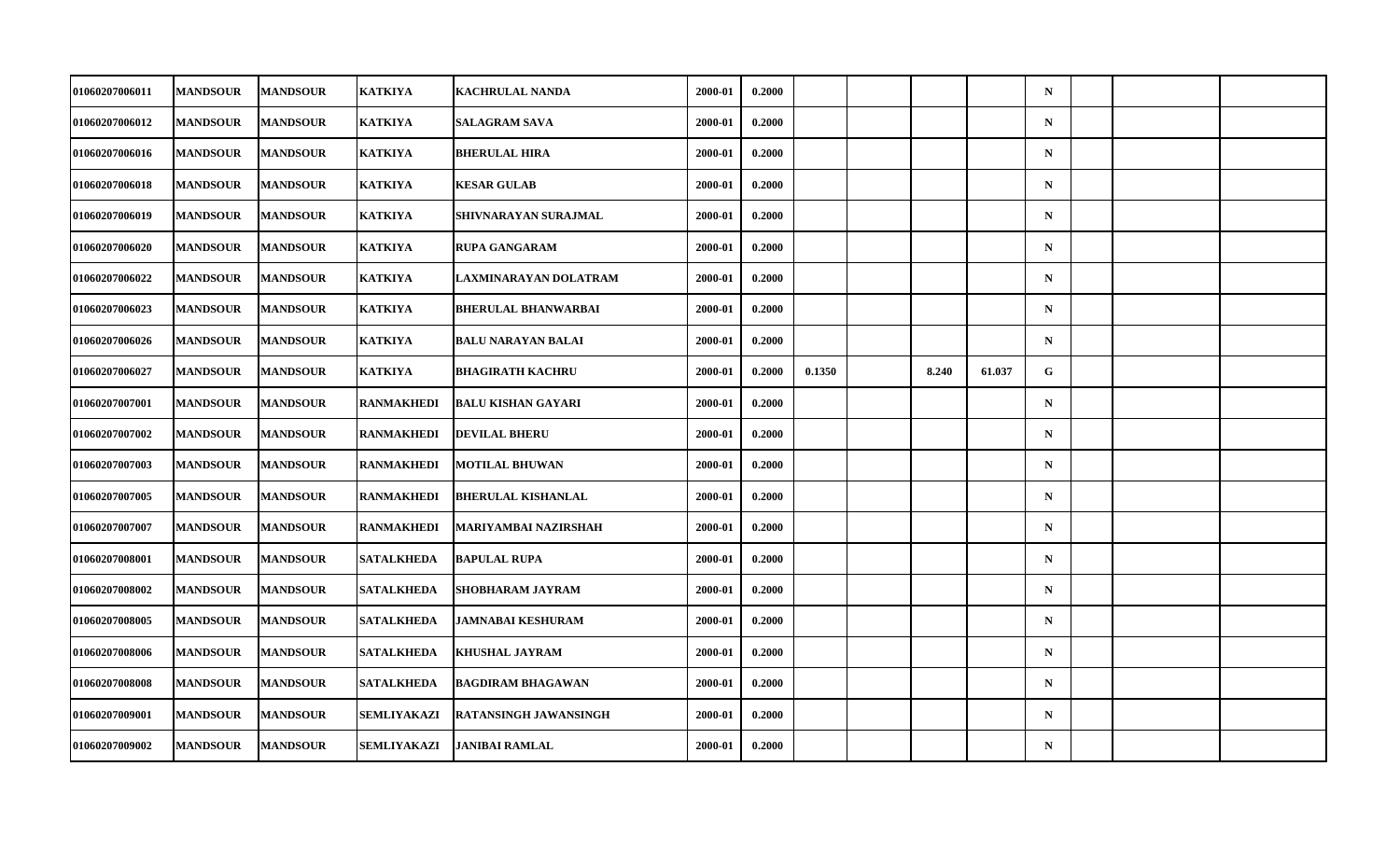| 01060207009003 | <b>MANDSOUR</b> | <b>MANDSOUR</b> | SEMLIYAKAZI        | RUKMANIBAI NANURAM             | 2000-01 | 0.2000 |  |  | $\mathbf N$ |  |                    |
|----------------|-----------------|-----------------|--------------------|--------------------------------|---------|--------|--|--|-------------|--|--------------------|
| 01060207009004 | <b>MANDSOUR</b> | <b>MANDSOUR</b> | SEMLIYAKAZI        | <b>DHANNIBAI GANGARAM</b>      | 2000-01 | 0.2000 |  |  | $\mathbf N$ |  |                    |
| 01060207009005 | <b>MANDSOUR</b> | <b>MANDSOUR</b> | <b>SEMLIYAKAZI</b> | <b>GAJRAJSINGH GANGASINGH</b>  | 2000-01 | 0.2000 |  |  | $\mathbf N$ |  |                    |
| 01060207009006 | <b>MANDSOUR</b> | <b>MANDSOUR</b> | SEMLIYAKAZI        | <b>BAGDIRAM MOTI KUMAR</b>     | 2000-01 | 0.2000 |  |  | $\mathbf N$ |  |                    |
| 01060207009007 | <b>MANDSOUR</b> | <b>MANDSOUR</b> | <b>SEMLIYAKAZI</b> | LUNA DHURA CHAMAR              | 2000-01 | 0.2000 |  |  | $\mathbf N$ |  |                    |
| 01060207009009 | <b>MANDSOUR</b> | <b>MANDSOUR</b> | SEMLIYAKAZI        | KULSUMBAI NAJIRSHAH            | 2000-01 | 0.2000 |  |  | $\mathbf N$ |  |                    |
| 01060207009011 | <b>MANDSOUR</b> | <b>MANDSOUR</b> | <b>SEMLIYAKAZI</b> | <b>GOPALSINGH KHUMANSINGH</b>  | 2000-01 | 0.2000 |  |  | $\mathbf N$ |  |                    |
| 01060207009012 | <b>MANDSOUR</b> | <b>MANDSOUR</b> | <b>SEMLIYAKAZI</b> | <b>BALMUKAND SAWA</b>          | 2000-01 | 0.2000 |  |  | $\mathbf N$ |  |                    |
| 01060207009013 | <b>MANDSOUR</b> | <b>MANDSOUR</b> | SEMLIYAKAZI        | VARDA NAHAR JI TELI            | 2000-01 | 0.2000 |  |  | $\mathbf N$ |  |                    |
| 01060207009014 | <b>MANDSOUR</b> | <b>MANDSOUR</b> | <b>SEMLIYAKAZI</b> | <b>RAMCHAND PURA</b>           | 2000-01 | 0.2000 |  |  | $\mathbf N$ |  |                    |
| 01060207009016 | <b>MANDSOUR</b> | <b>MANDSOUR</b> | SEMLIYAKAZI        | <b>BHANWARSINGH RAMSINGH</b>   | 2000-01 | 0.2000 |  |  | $\mathbf N$ |  |                    |
| 01060207009017 | <b>MANDSOUR</b> | <b>MANDSOUR</b> | SEMLIYAKAZI        | <b>BAGDIRAM BHERA KANARCHI</b> | 2000-01 | 0.2000 |  |  | $\mathbf N$ |  |                    |
| 01060207009018 | <b>MANDSOUR</b> | <b>MANDSOUR</b> | <b>SEMLIYAKAZI</b> | <b>KISHAN GALLA CHAMAR</b>     | 2000-01 | 0.2000 |  |  | $\mathbf N$ |  |                    |
| 01060207009019 | <b>MANDSOUR</b> | <b>MANDSOUR</b> | SEMLIYAKAZI        | <b>SULEMANSHAH RAHMAN SHAH</b> | 2000-01 | 0.2000 |  |  | $\mathbf N$ |  |                    |
| 01060207009022 | <b>MANDSOUR</b> | <b>MANDSOUR</b> | SEMLIYAKAZI        | <b>PRATAPBAI NANURAM</b>       | 2000-01 | 0.2000 |  |  | $\mathbf N$ |  |                    |
| 01060207009023 | <b>MANDSOUR</b> | <b>MANDSOUR</b> | SEMLIYAKAZI        | JAMUNABAI RAMNARAYAN           | 2000-01 | 0.2000 |  |  | $\mathbf N$ |  |                    |
| 01060207009024 | <b>MANDSOUR</b> | <b>MANDSOUR</b> | SEMLIYAKAZI        | <b>GORDHANLAL NARAYAN</b>      | 2000-01 | 0.2000 |  |  | $\mathbf N$ |  |                    |
| 01060207009025 | <b>MANDSOUR</b> | <b>MANDSOUR</b> | SEMLIYAKAZI        | NANDKUNWAR JAYSINGH            | 2000-01 | 0.2000 |  |  | $\mathbf N$ |  |                    |
| 01060207009026 | <b>MANDSOUR</b> | <b>MANDSOUR</b> | SEMLIYAKAZI        | <b>RUPKUNWAR RAMSINGH</b>      | 2000-01 | 0.2000 |  |  | $\mathbf N$ |  | <b>NAME CHANGE</b> |
| 01060207009027 | <b>MANDSOUR</b> | <b>MANDSOUR</b> | SEMLIYAKAZI        | <b>MADHOSINGH RAMSINGH</b>     | 2000-01 | 0.2000 |  |  | $\mathbf N$ |  |                    |
| 01060207009029 | <b>MANDSOUR</b> | <b>MANDSOUR</b> | SEMLIYAKAZI        | <b>MANGILAL SUKKHA</b>         | 2000-01 | 0.2000 |  |  | $\mathbf N$ |  |                    |
| 01060207009030 | <b>MANDSOUR</b> | <b>MANDSOUR</b> | SEMLIYAKAZI        | <b>KAMLAKUNWAR SAJJANSINGH</b> | 2000-01 | 0.2000 |  |  | $\mathbf N$ |  |                    |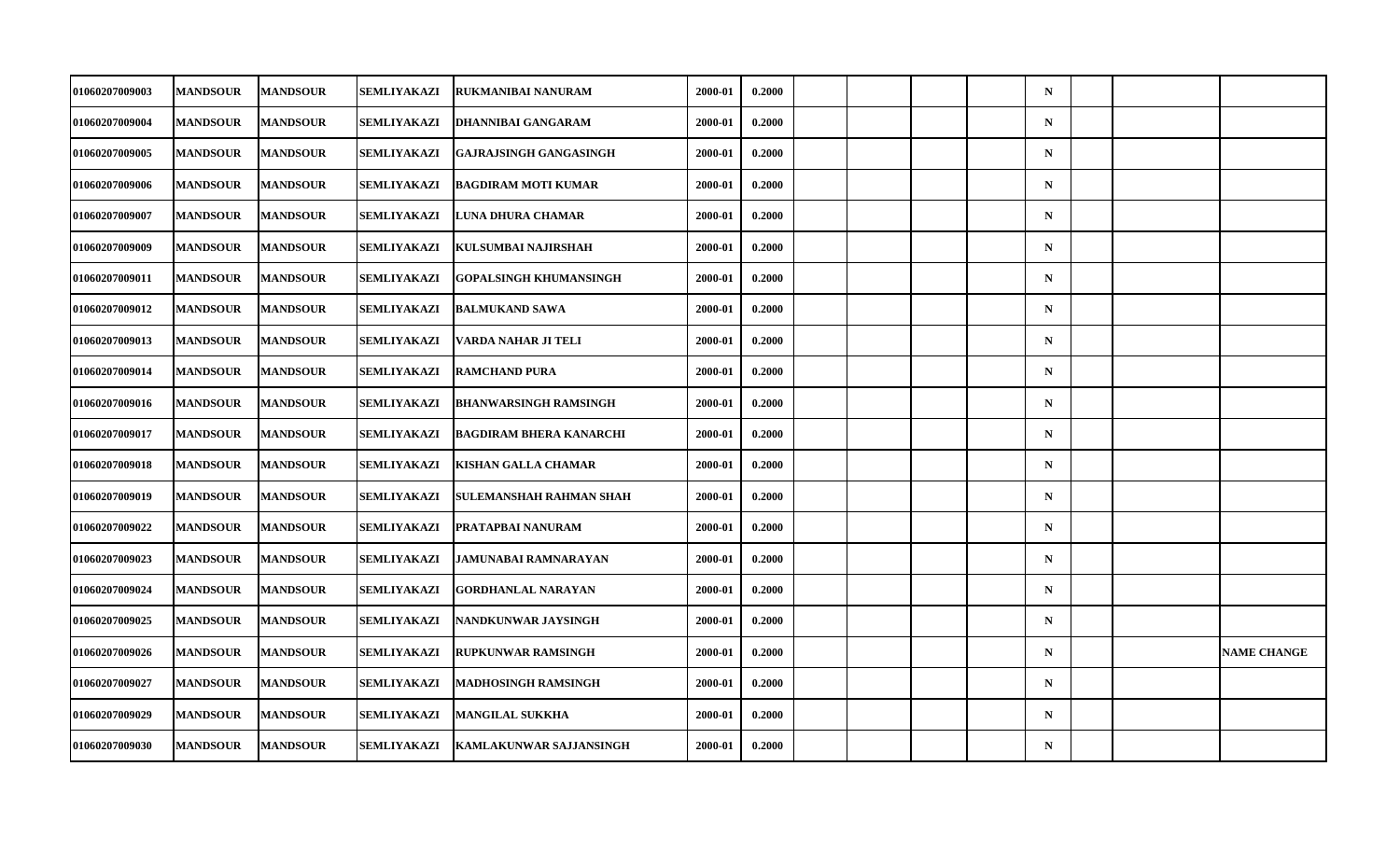| 01060207009031 | <b>MANDSOUR</b> | <b>MANDSOUR</b> | SEMLIYAKAZI        | <b>DILIPSINGH ONKARSINGH</b> | 2000-01 | 0.2000 |        |        |        | $\mathbf N$ |  |  |
|----------------|-----------------|-----------------|--------------------|------------------------------|---------|--------|--------|--------|--------|-------------|--|--|
| 01060207009032 | <b>MANDSOUR</b> | <b>MANDSOUR</b> | SEMLIYAKAZI        | <b>GAJRAJSINGH MODSINGH</b>  | 2000-01 | 0.2000 |        |        |        | $\mathbf N$ |  |  |
| 01060207009033 | <b>MANDSOUR</b> | <b>MANDSOUR</b> | SEMLIYAKAZI        | <b>KANHAIYALAL BABRU</b>     | 2000-01 | 0.2000 |        |        |        | $\mathbf N$ |  |  |
| 01060207009034 | <b>MANDSOUR</b> | <b>MANDSOUR</b> | SEMLIYAKAZI        | <b>KANCHANBAI CHETNATH</b>   | 2000-01 | 0.2000 |        |        |        | $\mathbf N$ |  |  |
| 01060207009036 | <b>MANDSOUR</b> | <b>MANDSOUR</b> | SEMLIYAKAZI        | <b>BHULIBAI MANGU</b>        | 2000-01 | 0.2000 |        |        |        | $\mathbf N$ |  |  |
| 01060207009037 | <b>MANDSOUR</b> | <b>MANDSOUR</b> | <b>SEMLIYAKAZI</b> | <b>PURA HIRA</b>             | 2000-01 | 0.2000 |        |        |        | $\mathbf N$ |  |  |
| 01060207009038 | <b>MANDSOUR</b> | <b>MANDSOUR</b> | SEMLIYAKAZI        | <b>SHITALSINGH DEEPSINGH</b> | 2000-01 | 0.2000 |        |        |        | $\mathbf N$ |  |  |
| 01060207009040 | <b>MANDSOUR</b> | <b>MANDSOUR</b> | SEMLIYAKAZI        | <b>RAMKUNWAR ATMARAM</b>     | 2000-01 | 0.2000 |        |        |        | $\mathbf N$ |  |  |
| 01060207009041 | <b>MANDSOUR</b> | <b>MANDSOUR</b> | SEMLIYAKAZI        | NANDIBAI BHUWAN              | 2000-01 | 0.2000 |        |        |        | $\mathbf N$ |  |  |
| 01060207009042 | <b>MANDSOUR</b> | <b>MANDSOUR</b> | SEMLIYAKAZI        | NATHUNATH SHANKARNATH        | 2000-01 | 0.2000 |        |        |        | $\mathbf N$ |  |  |
| 01060207009044 | <b>MANDSOUR</b> | <b>MANDSOUR</b> | SEMLIYAKAZI        | <b>KAMALSINGH ANTARSINGH</b> | 2000-01 | 0.2000 |        |        |        | $\mathbf N$ |  |  |
| 01060207009045 | <b>MANDSOUR</b> | <b>MANDSOUR</b> | SEMLIYAKAZI        | SHIVPALSINGH CHANDARSINGH    | 2000-01 | 0.2000 |        |        |        | $\mathbf N$ |  |  |
| 01060207010001 | <b>MANDSOUR</b> | <b>MANDSOUR</b> | <b>SIHOR</b>       | <b>NANURAM KACHRU</b>        | 2000-01 | 0.2000 | 0.1950 | 12.530 | 64.256 | G           |  |  |
| 01060207010003 | <b>MANDSOUR</b> | <b>MANDSOUR</b> | SIHOR              | <b>KAMALSINGH DEVISINGH</b>  | 2000-01 | 0.2000 | 0.1900 | 11.710 | 61.631 | G           |  |  |
| 01060207010004 | <b>MANDSOUR</b> | <b>MANDSOUR</b> | <b>SIHOR</b>       | KAMALSINGH UMRAVSINGH        | 2000-01 | 0.2000 | 0.1950 | 11.270 | 57.794 | G           |  |  |
| 01060207010005 | <b>MANDSOUR</b> | <b>MANDSOUR</b> | SIHOR              | <b>JHAMAKLAL DHULICHAND</b>  | 2000-01 | 0.2000 | 0.1950 | 13.270 | 68.051 | G           |  |  |
| 01060207010007 | <b>MANDSOUR</b> | <b>MANDSOUR</b> | <b>SIHOR</b>       | <b>RAMALAL BHERA</b>         | 2000-01 | 0.2000 |        |        |        | $\mathbf N$ |  |  |
| 01060207010010 | <b>MANDSOUR</b> | <b>MANDSOUR</b> | <b>SIHOR</b>       | <b>SAJJANLAL ONKARLAL</b>    | 2000-01 | 0.2000 | 0.1900 | 10.790 | 56.789 | G           |  |  |
| 01060207010011 | <b>MANDSOUR</b> | <b>MANDSOUR</b> | <b>SIHOR</b>       | <b>KELASHCHAND MANGILAL</b>  | 2000-01 | 0.2000 | 0.2000 | 11.820 | 59.100 | G           |  |  |
| 01060207010012 | <b>MANDSOUR</b> | <b>MANDSOUR</b> | <b>SIHOR</b>       | <b>MUNNA NURSHAH</b>         | 2000-01 | 0.2000 | 0.1850 | 11.180 | 60.432 | G           |  |  |
| 01060207010013 | <b>MANDSOUR</b> | <b>MANDSOUR</b> | <b>SIHOR</b>       | <b>BHAGATRAM NANDA</b>       | 2000-01 | 0.2000 |        |        |        | $\mathbf N$ |  |  |
| 01060207010014 | <b>MANDSOUR</b> | <b>MANDSOUR</b> | SIHOR              | <b>SOHANLAL NATHULAL</b>     | 2000-01 | 0.2000 | 0.1900 | 10.580 | 55.684 | G           |  |  |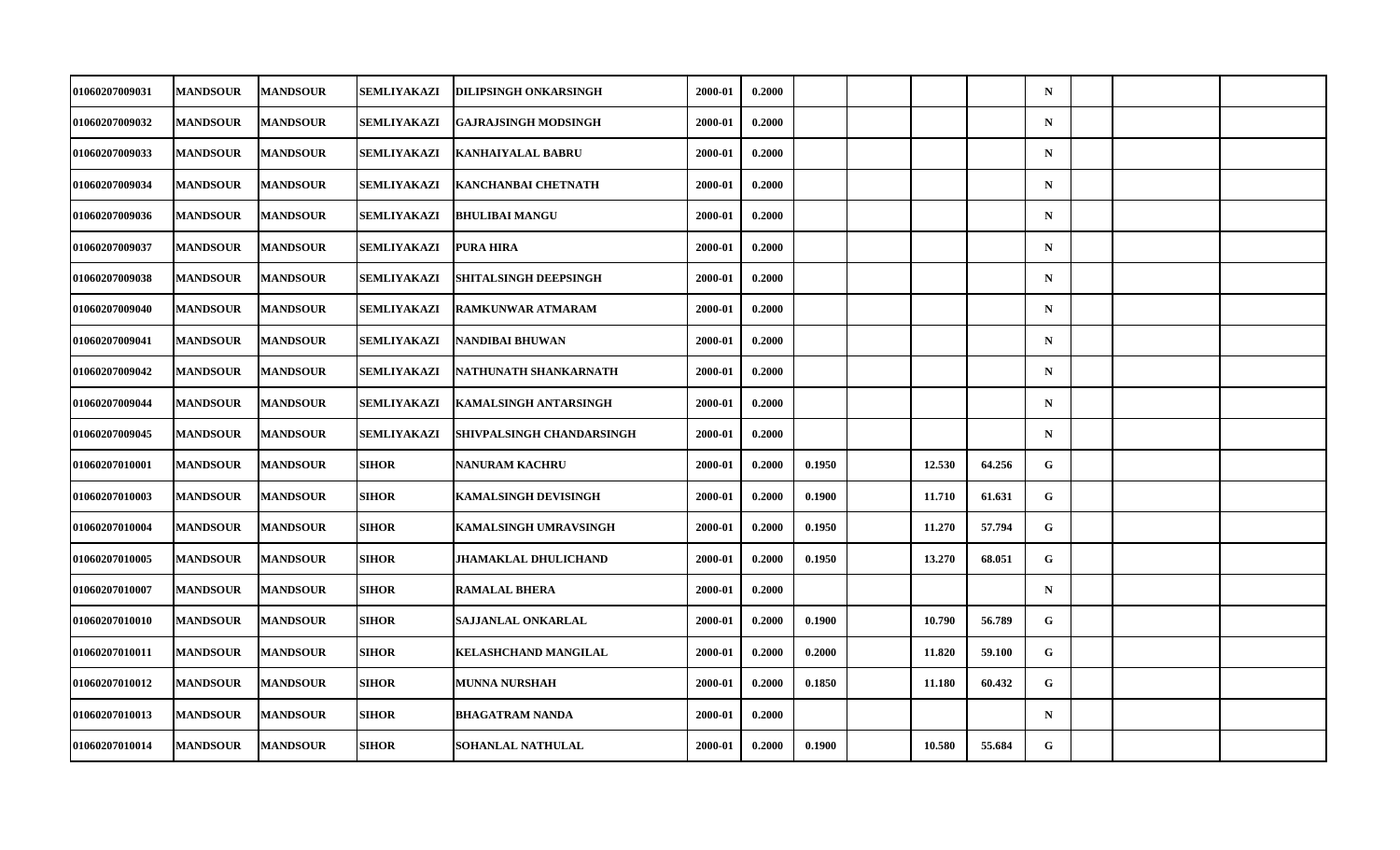| <b>01060207010015</b> | <b>MANDSOUR</b> | <b>MANDSOUR</b> | <b>SIHOR</b> | SURESHCHANDRA RAMCHANDRA         | 2000-01 | 0.2000 |        |        |        | $\mathbf N$  |  |  |
|-----------------------|-----------------|-----------------|--------------|----------------------------------|---------|--------|--------|--------|--------|--------------|--|--|
| 01060207010016        | <b>MANDSOUR</b> | <b>MANDSOUR</b> | SIHOR        | JAGDISHCHAND RAMRATAN            | 2000-01 | 0.2000 |        |        |        | $\mathbf N$  |  |  |
| 01060207010019        | <b>MANDSOUR</b> | <b>MANDSOUR</b> | SIHOR        | <b>AHMED NOOR SHAH</b>           | 2000-01 | 0.2000 | 0.1850 | 10.730 | 58.000 | G            |  |  |
| 01060207010021        | <b>MANDSOUR</b> | <b>MANDSOUR</b> | <b>SIHOR</b> | <b>GOVINDKUNWAR SHAMBHUSINGH</b> | 2000-01 | 0.2000 | 0.1950 | 11.240 | 57.641 | $\mathbf{G}$ |  |  |
| <b>01060207010022</b> | <b>MANDSOUR</b> | <b>MANDSOUR</b> | <b>SIHOR</b> | SOHANLAL ONKARLAL                | 2000-01 | 0.2000 | 0.1900 | 11.290 | 59.421 | $\mathbf{G}$ |  |  |
| 01060207010023        | <b>MANDSOUR</b> | <b>MANDSOUR</b> | SIHOR        | LACHCHHIRAM MADHURAM             | 2000-01 | 0.2000 | 0.1900 | 12.230 | 64.368 | G            |  |  |
| 01060207010028        | <b>MANDSOUR</b> | <b>MANDSOUR</b> | <b>SIHOR</b> | KODAR KEVALJI                    | 2000-01 | 0.2000 | 0.2000 | 12.650 | 63.250 | G            |  |  |
| <b>01060207010029</b> | <b>MANDSOUR</b> | <b>MANDSOUR</b> | <b>SIHOR</b> | NANDLAL CHAMPALAL                | 2000-01 | 0.2000 | 0.2000 | 10.790 | 53.950 | G.           |  |  |
| 01060207010030        | <b>MANDSOUR</b> | <b>MANDSOUR</b> | SIHOR        | ABDULREHMAN NURSHAH              | 2000-01 | 0.2000 | 0.2100 | 13.420 | 63.904 | G            |  |  |
| 01060207010031        | <b>MANDSOUR</b> | <b>MANDSOUR</b> | <b>SIHOR</b> | <b>CHOGALAL RATANLAL JAIN</b>    | 2000-01 | 0.2000 | 0.0950 | 5.780  | 60.842 | $\mathbf{G}$ |  |  |
| <b>01060207010032</b> | <b>MANDSOUR</b> | <b>MANDSOUR</b> | SIHOR        | VIMALCHAND GENDIBAI              | 2000-01 | 0.2000 | 0.1950 | 11.470 | 58.820 | G.           |  |  |
| 01060207010033        | <b>MANDSOUR</b> | <b>MANDSOUR</b> | SIHOR        | VISHRAM KALU                     | 2000-01 | 0.2000 |        |        |        | $\mathbf N$  |  |  |
| 01060207010034        | <b>MANDSOUR</b> | <b>MANDSOUR</b> | <b>SIHOR</b> | <b>DHULSINGH AMARSINGH</b>       | 2000-01 | 0.2000 | 0.1900 | 11.220 | 59.052 | G            |  |  |
| <b>01060207010036</b> | <b>MANDSOUR</b> | <b>MANDSOUR</b> | SIHOR        | <b>BAGDIBAI HIRA</b>             | 2000-01 | 0.2000 |        |        |        | $\mathbf N$  |  |  |
| 01060207012001        | <b>MANDSOUR</b> | <b>MANDSOUR</b> | BHATPIPLIYA  | <b>SHIVLAL NANDA</b>             | 2000-01 | 0.2000 |        |        |        | $\mathbf N$  |  |  |
| 01060207012004        | <b>MANDSOUR</b> | <b>MANDSOUR</b> | BHATPIPLIYA  | <b>SWARUP LAXMAN</b>             | 2000-01 | 0.2000 |        |        |        | $\mathbf N$  |  |  |
| <b>01060207012007</b> | <b>MANDSOUR</b> | <b>MANDSOUR</b> | BHATPIPLIYA  | MODA NANDA                       | 2000-01 | 0.2000 |        |        |        | $\mathbf N$  |  |  |
| 01060207012008        | <b>MANDSOUR</b> | <b>MANDSOUR</b> | BHATPIPLIYA  | <b>BALARAM ONKARLAL</b>          | 2000-01 | 0.2000 |        |        |        | $\mathbf N$  |  |  |
| <b>01060207012009</b> | <b>MANDSOUR</b> | <b>MANDSOUR</b> | BHATPIPLIYA  | <b>DEVISINGH KACHRULAL</b>       | 2000-01 | 0.2000 |        |        |        | $\mathbf N$  |  |  |
| <b>01060207012010</b> | <b>MANDSOUR</b> | <b>MANDSOUR</b> | BHATPIPLIYA  | <b>BABULAL VAJERAM</b>           | 2000-01 | 0.2000 |        |        |        | $\mathbf N$  |  |  |
| 01060207012011        | <b>MANDSOUR</b> | <b>MANDSOUR</b> | BHATPIPLIYA  | <b>GOPICHAND ONKARLAL</b>        | 2000-01 | 0.2000 |        |        |        | $\mathbf N$  |  |  |
| 01060207012016        | <b>MANDSOUR</b> | <b>MANDSOUR</b> | BHATPIPLIYA  | <b>JAWAHARLAL BABRU</b>          | 2000-01 | 0.2000 |        |        |        | $\mathbf N$  |  |  |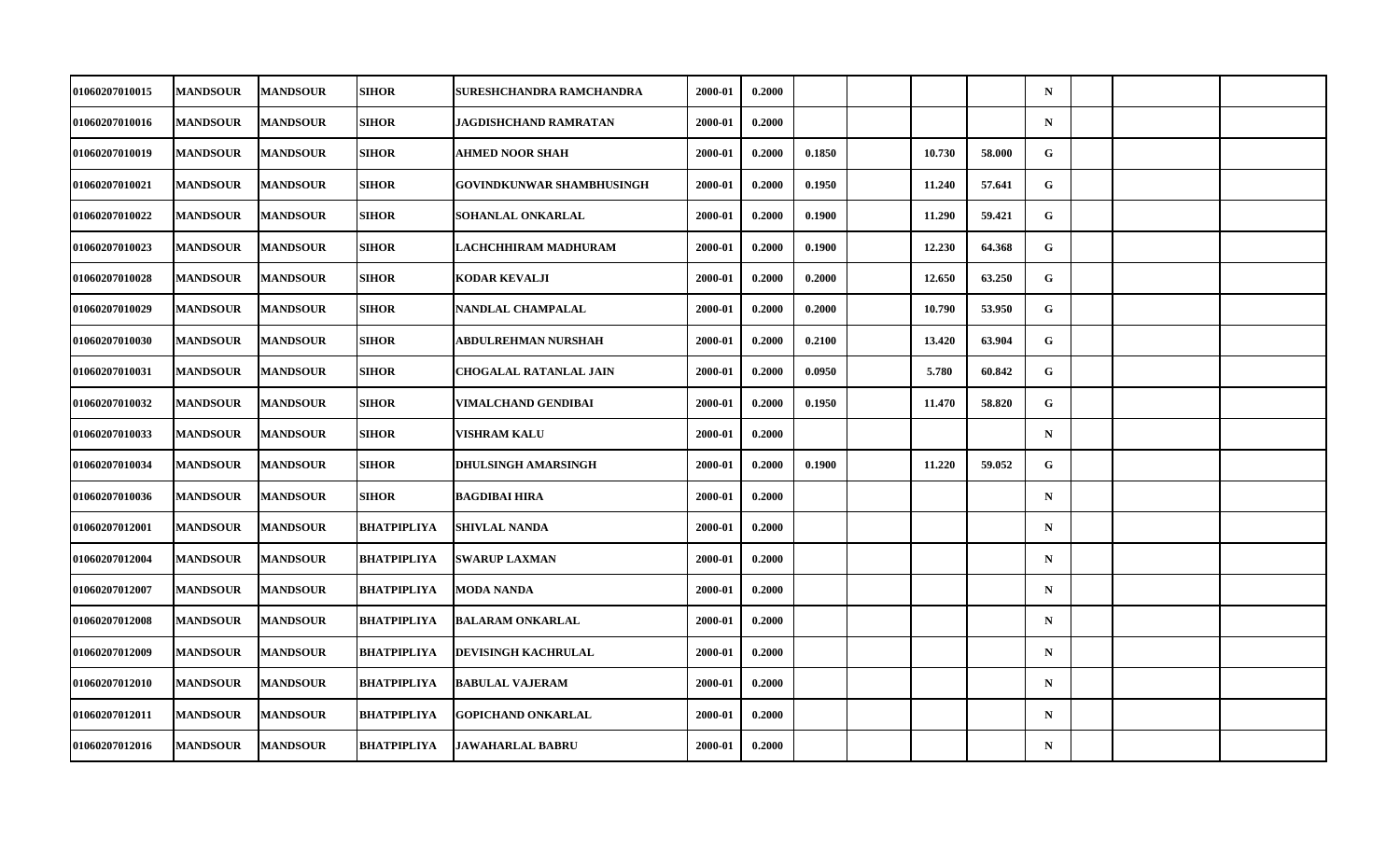| <b>01060207012018</b> | <b>MANDSOUR</b> | <b>MANDSOUR</b> | BHATPIPLIYA        | <b>BHAGWAN BHERA</b>         | 2000-01 | 0.2000 |        |       |        | $\mathbf N$ |  |                    |
|-----------------------|-----------------|-----------------|--------------------|------------------------------|---------|--------|--------|-------|--------|-------------|--|--------------------|
| 01060207012026        | <b>MANDSOUR</b> | <b>MANDSOUR</b> | BHATPIPLIYA        | UDAYSINGH BHERUSINGH         | 2000-01 | 0.2000 |        |       |        | ${\bf N}$   |  |                    |
| 01060207012028        | <b>MANDSOUR</b> | <b>MANDSOUR</b> | <b>BHATPIPLIYA</b> | NANDIBAI KANIRAM             | 2000-01 | 0.2000 |        |       |        | $\mathbf N$ |  |                    |
| <b>01060207012029</b> | <b>MANDSOUR</b> | <b>MANDSOUR</b> | BHATPIPLIYA        | <b>BALARAM BHERA</b>         | 2000-01 | 0.2000 |        |       |        | $\mathbf N$ |  |                    |
| <b>01060207013001</b> | <b>MANDSOUR</b> | <b>MANDSOUR</b> | <b>HATUNIYA</b>    | <b>RATANLAL RUPA</b>         | 2000-01 | 0.2000 |        |       |        | $\mathbf N$ |  |                    |
| 01060207013002        | <b>MANDSOUR</b> | <b>MANDSOUR</b> | <b>HATUNIYA</b>    | NAGUBAI BANSHILAL            | 2000-01 | 0.2000 |        |       |        | $\mathbf N$ |  | <b>NAME CHANGE</b> |
| 01060207013003        | <b>MANDSOUR</b> | <b>MANDSOUR</b> | <b>HATUNIYA</b>    | RAMDAYAL KISHANLAL           | 2000-01 | 0.2000 | 0.0950 | 5.910 | 62.210 | G.          |  |                    |
| <b>01060207013004</b> | <b>MANDSOUR</b> | <b>MANDSOUR</b> | <b>HATUNIYA</b>    | <b>HARIRAM SWARUP GAYRI</b>  | 2000-01 | 0.2000 |        |       |        | $\mathbf N$ |  |                    |
| 01060207013005        | <b>MANDSOUR</b> | <b>MANDSOUR</b> | <b>HATUNIYA</b>    | RAMNARAYAN ONKARLAL          | 2000-01 | 0.2000 |        |       |        | $\mathbf N$ |  |                    |
| 01060207013006        | <b>MANDSOUR</b> | <b>MANDSOUR</b> | <b>HATUNIYA</b>    | RADHIBAI BALARAM             | 2000-01 | 0.2000 | 0.1600 | 9.500 | 59.375 | G.          |  |                    |
| <b>01060207013007</b> | <b>MANDSOUR</b> | <b>MANDSOUR</b> | <b>HATUNIYA</b>    | SHAMBHULAL KASHIRAM          | 2000-01 | 0.2000 | 0.0900 | 5.590 | 62.111 | G           |  |                    |
| 01060207013008        | <b>MANDSOUR</b> | <b>MANDSOUR</b> | <b>HATUNIYA</b>    | NANDUBAI BHERULAL            | 2000-01 | 0.2000 |        |       |        | $\mathbf N$ |  |                    |
| 01060207013009        | <b>MANDSOUR</b> | <b>MANDSOUR</b> | <b>HATUNIYA</b>    | AMBALAL NATHULAL             | 2000-01 | 0.2000 |        |       |        | ${\bf N}$   |  | <b>NAME CHANGE</b> |
| <b>01060207013010</b> | <b>MANDSOUR</b> | <b>MANDSOUR</b> | <b>HATUNIYA</b>    | <b>GANGABAI AMARSINGH</b>    | 2000-01 | 0.2000 |        |       |        | $\mathbf N$ |  |                    |
| 01060207013011        | <b>MANDSOUR</b> | <b>MANDSOUR</b> | <b>HATUNIYA</b>    | MANGILAL BHAGIRATH           | 2000-01 | 0.2000 |        |       |        | $\mathbf N$ |  |                    |
| <b>01060207013012</b> | <b>MANDSOUR</b> | <b>MANDSOUR</b> | <b>HATUNIYA</b>    | LALKUNWAR RAMSINGH           | 2000-01 | 0.2000 |        |       |        | $\mathbf N$ |  |                    |
| <b>01060207013013</b> | <b>MANDSOUR</b> | <b>MANDSOUR</b> | <b>HATUNIYA</b>    | VARDICHAND BHERULAL          | 2000-01 | 0.2000 | 0.1050 | 6.360 | 60.571 | G           |  |                    |
| 01060207013014        | <b>MANDSOUR</b> | <b>MANDSOUR</b> | <b>HATUNIYA</b>    | <b>BALARAM CHAGANLAL</b>     | 2000-01 | 0.2000 | 0.1350 | 8.420 | 62.370 | $\mathbf G$ |  |                    |
| 01060207013015        | <b>MANDSOUR</b> | <b>MANDSOUR</b> | <b>HATUNIYA</b>    | <b>HARIBAI RAMCHANDR</b>     | 2000-01 | 0.2000 |        |       |        | $\mathbf N$ |  |                    |
| <b>01060207013016</b> | <b>MANDSOUR</b> | <b>MANDSOUR</b> | <b>HATUNIYA</b>    | <b>RAMASINGH PAWANKUNWAR</b> | 2000-01 | 0.2000 |        |       |        | $\mathbf N$ |  |                    |
| 01060207013017        | <b>MANDSOUR</b> | <b>MANDSOUR</b> | <b>HATUNIYA</b>    | <b>KANIRAM BHUWAN</b>        | 2000-01 | 0.2000 |        |       |        | $\mathbf N$ |  |                    |
| 01060207013020        | <b>MANDSOUR</b> | <b>MANDSOUR</b> | <b>HATUNIYA</b>    | <b>BALARAM KASHIRAM</b>      | 2000-01 | 0.2000 |        |       |        | $\mathbf N$ |  |                    |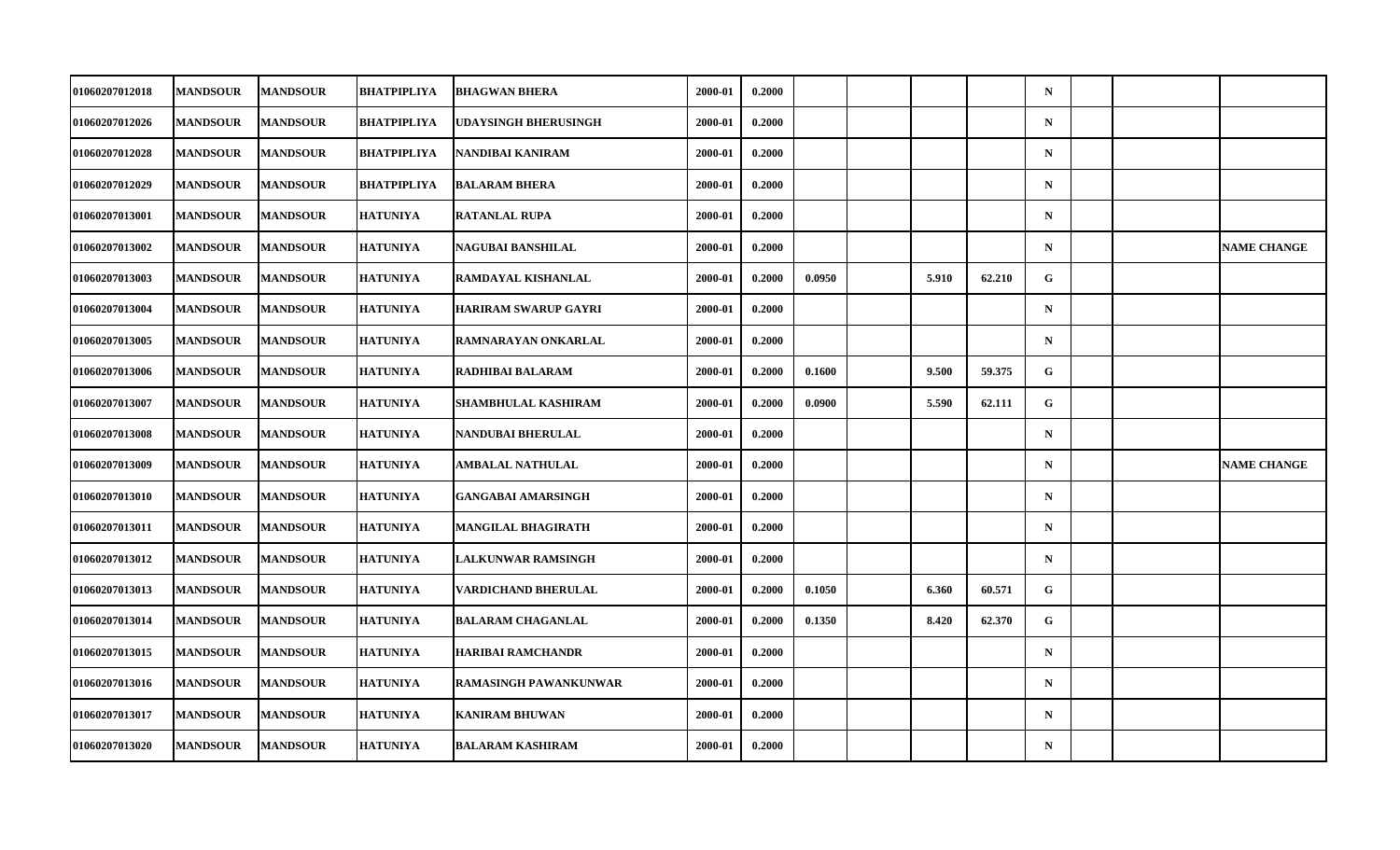| <b>01060207013021</b> | <b>MANDSOUR</b> | <b>MANDSOUR</b> | <b>HATUNIYA</b> | SOHANSINGH MODSINGH              | 2000-01 | 0.2000 |        |       |        | $\mathbf N$ |    |                         |
|-----------------------|-----------------|-----------------|-----------------|----------------------------------|---------|--------|--------|-------|--------|-------------|----|-------------------------|
| 01060207013022        | <b>MANDSOUR</b> | <b>MANDSOUR</b> | <b>HATUNIYA</b> | ONKARSINGH MODASINGH             | 2000-01 | 0.2000 |        |       |        | ${\bf N}$   |    |                         |
| 01060207013023        | <b>MANDSOUR</b> | <b>MANDSOUR</b> | <b>HATUNIYA</b> | VISHNULAL NANDIBAI               | 2000-01 | 0.2000 |        |       |        | $\mathbf N$ |    |                         |
| <b>01060207013025</b> | <b>MANDSOUR</b> | <b>MANDSOUR</b> | <b>HATUNIYA</b> | <b>BADRILAL ONKARLAL</b>         | 2000-01 | 0.2000 |        |       |        | $\mathbf N$ |    |                         |
| 01060207013026        | <b>MANDSOUR</b> | <b>MANDSOUR</b> | <b>HATUNIYA</b> | PRADIPKUMAR BANSILAL             | 2000-01 | 0.2000 |        |       |        | $\mathbf N$ |    | <b>TRANSFER/KATKIYA</b> |
| 01060207013027        | <b>MANDSOUR</b> | <b>MANDSOUR</b> | <b>HATUNIYA</b> | KANHAIYALAL BHERULAL             | 2000-01 | 0.2000 | 0.1050 | 6.800 | 64.761 | G           |    |                         |
| 01060207013028        | <b>MANDSOUR</b> | <b>MANDSOUR</b> | <b>HATUNIYA</b> | JUJHARLAL RATANLAL               | 2000-01 | 0.2000 |        |       |        | $\mathbf N$ |    |                         |
| <b>01060207013029</b> | <b>MANDSOUR</b> | <b>MANDSOUR</b> | <b>HATUNIYA</b> | <b>RAJKUNWAR KAMALKUNWAR</b>     | 2000-01 | 0.2000 |        |       |        | $\mathbf N$ |    |                         |
| <b>01060207013031</b> | <b>MANDSOUR</b> | <b>MANDSOUR</b> | <b>HATUNIYA</b> | VARDICHAND CHAGANLAL             | 2000-01 | 0.2000 |        |       |        | $\mathbf N$ |    |                         |
| 01060207013032        | <b>MANDSOUR</b> | <b>MANDSOUR</b> | <b>HATUNIYA</b> | <b>RAMESHWAR KALU</b>            | 2000-01 | 0.2000 |        |       |        | $\mathbf N$ |    |                         |
| <b>01060207013033</b> | <b>MANDSOUR</b> | <b>MANDSOUR</b> | <b>HATUNIYA</b> | <b>MANGILAL NANURAM</b>          | 2000-01 | 0.2000 |        |       |        | $\mathbf N$ |    |                         |
| <b>01060207013035</b> | <b>MANDSOUR</b> | <b>MANDSOUR</b> | <b>HATUNIYA</b> | <b>RUGHNATH DEVISINGH</b>        | 2000-01 | 0.2000 | 0.0900 | 5.940 | 66.000 | G           |    |                         |
| 01060207013036        | <b>MANDSOUR</b> | <b>MANDSOUR</b> | <b>HATUNIYA</b> | <b>CHATARSINGH BHUWANSINGH</b>   | 2000-01 | 0.2000 | 0.1200 | 6.230 | 51.916 | G.          | 04 |                         |
| <b>01060207013037</b> | <b>MANDSOUR</b> | <b>MANDSOUR</b> | <b>HATUNIYA</b> | <b>RAMIBAI GANGARAM</b>          | 2000-01 | 0.2000 | 0.1100 | 6.020 | 54.727 | G           |    |                         |
| 01060207013038        | <b>MANDSOUR</b> | <b>MANDSOUR</b> | <b>HATUNIYA</b> | <b>BHAGWANSINGH GORDHANSINGH</b> | 2000-01 | 0.2000 |        |       |        | $\mathbf N$ |    |                         |
| 01060207013039        | <b>MANDSOUR</b> | <b>MANDSOUR</b> | <b>HATUNIYA</b> | <b>NAHARSINGH RUPSINGH</b>       | 2000-01 | 0.2000 | 0.1000 | 6.180 | 61.800 | G           |    |                         |
| <b>01060207013040</b> | <b>MANDSOUR</b> | <b>MANDSOUR</b> | <b>HATUNIYA</b> | <b>DHAPUBAI RAMSUKH</b>          | 2000-01 | 0.2000 |        |       |        | $\mathbf N$ |    |                         |
| 01060207013041        | <b>MANDSOUR</b> | <b>MANDSOUR</b> | <b>HATUNIYA</b> | <b>JUJHAR DEVRAM</b>             | 2000-01 | 0.2000 | 0.1100 | 7.080 | 64.363 | $\mathbf G$ |    |                         |
| 01060207013042        | <b>MANDSOUR</b> | <b>MANDSOUR</b> | <b>HATUNIYA</b> | TULSIRAM NANDA CHAMR             | 2000-01 | 0.2000 |        |       |        | $\mathbf N$ |    |                         |
| 01060207013045        | <b>MANDSOUR</b> | <b>MANDSOUR</b> | <b>HATUNIYA</b> | <b>MANGILAL JASRUP</b>           | 2000-01 | 0.2000 | 0.0900 | 5.480 | 60.888 | G           |    |                         |
| 01060207013046        | <b>MANDSOUR</b> | <b>MANDSOUR</b> | <b>HATUNIYA</b> | <b>MANGILAL BHERULAL</b>         | 2000-01 | 0.2000 |        |       |        | $\mathbf N$ |    |                         |
| 01060207013047        | <b>MANDSOUR</b> | <b>MANDSOUR</b> | <b>HATUNIYA</b> | JANIBAI NANDA                    | 2000-01 | 0.2000 |        |       |        | $\mathbf N$ |    |                         |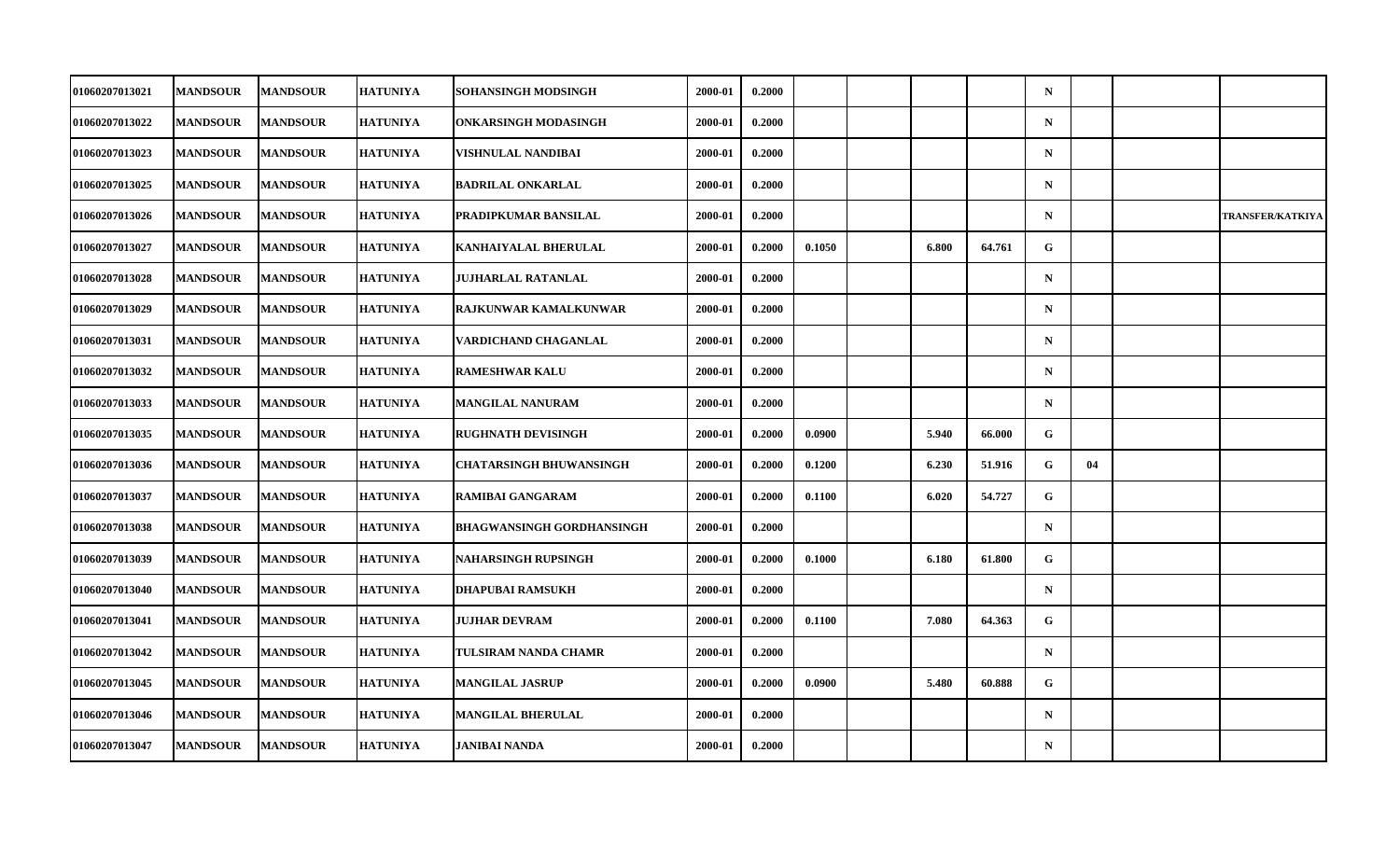| 01060207013048        | <b>MANDSOUR</b> | <b>MANDSOUR</b> | <b>HATUNIYA</b> | <b>KANIRAM SUKHRAM</b>       | 2000-01 | 0.2000 |        |       |        | $\mathbf N$ |  |                         |
|-----------------------|-----------------|-----------------|-----------------|------------------------------|---------|--------|--------|-------|--------|-------------|--|-------------------------|
| 01060207013049        | <b>MANDSOUR</b> | <b>MANDSOUR</b> | <b>HATUNIYA</b> | DINESHCHAND BHERULAL         | 2000-01 | 0.2000 |        |       |        | ${\bf N}$   |  |                         |
| 01060207013050        | <b>MANDSOUR</b> | <b>MANDSOUR</b> | <b>HATUNIYA</b> | <b>SULTAN MUNSHI</b>         | 2000-01 | 0.2000 |        |       |        | $\mathbf N$ |  |                         |
| 01060207013051        | <b>MANDSOUR</b> | <b>MANDSOUR</b> | <b>HATUNIYA</b> | <b>MOTILAL KALURAM</b>       | 2000-01 | 0.2000 | 0.1000 | 5.700 | 57.000 | G           |  |                         |
| 01060207013052        | <b>MANDSOUR</b> | <b>MANDSOUR</b> | <b>HATUNIYA</b> | <b>RAJUBAI BALARAM</b>       | 2000-01 | 0.2000 | 0.1200 | 7.180 | 59.833 | G           |  |                         |
| 01060207013053        | <b>MANDSOUR</b> | <b>MANDSOUR</b> | <b>HATUNIYA</b> | <b>BHAGIRATH ONKARKUNWAR</b> | 2000-01 | 0.2000 |        |       |        | $\mathbf N$ |  |                         |
| 01060207013054        | <b>MANDSOUR</b> | <b>MANDSOUR</b> | <b>HATUNIYA</b> | <b>MOHANLAL HARIRAM</b>      | 2000-01 | 0.2000 |        |       |        | $\mathbf N$ |  |                         |
| 01060207013055        | <b>MANDSOUR</b> | <b>MANDSOUR</b> | <b>HATUNIYA</b> | SHIVNARAYAN GANGARAM         | 2000-01 | 0.2000 |        |       |        | $\mathbf N$ |  |                         |
| 01060207013056        | <b>MANDSOUR</b> | <b>MANDSOUR</b> | <b>HATUNIYA</b> | <b>BASNTILAL KASHIRAM</b>    | 2000-01 | 0.2000 |        |       |        | $\mathbf N$ |  |                         |
| 01060207013057        | <b>MANDSOUR</b> | <b>MANDSOUR</b> | <b>HATUNIYA</b> | <b>SAGUNBAI RAMCHANDRA</b>   | 2000-01 | 0.2000 |        |       |        | $\mathbf N$ |  | <b>TRANSFER/KATKIYA</b> |
| 01060207013058        | <b>MANDSOUR</b> | <b>MANDSOUR</b> | <b>HATUNIYA</b> | <b>RAMNIWAS UDAYRAM</b>      | 2000-01 | 0.2000 |        |       |        | $\mathbf N$ |  |                         |
| <b>01060207013059</b> | <b>MANDSOUR</b> | <b>MANDSOUR</b> | <b>HATUNIYA</b> | <b>RAMNIWAS HEMRAJ</b>       | 2000-01 | 0.2000 |        |       |        | $\mathbf N$ |  |                         |
| 01060207013060        | <b>MANDSOUR</b> | <b>MANDSOUR</b> | <b>HATUNIYA</b> | VIMLABAI RAKHABCHAND         | 2000-01 | 0.2000 |        |       |        | $\mathbf N$ |  |                         |
| <b>01060207013061</b> | <b>MANDSOUR</b> | <b>MANDSOUR</b> | <b>HATUNIYA</b> | <b>BALKRASHNA CHUNNILAL</b>  | 2000-01 | 0.2000 | 0.1100 | 6.480 | 58.909 | G           |  |                         |
| 01060207013062        | <b>MANDSOUR</b> | <b>MANDSOUR</b> | <b>HATUNIYA</b> | <b>DHULCHAND CHAGANLAL</b>   | 2000-01 | 0.2000 |        |       |        | $\mathbf N$ |  |                         |
| 01060207013064        | <b>MANDSOUR</b> | <b>MANDSOUR</b> | <b>HATUNIYA</b> | <b>GITABAI BHAGWAN</b>       | 2000-01 | 0.2000 |        |       |        | $\mathbf N$ |  |                         |
| <b>01060207013065</b> | <b>MANDSOUR</b> | <b>MANDSOUR</b> | <b>HATUNIYA</b> | <b>RAMA BHERA GAYRI</b>      | 2000-01 | 0.2000 |        |       |        | $\mathbf N$ |  |                         |
| 01060207013066        | <b>MANDSOUR</b> | <b>MANDSOUR</b> | <b>HATUNIYA</b> | <b>KANWARLAL KASHIRAM</b>    | 2000-01 | 0.2000 |        |       |        | $\mathbf N$ |  |                         |
| <b>01060207013069</b> | <b>MANDSOUR</b> | <b>MANDSOUR</b> | <b>HATUNIYA</b> | <b>BHERU SUKKHA</b>          | 2000-01 | 0.2000 |        |       |        | $\mathbf N$ |  |                         |
| <b>01060207013070</b> | <b>MANDSOUR</b> | <b>MANDSOUR</b> | <b>HATUNIYA</b> | <b>NAGU KACHRU</b>           | 2000-01 | 0.2000 |        |       |        | $\mathbf N$ |  |                         |
| 01060207013073        | <b>MANDSOUR</b> | <b>MANDSOUR</b> | <b>HATUNIYA</b> | PANNALAL NAGGA               | 2000-01 | 0.2000 | 0.1450 | 9.250 | 63.793 | G           |  |                         |
| 01060207013074        | <b>MANDSOUR</b> | <b>MANDSOUR</b> | <b>HATUNIYA</b> | <b>BHERULAL NANDA</b>        | 2000-01 | 0.2000 |        |       |        | $\mathbf N$ |  |                         |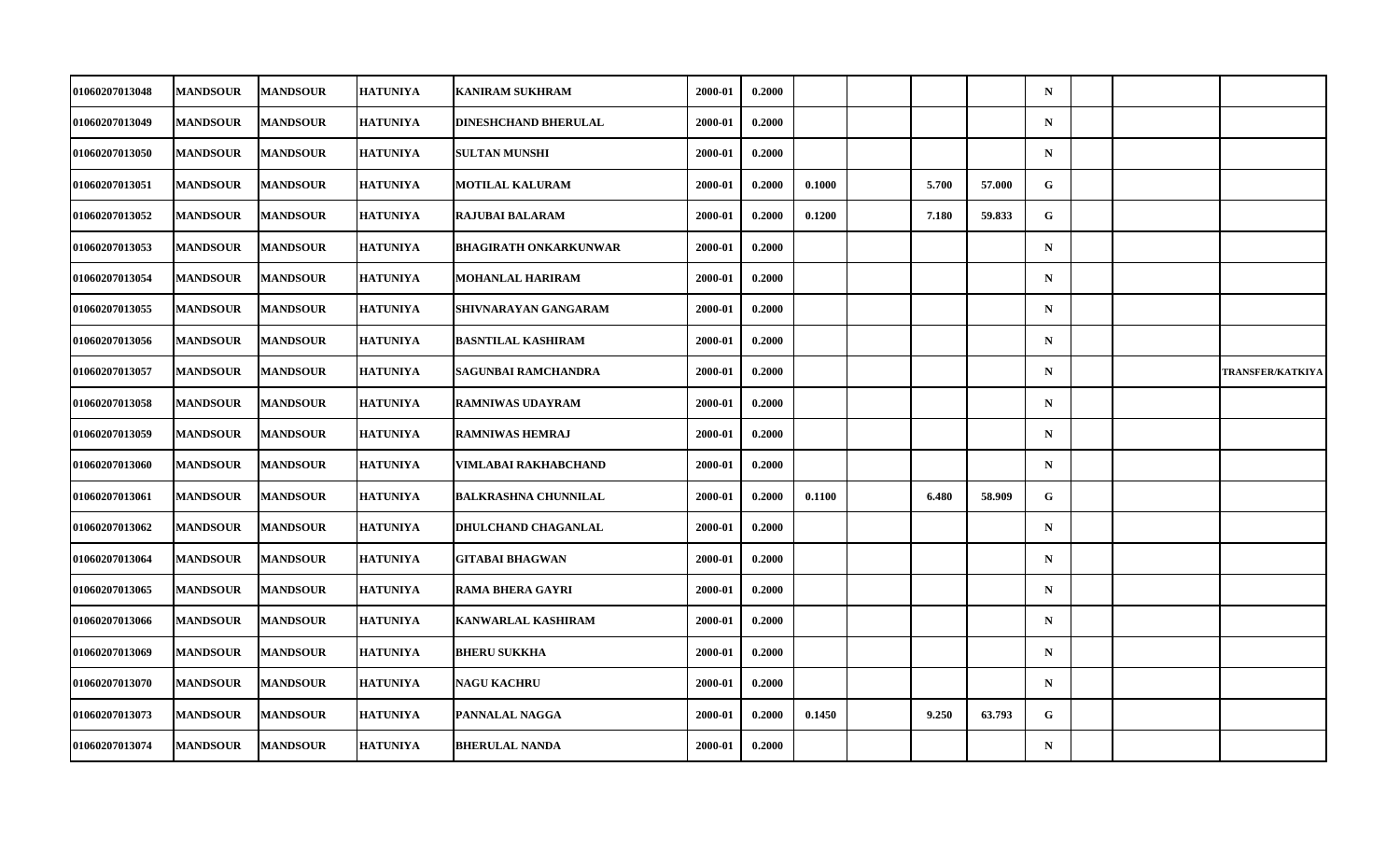| 01060207013076        | <b>MANDSOUR</b> | <b>MANDSOUR</b> | <b>HATUNIYA</b> | RAMNARAYAN BHANWARLAL         | 2000-01 | 0.2000 |        |       |        | $\mathbf N$ |    |                        |
|-----------------------|-----------------|-----------------|-----------------|-------------------------------|---------|--------|--------|-------|--------|-------------|----|------------------------|
| 01060207013077        | <b>MANDSOUR</b> | <b>MANDSOUR</b> | <b>HATUNIYA</b> | <b>BALARAM NAGJI</b>          | 2000-01 | 0.2000 |        |       |        | ${\bf N}$   |    |                        |
| 01060207013079        | <b>MANDSOUR</b> | <b>MANDSOUR</b> | <b>HATUNIYA</b> | RAMCHANDRA JADAVJI            | 2000-01 | 0.2000 |        |       |        | $\mathbf N$ |    |                        |
| <b>01060207013080</b> | <b>MANDSOUR</b> | <b>MANDSOUR</b> | <b>HATUNIYA</b> | <b>RAMESHWAR RAMLAL</b>       | 2000-01 | 0.2000 |        |       |        | $\mathbf N$ |    |                        |
| 01060207013083        | <b>MANDSOUR</b> | <b>MANDSOUR</b> | <b>HATUNIYA</b> | <b>KACHRU GANESH</b>          | 2000-01 | 0.2000 |        |       |        | $\mathbf N$ |    |                        |
| 01060207013084        | <b>MANDSOUR</b> | <b>MANDSOUR</b> | <b>HATUNIYA</b> | <b>RAMCHANDRA BAGA</b>        | 2000-01 | 0.2000 |        |       |        | $\mathbf N$ |    |                        |
| 01060207013086        | <b>MANDSOUR</b> | <b>MANDSOUR</b> | <b>HATUNIYA</b> | <b>GOBARLAL UDA TELI</b>      | 2000-01 | 0.2000 | 0.1000 | 6.130 | 61.300 | G.          |    |                        |
| 01060207013088        | <b>MANDSOUR</b> | <b>MANDSOUR</b> | <b>HATUNIYA</b> | MADANSINGH ONKARSINGH         | 2000-01 | 0.2000 |        |       |        | $\mathbf N$ |    |                        |
| <b>01060207013089</b> | <b>MANDSOUR</b> | <b>MANDSOUR</b> | <b>HATUNIYA</b> | PURSHOTTAM NATHULAL           | 2000-01 | 0.2000 |        |       |        | $\mathbf N$ |    |                        |
| 01060207013090        | <b>MANDSOUR</b> | <b>MANDSOUR</b> | <b>HATUNIYA</b> | <b>JUJHARLAL NANURAM</b>      | 2000-01 | 0.2000 |        |       |        | $\mathbf N$ |    |                        |
| <b>01060207013091</b> | <b>MANDSOUR</b> | <b>MANDSOUR</b> | <b>HATUNIYA</b> | FUNDALAL BHANWARSINGH         | 2000-01 | 0.2000 |        |       |        | $\mathbf N$ |    |                        |
| <b>01060207013092</b> | <b>MANDSOUR</b> | <b>MANDSOUR</b> | <b>HATUNIYA</b> | <b>GITABAI BHERULAL</b>       | 2000-01 | 0.2000 |        |       |        | $\mathbf N$ |    |                        |
| 01060207013093        | <b>MANDSOUR</b> | <b>MANDSOUR</b> | <b>HATUNIYA</b> | RAMKUNWAR PAYARSINGH          | 2000-01 | 0.2000 |        |       |        | ${\bf N}$   |    | TRANSFER/JAMUNIYAMEENA |
| <b>01060207013094</b> | <b>MANDSOUR</b> | <b>MANDSOUR</b> | <b>HATUNIYA</b> | SITABAI NATHULAL              | 2000-01 | 0.2000 |        |       |        | $\mathbf N$ |    |                        |
| 01060207013095        | <b>MANDSOUR</b> | <b>MANDSOUR</b> | <b>HATUNIYA</b> | <b>LAXMAN RAMA BHIL</b>       | 2000-01 | 0.2000 |        |       |        | $\mathbf N$ |    |                        |
| 01060207013096        | <b>MANDSOUR</b> | <b>MANDSOUR</b> | <b>HATUNIYA</b> | <b>KELASHNARAYAN BHERULAL</b> | 2000-01 | 0.2000 |        |       |        | $\mathbf N$ |    |                        |
| <b>01060207013097</b> | <b>MANDSOUR</b> | <b>MANDSOUR</b> | <b>HATUNIYA</b> | <b>BHUWAN GULAB</b>           | 2000-01 | 0.2000 | 0.2000 | 9.930 | 49.650 | G           | 04 |                        |
| 01060207013099        | <b>MANDSOUR</b> | <b>MANDSOUR</b> | <b>HATUNIYA</b> | <b>BALARAM SHANKARLAL</b>     | 2000-01 | 0.2000 |        |       |        | $\mathbf N$ |    |                        |
| <b>01060207013100</b> | <b>MANDSOUR</b> | <b>MANDSOUR</b> | <b>HATUNIYA</b> | PRABHULAL PYARJI              | 2000-01 | 0.2000 |        |       |        | $\mathbf N$ |    |                        |
| 01060207013101        | <b>MANDSOUR</b> | <b>MANDSOUR</b> | <b>HATUNIYA</b> | GORDHAN KANIRAM               | 2000-01 | 0.2000 |        |       |        | $\mathbf N$ |    |                        |
| 01060207013102        | <b>MANDSOUR</b> | <b>MANDSOUR</b> | <b>HATUNIYA</b> | <b>SHRIRAM NATHULAL</b>       | 2000-01 | 0.2000 |        |       |        | $\mathbf N$ |    |                        |
| 01060207013103        | <b>MANDSOUR</b> | <b>MANDSOUR</b> | <b>HATUNIYA</b> | <b>VISHNU MANAKLAL</b>        | 2000-01 | 0.2000 |        |       |        | $\mathbf N$ |    |                        |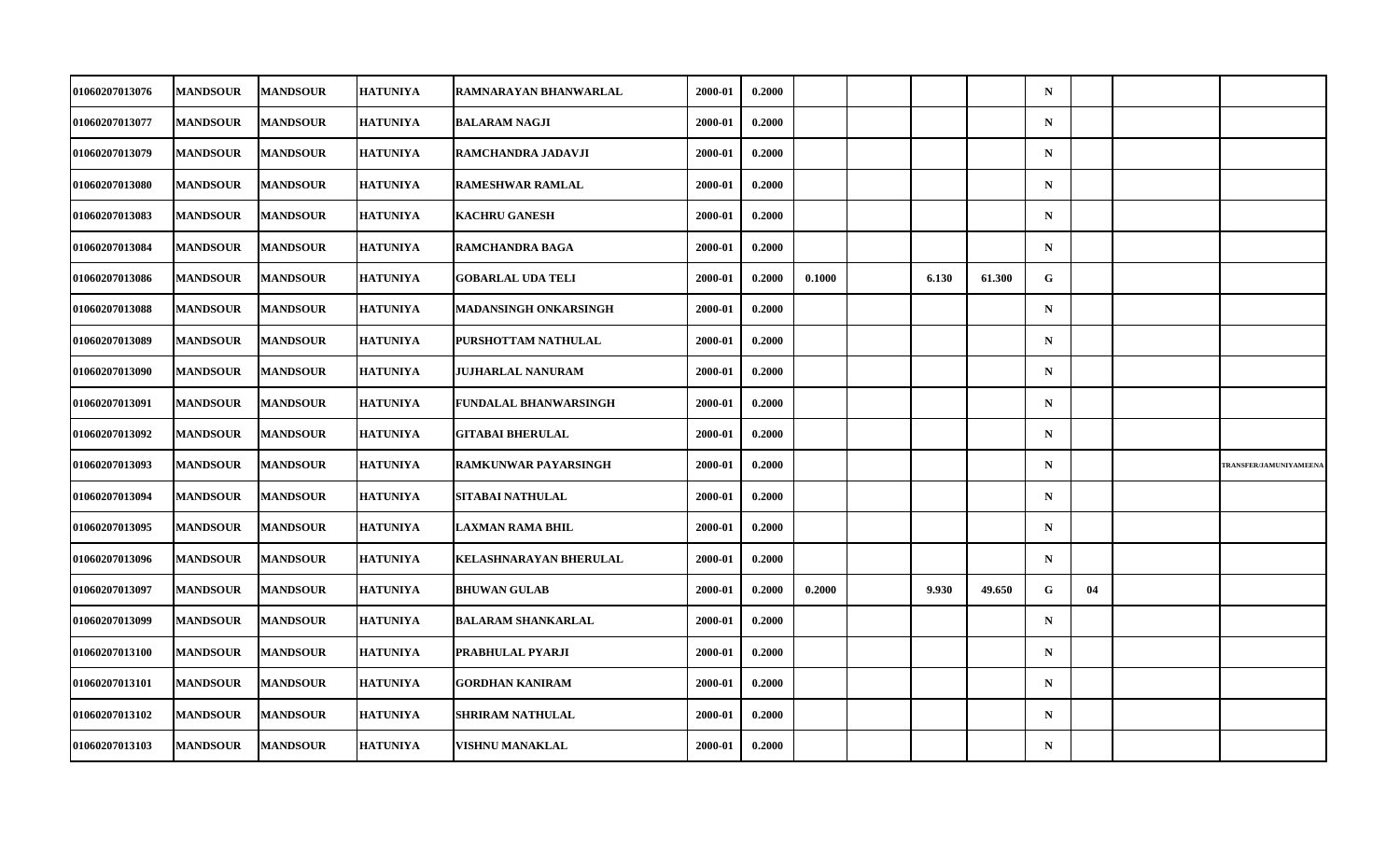| 01060207013104        | <b>MANDSOUR</b> | <b>MANDSOUR</b> | <b>HATUNIYA</b> | <b>BHANWARLAL KANIRAM</b>    | 2000-01 | 0.2000 |        |        |        | $\mathbf N$  |  |                        |
|-----------------------|-----------------|-----------------|-----------------|------------------------------|---------|--------|--------|--------|--------|--------------|--|------------------------|
| 01060207013105        | <b>MANDSOUR</b> | <b>MANDSOUR</b> | <b>HATUNIYA</b> | <b>KAMALSINGH RATANSINGH</b> | 2000-01 | 0.2000 |        |        |        | $\mathbf N$  |  |                        |
| 01060207013106        | <b>MANDSOUR</b> | <b>MANDSOUR</b> | <b>HATUNIYA</b> | LAXMINARAYAN CHAMPALAL       | 2000-01 | 0.2000 |        |        |        | $\mathbf N$  |  |                        |
| 01060207013107        | <b>MANDSOUR</b> | <b>MANDSOUR</b> | <b>HATUNIYA</b> | NANDLAL VAJERAM              | 2000-01 | 0.2000 | 0.1600 | 9.240  | 57.750 | $\mathbf{G}$ |  |                        |
| 01060207013108        | <b>MANDSOUR</b> | <b>MANDSOUR</b> | <b>HATUNIYA</b> | MANGILAL PYARCHAND           | 2000-01 | 0.2000 |        |        |        | $\mathbf N$  |  |                        |
| 01060207013109        | <b>MANDSOUR</b> | <b>MANDSOUR</b> | <b>HATUNIYA</b> | <b>JUJHARLAL IMANJI</b>      | 2000-01 | 0.2000 |        |        |        | $\mathbf N$  |  |                        |
| 01060207013110        | <b>MANDSOUR</b> | <b>MANDSOUR</b> | <b>HATUNIYA</b> | RAMCHANDRA GANGARAM          | 2000-01 | 0.2000 |        |        |        | $\mathbf N$  |  |                        |
| <b>01060207013111</b> | <b>MANDSOUR</b> | <b>MANDSOUR</b> | HATUNIYA        | <b>BHERULAL RAMNARAYAN</b>   | 2000-01 | 0.2000 | 0.1750 | 9.600  | 54.857 | G            |  |                        |
| 01060207013112        | <b>MANDSOUR</b> | <b>MANDSOUR</b> | <b>HATUNIYA</b> | <b>BHANWARLAL RAMLAL</b>     | 2000-01 | 0.2000 |        |        |        | $\mathbf N$  |  |                        |
| 01060207013113        | <b>MANDSOUR</b> | <b>MANDSOUR</b> | <b>HATUNIYA</b> | <b>LALARAM BANSILAL</b>      | 2000-01 | 0.2000 |        |        |        | $\mathbf N$  |  |                        |
| <b>01060207013114</b> | <b>MANDSOUR</b> | <b>MANDSOUR</b> | <b>HATUNIYA</b> | <b>DINESH BANSHILAL</b>      | 2000-01 | 0.2000 | 0.1950 | 12.340 | 63.282 | G            |  |                        |
| 01060207013115        | <b>MANDSOUR</b> | <b>MANDSOUR</b> | <b>HATUNIYA</b> | <b>BRHAMNAND JUJHARLAL</b>   | 2000-01 | 0.2000 | 0.1500 | 8.920  | 59.466 | $\mathbf{G}$ |  |                        |
| 01060207013116        | <b>MANDSOUR</b> | <b>MANDSOUR</b> | <b>HATUNIYA</b> | PRABHULAL NAGURAM            | 2000-01 | 0.2000 |        |        |        | $\mathbf N$  |  |                        |
| <b>01060207013117</b> | <b>MANDSOUR</b> | <b>MANDSOUR</b> | <b>HATUNIYA</b> | SHANTILAL BADRILAL           | 2000-01 | 0.2000 |        |        |        | $\mathbf N$  |  |                        |
| 01060207013118        | <b>MANDSOUR</b> | <b>MANDSOUR</b> | <b>HATUNIYA</b> | <b>DASHRATH RAMESHWAR</b>    | 2000-01 | 0.2000 |        |        |        | $\mathbf N$  |  |                        |
| 01060207013119        | <b>MANDSOUR</b> | <b>MANDSOUR</b> | <b>HATUNIYA</b> | OMPRAKASH BANSHILAL          | 2000-01 | 0.2000 |        |        |        | $\mathbf N$  |  |                        |
| <b>01060207013120</b> | <b>MANDSOUR</b> | <b>MANDSOUR</b> | <b>HATUNIYA</b> | FAKIRCHAND GANGARAM          | 2000-01 | 0.2000 |        |        |        | $\mathbf N$  |  |                        |
| 01060207013121        | <b>MANDSOUR</b> | <b>MANDSOUR</b> | <b>HATUNIYA</b> | <b>KACHRULAL BAGDIRAM</b>    | 2000-01 | 0.2000 |        |        |        | $\mathbf N$  |  | TRANSFER/JAMUNIYAMEENA |
| 01060207013122        | <b>MANDSOUR</b> | <b>MANDSOUR</b> | <b>HATUNIYA</b> | NANDLAL JAGANNATH            | 2000-01 | 0.2000 | 0.1050 | 6.110  | 58.190 | G            |  |                        |
| <b>01060207013123</b> | <b>MANDSOUR</b> | <b>MANDSOUR</b> | <b>HATUNIYA</b> | JUJHARLAL TULSIRAM           | 2000-01 | 0.2000 |        |        |        | $\mathbf N$  |  |                        |
| 01060207013124        | <b>MANDSOUR</b> | <b>MANDSOUR</b> | <b>HATUNIYA</b> | <b>KARUSINGH SOHANSINGH</b>  | 2000-01 | 0.2000 |        |        |        | $\mathbf N$  |  |                        |
| 01060207013125        | <b>MANDSOUR</b> | <b>MANDSOUR</b> | <b>HATUNIYA</b> | <b>GOPAL BHERULAL</b>        | 2000-01 | 0.2000 |        |        |        | $\mathbf N$  |  |                        |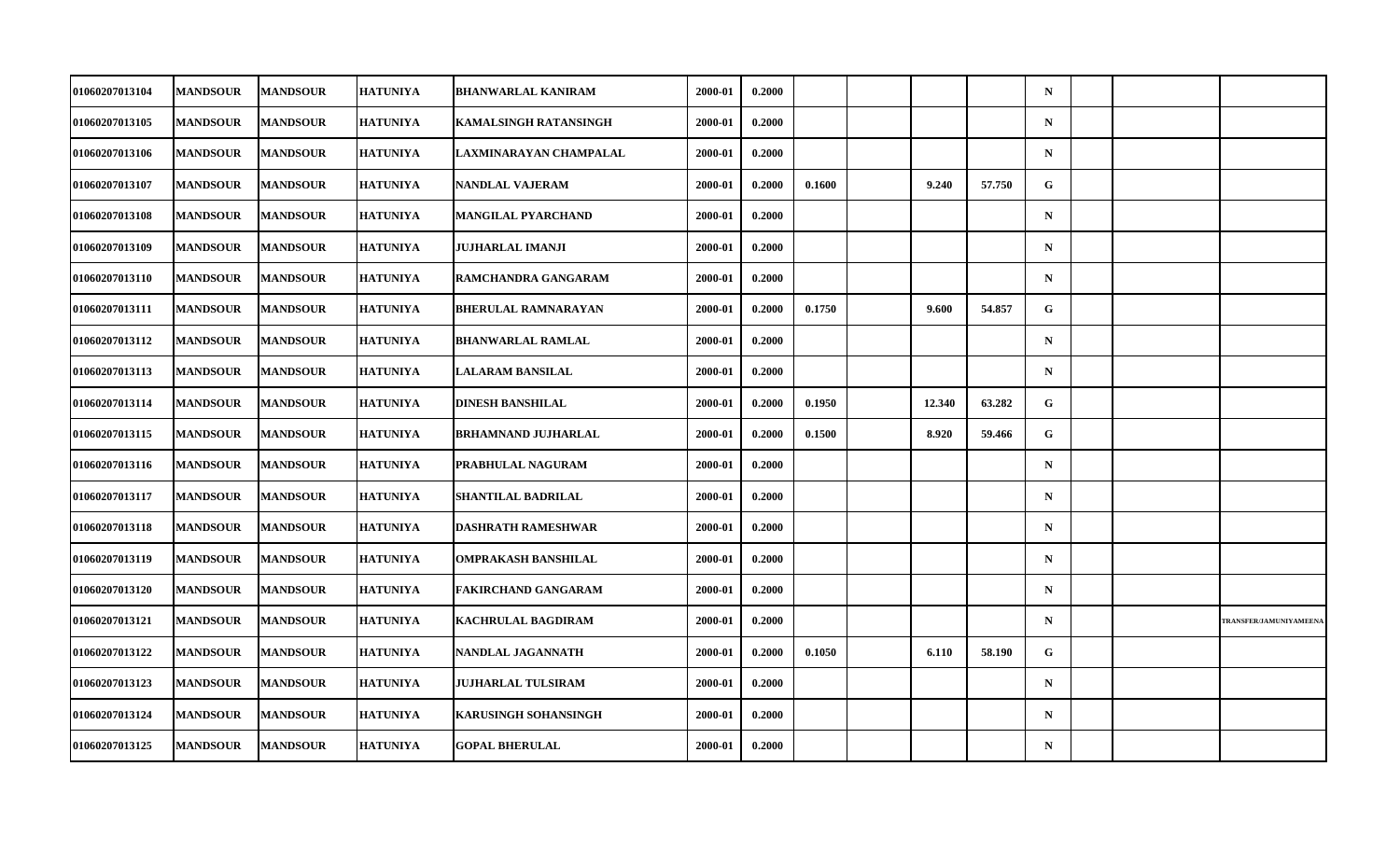| 01060207013126        | <b>MANDSOUR</b> | <b>MANDSOUR</b> | <b>HATUNIYA</b> | <b>KACHRU NIRBHAYRAM</b>      | 2000-01 | 0.2000 |        |        |        | $\mathbf N$ |  |  |
|-----------------------|-----------------|-----------------|-----------------|-------------------------------|---------|--------|--------|--------|--------|-------------|--|--|
| 01060207013127        | <b>MANDSOUR</b> | <b>MANDSOUR</b> | <b>HATUNIYA</b> | <b>GOPAL JAGANNATH</b>        | 2000-01 | 0.2000 |        |        |        | ${\bf N}$   |  |  |
| 01060207013128        | <b>MANDSOUR</b> | <b>MANDSOUR</b> | <b>HATUNIYA</b> | RAMNARAYAN CHAGANLAL          | 2000-01 | 0.2000 | 0.1800 | 12.040 | 66.888 | G           |  |  |
| <b>01060207013129</b> | <b>MANDSOUR</b> | <b>MANDSOUR</b> | <b>HATUNIYA</b> | MAHESH JUJHARLAL              | 2000-01 | 0.2000 | 0.1850 | 10.980 | 59.351 | G           |  |  |
| 01060207013130        | <b>MANDSOUR</b> | <b>MANDSOUR</b> | <b>HATUNIYA</b> | JUJHARLAL LACHCHHIRAM         | 2000-01 | 0.2000 | 0.1900 | 10.360 | 54.526 | G           |  |  |
| 01060207013131        | <b>MANDSOUR</b> | <b>MANDSOUR</b> | <b>HATUNIYA</b> | SATYANARAYAN RAMNARAYAN       | 2000-01 | 0.2000 |        |        |        | $\mathbf N$ |  |  |
| 01060207013132        | <b>MANDSOUR</b> | <b>MANDSOUR</b> | <b>HATUNIYA</b> | <b>BALRAM JUJHARLAL</b>       | 2000-01 | 0.2000 | 0.1600 | 9.680  | 60.500 | G.          |  |  |
| 01060207013133        | <b>MANDSOUR</b> | <b>MANDSOUR</b> | <b>HATUNIYA</b> | <b>RAMKISHAN BAPULAL</b>      | 2000-01 | 0.2000 |        |        |        | $\mathbf N$ |  |  |
| 01060207013134        | <b>MANDSOUR</b> | <b>MANDSOUR</b> | <b>HATUNIYA</b> | SHYAMSINGH KHUMANSINGH        | 2000-01 | 0.2000 |        |        |        | $\mathbf N$ |  |  |
| 01060207013135        | <b>MANDSOUR</b> | <b>MANDSOUR</b> | <b>HATUNIYA</b> | <b>GOPALSINGH CHATARSINGH</b> | 2000-01 | 0.2000 |        |        |        | $\mathbf N$ |  |  |
| 01060207013136        | <b>MANDSOUR</b> | <b>MANDSOUR</b> | <b>HATUNIYA</b> | <b>BABULAL BHERULAL</b>       | 2000-01 | 0.2000 |        |        |        | $\mathbf N$ |  |  |
| 01060207013137        | <b>MANDSOUR</b> | <b>MANDSOUR</b> | <b>HATUNIYA</b> | RUPABAI ONKARLAL              | 2000-01 | 0.2000 |        |        |        | $\mathbf N$ |  |  |
| 01060207013138        | <b>MANDSOUR</b> | <b>MANDSOUR</b> | <b>HATUNIYA</b> | SAMANDBAI RATANLAL            | 2000-01 | 0.2000 |        |        |        | ${\bf N}$   |  |  |
| 01060207013141        | <b>MANDSOUR</b> | <b>MANDSOUR</b> | <b>HATUNIYA</b> | <b>BHERULAL JAGANNATH</b>     | 2000-01 | 0.2000 |        |        |        | $\mathbf N$ |  |  |
| 01060207013142        | <b>MANDSOUR</b> | <b>MANDSOUR</b> | <b>HATUNIYA</b> | <b>BHAGWANSINGH RODSINGH</b>  | 2000-01 | 0.2000 |        |        |        | $\mathbf N$ |  |  |
| 01060207013143        | <b>MANDSOUR</b> | <b>MANDSOUR</b> | <b>HATUNIYA</b> | <b>GANPATLAL MANNALAL</b>     | 2000-01 | 0.2000 |        |        |        | $\mathbf N$ |  |  |
| <b>01060207013144</b> | <b>MANDSOUR</b> | <b>MANDSOUR</b> | <b>HATUNIYA</b> | PAPPUSINGH RODSINGH           | 2000-01 | 0.2000 |        |        |        | $\mathbf N$ |  |  |
| 01060207013145        | <b>MANDSOUR</b> | <b>MANDSOUR</b> | <b>HATUNIYA</b> | <b>KACHRU NAGULAL</b>         | 2000-01 | 0.2000 |        |        |        | $\mathbf N$ |  |  |
| 01060207013146        | <b>MANDSOUR</b> | <b>MANDSOUR</b> | <b>HATUNIYA</b> | <b>KHIMA HARIRAM</b>          | 2000-01 | 0.2000 |        |        |        | $\mathbf N$ |  |  |
| 01060207013147        | <b>MANDSOUR</b> | <b>MANDSOUR</b> | <b>HATUNIYA</b> | <b>BHERULAL SALAGRAM</b>      | 2000-01 | 0.2000 | 0.1800 | 9.730  | 54.055 | G           |  |  |
| 01060207013148        | <b>MANDSOUR</b> | <b>MANDSOUR</b> | <b>HATUNIYA</b> | <b>JUJHAR NANDA</b>           | 2000-01 | 0.2000 |        |        |        | $\mathbf N$ |  |  |
| 01060207013149        | <b>MANDSOUR</b> | <b>MANDSOUR</b> | <b>HATUNIYA</b> | <b>BABULAL AMBARAM</b>        | 2000-01 | 0.2000 |        |        |        | $\mathbf N$ |  |  |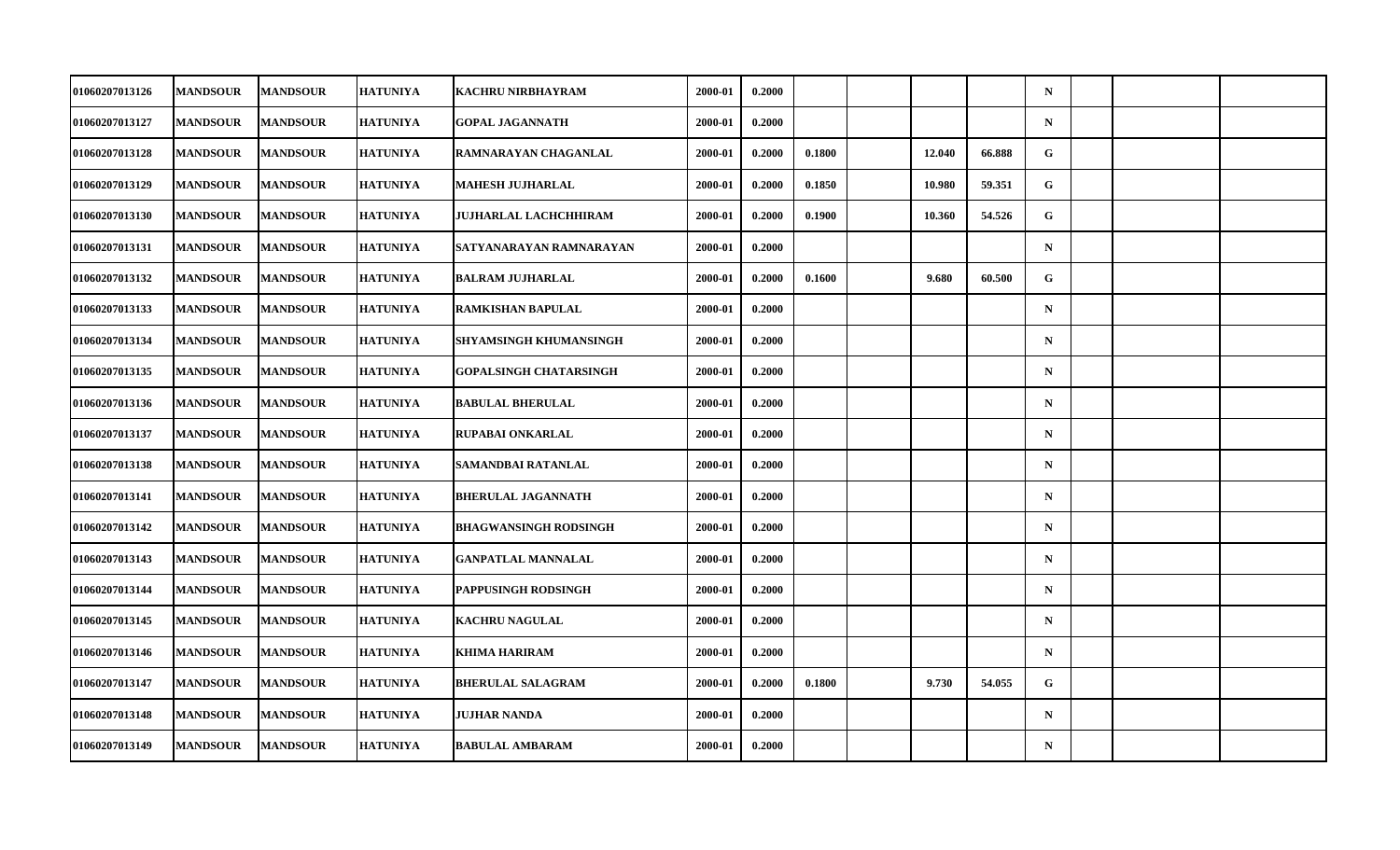| 01060207013150        | <b>MANDSOUR</b> | <b>MANDSOUR</b> | <b>HATUNIYA</b>                  | MANGILAL RAMCHANDRA                            | 2000-01 | 0.2000 |        |        |        | $\mathbf N$ |  |  |
|-----------------------|-----------------|-----------------|----------------------------------|------------------------------------------------|---------|--------|--------|--------|--------|-------------|--|--|
| 01060207013151        | <b>MANDSOUR</b> | <b>MANDSOUR</b> | <b>HATUNIYA</b>                  | <b>GITABAI BABULAL</b>                         | 2000-01 | 0.2000 |        |        |        | ${\bf N}$   |  |  |
| 01060207013152        | <b>MANDSOUR</b> | <b>MANDSOUR</b> | <b>HATUNIYA</b>                  | <b>JUJHARLAL BAGDIRAM</b>                      | 2000-01 | 0.2000 |        |        |        | $\mathbf N$ |  |  |
| 01060207014001        | <b>MANDSOUR</b> | <b>MANDSOUR</b> |                                  | <b>JAMUNIYAMEENA PRABHULAL GAMER MINA</b>      | 2000-01 | 0.2000 |        |        |        | $\mathbf N$ |  |  |
| 01060207014002        | <b>MANDSOUR</b> | <b>MANDSOUR</b> |                                  | JAMUNIYAMEENA   VARDICHAND NANDA               | 2000-01 | 0.2000 |        |        |        | $\mathbf N$ |  |  |
| 01060207014004        | <b>MANDSOUR</b> | <b>MANDSOUR</b> |                                  | <b>JAMUNIYAMEENA MANGILAL HARIRAM</b>          | 2000-01 | 0.2000 |        |        |        | $\mathbf N$ |  |  |
| 01060207014005        | <b>MANDSOUR</b> | <b>MANDSOUR</b> |                                  | <b>JAMUNIYAMEENA BABRU AMRA BALAI</b>          | 2000-01 | 0.2000 |        |        |        | $\mathbf N$ |  |  |
| 01060207014006        | <b>MANDSOUR</b> | <b>MANDSOUR</b> |                                  | JAMUNIYAMEENA KACHRU NANDA                     | 2000-01 | 0.2000 |        |        |        | $\mathbf N$ |  |  |
| 01060207014008        | <b>MANDSOUR</b> | <b>MANDSOUR</b> | <b>JAMUNIYAMEENA KACHRU GOGA</b> |                                                | 2000-01 | 0.2000 |        |        |        | $\mathbf N$ |  |  |
| 01060207014009        | <b>MANDSOUR</b> | <b>MANDSOUR</b> |                                  | <b>JAMUNIYAMEENA KARULAL RODA</b>              | 2000-01 | 0.2000 |        |        |        | $\mathbf N$ |  |  |
| <b>01060207014010</b> | <b>MANDSOUR</b> | <b>MANDSOUR</b> |                                  | JAMUNIYAMEENA   RESHAMBAI NANDRAM              | 2000-01 | 0.2000 |        |        |        | $\mathbf N$ |  |  |
| 01060207014012        | <b>MANDSOUR</b> | <b>MANDSOUR</b> |                                  | <b>JAMUNIYAMEENA SURAJMAL GANGARAM</b>         | 2000-01 | 0.2000 |        |        |        | $\mathbf N$ |  |  |
| 01060207014018        | <b>MANDSOUR</b> | <b>MANDSOUR</b> |                                  | <b>JAMUNIYAMEENA SITARAM RAMACHANDRA</b>       | 2000-01 | 0.2000 |        |        |        | ${\bf N}$   |  |  |
| <b>01060207014019</b> | <b>MANDSOUR</b> | <b>MANDSOUR</b> |                                  | JAMUNIYAMEENA RAMNARAYAN MOHABBATLAL           | 2000-01 | 0.2000 |        |        |        | $\mathbf N$ |  |  |
| 01060207014024        | <b>MANDSOUR</b> | <b>MANDSOUR</b> |                                  | <b>JAMUNIYAMEENA RUGHNATHSINGH NIRBHESINGH</b> | 2000-01 | 0.2000 |        |        |        | $\mathbf N$ |  |  |
| 01060207015001        | <b>MANDSOUR</b> | <b>MANDSOUR</b> | <b>LAMGARA</b>                   | SAJJANSINGH DULESINGH                          | 2000-01 | 0.2000 |        |        |        | $\mathbf N$ |  |  |
| <b>01060207015002</b> | <b>MANDSOUR</b> | <b>MANDSOUR</b> | <b>LAMGARA</b>                   | NATHU MODA DANGI                               | 2000-01 | 0.2000 |        |        |        | $\mathbf N$ |  |  |
| 01060207015003        | <b>MANDSOUR</b> | <b>MANDSOUR</b> | <b>LAMGARA</b>                   | <b>KANHAIYALAL SEWA</b>                        | 2000-01 | 0.2000 |        |        |        | $\mathbf N$ |  |  |
| 01060207015004        | <b>MANDSOUR</b> | <b>MANDSOUR</b> | <b>LAMGARA</b>                   | DEVILAL RAMCHAND                               | 2000-01 | 0.2000 | 0.2050 | 12.240 | 59.707 | G           |  |  |
| 01060207015005        | <b>MANDSOUR</b> | <b>MANDSOUR</b> | <b>LAMGARA</b>                   | PARMANAND DEVCHAND                             | 2000-01 | 0.2000 |        |        |        | $\mathbf N$ |  |  |
| 01060207015008        | <b>MANDSOUR</b> | <b>MANDSOUR</b> | <b>LAMGARA</b>                   | <b>HARIRAM DHULA</b>                           | 2000-01 | 0.2000 |        |        |        | $\mathbf N$ |  |  |
| 01060207015011        | <b>MANDSOUR</b> | <b>MANDSOUR</b> | <b>LAMGARA</b>                   | NARAYANSINGH MANSINGH                          | 2000-01 | 0.2000 |        |        |        | $\mathbf N$ |  |  |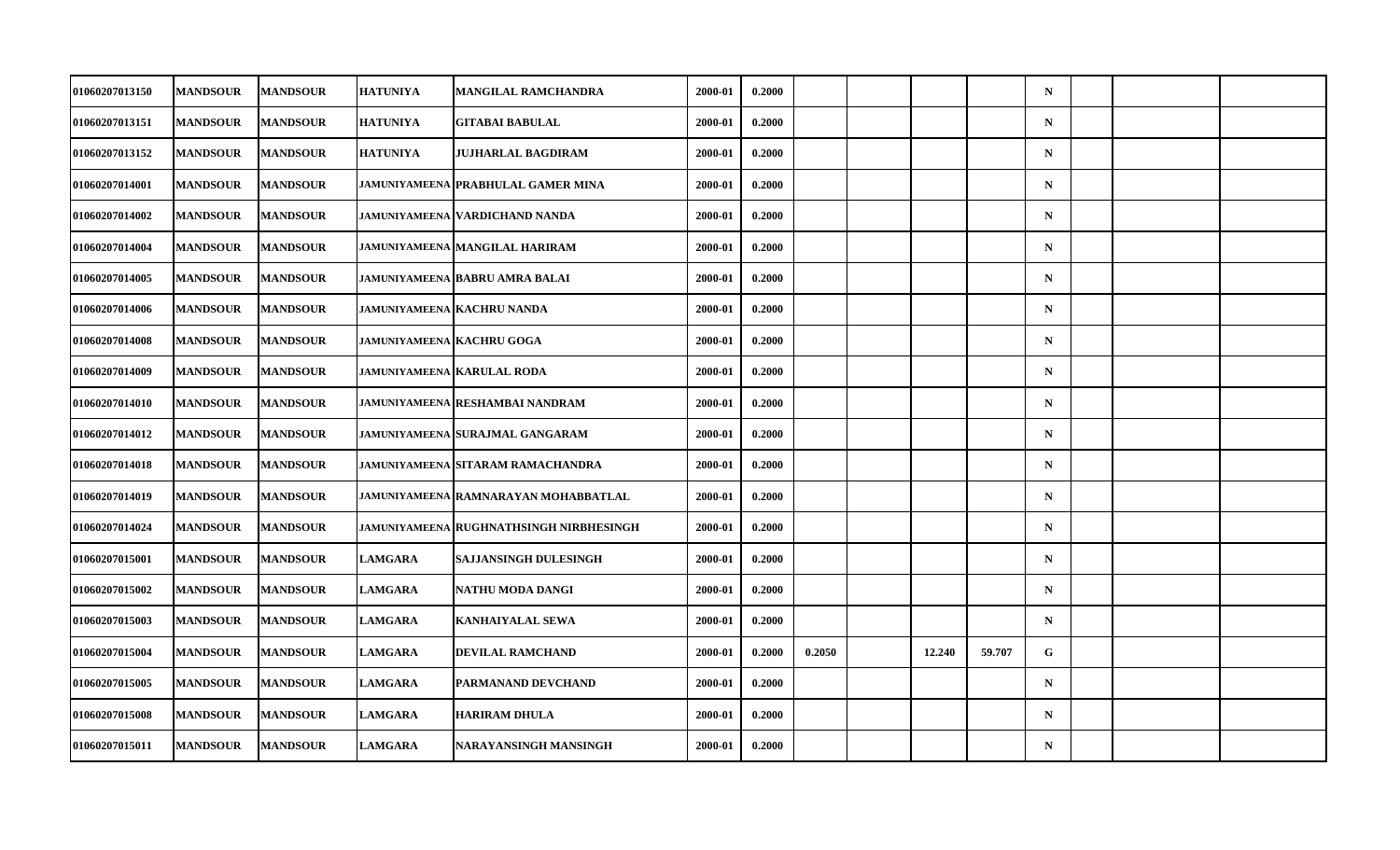| <b>01060207015012</b> | <b>MANDSOUR</b> | <b>MANDSOUR</b> | <b>LAMGARA</b> | RUKMANIBAI JUJHARSINGH        | 2000-01 | 0.2000 |        |       |        | $\mathbf N$ |  |  |
|-----------------------|-----------------|-----------------|----------------|-------------------------------|---------|--------|--------|-------|--------|-------------|--|--|
| <b>01060207015013</b> | <b>MANDSOUR</b> | <b>MANDSOUR</b> | <b>LAMGARA</b> | <b>BHAGUBAI GULAB</b>         | 2000-01 | 0.2000 |        |       |        | ${\bf N}$   |  |  |
| 01060207015016        | <b>MANDSOUR</b> | <b>MANDSOUR</b> | <b>LAMGARA</b> | RADHAKISHAN MEHTABBAI         | 2000-01 | 0.2000 |        |       |        | $\mathbf N$ |  |  |
| <b>01060207015017</b> | <b>MANDSOUR</b> | <b>MANDSOUR</b> | <b>LAMGARA</b> | SAJJANBAI KANHAIYALAL         | 2000-01 | 0.2000 |        |       |        | $\mathbf N$ |  |  |
| 01060207015018        | <b>MANDSOUR</b> | <b>MANDSOUR</b> | <b>LAMGARA</b> | NATHULAL KHEMAJI              | 2000-01 | 0.2000 |        |       |        | $\mathbf N$ |  |  |
| 01060207015020        | <b>MANDSOUR</b> | <b>MANDSOUR</b> | <b>LAMGARA</b> | <b>KANCHANKUNWAR LALSINGH</b> | 2000-01 | 0.2000 |        |       |        | $\mathbf N$ |  |  |
| 01060207015022        | <b>MANDSOUR</b> | <b>MANDSOUR</b> | <b>LAMGARA</b> | <b>RAGHUNATH ONKAR</b>        | 2000-01 | 0.2000 |        |       |        | $\mathbf N$ |  |  |
| <b>01060207015024</b> | <b>MANDSOUR</b> | <b>MANDSOUR</b> | <b>LAMGARA</b> | RAMCHANDRA PUNA               | 2000-01 | 0.2000 |        |       |        | $\mathbf N$ |  |  |
| 01060207015025        | <b>MANDSOUR</b> | <b>MANDSOUR</b> | <b>LAMGARA</b> | <b>RAMA ONKAR</b>             | 2000-01 | 0.2000 |        |       |        | $\mathbf N$ |  |  |
| 01060207015026        | <b>MANDSOUR</b> | <b>MANDSOUR</b> | <b>LAMGARA</b> | <b>JUJHAR RUPSINGH</b>        | 2000-01 | 0.2000 | 0.1150 | 6.760 | 58.782 | G           |  |  |
| <b>01060207015027</b> | <b>MANDSOUR</b> | <b>MANDSOUR</b> | <b>LAMGARA</b> | <b>DOLATSINGH MODSINGH</b>    | 2000-01 | 0.2000 |        |       |        | $\mathbf N$ |  |  |
| <b>01060207015030</b> | <b>MANDSOUR</b> | <b>MANDSOUR</b> | <b>LAMGARA</b> | SHETANBAI MANGU               | 2000-01 | 0.2000 |        |       |        | $\mathbf N$ |  |  |
| 01060207015031        | <b>MANDSOUR</b> | <b>MANDSOUR</b> | <b>LAMGARA</b> | <b>RAYSINGH KALU</b>          | 2000-01 | 0.2000 |        |       |        | ${\bf N}$   |  |  |
| 01060207015034        | <b>MANDSOUR</b> | <b>MANDSOUR</b> | <b>LAMGARA</b> | UMASHANKAR RADHU              | 2000-01 | 0.2000 |        |       |        | $\mathbf N$ |  |  |
| 01060207015036        | <b>MANDSOUR</b> | <b>MANDSOUR</b> | <b>LAMGARA</b> | SHANKARLAL BHUWANISHANKAR     | 2000-01 | 0.2000 |        |       |        | $\mathbf N$ |  |  |
| 01060207015037        | <b>MANDSOUR</b> | <b>MANDSOUR</b> | <b>LAMGARA</b> | <b>KACHRU BALU</b>            | 2000-01 | 0.2000 |        |       |        | $\mathbf N$ |  |  |
| <b>01060207015038</b> | <b>MANDSOUR</b> | <b>MANDSOUR</b> | <b>LAMGARA</b> | NAHARSINGH LALSINGH           | 2000-01 | 0.2000 |        |       |        | $\mathbf N$ |  |  |
| 01060207015039        | <b>MANDSOUR</b> | <b>MANDSOUR</b> | <b>LAMGARA</b> | <b>MOHANSINGH LALSINGH</b>    | 2000-01 | 0.2000 |        |       |        | $\mathbf N$ |  |  |
| <b>01060207015040</b> | <b>MANDSOUR</b> | <b>MANDSOUR</b> | <b>LAMGARA</b> | PRABHULAL VARDA               | 2000-01 | 0.2000 |        |       |        | $\mathbf N$ |  |  |
| 01060207015041        | <b>MANDSOUR</b> | <b>MANDSOUR</b> | <b>LAMGARA</b> | <b>KARANSINGH MOHANLAL</b>    | 2000-01 | 0.2000 |        |       |        | $\mathbf N$ |  |  |
| 01060207015042        | <b>MANDSOUR</b> | <b>MANDSOUR</b> | <b>LAMGARA</b> | <b>AMRATRAM PEMA</b>          | 2000-01 | 0.2000 |        |       |        | $\mathbf N$ |  |  |
| 01060207015043        | <b>MANDSOUR</b> | <b>MANDSOUR</b> | <b>LAMGARA</b> | <b>BALURAM KISHAN</b>         | 2000-01 | 0.2000 |        |       |        | ${\bf N}$   |  |  |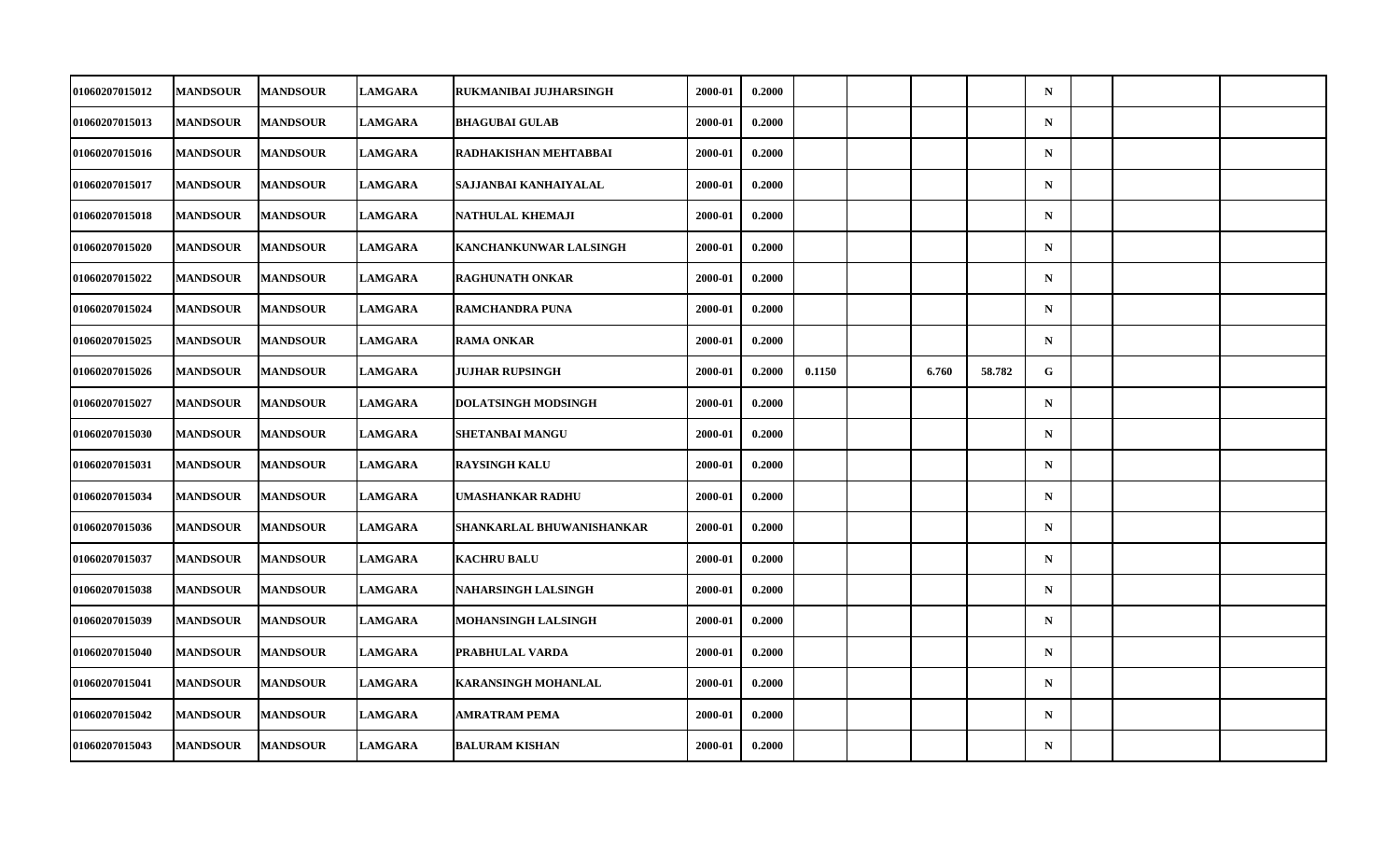| 01060207015044        | <b>MANDSOUR</b> | <b>MANDSOUR</b> | <b>LAMGARA</b> | <b>MANGILAL GULAB</b>        | 2000-01 | 0.2000 |  |  | $\mathbf N$ |  |  |
|-----------------------|-----------------|-----------------|----------------|------------------------------|---------|--------|--|--|-------------|--|--|
| 01060207015045        | <b>MANDSOUR</b> | <b>MANDSOUR</b> | <b>LAMGARA</b> | <b>BASANTILAL VARDA</b>      | 2000-01 | 0.2000 |  |  | ${\bf N}$   |  |  |
| 01060207015046        | <b>MANDSOUR</b> | <b>MANDSOUR</b> | <b>LAMGARA</b> | RADHAKISHAN KANHAIYALAL      | 2000-01 | 0.2000 |  |  | $\mathbf N$ |  |  |
| 01060207015047        | <b>MANDSOUR</b> | <b>MANDSOUR</b> | <b>LAMGARA</b> | AMARSINGH VARDA              | 2000-01 | 0.2000 |  |  | $\mathbf N$ |  |  |
| 01060207015048        | <b>MANDSOUR</b> | <b>MANDSOUR</b> | <b>LAMGARA</b> | <b>BHANWARLAL SHANKARLAL</b> | 2000-01 | 0.2000 |  |  | $\mathbf N$ |  |  |
| 01060207015049        | <b>MANDSOUR</b> | <b>MANDSOUR</b> | <b>LAMGARA</b> | <b>NARAYAN PUNA</b>          | 2000-01 | 0.2000 |  |  | $\mathbf N$ |  |  |
| 01060207015050        | <b>MANDSOUR</b> | <b>MANDSOUR</b> | <b>LAMGARA</b> | <b>JUJHARLAL MANGILAL</b>    | 2000-01 | 0.2000 |  |  | $\mathbf N$ |  |  |
| 01060207015051        | <b>MANDSOUR</b> | <b>MANDSOUR</b> | <b>LAMGARA</b> | <b>GANESHRAM BHUWAN</b>      | 2000-01 | 0.2000 |  |  | $\mathbf N$ |  |  |
| 01060207015052        | <b>MANDSOUR</b> | <b>MANDSOUR</b> | <b>LAMGARA</b> | <b>JUJHARLAL RAMLAL</b>      | 2000-01 | 0.2000 |  |  | $\mathbf N$ |  |  |
| 01060207015053        | <b>MANDSOUR</b> | <b>MANDSOUR</b> | <b>LAMGARA</b> | <b>BALWANTSINGH JAYSINGH</b> | 2000-01 | 0.2000 |  |  | $\mathbf N$ |  |  |
| 01060207015054        | <b>MANDSOUR</b> | <b>MANDSOUR</b> | <b>LAMGARA</b> | ANARSINGH JUJHARSINGH        | 2000-01 | 0.2000 |  |  | $\mathbf N$ |  |  |
| 01060207015055        | <b>MANDSOUR</b> | <b>MANDSOUR</b> | <b>LAMGARA</b> | <b>DOLATRAM NATHU</b>        | 2000-01 | 0.2000 |  |  | $\mathbf N$ |  |  |
| 01060207015056        | <b>MANDSOUR</b> | <b>MANDSOUR</b> | <b>LAMGARA</b> | <b>RAMSUKH NATHU</b>         | 2000-01 | 0.2000 |  |  | ${\bf N}$   |  |  |
| <b>01060207015057</b> | <b>MANDSOUR</b> | <b>MANDSOUR</b> | <b>LAMGARA</b> | JAGDISHCHAND KANHAIYALAL     | 2000-01 | 0.2000 |  |  | $\mathbf N$ |  |  |
| 01060207015058        | <b>MANDSOUR</b> | <b>MANDSOUR</b> | <b>LAMGARA</b> | <b>NAGULAL BALU</b>          | 2000-01 | 0.2000 |  |  | $\mathbf N$ |  |  |
| 01060207016001        | <b>MANDSOUR</b> | <b>MANDSOUR</b> | <b>LAMGARI</b> | <b>KANHAIYALAL BHUWAN</b>    | 2000-01 | 0.2000 |  |  | $\mathbf N$ |  |  |
| <b>01060207016002</b> | <b>MANDSOUR</b> | <b>MANDSOUR</b> | <b>LAMGARI</b> | <b>BALU RAMA</b>             | 2000-01 | 0.2000 |  |  | $\mathbf N$ |  |  |
| 01060207016003        | <b>MANDSOUR</b> | <b>MANDSOUR</b> | <b>LAMGARI</b> | <b>GANESHARAM RAMCHANDRA</b> | 2000-01 | 0.2000 |  |  | $\mathbf N$ |  |  |
| 01060207016004        | <b>MANDSOUR</b> | <b>MANDSOUR</b> | <b>LAMGARI</b> | <b>GULABBAI MOTI</b>         | 2000-01 | 0.2000 |  |  | $\mathbf N$ |  |  |
| <b>01060207016005</b> | <b>MANDSOUR</b> | <b>MANDSOUR</b> | <b>LAMGARI</b> | SAEDANBAI SUNNALI            | 2000-01 | 0.2000 |  |  | $\mathbf N$ |  |  |
| 01060207016007        | <b>MANDSOUR</b> | <b>MANDSOUR</b> | <b>LAMGARI</b> | <b>RAMA GOGA</b>             | 2000-01 | 0.2000 |  |  | $\mathbf N$ |  |  |
| 01060207016013        | <b>MANDSOUR</b> | <b>MANDSOUR</b> | <b>LAMGARI</b> | KHATUNBAI JAAN MOHAMMAD      | 2000-01 | 0.2000 |  |  | ${\bf N}$   |  |  |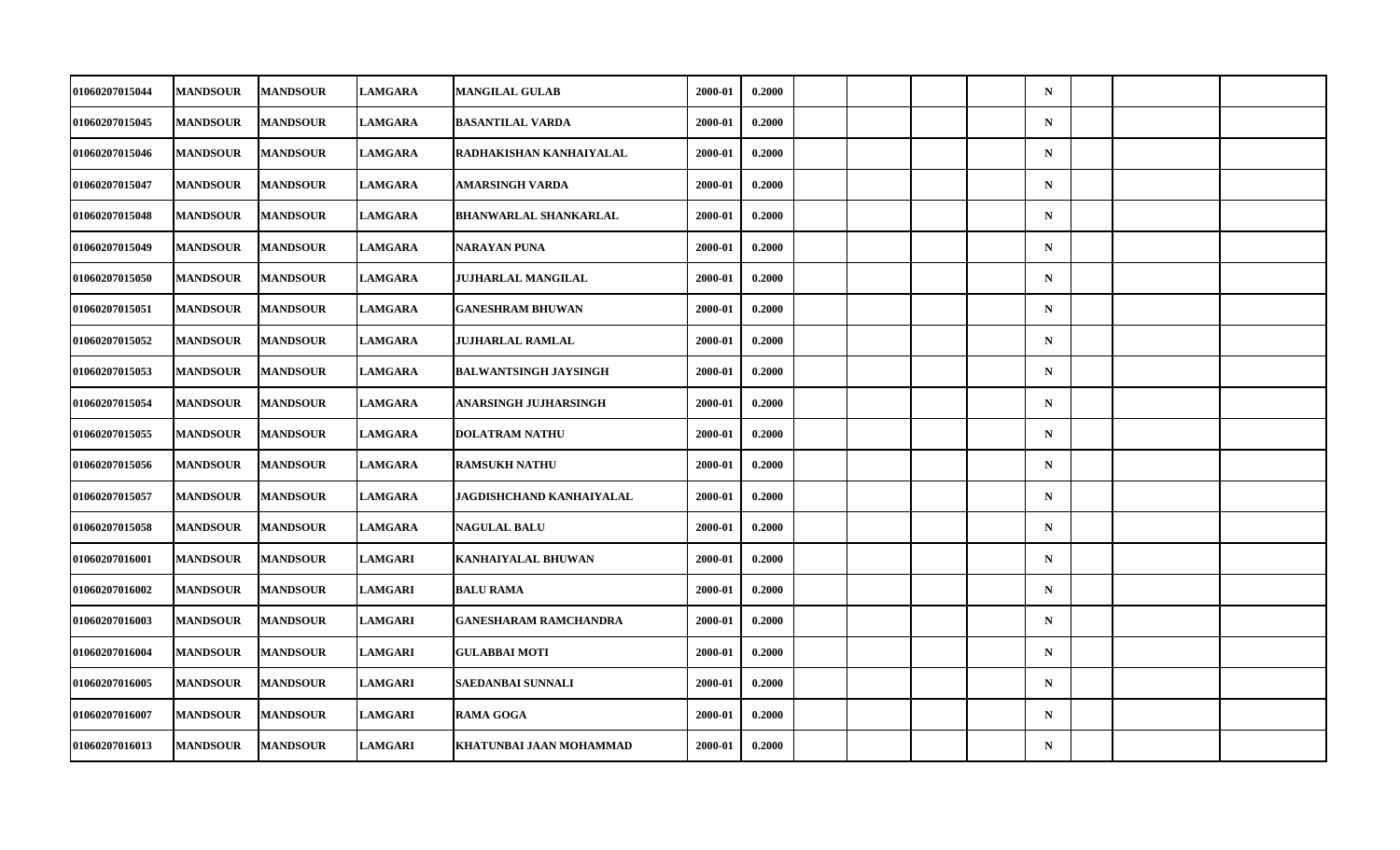| 01060207016016        | <b>MANDSOUR</b> | <b>MANDSOUR</b> | <b>LAMGARI</b>   | <b>NAGULAL GOPAL</b>          | 2000-01 | 0.2000 |  |  | $\mathbf N$ |  |                    |
|-----------------------|-----------------|-----------------|------------------|-------------------------------|---------|--------|--|--|-------------|--|--------------------|
| 01060207016017        | <b>MANDSOUR</b> | <b>MANDSOUR</b> | <b>LAMGARI</b>   | <b>RAMIBAI PUNA</b>           | 2000-01 | 0.2000 |  |  | ${\bf N}$   |  |                    |
| 01060207017001        | <b>MANDSOUR</b> | <b>MANDSOUR</b> | <b>RATIKHEDI</b> | <b>SHANKARLAL NANDA</b>       | 2000-01 | 0.2000 |  |  | $\mathbf N$ |  |                    |
| <b>01060207017002</b> | <b>MANDSOUR</b> | <b>MANDSOUR</b> | <b>RATIKHEDI</b> | AMARSINGH MOHANLAL            | 2000-01 | 0.2000 |  |  | $\mathbf N$ |  |                    |
| <b>01060207017003</b> | <b>MANDSOUR</b> | <b>MANDSOUR</b> | RATIKHEDI        | SHIV JI RAMA ANJANA           | 2000-01 | 0.2000 |  |  | $\mathbf N$ |  |                    |
| 01060207017004        | <b>MANDSOUR</b> | <b>MANDSOUR</b> | <b>RATIKHEDI</b> | <b>BHAGIRATH JIVRAJ</b>       | 2000-01 | 0.2000 |  |  | $\mathbf N$ |  |                    |
| 01060207017005        | <b>MANDSOUR</b> | <b>MANDSOUR</b> | <b>RATIKHEDI</b> | <b>RAMA LAXMAN</b>            | 2000-01 | 0.2000 |  |  | $\mathbf N$ |  | <b>NAME CHANGE</b> |
| 01060207017006        | <b>MANDSOUR</b> | <b>MANDSOUR</b> | RATIKHEDI        | <b>BALU DOLATRAM</b>          | 2000-01 | 0.2000 |  |  | $\mathbf N$ |  |                    |
| 01060207017007        | <b>MANDSOUR</b> | <b>MANDSOUR</b> | <b>RATIKHEDI</b> | PANNALAL BHERA                | 2000-01 | 0.2000 |  |  | $\mathbf N$ |  |                    |
| 01060207017008        | <b>MANDSOUR</b> | <b>MANDSOUR</b> | <b>RATIKHEDI</b> | <b>DEVJI DUNGA</b>            | 2000-01 | 0.2000 |  |  | $\mathbf N$ |  |                    |
| <b>01060207017012</b> | <b>MANDSOUR</b> | <b>MANDSOUR</b> | RATIKHEDI        | JADHAWBAI BAGDIRAM            | 2000-01 | 0.2000 |  |  | $\mathbf N$ |  |                    |
| <b>01060207017013</b> | <b>MANDSOUR</b> | <b>MANDSOUR</b> | <b>RATIKHEDI</b> | NATHU JAGANNATH               | 2000-01 | 0.2000 |  |  | $\mathbf N$ |  |                    |
| 01060207017014        | <b>MANDSOUR</b> | <b>MANDSOUR</b> | <b>RATIKHEDI</b> | LAXMIBAI RUGHANATHSINGH       | 2000-01 | 0.2000 |  |  | ${\bf N}$   |  |                    |
| <b>01060207017015</b> | <b>MANDSOUR</b> | <b>MANDSOUR</b> | <b>RATIKHEDI</b> | <b>HIRALAL BHERA</b>          | 2000-01 | 0.2000 |  |  | $\mathbf N$ |  |                    |
| <b>01060207017016</b> | <b>MANDSOUR</b> | <b>MANDSOUR</b> | <b>RATIKHEDI</b> | <b>BHERULAL GULAB</b>         | 2000-01 | 0.2000 |  |  | $\mathbf N$ |  |                    |
| 01060207017019        | <b>MANDSOUR</b> | <b>MANDSOUR</b> | <b>RATIKHEDI</b> | RATANLAL KISHANLAL            | 2000-01 | 0.2000 |  |  | $\mathbf N$ |  |                    |
| <b>01060207017021</b> | <b>MANDSOUR</b> | <b>MANDSOUR</b> | <b>RATIKHEDI</b> | MANGYA RUPA                   | 2000-01 | 0.2000 |  |  | $\mathbf N$ |  |                    |
| 01060207017023        | <b>MANDSOUR</b> | <b>MANDSOUR</b> | <b>RATIKHEDI</b> | VARDIBAI BAGDIRAM             | 2000-01 | 0.2000 |  |  | $\mathbf N$ |  |                    |
| 01060207017025        | <b>MANDSOUR</b> | <b>MANDSOUR</b> | RATIKHEDI        | <b>BADRIDAS JAGANNATHDAS</b>  | 2000-01 | 0.2000 |  |  | $\mathbf N$ |  |                    |
| <b>01060207017029</b> | <b>MANDSOUR</b> | <b>MANDSOUR</b> | <b>RATIKHEDI</b> | AMRATABAI MOD JI              | 2000-01 | 0.2000 |  |  | $\mathbf N$ |  |                    |
| 01060207017031        | <b>MANDSOUR</b> | <b>MANDSOUR</b> | <b>RATIKHEDI</b> | <b>NANDRAM BADRILAL</b>       | 2000-01 | 0.2000 |  |  | $\mathbf N$ |  |                    |
| 01060207017033        | <b>MANDSOUR</b> | <b>MANDSOUR</b> | <b>RATIKHEDI</b> | <b>RAGHUVIRSINGH MORSINGH</b> | 2000-01 | 0.2000 |  |  | ${\bf N}$   |  |                    |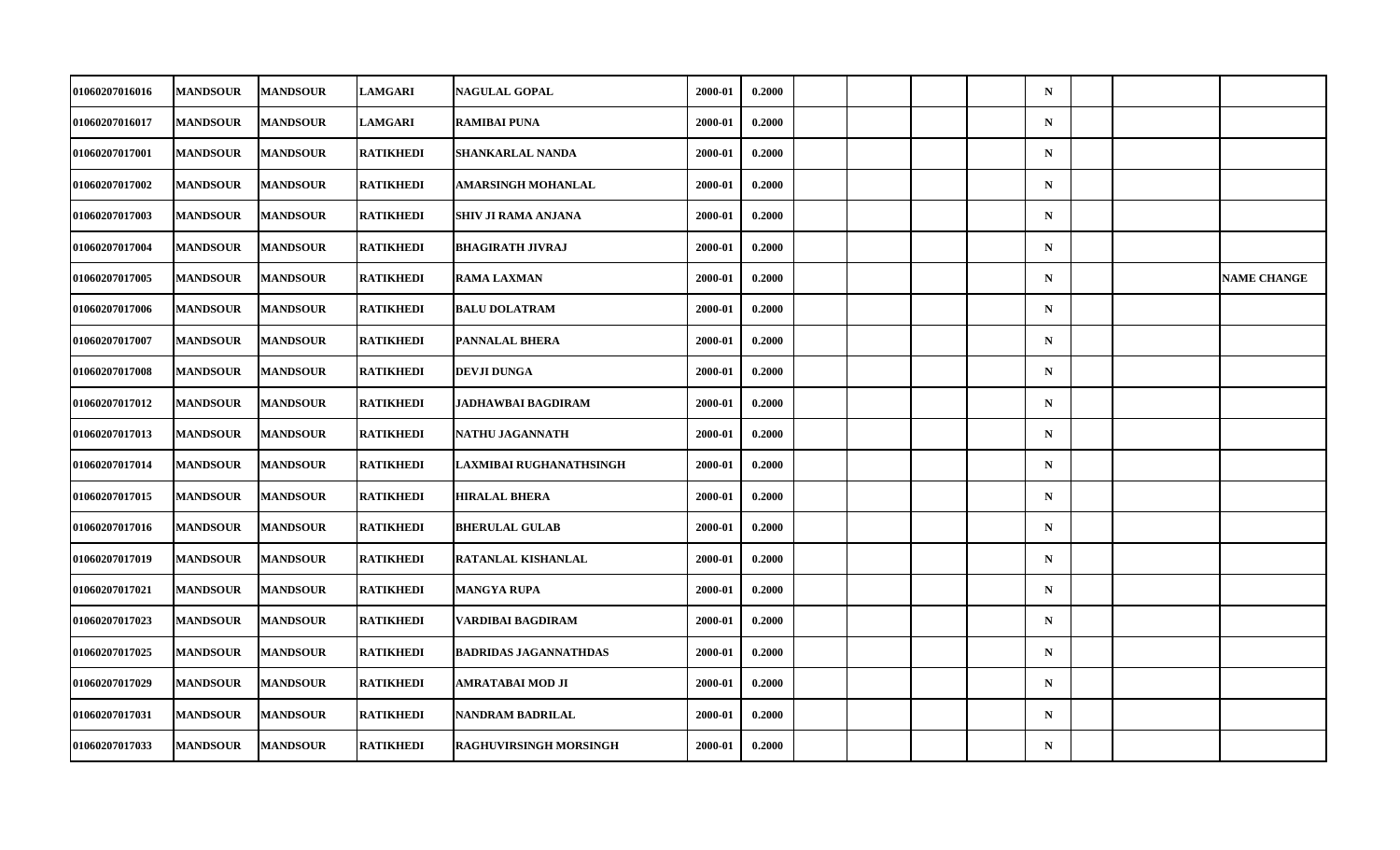| <b>01060207017034</b> | <b>MANDSOUR</b> | <b>MANDSOUR</b> | <b>RATIKHEDI</b> | RAGHUNATHSINGH BHAGWANSINGH     | 2000-01 | 0.2000 |        |        |        | $\mathbf N$ |    |  |
|-----------------------|-----------------|-----------------|------------------|---------------------------------|---------|--------|--------|--------|--------|-------------|----|--|
| 01060207017036        | <b>MANDSOUR</b> | <b>MANDSOUR</b> | <b>RATIKHEDI</b> | NAGULAL KANA TELI               | 2000-01 | 0.2000 |        |        |        | $\mathbf N$ |    |  |
| 01060207017040        | <b>MANDSOUR</b> | <b>MANDSOUR</b> | <b>RATIKHEDI</b> | DEVILAL PANNALAL                | 2000-01 | 0.2000 |        |        |        | $\mathbf N$ |    |  |
| 01060207017041        | <b>MANDSOUR</b> | <b>MANDSOUR</b> | <b>RATIKHEDI</b> | <b>BHAGWATILAL AMBARAM</b>      | 2000-01 | 0.2000 |        |        |        | $\mathbf N$ |    |  |
| <b>01060207017043</b> | <b>MANDSOUR</b> | <b>MANDSOUR</b> | RATIKHEDI        | AMRULAL KALU                    | 2000-01 | 0.2000 |        |        |        | $\mathbf N$ |    |  |
| 01060207017044        | <b>MANDSOUR</b> | <b>MANDSOUR</b> | <b>RATIKHEDI</b> | MADHO JAGANNATH                 | 2000-01 | 0.2000 |        |        |        | $\mathbf N$ |    |  |
| 01060207017045        | <b>MANDSOUR</b> | <b>MANDSOUR</b> | <b>RATIKHEDI</b> | JAGDISH RAMLAL                  | 2000-01 | 0.2000 |        |        |        | $\mathbf N$ |    |  |
| 01060207017047        | <b>MANDSOUR</b> | <b>MANDSOUR</b> | RATIKHEDI        | <b>KARU BHERA</b>               | 2000-01 | 0.2000 |        |        |        | $\mathbf N$ |    |  |
| 01060207017049        | <b>MANDSOUR</b> | <b>MANDSOUR</b> | <b>RATIKHEDI</b> | <b>ONKARLAL KALU</b>            | 2000-01 | 0.2000 |        |        |        | $\mathbf N$ |    |  |
| <b>01060207017051</b> | <b>MANDSOUR</b> | <b>MANDSOUR</b> | <b>RATIKHEDI</b> | MOHANLAL MODA                   | 2000-01 | 0.2000 |        |        |        | $\mathbf N$ |    |  |
| <b>01060207017054</b> | <b>MANDSOUR</b> | <b>MANDSOUR</b> | RATIKHEDI        | JAWAHARCHAND KANWARLAL          | 2000-01 | 0.2000 |        |        |        | $\mathbf N$ |    |  |
| 01060207017055        | <b>MANDSOUR</b> | <b>MANDSOUR</b> | <b>RATIKHEDI</b> | <b>CHATARBHUJ JIVARAJ</b>       | 2000-01 | 0.2000 |        |        |        | $\mathbf N$ |    |  |
| 01060207017056        | <b>MANDSOUR</b> | <b>MANDSOUR</b> | <b>RATIKHEDI</b> | SUNDARBAI PANNALAL              | 2000-01 | 0.2000 |        |        |        | $\mathbf N$ |    |  |
| 01060207017058        | <b>MANDSOUR</b> | <b>MANDSOUR</b> | <b>RATIKHEDI</b> | <b>NAGU VARDA</b>               | 2000-01 | 0.2000 |        |        |        | $\mathbf N$ |    |  |
| <b>01060207017059</b> | <b>MANDSOUR</b> | <b>MANDSOUR</b> | <b>RATIKHEDI</b> | <b>BHOPALSINGH BAHADURSINGH</b> | 2000-01 | 0.2000 |        |        |        | $\mathbf N$ |    |  |
| 01060207017060        | <b>MANDSOUR</b> | <b>MANDSOUR</b> | <b>RATIKHEDI</b> | <b>PANNALAL GOPI</b>            | 2000-01 | 0.2000 |        |        |        | $\mathbf N$ |    |  |
| <b>01060207017061</b> | <b>MANDSOUR</b> | <b>MANDSOUR</b> | <b>RATIKHEDI</b> | <b>CHUNNIBAI RAMA</b>           | 2000-01 | 0.2000 |        |        |        | $\mathbf N$ |    |  |
| 01060207018001        | <b>MANDSOUR</b> | <b>MANDSOUR</b> | <b>KUCHROD</b>   | <b>DINDAYAL PREMCHAND</b>       | 2000-01 | 0.2000 |        |        |        | $\mathbf N$ |    |  |
| <b>01060207018002</b> | <b>MANDSOUR</b> | <b>MANDSOUR</b> | <b>KUCHROD</b>   | <b>MAGANIRAM BAGDIRAM</b>       | 2000-01 | 0.2000 |        |        |        | $\mathbf N$ | 08 |  |
| 01060207018003        | <b>MANDSOUR</b> | <b>MANDSOUR</b> | <b>KUCHROD</b>   | PARVATIBAI ATMARAM              | 2000-01 | 0.2000 | 0.1900 | 10.160 | 53.473 | G           |    |  |
| 01060207018004        | <b>MANDSOUR</b> | <b>MANDSOUR</b> | <b>KUCHROD</b>   | <b>BANSHILAL DHURA</b>          | 2000-01 | 0.2000 |        |        |        | $\mathbf N$ |    |  |
| 01060207018005        | <b>MANDSOUR</b> | <b>MANDSOUR</b> | <b>KUCHROD</b>   | <b>GANESHRAM SEVA</b>           | 2000-01 | 0.2000 |        |        |        | $\mathbf N$ |    |  |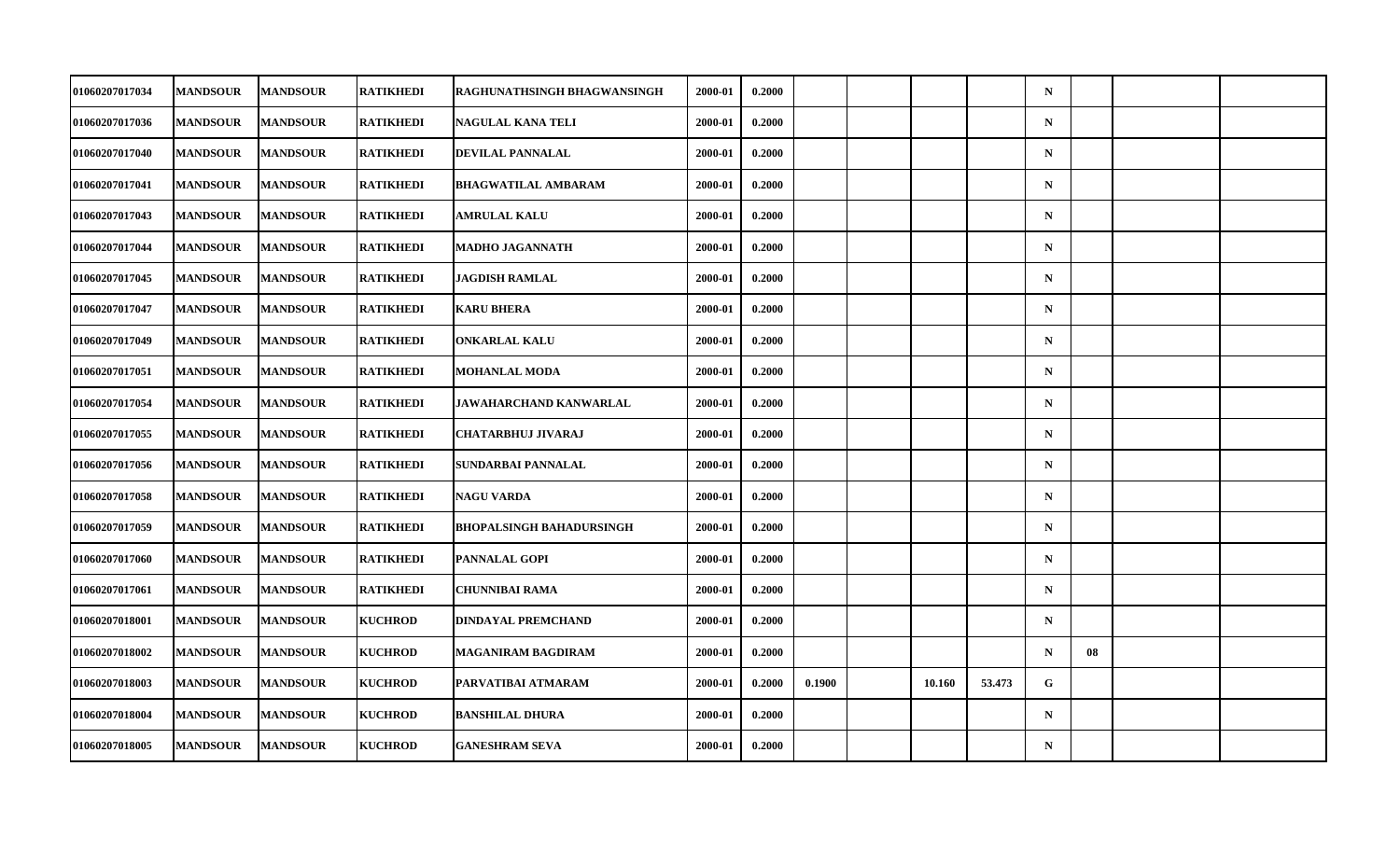| 01060207018006        | <b>MANDSOUR</b> | <b>MANDSOUR</b> | <b>KUCHROD</b> | <b>KANWARLAL KESHURAM</b>    | 2000-01 | 0.2000 |        |        |        | $\mathbf N$ |  |  |
|-----------------------|-----------------|-----------------|----------------|------------------------------|---------|--------|--------|--------|--------|-------------|--|--|
| <b>01060207018007</b> | <b>MANDSOUR</b> | <b>MANDSOUR</b> | <b>KUCHROD</b> | <b>ONKARLAL VARDA</b>        | 2000-01 | 0.2000 |        |        |        | $\mathbf N$ |  |  |
| 01060207018008        | <b>MANDSOUR</b> | <b>MANDSOUR</b> | <b>KUCHROD</b> | LAXMINARAYAN SHOBHARAM       | 2000-01 | 0.2000 | 0.2000 | 12.270 | 61.350 | G           |  |  |
| <b>01060207018009</b> | <b>MANDSOUR</b> | <b>MANDSOUR</b> | <b>KUCHROD</b> | NATHULAL BAGDIRAM            | 2000-01 | 0.2000 |        |        |        | $\mathbf N$ |  |  |
| <b>01060207018010</b> | <b>MANDSOUR</b> | <b>MANDSOUR</b> | <b>KUCHROD</b> | <b>GORDHAN NIRBHERAM</b>     | 2000-01 | 0.2000 |        |        |        | $\mathbf N$ |  |  |
| 01060207018011        | <b>MANDSOUR</b> | <b>MANDSOUR</b> | <b>KUCHROD</b> | RAMCHANDRA NATHULAL          | 2000-01 | 0.2000 |        |        |        | $\mathbf N$ |  |  |
| 01060207018012        | <b>MANDSOUR</b> | <b>MANDSOUR</b> | <b>KUCHROD</b> | KANHAIYALAL VARDA            | 2000-01 | 0.2000 |        |        |        | $\mathbf N$ |  |  |
| <b>01060207018013</b> | <b>MANDSOUR</b> | <b>MANDSOUR</b> | <b>KUCHROD</b> | VARDIBAI KALU                | 2000-01 | 0.2000 |        |        |        | $\mathbf N$ |  |  |
| <b>01060207018014</b> | <b>MANDSOUR</b> | <b>MANDSOUR</b> | <b>KUCHROD</b> | RAMPRASAD BAGDIRAM           | 2000-01 | 0.2000 |        |        |        | $\mathbf N$ |  |  |
| 01060207018015        | <b>MANDSOUR</b> | <b>MANDSOUR</b> | <b>KUCHROD</b> | <b>GORADHAN VARDA</b>        | 2000-01 | 0.2000 |        |        |        | $\mathbf N$ |  |  |
| 01060207018016        | <b>MANDSOUR</b> | <b>MANDSOUR</b> | <b>KUCHROD</b> | MOHANLAL PANNALAL            | 2000-01 | 0.2000 |        |        |        | $\mathbf N$ |  |  |
| <b>01060207018017</b> | <b>MANDSOUR</b> | <b>MANDSOUR</b> | <b>KUCHROD</b> | <b>JAGANNATH BHAGWAN</b>     | 2000-01 | 0.2000 |        |        |        | $\mathbf N$ |  |  |
| 01060207018018        | <b>MANDSOUR</b> | <b>MANDSOUR</b> | <b>KUCHROD</b> | <b>ATMARAM GAMERA</b>        | 2000-01 | 0.2000 |        |        |        | ${\bf N}$   |  |  |
| <b>01060207018019</b> | <b>MANDSOUR</b> | <b>MANDSOUR</b> | <b>KUCHROD</b> | SURESH KUMAR RATANLAL        | 2000-01 | 0.2000 |        |        |        | $\mathbf N$ |  |  |
| <b>01060207018020</b> | <b>MANDSOUR</b> | <b>MANDSOUR</b> | <b>KUCHROD</b> | <b>BHAGATRAM KANHAIYALAL</b> | 2000-01 | 0.2000 |        |        |        | $\mathbf N$ |  |  |
| <b>01060207018021</b> | <b>MANDSOUR</b> | <b>MANDSOUR</b> | <b>KUCHROD</b> | <b>BAGDIRAM PANNA</b>        | 2000-01 | 0.2000 |        |        |        | $\mathbf N$ |  |  |
| <b>01060207018022</b> | <b>MANDSOUR</b> | <b>MANDSOUR</b> | <b>KUCHROD</b> | <b>BHAGIRATH HARDEVRAM</b>   | 2000-01 | 0.2000 |        |        |        | $\mathbf N$ |  |  |
| 01060207018024        | <b>MANDSOUR</b> | <b>MANDSOUR</b> | <b>KUCHROD</b> | NATHULAL LALU SUWAN          | 2000-01 | 0.2000 |        |        |        | $\mathbf N$ |  |  |
| 01060207018025        | <b>MANDSOUR</b> | <b>MANDSOUR</b> | <b>KUCHROD</b> | DHAPUBAI ONKARLAL            | 2000-01 | 0.2000 |        |        |        | $\mathbf N$ |  |  |
| <b>01060207018026</b> | <b>MANDSOUR</b> | <b>MANDSOUR</b> | <b>KUCHROD</b> | <b>ROSHAN MOTI</b>           | 2000-01 | 0.2000 |        |        |        | $\mathbf N$ |  |  |
| 01060207018027        | <b>MANDSOUR</b> | <b>MANDSOUR</b> | <b>KUCHROD</b> | <b>SAGARMAL DHULCHAND</b>    | 2000-01 | 0.2000 |        |        |        | $\mathbf N$ |  |  |
| 01060207018028        | <b>MANDSOUR</b> | <b>MANDSOUR</b> | <b>KUCHROD</b> | SUNDARBAI RAMA               | 2000-01 | 0.2000 |        |        |        | $\mathbf N$ |  |  |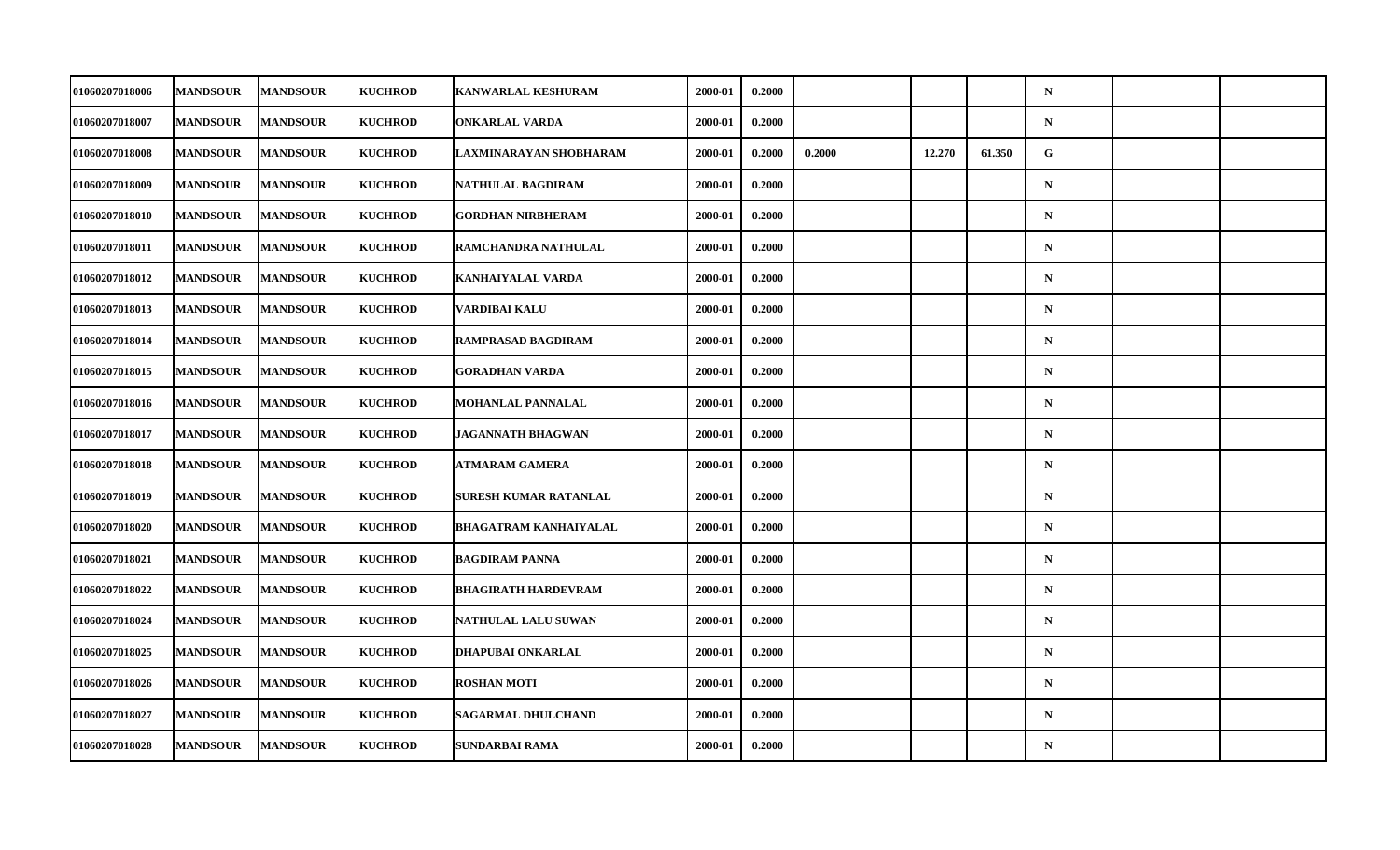| <b>01060207018029</b> | <b>MANDSOUR</b> | <b>MANDSOUR</b> | <b>KUCHROD</b> | JADAWBAI MOHANLAL         | 2000-01 | 0.2000 |        |       |        | $\mathbf N$ |  |                          |
|-----------------------|-----------------|-----------------|----------------|---------------------------|---------|--------|--------|-------|--------|-------------|--|--------------------------|
| 01060207018030        | <b>MANDSOUR</b> | <b>MANDSOUR</b> | <b>KUCHROD</b> | <b>SITABAI BHERA</b>      | 2000-01 | 0.2000 |        |       |        | $\mathbf N$ |  |                          |
| 01060207018031        | <b>MANDSOUR</b> | <b>MANDSOUR</b> | <b>KUCHROD</b> | <b>BALURAM KANWARLAL</b>  | 2000-01 | 0.2000 |        |       |        | $\mathbf N$ |  |                          |
| <b>01060207018032</b> | <b>MANDSOUR</b> | <b>MANDSOUR</b> | <b>KUCHROD</b> | <b>BHAGUBAI GANESHRAM</b> | 2000-01 | 0.2000 |        |       |        | $\mathbf N$ |  | <b>TRANSFER/LAUKHEDI</b> |
| <b>01060207018033</b> | <b>MANDSOUR</b> | <b>MANDSOUR</b> | <b>KUCHROD</b> | RAMCHANDRA BHAGWAN        | 2000-01 | 0.2000 |        |       |        | $\mathbf N$ |  |                          |
| 01060207018034        | <b>MANDSOUR</b> | <b>MANDSOUR</b> | <b>KUCHROD</b> | KANHAIYALAL ONKARLAL      | 2000-01 | 0.2000 |        |       |        | $\mathbf N$ |  |                          |
| 01060207018035        | <b>MANDSOUR</b> | <b>MANDSOUR</b> | <b>KUCHROD</b> | <b>BALU NANURAM</b>       | 2000-01 | 0.2000 |        |       |        | $\mathbf N$ |  |                          |
| <b>01060207018036</b> | <b>MANDSOUR</b> | <b>MANDSOUR</b> | <b>KUCHROD</b> | RAMNARAYAN NATHIBAI       | 2000-01 | 0.2000 |        |       |        | $\mathbf N$ |  |                          |
| 01060207018037        | <b>MANDSOUR</b> | <b>MANDSOUR</b> | <b>KUCHROD</b> | LAXMINARAYAN KANHAIYALAL  | 2000-01 | 0.2000 |        |       |        | $\mathbf N$ |  |                          |
| 01060207018038        | <b>MANDSOUR</b> | <b>MANDSOUR</b> | <b>KUCHROD</b> | <b>GOPAL MANGILAL</b>     | 2000-01 | 0.2000 |        |       |        | $\mathbf N$ |  |                          |
| <b>01060207018039</b> | <b>MANDSOUR</b> | <b>MANDSOUR</b> | <b>KUCHROD</b> | TULSIBAI AMARCHAND        | 2000-01 | 0.2000 |        |       |        | $\mathbf N$ |  |                          |
| 01060207018040        | <b>MANDSOUR</b> | <b>MANDSOUR</b> | <b>KUCHROD</b> | <b>TULSIRAM BHERA</b>     | 2000-01 | 0.2000 |        |       |        | $\mathbf N$ |  |                          |
| 01060207018041        | <b>MANDSOUR</b> | <b>MANDSOUR</b> | <b>KUCHROD</b> | SHRINGARBAI SAVRAM        | 2000-01 | 0.2000 |        |       |        | $\mathbf N$ |  |                          |
| 01060207018042        | <b>MANDSOUR</b> | <b>MANDSOUR</b> | <b>KUCHROD</b> | <b>NATHU BABRU</b>        | 2000-01 | 0.2000 |        |       |        | $\mathbf N$ |  |                          |
| 01060207018043        | <b>MANDSOUR</b> | <b>MANDSOUR</b> | <b>KUCHROD</b> | LALITABAI RAMGOPAL        | 2000-01 | 0.2000 | 0.1200 | 7.350 | 61.250 | $\mathbf G$ |  |                          |
| 01060207018044        | <b>MANDSOUR</b> | <b>MANDSOUR</b> | <b>KUCHROD</b> | <b>BALARAM ATMARAM</b>    | 2000-01 | 0.2000 |        |       |        | $\mathbf N$ |  |                          |
| 01060207018045        | <b>MANDSOUR</b> | <b>MANDSOUR</b> | <b>KUCHROD</b> | <b>BALU VARDIBAI</b>      | 2000-01 | 0.2000 |        |       |        | $\mathbf N$ |  |                          |
| 01060207018046        | <b>MANDSOUR</b> | <b>MANDSOUR</b> | <b>KUCHROD</b> | <b>RATANLAL BHERA</b>     | 2000-01 | 0.2000 |        |       |        | $\mathbf N$ |  |                          |
| 01060207018047        | <b>MANDSOUR</b> | <b>MANDSOUR</b> | <b>KUCHROD</b> | <b>KANKUBAI MOTILAL</b>   | 2000-01 | 0.2000 |        |       |        | $\mathbf N$ |  | <b>NAME CHANGE</b>       |
| 01060207018048        | <b>MANDSOUR</b> | <b>MANDSOUR</b> | <b>KUCHROD</b> | KANWARLAL RATANLAL        | 2000-01 | 0.2000 |        |       |        | $\mathbf N$ |  |                          |
| 01060207018049        | <b>MANDSOUR</b> | <b>MANDSOUR</b> | <b>KUCHROD</b> | ANARSINGH RATANSINGH      | 2000-01 | 0.2000 |        |       |        | $\mathbf N$ |  |                          |
| 01060207018050        | <b>MANDSOUR</b> | <b>MANDSOUR</b> | <b>KUCHROD</b> | <b>GANGABAI AMRATRAM</b>  | 2000-01 | 0.2000 |        |       |        | ${\bf N}$   |  |                          |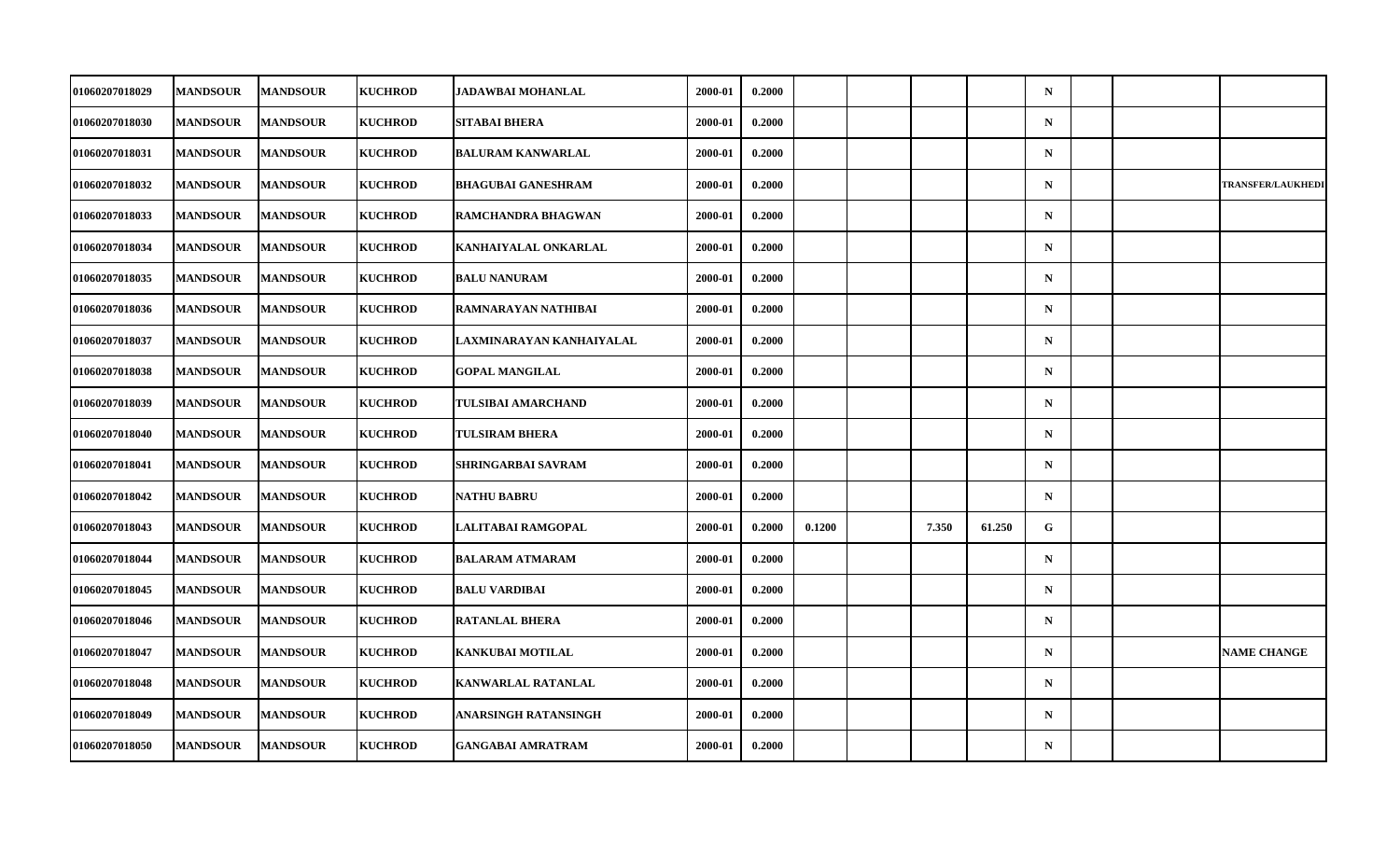| <b>01060207018051</b> | <b>MANDSOUR</b> | <b>MANDSOUR</b> | <b>KUCHROD</b> | MANGU BHERA (MEDHARIYA)         | 2000-01 | 0.2000 |        |        |        | $\mathbf N$ |    |                          |
|-----------------------|-----------------|-----------------|----------------|---------------------------------|---------|--------|--------|--------|--------|-------------|----|--------------------------|
| 01060207018052        | <b>MANDSOUR</b> | <b>MANDSOUR</b> | <b>KUCHROD</b> | <b>GORDHAN KALU</b>             | 2000-01 | 0.2000 |        |        |        | ${\bf N}$   |    |                          |
| 01060207018053        | <b>MANDSOUR</b> | <b>MANDSOUR</b> | <b>KUCHROD</b> | <b>RATANLAL FULCHAND</b>        | 2000-01 | 0.2000 |        |        |        | $\mathbf N$ |    |                          |
| 01060207018055        | <b>MANDSOUR</b> | <b>MANDSOUR</b> | <b>KUCHROD</b> | PANNALAL VARDA                  | 2000-01 | 0.2000 |        |        |        | $\mathbf N$ |    |                          |
| 01060207018056        | <b>MANDSOUR</b> | <b>MANDSOUR</b> | <b>KUCHROD</b> | NANDA BAGDIRAM                  | 2000-01 | 0.2000 |        |        |        | $\mathbf N$ |    |                          |
| 01060207018057        | <b>MANDSOUR</b> | <b>MANDSOUR</b> | <b>KUCHROD</b> | <b>KALU MAGNIRAM</b>            | 2000-01 | 0.2000 |        |        |        | $\mathbf N$ |    |                          |
| 01060207018058        | <b>MANDSOUR</b> | <b>MANDSOUR</b> | <b>KUCHROD</b> | <b>MANGILAL NANADA (PARMAR)</b> | 2000-01 | 0.2000 |        |        |        | $\mathbf N$ | 08 |                          |
| <b>01060207018059</b> | <b>MANDSOUR</b> | <b>MANDSOUR</b> | <b>KUCHROD</b> | KISHANLAL GANESHRAM             | 2000-01 | 0.2000 |        |        |        | $\mathbf N$ |    |                          |
| 01060207018060        | <b>MANDSOUR</b> | <b>MANDSOUR</b> | <b>KUCHROD</b> | NANDRAM GANESHRAM               | 2000-01 | 0.2000 |        |        |        | $\mathbf N$ |    |                          |
| 01060207018061        | <b>MANDSOUR</b> | <b>MANDSOUR</b> | <b>KUCHROD</b> | <b>MISHRILAL RATANLAL</b>       | 2000-01 | 0.2000 |        |        |        | $\mathbf N$ |    |                          |
| <b>01060207018062</b> | <b>MANDSOUR</b> | <b>MANDSOUR</b> | <b>KUCHROD</b> | RATANLAL SHOBHARAM              | 2000-01 | 0.2000 | 0.2000 | 12.140 | 60.700 | G           |    |                          |
| <b>01060207018063</b> | <b>MANDSOUR</b> | <b>MANDSOUR</b> | <b>KUCHROD</b> | <b>BHANWARSINGH PYARSINGH</b>   | 2000-01 | 0.2000 |        |        |        | $\mathbf N$ |    |                          |
| 01060207018064        | <b>MANDSOUR</b> | <b>MANDSOUR</b> | <b>KUCHROD</b> | NARAYAN DOLA PARMAR             | 2000-01 | 0.2000 |        |        |        | ${\bf N}$   |    |                          |
| 01060207018065        | <b>MANDSOUR</b> | <b>MANDSOUR</b> | <b>KUCHROD</b> | <b>SALAGRAM ONKARLAL</b>        | 2000-01 | 0.2000 |        |        |        | $\mathbf N$ |    | <b>TRANSFER/LAUKHEDI</b> |
| 01060207018066        | <b>MANDSOUR</b> | <b>MANDSOUR</b> | <b>KUCHROD</b> | <b>BHULIBAI PREMCHAND</b>       | 2000-01 | 0.2000 |        |        |        | $\mathbf N$ |    |                          |
| <b>01060207018067</b> | <b>MANDSOUR</b> | <b>MANDSOUR</b> | <b>KUCHROD</b> | <b>MANGILAL GANGARAM</b>        | 2000-01 | 0.2000 |        |        |        | $\mathbf N$ |    |                          |
| <b>01060207018068</b> | <b>MANDSOUR</b> | <b>MANDSOUR</b> | <b>KUCHROD</b> | LAXMINARAYAN NAGUSHANKAR        | 2000-01 | 0.2000 |        |        |        | $\mathbf N$ |    |                          |
| 01060207018069        | <b>MANDSOUR</b> | <b>MANDSOUR</b> | <b>KUCHROD</b> | <b>TULSIRAM BABRU</b>           | 2000-01 | 0.2000 |        |        |        | $\mathbf N$ | 09 |                          |
| 01060207018071        | <b>MANDSOUR</b> | <b>MANDSOUR</b> | <b>KUCHROD</b> | MANGILAL VARDICHAND             | 2000-01 | 0.2000 |        |        |        | $\mathbf N$ |    |                          |
| <b>01060207018072</b> | <b>MANDSOUR</b> | <b>MANDSOUR</b> | <b>KUCHROD</b> | <b>GANGARAM HIRA</b>            | 2000-01 | 0.2000 |        |        |        | $\mathbf N$ |    |                          |
| 01060207018073        | <b>MANDSOUR</b> | <b>MANDSOUR</b> | <b>KUCHROD</b> | <b>BALU GANESHRAM</b>           | 2000-01 | 0.2000 |        |        |        | $\mathbf N$ |    |                          |
| 01060207018074        | <b>MANDSOUR</b> | <b>MANDSOUR</b> | <b>KUCHROD</b> | <b>BHANWARLAL RAMCHANDRA</b>    | 2000-01 | 0.2000 |        |        |        | $\mathbf N$ |    |                          |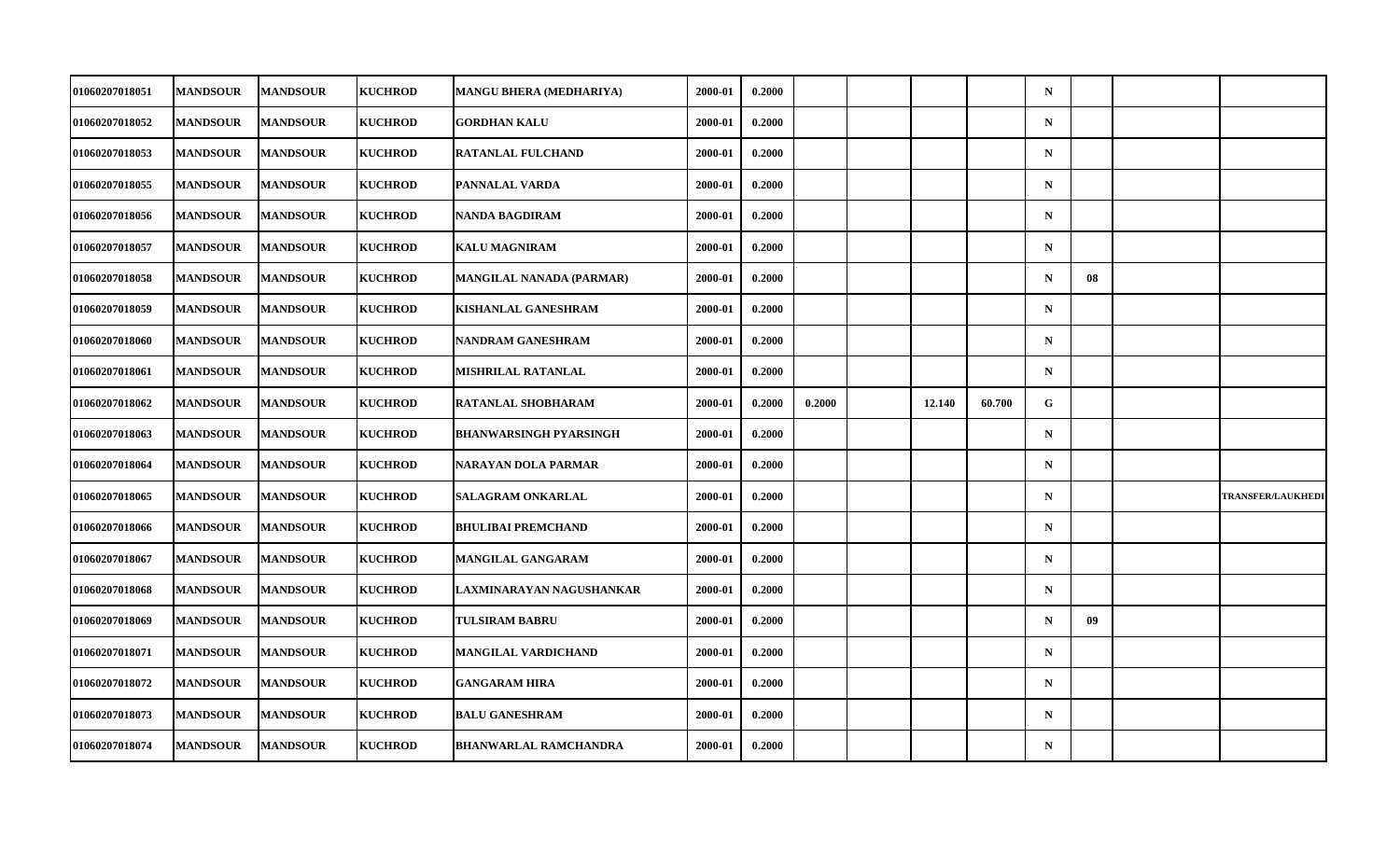| <b>01060207018075</b> | <b>MANDSOUR</b> | <b>MANDSOUR</b> | <b>KUCHROD</b> | <b>GOPAL CHOTHRAM</b>      | 2000-01 | 0.2000 |  |  | $\mathbf N$ |  |  |
|-----------------------|-----------------|-----------------|----------------|----------------------------|---------|--------|--|--|-------------|--|--|
| 01060207018076        | <b>MANDSOUR</b> | <b>MANDSOUR</b> | <b>KUCHROD</b> | <b>BALU RODA</b>           | 2000-01 | 0.2000 |  |  | $\mathbf N$ |  |  |
| 01060207018077        | <b>MANDSOUR</b> | <b>MANDSOUR</b> | <b>KUCHROD</b> | <b>SURAJBAI TORIRAM</b>    | 2000-01 | 0.2000 |  |  | $\mathbf N$ |  |  |
| <b>01060207018079</b> | <b>MANDSOUR</b> | <b>MANDSOUR</b> | <b>KUCHROD</b> | PREMIBAI BABULAL           | 2000-01 | 0.2000 |  |  | $\mathbf N$ |  |  |
| 01060207018080        | <b>MANDSOUR</b> | <b>MANDSOUR</b> | <b>KUCHROD</b> | RAMESHWAR FULCHANDRA       | 2000-01 | 0.2000 |  |  | $\mathbf N$ |  |  |
| 01060207018081        | <b>MANDSOUR</b> | <b>MANDSOUR</b> | <b>KUCHROD</b> | <b>BASANTILAL KESHURAM</b> | 2000-01 | 0.2000 |  |  | $\mathbf N$ |  |  |
| 01060207018082        | <b>MANDSOUR</b> | <b>MANDSOUR</b> | <b>KUCHROD</b> | <b>DHURALAL DEWA</b>       | 2000-01 | 0.2000 |  |  | $\mathbf N$ |  |  |
| <b>01060207018083</b> | <b>MANDSOUR</b> | <b>MANDSOUR</b> | <b>KUCHROD</b> | <b>KANIRAM RAMCHAND</b>    | 2000-01 | 0.2000 |  |  | $\mathbf N$ |  |  |
| 01060207018084        | <b>MANDSOUR</b> | <b>MANDSOUR</b> | <b>KUCHROD</b> | <b>BHANWARLAL DHURIBAI</b> | 2000-01 | 0.2000 |  |  | $\mathbf N$ |  |  |
| 01060207018085        | <b>MANDSOUR</b> | <b>MANDSOUR</b> | <b>KUCHROD</b> | <b>KALU DHURA</b>          | 2000-01 | 0.2000 |  |  | $\mathbf N$ |  |  |
| <b>01060207018328</b> | <b>MANDSOUR</b> | <b>MANDSOUR</b> | <b>KUCHROD</b> | RAMCHANDRA MANGILAL        | 2000-01 | 0.2000 |  |  | $\mathbf N$ |  |  |
| 01060207018089        | <b>MANDSOUR</b> | <b>MANDSOUR</b> | <b>KUCHROD</b> | SUKHIBAI MAGNIRAM          | 2000-01 | 0.2000 |  |  | $\mathbf N$ |  |  |
| 01060207018091        | <b>MANDSOUR</b> | <b>MANDSOUR</b> | <b>KUCHROD</b> | JAGDISH NANDRAM            | 2000-01 | 0.2000 |  |  | $\mathbf N$ |  |  |
| <b>01060207018092</b> | <b>MANDSOUR</b> | <b>MANDSOUR</b> | <b>KUCHROD</b> | ANOKHILAL NATHULAL         | 2000-01 | 0.2000 |  |  | $\mathbf N$ |  |  |
| 01060207018094        | <b>MANDSOUR</b> | <b>MANDSOUR</b> | <b>KUCHROD</b> | VISHNULAL RATANLAL         | 2000-01 | 0.2000 |  |  | $\mathbf N$ |  |  |
| 01060207018095        | <b>MANDSOUR</b> | <b>MANDSOUR</b> | <b>KUCHROD</b> | <b>GANGARAM NANURAM</b>    | 2000-01 | 0.2000 |  |  | $\mathbf N$ |  |  |
| 01060207018096        | <b>MANDSOUR</b> | <b>MANDSOUR</b> | <b>KUCHROD</b> | <b>BAGDIRAM GAMER</b>      | 2000-01 | 0.2000 |  |  | $\mathbf N$ |  |  |
| 01060207018097        | <b>MANDSOUR</b> | <b>MANDSOUR</b> | <b>KUCHROD</b> | <b>GANGARAM DHURA</b>      | 2000-01 | 0.2000 |  |  | $\mathbf N$ |  |  |
| 01060207018098        | <b>MANDSOUR</b> | <b>MANDSOUR</b> | <b>KUCHROD</b> | <b>BHERULAL BHULIBAI</b>   | 2000-01 | 0.2000 |  |  | $\mathbf N$ |  |  |
| <b>01060207018099</b> | <b>MANDSOUR</b> | <b>MANDSOUR</b> | <b>KUCHROD</b> | <b>MANGILAL CHAGANLAL</b>  | 2000-01 | 0.2000 |  |  | $\mathbf N$ |  |  |
| 01060207018100        | <b>MANDSOUR</b> | <b>MANDSOUR</b> | <b>KUCHROD</b> | <b>BADRILAL ONKARLAL</b>   | 2000-01 | 0.2000 |  |  | $\mathbf N$ |  |  |
| 01060207018101        | <b>MANDSOUR</b> | <b>MANDSOUR</b> | <b>KUCHROD</b> | RADHESHYAM MOHANLAL        | 2000-01 | 0.2000 |  |  | ${\bf N}$   |  |  |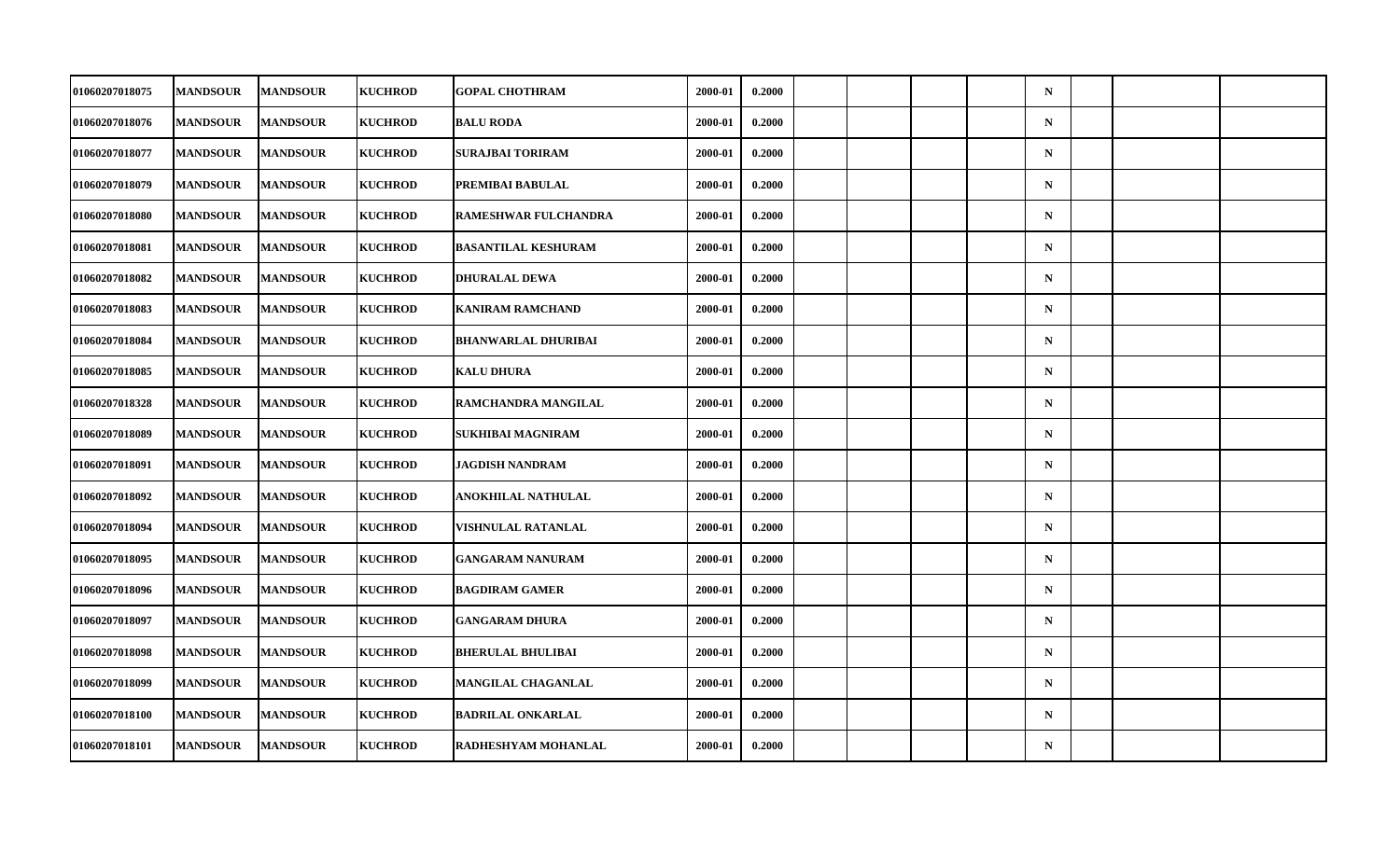| 01060207018102        | <b>MANDSOUR</b> | <b>MANDSOUR</b> | <b>KUCHROD</b> | RAMKANYABAI BADRILAL             | 2000-01 | 0.2000 |  |  | $\mathbf N$ |    | <b>TRANSFER/BHAWTA</b>   |
|-----------------------|-----------------|-----------------|----------------|----------------------------------|---------|--------|--|--|-------------|----|--------------------------|
| 01060207018103        | <b>MANDSOUR</b> | <b>MANDSOUR</b> | <b>KUCHROD</b> | <b>GANGARAM PANNALAL</b>         | 2000-01 | 0.2000 |  |  | $\mathbf N$ |    |                          |
| 01060207018104        | <b>MANDSOUR</b> | <b>MANDSOUR</b> | <b>KUCHROD</b> | <b>RUPLAL BAGDIRAM</b>           | 2000-01 | 0.2000 |  |  | $\mathbf N$ |    | <b>TRANSFER/LAUKHEDI</b> |
| 01060207018106        | <b>MANDSOUR</b> | <b>MANDSOUR</b> | <b>KUCHROD</b> | <b>GANAPATLAL CHAMPALAL</b>      | 2000-01 | 0.2000 |  |  | $\mathbf N$ |    |                          |
| <b>01060207018172</b> | <b>MANDSOUR</b> | <b>MANDSOUR</b> | <b>KUCHROD</b> | <b>KARU GANESHRAM</b>            | 2000-01 | 0.2000 |  |  | $\mathbf N$ |    |                          |
| 01060207018108        | <b>MANDSOUR</b> | <b>MANDSOUR</b> | <b>KUCHROD</b> | <b>BASANTIBAI KANHAIYALAL</b>    | 2000-01 | 0.2000 |  |  | $\mathbf N$ |    |                          |
| 01060207018109        | <b>MANDSOUR</b> | <b>MANDSOUR</b> | <b>KUCHROD</b> | VARDIBAI RATANLAL                | 2000-01 | 0.2000 |  |  | $\mathbf N$ |    |                          |
| <b>01060207018111</b> | <b>MANDSOUR</b> | <b>MANDSOUR</b> | <b>KUCHROD</b> | PRABHULAL RAMCHAND GAYERI        | 2000-01 | 0.2000 |  |  | $\mathbf N$ |    |                          |
| 01060207018112        | <b>MANDSOUR</b> | <b>MANDSOUR</b> | <b>KUCHROD</b> | KALU KHOJA (BHADANIYA)           | 2000-01 | 0.2000 |  |  | $\mathbf N$ |    |                          |
| 01060207018113        | <b>MANDSOUR</b> | <b>MANDSOUR</b> | <b>KUCHROD</b> | NARAYAN BAGDIRAM                 | 2000-01 | 0.2000 |  |  | $\mathbf N$ |    |                          |
| <b>01060207018115</b> | <b>MANDSOUR</b> | <b>MANDSOUR</b> | <b>KUCHROD</b> | PIRABAI NATHULAL                 | 2000-01 | 0.2000 |  |  | $\mathbf N$ |    |                          |
| 01060207018116        | <b>MANDSOUR</b> | <b>MANDSOUR</b> | <b>KUCHROD</b> | <b>BALU BHAGWAN</b>              | 2000-01 | 0.2000 |  |  | $\mathbf N$ |    |                          |
| 01060207018118        | <b>MANDSOUR</b> | <b>MANDSOUR</b> | <b>KUCHROD</b> | MANGUNATH BAGDINATH              | 2000-01 | 0.2000 |  |  | $\mathbf N$ |    |                          |
| <b>01060207018119</b> | <b>MANDSOUR</b> | <b>MANDSOUR</b> | <b>KUCHROD</b> | <b>RATANLAL VARDA</b>            | 2000-01 | 0.2000 |  |  | $\mathbf N$ | 08 |                          |
| 01060207018122        | <b>MANDSOUR</b> | <b>MANDSOUR</b> | <b>KUCHROD</b> | <b>BALU KANHAIYALAL (KUNDEL)</b> | 2000-01 | 0.2000 |  |  | $\mathbf N$ |    | <b>NAME CHANGE</b>       |
| 01060207018123        | <b>MANDSOUR</b> | <b>MANDSOUR</b> | <b>KUCHROD</b> | <b>GANGABAI BALU</b>             | 2000-01 | 0.2000 |  |  | $\mathbf N$ |    |                          |
| <b>01060207018125</b> | <b>MANDSOUR</b> | <b>MANDSOUR</b> | <b>KUCHROD</b> | CHUNNILAL NATHULAL               | 2000-01 | 0.2000 |  |  | $\mathbf N$ |    |                          |
| 01060207018126        | <b>MANDSOUR</b> | <b>MANDSOUR</b> | <b>KUCHROD</b> | <b>BHAGGA MODA (CHOHAN)</b>      | 2000-01 | 0.2000 |  |  | $\mathbf N$ |    |                          |
| 01060207018127        | <b>MANDSOUR</b> | <b>MANDSOUR</b> | <b>KUCHROD</b> | RAMCHANDRA AMRATRAM              | 2000-01 | 0.2000 |  |  | $\mathbf N$ | 08 |                          |
| 01060207018128        | <b>MANDSOUR</b> | <b>MANDSOUR</b> | <b>KUCHROD</b> | KANKUBAI MANGILAL                | 2000-01 | 0.2000 |  |  | $\mathbf N$ |    | <b>NAME CHANGE</b>       |
| 01060207018129        | <b>MANDSOUR</b> | <b>MANDSOUR</b> | <b>KUCHROD</b> | <b>MANGILAL BAGDIRAM</b>         | 2000-01 | 0.2000 |  |  | $\mathbf N$ |    |                          |
| 01060207018130        | <b>MANDSOUR</b> | <b>MANDSOUR</b> | <b>KUCHROD</b> | <b>NARAYAN VARDA CHAMAR</b>      | 2000-01 | 0.2000 |  |  | $\mathbf N$ |    |                          |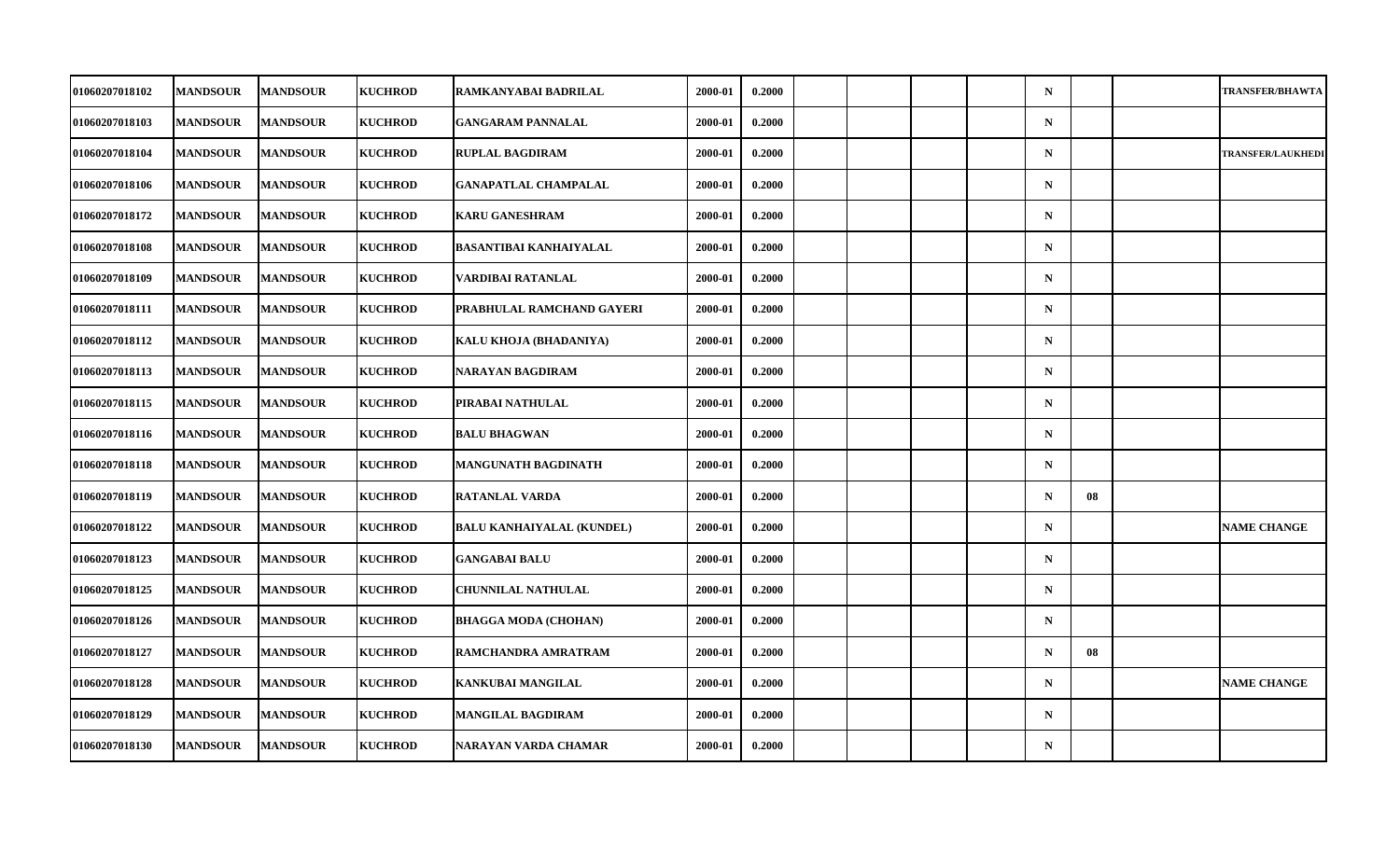| 01060207018133        | <b>MANDSOUR</b> | <b>MANDSOUR</b> | <b>KUCHROD</b> | SHAKUR NAGU (METAR)               | 2000-01 | 0.2000 |  |  | $\mathbf N$ |    |                          |
|-----------------------|-----------------|-----------------|----------------|-----------------------------------|---------|--------|--|--|-------------|----|--------------------------|
| 01060207018134        | <b>MANDSOUR</b> | <b>MANDSOUR</b> | <b>KUCHROD</b> | SUSHILABAI RAJMAL JAIN            | 2000-01 | 0.2000 |  |  | $\mathbf N$ | 08 |                          |
| 01060207018135        | <b>MANDSOUR</b> | <b>MANDSOUR</b> | <b>KUCHROD</b> | <b>BHERULAL GANGARAM</b>          | 2000-01 | 0.2000 |  |  | $\mathbf N$ |    |                          |
| 01060207018136        | <b>MANDSOUR</b> | <b>MANDSOUR</b> | <b>KUCHROD</b> | <b>MANGILAL RADHU</b>             | 2000-01 | 0.2000 |  |  | $\mathbf N$ |    |                          |
| 01060207018137        | <b>MANDSOUR</b> | <b>MANDSOUR</b> | <b>KUCHROD</b> | RAMNARAYAN DHURA GOYAL            | 2000-01 | 0.2000 |  |  | $\mathbf N$ |    |                          |
| 01060207018138        | <b>MANDSOUR</b> | <b>MANDSOUR</b> | <b>KUCHROD</b> | RUKAMANIBAI CHOTHRAM              | 2000-01 | 0.2000 |  |  | $\mathbf N$ |    | <b>TRANSFER/LAUKHEDI</b> |
| 01060207018139        | <b>MANDSOUR</b> | <b>MANDSOUR</b> | <b>KUCHROD</b> | RAMCHANDRA DOLATRAM               | 2000-01 | 0.2000 |  |  | $\mathbf N$ |    |                          |
| 01060207018141        | <b>MANDSOUR</b> | <b>MANDSOUR</b> | <b>KUCHROD</b> | <b>BAGDIBAI MAGNIRAM</b>          | 2000-01 | 0.2000 |  |  | $\mathbf N$ |    |                          |
| 01060207018143        | <b>MANDSOUR</b> | <b>MANDSOUR</b> | <b>KUCHROD</b> | <b>BHAGIRATH NANDA</b>            | 2000-01 | 0.2000 |  |  | $\mathbf N$ |    |                          |
| 01060207018144        | <b>MANDSOUR</b> | <b>MANDSOUR</b> | <b>KUCHROD</b> | <b>RAMESHWAR NANDA</b>            | 2000-01 | 0.2000 |  |  | $\mathbf N$ |    |                          |
| 01060207018145        | <b>MANDSOUR</b> | <b>MANDSOUR</b> | <b>KUCHROD</b> | <b>RAMESHWAR NANURAM (CHOHAN)</b> | 2000-01 | 0.2000 |  |  | $\mathbf N$ |    | <b>NAME CHANGE</b>       |
| 01060207018146        | <b>MANDSOUR</b> | <b>MANDSOUR</b> | <b>KUCHROD</b> | MANGUBAI GANGABAI                 | 2000-01 | 0.2000 |  |  | $\mathbf N$ |    |                          |
| 01060207018148        | <b>MANDSOUR</b> | <b>MANDSOUR</b> | <b>KUCHROD</b> | RODHA CHIMNA                      | 2000-01 | 0.2000 |  |  | ${\bf N}$   |    |                          |
| 01060207018149        | <b>MANDSOUR</b> | <b>MANDSOUR</b> | <b>KUCHROD</b> | SANTOSHABAI DHURADAS              | 2000-01 | 0.2000 |  |  | $\mathbf N$ |    |                          |
| 01060207018150        | <b>MANDSOUR</b> | <b>MANDSOUR</b> | <b>KUCHROD</b> | RAMCHANDRA KALU                   | 2000-01 | 0.2000 |  |  | $\mathbf N$ |    |                          |
| 01060207018151        | <b>MANDSOUR</b> | <b>MANDSOUR</b> | <b>KUCHROD</b> | <b>NABINOOR RASUL</b>             | 2000-01 | 0.2000 |  |  | $\mathbf N$ |    |                          |
| <b>01060207018153</b> | <b>MANDSOUR</b> | <b>MANDSOUR</b> | <b>KUCHROD</b> | <b>FULCHAND BHAGWAN</b>           | 2000-01 | 0.2000 |  |  | $\mathbf N$ |    |                          |
| 01060207018154        | <b>MANDSOUR</b> | <b>MANDSOUR</b> | <b>KUCHROD</b> | AMBARAM BHAGWAN                   | 2000-01 | 0.2000 |  |  | $\mathbf N$ |    |                          |
| 01060207018155        | <b>MANDSOUR</b> | <b>MANDSOUR</b> | <b>KUCHROD</b> | <b>MANGILAL BHERA</b>             | 2000-01 | 0.2000 |  |  | $\mathbf N$ |    |                          |
| 01060207018156        | <b>MANDSOUR</b> | <b>MANDSOUR</b> | <b>KUCHROD</b> | <b>BAGDIRAM DHURA</b>             | 2000-01 | 0.2000 |  |  | $\mathbf N$ |    |                          |
| 01060207018158        | <b>MANDSOUR</b> | <b>MANDSOUR</b> | <b>KUCHROD</b> | <b>BALIBAI CHAMPA</b>             | 2000-01 | 0.2000 |  |  | $\mathbf N$ |    |                          |
| 01060207018159        | <b>MANDSOUR</b> | <b>MANDSOUR</b> | <b>KUCHROD</b> | MANGUKHA NADIMKHA                 | 2000-01 | 0.2000 |  |  | $\mathbf N$ |    |                          |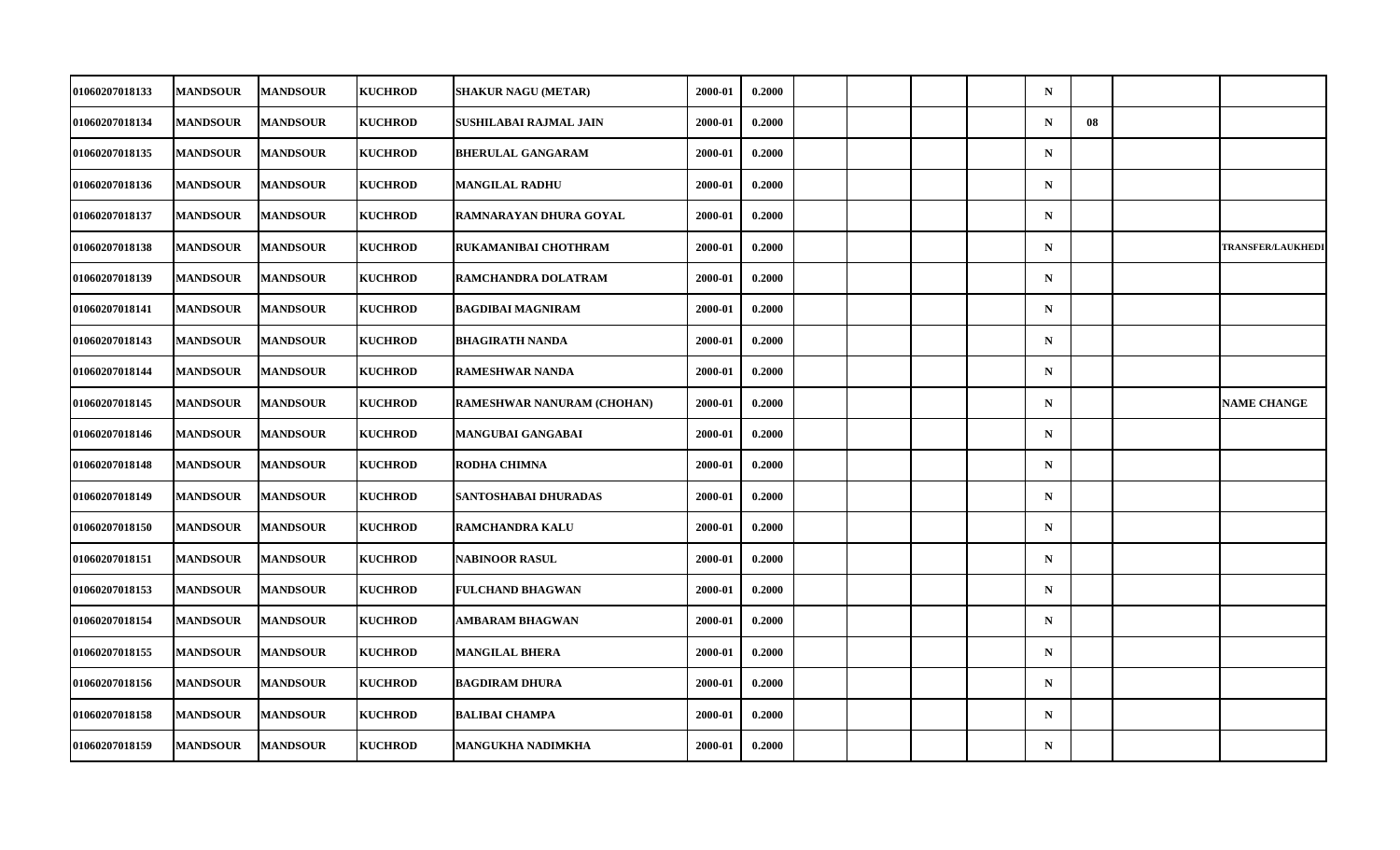| 01060207018160        | <b>MANDSOUR</b> | <b>MANDSOUR</b> | <b>KUCHROD</b> | MOHANSINGH SARDARSINGH     | 2000-01 | 0.2000 |  |  | $\mathbf N$ |    |                          |
|-----------------------|-----------------|-----------------|----------------|----------------------------|---------|--------|--|--|-------------|----|--------------------------|
| 01060207018161        | <b>MANDSOUR</b> | <b>MANDSOUR</b> | <b>KUCHROD</b> | AMRATRAM LAXMINARAYAN      | 2000-01 | 0.2000 |  |  | ${\bf N}$   |    |                          |
| 01060207018163        | <b>MANDSOUR</b> | <b>MANDSOUR</b> | <b>KUCHROD</b> | SARJUBAI NAGULAL           | 2000-01 | 0.2000 |  |  | $\mathbf N$ |    |                          |
| 01060207018164        | <b>MANDSOUR</b> | <b>MANDSOUR</b> | <b>KUCHROD</b> | DASHRATH PRATAPKUNWAR      | 2000-01 | 0.2000 |  |  | $\mathbf N$ |    |                          |
| 01060207018165        | <b>MANDSOUR</b> | <b>MANDSOUR</b> | <b>KUCHROD</b> | PARIBAI KESHARBAI          | 2000-01 | 0.2000 |  |  | $\mathbf N$ |    | <b>TRANSFER/BEHPUR</b>   |
| 01060207018166        | <b>MANDSOUR</b> | <b>MANDSOUR</b> | <b>KUCHROD</b> | <b>ONKARLAL VARDA</b>      | 2000-01 | 0.2000 |  |  | $\mathbf N$ |    |                          |
| 01060207018167        | <b>MANDSOUR</b> | <b>MANDSOUR</b> | <b>KUCHROD</b> | PRABHUBAI NAGULAL          | 2000-01 | 0.2000 |  |  | $\mathbf N$ |    |                          |
| <b>01060207018169</b> | <b>MANDSOUR</b> | <b>MANDSOUR</b> | <b>KUCHROD</b> | RAMIBAI RATANLAL           | 2000-01 | 0.2000 |  |  | $\mathbf N$ |    |                          |
| <b>01060207018170</b> | <b>MANDSOUR</b> | <b>MANDSOUR</b> | <b>KUCHROD</b> | SITABAI NANDLAL            | 2000-01 | 0.2000 |  |  | $\mathbf N$ |    |                          |
| 01060207018171        | <b>MANDSOUR</b> | <b>MANDSOUR</b> | <b>KUCHROD</b> | <b>BHAGIRATH JAGANNATH</b> | 2000-01 | 0.2000 |  |  | $\mathbf N$ |    |                          |
| <b>01060207018173</b> | <b>MANDSOUR</b> | <b>MANDSOUR</b> | <b>KUCHROD</b> | <b>DALU CHUNNILAL</b>      | 2000-01 | 0.2000 |  |  | $\mathbf N$ |    |                          |
| 01060207018174        | <b>MANDSOUR</b> | <b>MANDSOUR</b> | <b>KUCHROD</b> | <b>GANESHRAM KALU</b>      | 2000-01 | 0.2000 |  |  | $\mathbf N$ |    |                          |
| 01060207018175        | <b>MANDSOUR</b> | <b>MANDSOUR</b> | <b>KUCHROD</b> | SHANIBAI DHURA             | 2000-01 | 0.2000 |  |  | ${\bf N}$   |    | <b>TRANSFER/LAUKHEDI</b> |
| 01060207018176        | <b>MANDSOUR</b> | <b>MANDSOUR</b> | <b>KUCHROD</b> | MODIRAM NANDA              | 2000-01 | 0.2000 |  |  | $\mathbf N$ |    |                          |
| <b>01060207018177</b> | <b>MANDSOUR</b> | <b>MANDSOUR</b> | <b>KUCHROD</b> | <b>GANGABAI NANURAM</b>    | 2000-01 | 0.2000 |  |  | $\mathbf N$ | 08 |                          |
| <b>01060207018179</b> | <b>MANDSOUR</b> | <b>MANDSOUR</b> | <b>KUCHROD</b> | <b>RAMLAL CHHAGANLAL</b>   | 2000-01 | 0.2000 |  |  | $\mathbf N$ |    |                          |
| <b>01060207018180</b> | <b>MANDSOUR</b> | <b>MANDSOUR</b> | <b>KUCHROD</b> | SHIVNARAYAN KALU           | 2000-01 | 0.2000 |  |  | $\mathbf N$ |    |                          |
| 01060207018181        | <b>MANDSOUR</b> | <b>MANDSOUR</b> | <b>KUCHROD</b> | <b>KAMLABAI RATANLAL</b>   | 2000-01 | 0.2000 |  |  | $\mathbf N$ |    | <b>TRANSFER/LAUKHEDI</b> |
| 01060207018182        | <b>MANDSOUR</b> | <b>MANDSOUR</b> | <b>KUCHROD</b> | <b>BHULIBAI GANESHRAM</b>  | 2000-01 | 0.2000 |  |  | $\mathbf N$ |    |                          |
| 01060207018183        | <b>MANDSOUR</b> | <b>MANDSOUR</b> | <b>KUCHROD</b> | <b>GULAB PITHA</b>         | 2000-01 | 0.2000 |  |  | $\mathbf N$ |    |                          |
| 01060207018184        | <b>MANDSOUR</b> | <b>MANDSOUR</b> | <b>KUCHROD</b> | <b>MOTILAL VARDA</b>       | 2000-01 | 0.2000 |  |  | $\mathbf N$ |    |                          |
| 01060207018185        | <b>MANDSOUR</b> | <b>MANDSOUR</b> | <b>KUCHROD</b> | SITABAI MANNALAL           | 2000-01 | 0.2000 |  |  | $\mathbf N$ |    |                          |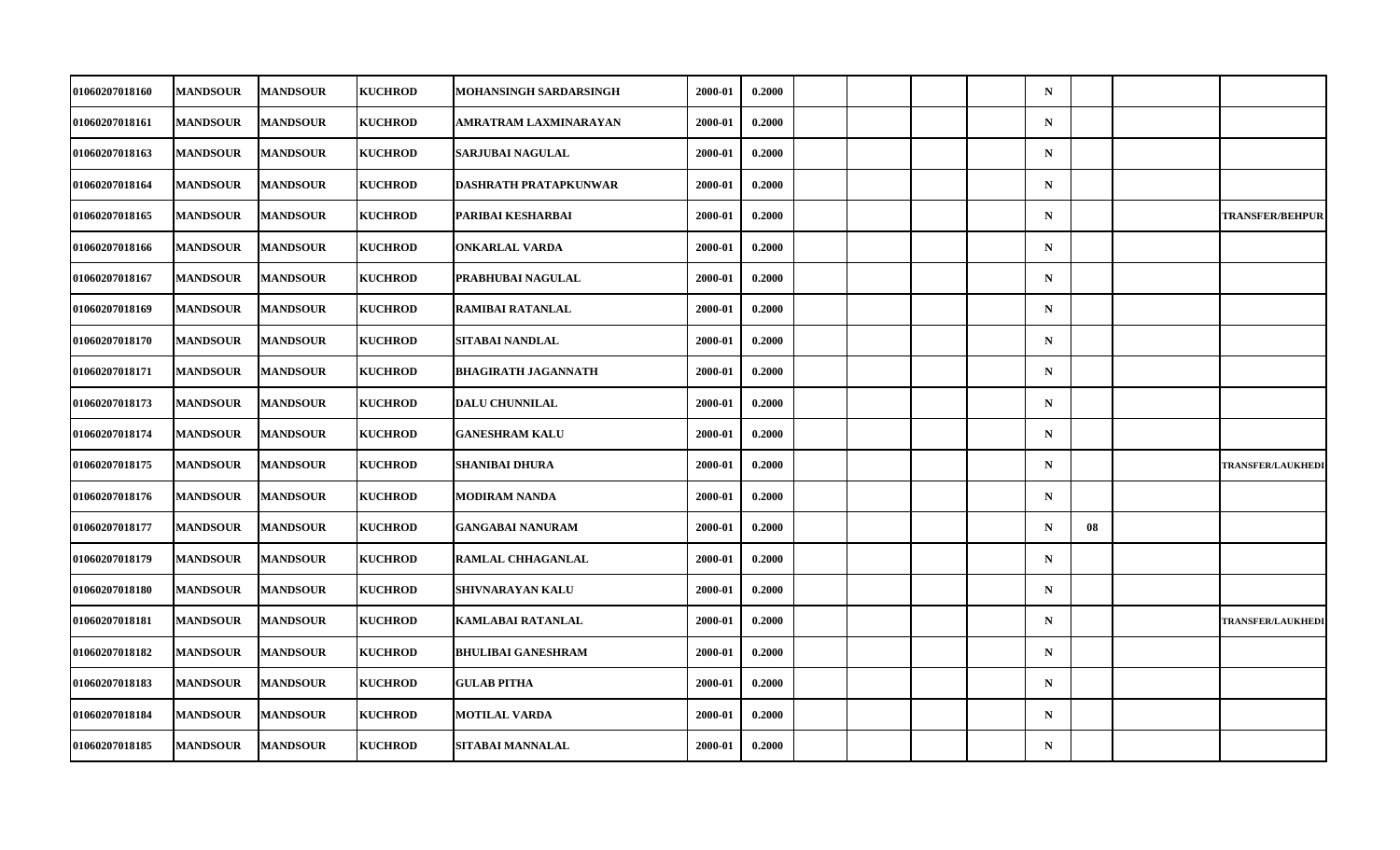| 01060207018188        | <b>MANDSOUR</b> | <b>MANDSOUR</b> | <b>KUCHROD</b> | LAXMINARAYAN MOHANLAL       | 2000-01 | 0.2000 |  |  | $\mathbf N$ |  |                            |
|-----------------------|-----------------|-----------------|----------------|-----------------------------|---------|--------|--|--|-------------|--|----------------------------|
| 01060207018189        | <b>MANDSOUR</b> | <b>MANDSOUR</b> | <b>KUCHROD</b> | <b>BALMUKUND NATHULAL</b>   | 2000-01 | 0.2000 |  |  | ${\bf N}$   |  |                            |
| 01060207018190        | <b>MANDSOUR</b> | <b>MANDSOUR</b> | <b>KUCHROD</b> | <b>JAGDISH MANNA</b>        | 2000-01 | 0.2000 |  |  | $\mathbf N$ |  | <b>TRANSFER/RANMAKHEDI</b> |
| <b>01060207018191</b> | <b>MANDSOUR</b> | <b>MANDSOUR</b> | <b>KUCHROD</b> | RAMCHANDRA GANGARAM         | 2000-01 | 0.2000 |  |  | $\mathbf N$ |  |                            |
| <b>01060207018192</b> | <b>MANDSOUR</b> | <b>MANDSOUR</b> | <b>KUCHROD</b> | NAHARSINGH SAJJANSINGH      | 2000-01 | 0.2000 |  |  | $\mathbf N$ |  |                            |
| 01060207018193        | <b>MANDSOUR</b> | <b>MANDSOUR</b> | <b>KUCHROD</b> | PANNA DEVA BAGRI            | 2000-01 | 0.2000 |  |  | $\mathbf N$ |  |                            |
| 01060207018195        | <b>MANDSOUR</b> | <b>MANDSOUR</b> | <b>KUCHROD</b> | <b>KHYALIRAM GANESHRAM</b>  | 2000-01 | 0.2000 |  |  | $\mathbf N$ |  |                            |
| 01060207018196        | <b>MANDSOUR</b> | <b>MANDSOUR</b> | <b>KUCHROD</b> | <b>HIRALAL GULAB</b>        | 2000-01 | 0.2000 |  |  | $\mathbf N$ |  |                            |
| <b>01060207018197</b> | <b>MANDSOUR</b> | <b>MANDSOUR</b> | <b>KUCHROD</b> | <b>RADHESHYAM BADRI</b>     | 2000-01 | 0.2000 |  |  | $\mathbf N$ |  |                            |
| 01060207018198        | <b>MANDSOUR</b> | <b>MANDSOUR</b> | <b>KUCHROD</b> | <b>MANGILAL NANURAM</b>     | 2000-01 | 0.2000 |  |  | $\mathbf N$ |  | <b>TRANSFER/LAUKHEDI</b>   |
| <b>01060207018199</b> | <b>MANDSOUR</b> | <b>MANDSOUR</b> | <b>KUCHROD</b> | <b>GITABAI MANGILAL</b>     | 2000-01 | 0.2000 |  |  | $\mathbf N$ |  |                            |
| <b>01060207018200</b> | <b>MANDSOUR</b> | <b>MANDSOUR</b> | <b>KUCHROD</b> | <b>VENIRAM KESHURAM</b>     | 2000-01 | 0.2000 |  |  | $\mathbf N$ |  |                            |
| 01060207018201        | <b>MANDSOUR</b> | <b>MANDSOUR</b> | <b>KUCHROD</b> | <b>ATMARAM BHERA</b>        | 2000-01 | 0.2000 |  |  | ${\bf N}$   |  |                            |
| <b>01060207018202</b> | <b>MANDSOUR</b> | <b>MANDSOUR</b> | <b>KUCHROD</b> | KISHANLAL GANESHRAM         | 2000-01 | 0.2000 |  |  | $\mathbf N$ |  |                            |
| 01060207018203        | <b>MANDSOUR</b> | <b>MANDSOUR</b> | <b>KUCHROD</b> | <b>NANDRAM PANNA</b>        | 2000-01 | 0.2000 |  |  | $\mathbf N$ |  | <b>TRANSFER/BHAWTA</b>     |
| <b>01060207018204</b> | <b>MANDSOUR</b> | <b>MANDSOUR</b> | <b>KUCHROD</b> | <b>BASANTILAL NIRBHERAM</b> | 2000-01 | 0.2000 |  |  | $\mathbf N$ |  |                            |
| <b>01060207018206</b> | <b>MANDSOUR</b> | <b>MANDSOUR</b> | <b>KUCHROD</b> | MANNALAL DEVRAM             | 2000-01 | 0.2000 |  |  | $\mathbf N$ |  |                            |
| 01060207018207        | <b>MANDSOUR</b> | <b>MANDSOUR</b> | <b>KUCHROD</b> | DHANNALAL CHAMPALAL         | 2000-01 | 0.2000 |  |  | $\mathbf N$ |  |                            |
| 01060207018208        | <b>MANDSOUR</b> | <b>MANDSOUR</b> | <b>KUCHROD</b> | <b>LALUBAI BALU</b>         | 2000-01 | 0.2000 |  |  | $\mathbf N$ |  |                            |
| <b>01060207018210</b> | <b>MANDSOUR</b> | <b>MANDSOUR</b> | <b>KUCHROD</b> | <b>MANGILAL KESHURAM</b>    | 2000-01 | 0.2000 |  |  | $\mathbf N$ |  |                            |
| 01060207018211        | <b>MANDSOUR</b> | <b>MANDSOUR</b> | <b>KUCHROD</b> | <b>MAGNIRAM RAMCHANDRA</b>  | 2000-01 | 0.2000 |  |  | $\mathbf N$ |  |                            |
| 01060207018213        | <b>MANDSOUR</b> | <b>MANDSOUR</b> | <b>KUCHROD</b> | SITABAI RAMCHANDRA          | 2000-01 | 0.2000 |  |  | $\mathbf N$ |  |                            |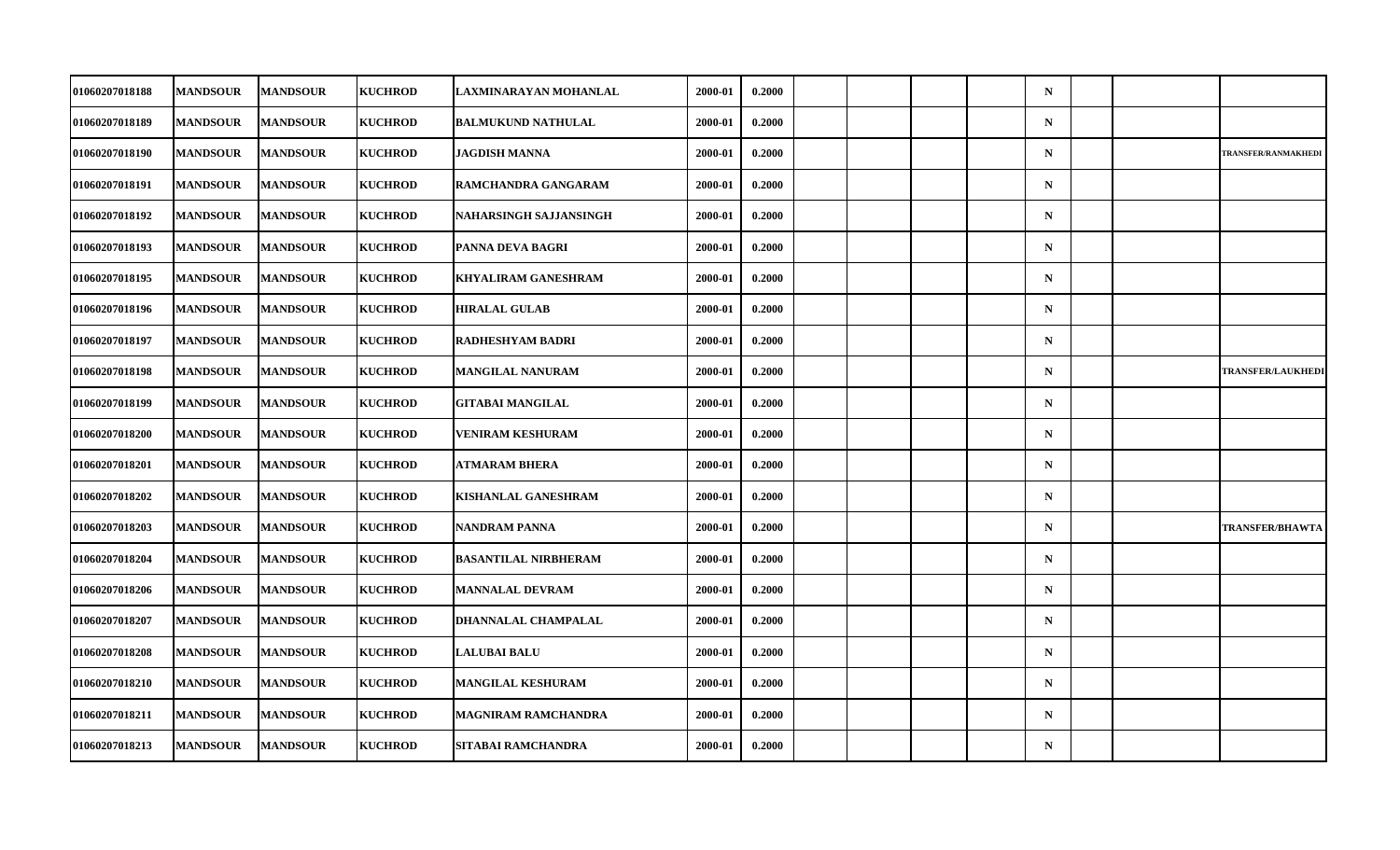| <b>01060207018215</b> | <b>MANDSOUR</b> | <b>MANDSOUR</b> | <b>KUCHROD</b> | RAMNARAYAN BAGDIRAM            | 2000-01 | 0.2000 |  |  | $\mathbf N$ |    |                        |
|-----------------------|-----------------|-----------------|----------------|--------------------------------|---------|--------|--|--|-------------|----|------------------------|
| 01060207018216        | <b>MANDSOUR</b> | <b>MANDSOUR</b> | <b>KUCHROD</b> | <b>BHAGVATILAL RAMCHANDRA</b>  | 2000-01 | 0.2000 |  |  | $\mathbf N$ |    |                        |
| 01060207018217        | <b>MANDSOUR</b> | <b>MANDSOUR</b> | <b>KUCHROD</b> | <b>DHAPUBAI DEVA</b>           | 2000-01 | 0.2000 |  |  | $\mathbf N$ |    |                        |
| <b>01060207018219</b> | <b>MANDSOUR</b> | <b>MANDSOUR</b> | <b>KUCHROD</b> | MANGILAL MANNALAL GAYRI        | 2000-01 | 0.2000 |  |  | $\mathbf N$ |    |                        |
| <b>01060207018220</b> | <b>MANDSOUR</b> | <b>MANDSOUR</b> | <b>KUCHROD</b> | <b>IBRAHIM MOTI</b>            | 2000-01 | 0.2000 |  |  | $\mathbf N$ |    |                        |
| 01060207018222        | <b>MANDSOUR</b> | <b>MANDSOUR</b> | <b>KUCHROD</b> | <b>BAPULAL KANHAIYALAL</b>     | 2000-01 | 0.2000 |  |  | $\mathbf N$ |    |                        |
| 01060207018223        | <b>MANDSOUR</b> | <b>MANDSOUR</b> | <b>KUCHROD</b> | MOHANLAL CHUNNILAL             | 2000-01 | 0.2000 |  |  | $\mathbf N$ | 08 |                        |
| <b>01060207018224</b> | <b>MANDSOUR</b> | <b>MANDSOUR</b> | <b>KUCHROD</b> | <b>KALU BHAGWAN</b>            | 2000-01 | 0.2000 |  |  | $\mathbf N$ |    |                        |
| 01060207018229        | <b>MANDSOUR</b> | <b>MANDSOUR</b> | <b>KUCHROD</b> | NANDRAM CHAMPALAL              | 2000-01 | 0.2000 |  |  | $\mathbf N$ |    |                        |
| 01060207018230        | <b>MANDSOUR</b> | <b>MANDSOUR</b> | <b>KUCHROD</b> | MAHENDRAKUMAR KANHAIYALAL      | 2000-01 | 0.2000 |  |  | $\mathbf N$ | 08 |                        |
| <b>01060207018231</b> | <b>MANDSOUR</b> | <b>MANDSOUR</b> | <b>KUCHROD</b> | SHANIBAI DHURA                 | 2000-01 | 0.2000 |  |  | $\mathbf N$ |    |                        |
| 01060207018232        | <b>MANDSOUR</b> | <b>MANDSOUR</b> | <b>KUCHROD</b> | PANNALAL GULAB TELI            | 2000-01 | 0.2000 |  |  | $\mathbf N$ |    |                        |
| 01060207018234        | <b>MANDSOUR</b> | <b>MANDSOUR</b> | <b>KUCHROD</b> | <b>JAWAHARLAL BALARAM</b>      | 2000-01 | 0.2000 |  |  | $\mathbf N$ |    |                        |
| <b>01060207018235</b> | <b>MANDSOUR</b> | <b>MANDSOUR</b> | <b>KUCHROD</b> | <b>GATTUBAI NATHULAL</b>       | 2000-01 | 0.2000 |  |  | $\mathbf N$ |    | <b>TRANSFER/BHAWTA</b> |
| 01060207018236        | <b>MANDSOUR</b> | <b>MANDSOUR</b> | <b>KUCHROD</b> | RADHESHYAM FULCHAND            | 2000-01 | 0.2000 |  |  | $\mathbf N$ |    |                        |
| 01060207018237        | <b>MANDSOUR</b> | <b>MANDSOUR</b> | <b>KUCHROD</b> | VASUDEV LAXMINARAYAN           | 2000-01 | 0.2000 |  |  | $\mathbf N$ |    |                        |
| 01060207018238        | <b>MANDSOUR</b> | <b>MANDSOUR</b> | <b>KUCHROD</b> | GORDHANLAL SHOBHARAM           | 2000-01 | 0.2000 |  |  | $\mathbf N$ |    |                        |
| 01060207018239        | <b>MANDSOUR</b> | <b>MANDSOUR</b> | <b>KUCHROD</b> | <b>BADRILAL SHIVNARAYAN</b>    | 2000-01 | 0.2000 |  |  | $\mathbf N$ |    |                        |
| 01060207018240        | <b>MANDSOUR</b> | <b>MANDSOUR</b> | <b>KUCHROD</b> | MANJUBAI DASHARATH             | 2000-01 | 0.2000 |  |  | $\mathbf N$ |    |                        |
| 01060207018241        | <b>MANDSOUR</b> | <b>MANDSOUR</b> | <b>KUCHROD</b> | <b>SURESH MOHANLAL</b>         | 2000-01 | 0.2000 |  |  | $\mathbf N$ |    |                        |
| 01060207018242        | <b>MANDSOUR</b> | <b>MANDSOUR</b> | <b>KUCHROD</b> | RATANLAL BHERULAL              | 2000-01 | 0.2000 |  |  | $\mathbf N$ |    |                        |
| 01060207018243        | <b>MANDSOUR</b> | <b>MANDSOUR</b> | <b>KUCHROD</b> | <b>NANDKISHORDAS GANESHDAS</b> | 2000-01 | 0.2000 |  |  | $\mathbf N$ |    |                        |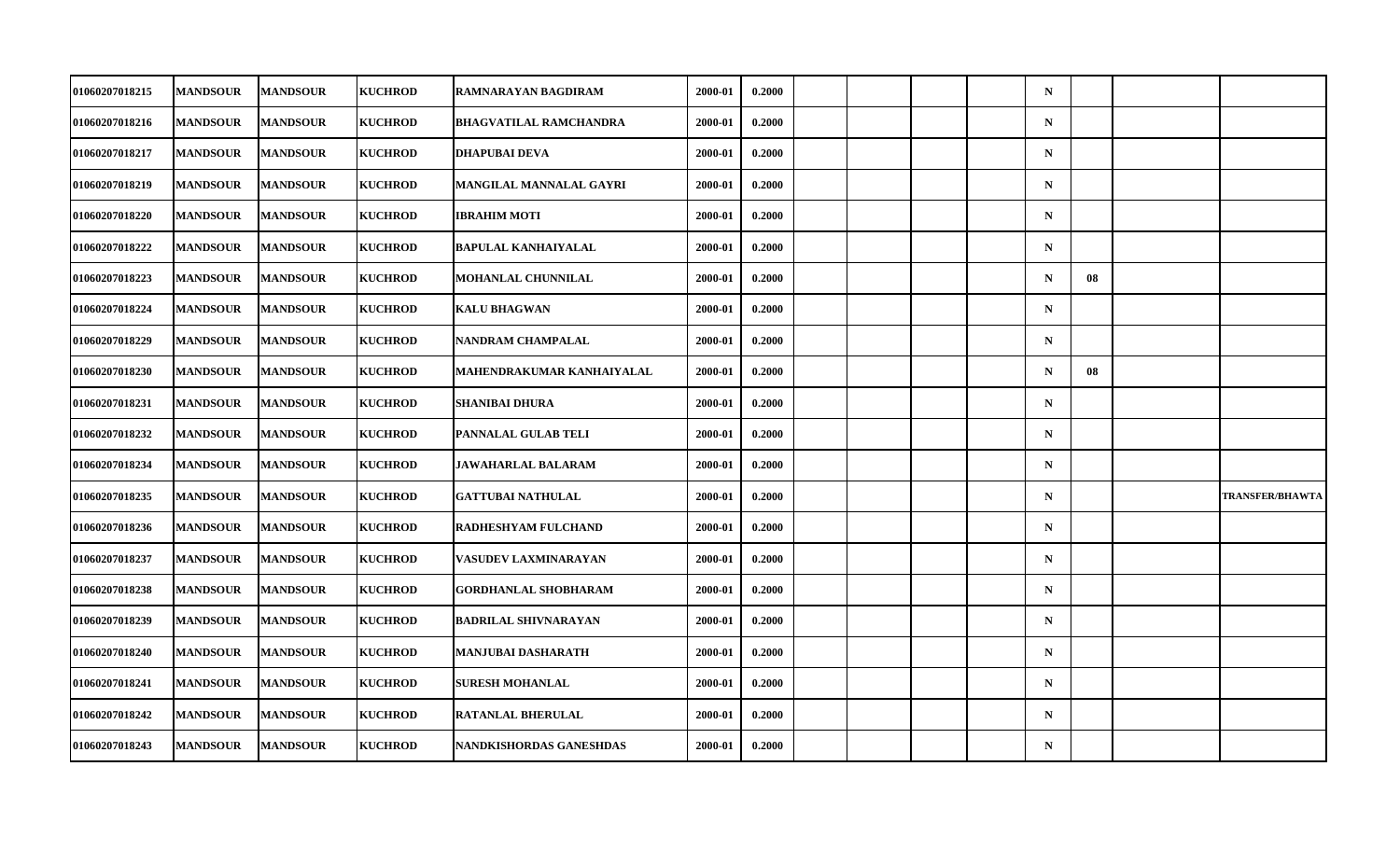| 01060207018244        | <b>MANDSOUR</b> | <b>MANDSOUR</b> | <b>KUCHROD</b> | <b>MOHANLAL BHERA</b>       | 2000-01 | 0.2000 |        |        |        | $\mathbf N$  | 08 |                          |
|-----------------------|-----------------|-----------------|----------------|-----------------------------|---------|--------|--------|--------|--------|--------------|----|--------------------------|
| 01060207018245        | <b>MANDSOUR</b> | <b>MANDSOUR</b> | <b>KUCHROD</b> | <b>BAGDIRAM RAMPRATAP</b>   | 2000-01 | 0.2000 |        |        |        | $\mathbf N$  |    |                          |
| 01060207018246        | <b>MANDSOUR</b> | <b>MANDSOUR</b> | <b>KUCHROD</b> | <b>KARULAL ATMARAM</b>      | 2000-01 | 0.2000 | 0.1900 | 10.930 | 57.526 | $\mathbf{G}$ |    |                          |
| <b>01060207018247</b> | <b>MANDSOUR</b> | <b>MANDSOUR</b> | <b>KUCHROD</b> | SURESH MOHANLAL PATIDAR     | 2000-01 | 0.2000 |        |        |        | $\mathbf N$  |    |                          |
| 01060207018248        | <b>MANDSOUR</b> | <b>MANDSOUR</b> | <b>KUCHROD</b> | DASHRATH KANHAIYALAL        | 2000-01 | 0.2000 |        |        |        | $\mathbf N$  |    |                          |
| 01060207018249        | <b>MANDSOUR</b> | <b>MANDSOUR</b> | <b>KUCHROD</b> | RAMNARAYAN VARDA            | 2000-01 | 0.2000 |        |        |        | $\mathbf N$  |    |                          |
| 01060207018250        | <b>MANDSOUR</b> | <b>MANDSOUR</b> | <b>KUCHROD</b> | KANKUBAI CHHGANLAL          | 2000-01 | 0.2000 |        |        |        | $\mathbf N$  |    |                          |
| 01060207018251        | <b>MANDSOUR</b> | <b>MANDSOUR</b> | <b>KUCHROD</b> | <b>BHERULAL RAMLAL</b>      | 2000-01 | 0.2000 |        |        |        | $\mathbf N$  |    |                          |
| 01060207018252        | <b>MANDSOUR</b> | <b>MANDSOUR</b> | <b>KUCHROD</b> | <b>MANGILAL VENIRAM</b>     | 2000-01 | 0.2000 |        |        |        | $\mathbf N$  |    |                          |
| 01060207018253        | <b>MANDSOUR</b> | <b>MANDSOUR</b> | <b>KUCHROD</b> | RAMESHWAR MOHANLAL          | 2000-01 | 0.2000 |        |        |        | $\mathbf N$  |    |                          |
| 01060207018254        | <b>MANDSOUR</b> | <b>MANDSOUR</b> | <b>KUCHROD</b> | <b>GITABAI SHANKARLAL</b>   | 2000-01 | 0.2000 |        |        |        | $\mathbf N$  |    |                          |
| 01060207018255        | <b>MANDSOUR</b> | <b>MANDSOUR</b> | <b>KUCHROD</b> | <b>JASVANT SARDULSINGH</b>  | 2000-01 | 0.2000 |        |        |        | $\mathbf N$  |    |                          |
| 01060207018257        | <b>MANDSOUR</b> | <b>MANDSOUR</b> | <b>KUCHROD</b> | <b>BHANWARLAL NAGULAL</b>   | 2000-01 | 0.2000 |        |        |        | ${\bf N}$    |    |                          |
| 01060207018258        | <b>MANDSOUR</b> | <b>MANDSOUR</b> | <b>KUCHROD</b> | PREMCHANDRA MANGILAL        | 2000-01 | 0.2000 |        |        |        | $\mathbf N$  |    |                          |
| 01060207018259        | <b>MANDSOUR</b> | <b>MANDSOUR</b> | <b>KUCHROD</b> | NIRMALKUMAR DHULCHAND JAIN  | 2000-01 | 0.2000 |        |        |        | $\mathbf N$  |    |                          |
| 01060207018260        | <b>MANDSOUR</b> | <b>MANDSOUR</b> | <b>KUCHROD</b> | SAMARATHLAL DHULCHANDRA     | 2000-01 | 0.2000 |        |        |        | $\mathbf N$  |    |                          |
| <b>01060207018261</b> | <b>MANDSOUR</b> | <b>MANDSOUR</b> | <b>KUCHROD</b> | <b>BABULAL DHULCAHDRA</b>   | 2000-01 | 0.2000 |        |        |        | $\mathbf N$  |    |                          |
| 01060207018262        | <b>MANDSOUR</b> | <b>MANDSOUR</b> | <b>KUCHROD</b> | <b>MOTILAL VARDA</b>        | 2000-01 | 0.2000 |        |        |        | $\mathbf N$  |    |                          |
| 01060207018263        | <b>MANDSOUR</b> | <b>MANDSOUR</b> | <b>KUCHROD</b> | <b>BHAGVATILAL NATHULAL</b> | 2000-01 | 0.2000 | 0.1900 | 11.670 | 61.421 | G            |    |                          |
| 01060207018264        | <b>MANDSOUR</b> | <b>MANDSOUR</b> | <b>KUCHROD</b> | <b>CHHAGANLAL VARDA</b>     | 2000-01 | 0.2000 |        |        |        | $\mathbf N$  |    |                          |
| 01060207018265        | <b>MANDSOUR</b> | <b>MANDSOUR</b> | <b>KUCHROD</b> | <b>RAMESHWAR ONKAR</b>      | 2000-01 | 0.2000 |        |        |        | $\mathbf N$  |    | <b>TRANSFER/LAUKHEDI</b> |
| 01060207018266        | <b>MANDSOUR</b> | <b>MANDSOUR</b> | <b>KUCHROD</b> | <b>GOVINDRAM BHAGIRATH</b>  | 2000-01 | 0.2000 |        |        |        | $\mathbf N$  |    |                          |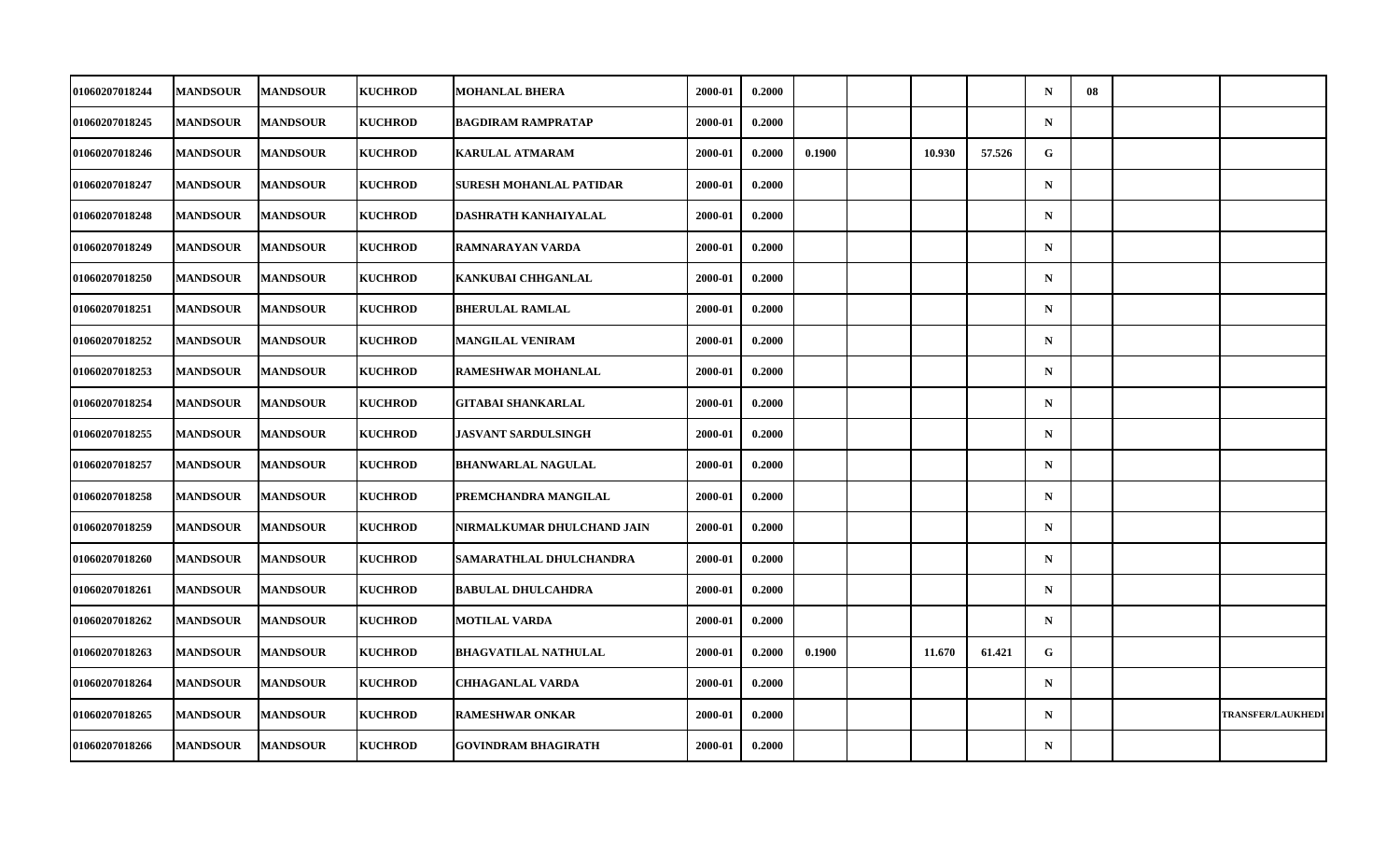| 01060207018268        | <b>MANDSOUR</b> | <b>MANDSOUR</b> | <b>KUCHROD</b> | NARAYANSINGH SAJJANSINGH      | 2000-01 | 0.2000 |        |        |        | $\mathbf N$ |  |                    |
|-----------------------|-----------------|-----------------|----------------|-------------------------------|---------|--------|--------|--------|--------|-------------|--|--------------------|
| 01060207018269        | <b>MANDSOUR</b> | <b>MANDSOUR</b> | <b>KUCHROD</b> | JAGDISH KANHAIYALAL           | 2000-01 | 0.2000 |        |        |        | ${\bf N}$   |  |                    |
| 01060207018270        | <b>MANDSOUR</b> | <b>MANDSOUR</b> | <b>KUCHROD</b> | NARAYANSINGH MANSINGH         | 2000-01 | 0.2000 |        |        |        | $\mathbf N$ |  |                    |
| 01060207018271        | <b>MANDSOUR</b> | <b>MANDSOUR</b> | <b>KUCHROD</b> | <b>BALCHAND VARDA</b>         | 2000-01 | 0.2000 |        |        |        | $\mathbf N$ |  |                    |
| <b>01060207018272</b> | <b>MANDSOUR</b> | <b>MANDSOUR</b> | <b>KUCHROD</b> | AZADKUNWAR NANDLAL            | 2000-01 | 0.2000 |        |        |        | $\mathbf N$ |  |                    |
| 01060207018273        | <b>MANDSOUR</b> | <b>MANDSOUR</b> | <b>KUCHROD</b> | <b>JAGANNATH GANESHRAM</b>    | 2000-01 | 0.2000 |        |        |        | $\mathbf N$ |  |                    |
| 01060207018274        | <b>MANDSOUR</b> | <b>MANDSOUR</b> | <b>KUCHROD</b> | GIRDHARILAL MAGNIRAM          | 2000-01 | 0.2000 |        |        |        | $\mathbf N$ |  |                    |
| <b>01060207018275</b> | <b>MANDSOUR</b> | <b>MANDSOUR</b> | <b>KUCHROD</b> | <b>KARULAL MOHANLAL</b>       | 2000-01 | 0.2000 |        |        |        | $\mathbf N$ |  |                    |
| <b>01060207018276</b> | <b>MANDSOUR</b> | <b>MANDSOUR</b> | <b>KUCHROD</b> | DINDAYAL DURGASHANKAR         | 2000-01 | 0.2000 |        |        |        | $\mathbf N$ |  |                    |
| 01060207018277        | <b>MANDSOUR</b> | <b>MANDSOUR</b> | <b>KUCHROD</b> | KANHAIYALAL RAMCHAND          | 2000-01 | 0.2000 |        |        |        | $\mathbf N$ |  |                    |
| 01060207018278        | <b>MANDSOUR</b> | <b>MANDSOUR</b> | <b>KUCHROD</b> | SHANTIBAI RADHESHYAM          | 2000-01 | 0.2000 |        |        |        | $\mathbf N$ |  | <b>NAME CHANGE</b> |
| <b>01060207018279</b> | <b>MANDSOUR</b> | <b>MANDSOUR</b> | <b>KUCHROD</b> | <b>GANESHRAM NATHULAL</b>     | 2000-01 | 0.2000 | 0.2000 | 11.450 | 57.250 | G           |  |                    |
| 01060207018280        | <b>MANDSOUR</b> | <b>MANDSOUR</b> | <b>KUCHROD</b> | RADHESHYAM MANGILAL           | 2000-01 | 0.2000 |        |        |        | ${\bf N}$   |  |                    |
| 01060207018281        | <b>MANDSOUR</b> | <b>MANDSOUR</b> | <b>KUCHROD</b> | JAGDISH AATMARAM              | 2000-01 | 0.2000 |        |        |        | $\mathbf N$ |  |                    |
| 01060207018282        | <b>MANDSOUR</b> | <b>MANDSOUR</b> | <b>KUCHROD</b> | <b>KAMLABAI RUGHANATH</b>     | 2000-01 | 0.2000 |        |        |        | $\mathbf N$ |  |                    |
| <b>01060207018283</b> | <b>MANDSOUR</b> | <b>MANDSOUR</b> | <b>KUCHROD</b> | <b>BASANTILAL SHIVNARAYAN</b> | 2000-01 | 0.2000 |        |        |        | $\mathbf N$ |  |                    |
| <b>01060207018284</b> | <b>MANDSOUR</b> | <b>MANDSOUR</b> | <b>KUCHROD</b> | SHIVKUMAR DINDAYAL            | 2000-01 | 0.2000 |        |        |        | $\mathbf N$ |  |                    |
| 01060207018285        | <b>MANDSOUR</b> | <b>MANDSOUR</b> | <b>KUCHROD</b> | <b>GORDHAN FULCHAND TELI</b>  | 2000-01 | 0.2000 |        |        |        | $\mathbf N$ |  |                    |
| 01060207018286        | <b>MANDSOUR</b> | <b>MANDSOUR</b> | <b>KUCHROD</b> | <b>BHERULAL SAVAJI</b>        | 2000-01 | 0.2000 |        |        |        | $\mathbf N$ |  |                    |
| 01060207018287        | <b>MANDSOUR</b> | <b>MANDSOUR</b> | <b>KUCHROD</b> | <b>RAGHUVIR BALUSINGH</b>     | 2000-01 | 0.2000 |        |        |        | $\mathbf N$ |  |                    |
| 01060207018288        | <b>MANDSOUR</b> | <b>MANDSOUR</b> | <b>KUCHROD</b> | SHAMBHULAL GANESHRAM          | 2000-01 | 0.2000 |        |        |        | $\mathbf N$ |  |                    |
| 01060207018289        | <b>MANDSOUR</b> | <b>MANDSOUR</b> | <b>KUCHROD</b> | ASHARAM GANESHRAM             | 2000-01 | 0.2000 |        |        |        | $\mathbf N$ |  |                    |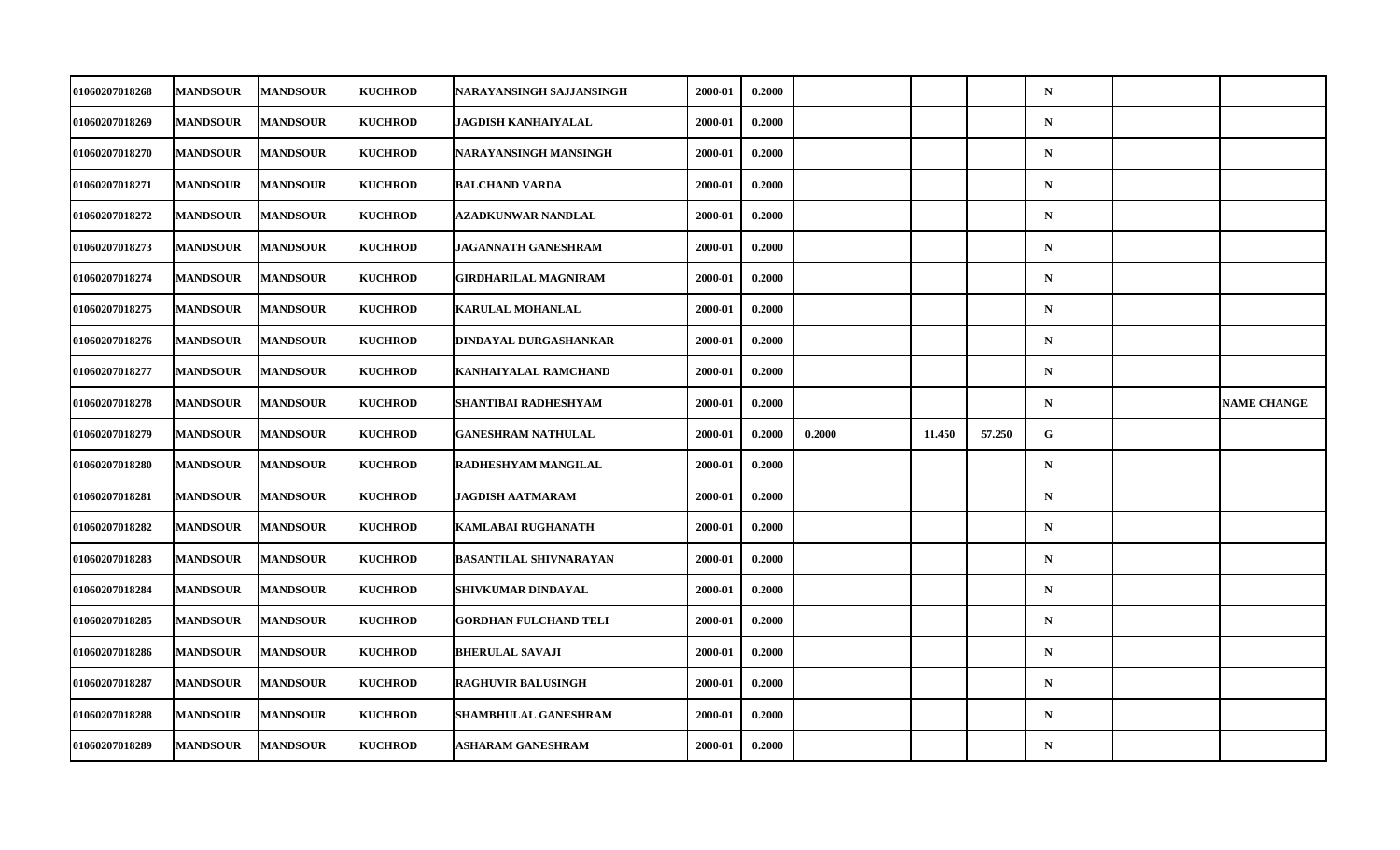| 01060207018290        | <b>MANDSOUR</b> | <b>MANDSOUR</b> | <b>KUCHROD</b> | <b>TARABAI BHERULAL</b>     | 2000-01 | 0.2000 |  |  | $\mathbf N$ |    | <b>TRANSFER/LAUKHEDI</b> |
|-----------------------|-----------------|-----------------|----------------|-----------------------------|---------|--------|--|--|-------------|----|--------------------------|
| <b>01060207018291</b> | <b>MANDSOUR</b> | <b>MANDSOUR</b> | <b>KUCHROD</b> | RAMLAL KANHAIYALAL          | 2000-01 | 0.2000 |  |  | $\mathbf N$ |    |                          |
| 01060207018292        | <b>MANDSOUR</b> | <b>MANDSOUR</b> | <b>KUCHROD</b> | DHANNALAL DHURALAL (CHOHAN) | 2000-01 | 0.2000 |  |  | $\mathbf N$ |    |                          |
| 01060207018293        | <b>MANDSOUR</b> | <b>MANDSOUR</b> | <b>KUCHROD</b> | KELASHCHANDRA KANHAIYALAL   | 2000-01 | 0.2000 |  |  | ${\bf N}$   |    |                          |
| <b>01060207018294</b> | <b>MANDSOUR</b> | <b>MANDSOUR</b> | <b>KUCHROD</b> | JAYANTILAL KANHAIYALAL      | 2000-01 | 0.2000 |  |  | $\mathbf N$ |    |                          |
| <b>01060207018295</b> | <b>MANDSOUR</b> | <b>MANDSOUR</b> | <b>KUCHROD</b> | SHAKUR SHAH SHOKINSHAH      | 2000-01 | 0.2000 |  |  | $\mathbf N$ |    |                          |
| 01060207018296        | <b>MANDSOUR</b> | <b>MANDSOUR</b> | <b>KUCHROD</b> | PARASRAM MOHANLAL           | 2000-01 | 0.2000 |  |  | $\mathbf N$ |    |                          |
| <b>01060207018297</b> | <b>MANDSOUR</b> | <b>MANDSOUR</b> | <b>KUCHROD</b> | <b>BHANWARLAL NANURAM</b>   | 2000-01 | 0.2000 |  |  | $\mathbf N$ |    |                          |
| <b>01060207018298</b> | <b>MANDSOUR</b> | <b>MANDSOUR</b> | <b>KUCHROD</b> | DHIRAJMAL BASANTILAL        | 2000-01 | 0.2000 |  |  | $\mathbf N$ | 08 |                          |
| 01060207018299        | <b>MANDSOUR</b> | <b>MANDSOUR</b> | <b>KUCHROD</b> | NISHARSHAH KALUSHAH         | 2000-01 | 0.2000 |  |  | $\mathbf N$ |    |                          |
| 01060207018300        | <b>MANDSOUR</b> | <b>MANDSOUR</b> | <b>KUCHROD</b> | JAGDISH RATANLAL (DIKSHIT)  | 2000-01 | 0.2000 |  |  | $\mathbf N$ |    |                          |
| <b>01060207018301</b> | <b>MANDSOUR</b> | <b>MANDSOUR</b> | <b>KUCHROD</b> | <b>BADRILAL GORDHANLAL</b>  | 2000-01 | 0.2000 |  |  | $\mathbf N$ |    |                          |
| 01060207018302        | <b>MANDSOUR</b> | <b>MANDSOUR</b> | <b>KUCHROD</b> | <b>RAMLAL AMARCHAND</b>     | 2000-01 | 0.2000 |  |  | $\mathbf N$ |    |                          |
| 01060207018303        | <b>MANDSOUR</b> | <b>MANDSOUR</b> | <b>KUCHROD</b> | NEMICHANDR NANURAM          | 2000-01 | 0.2000 |  |  | $\mathbf N$ |    |                          |
| 01060207018304        | <b>MANDSOUR</b> | <b>MANDSOUR</b> | <b>KUCHROD</b> | <b>BADRILAL NANURAM</b>     | 2000-01 | 0.2000 |  |  | $\mathbf N$ |    |                          |
| 01060207018305        | <b>MANDSOUR</b> | <b>MANDSOUR</b> | <b>KUCHROD</b> | <b>BADRILAL ONKARLAL</b>    | 2000-01 | 0.2000 |  |  | $\mathbf N$ |    | <b>TRANSFER/LAUKHEDI</b> |
| 01060207018306        | <b>MANDSOUR</b> | <b>MANDSOUR</b> | <b>KUCHROD</b> | <b>CHAGANLAL RAMCHANDRA</b> | 2000-01 | 0.2000 |  |  | $\mathbf N$ | 08 |                          |
| 01060207018307        | <b>MANDSOUR</b> | <b>MANDSOUR</b> | <b>KUCHROD</b> | SHANKARLAL NANDA            | 2000-01 | 0.2000 |  |  | $\mathbf N$ |    |                          |
| 01060207018308        | <b>MANDSOUR</b> | <b>MANDSOUR</b> | <b>KUCHROD</b> | <b>KANKUBAI DEVRAM</b>      | 2000-01 | 0.2000 |  |  | $\mathbf N$ |    |                          |
| 01060207018309        | <b>MANDSOUR</b> | <b>MANDSOUR</b> | <b>KUCHROD</b> | NATHU MIRA BAKSH            | 2000-01 | 0.2000 |  |  | $\mathbf N$ |    |                          |
| 01060207018310        | <b>MANDSOUR</b> | <b>MANDSOUR</b> | <b>KUCHROD</b> | SUKHALAL NATHULAL           | 2000-01 | 0.2000 |  |  | ${\bf N}$   |    | <b>NAME CHANGE</b>       |
| 01060207018311        | <b>MANDSOUR</b> | <b>MANDSOUR</b> | <b>KUCHROD</b> | SHAMBHUSINGH MADHOSINGH     | 2000-01 | 0.2000 |  |  | $\mathbf N$ |    |                          |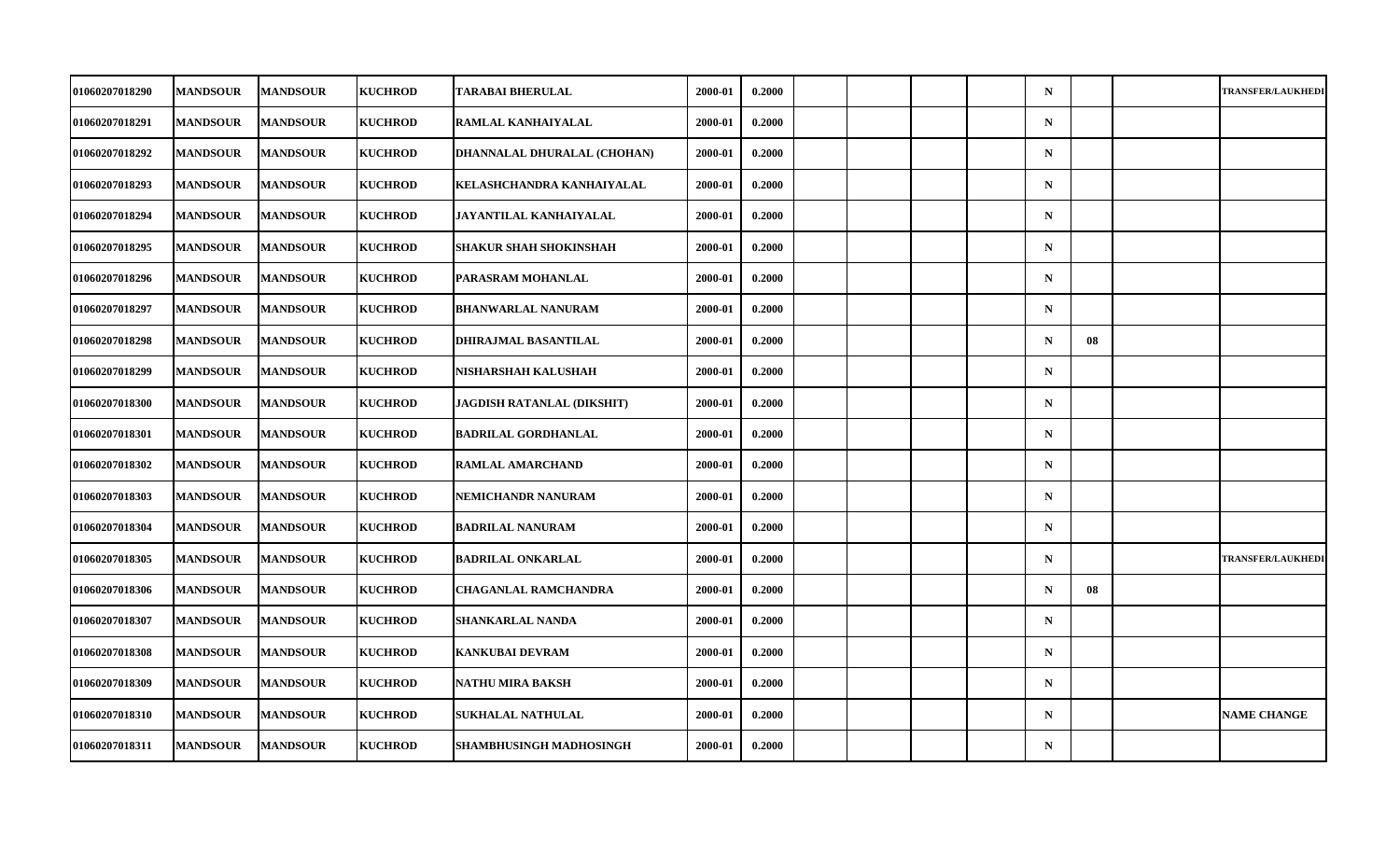| <b>01060207018312</b> | <b>MANDSOUR</b> | <b>MANDSOUR</b> | <b>KUCHROD</b> | AKABARSHAH SHOKINSHAH           | 2000-01 | 0.2000 |  |  | $\mathbf N$ |  |                          |
|-----------------------|-----------------|-----------------|----------------|---------------------------------|---------|--------|--|--|-------------|--|--------------------------|
| 01060207018313        | <b>MANDSOUR</b> | <b>MANDSOUR</b> | <b>KUCHROD</b> | <b>BADRILAL GANESHRAM</b>       | 2000-01 | 0.2000 |  |  | $\mathbf N$ |  |                          |
| 01060207018314        | <b>MANDSOUR</b> | <b>MANDSOUR</b> | <b>KUCHROD</b> | RAMCHANDRA RAMLAL               | 2000-01 | 0.2000 |  |  | $\mathbf N$ |  |                          |
| 01060207018316        | <b>MANDSOUR</b> | <b>MANDSOUR</b> | <b>KUCHROD</b> | <b>BABULAL MOTILAL</b>          | 2000-01 | 0.2000 |  |  | $\mathbf N$ |  |                          |
| <b>01060207018317</b> | <b>MANDSOUR</b> | <b>MANDSOUR</b> | <b>KUCHROD</b> | <b>BHERULAL BHAGIRATH</b>       | 2000-01 | 0.2000 |  |  | $\mathbf N$ |  |                          |
| 01060207018318        | <b>MANDSOUR</b> | <b>MANDSOUR</b> | <b>KUCHROD</b> | RAMKANYABAI SITARAM (SURYVANDI) | 2000-01 | 0.2000 |  |  | $\mathbf N$ |  | <b>TRANSFER/LAUKHEDI</b> |
| 01060207018319        | <b>MANDSOUR</b> | <b>MANDSOUR</b> | <b>KUCHROD</b> | VARDA DHULA                     | 2000-01 | 0.2000 |  |  | $\mathbf N$ |  |                          |
| 01060207018320        | <b>MANDSOUR</b> | <b>MANDSOUR</b> | <b>KUCHROD</b> | <b>KAMLABAI BAGDIRAM</b>        | 2000-01 | 0.2000 |  |  | $\mathbf N$ |  |                          |
| 01060207018321        | <b>MANDSOUR</b> | <b>MANDSOUR</b> | <b>KUCHROD</b> | <b>JAGDISH NATHULAL</b>         | 2000-01 | 0.2000 |  |  | $\mathbf N$ |  |                          |
| 01060207018322        | <b>MANDSOUR</b> | <b>MANDSOUR</b> | <b>KUCHROD</b> | JAGDISHCHANDRA NANDAJI          | 2000-01 | 0.2000 |  |  | $\mathbf N$ |  |                          |
| <b>01060207018323</b> | <b>MANDSOUR</b> | <b>MANDSOUR</b> | <b>KUCHROD</b> | SHANKARLAL VENIRAM              | 2000-01 | 0.2000 |  |  | $\mathbf N$ |  |                          |
| 01060207018324        | <b>MANDSOUR</b> | <b>MANDSOUR</b> | <b>KUCHROD</b> | <b>RAMPRATAP SAWA</b>           | 2000-01 | 0.2000 |  |  | $\mathbf N$ |  |                          |
| 01060207018325        | <b>MANDSOUR</b> | <b>MANDSOUR</b> | <b>KUCHROD</b> | <b>BALU BHAGGA</b>              | 2000-01 | 0.2000 |  |  | $\mathbf N$ |  |                          |
| 01060207018326        | <b>MANDSOUR</b> | <b>MANDSOUR</b> | <b>KUCHROD</b> | NANDIBAI GULABBAI               | 2000-01 | 0.2000 |  |  | $\mathbf N$ |  |                          |
| <b>01060207018327</b> | <b>MANDSOUR</b> | <b>MANDSOUR</b> | <b>KUCHROD</b> | RADHESHYAM ONKARLAL             | 2000-01 | 0.2000 |  |  | $\mathbf N$ |  |                          |
| 01060207018329        | <b>MANDSOUR</b> | <b>MANDSOUR</b> | <b>KUCHROD</b> | <b>BHULIBAI LAXMINARAYAN</b>    | 2000-01 | 0.2000 |  |  | $\mathbf N$ |  |                          |
| 01060207018330        | <b>MANDSOUR</b> | <b>MANDSOUR</b> | <b>KUCHROD</b> | DHANNALAL KACHRULAL             | 2000-01 | 0.2000 |  |  | $\mathbf N$ |  |                          |
| 01060207018331        | <b>MANDSOUR</b> | <b>MANDSOUR</b> | <b>KUCHROD</b> | PARVATIBAI NANURAM              | 2000-01 | 0.2000 |  |  | $\mathbf N$ |  |                          |
| <b>01060207018332</b> | <b>MANDSOUR</b> | <b>MANDSOUR</b> | <b>KUCHROD</b> | <b>RATANLAL KODAR</b>           | 2000-01 | 0.2000 |  |  | $\mathbf N$ |  |                          |
| 01060207018333        | <b>MANDSOUR</b> | <b>MANDSOUR</b> | <b>KUCHROD</b> | <b>DASHRATH BHEYALAL</b>        | 2000-01 | 0.2000 |  |  | $\mathbf N$ |  |                          |
| 01060207018334        | <b>MANDSOUR</b> | <b>MANDSOUR</b> | <b>KUCHROD</b> | <b>SALAGRAM DHURALAL</b>        | 2000-01 | 0.2000 |  |  | $\mathbf N$ |  |                          |
| 01060207018335        | <b>MANDSOUR</b> | <b>MANDSOUR</b> | <b>KUCHROD</b> | VARDICHAND KISHANLAL            | 2000-01 | 0.2000 |  |  | $\mathbf N$ |  | <b>TRANSFER/LAUKHEDI</b> |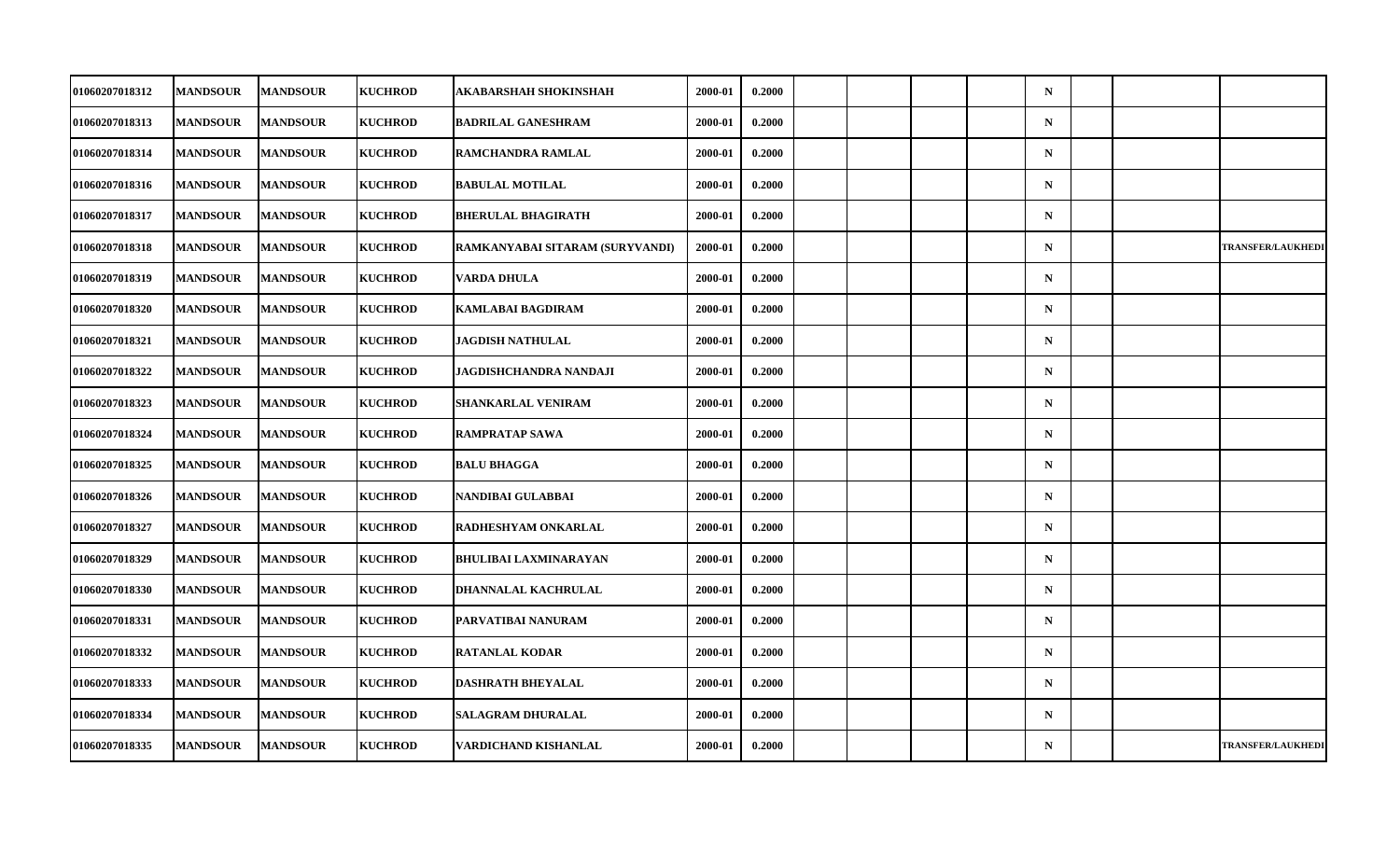| 01060207018336        | <b>MANDSOUR</b> | <b>MANDSOUR</b> | <b>KUCHROD</b>  | <b>BHERULAL AMRATRAM</b>         | 2000-01 | 0.2000 |        |        |        | $\mathbf N$ |  |  |
|-----------------------|-----------------|-----------------|-----------------|----------------------------------|---------|--------|--------|--------|--------|-------------|--|--|
| 01060207018337        | <b>MANDSOUR</b> | <b>MANDSOUR</b> | <b>KUCHROD</b>  | MANGILAL DHURA                   | 2000-01 | 0.2000 |        |        |        | ${\bf N}$   |  |  |
| 01060207018338        | <b>MANDSOUR</b> | <b>MANDSOUR</b> | <b>KUCHROD</b>  | <b>BADRILAL BAGDIRAM</b>         | 2000-01 | 0.2000 |        |        |        | $\mathbf N$ |  |  |
| 01060207018339        | <b>MANDSOUR</b> | <b>MANDSOUR</b> | <b>KUCHROD</b>  | JAWAHARLAL DHURA                 | 2000-01 | 0.2000 |        |        |        | $\mathbf N$ |  |  |
| 01060207018341        | <b>MANDSOUR</b> | <b>MANDSOUR</b> | <b>KUCHROD</b>  | <b>CHAGANLAL SHOBHARAM</b>       | 2000-01 | 0.2000 |        |        |        | $\mathbf N$ |  |  |
| 01060207020001        | <b>MANDSOUR</b> | <b>MANDSOUR</b> | <b>PETLAWAD</b> | <b>MANGILAL BHERA DANGI</b>      | 2000-01 | 0.2000 |        |        |        | $\mathbf N$ |  |  |
| 01060207020003        | <b>MANDSOUR</b> | <b>MANDSOUR</b> | <b>PETLAWAD</b> | <b>BASANTILAL ONKARLAL</b>       | 2000-01 | 0.2000 |        |        |        | $\mathbf N$ |  |  |
| <b>01060207020004</b> | <b>MANDSOUR</b> | <b>MANDSOUR</b> | <b>PETLAWAD</b> | <b>UMRAVSINGH FATESINGH</b>      | 2000-01 | 0.2000 |        |        |        | $\mathbf N$ |  |  |
| 01060207020005        | <b>MANDSOUR</b> | <b>MANDSOUR</b> | <b>PETLAWAD</b> | PRATAPBAI JAGNATH                | 2000-01 | 0.2000 |        |        |        | $\mathbf N$ |  |  |
| 01060207020006        | <b>MANDSOUR</b> | <b>MANDSOUR</b> | <b>PETLAWAD</b> | PUNA KASHIRAM                    | 2000-01 | 0.2000 |        |        |        | $\mathbf N$ |  |  |
| <b>01060207020007</b> | <b>MANDSOUR</b> | <b>MANDSOUR</b> | <b>PETLAWAD</b> | <b>BALARAM NAND BRAHAMAN</b>     | 2000-01 | 0.2000 |        |        |        | $\mathbf N$ |  |  |
| <b>01060207020009</b> | <b>MANDSOUR</b> | <b>MANDSOUR</b> | <b>PETLAWAD</b> | HARINARAYAN RADHU                | 2000-01 | 0.2000 |        |        |        | $\mathbf N$ |  |  |
| 01060207020010        | <b>MANDSOUR</b> | <b>MANDSOUR</b> | <b>PETLAWAD</b> | <b>MODSINGH BAHADURSINGH</b>     | 2000-01 | 0.2000 |        |        |        | ${\bf N}$   |  |  |
| 01060207020011        | <b>MANDSOUR</b> | <b>MANDSOUR</b> | PETLAWAD        | <b>BHERULAL LALA</b>             | 2000-01 | 0.2000 |        |        |        | $\mathbf N$ |  |  |
| 01060207020012        | <b>MANDSOUR</b> | <b>MANDSOUR</b> | <b>PETLAWAD</b> | <b>BALURAM JAGANNATH</b>         | 2000-01 | 0.2000 |        |        |        | $\mathbf N$ |  |  |
| <b>01060207020013</b> | <b>MANDSOUR</b> | <b>MANDSOUR</b> | <b>PETLAWAD</b> | <b>BHANWARKUNWAR PARVATSINGH</b> | 2000-01 | 0.2000 |        |        |        | $\mathbf N$ |  |  |
| <b>01060207020014</b> | <b>MANDSOUR</b> | <b>MANDSOUR</b> | <b>PETLAWAD</b> | <b>NAHARSINGH DEEPSINGH</b>      | 2000-01 | 0.2000 |        |        |        | $\mathbf N$ |  |  |
| 01060207020016        | <b>MANDSOUR</b> | <b>MANDSOUR</b> | <b>PETLAWAD</b> | <b>TORIRAM SAVA</b>              | 2000-01 | 0.2000 |        |        |        | $\mathbf N$ |  |  |
| <b>01060207020017</b> | <b>MANDSOUR</b> | <b>MANDSOUR</b> | <b>PETLAWAD</b> | SHANTILAL ONKARLAL               | 2000-01 | 0.2000 |        |        |        | $\mathbf N$ |  |  |
| <b>01060207020019</b> | <b>MANDSOUR</b> | <b>MANDSOUR</b> | <b>PETLAWAD</b> | SURYPALSINGH PARVATSINGH         | 2000-01 | 0.2000 | 0.2000 | 13.060 | 65.300 | G           |  |  |
| 01060207020021        | <b>MANDSOUR</b> | <b>MANDSOUR</b> | <b>PETLAWAD</b> | <b>BALURAM LAXMAN</b>            | 2000-01 | 0.2000 |        |        |        | $\mathbf N$ |  |  |
| 01060207020022        | <b>MANDSOUR</b> | <b>MANDSOUR</b> | <b>PETLAWAD</b> | <b>SHANKAR SEVA KUMAR</b>        | 2000-01 | 0.2000 |        |        |        | $\mathbf N$ |  |  |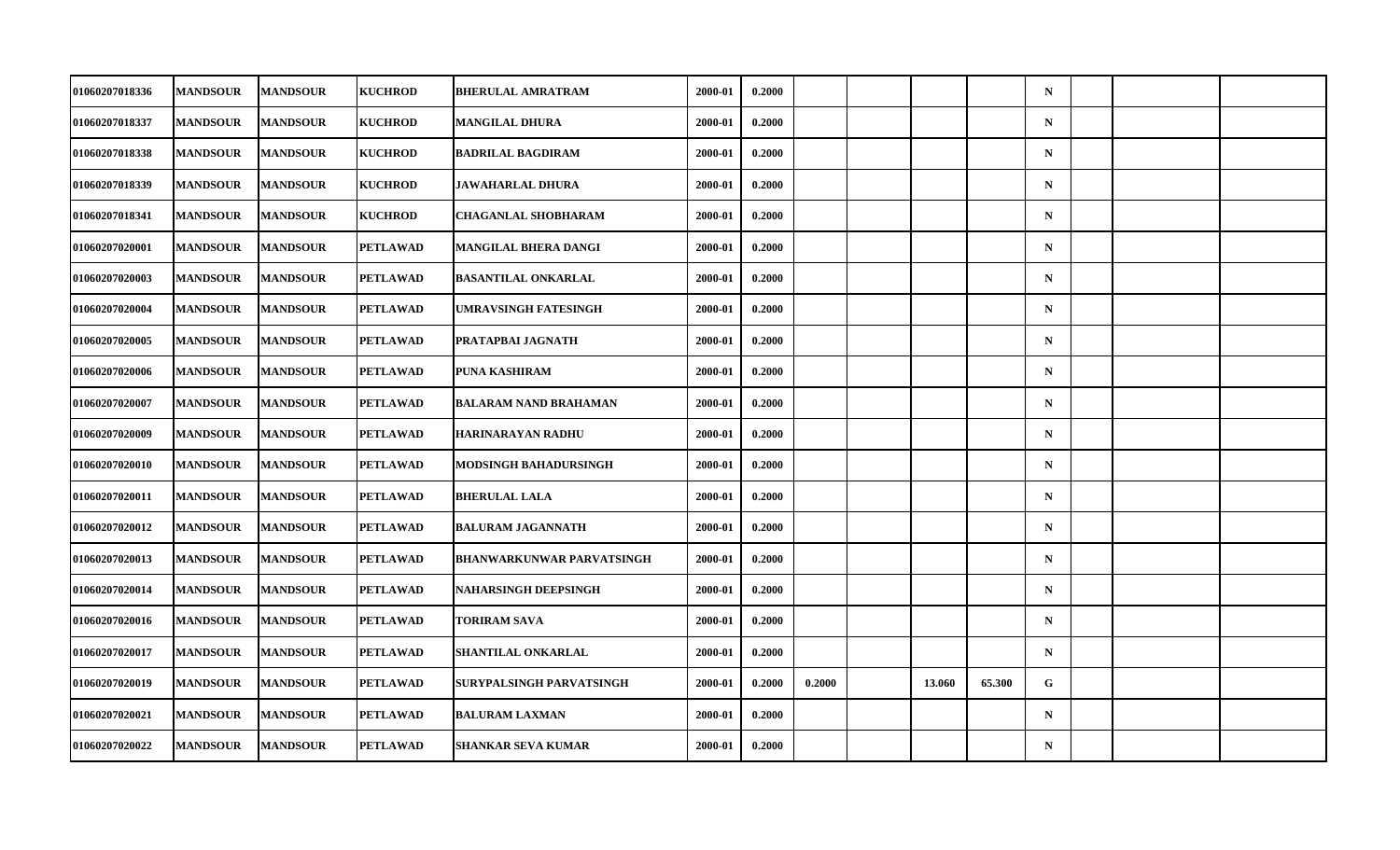| <b>01060207020023</b> | <b>MANDSOUR</b> | <b>MANDSOUR</b> | <b>PETLAWAD</b> | <b>BHANWARSINGH BHAGWANSINGH</b> | 2000-01 | 0.2000 |  |  | $\mathbf N$ |  |  |
|-----------------------|-----------------|-----------------|-----------------|----------------------------------|---------|--------|--|--|-------------|--|--|
| <b>01060207020025</b> | <b>MANDSOUR</b> | <b>MANDSOUR</b> | <b>PETLAWAD</b> | <b>MOHANLAL LAXMAN</b>           | 2000-01 | 0.2000 |  |  | ${\bf N}$   |  |  |
| 01060207020027        | <b>MANDSOUR</b> | <b>MANDSOUR</b> | <b>PETLAWAD</b> | <b>GOPALKUNWAR JUJHARSINGH</b>   | 2000-01 | 0.2000 |  |  | $\mathbf N$ |  |  |
| <b>01060207020029</b> | <b>MANDSOUR</b> | <b>MANDSOUR</b> | <b>PETLAWAD</b> | <b>RAMVILAS ONKARLAL</b>         | 2000-01 | 0.2000 |  |  | $\mathbf N$ |  |  |
| 01060207020030        | <b>MANDSOUR</b> | <b>MANDSOUR</b> | <b>PETLAWAD</b> | <b>RAMSINGH DHULESINGH</b>       | 2000-01 | 0.2000 |  |  | $\mathbf N$ |  |  |
| 01060207020031        | <b>MANDSOUR</b> | <b>MANDSOUR</b> | <b>PETLAWAD</b> | <b>JASVANTSINGH LALKUNWAR</b>    | 2000-01 | 0.2000 |  |  | $\mathbf N$ |  |  |
| 01060207020036        | <b>MANDSOUR</b> | <b>MANDSOUR</b> | <b>PETLAWAD</b> | SARDARKUNWAR RODSINGH            | 2000-01 | 0.2000 |  |  | $\mathbf N$ |  |  |
| <b>01060207020037</b> | <b>MANDSOUR</b> | <b>MANDSOUR</b> | <b>PETLAWAD</b> | <b>KACHRU KALU</b>               | 2000-01 | 0.2000 |  |  | $\mathbf N$ |  |  |
| 01060207020039        | <b>MANDSOUR</b> | <b>MANDSOUR</b> | <b>PETLAWAD</b> | <b>ONKARLAL KACHRU</b>           | 2000-01 | 0.2000 |  |  | $\mathbf N$ |  |  |
| 01060207020040        | <b>MANDSOUR</b> | <b>MANDSOUR</b> | <b>PETLAWAD</b> | SOHANBAI ONKARLAL                | 2000-01 | 0.2000 |  |  | $\mathbf N$ |  |  |
| <b>01060207020042</b> | <b>MANDSOUR</b> | <b>MANDSOUR</b> | <b>PETLAWAD</b> | SURESHCHANDRA RAMLALJI JOSHI     | 2000-01 | 0.2000 |  |  | $\mathbf N$ |  |  |
| <b>01060207020043</b> | <b>MANDSOUR</b> | <b>MANDSOUR</b> | <b>PETLAWAD</b> | <b>LALSINGH BHAWANISINGH</b>     | 2000-01 | 0.2000 |  |  | $\mathbf N$ |  |  |
| 01060207020045        | <b>MANDSOUR</b> | <b>MANDSOUR</b> | <b>PETLAWAD</b> | RAMNARAYAN LAXMAN                | 2000-01 | 0.2000 |  |  | ${\bf N}$   |  |  |
| 01060207020047        | <b>MANDSOUR</b> | <b>MANDSOUR</b> | PETLAWAD        | <b>BALUSINGH BHUWANSINGH</b>     | 2000-01 | 0.2000 |  |  | $\mathbf N$ |  |  |
| 01060207020049        | <b>MANDSOUR</b> | <b>MANDSOUR</b> | <b>PETLAWAD</b> | DEVKUNWAR LAXMAN                 | 2000-01 | 0.2000 |  |  | $\mathbf N$ |  |  |
| 01060207020052        | <b>MANDSOUR</b> | <b>MANDSOUR</b> | <b>PETLAWAD</b> | NANDUBAI NATHUNATH               | 2000-01 | 0.2000 |  |  | $\mathbf N$ |  |  |
| <b>01060207020057</b> | <b>MANDSOUR</b> | <b>MANDSOUR</b> | <b>PETLAWAD</b> | RAMESHCHANDRA BHAGMAL            | 2000-01 | 0.2000 |  |  | $\mathbf N$ |  |  |
| 01060207020058        | <b>MANDSOUR</b> | <b>MANDSOUR</b> | <b>PETLAWAD</b> | RAMA CHATURBHUJ                  | 2000-01 | 0.2000 |  |  | $\mathbf N$ |  |  |
| <b>01060207020060</b> | <b>MANDSOUR</b> | <b>MANDSOUR</b> | <b>PETLAWAD</b> | <b>DEVA GOPAL</b>                | 2000-01 | 0.2000 |  |  | $\mathbf N$ |  |  |
| <b>01060207020061</b> | <b>MANDSOUR</b> | <b>MANDSOUR</b> | <b>PETLAWAD</b> | <b>DEVISINGH BHERUSINGH</b>      | 2000-01 | 0.2000 |  |  | $\mathbf N$ |  |  |
| 01060207020062        | <b>MANDSOUR</b> | <b>MANDSOUR</b> | <b>PETLAWAD</b> | <b>BALU UDA</b>                  | 2000-01 | 0.2000 |  |  | $\mathbf N$ |  |  |
| 01060207020066        | <b>MANDSOUR</b> | <b>MANDSOUR</b> | <b>PETLAWAD</b> | AMRATRAM ONKARNATH               | 2000-01 | 0.2000 |  |  | $\mathbf N$ |  |  |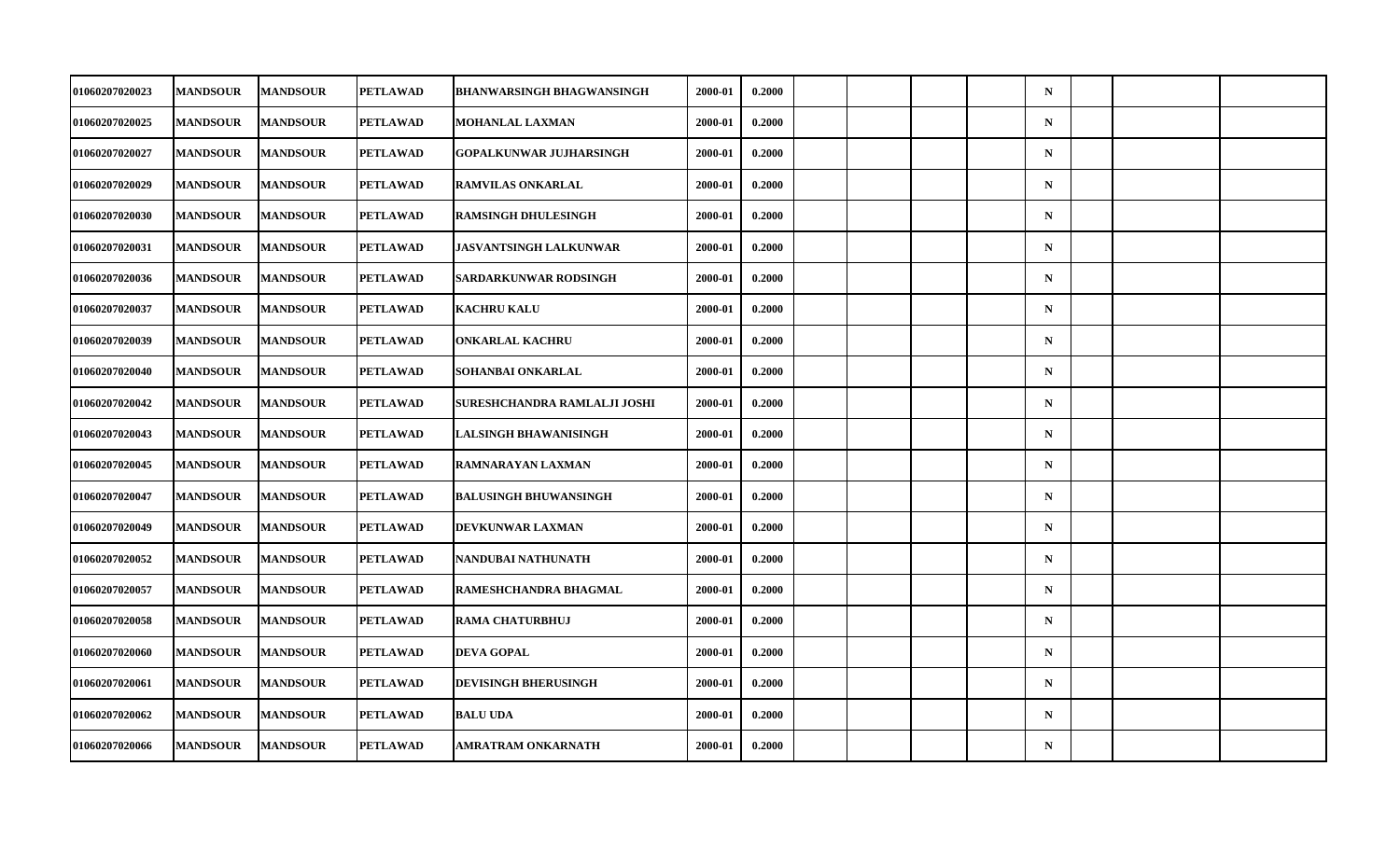| 01060207020067        | <b>MANDSOUR</b> | <b>MANDSOUR</b> | <b>PETLAWAD</b> | VIKRAMSINGH UDESINGH        | 2000-01 | 0.2000 |  |  | $\mathbf N$ |    |                         |
|-----------------------|-----------------|-----------------|-----------------|-----------------------------|---------|--------|--|--|-------------|----|-------------------------|
| 01060207020069        | <b>MANDSOUR</b> | <b>MANDSOUR</b> | <b>PETLAWAD</b> | SUSHILABAI NIRANJANNATH     | 2000-01 | 0.2000 |  |  | ${\bf N}$   |    |                         |
| 01060207020070        | <b>MANDSOUR</b> | <b>MANDSOUR</b> | <b>PETLAWAD</b> | SHIVNARAYAN RAMNARAYAN      | 2000-01 | 0.2000 |  |  | $\mathbf N$ |    |                         |
| 01060207020072        | <b>MANDSOUR</b> | <b>MANDSOUR</b> | PETLAWAD        | SHANTIBAI BHERULAL          | 2000-01 | 0.2000 |  |  | $\mathbf N$ |    |                         |
| <b>01060207020073</b> | <b>MANDSOUR</b> | <b>MANDSOUR</b> | <b>PETLAWAD</b> | SARDARSINGH KARANSINGH      | 2000-01 | 0.2000 |  |  | $\mathbf N$ |    |                         |
| 01060207020076        | <b>MANDSOUR</b> | <b>MANDSOUR</b> | <b>PETLAWAD</b> | <b>RAMSINGH ONKARSINGH</b>  | 2000-01 | 0.2000 |  |  | $\mathbf N$ |    | <b>TRANSFER/LAMGARA</b> |
| 01060207020077        | <b>MANDSOUR</b> | <b>MANDSOUR</b> | <b>PETLAWAD</b> | RAMPRASAD JAGANNATH         | 2000-01 | 0.2000 |  |  | $\mathbf N$ |    |                         |
| 01060207020078        | <b>MANDSOUR</b> | <b>MANDSOUR</b> | <b>PETLAWAD</b> | RAMNARAYAN BHUWANJI         | 2000-01 | 0.2000 |  |  | $\mathbf N$ |    |                         |
| 01060207020080        | <b>MANDSOUR</b> | <b>MANDSOUR</b> | <b>PETLAWAD</b> | <b>RAMESHWAR SHRIRAM</b>    | 2000-01 | 0.2000 |  |  | $\mathbf N$ |    |                         |
| 01060207020081        | <b>MANDSOUR</b> | <b>MANDSOUR</b> | <b>PETLAWAD</b> | RAMCHNADRA SHANKARLAL       | 2000-01 | 0.2000 |  |  | $\mathbf N$ |    |                         |
| <b>01060207020082</b> | <b>MANDSOUR</b> | <b>MANDSOUR</b> | PETLAWAD        | RAMCHANDRA RADHAKISHAN      | 2000-01 | 0.2000 |  |  | $\mathbf N$ |    |                         |
| 01060207020083        | <b>MANDSOUR</b> | <b>MANDSOUR</b> | <b>PETLAWAD</b> | RAMCHANDRA DAYARAM          | 2000-01 | 0.2000 |  |  | $\mathbf N$ |    |                         |
| 01060207020084        | <b>MANDSOUR</b> | <b>MANDSOUR</b> | <b>PETLAWAD</b> | RAMCHANDRA KALURAM          | 2000-01 | 0.2000 |  |  | $\mathbf N$ |    |                         |
| 01060207020086        | <b>MANDSOUR</b> | <b>MANDSOUR</b> | PETLAWAD        | NATHIBAI BHAGWATILAL        | 2000-01 | 0.2000 |  |  | $\mathbf N$ |    | <b>NAME CHANGE</b>      |
| 01060207020087        | <b>MANDSOUR</b> | <b>MANDSOUR</b> | <b>PETLAWAD</b> | NAGUSINGH MADHOSINGH        | 2000-01 | 0.2000 |  |  | $\mathbf N$ |    |                         |
| 01060207020088        | <b>MANDSOUR</b> | <b>MANDSOUR</b> | <b>PETLAWAD</b> | NAGULAL BHANWARLAL          | 2000-01 | 0.2000 |  |  | $\mathbf N$ | 08 |                         |
| <b>01060207020089</b> | <b>MANDSOUR</b> | <b>MANDSOUR</b> | <b>PETLAWAD</b> | MUNNALAL LAXMAN             | 2000-01 | 0.2000 |  |  | $\mathbf N$ |    |                         |
| 01060207020090        | <b>MANDSOUR</b> | <b>MANDSOUR</b> | <b>PETLAWAD</b> | <b>MOHANLAL RAMLAL</b>      | 2000-01 | 0.2000 |  |  | $\mathbf N$ |    |                         |
| 01060207020091        | <b>MANDSOUR</b> | <b>MANDSOUR</b> | <b>PETLAWAD</b> | MITTHUSINGH ONKARSINGH      | 2000-01 | 0.2000 |  |  | $\mathbf N$ |    |                         |
| 01060207020093        | <b>MANDSOUR</b> | <b>MANDSOUR</b> | <b>PETLAWAD</b> | JAYPALSINGH KARANSINGH      | 2000-01 | 0.2000 |  |  | $\mathbf N$ |    |                         |
| 01060207020094        | <b>MANDSOUR</b> | <b>MANDSOUR</b> | <b>PETLAWAD</b> | <b>JAGANNATH SHANKARLAL</b> | 2000-01 | 0.2000 |  |  | $\mathbf N$ |    |                         |
| 01060207020096        | <b>MANDSOUR</b> | <b>MANDSOUR</b> | <b>PETLAWAD</b> | ANDARSINGH MADHUSINGH       | 2000-01 | 0.2000 |  |  | $\mathbf N$ |    |                         |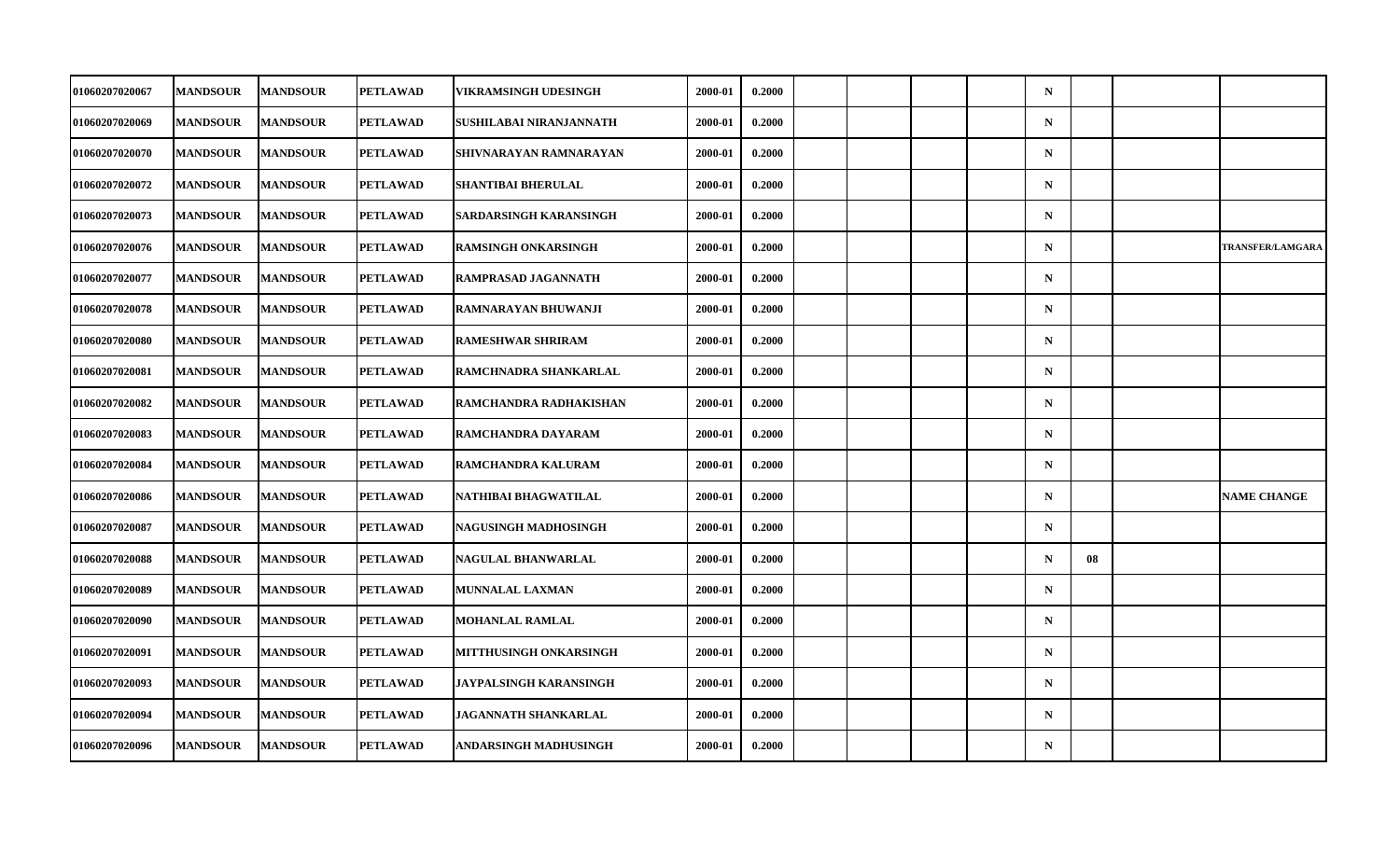| <b>01060207020097</b> | <b>MANDSOUR</b> | <b>MANDSOUR</b> | PETLAWAD         | <b>HUKAMSINGH ONKARSINGH</b>   | 2000-01 | 0.2000 |        |        |        | $\mathbf N$ |  |  |
|-----------------------|-----------------|-----------------|------------------|--------------------------------|---------|--------|--------|--------|--------|-------------|--|--|
| 01060207020098        | <b>MANDSOUR</b> | <b>MANDSOUR</b> | <b>PETLAWAD</b>  | <b>HIRALAL VARDICHAND</b>      | 2000-01 | 0.2000 |        |        |        | $\mathbf N$ |  |  |
| 01060207020099        | <b>MANDSOUR</b> | <b>MANDSOUR</b> | <b>PETLAWAD</b>  | <b>GOVINDSINGH MADHUSINGH</b>  | 2000-01 | 0.2000 |        |        |        | $\mathbf N$ |  |  |
| 01060207020100        | <b>MANDSOUR</b> | <b>MANDSOUR</b> | <b>PETLAWAD</b>  | <b>GORDHANSINGH BADANSINGH</b> | 2000-01 | 0.2000 |        |        |        | $\mathbf N$ |  |  |
| <b>01060207020101</b> | <b>MANDSOUR</b> | <b>MANDSOUR</b> | <b>PETLAWAD</b>  | <b>BHOPALSINGH NAHARSINGH</b>  | 2000-01 | 0.2000 | 0.1650 | 10.370 | 62.848 | G           |  |  |
| 01060207020102        | <b>MANDSOUR</b> | <b>MANDSOUR</b> | <b>PETLAWAD</b>  | <b>GOPAL SHRIRAM</b>           | 2000-01 | 0.2000 |        |        |        | $\mathbf N$ |  |  |
| 01060207020103        | <b>MANDSOUR</b> | <b>MANDSOUR</b> | <b>PETLAWAD</b>  | <b>GHANSHYAM HARINARAYAN</b>   | 2000-01 | 0.2000 |        |        |        | $\mathbf N$ |  |  |
| <b>01060207020104</b> | <b>MANDSOUR</b> | <b>MANDSOUR</b> | PETLAWAD         | <b>GANPATLAL KACHRULAL</b>     | 2000-01 | 0.2000 |        |        |        | $\mathbf N$ |  |  |
| 01060207020105        | <b>MANDSOUR</b> | <b>MANDSOUR</b> | <b>PETLAWAD</b>  | <b>DHANSINGH MADHUSINGH</b>    | 2000-01 | 0.2000 |        |        |        | $\mathbf N$ |  |  |
| 01060207020106        | <b>MANDSOUR</b> | <b>MANDSOUR</b> | <b>PETLAWAD</b>  | DEVISINGH BHANWARSINGH         | 2000-01 | 0.2000 |        |        |        | $\mathbf N$ |  |  |
| <b>01060207020108</b> | <b>MANDSOUR</b> | <b>MANDSOUR</b> | <b>PETLAWAD</b>  | <b>CHAVANDSINGH BALUSINGH</b>  | 2000-01 | 0.2000 |        |        |        | $\mathbf N$ |  |  |
| 01060207020109        | <b>MANDSOUR</b> | <b>MANDSOUR</b> | <b>PETLAWAD</b>  | <b>BHERULAL VARDICHAND</b>     | 2000-01 | 0.2000 |        |        |        | $\mathbf N$ |  |  |
| <b>01060207020110</b> | <b>MANDSOUR</b> | <b>MANDSOUR</b> | <b>PETLAWAD</b>  | <b>BHERULAL MANGILAL</b>       | 2000-01 | 0.2000 |        |        |        | $\mathbf N$ |  |  |
| 01060207020112        | <b>MANDSOUR</b> | <b>MANDSOUR</b> | <b>PETLAWAD</b>  | <b>BHAGWANSINGH RAMSINGH</b>   | 2000-01 | 0.2000 | 0.1600 | 8.730  | 54.562 | G           |  |  |
| 01060207020113        | <b>MANDSOUR</b> | <b>MANDSOUR</b> | <b>PETLAWAD</b>  | <b>BASANTILAL RAJARAM</b>      | 2000-01 | 0.2000 |        |        |        | $\mathbf N$ |  |  |
| 01060207020114        | <b>MANDSOUR</b> | <b>MANDSOUR</b> | <b>PETLAWAD</b>  | <b>BASANTILAL SHANKARLAL</b>   | 2000-01 | 0.2000 |        |        |        | $\mathbf N$ |  |  |
| 01060207020115        | <b>MANDSOUR</b> | <b>MANDSOUR</b> | <b>PETLAWAD</b>  | <b>BANSILAL RADHAKISHAN</b>    | 2000-01 | 0.2000 |        |        |        | $\mathbf N$ |  |  |
| 01060207020116        | <b>MANDSOUR</b> | <b>MANDSOUR</b> | <b>PETLAWAD</b>  | <b>BANSIDAS JANKIDAS</b>       | 2000-01 | 0.2000 |        |        |        | $\mathbf N$ |  |  |
| 01060207020117        | <b>MANDSOUR</b> | <b>MANDSOUR</b> | <b>PETLAWAD</b>  | <b>BABULAL RAMLAL</b>          | 2000-01 | 0.2000 |        |        |        | $\mathbf N$ |  |  |
| 01060207020118        | <b>MANDSOUR</b> | <b>MANDSOUR</b> | <b>PETLAWAD</b>  | ANOPSINGH MADHOSINGH           | 2000-01 | 0.2000 |        |        |        | $\mathbf N$ |  |  |
| 01060208021002        | <b>MANDSOUR</b> | <b>DALOUDA</b>  | <b>DHANDHODA</b> | <b>KALUSINGH DHULSINGH</b>     | 2000-01 | 0.2000 |        |        |        | $\mathbf N$ |  |  |
| 01060208021003        | <b>MANDSOUR</b> | <b>DALOUDA</b>  | <b>DHANDHODA</b> | <b>NANDA BHAGWAN</b>           | 2000-01 | 0.2000 |        |        |        | $\mathbf N$ |  |  |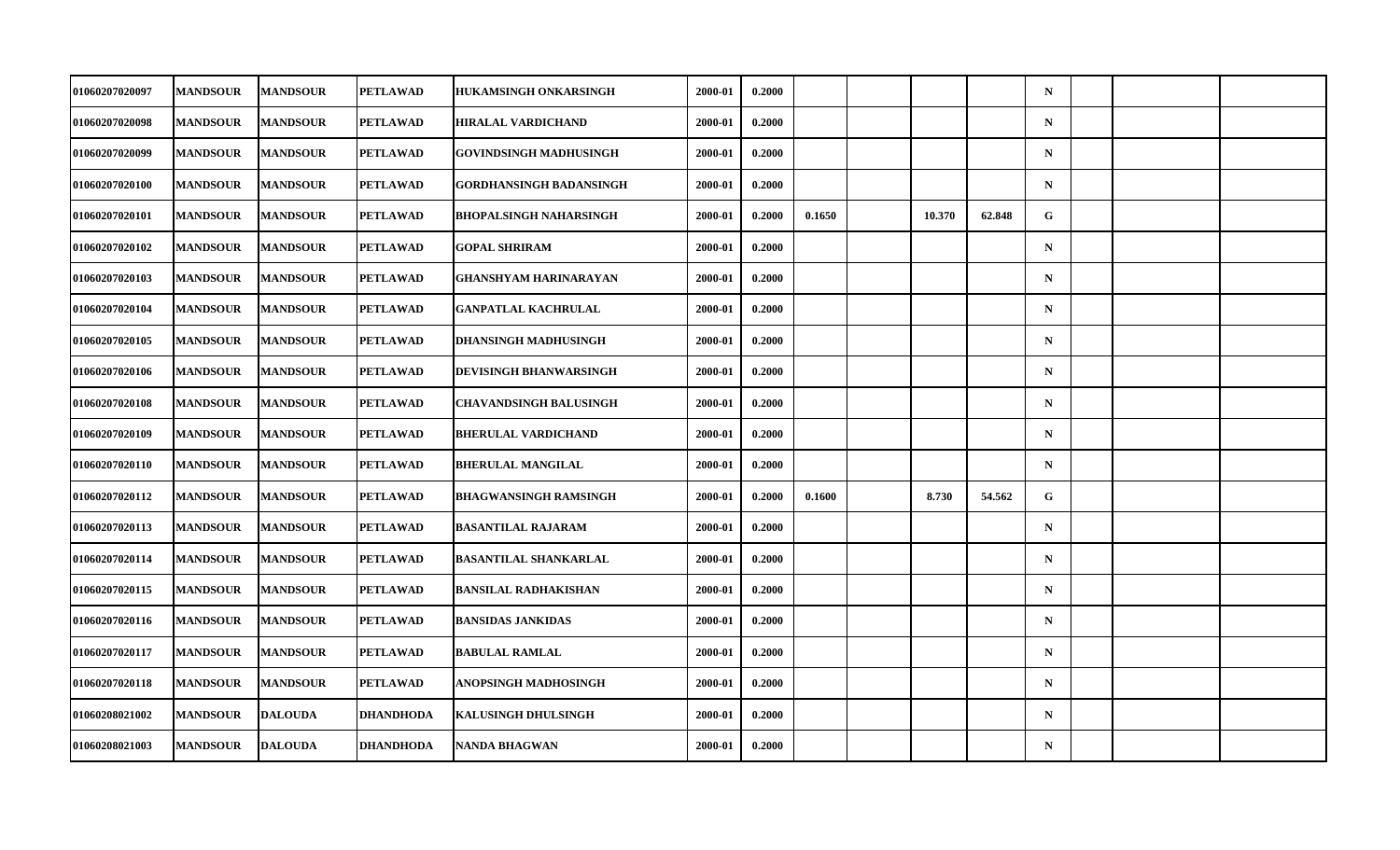| 01060208021009        | <b>MANDSOUR</b> | <b>DALOUDA</b> | DHANDHODA        | PANNA BHAGIRATH              | 2000-01 | 0.2000 |  |  | $\mathbf N$ | 08 |  |
|-----------------------|-----------------|----------------|------------------|------------------------------|---------|--------|--|--|-------------|----|--|
| 01060208021013        | <b>MANDSOUR</b> | <b>DALOUDA</b> | DHANDHODA        | LAXMAN HARIRAM               | 2000-01 | 0.2000 |  |  | $\mathbf N$ |    |  |
| 01060208021016        | <b>MANDSOUR</b> | <b>DALOUDA</b> | <b>DHANDHODA</b> | PANNA KESHURAM BALAI         | 2000-01 | 0.2000 |  |  | $\mathbf N$ |    |  |
| 01060208021017        | <b>MANDSOUR</b> | <b>DALOUDA</b> | DHANDHODA        | <b>RAMLAL MOTI</b>           | 2000-01 | 0.2000 |  |  | $\mathbf N$ |    |  |
| 01060208021018        | <b>MANDSOUR</b> | <b>DALOUDA</b> | DHANDHODA        | LACHCHHIRAM GULAB            | 2000-01 | 0.2000 |  |  | $\mathbf N$ |    |  |
| 01060208021022        | <b>MANDSOUR</b> | <b>DALOUDA</b> | <b>DHANDHODA</b> | <b>RAMNARAYAN DEVRAM</b>     | 2000-01 | 0.2000 |  |  | $\mathbf N$ |    |  |
| 01060208021025        | <b>MANDSOUR</b> | <b>DALOUDA</b> | <b>DHANDHODA</b> | SHAMBHUSINGH NATHUSINGH      | 2000-01 | 0.2000 |  |  | $\mathbf N$ |    |  |
| 01060208021030        | <b>MANDSOUR</b> | <b>DALOUDA</b> | DHANDHODA        | <b>ONKARDAS MOTIDAS</b>      | 2000-01 | 0.2000 |  |  | $\mathbf N$ |    |  |
| 01060208021033        | <b>MANDSOUR</b> | <b>DALOUDA</b> | <b>DHANDHODA</b> | <b>RAGHUNATH ONKAR</b>       | 2000-01 | 0.2000 |  |  | $\mathbf N$ |    |  |
| 01060208021036        | <b>MANDSOUR</b> | <b>DALOUDA</b> | <b>DHANDHODA</b> | <b>MANGILAL NATHU</b>        | 2000-01 | 0.2000 |  |  | $\mathbf N$ |    |  |
| 01060208021039        | <b>MANDSOUR</b> | <b>DALOUDA</b> | DHANDHODA        | <b>LALSINGH DEVISINGH</b>    | 2000-01 | 0.2000 |  |  | $\mathbf N$ |    |  |
| 01060208021045        | <b>MANDSOUR</b> | <b>DALOUDA</b> | <b>DHANDHODA</b> | <b>RAMESHWAR HIRALAL</b>     | 2000-01 | 0.2000 |  |  | $\mathbf N$ |    |  |
| 01060208021047        | <b>MANDSOUR</b> | <b>DALOUDA</b> | <b>DHANDHODA</b> | <b>RAMLAL GULAB</b>          | 2000-01 | 0.2000 |  |  | ${\bf N}$   |    |  |
| 01060208021050        | <b>MANDSOUR</b> | <b>DALOUDA</b> | DHANDHODA        | RAGHUNATHDAS SITARAMDAS      | 2000-01 | 0.2000 |  |  | $\mathbf N$ |    |  |
| 01060208021054        | <b>MANDSOUR</b> | <b>DALOUDA</b> | <b>DHANDHODA</b> | <b>KAMLABAI NOJIBAI</b>      | 2000-01 | 0.2000 |  |  | $\mathbf N$ |    |  |
| 01060208021055        | <b>MANDSOUR</b> | <b>DALOUDA</b> | <b>DHANDHODA</b> | PIRSINGH SHRANGARKUNWAR      | 2000-01 | 0.2000 |  |  | $\mathbf N$ |    |  |
| <b>01060208021057</b> | <b>MANDSOUR</b> | <b>DALOUDA</b> | <b>DHANDHODA</b> | <b>NANDA CHATARBHUJ</b>      | 2000-01 | 0.2000 |  |  | $\mathbf N$ |    |  |
| 01060208021059        | <b>MANDSOUR</b> | <b>DALOUDA</b> | <b>DHANDHODA</b> | <b>ONKARSINGH SOHANSINGH</b> | 2000-01 | 0.2000 |  |  | $\mathbf N$ |    |  |
| 01060208021060        | <b>MANDSOUR</b> | <b>DALOUDA</b> | <b>DHANDHODA</b> | <b>RAMLAL ONKAR</b>          | 2000-01 | 0.2000 |  |  | $\mathbf N$ |    |  |
| 01060208021061        | <b>MANDSOUR</b> | <b>DALOUDA</b> | <b>DHANDHODA</b> | <b>SALAGRAM CHUNNILAL</b>    | 2000-01 | 0.2000 |  |  | $\mathbf N$ |    |  |
| 01060208021063        | <b>MANDSOUR</b> | <b>DALOUDA</b> | <b>DHANDHODA</b> | <b>BHERULAL GAMERJI</b>      | 2000-01 | 0.2000 |  |  | $\mathbf N$ |    |  |
| 01060208021064        | <b>MANDSOUR</b> | <b>DALOUDA</b> | <b>DHANDHODA</b> | <b>HANSRAJ KISHAN</b>        | 2000-01 | 0.2000 |  |  | $\mathbf N$ |    |  |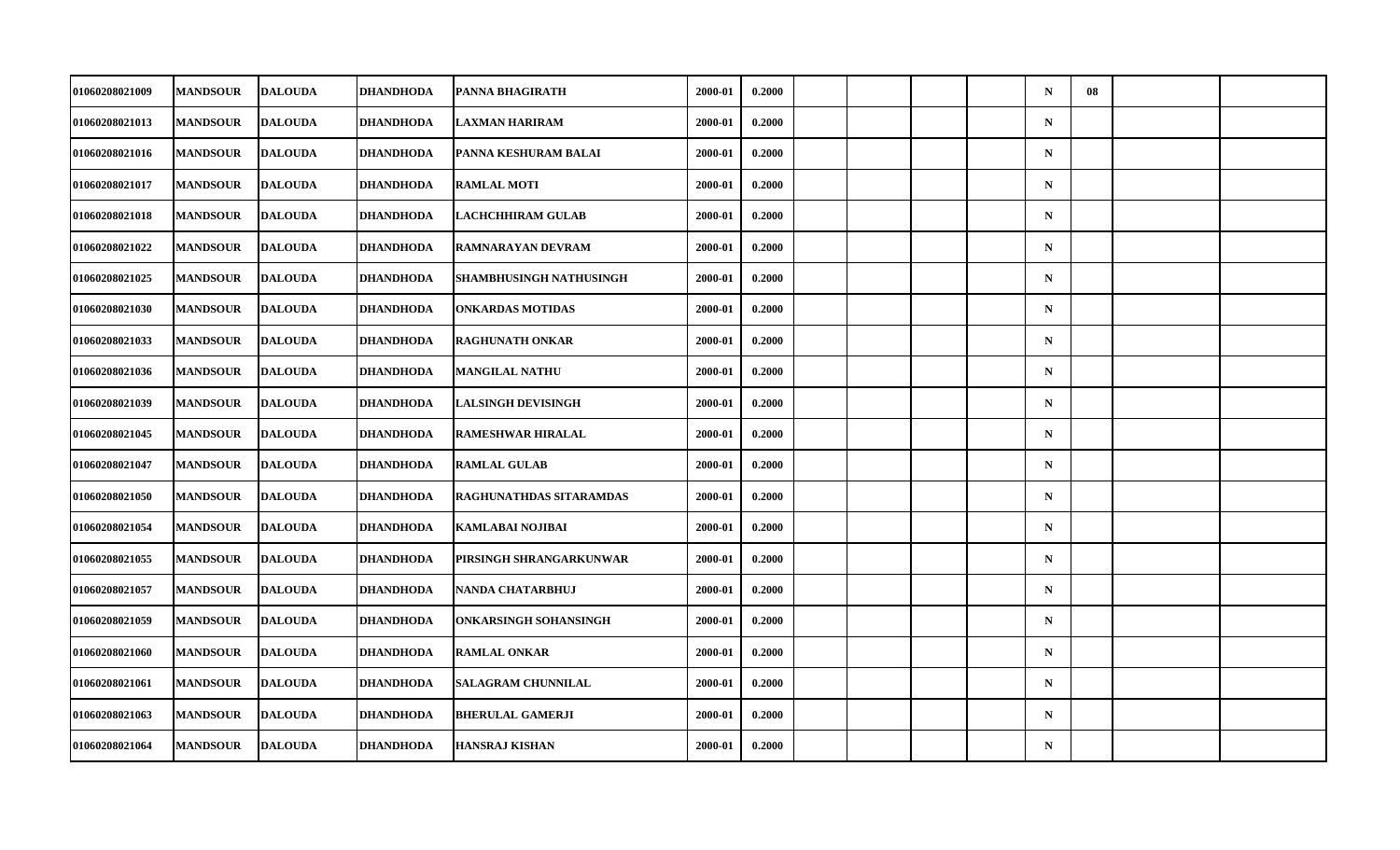| 01060208021065        | <b>MANDSOUR</b> | <b>DALOUDA</b> | DHANDHODA        | <b>BHULIBAI BHERULAL</b>       | 2000-01 | 0.2000 |        |        |        | $\mathbf N$ |  |                    |
|-----------------------|-----------------|----------------|------------------|--------------------------------|---------|--------|--------|--------|--------|-------------|--|--------------------|
| 01060208021067        | <b>MANDSOUR</b> | <b>DALOUDA</b> | <b>DHANDHODA</b> | <b>GITABAI JAGANNATH</b>       | 2000-01 | 0.2000 |        |        |        | $\mathbf N$ |  |                    |
| 01060208021076        | <b>MANDSOUR</b> | <b>DALOUDA</b> | <b>DHANDHODA</b> | <b>NANDRAM KESHURAM</b>        | 2000-01 | 0.2000 |        |        |        | $\mathbf N$ |  | <b>NAME CHANGE</b> |
| 01060208021081        | <b>MANDSOUR</b> | <b>DALOUDA</b> | DHANDHODA        | <b>NAGU AASHA BHIL</b>         | 2000-01 | 0.2000 |        |        |        | $\mathbf N$ |  |                    |
| 01060208021082        | <b>MANDSOUR</b> | <b>DALOUDA</b> | DHANDHODA        | <b>TUISHIRAM BHERU</b>         | 2000-01 | 0.2000 |        |        |        | $\mathbf N$ |  |                    |
| 01060208021087        | <b>MANDSOUR</b> | <b>DALOUDA</b> | <b>DHANDHODA</b> | <b>DHANNA BHERA</b>            | 2000-01 | 0.2000 |        |        |        | $\mathbf N$ |  |                    |
| 01060208021090        | <b>MANDSOUR</b> | <b>DALOUDA</b> | <b>DHANDHODA</b> | <b>KAMALKUNWAR BHUWANSINGH</b> | 2000-01 | 0.2000 |        |        |        | $\mathbf N$ |  |                    |
| <b>01060208021092</b> | <b>MANDSOUR</b> | <b>DALOUDA</b> | DHANDHODA        | <b>DEVARAM LAXMAN</b>          | 2000-01 | 0.2000 |        |        |        | $\mathbf N$ |  |                    |
| 01060208021093        | <b>MANDSOUR</b> | <b>DALOUDA</b> | <b>DHANDHODA</b> | <b>BADRILAL SHOBHARAM</b>      | 2000-01 | 0.2000 |        |        |        | $\mathbf N$ |  |                    |
| 01060208021094        | <b>MANDSOUR</b> | <b>DALOUDA</b> | <b>DHANDHODA</b> | <b>BHERULAL BHAGWAN</b>        | 2000-01 | 0.2000 |        |        |        | $\mathbf N$ |  |                    |
| <b>01060208021095</b> | <b>MANDSOUR</b> | <b>DALOUDA</b> | DHANDHODA        | SAGARBAI GANGARAM              | 2000-01 | 0.2000 |        |        |        | $\mathbf N$ |  |                    |
| 01060208021098        | <b>MANDSOUR</b> | <b>DALOUDA</b> | <b>DHANDHODA</b> | SOHANBAI SUHAGBAI              | 2000-01 | 0.2000 |        |        |        | $\mathbf N$ |  |                    |
| 01060208021106        | <b>MANDSOUR</b> | <b>DALOUDA</b> | <b>DHANDHODA</b> | <b>DEUBAI DEWA</b>             | 2000-01 | 0.2000 |        |        |        | $\mathbf N$ |  |                    |
| 01060208022002        | <b>MANDSOUR</b> | <b>DALOUDA</b> | <b>KHODANA</b>   | GANPATSINGH BHUWANSINGH        | 2000-01 | 0.2000 | 0.1900 | 11.440 | 60.210 | G           |  |                    |
| 01060208022003        | <b>MANDSOUR</b> | <b>DALOUDA</b> | <b>KHODANA</b>   | PYARIBAI NANDA                 | 2000-01 | 0.2000 |        |        |        | $\mathbf N$ |  |                    |
| 01060208022004        | <b>MANDSOUR</b> | <b>DALOUDA</b> | <b>KHODANA</b>   | <b>HIRA GULAB</b>              | 2000-01 | 0.2000 | 0.2000 | 10.780 | 53.900 | G           |  |                    |
| 01060208022005        | <b>MANDSOUR</b> | <b>DALOUDA</b> | <b>KHODANA</b>   | <b>SURATRAM GULAB</b>          | 2000-01 | 0.2000 |        |        |        | $\mathbf N$ |  |                    |
| 01060208022006        | <b>MANDSOUR</b> | <b>DALOUDA</b> | <b>KHODANA</b>   | <b>AMBARAM MAGANIRAM</b>       | 2000-01 | 0.2000 | 0.2100 | 11.520 | 54.857 | $\mathbf G$ |  |                    |
| 01060208022007        | <b>MANDSOUR</b> | <b>DALOUDA</b> | <b>KHODANA</b>   | NANURAM OKARLAL                | 2000-01 | 0.2000 |        |        |        | $\mathbf N$ |  |                    |
| 01060208022008        | <b>MANDSOUR</b> | <b>DALOUDA</b> | <b>KHODANA</b>   | SHIVKUNWAR KALUSINGH           | 2000-01 | 0.2000 |        |        |        | $\mathbf N$ |  |                    |
| 01060208022009        | <b>MANDSOUR</b> | <b>DALOUDA</b> | <b>KHODANA</b>   | <b>KESHARIMAL NANDRAM</b>      | 2000-01 | 0.2000 |        |        |        | $\mathbf N$ |  |                    |
| 01060208022010        | <b>MANDSOUR</b> | <b>DALOUDA</b> | <b>KHODANA</b>   | <b>BALWANTSINGH KODARSINGH</b> | 2000-01 | 0.2000 |        |        |        | $\mathbf N$ |  |                    |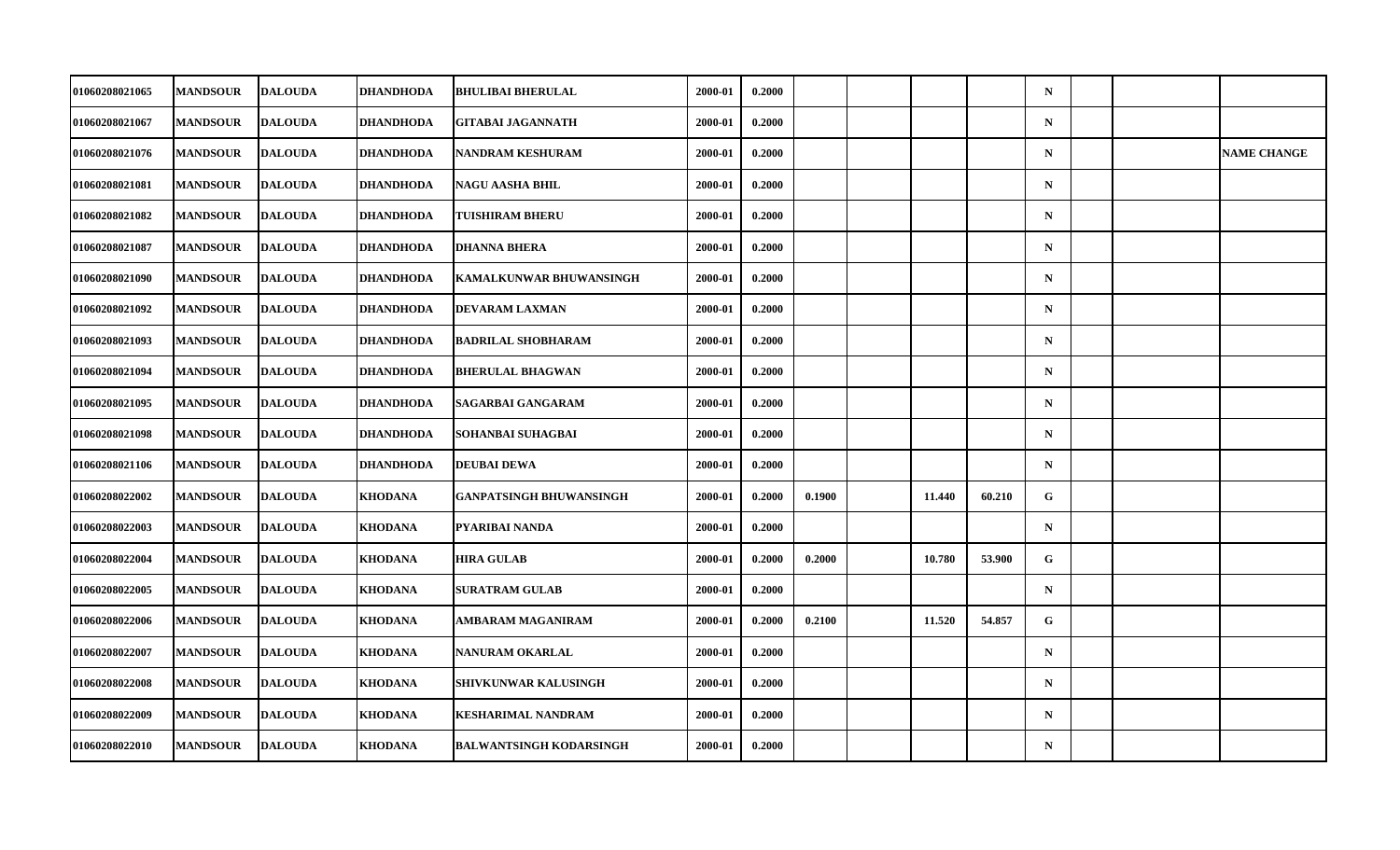| 01060208022014        | <b>MANDSOUR</b> | <b>DALOUDA</b> | KHODANA        | MOHANLAL AMRATRAM              | 2000-01 | 0.2000 | 0.1900 | 10.580 | 55.684 | G           |    |                    |
|-----------------------|-----------------|----------------|----------------|--------------------------------|---------|--------|--------|--------|--------|-------------|----|--------------------|
| 01060208022015        | <b>MANDSOUR</b> | <b>DALOUDA</b> | <b>KHODANA</b> | LAXMINARAYAN AMBARAM           | 2000-01 | 0.2000 |        |        |        | $\mathbf N$ |    |                    |
| 01060208022017        | <b>MANDSOUR</b> | <b>DALOUDA</b> | <b>KHODANA</b> | <b>UDAYRAM KESHURAM</b>        | 2000-01 | 0.2000 |        |        |        | $\mathbf N$ |    |                    |
| 01060208022019        | <b>MANDSOUR</b> | <b>DALOUDA</b> | <b>KHODANA</b> | MANGILAL RAMA                  | 2000-01 | 0.2000 | 0.1950 | 8.970  | 46.000 | G.          | 04 |                    |
| 01060208022020        | <b>MANDSOUR</b> | <b>DALOUDA</b> | <b>KHODANA</b> | JANIBAI DHURA                  | 2000-01 | 0.2000 | 0.1950 | 10.240 | 52.512 | G           |    |                    |
| 01060208022021        | <b>MANDSOUR</b> | <b>DALOUDA</b> | <b>KHODANA</b> | <b>RAMA NANDA</b>              | 2000-01 | 0.2000 |        |        |        | $\mathbf N$ | 08 |                    |
| 01060208022022        | <b>MANDSOUR</b> | <b>DALOUDA</b> | <b>KHODANA</b> | SAJJANBAI TULSIRAM             | 2000-01 | 0.2000 | 0.1000 | 5.260  | 52.600 | G           |    |                    |
| 01060208022023        | <b>MANDSOUR</b> | <b>DALOUDA</b> | KHODANA        | <b>BHANWARIBAI BALARAM</b>     | 2000-01 | 0.2000 |        |        |        | $\mathbf N$ |    |                    |
| 01060208022025        | <b>MANDSOUR</b> | <b>DALOUDA</b> | <b>KHODANA</b> | RAMKISHAN UDAYRAM              | 2000-01 | 0.2000 |        |        |        | $\mathbf N$ |    |                    |
| 01060208022028        | <b>MANDSOUR</b> | <b>DALOUDA</b> | <b>KHODANA</b> | MANGILAL DEVA BHIL             | 2000-01 | 0.2000 | 0.1100 | 6.000  | 54.545 | G           |    |                    |
| <b>01060208022030</b> | <b>MANDSOUR</b> | <b>DALOUDA</b> | KHODANA        | KALABAI DHAPUBAI               | 2000-01 | 0.2000 |        |        |        | $\mathbf N$ |    |                    |
| 01060208022032        | <b>MANDSOUR</b> | <b>DALOUDA</b> | <b>KHODANA</b> | RAMCHANDRA PANNA               | 2000-01 | 0.2000 |        |        |        | $\mathbf N$ |    |                    |
| 01060208022034        | <b>MANDSOUR</b> | <b>DALOUDA</b> | <b>KHODANA</b> | <b>GULAB KISHAN</b>            | 2000-01 | 0.2000 |        |        |        | $\mathbf N$ | 08 |                    |
| 01060208022035        | <b>MANDSOUR</b> | <b>DALOUDA</b> | <b>KHODANA</b> | MANSINGH BHAGATSINGH           | 2000-01 | 0.2000 |        |        |        | $\mathbf N$ |    |                    |
| 01060208022036        | <b>MANDSOUR</b> | <b>DALOUDA</b> | <b>KHODANA</b> | <b>KACHRU KASTURIBAI</b>       | 2000-01 | 0.2000 |        |        |        | $\mathbf N$ |    |                    |
| 01060208022039        | <b>MANDSOUR</b> | <b>DALOUDA</b> | <b>KHODANA</b> | RADHIBAI HARIRAM               | 2000-01 | 0.2000 |        |        |        | $\mathbf N$ |    | <b>NAME CHANGE</b> |
| 01060208022040        | <b>MANDSOUR</b> | <b>DALOUDA</b> | <b>KHODANA</b> | UMRAVSINGH RAMSINGH            | 2000-01 | 0.2000 | 0.1850 | 11.990 | 64.810 | G           |    |                    |
| 01060208022045        | <b>MANDSOUR</b> | <b>DALOUDA</b> | <b>KHODANA</b> | <b>BAGDIRAM GANGABAI</b>       | 2000-01 | 0.2000 |        |        |        | $\mathbf N$ |    |                    |
| 01060208022046        | <b>MANDSOUR</b> | <b>DALOUDA</b> | <b>KHODANA</b> | SITABAI RAMRATAN               | 2000-01 | 0.2000 | 0.1950 | 4.830  | 24.769 | G           | 04 |                    |
| 01060208022047        | <b>MANDSOUR</b> | <b>DALOUDA</b> | <b>KHODANA</b> | JUJHARSINGH RANCHODSINGH       | 2000-01 | 0.2000 |        |        |        | $\mathbf N$ |    |                    |
| 01060208022048        | <b>MANDSOUR</b> | <b>DALOUDA</b> | <b>KHODANA</b> | <b>JANNAT BEE HUSSAIN SHAH</b> | 2000-01 | 0.2000 |        |        |        | $\mathbf N$ |    | <b>NAME CHANGE</b> |
| 01060208022049        | <b>MANDSOUR</b> | <b>DALOUDA</b> | <b>KHODANA</b> | <b>RAMLAL GIRDHARI</b>         | 2000-01 | 0.2000 |        |        |        | $\mathbf N$ |    |                    |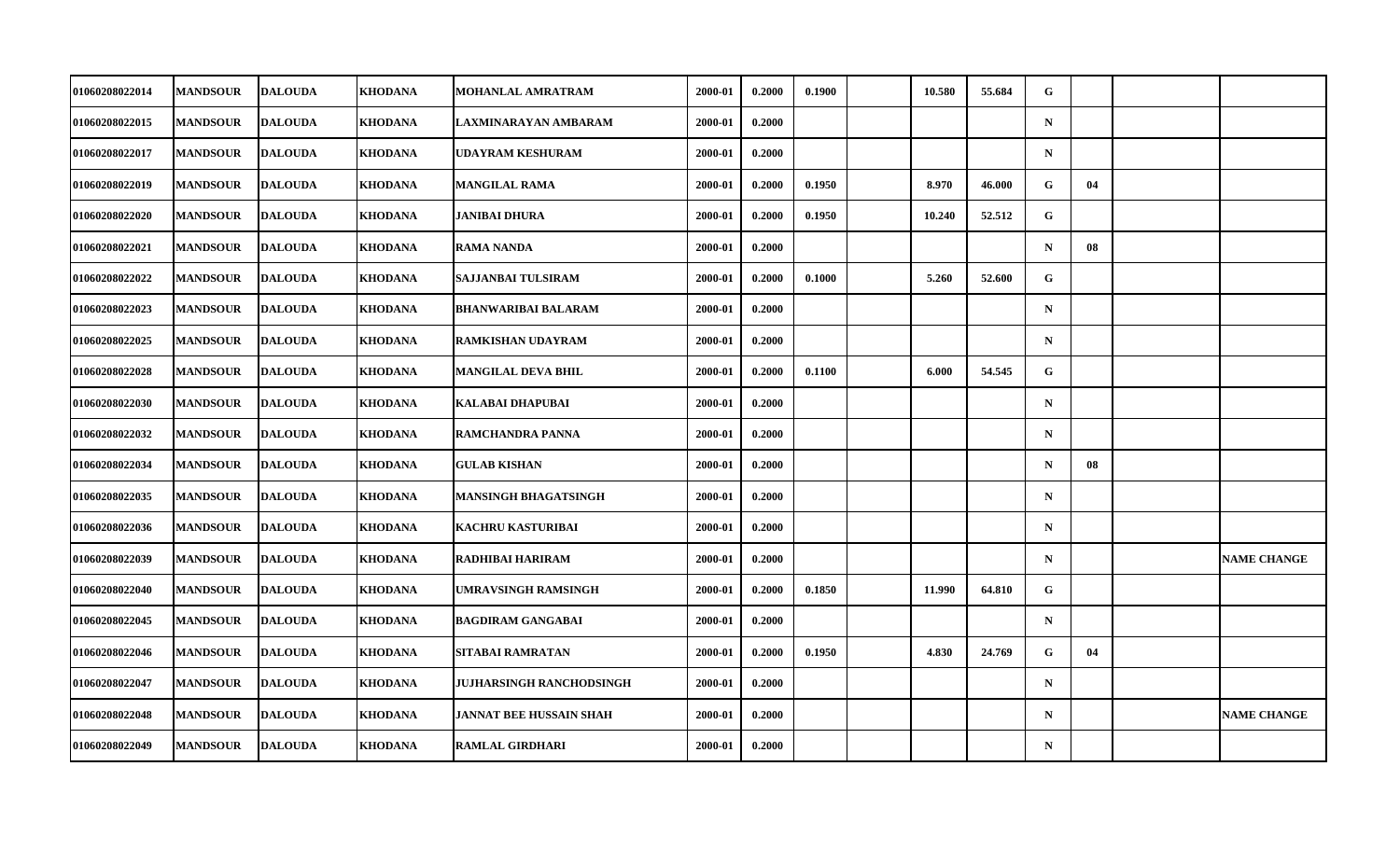| 01060208022052 | <b>MANDSOUR</b> | <b>DALOUDA</b> | KHODANA        | <b>BHERULAL KESHURAM</b>        | 2000-01 | 0.2000 | 0.1950 | 12.250 | 62.821 | G           |    |  |
|----------------|-----------------|----------------|----------------|---------------------------------|---------|--------|--------|--------|--------|-------------|----|--|
| 01060208022055 | <b>MANDSOUR</b> | <b>DALOUDA</b> | <b>KHODANA</b> | MANGALSINGH KODARSINGH          | 2000-01 | 0.2000 |        |        |        | $\mathbf N$ |    |  |
| 01060208022056 | <b>MANDSOUR</b> | <b>DALOUDA</b> | <b>KHODANA</b> | <b>GANPAT AMRATRAM TELI</b>     | 2000-01 | 0.2000 | 0.2050 | 12.380 | 60.390 | G           |    |  |
| 01060208022059 | <b>MANDSOUR</b> | <b>DALOUDA</b> | <b>KHODANA</b> | <b>BHANWARSINGH PRATAPSINGH</b> | 2000-01 | 0.2000 |        |        |        | $\mathbf N$ |    |  |
| 01060208023008 | <b>MANDSOUR</b> | <b>DALOUDA</b> | <b>NANDWEL</b> | <b>SITABAI PANNA</b>            | 2000-01 | 0.2000 |        |        |        | $\mathbf N$ |    |  |
| 01060208023018 | <b>MANDSOUR</b> | <b>DALOUDA</b> | <b>NANDWEL</b> | PANNALAL JHAMAKLAL              | 2000-01 | 0.2000 |        |        |        | $\mathbf N$ | 08 |  |
| 01060208023021 | <b>MANDSOUR</b> | <b>DALOUDA</b> | <b>NANDWEL</b> | <b>AMRATRAM ONKAR</b>           | 2000-01 | 0.2000 |        |        |        | $\mathbf N$ |    |  |
| 01060208023024 | <b>MANDSOUR</b> | <b>DALOUDA</b> | <b>NANDWEL</b> | <b>BHAGWAN BAGDIRAM</b>         | 2000-01 | 0.2000 |        |        |        | $\mathbf N$ |    |  |
| 01060208023027 | <b>MANDSOUR</b> | <b>DALOUDA</b> | <b>NANDWEL</b> | <b>BHERULAL BASANTILAL</b>      | 2000-01 | 0.2000 |        |        |        | $\mathbf N$ | 08 |  |
| 01060208023028 | <b>MANDSOUR</b> | <b>DALOUDA</b> | <b>NANDWEL</b> | SAJJANLAL CHUNNILAL             | 2000-01 | 0.2000 |        |        |        | $\mathbf N$ | 08 |  |
| 01060208023035 | <b>MANDSOUR</b> | <b>DALOUDA</b> | <b>NANDWEL</b> | ONKARLAL CHUNNILAL              | 2000-01 | 0.2000 |        |        |        | $\mathbf N$ |    |  |
| 01060208023042 | <b>MANDSOUR</b> | <b>DALOUDA</b> | <b>NANDWEL</b> | <b>KAMLABAI SITARAM</b>         | 2000-01 | 0.2000 |        |        |        | $\mathbf N$ |    |  |
| 01060208023054 | <b>MANDSOUR</b> | <b>DALOUDA</b> | <b>NANDWEL</b> | <b>UDDA CHENA</b>               | 2000-01 | 0.2000 |        |        |        | $\mathbf N$ |    |  |
| 01060208023055 | <b>MANDSOUR</b> | <b>DALOUDA</b> | <b>NANDWEL</b> | MANGILAL TARACHAND              | 2000-01 | 0.2000 |        |        |        | $\mathbf N$ | 08 |  |
| 01060208023059 | <b>MANDSOUR</b> | <b>DALOUDA</b> | <b>NANDWEL</b> | <b>JAGANNATH ONKAR LAL</b>      | 2000-01 | 0.2000 |        |        |        | $\mathbf N$ |    |  |
| 01060208023064 | <b>MANDSOUR</b> | <b>DALOUDA</b> | <b>NANDWEL</b> | NATAWARLAL SITARAM              | 2000-01 | 0.2000 |        |        |        | $\mathbf N$ |    |  |
| 01060208023073 | <b>MANDSOUR</b> | <b>DALOUDA</b> | <b>NANDWEL</b> | <b>GORDHAN MODHA</b>            | 2000-01 | 0.2000 |        |        |        | $\mathbf N$ |    |  |
| 01060208023074 | <b>MANDSOUR</b> | <b>DALOUDA</b> | <b>NANDWEL</b> | RAJENDRAKUNWAR PRATAP           | 2000-01 | 0.2000 |        |        |        | $\mathbf N$ |    |  |
| 01060208023077 | <b>MANDSOUR</b> | <b>DALOUDA</b> | <b>NANDWEL</b> | <b>KHIMA MODA</b>               | 2000-01 | 0.2000 |        |        |        | $\mathbf N$ |    |  |
| 01060208023080 | <b>MANDSOUR</b> | <b>DALOUDA</b> | <b>NANDWEL</b> | <b>KALU HIRA</b>                | 2000-01 | 0.2000 |        |        |        | $\mathbf N$ |    |  |
| 01060208023091 | <b>MANDSOUR</b> | <b>DALOUDA</b> | <b>NANDWEL</b> | RAMA NANDA (RODWAR)             | 2000-01 | 0.2000 |        |        |        | $\mathbf N$ |    |  |
| 01060208023094 | <b>MANDSOUR</b> | <b>DALOUDA</b> | <b>NANDWEL</b> | <b>NARAYAN VARDA</b>            | 2000-01 | 0.2000 |        |        |        | ${\bf N}$   |    |  |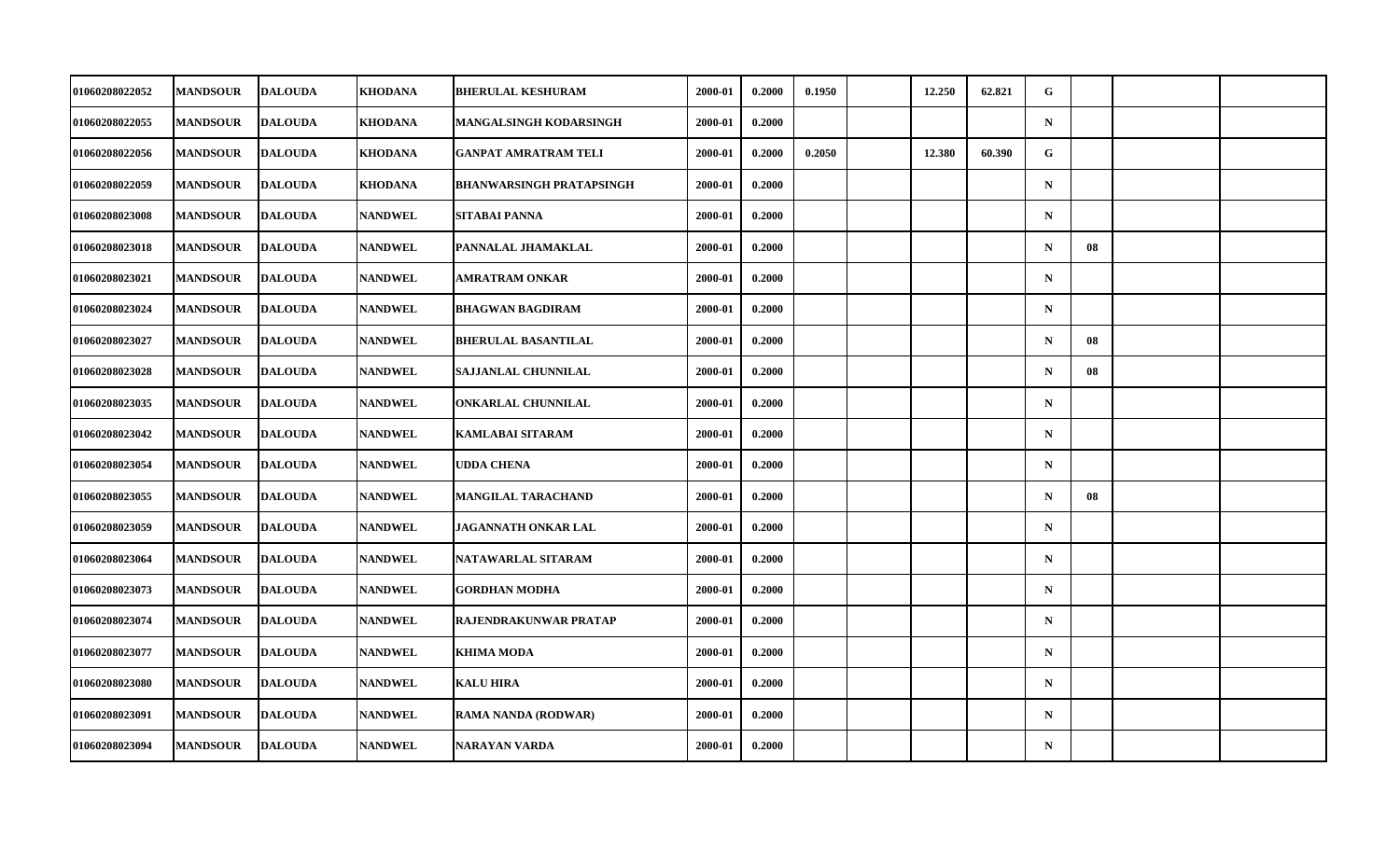| <b>MANDSOUR</b> | <b>DALOUDA</b> | <b>NANDWEL</b>                                                                                                                                                                                                       |                                | 2000-01 | 0.2000                        |  |  | $\mathbf N$ |    |  |
|-----------------|----------------|----------------------------------------------------------------------------------------------------------------------------------------------------------------------------------------------------------------------|--------------------------------|---------|-------------------------------|--|--|-------------|----|--|
| <b>MANDSOUR</b> | <b>DALOUDA</b> | <b>NANDWEL</b>                                                                                                                                                                                                       | JADHAVBAI KISHAN               | 2000-01 | 0.2000                        |  |  | ${\bf N}$   |    |  |
| <b>MANDSOUR</b> | <b>DALOUDA</b> | <b>NANDWEL</b>                                                                                                                                                                                                       | MAGAN SAWA(RAMA) TELI          | 2000-01 | 0.2000                        |  |  | $\mathbf N$ |    |  |
| <b>MANDSOUR</b> |                | <b>NANDWEL</b>                                                                                                                                                                                                       | DAKUBAI NATHUBAI               | 2000-01 | 0.2000                        |  |  | $\mathbf N$ |    |  |
| <b>MANDSOUR</b> |                | <b>NANDWEL</b>                                                                                                                                                                                                       | <b>DEUBAI SUKHA</b>            | 2000-01 | 0.2000                        |  |  | $\mathbf N$ |    |  |
| <b>MANDSOUR</b> | <b>DALOUDA</b> | <b>NANDWEL</b>                                                                                                                                                                                                       | SAMNATSINGH JUJHARSINGH        | 2000-01 | 0.2000                        |  |  | $\mathbf N$ |    |  |
| <b>MANDSOUR</b> | <b>DALOUDA</b> | <b>MAJESHREE</b>                                                                                                                                                                                                     | LALKUNWARBAI RAMSINGH          | 2000-01 | 0.2000                        |  |  | $\mathbf N$ |    |  |
| <b>MANDSOUR</b> |                | <b>MAJESHREE</b>                                                                                                                                                                                                     | <b>KALU BAGDIRAM</b>           | 2000-01 | 0.2000                        |  |  | $\mathbf N$ |    |  |
| <b>MANDSOUR</b> | <b>DALOUDA</b> | <b>MAJESHREE</b>                                                                                                                                                                                                     | <b>DEVRAM GULAB BHIL</b>       | 2000-01 | 0.2000                        |  |  | $\mathbf N$ |    |  |
| <b>MANDSOUR</b> |                | <b>MAJESHREE</b>                                                                                                                                                                                                     | AMRATRAM NAHARJI               | 2000-01 | 0.2000                        |  |  | $\mathbf N$ |    |  |
| <b>MANDSOUR</b> |                | <b>MAJESHREE</b>                                                                                                                                                                                                     | <b>BHAGIRATH SUKHLAL</b>       | 2000-01 | 0.2000                        |  |  | $\mathbf N$ |    |  |
| <b>MANDSOUR</b> | <b>DALOUDA</b> | <b>MAJESHREE</b>                                                                                                                                                                                                     | RAMPRASAD JAGANNATH            | 2000-01 | 0.2000                        |  |  | $\mathbf N$ |    |  |
| <b>MANDSOUR</b> |                | <b>MAJESHREE</b>                                                                                                                                                                                                     | DEVILAL FAKIRCHAND             | 2000-01 | 0.2000                        |  |  | ${\bf N}$   |    |  |
| <b>MANDSOUR</b> |                | <b>MAJESHREE</b>                                                                                                                                                                                                     | KAMLASHANKAR FAKIRCHAND        | 2000-01 | 0.2000                        |  |  | $\mathbf N$ |    |  |
| <b>MANDSOUR</b> | <b>DALOUDA</b> | <b>MAJESHREE</b>                                                                                                                                                                                                     | TEJKUNVER HIMMATSINGH          | 2000-01 | 0.2000                        |  |  | $\mathbf N$ |    |  |
| <b>MANDSOUR</b> |                | <b>MAJESHREE</b>                                                                                                                                                                                                     | AMARIBAI SUKHA                 | 2000-01 | 0.2000                        |  |  | $\mathbf N$ |    |  |
| <b>MANDSOUR</b> |                | <b>MAJESHREE</b>                                                                                                                                                                                                     | RAMCHAND RAMA CHAMAR           | 2000-01 | 0.2000                        |  |  | $\mathbf N$ |    |  |
| <b>MANDSOUR</b> | <b>DALOUDA</b> | <b>MAJESHREE</b>                                                                                                                                                                                                     | <b>MOHANLAL CHENRAM</b>        | 2000-01 | 0.2000                        |  |  | $\mathbf N$ |    |  |
| <b>MANDSOUR</b> |                | <b>MAJESHREE</b>                                                                                                                                                                                                     | <b>CHANDRAKALABAI SITARAM</b>  | 2000-01 | 0.2000                        |  |  | $\mathbf N$ |    |  |
| <b>MANDSOUR</b> |                | <b>MAJESHREE</b>                                                                                                                                                                                                     | NANDA RAMA BALAI               | 2000-01 | 0.2000                        |  |  | $\mathbf N$ |    |  |
| <b>MANDSOUR</b> | <b>DALOUDA</b> | <b>MAJESHREE</b>                                                                                                                                                                                                     | <b>BHANWARLAL PRATHVIRAJ</b>   | 2000-01 | 0.2000                        |  |  | $\mathbf N$ | 08 |  |
| <b>MANDSOUR</b> |                | <b>MAJESHREE</b>                                                                                                                                                                                                     | <b>BHANWARSINGH FATEHSINGH</b> | 2000-01 | 0.2000                        |  |  | $\mathbf N$ |    |  |
|                 |                | <b>DALOUDA</b><br><b>DALOUDA</b><br><b>DALOUDA</b><br><b>DALOUDA</b><br><b>DALOUDA</b><br><b>DALOUDA</b><br><b>DALOUDA</b><br><b>DALOUDA</b><br><b>DALOUDA</b><br><b>DALOUDA</b><br><b>DALOUDA</b><br><b>DALOUDA</b> |                                |         | MOHAMMADHUSSAIN FAKIRMOHAMMAD |  |  |             |    |  |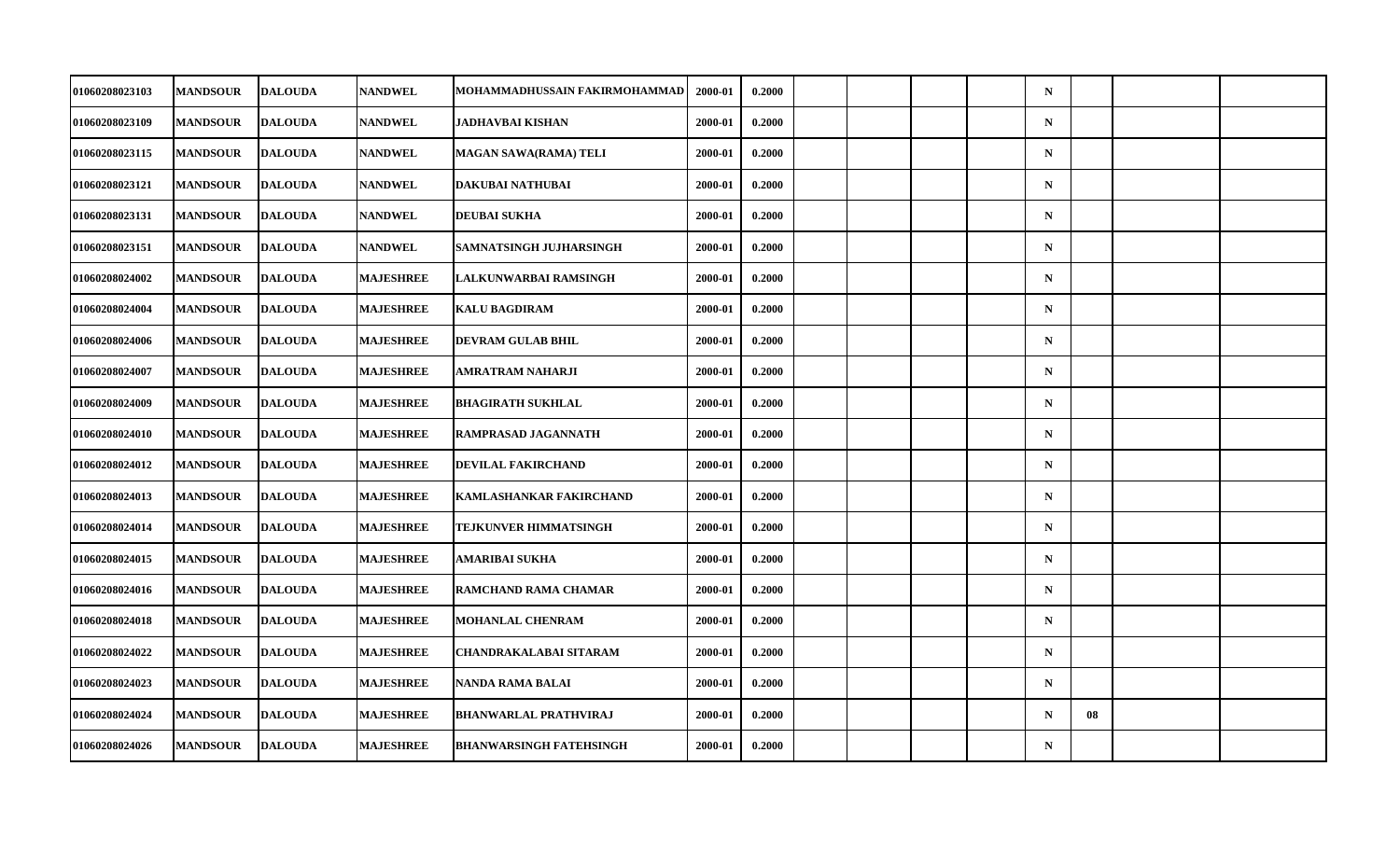| 01060208024027 | <b>MANDSOUR</b> | <b>DALOUDA</b> | <b>MAJESHREE</b> | RADHESHYAM MOTILAL          | 2000-01 | 0.2000 |        |        |        | $\mathbf N$ |  |  |
|----------------|-----------------|----------------|------------------|-----------------------------|---------|--------|--------|--------|--------|-------------|--|--|
| 01060208024030 | <b>MANDSOUR</b> | <b>DALOUDA</b> | <b>MAJESHREE</b> | AMBARAM KACHRU              | 2000-01 | 0.2000 |        |        |        | $\mathbf N$ |  |  |
| 01060208024031 | <b>MANDSOUR</b> | <b>DALOUDA</b> | <b>MAJESHREE</b> | <b>KASTURIBAI BHERULAL</b>  | 2000-01 | 0.2000 |        |        |        | $\mathbf N$ |  |  |
| 01060208024032 | <b>MANDSOUR</b> | <b>DALOUDA</b> | <b>MAJESHREE</b> | <b>MOTILAL DEVICHAND</b>    | 2000-01 | 0.2000 |        |        |        | $\mathbf N$ |  |  |
| 01060208025001 | <b>MANDSOUR</b> | <b>DALOUDA</b> | <b>DEHRI</b>     | KANWARLAL NATHULAL          | 2000-01 | 0.2000 |        |        |        | $\mathbf N$ |  |  |
| 01060208025002 | <b>MANDSOUR</b> | <b>DALOUDA</b> | <b>DEHRI</b>     | <b>RAMESHWAR NATHULAL</b>   | 2000-01 | 0.2000 | 0.1800 | 12.160 | 67.555 | G           |  |  |
| 01060208025003 | <b>MANDSOUR</b> | <b>DALOUDA</b> | <b>DEHRI</b>     | <b>BHANWARLAL KESHURAM</b>  | 2000-01 | 0.2000 |        |        |        | $\mathbf N$ |  |  |
| 01060208025004 | <b>MANDSOUR</b> | <b>DALOUDA</b> | <b>DEHRI</b>     | KACHRU KANHAIYALAL          | 2000-01 | 0.2000 |        |        |        | $\mathbf N$ |  |  |
| 01060208025005 | <b>MANDSOUR</b> | <b>DALOUDA</b> | <b>DEHRI</b>     | PANNALAL KESHURAM           | 2000-01 | 0.2000 |        |        |        | $\mathbf N$ |  |  |
| 01060208025006 | <b>MANDSOUR</b> | <b>DALOUDA</b> | <b>DEHRI</b>     | LAXMINARAYAN AMRATRAM SHARM | 2000-01 | 0.2000 |        |        |        | $\mathbf N$ |  |  |
| 01060208025007 | <b>MANDSOUR</b> | <b>DALOUDA</b> | DEHRI            | <b>NARSINGH MATHURADAS</b>  | 2000-01 | 0.2000 |        |        |        | $\mathbf N$ |  |  |
| 01060208025008 | <b>MANDSOUR</b> | <b>DALOUDA</b> | <b>DEHRI</b>     | PUNAMCHAND BHUWAN           | 2000-01 | 0.2000 |        |        |        | $\mathbf N$ |  |  |
| 01060208025009 | <b>MANDSOUR</b> | <b>DALOUDA</b> | <b>DEHRI</b>     | <b>AMBARAM DEVRAM</b>       | 2000-01 | 0.2000 |        |        |        | $\mathbf N$ |  |  |
| 01060208025010 | <b>MANDSOUR</b> | <b>DALOUDA</b> | <b>DEHRI</b>     | <b>BANSHILAL GANESHRAM</b>  | 2000-01 | 0.2000 |        |        |        | $\mathbf N$ |  |  |
| 01060208025011 | <b>MANDSOUR</b> | <b>DALOUDA</b> | <b>DEHRI</b>     | <b>RAMNARAYAN KISHAN</b>    | 2000-01 | 0.2000 |        |        |        | $\mathbf N$ |  |  |
| 01060208025012 | <b>MANDSOUR</b> | <b>DALOUDA</b> | <b>DEHRI</b>     | <b>GANGABAI BALURAM</b>     | 2000-01 | 0.2000 |        |        |        | $\mathbf N$ |  |  |
| 01060208025013 | <b>MANDSOUR</b> | <b>DALOUDA</b> | <b>DEHRI</b>     | <b>ASHARAM CHUNNILAL</b>    | 2000-01 | 0.2000 |        |        |        | $\mathbf N$ |  |  |
| 01060208025014 | <b>MANDSOUR</b> | <b>DALOUDA</b> | <b>DEHRI</b>     | <b>MOTILAL JAGANNATH</b>    | 2000-01 | 0.2000 |        |        |        | $\mathbf N$ |  |  |
| 01060208025015 | <b>MANDSOUR</b> | <b>DALOUDA</b> | <b>DEHRI</b>     | RAMCHANDRA KALURAM          | 2000-01 | 0.2000 |        |        |        | $\mathbf N$ |  |  |
| 01060208025016 | <b>MANDSOUR</b> | <b>DALOUDA</b> | <b>DEHRI</b>     | SHRIRAM AMRATRAM            | 2000-01 | 0.2000 |        |        |        | $\mathbf N$ |  |  |
| 01060208025017 | <b>MANDSOUR</b> | <b>DALOUDA</b> | <b>DEHRI</b>     | <b>GOVINDRAM KESHURAM</b>   | 2000-01 | 0.2000 |        |        |        | $\mathbf N$ |  |  |
| 01060208025019 | <b>MANDSOUR</b> | <b>DALOUDA</b> | <b>DEHRI</b>     | <b>RAMLAL KISHAN</b>        | 2000-01 | 0.2000 |        |        |        | ${\bf N}$   |  |  |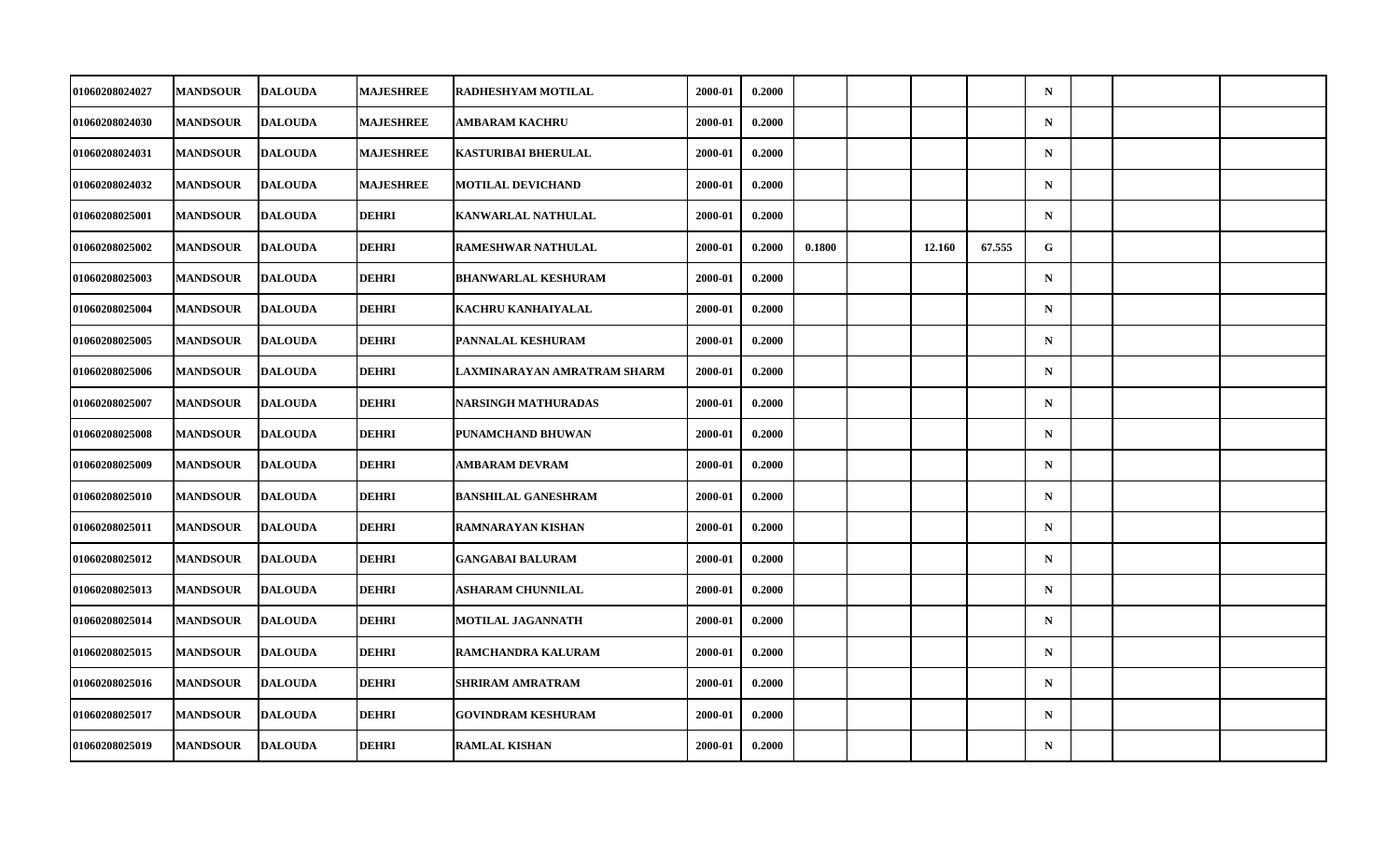| 01060208025020 | <b>MANDSOUR</b> | <b>DALOUDA</b> | DEHRI        | <b>BHANWARLAL NANDLAL</b>   | 2000-01 | 0.2000 |        |        |        | $\mathbf N$  |    |                    |
|----------------|-----------------|----------------|--------------|-----------------------------|---------|--------|--------|--------|--------|--------------|----|--------------------|
| 01060208025022 | <b>MANDSOUR</b> | <b>DALOUDA</b> | <b>DEHRI</b> | SHOBHARAM DEVRAM            | 2000-01 | 0.2000 |        |        |        | $\mathbf N$  |    |                    |
| 01060208025023 | <b>MANDSOUR</b> | <b>DALOUDA</b> | <b>DEHRI</b> | <b>AMBARAM MODIRAM</b>      | 2000-01 | 0.2000 |        |        |        | $\mathbf N$  |    |                    |
| 01060208025024 | <b>MANDSOUR</b> | <b>DALOUDA</b> | DEHRI        | NIRANJANDAS MATHURADAS      | 2000-01 | 0.2000 |        |        |        | $\mathbf N$  |    |                    |
| 01060208025025 | <b>MANDSOUR</b> | <b>DALOUDA</b> | <b>DEHRI</b> | UMMEDRAM BADRILAL           | 2000-01 | 0.2000 |        |        |        | $\mathbf N$  |    |                    |
| 01060208025026 | <b>MANDSOUR</b> | <b>DALOUDA</b> | <b>DEHRI</b> | <b>DEVRAM RAMLAL</b>        | 2000-01 | 0.2000 |        |        |        | $\mathbf N$  |    |                    |
| 01060208025028 | <b>MANDSOUR</b> | <b>DALOUDA</b> | <b>DEHRI</b> | AMBARAM BHANWARLAL          | 2000-01 | 0.2000 |        |        |        | $\mathbf N$  |    |                    |
| 01060208025029 | <b>MANDSOUR</b> | <b>DALOUDA</b> | <b>DEHRI</b> | <b>RUKMANIBAI BAPULAL</b>   | 2000-01 | 0.2000 | 0.1850 | 9.370  | 50.648 | G            | 04 |                    |
| 01060208025030 | <b>MANDSOUR</b> | <b>DALOUDA</b> | <b>DEHRI</b> | <b>BHANWARLAL RAMESHWAR</b> | 2000-01 | 0.2000 |        |        |        | $\mathbf N$  |    | <b>NAME CHANGE</b> |
| 01060208025031 | <b>MANDSOUR</b> | <b>DALOUDA</b> | <b>DEHRI</b> | <b>RAMLAL NANALAL</b>       | 2000-01 | 0.2000 |        |        |        | $\mathbf N$  |    |                    |
| 01060208025032 | <b>MANDSOUR</b> | <b>DALOUDA</b> | DEHRI        | <b>KANWARLAL BHANWARLAL</b> | 2000-01 | 0.2000 |        |        |        | $\mathbf N$  |    |                    |
| 01060208025033 | <b>MANDSOUR</b> | <b>DALOUDA</b> | <b>DEHRI</b> | <b>BHANWARLAL RAMALAL</b>   | 2000-01 | 0.2000 | 0.1050 | 6.550  | 62.381 | $\mathbf{G}$ |    | <b>NAME CHANGE</b> |
| 01060208025034 | <b>MANDSOUR</b> | <b>DALOUDA</b> | <b>DEHRI</b> | RAMESHWAR BHANWARLAL        | 2000-01 | 0.2000 |        |        |        | $\mathbf N$  |    |                    |
| 01060208025035 | <b>MANDSOUR</b> | <b>DALOUDA</b> | <b>DEHRI</b> | <b>RUPLAL GIRDHARI</b>      | 2000-01 | 0.2000 |        |        |        | $\mathbf N$  |    |                    |
| 01060208025036 | <b>MANDSOUR</b> | <b>DALOUDA</b> | <b>DEHRI</b> | AMBARAM KANWARLAL BADA      | 2000-01 | 0.2000 |        |        |        | $\mathbf N$  |    |                    |
| 01060208025037 | <b>MANDSOUR</b> | <b>DALOUDA</b> | <b>DEHRI</b> | ZUBEDABAI SHAHIDA           | 2000-01 | 0.2000 |        |        |        | $\mathbf N$  |    |                    |
| 01060208025039 | <b>MANDSOUR</b> | <b>DALOUDA</b> | <b>DEHRI</b> | <b>BALARAM BHAGATRAM</b>    | 2000-01 | 0.2000 | 0.2050 | 12.860 | 62.731 | G            |    |                    |
| 01060208025040 | <b>MANDSOUR</b> | <b>DALOUDA</b> | <b>DEHRI</b> | DHANNALAL MOTILAL           | 2000-01 | 0.2000 |        |        |        | $\mathbf N$  |    |                    |
| 01060208025041 | <b>MANDSOUR</b> | <b>DALOUDA</b> | <b>DEHRI</b> | KOMALLAL NATHULAL           | 2000-01 | 0.2000 |        |        |        | $\mathbf N$  |    |                    |
| 01060208025042 | <b>MANDSOUR</b> | <b>DALOUDA</b> | <b>DEHRI</b> | <b>DHANNA GULAB BHIL</b>    | 2000-01 | 0.2000 | 0.1050 | 6.230  | 59.333 | G            |    |                    |
| 01060208025043 | <b>MANDSOUR</b> | <b>DALOUDA</b> | <b>DEHRI</b> | PRABHULAL BHANWARLAL        | 2000-01 | 0.2000 | 0.1900 | 11.500 | 60.526 | G.           |    |                    |
| 01060208025044 | <b>MANDSOUR</b> | <b>DALOUDA</b> | <b>DEHRI</b> | UDAYLAL NATHULAL            | 2000-01 | 0.2000 |        |        |        | $\mathbf N$  |    |                    |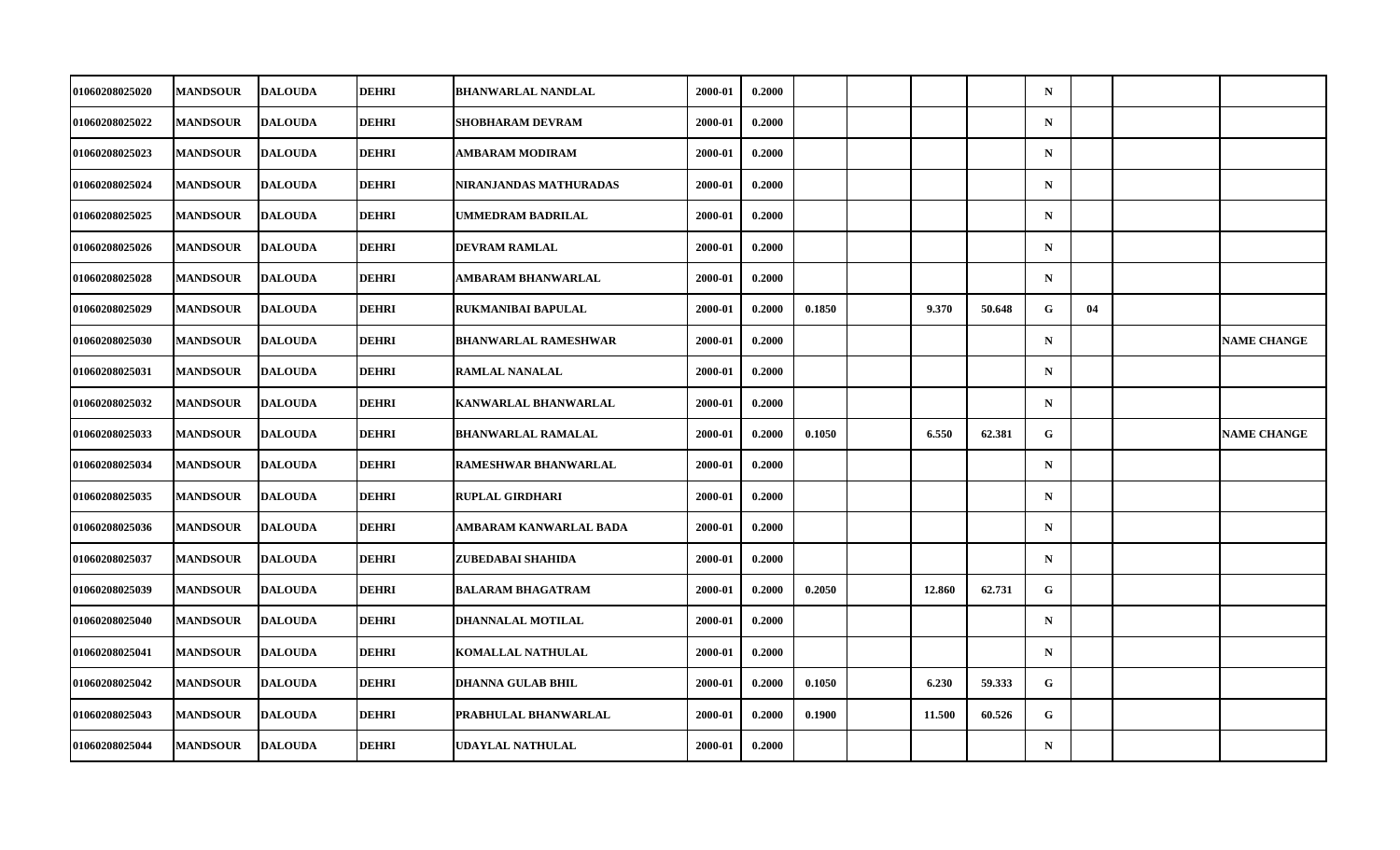| 01060208025045        | <b>MANDSOUR</b> | <b>DALOUDA</b> | DEHRI        | <b>SARSABAI NATHU</b>       | 2000-01 | 0.2000 |        |       |        | $\mathbf N$ |    |  |
|-----------------------|-----------------|----------------|--------------|-----------------------------|---------|--------|--------|-------|--------|-------------|----|--|
| 01060208025046        | <b>MANDSOUR</b> | <b>DALOUDA</b> | <b>DEHRI</b> | MATHURALAL MADHAV           | 2000-01 | 0.2000 |        |       |        | ${\bf N}$   |    |  |
| 01060208025047        | <b>MANDSOUR</b> | <b>DALOUDA</b> | <b>DEHRI</b> | <b>CHENRAM RATANLAL</b>     | 2000-01 | 0.2000 |        |       |        | $\mathbf N$ |    |  |
| 01060208025048        | <b>MANDSOUR</b> | <b>DALOUDA</b> | DEHRI        | <b>MATHURALAL BHERULAL</b>  | 2000-01 | 0.2000 |        |       |        | $\mathbf N$ |    |  |
| 01060208025049        | <b>MANDSOUR</b> | <b>DALOUDA</b> | <b>DEHRI</b> | <b>RANCHOD BHERULAL</b>     | 2000-01 | 0.2000 |        |       |        | $\mathbf N$ |    |  |
| 01060208025050        | <b>MANDSOUR</b> | <b>DALOUDA</b> | <b>DEHRI</b> | PANNIBAI DALU               | 2000-01 | 0.2000 |        |       |        | $\mathbf N$ |    |  |
| 01060208025051        | <b>MANDSOUR</b> | <b>DALOUDA</b> | <b>DEHRI</b> | SALAGRAM MODIRAM            | 2000-01 | 0.2000 |        |       |        | $\mathbf N$ |    |  |
| 01060208025052        | <b>MANDSOUR</b> | <b>DALOUDA</b> | <b>DEHRI</b> | <b>ONKARLAL AMBARAM</b>     | 2000-01 | 0.2000 |        |       |        | $\mathbf N$ |    |  |
| 01060208025053        | <b>MANDSOUR</b> | <b>DALOUDA</b> | <b>DEHRI</b> | SHOBHARAM SAVRAM            | 2000-01 | 0.2000 |        |       |        | $\mathbf N$ |    |  |
| 01060208025054        | <b>MANDSOUR</b> | <b>DALOUDA</b> | <b>DEHRI</b> | <b>BALARAM BHERULAL</b>     | 2000-01 | 0.2000 | 0.1400 | 7.740 | 55,285 | G.          |    |  |
| 01060208025055        | <b>MANDSOUR</b> | <b>DALOUDA</b> | <b>DEHRI</b> | PANNALAL HARLAL             | 2000-01 | 0.2000 |        |       |        | $\mathbf N$ |    |  |
| 01060208025056        | <b>MANDSOUR</b> | <b>DALOUDA</b> | <b>DEHRI</b> | RAMPRASAD GANESHRAM         | 2000-01 | 0.2000 |        |       |        | $\mathbf N$ |    |  |
| 01060208025057        | <b>MANDSOUR</b> | <b>DALOUDA</b> | <b>DEHRI</b> | <b>GAUTAMLAL BHANWARLAL</b> | 2000-01 | 0.2000 |        |       |        | ${\bf N}$   |    |  |
| 01060208025058        | <b>MANDSOUR</b> | <b>DALOUDA</b> | <b>DEHRI</b> | PRATHVIRAJ KISHANLAL        | 2000-01 | 0.2000 |        |       |        | $\mathbf N$ |    |  |
| 01060208025059        | <b>MANDSOUR</b> | <b>DALOUDA</b> | <b>DEHRI</b> | <b>KANWARLAL MADHO</b>      | 2000-01 | 0.2000 |        |       |        | $\mathbf N$ |    |  |
| 01060208025060        | <b>MANDSOUR</b> | <b>DALOUDA</b> | <b>DEHRI</b> | <b>BASHIRKHA ROSHANKHA</b>  | 2000-01 | 0.2000 |        |       |        | $\mathbf N$ |    |  |
| <b>01060208025061</b> | <b>MANDSOUR</b> | <b>DALOUDA</b> | <b>DEHRI</b> | <b>BAPULAL KANWARLAL</b>    | 2000-01 | 0.2000 |        |       |        | $\mathbf N$ |    |  |
| 01060208025063        | <b>MANDSOUR</b> | <b>DALOUDA</b> | <b>DEHRI</b> | SHIVNARAYAN BHAGATRAM       | 2000-01 | 0.2000 |        |       |        | $\mathbf N$ | 08 |  |
| 01060208025064        | <b>MANDSOUR</b> | <b>DALOUDA</b> | <b>DEHRI</b> | <b>GULABBAI NARAYAN</b>     | 2000-01 | 0.2000 |        |       |        | $\mathbf N$ | 08 |  |
| 01060208025065        | <b>MANDSOUR</b> | <b>DALOUDA</b> | <b>DEHRI</b> | DHANNIBAI RADHAKISHAN       | 2000-01 | 0.2000 |        |       |        | $\mathbf N$ |    |  |
| 01060208025066        | <b>MANDSOUR</b> | <b>DALOUDA</b> | <b>DEHRI</b> | <b>BANSHILAL NANDLAL</b>    | 2000-01 | 0.2000 |        |       |        | $\mathbf N$ |    |  |
| 01060208025067        | <b>MANDSOUR</b> | <b>DALOUDA</b> | <b>DEHRI</b> | PUNAMCHAND NANALAL          | 2000-01 | 0.2000 |        |       |        | ${\bf N}$   |    |  |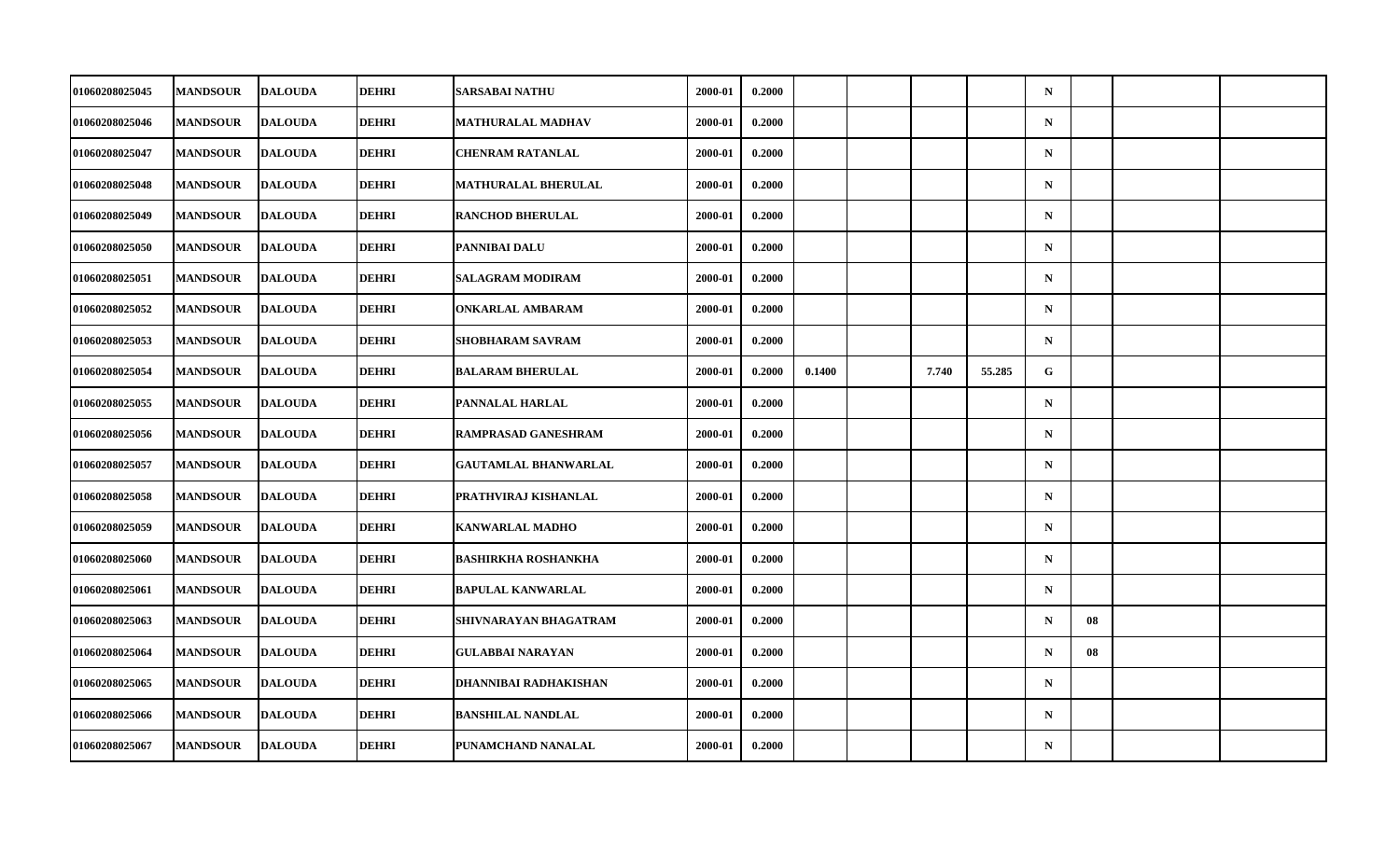| 01060208025068        | <b>MANDSOUR</b> | <b>DALOUDA</b> | DEHRI        | <b>NAGULAL SHRIRAM</b>       | 2000-01 | 0.2000 |        |       |        | $\mathbf N$ |    |  |
|-----------------------|-----------------|----------------|--------------|------------------------------|---------|--------|--------|-------|--------|-------------|----|--|
| 01060208025069        | <b>MANDSOUR</b> | <b>DALOUDA</b> | <b>DEHRI</b> | <b>BHANWARLAL JHAMAKLAL</b>  | 2000-01 | 0.2000 |        |       |        | ${\bf N}$   |    |  |
| 01060208025070        | <b>MANDSOUR</b> | <b>DALOUDA</b> | <b>DEHRI</b> | <b>KESHURAM NATHU</b>        | 2000-01 | 0.2000 |        |       |        | $\mathbf N$ |    |  |
| 01060208025071        | <b>MANDSOUR</b> | <b>DALOUDA</b> | DEHRI        | <b>RAMLAL BHUWAN</b>         | 2000-01 | 0.2000 |        |       |        | $\mathbf N$ |    |  |
| 01060208025073        | <b>MANDSOUR</b> | <b>DALOUDA</b> | <b>DEHRI</b> | AMBARAM KANWARLAL CHOTA      | 2000-01 | 0.2000 |        |       |        | $\mathbf N$ |    |  |
| 01060208025075        | <b>MANDSOUR</b> | <b>DALOUDA</b> | <b>DEHRI</b> | <b>MAHESHKUMAR NANALAL</b>   | 2000-01 | 0.2000 |        |       |        | $\mathbf N$ |    |  |
| 01060208025076        | <b>MANDSOUR</b> | <b>DALOUDA</b> | <b>DEHRI</b> | PANNALAL MADHVLAL            | 2000-01 | 0.2000 |        |       |        | $\mathbf N$ |    |  |
| 01060208025077        | <b>MANDSOUR</b> | <b>DALOUDA</b> | <b>DEHRI</b> | RAMPRATAP MADHAVLAL          | 2000-01 | 0.2000 |        |       |        | $\mathbf N$ |    |  |
| 01060208025078        | <b>MANDSOUR</b> | <b>DALOUDA</b> | <b>DEHRI</b> | <b>BALARAM RAMESHWAR</b>     | 2000-01 | 0.2000 |        |       |        | $\mathbf N$ |    |  |
| 01060208025079        | <b>MANDSOUR</b> | <b>DALOUDA</b> | <b>DEHRI</b> | <b>JAGDISH RANCHOD</b>       | 2000-01 | 0.2000 |        |       |        | $\mathbf N$ |    |  |
| 01060208025080        | <b>MANDSOUR</b> | <b>DALOUDA</b> | DEHRI        | SHANKARLAL PANNALAL          | 2000-01 | 0.2000 |        |       |        | $\mathbf N$ |    |  |
| 01060208025081        | <b>MANDSOUR</b> | <b>DALOUDA</b> | <b>DEHRI</b> | <b>KESHURAM BHERULAL</b>     | 2000-01 | 0.2000 |        |       |        | $\mathbf N$ |    |  |
| 01060208025083        | <b>MANDSOUR</b> | <b>DALOUDA</b> | <b>DEHRI</b> | <b>KAMALDAS JANKIDAS</b>     | 2000-01 | 0.2000 |        |       |        | ${\bf N}$   |    |  |
| 01060208025084        | <b>MANDSOUR</b> | <b>DALOUDA</b> | <b>DEHRI</b> | <b>BANSHILAL KANWARLAL</b>   | 2000-01 | 0.2000 |        |       |        | $\mathbf N$ |    |  |
| 01060208025085        | <b>MANDSOUR</b> | <b>DALOUDA</b> | <b>DEHRI</b> | RAMBHAJAN KANWARLAL          | 2000-01 | 0.2000 |        |       |        | $\mathbf N$ |    |  |
| 01060208025086        | <b>MANDSOUR</b> | <b>DALOUDA</b> | <b>DEHRI</b> | RAMVILAS KANWARLAL           | 2000-01 | 0.2000 |        |       |        | $\mathbf N$ |    |  |
| <b>01060208025087</b> | <b>MANDSOUR</b> | <b>DALOUDA</b> | <b>DEHRI</b> | <b>BHAGIRATH SAWA</b>        | 2000-01 | 0.2000 | 0.1450 | 7.430 | 51.241 | G           | 04 |  |
| 01060208025088        | <b>MANDSOUR</b> | <b>DALOUDA</b> | <b>DEHRI</b> | <b>BAGDIBAI RAMNARAYAN</b>   | 2000-01 | 0.2000 | 0.1500 | 8.210 | 54.733 | $\mathbf G$ |    |  |
| <b>01060208025090</b> | <b>MANDSOUR</b> | <b>DALOUDA</b> | <b>DEHRI</b> | DHAPUBAI BHARATRAM           | 2000-01 | 0.2000 |        |       |        | $\mathbf N$ |    |  |
| <b>01060208025092</b> | <b>MANDSOUR</b> | <b>DALOUDA</b> | <b>DEHRI</b> | <b>BHANWARSINGH MODSINGH</b> | 2000-01 | 0.2000 |        |       |        | $\mathbf N$ |    |  |
| 01060208025094        | <b>MANDSOUR</b> | <b>DALOUDA</b> | <b>DEHRI</b> | <b>BHULIBAI RAMNARAYAN</b>   | 2000-01 | 0.2000 |        |       |        | $\mathbf N$ |    |  |
| 01060208025095        | <b>MANDSOUR</b> | <b>DALOUDA</b> | <b>DEHRI</b> | DOLATRAM RATANLAL            | 2000-01 | 0.2000 |        |       |        | ${\bf N}$   |    |  |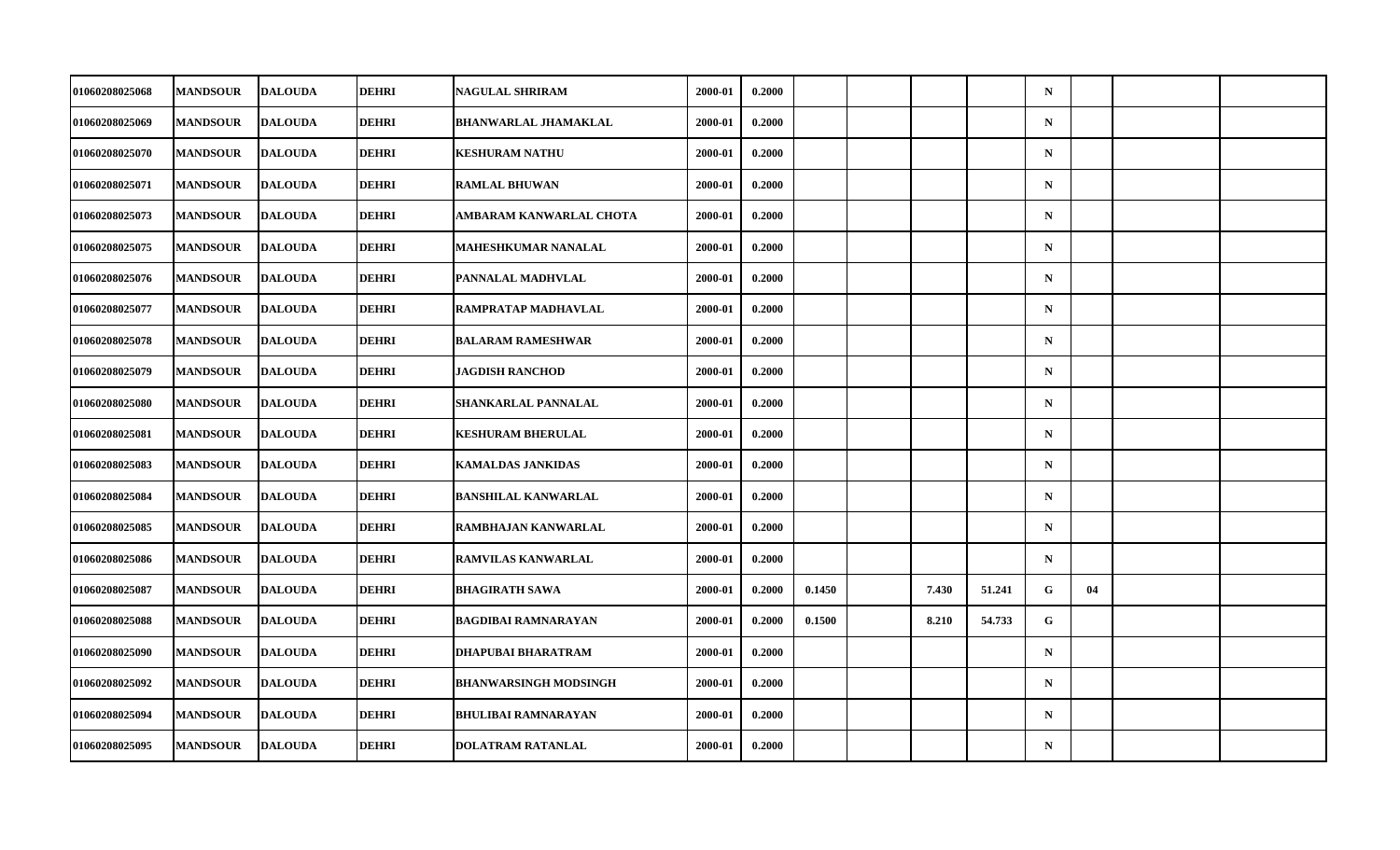| 01060208025097        | <b>MANDSOUR</b> | <b>DALOUDA</b> | DEHRI        | PRAYAGDAS JANKIDAS           | 2000-01 | 0.2000 |        |       |        | $\mathbf N$ |    |                    |
|-----------------------|-----------------|----------------|--------------|------------------------------|---------|--------|--------|-------|--------|-------------|----|--------------------|
| 01060208025098        | <b>MANDSOUR</b> | <b>DALOUDA</b> | <b>DEHRI</b> | <b>RAMSUKH VENIRAM</b>       | 2000-01 | 0.2000 |        |       |        | $\mathbf N$ |    |                    |
| 01060208025099        | <b>MANDSOUR</b> | <b>DALOUDA</b> | <b>DEHRI</b> | PUNAMCHAND PANNALAL          | 2000-01 | 0.2000 |        |       |        | $\mathbf N$ |    |                    |
| 01060208025100        | <b>MANDSOUR</b> | <b>DALOUDA</b> | <b>DEHRI</b> | <b>CHENRAM KASTRUIBAI</b>    | 2000-01 | 0.2000 |        |       |        | $\mathbf N$ |    |                    |
| 01060208025101        | <b>MANDSOUR</b> | <b>DALOUDA</b> | <b>DEHRI</b> | <b>BAGDIRAM SALAGRAM</b>     | 2000-01 | 0.2000 |        |       |        | $\mathbf N$ |    |                    |
| 01060208025102        | <b>MANDSOUR</b> | <b>DALOUDA</b> | <b>DEHRI</b> | <b>SHANKARLAL RAMKISHAN</b>  | 2000-01 | 0.2000 |        |       |        | $\mathbf N$ |    |                    |
| 01060208025103        | <b>MANDSOUR</b> | <b>DALOUDA</b> | <b>DEHRI</b> | <b>RAMIBAI RAMA</b>          | 2000-01 | 0.2000 |        |       |        | $\mathbf N$ |    |                    |
| 01060208025105        | <b>MANDSOUR</b> | <b>DALOUDA</b> | <b>DEHRI</b> | <b>MANAKLAL NATHULAL</b>     | 2000-01 | 0.2000 |        |       |        | $\mathbf N$ |    |                    |
| 01060208025106        | <b>MANDSOUR</b> | <b>DALOUDA</b> | <b>DEHRI</b> | <b>MADHOLAL MODIRAM</b>      | 2000-01 | 0.2000 |        |       |        | $\mathbf N$ |    |                    |
| 01060208025107        | <b>MANDSOUR</b> | <b>DALOUDA</b> | <b>DEHRI</b> | <b>MAGNIRAM BHANWARLAL</b>   | 2000-01 | 0.2000 |        |       |        | $\mathbf N$ |    | <b>NAME CHANGE</b> |
| <b>01060208025109</b> | <b>MANDSOUR</b> | <b>DALOUDA</b> | DEHRI        | SHOBHARAM SAVA               | 2000-01 | 0.2000 | 0.1950 | 8.050 | 41.282 | G           | 04 |                    |
| 01060208025110        | <b>MANDSOUR</b> | <b>DALOUDA</b> | <b>DEHRI</b> | <b>GANGABAI RAMLAL</b>       | 2000-01 | 0.2000 | 0.1500 | 7.570 | 50.466 | G           | 04 |                    |
| 01060208025111        | <b>MANDSOUR</b> | <b>DALOUDA</b> | <b>DEHRI</b> | MOHANLAL RAMNARAYAN          | 2000-01 | 0.2000 |        |       |        | $\mathbf N$ | 08 |                    |
| 01060208025112        | <b>MANDSOUR</b> | <b>DALOUDA</b> | <b>DEHRI</b> | <b>SHRIRAM GULAB</b>         | 2000-01 | 0.2000 |        |       |        | ${\bf N}$   |    |                    |
| 01060208025113        | <b>MANDSOUR</b> | <b>DALOUDA</b> | <b>DEHRI</b> | <b>GANESHRAM RATANLAL</b>    | 2000-01 | 0.2000 |        |       |        | $\mathbf N$ |    |                    |
| 01060208025114        | <b>MANDSOUR</b> | <b>DALOUDA</b> | <b>DEHRI</b> | <b>KASTURIBAI MOTILAL</b>    | 2000-01 | 0.2000 |        |       |        | $\mathbf N$ |    |                    |
| 01060208025117        | <b>MANDSOUR</b> | <b>DALOUDA</b> | <b>DEHRI</b> | <b>BHERULAL GANESHRAM</b>    | 2000-01 | 0.2000 |        |       |        | $\mathbf N$ |    |                    |
| 01060208025118        | <b>MANDSOUR</b> | <b>DALOUDA</b> | <b>DEHRI</b> | DHAPUBAI MANGILAL            | 2000-01 | 0.2000 |        |       |        | $\mathbf N$ |    |                    |
| 01060208025119        | <b>MANDSOUR</b> | <b>DALOUDA</b> | <b>DEHRI</b> | <b>BASANTIBAI NANDA</b>      | 2000-01 | 0.2000 |        |       |        | $\mathbf N$ |    |                    |
| <b>01060208025120</b> | <b>MANDSOUR</b> | <b>DALOUDA</b> | <b>DEHRI</b> | <b>KANA SEWA</b>             | 2000-01 | 0.2000 |        |       |        | $\mathbf N$ |    |                    |
| 01060208025121        | <b>MANDSOUR</b> | <b>DALOUDA</b> | <b>DEHRI</b> | <b>LAXMINARAYAN AMRATRAM</b> | 2000-01 | 0.2000 |        |       |        | $\mathbf N$ |    |                    |
| 01060208025122        | <b>MANDSOUR</b> | <b>DALOUDA</b> | <b>DEHRI</b> | <b>BALAKDAS NARSINGHDAS</b>  | 2000-01 | 0.2000 |        |       |        | ${\bf N}$   |    |                    |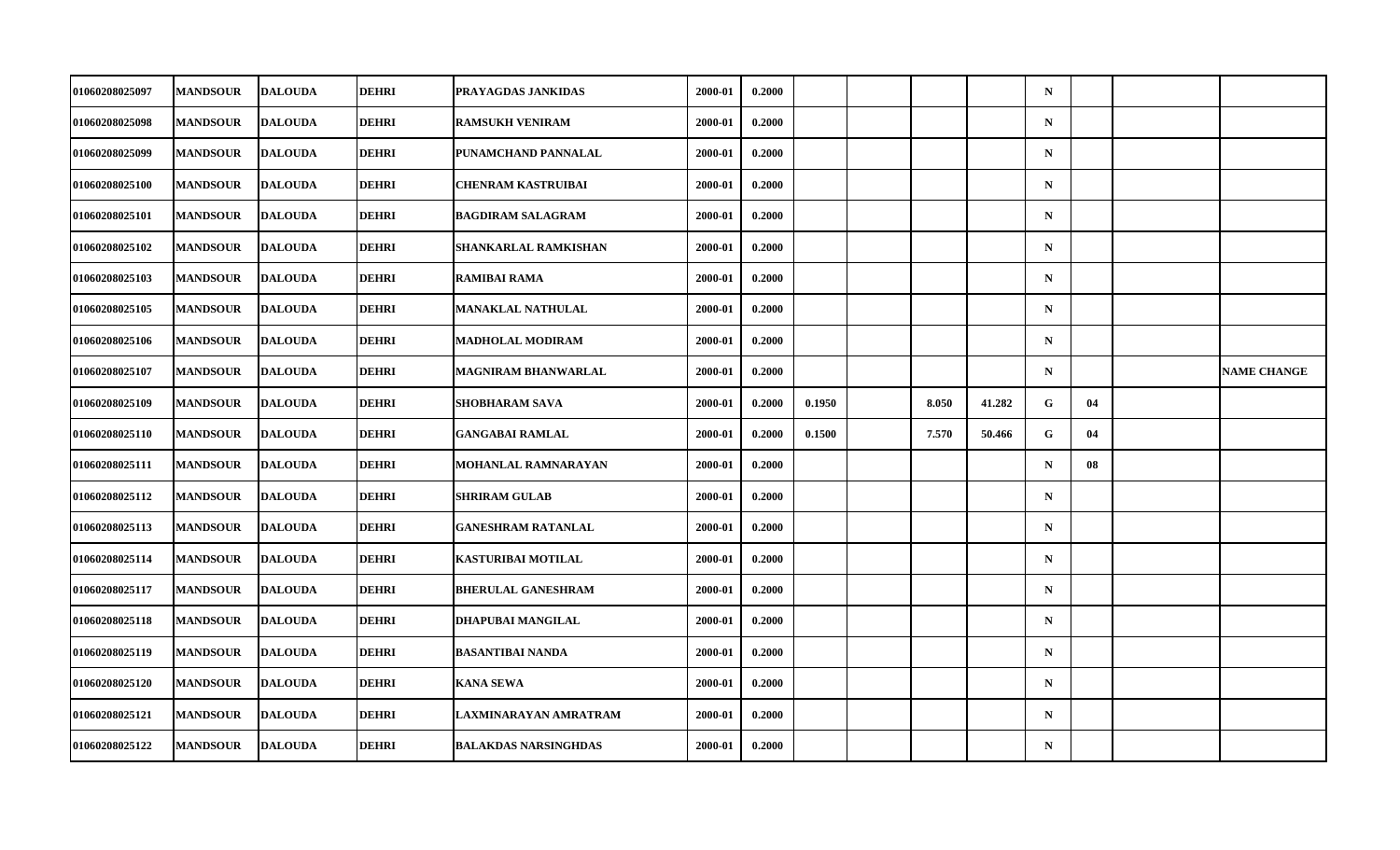| <b>01060208025123</b> | <b>MANDSOUR</b> | <b>DALOUDA</b> | DEHRI        | RADHESHYAM RAMCHARAN        | 2000-01 | 0.2000 |        |        |        | $\mathbf N$ |    |  |
|-----------------------|-----------------|----------------|--------------|-----------------------------|---------|--------|--------|--------|--------|-------------|----|--|
| 01060208025124        | <b>MANDSOUR</b> | <b>DALOUDA</b> | <b>DEHRI</b> | <b>BHUWANIRAM UMMEDRAM</b>  | 2000-01 | 0.2000 |        |        |        | ${\bf N}$   |    |  |
| 01060208025125        | <b>MANDSOUR</b> | <b>DALOUDA</b> | <b>DEHRI</b> | NANDRAM ONKARLAL            | 2000-01 | 0.2000 |        |        |        | $\mathbf N$ |    |  |
| 01060208025126        | <b>MANDSOUR</b> | <b>DALOUDA</b> | DEHRI        | NATHULAL RAMLAL             | 2000-01 | 0.2000 |        |        |        | $\mathbf N$ |    |  |
| 01060208025128        | <b>MANDSOUR</b> | <b>DALOUDA</b> | <b>DEHRI</b> | <b>DALURAM BHERAJI</b>      | 2000-01 | 0.2000 |        |        |        | $\mathbf N$ |    |  |
| 01060208025129        | <b>MANDSOUR</b> | <b>DALOUDA</b> | <b>DEHRI</b> | SITABAI MANGILAL            | 2000-01 | 0.2000 |        |        |        | $\mathbf N$ |    |  |
| 01060208025130        | <b>MANDSOUR</b> | <b>DALOUDA</b> | <b>DEHRI</b> | RAMESHWAR RAMNARAYAN        | 2000-01 | 0.2000 | 0.1750 | 12.080 | 69.028 | G.          |    |  |
| 01060208025131        | <b>MANDSOUR</b> | <b>DALOUDA</b> | <b>DEHRI</b> | <b>DAYARAM BHERA</b>        | 2000-01 | 0.2000 |        |        |        | $\mathbf N$ |    |  |
| 01060208025132        | <b>MANDSOUR</b> | <b>DALOUDA</b> | <b>DEHRI</b> | RADHESHYAM BHAGATRAM        | 2000-01 | 0.2000 |        |        |        | $\mathbf N$ |    |  |
| 01060208025133        | <b>MANDSOUR</b> | <b>DALOUDA</b> | <b>DEHRI</b> | <b>JAGDISH RAMLAL</b>       | 2000-01 | 0.2000 |        |        |        | $\mathbf N$ |    |  |
| 01060208025134        | <b>MANDSOUR</b> | <b>DALOUDA</b> | DEHRI        | PUNAMCHAND BALARAM          | 2000-01 | 0.2000 |        |        |        | $\mathbf N$ |    |  |
| 01060208025135        | <b>MANDSOUR</b> | <b>DALOUDA</b> | <b>DEHRI</b> | <b>LAXMINARAYAN CHENRAM</b> | 2000-01 | 0.2000 |        |        |        | $\mathbf N$ |    |  |
| 01060208025136        | <b>MANDSOUR</b> | <b>DALOUDA</b> | <b>DEHRI</b> | NANDLAL MOTILAL             | 2000-01 | 0.2000 |        |        |        | ${\bf N}$   |    |  |
| 01060208025137        | <b>MANDSOUR</b> | <b>DALOUDA</b> | <b>DEHRI</b> | <b>BAPULAL BHUWANILAL</b>   | 2000-01 | 0.2000 |        |        |        | $\mathbf N$ | 08 |  |
| 01060208025138        | <b>MANDSOUR</b> | <b>DALOUDA</b> | <b>DEHRI</b> | <b>KELASHDAS JANKIDAS</b>   | 2000-01 | 0.2000 |        |        |        | $\mathbf N$ |    |  |
| 01060208025139        | <b>MANDSOUR</b> | <b>DALOUDA</b> | <b>DEHRI</b> | RAMCHANDRA NATHULAL         | 2000-01 | 0.2000 |        |        |        | $\mathbf N$ |    |  |
| <b>01060208025140</b> | <b>MANDSOUR</b> | <b>DALOUDA</b> | <b>DEHRI</b> | <b>AMBARAM MOTILAL</b>      | 2000-01 | 0.2000 |        |        |        | $\mathbf N$ |    |  |
| 01060208025141        | <b>MANDSOUR</b> | <b>DALOUDA</b> | <b>DEHRI</b> | PREMNARAYAN BHARATRAM       | 2000-01 | 0.2000 |        |        |        | $\mathbf N$ |    |  |
| 01060208025142        | <b>MANDSOUR</b> | <b>DALOUDA</b> | <b>DEHRI</b> | <b>BADRIDAS NARSINGHDAS</b> | 2000-01 | 0.2000 |        |        |        | $\mathbf N$ |    |  |
| 01060208025143        | <b>MANDSOUR</b> | <b>DALOUDA</b> | <b>DEHRI</b> | <b>GOPAL BALARAM</b>        | 2000-01 | 0.2000 | 0.1900 | 11.010 | 57.947 | G           |    |  |
| 01060208025144        | <b>MANDSOUR</b> | <b>DALOUDA</b> | <b>DEHRI</b> | <b>BHAGIRATH RANCHOD</b>    | 2000-01 | 0.2000 |        |        |        | $\mathbf N$ |    |  |
| 01060208025145        | <b>MANDSOUR</b> | <b>DALOUDA</b> | <b>DEHRI</b> | PUNAMCHAND RAMNARAYAN       | 2000-01 | 0.2000 |        |        |        | ${\bf N}$   |    |  |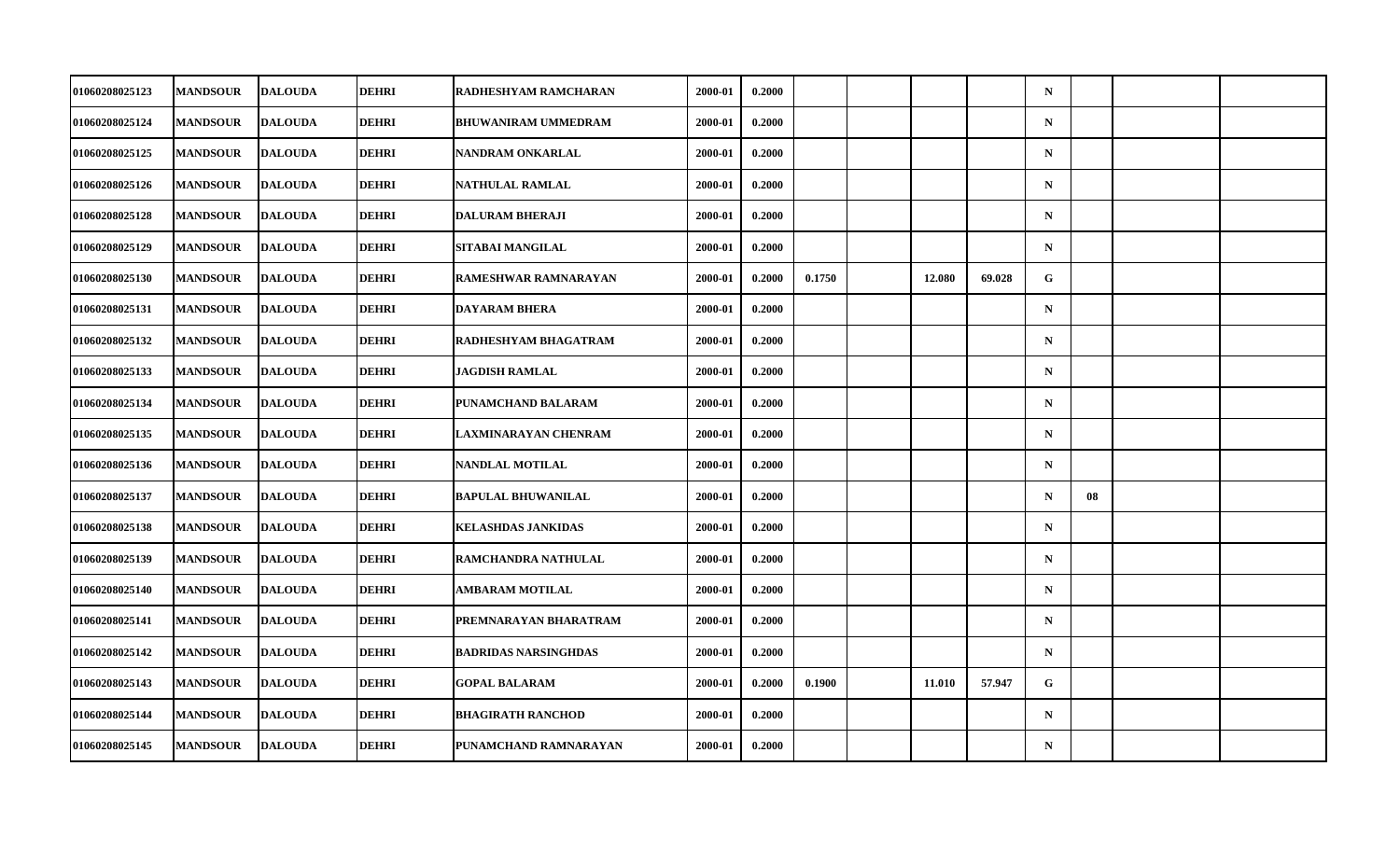| 01060208025146 | <b>MANDSOUR</b> | <b>DALOUDA</b> | <b>DEHRI</b>   | <b>PARMANAND MOITLAL</b>          | 2000-01 | 0.2000 |        |       |        | $\mathbf N$ |                 |  |
|----------------|-----------------|----------------|----------------|-----------------------------------|---------|--------|--------|-------|--------|-------------|-----------------|--|
| 01060208025148 | <b>MANDSOUR</b> | <b>DALOUDA</b> | <b>DEHRI</b>   | NANALAL RAMCHARAN                 | 2000-01 | 0.2000 |        |       |        | $\mathbf N$ |                 |  |
| 01060208025149 | <b>MANDSOUR</b> | <b>DALOUDA</b> | <b>DEHRI</b>   | <b>SURATRAM BANSHILAL</b>         | 2000-01 | 0.2000 |        |       |        | $\mathbf N$ |                 |  |
| 01060208025150 | <b>MANDSOUR</b> | <b>DALOUDA</b> | <b>DEHRI</b>   | <b>GAUTAMLAL FULCHAND</b>         | 2000-01 | 0.2000 | 0.1200 | 7.820 | 65.166 | G           |                 |  |
| 01060208025151 | <b>MANDSOUR</b> | <b>DALOUDA</b> | <b>DEHRI</b>   | <b>GOPAL BHANWARLAL</b>           | 2000-01 | 0.2000 |        |       |        | $\mathbf N$ |                 |  |
| 01060208025152 | <b>MANDSOUR</b> | <b>DALOUDA</b> | <b>DEHRI</b>   | KANTABAI SHANKARLAL               | 2000-01 | 0.2000 |        |       |        | $\mathbf N$ |                 |  |
| 01060208025153 | <b>MANDSOUR</b> | <b>DALOUDA</b> | <b>DEHRI</b>   | AMRATRAM GANGARAM                 | 2000-01 | 0.2000 |        |       |        | $\mathbf N$ |                 |  |
| 01060208025154 | <b>MANDSOUR</b> | <b>DALOUDA</b> | <b>DEHRI</b>   | RAMESHCHANDRA RAMCHANDRA          | 2000-01 | 0.2000 |        |       |        | $\mathbf N$ |                 |  |
| 01060208025155 | <b>MANDSOUR</b> | <b>DALOUDA</b> | <b>DEHRI</b>   | <b>JUJHARLAL SHOBHARAM</b>        | 2000-01 | 0.2000 |        |       |        | $\mathbf N$ |                 |  |
| 01060208025157 | <b>MANDSOUR</b> | <b>DALOUDA</b> | <b>DEHRI</b>   | LALITASHANKAR HIRALAL             | 2000-01 | 0.2000 |        |       |        | $\mathbf N$ |                 |  |
| 01060208025158 | <b>MANDSOUR</b> | <b>DALOUDA</b> | <b>DEHRI</b>   | MOHANLAL BANSHILAL                | 2000-01 | 0.2000 |        |       |        | $\mathbf N$ |                 |  |
| 01060208025160 | <b>MANDSOUR</b> | <b>DALOUDA</b> | <b>DEHRI</b>   | <b>BANSHILAL MOTILAL</b>          | 2000-01 | 0.2000 |        |       |        | $\mathbf N$ |                 |  |
| 01060208025161 | <b>MANDSOUR</b> | <b>DALOUDA</b> | <b>DEHRI</b>   | <b>RAMLAL HARLAL</b>              | 2000-01 | 0.2000 |        |       |        | $\mathbf N$ |                 |  |
| 01060208025162 | <b>MANDSOUR</b> | <b>DALOUDA</b> | <b>DEHRI</b>   | <b>BHABHUTRAM ONKARLAL</b>        | 2000-01 | 0.2000 |        |       |        | $\mathbf N$ |                 |  |
| 01060208025163 | <b>MANDSOUR</b> | <b>DALOUDA</b> | <b>DEHRI</b>   | PRABHUBAI BHAGATRAM               | 2000-01 | 0.2000 |        |       |        | $\mathbf N$ | 08              |  |
| 01060208026009 | <b>MANDSOUR</b> | <b>DALOUDA</b> | <b>BHAWGAD</b> | RAMIBAI GIRDHARI                  | 2000-01 | 0.2000 |        |       |        | $\mathbf N$ | 10              |  |
| 01060208026015 | <b>MANDSOUR</b> | <b>DALOUDA</b> | <b>BHAWGAD</b> | SUKHADEV KAVERIBAI                | 2000-01 | 0.2000 |        |       |        | $\mathbf N$ | 10 <sup>°</sup> |  |
| 01060208026027 | <b>MANDSOUR</b> | <b>DALOUDA</b> | <b>BHAWGAD</b> | <b>OKARLAL SANTOSHBAI</b>         | 2000-01 | 0.2000 |        |       |        | $\mathbf N$ | 10              |  |
| 01060208029001 | <b>MANDSOUR</b> | <b>DALOUDA</b> |                | RICHALALMUHA RADHESHYAM JAGANNATH | 2000-01 | 0.2000 |        |       |        | $\mathbf N$ |                 |  |
| 01060208029002 | <b>MANDSOUR</b> | <b>DALOUDA</b> |                | RICHALALMUHA OMPRAKASH HARDEV     | 2000-01 | 0.2000 |        |       |        | $\mathbf N$ |                 |  |
| 01060208029004 | <b>MANDSOUR</b> | <b>DALOUDA</b> |                | RICHALALMUHA SHANKARLAL AMBARAM   | 2000-01 | 0.2000 |        |       |        | $\mathbf N$ |                 |  |
| 01060208029005 | <b>MANDSOUR</b> | <b>DALOUDA</b> |                | RICHALALMUHA MOHANLAL MADHOLAL    | 2000-01 | 0.2000 |        |       |        | $\mathbf N$ | 08              |  |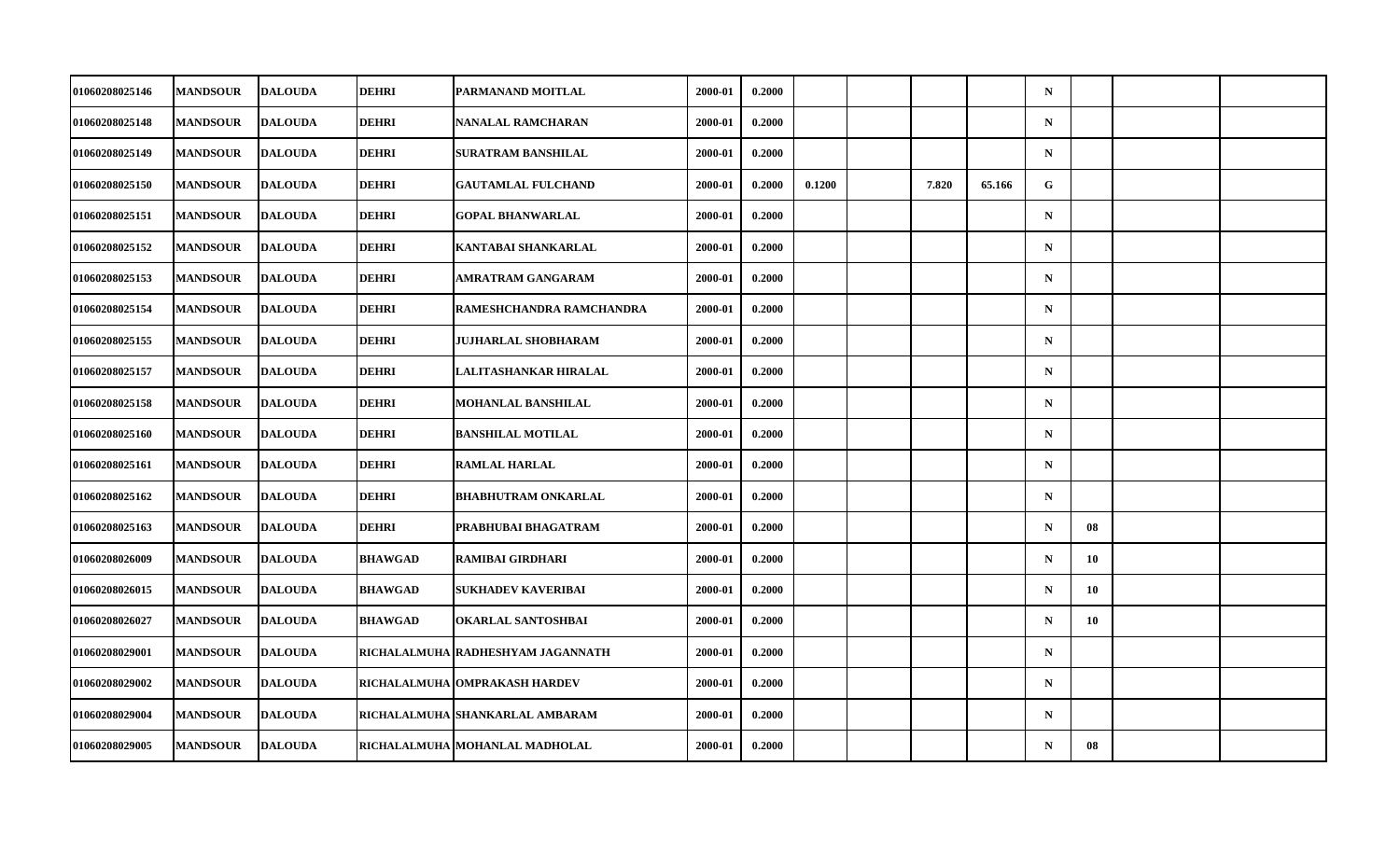| 01060208029006 | <b>MANDSOUR</b> | <b>DALOUDA</b> |                         | RICHALALMUHA   KAILASH FAKIRCHAND   | 2000-01 | 0.2000 |  |  | $\mathbf N$ |    |  |
|----------------|-----------------|----------------|-------------------------|-------------------------------------|---------|--------|--|--|-------------|----|--|
| 01060208029007 | <b>MANDSOUR</b> | <b>DALOUDA</b> |                         | RICHALALMUHA RAMDAYAL DEVRAM        | 2000-01 | 0.2000 |  |  | $\mathbf N$ |    |  |
| 01060208029008 | <b>MANDSOUR</b> | <b>DALOUDA</b> |                         | RICHALALMUHA SALAGRAM BAPULAL       | 2000-01 | 0.2000 |  |  | $\mathbf N$ |    |  |
| 01060208029009 | <b>MANDSOUR</b> | <b>DALOUDA</b> |                         | RICHALALMUHA BANSHILAL BALARAM      | 2000-01 | 0.2000 |  |  | $\mathbf N$ |    |  |
| 01060208029010 | <b>MANDSOUR</b> | <b>DALOUDA</b> |                         | RICHALALMUHA DOLATRAM PRAHLAD       | 2000-01 | 0.2000 |  |  | $\mathbf N$ |    |  |
| 01060208029011 | <b>MANDSOUR</b> | <b>DALOUDA</b> |                         | RICHALALMUHA  BHAGWATILAL SAJJANBAI | 2000-01 | 0.2000 |  |  | $\mathbf N$ |    |  |
| 01060208029012 | <b>MANDSOUR</b> | <b>DALOUDA</b> |                         | RICHALALMUHA NANDLAL KESHARLAL      | 2000-01 | 0.2000 |  |  | $\mathbf N$ |    |  |
| 01060208029013 | <b>MANDSOUR</b> | <b>DALOUDA</b> | RICHALALMUHA BALU NAGGA |                                     | 2000-01 | 0.2000 |  |  | $\mathbf N$ |    |  |
| 01060208029014 | <b>MANDSOUR</b> | <b>DALOUDA</b> |                         | RICHALALMUHA VENIRAM NAVALKUMAR     | 2000-01 | 0.2000 |  |  | $\mathbf N$ |    |  |
| 01060208029015 | <b>MANDSOUR</b> | <b>DALOUDA</b> |                         | RICHALALMUHA BHANWARIBAI BHANWARLAL | 2000-01 | 0.2000 |  |  | $\mathbf N$ |    |  |
| 01060208029016 | <b>MANDSOUR</b> | <b>DALOUDA</b> |                         | RICHALALMUHA NATHULAL BHANWARLAL    | 2000-01 | 0.2000 |  |  | $\mathbf N$ |    |  |
| 01060208029017 | <b>MANDSOUR</b> | <b>DALOUDA</b> |                         | RICHALALMUHA MANGILAL RATANLAL      | 2000-01 | 0.2000 |  |  | $\mathbf N$ |    |  |
| 01060208029018 | <b>MANDSOUR</b> | <b>DALOUDA</b> |                         | RICHALALMUHA PARASRAM GANESHRAM     | 2000-01 | 0.2000 |  |  | $\mathbf N$ |    |  |
| 01060208029019 | <b>MANDSOUR</b> | <b>DALOUDA</b> |                         | RICHALALMUHA RAMPRASAD MAGNIRAM     | 2000-01 | 0.2000 |  |  | $\mathbf N$ |    |  |
| 01060208029020 | <b>MANDSOUR</b> | <b>DALOUDA</b> |                         | RICHALALMUHA GANGARAM GANGABAI      | 2000-01 | 0.2000 |  |  | $\mathbf N$ |    |  |
| 01060208029021 | <b>MANDSOUR</b> | <b>DALOUDA</b> |                         | RICHALALMUHA PRAMODKUMAR BALMUKAND  | 2000-01 | 0.2000 |  |  | $\mathbf N$ |    |  |
| 01060208029022 | <b>MANDSOUR</b> | <b>DALOUDA</b> |                         | RICHALALMUHA RAMESHWAR SHIVRAM      | 2000-01 | 0.2000 |  |  | $\mathbf N$ |    |  |
| 01060208029023 | <b>MANDSOUR</b> | <b>DALOUDA</b> |                         | RICHALALMUHA ISHWARLAL KHEMRAJ      | 2000-01 | 0.2000 |  |  | $\mathbf N$ | 08 |  |
| 01060208029024 | <b>MANDSOUR</b> | <b>DALOUDA</b> |                         | RICHALALMUHA RAJARAM NANDLAL        | 2000-01 | 0.2000 |  |  | $\mathbf N$ |    |  |
| 01060208029026 | <b>MANDSOUR</b> | <b>DALOUDA</b> |                         | RICHALALMUHA RATANBAI NATHULAL      | 2000-01 | 0.2000 |  |  | $\mathbf N$ | 08 |  |
| 01060208029027 | <b>MANDSOUR</b> | <b>DALOUDA</b> |                         | RICHALALMUHA DHAPUBAI RANCHOD       | 2000-01 | 0.2000 |  |  | $\mathbf N$ | 08 |  |
| 01060208029029 | <b>MANDSOUR</b> | <b>DALOUDA</b> |                         | RICHALALMUHA ONKARLAL SHIVNARAYAN   | 2000-01 | 0.2000 |  |  | $\mathbf N$ |    |  |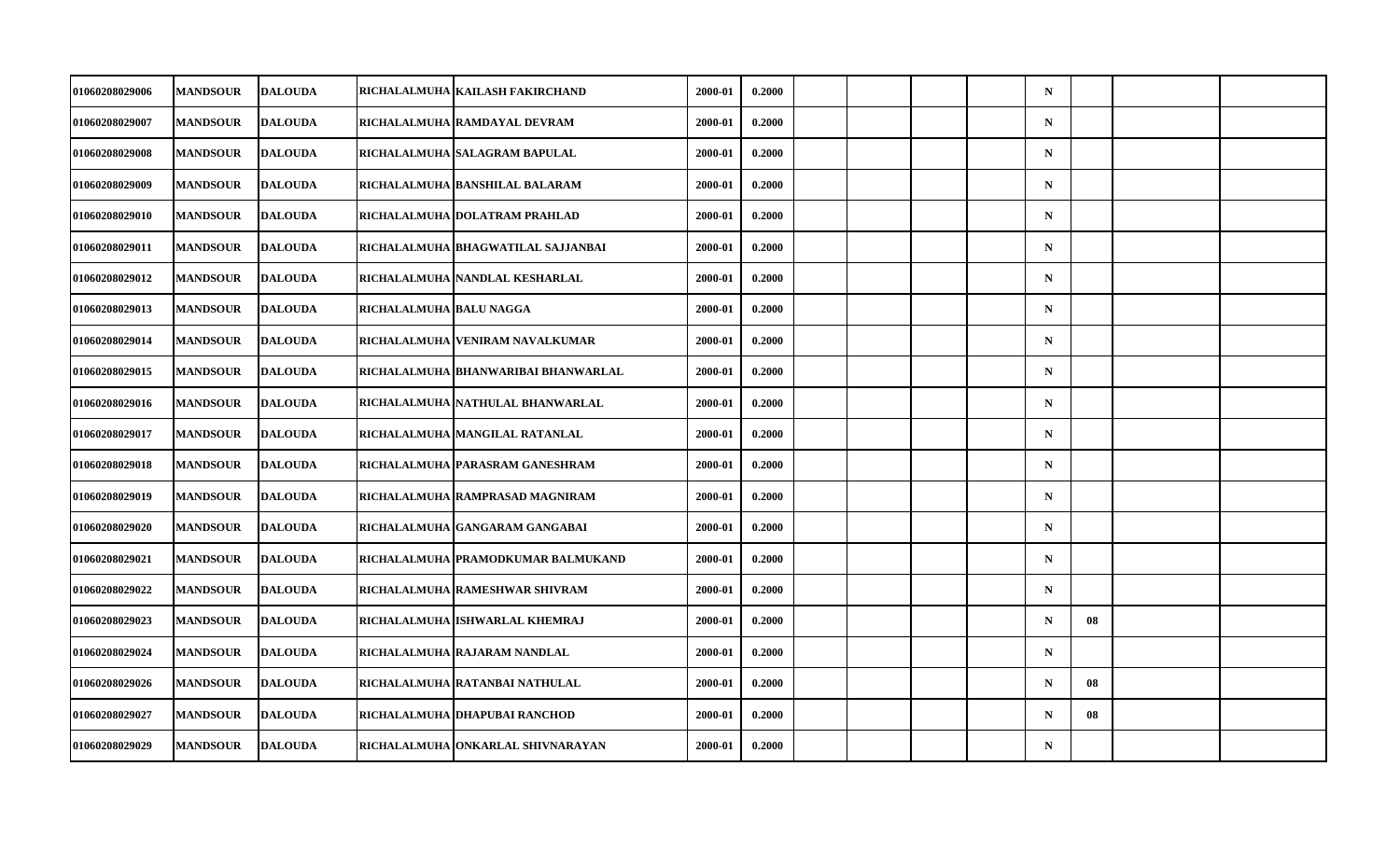| 01060208029030        | <b>MANDSOUR</b> | <b>DALOUDA</b> | RICHALALMUHA   MATHURALAL KACHRU     | 2000-01 | 0.2000 |  |  | $\mathbf N$ |    |                    |
|-----------------------|-----------------|----------------|--------------------------------------|---------|--------|--|--|-------------|----|--------------------|
| 01060208029031        | <b>MANDSOUR</b> | <b>DALOUDA</b> | RICHALALMUHA BALARAM PUNAMCHAND      | 2000-01 | 0.2000 |  |  | $\mathbf N$ |    | <b>NAME CHANGE</b> |
| 01060208029032        | <b>MANDSOUR</b> | <b>DALOUDA</b> | RICHALALMUHA AMBARAM NANURAM         | 2000-01 | 0.2000 |  |  | $\mathbf N$ |    |                    |
| <b>01060208029033</b> | <b>MANDSOUR</b> | <b>DALOUDA</b> | RICHALALMUHA BALMUKAND MODIRAM       | 2000-01 | 0.2000 |  |  | $\mathbf N$ |    |                    |
| 01060208029034        | <b>MANDSOUR</b> | <b>DALOUDA</b> | RICHALALMUHA RAMCHANDRA DHAPUBAI     | 2000-01 | 0.2000 |  |  | $\mathbf N$ | 08 |                    |
| 01060208029035        | <b>MANDSOUR</b> | <b>DALOUDA</b> | RICHALALMUHA GITABAI RAMKISHAN       | 2000-01 | 0.2000 |  |  | $\mathbf N$ |    |                    |
| 01060208029036        | <b>MANDSOUR</b> | <b>DALOUDA</b> | RICHALALMUHA KACHRULAL RAMCHANDRA    | 2000-01 | 0.2000 |  |  | $\mathbf N$ |    |                    |
| 01060208029037        | <b>MANDSOUR</b> | <b>DALOUDA</b> | RICHALALMUHA BHAGWANDAS JAGANNATHDAS | 2000-01 | 0.2000 |  |  | $\mathbf N$ |    |                    |
| 01060208029038        | <b>MANDSOUR</b> | <b>DALOUDA</b> | RICHALALMUHA HARIKISHAN MADHORAM     | 2000-01 | 0.2000 |  |  | $\mathbf N$ |    |                    |
| 01060208029040        | <b>MANDSOUR</b> | <b>DALOUDA</b> | RICHALALMUHA DASHRATH BHAGWAN        | 2000-01 | 0.2000 |  |  | $\mathbf N$ |    |                    |
| 01060208029043        | <b>MANDSOUR</b> | <b>DALOUDA</b> | RICHALALMUHA BHUWANIRAM BHAGWAN      | 2000-01 | 0.2000 |  |  | $\mathbf N$ |    |                    |
| 01060208029044        | <b>MANDSOUR</b> | <b>DALOUDA</b> | RICHALALMUHA MADHOLAL BALAJI         | 2000-01 | 0.2000 |  |  | $\mathbf N$ | 08 |                    |
| 01060208029045        | <b>MANDSOUR</b> | <b>DALOUDA</b> | RICHALALMUHA HARDEVRAM RATANLAL      | 2000-01 | 0.2000 |  |  | $\mathbf N$ |    |                    |
| 01060208029046        | <b>MANDSOUR</b> | <b>DALOUDA</b> | RICHALALMUHA  SUKHLAL LACHCHA CHAMAR | 2000-01 | 0.2000 |  |  | $\mathbf N$ | 08 |                    |
| 01060208029047        | <b>MANDSOUR</b> | <b>DALOUDA</b> | RICHALALMUHA JAYCHAND CHOTELAL       | 2000-01 | 0.2000 |  |  | N           |    |                    |
| 01060208029048        | <b>MANDSOUR</b> | <b>DALOUDA</b> | RICHALALMUHA BALMUKAND CHAMPALAL     | 2000-01 | 0.2000 |  |  | $\mathbf N$ | 08 |                    |
| 01060208029051        | <b>MANDSOUR</b> | <b>DALOUDA</b> | RICHALALMUHA JAGDISH RAMNIWAS        | 2000-01 | 0.2000 |  |  | $\mathbf N$ |    |                    |
| 01060208029052        | <b>MANDSOUR</b> | <b>DALOUDA</b> | RICHALALMUHA CHAMPALAL BHERULAL      | 2000-01 | 0.2000 |  |  | $\mathbf N$ |    |                    |
| 01060208029053        | <b>MANDSOUR</b> | <b>DALOUDA</b> | RICHALALMUHA  MANOHARLAL GANGARAM    | 2000-01 | 0.2000 |  |  | $\mathbf N$ |    |                    |
| 01060208029054        | <b>MANDSOUR</b> | <b>DALOUDA</b> | RICHALALMUHA JHAMKUBAI CHATARBHUJ    | 2000-01 | 0.2000 |  |  | $\mathbf N$ |    |                    |
| 01060208029055        | <b>MANDSOUR</b> | <b>DALOUDA</b> | RICHALALMUHA BAGDIRAM NANURAM        | 2000-01 | 0.2000 |  |  | $\mathbf N$ |    |                    |
| 01060208029056        | <b>MANDSOUR</b> | <b>DALOUDA</b> | RICHALALMUHA GENDALAL TULSIRAM       | 2000-01 | 0.2000 |  |  | N           |    |                    |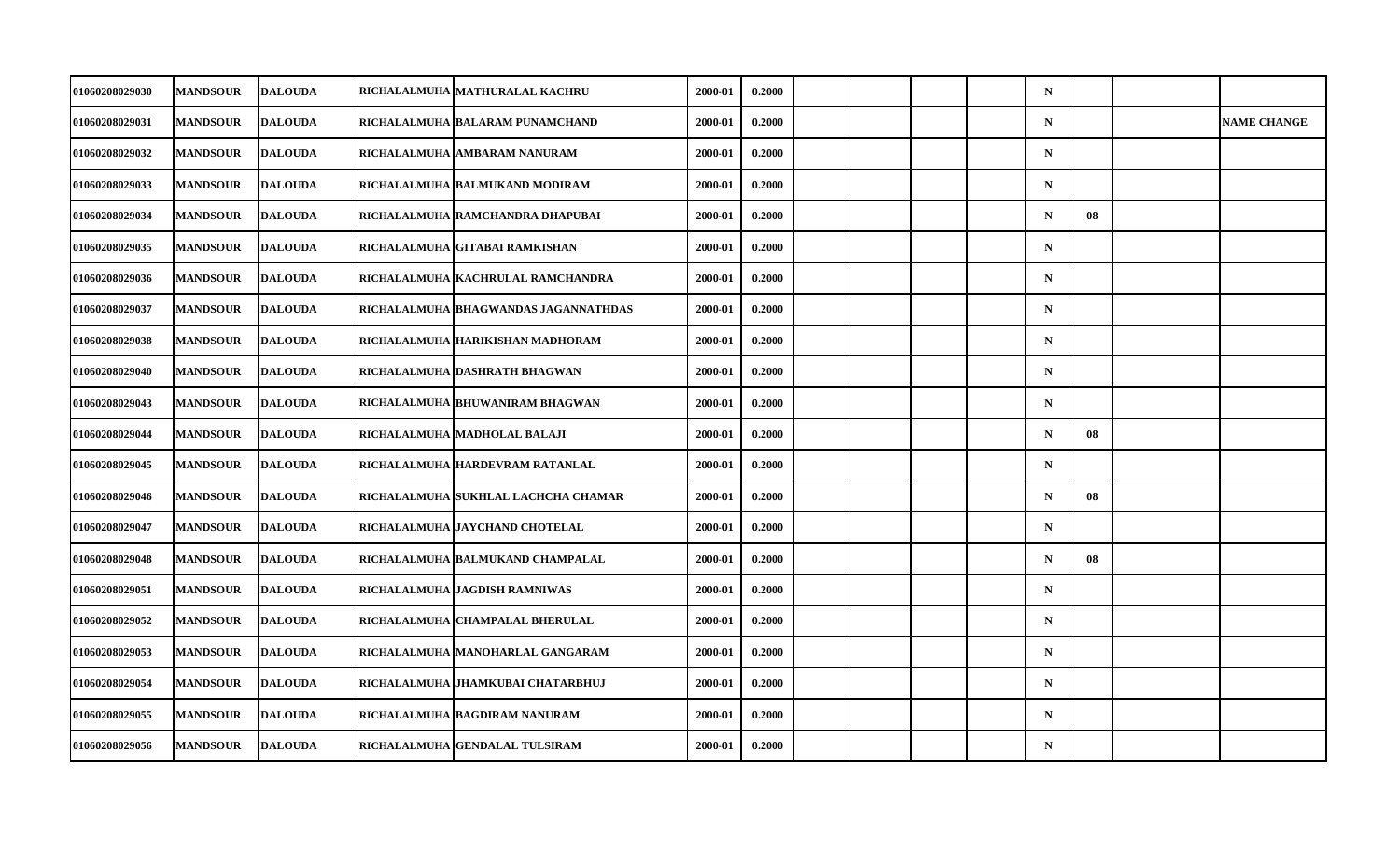| 01060208029057 | <b>MANDSOUR</b> | <b>DALOUDA</b> | RICHALALMUHA DEVICHAND RAMNARAYAN         | 2000-01 | 0.2000 |        |       |        | $\mathbf N$ |    |  |
|----------------|-----------------|----------------|-------------------------------------------|---------|--------|--------|-------|--------|-------------|----|--|
| 01060208029058 | <b>MANDSOUR</b> | <b>DALOUDA</b> | RICHALALMUHA SHOBHARAM DEVICHAND          | 2000-01 | 0.2000 |        |       |        | $\mathbf N$ |    |  |
| 01060208029059 | <b>MANDSOUR</b> | <b>DALOUDA</b> | RICHALALMUHA NANURAM RATANLAL             | 2000-01 | 0.2000 |        |       |        | $\mathbf N$ |    |  |
| 01060208029060 | <b>MANDSOUR</b> | <b>DALOUDA</b> | RICHALALMUHA PANNALAL MADHOLAL            | 2000-01 | 0.2000 |        |       |        | $\mathbf N$ |    |  |
| 01060208029061 | <b>MANDSOUR</b> | <b>DALOUDA</b> | RICHALALMUHA TULSIRAM KASHIRAM            | 2000-01 | 0.2000 |        |       |        | $\mathbf N$ |    |  |
| 01060208029062 | <b>MANDSOUR</b> | <b>DALOUDA</b> | RICHALALMUHA VISHRAM RAMSUKH              | 2000-01 | 0.2000 |        |       |        | $\mathbf N$ |    |  |
| 01060208029063 | <b>MANDSOUR</b> | <b>DALOUDA</b> | RICHALALMUHA BANSHILAL ONKARLAL           | 2000-01 | 0.2000 |        |       |        | $\mathbf N$ | 08 |  |
| 01060208029064 | <b>MANDSOUR</b> | <b>DALOUDA</b> | RICHALALMUHA ANANDILAL KESARLAL           | 2000-01 | 0.2000 |        |       |        | $\mathbf N$ |    |  |
| 01060208029066 | <b>MANDSOUR</b> | <b>DALOUDA</b> | RICHALALMUHA RAMNARAYAN KASHIRAM          | 2000-01 | 0.2000 |        |       |        | $\mathbf N$ |    |  |
| 01060208029067 | <b>MANDSOUR</b> | <b>DALOUDA</b> | RICHALALMUHA BHAGWATILAL NANDRAM          | 2000-01 | 0.2000 |        |       |        | $\mathbf N$ |    |  |
| 01060208029068 | <b>MANDSOUR</b> | <b>DALOUDA</b> | RICHALALMUHA ONKARLAL BHAGWAN             | 2000-01 | 0.2000 |        |       |        | $\mathbf N$ |    |  |
| 01060208029070 | <b>MANDSOUR</b> | <b>DALOUDA</b> | RICHALALMUHA VENIRAM CHENRAM              | 2000-01 | 0.2000 |        |       |        | $\mathbf N$ |    |  |
| 01060208029071 | <b>MANDSOUR</b> | <b>DALOUDA</b> | RICHALALMUHA FULCHAND SHIVRAM             | 2000-01 | 0.2000 |        |       |        | $\mathbf N$ |    |  |
| 01060208029072 | <b>MANDSOUR</b> | <b>DALOUDA</b> | RICHALALMUHA VIKRAMKUMAR SITARAM          | 2000-01 | 0.2000 | 0.1800 | 9.600 | 53.333 | G           |    |  |
| 01060208029073 | <b>MANDSOUR</b> | <b>DALOUDA</b> | RICHALALMUHA GHANSHYAM BADRILAL           | 2000-01 | 0.2000 |        |       |        | $\mathbf N$ |    |  |
| 01060208029074 | <b>MANDSOUR</b> | <b>DALOUDA</b> | RICHALALMUHA SATYNARAYAN KANHAIYALAL      | 2000-01 | 0.2000 |        |       |        | $\mathbf N$ | 08 |  |
| 01060208029075 | <b>MANDSOUR</b> | <b>DALOUDA</b> | RICHALALMUHA KHYALIRAM DEVRAM             | 2000-01 | 0.2000 |        |       |        | $\mathbf N$ |    |  |
| 01060208029076 | <b>MANDSOUR</b> | <b>DALOUDA</b> | RICHALALMUHA MADHOLAL KASHIRAM            | 2000-01 | 0.2000 |        |       |        | $\mathbf N$ |    |  |
| 01060208029078 | <b>MANDSOUR</b> | <b>DALOUDA</b> | RICHALALMUHA  UMASHANKAR RAMNARAYAN       | 2000-01 | 0.2000 |        |       |        | $\mathbf N$ |    |  |
| 01060208029079 | <b>MANDSOUR</b> | <b>DALOUDA</b> | RICHALALMUHA RANSINGH DULESINGH           | 2000-01 | 0.2000 |        |       |        | $\mathbf N$ |    |  |
| 01060208029081 | <b>MANDSOUR</b> | <b>DALOUDA</b> | RICHALALMUHA BALMUKAND BHANWARLAL PATIDAR | 2000-01 | 0.2000 |        |       |        | $\mathbf N$ |    |  |
| 01060208029082 | <b>MANDSOUR</b> | <b>DALOUDA</b> | RICHALALMUHA BANSHILAL BHERULAL           | 2000-01 | 0.2000 |        |       |        | $\mathbf N$ |    |  |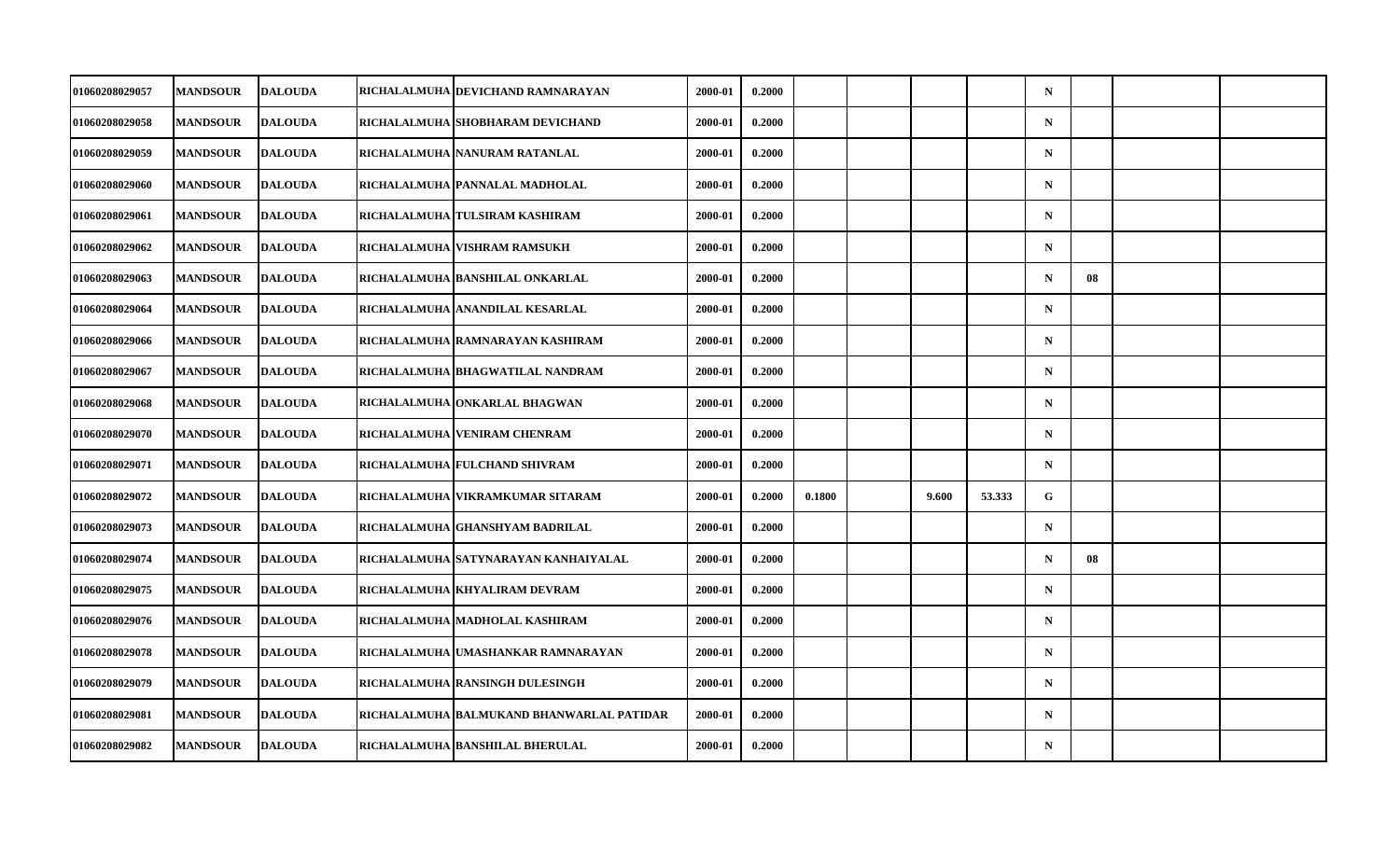| 01060208029083 | <b>MANDSOUR</b> | <b>DALOUDA</b> |                           | RICHALALMUHA RAMESHWAR CHOTELAL        | 2000-01 | 0.2000 |  |  | $\mathbf N$ |    |                      |
|----------------|-----------------|----------------|---------------------------|----------------------------------------|---------|--------|--|--|-------------|----|----------------------|
| 01060208029084 | <b>MANDSOUR</b> | <b>DALOUDA</b> |                           | RICHALALMUHA  SAMPATBAI MATHRALAL      | 2000-01 | 0.2000 |  |  | $\mathbf N$ |    |                      |
| 01060208029085 | <b>MANDSOUR</b> | <b>DALOUDA</b> |                           | RICHALALMUHA PRAHLAD MANGILAL          | 2000-01 | 0.2000 |  |  | $\mathbf N$ | 08 |                      |
| 01060208029087 | <b>MANDSOUR</b> | <b>DALOUDA</b> |                           | RICHALALMUHA   JAGDISHCHAND FAKIRCHAND | 2000-01 | 0.2000 |  |  | $\mathbf N$ |    |                      |
| 01060208029089 | <b>MANDSOUR</b> | <b>DALOUDA</b> |                           | RICHALALMUHA DURGASHANKAR GORISHANKAR  | 2000-01 | 0.2000 |  |  | $\mathbf N$ |    |                      |
| 01060208029090 | <b>MANDSOUR</b> | <b>DALOUDA</b> |                           | RICHALALMUHA SHANTILAL JAGANNATH       | 2000-01 | 0.2000 |  |  | $\mathbf N$ |    |                      |
| 01060208029091 | <b>MANDSOUR</b> | <b>DALOUDA</b> |                           | RICHALALMUHA MANGILAL CHENRAM          | 2000-01 | 0.2000 |  |  | $\mathbf N$ | 08 |                      |
| 01060208029092 | <b>MANDSOUR</b> | <b>DALOUDA</b> |                           | RICHALALMUHA RAMAKANTABAI BHAGATRAM    | 2000-01 | 0.2000 |  |  | $\mathbf N$ |    | <b>NAME CHANGE</b>   |
| 01060208029093 | <b>MANDSOUR</b> | <b>DALOUDA</b> | RICHALALMUHA SITABAI MOTI |                                        | 2000-01 | 0.2000 |  |  | $\mathbf N$ |    |                      |
| 01060208029094 | <b>MANDSOUR</b> | <b>DALOUDA</b> |                           | RICHALALMUHA RAMPRASAD NATHULAL        | 2000-01 | 0.2000 |  |  | $\mathbf N$ |    |                      |
| 01060208029098 | <b>MANDSOUR</b> | <b>DALOUDA</b> |                           | RICHALALMUHA RAMNARAYAN DALURAM        | 2000-01 | 0.2000 |  |  | $\mathbf N$ |    |                      |
| 01060208029099 | <b>MANDSOUR</b> | <b>DALOUDA</b> |                           | RICHALALMUHA RAMIBAI GULAB CHAMAR      | 2000-01 | 0.2000 |  |  | $\mathbf N$ |    | <b>TRANSFER/BANI</b> |
| 01060208029100 | <b>MANDSOUR</b> | <b>DALOUDA</b> |                           | RICHALALMUHA BALMUKUND MATHURALAL      | 2000-01 | 0.2000 |  |  | $\mathbf N$ |    |                      |
| 01060208029102 | <b>MANDSOUR</b> | <b>DALOUDA</b> |                           | RICHALALMUHA   NANURAM CHENRAM         | 2000-01 | 0.2000 |  |  | $\mathbf N$ |    |                      |
| 01060208029103 | <b>MANDSOUR</b> | <b>DALOUDA</b> |                           | RICHALALMUHA DEVRAM SHIVNARAYAN        | 2000-01 | 0.2000 |  |  | $\mathbf N$ |    |                      |
| 01060208029106 | <b>MANDSOUR</b> | <b>DALOUDA</b> |                           | RICHALALMUHA ONKARLAL RAMNIWAS         | 2000-01 | 0.2000 |  |  | $\mathbf N$ |    |                      |
| 01060208029107 | <b>MANDSOUR</b> | <b>DALOUDA</b> |                           | RICHALALMUHA RATANLAL HIRALAL          | 2000-01 | 0.2000 |  |  | $\mathbf N$ | 08 |                      |
| 01060208029108 | <b>MANDSOUR</b> | <b>DALOUDA</b> |                           | RICHALALMUHA SHRANGARBAI RAMGOPAL      | 2000-01 | 0.2000 |  |  | $\mathbf N$ |    |                      |
| 01060208029109 | <b>MANDSOUR</b> | <b>DALOUDA</b> |                           | RICHALALMUHA   MANGILAL RAMCHANDRA     | 2000-01 | 0.2000 |  |  | $\mathbf N$ |    |                      |
| 01060208029110 | <b>MANDSOUR</b> | <b>DALOUDA</b> |                           | RICHALALMUHA SAJJANSINGH ONKARSINGH    | 2000-01 | 0.2000 |  |  | $\mathbf N$ |    |                      |
| 01060208029111 | <b>MANDSOUR</b> | <b>DALOUDA</b> |                           | RICHALALMUHA MANSINGH DULESINGH        | 2000-01 | 0.2000 |  |  | $\mathbf N$ |    |                      |
| 01060208029112 | <b>MANDSOUR</b> | <b>DALOUDA</b> |                           | RICHALALMUHA BAGDIRAM BHERULAL         | 2000-01 | 0.2000 |  |  | $\mathbf N$ |    |                      |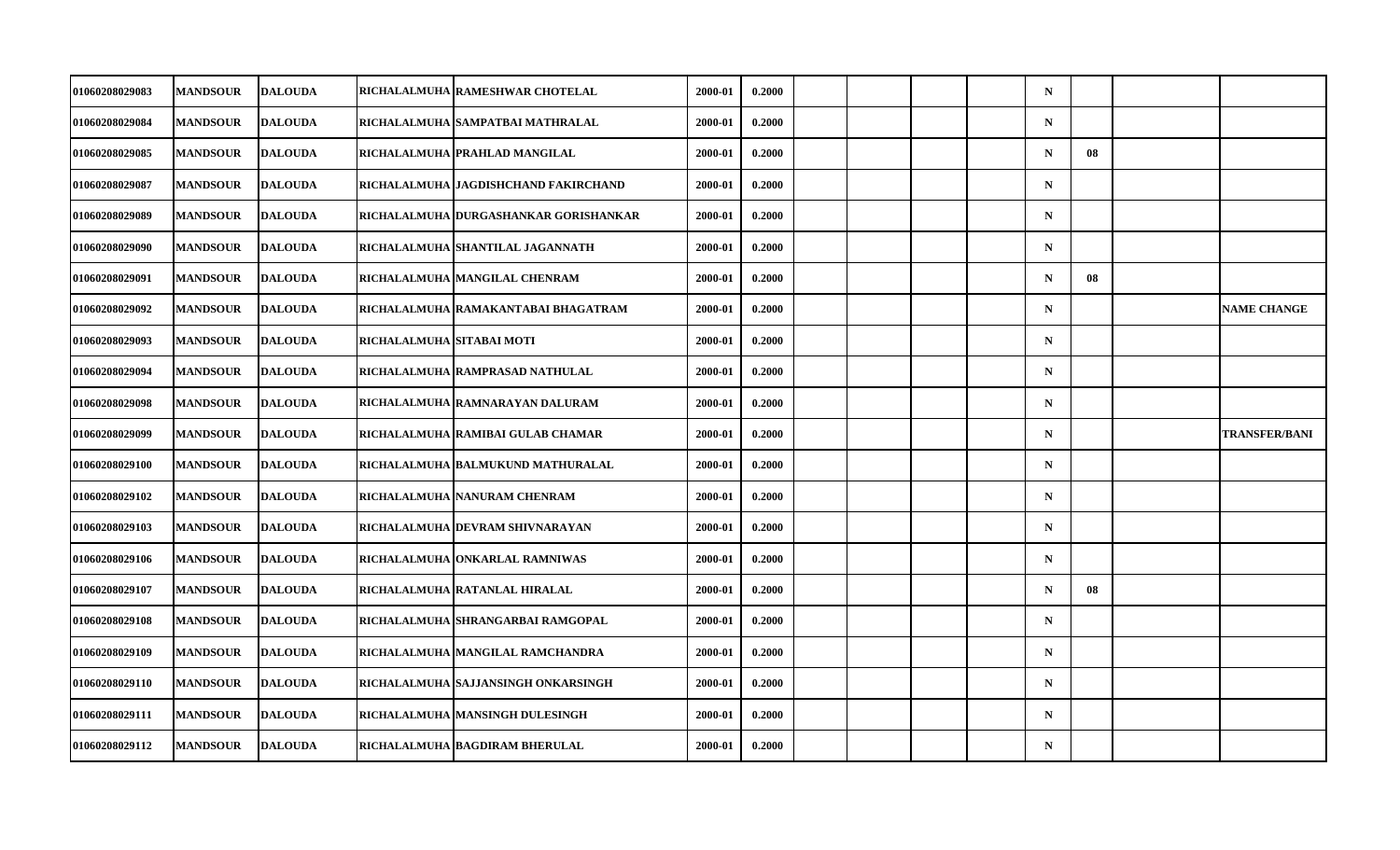| 01060208029113 | <b>MANDSOUR</b> | <b>DALOUDA</b> | RICHALALMUHA KANHAIYALAL KESARLAL     | 2000-01 | 0.2000 |  |  | $\mathbf N$ |    |  |
|----------------|-----------------|----------------|---------------------------------------|---------|--------|--|--|-------------|----|--|
| 01060208029114 | <b>MANDSOUR</b> | <b>DALOUDA</b> | RICHALALMUHA CHENRAM RAMKISHAN        | 2000-01 | 0.2000 |  |  | $\mathbf N$ |    |  |
| 01060208029115 | <b>MANDSOUR</b> | <b>DALOUDA</b> | RICHALALMUHA SHANTILAL LAXMINARAYAN   | 2000-01 | 0.2000 |  |  | $\mathbf N$ |    |  |
| 01060208029117 | <b>MANDSOUR</b> | <b>DALOUDA</b> | RICHALALMUHA BHUWAN KESHURAM          | 2000-01 | 0.2000 |  |  | $\mathbf N$ |    |  |
| 01060208029118 | <b>MANDSOUR</b> | <b>DALOUDA</b> | RICHALALMUHA RAMESHWAR BHERULAL       | 2000-01 | 0.2000 |  |  | $\mathbf N$ |    |  |
| 01060208029119 | <b>MANDSOUR</b> | <b>DALOUDA</b> | RICHALALMUHA  BASANTILAL LAXMINARAYAN | 2000-01 | 0.2000 |  |  | $\mathbf N$ |    |  |
| 01060208029120 | <b>MANDSOUR</b> | <b>DALOUDA</b> | RICHALALMUHA AMBARAM SUKHRAM          | 2000-01 | 0.2000 |  |  | $\mathbf N$ | 08 |  |
| 01060208029121 | <b>MANDSOUR</b> | <b>DALOUDA</b> | RICHALALMUHA FAKIR MOHAMMAD VAJIR     | 2000-01 | 0.2000 |  |  | $\mathbf N$ |    |  |
| 01060208029122 | <b>MANDSOUR</b> | <b>DALOUDA</b> | RICHALALMUHA RAMCHARAN TEJRAM         | 2000-01 | 0.2000 |  |  | $\mathbf N$ |    |  |
| 01060208029123 | <b>MANDSOUR</b> | <b>DALOUDA</b> | RICHALALMUHA SURESHCHAND CHAMPALAL    | 2000-01 | 0.2000 |  |  | $\mathbf N$ |    |  |
| 01060208029125 | <b>MANDSOUR</b> | <b>DALOUDA</b> | RICHALALMUHA BANSHILAL HIRALAL        | 2000-01 | 0.2000 |  |  | $\mathbf N$ |    |  |
| 01060208029126 | <b>MANDSOUR</b> | <b>DALOUDA</b> | RICHALALMUHA  BHAGWANTABAI DEVICHAND  | 2000-01 | 0.2000 |  |  | $\mathbf N$ |    |  |
| 01060208029127 | <b>MANDSOUR</b> | <b>DALOUDA</b> | RICHALALMUHA MANGUBAI RANCHODDAS      | 2000-01 | 0.2000 |  |  | $\mathbf N$ |    |  |
| 01060208029128 | <b>MANDSOUR</b> | <b>DALOUDA</b> | RICHALALMUHA ISHWARLAL MANOHARDAS     | 2000-01 | 0.2000 |  |  | $\mathbf N$ |    |  |
| 01060208029129 | <b>MANDSOUR</b> | <b>DALOUDA</b> | RICHALALMUHA PARMANAND RAMNARAYAN     | 2000-01 | 0.2000 |  |  | $\mathbf N$ |    |  |
| 01060208029130 | <b>MANDSOUR</b> | <b>DALOUDA</b> | RICHALALMUHA BALARAM BHUWANIRAM       | 2000-01 | 0.2000 |  |  | $\mathbf N$ |    |  |
| 01060208029131 | <b>MANDSOUR</b> | <b>DALOUDA</b> | RICHALALMUHA SURATRAM AMBARAM         | 2000-01 | 0.2000 |  |  | $\mathbf N$ |    |  |
| 01060208029132 | <b>MANDSOUR</b> | <b>DALOUDA</b> | RICHALALMUHA PUSHKARLAL KANHAIYALAL   | 2000-01 | 0.2000 |  |  | $\mathbf N$ |    |  |
| 01060208029133 | <b>MANDSOUR</b> | <b>DALOUDA</b> | RICHALALMUHA SATYANARAYAN VARDICHAND  | 2000-01 | 0.2000 |  |  | $\mathbf N$ |    |  |
| 01060208029134 | <b>MANDSOUR</b> | <b>DALOUDA</b> | RICHALALMUHA GOPAL ASHOKKUMAR         | 2000-01 | 0.2000 |  |  | $\mathbf N$ |    |  |
| 01060208029135 | <b>MANDSOUR</b> | <b>DALOUDA</b> | RICHALALMUHA DEVRAM MANGILAL NAI      | 2000-01 | 0.2000 |  |  | $\mathbf N$ |    |  |
| 01060208029136 | <b>MANDSOUR</b> | <b>DALOUDA</b> | RICHALALMUHA PARMANAND BHAGIRATH      | 2000-01 | 0.2000 |  |  | $\mathbf N$ |    |  |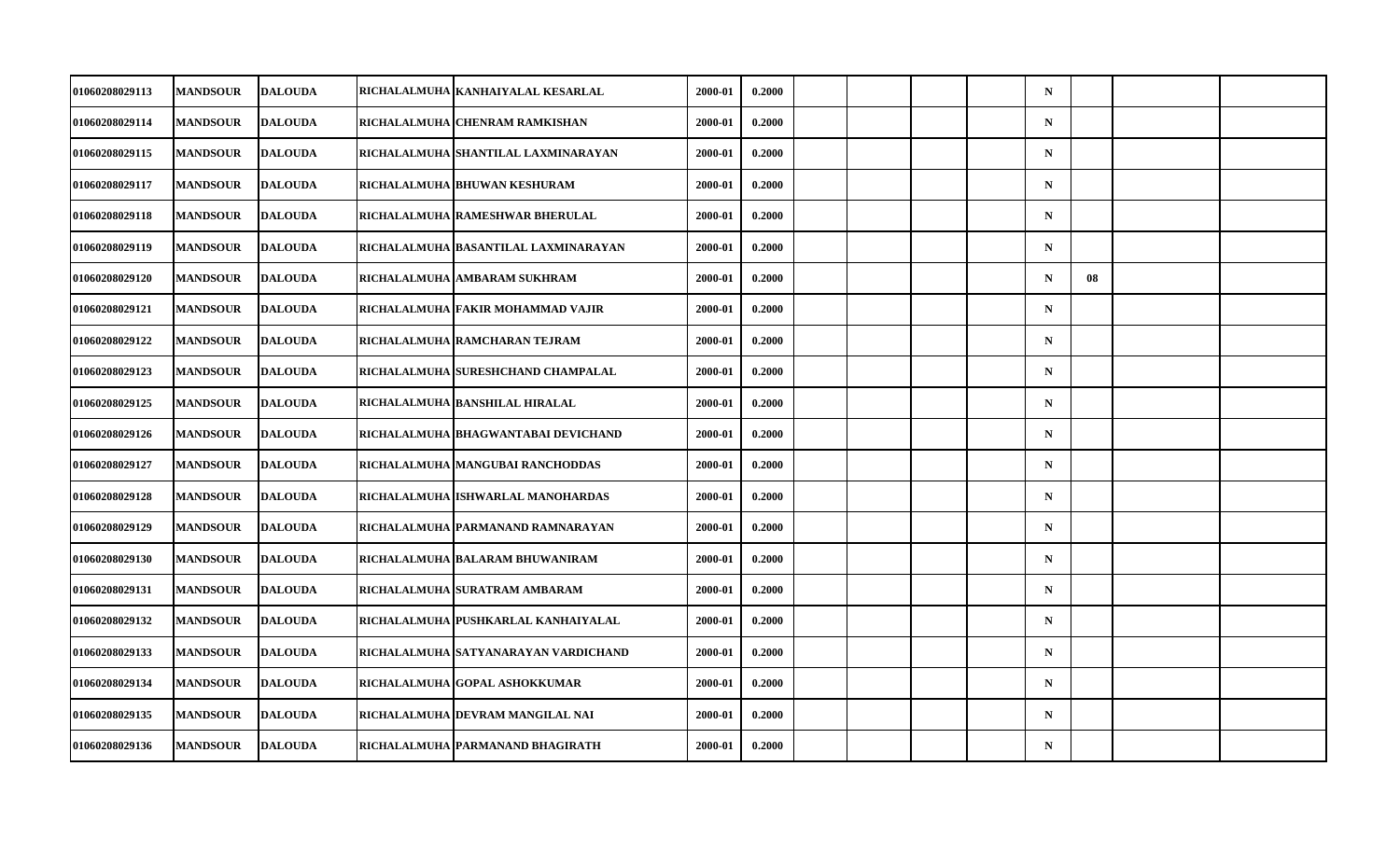| <b>MANDSOUR</b><br><b>MANDSOUR</b> | <b>DALOUDA</b> |                                                                                                                                                                                                                                                                                                                                                    | RICHALALMUHA  SURESHCHAND KHYALIRAM | 2000-01                                                                                                                                                                                                                                                                                                                                                                                                                                                                                                                                                                                                                                                                                          | 0.2000 |        |        |        | $\mathbf N$ |    |  |
|------------------------------------|----------------|----------------------------------------------------------------------------------------------------------------------------------------------------------------------------------------------------------------------------------------------------------------------------------------------------------------------------------------------------|-------------------------------------|--------------------------------------------------------------------------------------------------------------------------------------------------------------------------------------------------------------------------------------------------------------------------------------------------------------------------------------------------------------------------------------------------------------------------------------------------------------------------------------------------------------------------------------------------------------------------------------------------------------------------------------------------------------------------------------------------|--------|--------|--------|--------|-------------|----|--|
|                                    |                |                                                                                                                                                                                                                                                                                                                                                    |                                     |                                                                                                                                                                                                                                                                                                                                                                                                                                                                                                                                                                                                                                                                                                  |        |        |        |        |             |    |  |
|                                    | <b>DALOUDA</b> |                                                                                                                                                                                                                                                                                                                                                    | RICHALALMUHA   DHANSUKH JAYRAJ      | 2000-01                                                                                                                                                                                                                                                                                                                                                                                                                                                                                                                                                                                                                                                                                          | 0.2000 |        |        |        | ${\bf N}$   |    |  |
| <b>MANDSOUR</b>                    | <b>DALOUDA</b> |                                                                                                                                                                                                                                                                                                                                                    | RICHALALMUHA   CHANDKHA KHAJUKHA    | 2000-01                                                                                                                                                                                                                                                                                                                                                                                                                                                                                                                                                                                                                                                                                          | 0.2000 |        |        |        | $\mathbf N$ |    |  |
| <b>MANDSOUR</b>                    |                |                                                                                                                                                                                                                                                                                                                                                    |                                     | 2000-01                                                                                                                                                                                                                                                                                                                                                                                                                                                                                                                                                                                                                                                                                          | 0.2000 |        |        |        | $\mathbf N$ |    |  |
| <b>MANDSOUR</b>                    |                |                                                                                                                                                                                                                                                                                                                                                    |                                     | 2000-01                                                                                                                                                                                                                                                                                                                                                                                                                                                                                                                                                                                                                                                                                          | 0.2000 |        |        |        | $\mathbf N$ |    |  |
| <b>MANDSOUR</b>                    |                |                                                                                                                                                                                                                                                                                                                                                    |                                     | 2000-01                                                                                                                                                                                                                                                                                                                                                                                                                                                                                                                                                                                                                                                                                          | 0.2000 |        |        |        | $\mathbf N$ |    |  |
| <b>MANDSOUR</b>                    |                |                                                                                                                                                                                                                                                                                                                                                    |                                     | 2000-01                                                                                                                                                                                                                                                                                                                                                                                                                                                                                                                                                                                                                                                                                          | 0.2000 |        |        |        | $\mathbf N$ |    |  |
| <b>MANDSOUR</b>                    |                |                                                                                                                                                                                                                                                                                                                                                    |                                     | 2000-01                                                                                                                                                                                                                                                                                                                                                                                                                                                                                                                                                                                                                                                                                          | 0.2000 |        |        |        | $\mathbf N$ |    |  |
| <b>MANDSOUR</b>                    |                |                                                                                                                                                                                                                                                                                                                                                    |                                     | 2000-01                                                                                                                                                                                                                                                                                                                                                                                                                                                                                                                                                                                                                                                                                          | 0.2000 |        |        |        | $\mathbf N$ |    |  |
| <b>MANDSOUR</b>                    |                |                                                                                                                                                                                                                                                                                                                                                    |                                     | 2000-01                                                                                                                                                                                                                                                                                                                                                                                                                                                                                                                                                                                                                                                                                          | 0.2000 |        |        |        | $\mathbf N$ |    |  |
| <b>MANDSOUR</b>                    |                |                                                                                                                                                                                                                                                                                                                                                    |                                     | 2000-01                                                                                                                                                                                                                                                                                                                                                                                                                                                                                                                                                                                                                                                                                          | 0.2000 |        |        |        | $\mathbf N$ |    |  |
| <b>MANDSOUR</b>                    |                |                                                                                                                                                                                                                                                                                                                                                    |                                     | 2000-01                                                                                                                                                                                                                                                                                                                                                                                                                                                                                                                                                                                                                                                                                          | 0.2000 |        |        |        | $\mathbf N$ |    |  |
| <b>MANDSOUR</b>                    |                |                                                                                                                                                                                                                                                                                                                                                    |                                     | 2000-01                                                                                                                                                                                                                                                                                                                                                                                                                                                                                                                                                                                                                                                                                          | 0.2000 |        |        |        | ${\bf N}$   |    |  |
| <b>MANDSOUR</b>                    |                |                                                                                                                                                                                                                                                                                                                                                    |                                     | 2000-01                                                                                                                                                                                                                                                                                                                                                                                                                                                                                                                                                                                                                                                                                          | 0.2000 |        |        |        | $\mathbf N$ |    |  |
| <b>MANDSOUR</b>                    |                |                                                                                                                                                                                                                                                                                                                                                    |                                     | 2000-01                                                                                                                                                                                                                                                                                                                                                                                                                                                                                                                                                                                                                                                                                          | 0.2000 |        |        |        | $\mathbf N$ |    |  |
| <b>MANDSOUR</b>                    |                |                                                                                                                                                                                                                                                                                                                                                    |                                     | 2000-01                                                                                                                                                                                                                                                                                                                                                                                                                                                                                                                                                                                                                                                                                          | 0.2000 |        |        |        | $\mathbf N$ |    |  |
| <b>MANDSOUR</b>                    |                |                                                                                                                                                                                                                                                                                                                                                    |                                     | 2000-01                                                                                                                                                                                                                                                                                                                                                                                                                                                                                                                                                                                                                                                                                          | 0.2000 |        |        |        | $\mathbf N$ |    |  |
| <b>MANDSOUR</b>                    |                |                                                                                                                                                                                                                                                                                                                                                    |                                     | 2000-01                                                                                                                                                                                                                                                                                                                                                                                                                                                                                                                                                                                                                                                                                          | 0.2000 |        |        |        | $\mathbf N$ |    |  |
| <b>MANDSOUR</b>                    |                |                                                                                                                                                                                                                                                                                                                                                    |                                     | 2000-01                                                                                                                                                                                                                                                                                                                                                                                                                                                                                                                                                                                                                                                                                          | 0.2000 |        |        |        | $\mathbf N$ |    |  |
| <b>MANDSOUR</b>                    |                |                                                                                                                                                                                                                                                                                                                                                    |                                     | 2000-01                                                                                                                                                                                                                                                                                                                                                                                                                                                                                                                                                                                                                                                                                          | 0.2000 |        |        |        | $\mathbf N$ | 08 |  |
| <b>MANDSOUR</b>                    |                | <b>KARJU</b>                                                                                                                                                                                                                                                                                                                                       |                                     | 2000-01                                                                                                                                                                                                                                                                                                                                                                                                                                                                                                                                                                                                                                                                                          | 0.2000 |        |        |        | $\mathbf N$ |    |  |
| <b>MANDSOUR</b>                    |                | <b>KARJU</b>                                                                                                                                                                                                                                                                                                                                       |                                     | 2000-01                                                                                                                                                                                                                                                                                                                                                                                                                                                                                                                                                                                                                                                                                          | 0.2000 | 0.1900 | 11.370 | 59.842 | G           |    |  |
|                                    |                | <b>DALOUDA</b><br><b>DALOUDA</b><br><b>DALOUDA</b><br><b>DALOUDA</b><br><b>DALOUDA</b><br><b>DALOUDA</b><br><b>DALOUDA</b><br><b>DALOUDA</b><br><b>DALOUDA</b><br><b>DALOUDA</b><br><b>DALOUDA</b><br><b>DALOUDA</b><br><b>DALOUDA</b><br><b>DALOUDA</b><br><b>DALOUDA</b><br><b>DALOUDA</b><br><b>DALOUDA</b><br><b>DALOUDA</b><br><b>DALOUDA</b> |                                     | RICHALALMUHA SARJUBAI MANGILAL<br>RICHALALMUHA   ATMARAM DOLATRAM<br>RICHALALMUHA LAXMINARAYAN NANDLAL<br>RICHALALMUHA RAMDAYAL RAMPRASAD<br>RICHALALMUHA KHEMRAJ RAMPRASAD<br>RICHALALMUHA RAMGOPAL BALMUKAND<br>RICHALALMUHA HARIVALLABH SHANKARLAL<br>RICHALALMUHA   MANGILAL SHOBHARAM<br>RICHALALMUHA RAMPRAHLAD UDERAM<br>RICHALALMUHA SHANTILAL BHANWARLAL<br>RICHALALMUHA  NAMINOOR VAJIRMOHAMMAD<br>RICHALALMUHA SHIVNARAYAN GYANIRAM<br>RICHALALMUHA  MAGANIRAM BHANWARLAL<br>RICHALALMUHA   RAJARAM MANGILAL<br>RICHALALMUHA RAVINDRAKUMAR RAMESHWAR<br>RICHALALMUHA  KHEMRAJ FAKIRCHAND<br>RICHALALMUHA  KELASH KHEMRAJ<br><b>KANWARLAL BHANWARLAL</b><br><b>BADRILAL BHANWARLAL</b> |        |        |        |        |             |    |  |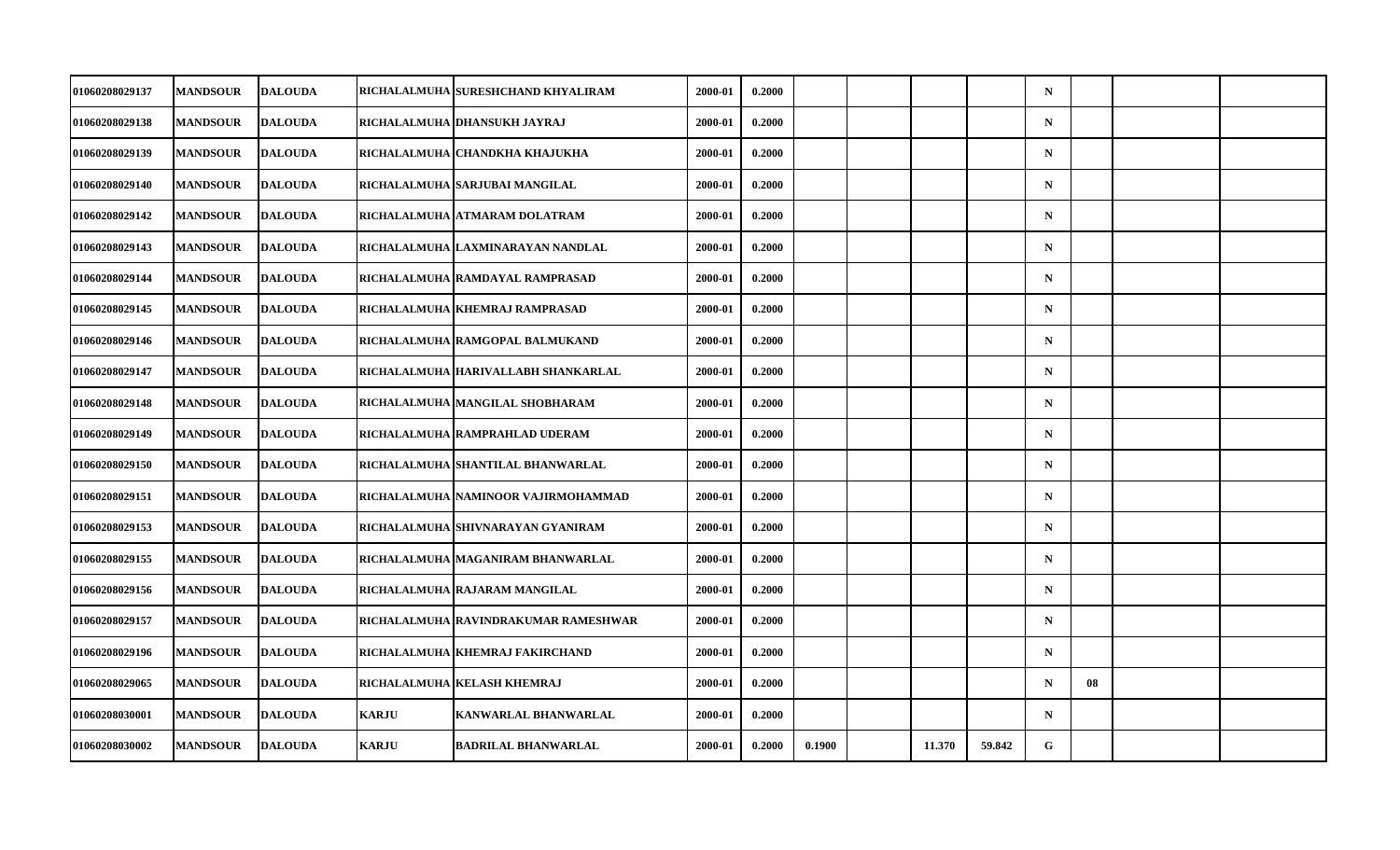| <b>01060208030003</b> | <b>MANDSOUR</b> | <b>DALOUDA</b> | <b>KARJU</b> | <b>RATANLAL HIRALAL</b>   | 2000-01 | 0.2000 |        |        |        | $\mathbf N$  |  |                    |
|-----------------------|-----------------|----------------|--------------|---------------------------|---------|--------|--------|--------|--------|--------------|--|--------------------|
| 01060208030005        | <b>MANDSOUR</b> | <b>DALOUDA</b> | <b>KARJU</b> | SAJJANBAI BHAGWAN         | 2000-01 | 0.2000 | 0.1900 | 10.850 | 57.105 | $\mathbf G$  |  |                    |
| 01060208030006        | <b>MANDSOUR</b> | <b>DALOUDA</b> | <b>KARJU</b> | <b>NATHU SAWA</b>         | 2000-01 | 0.2000 | 0.1950 | 12.400 | 63.589 | G.           |  |                    |
| 01060208030008        | <b>MANDSOUR</b> | <b>DALOUDA</b> | <b>KARJU</b> | RAMKUNWARBAI BAHADURSINGH | 2000-01 | 0.2000 | 0.1050 | 6.420  | 61.142 | $\mathbf{G}$ |  | <b>NAME CHANGE</b> |
| <b>01060208030010</b> | <b>MANDSOUR</b> | <b>DALOUDA</b> | <b>KARJU</b> | <b>KANJI BHERA</b>        | 2000-01 | 0.2000 |        |        |        | $\mathbf N$  |  |                    |
| 01060208030011        | <b>MANDSOUR</b> | <b>DALOUDA</b> | <b>KARJU</b> | <b>GAUTAM NANURAM</b>     | 2000-01 | 0.2000 |        |        |        | $\mathbf N$  |  |                    |
| 01060208030012        | <b>MANDSOUR</b> | <b>DALOUDA</b> | <b>KARJU</b> | SHANKARLAL MOTI           | 2000-01 | 0.2000 | 0.0900 | 5.600  | 62.222 | $\mathbf G$  |  | <b>NAME CHANGE</b> |
| 01060208030013        | <b>MANDSOUR</b> | <b>DALOUDA</b> | <b>KARJU</b> | SAMNDARLAL GOPAL          | 2000-01 | 0.2000 | 0.1400 | 8.780  | 62.714 | G            |  |                    |
| 01060208030015        | <b>MANDSOUR</b> | <b>DALOUDA</b> | <b>KARJU</b> | <b>GITABAI HIRALAL</b>    | 2000-01 | 0.2000 | 0.0800 | 4.210  | 52.625 | G            |  |                    |
| 01060208030016        | <b>MANDSOUR</b> | <b>DALOUDA</b> | <b>KARJU</b> | <b>KAMAL GANGARAM</b>     | 2000-01 | 0.2000 | 0.1000 | 5.810  | 58.100 | G.           |  |                    |
| 01060208030017        | <b>MANDSOUR</b> | <b>DALOUDA</b> | <b>KARJU</b> | SAJJANBAI HIRALAL         | 2000-01 | 0.2000 | 0.1800 | 10.380 | 57.666 | G            |  |                    |
| 01060208030018        | <b>MANDSOUR</b> | <b>DALOUDA</b> | <b>KARJU</b> | <b>ASHOK BALARAM</b>      | 2000-01 | 0.2000 | 0.1100 | 6.000  | 54.545 | $\mathbf{G}$ |  |                    |
| 01060208030019        | <b>MANDSOUR</b> | <b>DALOUDA</b> | <b>KARJU</b> | <b>MANNALAL ONKARLAL</b>  | 2000-01 | 0.2000 |        |        |        | $\mathbf N$  |  |                    |
| 01060208030020        | <b>MANDSOUR</b> | <b>DALOUDA</b> | <b>KARJU</b> | <b>KANWARLAL DEVRAM</b>   | 2000-01 | 0.2000 | 0.1850 | 11.240 | 60.756 | G            |  |                    |
| <b>01060208030021</b> | <b>MANDSOUR</b> | <b>DALOUDA</b> | <b>KARJU</b> | JAGDISH RAMLAL            | 2000-01 | 0.2000 | 0.1550 | 10.480 | 67.612 | G            |  |                    |
| 01060208030025        | <b>MANDSOUR</b> | <b>DALOUDA</b> | <b>KARJU</b> | <b>BAGDIRAM DEVRAM</b>    | 2000-01 | 0.2000 | 0.1000 | 6.100  | 61.000 | G            |  |                    |
| 01060208030026        | <b>MANDSOUR</b> | <b>DALOUDA</b> | <b>KARJU</b> | <b>MANNALAL NARAYAN</b>   | 2000-01 | 0.2000 | 0.1750 | 9.350  | 53.428 | G            |  |                    |
| 01060208030027        | <b>MANDSOUR</b> | <b>DALOUDA</b> | <b>KARJU</b> | <b>SHAMBHULAL DEVRAM</b>  | 2000-01 | 0.2000 | 0.1600 | 10.230 | 63.937 | G            |  |                    |
| 01060208030028        | <b>MANDSOUR</b> | <b>DALOUDA</b> | <b>KARJU</b> | NAHARJI SHOBHARAM         | 2000-01 | 0.2000 |        |        |        | $\mathbf N$  |  |                    |
| 01060208030029        | <b>MANDSOUR</b> | <b>DALOUDA</b> | <b>KARJU</b> | SUKHIBAI HIRALAL          | 2000-01 | 0.2000 |        |        |        | $\mathbf N$  |  |                    |
| 01060208030030        | <b>MANDSOUR</b> | <b>DALOUDA</b> | <b>KARJU</b> | <b>BHERULAL NANURAM</b>   | 2000-01 | 0.2000 | 0.1600 | 10.420 | 65.125 | $\mathbf{G}$ |  |                    |
| 01060208030031        | <b>MANDSOUR</b> | <b>DALOUDA</b> | <b>KARJU</b> | <b>KAVERIBAI NATHU</b>    | 2000-01 | 0.2000 | 0.1950 | 11.840 | 60.717 | G            |  |                    |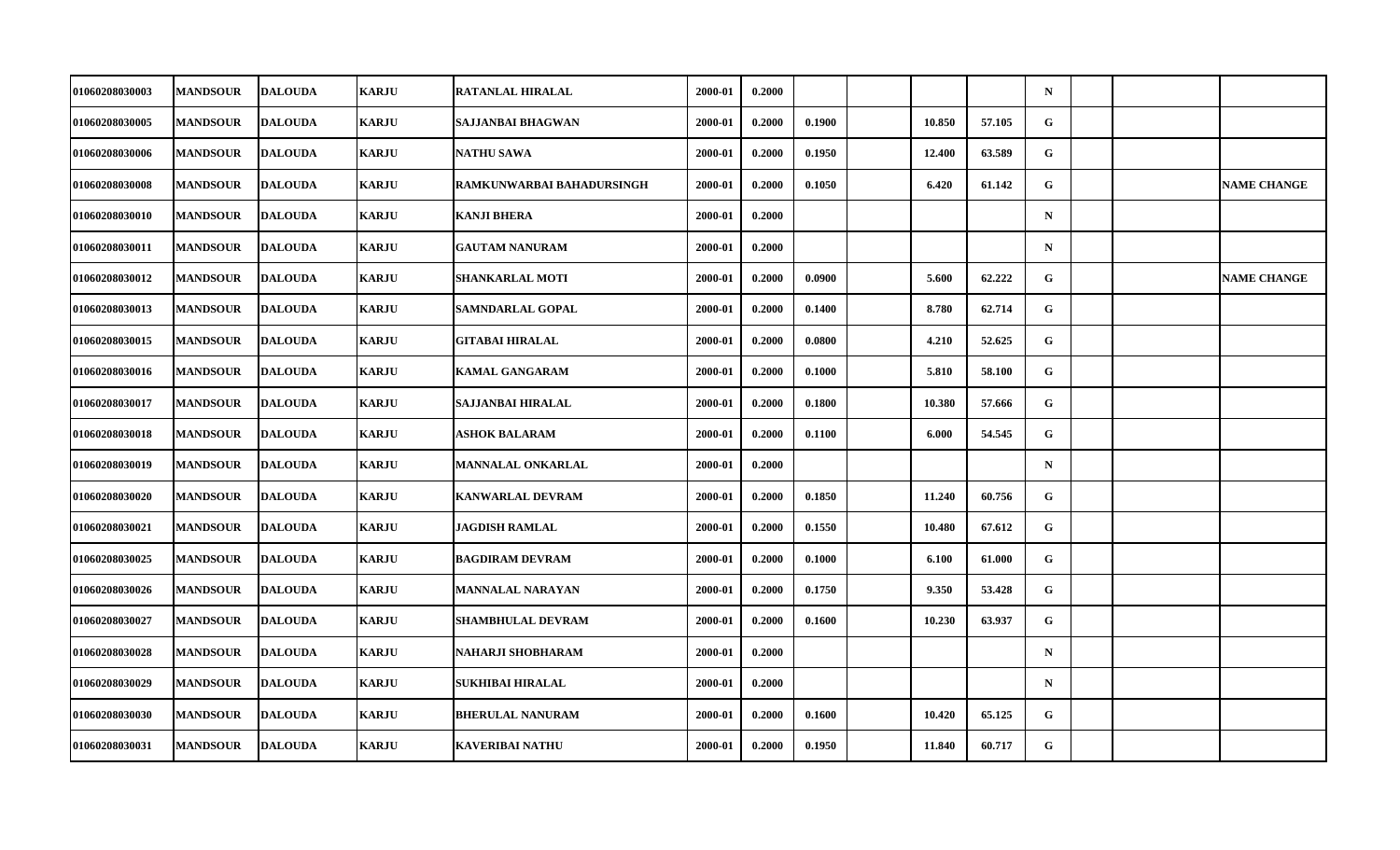| 01060208030032        | <b>MANDSOUR</b> | <b>DALOUDA</b> | <b>KARJU</b> | JUJHARLAL SURATRAM         | 2000-01 | 0.2000 |        |        |        | $\mathbf N$  |    | <b>NAME CHANGE</b> |
|-----------------------|-----------------|----------------|--------------|----------------------------|---------|--------|--------|--------|--------|--------------|----|--------------------|
| 01060208030035        | <b>MANDSOUR</b> | <b>DALOUDA</b> | <b>KARJU</b> | <b>LACHHIRAM RATANLAL</b>  | 2000-01 | 0.2000 |        |        |        | $\mathbf N$  |    |                    |
| 01060208030036        | <b>MANDSOUR</b> | <b>DALOUDA</b> | <b>KARJU</b> | <b>RAJARAM PARTHA</b>      | 2000-01 | 0.2000 | 0.1000 | 5.160  | 51.600 | G            | 04 |                    |
| 01060208030037        | <b>MANDSOUR</b> | <b>DALOUDA</b> | <b>KARJU</b> | SHANKARLAL DEVRAM SARPANCH | 2000-01 | 0.2000 | 0.1250 | 7.560  | 60.480 | $\mathbf{G}$ |    |                    |
| 01060208030038        | <b>MANDSOUR</b> | <b>DALOUDA</b> | <b>KARJU</b> | KISHANLAL DEVRAM           | 2000-01 | 0.2000 |        |        |        | $\mathbf N$  |    |                    |
| 01060208030039        | <b>MANDSOUR</b> | <b>DALOUDA</b> | <b>KARJU</b> | <b>CHAGANLAL SEWARAM</b>   | 2000-01 | 0.2000 | 0.1900 | 10.700 | 56.315 | G            |    |                    |
| 01060208030041        | <b>MANDSOUR</b> | <b>DALOUDA</b> | <b>KARJU</b> | KESHARBAI AMRATRAM         | 2000-01 | 0.2000 |        |        |        | $\mathbf N$  |    | <b>NAME CHANGE</b> |
| 01060208030042        | <b>MANDSOUR</b> | <b>DALOUDA</b> | <b>KARJU</b> | <b>BHAGIRATH DHANNA</b>    | 2000-01 | 0.2000 |        |        |        | $\mathbf N$  |    |                    |
| 01060208030044        | <b>MANDSOUR</b> | <b>DALOUDA</b> | <b>KARJU</b> | <b>BALARAM KALU TALER</b>  | 2000-01 | 0.2000 | 0.1300 | 7.870  | 60.538 | G            |    |                    |
| 01060208030045        | <b>MANDSOUR</b> | <b>DALOUDA</b> | <b>KARJU</b> | <b>RAMRATAN HIRALAL</b>    | 2000-01 | 0.2000 | 0.1850 | 10.630 | 57.459 | G            |    |                    |
| <b>01060208030046</b> | <b>MANDSOUR</b> | <b>DALOUDA</b> | <b>KARJU</b> | <b>BAPULAL DEVRAM</b>      | 2000-01 | 0.2000 | 0.1850 | 12.120 | 65.513 | G.           |    |                    |
| 01060208030047        | <b>MANDSOUR</b> | <b>DALOUDA</b> | <b>KARJU</b> | <b>ONKARLAL KANJI</b>      | 2000-01 | 0.2000 |        |        |        | $\mathbf N$  |    |                    |
| 01060208030048        | <b>MANDSOUR</b> | <b>DALOUDA</b> | <b>KARJU</b> | MANGIBAI DHANNA BALAI      | 2000-01 | 0.2000 |        |        |        | $\mathbf{F}$ |    |                    |
| 01060208030049        | <b>MANDSOUR</b> | <b>DALOUDA</b> | <b>KARJU</b> | <b>MANGILAL NATHU</b>      | 2000-01 | 0.2000 |        |        |        | $\mathbf N$  |    |                    |
| 01060208030050        | <b>MANDSOUR</b> | <b>DALOUDA</b> | <b>KARJU</b> | NANADIBAI KACHRU           | 2000-01 | 0.2000 |        |        |        | $\mathbf N$  |    |                    |
| 01060208030051        | <b>MANDSOUR</b> | <b>DALOUDA</b> | <b>KARJU</b> | NATHULAL BHANWARLAL        | 2000-01 | 0.2000 | 0.1900 | 10.940 | 57.578 | G            |    |                    |
| 01060208030052        | <b>MANDSOUR</b> | <b>DALOUDA</b> | <b>KARJU</b> | <b>BADRILAL MAGNIRAM</b>   | 2000-01 | 0.2000 |        |        |        | $\mathbf N$  |    |                    |
| 01060208030053        | <b>MANDSOUR</b> | <b>DALOUDA</b> | <b>KARJU</b> | <b>SHOBHARAM CHUNNA</b>    | 2000-01 | 0.2000 | 0.1850 | 10.460 | 56.540 | $\mathbf G$  |    |                    |
| 01060208030054        | <b>MANDSOUR</b> | <b>DALOUDA</b> | <b>KARJU</b> | <b>KISHAN KANAJI</b>       | 2000-01 | 0.2000 | 0.1650 | 9.220  | 55.878 | G            |    |                    |
| 01060208030055        | <b>MANDSOUR</b> | <b>DALOUDA</b> | <b>KARJU</b> | <b>NATHU NANDA</b>         | 2000-01 | 0.2000 | 0.1000 | 6.120  | 61.200 | G            |    |                    |
| 01060208030056        | <b>MANDSOUR</b> | <b>DALOUDA</b> | <b>KARJU</b> | <b>GIRDHARI BHERULAL</b>   | 2000-01 | 0.2000 |        |        |        | $\mathbf{F}$ |    |                    |
| 01060208030057        | <b>MANDSOUR</b> | <b>DALOUDA</b> | <b>KARJU</b> | <b>GAUTAM AMARA</b>        | 2000-01 | 0.2000 |        |        |        | $\mathbf N$  |    |                    |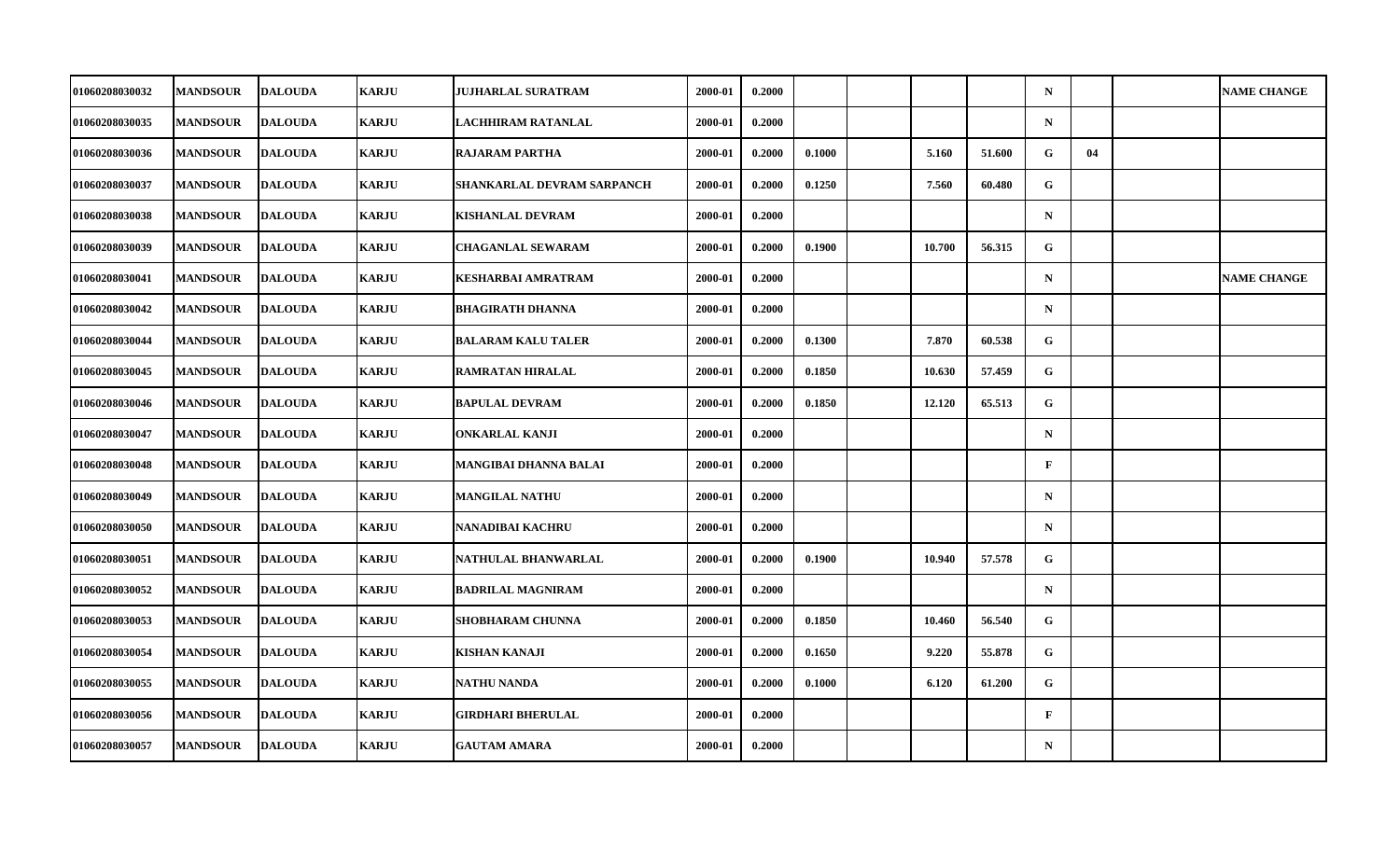| <b>01060208030059</b> | <b>MANDSOUR</b> | <b>DALOUDA</b> | <b>KARJU</b> | <b>CHENRAM KISHAN</b>       | 2000-01 | 0.2000 |        |        |        | $\mathbf N$ |    |  |
|-----------------------|-----------------|----------------|--------------|-----------------------------|---------|--------|--------|--------|--------|-------------|----|--|
| 01060208030061        | <b>MANDSOUR</b> | <b>DALOUDA</b> | <b>KARJU</b> | <b>BALURAM RATANLAL</b>     | 2000-01 | 0.2000 | 0.1000 | 5.670  | 56.700 | G           |    |  |
| 01060208030062        | <b>MANDSOUR</b> | <b>DALOUDA</b> | <b>KARJU</b> | <b>BAGDIBAI SAGA</b>        | 2000-01 | 0.2000 | 0.1850 | 10.430 | 56.378 | G           |    |  |
| 01060208030064        | <b>MANDSOUR</b> | <b>DALOUDA</b> | <b>KARJU</b> | <b>MANGILAL NANURAM</b>     | 2000-01 | 0.2000 |        |        |        | $\mathbf N$ |    |  |
| 01060208030065        | <b>MANDSOUR</b> | <b>DALOUDA</b> | <b>KARJU</b> | <b>MANGILAL GANPAT</b>      | 2000-01 | 0.2000 | 0.1650 | 9.690  | 58.727 | G           |    |  |
| 01060208030066        | <b>MANDSOUR</b> | <b>DALOUDA</b> | <b>KARJU</b> | SAVITRIBAI LAXMAN           | 2000-01 | 0.2000 | 0.1150 | 6.670  | 58.000 | G           |    |  |
| 01060208030067        | <b>MANDSOUR</b> | <b>DALOUDA</b> | <b>KARJU</b> | <b>AMRATRAM MOTI</b>        | 2000-01 | 0.2000 |        |        |        | $\mathbf N$ |    |  |
| 01060208030068        | <b>MANDSOUR</b> | <b>DALOUDA</b> | <b>KARJU</b> | <b>NANURAM AMARA</b>        | 2000-01 | 0.2000 |        |        |        | $\mathbf N$ |    |  |
| 01060208030069        | <b>MANDSOUR</b> | <b>DALOUDA</b> | <b>KARJU</b> | NIRANJANLAL BAPULAL         | 2000-01 | 0.2000 | 0.1950 | 10.890 | 55.846 | G           |    |  |
| 01060208030070        | <b>MANDSOUR</b> | <b>DALOUDA</b> | <b>KARJU</b> | RATNALAL JAWAHARLAL         | 2000-01 | 0.2000 | 0.0950 | 5.520  | 58.105 | G.          |    |  |
| 01060208030071        | <b>MANDSOUR</b> | <b>DALOUDA</b> | <b>KARJU</b> | <b>BASANTIBAI SUNDARBAI</b> | 2000-01 | 0.2000 | 0.2100 | 10.960 | 52.190 | G           |    |  |
| 01060208030072        | <b>MANDSOUR</b> | <b>DALOUDA</b> | <b>KARJU</b> | SHANTILAL JAWAHARLAL        | 2000-01 | 0.2000 | 0.2000 | 10.990 | 54.950 | G           |    |  |
| 01060208030073        | <b>MANDSOUR</b> | <b>DALOUDA</b> | <b>KARJU</b> | <b>PYARCHAND BALU</b>       | 2000-01 | 0.2000 |        |        |        | ${\bf N}$   |    |  |
| 01060208030074        | <b>MANDSOUR</b> | <b>DALOUDA</b> | <b>KARJU</b> | NANDRAM ONKAR               | 2000-01 | 0.2000 |        |        |        | $\mathbf N$ |    |  |
| 01060208030075        | <b>MANDSOUR</b> | <b>DALOUDA</b> | <b>KARJU</b> | <b>LALJI CHATARBHUJ</b>     | 2000-01 | 0.2000 | 0.1900 | 12.110 | 63.736 | G           |    |  |
| 01060208030077        | <b>MANDSOUR</b> | <b>DALOUDA</b> | <b>KARJU</b> | <b>MANGILAL BHUWAN</b>      | 2000-01 | 0.2000 | 0.2050 | 11.090 | 54.097 | G           |    |  |
| <b>01060208030079</b> | <b>MANDSOUR</b> | <b>DALOUDA</b> | <b>KARJU</b> | <b>NANDA DEVA</b>           | 2000-01 | 0.2000 | 0.1350 | 7.620  | 56.444 | G           |    |  |
| 01060208030080        | <b>MANDSOUR</b> | <b>DALOUDA</b> | <b>KARJU</b> | <b>KACHRULAL KISHANLAL</b>  | 2000-01 | 0.2000 | 0.1000 | 5.020  | 50.200 | G           | 04 |  |
| 01060208030082        | <b>MANDSOUR</b> | <b>DALOUDA</b> | <b>KARJU</b> | <b>GATTU KANA</b>           | 2000-01 | 0.2000 |        |        |        | $\mathbf N$ |    |  |
| 01060208030084        | <b>MANDSOUR</b> | <b>DALOUDA</b> | <b>KARJU</b> | DHURIBAI JAWAHARLAL         | 2000-01 | 0.2000 |        |        |        | $\mathbf N$ |    |  |
| 01060208030085        | <b>MANDSOUR</b> | <b>DALOUDA</b> | <b>KARJU</b> | <b>BHUWAN GULAB</b>         | 2000-01 | 0.2000 | 0.2000 | 11.880 | 59.400 | G           |    |  |
| 01060208030086        | <b>MANDSOUR</b> | <b>DALOUDA</b> | <b>KARJU</b> | <b>GIRDHARI RAJARAM</b>     | 2000-01 | 0.2000 |        |        |        | $\mathbf N$ |    |  |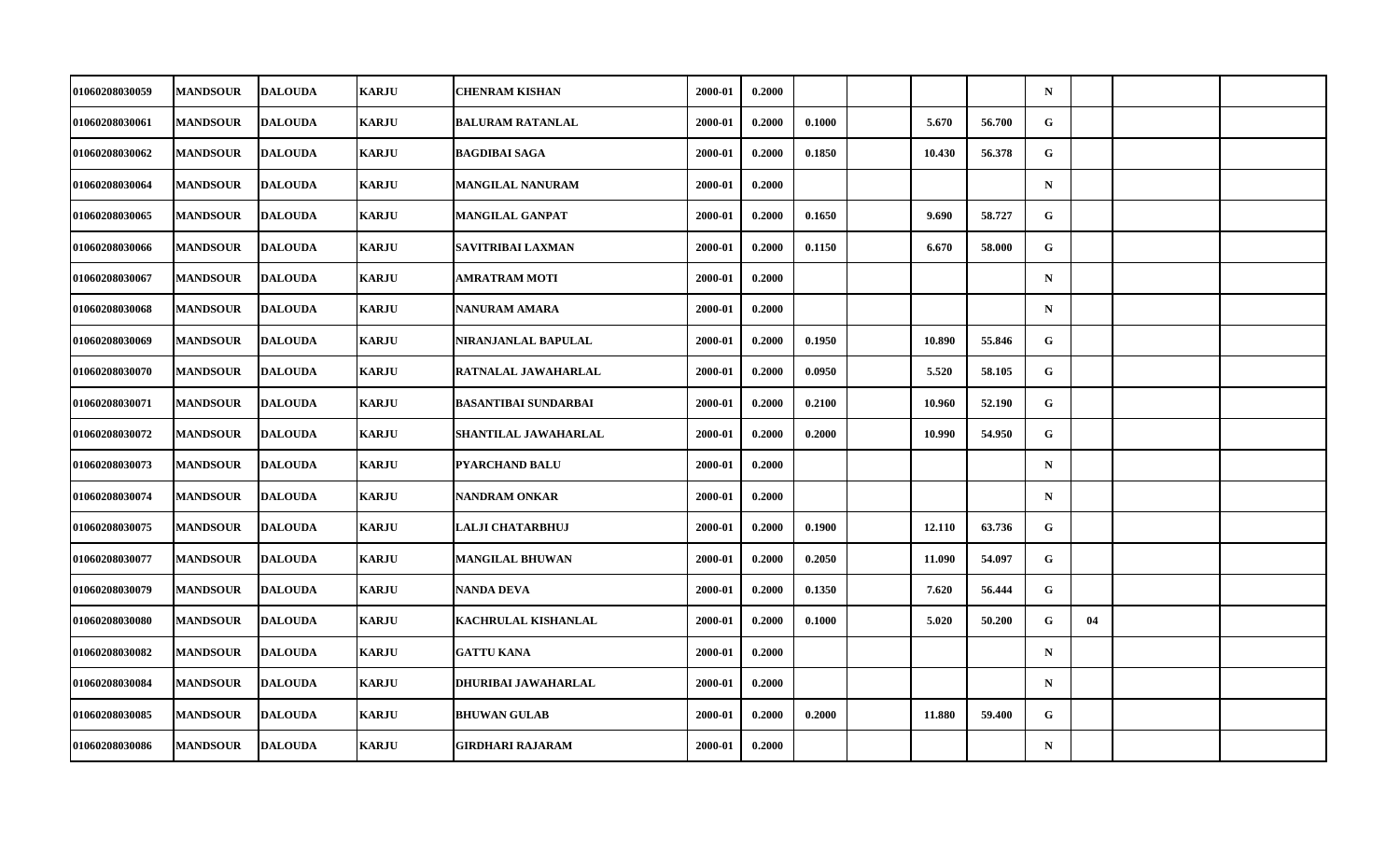| 01060208030087        | <b>MANDSOUR</b> | <b>DALOUDA</b> | <b>KARJU</b> | JAWAHARLAL RATANLAL        | 2000-01 | 0.2000 | 0.1700 | 11.220 | 66.000 | G            |    |                            |
|-----------------------|-----------------|----------------|--------------|----------------------------|---------|--------|--------|--------|--------|--------------|----|----------------------------|
| 01060208030088        | <b>MANDSOUR</b> | <b>DALOUDA</b> | <b>KARJU</b> | <b>RAMKUNWAR KACHRU</b>    | 2000-01 | 0.2000 | 0.1100 | 5.620  | 51.090 | G            | 04 |                            |
| 01060208030089        | <b>MANDSOUR</b> | <b>DALOUDA</b> | <b>KARJU</b> | <b>KACHRU DEVRAM</b>       | 2000-01 | 0.2000 | 0.1750 | 11.060 | 63.200 | G            |    |                            |
| <b>01060208030090</b> | <b>MANDSOUR</b> | <b>DALOUDA</b> | <b>KARJU</b> | <b>BAPULAL ATMARAM</b>     | 2000-01 | 0.2000 | 0.1350 | 8.120  | 60.148 | G            |    |                            |
| 01060208030091        | <b>MANDSOUR</b> | <b>DALOUDA</b> | <b>KARJU</b> | SAMPATBAI MADHO            | 2000-01 | 0.2000 |        |        |        | $\mathbf N$  | 08 |                            |
| 01060208030092        | <b>MANDSOUR</b> | <b>DALOUDA</b> | <b>KARJU</b> | <b>MANKUNWAR RATANLAL</b>  | 2000-01 | 0.2000 |        |        |        | $\mathbf N$  |    | <b>TRANSFER/PIPLIYASIR</b> |
| 01060208030093        | <b>MANDSOUR</b> | <b>DALOUDA</b> | <b>KARJU</b> | <b>BAGDIRAM NANDA</b>      | 2000-01 | 0.2000 | 0.1700 | 9.650  | 56.764 | G.           |    |                            |
| 01060208030094        | <b>MANDSOUR</b> | <b>DALOUDA</b> | <b>KARJU</b> | <b>GOBARLAL DHURA</b>      | 2000-01 | 0.2000 | 0.2000 | 12.240 | 61.200 | G            |    |                            |
| 01060208030095        | <b>MANDSOUR</b> | <b>DALOUDA</b> | <b>KARJU</b> | <b>RATAN AMRA</b>          | 2000-01 | 0.2000 |        |        |        | $\mathbf N$  |    |                            |
| 01060208030096        | <b>MANDSOUR</b> | <b>DALOUDA</b> | <b>KARJU</b> | NATHU NANAURAM             | 2000-01 | 0.2000 | 0.1900 | 11.500 | 60.526 | G.           |    |                            |
| <b>01060208030097</b> | <b>MANDSOUR</b> | <b>DALOUDA</b> | <b>KARJU</b> | <b>BHUWAN MAGNIRAM</b>     | 2000-01 | 0.2000 |        |        |        | $\mathbf N$  |    |                            |
| 01060208030098        | <b>MANDSOUR</b> | <b>DALOUDA</b> | <b>KARJU</b> | <b>BAGDIRAM CHUNA</b>      | 2000-01 | 0.2000 | 0.1700 | 9.520  | 56.000 | G            |    |                            |
| 01060208030099        | <b>MANDSOUR</b> | <b>DALOUDA</b> | <b>KARJU</b> | PUNA SAGA                  | 2000-01 | 0.2000 | 0.1050 | 5.920  | 56.380 | G            |    |                            |
| <b>01060208030101</b> | <b>MANDSOUR</b> | <b>DALOUDA</b> | <b>KARJU</b> | RADHESHYAM DEVARAM         | 2000-01 | 0.2000 | 0.1350 | 8.080  | 59.851 | $\mathbf{G}$ |    |                            |
| 01060208030102        | <b>MANDSOUR</b> | <b>DALOUDA</b> | <b>KARJU</b> | <b>JAGDISH DEVRAM</b>      | 2000-01 | 0.2000 | 0.1450 | 9.180  | 63.310 | G            |    |                            |
| 01060208030103        | <b>MANDSOUR</b> | <b>DALOUDA</b> | <b>KARJU</b> | <b>DEVRAM BHERA</b>        | 2000-01 | 0.2000 | 0.1100 | 6.760  | 61.454 | G            |    |                            |
| <b>01060208030104</b> | <b>MANDSOUR</b> | <b>DALOUDA</b> | <b>KARJU</b> | <b>RAJARAM NATHU GAYRI</b> | 2000-01 | 0.2000 | 0.1950 | 11.760 | 60.307 | G            |    |                            |
| 01060208030105        | <b>MANDSOUR</b> | <b>DALOUDA</b> | <b>KARJU</b> | <b>RAJARAM HIRA BALAI</b>  | 2000-01 | 0.2000 |        |        |        | $\mathbf N$  |    |                            |
| 01060208030106        | <b>MANDSOUR</b> | <b>DALOUDA</b> | <b>KARJU</b> | <b>DEVRAM UDA</b>          | 2000-01 | 0.2000 | 0.1250 | 7.370  | 58.960 | G            |    |                            |
| 01060208030107        | <b>MANDSOUR</b> | <b>DALOUDA</b> | <b>KARJU</b> | <b>SAGARMAL MADHU</b>      | 2000-01 | 0.2000 | 0.1050 | 5.940  | 56.571 | G            |    |                            |
| 01060208030108        | <b>MANDSOUR</b> | <b>DALOUDA</b> | <b>KARJU</b> | <b>BALU KALU SUTAR</b>     | 2000-01 | 0.2000 |        |        |        | $\mathbf N$  |    |                            |
| 01060208030109        | <b>MANDSOUR</b> | <b>DALOUDA</b> | <b>KARJU</b> | <b>RAMLAL KANJI</b>        | 2000-01 | 0.2000 |        |        |        | $\mathbf N$  |    |                            |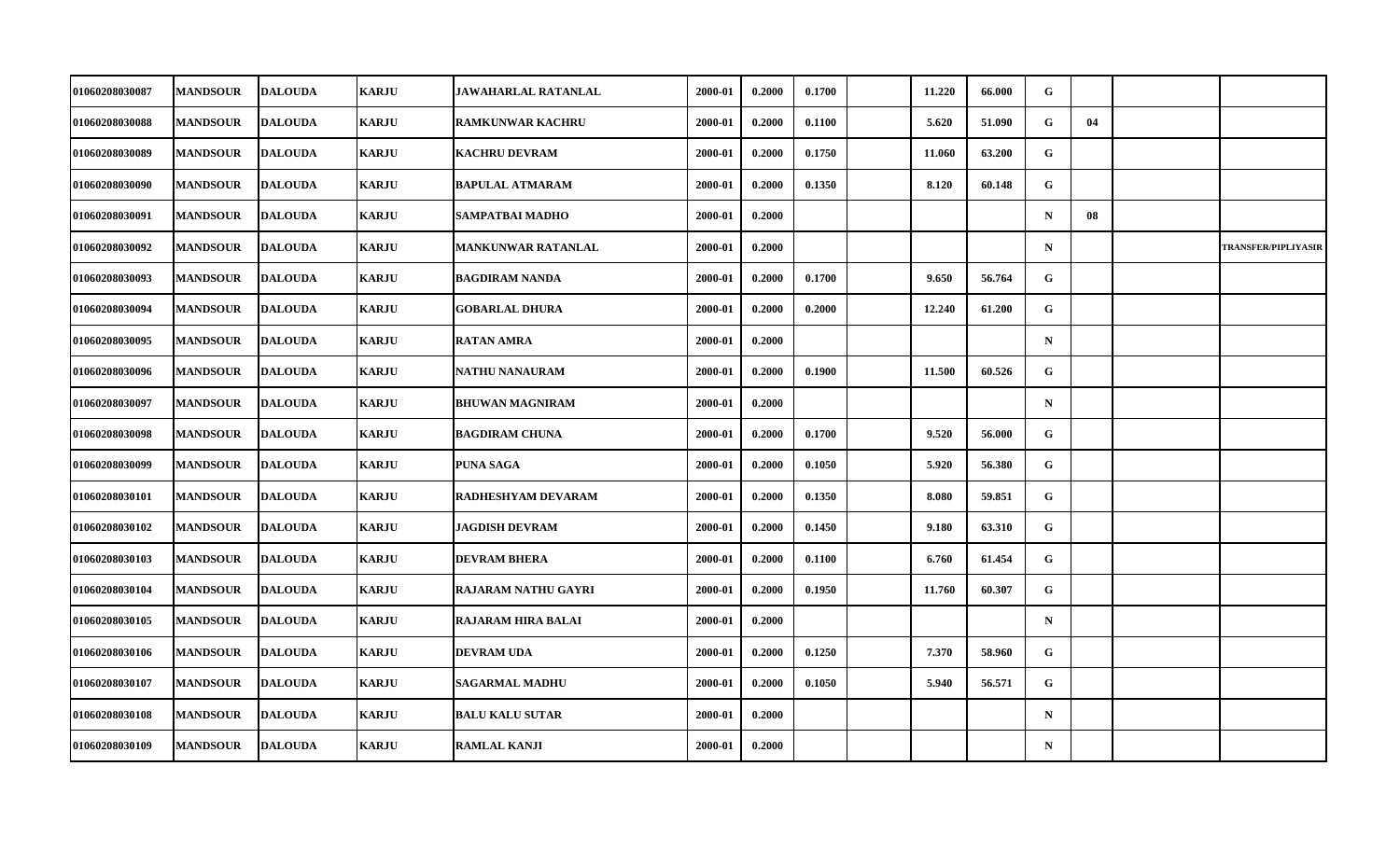| 01060208030111        | <b>MANDSOUR</b> | <b>DALOUDA</b> | <b>KARJU</b> | MOTYABAI KANJI               | 2000-01 | 0.2000 | 0.1950 | 11.940 | 61.230 | G           |    |  |
|-----------------------|-----------------|----------------|--------------|------------------------------|---------|--------|--------|--------|--------|-------------|----|--|
| 01060208030113        | <b>MANDSOUR</b> | <b>DALOUDA</b> | <b>KARJU</b> | LILABAI MODAJI               | 2000-01 | 0.2000 | 0.1950 | 11.680 | 59.897 | G           |    |  |
| 01060208030114        | <b>MANDSOUR</b> | <b>DALOUDA</b> | <b>KARJU</b> | <b>BHUWAN RATANLAL</b>       | 2000-01 | 0.2000 | 0.1850 | 9.550  | 51.621 | G           | 04 |  |
| 01060208030115        | <b>MANDSOUR</b> | <b>DALOUDA</b> | <b>KARJU</b> | <b>BULAKIBAI HIRALAL</b>     | 2000-01 | 0.2000 |        |        |        | $\mathbf N$ |    |  |
| 01060208030116        | <b>MANDSOUR</b> | <b>DALOUDA</b> | <b>KARJU</b> | VAJERAM RATANLAL             | 2000-01 | 0.2000 | 0.1000 | 5.930  | 59.300 | G           |    |  |
| 01060208030117        | <b>MANDSOUR</b> | <b>DALOUDA</b> | <b>KARJU</b> | SAMANDBAI GANGARAM           | 2000-01 | 0.2000 | 0.1500 | 8.550  | 57.000 | G           |    |  |
| 01060208030121        | <b>MANDSOUR</b> | <b>DALOUDA</b> | <b>KARJU</b> | <b>BAGDIRAM GOVINDRAM</b>    | 2000-01 | 0.2000 | 0.1250 | 6.890  | 55.120 | G           |    |  |
| <b>01060208030122</b> | <b>MANDSOUR</b> | <b>DALOUDA</b> | <b>KARJU</b> | <b>KAMALSINGH DEVRAM</b>     | 2000-01 | 0.2000 | 0.1800 | 11.240 | 62.444 | G.          |    |  |
| 01060208030124        | <b>MANDSOUR</b> | <b>DALOUDA</b> | <b>KARJU</b> | <b>KANA HAKKA</b>            | 2000-01 | 0.2000 |        |        |        | $\mathbf N$ |    |  |
| 01060208030125        | <b>MANDSOUR</b> | <b>DALOUDA</b> | <b>KARJU</b> | <b>MANJI BHERULAL</b>        | 2000-01 | 0.2000 |        |        |        | $\mathbf N$ |    |  |
| <b>01060208030126</b> | <b>MANDSOUR</b> | <b>DALOUDA</b> | <b>KARJU</b> | <b>BAGDIRAM NANDA SANSRI</b> | 2000-01 | 0.2000 | 0.0550 | 2.900  | 52.727 | G.          |    |  |
| 01060208030127        | <b>MANDSOUR</b> | <b>DALOUDA</b> | <b>KARJU</b> | SHANKARLAL RAMCHANDRA        | 2000-01 | 0.2000 |        |        |        | $\mathbf N$ |    |  |
| 01060208030129        | <b>MANDSOUR</b> | <b>DALOUDA</b> | <b>KARJU</b> | <b>SHANTILAL MANNALAL</b>    | 2000-01 | 0.2000 |        |        |        | $\mathbf N$ |    |  |
| 01060208030130        | <b>MANDSOUR</b> | <b>DALOUDA</b> | <b>KARJU</b> | <b>SURAJBAI CHAINRAM</b>     | 2000-01 | 0.2000 |        |        |        | $\mathbf N$ |    |  |
| 01060208030131        | <b>MANDSOUR</b> | <b>DALOUDA</b> | <b>KARJU</b> | <b>MANMAL KESHRIMAL</b>      | 2000-01 | 0.2000 |        |        |        | $\mathbf N$ |    |  |
| 01060208030132        | <b>MANDSOUR</b> | <b>DALOUDA</b> | <b>KARJU</b> | <b>BHANWARLAL HIRALAL</b>    | 2000-01 | 0.2000 | 0.2100 | 12.400 | 59.047 | G           |    |  |
| 01060208030135        | <b>MANDSOUR</b> | <b>DALOUDA</b> | <b>KARJU</b> | <b>DHAPUBAI BALRAM</b>       | 2000-01 | 0.2000 | 0.1950 | 11.450 | 58.717 | G           |    |  |
| 01060208030136        | <b>MANDSOUR</b> | <b>DALOUDA</b> | <b>KARJU</b> | <b>BHULIBAI UDA</b>          | 2000-01 | 0.2000 |        |        |        | $\mathbf N$ |    |  |
| 01060208030138        | <b>MANDSOUR</b> | <b>DALOUDA</b> | <b>KARJU</b> | <b>MOHANLAL CHATARBHUJ</b>   | 2000-01 | 0.2000 |        |        |        | $\mathbf N$ |    |  |
| 01060208030139        | <b>MANDSOUR</b> | <b>DALOUDA</b> | <b>KARJU</b> | PARVATIBAI BHUWAN            | 2000-01 | 0.2000 |        |        |        | $\mathbf N$ |    |  |
| 01060208030140        | <b>MANDSOUR</b> | <b>DALOUDA</b> | <b>KARJU</b> | <b>KANKUBAI GANESHRAM</b>    | 2000-01 | 0.2000 | 0.1400 | 8.430  | 60.214 | $\mathbf G$ |    |  |
| 01060208030141        | <b>MANDSOUR</b> | <b>DALOUDA</b> | <b>KARJU</b> | NATHULAL HIRALAL             | 2000-01 | 0.2000 |        |        |        | ${\bf N}$   |    |  |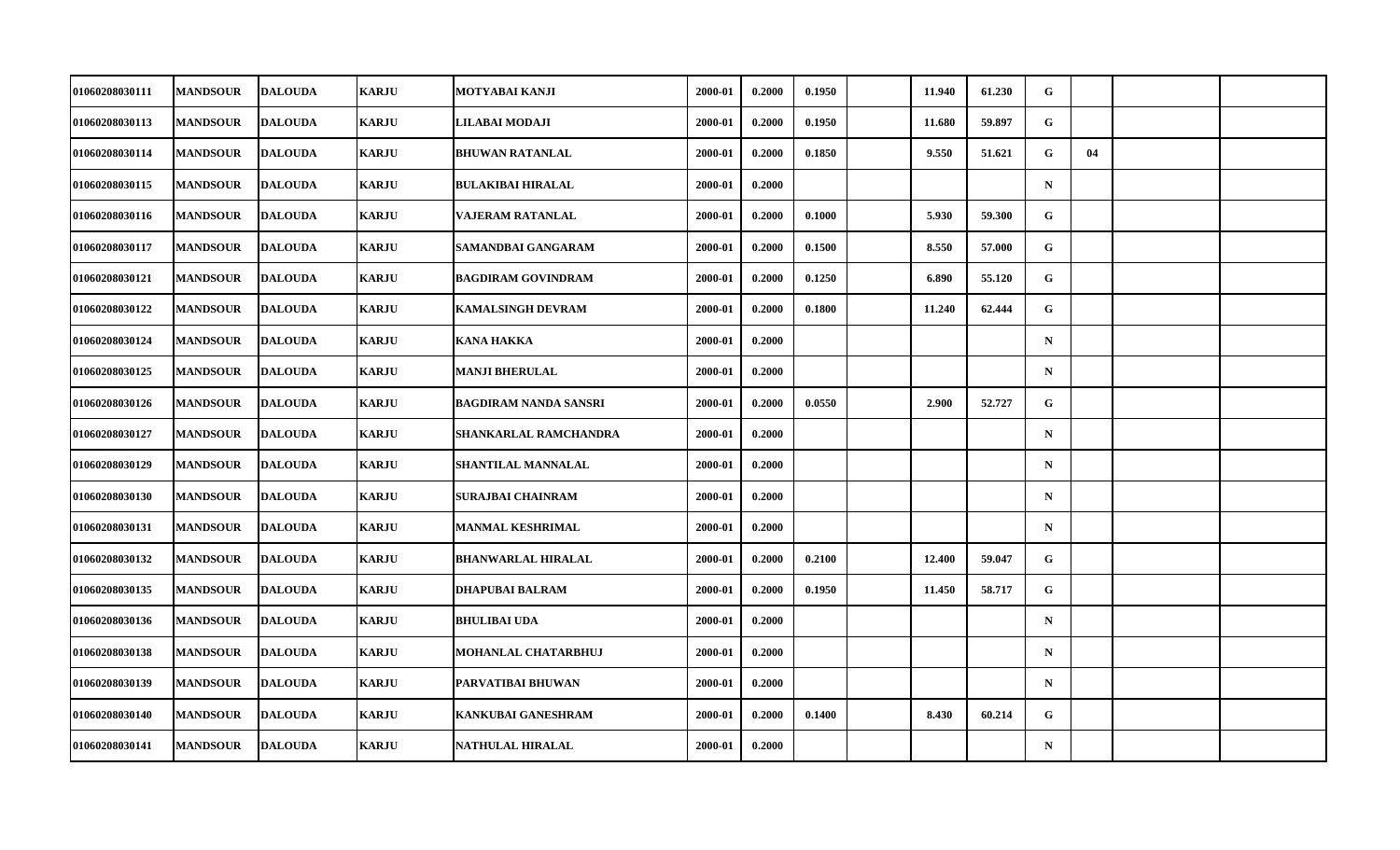| 01060208030142 | <b>MANDSOUR</b> | <b>DALOUDA</b> | <b>KARJU</b> | <b>TINUBAI DEVRAM</b>           | 2000-01 | 0.2000 | 0.1000 | 5.000  | 50.000 | G            | 04 |  |
|----------------|-----------------|----------------|--------------|---------------------------------|---------|--------|--------|--------|--------|--------------|----|--|
| 01060208030143 | <b>MANDSOUR</b> | <b>DALOUDA</b> | <b>KARJU</b> | <b>JIWANLAL NATHULAL</b>        | 2000-01 | 0.2000 | 0.1850 | 11.340 | 61.297 | ${\bf G}$    |    |  |
| 01060208030144 | <b>MANDSOUR</b> | <b>DALOUDA</b> | <b>KARJU</b> | <b>BAPULAL MODAJI</b>           | 2000-01 | 0.2000 |        |        |        | $\mathbf{F}$ |    |  |
| 01060208030145 | <b>MANDSOUR</b> | <b>DALOUDA</b> | <b>KARJU</b> | SHRILAL BHAGWANSINGH            | 2000-01 | 0.2000 | 0.1950 | 11.980 | 61.435 | G            |    |  |
| 01060208030146 | <b>MANDSOUR</b> | <b>DALOUDA</b> | <b>KARJU</b> | <b>RAMESHWAR MANNALAL</b>       | 2000-01 | 0.2000 | 0.1750 | 10.130 | 57.885 | G            |    |  |
| 01060208030147 | <b>MANDSOUR</b> | <b>DALOUDA</b> | <b>KARJU</b> | <b>BALU BAGDIRAM</b>            | 2000-01 | 0.2000 |        |        |        | $\mathbf N$  | 08 |  |
| 01060208030148 | <b>MANDSOUR</b> | <b>DALOUDA</b> | <b>KARJU</b> | <b>BHERULAL SHANKARLAL</b>      | 2000-01 | 0.2000 | 0.1900 | 11.680 | 61.473 | G            |    |  |
| 01060208030149 | <b>MANDSOUR</b> | <b>DALOUDA</b> | <b>KARJU</b> | MOHANLAL KISHANLAL              | 2000-01 | 0.2000 |        |        |        | $\mathbf N$  |    |  |
| 01060208030150 | <b>MANDSOUR</b> | <b>DALOUDA</b> | <b>KARJU</b> | <b>BHERULAL MOTIJI</b>          | 2000-01 | 0.2000 |        |        |        | $\mathbf N$  |    |  |
| 01060208030151 | <b>MANDSOUR</b> | <b>DALOUDA</b> | <b>KARJU</b> | <b>BHUWANSINGH BHANWARLAL</b>   | 2000-01 | 0.2000 | 0.1850 | 15.530 | 83.945 | ${\bf G}$    |    |  |
| 01060208030152 | <b>MANDSOUR</b> | <b>DALOUDA</b> | <b>KARJU</b> | <b>HIRALAL BHANWARLAL</b>       | 2000-01 | 0.2000 | 0.1900 | 9.480  | 49.894 | $\mathbf I$  | 02 |  |
| 01060208030153 | <b>MANDSOUR</b> | <b>DALOUDA</b> | <b>KARJU</b> | <b>BADRILAL DEVRAM</b>          | 2000-01 | 0.2000 | 0.1200 | 7.200  | 60.000 | G            |    |  |
| 01060208030154 | <b>MANDSOUR</b> | <b>DALOUDA</b> | <b>KARJU</b> | <b>PARVATSINGH KISHANSINGH</b>  | 2000-01 | 0.2000 | 0.1850 | 11.160 | 60.324 | $\mathbf G$  |    |  |
| 01060208030155 | <b>MANDSOUR</b> | <b>DALOUDA</b> | <b>KARJU</b> | <b>MANSINGH DEVRAM</b>          | 2000-01 | 0.2000 |        |        |        | $\mathbf N$  |    |  |
| 01060208030156 | <b>MANDSOUR</b> | <b>DALOUDA</b> | <b>KARJU</b> | <b>BHUWAN BHANWARLAL</b>        | 2000-01 | 0.2000 | 0.2100 | 10.240 | 48.761 | G            | 04 |  |
| 01060208030157 | <b>MANDSOUR</b> | <b>DALOUDA</b> | <b>KARJU</b> | RAMCHANDRA KARULAL              | 2000-01 | 0.2000 | 0.1000 | 6.280  | 62.800 | G            |    |  |
| 01060208030158 | <b>MANDSOUR</b> | <b>DALOUDA</b> | <b>KARJU</b> | <b>GANPAT LAL MANNALAL</b>      | 2000-01 | 0.2000 | 0.1700 | 9.210  | 54.176 | G            |    |  |
| 01060208030159 | <b>MANDSOUR</b> | <b>DALOUDA</b> | <b>KARJU</b> | <b>JAGDISH RATANLAL BADA</b>    | 2000-01 | 0.2000 |        |        |        | $\mathbf N$  |    |  |
| 01060208030160 | <b>MANDSOUR</b> | <b>DALOUDA</b> | <b>KARJU</b> | MANGILAL RATANLAL KHARBADH      | 2000-01 | 0.2000 |        |        |        | $\mathbf N$  |    |  |
| 01060208030161 | <b>MANDSOUR</b> | <b>DALOUDA</b> | <b>KARJU</b> | PANNALAL KISHANLAL              | 2000-01 | 0.2000 |        |        |        | $\mathbf N$  |    |  |
| 01060208030162 | <b>MANDSOUR</b> | <b>DALOUDA</b> | <b>KARJU</b> | LAXMINARAYAN NANURAM            | 2000-01 | 0.2000 |        |        |        | $\mathbf N$  |    |  |
| 01060208030163 | <b>MANDSOUR</b> | <b>DALOUDA</b> | <b>KARJU</b> | <b>JAGDISH RATANLAL (CHOTA)</b> | 2000-01 | 0.2000 | 0.1850 | 9.410  | 50.864 | <b>I</b>     | 02 |  |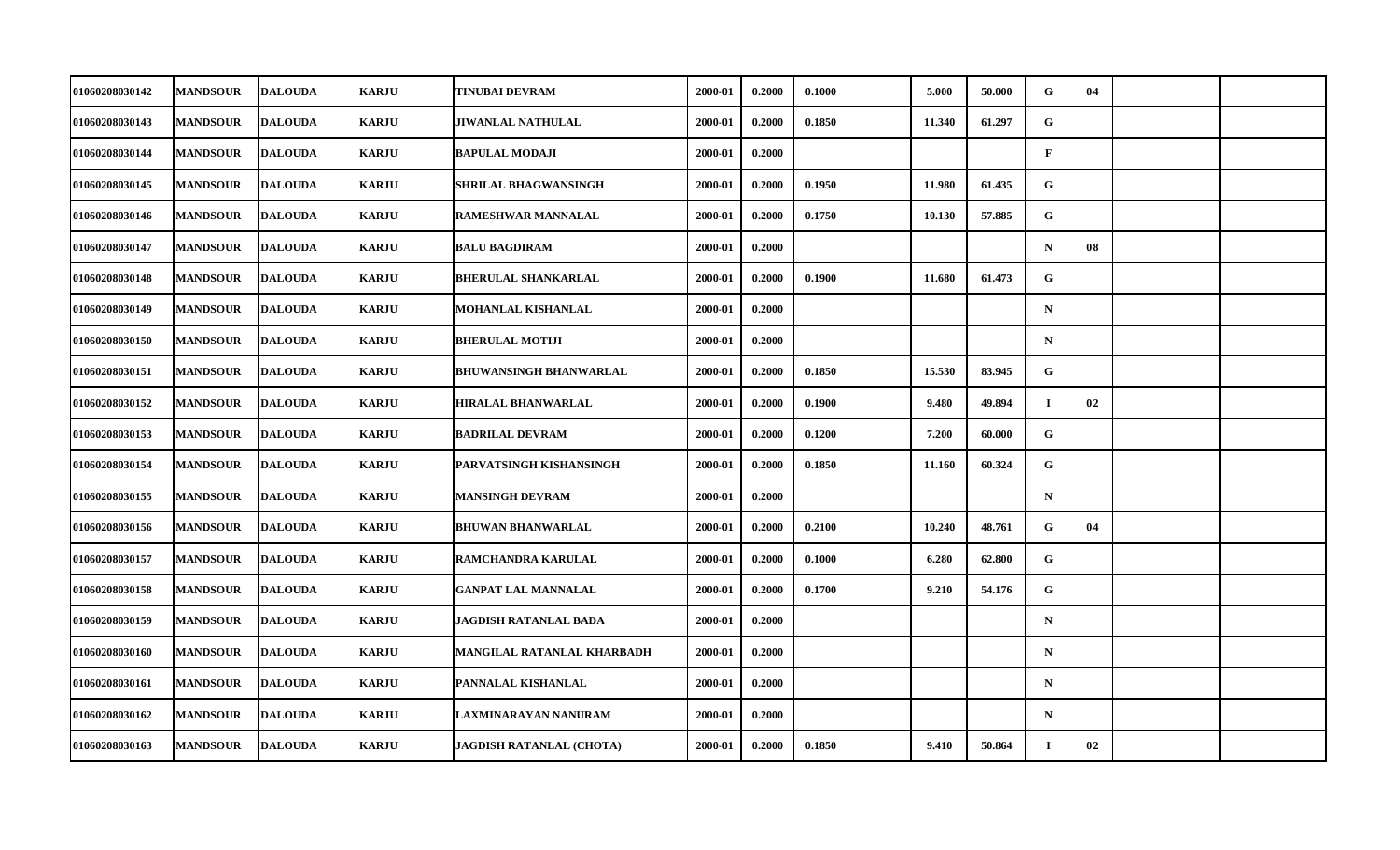| 01060208030164        | <b>MANDSOUR</b> | <b>DALOUDA</b> | <b>KARJU</b> | <b>BIHARILAL RATANLAL</b>    | 2000-01 | 0.2000 |        |        |        | $\mathbf N$ |  |  |
|-----------------------|-----------------|----------------|--------------|------------------------------|---------|--------|--------|--------|--------|-------------|--|--|
| 01060208030165        | <b>MANDSOUR</b> | <b>DALOUDA</b> | <b>KARJU</b> | PARASRAM HIRALAL             | 2000-01 | 0.2000 |        |        |        | $\mathbf N$ |  |  |
| 01060208030166        | <b>MANDSOUR</b> | <b>DALOUDA</b> | <b>KARJU</b> | PANNALAL BHAGWAN             | 2000-01 | 0.2000 |        |        |        | $\mathbf N$ |  |  |
| 01060208030167        | <b>MANDSOUR</b> | <b>DALOUDA</b> | <b>KARJU</b> | RADHIBAI PUNAMCHAND          | 2000-01 | 0.2000 | 0.2000 | 11.010 | 55.050 | G           |  |  |
| 01060208030168        | <b>MANDSOUR</b> | <b>DALOUDA</b> | <b>KARJU</b> | <b>RAMCHANDR MANGILAL</b>    | 2000-01 | 0.2000 |        |        |        | $\mathbf N$ |  |  |
| 01060208030169        | <b>MANDSOUR</b> | <b>DALOUDA</b> | <b>KARJU</b> | <b>BASANTILAL KISHANLAL</b>  | 2000-01 | 0.2000 | 0.1800 | 10.350 | 57.500 | G           |  |  |
| 01060208030170        | <b>MANDSOUR</b> | <b>DALOUDA</b> | <b>KARJU</b> | <b>GABARILAL NAHARJI</b>     | 2000-01 | 0.2000 | 0.1600 | 9.680  | 60.500 | G           |  |  |
| 01060208030171        | <b>MANDSOUR</b> | <b>DALOUDA</b> | <b>KARJU</b> | <b>RAMESHWAR NANDA</b>       | 2000-01 | 0.2000 | 0.1200 | 6.630  | 55.250 | G           |  |  |
| 01060208030172        | <b>MANDSOUR</b> | <b>DALOUDA</b> | <b>KARJU</b> | <b>BADARLAL NAHARJI</b>      | 2000-01 | 0.2000 | 0.1050 | 6.120  | 58.285 | G           |  |  |
| 01060208030173        | <b>MANDSOUR</b> | <b>DALOUDA</b> | <b>KARJU</b> | <b>BAPULAL KISHANLAL</b>     | 2000-01 | 0.2000 | 0.1600 | 9.170  | 57.312 | G           |  |  |
| 01060208030174        | <b>MANDSOUR</b> | <b>DALOUDA</b> | <b>KARJU</b> | <b>BHERULAL JAGDISH</b>      | 2000-01 | 0.2000 | 0.1600 | 10.090 | 63.062 | G           |  |  |
| 01060208030175        | <b>MANDSOUR</b> | <b>DALOUDA</b> | <b>KARJU</b> | KACHRULAL NAHARJI            | 2000-01 | 0.2000 | 0.1000 | 6.540  | 65.400 | G           |  |  |
| 01060208030176        | <b>MANDSOUR</b> | <b>DALOUDA</b> | <b>KARJU</b> | KANCHANBAI RAMESHWAR         | 2000-01 | 0.2000 | 0.2000 | 10.580 | 52.900 | G           |  |  |
| 01060208030177        | <b>MANDSOUR</b> | <b>DALOUDA</b> | <b>KARJU</b> | <b>BADRILAL HIRALAL</b>      | 2000-01 | 0.2000 | 0.1450 | 8.460  | 58.344 | G           |  |  |
| 01060208030178        | <b>MANDSOUR</b> | <b>DALOUDA</b> | <b>KARJU</b> | SHANKARLAL GAUTAMLAL         | 2000-01 | 0.2000 | 0.1000 | 6.390  | 63.900 | G           |  |  |
| 01060208030179        | <b>MANDSOUR</b> | <b>DALOUDA</b> | <b>KARJU</b> | LAXMINARAYAN AMBARAM         | 2000-01 | 0.2000 | 0.1000 | 5.790  | 57.900 | G           |  |  |
| <b>01060208030180</b> | <b>MANDSOUR</b> | <b>DALOUDA</b> | <b>KARJU</b> | LAXMINARAYAN BAGDIRAM        | 2000-01 | 0.2000 |        |        |        | $\mathbf N$ |  |  |
| 01060208030181        | <b>MANDSOUR</b> | <b>DALOUDA</b> | <b>KARJU</b> | PREMBAI BHERULAL             | 2000-01 | 0.2000 | 0.2000 | 12.230 | 61.150 | G           |  |  |
| 01060208030182        | <b>MANDSOUR</b> | <b>DALOUDA</b> | <b>KARJU</b> | KANHAIYALAL MODA JI          | 2000-01 | 0.2000 | 0.1900 | 11.300 | 59.473 | G           |  |  |
| 01060208030183        | <b>MANDSOUR</b> | <b>DALOUDA</b> | <b>KARJU</b> | RAMKISHAN ONKARLAL           | 2000-01 | 0.2000 | 0.1600 | 9.080  | 56.750 | G           |  |  |
| 01060208030184        | <b>MANDSOUR</b> | <b>DALOUDA</b> | <b>KARJU</b> | <b>GANESHRAM RAJARAM</b>     | 2000-01 | 0.2000 |        |        |        | $\mathbf N$ |  |  |
| 01060208030185        | <b>MANDSOUR</b> | <b>DALOUDA</b> | <b>KARJU</b> | <b>GANPATSINGH KISHANLAL</b> | 2000-01 | 0.2000 | 0.1900 | 11.920 | 62.736 | G           |  |  |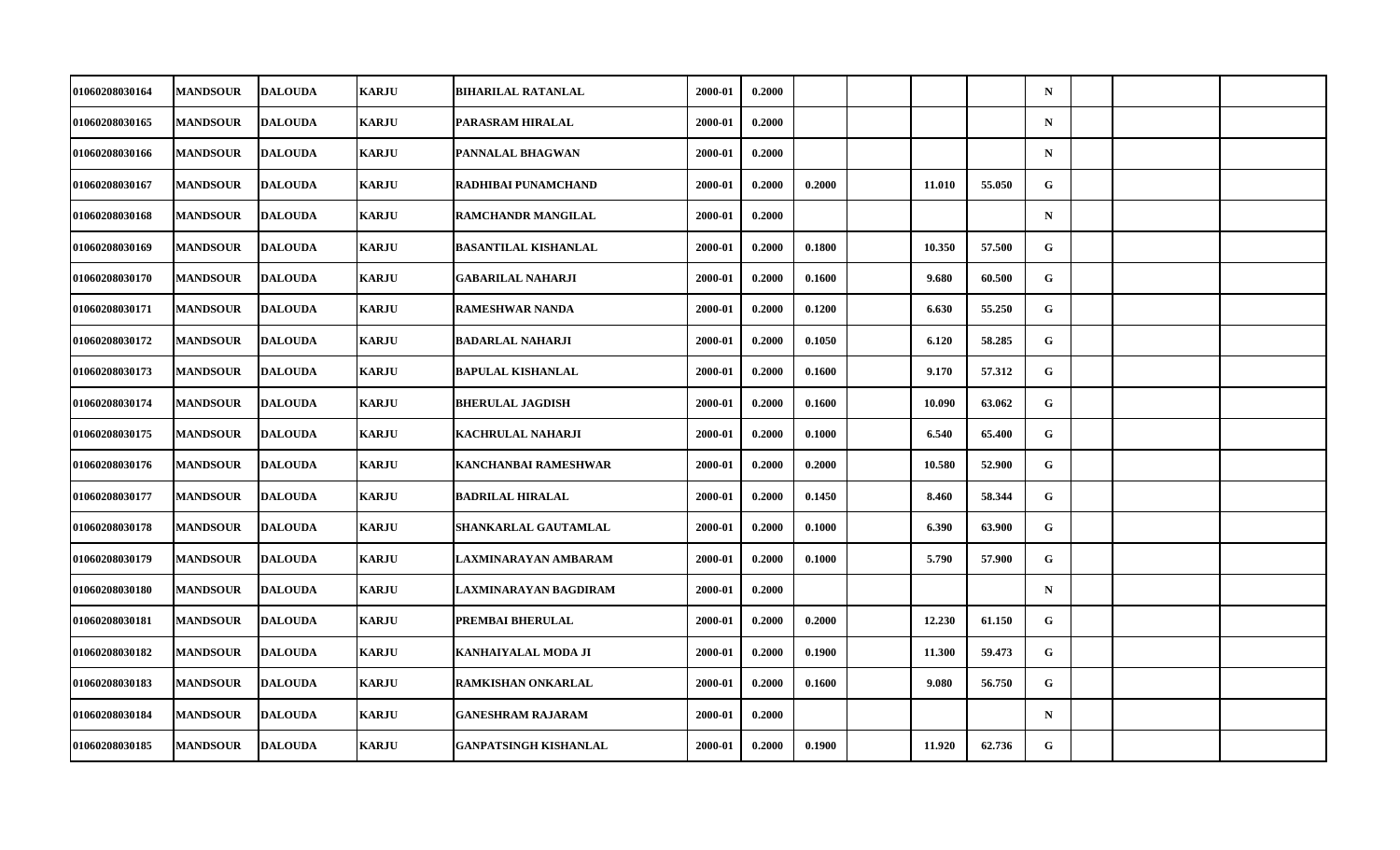| 01060208030186        | <b>MANDSOUR</b> | <b>DALOUDA</b> | <b>KARJU</b> | <b>RAMLAL NANDA</b>           | 2000-01 | 0.2000 | 0.1700 | 9.770  | 57.470 | G            |    |  |
|-----------------------|-----------------|----------------|--------------|-------------------------------|---------|--------|--------|--------|--------|--------------|----|--|
| 01060208030187        | <b>MANDSOUR</b> | <b>DALOUDA</b> | <b>KARJU</b> | NATHULAL RATANLAL             | 2000-01 | 0.2000 |        |        |        | $\mathbf N$  |    |  |
| 01060208030188        | <b>MANDSOUR</b> | <b>DALOUDA</b> | <b>KARJU</b> | <b>BAHADURSINGH RATANLAL</b>  | 2000-01 | 0.2000 | 0.1150 | 7.310  | 63.565 | G            |    |  |
| 01060208030189        | <b>MANDSOUR</b> | <b>DALOUDA</b> | <b>KARJU</b> | JIWANKUNWAR BHANWARLAL        | 2000-01 | 0.2000 |        |        |        | $\mathbf N$  |    |  |
| 01060208030190        | <b>MANDSOUR</b> | <b>DALOUDA</b> | <b>KARJU</b> | <b>MANGILAL GOBARLAL</b>      | 2000-01 | 0.2000 | 0.2000 | 12.100 | 60.500 | G            |    |  |
| 01060208030191        | <b>MANDSOUR</b> | <b>DALOUDA</b> | <b>KARJU</b> | <b>BALWANTSINGH SHANTILAL</b> | 2000-01 | 0.2000 |        |        |        | $\mathbf N$  |    |  |
| 01060208030192        | <b>MANDSOUR</b> | <b>DALOUDA</b> | <b>KARJU</b> | <b>MOHANLAL HIRALAL</b>       | 2000-01 | 0.2000 |        |        |        | $\mathbf N$  |    |  |
| <b>01060208030194</b> | <b>MANDSOUR</b> | <b>DALOUDA</b> | <b>KARJU</b> | SAREKUNWAR HIRALAL            | 2000-01 | 0.2000 |        |        |        | $\mathbf N$  |    |  |
| 01060208030195        | <b>MANDSOUR</b> | <b>DALOUDA</b> | <b>KARJU</b> | PRAKASH BAGDIRAM              | 2000-01 | 0.2000 | 0.1000 | 5.560  | 55.600 | G            |    |  |
| 01060208030196        | <b>MANDSOUR</b> | <b>DALOUDA</b> | <b>KARJU</b> | <b>BALARAM NANDA</b>          | 2000-01 | 0.2000 |        |        |        | $\mathbf{F}$ |    |  |
| <b>01060208030197</b> | <b>MANDSOUR</b> | <b>DALOUDA</b> | <b>KARJU</b> | <b>BAPULAL RAMLAL</b>         | 2000-01 | 0.2000 |        |        |        | $\mathbf N$  |    |  |
| 01060208030198        | <b>MANDSOUR</b> | <b>DALOUDA</b> | <b>KARJU</b> | SHANKARLAL DEVRAM CHOTA       | 2000-01 | 0.2000 |        |        |        | $\mathbf N$  |    |  |
| 01060208030199        | <b>MANDSOUR</b> | <b>DALOUDA</b> | <b>KARJU</b> | <b>GEBILAL BALUJI</b>         | 2000-01 | 0.2000 |        |        |        | $\mathbf N$  |    |  |
| 01060208030200        | <b>MANDSOUR</b> | <b>DALOUDA</b> | <b>KARJU</b> | NANDIBAI DEVRAM               | 2000-01 | 0.2000 |        |        |        | $\mathbf N$  |    |  |
| 01060208030201        | <b>MANDSOUR</b> | <b>DALOUDA</b> | <b>KARJU</b> | <b>SHANTIDAS NANDRAMDAS</b>   | 2000-01 | 0.2000 | 0.1450 | 8.440  | 58.206 | $\mathbf G$  |    |  |
| 01060208030202        | <b>MANDSOUR</b> | <b>DALOUDA</b> | <b>KARJU</b> | VARDICHAND MAGNIRAM           | 2000-01 | 0.2000 |        |        |        | $\mathbf N$  |    |  |
| 01060208030203        | <b>MANDSOUR</b> | <b>DALOUDA</b> | <b>KARJU</b> | JAGDISH BHAGIRATH             | 2000-01 | 0.2000 |        |        |        | $\mathbf N$  |    |  |
| 01060208030204        | <b>MANDSOUR</b> | <b>DALOUDA</b> | <b>KARJU</b> | <b>SHANTILAL BALARAM NAI</b>  | 2000-01 | 0.2000 |        |        |        | $\mathbf N$  |    |  |
| 01060208030205        | <b>MANDSOUR</b> | <b>DALOUDA</b> | <b>KARJU</b> | RADHESHYAM NARAYAN            | 2000-01 | 0.2000 | 0.1300 | 6.570  | 50.538 | G            | 04 |  |
| 01060208030206        | <b>MANDSOUR</b> | <b>DALOUDA</b> | <b>KARJU</b> | <b>NAGULAL KARUJI</b>         | 2000-01 | 0.2000 |        |        |        | $\mathbf N$  |    |  |
| 01060208030207        | <b>MANDSOUR</b> | <b>DALOUDA</b> | <b>KARJU</b> | <b>RAMLAL RATANLAL</b>        | 2000-01 | 0.2000 |        |        |        | $\mathbf N$  |    |  |
| 01060208030208        | <b>MANDSOUR</b> | <b>DALOUDA</b> | <b>KARJU</b> | <b>MANGILAL SAWA</b>          | 2000-01 | 0.2000 | 0.1000 | 5.380  | 53.800 | G            |    |  |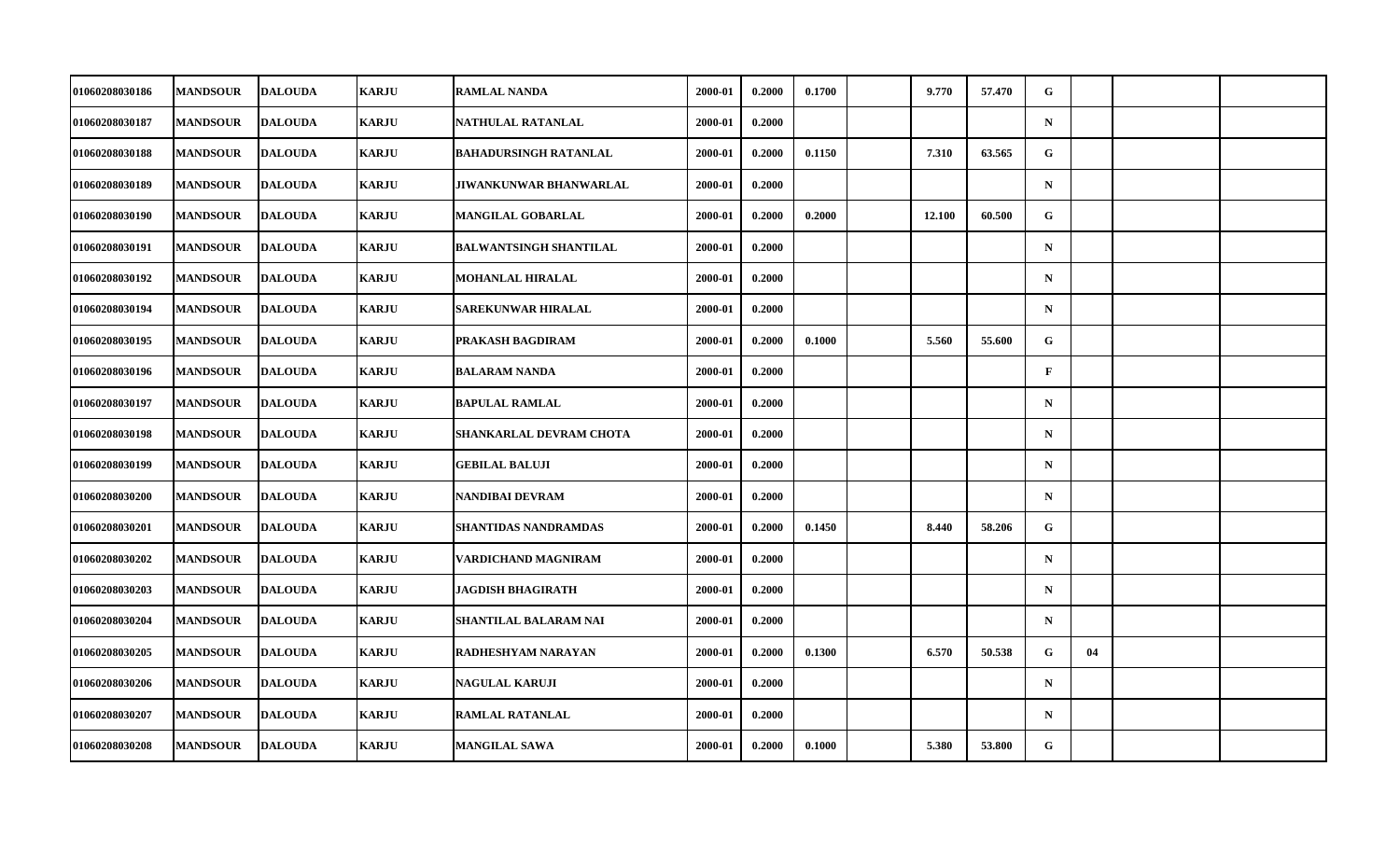| 01060208030209        | <b>MANDSOUR</b> | <b>DALOUDA</b> | <b>KARJU</b> | <b>RAMPRASAD CHATURBHUJ</b>       | 2000-01 | 0.2000 |        |        |        | $\mathbf N$  |    |  |
|-----------------------|-----------------|----------------|--------------|-----------------------------------|---------|--------|--------|--------|--------|--------------|----|--|
| 01060208030210        | <b>MANDSOUR</b> | <b>DALOUDA</b> | <b>KARJU</b> | <b>NANDLAL HIRALAL</b>            | 2000-01 | 0.2000 | 0.1000 | 5.150  | 51.500 | G            | 04 |  |
| 01060208030211        | <b>MANDSOUR</b> | <b>DALOUDA</b> | <b>KARJU</b> | <b>BHAGIRATH DALU</b>             | 2000-01 | 0.2000 | 0.1350 | 8.620  | 63.851 | $\mathbf{G}$ |    |  |
| <b>01060208030212</b> | <b>MANDSOUR</b> | <b>DALOUDA</b> | <b>KARJU</b> | <b>RAMLAL DOLA</b>                | 2000-01 | 0.2000 |        |        |        | $\mathbf N$  |    |  |
| <b>01060208030213</b> | <b>MANDSOUR</b> | <b>DALOUDA</b> | <b>KARJU</b> | DHAPUBAI KARULAL                  | 2000-01 | 0.2000 | 0.0950 | 5.780  | 60.842 | G            |    |  |
| 01060208030214        | <b>MANDSOUR</b> | <b>DALOUDA</b> | <b>KARJU</b> | <b>BALMUKAND DEVRAM</b>           | 2000-01 | 0.2000 | 0.2000 | 10.340 | 51.700 | G            | 04 |  |
| 01060208030215        | <b>MANDSOUR</b> | <b>DALOUDA</b> | <b>KARJU</b> | RATANBAI AMARSINGH                | 2000-01 | 0.2000 | 0.1900 | 11.990 | 63.105 | G.           |    |  |
| 01060208030216        | <b>MANDSOUR</b> | <b>DALOUDA</b> | <b>KARJU</b> | <b>BABULAL RATANLAL</b>           | 2000-01 | 0.2000 |        |        |        | $\mathbf N$  |    |  |
| 01060208030217        | <b>MANDSOUR</b> | <b>DALOUDA</b> | <b>KARJU</b> | RAMDAYAL BAHADURLAL               | 2000-01 | 0.2000 | 0.0950 | 5.270  | 55.473 | G            |    |  |
| 01060208030218        | <b>MANDSOUR</b> | <b>DALOUDA</b> | <b>KARJU</b> | RAMPRASAD ONKARLAL                | 2000-01 | 0.2000 | 0.1450 | 8.690  | 59.931 | G.           |    |  |
| <b>01060208030219</b> | <b>MANDSOUR</b> | <b>DALOUDA</b> | <b>KARJU</b> | GIRDHARI HIRALAL                  | 2000-01 | 0.2000 |        |        |        | $\mathbf N$  |    |  |
| 01060208030220        | <b>MANDSOUR</b> | <b>DALOUDA</b> | <b>KARJU</b> | RUGHANATH MAGNIRAM                | 2000-01 | 0.2000 | 0.1950 | 11.760 | 60.307 | G            |    |  |
| 01060208030221        | <b>MANDSOUR</b> | <b>DALOUDA</b> | <b>KARJU</b> | <b>RAMLAL KACHRU</b>              | 2000-01 | 0.2000 | 0.1050 | 6.350  | 60.476 | G            |    |  |
| 01060208030222        | <b>MANDSOUR</b> | <b>DALOUDA</b> | <b>KARJU</b> | <b>GIRDHARI MOTILAL (AANJANA)</b> | 2000-01 | 0.2000 | 0.0750 | 4.270  | 56.933 | $\mathbf{G}$ |    |  |
| 01060208030223        | <b>MANDSOUR</b> | <b>DALOUDA</b> | <b>KARJU</b> | <b>BHAGWAN KISHANLAL</b>          | 2000-01 | 0.2000 | 0.1000 | 5.520  | 55.200 | G            |    |  |
| 01060208030224        | <b>MANDSOUR</b> | <b>DALOUDA</b> | <b>KARJU</b> | PANNALAL HIRALAL                  | 2000-01 | 0.2000 |        |        |        | $\mathbf N$  |    |  |
| <b>01060208030225</b> | <b>MANDSOUR</b> | <b>DALOUDA</b> | <b>KARJU</b> | RADHESHYAM CHATARBHUJ             | 2000-01 | 0.2000 | 0.1900 | 10.360 | 54.526 | G            |    |  |
| 01060208030226        | <b>MANDSOUR</b> | <b>DALOUDA</b> | <b>KARJU</b> | <b>RAMKISHAN CHATARBHUJ</b>       | 2000-01 | 0.2000 |        |        |        | $\mathbf N$  |    |  |
| <b>01060208030227</b> | <b>MANDSOUR</b> | <b>DALOUDA</b> | <b>KARJU</b> | <b>BAPULAL RAMPRASAD</b>          | 2000-01 | 0.2000 | 0.0950 | 5.530  | 58.210 | G            |    |  |
| 01060208030228        | <b>MANDSOUR</b> | <b>DALOUDA</b> | <b>KARJU</b> | <b>BADRILAL BHAGIRATH</b>         | 2000-01 | 0.2000 |        |        |        | $\mathbf N$  |    |  |
| 01060208030229        | <b>MANDSOUR</b> | <b>DALOUDA</b> | <b>KARJU</b> | SHANTILAL GAUTAMLAL               | 2000-01 | 0.2000 |        |        |        | $\mathbf N$  |    |  |
| 01060208030230        | <b>MANDSOUR</b> | <b>DALOUDA</b> | <b>KARJU</b> | <b>BHUWAN RAMA</b>                | 2000-01 | 0.2000 |        |        |        | $\mathbf N$  |    |  |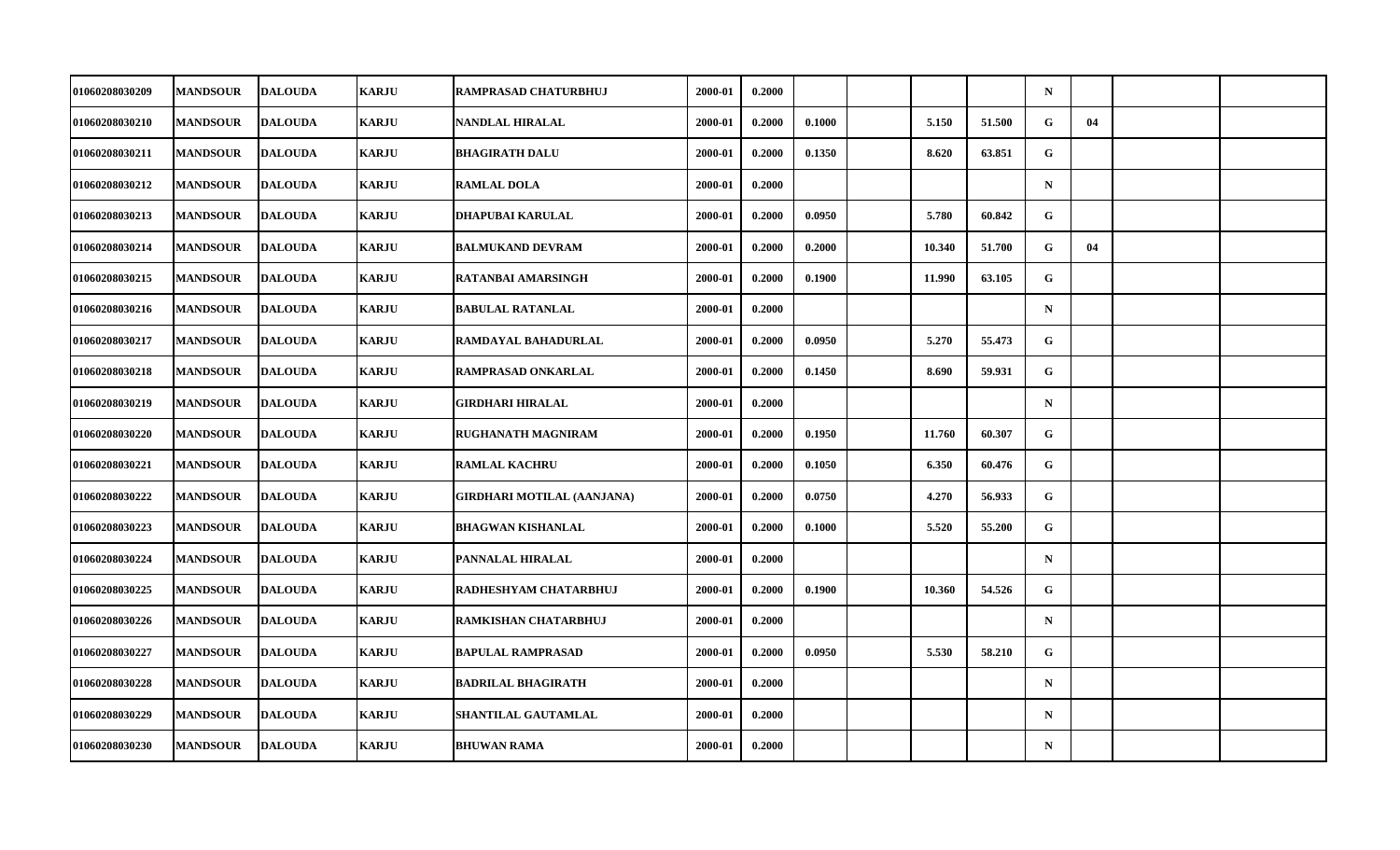| 01060208030231 | <b>MANDSOUR</b> | <b>DALOUDA</b> | <b>KARJU</b> | <b>KACHRUDAS CHATARBHUJ</b>  | 2000-01 | 0.2000 |        |        |        | $\mathbf N$ |    |                                     |
|----------------|-----------------|----------------|--------------|------------------------------|---------|--------|--------|--------|--------|-------------|----|-------------------------------------|
| 01060208030232 | <b>MANDSOUR</b> | <b>DALOUDA</b> | <b>KARJU</b> | <b>ISHWARLAL DEVRAM</b>      | 2000-01 | 0.2000 |        |        |        | $\mathbf N$ |    |                                     |
| 01060208030233 | <b>MANDSOUR</b> | <b>DALOUDA</b> | <b>KARJU</b> | <b>BHAGWANSINGH RATANLAL</b> | 2000-01 | 0.2000 | 0.1050 | 6.020  | 57.333 | G           |    |                                     |
| 01060208030234 | <b>MANDSOUR</b> | <b>DALOUDA</b> | <b>KARJU</b> | <b>KAMALSINGH KACHRULAL</b>  | 2000-01 | 0.2000 |        |        |        | $\mathbf N$ |    |                                     |
| 01060208030235 | <b>MANDSOUR</b> | <b>DALOUDA</b> | <b>KARJU</b> | <b>RADHESHYAM GAUTAMLAL</b>  | 2000-01 | 0.2000 | 0.1200 | 7.070  | 58.916 | G           |    |                                     |
| 01060208030236 | <b>MANDSOUR</b> | <b>DALOUDA</b> | <b>KARJU</b> | <b>JAGDISH NATHULAL</b>      | 2000-01 | 0.2000 | 0.1950 | 11.670 | 59.846 | G           |    |                                     |
| 01060208030237 | <b>MANDSOUR</b> | <b>DALOUDA</b> | <b>KARJU</b> | <b>MANOHARLAL MANGILAL</b>   | 2000-01 | 0.2000 | 0.2000 | 12.230 | 61.150 | G           |    |                                     |
| 01060208030238 | <b>MANDSOUR</b> | <b>DALOUDA</b> | <b>KARJU</b> | <b>JAGDISH MAGNIRAM</b>      | 2000-01 | 0.2000 |        |        |        | $\mathbf N$ |    |                                     |
| 01060208030239 | <b>MANDSOUR</b> | <b>DALOUDA</b> | <b>KARJU</b> | JAGDISH KANJI                | 2000-01 | 0.2000 | 0.1850 | 10.330 | 55.837 | G           |    |                                     |
| 01060208030240 | <b>MANDSOUR</b> | <b>DALOUDA</b> | <b>KARJU</b> | <b>RATANBAI RAMSINGH</b>     | 2000-01 | 0.2000 | 0.1900 | 10.850 | 57.105 | ${\bf G}$   |    | <b>RANSFER/CHOSLA MANDSOR I DN.</b> |
| 01060208030241 | <b>MANDSOUR</b> | <b>DALOUDA</b> | <b>KARJU</b> | AASHUTOSH BHANWARLAL         | 2000-01 | 0.2000 | 0.1950 | 11.320 | 58.051 | G           |    |                                     |
| 01060208030242 | <b>MANDSOUR</b> | <b>DALOUDA</b> | <b>KARJU</b> | <b>KARULAL DEVILAL</b>       | 2000-01 | 0.2000 |        |        |        | $\mathbf N$ |    |                                     |
| 01060208030243 | <b>MANDSOUR</b> | <b>DALOUDA</b> | <b>KARJU</b> | AMARSINGH SHANTILAL          | 2000-01 | 0.2000 |        |        |        | $\mathbf N$ |    |                                     |
| 01060208030244 | <b>MANDSOUR</b> | <b>DALOUDA</b> | <b>KARJU</b> | <b>NANURAM VAJERAM</b>       | 2000-01 | 0.2000 |        |        |        | $\mathbf N$ |    |                                     |
| 01060208030245 | <b>MANDSOUR</b> | <b>DALOUDA</b> | <b>KARJU</b> | <b>NANDLAL BHUWAN</b>        | 2000-01 | 0.2000 | 0.1800 | 11.040 | 61.333 | G           |    |                                     |
| 01060208030246 | <b>MANDSOUR</b> | <b>DALOUDA</b> | <b>KARJU</b> | <b>BAPULAL KACHRULAL</b>     | 2000-01 | 0.2000 |        |        |        | $\mathbf N$ |    |                                     |
| 01060208030247 | <b>MANDSOUR</b> | <b>DALOUDA</b> | <b>KARJU</b> | DEVRAM MANGILAL              | 2000-01 | 0.2000 |        |        |        | $\mathbf N$ |    |                                     |
| 01060208030248 | <b>MANDSOUR</b> | <b>DALOUDA</b> | <b>KARJU</b> | RAMNARAYAN KANAJI            | 2000-01 | 0.2000 | 0.1450 | 7.330  | 50.551 | G           | 04 |                                     |
| 01060208030249 | <b>MANDSOUR</b> | <b>DALOUDA</b> | <b>KARJU</b> | <b>INDIRABAI RAMLAL</b>      | 2000-01 | 0.2000 |        |        |        | $\mathbf N$ |    |                                     |
| 01060208030250 | <b>MANDSOUR</b> | <b>DALOUDA</b> | <b>KARJU</b> | <b>CHAGANLAL SHOBHARAM</b>   | 2000-01 | 0.2000 | 0.1000 | 5.630  | 56.300 | G           |    |                                     |
| 01060208030251 | <b>MANDSOUR</b> | <b>DALOUDA</b> | <b>KARJU</b> | <b>MANGILAL SALAGRAM</b>     | 2000-01 | 0.2000 |        |        |        | $\mathbf N$ |    |                                     |
| 01060208030252 | <b>MANDSOUR</b> | <b>DALOUDA</b> | <b>KARJU</b> | <b>BHUWAN NAWALJI</b>        | 2000-01 | 0.2000 | 0.1450 | 3.610  | 24.896 | G           | 04 |                                     |
|                |                 |                |              |                              |         |        |        |        |        |             |    |                                     |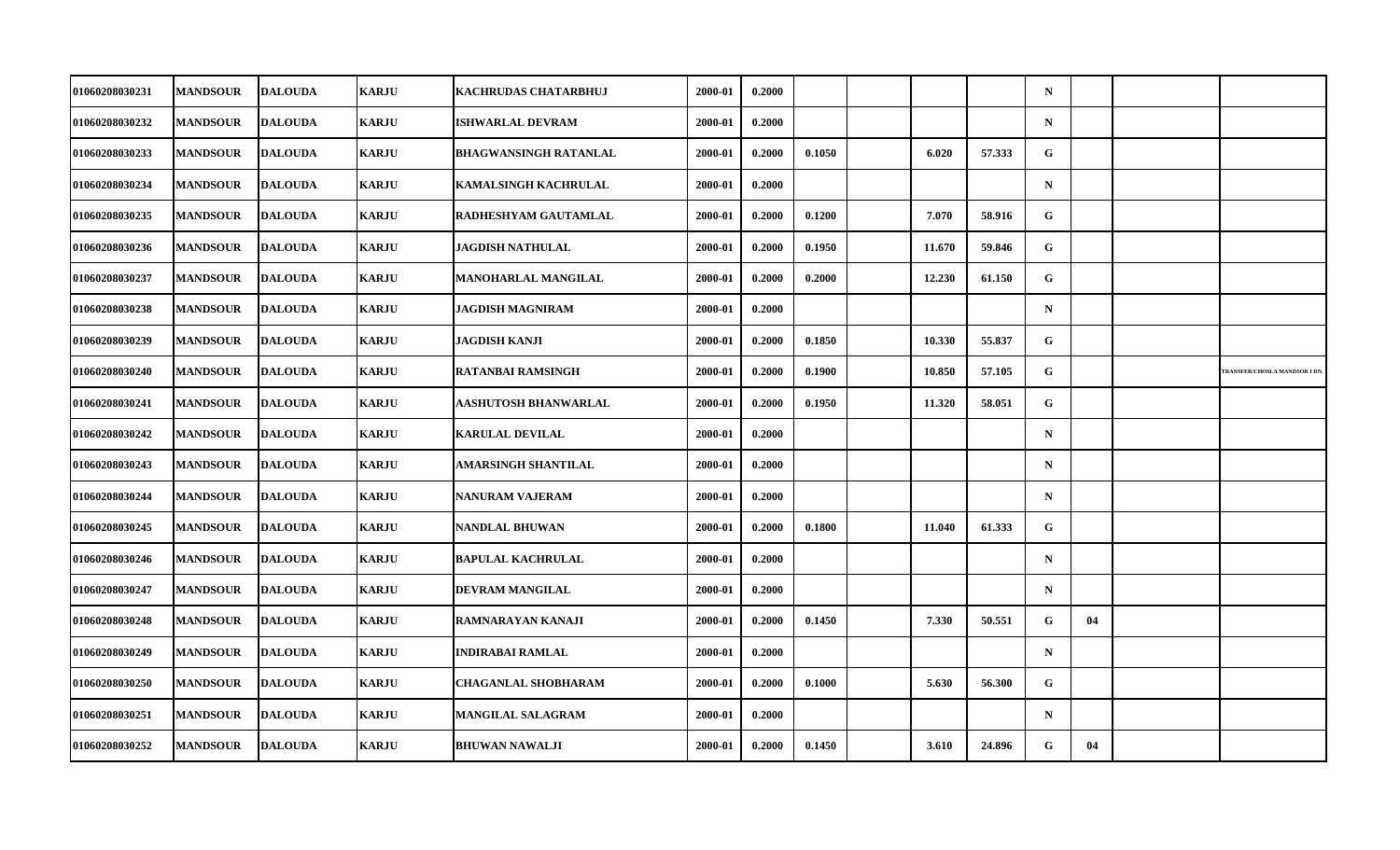| 01060208030253        | <b>MANDSOUR</b> | <b>DALOUDA</b> | <b>KARJU</b> | <b>ONKARLAL AMRA</b>             | 2000-01 | 0.2000 | 0.1050 | 4.850  | 46.190 | G            | 04 |  |
|-----------------------|-----------------|----------------|--------------|----------------------------------|---------|--------|--------|--------|--------|--------------|----|--|
| 01060208030254        | <b>MANDSOUR</b> | <b>DALOUDA</b> | <b>KARJU</b> | <b>NAGULAL RAJARAM</b>           | 2000-01 | 0.2000 |        |        |        | $\mathbf N$  |    |  |
| 01060208030255        | <b>MANDSOUR</b> | <b>DALOUDA</b> | <b>KARJU</b> | <b>HIRALAL CHATARBHUJ</b>        | 2000-01 | 0.2000 |        |        |        | $\mathbf N$  |    |  |
| 01060208030256        | <b>MANDSOUR</b> | <b>DALOUDA</b> | <b>KARJU</b> | <b>BHANWARLAL UDAJI</b>          | 2000-01 | 0.2000 | 0.1900 | 11.310 | 59.526 | $\mathbf{G}$ |    |  |
| 01060208030257        | <b>MANDSOUR</b> | <b>DALOUDA</b> | <b>KARJU</b> | MANNALAL UDAJI                   | 2000-01 | 0.2000 |        |        |        | $\mathbf N$  |    |  |
| 01060208030258        | <b>MANDSOUR</b> | <b>DALOUDA</b> | <b>KARJU</b> | <b>RAMESHWAR PUNAJI</b>          | 2000-01 | 0.2000 | 0.1000 | 5.740  | 57.400 | G            |    |  |
| 01060208030259        | <b>MANDSOUR</b> | <b>DALOUDA</b> | <b>KARJU</b> | NANURAM NATHUJI                  | 2000-01 | 0.2000 | 0.1900 | 10.090 | 53.105 | G            |    |  |
| <b>01060208030260</b> | <b>MANDSOUR</b> | <b>DALOUDA</b> | <b>KARJU</b> | <b>RATANLAL NATHUJI</b>          | 2000-01 | 0.2000 |        |        |        | $\mathbf N$  |    |  |
| 01060208030261        | <b>MANDSOUR</b> | <b>DALOUDA</b> | <b>KARJU</b> | <b>HIRALAL KISHANLAL(SANSRI)</b> | 2000-01 | 0.2000 | 0.1600 | 8.970  | 56.062 | G            |    |  |
| 01060208030262        | <b>MANDSOUR</b> | <b>DALOUDA</b> | <b>KARJU</b> | NARAYAN BHANWARLAL               | 2000-01 | 0.2000 |        |        |        | $\mathbf N$  |    |  |
| <b>01060208030263</b> | <b>MANDSOUR</b> | <b>DALOUDA</b> | <b>KARJU</b> | <b>AMRATRAM KACHRU</b>           | 2000-01 | 0.2000 |        |        |        | $\mathbf N$  |    |  |
| 01060208030264        | <b>MANDSOUR</b> | <b>DALOUDA</b> | <b>KARJU</b> | <b>DEVRAM KACHRULAL</b>          | 2000-01 | 0.2000 |        |        |        | $\mathbf N$  |    |  |
| 01060208030265        | <b>MANDSOUR</b> | <b>DALOUDA</b> | <b>KARJU</b> | <b>MUKESH KANWARLAL</b>          | 2000-01 | 0.2000 |        |        |        | $\mathbf N$  |    |  |
| 01060208030266        | <b>MANDSOUR</b> | <b>DALOUDA</b> | <b>KARJU</b> | MANGILAL VRASHABHLAL             | 2000-01 | 0.2000 |        |        |        | $\mathbf N$  |    |  |
| 01060208030267        | <b>MANDSOUR</b> | <b>DALOUDA</b> | <b>KARJU</b> | NANDLAL BAGDIRAM                 | 2000-01 | 0.2000 | 0.0950 | 5.990  | 63.052 | $\mathbf G$  |    |  |
| 01060208030268        | <b>MANDSOUR</b> | <b>DALOUDA</b> | <b>KARJU</b> | SHANKARLAL BHANWARLAL            | 2000-01 | 0.2000 | 0.1000 | 5.240  | 52.400 | G            |    |  |
| 01060208030269        | <b>MANDSOUR</b> | <b>DALOUDA</b> | <b>KARJU</b> | PUNAMCHAND ATMARAM               | 2000-01 | 0.2000 | 0.1850 | 10.990 | 59.405 | G            |    |  |
| 01060208030270        | <b>MANDSOUR</b> | <b>DALOUDA</b> | <b>KARJU</b> | <b>BHAGWANSINGH BAHADURSINGH</b> | 2000-01 | 0.2000 |        |        |        | $\mathbf N$  |    |  |
| 01060208030271        | <b>MANDSOUR</b> | <b>DALOUDA</b> | <b>KARJU</b> | RAMKISHAN AMRATRAM               | 2000-01 | 0.2000 | 0.1100 | 6.100  | 55.454 | G            |    |  |
| 01060208030272        | <b>MANDSOUR</b> | <b>DALOUDA</b> | <b>KARJU</b> | SHIVNARAYAN BHAGIRATH            | 2000-01 | 0.2000 |        |        |        | $\mathbf N$  |    |  |
| 01060208030273        | <b>MANDSOUR</b> | <b>DALOUDA</b> | <b>KARJU</b> | <b>BAGDIBAI RATANLAL</b>         | 2000-01 | 0.2000 | 0.1200 | 6.460  | 53.833 | G            |    |  |
| 01060208030274        | <b>MANDSOUR</b> | <b>DALOUDA</b> | <b>KARJU</b> | <b>RAMLAL BHAGCHAND</b>          | 2000-01 | 0.2000 |        |        |        | $\mathbf N$  |    |  |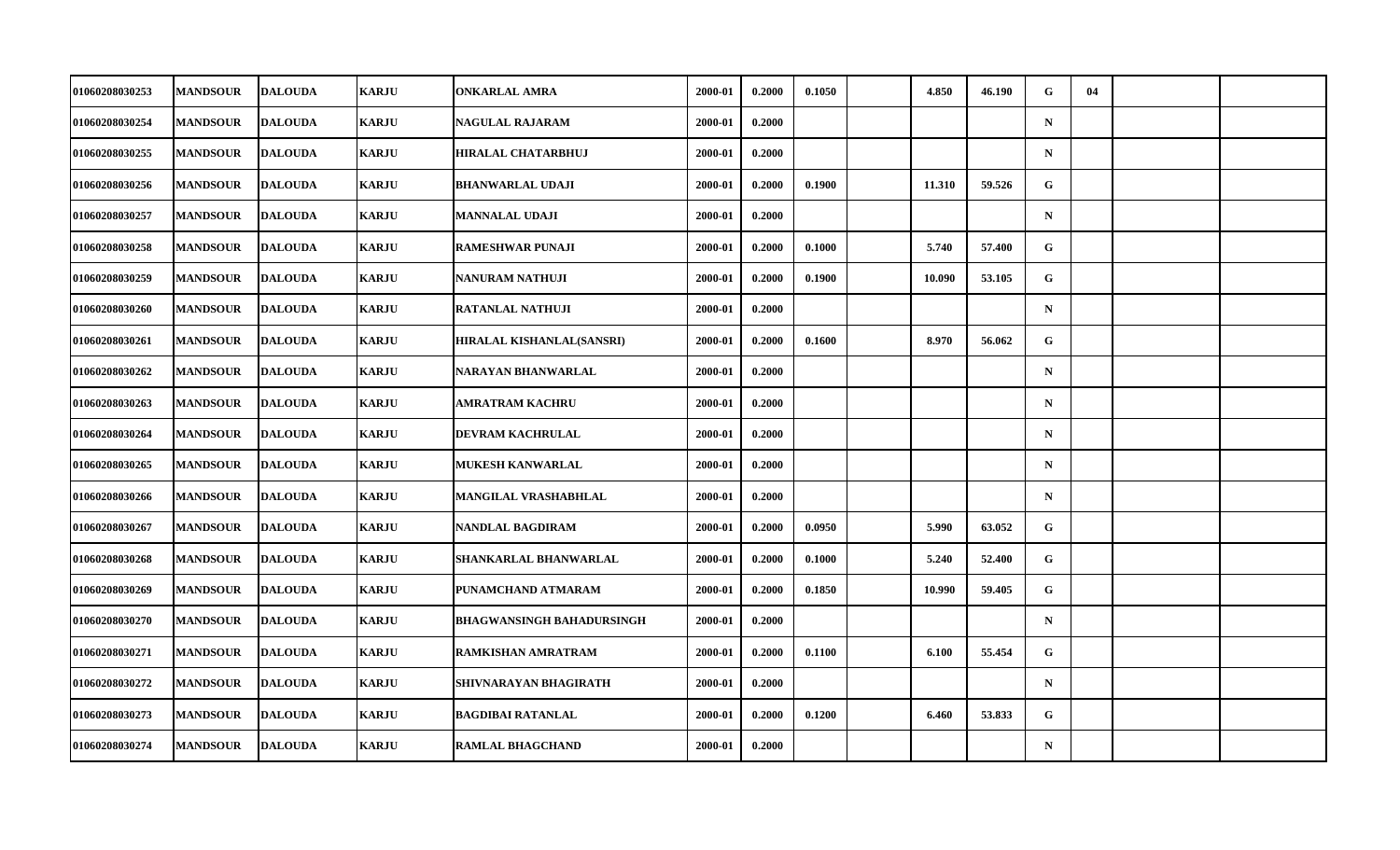| 01060208030275 | <b>MANDSOUR</b> | <b>DALOUDA</b> | <b>KARJU</b>    | KACHRULAL HIRALAL             | 2000-01 | 0.2000 |        |       |        | $\mathbf N$ |    |                                          |
|----------------|-----------------|----------------|-----------------|-------------------------------|---------|--------|--------|-------|--------|-------------|----|------------------------------------------|
| 01060208030193 | <b>MANDSOUR</b> | <b>DALOUDA</b> | <b>KARJU</b>    | <b>KACHRULAL CHENRAM</b>      | 2000-01 | 0.2000 | 0.1550 | 8.710 | 56.193 | G           |    | <b>NAME CHANGE</b>                       |
| 01060208031002 | <b>MANDSOUR</b> | <b>DALOUDA</b> | <b>MAUKHEDI</b> | <b>JAGANNATH NANURAM</b>      | 2000-01 | 0.2000 |        |       |        | $\mathbf N$ | 08 |                                          |
| 01060208031003 | <b>MANDSOUR</b> | <b>DALOUDA</b> | <b>MAUKHEDI</b> | <b>RUGHNATH BALDEV</b>        | 2000-01 | 0.2000 |        |       |        | $\mathbf N$ |    |                                          |
| 01060208031004 | <b>MANDSOUR</b> | <b>DALOUDA</b> | <b>MAUKHEDI</b> | <b>KESHURAM BALA</b>          | 2000-01 | 0.2000 |        |       |        | $\mathbf N$ |    |                                          |
| 01060208031005 | <b>MANDSOUR</b> | <b>DALOUDA</b> | <b>MAUKHEDI</b> | RAMIBAI KANIRAM               | 2000-01 | 0.2000 |        |       |        | $\mathbf N$ |    |                                          |
| 01060208031008 | <b>MANDSOUR</b> | <b>DALOUDA</b> | <b>MAUKHEDI</b> | <b>RATANKUNWAR LALSINGH</b>   | 2000-01 | 0.2000 |        |       |        | ${\bf N}$   |    |                                          |
| 01060208031009 | <b>MANDSOUR</b> | <b>DALOUDA</b> | <b>MAUKHEDI</b> | <b>NARAYANSINGH LALSINGH</b>  | 2000-01 | 0.2000 |        |       |        | $\mathbf N$ |    |                                          |
| 01060208031011 | <b>MANDSOUR</b> | <b>DALOUDA</b> | <b>MAUKHEDI</b> | <b>KESHARBAI JAGANNATH</b>    | 2000-01 | 0.2000 |        |       |        | $\mathbf N$ |    |                                          |
| 01060208031013 | <b>MANDSOUR</b> | <b>DALOUDA</b> | <b>MAUKHEDI</b> | <b>NANDLAL SITARAM</b>        | 2000-01 | 0.2000 |        |       |        | $\mathbf N$ |    | <b>TRANSFER/DHAKADKHEDI MANDSOR II D</b> |
| 01060208031014 | <b>MANDSOUR</b> | <b>DALOUDA</b> | <b>MAUKHEDI</b> | <b>RAMNANDI GANGARAM</b>      | 2000-01 | 0.2000 |        |       |        | $\mathbf N$ |    |                                          |
| 01060208031015 | <b>MANDSOUR</b> | <b>DALOUDA</b> | <b>MAUKHEDI</b> | <b>KASHIBAI GULAB</b>         | 2000-01 | 0.2000 |        |       |        | $\mathbf N$ |    |                                          |
| 01060208031017 | <b>MANDSOUR</b> | <b>DALOUDA</b> | <b>MAUKHEDI</b> | NIRBHAYRAM UMMEDRAM           | 2000-01 | 0.2000 |        |       |        | $\mathbf N$ |    |                                          |
| 01060208031020 | <b>MANDSOUR</b> | <b>DALOUDA</b> | <b>MAUKHEDI</b> | <b>BALIBAI BHAGIRATH</b>      | 2000-01 | 0.2000 |        |       |        | $\mathbf N$ | 08 |                                          |
| 01060208031021 | <b>MANDSOUR</b> | <b>DALOUDA</b> | <b>MAUKHEDI</b> | <b>HIRALAL HARIRAM</b>        | 2000-01 | 0.2000 |        |       |        | $\mathbf N$ |    |                                          |
| 01060208031023 | <b>MANDSOUR</b> | <b>DALOUDA</b> | <b>MAUKHEDI</b> | <b>BHERU DHUNGA</b>           | 2000-01 | 0.2000 |        |       |        | $\mathbf N$ |    |                                          |
| 01060208031024 | <b>MANDSOUR</b> | <b>DALOUDA</b> | <b>MAUKHEDI</b> | <b>KISHAN KALU</b>            | 2000-01 | 0.2000 |        |       |        | $\mathbf N$ |    |                                          |
| 01060208031025 | <b>MANDSOUR</b> | <b>DALOUDA</b> | <b>MAUKHEDI</b> | <b>JUJHARSINGH DEEPSINGH</b>  | 2000-01 | 0.2000 |        |       |        | $\mathbf N$ |    |                                          |
| 01060208031028 | <b>MANDSOUR</b> | <b>DALOUDA</b> | <b>MAUKHEDI</b> | <b>GAMERSINGH PREMSINGH</b>   | 2000-01 | 0.2000 |        |       |        | $\mathbf N$ |    |                                          |
| 01060208031029 | <b>MANDSOUR</b> | <b>DALOUDA</b> | <b>MAUKHEDI</b> | <b>SUKHRAM MAGANIRAM</b>      | 2000-01 | 0.2000 |        |       |        | $\mathbf N$ | 08 |                                          |
| 01060208031031 | <b>MANDSOUR</b> | <b>DALOUDA</b> | <b>MAUKHEDI</b> | VAKHTA NARSINGH               | 2000-01 | 0.2000 |        |       |        | $\mathbf N$ |    |                                          |
| 01060208031032 | <b>MANDSOUR</b> | <b>DALOUDA</b> | <b>MAUKHEDI</b> | <b>MADHUSINGH LAXMANSINGH</b> | 2000-01 | 0.2000 |        |       |        | $\mathbf N$ |    |                                          |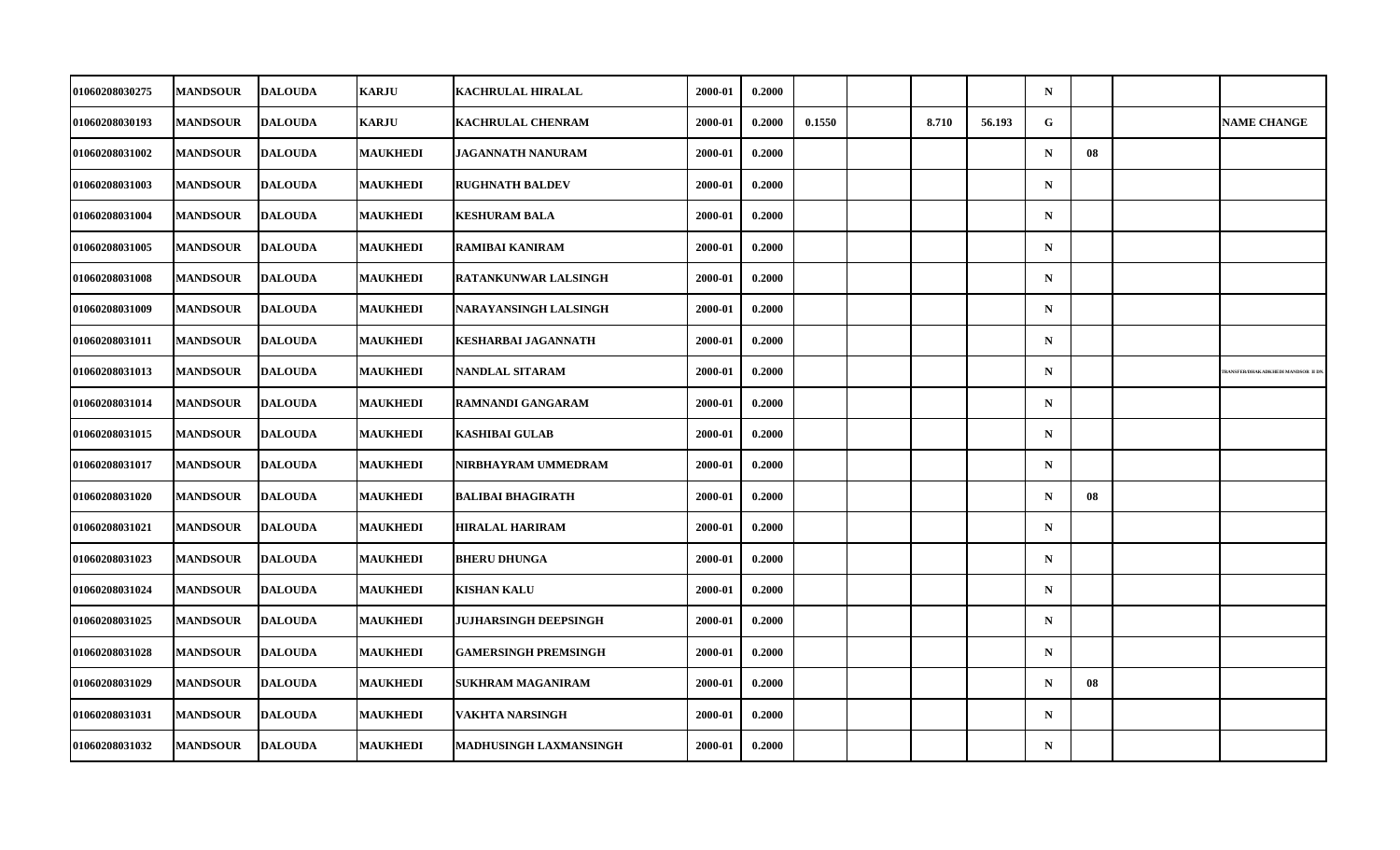| 01060208031033 | <b>MANDSOUR</b> | <b>DALOUDA</b> | <b>MAUKHEDI</b> | <b>RAMKISHAN GANGARAM</b>    | 2000-01 | 0.2000 |        |        |        | $\mathbf N$ |    |                    |
|----------------|-----------------|----------------|-----------------|------------------------------|---------|--------|--------|--------|--------|-------------|----|--------------------|
| 01060208031034 | <b>MANDSOUR</b> | <b>DALOUDA</b> | <b>MAUKHEDI</b> | <b>DHAPUBAI RAMCHANDRA</b>   | 2000-01 | 0.2000 |        |        |        | $\mathbf N$ |    |                    |
| 01060208031035 | <b>MANDSOUR</b> | <b>DALOUDA</b> | <b>MAUKHEDI</b> | <b>GANGARAM BALU(NATHU)</b>  | 2000-01 | 0.2000 |        |        |        | $\mathbf N$ |    |                    |
| 01060208031040 | <b>MANDSOUR</b> | DALOUDA        | <b>MAUKHEDI</b> | VAKHTAVERSINGH MEHTABSINGH   | 2000-01 | 0.2000 |        |        |        | $\mathbf N$ |    |                    |
| 01060208031043 | <b>MANDSOUR</b> | <b>DALOUDA</b> | <b>MAUKHEDI</b> | <b>REVACHAND BHERA GAYRI</b> | 2000-01 | 0.2000 |        |        |        | $\mathbf N$ |    |                    |
| 01060208031045 | <b>MANDSOUR</b> | <b>DALOUDA</b> | <b>MAUKHEDI</b> | SHIVNARAYAN BHERULAL         | 2000-01 | 0.2000 |        |        |        | $\mathbf N$ |    |                    |
| 01060208032002 | <b>MANDSOUR</b> | <b>DALOUDA</b> | <b>BANI</b>     | <b>DHAPUBAI KASHIRAM</b>     | 2000-01 | 0.2000 |        |        |        | $\mathbf N$ |    |                    |
| 01060208032003 | <b>MANDSOUR</b> | <b>DALOUDA</b> | <b>BANI</b>     | <b>BALARAM MAGNIRAM</b>      | 2000-01 | 0.2000 |        |        |        | $\mathbf N$ |    |                    |
| 01060208032004 | <b>MANDSOUR</b> | <b>DALOUDA</b> | <b>BANI</b>     | <b>SHOBHARAM GULAB</b>       | 2000-01 | 0.2000 |        |        |        | $\mathbf N$ | 08 |                    |
| 01060208032006 | <b>MANDSOUR</b> | <b>DALOUDA</b> | <b>BANI</b>     | <b>LADU GHISIBAI</b>         | 2000-01 | 0.2000 |        |        |        | $\mathbf N$ |    |                    |
| 01060208032007 | <b>MANDSOUR</b> | <b>DALOUDA</b> | <b>BANI</b>     | <b>BHERA BHUWAN</b>          | 2000-01 | 0.2000 |        |        |        | $\mathbf N$ |    |                    |
| 01060208032008 | <b>MANDSOUR</b> | <b>DALOUDA</b> | <b>BANI</b>     | <b>DEVA AMRA</b>             | 2000-01 | 0.2000 |        |        |        | $\mathbf N$ |    |                    |
| 01060208032010 | <b>MANDSOUR</b> | <b>DALOUDA</b> | <b>BANI</b>     | <b>RATANA BHAGGA</b>         | 2000-01 | 0.2000 |        |        |        | $\mathbf N$ |    |                    |
| 01060208032011 | <b>MANDSOUR</b> | <b>DALOUDA</b> | BANI            | <b>MANGILAL RAMRATAN</b>     | 2000-01 | 0.2000 |        |        |        | $\mathbf N$ |    | <b>NAME CHANGE</b> |
| 01060208032013 | <b>MANDSOUR</b> | <b>DALOUDA</b> | BANI            | <b>SHIVNARAYAN KACHRU</b>    | 2000-01 | 0.2000 |        |        |        | $\mathbf N$ |    |                    |
| 01060208032014 | <b>MANDSOUR</b> | <b>DALOUDA</b> | <b>BANI</b>     | PATASIBAI NANURAM            | 2000-01 | 0.2000 |        |        |        | $\mathbf N$ |    |                    |
| 01060208032015 | <b>MANDSOUR</b> | <b>DALOUDA</b> | BANI            | <b>KACHRU KANIRAM</b>        | 2000-01 | 0.2000 |        |        |        | $\mathbf N$ |    |                    |
| 01060208032016 | <b>MANDSOUR</b> | <b>DALOUDA</b> | <b>BANI</b>     | KANKUBAI LAKHAMICHAND        | 2000-01 | 0.2000 |        |        |        | $\mathbf N$ |    | <b>NAME CHANGE</b> |
| 01060208032018 | <b>MANDSOUR</b> | <b>DALOUDA</b> | <b>BANI</b>     | <b>BHERULAL BAGDIRAM</b>     | 2000-01 | 0.2000 |        |        |        | $\mathbf N$ |    |                    |
| 01060208032019 | <b>MANDSOUR</b> | <b>DALOUDA</b> | <b>BANI</b>     | <b>SHOBHARAM NANDA</b>       | 2000-01 | 0.2000 |        |        |        | $\mathbf N$ |    |                    |
| 01060208032020 | <b>MANDSOUR</b> | <b>DALOUDA</b> | <b>BANI</b>     | <b>BHANWARBAI BHAGGA</b>     | 2000-01 | 0.2000 |        |        |        | $\mathbf N$ |    |                    |
| 01060208032022 | <b>MANDSOUR</b> | <b>DALOUDA</b> | BANI            | <b>SITABAI DEVRAM</b>        | 2000-01 | 0.2000 | 0.2000 | 10.350 | 51.750 | G           | 04 |                    |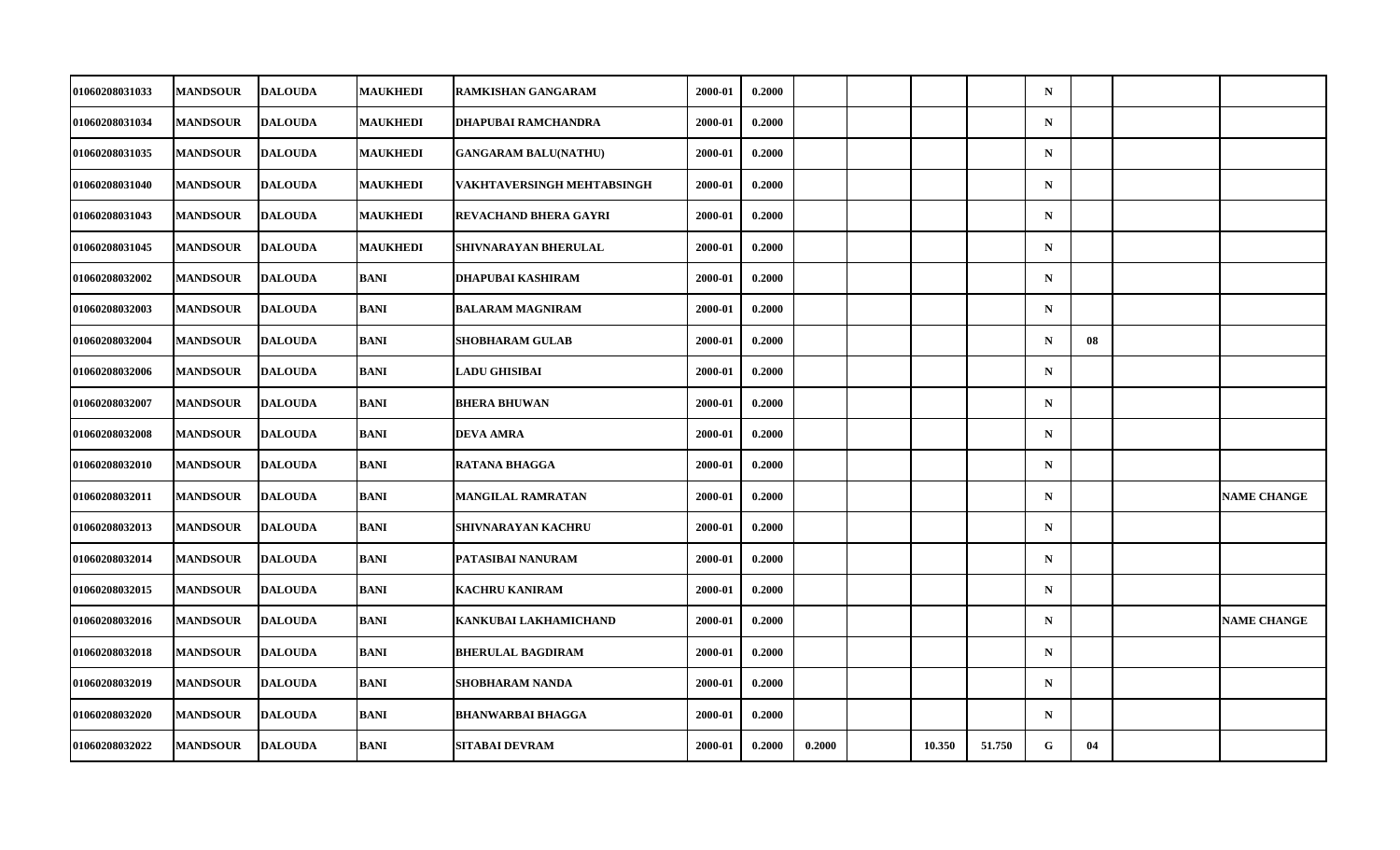| <b>01060208032023</b> | <b>MANDSOUR</b> | <b>DALOUDA</b> | BANI        | <b>RUKMANIBAI NANURAM</b> | 2000-01 | 0.2000 |  |  | $\mathbf N$ |    |                    |
|-----------------------|-----------------|----------------|-------------|---------------------------|---------|--------|--|--|-------------|----|--------------------|
| 01060208032024        | <b>MANDSOUR</b> | <b>DALOUDA</b> | BANI        | <b>MANGU BHERA</b>        | 2000-01 | 0.2000 |  |  | ${\bf N}$   |    |                    |
| 01060208032009        | <b>MANDSOUR</b> | <b>DALOUDA</b> | <b>BANI</b> | <b>RAMRATAN DEVRAM</b>    | 2000-01 | 0.2000 |  |  | $\mathbf N$ |    |                    |
| <b>01060208032030</b> | <b>MANDSOUR</b> | <b>DALOUDA</b> | <b>BANI</b> | SITABAI NANURAM MALI      | 2000-01 | 0.2000 |  |  | $\mathbf N$ | 08 |                    |
| 01060208032031        | <b>MANDSOUR</b> | <b>DALOUDA</b> | BANI        | <b>GANGARAM SUKHA</b>     | 2000-01 | 0.2000 |  |  | $\mathbf N$ |    |                    |
| 01060208032032        | <b>MANDSOUR</b> | <b>DALOUDA</b> | <b>BANI</b> | <b>KAMLABAI VAJERAM</b>   | 2000-01 | 0.2000 |  |  | $\mathbf N$ |    |                    |
| 01060208032033        | <b>MANDSOUR</b> | <b>DALOUDA</b> | <b>BANI</b> | <b>MEGHA GAMERA</b>       | 2000-01 | 0.2000 |  |  | $\mathbf N$ |    |                    |
| 01060208032036        | <b>MANDSOUR</b> | <b>DALOUDA</b> | BANI        | SURENDRAKUMAR HIRALAL     | 2000-01 | 0.2000 |  |  | $\mathbf N$ |    |                    |
| 01060208032037        | <b>MANDSOUR</b> | <b>DALOUDA</b> | BANI        | <b>KESHURAM BAGDA</b>     | 2000-01 | 0.2000 |  |  | $\mathbf N$ |    |                    |
| 01060208032039        | <b>MANDSOUR</b> | <b>DALOUDA</b> | <b>BANI</b> | <b>VENIRAM DOLATRAM</b>   | 2000-01 | 0.2000 |  |  | $\mathbf N$ | 08 |                    |
| 01060208032040        | <b>MANDSOUR</b> | <b>DALOUDA</b> | BANI        | <b>GANGARAM NANDA</b>     | 2000-01 | 0.2000 |  |  | $\mathbf N$ |    |                    |
| 01060208032041        | <b>MANDSOUR</b> | <b>DALOUDA</b> | BANI        | <b>CHENRAM NANURAM</b>    | 2000-01 | 0.2000 |  |  | $\mathbf N$ |    |                    |
| 01060208032042        | <b>MANDSOUR</b> | <b>DALOUDA</b> | <b>BANI</b> | KANCHANBAI GANGARAM       | 2000-01 | 0.2000 |  |  | ${\bf N}$   |    |                    |
| 01060208032043        | <b>MANDSOUR</b> | <b>DALOUDA</b> | <b>BANI</b> | <b>BANARSIBAI CHOTU</b>   | 2000-01 | 0.2000 |  |  | $\mathbf N$ |    |                    |
| 01060208032044        | <b>MANDSOUR</b> | <b>DALOUDA</b> | BANI        | <b>MANGIBAI RAMA</b>      | 2000-01 | 0.2000 |  |  | $\mathbf N$ |    |                    |
| 01060208032046        | <b>MANDSOUR</b> | <b>DALOUDA</b> | <b>BANI</b> | MOHANLAL NANURAM          | 2000-01 | 0.2000 |  |  | $\mathbf N$ |    |                    |
| 01060208032048        | <b>MANDSOUR</b> | <b>DALOUDA</b> | <b>BANI</b> | <b>RAMPRATAP BALA</b>     | 2000-01 | 0.2000 |  |  | $\mathbf N$ |    |                    |
| 01060208032051        | <b>MANDSOUR</b> | <b>DALOUDA</b> | <b>BANI</b> | PARVATIBAI BHUWAN         | 2000-01 | 0.2000 |  |  | $\mathbf N$ |    |                    |
| 01060208032052        | <b>MANDSOUR</b> | <b>DALOUDA</b> | BANI        | <b>DHAPUBAI CHUNA</b>     | 2000-01 | 0.2000 |  |  | $\mathbf N$ |    |                    |
| 01060208032053        | <b>MANDSOUR</b> | <b>DALOUDA</b> | BANI        | SITABAI NARSINGH          | 2000-01 | 0.2000 |  |  | $\mathbf N$ |    |                    |
| 01060208032056        | <b>MANDSOUR</b> | <b>DALOUDA</b> | <b>BANI</b> | <b>BHERULAL KALU</b>      | 2000-01 | 0.2000 |  |  | $\mathbf N$ |    | <b>NAME CHANGE</b> |
| 01060208032057        | <b>MANDSOUR</b> | <b>DALOUDA</b> | BANI        | <b>HIRALAL RAGHUNATH</b>  | 2000-01 | 0.2000 |  |  | ${\bf N}$   |    |                    |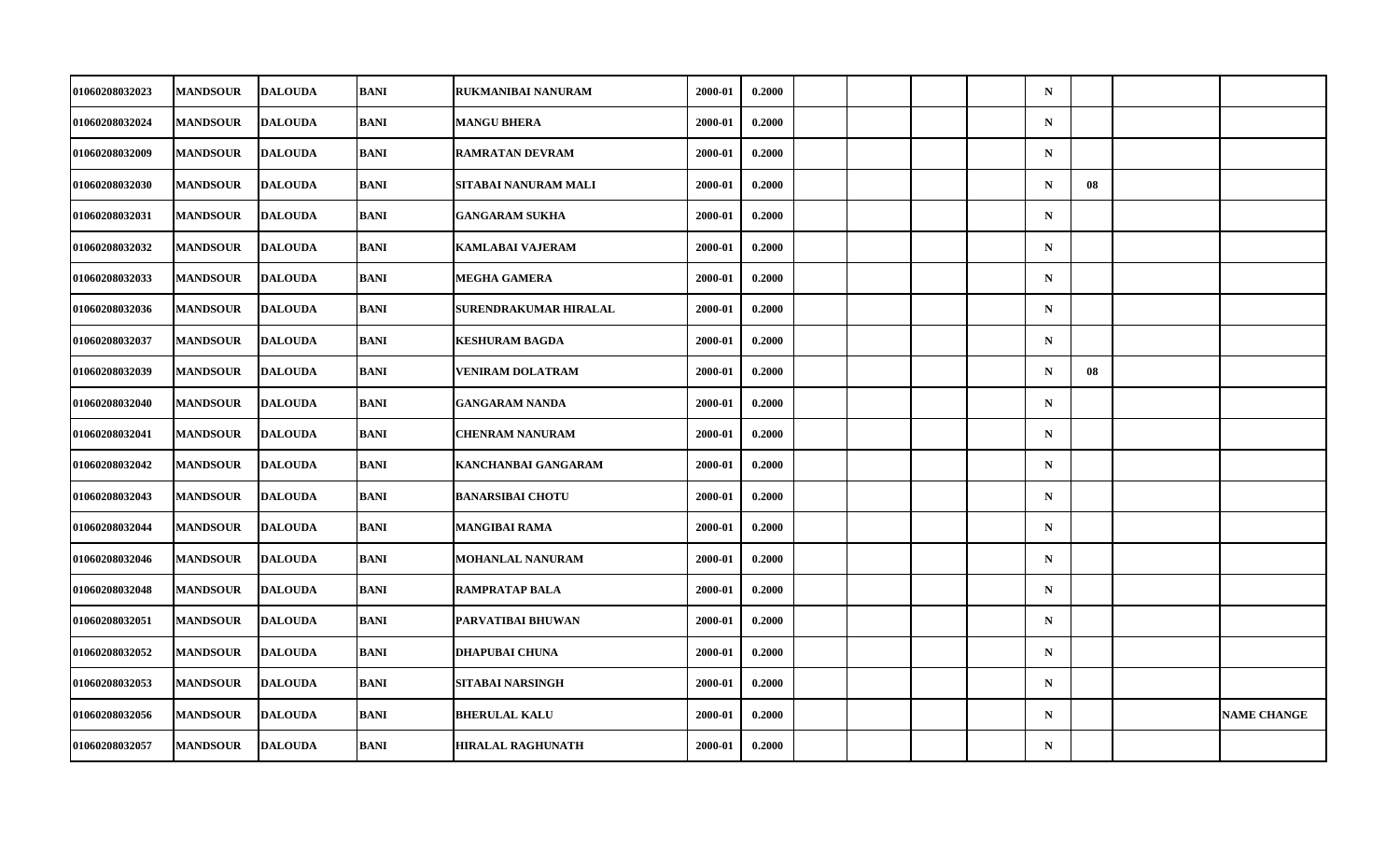| 01060208032058        | <b>MANDSOUR</b> | <b>DALOUDA</b> | BANI        | <b>NANDRAM BHUWAN</b>     | 2000-01 | 0.2000 |        |        |        | $\mathbf N$ |    |                    |
|-----------------------|-----------------|----------------|-------------|---------------------------|---------|--------|--------|--------|--------|-------------|----|--------------------|
| 01060208032060        | <b>MANDSOUR</b> | <b>DALOUDA</b> | BANI        | PARVATIBAI KACHRU         | 2000-01 | 0.2000 |        |        |        | ${\bf N}$   |    | <b>NAME CHANGE</b> |
| 01060208032061        | <b>MANDSOUR</b> | <b>DALOUDA</b> | <b>BANI</b> | <b>GOVINDRAM BHULIBAI</b> | 2000-01 | 0.2000 | 0.1950 | 10.050 | 51.538 | G           | 04 |                    |
| 01060208032062        | <b>MANDSOUR</b> | <b>DALOUDA</b> | <b>BANI</b> | <b>DEVA LAXMAN</b>        | 2000-01 | 0.2000 |        |        |        | $\mathbf N$ |    |                    |
| 01060208032063        | <b>MANDSOUR</b> | <b>DALOUDA</b> | BANI        | <b>MANGILAL PUNA</b>      | 2000-01 | 0.2000 |        |        |        | $\mathbf N$ |    |                    |
| 01060208032064        | <b>MANDSOUR</b> | <b>DALOUDA</b> | <b>BANI</b> | <b>GOPAL VARDA</b>        | 2000-01 | 0.2000 |        |        |        | $\mathbf N$ |    | <b>NAME CHANGE</b> |
| 01060208032065        | <b>MANDSOUR</b> | <b>DALOUDA</b> | <b>BANI</b> | <b>HIRALAL DEVRAM</b>     | 2000-01 | 0.2000 |        |        |        | $\mathbf N$ |    |                    |
| 01060208032066        | <b>MANDSOUR</b> | <b>DALOUDA</b> | BANI        | PRYAGBAI NANDRAM          | 2000-01 | 0.2000 |        |        |        | $\mathbf N$ |    |                    |
| 01060208032067        | <b>MANDSOUR</b> | <b>DALOUDA</b> | <b>BANI</b> | <b>VIRAM DEVA</b>         | 2000-01 | 0.2000 |        |        |        | $\mathbf N$ |    |                    |
| 01060208032068        | <b>MANDSOUR</b> | <b>DALOUDA</b> | <b>BANI</b> | <b>AMARCHAND NATHU</b>    | 2000-01 | 0.2000 |        |        |        | $\mathbf N$ |    |                    |
| 01060208032070        | <b>MANDSOUR</b> | <b>DALOUDA</b> | BANI        | <b>CHUNNILAL KACHRU</b>   | 2000-01 | 0.2000 |        |        |        | $\mathbf N$ |    |                    |
| 01060208032071        | <b>MANDSOUR</b> | <b>DALOUDA</b> | BANI        | <b>DEVRAM KERING</b>      | 2000-01 | 0.2000 |        |        |        | $\mathbf N$ |    |                    |
| 01060208032072        | <b>MANDSOUR</b> | <b>DALOUDA</b> | <b>BANI</b> | <b>MAGANIRAM NANDA</b>    | 2000-01 | 0.2000 |        |        |        | ${\bf N}$   |    |                    |
| 01060208032074        | <b>MANDSOUR</b> | <b>DALOUDA</b> | <b>BANI</b> | <b>MANGU BAGDIRAM</b>     | 2000-01 | 0.2000 |        |        |        | $\mathbf N$ |    |                    |
| 01060208032075        | <b>MANDSOUR</b> | <b>DALOUDA</b> | BANI        | <b>MANGUDAS ONKARDAS</b>  | 2000-01 | 0.2000 |        |        |        | $\mathbf N$ |    |                    |
| 01060208032077        | <b>MANDSOUR</b> | <b>DALOUDA</b> | <b>BANI</b> | DHAPUBAI VARDA            | 2000-01 | 0.2000 |        |        |        | $\mathbf N$ |    |                    |
| <b>01060208032078</b> | <b>MANDSOUR</b> | <b>DALOUDA</b> | <b>BANI</b> | <b>BHERA NATHU</b>        | 2000-01 | 0.2000 |        |        |        | $\mathbf N$ |    |                    |
| 01060208032080        | <b>MANDSOUR</b> | <b>DALOUDA</b> | <b>BANI</b> | <b>KESHURAM PUNA</b>      | 2000-01 | 0.2000 |        |        |        | $\mathbf N$ |    |                    |
| 01060208032081        | <b>MANDSOUR</b> | <b>DALOUDA</b> | BANI        | <b>RAMLAL VAJERAM</b>     | 2000-01 | 0.2000 |        |        |        | $\mathbf N$ |    | <b>NAME CHANGE</b> |
| 01060208032082        | <b>MANDSOUR</b> | <b>DALOUDA</b> | BANI        | <b>RADHIBAI KALU</b>      | 2000-01 | 0.2000 |        |        |        | $\mathbf N$ |    |                    |
| 01060208032083        | <b>MANDSOUR</b> | <b>DALOUDA</b> | <b>BANI</b> | <b>MOHANLAL BHAGIRATH</b> | 2000-01 | 0.2000 |        |        |        | $\mathbf N$ | 08 |                    |
| 01060208032084        | <b>MANDSOUR</b> | <b>DALOUDA</b> | BANI        | <b>CHAMPALAL BAGDIRAM</b> | 2000-01 | 0.2000 |        |        |        | ${\bf N}$   |    |                    |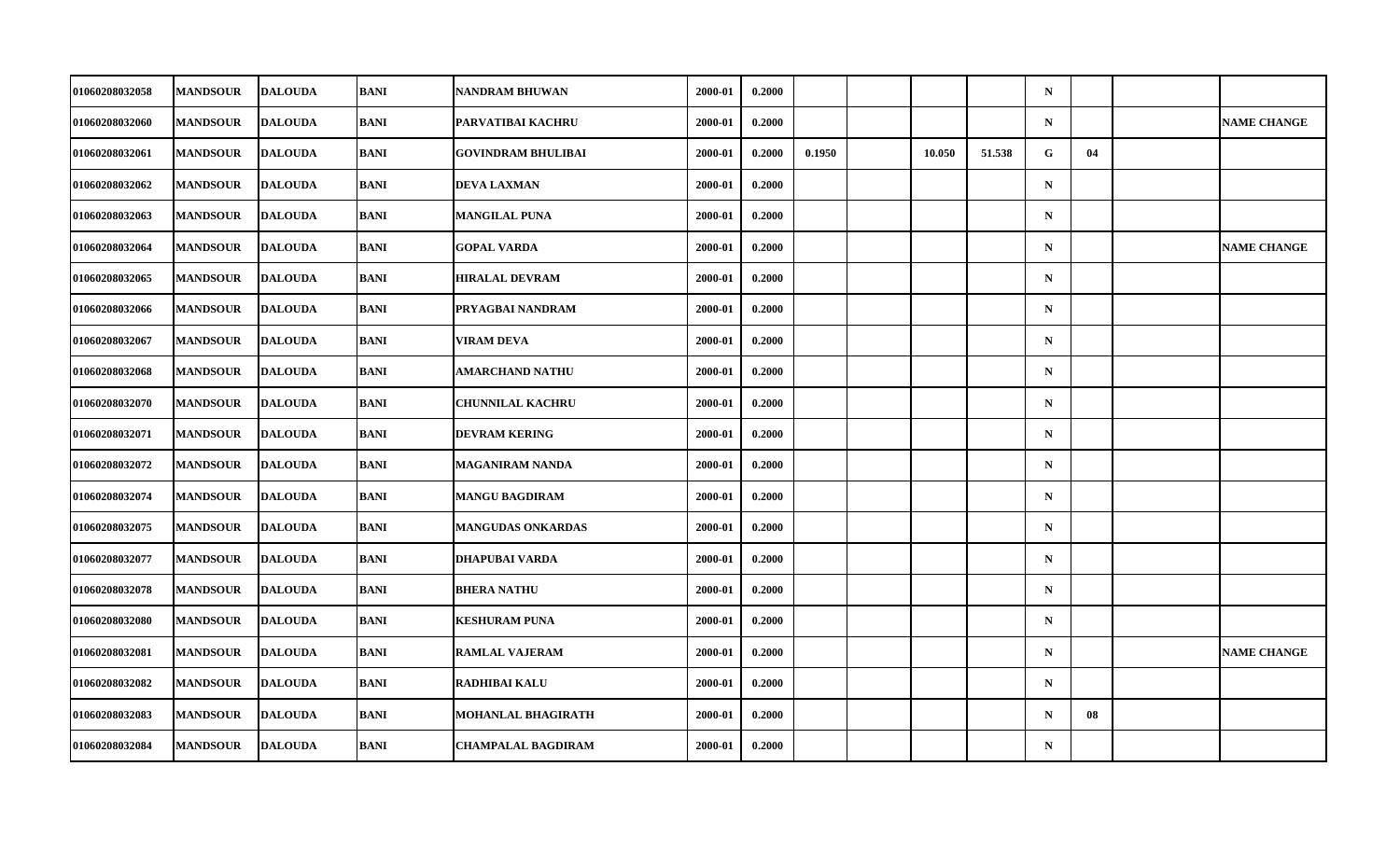| 01060208032085        | <b>MANDSOUR</b> | <b>DALOUDA</b> | BANI        | <b>RAMKISHAN BAGDIRAM</b> | 2000-01 | 0.2000 |        |       |        | $\mathbf N$ |    |  |
|-----------------------|-----------------|----------------|-------------|---------------------------|---------|--------|--------|-------|--------|-------------|----|--|
| 01060208032087        | <b>MANDSOUR</b> | <b>DALOUDA</b> | BANI        | <b>MOTI RAMCHANDRA</b>    | 2000-01 | 0.2000 |        |       |        | ${\bf N}$   |    |  |
| 01060208032088        | <b>MANDSOUR</b> | <b>DALOUDA</b> | <b>BANI</b> | <b>MAGNA NANDA</b>        | 2000-01 | 0.2000 |        |       |        | $\mathbf N$ |    |  |
| <b>01060208032089</b> | <b>MANDSOUR</b> | <b>DALOUDA</b> | <b>BANI</b> | PUNAMCHAND BHAGGA         | 2000-01 | 0.2000 |        |       |        | $\mathbf N$ |    |  |
| 01060208032091        | <b>MANDSOUR</b> | <b>DALOUDA</b> | BANI        | KAMLASHANKAR GANESHRAM    | 2000-01 | 0.2000 |        |       |        | $\mathbf N$ |    |  |
| 01060208032092        | <b>MANDSOUR</b> | <b>DALOUDA</b> | <b>BANI</b> | <b>MANOHARLAL KANJI</b>   | 2000-01 | 0.2000 |        |       |        | $\mathbf N$ |    |  |
| 01060208032093        | <b>MANDSOUR</b> | <b>DALOUDA</b> | <b>BANI</b> | <b>MANGILAL BHAGGA</b>    | 2000-01 | 0.2000 | 0.1900 | 9.770 | 51.421 | G.          | 04 |  |
| 01060208032094        | <b>MANDSOUR</b> | <b>DALOUDA</b> | BANI        | <b>RAMRATAN KISHAN</b>    | 2000-01 | 0.2000 |        |       |        | $\mathbf N$ |    |  |
| 01060208032095        | <b>MANDSOUR</b> | <b>DALOUDA</b> | BANI        | PYARCHAND SHRIRAM         | 2000-01 | 0.2000 |        |       |        | $\mathbf N$ |    |  |
| 01060208032096        | <b>MANDSOUR</b> | <b>DALOUDA</b> | <b>BANI</b> | <b>KALU KISHAN</b>        | 2000-01 | 0.2000 |        |       |        | $\mathbf N$ |    |  |
| 01060208032098        | <b>MANDSOUR</b> | <b>DALOUDA</b> | BANI        | <b>LAXMAN BALU</b>        | 2000-01 | 0.2000 |        |       |        | $\mathbf N$ |    |  |
| 01060208032099        | <b>MANDSOUR</b> | <b>DALOUDA</b> | BANI        | <b>MANGILAL KERING</b>    | 2000-01 | 0.2000 |        |       |        | $\mathbf N$ |    |  |
| 01060208032100        | <b>MANDSOUR</b> | <b>DALOUDA</b> | <b>BANI</b> | KANCHANBAI RAMNARAYAN     | 2000-01 | 0.2000 |        |       |        | ${\bf N}$   |    |  |
| 01060208032101        | <b>MANDSOUR</b> | <b>DALOUDA</b> | BANI        | <b>SAGARMAL CHAMPALAL</b> | 2000-01 | 0.2000 |        |       |        | $\mathbf N$ | 08 |  |
| 01060208032102        | <b>MANDSOUR</b> | <b>DALOUDA</b> | BANI        | <b>HIRALAL CHAMPALAL</b>  | 2000-01 | 0.2000 |        |       |        | $\mathbf N$ | 08 |  |
| 01060208032103        | <b>MANDSOUR</b> | <b>DALOUDA</b> | <b>BANI</b> | SITABAI NANURAM CHAMAR    | 2000-01 | 0.2000 |        |       |        | $\mathbf N$ | 08 |  |
| 01060208032105        | <b>MANDSOUR</b> | <b>DALOUDA</b> | <b>BANI</b> | <b>MANGU DHANNA</b>       | 2000-01 | 0.2000 |        |       |        | $\mathbf N$ |    |  |
| 01060208032106        | <b>MANDSOUR</b> | <b>DALOUDA</b> | <b>BANI</b> | <b>MAGANIRAM BHERULAL</b> | 2000-01 | 0.2000 |        |       |        | $\mathbf N$ | 08 |  |
| 01060208032107        | <b>MANDSOUR</b> | <b>DALOUDA</b> | BANI        | KISHKINDHABAI RAMKISHAN   | 2000-01 | 0.2000 |        |       |        | $\mathbf N$ |    |  |
| 01060208032108        | <b>MANDSOUR</b> | <b>DALOUDA</b> | BANI        | <b>NANALAL BHAGWAN</b>    | 2000-01 | 0.2000 |        |       |        | $\mathbf N$ | 08 |  |
| 01060208032109        | <b>MANDSOUR</b> | <b>DALOUDA</b> | <b>BANI</b> | <b>RAMRATAN NANDA</b>     | 2000-01 | 0.2000 |        |       |        | $\mathbf N$ |    |  |
| 01060208032110        | <b>MANDSOUR</b> | <b>DALOUDA</b> | BANI        | <b>UDERAM HIRA</b>        | 2000-01 | 0.2000 |        |       |        | ${\bf N}$   |    |  |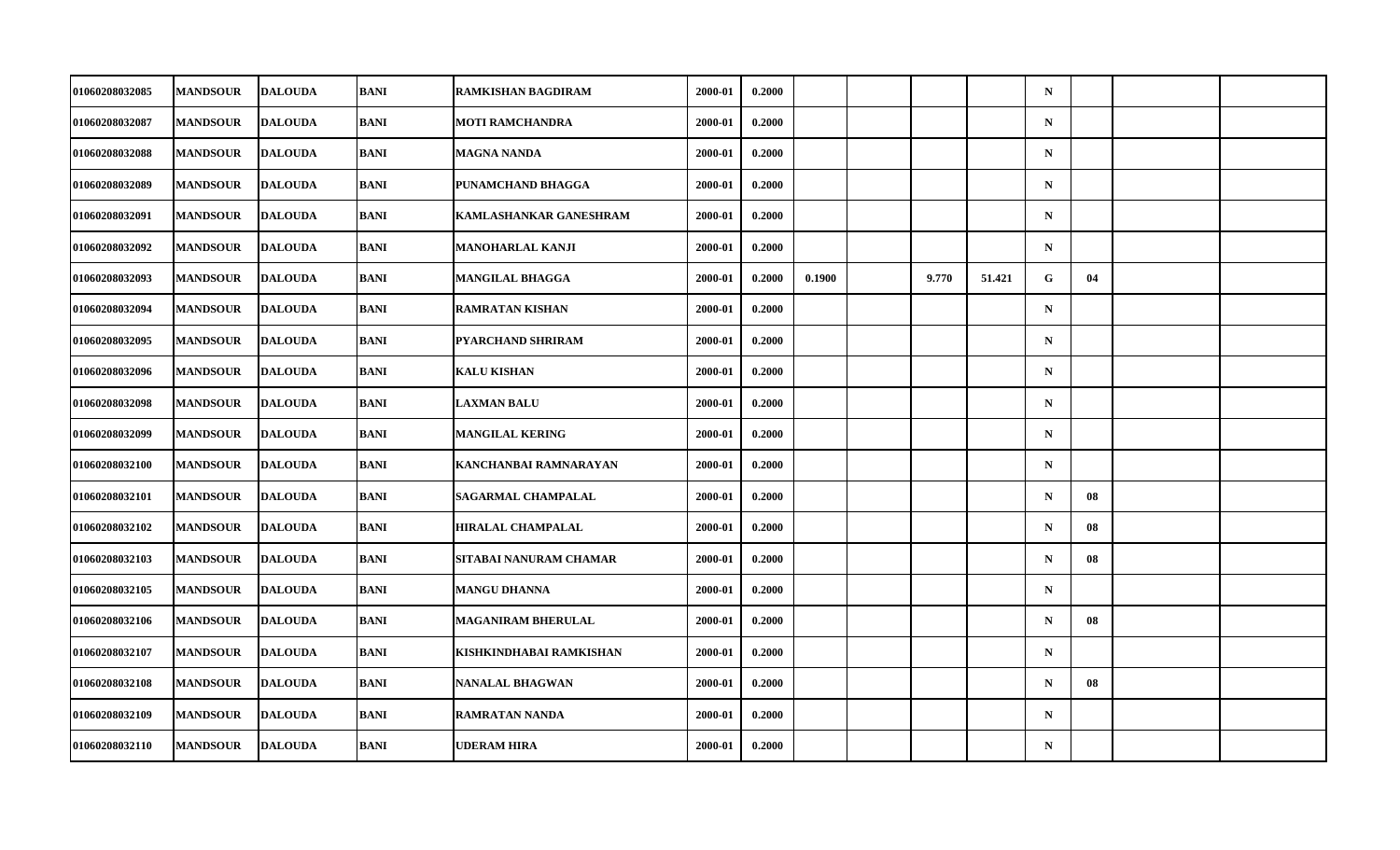| 01060208032111 | <b>MANDSOUR</b> | <b>DALOUDA</b> | <b>BANI</b>   | <b>HIRALAL NANURAM</b>      | 2000-01 | 0.2000 |        |        |        | $\mathbf N$ |    |                    |
|----------------|-----------------|----------------|---------------|-----------------------------|---------|--------|--------|--------|--------|-------------|----|--------------------|
| 01060208032112 | <b>MANDSOUR</b> | <b>DALOUDA</b> | BANI          | <b>VISHRAM VARADA</b>       | 2000-01 | 0.2000 |        |        |        | $\mathbf N$ | 08 |                    |
| 01060208032113 | <b>MANDSOUR</b> | <b>DALOUDA</b> | <b>BANI</b>   | <b>PRABHULAL RAMPRASAD</b>  | 2000-01 | 0.2000 | 0.1950 | 10.460 | 53.641 | G           |    |                    |
| 01060208032115 | <b>MANDSOUR</b> | <b>DALOUDA</b> | BANI          | <b>JUJHAR SAVIBAI</b>       | 2000-01 | 0.2000 |        |        |        | $\mathbf N$ |    |                    |
| 01060208032116 | <b>MANDSOUR</b> | <b>DALOUDA</b> | <b>BANI</b>   | <b>NAGUBAI SUKHA</b>        | 2000-01 | 0.2000 |        |        |        | $\mathbf N$ |    |                    |
| 01060208032117 | <b>MANDSOUR</b> | <b>DALOUDA</b> | <b>BANI</b>   | RAMCHANDRA DHAPUBAI         | 2000-01 | 0.2000 |        |        |        | $\mathbf N$ |    |                    |
| 01060208032118 | <b>MANDSOUR</b> | <b>DALOUDA</b> | <b>BANI</b>   | <b>RADHESHYAM PANNALAL</b>  | 2000-01 | 0.2000 |        |        |        | $\mathbf N$ |    |                    |
| 01060208032119 | <b>MANDSOUR</b> | <b>DALOUDA</b> | BANI          | <b>KACHRURAM TULSIRAM</b>   | 2000-01 | 0.2000 |        |        |        | $\mathbf N$ |    | <b>NAME CHANGE</b> |
| 01060208032120 | <b>MANDSOUR</b> | <b>DALOUDA</b> | <b>BANI</b>   | SHANKARLAL JAMNABAI         | 2000-01 | 0.2000 |        |        |        | $\mathbf N$ |    |                    |
| 01060208032121 | <b>MANDSOUR</b> | <b>DALOUDA</b> | <b>BANI</b>   | <b>MANGILAL CHAMPALAL</b>   | 2000-01 | 0.2000 |        |        |        | $\mathbf N$ | 08 |                    |
| 01060208032123 | <b>MANDSOUR</b> | <b>DALOUDA</b> | <b>BANI</b>   | <b>PRABHULAL KACHRU</b>     | 2000-01 | 0.2000 |        |        |        | $\mathbf N$ |    |                    |
| 01060208032124 | <b>MANDSOUR</b> | <b>DALOUDA</b> | BANI          | <b>RAMKUNWAR NANDA</b>      | 2000-01 | 0.2000 |        |        |        | $\mathbf N$ |    |                    |
| 01060208032127 | <b>MANDSOUR</b> | <b>DALOUDA</b> | <b>BANI</b>   | NANDALAL DHURAJI            | 2000-01 | 0.2000 |        |        |        | $\mathbf N$ |    |                    |
| 01060208032128 | <b>MANDSOUR</b> | <b>DALOUDA</b> | <b>BANI</b>   | <b>MANGIBAI VENIBAI</b>     | 2000-01 | 0.2000 |        |        |        | $\mathbf N$ |    |                    |
| 01060208032129 | <b>MANDSOUR</b> | <b>DALOUDA</b> | BANI          | KISHORIBAI ASHARAM          | 2000-01 | 0.2000 |        |        |        | $\mathbf N$ |    |                    |
| 01060208033001 | <b>MANDSOUR</b> | <b>DALOUDA</b> | <b>KATLAR</b> | <b>RUGHNATH BAGDIRAM</b>    | 2000-01 | 0.2000 | 0.1800 | 11.140 | 61.888 | G           |    |                    |
| 01060208033002 | <b>MANDSOUR</b> | <b>DALOUDA</b> | <b>KATLAR</b> | <b>HIRALAL NANDRAM</b>      | 2000-01 | 0.2000 |        |        |        | $\mathbf N$ |    |                    |
| 01060208033004 | <b>MANDSOUR</b> | <b>DALOUDA</b> | <b>KATLAR</b> | <b>DHANNALAL JANIBAI</b>    | 2000-01 | 0.2000 |        |        |        | $\mathbf N$ |    |                    |
| 01060208033005 | <b>MANDSOUR</b> | <b>DALOUDA</b> | <b>KATLAR</b> | <b>RATANLAL CHENA</b>       | 2000-01 | 0.2000 |        |        |        | $\mathbf N$ |    |                    |
| 01060208033006 | <b>MANDSOUR</b> | <b>DALOUDA</b> | <b>KATLAR</b> | <b>BIHARILAL BHAGGA</b>     | 2000-01 | 0.2000 |        |        |        | $\mathbf N$ |    |                    |
| 01060208033007 | <b>MANDSOUR</b> | <b>DALOUDA</b> | <b>KATLAR</b> | <b>BHERULAL HARIRAM</b>     | 2000-01 | 0.2000 | 0.2000 | 11.460 | 57.300 | G           |    |                    |
| 01060208033009 | <b>MANDSOUR</b> | <b>DALOUDA</b> | <b>KATLAR</b> | <b>SHANTILAL KASTURIBAI</b> | 2000-01 | 0.2000 | 0.1900 | 10.830 | 57.000 | G           |    |                    |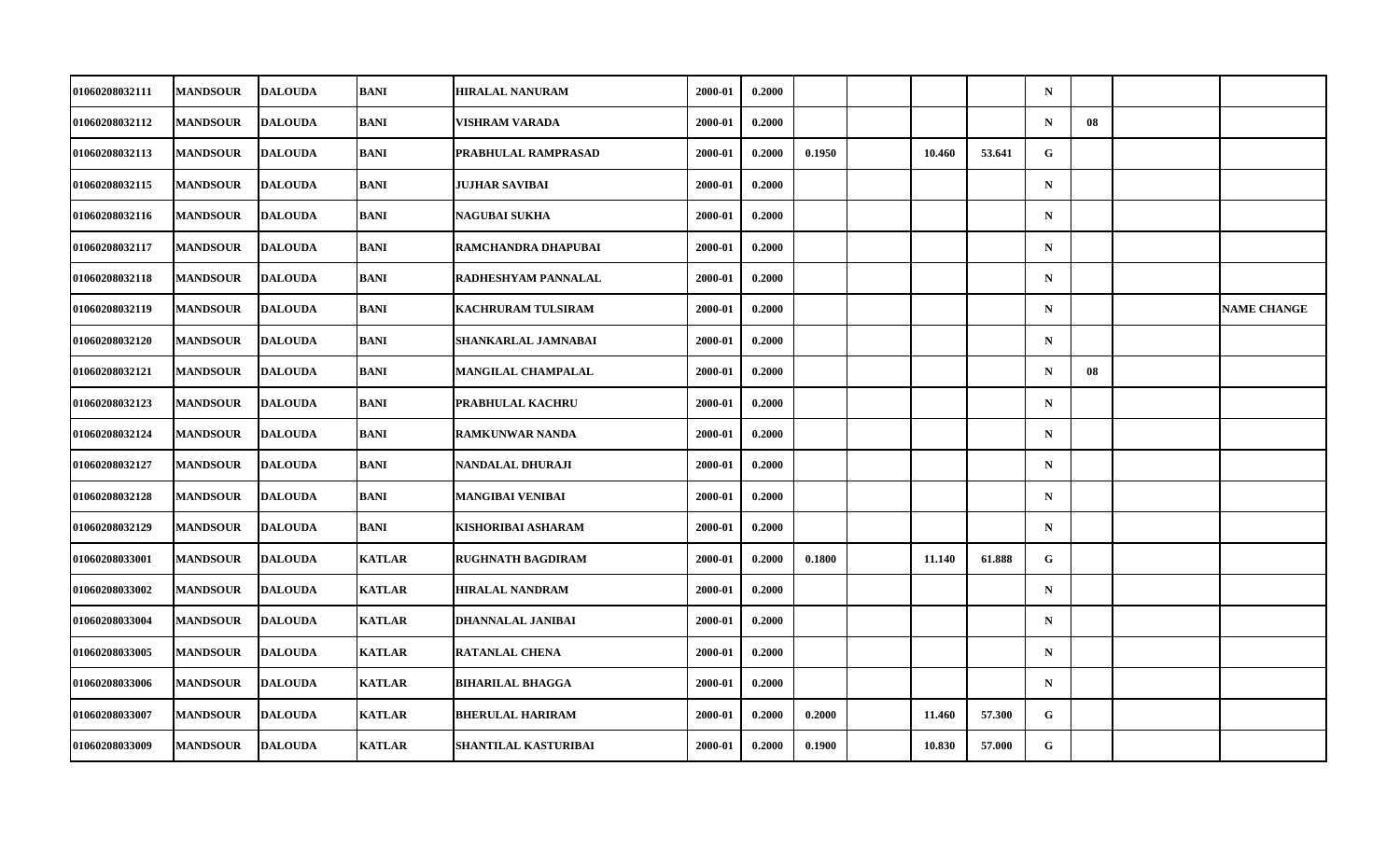| 01060208033010 | <b>MANDSOUR</b> | <b>DALOUDA</b> | <b>KATLAR</b> | <b>DALPATSINGH ISHWARSINGH</b>  | 2000-01 | 0.2000 |        |        |        | $\mathbf N$ |    |                    |
|----------------|-----------------|----------------|---------------|---------------------------------|---------|--------|--------|--------|--------|-------------|----|--------------------|
| 01060208033011 | <b>MANDSOUR</b> | <b>DALOUDA</b> | <b>KATLAR</b> | <b>DEVRAM BHAGWAN</b>           | 2000-01 | 0.2000 |        |        |        | $\mathbf N$ |    |                    |
| 01060208033013 | <b>MANDSOUR</b> | <b>DALOUDA</b> | <b>KATLAR</b> | <b>HUDIBAI SAGA</b>             | 2000-01 | 0.2000 |        |        |        | $\mathbf N$ |    |                    |
| 01060208033014 | <b>MANDSOUR</b> | DALOUDA        | <b>KATLAR</b> | <b>RAMA MOTI</b>                | 2000-01 | 0.2000 | 0.2050 | 10.940 | 53.365 | G           |    |                    |
| 01060208033015 | <b>MANDSOUR</b> | <b>DALOUDA</b> | <b>KATLAR</b> | <b>BHAGIRATH DEVA</b>           | 2000-01 | 0.2000 | 0.1900 | 9.550  | 50.263 | G           | 04 |                    |
| 01060208033018 | <b>MANDSOUR</b> | <b>DALOUDA</b> | <b>KATLAR</b> | <b>NANURAM ONKAR</b>            | 2000-01 | 0.2000 | 0.1200 | 6.520  | 54.333 | G           |    |                    |
| 01060208033019 | <b>MANDSOUR</b> | <b>DALOUDA</b> | <b>KATLAR</b> | PERMA DOLATRAM                  | 2000-01 | 0.2000 |        |        |        | $\mathbf N$ |    |                    |
| 01060208033021 | <b>MANDSOUR</b> | <b>DALOUDA</b> | <b>KATLAR</b> | <b>KACHRU SUKKHA</b>            | 2000-01 | 0.2000 |        |        |        | $\mathbf N$ |    |                    |
| 01060208033022 | <b>MANDSOUR</b> | <b>DALOUDA</b> | <b>KATLAR</b> | <b>SARDARSINGH SHIVSINGH</b>    | 2000-01 | 0.2000 |        |        |        | $\mathbf N$ |    |                    |
| 01060208033023 | <b>MANDSOUR</b> | <b>DALOUDA</b> | <b>KATLAR</b> | <b>DHULSINGH ISHWARSINGH</b>    | 2000-01 | 0.2000 |        |        |        | $\mathbf N$ |    |                    |
| 01060208033025 | <b>MANDSOUR</b> | <b>DALOUDA</b> | <b>KATLAR</b> | <b>BHULIBAI MANNALAL</b>        | 2000-01 | 0.2000 |        |        |        | $\mathbf N$ |    |                    |
| 01060208033027 | <b>MANDSOUR</b> | <b>DALOUDA</b> | <b>KATLAR</b> | <b>BHURAKUNWAR BHANWARSINGH</b> | 2000-01 | 0.2000 |        |        |        | $\mathbf N$ |    | <b>NAME CHANGE</b> |
| 01060208033028 | <b>MANDSOUR</b> | <b>DALOUDA</b> | <b>KATLAR</b> | <b>KALUSINGH MANSINGH</b>       | 2000-01 | 0.2000 |        |        |        | $\mathbf N$ |    |                    |
| 01060208033031 |                 |                |               |                                 |         |        |        |        |        | $\mathbf N$ |    |                    |
|                | <b>MANDSOUR</b> | <b>DALOUDA</b> | <b>KATLAR</b> | <b>CHAMPALAL DOLATRAM</b>       | 2000-01 | 0.2000 |        |        |        |             |    |                    |
| 01060208033032 | <b>MANDSOUR</b> | <b>DALOUDA</b> | <b>KATLAR</b> | <b>BARDICHADN RATAN</b>         | 2000-01 | 0.2000 |        |        |        | $\mathbf N$ |    |                    |
| 01060208033033 | <b>MANDSOUR</b> | <b>DALOUDA</b> | <b>KATLAR</b> | <b>KASTURCHAND BALU</b>         | 2000-01 | 0.2000 |        |        |        | $\mathbf N$ |    |                    |
| 01060208033034 | <b>MANDSOUR</b> | <b>DALOUDA</b> | <b>KATLAR</b> | <b>JUJHARSINGH AMARSINGH</b>    | 2000-01 | 0.2000 |        |        |        | $\mathbf N$ |    |                    |
| 01060208033036 | <b>MANDSOUR</b> | <b>DALOUDA</b> | <b>KATLAR</b> | <b>KASTURCHAND JAGANNATH</b>    | 2000-01 | 0.2000 |        |        |        | $\mathbf N$ |    |                    |
| 01060208033037 | <b>MANDSOUR</b> | <b>DALOUDA</b> | <b>KATLAR</b> | AMRATRAM RAGHUNATH              | 2000-01 | 0.2000 | 0.1900 | 10.370 | 54.578 | G           |    |                    |
| 01060208033038 | <b>MANDSOUR</b> | <b>DALOUDA</b> | <b>KATLAR</b> | NATHULAL BAGDIRAM               | 2000-01 | 0.2000 | 0.1800 | 10.180 | 56.555 | G           |    |                    |
| 01060208033039 | <b>MANDSOUR</b> | <b>DALOUDA</b> | <b>KATLAR</b> | <b>BHERULAL KHEEMA</b>          | 2000-01 | 0.2000 |        |        |        | $\mathbf N$ |    |                    |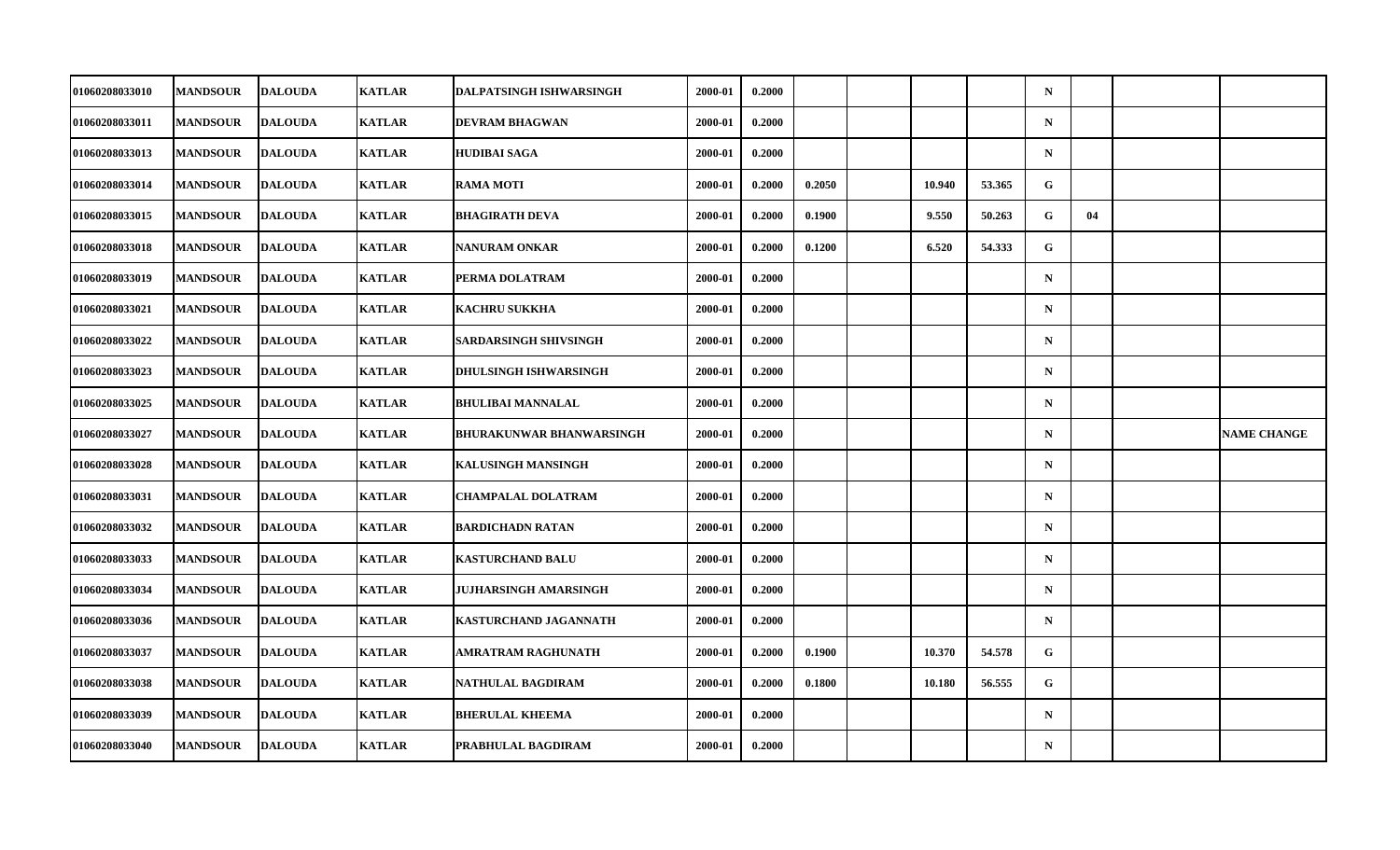| 01060208033044 | <b>MANDSOUR</b> | <b>DALOUDA</b> | <b>KATLAR</b> | <b>KANKUBAI CHENA</b>         | 2000-01 | 0.2000 | 0.2050 | 11.410 | 55.658 | G.          |  | TRANSFER/CHOSLA MANDSOR I DN |
|----------------|-----------------|----------------|---------------|-------------------------------|---------|--------|--------|--------|--------|-------------|--|------------------------------|
|                |                 |                |               |                               |         |        |        |        |        |             |  |                              |
| 01060208033046 | <b>MANDSOUR</b> | <b>DALOUDA</b> | <b>KATLAR</b> | JITENDRA KUSHALSINGH          | 2000-01 | 0.2000 |        |        |        | $\mathbf N$ |  |                              |
| 01060208033047 | <b>MANDSOUR</b> | <b>DALOUDA</b> | <b>KATLAR</b> | RAMKANYABAI SHAMBHULAL        | 2000-01 | 0.2000 |        |        |        | $\mathbf N$ |  |                              |
| 01060208033048 | <b>MANDSOUR</b> | <b>DALOUDA</b> | <b>KATLAR</b> | MANGILAL JAGANNATH            | 2000-01 | 0.2000 |        |        |        | ${\bf N}$   |  |                              |
| 01060208033050 | <b>MANDSOUR</b> | <b>DALOUDA</b> | <b>KATLAR</b> | <b>BHIMSINGH MADHOSINGH</b>   | 2000-01 | 0.2000 |        |        |        | $\mathbf N$ |  |                              |
| 01060208033052 | <b>MANDSOUR</b> | <b>DALOUDA</b> | <b>KATLAR</b> | <b>PARTHESINGH BHERUSINGH</b> | 2000-01 | 0.2000 |        |        |        | $\mathbf N$ |  |                              |
| 01060208033053 | <b>MANDSOUR</b> | <b>DALOUDA</b> | <b>KATLAR</b> | <b>MOHANLAL BHAGIRATH</b>     | 2000-01 | 0.2000 |        |        |        | $\mathbf N$ |  |                              |
| 01060208033054 | <b>MANDSOUR</b> | <b>DALOUDA</b> | <b>KATLAR</b> | <b>BHARATSINGH RUPSINGH</b>   | 2000-01 | 0.2000 |        |        |        | $\mathbf N$ |  |                              |
| 01060208033055 | <b>MANDSOUR</b> | <b>DALOUDA</b> | <b>KATLAR</b> | <b>RASALKUNWAR RAYSINGH</b>   | 2000-01 | 0.2000 |        |        |        | $\mathbf N$ |  |                              |
| 01060208033059 | <b>MANDSOUR</b> | <b>DALOUDA</b> | <b>KATLAR</b> | RAMNARAYAN NANDA              | 2000-01 | 0.2000 | 0.1950 | 11.420 | 58.564 | G           |  | TRANSFER/CHOSLA MANDSOR I DN |
| 01060208033061 | <b>MANDSOUR</b> | <b>DALOUDA</b> | <b>KATLAR</b> | <b>BALU ONKARLAL</b>          | 2000-01 | 0.2000 |        |        |        | $\mathbf N$ |  |                              |
| 01060208033063 | <b>MANDSOUR</b> | <b>DALOUDA</b> | <b>KATLAR</b> | <b>RUGHNATH BALU</b>          | 2000-01 | 0.2000 |        |        |        | $\mathbf N$ |  |                              |
| 01060208033064 | <b>MANDSOUR</b> | <b>DALOUDA</b> | <b>KATLAR</b> | <b>BHERU RUGGA</b>            | 2000-01 | 0.2000 |        |        |        | $\mathbf N$ |  |                              |
| 01060208033065 | <b>MANDSOUR</b> | <b>DALOUDA</b> | <b>KATLAR</b> | <b>NAGUSINGH MOTISINGH</b>    | 2000-01 | 0.2000 |        |        |        | $\mathbf N$ |  |                              |
| 01060208033066 | <b>MANDSOUR</b> | <b>DALOUDA</b> | <b>KATLAR</b> | <b>BALURAM BHERA</b>          | 2000-01 | 0.2000 | 0.0950 | 5.930  | 62.421 | G           |  |                              |
| 01060208033068 | <b>MANDSOUR</b> | <b>DALOUDA</b> | <b>KATLAR</b> | DUNGARSINGH DALPATSINGH       | 2000-01 | 0.2000 |        |        |        | $\mathbf N$ |  |                              |
| 01060208033069 | <b>MANDSOUR</b> | <b>DALOUDA</b> | <b>KATLAR</b> | <b>BABU BHERA</b>             | 2000-01 | 0.2000 |        |        |        | $\mathbf N$ |  |                              |
| 01060208033070 | <b>MANDSOUR</b> | <b>DALOUDA</b> | <b>KATLAR</b> | <b>HARIRAM CHAMPALAL</b>      | 2000-01 | 0.2000 |        |        |        | $\mathbf N$ |  |                              |
| 01060208033071 | <b>MANDSOUR</b> | <b>DALOUDA</b> | <b>KATLAR</b> | <b>AMRATRAM BHERULAL</b>      | 2000-01 | 0.2000 | 0.1800 | 9.970  | 55.388 | G           |  |                              |
| 01060208033072 | <b>MANDSOUR</b> | <b>DALOUDA</b> | <b>KATLAR</b> | KANCHANKUNWAR JUJHARSINGH     | 2000-01 | 0.2000 |        |        |        | $\mathbf N$ |  |                              |
| 01060208033073 | <b>MANDSOUR</b> | <b>DALOUDA</b> | <b>KATLAR</b> | <b>BHANWARKUNWAR RUGHNATH</b> | 2000-01 | 0.2000 |        |        |        | ${\bf N}$   |  |                              |
| 01060208033076 | <b>MANDSOUR</b> | <b>DALOUDA</b> | <b>KATLAR</b> | <b>RAMSINGH BHIMSINGH</b>     | 2000-01 | 0.2000 |        |        |        | $\mathbf N$ |  |                              |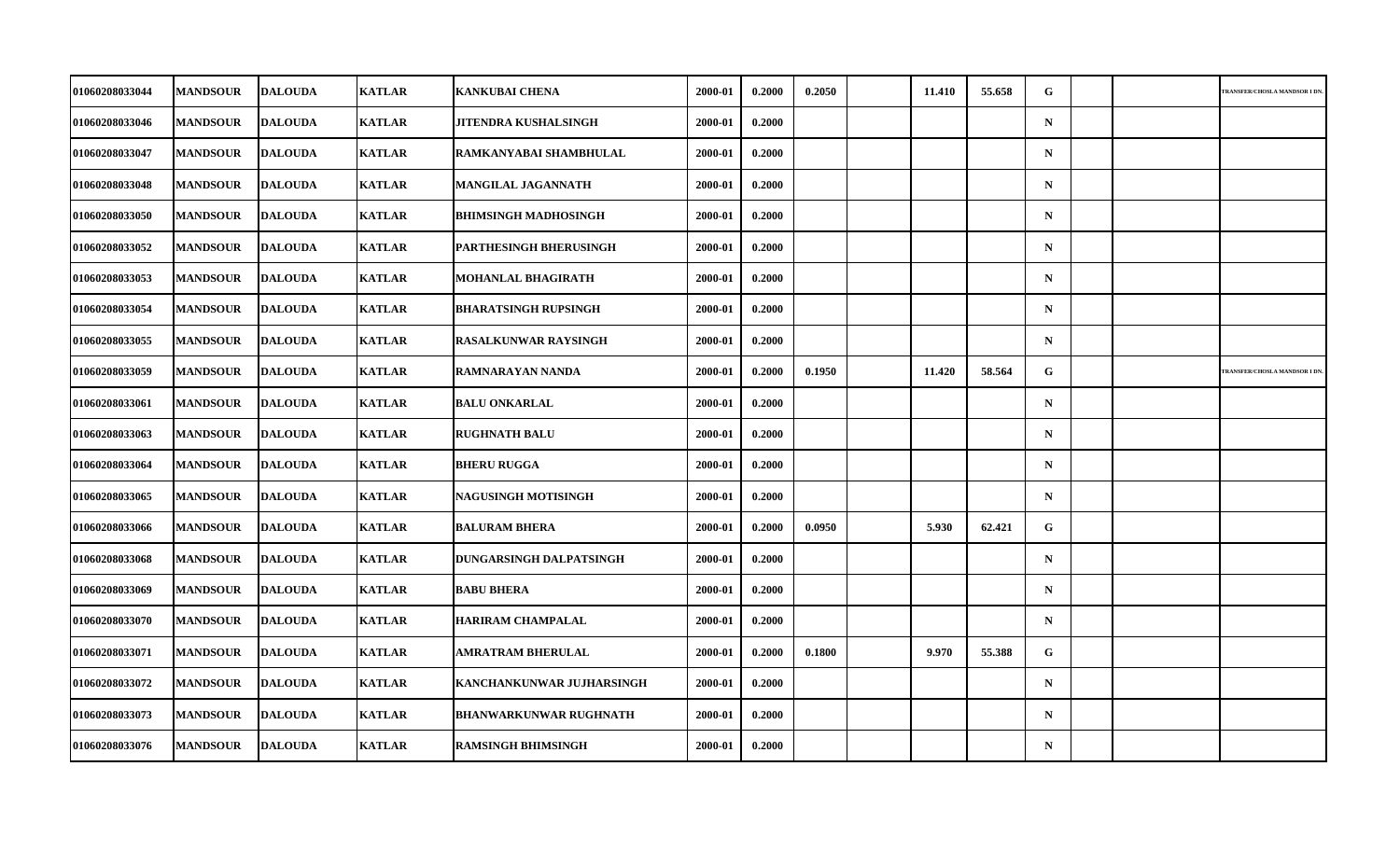| 01060208033077        | <b>MANDSOUR</b> | <b>DALOUDA</b> | <b>KATLAR</b> | <b>CHAGAN SITARAM</b>        | 2000-01 | 0.2000 |        |        |        | $\mathbf N$  |    |                              |
|-----------------------|-----------------|----------------|---------------|------------------------------|---------|--------|--------|--------|--------|--------------|----|------------------------------|
| 01060208033079        | <b>MANDSOUR</b> | <b>DALOUDA</b> | <b>KATLAR</b> | <b>DURGARAM NANDA</b>        | 2000-01 | 0.2000 |        |        |        | ${\bf N}$    | 08 |                              |
| 01060208033081        | <b>MANDSOUR</b> | <b>DALOUDA</b> | <b>KATLAR</b> | <b>BHANWARLAL MOHANLAL</b>   | 2000-01 | 0.2000 |        |        |        | $\mathbf{F}$ |    |                              |
| 01060208033082        | <b>MANDSOUR</b> | <b>DALOUDA</b> | <b>KATLAR</b> | RAMRATAN GANGARAM            | 2000-01 | 0.2000 | 0.1700 | 9.840  | 57.882 | G            |    |                              |
| 01060208033083        | <b>MANDSOUR</b> | <b>DALOUDA</b> | <b>KATLAR</b> | <b>KAMLASHANKAR BHERULAL</b> | 2000-01 | 0.2000 |        |        |        | $\mathbf N$  |    |                              |
| 01060208033084        | <b>MANDSOUR</b> | <b>DALOUDA</b> | <b>KATLAR</b> | RAGHUVIRSINGH SHIVSINGH      | 2000-01 | 0.2000 |        |        |        | $\mathbf N$  |    |                              |
| 01060208033085        | <b>MANDSOUR</b> | <b>DALOUDA</b> | <b>KATLAR</b> | MOHANLAL NANURAM             | 2000-01 | 0.2000 |        |        |        | $\mathbf N$  |    |                              |
| 01060208033086        | <b>MANDSOUR</b> | <b>DALOUDA</b> | <b>KATLAR</b> | <b>BHANWARLAL CHENRAM</b>    | 2000-01 | 0.2000 | 0.1850 | 10.420 | 56.324 | G            |    |                              |
| 01060208033087        | <b>MANDSOUR</b> | <b>DALOUDA</b> | <b>KATLAR</b> | SHYAMLAL PYARCHAND           | 2000-01 | 0.2000 | 0.2050 | 11.330 | 55.268 | G            |    |                              |
| 01060208033088        | <b>MANDSOUR</b> | <b>DALOUDA</b> | <b>KATLAR</b> | <b>MANGILAL BHERULAL</b>     | 2000-01 | 0.2000 |        |        |        | $\mathbf N$  |    |                              |
| 01060208033089        | <b>MANDSOUR</b> | <b>DALOUDA</b> | <b>KATLAR</b> | SHAMBHULAL JAGANNATH         | 2000-01 | 0.2000 |        |        |        | $\mathbf N$  |    |                              |
| 01060208033090        | <b>MANDSOUR</b> | <b>DALOUDA</b> | <b>KATLAR</b> | <b>LACHIRAM MOTIJI</b>       | 2000-01 | 0.2000 |        |        |        | $\mathbf N$  |    |                              |
| 01060208033091        | <b>MANDSOUR</b> | <b>DALOUDA</b> | <b>KATLAR</b> | <b>BHERULAL HIRALAL</b>      | 2000-01 | 0.2000 | 0.1200 | 6.910  | 57.583 | G            |    |                              |
| 01060208033092        | <b>MANDSOUR</b> | <b>DALOUDA</b> | <b>KATLAR</b> | RATANLAL NANDA               | 2000-01 | 0.2000 | 0.0950 | 5.630  | 59.263 | G            |    |                              |
| 01060208033093        | <b>MANDSOUR</b> | <b>DALOUDA</b> | <b>KATLAR</b> | <b>KANIRAM MOTI</b>          | 2000-01 | 0.2000 |        |        |        | $\mathbf N$  |    |                              |
| 01060208033094        | <b>MANDSOUR</b> | <b>DALOUDA</b> | <b>KATLAR</b> | <b>RAMESHWAR MULCHAND</b>    | 2000-01 | 0.2000 |        |        |        | $\mathbf N$  |    |                              |
| <b>01060208033095</b> | <b>MANDSOUR</b> | <b>DALOUDA</b> | <b>KATLAR</b> | MOHANSINGH RAMSINGH          | 2000-01 | 0.2000 |        |        |        | $\mathbf N$  |    |                              |
| 01060208033096        | <b>MANDSOUR</b> | <b>DALOUDA</b> | <b>KATLAR</b> | <b>BALARAM KHEEMALAL</b>     | 2000-01 | 0.2000 | 0.1900 | 11.400 | 60.000 | $\mathbf G$  |    |                              |
| 01060208033097        | <b>MANDSOUR</b> | <b>DALOUDA</b> | <b>KATLAR</b> | PRABHULAL KHIMA              | 2000-01 | 0.2000 |        |        |        | $\mathbf N$  |    |                              |
| 01060208033098        | <b>MANDSOUR</b> | <b>DALOUDA</b> | <b>KATLAR</b> | <b>RAMESHKUNWAR MANSINGH</b> | 2000-01 | 0.2000 |        |        |        | $\mathbf N$  |    |                              |
| 01060208033099        | <b>MANDSOUR</b> | <b>DALOUDA</b> | <b>KATLAR</b> | <b>GHANSHYAM KISHAN</b>      | 2000-01 | 0.2000 |        |        |        | $\mathbf N$  |    |                              |
| 01060208033100        | <b>MANDSOUR</b> | <b>DALOUDA</b> | <b>KATLAR</b> | <b>BADRILAL NANDRAM</b>      | 2000-01 | 0.2000 | 0.2100 | 11.780 | 56.095 | G            |    | TRANSFER/CHOSLA MANDSOR I DN |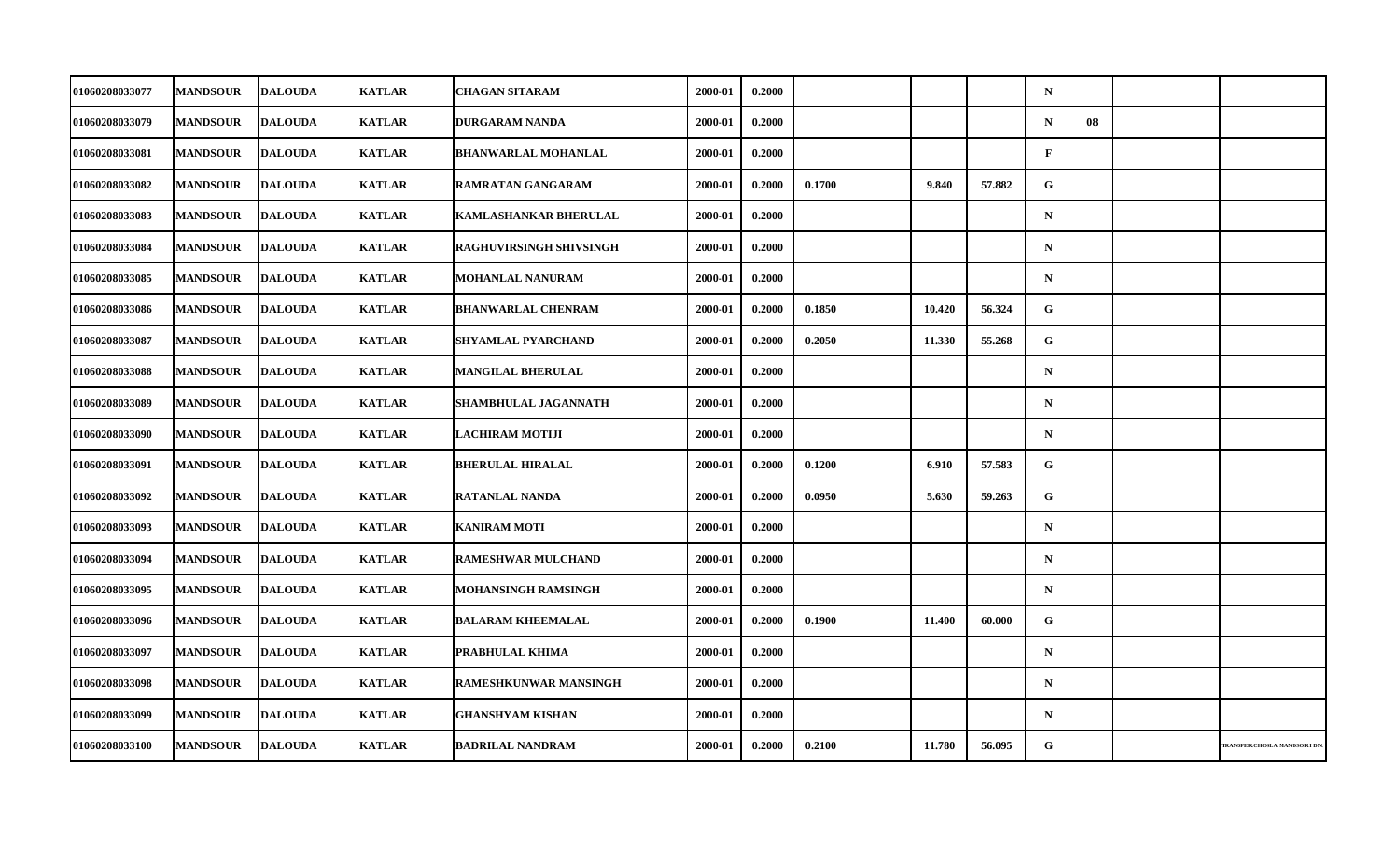| 01060208033102        | <b>MANDSOUR</b> | <b>DALOUDA</b> | <b>KATLAR</b> | <b>SITARAM RAGHUNATH</b>        | 2000-01 | 0.2000 | 0.1650 | 11.650 | 70.606 | G           |  |  |
|-----------------------|-----------------|----------------|---------------|---------------------------------|---------|--------|--------|--------|--------|-------------|--|--|
| 01060208033103        | <b>MANDSOUR</b> | <b>DALOUDA</b> | <b>KATLAR</b> | MOHANLAL GORDHANLAL             | 2000-01 | 0.2000 |        |        |        | $\mathbf N$ |  |  |
| 01060208033104        | <b>MANDSOUR</b> | <b>DALOUDA</b> | <b>KATLAR</b> | SHRIKRISHANA KASTURCHAND        | 2000-01 | 0.2000 |        |        |        | $\mathbf N$ |  |  |
| 01060208033105        | <b>MANDSOUR</b> | <b>DALOUDA</b> | <b>KATLAR</b> | KISHORSINGH HKKESINGH           | 2000-01 | 0.2000 |        |        |        | $\mathbf N$ |  |  |
| 01060208033106        | <b>MANDSOUR</b> | <b>DALOUDA</b> | <b>KATLAR</b> | <b>BALWANTSINGH HAKKESINGH</b>  | 2000-01 | 0.2000 |        |        |        | $\mathbf N$ |  |  |
| 01060208033107        | <b>MANDSOUR</b> | <b>DALOUDA</b> | <b>KATLAR</b> | <b>ISHWARSINGH HAMERSINGH</b>   | 2000-01 | 0.2000 |        |        |        | $\mathbf N$ |  |  |
| 01060208033108        | <b>MANDSOUR</b> | <b>DALOUDA</b> | <b>KATLAR</b> | <b>GOVINDSINGH HAKKESINGH</b>   | 2000-01 | 0.2000 |        |        |        | $\mathbf N$ |  |  |
| <b>01060208033109</b> | <b>MANDSOUR</b> | <b>DALOUDA</b> | <b>KATLAR</b> | NANDRAM SHAMBHURAM              | 2000-01 | 0.2000 |        |        |        | $\mathbf N$ |  |  |
| 01060208033110        | <b>MANDSOUR</b> | <b>DALOUDA</b> | <b>KATLAR</b> | <b>MANGILAL CHENRAM</b>         | 2000-01 | 0.2000 | 0.1950 | 10.280 | 52.717 | G           |  |  |
| 01060208033111        | <b>MANDSOUR</b> | <b>DALOUDA</b> | <b>KATLAR</b> | <b>DULICHAND NANURAM</b>        | 2000-01 | 0.2000 | 0.1650 | 9.370  | 56.787 | G           |  |  |
| <b>01060208033112</b> | <b>MANDSOUR</b> | <b>DALOUDA</b> | <b>KATLAR</b> | <b>DEUBAI SUKHA</b>             | 2000-01 | 0.2000 | 0.1900 | 10.080 | 53.052 | G.          |  |  |
| 01060208033113        | <b>MANDSOUR</b> | <b>DALOUDA</b> | <b>KATLAR</b> | <b>BHANWARLAL PREMCHAND</b>     | 2000-01 | 0.2000 |        |        |        | $\mathbf N$ |  |  |
| 01060208033114        | <b>MANDSOUR</b> | <b>DALOUDA</b> | <b>KATLAR</b> | RAMRATAN SALAGRAM               | 2000-01 | 0.2000 | 0.1850 | 11.520 | 62.270 | G           |  |  |
| 01060208033115        | <b>MANDSOUR</b> | <b>DALOUDA</b> | <b>KATLAR</b> | <b>RAMRATAN HARIRAM</b>         | 2000-01 | 0.2000 | 0.1850 | 10.390 | 56.162 | G           |  |  |
| 01060208033116        | <b>MANDSOUR</b> | <b>DALOUDA</b> | <b>KATLAR</b> | <b>KALUSINGH MADANSINGH</b>     | 2000-01 | 0.2000 |        |        |        | $\mathbf N$ |  |  |
| 01060208033117        | <b>MANDSOUR</b> | <b>DALOUDA</b> | <b>KATLAR</b> | PAPPULAL CHENRAM                | 2000-01 | 0.2000 | 0.1950 | 11.480 | 58.871 | G           |  |  |
| 01060208033118        | <b>MANDSOUR</b> | <b>DALOUDA</b> | <b>KATLAR</b> | <b>RAMESHWAR CHENRAM</b>        | 2000-01 | 0.2000 |        |        |        | $\mathbf N$ |  |  |
| 01060208033119        | <b>MANDSOUR</b> | <b>DALOUDA</b> | <b>KATLAR</b> | <b>BAGDIRAM RATANLAL</b>        | 2000-01 | 0.2000 |        |        |        | $\mathbf N$ |  |  |
| 01060208033120        | <b>MANDSOUR</b> | <b>DALOUDA</b> | <b>KATLAR</b> | <b>BHAGATRAM GANGARAM</b>       | 2000-01 | 0.2000 |        |        |        | $\mathbf N$ |  |  |
| 01060208033121        | <b>MANDSOUR</b> | <b>DALOUDA</b> | <b>KATLAR</b> | <b>BALWANTSINGH PRATAPSINGH</b> | 2000-01 | 0.2000 |        |        |        | $\mathbf N$ |  |  |
| 01060208033122        | <b>MANDSOUR</b> | <b>DALOUDA</b> | <b>KATLAR</b> | KUSHALSINGH GOPALSINGH          | 2000-01 | 0.2000 |        |        |        | $\mathbf N$ |  |  |
| 01060208033123        | <b>MANDSOUR</b> | <b>DALOUDA</b> | <b>KATLAR</b> | MANOHARSINGH DALPATSINGH        | 2000-01 | 0.2000 |        |        |        | ${\bf N}$   |  |  |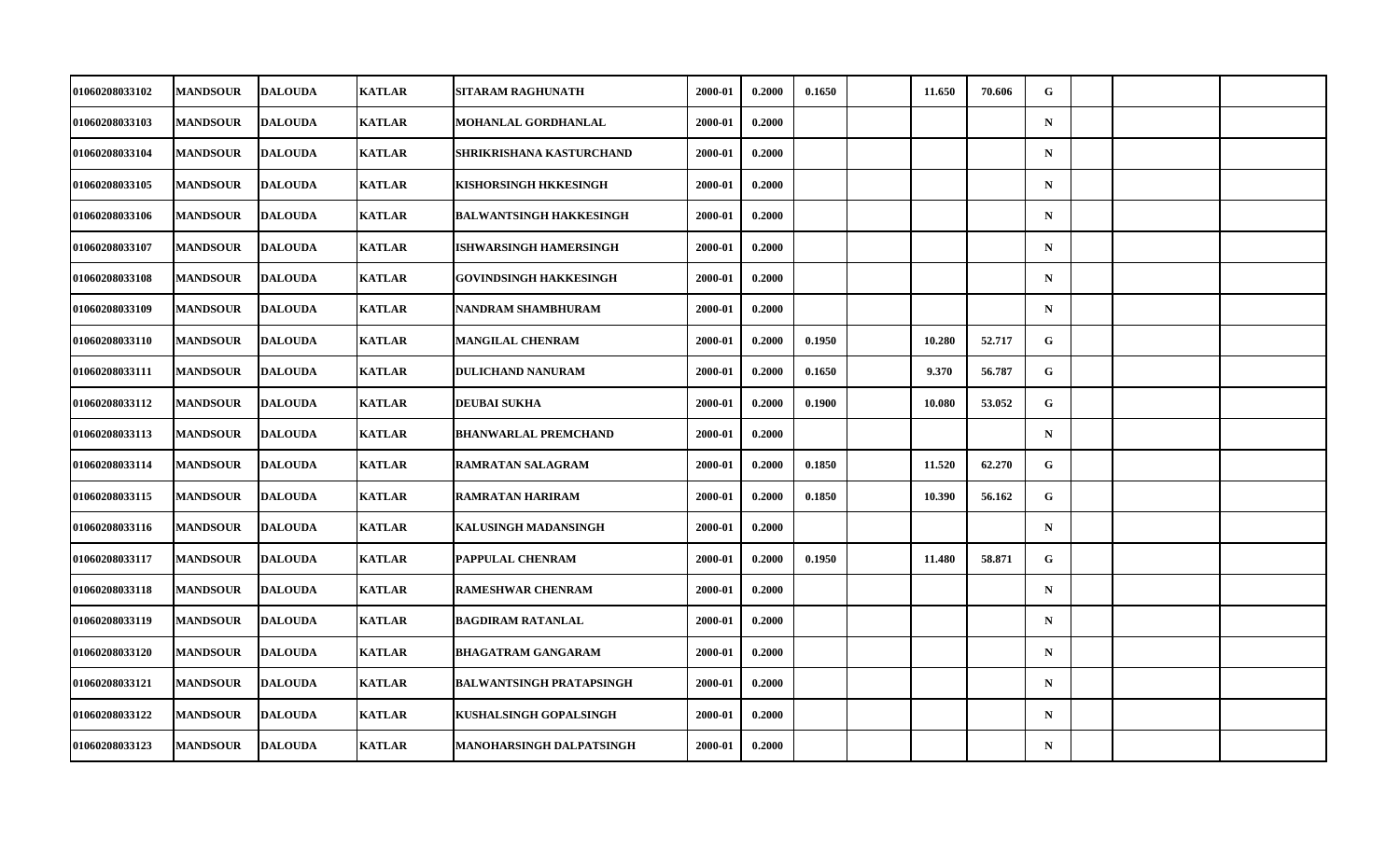| 01060208033124        | <b>MANDSOUR</b> | <b>DALOUDA</b> | <b>KATLAR</b>     | <b>DHIRAJSINGH DHULSINGH</b>     | 2000-01 | 0.2000 |        |        |        | $\mathbf N$ |    |                              |
|-----------------------|-----------------|----------------|-------------------|----------------------------------|---------|--------|--------|--------|--------|-------------|----|------------------------------|
| 01060208033125        | <b>MANDSOUR</b> | <b>DALOUDA</b> | <b>KATLAR</b>     | NARENDRASINGH LAXMANSINGH        | 2000-01 | 0.2000 | 0.1950 | 11.530 | 59.128 | G           |    | TRANSFER/CHOSLA MANDSOR I DN |
| 01060208033126        | <b>MANDSOUR</b> | <b>DALOUDA</b> | <b>KATLAR</b>     | SHETANSINGH SHARDULSINGH         | 2000-01 | 0.2000 |        |        |        | $\mathbf N$ |    |                              |
| <b>01060208033127</b> | <b>MANDSOUR</b> | <b>DALOUDA</b> | <b>KATLAR</b>     | <b>BABULAL GORDHANLAL</b>        | 2000-01 | 0.2000 |        |        |        | $\mathbf N$ |    |                              |
| 01060208033128        | <b>MANDSOUR</b> | <b>DALOUDA</b> | <b>KATLAR</b>     | <b>NAGULAL KHEEMA</b>            | 2000-01 | 0.2000 |        |        |        | $\mathbf N$ |    |                              |
| 01060208033129        | <b>MANDSOUR</b> | <b>DALOUDA</b> | <b>KATLAR</b>     | <b>GORDHANSINGH SHARDULSINGH</b> | 2000-01 | 0.2000 |        |        |        | $\mathbf N$ |    |                              |
| 01060208033130        | <b>MANDSOUR</b> | <b>DALOUDA</b> | <b>KATLAR</b>     | <b>RAMESHWAR BHERULAL</b>        | 2000-01 | 0.2000 | 0.1800 | 10.230 | 56.833 | G.          |    |                              |
| 01060208033131        | <b>MANDSOUR</b> | <b>DALOUDA</b> | <b>KATLAR</b>     | NATHULAL GANGARAM                | 2000-01 | 0.2000 | 0.2000 | 11.010 | 55.050 | G           |    |                              |
| 01060208033132        | <b>MANDSOUR</b> | <b>DALOUDA</b> | <b>KATLAR</b>     | PARMANAND GANGARAM               | 2000-01 | 0.2000 | 0.2050 | 11.130 | 54.292 | G           |    |                              |
| 01060208033133        | <b>MANDSOUR</b> | <b>DALOUDA</b> | <b>KATLAR</b>     | PRATAPSINGH NARAYANSINGH         | 2000-01 | 0.2000 |        |        |        | $\mathbf N$ |    |                              |
| 01060208033134        | <b>MANDSOUR</b> | <b>DALOUDA</b> | <b>KATLAR</b>     | KUSHALSINGH GOPALSINGH           | 2000-01 | 0.2000 |        |        |        | $\mathbf N$ |    |                              |
| 01060208033135        | <b>MANDSOUR</b> | <b>DALOUDA</b> | <b>KATLAR</b>     | <b>BALMUKAND PRABHULAL</b>       | 2000-01 | 0.2000 |        |        |        | $\mathbf N$ |    |                              |
| 01060208033136        | <b>MANDSOUR</b> | <b>DALOUDA</b> | <b>KATLAR</b>     | DHAPUBAI JAGDISHCHANDRA          | 2000-01 | 0.2000 | 0.1350 | 6.870  | 50.888 | G           | 04 |                              |
| 01060208034001        | <b>MANDSOUR</b> | <b>DALOUDA</b> | PIPALKHEDI        | <b>MANGUSINGH UDAYSINGH</b>      | 2000-01 | 0.2000 |        |        |        | $\mathbf N$ |    |                              |
| 01060208034002        | <b>MANDSOUR</b> | <b>DALOUDA</b> | PIPALKHEDI        | <b>KACHRU DHULA</b>              | 2000-01 | 0.2000 |        |        |        | $\mathbf N$ |    |                              |
| 01060208034003        | <b>MANDSOUR</b> | <b>DALOUDA</b> | PIPALKHEDI        | <b>INDRAKUWAR MOTISINGH</b>      | 2000-01 | 0.2000 |        |        |        | $\mathbf N$ |    |                              |
| <b>01060208034004</b> | <b>MANDSOUR</b> | <b>DALOUDA</b> | PIPALKHEDI        | <b>HARESINGH GOPALSINGH</b>      | 2000-01 | 0.2000 |        |        |        | $\mathbf N$ |    |                              |
| 01060208034006        | <b>MANDSOUR</b> | <b>DALOUDA</b> | PIPALKHEDI        | <b>BAGDIBAI LALA</b>             | 2000-01 | 0.2000 |        |        |        | $\mathbf N$ |    |                              |
| 01060208034009        | <b>MANDSOUR</b> | <b>DALOUDA</b> | PIPALKHEDI        | <b>MOTILAL PRATHVIRAJ</b>        | 2000-01 | 0.2000 |        |        |        | $\mathbf N$ |    |                              |
| 01060208034010        | <b>MANDSOUR</b> | <b>DALOUDA</b> | PIPALKHEDI        | PARVATIBAI BHERULAL              | 2000-01 | 0.2000 |        |        |        | $\mathbf N$ |    |                              |
| 01060208034012        | <b>MANDSOUR</b> | <b>DALOUDA</b> | <b>PIPALKHEDI</b> | VIKRAMSINGH PARVATSINGH          | 2000-01 | 0.2000 |        |        |        | $\mathbf N$ |    |                              |
| 01060208034013        | <b>MANDSOUR</b> | <b>DALOUDA</b> | <b>PIPALKHEDI</b> | <b>KASHIRAM KISHAN</b>           | 2000-01 | 0.2000 | 0.1100 | 6.630  | 60.272 | G           |    |                              |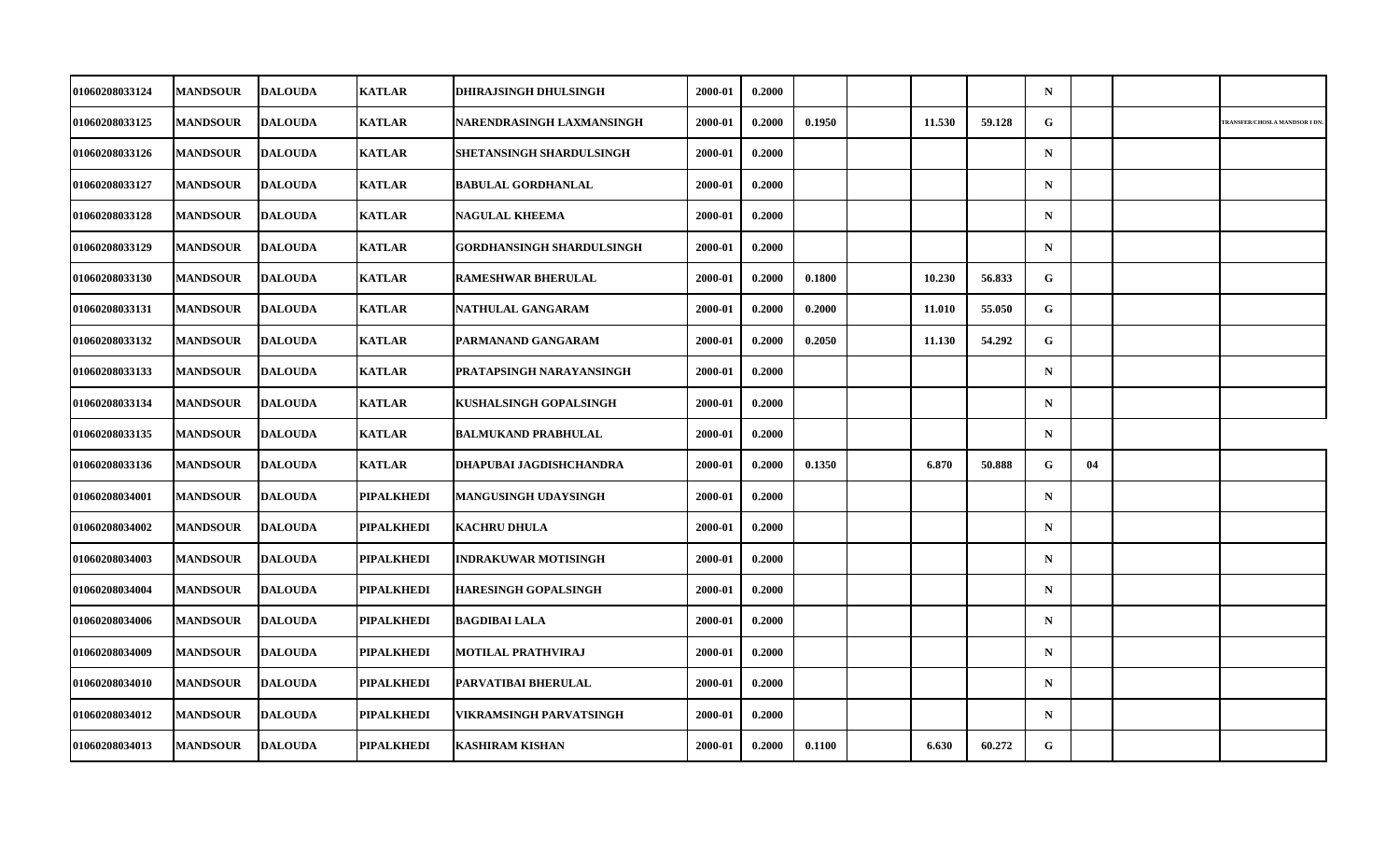| 01060208034014        | <b>MANDSOUR</b> | <b>DALOUDA</b> | PIPALKHEDI        | <b>HIRALAL SAVA</b>           | 2000-01 | 0.2000 |        |        |        | $\mathbf{F}$ |    |                    |
|-----------------------|-----------------|----------------|-------------------|-------------------------------|---------|--------|--------|--------|--------|--------------|----|--------------------|
| 01060208034016        | <b>MANDSOUR</b> | <b>DALOUDA</b> | PIPALKHEDI        | <b>HIRALAL KISHAN</b>         | 2000-01 | 0.2000 |        |        |        | ${\bf N}$    |    |                    |
| 01060208034017        | <b>MANDSOUR</b> | <b>DALOUDA</b> | PIPALKHEDI        | LAXMINARAYAN LALA             | 2000-01 | 0.2000 |        |        |        | $\mathbf N$  |    |                    |
| 01060208034018        | <b>MANDSOUR</b> | <b>DALOUDA</b> | PIPALKHEDI        | KANCHANKUNWAR DHANRAJ         | 2000-01 | 0.2000 |        |        |        | $\mathbf N$  |    |                    |
| 01060208034019        | <b>MANDSOUR</b> | <b>DALOUDA</b> | PIPALKHEDI        | <b>SOHAN GOVIND</b>           | 2000-01 | 0.2000 |        |        |        | $\mathbf N$  |    |                    |
| 01060208034020        | <b>MANDSOUR</b> | <b>DALOUDA</b> | <b>PIPALKHEDI</b> | <b>SALAGRAM SHRIRAM</b>       | 2000-01 | 0.2000 |        |        |        | $\mathbf N$  |    |                    |
| 01060208034021        | <b>MANDSOUR</b> | <b>DALOUDA</b> | PIPALKHEDI        | ISHWARSINGH UDEYSINGH         | 2000-01 | 0.2000 |        |        |        | $\mathbf N$  |    |                    |
| 01060208034022        | <b>MANDSOUR</b> | <b>DALOUDA</b> | PIPALKHEDI        | <b>BHERU RAMA</b>             | 2000-01 | 0.2000 |        |        |        | $\mathbf N$  |    |                    |
| 01060208034023        | <b>MANDSOUR</b> | <b>DALOUDA</b> | PIPALKHEDI        | AMARSINGH UDEYSINGH           | 2000-01 | 0.2000 | 0.2000 | 10.260 | 51.300 | G            | 04 |                    |
| 01060208034025        | <b>MANDSOUR</b> | <b>DALOUDA</b> | PIPALKHEDI        | <b>MOHAN KISHAN</b>           | 2000-01 | 0.2000 | 0.2100 | 10.950 | 52.142 | $\mathbf{G}$ |    |                    |
| 01060208034027        | <b>MANDSOUR</b> | <b>DALOUDA</b> | PIPALKHEDI        | <b>MANGU CHUNNILAL</b>        | 2000-01 | 0.2000 |        |        |        | $\mathbf N$  |    |                    |
| 01060208034031        | <b>MANDSOUR</b> | <b>DALOUDA</b> | PIPALKHEDI        | <b>KISHORSINGH RAMSINGH</b>   | 2000-01 | 0.2000 |        |        |        | $\mathbf N$  |    |                    |
| 01060208034032        | <b>MANDSOUR</b> | <b>DALOUDA</b> | PIPALKHEDI        | <b>RAMA NANURAM</b>           | 2000-01 | 0.2000 |        |        |        | ${\bf N}$    |    |                    |
| 01060208034034        | <b>MANDSOUR</b> | <b>DALOUDA</b> | PIPALKHEDI        | <b>BISHANSINGH MADANSINGH</b> | 2000-01 | 0.2000 |        |        |        | $\mathbf N$  |    |                    |
| 01060208034037        | <b>MANDSOUR</b> | <b>DALOUDA</b> | PIPALKHEDI        | RAMCHANDRA NANURAM            | 2000-01 | 0.2000 |        |        |        | $\mathbf N$  |    | <b>NAME CHANGE</b> |
| 01060208034038        | <b>MANDSOUR</b> | <b>DALOUDA</b> | PIPALKHEDI        | <b>JUJHAR GOVINDRAM</b>       | 2000-01 | 0.2000 |        |        |        | $\mathbf N$  |    |                    |
| <b>01060208035001</b> | <b>MANDSOUR</b> | <b>DALOUDA</b> | <b>GARODA</b>     | <b>GANESHRAM DEVRAM</b>       | 2000-01 | 0.2000 | 0.1900 | 12.150 | 63.947 | G            |    |                    |
| 01060208035005        | <b>MANDSOUR</b> | <b>DALOUDA</b> | <b>GARODA</b>     | <b>BAGDIRAM DEVRAM</b>        | 2000-01 | 0.2000 | 0.1850 | 11.260 | 60.864 | $\mathbf G$  |    |                    |
| 01060208035007        | <b>MANDSOUR</b> | <b>DALOUDA</b> | <b>GARODA</b>     | <b>KESHARBAI DHURA</b>        | 2000-01 | 0.2000 | 0.2050 | 11.960 | 58.341 | G            |    |                    |
| 01060208035009        | <b>MANDSOUR</b> | <b>DALOUDA</b> | <b>GARODA</b>     | <b>MANGILAL SUKHRAM</b>       | 2000-01 | 0.2000 | 0.1900 | 10.830 | 57.000 | G            |    |                    |
| 01060208035016        | <b>MANDSOUR</b> | <b>DALOUDA</b> | <b>GARODA</b>     | KASHIRAM OMKAR BALAI          | 2000-01 | 0.2000 |        |        |        | $\mathbf N$  |    |                    |
| 01060208035018        | <b>MANDSOUR</b> | <b>DALOUDA</b> | <b>GARODA</b>     | <b>RAMPRASAD BAGDIRAM</b>     | 2000-01 | 0.2000 |        |        |        | $\mathbf N$  |    |                    |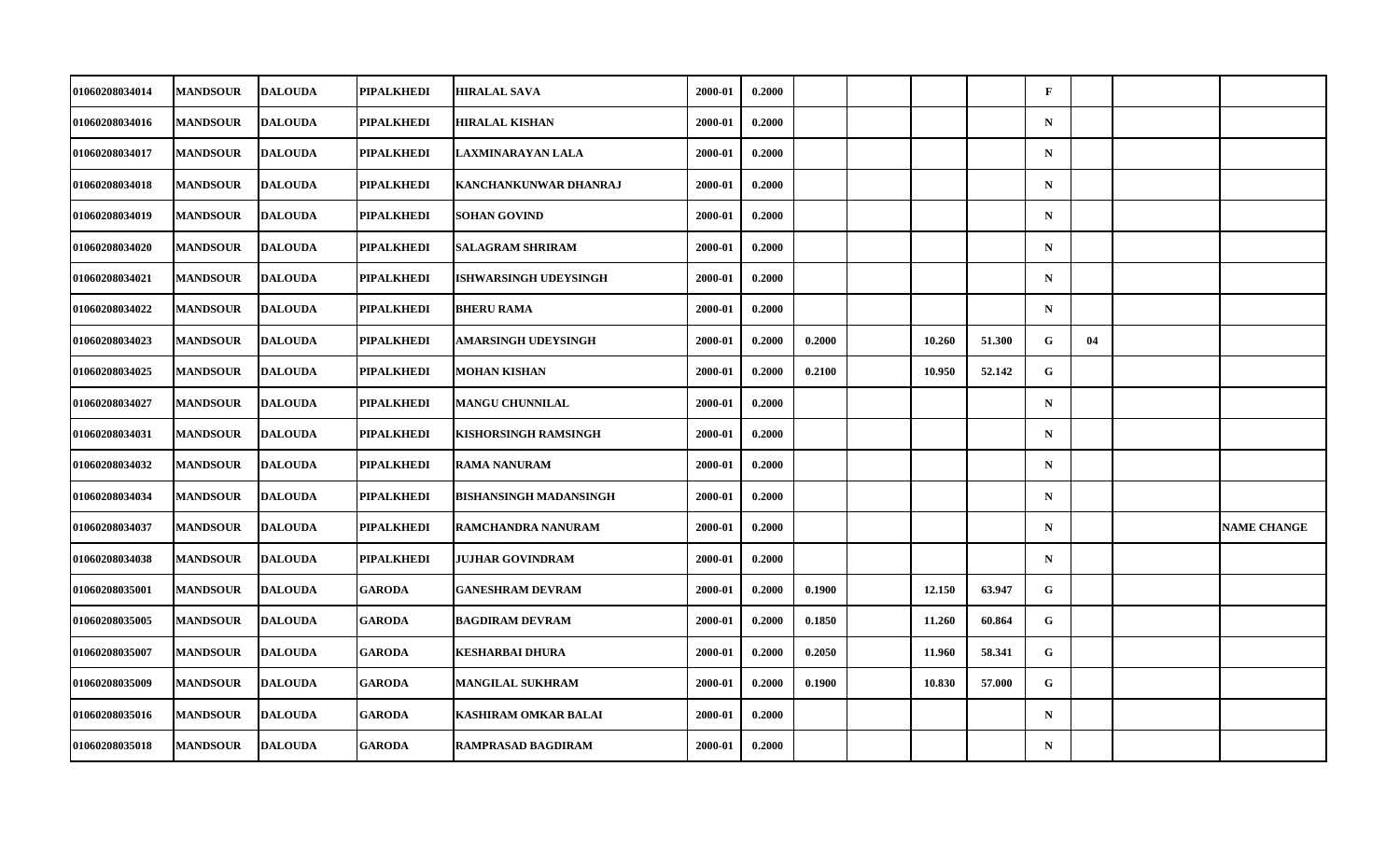| 01060208035021        | <b>MANDSOUR</b> | <b>DALOUDA</b> | <b>GARODA</b> | MANOHARLAL UDAIRAM         | 2000-01 | 0.2000 |        |        |        | $\mathbf N$ |  |  |
|-----------------------|-----------------|----------------|---------------|----------------------------|---------|--------|--------|--------|--------|-------------|--|--|
| 01060208035024        | <b>MANDSOUR</b> | <b>DALOUDA</b> | <b>GARODA</b> | <b>HARIRAM HANSA</b>       | 2000-01 | 0.2000 |        |        |        | ${\bf N}$   |  |  |
| 01060208035025        | <b>MANDSOUR</b> | <b>DALOUDA</b> | <b>GARODA</b> | <b>KANWARLAL NANURAM</b>   | 2000-01 | 0.2000 | 0.1550 | 9.470  | 61.096 | G           |  |  |
| 01060208035026        | <b>MANDSOUR</b> | <b>DALOUDA</b> | <b>GARODA</b> | <b>HEMRAJ DHULA</b>        | 2000-01 | 0.2000 |        |        |        | $\mathbf N$ |  |  |
| 01060208035031        | <b>MANDSOUR</b> | <b>DALOUDA</b> | <b>GARODA</b> | <b>KANWARLAL MADHAV</b>    | 2000-01 | 0.2000 |        |        |        | $\mathbf N$ |  |  |
| 01060208035034        | <b>MANDSOUR</b> | <b>DALOUDA</b> | <b>GARODA</b> | <b>JADAVBAI GANESHRAM</b>  | 2000-01 | 0.2000 | 0.1250 | 7.090  | 56.720 | G           |  |  |
| 01060208035036        | <b>MANDSOUR</b> | <b>DALOUDA</b> | <b>GARODA</b> | <b>BHANWARLAL BHERULAL</b> | 2000-01 | 0.2000 |        |        |        | $\mathbf N$ |  |  |
| 01060208035037        | <b>MANDSOUR</b> | <b>DALOUDA</b> | <b>GARODA</b> | <b>DHURILAL SURATRAM</b>   | 2000-01 | 0.2000 | 0.1950 | 11.160 | 57.230 | G           |  |  |
| 01060208035040        | <b>MANDSOUR</b> | <b>DALOUDA</b> | <b>GARODA</b> | KANKUBAI MANGILAL          | 2000-01 | 0.2000 |        |        |        | $\mathbf N$ |  |  |
| 01060208035041        | <b>MANDSOUR</b> | <b>DALOUDA</b> | <b>GARODA</b> | SHANKARLAL BHAWARLAL       | 2000-01 | 0.2000 |        |        |        | $\mathbf N$ |  |  |
| 01060208035051        | <b>MANDSOUR</b> | <b>DALOUDA</b> | <b>GARODA</b> | PRABHUBAI KACHRU           | 2000-01 | 0.2000 | 0.2050 | 12.330 | 60.146 | G           |  |  |
| 01060208035055        | <b>MANDSOUR</b> | <b>DALOUDA</b> | <b>GARODA</b> | <b>RATANLAL KHEMA</b>      | 2000-01 | 0.2000 |        |        |        | $\mathbf N$ |  |  |
| 01060208035059        | <b>MANDSOUR</b> | <b>DALOUDA</b> | <b>GARODA</b> | <b>SAGIBAI RAMLAL</b>      | 2000-01 | 0.2000 |        |        |        | ${\bf N}$   |  |  |
| 01060208035065        | <b>MANDSOUR</b> | <b>DALOUDA</b> | <b>GARODA</b> | AMBARAM RAMCHANDRA         | 2000-01 | 0.2000 |        |        |        | $\mathbf N$ |  |  |
| 01060208035067        | <b>MANDSOUR</b> | <b>DALOUDA</b> | <b>GARODA</b> | PRATAPSINGH PRATAPKUNWAR   | 2000-01 | 0.2000 | 0.2000 | 11.920 | 59.600 | G           |  |  |
| 01060208035068        | <b>MANDSOUR</b> | <b>DALOUDA</b> | <b>GARODA</b> | <b>BASANTILAL SALAGRAM</b> | 2000-01 | 0.2000 |        |        |        | $\mathbf N$ |  |  |
| <b>01060208035075</b> | <b>MANDSOUR</b> | <b>DALOUDA</b> | <b>GARODA</b> | MOTILAL CHUNNILAL          | 2000-01 | 0.2000 |        |        |        | $\mathbf N$ |  |  |
| 01060208035081        | <b>MANDSOUR</b> | <b>DALOUDA</b> | <b>GARODA</b> | <b>BHANWARLAL RAMLAL</b>   | 2000-01 | 0.2000 |        |        |        | $\mathbf N$ |  |  |
| 01060208035089        | <b>MANDSOUR</b> | <b>DALOUDA</b> | <b>GARODA</b> | <b>KAVERIBAI AMRATRAM</b>  | 2000-01 | 0.2000 |        |        |        | $\mathbf N$ |  |  |
| 01060208035090        | <b>MANDSOUR</b> | <b>DALOUDA</b> | <b>GARODA</b> | <b>BASANTILAL GANGARAM</b> | 2000-01 | 0.2000 |        |        |        | $\mathbf N$ |  |  |
| 01060208035091        | <b>MANDSOUR</b> | <b>DALOUDA</b> | <b>GARODA</b> | <b>ASHARAM CHAMPABAI</b>   | 2000-01 | 0.2000 |        |        |        | $\mathbf N$ |  |  |
| 01060208035093        | <b>MANDSOUR</b> | <b>DALOUDA</b> | <b>GARODA</b> | <b>JANIBAI RUPA</b>        | 2000-01 | 0.2000 |        |        |        | $\mathbf N$ |  |  |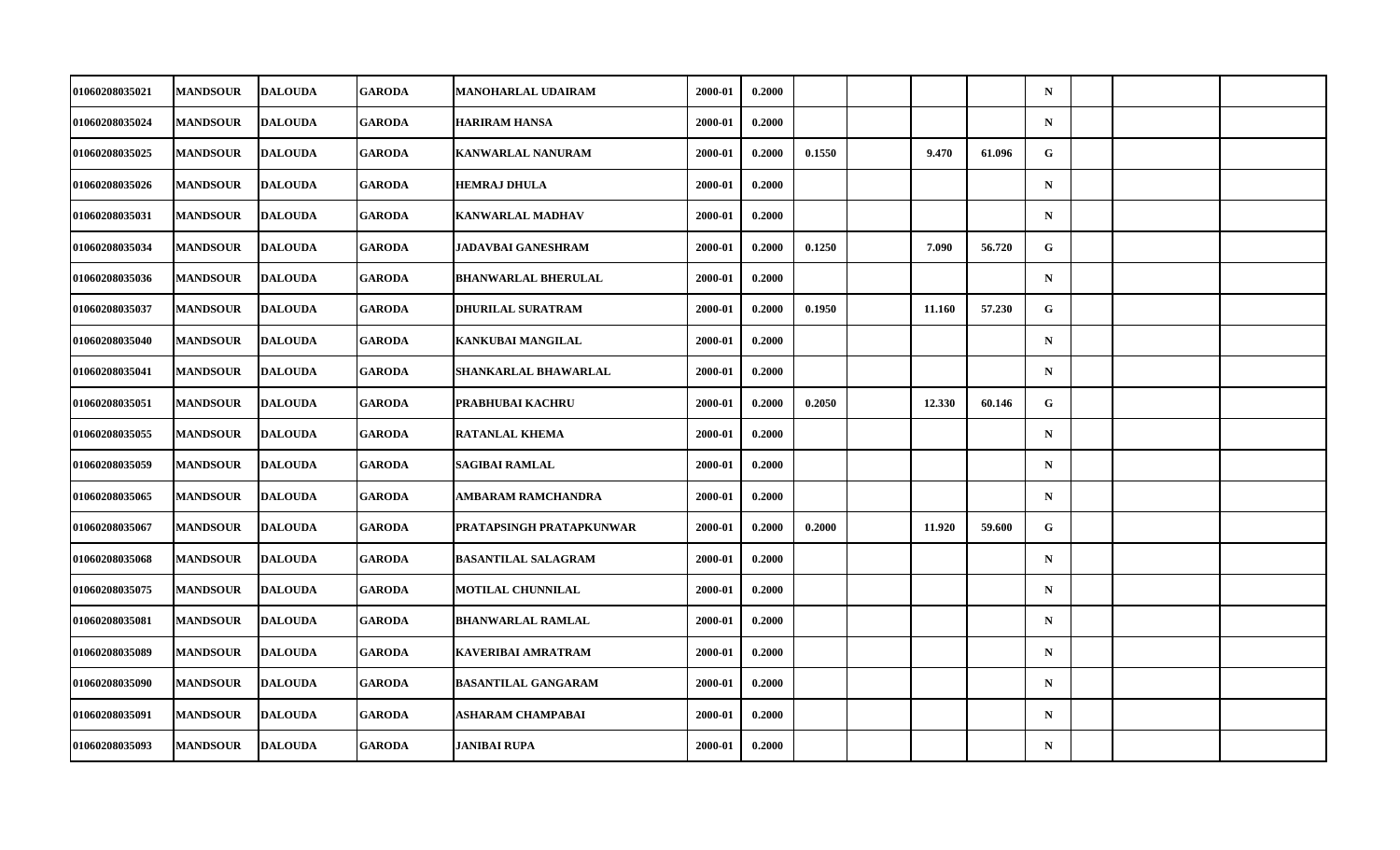| 01060208035097        | <b>MANDSOUR</b> | <b>DALOUDA</b> | GARODA        | KESHARBAI BADRIDAS         | 2000-01 | 0.2000 | 0.1700 | 10.460 | 61.529 | G           |    |                |  |
|-----------------------|-----------------|----------------|---------------|----------------------------|---------|--------|--------|--------|--------|-------------|----|----------------|--|
| 01060208035098        | <b>MANDSOUR</b> | <b>DALOUDA</b> | <b>GARODA</b> | SHILABAI RAMNARAYAN        | 2000-01 | 0.2000 |        |        |        | $\mathbf N$ |    |                |  |
| 01060208035104        | <b>MANDSOUR</b> | <b>DALOUDA</b> | <b>GARODA</b> | <b>GOPAL KANAJI</b>        | 2000-01 | 0.2000 |        |        |        | $\mathbf N$ |    |                |  |
| 01060208035105        | <b>MANDSOUR</b> | <b>DALOUDA</b> | <b>GARODA</b> | <b>RAMCHANDR NATHU</b>     | 2000-01 | 0.2000 |        |        |        | $\mathbf N$ | 08 |                |  |
| 01060208035107        | <b>MANDSOUR</b> | <b>DALOUDA</b> | <b>GARODA</b> | <b>BHERULAL NAGULAL</b>    | 2000-01 | 0.2000 | 0.1000 | 5.670  | 56.700 | G           |    | 01030208065217 |  |
| 01060208035108        | <b>MANDSOUR</b> | <b>DALOUDA</b> | <b>GARODA</b> | <b>BHERULAL RAMNARAYAN</b> | 2000-01 | 0.2000 | 0.1300 | 6.260  | 48.153 | G           | 04 | 01030208065047 |  |
| 01060208038002        | <b>MANDSOUR</b> | <b>DALOUDA</b> | <b>NIMBOD</b> | SHANKARLAL KASHIRAM        | 2000-01 | 0.2000 |        |        |        | $\mathbf N$ |    |                |  |
| <b>01060208038003</b> | <b>MANDSOUR</b> | <b>DALOUDA</b> | <b>NIMBOD</b> | PANNA DHANNA (KHATIK)      | 2000-01 | 0.2000 | 0.2050 | 11.420 | 55.707 | G           |    |                |  |
| 01060208038004        | <b>MANDSOUR</b> | <b>DALOUDA</b> | <b>NIMBOD</b> | SAMPANTBAI NANDA           | 2000-01 | 0.2000 |        |        |        | $\mathbf N$ |    |                |  |
| 01060208038005        | <b>MANDSOUR</b> | <b>DALOUDA</b> | <b>NIMBOD</b> | <b>RAMA KESHURAM</b>       | 2000-01 | 0.2000 |        |        |        | $\mathbf N$ |    |                |  |
| <b>01060208038006</b> | <b>MANDSOUR</b> | <b>DALOUDA</b> | <b>NIMBOD</b> | <b>BHERU HIRA (BEJDA)</b>  | 2000-01 | 0.2000 |        |        |        | $\mathbf N$ |    |                |  |
| 01060208038007        | <b>MANDSOUR</b> | <b>DALOUDA</b> | <b>NIMBOD</b> | <b>KESHURAM BAGDIRAM</b>   | 2000-01 | 0.2000 |        |        |        | $\mathbf N$ |    |                |  |
| 01060208038008        | <b>MANDSOUR</b> | <b>DALOUDA</b> | <b>NIMBOD</b> | <b>BAGDIRAM VARDA</b>      | 2000-01 | 0.2000 |        |        |        | $\mathbf N$ |    |                |  |
| <b>01060208038010</b> | <b>MANDSOUR</b> | <b>DALOUDA</b> | <b>NIMBOD</b> | <b>GAMERIBAI LAKHMA</b>    | 2000-01 | 0.2000 | 0.2100 | 10.800 | 51.428 | G           | 04 |                |  |
| 01060208038013        | <b>MANDSOUR</b> | <b>DALOUDA</b> | <b>NIMBOD</b> | <b>BHERULAL PANNALAL</b>   | 2000-01 | 0.2000 |        |        |        | $\mathbf N$ |    |                |  |
| 01060208038015        | <b>MANDSOUR</b> | <b>DALOUDA</b> | <b>NIMBOD</b> | RAMCHANDRA PYARCHAND       | 2000-01 | 0.2000 |        |        |        | $\mathbf N$ |    |                |  |
| <b>01060208038016</b> | <b>MANDSOUR</b> | <b>DALOUDA</b> | <b>NIMBOD</b> | VENIRAM RATANLAL           | 2000-01 | 0.2000 |        |        |        | $\mathbf N$ |    |                |  |
| 01060208038019        | <b>MANDSOUR</b> | <b>DALOUDA</b> | <b>NIMBOD</b> | <b>GHANSHYAM RAMGOPAL</b>  | 2000-01 | 0.2000 |        |        |        | $\mathbf N$ |    |                |  |
| 01060208038020        | <b>MANDSOUR</b> | <b>DALOUDA</b> | <b>NIMBOD</b> | VISHNUPRASAD PYARIBAI      | 2000-01 | 0.2000 |        |        |        | $\mathbf N$ |    |                |  |
| 01060208038021        | <b>MANDSOUR</b> | <b>DALOUDA</b> | <b>NIMBOD</b> | KANHAIYALAL SHIVNARAYAN    | 2000-01 | 0.2000 |        |        |        | $\mathbf N$ |    |                |  |
| 01060208038022        | <b>MANDSOUR</b> | <b>DALOUDA</b> | <b>NIMBOD</b> | <b>GANGARAM VENIRAM</b>    | 2000-01 | 0.2000 |        |        |        | $\mathbf N$ |    |                |  |
| 01060208038023        | <b>MANDSOUR</b> | <b>DALOUDA</b> | <b>NIMBOD</b> | PRITAMSINGH BHUWANILAL     | 2000-01 | 0.2000 |        |        |        | $\mathbf N$ |    |                |  |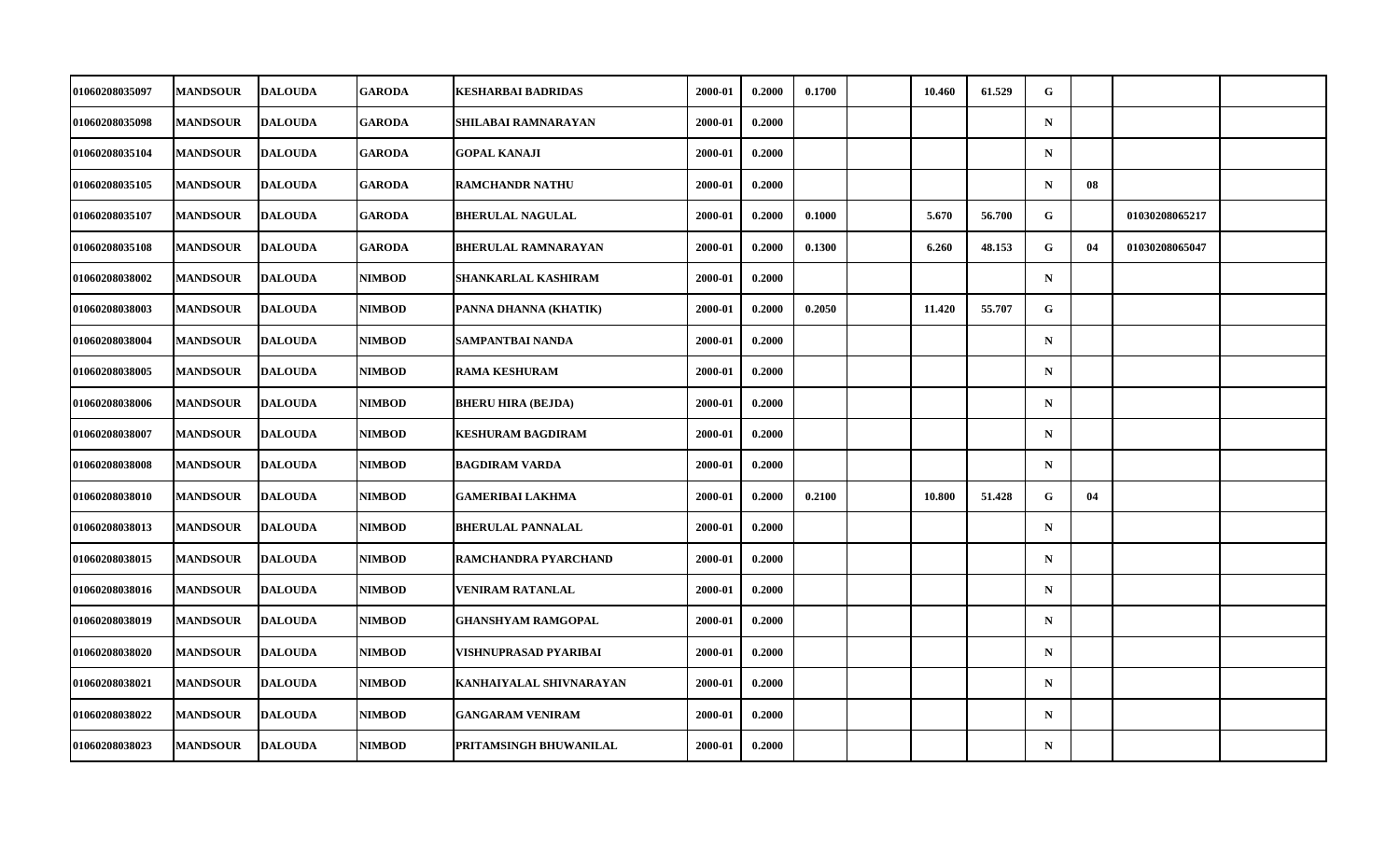| 01060208038024        | <b>MANDSOUR</b> | <b>DALOUDA</b> | <b>NIMBOD</b> | ANIL KUMAR GORDHAN           | 2000-01 | 0.2000 |        |        |        | $\mathbf N$ |    |  |
|-----------------------|-----------------|----------------|---------------|------------------------------|---------|--------|--------|--------|--------|-------------|----|--|
| 01060208038025        | <b>MANDSOUR</b> | <b>DALOUDA</b> | <b>NIMBOD</b> | <b>JITMAL RAMLAL</b>         | 2000-01 | 0.2000 |        |        |        | ${\bf N}$   |    |  |
| 01060208038027        | <b>MANDSOUR</b> | <b>DALOUDA</b> | <b>NIMBOD</b> | VARDICHAND BHAGWAN           | 2000-01 | 0.2000 |        |        |        | $\mathbf N$ |    |  |
| 01060208038028        | <b>MANDSOUR</b> | <b>DALOUDA</b> | <b>NIMBOD</b> | ULLASBAI AMBARAM             | 2000-01 | 0.2000 |        |        |        | $\mathbf N$ |    |  |
| 01060208038029        | <b>MANDSOUR</b> | <b>DALOUDA</b> | <b>NIMBOD</b> | NIRBHAYRAM PANNALAL          | 2000-01 | 0.2000 |        |        |        | $\mathbf N$ |    |  |
| 01060208038030        | <b>MANDSOUR</b> | <b>DALOUDA</b> | <b>NIMBOD</b> | <b>GOPAL NANDA</b>           | 2000-01 | 0.2000 |        |        |        | $\mathbf N$ |    |  |
| 01060208038032        | <b>MANDSOUR</b> | <b>DALOUDA</b> | <b>NIMBOD</b> | <b>KHEMRAJ TARACHAND</b>     | 2000-01 | 0.2000 |        |        |        | $\mathbf N$ |    |  |
| 01060208038033        | <b>MANDSOUR</b> | <b>DALOUDA</b> | <b>NIMBOD</b> | <b>BHERULAL RANGLAL</b>      | 2000-01 | 0.2000 |        |        |        | $\mathbf N$ |    |  |
| 01060208038034        | <b>MANDSOUR</b> | <b>DALOUDA</b> | <b>NIMBOD</b> | <b>TULSIRAM GULABJI</b>      | 2000-01 | 0.2000 |        |        |        | $\mathbf N$ |    |  |
| 01060208038035        | <b>MANDSOUR</b> | <b>DALOUDA</b> | <b>NIMBOD</b> | <b>NANURAM RUPA</b>          | 2000-01 | 0.2000 |        |        |        | $\mathbf N$ |    |  |
| 01060208038036        | <b>MANDSOUR</b> | <b>DALOUDA</b> | <b>NIMBOD</b> | SHANKARLAL BAGDIRAM          | 2000-01 | 0.2000 |        |        |        | $\mathbf N$ |    |  |
| 01060208038037        | <b>MANDSOUR</b> | <b>DALOUDA</b> | <b>NIMBOD</b> | SITABAI KASHIRAM             | 2000-01 | 0.2000 | 0.1900 | 9.320  | 49.052 | G           | 04 |  |
| 01060208038038        | <b>MANDSOUR</b> | <b>DALOUDA</b> | <b>NIMBOD</b> | RAMKISHAN BHAGIRATH          | 2000-01 | 0.2000 |        |        |        | ${\bf N}$   |    |  |
| 01060208038040        | <b>MANDSOUR</b> | <b>DALOUDA</b> | <b>NIMBOD</b> | SURAJMAL (SUJANMAL) FULCHAND | 2000-01 | 0.2000 |        |        |        | $\mathbf N$ |    |  |
| 01060208038045        | <b>MANDSOUR</b> | <b>DALOUDA</b> | <b>NIMBOD</b> | SHIVNARAYAN JAGANNATH        | 2000-01 | 0.2000 |        |        |        | $\mathbf N$ |    |  |
| 01060208038047        | <b>MANDSOUR</b> | <b>DALOUDA</b> | <b>NIMBOD</b> | VARDICHAND RAKHABCHAND       | 2000-01 | 0.2000 |        |        |        | $\mathbf N$ |    |  |
| <b>01060208038051</b> | <b>MANDSOUR</b> | <b>DALOUDA</b> | <b>NIMBOD</b> | <b>BALA BHERA</b>            | 2000-01 | 0.2000 | 0.1950 | 12.450 | 63.846 | G           |    |  |
| 01060208038053        | <b>MANDSOUR</b> | <b>DALOUDA</b> | <b>NIMBOD</b> | <b>HAKKA NANDA</b>           | 2000-01 | 0.2000 |        |        |        | $\mathbf N$ |    |  |
| 01060208038054        | <b>MANDSOUR</b> | <b>DALOUDA</b> | <b>NIMBOD</b> | JUJHAR SUKKHA                | 2000-01 | 0.2000 |        |        |        | $\mathbf N$ |    |  |
| 01060208038057        | <b>MANDSOUR</b> | <b>DALOUDA</b> | <b>NIMBOD</b> | RAMCHANDRA CHAMPALAL         | 2000-01 | 0.2000 |        |        |        | $\mathbf N$ |    |  |
| 01060208038058        | <b>MANDSOUR</b> | <b>DALOUDA</b> | NIMBOD        | <b>BHERULAL BAGDIRAM</b>     | 2000-01 | 0.2000 |        |        |        | $\mathbf N$ |    |  |
| 01060208038059        | <b>MANDSOUR</b> | <b>DALOUDA</b> | <b>NIMBOD</b> | <b>MADANKUNWAR DHULSINGH</b> | 2000-01 | 0.2000 |        |        |        | ${\bf N}$   |    |  |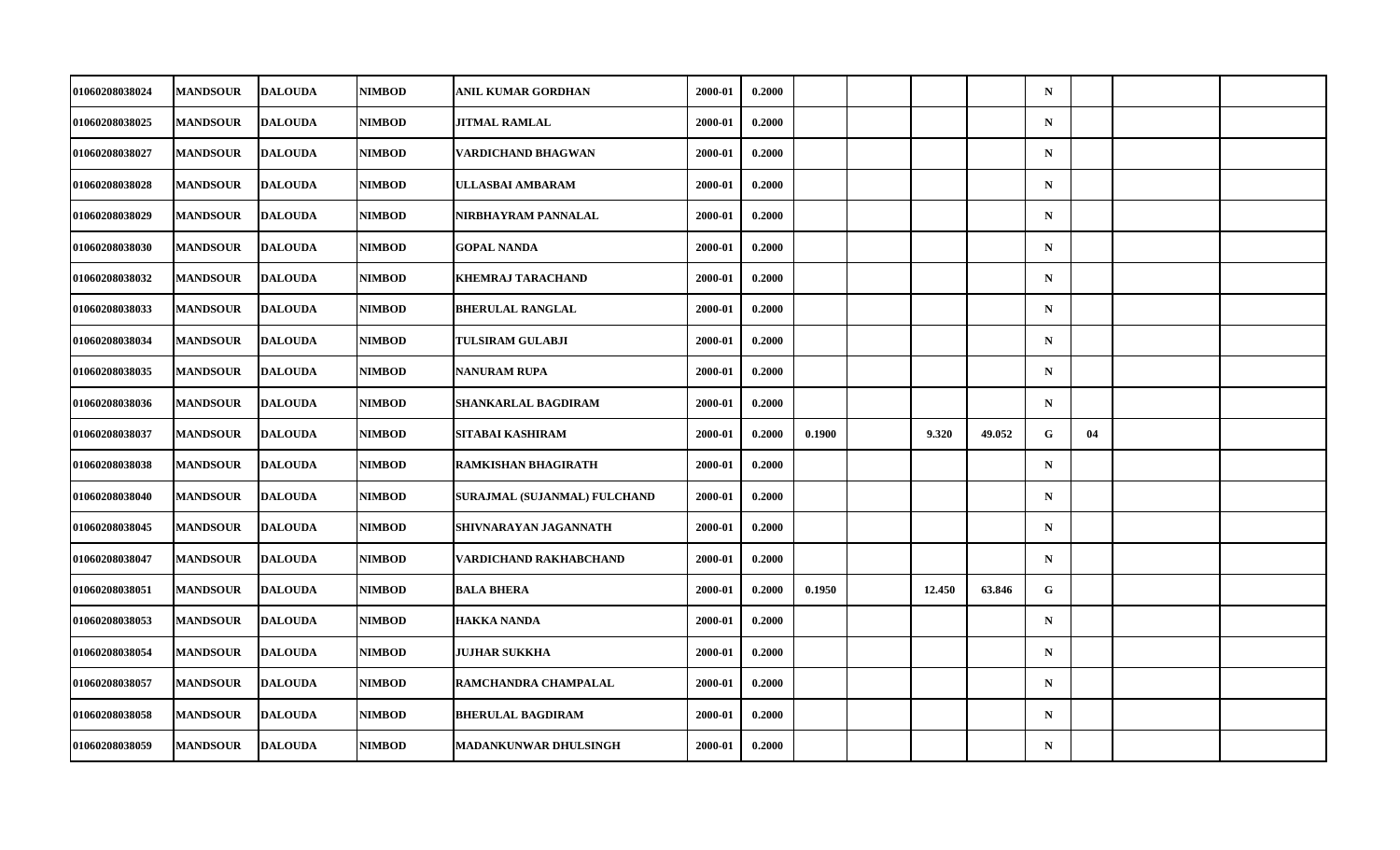| 01060208038060 | <b>MANDSOUR</b> | <b>DALOUDA</b> | <b>NIMBOD</b> | <b>AMBARAM GULABJI</b>        | 2000-01 | 0.2000 |        |        |        | $\mathbf N$ |    |                          |
|----------------|-----------------|----------------|---------------|-------------------------------|---------|--------|--------|--------|--------|-------------|----|--------------------------|
| 01060208038061 | <b>MANDSOUR</b> | <b>DALOUDA</b> | <b>NIMBOD</b> | <b>KACHRU DEEPAJI</b>         | 2000-01 | 0.2000 |        |        |        | $\mathbf N$ |    |                          |
| 01060208038063 | <b>MANDSOUR</b> | <b>DALOUDA</b> | <b>NIMBOD</b> | UMMEDRAM TARACHAND            | 2000-01 | 0.2000 |        |        |        | $\mathbf N$ | 07 |                          |
| 01060208038067 | <b>MANDSOUR</b> | <b>DALOUDA</b> | <b>NIMBOD</b> | <b>KAMLABAI NANDA</b>         | 2000-01 | 0.2000 |        |        |        | $\mathbf N$ |    |                          |
| 01060208038068 | <b>MANDSOUR</b> | <b>DALOUDA</b> | <b>NIMBOD</b> | <b>AMRATRAM BALU (BARODA)</b> | 2000-01 | 0.2000 |        |        |        | $\mathbf N$ |    |                          |
| 01060208038069 | <b>MANDSOUR</b> | <b>DALOUDA</b> | <b>NIMBOD</b> | <b>SHAMBHULAL CHAMPALAL</b>   | 2000-01 | 0.2000 |        |        |        | $\mathbf N$ |    |                          |
| 01060208038073 | <b>MANDSOUR</b> | <b>DALOUDA</b> | <b>NIMBOD</b> | <b>JAMNASHANKAR MOTILAL</b>   | 2000-01 | 0.2000 |        |        |        | $\mathbf N$ |    |                          |
| 01060208038074 | <b>MANDSOUR</b> | <b>DALOUDA</b> | <b>NIMBOD</b> | <b>BHERULAL GULAB</b>         | 2000-01 | 0.2000 |        |        |        | $\mathbf N$ |    |                          |
| 01060208038075 | <b>MANDSOUR</b> | <b>DALOUDA</b> | <b>NIMBOD</b> | <b>KACHRU DHANNA</b>          | 2000-01 | 0.2000 | 0.1950 | 11.420 | 58.564 | G           |    |                          |
| 01060208038076 | <b>MANDSOUR</b> | <b>DALOUDA</b> | <b>NIMBOD</b> | <b>HIRALAL GULAB</b>          | 2000-01 | 0.2000 |        |        |        | $\mathbf N$ |    |                          |
| 01060208038080 | <b>MANDSOUR</b> | <b>DALOUDA</b> | <b>NIMBOD</b> | <b>RAMCHANDRA HARIRAM</b>     | 2000-01 | 0.2000 | 0.1850 | 10.540 | 56.972 | G           |    |                          |
| 01060208038081 | <b>MANDSOUR</b> | <b>DALOUDA</b> | <b>NIMBOD</b> | <b>MOHANLAL BHERULAL</b>      | 2000-01 | 0.2000 |        |        |        | $\mathbf N$ |    |                          |
| 01060208038082 | <b>MANDSOUR</b> | <b>DALOUDA</b> | <b>NIMBOD</b> | <b>SOHANBAI SALAGRAM</b>      | 2000-01 | 0.2000 |        |        |        | $\mathbf N$ |    |                          |
| 01060208038085 | <b>MANDSOUR</b> | <b>DALOUDA</b> | <b>NIMBOD</b> | <b>MOHANLAL BAGDIRAM TELI</b> | 2000-01 | 0.2000 |        |        |        | $\mathbf N$ |    | <b>TRANSFER/PALASIYA</b> |
| 01060208038086 | <b>MANDSOUR</b> | <b>DALOUDA</b> | <b>NIMBOD</b> | <b>LAXMAN BAGDIRAM</b>        | 2000-01 | 0.2000 |        |        |        | $\mathbf N$ |    |                          |
| 01060208038087 | <b>MANDSOUR</b> | <b>DALOUDA</b> | <b>NIMBOD</b> | <b>VENIRAM DEVA (BALAI)</b>   | 2000-01 | 0.2000 |        |        |        | $\mathbf N$ |    |                          |
| 01060208038088 | <b>MANDSOUR</b> | <b>DALOUDA</b> | <b>NIMBOD</b> | <b>TULSIDAS RATANDAS</b>      | 2000-01 | 0.2000 |        |        |        | $\mathbf N$ |    |                          |
| 01060208038089 | <b>MANDSOUR</b> | <b>DALOUDA</b> | <b>NIMBOD</b> | YASHPALSINGH KISHORSINGH      | 2000-01 | 0.2000 |        |        |        | $\mathbf N$ |    |                          |
| 01060208038090 | <b>MANDSOUR</b> | <b>DALOUDA</b> | <b>NIMBOD</b> | <b>VISHRAM RUPA (BALAI)</b>   | 2000-01 | 0.2000 |        |        |        | $\mathbf N$ |    |                          |
| 01060208038091 | <b>MANDSOUR</b> | <b>DALOUDA</b> | <b>NIMBOD</b> | <b>RAMALAL NATHU</b>          | 2000-01 | 0.2000 |        |        |        | $\mathbf N$ |    |                          |
| 01060208038093 | <b>MANDSOUR</b> | <b>DALOUDA</b> | <b>NIMBOD</b> | <b>NANDRAM UDA TELI</b>       | 2000-01 | 0.2000 |        |        |        | $\mathbf N$ |    |                          |
| 01060208038094 | <b>MANDSOUR</b> | <b>DALOUDA</b> | <b>NIMBOD</b> | RAMCHANDRA KACHRUJI           | 2000-01 | 0.2000 |        |        |        | $\mathbf N$ |    |                          |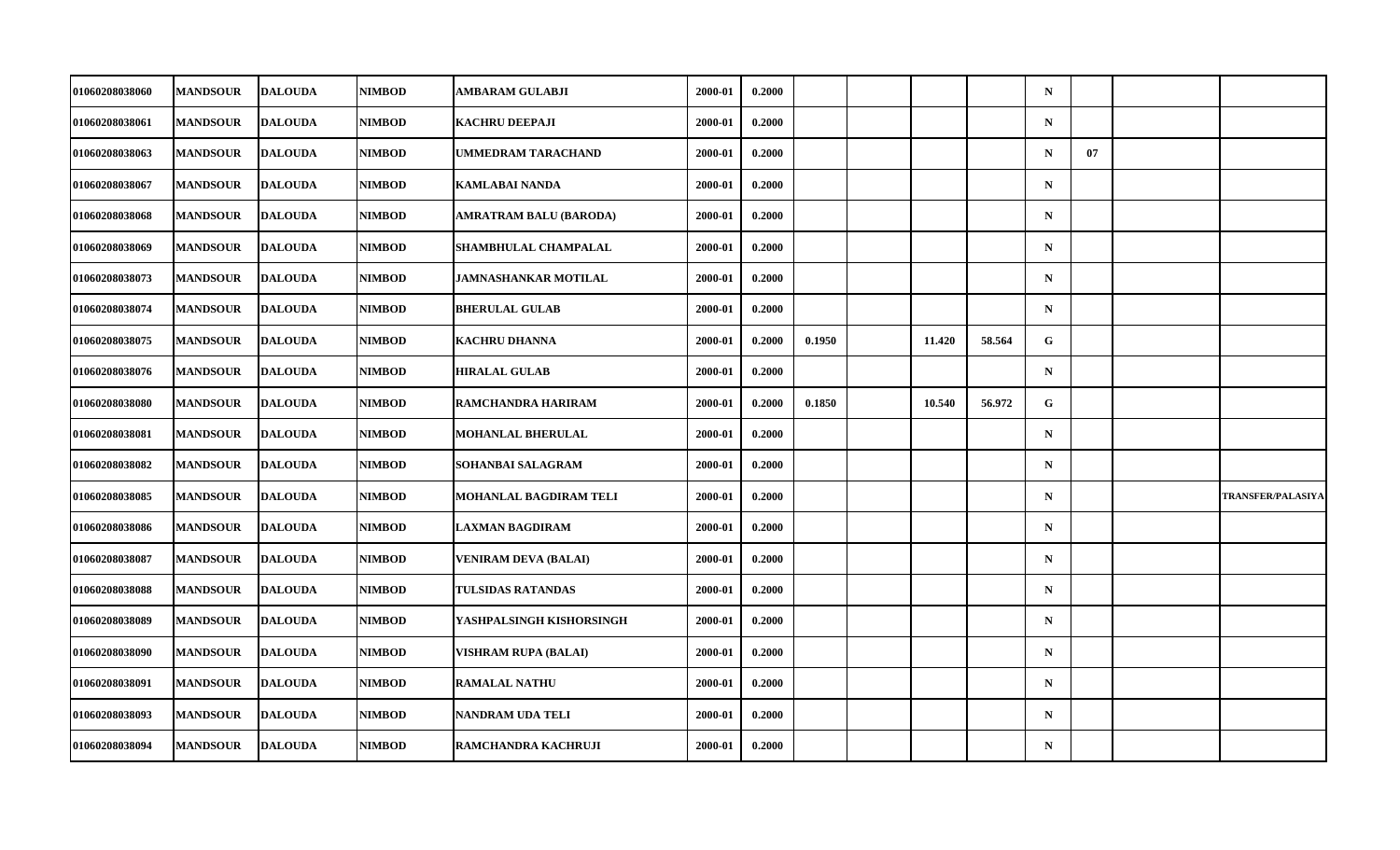| 01060208038099        | <b>MANDSOUR</b> | <b>DALOUDA</b> | <b>NIMBOD</b> | <b>MANGILAL KHEMRAJ</b>               | 2000-01 | 0.2000 |        |        |        | $\mathbf N$ |    |                          |
|-----------------------|-----------------|----------------|---------------|---------------------------------------|---------|--------|--------|--------|--------|-------------|----|--------------------------|
| 01060208038101        | <b>MANDSOUR</b> | <b>DALOUDA</b> | <b>NIMBOD</b> | SHANTILAL PANNALAL                    | 2000-01 | 0.2000 |        |        |        | ${\bf N}$   |    |                          |
| 01060208038102        | <b>MANDSOUR</b> | <b>DALOUDA</b> | <b>NIMBOD</b> | <b>DINESH RAMPRASAD</b>               | 2000-01 | 0.2000 |        |        |        | $\mathbf N$ |    |                          |
| 01060208038103        | <b>MANDSOUR</b> | <b>DALOUDA</b> | <b>NIMBOD</b> | NANIBAI MAGANDAS KABIR                | 2000-01 | 0.2000 |        |        |        | $\mathbf N$ |    |                          |
| 01060208038104        | <b>MANDSOUR</b> | <b>DALOUDA</b> | <b>NIMBOD</b> | <b>GUNMALABAI GORDHAN</b>             | 2000-01 | 0.2000 |        |        |        | $\mathbf N$ |    |                          |
| 01060208038107        | <b>MANDSOUR</b> | <b>DALOUDA</b> | <b>NIMBOD</b> | SURAJBAI MANGILAL                     | 2000-01 | 0.2000 |        |        |        | $\mathbf N$ |    |                          |
| 01060208038110        | <b>MANDSOUR</b> | <b>DALOUDA</b> | <b>NIMBOD</b> | <b>BAGDIRAM DHAPUBAI</b>              | 2000-01 | 0.2000 | 0.1850 | 10.440 | 56.432 | G.          |    |                          |
| 01060208038111        | <b>MANDSOUR</b> | <b>DALOUDA</b> | <b>NIMBOD</b> | KANWARLAL CHAMPABAI                   | 2000-01 | 0.2000 |        |        |        | $\mathbf N$ |    |                          |
| 01060208038112        | <b>MANDSOUR</b> | <b>DALOUDA</b> | <b>NIMBOD</b> | MANGILAL DHAPUBAI                     | 2000-01 | 0.2000 |        |        |        | $\mathbf N$ |    |                          |
| 01060208038113        | <b>MANDSOUR</b> | <b>DALOUDA</b> | <b>NIMBOD</b> | <b>RAMIBAI BHUWANILAL</b>             | 2000-01 | 0.2000 |        |        |        | $\mathbf N$ |    |                          |
| 01060208038114        | <b>MANDSOUR</b> | <b>DALOUDA</b> | <b>NIMBOD</b> | <b>TULSIRAM HARIRAM</b>               | 2000-01 | 0.2000 |        |        |        | $\mathbf N$ |    |                          |
| 01060208038116        | <b>MANDSOUR</b> | <b>DALOUDA</b> | <b>NIMBOD</b> | <b>BHANWARLAL HIRALAL</b>             | 2000-01 | 0.2000 | 0.2000 | 6.840  | 34.200 | G           | 04 |                          |
| 01060208038117        | <b>MANDSOUR</b> | <b>DALOUDA</b> | <b>NIMBOD</b> | DEVRAM BADRILAL                       | 2000-01 | 0.2000 | 0.1600 | 10.940 | 68.375 | G           |    |                          |
| 01060208038118        | <b>MANDSOUR</b> | <b>DALOUDA</b> | <b>NIMBOD</b> | <b>DOLATRAM MANGALDAS</b>             | 2000-01 | 0.2000 |        |        |        | $\mathbf N$ |    |                          |
| <b>01060208038119</b> | <b>MANDSOUR</b> | <b>DALOUDA</b> | <b>NIMBOD</b> | KHEMRAJ KASHIRAM                      | 2000-01 | 0.2000 |        |        |        | $\mathbf N$ |    |                          |
| <b>01060208038120</b> | <b>MANDSOUR</b> | <b>DALOUDA</b> | <b>NIMBOD</b> | <b>CHANDRAPRATAPSINGH KESHARSINGH</b> | 2000-01 | 0.2000 |        |        |        | $\mathbf N$ |    |                          |
| <b>01060208038121</b> | <b>MANDSOUR</b> | <b>DALOUDA</b> | <b>NIMBOD</b> | GIRDHARILAL NANDA                     | 2000-01 | 0.2000 |        |        |        | $\mathbf N$ |    |                          |
| 01060208038122        | <b>MANDSOUR</b> | <b>DALOUDA</b> | <b>NIMBOD</b> | <b>BASANTILAL ONKARLAL</b>            | 2000-01 | 0.2000 |        |        |        | $\mathbf N$ |    |                          |
| 01060208038123        | <b>MANDSOUR</b> | <b>DALOUDA</b> | <b>NIMBOD</b> | RATANLAL BHUWANJI                     | 2000-01 | 0.2000 |        |        |        | $\mathbf N$ |    | <b>TRANSFER/PALASIYA</b> |
| 01060208038124        | <b>MANDSOUR</b> | <b>DALOUDA</b> | <b>NIMBOD</b> | PREMCHAND HARIRAM                     | 2000-01 | 0.2000 | 0.2000 | 12.430 | 62.150 | G           |    |                          |
| 01060208038126        | <b>MANDSOUR</b> | <b>DALOUDA</b> | <b>NIMBOD</b> | <b>HARISHANKAR MOTILAL</b>            | 2000-01 | 0.2000 |        |        |        | $\mathbf N$ | 08 |                          |
| 01060208038128        | <b>MANDSOUR</b> | <b>DALOUDA</b> | <b>NIMBOD</b> | <b>MANGILAL NANURAM</b>               | 2000-01 | 0.2000 |        |        |        | $\mathbf N$ |    |                          |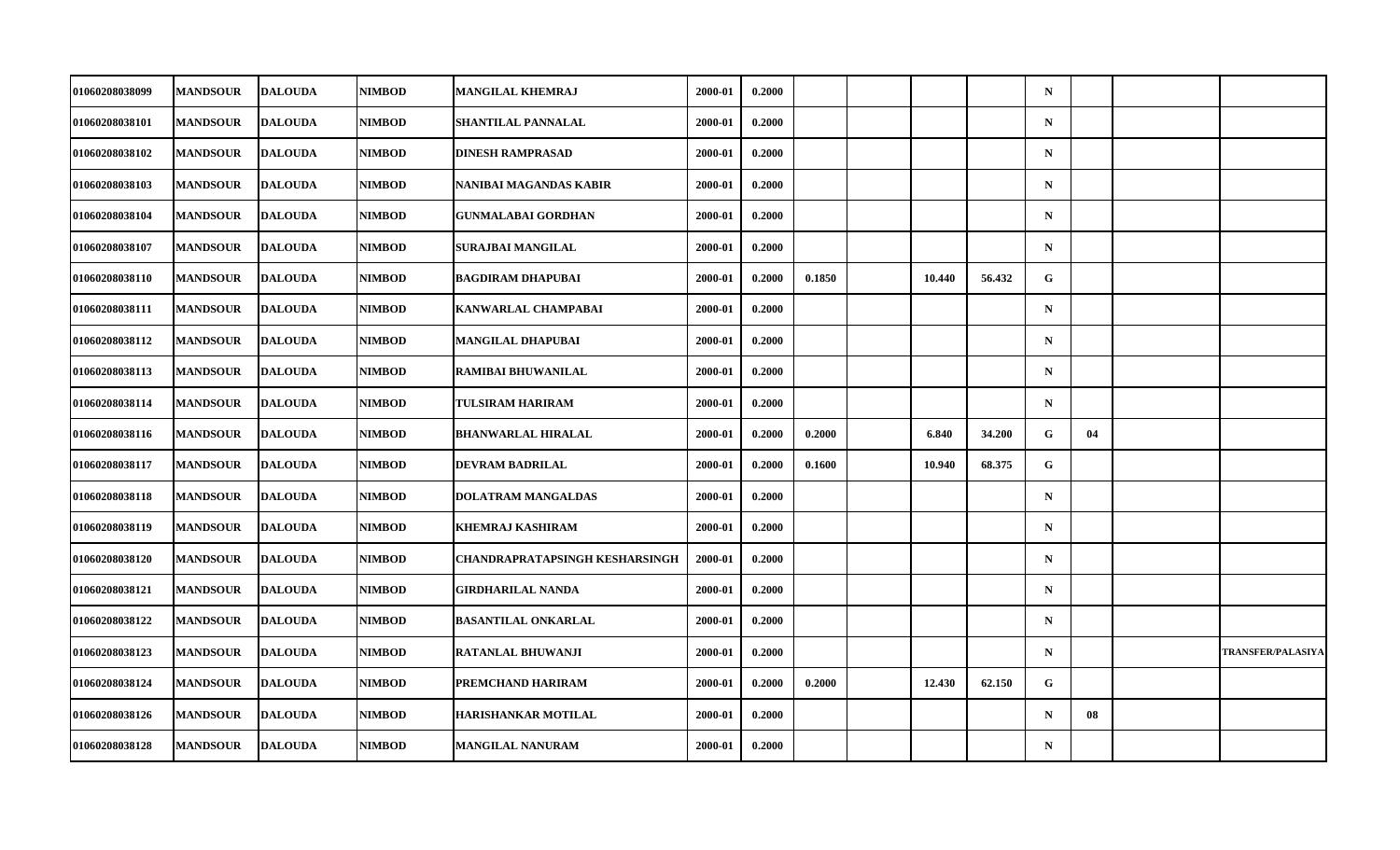| 01060208038129 | <b>MANDSOUR</b> | <b>DALOUDA</b> | NIMBOD        | RATANALAL KASHIRAM               | 2000-01 | 0.2000 | 0.2000 | 9.740  | 48.700 | G           | 04 |  |
|----------------|-----------------|----------------|---------------|----------------------------------|---------|--------|--------|--------|--------|-------------|----|--|
| 01060208038130 | <b>MANDSOUR</b> | <b>DALOUDA</b> | <b>NIMBOD</b> | <b>ONKARLAL DHURAJI</b>          | 2000-01 | 0.2000 | 0.2000 | 11.120 | 55.600 | $\mathbf G$ |    |  |
| 01060208038131 | <b>MANDSOUR</b> | <b>DALOUDA</b> | <b>NIMBOD</b> | <b>HARIRAM NATHULAL</b>          | 2000-01 | 0.2000 | 0.1250 | 6.200  | 49.600 | G           | 04 |  |
| 01060208038132 | <b>MANDSOUR</b> | <b>DALOUDA</b> | <b>NIMBOD</b> | <b>BAGDIRAM MANA</b>             | 2000-01 | 0.2000 | 0.2000 | 12.570 | 62.850 | G           |    |  |
| 01060208038133 | <b>MANDSOUR</b> | <b>DALOUDA</b> | <b>NIMBOD</b> | <b>JAGDISH KACHRU</b>            | 2000-01 | 0.2000 | 0.1900 | 10.130 | 53.315 | G           |    |  |
| 01060208038134 | <b>MANDSOUR</b> | <b>DALOUDA</b> | <b>NIMBOD</b> | <b>BHANWARLAL KACHRU</b>         | 2000-01 | 0.2000 | 0.1900 | 11.210 | 59.000 | G           |    |  |
| 01060208038135 | <b>MANDSOUR</b> | <b>DALOUDA</b> | <b>NIMBOD</b> | <b>JAGDISH GOVINDRAM</b>         | 2000-01 | 0.2000 |        |        |        | $\mathbf N$ |    |  |
| 01060208038137 | <b>MANDSOUR</b> | <b>DALOUDA</b> | <b>NIMBOD</b> | <b>HIRABAI JAGANNATH</b>         | 2000-01 | 0.2000 |        |        |        | $\mathbf N$ |    |  |
| 01060208038138 | <b>MANDSOUR</b> | <b>DALOUDA</b> | <b>NIMBOD</b> | <b>RATANLAL BALU</b>             | 2000-01 | 0.2000 |        |        |        | $\mathbf N$ |    |  |
| 01060208038139 | <b>MANDSOUR</b> | <b>DALOUDA</b> | NIMBOD        | <b>DASHRATH SAGARMAL</b>         | 2000-01 | 0.2000 |        |        |        | $\mathbf N$ |    |  |
| 01060208038140 | <b>MANDSOUR</b> | <b>DALOUDA</b> | <b>NIMBOD</b> | UMMEDSINGH RAMSINGH              | 2000-01 | 0.2000 | 0.2050 | 7.120  | 34.731 | G           | 04 |  |
| 01060208038141 | <b>MANDSOUR</b> | <b>DALOUDA</b> | NIMBOD        | RAJPALSINGH RAJENDRASINGH        | 2000-01 | 0.2000 | 0.2050 | 10.740 | 52.390 | G           |    |  |
| 01060208038142 | <b>MANDSOUR</b> | <b>DALOUDA</b> | <b>NIMBOD</b> | <b>JAGDIPSINGH RAJENDRASINGH</b> | 2000-01 | 0.2000 | 0.2000 | 10.540 | 52.700 | $\mathbf G$ |    |  |
| 01060208038144 | <b>MANDSOUR</b> | <b>DALOUDA</b> | NIMBOD        | <b>GANESHRAM BAGDIRAM</b>        | 2000-01 | 0.2000 |        |        |        | $\mathbf N$ |    |  |
| 01060208038145 | <b>MANDSOUR</b> | <b>DALOUDA</b> | <b>NIMBOD</b> | SHANKARLAL BHAGIRATH             | 2000-01 | 0.2000 |        |        |        | $\mathbf N$ |    |  |
| 01060208038146 | <b>MANDSOUR</b> | <b>DALOUDA</b> | <b>NIMBOD</b> | MOHANLAL KANHAIYALAL             | 2000-01 | 0.2000 | 0.1900 | 9.840  | 51.789 | G           | 04 |  |
| 01060208038147 | <b>MANDSOUR</b> | <b>DALOUDA</b> | NIMBOD        | ONKARLAL KANHAIYALAL             | 2000-01 | 0.2000 | 0.2100 | 11.650 | 55,476 | G           |    |  |
| 01060208038148 | <b>MANDSOUR</b> | <b>DALOUDA</b> | NIMBOD        | <b>RADHESHYAM RAMNIWAS</b>       | 2000-01 | 0.2000 |        |        |        | $\mathbf N$ |    |  |
| 01060208038149 | <b>MANDSOUR</b> | <b>DALOUDA</b> | <b>NIMBOD</b> | KANHAIYALAL RATANLAL             | 2000-01 | 0.2000 |        |        |        | $\mathbf N$ |    |  |
| 01060208038150 | <b>MANDSOUR</b> | <b>DALOUDA</b> | NIMBOD        | <b>RANCHOD KACHRU</b>            | 2000-01 | 0.2000 |        |        |        | $\mathbf N$ |    |  |
| 01060208038151 | <b>MANDSOUR</b> | <b>DALOUDA</b> | NIMBOD        | SHANKARLAL CHOTHARAM             | 2000-01 | 0.2000 |        |        |        | $\mathbf N$ |    |  |
| 01060208038152 | <b>MANDSOUR</b> | <b>DALOUDA</b> | NIMBOD        | <b>RASUL SHUBHANJ</b>            | 2000-01 | 0.2000 | 0.2050 | 11.200 | 54.634 | G           |    |  |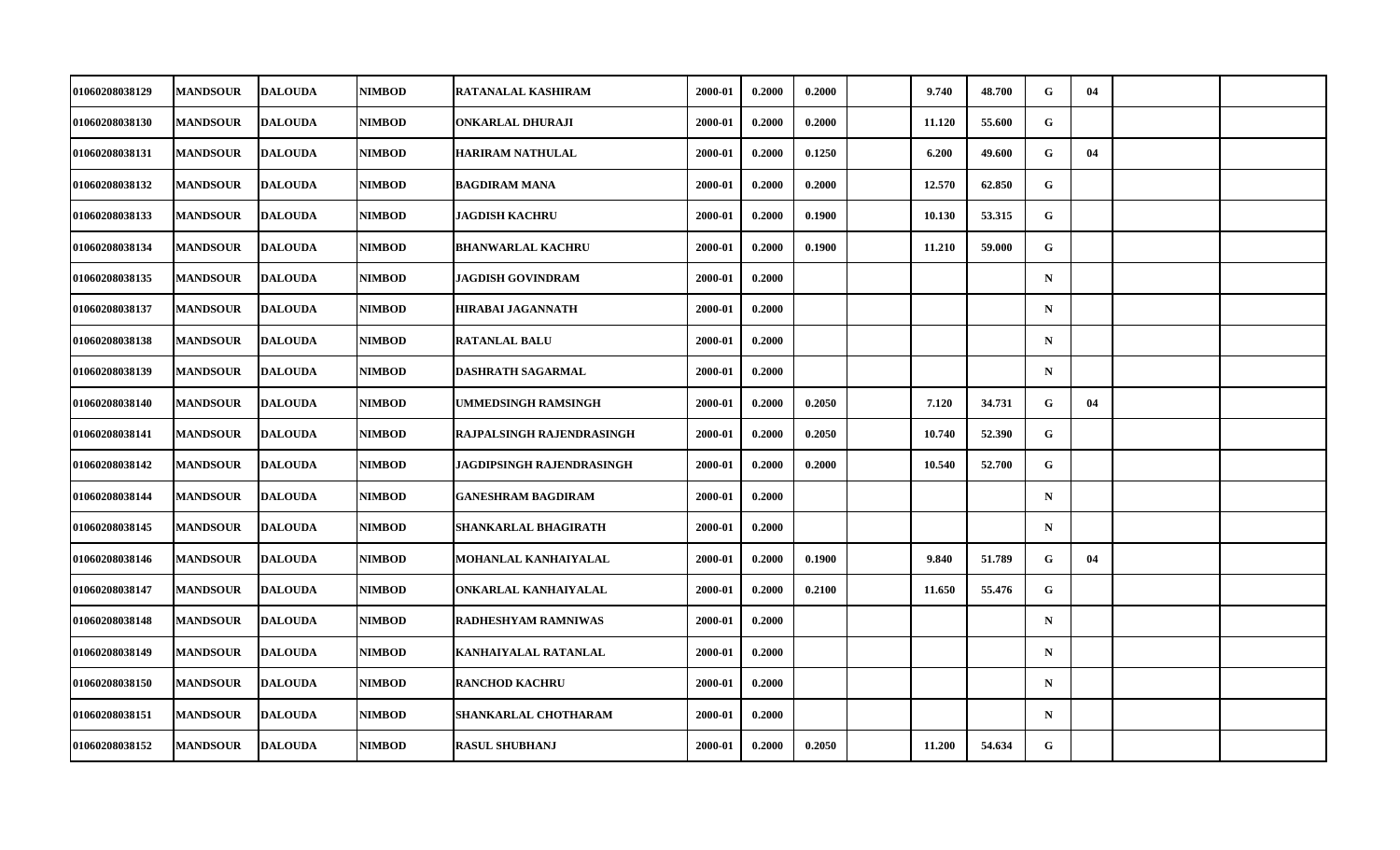| 01060208038154        | <b>MANDSOUR</b> | <b>DALOUDA</b> | <b>NIMBOD</b> | MANGILAL NIRBHAYRAM           | 2000-01 | 0.2000 |        |        |        | $\mathbf N$ |  |                          |
|-----------------------|-----------------|----------------|---------------|-------------------------------|---------|--------|--------|--------|--------|-------------|--|--------------------------|
| 01060208038155        | <b>MANDSOUR</b> | <b>DALOUDA</b> | <b>NIMBOD</b> | <b>RAMLAL BHERULAL</b>        | 2000-01 | 0.2000 |        |        |        | ${\bf N}$   |  |                          |
| 01060208038156        | <b>MANDSOUR</b> | <b>DALOUDA</b> | <b>NIMBOD</b> | DASHRATH AMRATRAM             | 2000-01 | 0.2000 | 0.1850 | 11.440 | 61.837 | G           |  |                          |
| 01060208038157        | <b>MANDSOUR</b> | <b>DALOUDA</b> | <b>NIMBOD</b> | <b>GOPAL UMMEDRAM</b>         | 2000-01 | 0.2000 |        |        |        | $\mathbf N$ |  |                          |
| 01060208038158        | <b>MANDSOUR</b> | <b>DALOUDA</b> | <b>NIMBOD</b> | PYARCHAND NANDA               | 2000-01 | 0.2000 |        |        |        | $\mathbf N$ |  |                          |
| 01060208038159        | <b>MANDSOUR</b> | <b>DALOUDA</b> | <b>NIMBOD</b> | <b>BHERULAL BHAGGA</b>        | 2000-01 | 0.2000 |        |        |        | $\mathbf N$ |  |                          |
| 01060208038160        | <b>MANDSOUR</b> | <b>DALOUDA</b> | <b>NIMBOD</b> | <b>BHUWANIRAM MANGILAL</b>    | 2000-01 | 0.2000 |        |        |        | $\mathbf N$ |  |                          |
| 01060208038161        | <b>MANDSOUR</b> | <b>DALOUDA</b> | <b>NIMBOD</b> | PUNAMCHAND RAMNARAYAN         | 2000-01 | 0.2000 |        |        |        | $\mathbf N$ |  |                          |
| 01060208038162        | <b>MANDSOUR</b> | <b>DALOUDA</b> | <b>NIMBOD</b> | HUSEN MOHAMMAD RASUL MOHAMMAD | 2000-01 | 0.2000 |        |        |        | $\mathbf N$ |  | TRANSFER/KHAJURIYASARANG |
| 01060208038163        | <b>MANDSOUR</b> | <b>DALOUDA</b> | <b>NIMBOD</b> | <b>SUKHRAM BHAGIRATH</b>      | 2000-01 | 0.2000 |        |        |        | $\mathbf N$ |  |                          |
| 01060208038164        | <b>MANDSOUR</b> | <b>DALOUDA</b> | <b>NIMBOD</b> | <b>MANGILAL KANIRAM</b>       | 2000-01 | 0.2000 |        |        |        | $\mathbf N$ |  |                          |
| 01060208038165        | <b>MANDSOUR</b> | <b>DALOUDA</b> | <b>NIMBOD</b> | SHOBHARAM MANGILAL            | 2000-01 | 0.2000 |        |        |        | $\mathbf N$ |  |                          |
| 01060208038166        | <b>MANDSOUR</b> | <b>DALOUDA</b> | <b>NIMBOD</b> | <b>SAGARMAL BALURAM</b>       | 2000-01 | 0.2000 |        |        |        | ${\bf N}$   |  |                          |
| 01060208038168        | <b>MANDSOUR</b> | <b>DALOUDA</b> | <b>NIMBOD</b> | RAMNARAYAN CHAMPA             | 2000-01 | 0.2000 |        |        |        | $\mathbf N$ |  |                          |
| 01060208038169        | <b>MANDSOUR</b> | <b>DALOUDA</b> | <b>NIMBOD</b> | <b>BHERULAL KARULAL</b>       | 2000-01 | 0.2000 |        |        |        | $\mathbf N$ |  | <b>TRANSFER/PALASIYA</b> |
| <b>01060208038170</b> | <b>MANDSOUR</b> | <b>DALOUDA</b> | <b>NIMBOD</b> | <b>CHUNNILAL BHAGGA</b>       | 2000-01 | 0.2000 |        |        |        | $\mathbf N$ |  |                          |
| <b>01060208038171</b> | <b>MANDSOUR</b> | <b>DALOUDA</b> | <b>NIMBOD</b> | PANNALAL KARUJI               | 2000-01 | 0.2000 |        |        |        | $\mathbf N$ |  |                          |
| 01060208038172        | <b>MANDSOUR</b> | <b>DALOUDA</b> | <b>NIMBOD</b> | <b>GOPAL BALAJI</b>           | 2000-01 | 0.2000 | 0.1950 | 12.530 | 64.256 | $\mathbf G$ |  |                          |
| 01060208038173        | <b>MANDSOUR</b> | <b>DALOUDA</b> | <b>NIMBOD</b> | RAMKISHAN ONKARLAL            | 2000-01 | 0.2000 |        |        |        | $\mathbf N$ |  |                          |
| 01060208038174        | <b>MANDSOUR</b> | <b>DALOUDA</b> | <b>NIMBOD</b> | UDAYKUNWAR RAMSINGH           | 2000-01 | 0.2000 |        |        |        | $\mathbf N$ |  |                          |
| 01060208038175        | <b>MANDSOUR</b> | <b>DALOUDA</b> | <b>NIMBOD</b> | <b>GOPAL KACHRU</b>           | 2000-01 | 0.2000 |        |        |        | $\mathbf N$ |  |                          |
| 01060208038176        | <b>MANDSOUR</b> | <b>DALOUDA</b> | <b>NIMBOD</b> | RATANLAL ONKARLAL             | 2000-01 | 0.2000 |        |        |        | $\mathbf N$ |  |                          |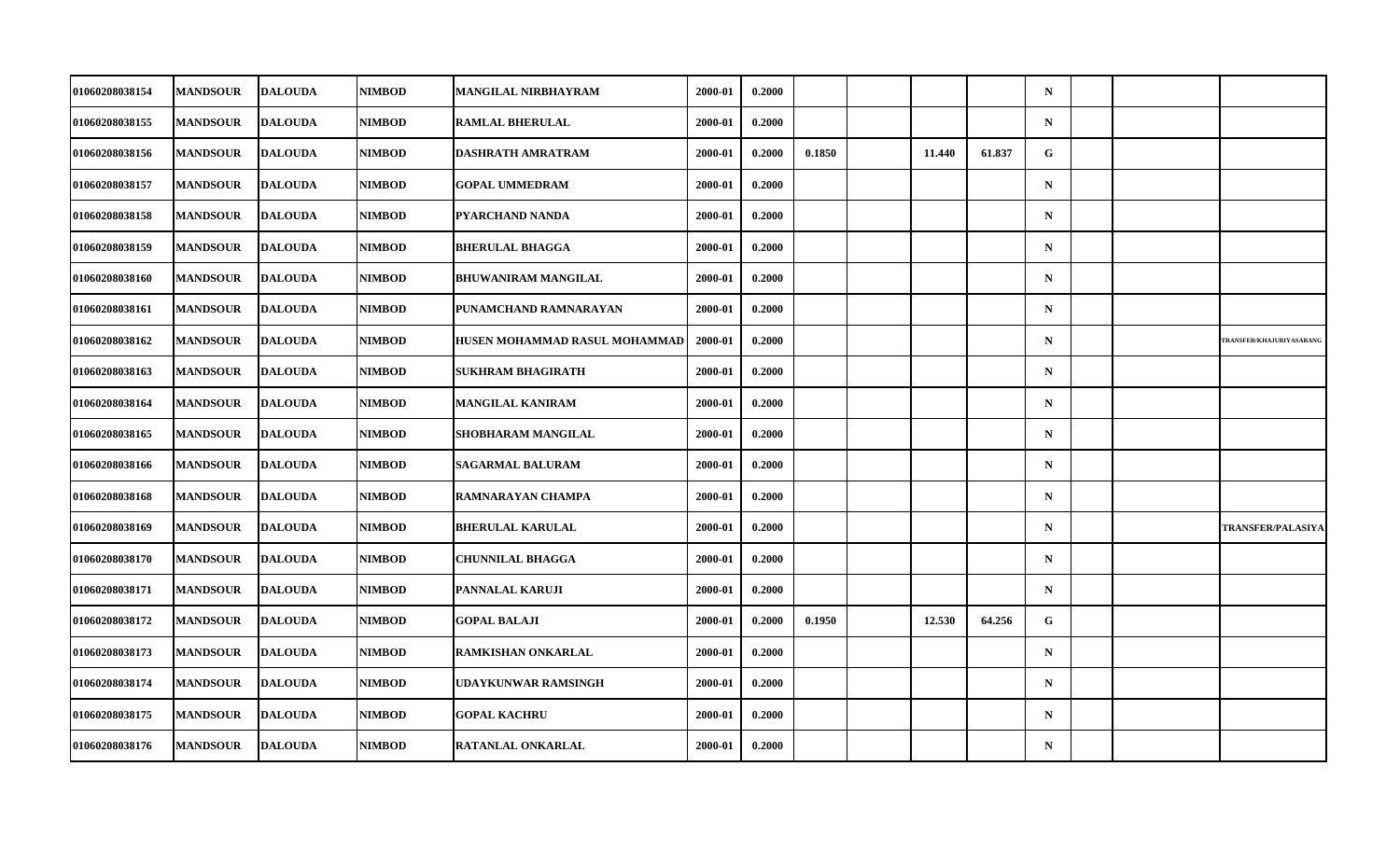| 01060208038177 | <b>MANDSOUR</b> | <b>DALOUDA</b> | <b>NIMBOD</b>  | RAMKISHAN AMRATRAM                             | 2000-01 | 0.2000 |        |        |        | $\mathbf N$ |    |  |
|----------------|-----------------|----------------|----------------|------------------------------------------------|---------|--------|--------|--------|--------|-------------|----|--|
| 01060208038178 | <b>MANDSOUR</b> | <b>DALOUDA</b> | <b>NIMBOD</b>  | RAMNARAYAN VENIRAM                             | 2000-01 | 0.2000 | 0.1950 | 11.320 | 58.051 | $\mathbf G$ |    |  |
| 01060208038179 | <b>MANDSOUR</b> | <b>DALOUDA</b> | <b>NIMBOD</b>  | <b>KARU DHANNA</b>                             | 2000-01 | 0.2000 |        |        |        | $\mathbf N$ |    |  |
| 01060208038180 | <b>MANDSOUR</b> | <b>DALOUDA</b> | <b>NIMBOD</b>  | SHANKARLAL TULSIRAM                            | 2000-01 | 0.2000 | 0.1650 | 9.280  | 56.242 | G           |    |  |
| 01060208038181 | <b>MANDSOUR</b> | <b>DALOUDA</b> | <b>NIMBOD</b>  | <b>RUGHNATH KACHRULAL</b>                      | 2000-01 | 0.2000 |        |        |        | $\mathbf N$ |    |  |
| 01060208038182 | <b>MANDSOUR</b> | <b>DALOUDA</b> | <b>NIMBOD</b>  | LAXMINARAYAN BHAGWAN                           | 2000-01 | 0.2000 | 0.2050 | 12.630 | 61.609 | G           |    |  |
| 01060208038183 | <b>MANDSOUR</b> | <b>DALOUDA</b> | <b>NIMBOD</b>  | KRISHNAKUNWAR DHIRAJSINGH                      | 2000-01 | 0.2000 | 0.2000 | 10.750 | 53.750 | G           |    |  |
| 01060208038184 | <b>MANDSOUR</b> | <b>DALOUDA</b> | <b>NIMBOD</b>  | <b>SAVRAM BHAGGA</b>                           | 2000-01 | 0.2000 |        |        |        | $\mathbf N$ |    |  |
| 01060208038185 | <b>MANDSOUR</b> | <b>DALOUDA</b> | <b>NIMBOD</b>  | <b>JAGDISH ONKARLAL</b>                        | 2000-01 | 0.2000 |        |        |        | $\mathbf N$ |    |  |
| 01060208038186 | <b>MANDSOUR</b> | <b>DALOUDA</b> | <b>NIMBOD</b>  | <b>MANGILAL TULSIRAM</b>                       | 2000-01 | 0.2000 |        |        |        | $\mathbf N$ |    |  |
| 01060208039005 | <b>MANDSOUR</b> | <b>DALOUDA</b> | <b>SAGWALI</b> | DEVRAM VAJJA                                   | 2000-01 | 0.2000 |        |        |        | $\mathbf N$ |    |  |
| 01060208039010 | <b>MANDSOUR</b> | <b>DALOUDA</b> | <b>SAGWALI</b> | <b>NANURAM RAMCHANDRA</b>                      | 2000-01 | 0.2000 |        |        |        | $\mathbf N$ |    |  |
| 01060208039012 | <b>MANDSOUR</b> | <b>DALOUDA</b> | <b>SAGWALI</b> | <b>MANOHARSINGH FATEHSINGH</b>                 | 2000-01 | 0.2000 |        |        |        | $\mathbf N$ | 08 |  |
| 01060208039013 | <b>MANDSOUR</b> | <b>DALOUDA</b> | <b>SAGWALI</b> | <b>LALSINGH TEJSINGH</b>                       | 2000-01 | 0.2000 |        |        |        | $\mathbf N$ |    |  |
| 01060208039015 | <b>MANDSOUR</b> | <b>DALOUDA</b> | <b>SAGWALI</b> | <b>BHAGIRATH RAMA</b>                          | 2000-01 | 0.2000 |        |        |        | $\mathbf N$ |    |  |
| 01060208039019 | <b>MANDSOUR</b> | <b>DALOUDA</b> | <b>SAGWALI</b> | <b>GABUR KALU</b>                              | 2000-01 | 0.2000 |        |        |        | $\mathbf N$ |    |  |
| 01060208039021 | <b>MANDSOUR</b> | <b>DALOUDA</b> | <b>SAGWALI</b> | <b>BHANWARLAL RAMIBAI</b>                      | 2000-01 | 0.2000 |        |        |        | $\mathbf N$ |    |  |
| 01060208039025 | <b>MANDSOUR</b> | <b>DALOUDA</b> | <b>SAGWALI</b> | <b>RAJARAM BHERULAL</b>                        | 2000-01 | 0.2000 |        |        |        | $\mathbf N$ |    |  |
| 01060208040001 | <b>MANDSOUR</b> | <b>DALOUDA</b> |                | khajuriyasarang <b>  RAMPRASAD SHIVNARAYAN</b> | 2000-01 | 0.2000 |        |        |        | $\mathbf N$ |    |  |
| 01060208040002 | <b>MANDSOUR</b> | <b>DALOUDA</b> |                | khajuriyasarang <b>Shivnarayan Suratram</b>    | 2000-01 | 0.2000 |        |        |        | $\mathbf N$ |    |  |
| 01060208040003 | <b>MANDSOUR</b> | <b>DALOUDA</b> |                | KHAJURIYASARANG INDARMAL CHAMPALAL             | 2000-01 | 0.2000 |        |        |        | $\mathbf N$ |    |  |
| 01060208040004 | <b>MANDSOUR</b> | <b>DALOUDA</b> |                | <b>KHAJURIYASARANG RAMKUNWAR RATANLAL</b>      | 2000-01 | 0.2000 | 0.1950 | 10.210 | 52.358 | G           |    |  |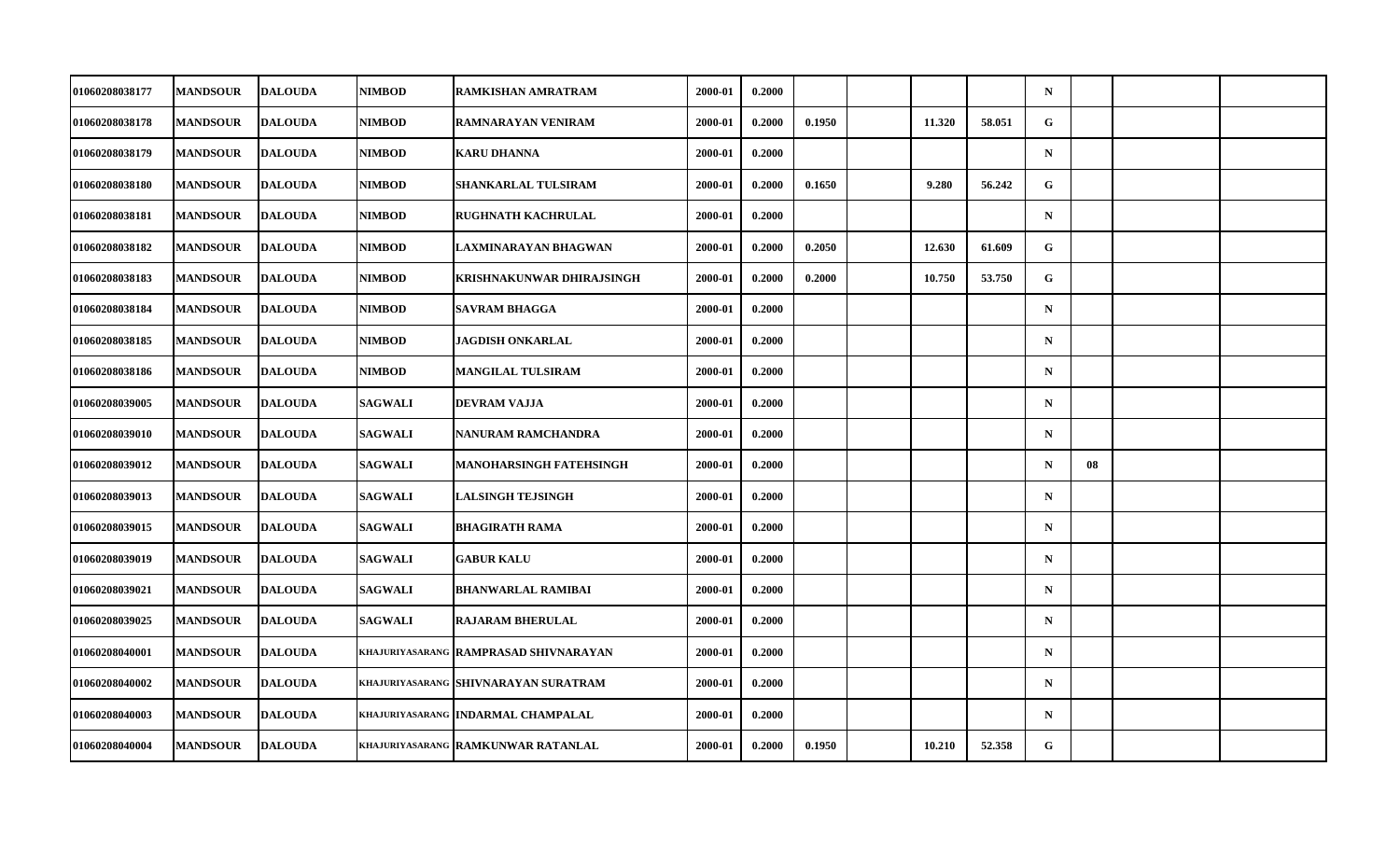| 01060208040005        | <b>MANDSOUR</b> | <b>DALOUDA</b> | khajuriyasarang   RAMESHCHANDRA DHANRAJ    | 2000-01 | 0.2000 |        |        |        | $\mathbf N$ |    |                    |
|-----------------------|-----------------|----------------|--------------------------------------------|---------|--------|--------|--------|--------|-------------|----|--------------------|
| 01060208040007        | <b>MANDSOUR</b> | <b>DALOUDA</b> | <b>KHAJURIYASARANG RANGLAL DEVRAM</b>      | 2000-01 | 0.2000 |        |        |        | $\mathbf N$ |    | <b>NAME CHANGE</b> |
| 01060208040009        | <b>MANDSOUR</b> | <b>DALOUDA</b> | <b>KHAJURIYASARANG RAMIBAI NATHU</b>       | 2000-01 | 0.2000 |        |        |        | $\mathbf N$ |    |                    |
| 01060208040012        | <b>MANDSOUR</b> | <b>DALOUDA</b> | khajuriyasarang <b> DAKHIBAI CHAGANLAL</b> | 2000-01 | 0.2000 |        |        |        | $\mathbf N$ |    |                    |
| 01060208040015        | <b>MANDSOUR</b> | <b>DALOUDA</b> | khajuriyasarang SHANKARGIR KALUGIR         | 2000-01 | 0.2000 |        |        |        | $\mathbf N$ | 08 |                    |
| 01060208040016        | <b>MANDSOUR</b> | <b>DALOUDA</b> | KHAJURIYASARANG NANALAL CHAMPALAL          | 2000-01 | 0.2000 |        |        |        | $\mathbf N$ | 08 |                    |
| 01060208040018        | <b>MANDSOUR</b> | <b>DALOUDA</b> | KHAJURIYASARANG RAMKISHAN BHERULAL         | 2000-01 | 0.2000 |        |        |        | $\mathbf N$ |    |                    |
| <b>01060208040019</b> | <b>MANDSOUR</b> | <b>DALOUDA</b> | khajuriyasarang  NARAYAN SHRILAL           | 2000-01 | 0.2000 |        |        |        | $\mathbf N$ |    |                    |
| 01060208040023        | <b>MANDSOUR</b> | <b>DALOUDA</b> | KHAJURIYASARANG CHATARLAL VAJERAM          | 2000-01 | 0.2000 |        |        |        | $\mathbf N$ |    |                    |
| 01060208040026        | <b>MANDSOUR</b> | <b>DALOUDA</b> | khajuriyasarang KOMALCHAND CHAMPALAL       | 2000-01 | 0.2000 |        |        |        | $\mathbf N$ |    |                    |
| <b>01060208040027</b> | <b>MANDSOUR</b> | <b>DALOUDA</b> | khajuriyasarang   RODHILAL BHUWANILAL      | 2000-01 | 0.2000 |        |        |        | $\mathbf N$ |    |                    |
| 01060208040029        | <b>MANDSOUR</b> | <b>DALOUDA</b> | khajuriyasarang  LACHCHIBAI SONIBAI        | 2000-01 | 0.2000 |        |        |        | $\mathbf N$ |    |                    |
| 01060208040030        | <b>MANDSOUR</b> | <b>DALOUDA</b> | khajuriyasarang RAMESHWAR JADAVCHAND       | 2000-01 | 0.2000 |        |        |        | $\mathbf N$ |    |                    |
| 01060208040031        | <b>MANDSOUR</b> | <b>DALOUDA</b> | khajuriyasarang  BHANWARLAL DHANNA         | 2000-01 | 0.2000 |        |        |        | $\mathbf N$ |    |                    |
| 01060208040035        | <b>MANDSOUR</b> | <b>DALOUDA</b> | KHAJURIYASARANG AMBARAM DHANRAJ            | 2000-01 | 0.2000 | 0.1950 | 7.910  | 40.564 | $\bf{I}$    | 02 |                    |
| 01060208040037        | <b>MANDSOUR</b> | <b>DALOUDA</b> | khajuriyasarang <b>  RAMPRASAD RODIRAM</b> | 2000-01 | 0.2000 |        |        |        | $\mathbf N$ |    |                    |
| 01060208040039        | <b>MANDSOUR</b> | <b>DALOUDA</b> | khajuriyasarang <b> DEVRAM NANDRAM</b>     | 2000-01 | 0.2000 | 0.1950 | 10.260 | 52.615 | G           |    |                    |
| 01060208040040        | <b>MANDSOUR</b> | <b>DALOUDA</b> | KHAJURIYASARANG NANDGIR SHANKARGIR         | 2000-01 | 0.2000 |        |        |        | $\mathbf N$ |    |                    |
| 01060208040042        | <b>MANDSOUR</b> | <b>DALOUDA</b> | KHAJURIYASARANG BALMUKAND RADHAKISHAN      | 2000-01 | 0.2000 | 0.1550 | 5.830  | 37.612 | $\bf{I}$    | 02 |                    |
| 01060208040043        | <b>MANDSOUR</b> | <b>DALOUDA</b> | khajuriyasarang  LACHCHIBAI NANDA          | 2000-01 | 0.2000 |        |        |        | $\mathbf N$ |    |                    |
| 01060208040044        | <b>MANDSOUR</b> | <b>DALOUDA</b> | KHAJURIYASARANG RAMIBAI NANURAM            | 2000-01 | 0.2000 |        |        |        | $\mathbf N$ | 08 |                    |
| 01060208040046        | <b>MANDSOUR</b> | <b>DALOUDA</b> | khajuriyasarang  GOPAL NIRBHEYRAM          | 2000-01 | 0.2000 |        |        |        | $\mathbf N$ |    |                    |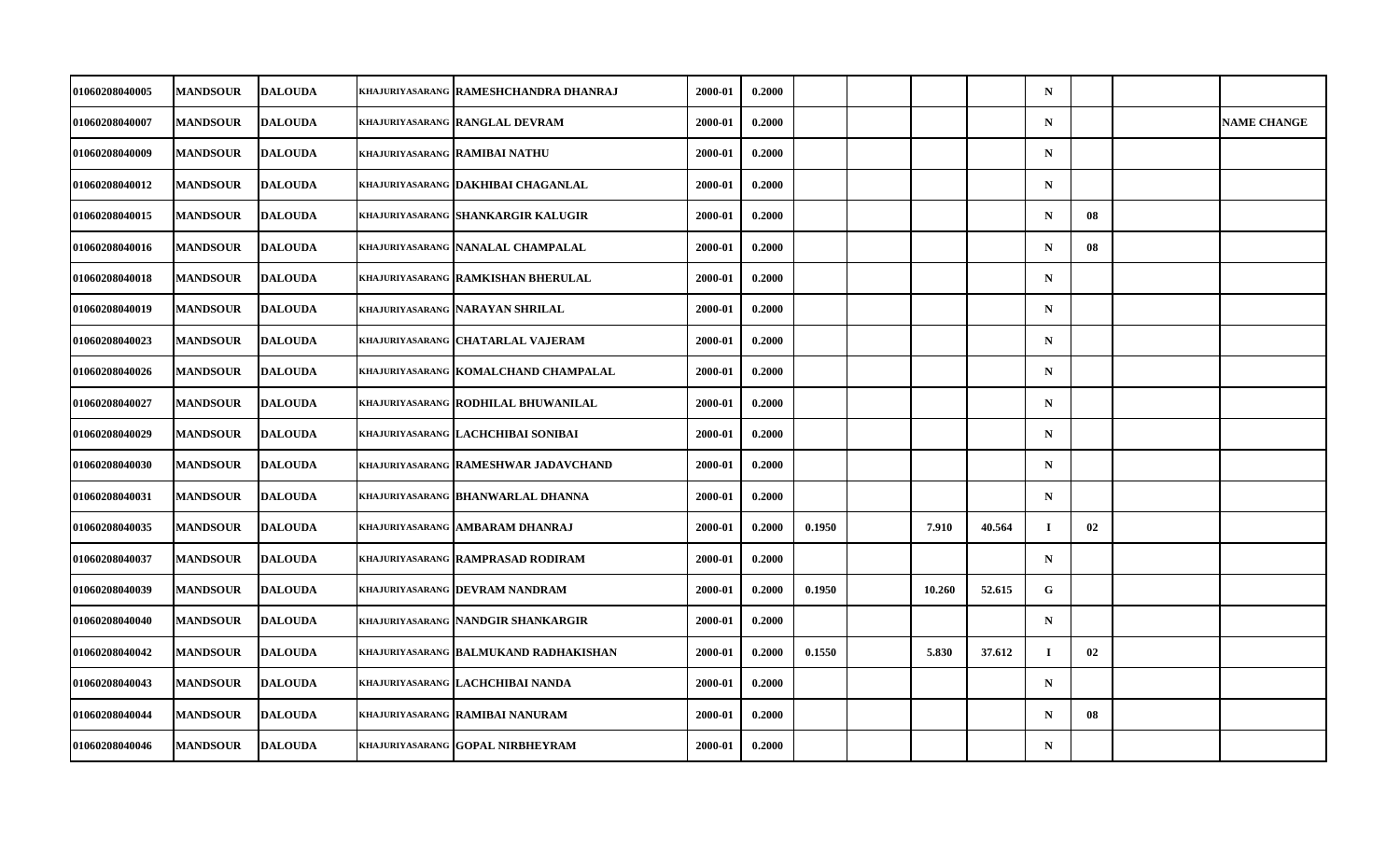| 01060208040049 | <b>MANDSOUR</b> | <b>DALOUDA</b> | <b>KHAJURIYASARANG BAGDIRAM TEKA</b>        | 2000-01 | 0.2000 |  |  | $\mathbf N$ |    |  |
|----------------|-----------------|----------------|---------------------------------------------|---------|--------|--|--|-------------|----|--|
| 01060208040050 | <b>MANDSOUR</b> | <b>DALOUDA</b> | KHAJURIYASARANG BADRILAL NANDA              | 2000-01 | 0.2000 |  |  | $\mathbf N$ | 08 |  |
| 01060208040051 | <b>MANDSOUR</b> | <b>DALOUDA</b> | KHAJURIYASARANG KAMLABAI NANDGIR            | 2000-01 | 0.2000 |  |  | $\mathbf N$ |    |  |
| 01060208040053 | <b>MANDSOUR</b> | <b>DALOUDA</b> | khajuriyasarang SURATRAM KASHIRAM           | 2000-01 | 0.2000 |  |  | $\mathbf N$ |    |  |
| 01060208040060 | <b>MANDSOUR</b> | <b>DALOUDA</b> | KHAJURIYASARANG MANGILAL PRABHULAL          | 2000-01 | 0.2000 |  |  | $\mathbf N$ | 08 |  |
| 01060208040062 | <b>MANDSOUR</b> | <b>DALOUDA</b> | KHAJURIYASARANG CHANDIBAI DHANGEER          | 2000-01 | 0.2000 |  |  | $\mathbf N$ |    |  |
| 01060208040063 | <b>MANDSOUR</b> | <b>DALOUDA</b> | khajuriyasarang  NANDIBAI NANDA             | 2000-01 | 0.2000 |  |  | $\mathbf N$ |    |  |
| 01060208040066 | <b>MANDSOUR</b> | <b>DALOUDA</b> | KHAJURIYASARANG CHENRAM SUDIBAI             | 2000-01 | 0.2000 |  |  | $\mathbf N$ |    |  |
| 01060208040070 | <b>MANDSOUR</b> | <b>DALOUDA</b> | <b>KHAJURIYASARANG BHANWARLAL KESHURAM</b>  | 2000-01 | 0.2000 |  |  | $\mathbf N$ |    |  |
| 01060208040072 | <b>MANDSOUR</b> | <b>DALOUDA</b> | KHAJURIYASARANG BAGDIRAM NATHU              | 2000-01 | 0.2000 |  |  | $\mathbf N$ |    |  |
| 01060208040073 | <b>MANDSOUR</b> | <b>DALOUDA</b> | KHAJURIYASARANG MANGILAL SHOBHARAM          | 2000-01 | 0.2000 |  |  | $\mathbf N$ |    |  |
| 01060208040076 | <b>MANDSOUR</b> | <b>DALOUDA</b> | <b>KHAJURIYASARANG KACHRULAL DALLA</b>      | 2000-01 | 0.2000 |  |  | $\mathbf N$ |    |  |
| 01060208040077 | <b>MANDSOUR</b> | <b>DALOUDA</b> | KHAJURIYASARANG MOHANLAL PANNALAL           | 2000-01 | 0.2000 |  |  | $\mathbf N$ |    |  |
| 01060208040078 | <b>MANDSOUR</b> | <b>DALOUDA</b> | khajuriyasarang  RAMNIWAS GHASI             | 2000-01 | 0.2000 |  |  | $\mathbf N$ |    |  |
| 01060208040081 | <b>MANDSOUR</b> | <b>DALOUDA</b> | KHAJURIYASARANG GHEESIBAI DEVRAM            | 2000-01 | 0.2000 |  |  | $\mathbf N$ |    |  |
| 01060208040084 | <b>MANDSOUR</b> | <b>DALOUDA</b> | KHAJURIYASARANG MODIBAI KANIRAM             | 2000-01 | 0.2000 |  |  | $\mathbf N$ | 08 |  |
| 01060208040085 | <b>MANDSOUR</b> | <b>DALOUDA</b> | <b>KHAJURIYASARANG SHAMBHUGIR BAGADU</b>    | 2000-01 | 0.2000 |  |  | $\mathbf N$ |    |  |
| 01060208040086 | <b>MANDSOUR</b> | <b>DALOUDA</b> | KHAJURIYASARANG SHIVNARAYAN HARIRAM         | 2000-01 | 0.2000 |  |  | $\mathbf N$ |    |  |
| 01060208040087 | <b>MANDSOUR</b> | <b>DALOUDA</b> | khajuriyasarang  PREMCHAND RAMCHAND PATIDAR | 2000-01 | 0.2000 |  |  | $\mathbf N$ | 08 |  |
| 01060208040088 | <b>MANDSOUR</b> | <b>DALOUDA</b> | KHAJURIYASARANG BHERULAL NATHU              | 2000-01 | 0.2000 |  |  | $\mathbf N$ | 08 |  |
| 01060208040089 | <b>MANDSOUR</b> | <b>DALOUDA</b> | KHAJURIYASARANG NAGULAL JAGANAATH           | 2000-01 | 0.2000 |  |  | $\mathbf N$ |    |  |
| 01060208040090 | <b>MANDSOUR</b> | <b>DALOUDA</b> | <b>KHAJURIYASARANG RAMCHANDRA NANURAM</b>   | 2000-01 | 0.2000 |  |  | $\mathbf N$ |    |  |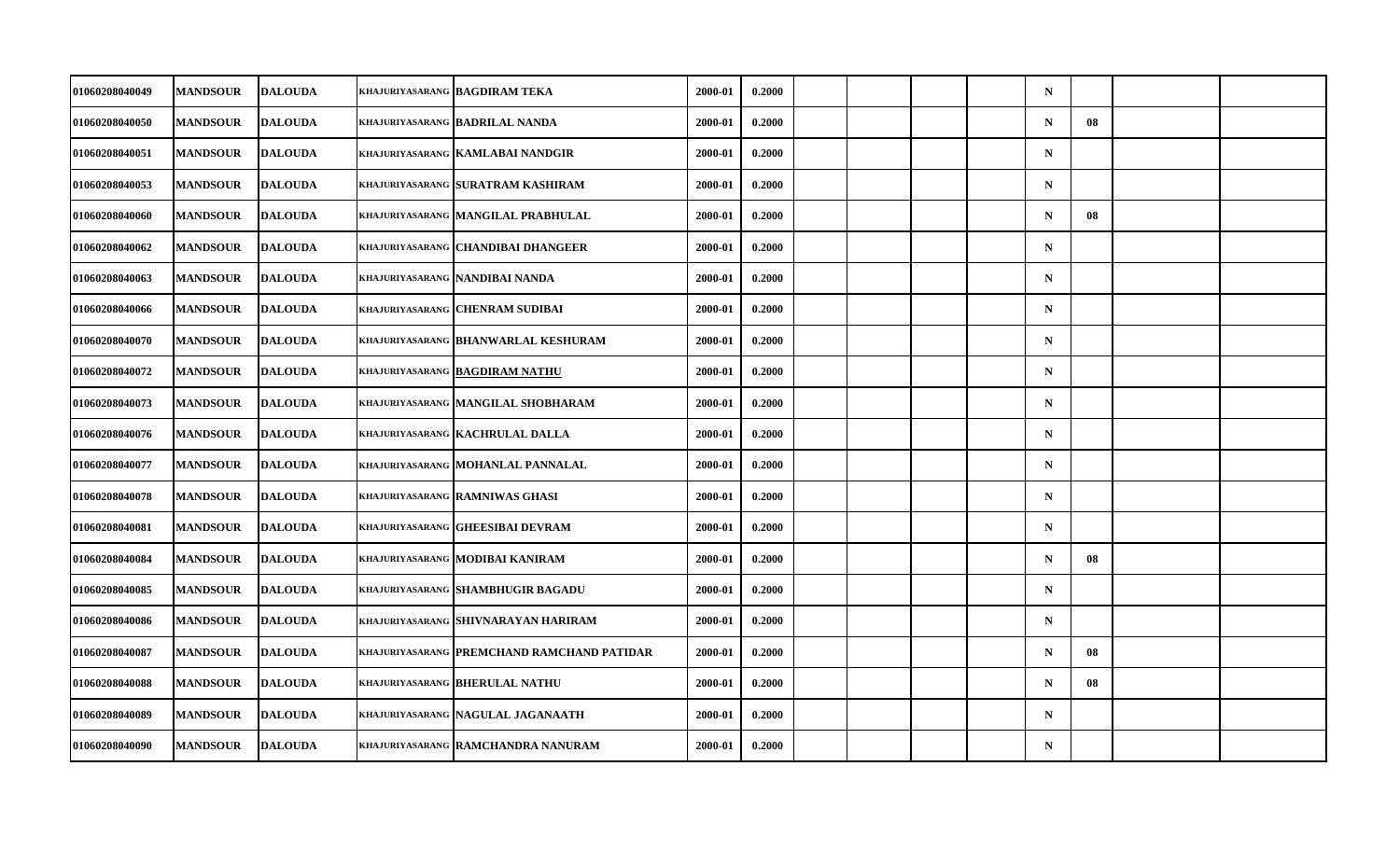| 01060208040092 | <b>MANDSOUR</b> | <b>DALOUDA</b> | <b>KHAJURIYASARANG SUKHA KALU</b> |                                             | 2000-01 | 0.2000 |        |        |        | $\mathbf N$ |    |  |
|----------------|-----------------|----------------|-----------------------------------|---------------------------------------------|---------|--------|--------|--------|--------|-------------|----|--|
| 01060208040093 | <b>MANDSOUR</b> | <b>DALOUDA</b> |                                   | KHAJURIYASARANG BHERULAL SHANKARLAL         | 2000-01 | 0.2000 |        |        |        | $\mathbf N$ |    |  |
| 01060208040098 | <b>MANDSOUR</b> | <b>DALOUDA</b> |                                   | KHAJURIYASARANG NATHULAL DOLATRAM           | 2000-01 | 0.2000 |        |        |        | $\mathbf N$ |    |  |
| 01060208040099 | <b>MANDSOUR</b> | <b>DALOUDA</b> |                                   | khajuriyasarang KANWARLAL VENIRAM           | 2000-01 | 0.2000 |        |        |        | $\mathbf N$ |    |  |
| 01060208040100 | <b>MANDSOUR</b> | <b>DALOUDA</b> |                                   | KHAJURIYASARANG KOSHALYABAI BHANWARLAL      | 2000-01 | 0.2000 |        |        |        | $\mathbf N$ |    |  |
| 01060208040104 | <b>MANDSOUR</b> | <b>DALOUDA</b> |                                   | KHAJURIYASARANG LILABAI NANDA               | 2000-01 | 0.2000 | 0.2000 | 10.710 | 53.550 | G           |    |  |
| 01060208040105 | <b>MANDSOUR</b> | <b>DALOUDA</b> |                                   | <b>KHAJURIYASARANG RAJMAL BHERULAL JAIN</b> | 2000-01 | 0.2000 |        |        |        | $\mathbf N$ |    |  |
| 01060208040108 | <b>MANDSOUR</b> | <b>DALOUDA</b> |                                   | KHAJURIYASARANG BADRILAL BAGDIRAM           | 2000-01 | 0.2000 |        |        |        | $\mathbf N$ |    |  |
| 01060208040109 | <b>MANDSOUR</b> | <b>DALOUDA</b> |                                   | <b>KHAJURIYASARANG BHERULAL KESHURAM</b>    | 2000-01 | 0.2000 |        |        |        | $\mathbf N$ |    |  |
| 01060208040110 | <b>MANDSOUR</b> | <b>DALOUDA</b> | KHAJURIYASARANG RAMA VAJJA        |                                             | 2000-01 | 0.2000 |        |        |        | $\mathbf N$ |    |  |
| 01060208040113 | <b>MANDSOUR</b> | <b>DALOUDA</b> |                                   | KHAJURIYASARANG MANGUBAI BHERU              | 2000-01 | 0.2000 |        |        |        | $\mathbf N$ |    |  |
| 01060208040115 | <b>MANDSOUR</b> | <b>DALOUDA</b> |                                   | khajuriyasarang SHRILAL KARULAL             | 2000-01 | 0.2000 |        |        |        | $\mathbf N$ |    |  |
| 01060208040116 | <b>MANDSOUR</b> | <b>DALOUDA</b> |                                   | KHAJURIYASARANG NANDRAM RATANLAL            | 2000-01 | 0.2000 |        |        |        | $\mathbf N$ |    |  |
| 01060208040118 | <b>MANDSOUR</b> | <b>DALOUDA</b> |                                   | khajuriyasarang  MOHANLAL ONKAR             | 2000-01 | 0.2000 |        |        |        | $\mathbf N$ |    |  |
| 01060208040119 | <b>MANDSOUR</b> | <b>DALOUDA</b> |                                   | KHAJURIYASARANG BHAGIRATH VENIRAM           | 2000-01 | 0.2000 |        |        |        | $\mathbf N$ |    |  |
| 01060208040120 | <b>MANDSOUR</b> | <b>DALOUDA</b> |                                   | KHAJURIYASARANG BHERULAL AMRATRAM           | 2000-01 | 0.2000 |        |        |        | $\mathbf N$ |    |  |
| 01060208040121 | <b>MANDSOUR</b> | <b>DALOUDA</b> |                                   | KHAJURIYASARANG MAINABAI VAJERAM            | 2000-01 | 0.2000 |        |        |        | $\mathbf N$ |    |  |
| 01060208040122 | <b>MANDSOUR</b> | <b>DALOUDA</b> |                                   | KHAJURIYASARANG SHAYAMDAS BHUWANIDAS        | 2000-01 | 0.2000 |        |        |        | $\mathbf N$ |    |  |
| 01060208040125 | <b>MANDSOUR</b> | <b>DALOUDA</b> |                                   | <b>KHAJURIYASARANG JUJHARLAL GANESHRAM</b>  | 2000-01 | 0.2000 |        |        |        | $\mathbf N$ |    |  |
| 01060208040130 | <b>MANDSOUR</b> | <b>DALOUDA</b> |                                   | KHAJURIYASARANG KANCHANBAI NATHU            | 2000-01 | 0.2000 |        |        |        | $\mathbf N$ | 08 |  |
| 01060208040131 | <b>MANDSOUR</b> | <b>DALOUDA</b> |                                   | <b>KHAJURIYASARANG RAMAPRATAP NANURAM</b>   | 2000-01 | 0.2000 |        |        |        | $\mathbf N$ |    |  |
| 01060208040132 | <b>MANDSOUR</b> | <b>DALOUDA</b> |                                   | khajuriyasarang  UMRAVGIR BHERUGIR          | 2000-01 | 0.2000 |        |        |        | $\mathbf N$ |    |  |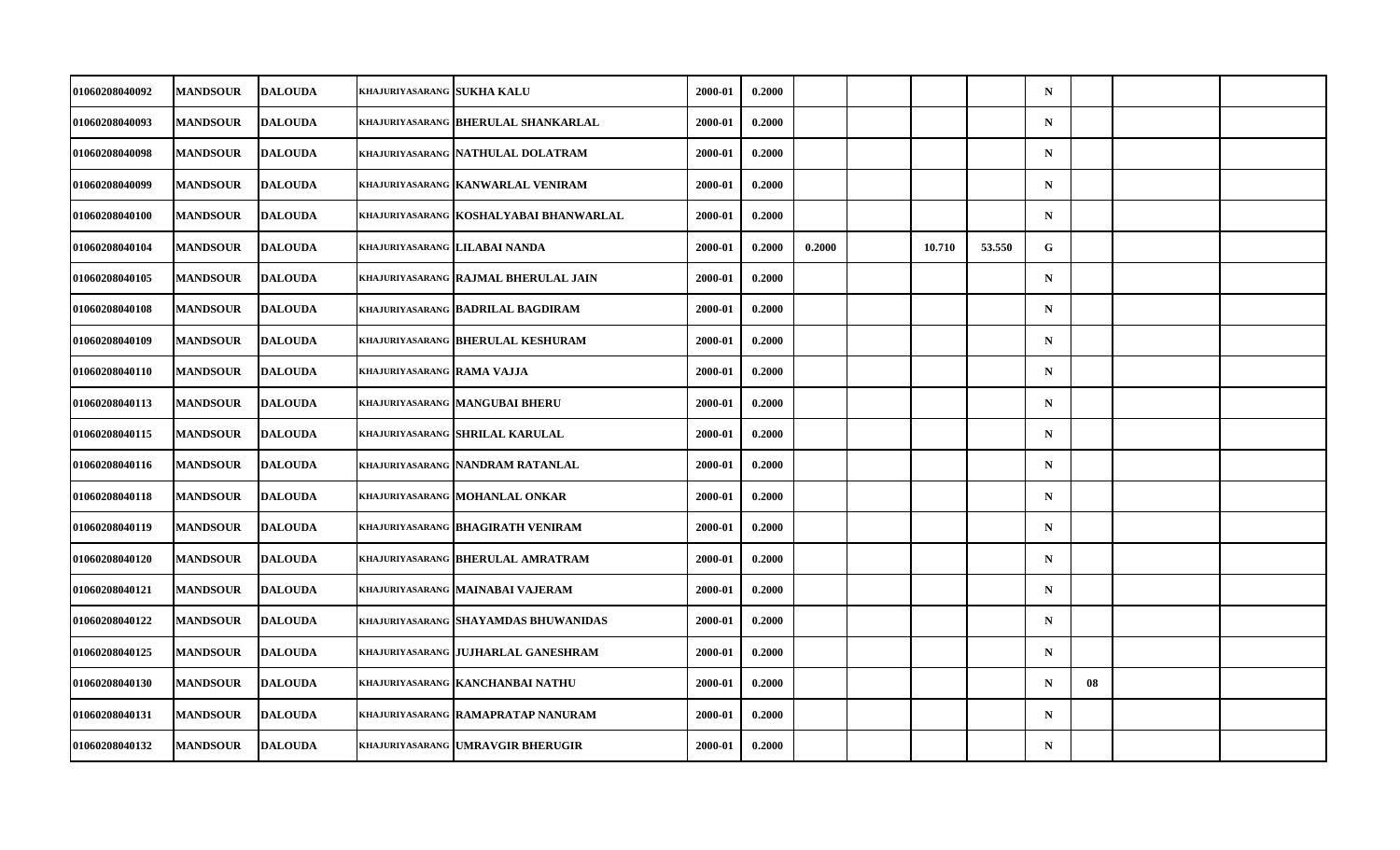| khajuriyasarang  GOPILAL AMBARAM<br>khajuriyasarang  DHURIBAI RATANLAL<br><b>KHAJURIYASARANG RADHESHYAM PRABHULAL</b><br>khajuriyasarang  MOHANLAL DEVA<br>khajuriyasarang  RAMLAL DHURA | 2000-01<br>2000-01<br>2000-01<br>2000-01 | 0.2000<br>0.2000<br>0.2000                                                                                                                                                   | 0.1950 | 11.430 | 58.615 | $\mathbf N$<br>G |    |  |
|------------------------------------------------------------------------------------------------------------------------------------------------------------------------------------------|------------------------------------------|------------------------------------------------------------------------------------------------------------------------------------------------------------------------------|--------|--------|--------|------------------|----|--|
|                                                                                                                                                                                          |                                          |                                                                                                                                                                              |        |        |        |                  |    |  |
|                                                                                                                                                                                          |                                          |                                                                                                                                                                              |        |        |        |                  |    |  |
|                                                                                                                                                                                          |                                          |                                                                                                                                                                              |        |        |        | $\mathbf N$      |    |  |
|                                                                                                                                                                                          |                                          | 0.2000                                                                                                                                                                       |        |        |        | $\mathbf N$      |    |  |
|                                                                                                                                                                                          | 2000-01                                  | 0.2000                                                                                                                                                                       |        |        |        | $\mathbf N$      |    |  |
| KHAJURIYASARANG SHANKARLAL MANNALAL                                                                                                                                                      | 2000-01                                  | 0.2000                                                                                                                                                                       |        |        |        | $\mathbf N$      |    |  |
| KHAJURIYASARANG RAMKANIYABAI DEVRAM                                                                                                                                                      |                                          | 0.2000                                                                                                                                                                       |        |        |        | $\mathbf N$      |    |  |
| khajuriyasarang <b> shivlal ratanlal</b>                                                                                                                                                 |                                          | 0.2000                                                                                                                                                                       |        |        |        | $\mathbf N$      |    |  |
| khajuriyasarang KAILASHCHAND INDARMAL                                                                                                                                                    |                                          | 0.2000                                                                                                                                                                       |        |        |        | $\mathbf N$      |    |  |
| <b>KHAJURIYASARANG SHANTILAL RAMESHWAR</b>                                                                                                                                               |                                          | 0.2000                                                                                                                                                                       |        |        |        | $\mathbf N$      |    |  |
| khajuriyasarang  MANNALAL SUKHLAL                                                                                                                                                        |                                          | 0.2000                                                                                                                                                                       |        |        |        | $\mathbf N$      |    |  |
| KHAJURIYASARANG GORDHANLAL DHURALAL                                                                                                                                                      |                                          | 0.2000                                                                                                                                                                       |        |        |        | $\mathbf N$      |    |  |
| KHAJURIYASARANG GOPAL PRABHULAL                                                                                                                                                          |                                          | 0.2000                                                                                                                                                                       |        |        |        | ${\bf N}$        |    |  |
| <b>KHAJURIYASARANG MANNALAL BHERULAL</b>                                                                                                                                                 |                                          | 0.2000                                                                                                                                                                       |        |        |        | $\mathbf N$      |    |  |
| khajuriyasarang Shivlal Vajeram                                                                                                                                                          |                                          | 0.2000                                                                                                                                                                       |        |        |        | $\mathbf N$      |    |  |
| khajuriyasarang <b>  prabhulal nirbhayram</b>                                                                                                                                            |                                          | 0.2000                                                                                                                                                                       |        |        |        | $\mathbf N$      |    |  |
| khajuriyasarang  BALARAM BHANWARLAL                                                                                                                                                      |                                          | 0.2000                                                                                                                                                                       |        |        |        | $\mathbf N$      |    |  |
| KHAJURIYASARANG KRAPALSINGH UMRAVSINGH                                                                                                                                                   |                                          | 0.2000                                                                                                                                                                       |        |        |        | $\mathbf N$      |    |  |
| KHAJURIYASARANG AMRATRAM CHUNNILAL                                                                                                                                                       |                                          | 0.2000                                                                                                                                                                       |        |        |        | $\mathbf N$      |    |  |
| khajuriyasarang  BHANWARSINGH DALAPATSINGH                                                                                                                                               |                                          | 0.2000                                                                                                                                                                       |        |        |        | $\mathbf N$      |    |  |
| KHAJURIYASARANG SHANTILAL NIRBHERAM                                                                                                                                                      |                                          | 0.2000                                                                                                                                                                       |        |        |        | $\mathbf N$      |    |  |
| KHAJURIYASARANG GENDALAL MANAKLAL                                                                                                                                                        |                                          | 0.2000                                                                                                                                                                       |        |        |        | $\mathbf N$      | 08 |  |
|                                                                                                                                                                                          |                                          | 2000-01<br>2000-01<br>2000-01<br>2000-01<br>2000-01<br>2000-01<br>2000-01<br>2000-01<br>2000-01<br>2000-01<br>2000-01<br>2000-01<br>2000-01<br>2000-01<br>2000-01<br>2000-01 |        |        |        |                  |    |  |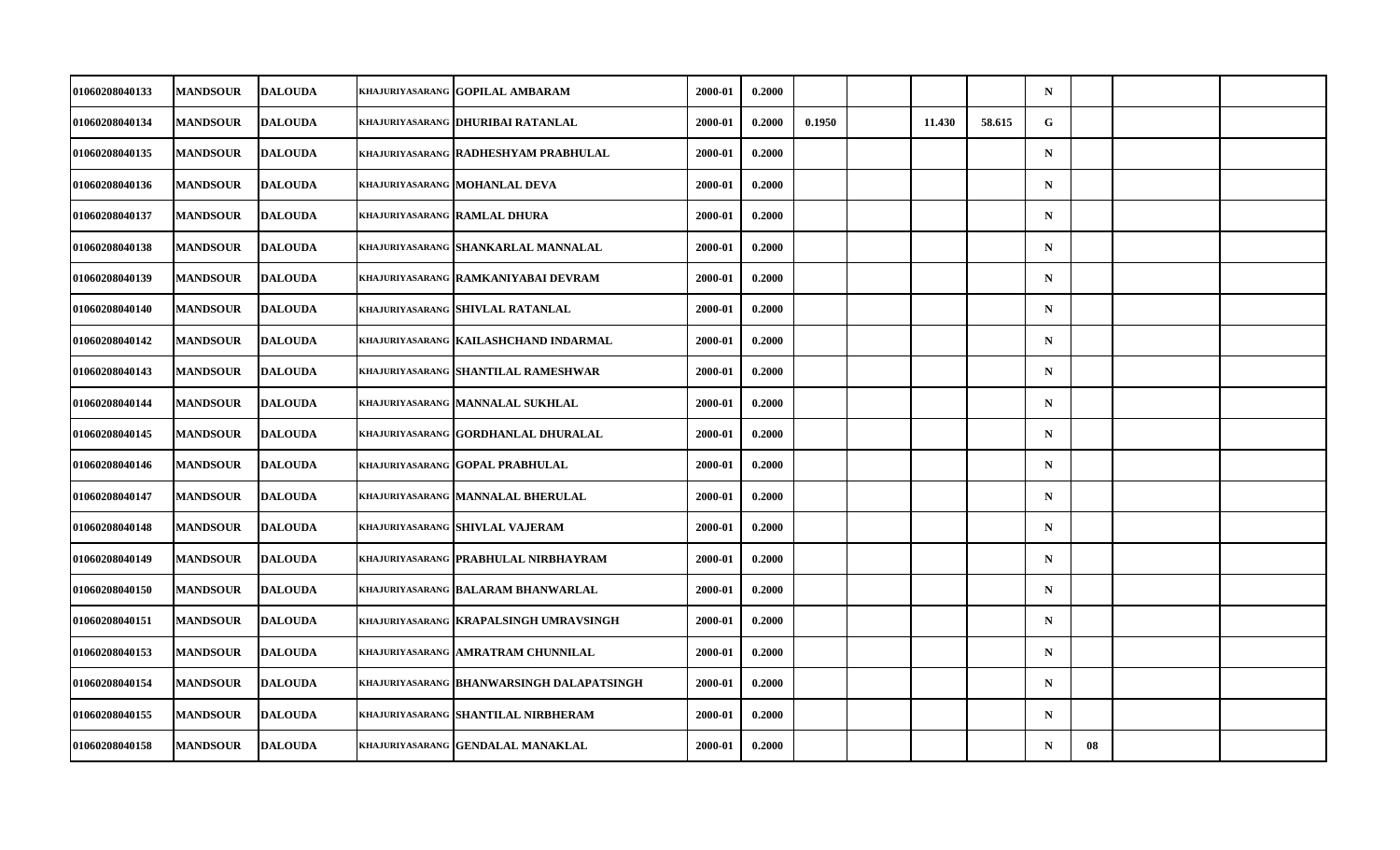| 01060208041002 | <b>MANDSOUR</b> | <b>DALOUDA</b> | <b>BEHPUR</b> | <b>CHAGANLAL SEWARAM</b>          | 2000-01 | 0.2000 |  |  | $\mathbf N$ |    |                    |
|----------------|-----------------|----------------|---------------|-----------------------------------|---------|--------|--|--|-------------|----|--------------------|
| 01060208041003 | <b>MANDSOUR</b> | <b>DALOUDA</b> | <b>BEHPUR</b> | <b>GORDHANLAL GANGARAM</b>        | 2000-01 | 0.2000 |  |  | $\mathbf N$ |    |                    |
| 01060208041004 | <b>MANDSOUR</b> | <b>DALOUDA</b> | <b>BEHPUR</b> | RAMNARAYAN NANDA                  | 2000-01 | 0.2000 |  |  | $\mathbf N$ |    |                    |
| 01060208041005 | <b>MANDSOUR</b> | <b>DALOUDA</b> | <b>BEHPUR</b> | SHRANGARBAI HIMMATRAM             | 2000-01 | 0.2000 |  |  | $\mathbf N$ |    | <b>NAME CHANGE</b> |
| 01060208041006 | <b>MANDSOUR</b> | <b>DALOUDA</b> | <b>BEHPUR</b> | <b>KISHANLAL GULAB</b>            | 2000-01 | 0.2000 |  |  | $\mathbf N$ |    |                    |
| 01060208041007 | <b>MANDSOUR</b> | <b>DALOUDA</b> | <b>BEHPUR</b> | <b>MANGILAL MOHANLAL</b>          | 2000-01 | 0.2000 |  |  | $\mathbf N$ |    |                    |
| 01060208041008 | <b>MANDSOUR</b> | <b>DALOUDA</b> | <b>BEHPUR</b> | <b>SHANTILAL DHULJI</b>           | 2000-01 | 0.2000 |  |  | $\mathbf N$ |    |                    |
| 01060208041010 | <b>MANDSOUR</b> | <b>DALOUDA</b> | <b>BEHPUR</b> | JAGGANATH KALU                    | 2000-01 | 0.2000 |  |  | $\mathbf N$ |    |                    |
| 01060208041011 | <b>MANDSOUR</b> | <b>DALOUDA</b> | <b>BEHPUR</b> | <b>RATANLAL KACHRU</b>            | 2000-01 | 0.2000 |  |  | $\mathbf N$ |    |                    |
| 01060208041012 | <b>MANDSOUR</b> | <b>DALOUDA</b> | <b>BEHPUR</b> | <b>RAMCHANDR NANDA</b>            | 2000-01 | 0.2000 |  |  | $\mathbf N$ |    |                    |
| 01060208041013 | <b>MANDSOUR</b> | <b>DALOUDA</b> | <b>BEHPUR</b> | <b>MANGILAL LAXMAN</b>            | 2000-01 | 0.2000 |  |  | $\mathbf N$ |    |                    |
| 01060208041015 | <b>MANDSOUR</b> | <b>DALOUDA</b> | <b>BEHPUR</b> | <b>GORDHAN VISHRAM</b>            | 2000-01 | 0.2000 |  |  | $\mathbf N$ |    |                    |
| 01060208041016 | <b>MANDSOUR</b> | <b>DALOUDA</b> | <b>BEHPUR</b> | <b>BHANWARKUNWAR BHANWARSINGH</b> | 2000-01 | 0.2000 |  |  | $\mathbf N$ |    | <b>NAME CHANGE</b> |
| 01060208041017 | <b>MANDSOUR</b> | <b>DALOUDA</b> | <b>BEHPUR</b> | KAMALLAL DHURA MAHAJAN            | 2000-01 | 0.2000 |  |  | $\mathbf N$ |    |                    |
| 01060208041019 | <b>MANDSOUR</b> | <b>DALOUDA</b> | <b>BEHPUR</b> | <b>GOPAL BHERULAL</b>             | 2000-01 | 0.2000 |  |  | $\mathbf N$ |    |                    |
| 01060208041020 | <b>MANDSOUR</b> | <b>DALOUDA</b> | <b>BEHPUR</b> | <b>MANGUBAI KARULAL</b>           | 2000-01 | 0.2000 |  |  | $\mathbf N$ |    |                    |
| 01060208041021 | <b>MANDSOUR</b> | <b>DALOUDA</b> | <b>BEHPUR</b> | VARDICHAND NATHU                  | 2000-01 | 0.2000 |  |  | $\mathbf N$ |    |                    |
| 01060208041022 | <b>MANDSOUR</b> | <b>DALOUDA</b> | <b>BEHPUR</b> | <b>MANGILAL BHUWAN</b>            | 2000-01 | 0.2000 |  |  | $\mathbf N$ |    |                    |
| 01060208041023 | <b>MANDSOUR</b> | <b>DALOUDA</b> | <b>BEHPUR</b> | RAMIBAI NANDIBAI                  | 2000-01 | 0.2000 |  |  | $\mathbf N$ |    |                    |
| 01060208041026 | <b>MANDSOUR</b> | <b>DALOUDA</b> | <b>BEHPUR</b> | <b>MOTILAL NATHU</b>              | 2000-01 | 0.2000 |  |  | $\mathbf N$ |    |                    |
| 01060208041031 | <b>MANDSOUR</b> | <b>DALOUDA</b> | <b>BEHPUR</b> | SHANKARLAL HIRALAL                | 2000-01 | 0.2000 |  |  | $\mathbf N$ | 08 |                    |
| 01060208041032 | <b>MANDSOUR</b> | <b>DALOUDA</b> | <b>BEHPUR</b> | RATANBAI PANNALAL                 | 2000-01 | 0.2000 |  |  | $\mathbf N$ | 08 |                    |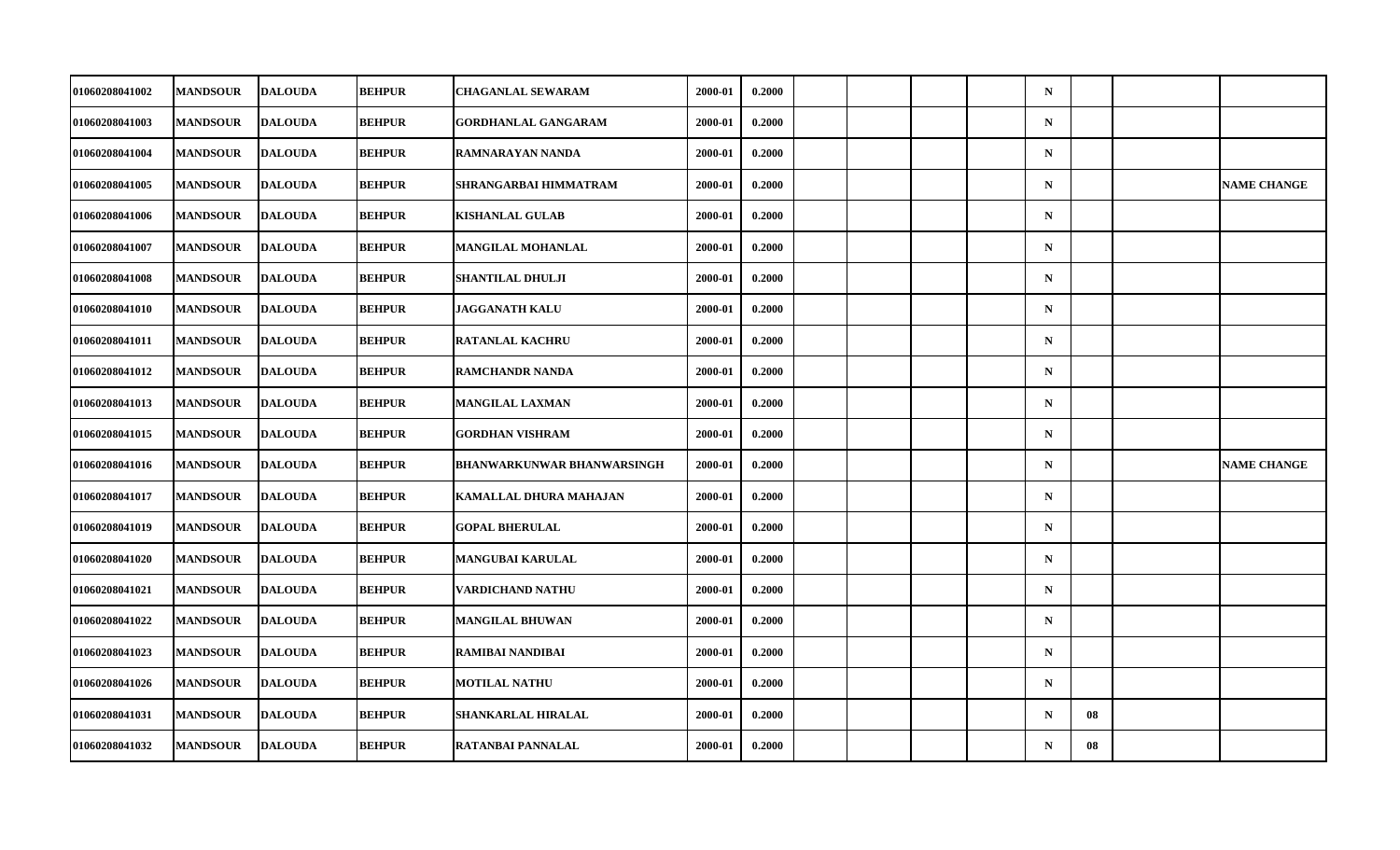| 01060208041033 | <b>MANDSOUR</b> | <b>DALOUDA</b> | <b>BEHPUR</b> | <b>FATEHSINGH JUJHARSINGH</b>    | 2000-01 | 0.2000 | 0.2000 | 10.110 | 50.550 | G           | 04 |  |
|----------------|-----------------|----------------|---------------|----------------------------------|---------|--------|--------|--------|--------|-------------|----|--|
| 01060208041034 | <b>MANDSOUR</b> | <b>DALOUDA</b> | <b>BEHPUR</b> | SANTOSHBAI CHUNNILAL             | 2000-01 | 0.2000 |        |        |        | $\mathbf N$ | 08 |  |
| 01060208041036 | <b>MANDSOUR</b> | <b>DALOUDA</b> | <b>BEHPUR</b> | SHANTIBAI HARIRAM                | 2000-01 | 0.2000 |        |        |        | $\mathbf N$ |    |  |
| 01060208041040 | <b>MANDSOUR</b> | <b>DALOUDA</b> | <b>BEHPUR</b> | <b>RAMCHANDR GAMERA</b>          | 2000-01 | 0.2000 |        |        |        | $\mathbf N$ |    |  |
| 01060208041042 | <b>MANDSOUR</b> | <b>DALOUDA</b> | <b>BEHPUR</b> | LAXMANSINGH RAMSINGH             | 2000-01 | 0.2000 |        |        |        | $\mathbf N$ |    |  |
| 01060208041044 | <b>MANDSOUR</b> | <b>DALOUDA</b> | <b>BEHPUR</b> | <b>RAMSUKHBAI HARIRAM</b>        | 2000-01 | 0.2000 |        |        |        | $\mathbf N$ |    |  |
| 01060208041046 | <b>MANDSOUR</b> | <b>DALOUDA</b> | <b>BEHPUR</b> | <b>BHAGWANSINGH JORAWARSINGH</b> | 2000-01 | 0.2000 |        |        |        | $\mathbf N$ |    |  |
| 01060208041050 | <b>MANDSOUR</b> | <b>DALOUDA</b> | <b>BEHPUR</b> | <b>GANESHRAM KACHRU</b>          | 2000-01 | 0.2000 |        |        |        | $\mathbf N$ |    |  |
| 01060208041051 | <b>MANDSOUR</b> | <b>DALOUDA</b> | <b>BEHPUR</b> | DHAPUBAI NANDA                   | 2000-01 | 0.2000 |        |        |        | $\mathbf N$ |    |  |
| 01060208041053 | <b>MANDSOUR</b> | <b>DALOUDA</b> | <b>BEHPUR</b> | <b>HIRALAL BHERA</b>             | 2000-01 | 0.2000 |        |        |        | $\mathbf N$ |    |  |
| 01060208041054 | <b>MANDSOUR</b> | <b>DALOUDA</b> | <b>BEHPUR</b> | LABHCHANDRA BHAGIRATH            | 2000-01 | 0.2000 |        |        |        | $\mathbf N$ |    |  |
| 01060208041055 | <b>MANDSOUR</b> | <b>DALOUDA</b> | <b>BEHPUR</b> | <b>DOLATRAM RAMRATAN</b>         | 2000-01 | 0.2000 |        |        |        | $\mathbf N$ |    |  |
| 01060208041058 | <b>MANDSOUR</b> | <b>DALOUDA</b> | <b>BEHPUR</b> | <b>MANGILAL HAMERIBAI</b>        | 2000-01 | 0.2000 |        |        |        | $\mathbf N$ |    |  |
| 01060208041059 | <b>MANDSOUR</b> | <b>DALOUDA</b> | <b>BEHPUR</b> | PUNAMCHAND BHAGWANTIBAI          | 2000-01 | 0.2000 |        |        |        | $\mathbf N$ |    |  |
| 01060208041060 | <b>MANDSOUR</b> | <b>DALOUDA</b> | <b>BEHPUR</b> | <b>BHUWAN KARULAL</b>            | 2000-01 | 0.2000 |        |        |        | $\mathbf N$ |    |  |
| 01060208041061 | <b>MANDSOUR</b> | <b>DALOUDA</b> | <b>BEHPUR</b> | <b>VENIRAM RUPA</b>              | 2000-01 | 0.2000 |        |        |        | $\mathbf N$ |    |  |
| 01060208041062 | <b>MANDSOUR</b> | <b>DALOUDA</b> | <b>BEHPUR</b> | <b>MANGILAL NARAYAN</b>          | 2000-01 | 0.2000 |        |        |        | $\mathbf N$ |    |  |
| 01060208041065 | <b>MANDSOUR</b> | <b>DALOUDA</b> | <b>BEHPUR</b> | <b>BHERULAL PREMCHANDRA</b>      | 2000-01 | 0.2000 |        |        |        | $\mathbf N$ |    |  |
| 01060208041067 | <b>MANDSOUR</b> | <b>DALOUDA</b> | <b>BEHPUR</b> | <b>HAMERIBAI AMRATRAM</b>        | 2000-01 | 0.2000 |        |        |        | $\mathbf N$ |    |  |
| 01060208041069 | <b>MANDSOUR</b> | <b>DALOUDA</b> | <b>BEHPUR</b> | <b>KESHARBAI SHANKARLAL</b>      | 2000-01 | 0.2000 |        |        |        | $\mathbf N$ |    |  |
| 01060208041070 | <b>MANDSOUR</b> | <b>DALOUDA</b> | <b>BEHPUR</b> | <b>BHERU SAWA</b>                | 2000-01 | 0.2000 |        |        |        | $\mathbf N$ |    |  |
| 01060208041075 | <b>MANDSOUR</b> | <b>DALOUDA</b> | <b>BEHPUR</b> | <b>BAGDIRAM JAYCHAND</b>         | 2000-01 | 0.2000 |        |        |        | ${\bf N}$   |    |  |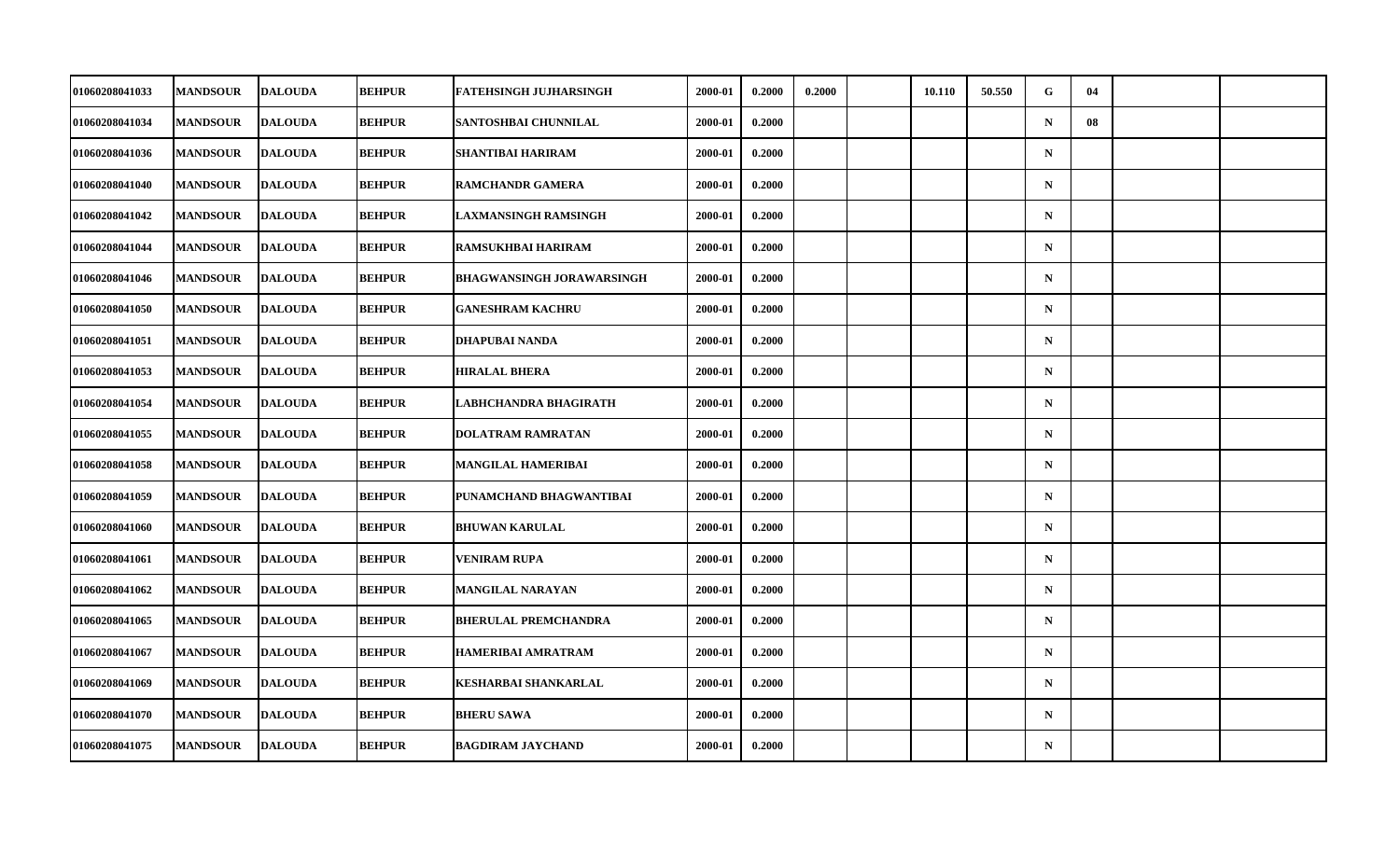| 01060208041076 | <b>MANDSOUR</b> | <b>DALOUDA</b> | <b>BEHPUR</b> | <b>PANNA SAVA</b>            | 2000-01 | 0.2000 |        |        |        | $\mathbf N$ |    |                    |
|----------------|-----------------|----------------|---------------|------------------------------|---------|--------|--------|--------|--------|-------------|----|--------------------|
| 01060208041077 | <b>MANDSOUR</b> | <b>DALOUDA</b> | <b>BEHPUR</b> | <b>JAGANNATH SADHURAM</b>    | 2000-01 | 0.2000 |        |        |        | $\mathbf N$ |    |                    |
| 01060208041078 | <b>MANDSOUR</b> | <b>DALOUDA</b> | <b>BEHPUR</b> | <b>KESHURAM SONIBAI</b>      | 2000-01 | 0.2000 |        |        |        | $\mathbf N$ |    |                    |
| 01060208041081 | <b>MANDSOUR</b> | <b>DALOUDA</b> | <b>BEHPUR</b> | <b>SONIBAI BAGDIRAM</b>      | 2000-01 | 0.2000 |        |        |        | $\mathbf N$ |    | <b>NAME CHANGE</b> |
| 01060208041082 | <b>MANDSOUR</b> | <b>DALOUDA</b> | <b>BEHPUR</b> | <b>GOPALSINGH ABHAYSINGH</b> | 2000-01 | 0.2000 |        |        |        | $\mathbf N$ |    |                    |
| 01060208041083 | <b>MANDSOUR</b> | <b>DALOUDA</b> | <b>BEHPUR</b> | <b>DHUPUBAI GAUTAM</b>       | 2000-01 | 0.2000 |        |        |        | $\mathbf N$ |    |                    |
| 01060208041085 | <b>MANDSOUR</b> | <b>DALOUDA</b> | <b>BEHPUR</b> | <b>BAGDIBAI BHAGWAN</b>      | 2000-01 | 0.2000 |        |        |        | ${\bf N}$   |    |                    |
| 01060208041086 | <b>MANDSOUR</b> | <b>DALOUDA</b> | <b>BEHPUR</b> | <b>MANGILAL ASHARAM</b>      | 2000-01 | 0.2000 |        |        |        | $\mathbf N$ |    |                    |
| 01060208041087 | <b>MANDSOUR</b> | <b>DALOUDA</b> | <b>BEHPUR</b> | <b>BAGDIRAM LAXMAN</b>       | 2000-01 | 0.2000 | 0.1800 | 10.020 | 55.666 | G           |    |                    |
| 01060208041088 | <b>MANDSOUR</b> | <b>DALOUDA</b> | <b>BEHPUR</b> | NATHUSINGH KISHORSINGH       | 2000-01 | 0.2000 |        |        |        | $\mathbf N$ |    |                    |
| 01060208041089 | <b>MANDSOUR</b> | <b>DALOUDA</b> | <b>BEHPUR</b> | <b>CHATARBHUJ BHAGIRATH</b>  | 2000-01 | 0.2000 |        |        |        | $\mathbf N$ |    |                    |
| 01060208041090 | <b>MANDSOUR</b> | <b>DALOUDA</b> | <b>BEHPUR</b> | <b>MEGHA SAWA</b>            | 2000-01 | 0.2000 |        |        |        | $\mathbf N$ |    |                    |
| 01060208041091 | <b>MANDSOUR</b> | <b>DALOUDA</b> | <b>BEHPUR</b> | NANURAM GOVINDRAM            | 2000-01 | 0.2000 |        |        |        | $\mathbf N$ |    |                    |
| 01060208041092 | <b>MANDSOUR</b> | <b>DALOUDA</b> | <b>BEHPUR</b> | <b>BAGDIRAM BABRU</b>        | 2000-01 | 0.2000 |        |        |        | $\mathbf N$ |    |                    |
| 01060208041094 | <b>MANDSOUR</b> | <b>DALOUDA</b> | <b>BEHPUR</b> | <b>BHAGWANTIBAI BHANU</b>    | 2000-01 | 0.2000 |        |        |        | $\mathbf N$ |    |                    |
| 01060208041095 | <b>MANDSOUR</b> | <b>DALOUDA</b> | <b>BEHPUR</b> | <b>JAGHNTAH NANDA</b>        | 2000-01 | 0.2000 |        |        |        | $\mathbf N$ |    |                    |
| 01060208041099 | <b>MANDSOUR</b> | <b>DALOUDA</b> | <b>BEHPUR</b> | VARDIBAI DHAPUBAI            | 2000-01 | 0.2000 |        |        |        | $\mathbf N$ |    |                    |
| 01060208041100 | <b>MANDSOUR</b> | <b>DALOUDA</b> | <b>BEHPUR</b> | <b>BAGDIRAM MOTI</b>         | 2000-01 | 0.2000 |        |        |        | $\mathbf N$ |    |                    |
| 01060208041103 | <b>MANDSOUR</b> | <b>DALOUDA</b> | <b>BEHPUR</b> | <b>PUNA BHAGWAN</b>          | 2000-01 | 0.2000 |        |        |        | $\mathbf N$ | 08 |                    |
| 01060208041104 | <b>MANDSOUR</b> | <b>DALOUDA</b> | <b>BEHPUR</b> | <b>HAKKIRAM KARU</b>         | 2000-01 | 0.2000 |        |        |        | $\mathbf N$ |    |                    |
| 01060208041106 | <b>MANDSOUR</b> | <b>DALOUDA</b> | <b>BEHPUR</b> | <b>AMRATRAM NANDA</b>        | 2000-01 | 0.2000 |        |        |        | $\mathbf N$ |    |                    |
| 01060208041107 | <b>MANDSOUR</b> | <b>DALOUDA</b> | <b>BEHPUR</b> | <b>JAMUNABAI NAWAL</b>       | 2000-01 | 0.2000 |        |        |        | $\mathbf N$ |    | <b>NAME CHANGE</b> |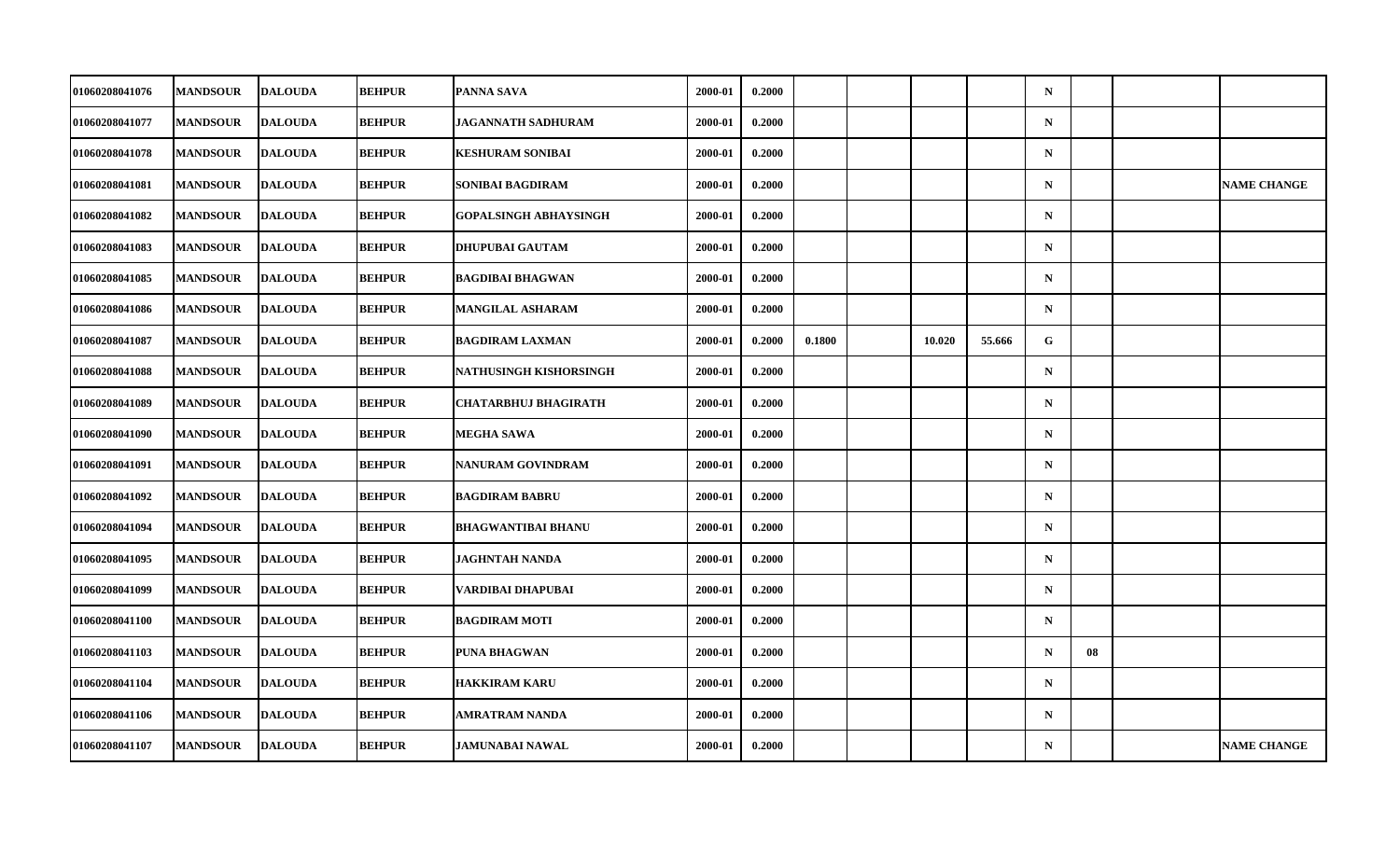| 01060208041108 | <b>MANDSOUR</b> | <b>DALOUDA</b> | <b>BEHPUR</b>       | <b>TULSIBAI RAMLAL</b>           | 2000-01 | 0.2000 |  |  | $\mathbf N$ |    |                |  |
|----------------|-----------------|----------------|---------------------|----------------------------------|---------|--------|--|--|-------------|----|----------------|--|
| 01060208041111 | <b>MANDSOUR</b> | <b>DALOUDA</b> | <b>BEHPUR</b>       | <b>BAALMUKUND SADHURAM</b>       | 2000-01 | 0.2000 |  |  | $\mathbf N$ |    |                |  |
| 01060208041113 | <b>MANDSOUR</b> | <b>DALOUDA</b> | <b>BEHPUR</b>       | <b>PRAHALADSINGH NAHARSINGH</b>  | 2000-01 | 0.2000 |  |  | $\mathbf N$ |    |                |  |
| 01060208041114 | <b>MANDSOUR</b> | <b>DALOUDA</b> | <b>BEHPUR</b>       | <b>RAMCHANDRA KHEMRAJ</b>        | 2000-01 | 0.2000 |  |  | $\mathbf N$ |    |                |  |
| 01060208041118 | <b>MANDSOUR</b> | <b>DALOUDA</b> | <b>BEHPUR</b>       | <b>BASANTIBAI GANGARAM</b>       | 2000-01 | 0.2000 |  |  | $\mathbf N$ |    |                |  |
| 01060208041119 | <b>MANDSOUR</b> | <b>DALOUDA</b> | <b>BEHPUR</b>       | <b>BAHADURSINGH NAHARSINGH</b>   | 2000-01 | 0.2000 |  |  | $\mathbf N$ |    |                |  |
| 01060208041120 | <b>MANDSOUR</b> | <b>DALOUDA</b> | <b>BEHPUR</b>       | KASTURIBAI MOTI                  | 2000-01 | 0.2000 |  |  | $\mathbf N$ | 08 |                |  |
| 01060208041123 | <b>MANDSOUR</b> | <b>DALOUDA</b> | <b>BEHPUR</b>       | VARDICHAND KANKUBAI              | 2000-01 | 0.2000 |  |  | $\mathbf N$ |    |                |  |
| 01060208041126 | <b>MANDSOUR</b> | <b>DALOUDA</b> | <b>BEHPUR</b>       | <b>BALWANTSINGH UDAYSINGH</b>    | 2000-01 | 0.2000 |  |  | $\mathbf N$ |    |                |  |
| 01060208041127 | <b>MANDSOUR</b> | <b>DALOUDA</b> | <b>BEHPUR</b>       | <b>MOHANLAL RAMA TELI</b>        | 2000-01 | 0.2000 |  |  | $\mathbf N$ |    |                |  |
| 01060208041128 | <b>MANDSOUR</b> | <b>DALOUDA</b> | <b>BEHPUR</b>       | VITHTHAL LAL BAPULAL             | 2000-01 | 0.2000 |  |  | $\mathbf N$ |    |                |  |
| 01060208041129 | <b>MANDSOUR</b> | <b>DALOUDA</b> | <b>BEHPUR</b>       | <b>GENDKUNWAR SHAMBHUSINGH</b>   | 2000-01 | 0.2000 |  |  | $\mathbf N$ |    |                |  |
| 01060208041130 | <b>MANDSOUR</b> | <b>DALOUDA</b> | <b>BEHPUR</b>       | PAWANKUNWAR NAKHARSINGH          | 2000-01 | 0.2000 |  |  | $\mathbf N$ |    |                |  |
| 01060208041014 | <b>MANDSOUR</b> | <b>DALOUDA</b> | <b>BEHPUR</b>       | <b>SAVADAS MURLIDAS</b>          | 2000-01 | 0.2000 |  |  | $\mathbf N$ |    |                |  |
| 01060208041132 | <b>MANDSOUR</b> | <b>DALOUDA</b> | <b>BEHPUR</b>       | <b>GOPAL MADHU</b>               | 2000-01 | 0.2000 |  |  | $\mathbf N$ |    |                |  |
| 01060208041146 | <b>MANDSOUR</b> | <b>DALOUDA</b> | <b>BEHPUR</b>       | RESHMKUNWAR MADANSINGH           | 2000-01 | 0.2000 |  |  | $\mathbf N$ |    | 01060319151158 |  |
| 01060208041186 | <b>MANDSOUR</b> | <b>DALOUDA</b> | <b>BEHPUR</b>       | <b>RAMESHWAR MANGILAL</b>        | 2000-01 | 0.2000 |  |  | $\mathbf N$ |    | 01060319151154 |  |
| 01060208042003 | <b>MANDSOUR</b> | <b>DALOUDA</b> |                     | LASUDIYAILLA KAMLABAI RAMCHAND   | 2000-01 | 0.2000 |  |  | $\mathbf N$ |    |                |  |
| 01060208042004 | <b>MANDSOUR</b> | <b>DALOUDA</b> |                     | LASUDIYAILLA  BHERULAL LACCHIRAM | 2000-01 | 0.2000 |  |  | $\mathbf N$ |    |                |  |
| 01060208042006 | <b>MANDSOUR</b> | <b>DALOUDA</b> | <b>LASUDIYAILLA</b> | <b>SHANIBAI AMRATRAM</b>         | 2000-01 | 0.2000 |  |  | $\mathbf N$ |    |                |  |
| 01060208042009 | <b>MANDSOUR</b> | <b>DALOUDA</b> |                     | LASUDIYAILLA KANHAIYALAL NARAYAN | 2000-01 | 0.2000 |  |  | $\mathbf N$ |    |                |  |
| 01060208042010 | <b>MANDSOUR</b> | <b>DALOUDA</b> |                     | LASUDIYAILLA  BAGDIRAM SHANKAR   | 2000-01 | 0.2000 |  |  | $\mathbf N$ |    |                |  |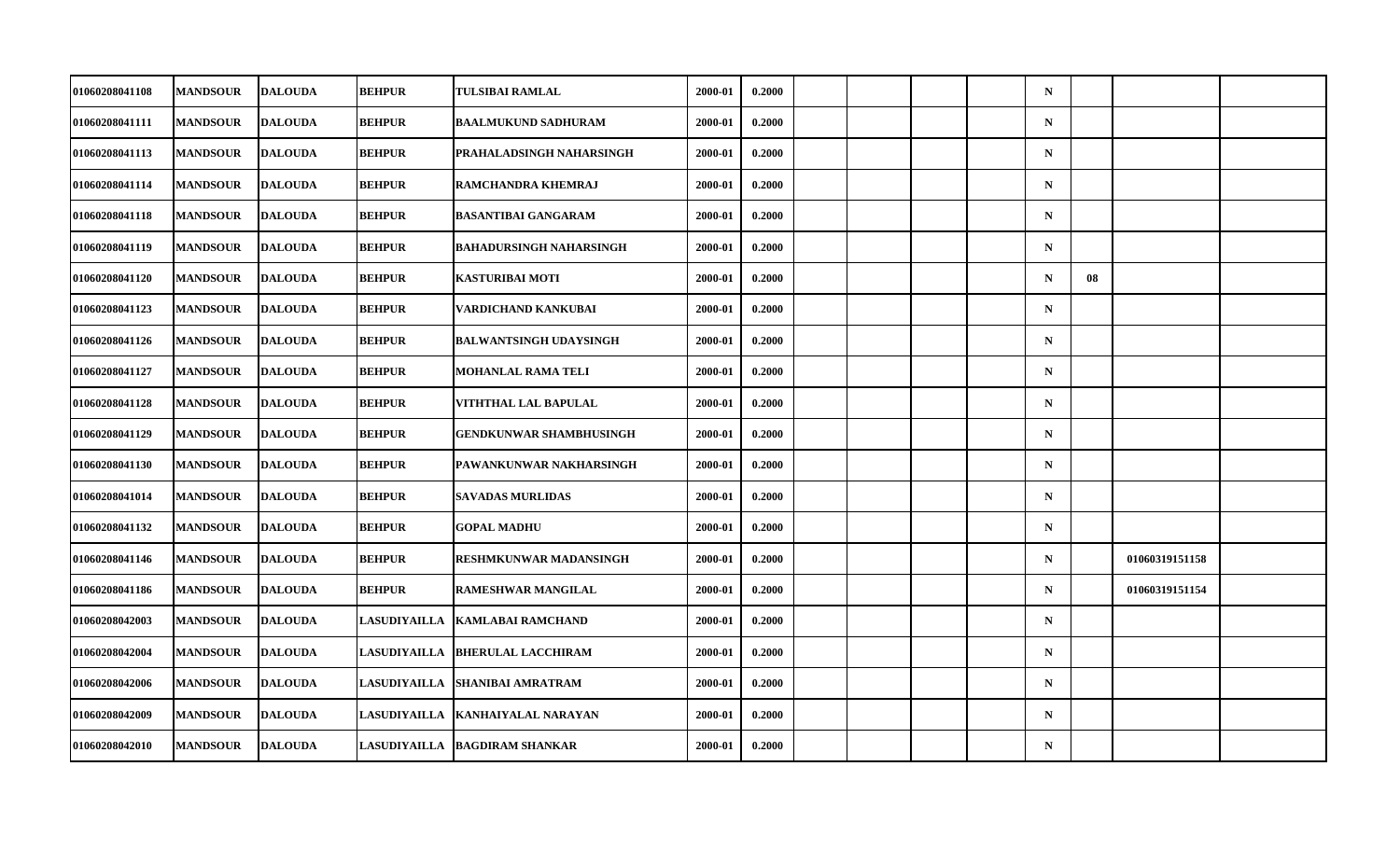| 01060208042011        | <b>MANDSOUR</b> | <b>DALOUDA</b> | <b>LASUDIYAILLA</b> | <b>PRABHUBAI PEMA</b>             | 2000-01 | 0.2000 |  |  | $\mathbf N$ |  |  |
|-----------------------|-----------------|----------------|---------------------|-----------------------------------|---------|--------|--|--|-------------|--|--|
| 01060208042012        | <b>MANDSOUR</b> | <b>DALOUDA</b> | LASUDIYAILLA        | <b>MODIRAM BHUWAN</b>             | 2000-01 | 0.2000 |  |  | ${\bf N}$   |  |  |
| 01060208042013        | <b>MANDSOUR</b> | <b>DALOUDA</b> | <b>LASUDIYAILLA</b> | <b>CHATARKUNWAR KARAN</b>         | 2000-01 | 0.2000 |  |  | $\mathbf N$ |  |  |
| 01060208042014        | <b>MANDSOUR</b> | <b>DALOUDA</b> | LASUDIYAILLA        | <b>KISHORSINGH LALKUNWAR</b>      | 2000-01 | 0.2000 |  |  | $\mathbf N$ |  |  |
| 01060208042015        | <b>MANDSOUR</b> | <b>DALOUDA</b> |                     | LASUDIYAILLA  DEVRAM KALU         | 2000-01 | 0.2000 |  |  | $\mathbf N$ |  |  |
| 01060208042016        | <b>MANDSOUR</b> | <b>DALOUDA</b> | <b>LASUDIYAILLA</b> | <b>BAGDIRAM HIRALAL</b>           | 2000-01 | 0.2000 |  |  | ${\bf N}$   |  |  |
| 01060208042018        | <b>MANDSOUR</b> | <b>DALOUDA</b> | LASUDIYAILLA        | <b>DHAPUBAI NAVAL</b>             | 2000-01 | 0.2000 |  |  | $\mathbf N$ |  |  |
| 01060208042019        | <b>MANDSOUR</b> | <b>DALOUDA</b> | <b>LASUDIYAILLA</b> | <b>DHAPUBAI BHUWAN</b>            | 2000-01 | 0.2000 |  |  | $\mathbf N$ |  |  |
| 01060208042020        | <b>MANDSOUR</b> | <b>DALOUDA</b> | <b>LASUDIYAILLA</b> | <b>RATAN PEMA</b>                 | 2000-01 | 0.2000 |  |  | $\mathbf N$ |  |  |
| 01060208042022        | <b>MANDSOUR</b> | <b>DALOUDA</b> | <b>LASUDIYAILLA</b> | <b>GITABAI HUDIBAI</b>            | 2000-01 | 0.2000 |  |  | $\mathbf N$ |  |  |
| 01060208042023        | <b>MANDSOUR</b> | <b>DALOUDA</b> | <b>LASUDIYAILLA</b> | <b>MANGILAL KACHRUMAL</b>         | 2000-01 | 0.2000 |  |  | $\mathbf N$ |  |  |
| 01060208042024        | <b>MANDSOUR</b> | <b>DALOUDA</b> | <b>LASUDIYAILLA</b> | <b>NAGUSINGH INDARSINGH</b>       | 2000-01 | 0.2000 |  |  | $\mathbf N$ |  |  |
| 01060208042025        | <b>MANDSOUR</b> | <b>DALOUDA</b> | <b>LASUDIYAILLA</b> | <b>KACHRU RAMRATAN MEENA</b>      | 2000-01 | 0.2000 |  |  | ${\bf N}$   |  |  |
| 01060208042026        | <b>MANDSOUR</b> | <b>DALOUDA</b> | <b>LASUDIYAILLA</b> | <b>AMARSINGH DALPATSINGH</b>      | 2000-01 | 0.2000 |  |  | $\mathbf N$ |  |  |
| 01060208042027        | <b>MANDSOUR</b> | <b>DALOUDA</b> | LASUDIYAILLA        | NARAYANIBAI RAMCHANDRA            | 2000-01 | 0.2000 |  |  | $\mathbf N$ |  |  |
| 01060208042028        | <b>MANDSOUR</b> | <b>DALOUDA</b> | <b>LASUDIYAILLA</b> | <b>RAMCHANDRA GORDHAN</b>         | 2000-01 | 0.2000 |  |  | $\mathbf N$ |  |  |
| <b>01060208042031</b> | <b>MANDSOUR</b> | <b>DALOUDA</b> |                     | LASUDIYAILLA  RAMCHANDRA KESHURAM | 2000-01 | 0.2000 |  |  | $\mathbf N$ |  |  |
| 01060208042034        | <b>MANDSOUR</b> | <b>DALOUDA</b> | <b>LASUDIYAILLA</b> | <b>NANDIBAI KHEEMA</b>            | 2000-01 | 0.2000 |  |  | $\mathbf N$ |  |  |
| 01060208042037        | <b>MANDSOUR</b> | <b>DALOUDA</b> | LASUDIYAILLA        | VENIRAM SAVAJI                    | 2000-01 | 0.2000 |  |  | $\mathbf N$ |  |  |
| 01060208042038        | <b>MANDSOUR</b> | <b>DALOUDA</b> | <b>LASUDIYAILLA</b> | <b>MANNALAL SUKHAJI</b>           | 2000-01 | 0.2000 |  |  | $\mathbf N$ |  |  |
| 01060208042039        | <b>MANDSOUR</b> | <b>DALOUDA</b> | <b>LASUDIYAILLA</b> | <b>HIRALAL JAGANNATH</b>          | 2000-01 | 0.2000 |  |  | $\mathbf N$ |  |  |
| 01060208042042        | <b>MANDSOUR</b> | <b>DALOUDA</b> | <b>LASUDIYAILLA</b> | <b>TULSIRAM BHAGIRATH</b>         | 2000-01 | 0.2000 |  |  | $\mathbf N$ |  |  |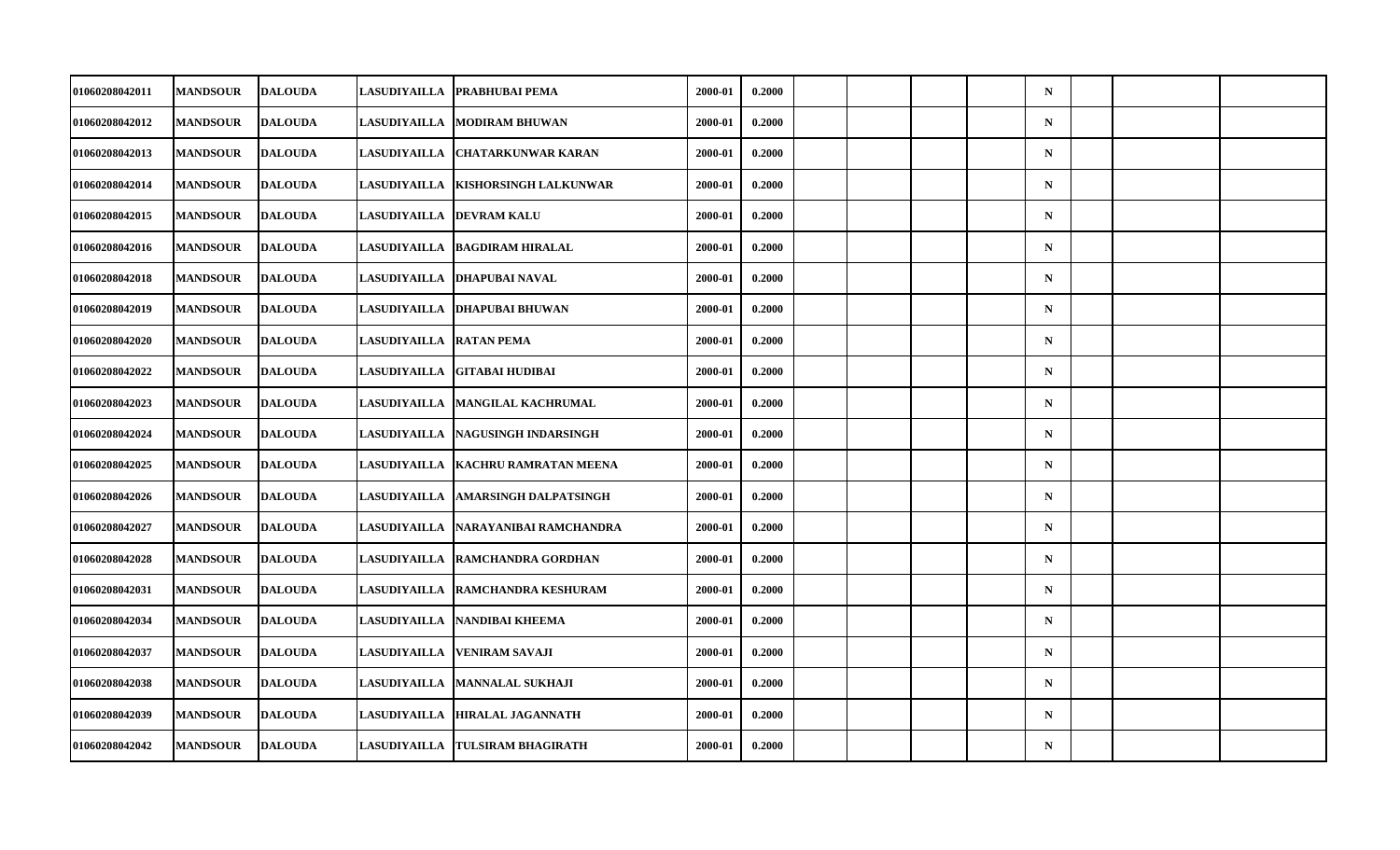| 01060208042043 | <b>MANDSOUR</b> | <b>DALOUDA</b> | <b>LASUDIYAILLA</b> | <b>RAMKISHAN PUNA</b>            | 2000-01 | 0.2000 |  |  | $\mathbf N$ |  |  |
|----------------|-----------------|----------------|---------------------|----------------------------------|---------|--------|--|--|-------------|--|--|
| 01060208042044 | <b>MANDSOUR</b> | <b>DALOUDA</b> | <b>LASUDIYAILLA</b> | <b>HARIRAM BHUWAN</b>            | 2000-01 | 0.2000 |  |  | ${\bf N}$   |  |  |
| 01060208042045 | <b>MANDSOUR</b> | <b>DALOUDA</b> | LASUDIYAILLA        | <b>HIRALAL BHERA</b>             | 2000-01 | 0.2000 |  |  | $\mathbf N$ |  |  |
| 01060208042047 | <b>MANDSOUR</b> | <b>DALOUDA</b> | LASUDIYAILLA        | <b>KHUBA CHUNNILAL</b>           | 2000-01 | 0.2000 |  |  | $\mathbf N$ |  |  |
| 01060208042049 | <b>MANDSOUR</b> | <b>DALOUDA</b> | <b>LASUDIYAILLA</b> | <b>RAGHUNANDAN JANKILAL</b>      | 2000-01 | 0.2000 |  |  | $\mathbf N$ |  |  |
| 01060208042050 | <b>MANDSOUR</b> | <b>DALOUDA</b> | <b>LASUDIYAILLA</b> | RAMKISHAN BHERA MARMAT           | 2000-01 | 0.2000 |  |  | ${\bf N}$   |  |  |
| 01060208042052 | <b>MANDSOUR</b> | <b>DALOUDA</b> | LASUDIYAILLA        | <b>CHUNNILAL PEMA</b>            | 2000-01 | 0.2000 |  |  | $\mathbf N$ |  |  |
| 01060208042054 | <b>MANDSOUR</b> | <b>DALOUDA</b> | <b>LASUDIYAILLA</b> | DHANNALAL DHAPUBAI               | 2000-01 | 0.2000 |  |  | $\mathbf N$ |  |  |
| 01060208042055 | <b>MANDSOUR</b> | <b>DALOUDA</b> | <b>LASUDIYAILLA</b> | <b>RAMKISHAN BHERA MEENA</b>     | 2000-01 | 0.2000 |  |  | $\mathbf N$ |  |  |
| 01060208042057 | <b>MANDSOUR</b> | <b>DALOUDA</b> | <b>LASUDIYAILLA</b> | <b>BAGDIRAM SAVA</b>             | 2000-01 | 0.2000 |  |  | $\mathbf N$ |  |  |
| 01060208042058 | <b>MANDSOUR</b> | <b>DALOUDA</b> | <b>LASUDIYAILLA</b> | <b>BHANWARSINGH RAMSINGH</b>     | 2000-01 | 0.2000 |  |  | $\mathbf N$ |  |  |
| 01060208042060 | <b>MANDSOUR</b> | <b>DALOUDA</b> | <b>LASUDIYAILLA</b> | <b>AMBARAM MOTI</b>              | 2000-01 | 0.2000 |  |  | $\mathbf N$ |  |  |
| 01060208042061 | <b>MANDSOUR</b> | <b>DALOUDA</b> | <b>LASUDIYAILLA</b> | <b>KANA CHAMPA</b>               | 2000-01 | 0.2000 |  |  | ${\bf N}$   |  |  |
| 01060208042062 | <b>MANDSOUR</b> | <b>DALOUDA</b> |                     | LASUDIYAILLA  BHUWAN BHERA       | 2000-01 | 0.2000 |  |  | $\mathbf N$ |  |  |
| 01060208042063 | <b>MANDSOUR</b> | <b>DALOUDA</b> | LASUDIYAILLA        | <b>GULABBAI PUNA</b>             | 2000-01 | 0.2000 |  |  | $\mathbf N$ |  |  |
| 01060208042064 | <b>MANDSOUR</b> | <b>DALOUDA</b> | <b>LASUDIYAILLA</b> | <b>DAYARAM BHERA</b>             | 2000-01 | 0.2000 |  |  | $\mathbf N$ |  |  |
| 01060208042065 | <b>MANDSOUR</b> | <b>DALOUDA</b> | <b>LASUDIYAILLA</b> | <b>ISAJJANSINGH RAMSINGH</b>     | 2000-01 | 0.2000 |  |  | $\mathbf N$ |  |  |
| 01060208042068 | <b>MANDSOUR</b> | <b>DALOUDA</b> | LASUDIYAILLA        | <b>SHANKARLAL AMRATRAM</b>       | 2000-01 | 0.2000 |  |  | $\mathbf N$ |  |  |
| 01060208042069 | <b>MANDSOUR</b> | <b>DALOUDA</b> | <b>LASUDIYAILLA</b> | <b>RAJARAM SAVAJI</b>            | 2000-01 | 0.2000 |  |  | $\mathbf N$ |  |  |
| 01060208042070 | <b>MANDSOUR</b> | <b>DALOUDA</b> |                     | LASUDIYAILLA  KANHAIYALAL BHUWAN | 2000-01 | 0.2000 |  |  | $\mathbf N$ |  |  |
| 01060208042071 | <b>MANDSOUR</b> | <b>DALOUDA</b> | <b>LASUDIYAILLA</b> | <b>JUJHAR GOPAL</b>              | 2000-01 | 0.2000 |  |  | $\mathbf N$ |  |  |
| 01060208042072 | <b>MANDSOUR</b> | <b>DALOUDA</b> | <b>LASUDIYAILLA</b> | <b>ONKARLAL AMRATRAM</b>         | 2000-01 | 0.2000 |  |  | $\mathbf N$ |  |  |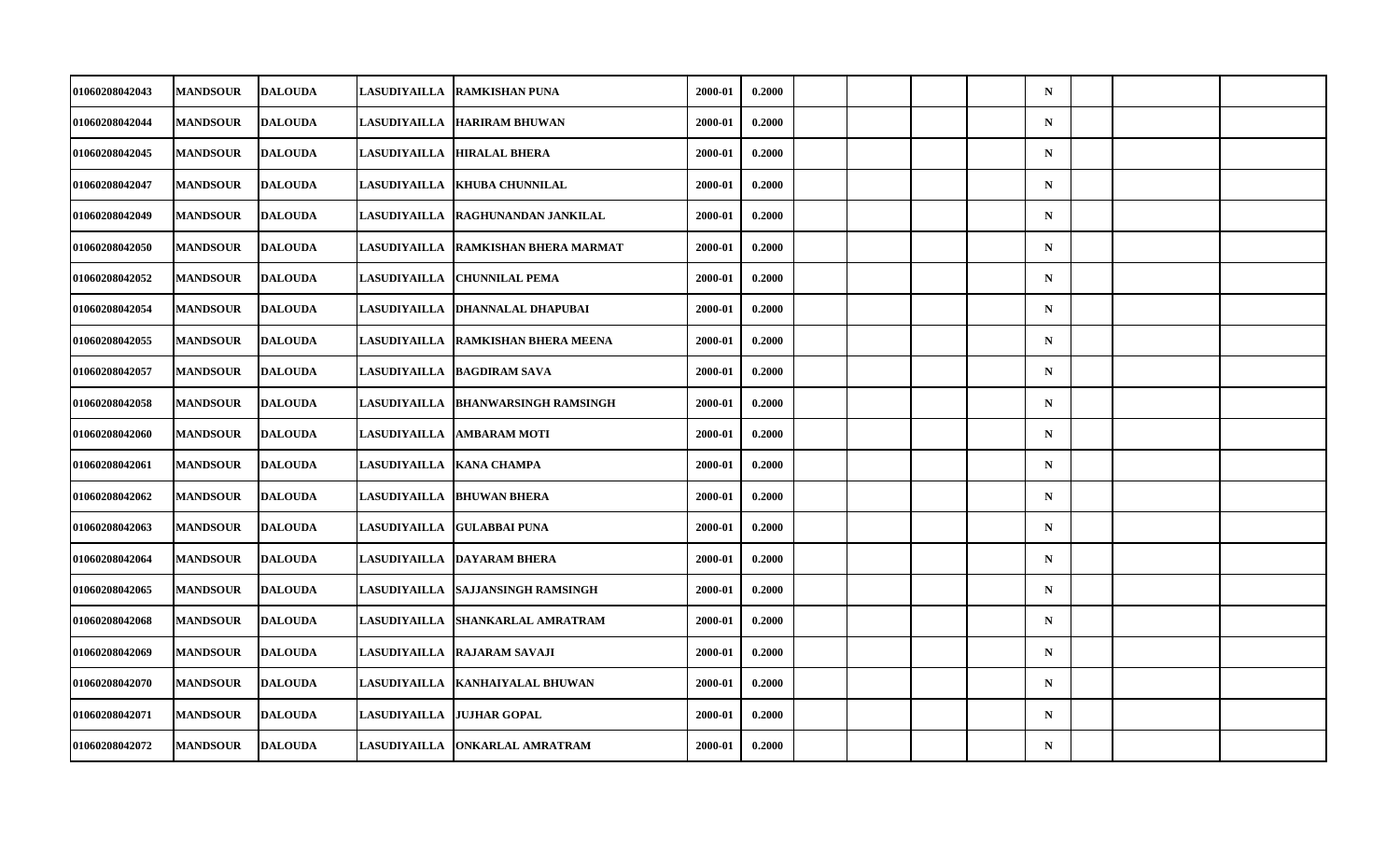| 01060208042073 | <b>MANDSOUR</b> | <b>DALOUDA</b> | <b>LASUDIYAILLA</b> | <b>ONKARLAL GANGABAI</b>        | 2000-01 | 0.2000 |  |  | $\mathbf N$ |    |                |                    |
|----------------|-----------------|----------------|---------------------|---------------------------------|---------|--------|--|--|-------------|----|----------------|--------------------|
| 01060208042074 | <b>MANDSOUR</b> | <b>DALOUDA</b> | <b>LASUDIYAILLA</b> | <b>DEVRAM BHERA</b>             | 2000-01 | 0.2000 |  |  | $\mathbf N$ |    |                |                    |
| 01060208042076 | <b>MANDSOUR</b> | <b>DALOUDA</b> | <b>LASUDIYAILLA</b> | KAMLABAI SHAMBHULAL             | 2000-01 | 0.2000 |  |  | $\mathbf N$ |    |                |                    |
| 01060208042077 | <b>MANDSOUR</b> | <b>DALOUDA</b> | LASUDIYAILLA        | KANHAIYALAL CHAMPALAL           | 2000-01 | 0.2000 |  |  | $\mathbf N$ |    |                |                    |
| 01060208042078 | <b>MANDSOUR</b> | <b>DALOUDA</b> | <b>LASUDIYAILLA</b> | <b>KAMLABAI DEVILAL</b>         | 2000-01 | 0.2000 |  |  | $\mathbf N$ |    |                |                    |
| 01060208042080 | <b>MANDSOUR</b> | <b>DALOUDA</b> | <b>LASUDIYAILLA</b> | <b>DEVKUNWARBAI HARISHANKAR</b> | 2000-01 | 0.2000 |  |  | $\mathbf N$ | 08 |                |                    |
| 01060208042081 | <b>MANDSOUR</b> | <b>DALOUDA</b> | LASUDIYAILLA        | AMRIBAI NANDIBAI                | 2000-01 | 0.2000 |  |  | $\mathbf N$ |    |                |                    |
| 01060208042082 | <b>MANDSOUR</b> | <b>DALOUDA</b> | <b>LASUDIYAILLA</b> | <b>SHIVRAM BHERULAL</b>         | 2000-01 | 0.2000 |  |  | $\mathbf N$ | 06 |                | <b>NAME CHANGE</b> |
| 01060208042084 | <b>MANDSOUR</b> | <b>DALOUDA</b> | <b>LASUDIYAILLA</b> | <b>PREMKUNWAR SAJJANSINGH</b>   | 2000-01 | 0.2000 |  |  | $\mathbf N$ |    | 01060208043090 |                    |
| 01060208043001 | <b>MANDSOUR</b> | <b>DALOUDA</b> | <b>SARSOD</b>       | PARMANAND JAGNANATH             | 2000-01 | 0.2000 |  |  | $\mathbf N$ |    |                | <b>NAME CHANGE</b> |
| 01060208043002 | <b>MANDSOUR</b> | <b>DALOUDA</b> | <b>SARSOD</b>       | <b>CHAMPALAL KESHURAM</b>       | 2000-01 | 0.2000 |  |  | $\mathbf N$ |    |                |                    |
| 01060208043003 | <b>MANDSOUR</b> | <b>DALOUDA</b> | <b>SARSOD</b>       | <b>BADRILAL KISHANLAL</b>       | 2000-01 | 0.2000 |  |  | $\mathbf N$ |    |                |                    |
| 01060208043004 | <b>MANDSOUR</b> | <b>DALOUDA</b> | <b>SARSOD</b>       | RAMCHANDRA HIRALAL              | 2000-01 | 0.2000 |  |  | $\mathbf N$ |    |                |                    |
| 01060208043005 | <b>MANDSOUR</b> | <b>DALOUDA</b> | <b>SARSOD</b>       | <b>MOTILAL KALURAM</b>          | 2000-01 | 0.2000 |  |  | $\mathbf N$ |    |                |                    |
| 01060208043006 | <b>MANDSOUR</b> | <b>DALOUDA</b> | <b>SARSOD</b>       | <b>GITABAI DEVGIR</b>           | 2000-01 | 0.2000 |  |  | $\mathbf N$ |    |                |                    |
| 01060208043007 | <b>MANDSOUR</b> | <b>DALOUDA</b> | <b>SARSOD</b>       | <b>BHAGIRATH KALURAM</b>        | 2000-01 | 0.2000 |  |  | $\mathbf N$ |    |                |                    |
| 01060208043008 | <b>MANDSOUR</b> | <b>DALOUDA</b> | <b>SARSOD</b>       | RAMPRASAD GANESHRAM             | 2000-01 | 0.2000 |  |  | $\mathbf N$ |    |                |                    |
| 01060208043010 | <b>MANDSOUR</b> | <b>DALOUDA</b> | <b>SARSOD</b>       | RAMCHANDRA TORIRAM              | 2000-01 | 0.2000 |  |  | $\mathbf N$ |    |                |                    |
| 01060208043011 | <b>MANDSOUR</b> | <b>DALOUDA</b> | <b>SARSOD</b>       | TULSIBAI RAMKISHAN              | 2000-01 | 0.2000 |  |  | $\mathbf N$ |    |                |                    |
| 01060208043012 | <b>MANDSOUR</b> | <b>DALOUDA</b> | <b>SARSOD</b>       | <b>RAMPRASAD GOVINDRAM</b>      | 2000-01 | 0.2000 |  |  | $\mathbf N$ |    |                |                    |
| 01060208043013 | <b>MANDSOUR</b> | <b>DALOUDA</b> | <b>SARSOD</b>       | <b>BHERULAL KALURAM</b>         | 2000-01 | 0.2000 |  |  | $\mathbf N$ |    |                |                    |
| 01060208043014 | <b>MANDSOUR</b> | <b>DALOUDA</b> | <b>SARSOD</b>       | <b>BHANWARLAL SURATRAM</b>      | 2000-01 | 0.2000 |  |  | $\mathbf N$ |    |                |                    |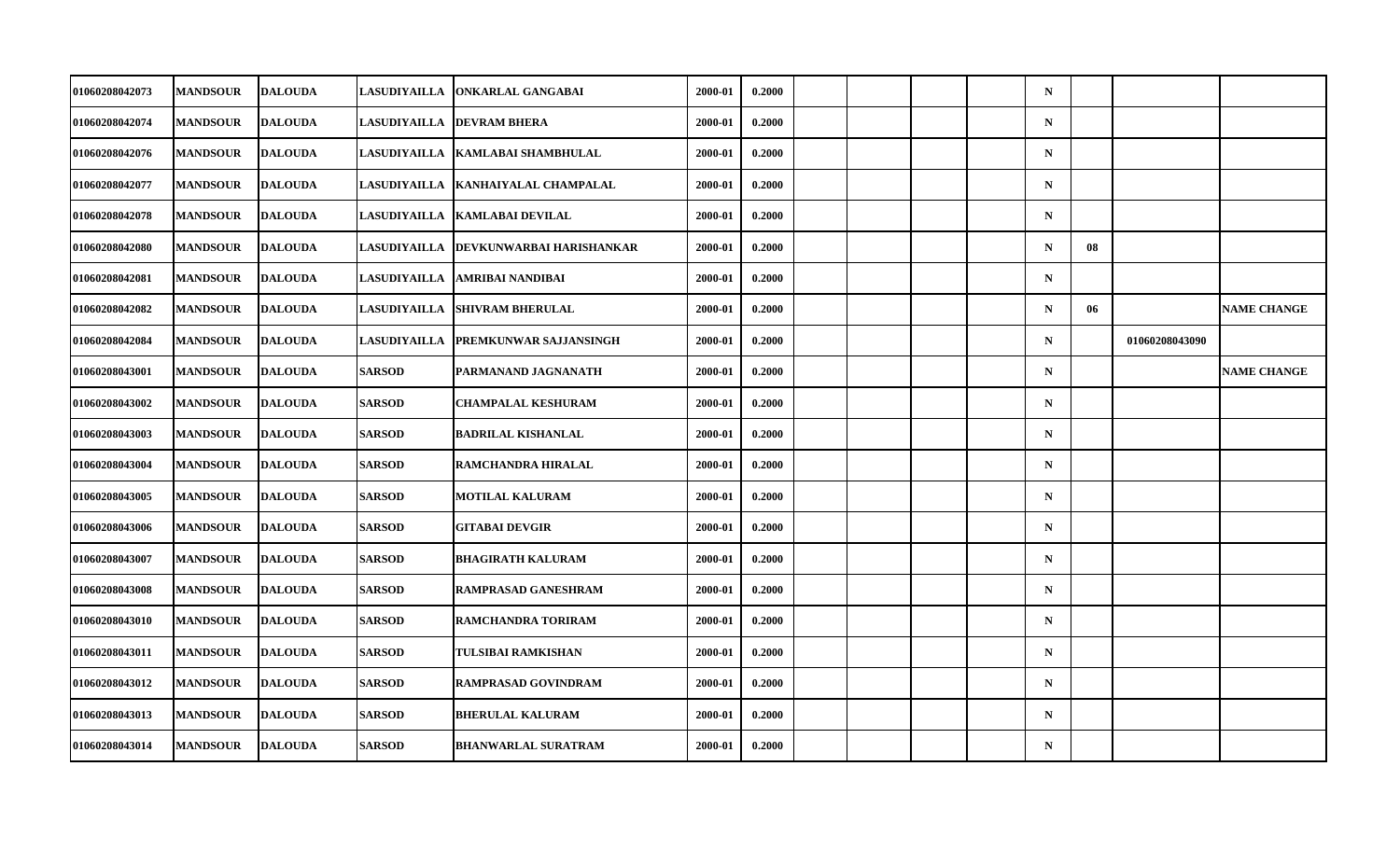| 01060208043015        | <b>MANDSOUR</b> | <b>DALOUDA</b> | <b>SARSOD</b> | <b>BALMUKAND DHAPUBAI</b>   | 2000-01 | 0.2000 |        |        |        | $\mathbf N$ |    |                    |
|-----------------------|-----------------|----------------|---------------|-----------------------------|---------|--------|--------|--------|--------|-------------|----|--------------------|
| 01060208043017        | <b>MANDSOUR</b> | <b>DALOUDA</b> | <b>SARSOD</b> | MOTILAL KALU GAYRI          | 2000-01 | 0.2000 |        |        |        | ${\bf N}$   |    |                    |
| 01060208043018        | <b>MANDSOUR</b> | <b>DALOUDA</b> | <b>SARSOD</b> | RAMCHANDRA DOLATRAM         | 2000-01 | 0.2000 |        |        |        | $\mathbf N$ |    |                    |
| <b>01060208043020</b> | <b>MANDSOUR</b> | <b>DALOUDA</b> | <b>SARSOD</b> | <b>CHOTIBAI VALIKHA</b>     | 2000-01 | 0.2000 |        |        |        | $\mathbf N$ |    |                    |
| 01060208043022        | <b>MANDSOUR</b> | <b>DALOUDA</b> | <b>SARSOD</b> | <b>HIRALAL UDAYRAM</b>      | 2000-01 | 0.2000 |        |        |        | $\mathbf N$ |    |                    |
| 01060208043023        | <b>MANDSOUR</b> | <b>DALOUDA</b> | <b>SARSOD</b> | <b>NANALAL TORARAM</b>      | 2000-01 | 0.2000 |        |        |        | $\mathbf N$ | 08 |                    |
| 01060208043024        | <b>MANDSOUR</b> | <b>DALOUDA</b> | <b>SARSOD</b> | <b>MITTHU HUSSAIN</b>       | 2000-01 | 0.2000 |        |        |        | $\mathbf N$ |    |                    |
| 01060208043025        | <b>MANDSOUR</b> | <b>DALOUDA</b> | <b>SARSOD</b> | <b>SALAGRAM KASHIRAM</b>    | 2000-01 | 0.2000 |        |        |        | $\mathbf N$ | 08 |                    |
| 01060208043026        | <b>MANDSOUR</b> | <b>DALOUDA</b> | <b>SARSOD</b> | DHANRAJ MAGANIRAM           | 2000-01 | 0.2000 |        |        |        | $\mathbf N$ |    |                    |
| 01060208043027        | <b>MANDSOUR</b> | <b>DALOUDA</b> | <b>SARSOD</b> | <b>SALAGRAM RAMKISHAN</b>   | 2000-01 | 0.2000 |        |        |        | $\mathbf N$ |    |                    |
| 01060208043029        | <b>MANDSOUR</b> | <b>DALOUDA</b> | <b>SARSOD</b> | JAMNABAI RAMRATAN           | 2000-01 | 0.2000 |        |        |        | $\mathbf N$ | 08 |                    |
| 01060208043030        | <b>MANDSOUR</b> | <b>DALOUDA</b> | <b>SARSOD</b> | <b>RAJARAM DEVRAM</b>       | 2000-01 | 0.2000 |        |        |        | $\mathbf N$ |    |                    |
| 01060208043031        | <b>MANDSOUR</b> | <b>DALOUDA</b> | <b>SARSOD</b> | TEKCHAND MATHURALAL         | 2000-01 | 0.2000 |        |        |        | ${\bf N}$   |    |                    |
| 01060208043034        | <b>MANDSOUR</b> | <b>DALOUDA</b> | <b>SARSOD</b> | <b>HANSRAJ GULABBAI</b>     | 2000-01 | 0.2000 |        |        |        | $\mathbf N$ |    |                    |
| 01060208043035        | <b>MANDSOUR</b> | <b>DALOUDA</b> | <b>SARSOD</b> | RAMCHANDRA PANNALAL         | 2000-01 | 0.2000 |        |        |        | $\mathbf N$ |    |                    |
| 01060208043039        | <b>MANDSOUR</b> | <b>DALOUDA</b> | <b>SARSOD</b> | <b>CHAMPALAL CHARTRBHUJ</b> | 2000-01 | 0.2000 |        |        |        | $\mathbf N$ |    | <b>NAME CHANGE</b> |
| <b>01060208043041</b> | <b>MANDSOUR</b> | <b>DALOUDA</b> | <b>SARSOD</b> | <b>RUKMANIBAI PANNALAL</b>  | 2000-01 | 0.2000 | 0.1950 | 10.110 | 51.846 | G           | 04 |                    |
| 01060208043042        | <b>MANDSOUR</b> | <b>DALOUDA</b> | <b>SARSOD</b> | <b>HIRALAL PANNALAL</b>     | 2000-01 | 0.2000 |        |        |        | $\mathbf N$ |    |                    |
| 01060208043044        | <b>MANDSOUR</b> | <b>DALOUDA</b> | <b>SARSOD</b> | <b>MISHRILAL TORARAM</b>    | 2000-01 | 0.2000 |        |        |        | $\mathbf N$ |    |                    |
| 01060208043047        | <b>MANDSOUR</b> | <b>DALOUDA</b> | <b>SARSOD</b> | <b>HIRALAL MOHANLAL</b>     | 2000-01 | 0.2000 |        |        |        | $\mathbf N$ |    |                    |
| 01060208043049        | <b>MANDSOUR</b> | <b>DALOUDA</b> | <b>SARSOD</b> | <b>GANGABAI RAMRATAN</b>    | 2000-01 | 0.2000 |        |        |        | $\mathbf N$ |    |                    |
| 01060208043050        | <b>MANDSOUR</b> | <b>DALOUDA</b> | <b>SARSOD</b> | <b>MANGILAL KESHURAM</b>    | 2000-01 | 0.2000 |        |        |        | ${\bf N}$   |    |                    |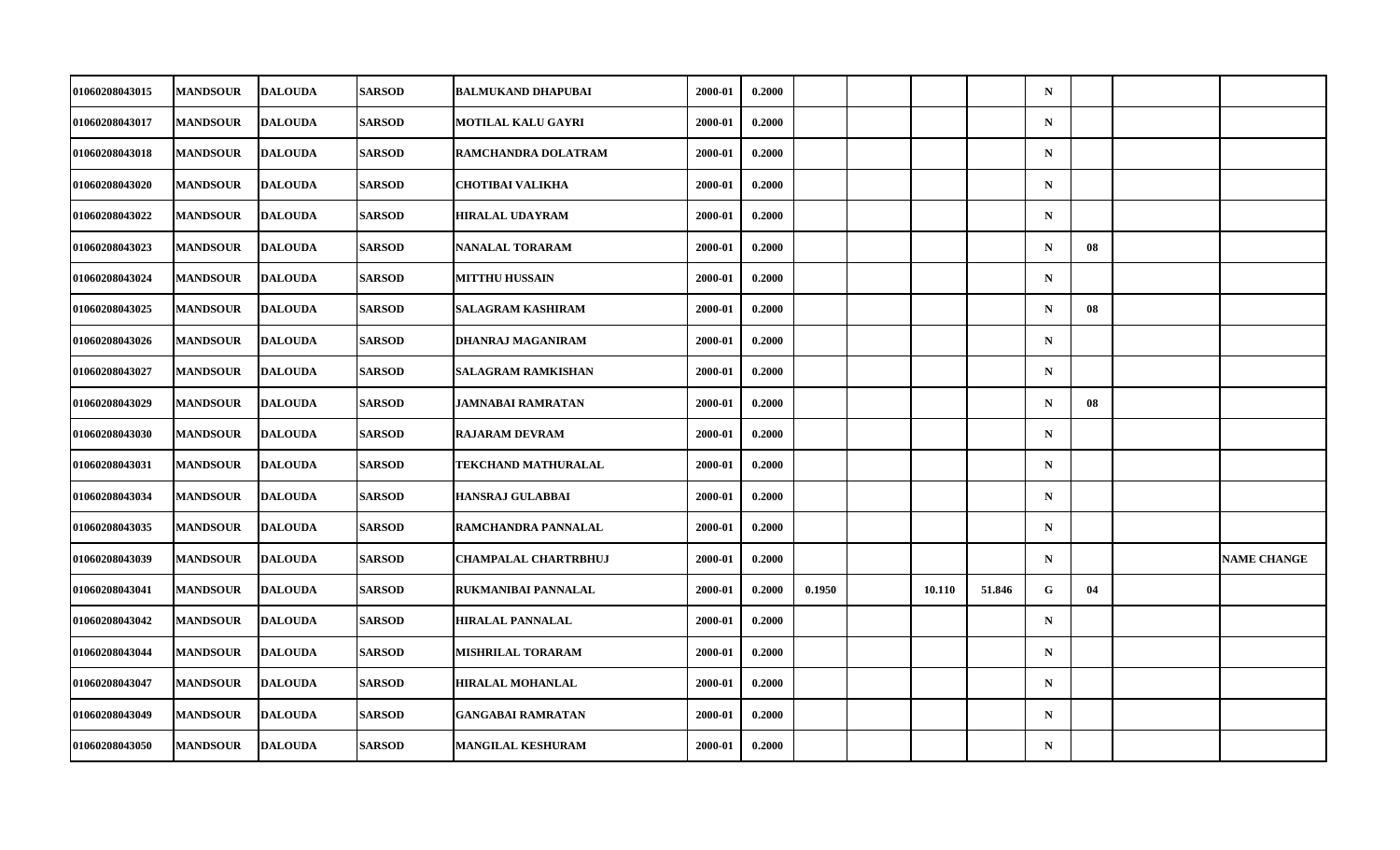| 01060208043051 | <b>MANDSOUR</b> | <b>DALOUDA</b> | <b>SARSOD</b> | <b>KANIRAM KESHURAM</b>     | 2000-01 | 0.2000 |  |  | $\mathbf N$ |  |                         |
|----------------|-----------------|----------------|---------------|-----------------------------|---------|--------|--|--|-------------|--|-------------------------|
| 01060208043052 | <b>MANDSOUR</b> | <b>DALOUDA</b> | <b>SARSOD</b> | <b>MOHANBAI GOPAL</b>       | 2000-01 | 0.2000 |  |  | $\mathbf N$ |  |                         |
| 01060208043053 | <b>MANDSOUR</b> | <b>DALOUDA</b> | <b>SARSOD</b> | <b>KANHAIYALAL BALCHAND</b> | 2000-01 | 0.2000 |  |  | $\mathbf N$ |  |                         |
| 01060208043054 | <b>MANDSOUR</b> | <b>DALOUDA</b> | <b>SARSOD</b> | MATHURALAL AMRATRAM         | 2000-01 | 0.2000 |  |  | $\mathbf N$ |  |                         |
| 01060208043055 | <b>MANDSOUR</b> | <b>DALOUDA</b> | <b>SARSOD</b> | <b>KASTURCHAND HARIRAM</b>  | 2000-01 | 0.2000 |  |  | $\mathbf N$ |  |                         |
| 01060208043057 | <b>MANDSOUR</b> | <b>DALOUDA</b> | <b>SARSOD</b> | PANNALAL AMRATRAM           | 2000-01 | 0.2000 |  |  | $\mathbf N$ |  |                         |
| 01060208043058 | <b>MANDSOUR</b> | <b>DALOUDA</b> | <b>SARSOD</b> | ASHARAM KALU                | 2000-01 | 0.2000 |  |  | $\mathbf N$ |  |                         |
| 01060208043060 | <b>MANDSOUR</b> | <b>DALOUDA</b> | <b>SARSOD</b> | <b>AMARSINGH DHULESINGH</b> | 2000-01 | 0.2000 |  |  | $\mathbf N$ |  | <b>TRANSFER/MARMIYA</b> |
| 01060208043062 | <b>MANDSOUR</b> | <b>DALOUDA</b> | <b>SARSOD</b> | <b>BHERULAL LAXMAN</b>      | 2000-01 | 0.2000 |  |  | $\mathbf N$ |  |                         |
| 01060208043063 | <b>MANDSOUR</b> | <b>DALOUDA</b> | <b>SARSOD</b> | PARMANAND MISHRILAL         | 2000-01 | 0.2000 |  |  | $\mathbf N$ |  |                         |
| 01060208043065 | <b>MANDSOUR</b> | <b>DALOUDA</b> | <b>SARSOD</b> | <b>JAGDISH FULCHAND</b>     | 2000-01 | 0.2000 |  |  | $\mathbf N$ |  |                         |
| 01060208043066 | <b>MANDSOUR</b> | <b>DALOUDA</b> | <b>SARSOD</b> | <b>BADRILAL AMRATRAM</b>    | 2000-01 | 0.2000 |  |  | $\mathbf N$ |  |                         |
| 01060208043067 | <b>MANDSOUR</b> | <b>DALOUDA</b> | <b>SARSOD</b> | <b>BALARAM KASHIRAM</b>     | 2000-01 | 0.2000 |  |  | $\mathbf N$ |  |                         |
| 01060208043069 | <b>MANDSOUR</b> | <b>DALOUDA</b> | <b>SARSOD</b> | <b>NANDA BHUWAN</b>         | 2000-01 | 0.2000 |  |  | $\mathbf N$ |  |                         |
| 01060208043070 | <b>MANDSOUR</b> | <b>DALOUDA</b> | <b>SARSOD</b> | <b>KANHAIYALAL SURATRAM</b> | 2000-01 | 0.2000 |  |  | $\mathbf N$ |  |                         |
| 01060208043071 | <b>MANDSOUR</b> | <b>DALOUDA</b> | <b>SARSOD</b> | RAMCHANDRA MANGILAL         | 2000-01 | 0.2000 |  |  | $\mathbf N$ |  |                         |
| 01060208043073 | <b>MANDSOUR</b> | <b>DALOUDA</b> | <b>SARSOD</b> | <b>BHUWAN LAKHMA</b>        | 2000-01 | 0.2000 |  |  | $\mathbf N$ |  |                         |
| 01060208043076 | <b>MANDSOUR</b> | <b>DALOUDA</b> | <b>SARSOD</b> | <b>RAMKISHAN KESHURAM</b>   | 2000-01 | 0.2000 |  |  | $\mathbf N$ |  |                         |
| 01060208043077 | <b>MANDSOUR</b> | <b>DALOUDA</b> | <b>SARSOD</b> | KANIRAM MATHURALAL          | 2000-01 | 0.2000 |  |  | $\mathbf N$ |  |                         |
| 01060208043080 | <b>MANDSOUR</b> | <b>DALOUDA</b> | <b>SARSOD</b> | <b>KASTURIBAI MOTILAL</b>   | 2000-01 | 0.2000 |  |  | $\mathbf N$ |  |                         |
| 01060208043082 | <b>MANDSOUR</b> | <b>DALOUDA</b> | <b>SARSOD</b> | RAGHUNATH PANNALAL          | 2000-01 | 0.2000 |  |  | $\mathbf N$ |  |                         |
| 01060208043083 | <b>MANDSOUR</b> | <b>DALOUDA</b> | <b>SARSOD</b> | <b>CHAMPALAL BHERULAL</b>   | 2000-01 | 0.2000 |  |  | ${\bf N}$   |  |                         |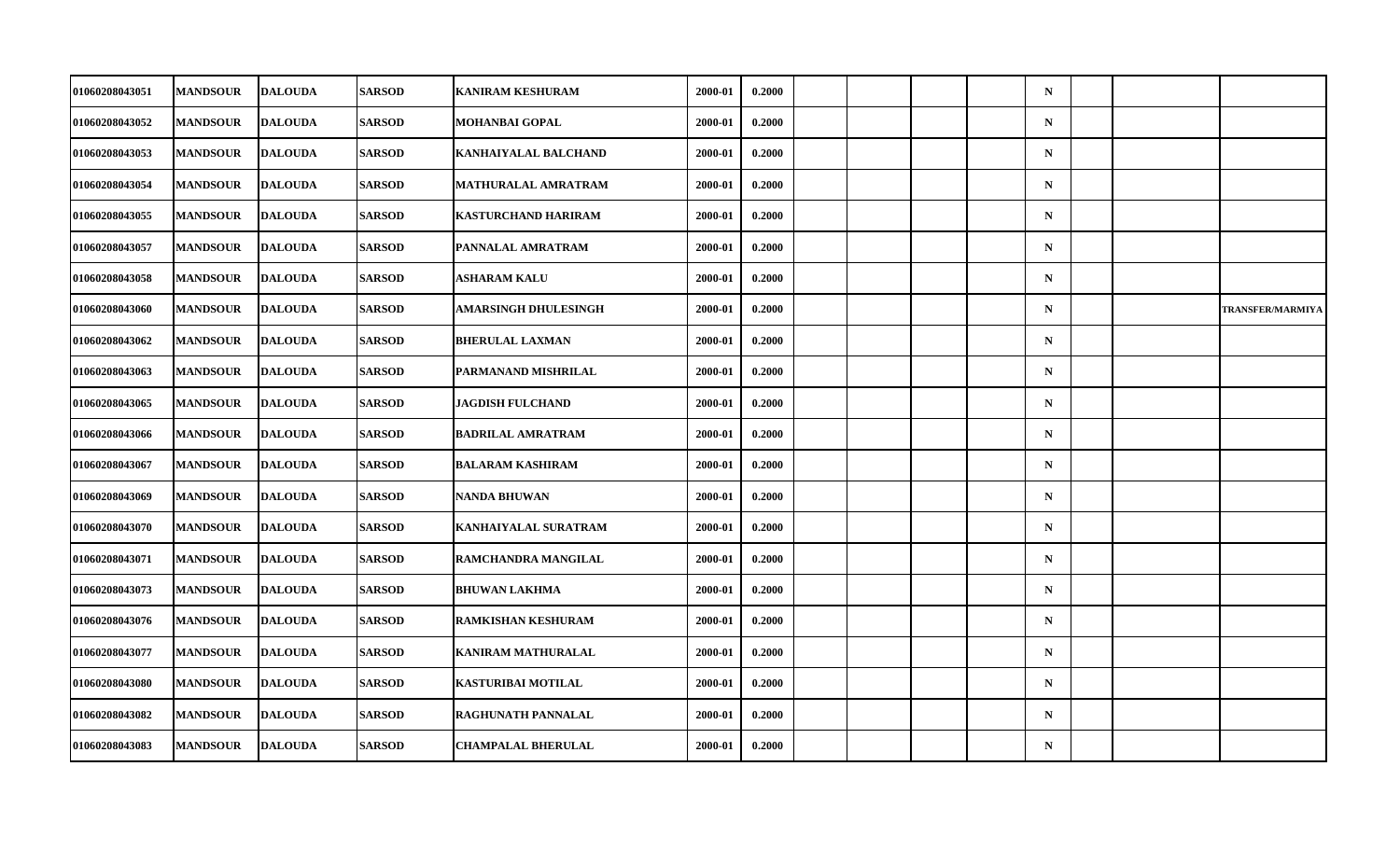| 01060208043084        | <b>MANDSOUR</b> | <b>DALOUDA</b> | <b>SARSOD</b> | VARDICHAND NANDA             | 2000-01 | 0.2000 |  |  | $\mathbf N$ |  |  |
|-----------------------|-----------------|----------------|---------------|------------------------------|---------|--------|--|--|-------------|--|--|
| 01060208043085        | <b>MANDSOUR</b> | <b>DALOUDA</b> | <b>SARSOD</b> | <b>BALARAM LAXMAN</b>        | 2000-01 | 0.2000 |  |  | ${\bf N}$   |  |  |
| 01060208043088        | <b>MANDSOUR</b> | <b>DALOUDA</b> | <b>SARSOD</b> | DEVRAM ONKARLAL              | 2000-01 | 0.2000 |  |  | $\mathbf N$ |  |  |
| 01060208043089        | <b>MANDSOUR</b> | <b>DALOUDA</b> | <b>SARSOD</b> | SUNDARLAL HIRALAL            | 2000-01 | 0.2000 |  |  | $\mathbf N$ |  |  |
| 01060208043091        | <b>MANDSOUR</b> | <b>DALOUDA</b> | <b>SARSOD</b> | PARMANAND SHOBHARAM          | 2000-01 | 0.2000 |  |  | $\mathbf N$ |  |  |
| 01060208043092        | <b>MANDSOUR</b> | <b>DALOUDA</b> | <b>SARSOD</b> | KANCHANBAI DULICHAND         | 2000-01 | 0.2000 |  |  | $\mathbf N$ |  |  |
| 01060208043095        | <b>MANDSOUR</b> | <b>DALOUDA</b> | <b>SARSOD</b> | RUKMANIBAI TOLARAM           | 2000-01 | 0.2000 |  |  | $\mathbf N$ |  |  |
| 01060208043096        | <b>MANDSOUR</b> | <b>DALOUDA</b> | <b>SARSOD</b> | <b>BALARAM CHUNNILAL</b>     | 2000-01 | 0.2000 |  |  | $\mathbf N$ |  |  |
| 01060208043097        | <b>MANDSOUR</b> | <b>DALOUDA</b> | <b>SARSOD</b> | JAGDISHCHANDRA KHYALIRAM     | 2000-01 | 0.2000 |  |  | $\mathbf N$ |  |  |
| 01060208043099        | <b>MANDSOUR</b> | <b>DALOUDA</b> | <b>SARSOD</b> | <b>MOHANDAS LALDAS</b>       | 2000-01 | 0.2000 |  |  | $\mathbf N$ |  |  |
| 01060208043100        | <b>MANDSOUR</b> | <b>DALOUDA</b> | <b>SARSOD</b> | <b>BHAGIRATH MATHURALAL</b>  | 2000-01 | 0.2000 |  |  | $\mathbf N$ |  |  |
| 01060208043102        | <b>MANDSOUR</b> | <b>DALOUDA</b> | <b>SARSOD</b> | PARMANAND FULCHAND           | 2000-01 | 0.2000 |  |  | $\mathbf N$ |  |  |
| 01060208043105        | <b>MANDSOUR</b> | <b>DALOUDA</b> | <b>SARSOD</b> | <b>BHAGYKUWAR YAMANKUWAR</b> | 2000-01 | 0.2000 |  |  | ${\bf N}$   |  |  |
| 01060208043107        | <b>MANDSOUR</b> | <b>DALOUDA</b> | <b>SARSOD</b> | SAJJANBAI DHANRAJ            | 2000-01 | 0.2000 |  |  | $\mathbf N$ |  |  |
| 01060208043109        | <b>MANDSOUR</b> | <b>DALOUDA</b> | <b>SARSOD</b> | <b>CHUNNIBAI DARAVBAI</b>    | 2000-01 | 0.2000 |  |  | $\mathbf N$ |  |  |
| 01060208043110        | <b>MANDSOUR</b> | <b>DALOUDA</b> | <b>SARSOD</b> | <b>SUHAGBAI ONKARLAL</b>     | 2000-01 | 0.2000 |  |  | $\mathbf N$ |  |  |
| <b>01060208043111</b> | <b>MANDSOUR</b> | <b>DALOUDA</b> | <b>SARSOD</b> | ASHARAM NANDRAM              | 2000-01 | 0.2000 |  |  | $\mathbf N$ |  |  |
| 01060208043112        | <b>MANDSOUR</b> | <b>DALOUDA</b> | <b>SARSOD</b> | <b>BALARAM MATHURALAL</b>    | 2000-01 | 0.2000 |  |  | $\mathbf N$ |  |  |
| 01060208043113        | <b>MANDSOUR</b> | <b>DALOUDA</b> | <b>SARSOD</b> | <b>BALARAM NANDA</b>         | 2000-01 | 0.2000 |  |  | $\mathbf N$ |  |  |
| 01060208043114        | <b>MANDSOUR</b> | <b>DALOUDA</b> | <b>SARSOD</b> | <b>BALARAM NATHU</b>         | 2000-01 | 0.2000 |  |  | $\mathbf N$ |  |  |
| 01060208043115        | <b>MANDSOUR</b> | <b>DALOUDA</b> | <b>SARSOD</b> | <b>BALARAM RAMCHANDRA</b>    | 2000-01 | 0.2000 |  |  | $\mathbf N$ |  |  |
| 01060208043116        | <b>MANDSOUR</b> | <b>DALOUDA</b> | <b>SARSOD</b> | <b>BASANTILAL GOVINDRAM</b>  | 2000-01 | 0.2000 |  |  | ${\bf N}$   |  |  |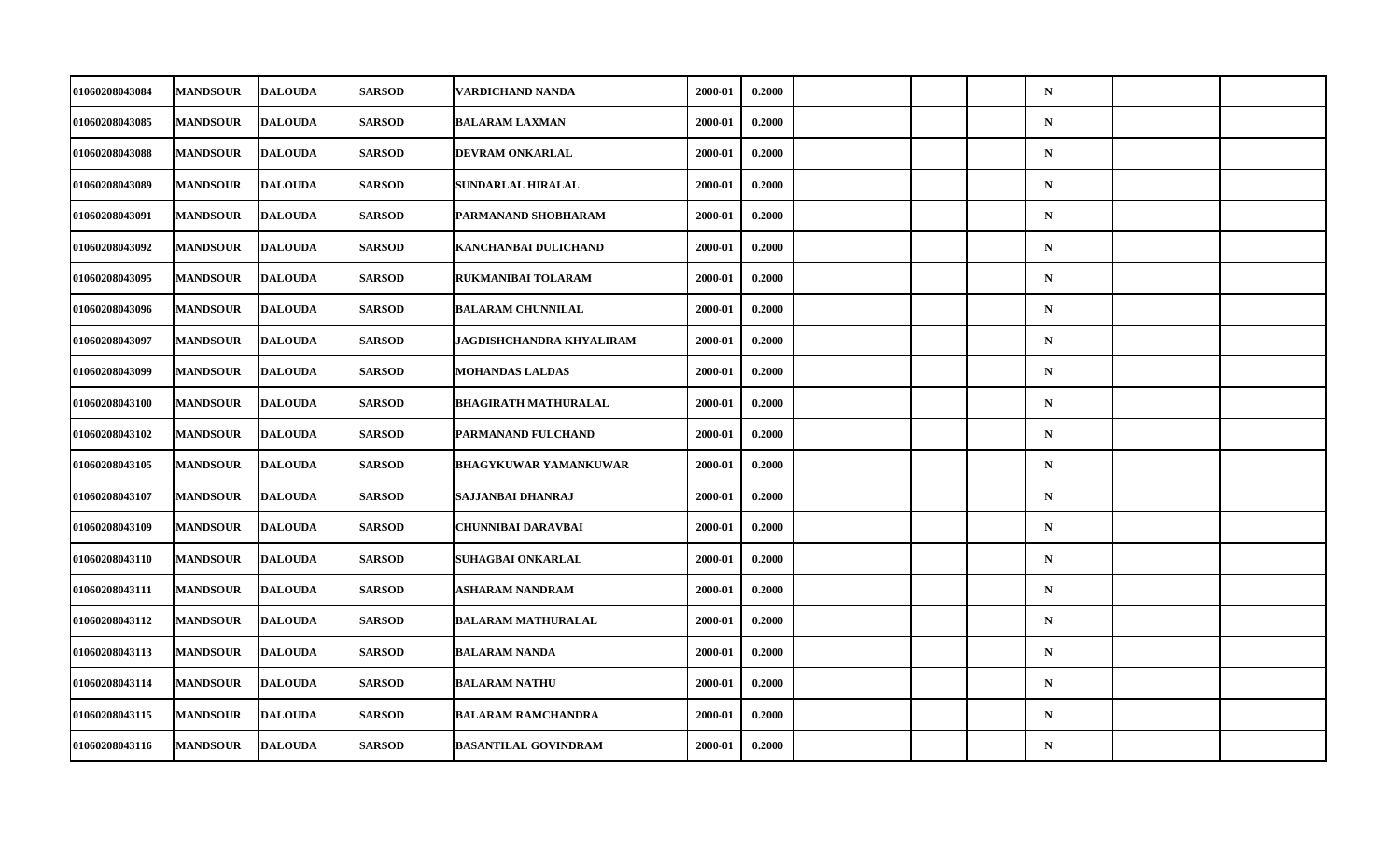| 01060208043117        | <b>MANDSOUR</b> | <b>DALOUDA</b> | <b>SARSOD</b> | <b>BHANWARLAL VENIRAM</b>     | 2000-01 | 0.2000 |        |        |        | $\mathbf N$ |                |  |
|-----------------------|-----------------|----------------|---------------|-------------------------------|---------|--------|--------|--------|--------|-------------|----------------|--|
| 01060208043118        | <b>MANDSOUR</b> | <b>DALOUDA</b> | <b>SARSOD</b> | <b>BHERULAL PRATHVIRAJ</b>    | 2000-01 | 0.2000 | 0.1850 | 11.750 | 63.513 | G           |                |  |
| 01060208043119        | <b>MANDSOUR</b> | <b>DALOUDA</b> | <b>SARSOD</b> | <b>CHUNNILAL MATHURALAL</b>   | 2000-01 | 0.2000 |        |        |        | $\mathbf N$ |                |  |
| 01060208043120        | <b>MANDSOUR</b> | <b>DALOUDA</b> | <b>SARSOD</b> | DEVRAM SURATRAM               | 2000-01 | 0.2000 |        |        |        | $\mathbf N$ |                |  |
| 01060208043121        | <b>MANDSOUR</b> | <b>DALOUDA</b> | <b>SARSOD</b> | HARISHKUMAR SHIVNARAYAN       | 2000-01 | 0.2000 |        |        |        | $\mathbf N$ | 01060208029141 |  |
| 01060208043122        | <b>MANDSOUR</b> | <b>DALOUDA</b> | <b>SARSOD</b> | <b>HIRALAL PRATHVIRAJ</b>     | 2000-01 | 0.2000 | 0.1850 | 10.900 | 58.918 | G           |                |  |
| 01060208043123        | <b>MANDSOUR</b> | <b>DALOUDA</b> | <b>SARSOD</b> | HIRALAL SURATRAM              | 2000-01 | 0.2000 |        |        |        | $\mathbf N$ |                |  |
| 01060208043124        | <b>MANDSOUR</b> | <b>DALOUDA</b> | <b>SARSOD</b> | <b>ISHWARLAL ASHARAM</b>      | 2000-01 | 0.2000 |        |        |        | $\mathbf N$ |                |  |
| 01060208043125        | <b>MANDSOUR</b> | <b>DALOUDA</b> | <b>SARSOD</b> | JAGDISH RAMKISHAN             | 2000-01 | 0.2000 |        |        |        | $\mathbf N$ |                |  |
| 01060208043128        | <b>MANDSOUR</b> | <b>DALOUDA</b> | <b>SARSOD</b> | <b>KAMALSINGH SAJJANSINGH</b> | 2000-01 | 0.2000 |        |        |        | $\mathbf N$ |                |  |
| 01060208043129        | <b>MANDSOUR</b> | <b>DALOUDA</b> | <b>SARSOD</b> | <b>KANWARLAL PANNA</b>        | 2000-01 | 0.2000 | 0.1950 | 11.230 | 57.589 | G           |                |  |
| 01060208043130        | <b>MANDSOUR</b> | <b>DALOUDA</b> | <b>SARSOD</b> | <b>LALSINGH MANGUSINGH</b>    | 2000-01 | 0.2000 |        |        |        | $\mathbf N$ |                |  |
| 01060208043131        | <b>MANDSOUR</b> | <b>DALOUDA</b> | <b>SARSOD</b> | LAXMINARAYAN BALARAM          | 2000-01 | 0.2000 |        |        |        | ${\bf N}$   |                |  |
| 01060208043132        | <b>MANDSOUR</b> | <b>DALOUDA</b> | <b>SARSOD</b> | LAXMINARAYAN TULSIRAM         | 2000-01 | 0.2000 |        |        |        | $\mathbf N$ |                |  |
| 01060208043133        | <b>MANDSOUR</b> | <b>DALOUDA</b> | <b>SARSOD</b> | <b>LILABAI CHENRAM</b>        | 2000-01 | 0.2000 |        |        |        | $\mathbf N$ |                |  |
| 01060208043134        | <b>MANDSOUR</b> | <b>DALOUDA</b> | <b>SARSOD</b> | <b>MANGILAL RAMLAL</b>        | 2000-01 | 0.2000 |        |        |        | $\mathbf N$ |                |  |
| <b>01060208043135</b> | <b>MANDSOUR</b> | <b>DALOUDA</b> | <b>SARSOD</b> | <b>NANALAL BHERULAL</b>       | 2000-01 | 0.2000 |        |        |        | $\mathbf N$ |                |  |
| 01060208043136        | <b>MANDSOUR</b> | <b>DALOUDA</b> | <b>SARSOD</b> | NANDLAL BHERULAL              | 2000-01 | 0.2000 |        |        |        | $\mathbf N$ |                |  |
| 01060208043137        | <b>MANDSOUR</b> | <b>DALOUDA</b> | <b>SARSOD</b> | PARMANAND MOTI                | 2000-01 | 0.2000 |        |        |        | $\mathbf N$ |                |  |
| 01060208043138        | <b>MANDSOUR</b> | <b>DALOUDA</b> | <b>SARSOD</b> | PUNAMCHAND LAXMIRAM           | 2000-01 | 0.2000 |        |        |        | $\mathbf N$ |                |  |
| 01060208043139        | <b>MANDSOUR</b> | <b>DALOUDA</b> | <b>SARSOD</b> | <b>RADHESHYAM BHERU</b>       | 2000-01 | 0.2000 |        |        |        | $\mathbf N$ |                |  |
| 01060208043140        | <b>MANDSOUR</b> | <b>DALOUDA</b> | <b>SARSOD</b> | RADHESHYAM CHAMPALAL          | 2000-01 | 0.2000 |        |        |        | $\mathbf N$ |                |  |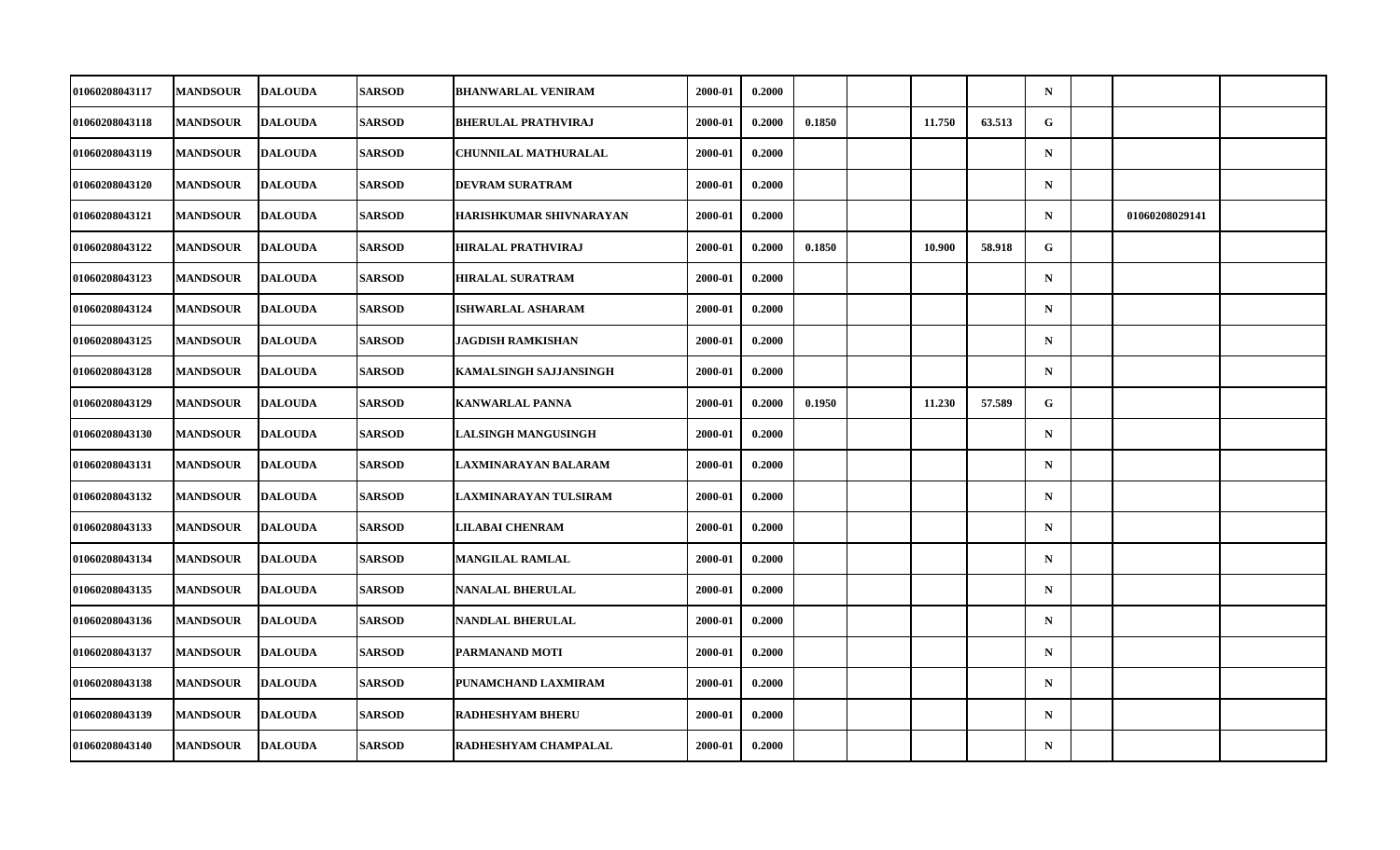| 01060208043141 | <b>MANDSOUR</b> | <b>DALOUDA</b> | <b>SARSOD</b> | <b>RAJARAM KISHANLAL</b>              | 2000-01 | 0.2000 |        |        |        | $\mathbf N$ |    |  |
|----------------|-----------------|----------------|---------------|---------------------------------------|---------|--------|--------|--------|--------|-------------|----|--|
| 01060208043142 | <b>MANDSOUR</b> | <b>DALOUDA</b> | <b>SARSOD</b> | RAMCHANDRA CHABILAL                   | 2000-01 | 0.2000 |        |        |        | $\mathbf N$ |    |  |
| 01060208043143 | <b>MANDSOUR</b> | <b>DALOUDA</b> | <b>SARSOD</b> | <b>RAMESHWAR RAMLAL</b>               | 2000-01 | 0.2000 | 0.2050 | 12.610 | 61.512 | G           |    |  |
| 01060208043144 | <b>MANDSOUR</b> | <b>DALOUDA</b> | <b>SARSOD</b> | RAMGOPAL GENDALAL                     | 2000-01 | 0.2000 |        |        |        | $\mathbf N$ |    |  |
| 01060208043145 | <b>MANDSOUR</b> | <b>DALOUDA</b> | <b>SARSOD</b> | RAMJUKHA MITTHUKHAJI                  | 2000-01 | 0.2000 |        |        |        | $\mathbf N$ |    |  |
| 01060208043146 | <b>MANDSOUR</b> | <b>DALOUDA</b> | <b>SARSOD</b> | RAMKANHYABAI DULICHAND                | 2000-01 | 0.2000 |        |        |        | $\mathbf N$ |    |  |
| 01060208043147 | <b>MANDSOUR</b> | <b>DALOUDA</b> | <b>SARSOD</b> | RAMNARAYAN PRATHVIRAJ                 | 2000-01 | 0.2000 |        |        |        | $\mathbf N$ |    |  |
| 01060208043148 | <b>MANDSOUR</b> | <b>DALOUDA</b> | <b>SARSOD</b> | <b>SHAMBHUSINGH NIRBHAYSINGH</b>      | 2000-01 | 0.2000 |        |        |        | $\mathbf N$ |    |  |
| 01060208043149 | <b>MANDSOUR</b> | <b>DALOUDA</b> | <b>SARSOD</b> | <b>UDAYLAL BHERULAL</b>               | 2000-01 | 0.2000 |        |        |        | $\mathbf N$ |    |  |
| 01060208043150 | <b>MANDSOUR</b> | <b>DALOUDA</b> | <b>SARSOD</b> | VARDICHAND LAKHAMA                    | 2000-01 | 0.2000 |        |        |        | $\mathbf N$ |    |  |
| 01060208044002 | <b>MANDSOUR</b> | <b>DALOUDA</b> |               | GURADIYASHAH RAMESHWAR BHANWARLAL     | 2000-01 | 0.2000 | 0.1600 | 8.830  | 55.187 | G           |    |  |
| 01060208044004 | <b>MANDSOUR</b> | <b>DALOUDA</b> |               | GURADIYASHAH NANURAM GANGARAM         | 2000-01 | 0.2000 |        |        |        | $\mathbf N$ |    |  |
| 01060208044005 | <b>MANDSOUR</b> | <b>DALOUDA</b> |               | GURADIYASHAH BHERULAL BHAGIRATH       | 2000-01 | 0.2000 |        |        |        | $\mathbf N$ |    |  |
| 01060208044006 | <b>MANDSOUR</b> | <b>DALOUDA</b> |               | GURADIYASHAH MOHANLAL NANURAM         | 2000-01 | 0.2000 |        |        |        | $\mathbf N$ |    |  |
| 01060208044007 | <b>MANDSOUR</b> | <b>DALOUDA</b> |               | GURADIYASHAH DEVILAL PANNALAL         | 2000-01 | 0.2000 | 0.1850 | 11.150 | 60.270 | G           |    |  |
| 01060208044008 | <b>MANDSOUR</b> | <b>DALOUDA</b> |               | GURADIYASHAH HARKUBAI MANGILAL        | 2000-01 | 0.2000 |        |        |        | $\mathbf N$ |    |  |
| 01060208044010 | <b>MANDSOUR</b> | <b>DALOUDA</b> |               | GURADIYASHAH DOLATRAM BHANWARLAL      | 2000-01 | 0.2000 | 0.1900 | 10.160 | 53.473 | G           |    |  |
| 01060208044011 | <b>MANDSOUR</b> | <b>DALOUDA</b> |               | <b>GURADIYASHAH AMBARAM SHOBHARAM</b> | 2000-01 | 0.2000 |        |        |        | $\mathbf N$ |    |  |
| 01060208044013 | <b>MANDSOUR</b> | <b>DALOUDA</b> |               | GURADIYASHAH BHUWANSINGH FUNDALAL     | 2000-01 | 0.2000 | 0.1850 | 9.580  | 51.783 | G           | 04 |  |
| 01060208044014 | <b>MANDSOUR</b> | <b>DALOUDA</b> |               | GURADIYASHAH BHANWARSINGH BHERUSINGH  | 2000-01 | 0.2000 |        |        |        | $\mathbf N$ |    |  |
| 01060208044016 | <b>MANDSOUR</b> | <b>DALOUDA</b> |               | GURADIYASHAH RAMCHANDRBAI NATHULAL    | 2000-01 | 0.2000 | 0.1850 | 10.060 | 54.378 | G           |    |  |
| 01060208044017 | <b>MANDSOUR</b> | <b>DALOUDA</b> |               | GURADIYASHAH MANGU NATHU BAGARI       | 2000-01 | 0.2000 |        |        |        | $\mathbf N$ |    |  |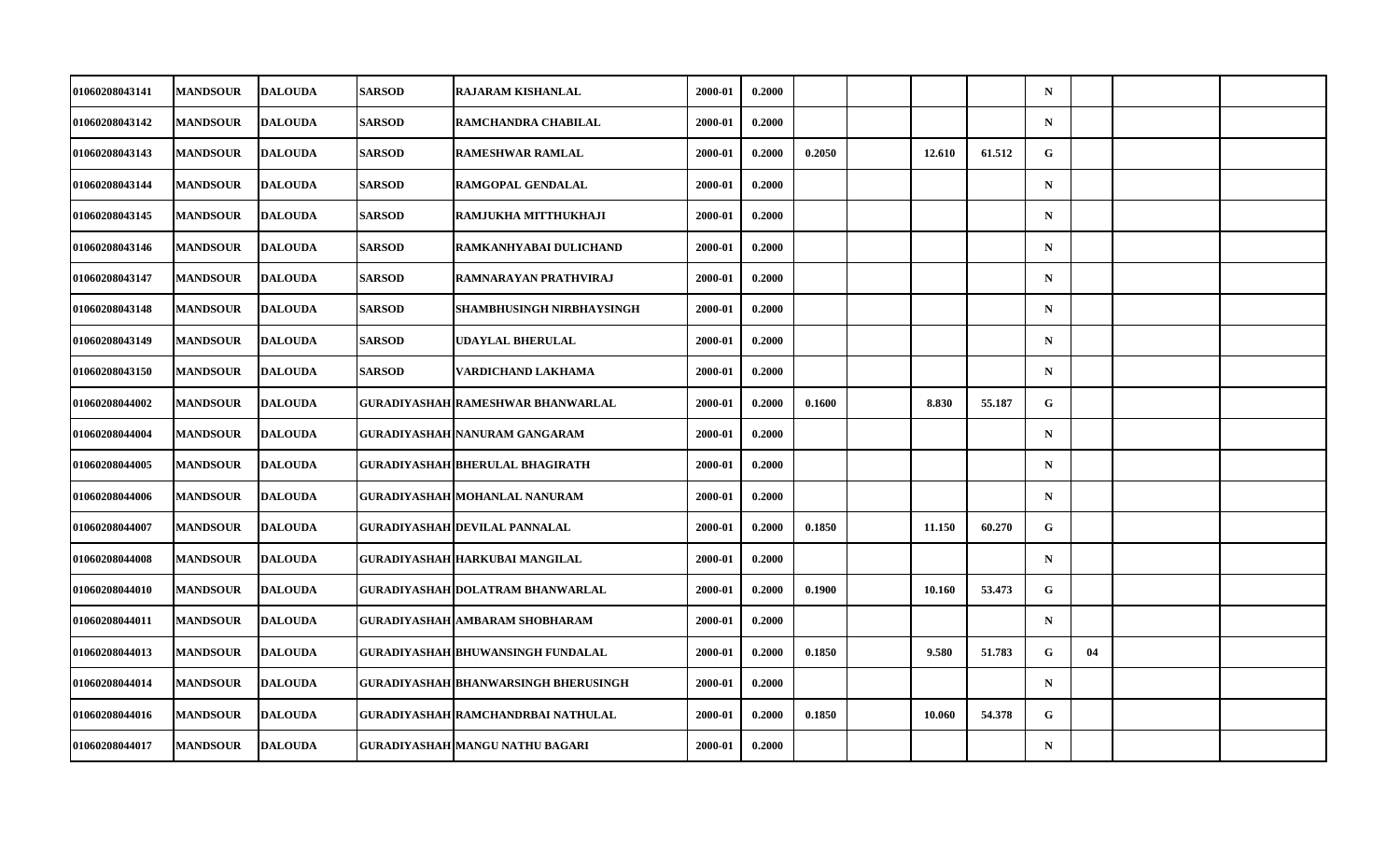| 01060208044018 | <b>MANDSOUR</b> | <b>DALOUDA</b> |                          | GURADIYASHAH RAMNARAYAN DHURA           | 2000-01 | 0.2000 |  |  | $\mathbf N$ |  |  |
|----------------|-----------------|----------------|--------------------------|-----------------------------------------|---------|--------|--|--|-------------|--|--|
| 01060208044019 | <b>MANDSOUR</b> | <b>DALOUDA</b> |                          | <b>GURADIYASHAH SHANKARLAL DHURA</b>    | 2000-01 | 0.2000 |  |  | $\mathbf N$ |  |  |
| 01060208044020 | <b>MANDSOUR</b> | <b>DALOUDA</b> |                          | <b>GURADIYASHAH BHUWANILAL BHERULAL</b> | 2000-01 | 0.2000 |  |  | $\mathbf N$ |  |  |
| 01060208044021 | <b>MANDSOUR</b> | <b>DALOUDA</b> | GURADIYASHAH DEVA SUKHKA |                                         | 2000-01 | 0.2000 |  |  | $\mathbf N$ |  |  |
| 01060208044022 | <b>MANDSOUR</b> | <b>DALOUDA</b> |                          | <b>GURADIYASHAH JAGANNATH RADHA</b>     | 2000-01 | 0.2000 |  |  | $\mathbf N$ |  |  |
| 01060208044024 | <b>MANDSOUR</b> | <b>DALOUDA</b> |                          | GURADIYASHAH RAMCHANDRA BAHGIRATH       | 2000-01 | 0.2000 |  |  | $\mathbf N$ |  |  |
| 01060208044025 | <b>MANDSOUR</b> | <b>DALOUDA</b> |                          | GURADIYASHAH GANGABAI NANURAM           | 2000-01 | 0.2000 |  |  | $\mathbf N$ |  |  |
| 01060208044026 | <b>MANDSOUR</b> | <b>DALOUDA</b> |                          | GURADIYASHAH RODA DHANNA GAYRI          | 2000-01 | 0.2000 |  |  | $\mathbf N$ |  |  |
| 01060208044027 | <b>MANDSOUR</b> | <b>DALOUDA</b> |                          | GURADIYASHAH MANGU GAMERA               | 2000-01 | 0.2000 |  |  | $\mathbf N$ |  |  |
| 01060208044028 | <b>MANDSOUR</b> | <b>DALOUDA</b> |                          | <b>GURADIYASHAH KANWARLAL BHERULAL</b>  | 2000-01 | 0.2000 |  |  | $\mathbf N$ |  |  |
| 01060208044029 | <b>MANDSOUR</b> | <b>DALOUDA</b> |                          | GURADIYASHAH KAMLABAI BHAGATRAM         | 2000-01 | 0.2000 |  |  | $\mathbf N$ |  |  |
| 01060208044030 | <b>MANDSOUR</b> | <b>DALOUDA</b> |                          | GURADIYASHAH ANOKHILAL NANALAL          | 2000-01 | 0.2000 |  |  | $\mathbf N$ |  |  |
| 01060208044033 | <b>MANDSOUR</b> | <b>DALOUDA</b> |                          | GURADIYASHAH BALURAM HEMRAJ             | 2000-01 | 0.2000 |  |  | $\mathbf N$ |  |  |
| 01060208044034 | <b>MANDSOUR</b> | <b>DALOUDA</b> |                          | GURADIYASHAH PRABHUBAI VARDA            | 2000-01 | 0.2000 |  |  | $\mathbf N$ |  |  |
| 01060208044036 | <b>MANDSOUR</b> | <b>DALOUDA</b> |                          | <b>GURADIYASHAH MANGILAL PURA</b>       | 2000-01 | 0.2000 |  |  | $\mathbf N$ |  |  |
| 01060208044037 | <b>MANDSOUR</b> | <b>DALOUDA</b> |                          | GURADIYASHAH SHAMBHUSINGH KARANSINGH    | 2000-01 | 0.2000 |  |  | $\mathbf N$ |  |  |
| 01060208044038 | <b>MANDSOUR</b> | <b>DALOUDA</b> |                          | <b>GURADIYASHAH BHAGWAN NATHU</b>       | 2000-01 | 0.2000 |  |  | $\mathbf N$ |  |  |
| 01060208044040 | <b>MANDSOUR</b> | <b>DALOUDA</b> |                          | GURADIYASHAH LACCHIRAM DHANNA           | 2000-01 | 0.2000 |  |  | $\mathbf N$ |  |  |
| 01060208044042 | <b>MANDSOUR</b> | <b>DALOUDA</b> |                          | GURADIYASHAH BHERULAL RADHAKISHAN       | 2000-01 | 0.2000 |  |  | $\mathbf N$ |  |  |
| 01060208044043 | <b>MANDSOUR</b> | <b>DALOUDA</b> |                          | <b>GURADIYASHAH RAMSUKH AMBARAM</b>     | 2000-01 | 0.2000 |  |  | $\mathbf N$ |  |  |
| 01060208044044 | <b>MANDSOUR</b> | <b>DALOUDA</b> |                          | GURADIYASHAH RAJKUNWAR VIJAYSINGH       | 2000-01 | 0.2000 |  |  | $\mathbf N$ |  |  |
| 01060208044046 | <b>MANDSOUR</b> | <b>DALOUDA</b> |                          | <b>GURADIYASHAH NANALAL ONKARLAL</b>    | 2000-01 | 0.2000 |  |  | $\mathbf N$ |  |  |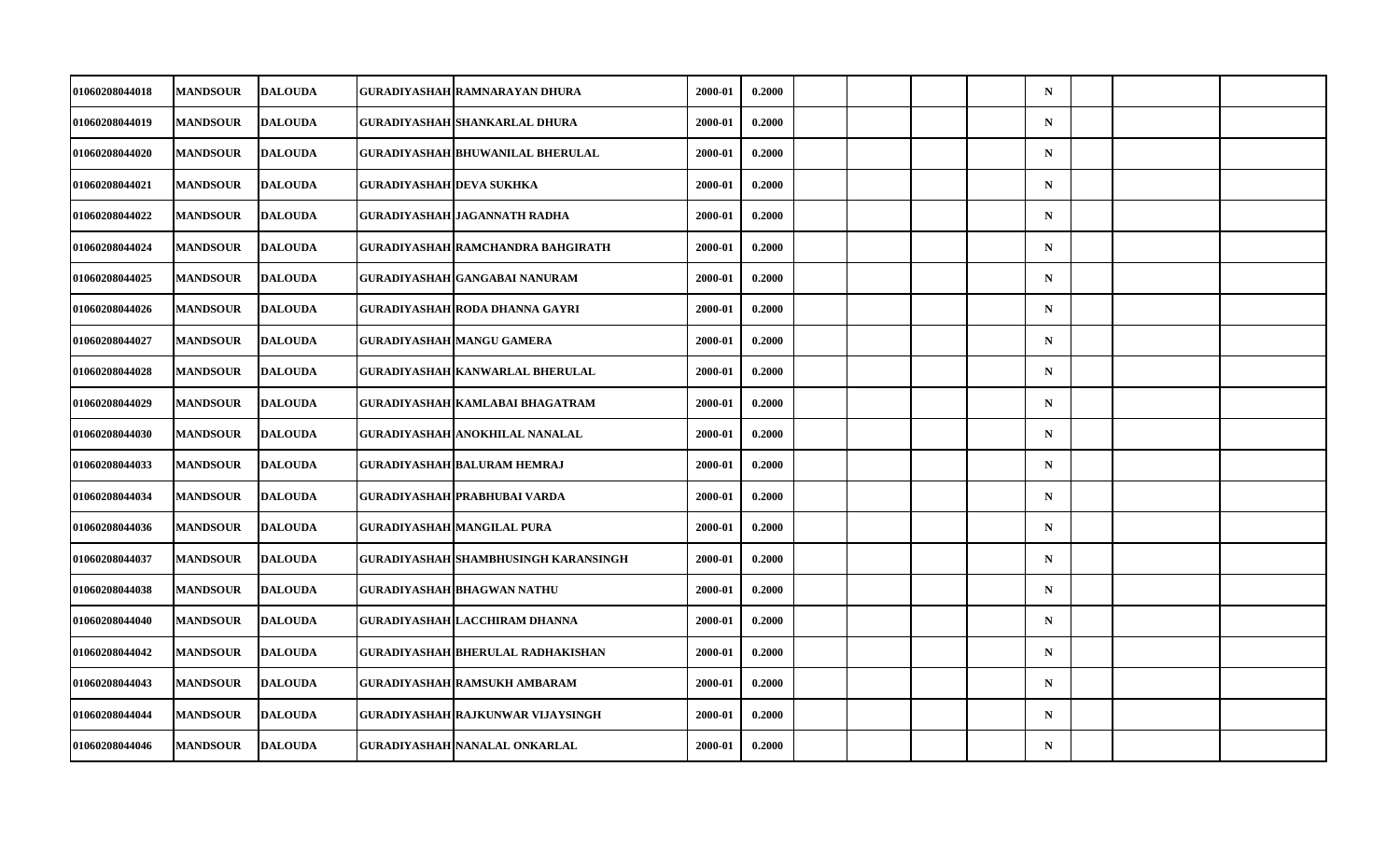| 01060208044049 | <b>MANDSOUR</b> | <b>DALOUDA</b> | GURADIYASHAH RADHAKISHAN TULSIRAM        | 2000-01     | 0.2000 |        |        |        | $\mathbf N$ |                |                    |
|----------------|-----------------|----------------|------------------------------------------|-------------|--------|--------|--------|--------|-------------|----------------|--------------------|
| 01060208044051 | <b>MANDSOUR</b> | <b>DALOUDA</b> | <b>GURADIYASHAH GANESHRAM AMRA</b>       | $2000 - 01$ | 0.2000 |        |        |        | $\mathbf N$ |                |                    |
| 01060208044052 | <b>MANDSOUR</b> | <b>DALOUDA</b> | <b>GURADIYASHAH ISHWARLAL RAMNARAYAN</b> | 2000-01     | 0.2000 |        |        |        | $\mathbf N$ |                |                    |
| 01060208044055 | <b>MANDSOUR</b> | <b>DALOUDA</b> | GURADIYASHAH UMMEDRAM KANHAIYALAL        | 2000-01     | 0.2000 | 0.1900 | 11.410 | 60.052 | G           |                | <b>NAME CHANGE</b> |
| 01060208044057 | <b>MANDSOUR</b> | <b>DALOUDA</b> | <b>GURADIYASHAH HARIRAM PYARA</b>        | 2000-01     | 0.2000 |        |        |        | $\mathbf N$ |                |                    |
| 01060208044062 | <b>MANDSOUR</b> | <b>DALOUDA</b> | GURADIYASHAH MANGIBAI MANGILAL           | 2000-01     | 0.2000 |        |        |        | $\mathbf N$ |                |                    |
| 01060208044064 | <b>MANDSOUR</b> | <b>DALOUDA</b> | GURADIYASHAH BHULIBAI NAVALJI            | 2000-01     | 0.2000 |        |        |        | $\mathbf N$ |                |                    |
| 01060208044068 | <b>MANDSOUR</b> | <b>DALOUDA</b> | <b>GURADIYASHAH GOPAL BALARAM</b>        | 2000-01     | 0.2000 |        |        |        | $\mathbf N$ | 01060208043093 |                    |
| 01060208045001 | <b>MANDSOUR</b> | <b>DALOUDA</b> | CHANDAKHEDI  NANDRAM BAGDIRAM            | 2000-01     | 0.2000 |        |        |        | $\mathbf N$ |                |                    |
| 01060208045002 | <b>MANDSOUR</b> | <b>DALOUDA</b> | CHANDAKHEDI GORDHAN UMMEDRAM             | 2000-01     | 0.2000 |        |        |        | $\mathbf N$ |                |                    |
| 01060208045003 | <b>MANDSOUR</b> | <b>DALOUDA</b> | CHANDAKHEDI   PARVATIBAI GANESHRAM       | 2000-01     | 0.2000 |        |        |        | $\mathbf N$ |                |                    |
| 01060208045004 | <b>MANDSOUR</b> | <b>DALOUDA</b> | CHANDAKHEDI   BHAGATRAM RUGHNATH         | 2000-01     | 0.2000 |        |        |        | $\mathbf N$ |                |                    |
| 01060208045005 | <b>MANDSOUR</b> | <b>DALOUDA</b> | CHANDAKHEDI SUNDARLAL UMMEDRAM           | 2000-01     | 0.2000 |        |        |        | $\mathbf N$ |                |                    |
| 01060208045006 | <b>MANDSOUR</b> | <b>DALOUDA</b> | CHANDAKHEDI  AMBARAM SHOBHARAM           | 2000-01     | 0.2000 |        |        |        | $\mathbf N$ |                |                    |
| 01060208045007 | <b>MANDSOUR</b> | <b>DALOUDA</b> | CHANDAKHEDI MANGILAL RAMPRATAP           | 2000-01     | 0.2000 |        |        |        | N           |                |                    |
| 01060208045009 | <b>MANDSOUR</b> | <b>DALOUDA</b> | CHANDAKHEDI   RADHIBAI ONKARLAL          | 2000-01     | 0.2000 |        |        |        | $\mathbf N$ |                |                    |
| 01060208045010 | <b>MANDSOUR</b> | <b>DALOUDA</b> | <b>CHANDAKHEDI DEVRAM RAJARAM</b>        | 2000-01     | 0.2000 |        |        |        | $\mathbf N$ |                |                    |
| 01060208045012 | <b>MANDSOUR</b> | <b>DALOUDA</b> | <b>CHANDAKHEDI   MADHU GULAB</b>         | 2000-01     | 0.2000 |        |        |        | $\mathbf N$ |                |                    |
| 01060208045015 | <b>MANDSOUR</b> | <b>DALOUDA</b> | CHANDAKHEDI  RUGHNATH BHERULAL           | 2000-01     | 0.2000 |        |        |        | $\mathbf N$ |                |                    |
| 01060208045016 | <b>MANDSOUR</b> | <b>DALOUDA</b> | <b>CHANDAKHEDI KODARSINGH NATHU</b>      | 2000-01     | 0.2000 | 0.1900 | 11.290 | 59.421 | ${\bf G}$   |                |                    |
| 01060208045018 | <b>MANDSOUR</b> | <b>DALOUDA</b> | <b>CHANDAKHEDI KANSINGH LALSINGH</b>     | 2000-01     | 0.2000 |        |        |        | $\mathbf N$ |                |                    |
| 01060208045019 | <b>MANDSOUR</b> | <b>DALOUDA</b> | CHANDAKHEDI  MADHOSINGH DEVISINGH        | 2000-01     | 0.2000 |        |        |        | $\mathbf N$ |                |                    |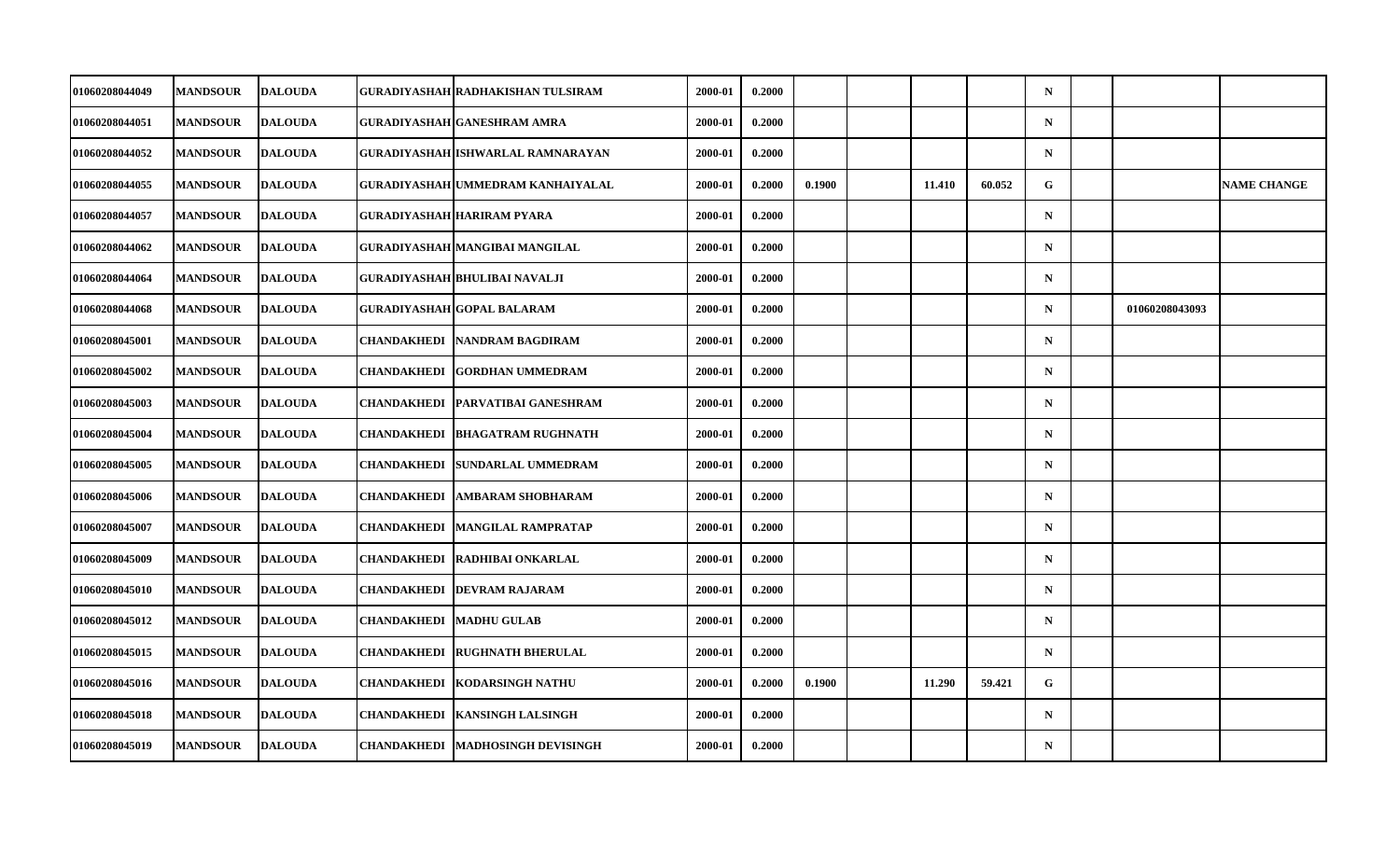| 01060208045020 | <b>MANDSOUR</b> | <b>DALOUDA</b> | CHANDAKHEDI        | <b>BHAGIRATH DEWA</b>            | 2000-01 | 0.2000 |        |        |        | $\mathbf N$ |  |                         |
|----------------|-----------------|----------------|--------------------|----------------------------------|---------|--------|--------|--------|--------|-------------|--|-------------------------|
| 01060208045022 | <b>MANDSOUR</b> | <b>DALOUDA</b> | CHANDAKHEDI        | <b>MANGU BHANWARLAL</b>          | 2000-01 | 0.2000 |        |        |        | $\mathbf N$ |  |                         |
| 01060208045026 | <b>MANDSOUR</b> | <b>DALOUDA</b> | <b>CHANDAKHEDI</b> | MEHTABBAI BHUWAN                 | 2000-01 | 0.2000 |        |        |        | $\mathbf N$ |  |                         |
| 01060208045027 | <b>MANDSOUR</b> | <b>DALOUDA</b> | <b>CHANDAKHEDI</b> | <b>DEVKARAN KISHORRAM</b>        | 2000-01 | 0.2000 |        |        |        | $\mathbf N$ |  |                         |
| 01060208045028 | <b>MANDSOUR</b> | <b>DALOUDA</b> | CHANDAKHEDI        | <b>KRISHNAKUNWAR GOBARSINGH</b>  | 2000-01 | 0.2000 |        |        |        | $\mathbf N$ |  |                         |
| 01060208045030 | <b>MANDSOUR</b> | <b>DALOUDA</b> | <b>CHANDAKHEDI</b> | <b>BHARATRAM BHANWARLAL</b>      | 2000-01 | 0.2000 |        |        |        | $\mathbf N$ |  |                         |
| 01060208045032 | <b>MANDSOUR</b> | <b>DALOUDA</b> | CHANDAKHEDI        | <b>GANESHRAM UMMEDRAM</b>        | 2000-01 | 0.2000 |        |        |        | $\mathbf N$ |  |                         |
| 01060208045033 | <b>MANDSOUR</b> | <b>DALOUDA</b> | CHANDAKHEDI        | <b>BHERUSINGH KHUMANSINGH</b>    | 2000-01 | 0.2000 |        |        |        | $\mathbf N$ |  |                         |
| 01060208045037 | <b>MANDSOUR</b> | <b>DALOUDA</b> | <b>CHANDAKHEDI</b> | DASHRATHLAL MATHURALAL           | 2000-01 | 0.2000 |        |        |        | $\mathbf N$ |  |                         |
| 01060208045044 | <b>MANDSOUR</b> | <b>DALOUDA</b> | CHANDAKHEDI        | <b>GANGARAM KALU</b>             | 2000-01 | 0.2000 |        |        |        | $\mathbf N$ |  |                         |
| 01060208045046 | <b>MANDSOUR</b> | <b>DALOUDA</b> | CHANDAKHEDI        | <b>GORDHANLAL MOHANLAL</b>       | 2000-01 | 0.2000 |        |        |        | $\mathbf N$ |  |                         |
| 01060208045048 | <b>MANDSOUR</b> | <b>DALOUDA</b> | <b>CHANDAKHEDI</b> | <b>MUNNIBAI LAXMAN</b>           | 2000-01 | 0.2000 |        |        |        | $\mathbf N$ |  |                         |
| 01060208045054 | <b>MANDSOUR</b> | <b>DALOUDA</b> | CHANDAKHEDI        | NAHARSINGH NATHUSINGH            | 2000-01 | 0.2000 |        |        |        | $\mathbf N$ |  |                         |
| 01060208045055 | <b>MANDSOUR</b> | <b>DALOUDA</b> |                    | CHANDAKHEDI  BHERULAL RAMA       | 2000-01 | 0.2000 |        |        |        | $\mathbf N$ |  |                         |
| 01060208045056 | <b>MANDSOUR</b> | <b>DALOUDA</b> | <b>CHANDAKHEDI</b> | <b>DATARSINGH VAKHTAWARSINGH</b> | 2000-01 | 0.2000 |        |        |        | $\mathbf N$ |  |                         |
| 01060208045057 | <b>MANDSOUR</b> | <b>DALOUDA</b> | CHANDAKHEDI        | <b>MANGIBAI MATHURALAL</b>       | 2000-01 | 0.2000 |        |        |        | $\mathbf N$ |  | <b>TRANSFER/SAGWALI</b> |
| 01060208045058 | <b>MANDSOUR</b> | <b>DALOUDA</b> | CHANDAKHEDI        | TAKHATSINGH PADAMSINGH           | 2000-01 | 0.2000 |        |        |        | $\mathbf N$ |  |                         |
| 01060208045062 | <b>MANDSOUR</b> | <b>DALOUDA</b> | <b>CHANDAKHEDI</b> | <b>ISHWARSINGH DEVISINGH</b>     | 2000-01 | 0.2000 |        |        |        | $\mathbf N$ |  |                         |
| 01060208045063 | <b>MANDSOUR</b> | <b>DALOUDA</b> | CHANDAKHEDI        | <b>AMRATRAM UMMEDRAM</b>         | 2000-01 | 0.2000 | 0.2000 | 10.660 | 53.300 | $\mathbf G$ |  |                         |
| 01060208045065 | <b>MANDSOUR</b> | <b>DALOUDA</b> | CHANDAKHEDI        | <b>BADRILAL RANCHODDAS</b>       | 2000-01 | 0.2000 |        |        |        | $\mathbf N$ |  |                         |
| 01060208045067 | <b>MANDSOUR</b> | <b>DALOUDA</b> | CHANDAKHEDI        | <b>NAJIR ROSHAN PINJARA</b>      | 2000-01 | 0.2000 |        |        |        | $\mathbf N$ |  |                         |
| 01060208045070 | <b>MANDSOUR</b> | <b>DALOUDA</b> | CHANDAKHEDI        | <b>MANSINGH DEVISINGH</b>        | 2000-01 | 0.2000 |        |        |        | $\mathbf N$ |  |                         |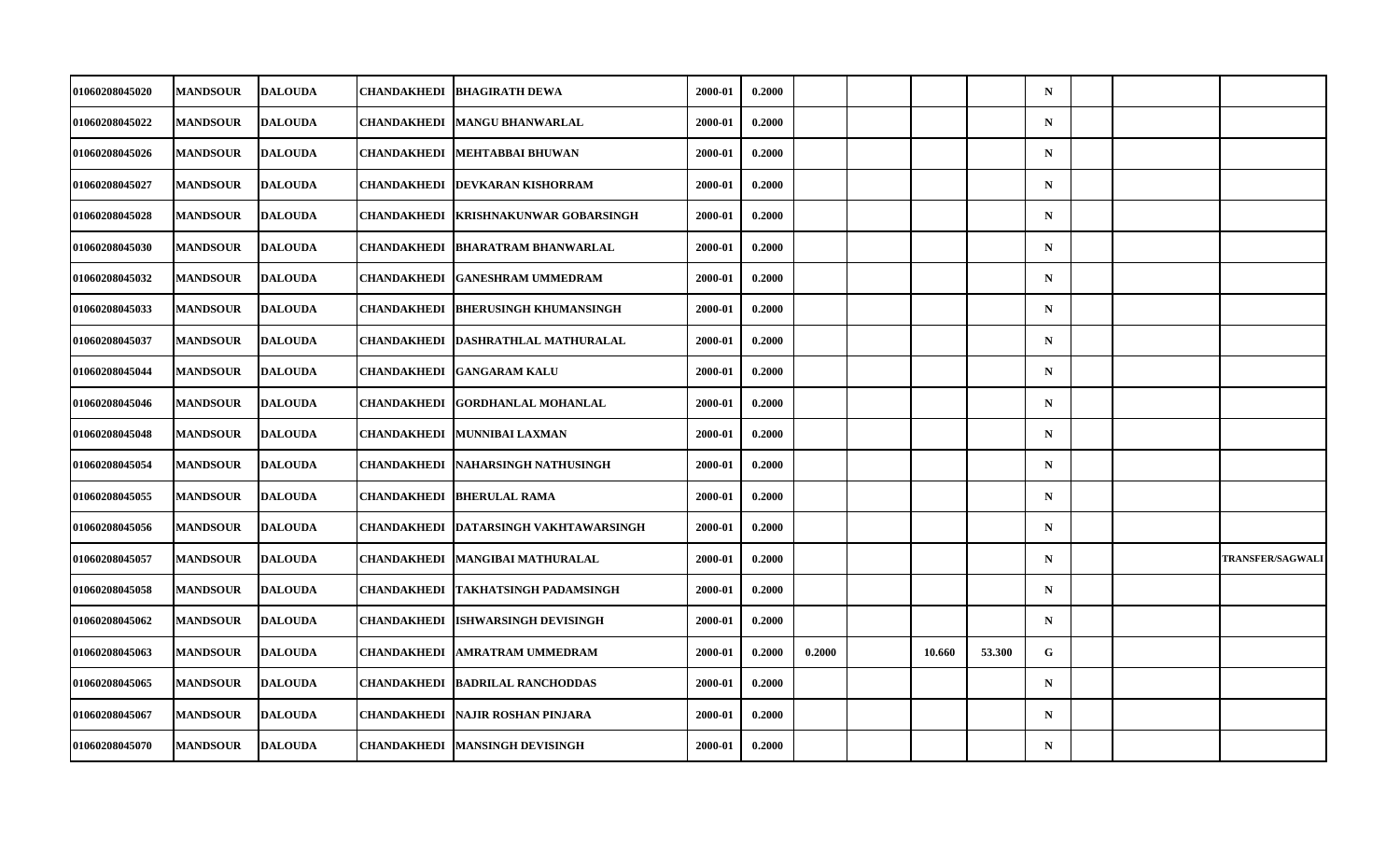| 01060208045071 | <b>MANDSOUR</b> | <b>DALOUDA</b> | CHANDAKHEDI   VIKRAMSINGH NAHARSINGH        | 2000-01 | 0.2000 |        |        |        | $\mathbf N$ |  |                       |
|----------------|-----------------|----------------|---------------------------------------------|---------|--------|--------|--------|--------|-------------|--|-----------------------|
| 01060208045072 | <b>MANDSOUR</b> | <b>DALOUDA</b> | CHANDAKHEDI   BASHIRANBAI NABI NOOR         | 2000-01 | 0.2000 |        |        |        | $\mathbf N$ |  | <b>TRANSFER/DEHRI</b> |
| 01060208045073 | <b>MANDSOUR</b> | <b>DALOUDA</b> | <b>CHANDAKHEDI SHANTILAL HIRALAL</b>        | 2000-01 | 0.2000 |        |        |        | $\mathbf N$ |  |                       |
| 01060208045074 | <b>MANDSOUR</b> | <b>DALOUDA</b> | CHANDAKHEDI  RAGHUVIRSINGH JUJHARSINGH      | 2000-01 | 0.2000 |        |        |        | $\mathbf N$ |  |                       |
| 01060208045075 | <b>MANDSOUR</b> | <b>DALOUDA</b> | CHANDAKHEDI   MADANSINGH PRATAPSINGH        | 2000-01 | 0.2000 |        |        |        | $\mathbf N$ |  |                       |
| 01060208045076 | <b>MANDSOUR</b> | <b>DALOUDA</b> | CHANDAKHEDI GIRDHARI HIRALAL                | 2000-01 | 0.2000 |        |        |        | $\mathbf N$ |  |                       |
| 01060208045077 | <b>MANDSOUR</b> | <b>DALOUDA</b> | <b>CHANDAKHEDI   KARULAL BHUWAN</b>         | 2000-01 | 0.2000 |        |        |        | $\mathbf N$ |  |                       |
| 01060208045078 | <b>MANDSOUR</b> | <b>DALOUDA</b> | CHANDAKHEDI MOHABBATSINGH UMRAVSINGH        | 2000-01 | 0.2000 |        |        |        | $\mathbf N$ |  |                       |
| 01060208045079 | <b>MANDSOUR</b> | <b>DALOUDA</b> | <b>CHANDAKHEDI MOHANLAL ONKARLAL</b>        | 2000-01 | 0.2000 |        |        |        | $\mathbf N$ |  |                       |
| 01060208045080 | <b>MANDSOUR</b> | <b>DALOUDA</b> | CHANDAKHEDI   JAYENDRSINGH KODARSINGH       | 2000-01 | 0.2000 |        |        |        | $\mathbf N$ |  |                       |
| 01060208045081 | <b>MANDSOUR</b> | <b>DALOUDA</b> | <b>CHANDAKHEDI   NAGUSINGH BHANWARSINGH</b> | 2000-01 | 0.2000 |        |        |        | $\mathbf N$ |  |                       |
| 01060208045082 | <b>MANDSOUR</b> | <b>DALOUDA</b> | <b>CHANDAKHEDI GAUTAMLAL PANNALAL</b>       | 2000-01 | 0.2000 |        |        |        | $\mathbf N$ |  |                       |
| 01060208045083 | <b>MANDSOUR</b> | <b>DALOUDA</b> | <b>CHANDAKHEDI RAMDAYAL MANGILAL</b>        | 2000-01 | 0.2000 |        |        |        | $\mathbf N$ |  |                       |
| 01060208045084 | <b>MANDSOUR</b> | <b>DALOUDA</b> | CHANDAKHEDI  JUJHARSINGH NATHUSINGH         | 2000-01 | 0.2000 | 0.2000 | 11.120 | 55.600 | G           |  |                       |
| 01060208045085 | <b>MANDSOUR</b> | <b>DALOUDA</b> | <b>CHANDAKHEDI RAJENDERSINGH GULABSINGH</b> | 2000-01 | 0.2000 |        |        |        | $\mathbf N$ |  |                       |
| 01060208045086 | <b>MANDSOUR</b> | <b>DALOUDA</b> | <b>CHANDAKHEDI SHANKARLAL RAMKARAN</b>      | 2000-01 | 0.2000 |        |        |        | $\mathbf N$ |  |                       |
| 01060208045087 | <b>MANDSOUR</b> | <b>DALOUDA</b> | <b>CHANDAKHEDI BHERULAL DHURALAL</b>        | 2000-01 | 0.2000 |        |        |        | $\mathbf N$ |  |                       |
| 01060208045088 | <b>MANDSOUR</b> | <b>DALOUDA</b> | <b>CHANDAKHEDI REHMATBAI FAKHRUUDDIN</b>    | 2000-01 | 0.2000 | 0.1900 | 10.260 | 54.000 | G           |  |                       |
| 01060208045089 | <b>MANDSOUR</b> | <b>DALOUDA</b> | CHANDAKHEDI   KAMALSINGH MANSINGH           | 2000-01 | 0.2000 |        |        |        | $\mathbf N$ |  |                       |
| 01060208045090 | <b>MANDSOUR</b> | <b>DALOUDA</b> | <b>CHANDAKHEDI RATANLAL DEVA</b>            | 2000-01 | 0.2000 |        |        |        | $\mathbf N$ |  |                       |
| 01060208045091 | <b>MANDSOUR</b> | <b>DALOUDA</b> | <b>CHANDAKHEDI ISHWARLAL RAMKARAN</b>       | 2000-01 | 0.2000 |        |        |        | $\mathbf N$ |  |                       |
| 01060208045092 | <b>MANDSOUR</b> | <b>DALOUDA</b> | CHANDAKHEDI   MANGUSINGH KODARSINGH         | 2000-01 | 0.2000 |        |        |        | $\mathbf N$ |  |                       |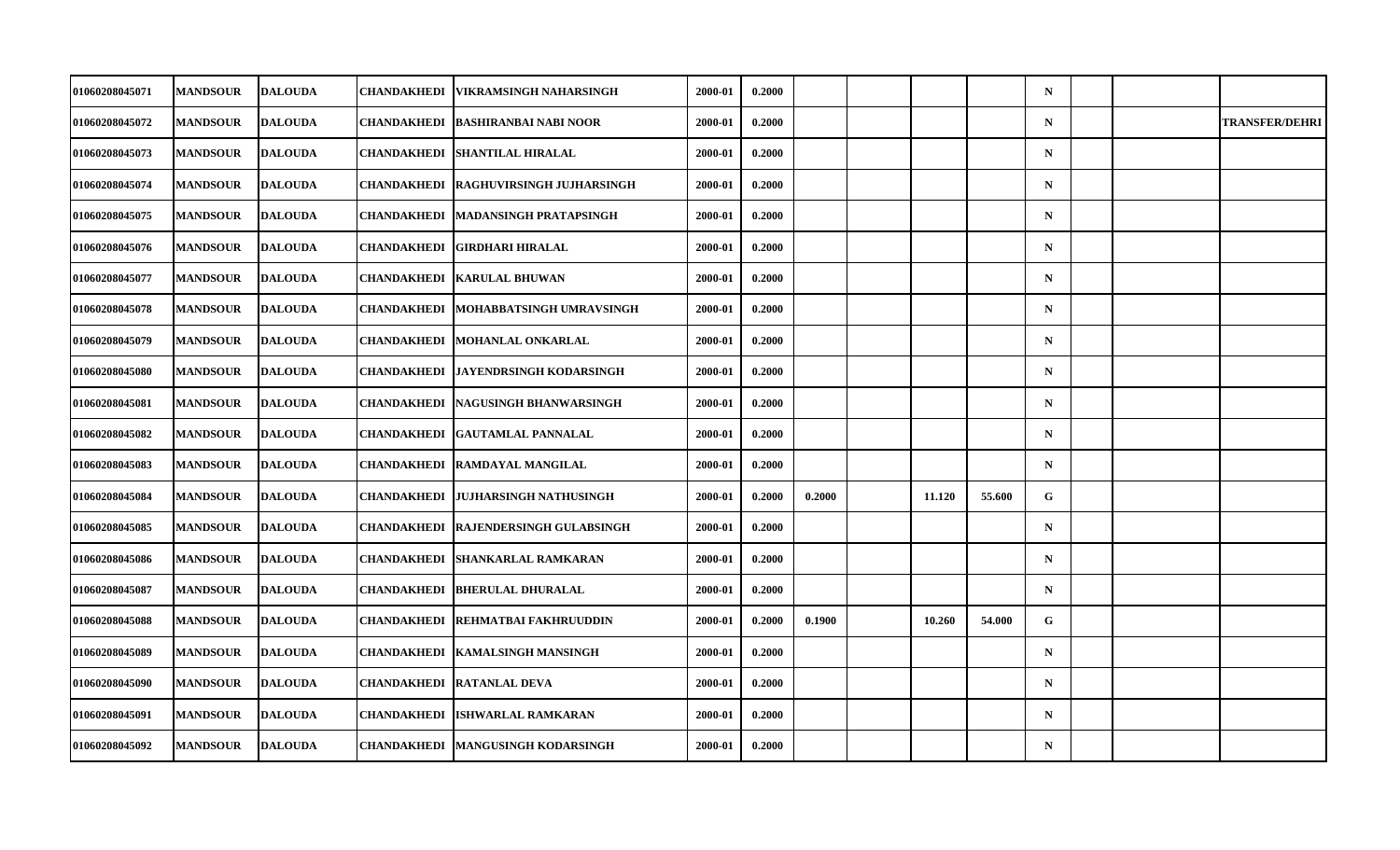| 01060208045093        | <b>MANDSOUR</b> | <b>DALOUDA</b> | CHANDAKHEDI        | NAGUSINGH DEVISINGH              | 2000-01 | 0.2000 |        |        |        | $\mathbf N$ |  |  |
|-----------------------|-----------------|----------------|--------------------|----------------------------------|---------|--------|--------|--------|--------|-------------|--|--|
| 01060208045094        | <b>MANDSOUR</b> | <b>DALOUDA</b> | CHANDAKHEDI        | <b>BHAGWANSINGH HARESINGH</b>    | 2000-01 | 0.2000 |        |        |        | $\mathbf N$ |  |  |
| 01060208045095        | <b>MANDSOUR</b> | <b>DALOUDA</b> | <b>CHANDAKHEDI</b> | LILABAI RADHAKISHAN              | 2000-01 | 0.2000 |        |        |        | $\mathbf N$ |  |  |
| 01060208045096        | <b>MANDSOUR</b> | <b>DALOUDA</b> | <b>CHANDAKHEDI</b> | <b>FATEHSINGH HARESINGH</b>      | 2000-01 | 0.2000 |        |        |        | $\mathbf N$ |  |  |
| 01060208045097        | <b>MANDSOUR</b> | <b>DALOUDA</b> | CHANDAKHEDI        | <b>KARULAL NANURAM</b>           | 2000-01 | 0.2000 |        |        |        | $\mathbf N$ |  |  |
| 01060208045098        | <b>MANDSOUR</b> | <b>DALOUDA</b> | <b>CHANDAKHEDI</b> | <b>BAGDIRAM MADHU</b>            | 2000-01 | 0.2000 | 0.2050 | 11.340 | 55.317 | G           |  |  |
| 01060208045099        | <b>MANDSOUR</b> | <b>DALOUDA</b> | CHANDAKHEDI        | VISHNUKUNWAR BHANWARSINGH        | 2000-01 | 0.2000 |        |        |        | $\mathbf N$ |  |  |
| <b>01060208045100</b> | <b>MANDSOUR</b> | <b>DALOUDA</b> | CHANDAKHEDI        | <b>BHARATSINGH VAKHTAWAR</b>     | 2000-01 | 0.2000 |        |        |        | $\mathbf N$ |  |  |
| 01060208045101        | <b>MANDSOUR</b> | <b>DALOUDA</b> | <b>CHANDAKHEDI</b> | <b>RAMESHWAR BHERULAL</b>        | 2000-01 | 0.2000 |        |        |        | $\mathbf N$ |  |  |
| 01060208045102        | <b>MANDSOUR</b> | <b>DALOUDA</b> | CHANDAKHEDI        | <b>KANWARLAL BHUWAN</b>          | 2000-01 | 0.2000 |        |        |        | $\mathbf N$ |  |  |
| <b>01060208046001</b> | <b>MANDSOUR</b> | <b>DALOUDA</b> | PALASIYA           | <b>HAKKIRAM BHERULAL</b>         | 2000-01 | 0.2000 |        |        |        | $\mathbf N$ |  |  |
| 01060208046002        | <b>MANDSOUR</b> | <b>DALOUDA</b> | <b>PALASIYA</b>    | MANGILAL HAKKIRAM                | 2000-01 | 0.2000 |        |        |        | $\mathbf N$ |  |  |
| 01060208046003        | <b>MANDSOUR</b> | <b>DALOUDA</b> | <b>PALASIYA</b>    | <b>BHULIBAI MADHOLAL</b>         | 2000-01 | 0.2000 |        |        |        | $\mathbf N$ |  |  |
| 01060208046004        | <b>MANDSOUR</b> | <b>DALOUDA</b> | <b>PALASIYA</b>    | MANGILAL ONKARLAL                | 2000-01 | 0.2000 |        |        |        | $\mathbf N$ |  |  |
| 01060208046005        | <b>MANDSOUR</b> | <b>DALOUDA</b> | <b>PALASIYA</b>    | <b>MOHANDAS DOLATRAMDAS</b>      | 2000-01 | 0.2000 |        |        |        | $\mathbf N$ |  |  |
| 01060208046006        | <b>MANDSOUR</b> | <b>DALOUDA</b> | <b>PALASIYA</b>    | <b>BHANWARSINGH PRAHLADSINGH</b> | 2000-01 | 0.2000 |        |        |        | $\mathbf N$ |  |  |
| 01060208046007        | <b>MANDSOUR</b> | <b>DALOUDA</b> | <b>PALASIYA</b>    | <b>DEVILAL RAMA</b>              | 2000-01 | 0.2000 |        |        |        | $\mathbf N$ |  |  |
| 01060208046008        | <b>MANDSOUR</b> | <b>DALOUDA</b> | <b>PALASIYA</b>    | <b>BAPULAL BHERULAL</b>          | 2000-01 | 0.2000 |        |        |        | $\mathbf N$ |  |  |
| 01060208046009        | <b>MANDSOUR</b> | <b>DALOUDA</b> | <b>PALASIYA</b>    | <b>GODAVRIBAI SAWARAM</b>        | 2000-01 | 0.2000 |        |        |        | $\mathbf N$ |  |  |
| 01060208046010        | <b>MANDSOUR</b> | <b>DALOUDA</b> | <b>PALASIYA</b>    | <b>BHERULAL TULSIRAM</b>         | 2000-01 | 0.2000 |        |        |        | $\mathbf N$ |  |  |
| 01060208046011        | <b>MANDSOUR</b> | <b>DALOUDA</b> | <b>PALASIYA</b>    | <b>CHENANATH HIRANATH</b>        | 2000-01 | 0.2000 |        |        |        | $\mathbf N$ |  |  |
| 01060208046012        | <b>MANDSOUR</b> | <b>DALOUDA</b> | <b>PALASIYA</b>    | <b>FUNDASINGH RANSINGH</b>       | 2000-01 | 0.2000 |        |        |        | $\mathbf N$ |  |  |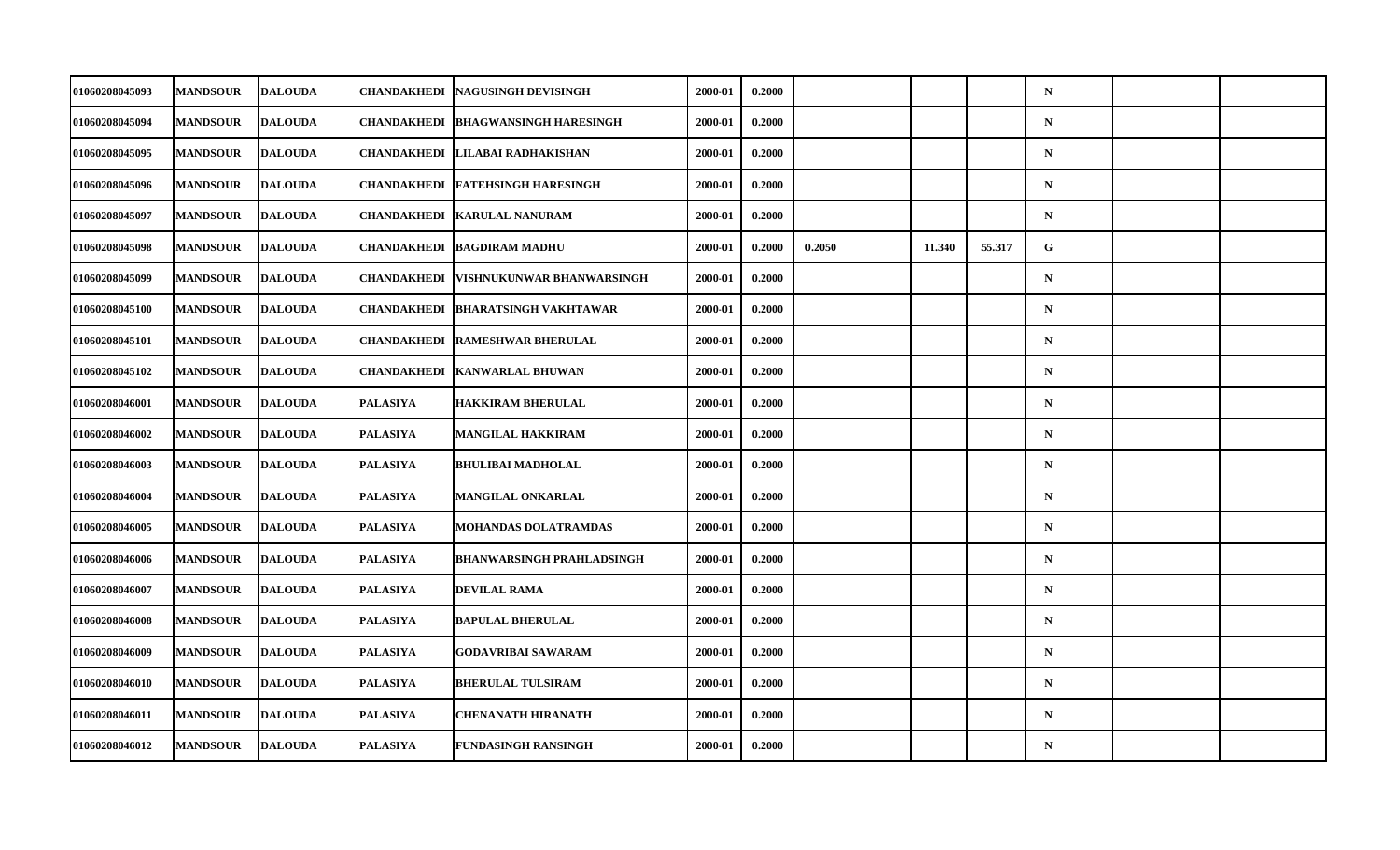| 01060208046013        | <b>MANDSOUR</b> | <b>DALOUDA</b> | <b>PALASIYA</b> | <b>KALUNATH HIRANATH</b>       | 2000-01 | 0.2000 |  |  | $\mathbf N$ |  |                    |
|-----------------------|-----------------|----------------|-----------------|--------------------------------|---------|--------|--|--|-------------|--|--------------------|
| 01060208046014        | <b>MANDSOUR</b> | <b>DALOUDA</b> | PALASIYA        | VIKRAMKUNWAR SHANKARSINGH      | 2000-01 | 0.2000 |  |  | $\mathbf N$ |  |                    |
| 01060208046015        | <b>MANDSOUR</b> | <b>DALOUDA</b> | <b>PALASIYA</b> | MAHIPALSINGH BHARATSINGH       | 2000-01 | 0.2000 |  |  | $\mathbf N$ |  |                    |
| 01060208046016        | <b>MANDSOUR</b> | <b>DALOUDA</b> | <b>PALASIYA</b> | NARAYAN SAWARAM                | 2000-01 | 0.2000 |  |  | $\mathbf N$ |  |                    |
| 01060208046017        | <b>MANDSOUR</b> | <b>DALOUDA</b> | PALASIYA        | <b>DHANSINGH GOVINDSINGH</b>   | 2000-01 | 0.2000 |  |  | $\mathbf N$ |  |                    |
| 01060208046018        | <b>MANDSOUR</b> | <b>DALOUDA</b> | <b>PALASIYA</b> | <b>DASHRATHSINGH HARESINGH</b> | 2000-01 | 0.2000 |  |  | $\mathbf N$ |  |                    |
| 01060208046020        | <b>MANDSOUR</b> | <b>DALOUDA</b> | <b>PALASIYA</b> | <b>RUGHANATH BHAGWAN</b>       | 2000-01 | 0.2000 |  |  | $\mathbf N$ |  |                    |
| <b>01060208046021</b> | <b>MANDSOUR</b> | <b>DALOUDA</b> | PALASIYA        | MANGILAL TULSIRAM              | 2000-01 | 0.2000 |  |  | $\mathbf N$ |  | <b>NAME CHANGE</b> |
| 01060208046022        | <b>MANDSOUR</b> | <b>DALOUDA</b> | <b>PALASIYA</b> | <b>CHUNNILAL NATHU</b>         | 2000-01 | 0.2000 |  |  | $\mathbf N$ |  |                    |
| 01060208046024        | <b>MANDSOUR</b> | <b>DALOUDA</b> | <b>PALASIYA</b> | PRATAPSINGH MADHOSINGH         | 2000-01 | 0.2000 |  |  | $\mathbf N$ |  |                    |
| 01060208046025        | <b>MANDSOUR</b> | <b>DALOUDA</b> | PALASIYA        | <b>CHANDANSINGH UDAYSINGH</b>  | 2000-01 | 0.2000 |  |  | $\mathbf N$ |  | <b>NAME CHANGE</b> |
| 01060208046026        | <b>MANDSOUR</b> | <b>DALOUDA</b> | <b>PALASIYA</b> | <b>HAWAKUNWAR BHERUSINGH</b>   | 2000-01 | 0.2000 |  |  | $\mathbf N$ |  |                    |
| 01060208046028        | <b>MANDSOUR</b> | <b>DALOUDA</b> | <b>PALASIYA</b> | NARAYANSINGH MADHOSINGH        | 2000-01 | 0.2000 |  |  | $\mathbf N$ |  |                    |
| 01060208046030        | <b>MANDSOUR</b> | <b>DALOUDA</b> | <b>PALASIYA</b> | DATARSINGH SOHANSINGH          | 2000-01 | 0.2000 |  |  | $\mathbf N$ |  |                    |
| 01060208046031        | <b>MANDSOUR</b> | <b>DALOUDA</b> | <b>PALASIYA</b> | DURGABAI TIKAMCHAND            | 2000-01 | 0.2000 |  |  | $\mathbf N$ |  | <b>NAME CHANGE</b> |
| 01060208046033        | <b>MANDSOUR</b> | <b>DALOUDA</b> | <b>PALASIYA</b> | NATHUSINGH BHAGWANSINGH        | 2000-01 | 0.2000 |  |  | $\mathbf N$ |  |                    |
| 01060208046035        | <b>MANDSOUR</b> | <b>DALOUDA</b> | <b>PALASIYA</b> | RAGHUVIRSINGH BHANWARKUNWAR    | 2000-01 | 0.2000 |  |  | $\mathbf N$ |  |                    |
| 01060208046036        | <b>MANDSOUR</b> | <b>DALOUDA</b> | <b>PALASIYA</b> | <b>NAVALSINGH KARANSINGH</b>   | 2000-01 | 0.2000 |  |  | $\mathbf N$ |  |                    |
| 01060208046037        | <b>MANDSOUR</b> | <b>DALOUDA</b> | <b>PALASIYA</b> | <b>BASANTSINGH LAXMANSINGH</b> | 2000-01 | 0.2000 |  |  | $\mathbf N$ |  |                    |
| 01060208046038        | <b>MANDSOUR</b> | <b>DALOUDA</b> | <b>PALASIYA</b> | RAMCHANDRA MATHURALAL          | 2000-01 | 0.2000 |  |  | $\mathbf N$ |  |                    |
| 01060208046039        | <b>MANDSOUR</b> | <b>DALOUDA</b> | <b>PALASIYA</b> | <b>SAMANBAI BHERULAL</b>       | 2000-01 | 0.2000 |  |  | $\mathbf N$ |  |                    |
| 01060208046040        | <b>MANDSOUR</b> | <b>DALOUDA</b> | <b>PALASIYA</b> | PRAHLADSINGH SAJJANSINGH       | 2000-01 | 0.2000 |  |  | $\mathbf N$ |  |                    |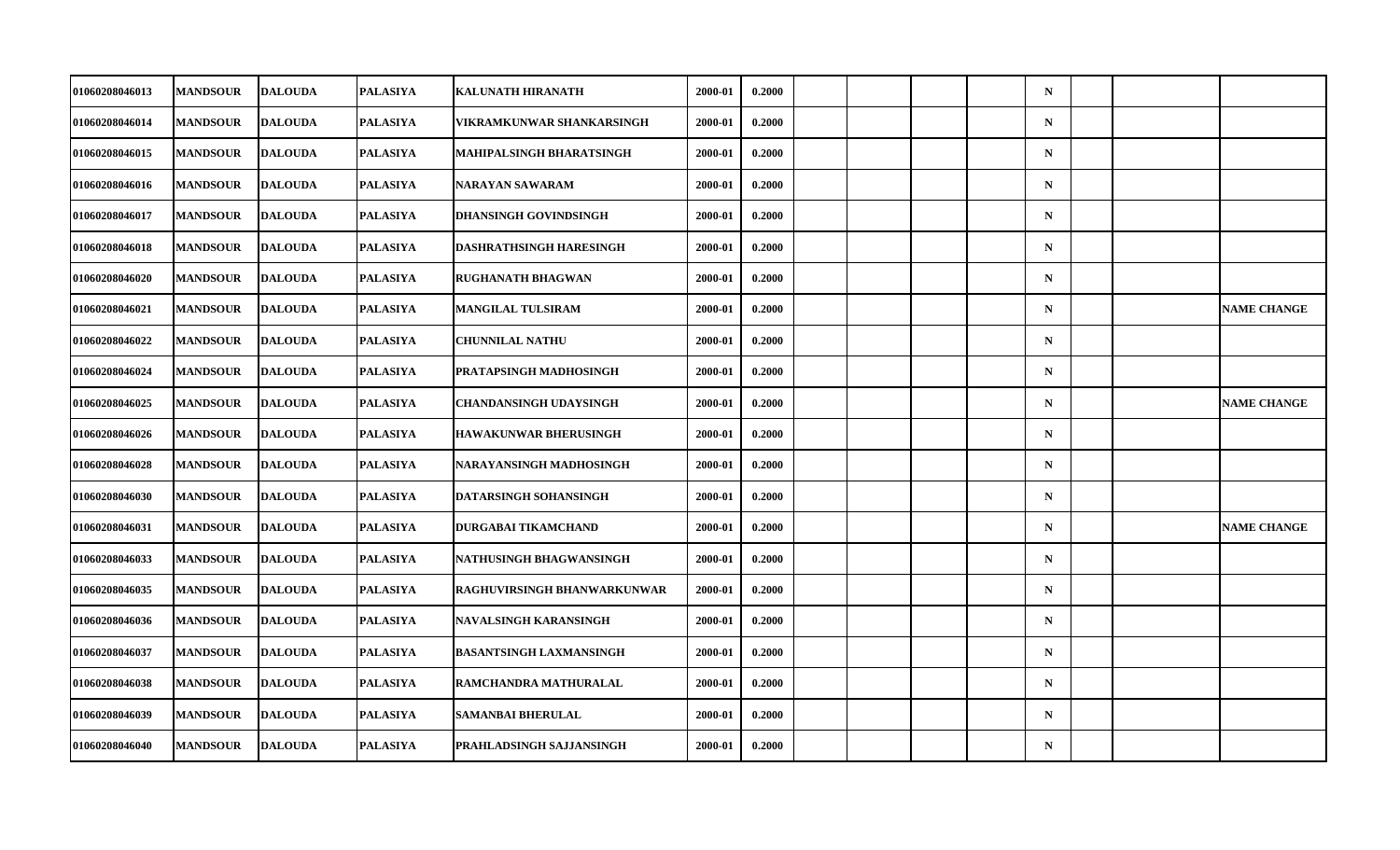| 01060208046041 | <b>MANDSOUR</b> | <b>DALOUDA</b> | <b>PALASIYA</b> | <b>HAKKIRAM KANIRAM</b>      | 2000-01 | 0.2000 |  |  | $\mathbf N$ |    |  |
|----------------|-----------------|----------------|-----------------|------------------------------|---------|--------|--|--|-------------|----|--|
| 01060208046042 | <b>MANDSOUR</b> | <b>DALOUDA</b> | PALASIYA        | NATHUSINGH FATEHSINGH        | 2000-01 | 0.2000 |  |  | $\mathbf N$ |    |  |
| 01060208046043 | <b>MANDSOUR</b> | <b>DALOUDA</b> | <b>PALASIYA</b> | <b>BANSIDAS DOLATRAMDAS</b>  | 2000-01 | 0.2000 |  |  | $\mathbf N$ |    |  |
| 01060208046045 | <b>MANDSOUR</b> | <b>DALOUDA</b> | <b>PALASIYA</b> | <b>GANESHRAM BHERULAL</b>    | 2000-01 | 0.2000 |  |  | $\mathbf N$ |    |  |
| 01060208046047 | <b>MANDSOUR</b> | <b>DALOUDA</b> | PALASIYA        | VARDA KESHURAM               | 2000-01 | 0.2000 |  |  | $\mathbf N$ |    |  |
| 01060208046048 | <b>MANDSOUR</b> | <b>DALOUDA</b> | <b>PALASIYA</b> | <b>VENIRAM PANNALAL</b>      | 2000-01 | 0.2000 |  |  | $\mathbf N$ |    |  |
| 01060208046049 | <b>MANDSOUR</b> | <b>DALOUDA</b> | <b>PALASIYA</b> | SHANKARLAL BAGDIRAM          | 2000-01 | 0.2000 |  |  | $\mathbf N$ |    |  |
| 01060208046050 | <b>MANDSOUR</b> | <b>DALOUDA</b> | PALASIYA        | <b>HARIRAM GAMERA</b>        | 2000-01 | 0.2000 |  |  | $\mathbf N$ |    |  |
| 01060208046052 | <b>MANDSOUR</b> | <b>DALOUDA</b> | <b>PALASIYA</b> | <b>NAGUSINGH KUBERSINGH</b>  | 2000-01 | 0.2000 |  |  | $\mathbf N$ |    |  |
| 01060208046053 | <b>MANDSOUR</b> | <b>DALOUDA</b> | <b>PALASIYA</b> | SURAJPURI SHANKARPURI        | 2000-01 | 0.2000 |  |  | $\mathbf N$ |    |  |
| 01060208046055 | <b>MANDSOUR</b> | <b>DALOUDA</b> | PALASIYA        | MUKUNDRAMDAS DOLATRAMDAS     | 2000-01 | 0.2000 |  |  | $\mathbf N$ |    |  |
| 01060208046056 | <b>MANDSOUR</b> | <b>DALOUDA</b> | <b>PALASIYA</b> | UDA DHULA                    | 2000-01 | 0.2000 |  |  | $\mathbf N$ |    |  |
| 01060208046059 | <b>MANDSOUR</b> | <b>DALOUDA</b> | <b>PALASIYA</b> | <b>CHUNNILAL LALA</b>        | 2000-01 | 0.2000 |  |  | $\mathbf N$ |    |  |
| 01060208046060 | <b>MANDSOUR</b> | <b>DALOUDA</b> | <b>PALASIYA</b> | PREMCHAND TIKAMCHAND         | 2000-01 | 0.2000 |  |  | $\mathbf N$ |    |  |
| 01060208046061 | <b>MANDSOUR</b> | <b>DALOUDA</b> | <b>PALASIYA</b> | <b>RAMNATH HIRANATH</b>      | 2000-01 | 0.2000 |  |  | $\mathbf N$ |    |  |
| 01060208046062 | <b>MANDSOUR</b> | <b>DALOUDA</b> | <b>PALASIYA</b> | <b>JUJHAR CHUNNILAL</b>      | 2000-01 | 0.2000 |  |  | $\mathbf N$ |    |  |
| 01060208046063 | <b>MANDSOUR</b> | <b>DALOUDA</b> | <b>PALASIYA</b> | ISHWARSINGH ARJUNSINGH       | 2000-01 | 0.2000 |  |  | $\mathbf N$ |    |  |
| 01060208046064 | <b>MANDSOUR</b> | <b>DALOUDA</b> | <b>PALASIYA</b> | <b>GOPAL RAMLAL</b>          | 2000-01 | 0.2000 |  |  | $\mathbf N$ | 08 |  |
| 01060208046065 | <b>MANDSOUR</b> | <b>DALOUDA</b> | <b>PALASIYA</b> | <b>GOPALSINGH MANGUSINGH</b> | 2000-01 | 0.2000 |  |  | $\mathbf N$ |    |  |
| 01060208046066 | <b>MANDSOUR</b> | <b>DALOUDA</b> | <b>PALASIYA</b> | SAMARATHMAL RAMCHANDRA       | 2000-01 | 0.2000 |  |  | $\mathbf N$ |    |  |
| 01060208046067 | <b>MANDSOUR</b> | <b>DALOUDA</b> | <b>PALASIYA</b> | HARISHCHANDRA HARNATHSINGH   | 2000-01 | 0.2000 |  |  | $\mathbf N$ |    |  |
| 01060208046068 | <b>MANDSOUR</b> | <b>DALOUDA</b> | <b>PALASIYA</b> | <b>MADANSINGH KUBERSINGH</b> | 2000-01 | 0.2000 |  |  | ${\bf N}$   |    |  |
|                |                 |                |                 |                              |         |        |  |  |             |    |  |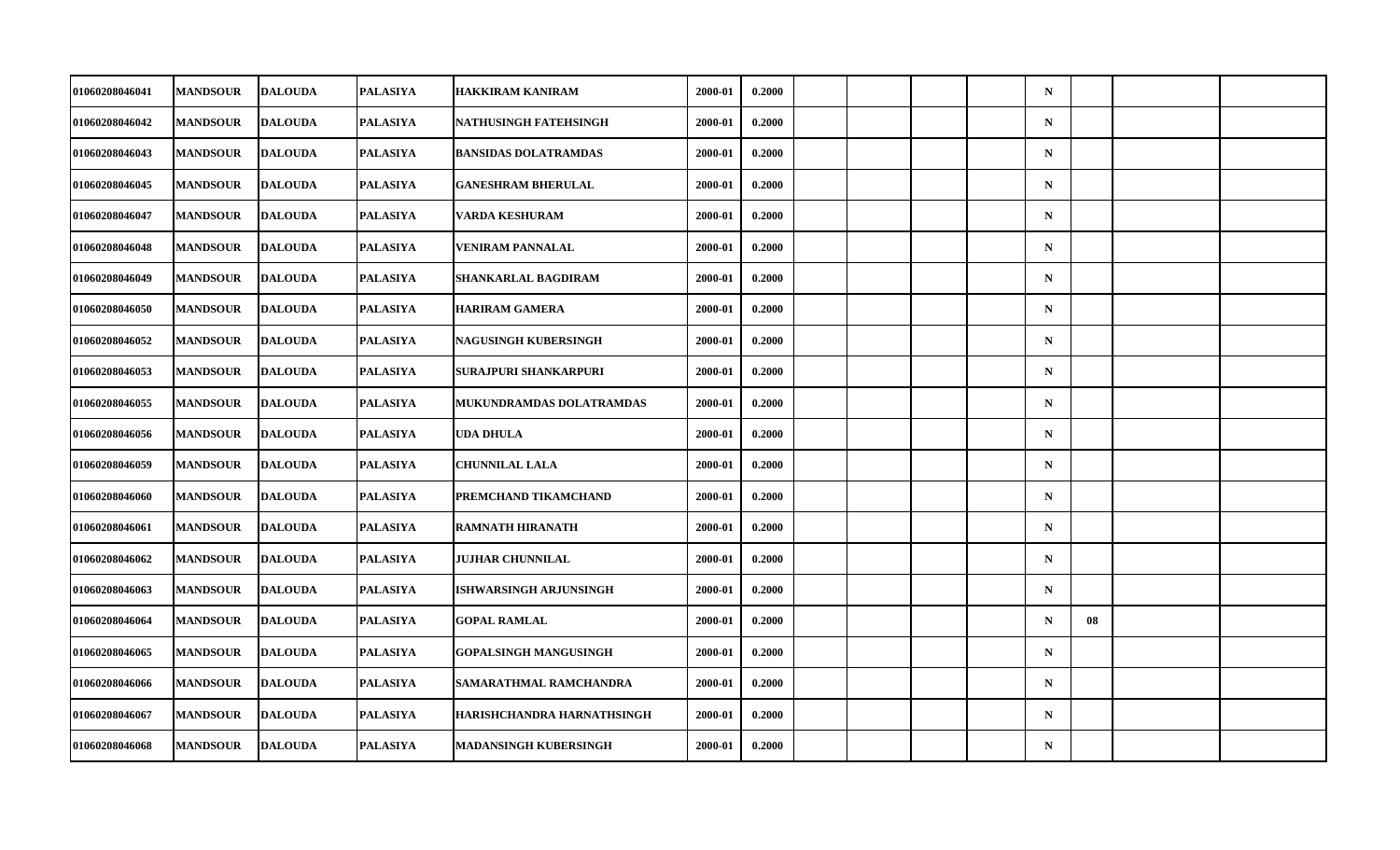| 01060208046069        | <b>MANDSOUR</b> | <b>DALOUDA</b> | <b>PALASIYA</b>             | MOHANSINGH HARESINGH             | 2000-01 | 0.2000 |  |  | $\mathbf N$ |    |  |
|-----------------------|-----------------|----------------|-----------------------------|----------------------------------|---------|--------|--|--|-------------|----|--|
| 01060208046070        | <b>MANDSOUR</b> | <b>DALOUDA</b> | <b>PALASIYA</b>             | <b>HIRA DEVA</b>                 | 2000-01 | 0.2000 |  |  | ${\bf N}$   |    |  |
| 01060208046071        | <b>MANDSOUR</b> | <b>DALOUDA</b> | <b>PALASIYA</b>             | RADHESHYAM HAKKIRAM              | 2000-01 | 0.2000 |  |  | $\mathbf N$ |    |  |
| 01060208046072        | <b>MANDSOUR</b> | <b>DALOUDA</b> | <b>PALASIYA</b>             | <b>MOHANLAL SAVARAM</b>          | 2000-01 | 0.2000 |  |  | $\mathbf N$ |    |  |
| 01060208046073        | <b>MANDSOUR</b> | <b>DALOUDA</b> | PALASIYA                    | RATANLAL BHERULAL                | 2000-01 | 0.2000 |  |  | $\mathbf N$ |    |  |
| 01060208046074        | <b>MANDSOUR</b> | <b>DALOUDA</b> | <b>PALASIYA</b>             | <b>BHERULAL VARDAJI</b>          | 2000-01 | 0.2000 |  |  | $\mathbf N$ |    |  |
| 01060208046075        | <b>MANDSOUR</b> | <b>DALOUDA</b> | <b>PALASIYA</b>             | <b>BHANWARSINGH NATHUSINGH</b>   | 2000-01 | 0.2000 |  |  | $\mathbf N$ |    |  |
| 01060208047007        | <b>MANDSOUR</b> | <b>DALOUDA</b> | NAGRI                       | <b>RAMLAL GOVINDRAM</b>          | 2000-01 | 0.2000 |  |  | $\mathbf N$ |    |  |
| 01060208047022        | <b>MANDSOUR</b> | <b>DALOUDA</b> | <b>NAGRI</b>                | <b>MANGILAL DEVRAM</b>           | 2000-01 | 0.2000 |  |  | $\mathbf N$ |    |  |
| 01060208047023        | <b>MANDSOUR</b> | <b>DALOUDA</b> | <b>NAGRI</b>                | <b>BHERULAL ONKAR</b>            | 2000-01 | 0.2000 |  |  | $\mathbf N$ |    |  |
| 01060208047038        | <b>MANDSOUR</b> | <b>DALOUDA</b> | NAGRI                       | AMRATRAM TULSIRAM                | 2000-01 | 0.2000 |  |  | $\mathbf N$ |    |  |
| 01060208047042        | <b>MANDSOUR</b> | <b>DALOUDA</b> | <b>NAGRI</b>                | RAMRATAN DHANNA                  | 2000-01 | 0.2000 |  |  | $\mathbf N$ | 08 |  |
| 01060208047048        | <b>MANDSOUR</b> | <b>DALOUDA</b> | <b>NAGRI</b>                | <b>JAGANNATH NANURAM</b>         | 2000-01 | 0.2000 |  |  | ${\bf N}$   |    |  |
| 01060208047057        | <b>MANDSOUR</b> | <b>DALOUDA</b> | NAGRI                       | <b>BHAGWAN DHANNA</b>            | 2000-01 | 0.2000 |  |  | $\mathbf N$ |    |  |
| 01060208047069        | <b>MANDSOUR</b> | <b>DALOUDA</b> | <b>NAGRI</b>                | PARMANAND SUKKHA                 | 2000-01 | 0.2000 |  |  | $\mathbf N$ |    |  |
| 01060208047075        | <b>MANDSOUR</b> | <b>DALOUDA</b> | <b>NAGRI</b>                | <b>RAMGOPAL HARIRAM</b>          | 2000-01 | 0.2000 |  |  | $\mathbf N$ |    |  |
| <b>01060208048001</b> | <b>MANDSOUR</b> | <b>DALOUDA</b> | LAKHMAKHEDI  NAGU BHERAJI   |                                  | 2000-01 | 0.2000 |  |  | $\mathbf N$ |    |  |
| 01060208048003        | <b>MANDSOUR</b> | <b>DALOUDA</b> | <b>LAKHMAKHEDI BALU UDA</b> |                                  | 2000-01 | 0.2000 |  |  | $\mathbf N$ |    |  |
| 01060208048004        | <b>MANDSOUR</b> | <b>DALOUDA</b> |                             | LAKHMAKHEDI DEVRAM NIRBHAYRAM    | 2000-01 | 0.2000 |  |  | $\mathbf N$ |    |  |
| 01060208048005        | <b>MANDSOUR</b> | <b>DALOUDA</b> |                             | LAKHMAKHEDI  BHAGIRATH CHUNNILAL | 2000-01 | 0.2000 |  |  | $\mathbf N$ |    |  |
| 01060208048007        | <b>MANDSOUR</b> | <b>DALOUDA</b> |                             | LAKHMAKHEDI RUGHNATH BHUWAN      | 2000-01 | 0.2000 |  |  | $\mathbf N$ |    |  |
| 01060208048008        | <b>MANDSOUR</b> | <b>DALOUDA</b> |                             | LAKHMAKHEDI PARASRAM PANNALAL    | 2000-01 | 0.2000 |  |  | ${\bf N}$   |    |  |
|                       |                 |                |                             |                                  |         |        |  |  |             |    |  |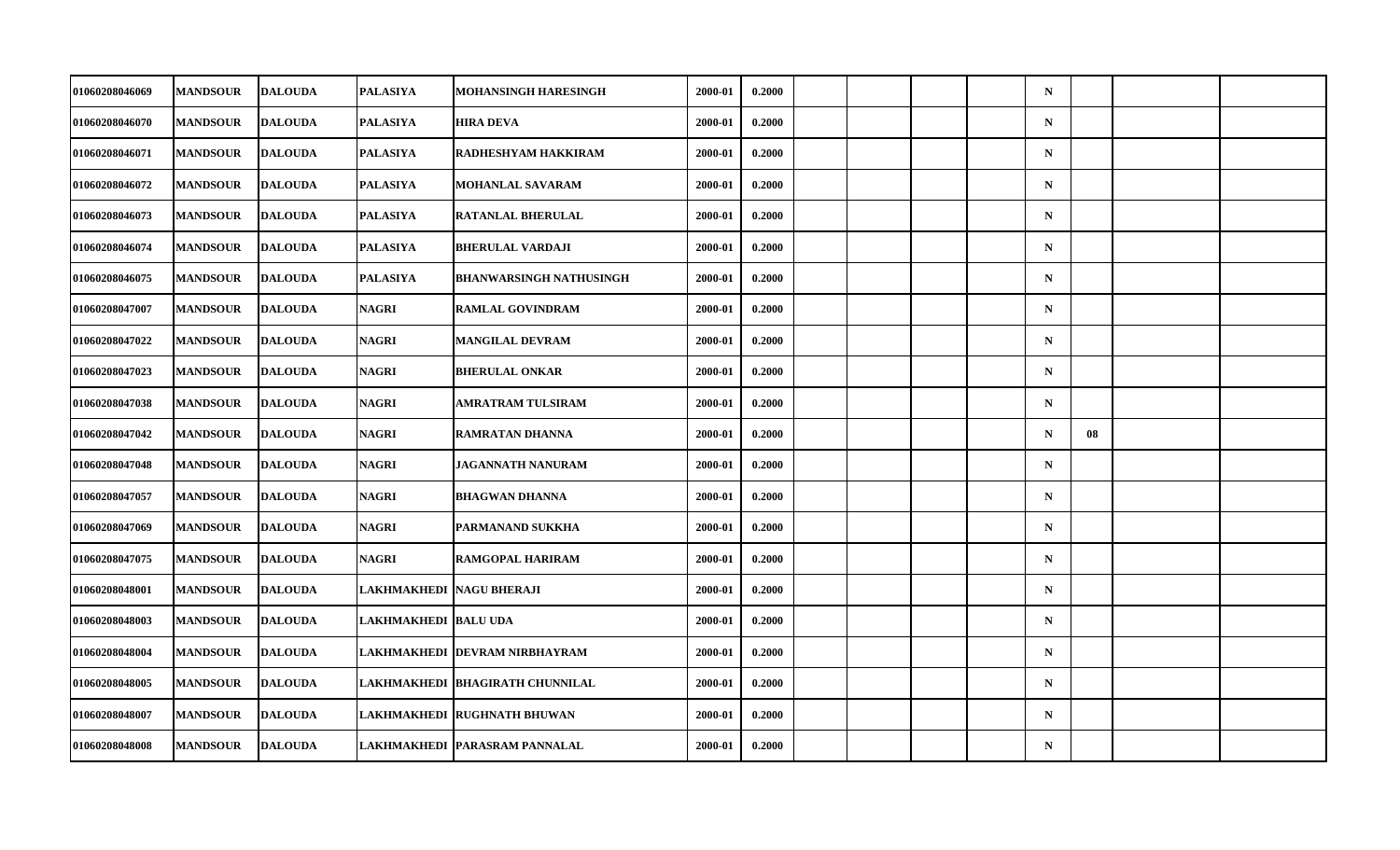| 01060208048012 | <b>MANDSOUR</b> | <b>DALOUDA</b> |                       | LAKHMAKHEDI  BHERULAL MAGNIRAM    | 2000-01 | 0.2000 |  |  | $\mathbf N$ |  |                    |
|----------------|-----------------|----------------|-----------------------|-----------------------------------|---------|--------|--|--|-------------|--|--------------------|
| 01060208048013 | <b>MANDSOUR</b> | <b>DALOUDA</b> |                       | LAKHMAKHEDI  JASKUNWAR JAWANSINGH | 2000-01 | 0.2000 |  |  | $\mathbf N$ |  |                    |
| 01060208048016 | <b>MANDSOUR</b> | <b>DALOUDA</b> |                       | LAKHMAKHEDI BHERULAL RATANLAL     | 2000-01 | 0.2000 |  |  | $\mathbf N$ |  |                    |
| 01060208048017 | <b>MANDSOUR</b> | <b>DALOUDA</b> |                       | LAKHMAKHEDI  BHERULAL BHAGGA      | 2000-01 | 0.2000 |  |  | $\mathbf N$ |  |                    |
| 01060208048018 | <b>MANDSOUR</b> | <b>DALOUDA</b> |                       | LAKHMAKHEDI  GANGARAM KESHURAM    | 2000-01 | 0.2000 |  |  | $\mathbf N$ |  |                    |
| 01060208048019 | <b>MANDSOUR</b> | <b>DALOUDA</b> |                       | LAKHMAKHEDI BHAGATRAM GORDHAN     | 2000-01 | 0.2000 |  |  | $\mathbf N$ |  |                    |
| 01060208048020 | <b>MANDSOUR</b> | <b>DALOUDA</b> | LAKHMAKHEDI RAMA MODA |                                   | 2000-01 | 0.2000 |  |  | $\mathbf N$ |  |                    |
| 01060208048021 | <b>MANDSOUR</b> | <b>DALOUDA</b> |                       | LAKHMAKHEDI  RUKAMNIBAI PANNA     | 2000-01 | 0.2000 |  |  | $\mathbf N$ |  |                    |
| 01060208048023 | <b>MANDSOUR</b> | <b>DALOUDA</b> |                       | LAKHMAKHEDI MADHOLAL PRABHULAL    | 2000-01 | 0.2000 |  |  | $\mathbf N$ |  |                    |
| 01060208048024 | <b>MANDSOUR</b> | <b>DALOUDA</b> | <b>LAKHMAKHEDI</b>    | <b>AMRIBAI BHAGATRAM</b>          | 2000-01 | 0.2000 |  |  | $\mathbf N$ |  |                    |
| 01060208048025 | <b>MANDSOUR</b> | <b>DALOUDA</b> |                       | LAKHMAKHEDI  BAGDIRAM NAGGA       | 2000-01 | 0.2000 |  |  | $\mathbf N$ |  |                    |
| 01060208048031 | <b>MANDSOUR</b> | <b>DALOUDA</b> | <b>LAKHMAKHEDI</b>    | <b>SHOBHARAM MAGANIRAM</b>        | 2000-01 | 0.2000 |  |  | $\mathbf N$ |  |                    |
| 01060208048033 | <b>MANDSOUR</b> | <b>DALOUDA</b> |                       | LAKHMAKHEDI  HIRALAL MAGANIRAM    | 2000-01 | 0.2000 |  |  | $\mathbf N$ |  |                    |
| 01060208048038 | <b>MANDSOUR</b> | <b>DALOUDA</b> |                       | LAKHMAKHEDI  RAMPRASAD NAGU       | 2000-01 | 0.2000 |  |  | $\mathbf N$ |  |                    |
| 01060208049002 | <b>MANDSOUR</b> | <b>DALOUDA</b> | <b>DALODASAGRA</b>    | <b>MANGU GABBA</b>                | 2000-01 | 0.2000 |  |  | $\mathbf N$ |  |                    |
| 01060208049003 | <b>MANDSOUR</b> | <b>DALOUDA</b> | <b>DALODASAGRA</b>    | <b>RAMESHWAR JAGANNATH</b>        | 2000-01 | 0.2000 |  |  | $\mathbf N$ |  |                    |
| 01060208049004 | <b>MANDSOUR</b> | <b>DALOUDA</b> |                       | DALODASAGRA   DHURIBAI RATANLAL   | 2000-01 | 0.2000 |  |  | $\mathbf N$ |  |                    |
| 01060208049005 | <b>MANDSOUR</b> | <b>DALOUDA</b> |                       | DALODASAGRA DEVRAM BAGDIRAM       | 2000-01 | 0.2000 |  |  | $\mathbf N$ |  |                    |
| 01060208049006 | <b>MANDSOUR</b> | <b>DALOUDA</b> |                       | DALODASAGRA   RAMCHANDRA PANNALAL | 2000-01 | 0.2000 |  |  | $\mathbf N$ |  | <b>NAME CHANGE</b> |
| 01060208049007 | <b>MANDSOUR</b> | <b>DALOUDA</b> |                       | DALODASAGRA  BHAGATRAM HIRALAL    | 2000-01 | 0.2000 |  |  | $\mathbf N$ |  |                    |
| 01060208049008 | <b>MANDSOUR</b> | <b>DALOUDA</b> | <b>DALODASAGRA</b>    | <b>BADRILAL NANURAM</b>           | 2000-01 | 0.2000 |  |  | $\mathbf N$ |  |                    |
| 01060208049009 | <b>MANDSOUR</b> | <b>DALOUDA</b> | DALODASAGRA           | MAGNIRAM NATHURAM                 | 2000-01 | 0.2000 |  |  | ${\bf N}$   |  |                    |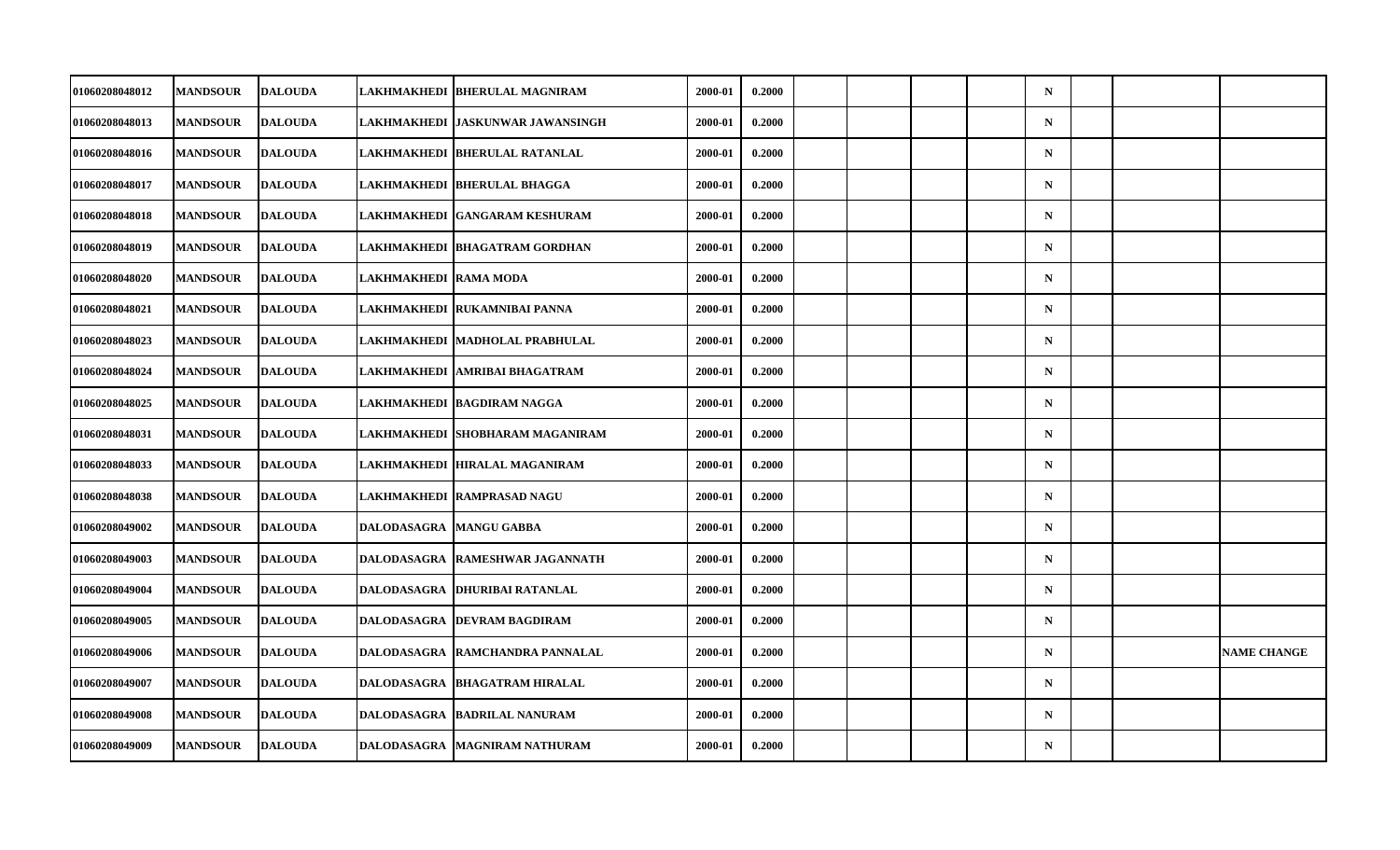| 01060208049010        | <b>MANDSOUR</b> | <b>DALOUDA</b> | DALODASAGRA                   | <b>JIVANBALU RAMKISHAN</b>            | 2000-01 | 0.2000 |  |  | $\mathbf N$ |  |                    |
|-----------------------|-----------------|----------------|-------------------------------|---------------------------------------|---------|--------|--|--|-------------|--|--------------------|
| 01060208049011        | <b>MANDSOUR</b> | <b>DALOUDA</b> |                               | DALODASAGRA MANGILAL RATANLAL         | 2000-01 | 0.2000 |  |  | $\mathbf N$ |  |                    |
| 01060208049012        | <b>MANDSOUR</b> | <b>DALOUDA</b> |                               | DALODASAGRA BHULIBAI VARDA            | 2000-01 | 0.2000 |  |  | $\mathbf N$ |  |                    |
| 01060208049013        | <b>MANDSOUR</b> | <b>DALOUDA</b> |                               | DALODASAGRA  BHERA GAMERA             | 2000-01 | 0.2000 |  |  | $\mathbf N$ |  |                    |
| 01060208049014        | <b>MANDSOUR</b> | <b>DALOUDA</b> |                               | DALODASAGRA BALMUKAND TULSIRAM        | 2000-01 | 0.2000 |  |  | $\mathbf N$ |  |                    |
| 01060208049015        | <b>MANDSOUR</b> | <b>DALOUDA</b> | <b>DALODASAGRA</b>            | NABIBAI BAGDIRAM                      | 2000-01 | 0.2000 |  |  | $\mathbf N$ |  |                    |
| 01060208049016        | <b>MANDSOUR</b> | <b>DALOUDA</b> | <b>DALODASAGRA</b>            | <b>AMRITRAM BHAGIRATH</b>             | 2000-01 | 0.2000 |  |  | $\mathbf N$ |  |                    |
| 01060208049017        | <b>MANDSOUR</b> | <b>DALOUDA</b> |                               | DALODASAGRA  JUJHARSINGH LAXMANSINGH  | 2000-01 | 0.2000 |  |  | $\mathbf N$ |  |                    |
| 01060208049018        | <b>MANDSOUR</b> | <b>DALOUDA</b> | <b>DALODASAGRA</b>            | <b>JAGANNATH CHAMARLAL</b>            | 2000-01 | 0.2000 |  |  | $\mathbf N$ |  |                    |
| 01060208049019        | <b>MANDSOUR</b> | <b>DALOUDA</b> | DALODASAGRA                   | <b>RATANLAL DEVRAM</b>                | 2000-01 | 0.2000 |  |  | $\mathbf N$ |  |                    |
| <b>01060208049020</b> | <b>MANDSOUR</b> | <b>DALOUDA</b> |                               | DALODASAGRA   KELASHCHAND GITABAI     | 2000-01 | 0.2000 |  |  | $\mathbf N$ |  |                    |
| 01060208049021        | <b>MANDSOUR</b> | <b>DALOUDA</b> | <b>DALODASAGRA</b>            | <b>AMBARAM ONKARLAL</b>               | 2000-01 | 0.2000 |  |  | $\mathbf N$ |  |                    |
| 01060208049023        | <b>MANDSOUR</b> | <b>DALOUDA</b> | <b>DALODASAGRA</b>            | <b>BAGDIRAM GAMERA</b>                | 2000-01 | 0.2000 |  |  | $\mathbf N$ |  |                    |
| 01060208049025        | <b>MANDSOUR</b> | <b>DALOUDA</b> |                               | DALODASAGRA   JAGDISHCHANDRA SURATRAM | 2000-01 | 0.2000 |  |  | $\mathbf N$ |  | <b>NAME CHANGE</b> |
| 01060208049026        | <b>MANDSOUR</b> | <b>DALOUDA</b> | <b>DALODASAGRA</b>            | <b>BHUWANIRAM AMRATRAM</b>            | 2000-01 | 0.2000 |  |  | $\mathbf N$ |  |                    |
| 01060208049027        | <b>MANDSOUR</b> | <b>DALOUDA</b> | <b>DALODASAGRA DEVA GULAB</b> |                                       | 2000-01 | 0.2000 |  |  | $\mathbf N$ |  |                    |
| 01060208049028        | <b>MANDSOUR</b> | <b>DALOUDA</b> |                               | DALODASAGRA   OMPRAKASH LALUPARSAD    | 2000-01 | 0.2000 |  |  | $\mathbf N$ |  |                    |
| 01060208049029        | <b>MANDSOUR</b> | <b>DALOUDA</b> |                               | DALODASAGRA HARIRAM SAVA              | 2000-01 | 0.2000 |  |  | $\mathbf N$ |  |                    |
| 01060208049030        | <b>MANDSOUR</b> | <b>DALOUDA</b> | DALODASAGRA                   | UDAYSINGH BHANWARSINGH                | 2000-01 | 0.2000 |  |  | $\mathbf N$ |  |                    |
| 01060208049031        | <b>MANDSOUR</b> | <b>DALOUDA</b> |                               | DALODASAGRA RUKHAMANBAI PARTHA        | 2000-01 | 0.2000 |  |  | $\mathbf N$ |  |                    |
| 01060208049032        | <b>MANDSOUR</b> | <b>DALOUDA</b> | DALODASAGRA                   | <b>PUSHPLATA SADASHIVRAM</b>          | 2000-01 | 0.2000 |  |  | $\mathbf N$ |  |                    |
| 01060208049033        | <b>MANDSOUR</b> | <b>DALOUDA</b> |                               | DALODASAGRA LAXMINARAYAN HIRALAL      | 2000-01 | 0.2000 |  |  | ${\bf N}$   |  |                    |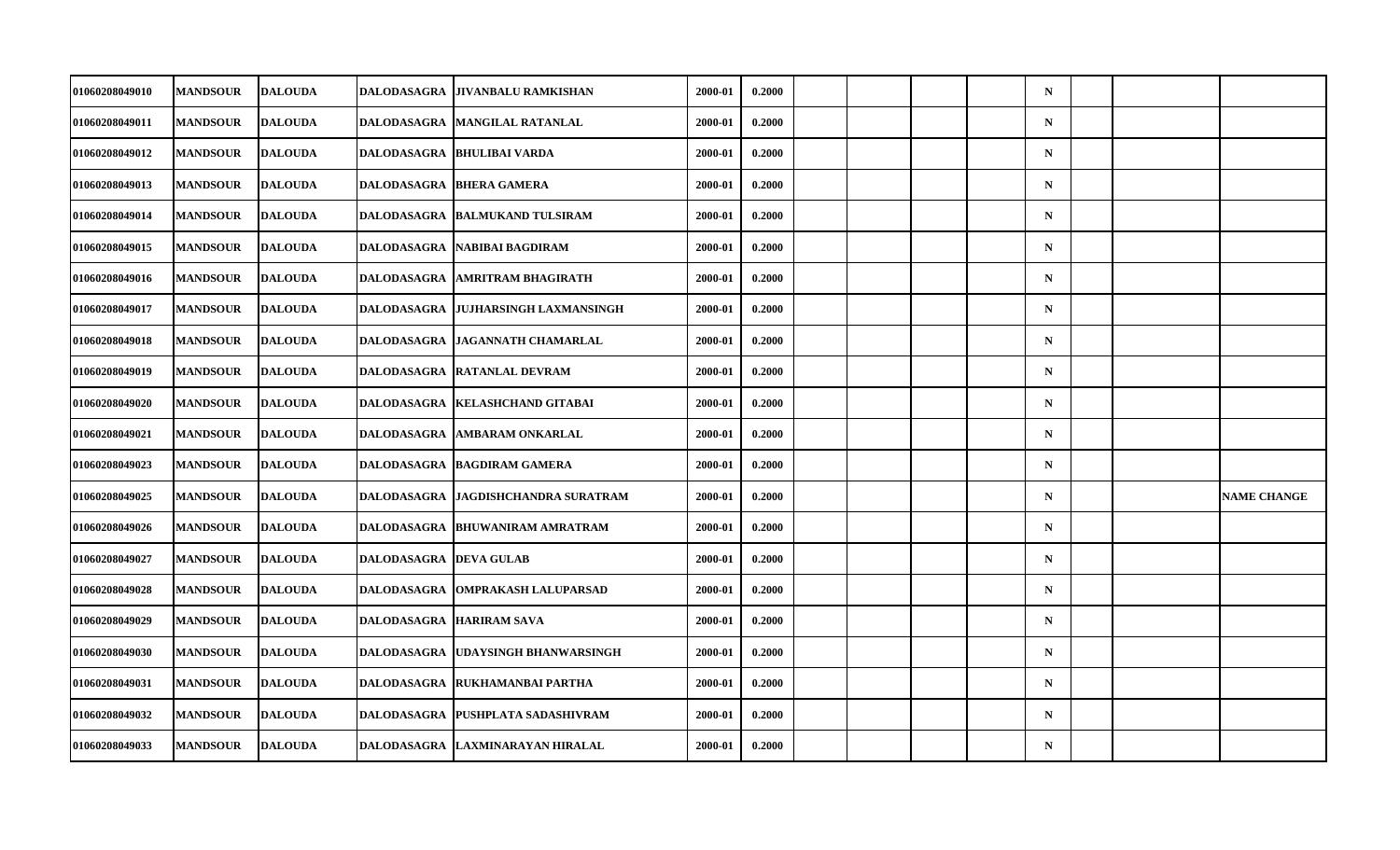| 01060208049035        |                 |                |                    |                                        |         |        |  |  |             |  |  |
|-----------------------|-----------------|----------------|--------------------|----------------------------------------|---------|--------|--|--|-------------|--|--|
|                       | <b>MANDSOUR</b> | <b>DALOUDA</b> |                    | DALODASAGRA   BHANWARLAL ONKARLAL      | 2000-01 | 0.2000 |  |  | $\mathbf N$ |  |  |
| 01060208049036        | <b>MANDSOUR</b> | <b>DALOUDA</b> | DALODASAGRA        | PANNALAL GANESHRAM                     | 2000-01 | 0.2000 |  |  | ${\bf N}$   |  |  |
| 01060208049037        | <b>MANDSOUR</b> | <b>DALOUDA</b> | <b>DALODASAGRA</b> | NATHU BAGDIRAM                         | 2000-01 | 0.2000 |  |  | $\mathbf N$ |  |  |
| 01060208049038        | <b>MANDSOUR</b> | <b>DALOUDA</b> | DALODASAGRA        | <b>KESHARSINGH BHANWARSINGH</b>        | 2000-01 | 0.2000 |  |  | $\mathbf N$ |  |  |
| 01060208049040        | <b>MANDSOUR</b> | <b>DALOUDA</b> |                    | DALODASAGRA  DHANRAJ AMRATRAM          | 2000-01 | 0.2000 |  |  | $\mathbf N$ |  |  |
| 01060208049041        | <b>MANDSOUR</b> | <b>DALOUDA</b> | <b>DALODASAGRA</b> | <b>KACHRU BHAGWAN</b>                  | 2000-01 | 0.2000 |  |  | $\mathbf N$ |  |  |
| 01060208049042        | <b>MANDSOUR</b> | <b>DALOUDA</b> | <b>DALODASAGRA</b> | <b>ONKARLAL DEVRAM</b>                 | 2000-01 | 0.2000 |  |  | $\mathbf N$ |  |  |
| 01060208049043        | <b>MANDSOUR</b> | <b>DALOUDA</b> |                    | DALODASAGRA  RADHAKISHAN CHUNNILAL     | 2000-01 | 0.2000 |  |  | $\mathbf N$ |  |  |
| 01060208049044        | <b>MANDSOUR</b> | <b>DALOUDA</b> | DALODASAGRA        | <b>BHERU AMRA</b>                      | 2000-01 | 0.2000 |  |  | $\mathbf N$ |  |  |
| 01060208049045        | <b>MANDSOUR</b> | <b>DALOUDA</b> | <b>DALODASAGRA</b> | <b>RAMESHWAR BALARAM</b>               | 2000-01 | 0.2000 |  |  | $\mathbf N$ |  |  |
| 01060208049047        | <b>MANDSOUR</b> | <b>DALOUDA</b> |                    | DALODASAGRA  NATHU BHAGWAN GAYARI      | 2000-01 | 0.2000 |  |  | $\mathbf N$ |  |  |
| 01060208049048        | <b>MANDSOUR</b> | <b>DALOUDA</b> | <b>DALODASAGRA</b> | <b>NAGU SALAGRAM</b>                   | 2000-01 | 0.2000 |  |  | $\mathbf N$ |  |  |
| 01060208049050        | <b>MANDSOUR</b> | <b>DALOUDA</b> | DALODASAGRA        | LALKUNWAR BHUWANISINGH                 | 2000-01 | 0.2000 |  |  | ${\bf N}$   |  |  |
| 01060208049051        | <b>MANDSOUR</b> | <b>DALOUDA</b> |                    | DALODASAGRA JAMNABAI KACHRU            | 2000-01 | 0.2000 |  |  | $\mathbf N$ |  |  |
| 01060208049053        | <b>MANDSOUR</b> | <b>DALOUDA</b> | <b>DALODASAGRA</b> | RAMNARAYAN SHOBHARAM                   | 2000-01 | 0.2000 |  |  | $\mathbf N$ |  |  |
| 01060208049054        | <b>MANDSOUR</b> | <b>DALOUDA</b> | <b>DALODASAGRA</b> | <b>AMRATRAM KHEEMA</b>                 | 2000-01 | 0.2000 |  |  | $\mathbf N$ |  |  |
| <b>01060208049055</b> | <b>MANDSOUR</b> | <b>DALOUDA</b> |                    | DALODASAGRA   KAMLABAI PURSHOTTAM      | 2000-01 | 0.2000 |  |  | $\mathbf N$ |  |  |
| 01060208049056        | <b>MANDSOUR</b> | <b>DALOUDA</b> | <b>DALODASAGRA</b> | <b>VAJERAM KALU</b>                    | 2000-01 | 0.2000 |  |  | $\mathbf N$ |  |  |
| 01060208049058        | <b>MANDSOUR</b> | <b>DALOUDA</b> |                    | DALODASAGRA RADHESHYAM RAMNARAYAN      | 2000-01 | 0.2000 |  |  | $\mathbf N$ |  |  |
| 01060208049060        | <b>MANDSOUR</b> | <b>DALOUDA</b> |                    | DALODASAGRA   PARMANAND NANDRAM SHARMA | 2000-01 | 0.2000 |  |  | $\mathbf N$ |  |  |
| 01060208049061        | <b>MANDSOUR</b> | <b>DALOUDA</b> | <b>DALODASAGRA</b> | <b>MANGU BHERA LUHAR</b>               | 2000-01 | 0.2000 |  |  | $\mathbf N$ |  |  |
| 01060208049062        | <b>MANDSOUR</b> | <b>DALOUDA</b> | <b>DALODASAGRA</b> | <b>AMBARAM CHENRAM</b>                 | 2000-01 | 0.2000 |  |  | $\mathbf N$ |  |  |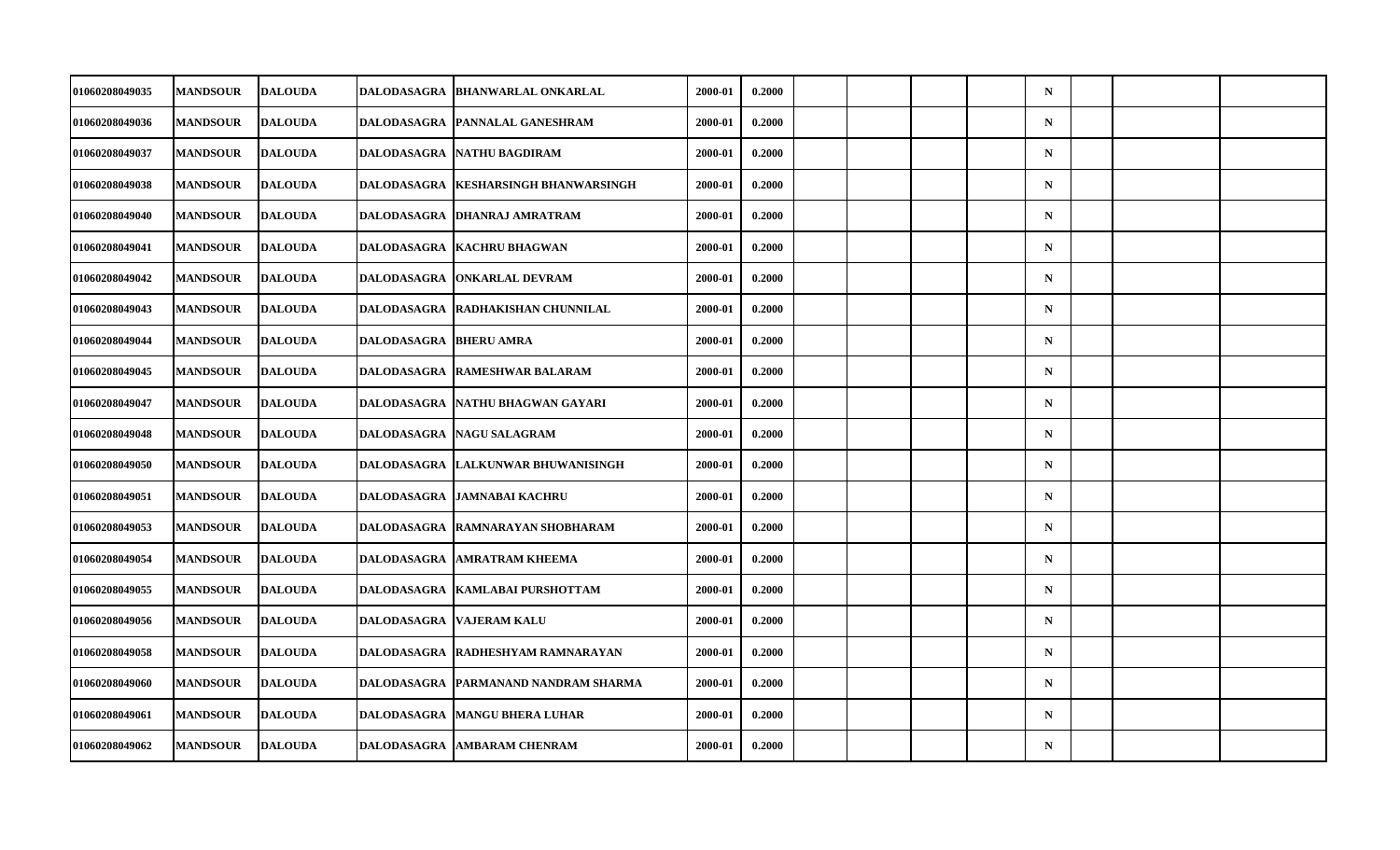| 01060208049063        | <b>MANDSOUR</b> | <b>DALOUDA</b> | DALODASAGRA        | NARAYANSINGH BHERUSINGH             | 2000-01 | 0.2000 |  |  | $\mathbf N$ |  |  |
|-----------------------|-----------------|----------------|--------------------|-------------------------------------|---------|--------|--|--|-------------|--|--|
| 01060208049065        | <b>MANDSOUR</b> | <b>DALOUDA</b> |                    | DALODASAGRA   DEVKARAN RAMNARAYAN   | 2000-01 | 0.2000 |  |  | $\mathbf N$ |  |  |
| 01060208049066        | <b>MANDSOUR</b> | <b>DALOUDA</b> |                    | DALODASAGRA UMMEDRAM SHOBHARAM      | 2000-01 | 0.2000 |  |  | $\mathbf N$ |  |  |
| 01060208049067        | <b>MANDSOUR</b> | <b>DALOUDA</b> |                    | <b>DALODASAGRA  DEVRAM BHERA</b>    | 2000-01 | 0.2000 |  |  | $\mathbf N$ |  |  |
| 01060208049068        | <b>MANDSOUR</b> | <b>DALOUDA</b> |                    | DALODASAGRA DHAPUBAI RATANLAL       | 2000-01 | 0.2000 |  |  | $\mathbf N$ |  |  |
| 01060208049069        | <b>MANDSOUR</b> | <b>DALOUDA</b> | <b>DALODASAGRA</b> | <b>GENDALAL BHAGIRATH</b>           | 2000-01 | 0.2000 |  |  | $\mathbf N$ |  |  |
| 01060208049070        | <b>MANDSOUR</b> | <b>DALOUDA</b> | <b>DALODASAGRA</b> | <b>LAXMAN NANDA</b>                 | 2000-01 | 0.2000 |  |  | $\mathbf N$ |  |  |
| <b>01060208049071</b> | <b>MANDSOUR</b> | <b>DALOUDA</b> |                    | DALODASAGRA  LAXMINARAYAN BHAGATRAM | 2000-01 | 0.2000 |  |  | $\mathbf N$ |  |  |
| 01060208049072        | <b>MANDSOUR</b> | <b>DALOUDA</b> | <b>DALODASAGRA</b> | <b>AMBARAM BHUWANJI</b>             | 2000-01 | 0.2000 |  |  | $\mathbf N$ |  |  |
| 01060208049073        | <b>MANDSOUR</b> | <b>DALOUDA</b> | <b>DALODASAGRA</b> | <b>UDEYRAM GAUTAM</b>               | 2000-01 | 0.2000 |  |  | $\mathbf N$ |  |  |
| <b>01060208049074</b> | <b>MANDSOUR</b> | <b>DALOUDA</b> |                    | DALODASAGRA  BHANWARLAL SALAGRAM    | 2000-01 | 0.2000 |  |  | $\mathbf N$ |  |  |
| 01060208049075        | <b>MANDSOUR</b> | <b>DALOUDA</b> | <b>DALODASAGRA</b> | DASHRATHLAL RATANLAL                | 2000-01 | 0.2000 |  |  | $\mathbf N$ |  |  |
| 01060208049076        | <b>MANDSOUR</b> | <b>DALOUDA</b> | <b>DALODASAGRA</b> | <b>ANANDILAL PRABHULAL</b>          | 2000-01 | 0.2000 |  |  | $\mathbf N$ |  |  |
| 01060208049077        | <b>MANDSOUR</b> | <b>DALOUDA</b> |                    | DALODASAGRA RADHESHYAM CHUNNILAL    | 2000-01 | 0.2000 |  |  | $\mathbf N$ |  |  |
| 01060208049078        | <b>MANDSOUR</b> | <b>DALOUDA</b> | <b>DALODASAGRA</b> | <b>RATANLAL PANNALAL</b>            | 2000-01 | 0.2000 |  |  | $\mathbf N$ |  |  |
| 01060208049079        | <b>MANDSOUR</b> | <b>DALOUDA</b> | <b>DALODASAGRA</b> | RAMESHCHANDRA PARMANAND             | 2000-01 | 0.2000 |  |  | $\mathbf N$ |  |  |
| 01060208049080        | <b>MANDSOUR</b> | <b>DALOUDA</b> | DALODASAGRA        | <b>CHATARSINGH HARESINGH</b>        | 2000-01 | 0.2000 |  |  | $\mathbf N$ |  |  |
| 01060208049081        | <b>MANDSOUR</b> | <b>DALOUDA</b> | <b>DALODASAGRA</b> | <b>DURGASHANKAR MURLIDHAR</b>       | 2000-01 | 0.2000 |  |  | $\mathbf N$ |  |  |
| 01060208049082        | <b>MANDSOUR</b> | <b>DALOUDA</b> | <b>DALODASAGRA</b> | <b>ATMARAM BHANWARLAL</b>           | 2000-01 | 0.2000 |  |  | $\mathbf N$ |  |  |
| 01060208049083        | <b>MANDSOUR</b> | <b>DALOUDA</b> |                    | DALODASAGRA   NATHULAL SAWA         | 2000-01 | 0.2000 |  |  | $\mathbf N$ |  |  |
| 01060208049084        | <b>MANDSOUR</b> | <b>DALOUDA</b> | <b>DALODASAGRA</b> | <b>SHANTIBAI ASHOK KUMAR</b>        | 2000-01 | 0.2000 |  |  | $\mathbf N$ |  |  |
| 01060208049085        | <b>MANDSOUR</b> | <b>DALOUDA</b> |                    | DALODASAGRA   PRABHULAL HIRALAL     | 2000-01 | 0.2000 |  |  | ${\bf N}$   |  |  |
|                       |                 |                |                    |                                     |         |        |  |  |             |  |  |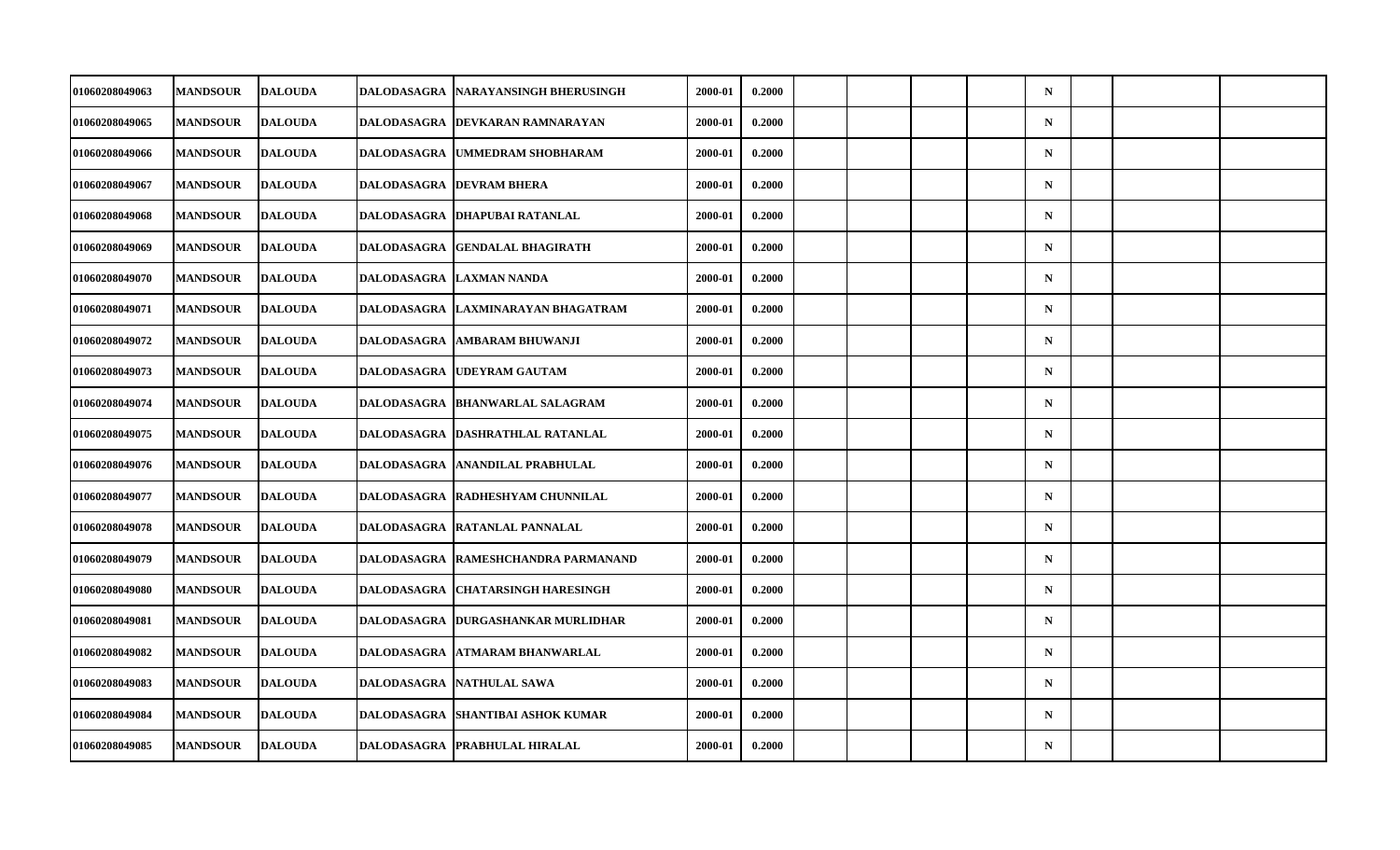| 01060208049086<br><b>MANDSOUR</b><br>0.2000<br>$\mathbf N$<br><b>DALOUDA</b><br>DALODASAGRA<br><b>BHERULAL BHANWARLAL</b><br>2000-01<br>01060208049087<br><b>MANDSOUR</b><br><b>DALOUDA</b><br>2000-01<br>0.2000<br>$\mathbf N$<br>DALODASAGRA HIRALAL GABBA<br>01060208049089<br><b>MANDSOUR</b><br><b>DALOUDA</b><br>DALODASAGRA   MANGILAL ONKARLAL<br>2000-01<br>0.2000<br>$\mathbf N$<br>0.2000<br><b>MANDSOUR</b><br><b>DALOUDA</b><br>$\mathbf N$<br>01060208049090<br>DALODASAGRA<br><b>KELASH JAGANNATH</b><br>2000-01<br>0.2000<br><b>DALOUDA</b><br>2000-01<br>$\mathbf N$<br>01060208049091<br><b>MANDSOUR</b><br>DALODASAGRA  NANDKISHOR LAKHMIRAM <br>01060208049092<br><b>MANDSOUR</b><br><b>DALOUDA</b><br>2000-01<br>0.2000<br>$\mathbf N$<br><b>DALODASAGRA</b><br><b>RAMNIWAS LAKHMIRAM</b><br>0.2000<br>01060208049093<br><b>MANDSOUR</b><br><b>DALOUDA</b><br><b>DALODASAGRA</b><br><b>RADHESHYAM AMBARAM</b><br>2000-01<br>$\mathbf N$<br>0.2000<br>01060208049094<br><b>DALOUDA</b><br>2000-01<br>$\mathbf N$<br><b>MANDSOUR</b><br>DALODASAGRA  HIRALAL AMRA<br>01060208049095<br><b>MANDSOUR</b><br><b>DALOUDA</b><br><b>DALODASAGRA</b><br><b>UDERAM BHUWAN</b><br>2000-01<br>0.2000<br>$\mathbf N$<br>0.2000<br>01060208049096<br><b>MANDSOUR</b><br><b>DALOUDA</b><br><b>BHANWARLAL NANDA</b><br>2000-01<br>$\mathbf N$<br><b>DALODASAGRA</b><br>0.2000<br>01060208049097<br><b>MANDSOUR</b><br><b>DALOUDA</b><br>2000-01<br>$\mathbf N$<br>DALODASAGRA   MANGILAL BHAGIRATH<br>01060208049098<br><b>MANDSOUR</b><br><b>DALOUDA</b><br>2000-01<br>0.2000<br>$\mathbf N$<br><b>DALODASAGRA</b><br><b>PARVATSINGH BHANWARSINGH</b><br>01060208049099<br><b>MANDSOUR</b><br><b>DALOUDA</b><br>2000-01<br>0.2000<br>$\mathbf N$<br><b>DALODASAGRA</b><br><b>MANGILAL BIHARILAL</b><br>0.2000<br>01060208049100<br><b>MANDSOUR</b><br><b>DALOUDA</b><br>2000-01<br>$\mathbf N$<br>DALODASAGRA<br>AMARCHAND BHANWARLAL<br>0.2000<br>01060208050001<br><b>MANDSOUR</b><br><b>DALOUDA</b><br><b>KACHNARA</b><br><b>BASHIR PIRU</b><br>2000-01<br>$\mathbf N$<br>0.2000<br>01060208050002<br><b>MANDSOUR</b><br><b>DALOUDA</b><br><b>KACHNARA</b><br>2000-01<br>$\mathbf N$<br>NURMOHAMMAD VALIMOHAMMAD<br>0.2000<br>$\mathbf N$<br>01060208050004<br><b>MANDSOUR</b><br><b>DALOUDA</b><br><b>KACHNARA</b><br><b>BALURAM HIRALAL</b><br>2000-01<br><b>DALOUDA</b><br><b>KACHNARA</b><br>0.2000<br>01060208050005<br><b>MANDSOUR</b><br><b>FAKRU SUBHAN</b><br>2000-01<br>$\mathbf N$ |                |                 |                |                 |                         |         |        |  |  |             |  |  |
|---------------------------------------------------------------------------------------------------------------------------------------------------------------------------------------------------------------------------------------------------------------------------------------------------------------------------------------------------------------------------------------------------------------------------------------------------------------------------------------------------------------------------------------------------------------------------------------------------------------------------------------------------------------------------------------------------------------------------------------------------------------------------------------------------------------------------------------------------------------------------------------------------------------------------------------------------------------------------------------------------------------------------------------------------------------------------------------------------------------------------------------------------------------------------------------------------------------------------------------------------------------------------------------------------------------------------------------------------------------------------------------------------------------------------------------------------------------------------------------------------------------------------------------------------------------------------------------------------------------------------------------------------------------------------------------------------------------------------------------------------------------------------------------------------------------------------------------------------------------------------------------------------------------------------------------------------------------------------------------------------------------------------------------------------------------------------------------------------------------------------------------------------------------------------------------------------------------------------------------------------------------------------------------------------------------------------------------------------------------------------------------------------------------------------------------------------------------------------------------------------------|----------------|-----------------|----------------|-----------------|-------------------------|---------|--------|--|--|-------------|--|--|
|                                                                                                                                                                                                                                                                                                                                                                                                                                                                                                                                                                                                                                                                                                                                                                                                                                                                                                                                                                                                                                                                                                                                                                                                                                                                                                                                                                                                                                                                                                                                                                                                                                                                                                                                                                                                                                                                                                                                                                                                                                                                                                                                                                                                                                                                                                                                                                                                                                                                                                         |                |                 |                |                 |                         |         |        |  |  |             |  |  |
|                                                                                                                                                                                                                                                                                                                                                                                                                                                                                                                                                                                                                                                                                                                                                                                                                                                                                                                                                                                                                                                                                                                                                                                                                                                                                                                                                                                                                                                                                                                                                                                                                                                                                                                                                                                                                                                                                                                                                                                                                                                                                                                                                                                                                                                                                                                                                                                                                                                                                                         |                |                 |                |                 |                         |         |        |  |  |             |  |  |
|                                                                                                                                                                                                                                                                                                                                                                                                                                                                                                                                                                                                                                                                                                                                                                                                                                                                                                                                                                                                                                                                                                                                                                                                                                                                                                                                                                                                                                                                                                                                                                                                                                                                                                                                                                                                                                                                                                                                                                                                                                                                                                                                                                                                                                                                                                                                                                                                                                                                                                         |                |                 |                |                 |                         |         |        |  |  |             |  |  |
|                                                                                                                                                                                                                                                                                                                                                                                                                                                                                                                                                                                                                                                                                                                                                                                                                                                                                                                                                                                                                                                                                                                                                                                                                                                                                                                                                                                                                                                                                                                                                                                                                                                                                                                                                                                                                                                                                                                                                                                                                                                                                                                                                                                                                                                                                                                                                                                                                                                                                                         |                |                 |                |                 |                         |         |        |  |  |             |  |  |
|                                                                                                                                                                                                                                                                                                                                                                                                                                                                                                                                                                                                                                                                                                                                                                                                                                                                                                                                                                                                                                                                                                                                                                                                                                                                                                                                                                                                                                                                                                                                                                                                                                                                                                                                                                                                                                                                                                                                                                                                                                                                                                                                                                                                                                                                                                                                                                                                                                                                                                         |                |                 |                |                 |                         |         |        |  |  |             |  |  |
|                                                                                                                                                                                                                                                                                                                                                                                                                                                                                                                                                                                                                                                                                                                                                                                                                                                                                                                                                                                                                                                                                                                                                                                                                                                                                                                                                                                                                                                                                                                                                                                                                                                                                                                                                                                                                                                                                                                                                                                                                                                                                                                                                                                                                                                                                                                                                                                                                                                                                                         |                |                 |                |                 |                         |         |        |  |  |             |  |  |
|                                                                                                                                                                                                                                                                                                                                                                                                                                                                                                                                                                                                                                                                                                                                                                                                                                                                                                                                                                                                                                                                                                                                                                                                                                                                                                                                                                                                                                                                                                                                                                                                                                                                                                                                                                                                                                                                                                                                                                                                                                                                                                                                                                                                                                                                                                                                                                                                                                                                                                         |                |                 |                |                 |                         |         |        |  |  |             |  |  |
|                                                                                                                                                                                                                                                                                                                                                                                                                                                                                                                                                                                                                                                                                                                                                                                                                                                                                                                                                                                                                                                                                                                                                                                                                                                                                                                                                                                                                                                                                                                                                                                                                                                                                                                                                                                                                                                                                                                                                                                                                                                                                                                                                                                                                                                                                                                                                                                                                                                                                                         |                |                 |                |                 |                         |         |        |  |  |             |  |  |
|                                                                                                                                                                                                                                                                                                                                                                                                                                                                                                                                                                                                                                                                                                                                                                                                                                                                                                                                                                                                                                                                                                                                                                                                                                                                                                                                                                                                                                                                                                                                                                                                                                                                                                                                                                                                                                                                                                                                                                                                                                                                                                                                                                                                                                                                                                                                                                                                                                                                                                         |                |                 |                |                 |                         |         |        |  |  |             |  |  |
|                                                                                                                                                                                                                                                                                                                                                                                                                                                                                                                                                                                                                                                                                                                                                                                                                                                                                                                                                                                                                                                                                                                                                                                                                                                                                                                                                                                                                                                                                                                                                                                                                                                                                                                                                                                                                                                                                                                                                                                                                                                                                                                                                                                                                                                                                                                                                                                                                                                                                                         |                |                 |                |                 |                         |         |        |  |  |             |  |  |
|                                                                                                                                                                                                                                                                                                                                                                                                                                                                                                                                                                                                                                                                                                                                                                                                                                                                                                                                                                                                                                                                                                                                                                                                                                                                                                                                                                                                                                                                                                                                                                                                                                                                                                                                                                                                                                                                                                                                                                                                                                                                                                                                                                                                                                                                                                                                                                                                                                                                                                         |                |                 |                |                 |                         |         |        |  |  |             |  |  |
|                                                                                                                                                                                                                                                                                                                                                                                                                                                                                                                                                                                                                                                                                                                                                                                                                                                                                                                                                                                                                                                                                                                                                                                                                                                                                                                                                                                                                                                                                                                                                                                                                                                                                                                                                                                                                                                                                                                                                                                                                                                                                                                                                                                                                                                                                                                                                                                                                                                                                                         |                |                 |                |                 |                         |         |        |  |  |             |  |  |
|                                                                                                                                                                                                                                                                                                                                                                                                                                                                                                                                                                                                                                                                                                                                                                                                                                                                                                                                                                                                                                                                                                                                                                                                                                                                                                                                                                                                                                                                                                                                                                                                                                                                                                                                                                                                                                                                                                                                                                                                                                                                                                                                                                                                                                                                                                                                                                                                                                                                                                         |                |                 |                |                 |                         |         |        |  |  |             |  |  |
|                                                                                                                                                                                                                                                                                                                                                                                                                                                                                                                                                                                                                                                                                                                                                                                                                                                                                                                                                                                                                                                                                                                                                                                                                                                                                                                                                                                                                                                                                                                                                                                                                                                                                                                                                                                                                                                                                                                                                                                                                                                                                                                                                                                                                                                                                                                                                                                                                                                                                                         |                |                 |                |                 |                         |         |        |  |  |             |  |  |
|                                                                                                                                                                                                                                                                                                                                                                                                                                                                                                                                                                                                                                                                                                                                                                                                                                                                                                                                                                                                                                                                                                                                                                                                                                                                                                                                                                                                                                                                                                                                                                                                                                                                                                                                                                                                                                                                                                                                                                                                                                                                                                                                                                                                                                                                                                                                                                                                                                                                                                         |                |                 |                |                 |                         |         |        |  |  |             |  |  |
|                                                                                                                                                                                                                                                                                                                                                                                                                                                                                                                                                                                                                                                                                                                                                                                                                                                                                                                                                                                                                                                                                                                                                                                                                                                                                                                                                                                                                                                                                                                                                                                                                                                                                                                                                                                                                                                                                                                                                                                                                                                                                                                                                                                                                                                                                                                                                                                                                                                                                                         |                |                 |                |                 |                         |         |        |  |  |             |  |  |
|                                                                                                                                                                                                                                                                                                                                                                                                                                                                                                                                                                                                                                                                                                                                                                                                                                                                                                                                                                                                                                                                                                                                                                                                                                                                                                                                                                                                                                                                                                                                                                                                                                                                                                                                                                                                                                                                                                                                                                                                                                                                                                                                                                                                                                                                                                                                                                                                                                                                                                         |                |                 |                |                 |                         |         |        |  |  |             |  |  |
|                                                                                                                                                                                                                                                                                                                                                                                                                                                                                                                                                                                                                                                                                                                                                                                                                                                                                                                                                                                                                                                                                                                                                                                                                                                                                                                                                                                                                                                                                                                                                                                                                                                                                                                                                                                                                                                                                                                                                                                                                                                                                                                                                                                                                                                                                                                                                                                                                                                                                                         |                |                 |                |                 |                         |         |        |  |  |             |  |  |
|                                                                                                                                                                                                                                                                                                                                                                                                                                                                                                                                                                                                                                                                                                                                                                                                                                                                                                                                                                                                                                                                                                                                                                                                                                                                                                                                                                                                                                                                                                                                                                                                                                                                                                                                                                                                                                                                                                                                                                                                                                                                                                                                                                                                                                                                                                                                                                                                                                                                                                         | 01060208050009 | <b>MANDSOUR</b> | <b>DALOUDA</b> | <b>KACHNARA</b> | <b>BHERULAL VARDAJI</b> | 2000-01 | 0.2000 |  |  | $\mathbf N$ |  |  |
| 0.2000<br><b>01060208050010</b><br><b>MANDSOUR</b><br><b>DALOUDA</b><br><b>KACHNARA</b><br><b>BALAKRAM BHABHUT</b><br>2000-01<br>$\mathbf N$                                                                                                                                                                                                                                                                                                                                                                                                                                                                                                                                                                                                                                                                                                                                                                                                                                                                                                                                                                                                                                                                                                                                                                                                                                                                                                                                                                                                                                                                                                                                                                                                                                                                                                                                                                                                                                                                                                                                                                                                                                                                                                                                                                                                                                                                                                                                                            |                |                 |                |                 |                         |         |        |  |  |             |  |  |
| 01060208050012<br><b>DALOUDA</b><br><b>KACHNARA</b><br>2000-01<br>0.2000<br><b>MANDSOUR</b><br>ZUBEDABAI SHAHIDA<br>$\mathbf N$                                                                                                                                                                                                                                                                                                                                                                                                                                                                                                                                                                                                                                                                                                                                                                                                                                                                                                                                                                                                                                                                                                                                                                                                                                                                                                                                                                                                                                                                                                                                                                                                                                                                                                                                                                                                                                                                                                                                                                                                                                                                                                                                                                                                                                                                                                                                                                         |                |                 |                |                 |                         |         |        |  |  |             |  |  |
| 0.2000<br>${\bf N}$<br>01060208050014<br><b>MANDSOUR</b><br><b>DALOUDA</b><br><b>KACHNARA</b><br>PRATHVIRAJ RAMA<br>2000-01                                                                                                                                                                                                                                                                                                                                                                                                                                                                                                                                                                                                                                                                                                                                                                                                                                                                                                                                                                                                                                                                                                                                                                                                                                                                                                                                                                                                                                                                                                                                                                                                                                                                                                                                                                                                                                                                                                                                                                                                                                                                                                                                                                                                                                                                                                                                                                             |                |                 |                |                 |                         |         |        |  |  |             |  |  |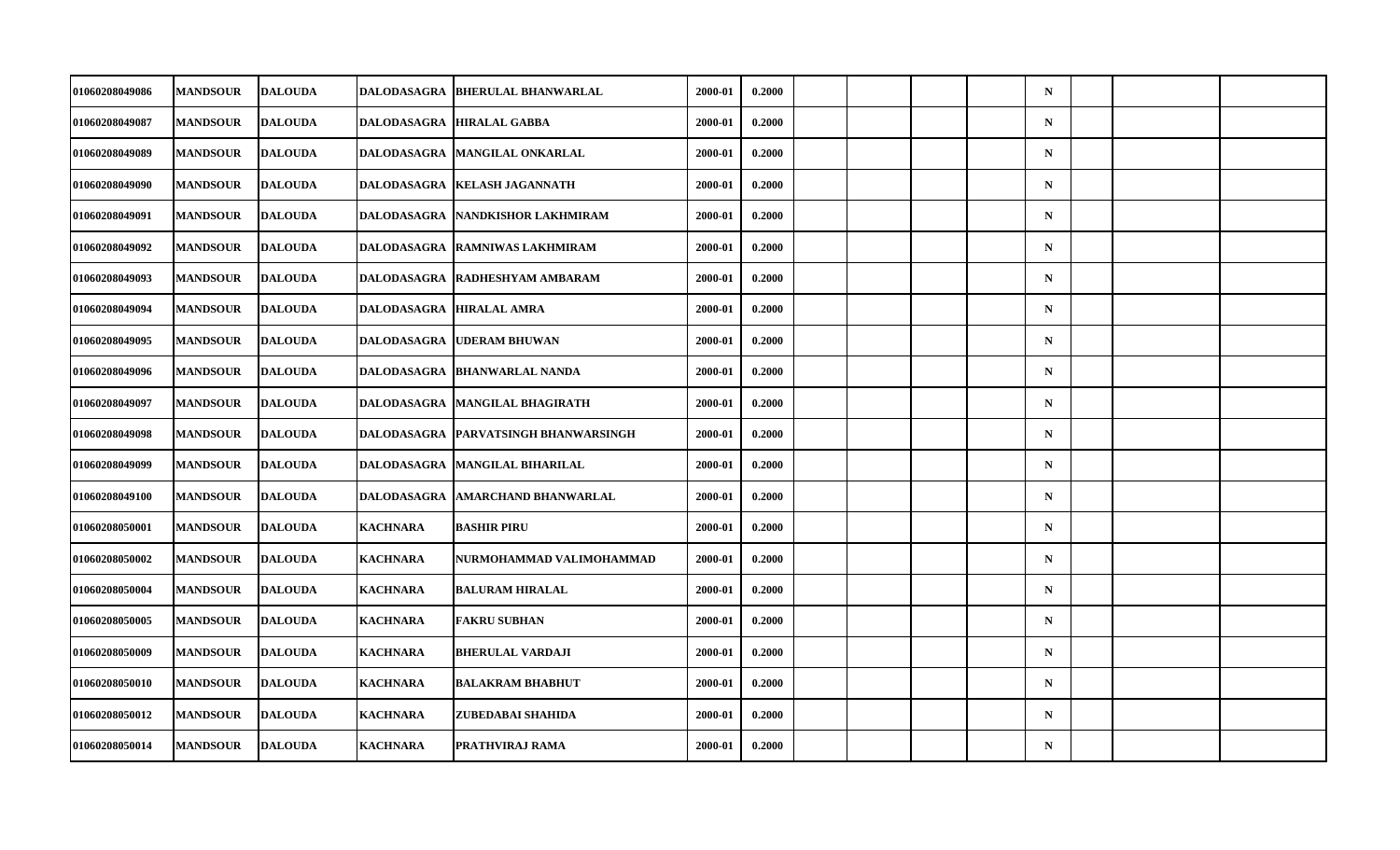| 01060208050015        | <b>MANDSOUR</b> | <b>DALOUDA</b> | <b>KACHNARA</b> | <b>BHAGIRATH RAMA</b>     | 2000-01 | 0.2000 |  |  | $\mathbf N$ |    |  |
|-----------------------|-----------------|----------------|-----------------|---------------------------|---------|--------|--|--|-------------|----|--|
| 01060208050018        | <b>MANDSOUR</b> | <b>DALOUDA</b> | <b>KACHNARA</b> | MASITA ABDULRAHIM         | 2000-01 | 0.2000 |  |  | $\mathbf N$ | 08 |  |
| 01060208050021        | <b>MANDSOUR</b> | <b>DALOUDA</b> | <b>KACHNARA</b> | <b>SALAGRAM MANNA</b>     | 2000-01 | 0.2000 |  |  | $\mathbf N$ |    |  |
| <b>01060208050023</b> | <b>MANDSOUR</b> | <b>DALOUDA</b> | <b>KACHNARA</b> | <b>RAMLAL NAGURAM</b>     | 2000-01 | 0.2000 |  |  | $\mathbf N$ |    |  |
| 01060208050024        | <b>MANDSOUR</b> | <b>DALOUDA</b> | <b>KACHNARA</b> | NANDLAL PRABHULAL         | 2000-01 | 0.2000 |  |  | $\mathbf N$ |    |  |
| 01060208050026        | <b>MANDSOUR</b> | <b>DALOUDA</b> | <b>KACHNARA</b> | <b>RATANBAI RAJARAM</b>   | 2000-01 | 0.2000 |  |  | $\mathbf N$ |    |  |
| 01060208050029        | <b>MANDSOUR</b> | <b>DALOUDA</b> | <b>KACHNARA</b> | <b>UMMEDRAM PRABHULAL</b> | 2000-01 | 0.2000 |  |  | $\mathbf N$ |    |  |
| 01060208050030        | <b>MANDSOUR</b> | <b>DALOUDA</b> | <b>KACHNARA</b> | DATARSINGH SAJJANSINGH    | 2000-01 | 0.2000 |  |  | $\mathbf N$ |    |  |
| 01060208050032        | <b>MANDSOUR</b> | <b>DALOUDA</b> | <b>KACHNARA</b> | MANGILAL RAMA CHAMAR      | 2000-01 | 0.2000 |  |  | $\mathbf N$ |    |  |
| 01060208050035        | <b>MANDSOUR</b> | <b>DALOUDA</b> | <b>KACHNARA</b> | KANCHANBAI PARBHULAL      | 2000-01 | 0.2000 |  |  | $\mathbf N$ |    |  |
| 01060208050038        | <b>MANDSOUR</b> | <b>DALOUDA</b> | <b>KACHNARA</b> | <b>FATESINGH BHERULAL</b> | 2000-01 | 0.2000 |  |  | $\mathbf N$ |    |  |
| 01060208050039        | <b>MANDSOUR</b> | <b>DALOUDA</b> | <b>KACHNARA</b> | RAMRATAN NANURAM          | 2000-01 | 0.2000 |  |  | $\mathbf N$ |    |  |
| 01060208050041        | <b>MANDSOUR</b> | <b>DALOUDA</b> | <b>KACHNARA</b> | <b>AALAM GULAB</b>        | 2000-01 | 0.2000 |  |  | ${\bf N}$   |    |  |
| 01060208050042        | <b>MANDSOUR</b> | <b>DALOUDA</b> | <b>KACHNARA</b> | <b>LALARAM BABRU</b>      | 2000-01 | 0.2000 |  |  | $\mathbf N$ |    |  |
| 01060208050043        | <b>MANDSOUR</b> | <b>DALOUDA</b> | <b>KACHNARA</b> | <b>MANGILAL NANDA</b>     | 2000-01 | 0.2000 |  |  | $\mathbf N$ |    |  |
| 01060208050044        | <b>MANDSOUR</b> | <b>DALOUDA</b> | <b>KACHNARA</b> | <b>BADRILAL BAGDIRAM</b>  | 2000-01 | 0.2000 |  |  | $\mathbf N$ |    |  |
| <b>01060208050046</b> | <b>MANDSOUR</b> | <b>DALOUDA</b> | <b>KACHNARA</b> | KARIBAI KARULAL           | 2000-01 | 0.2000 |  |  | $\mathbf N$ |    |  |
| 01060208050047        | <b>MANDSOUR</b> | <b>DALOUDA</b> | <b>KACHNARA</b> | PRAKASHCHAND CHAMPALAL    | 2000-01 | 0.2000 |  |  | $\mathbf N$ |    |  |
| 01060208050049        | <b>MANDSOUR</b> | <b>DALOUDA</b> | <b>KACHNARA</b> | <b>ABDUL KADAR KHERUN</b> | 2000-01 | 0.2000 |  |  | $\mathbf N$ | 08 |  |
| 01060208050052        | <b>MANDSOUR</b> | <b>DALOUDA</b> | <b>KACHNARA</b> | <b>ASLAM GAFUR</b>        | 2000-01 | 0.2000 |  |  | $\mathbf N$ |    |  |
| 01060208050055        | <b>MANDSOUR</b> | <b>DALOUDA</b> | <b>KACHNARA</b> | <b>KASHIRAM KISHAN</b>    | 2000-01 | 0.2000 |  |  | $\mathbf N$ |    |  |
| 01060208050057        | <b>MANDSOUR</b> | <b>DALOUDA</b> | <b>KACHNARA</b> | <b>ONKARLAL HIRALAL</b>   | 2000-01 | 0.2000 |  |  | $\mathbf N$ |    |  |
|                       |                 |                |                 |                           |         |        |  |  |             |    |  |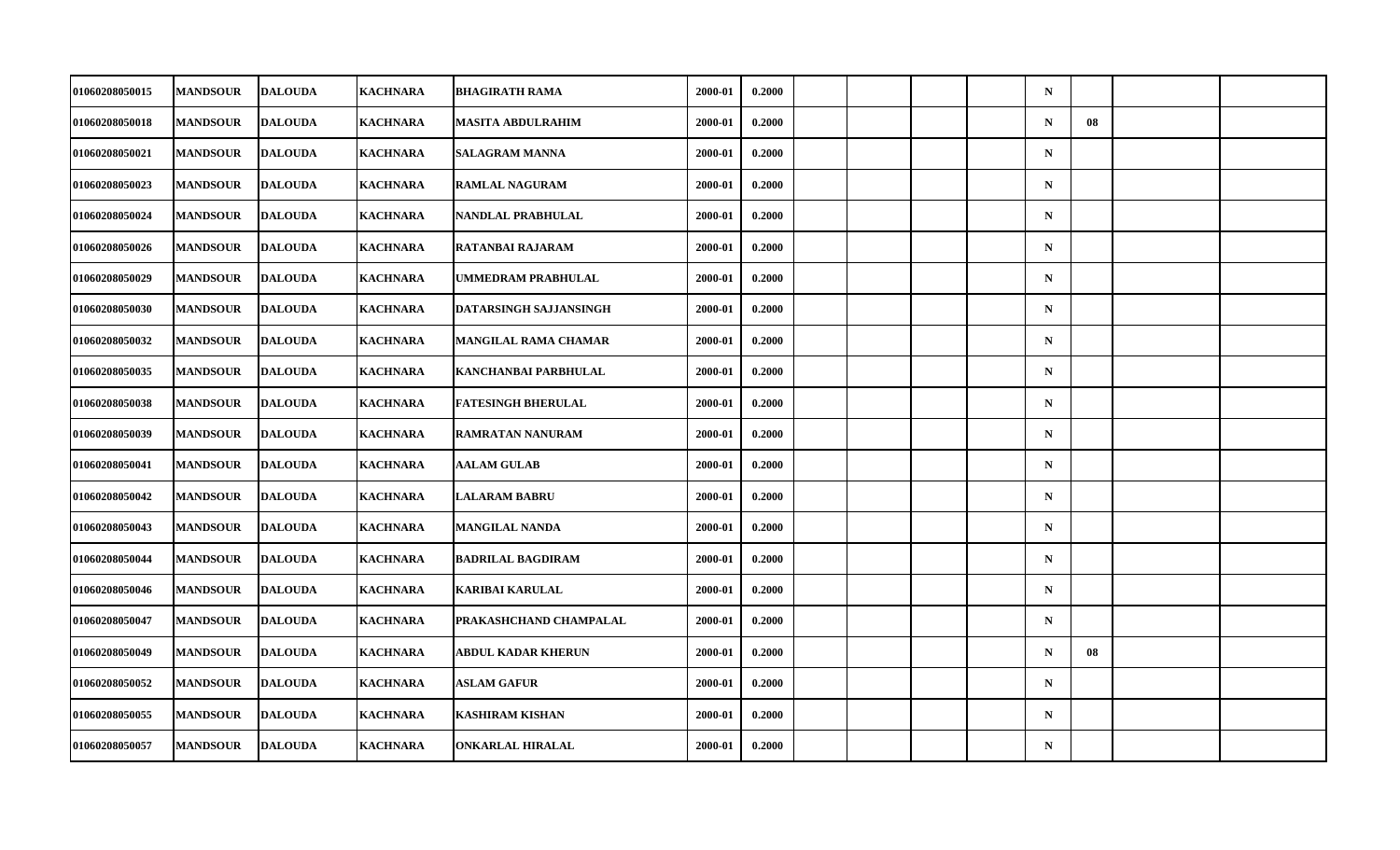| 01060208050058        | <b>MANDSOUR</b> | <b>DALOUDA</b> | <b>KACHNARA</b> | <b>HUSSAIN AJMERI</b>           | 2000-01 | 0.2000 |  |  | $\mathbf N$ |    |  |
|-----------------------|-----------------|----------------|-----------------|---------------------------------|---------|--------|--|--|-------------|----|--|
| 01060208050059        | <b>MANDSOUR</b> | <b>DALOUDA</b> | <b>KACHNARA</b> | FAKIRMOHAMMAD NABIBAKSH         | 2000-01 | 0.2000 |  |  | $\mathbf N$ | 08 |  |
| 01060208050064        | <b>MANDSOUR</b> | <b>DALOUDA</b> | <b>KACHNARA</b> | <b>NANURAM MOTI</b>             | 2000-01 | 0.2000 |  |  | $\mathbf N$ |    |  |
| 01060208050066        | <b>MANDSOUR</b> | <b>DALOUDA</b> | <b>KACHNARA</b> | KODARBAI KACHRU                 | 2000-01 | 0.2000 |  |  | $\mathbf N$ |    |  |
| 01060208050070        | <b>MANDSOUR</b> | <b>DALOUDA</b> | <b>KACHNARA</b> | <b>BHANWARLAL BHAGIRATH</b>     | 2000-01 | 0.2000 |  |  | $\mathbf N$ |    |  |
| 01060208050073        | <b>MANDSOUR</b> | <b>DALOUDA</b> | <b>KACHNARA</b> | NATHU GAUTAM GAYARI             | 2000-01 | 0.2000 |  |  | $\mathbf N$ |    |  |
| 01060208050074        | <b>MANDSOUR</b> | <b>DALOUDA</b> | <b>KACHNARA</b> | <b>BHAGUBAI JADURAM</b>         | 2000-01 | 0.2000 |  |  | $\mathbf N$ |    |  |
| <b>01060208050075</b> | <b>MANDSOUR</b> | <b>DALOUDA</b> | KACHNARA        | <b>BALURAM NANURAM</b>          | 2000-01 | 0.2000 |  |  | $\mathbf N$ |    |  |
| 01060208050077        | <b>MANDSOUR</b> | <b>DALOUDA</b> | <b>KACHNARA</b> | <b>ISMAIL AJMERI</b>            | 2000-01 | 0.2000 |  |  | $\mathbf N$ |    |  |
| 01060208050078        | <b>MANDSOUR</b> | <b>DALOUDA</b> | <b>KACHNARA</b> | SULEMAN VALI MOHAMMAD           | 2000-01 | 0.2000 |  |  | $\mathbf N$ |    |  |
| <b>01060208050080</b> | <b>MANDSOUR</b> | <b>DALOUDA</b> | <b>KACHNARA</b> | GITABAI RAJARAM                 | 2000-01 | 0.2000 |  |  | $\mathbf N$ |    |  |
| 01060208050081        | <b>MANDSOUR</b> | <b>DALOUDA</b> | <b>KACHNARA</b> | <b>GAFUR IBRAHIM</b>            | 2000-01 | 0.2000 |  |  | $\mathbf N$ |    |  |
| 01060208050082        | <b>MANDSOUR</b> | <b>DALOUDA</b> | <b>KACHNARA</b> | <b>JAMUNABAI BALURAM</b>        | 2000-01 | 0.2000 |  |  | $\mathbf N$ |    |  |
| 01060208050083        | <b>MANDSOUR</b> | <b>DALOUDA</b> | <b>KACHNARA</b> | <b>BHERULAL JADURAM</b>         | 2000-01 | 0.2000 |  |  | $\mathbf N$ |    |  |
| 01060208050084        | <b>MANDSOUR</b> | <b>DALOUDA</b> | <b>KACHNARA</b> | <b>RAMESHWAR MOTILAL</b>        | 2000-01 | 0.2000 |  |  | $\mathbf N$ |    |  |
| 01060208050085        | <b>MANDSOUR</b> | <b>DALOUDA</b> | <b>KACHNARA</b> | LAXMINARAYAN RANCHOD            | 2000-01 | 0.2000 |  |  | $\mathbf N$ |    |  |
| 01060208050087        | <b>MANDSOUR</b> | <b>DALOUDA</b> | <b>KACHNARA</b> | <b>RAGHUVIRSINGH FAKIRCHAND</b> | 2000-01 | 0.2000 |  |  | $\mathbf N$ |    |  |
| 01060208050088        | <b>MANDSOUR</b> | <b>DALOUDA</b> | <b>KACHNARA</b> | <b>FATEMABEE IMAM BAKSH</b>     | 2000-01 | 0.2000 |  |  | $\mathbf N$ |    |  |
| 01060208050091        | <b>MANDSOUR</b> | <b>DALOUDA</b> | <b>KACHNARA</b> | <b>CHETRAM BHERULAL</b>         | 2000-01 | 0.2000 |  |  | $\mathbf N$ |    |  |
| 01060208050093        | <b>MANDSOUR</b> | <b>DALOUDA</b> | <b>KACHNARA</b> | NANURAM AMRATRAM                | 2000-01 | 0.2000 |  |  | $\mathbf N$ |    |  |
| 01060208050094        | <b>MANDSOUR</b> | <b>DALOUDA</b> | <b>KACHNARA</b> | <b>HARIRAM RANCHOD</b>          | 2000-01 | 0.2000 |  |  | $\mathbf N$ |    |  |
| 01060208050095        | <b>MANDSOUR</b> | <b>DALOUDA</b> | <b>KACHNARA</b> | <b>BHERU HARIKISHAN</b>         | 2000-01 | 0.2000 |  |  | ${\bf N}$   |    |  |
|                       |                 |                |                 |                                 |         |        |  |  |             |    |  |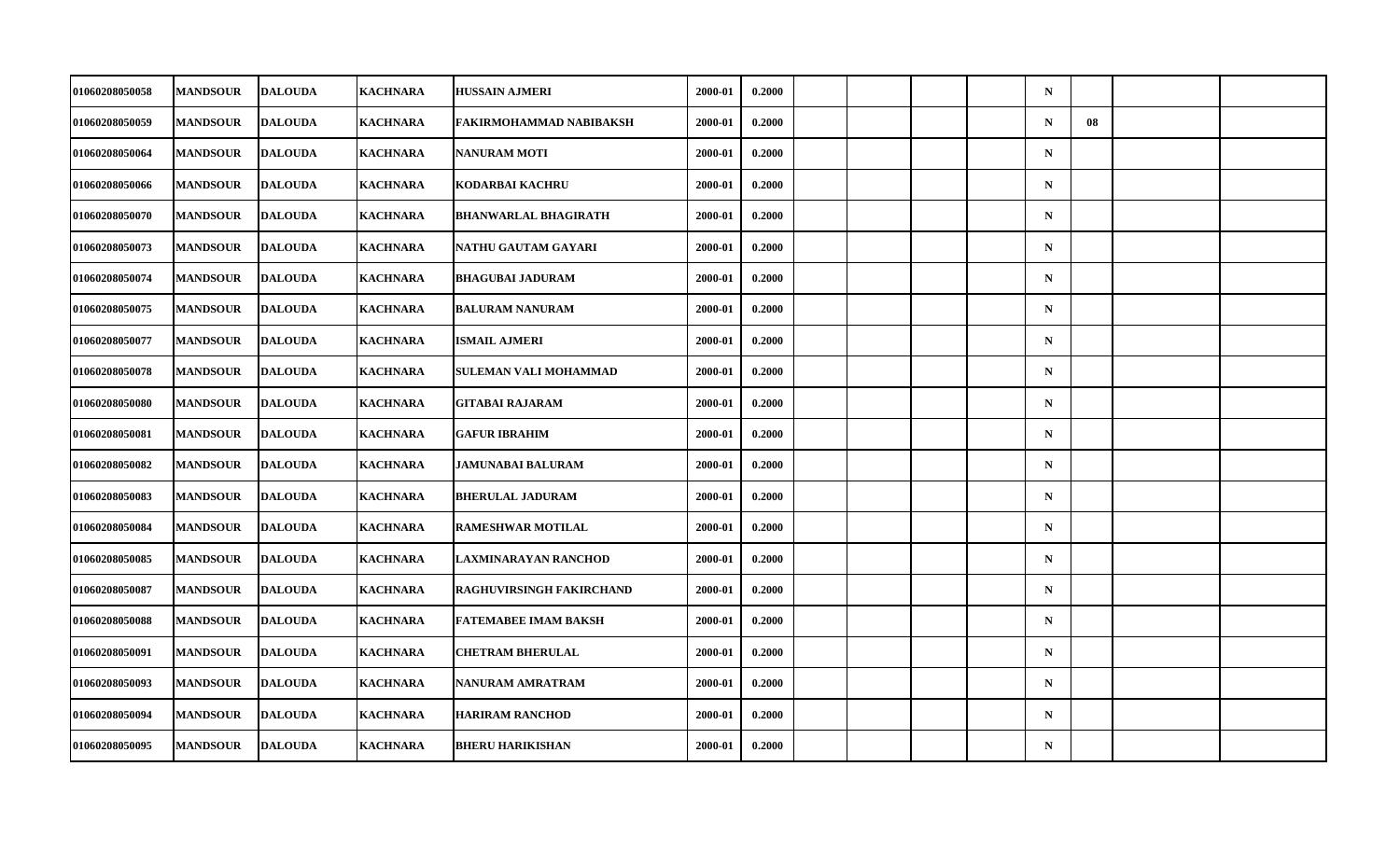| 01060208050096        | <b>MANDSOUR</b> | <b>DALOUDA</b> | <b>KACHNARA</b> | SUBRAT VARDA                       | 2000-01 | 0.2000 |  |  | $\mathbf N$  |    |  |
|-----------------------|-----------------|----------------|-----------------|------------------------------------|---------|--------|--|--|--------------|----|--|
| 01060208050098        | <b>MANDSOUR</b> | <b>DALOUDA</b> | <b>KACHNARA</b> | RESHAMKUNWAR UDAYSINGH             | 2000-01 | 0.2000 |  |  | ${\bf N}$    |    |  |
| 01060208050099        | <b>MANDSOUR</b> | <b>DALOUDA</b> | <b>KACHNARA</b> | VARDIBAI DEVRAM                    | 2000-01 | 0.2000 |  |  | $\mathbf N$  |    |  |
| 01060208050103        | <b>MANDSOUR</b> | <b>DALOUDA</b> | <b>KACHNARA</b> | FAKIRCHAND NANURAM                 | 2000-01 | 0.2000 |  |  | $\mathbf N$  |    |  |
| 01060208050108        | <b>MANDSOUR</b> | <b>DALOUDA</b> | <b>KACHNARA</b> | SHAKURANBAI AJMERI                 | 2000-01 | 0.2000 |  |  | $\mathbf N$  | 08 |  |
| 01060208050109        | <b>MANDSOUR</b> | <b>DALOUDA</b> | <b>KACHNARA</b> | SHABBIRKHA HUSSSAIN                | 2000-01 | 0.2000 |  |  | $\mathbf N$  |    |  |
| 01060208050111        | <b>MANDSOUR</b> | <b>DALOUDA</b> | <b>KACHNARA</b> | LAXMINARAYAN NANURAM               | 2000-01 | 0.2000 |  |  | $\mathbf N$  |    |  |
| 01060208050114        | <b>MANDSOUR</b> | <b>DALOUDA</b> | <b>KACHNARA</b> | <b>GAFUR AJMERI</b>                | 2000-01 | 0.2000 |  |  | $\mathbf N$  |    |  |
| 01060208050116        | <b>MANDSOUR</b> | <b>DALOUDA</b> | <b>KACHNARA</b> | PRABHULAL HIRALAL                  | 2000-01 | 0.2000 |  |  | $\mathbf N$  |    |  |
| 01060208050121        | <b>MANDSOUR</b> | <b>DALOUDA</b> | <b>KACHNARA</b> | RAMNARAYAN NANDA                   | 2000-01 | 0.2000 |  |  | $\mathbf N$  |    |  |
| <b>01060208050122</b> | <b>MANDSOUR</b> | <b>DALOUDA</b> | <b>KACHNARA</b> | <b>RADHIBAI KISHAN</b>             | 2000-01 | 0.2000 |  |  | $\mathbf N$  |    |  |
| 01060208050125        | <b>MANDSOUR</b> | <b>DALOUDA</b> | <b>KACHNARA</b> | <b>MOTILAL RAMCHANDRA</b>          | 2000-01 | 0.2000 |  |  | $\mathbf N$  |    |  |
| 01060208050126        | <b>MANDSOUR</b> | <b>DALOUDA</b> | <b>KACHNARA</b> | <b>BHANWARSINGH JUJHARSINGH</b>    | 2000-01 | 0.2000 |  |  | ${\bf N}$    |    |  |
| 01060208050127        | <b>MANDSOUR</b> | <b>DALOUDA</b> | <b>KACHNARA</b> | <b>SHAKUR NATHU</b>                | 2000-01 | 0.2000 |  |  | $\mathbf N$  |    |  |
| 01060208050128        | <b>MANDSOUR</b> | <b>DALOUDA</b> | <b>KACHNARA</b> | <b>KANHAIYALAL BAGDIRAM</b>        | 2000-01 | 0.2000 |  |  | $\mathbf N$  |    |  |
| 01060208050131        | <b>MANDSOUR</b> | <b>DALOUDA</b> | <b>KACHNARA</b> | RATANLAL TARACHAND                 | 2000-01 | 0.2000 |  |  | $\mathbf N$  |    |  |
| <b>01060208050134</b> | <b>MANDSOUR</b> | <b>DALOUDA</b> | <b>KACHNARA</b> | JAGDISH JANIBAI                    | 2000-01 | 0.2000 |  |  | $\mathbf N$  |    |  |
| 01060208050135        | <b>MANDSOUR</b> | <b>DALOUDA</b> | <b>KACHNARA</b> | <b>BHANWARSINGH UMARAVSINGH</b>    | 2000-01 | 0.2000 |  |  | $\mathbf N$  |    |  |
| 01060208050142        | <b>MANDSOUR</b> | <b>DALOUDA</b> | <b>KACHNARA</b> | <b>DAYARAM FAKIRCHAND</b>          | 2000-01 | 0.2000 |  |  | $\mathbf N$  |    |  |
| 01060208051001        | <b>MANDSOUR</b> | <b>DALOUDA</b> |                 | AKYAUMAHEDA   ARJUNSINGH SHIVSINGH | 2000-01 | 0.2000 |  |  | $\mathbf{F}$ |    |  |
| 01060208051002        | <b>MANDSOUR</b> | <b>DALOUDA</b> |                 | AKYAUMAHEDA RAMNARAYAN RAMLAL      | 2000-01 | 0.2000 |  |  | $\mathbf{F}$ |    |  |
| 01060208051003        | <b>MANDSOUR</b> | <b>DALOUDA</b> |                 | AKYAUMAHEDA LAXMAN BHERA MALI      | 2000-01 | 0.2000 |  |  | $\mathbf N$  |    |  |
|                       |                 |                |                 |                                    |         |        |  |  |              |    |  |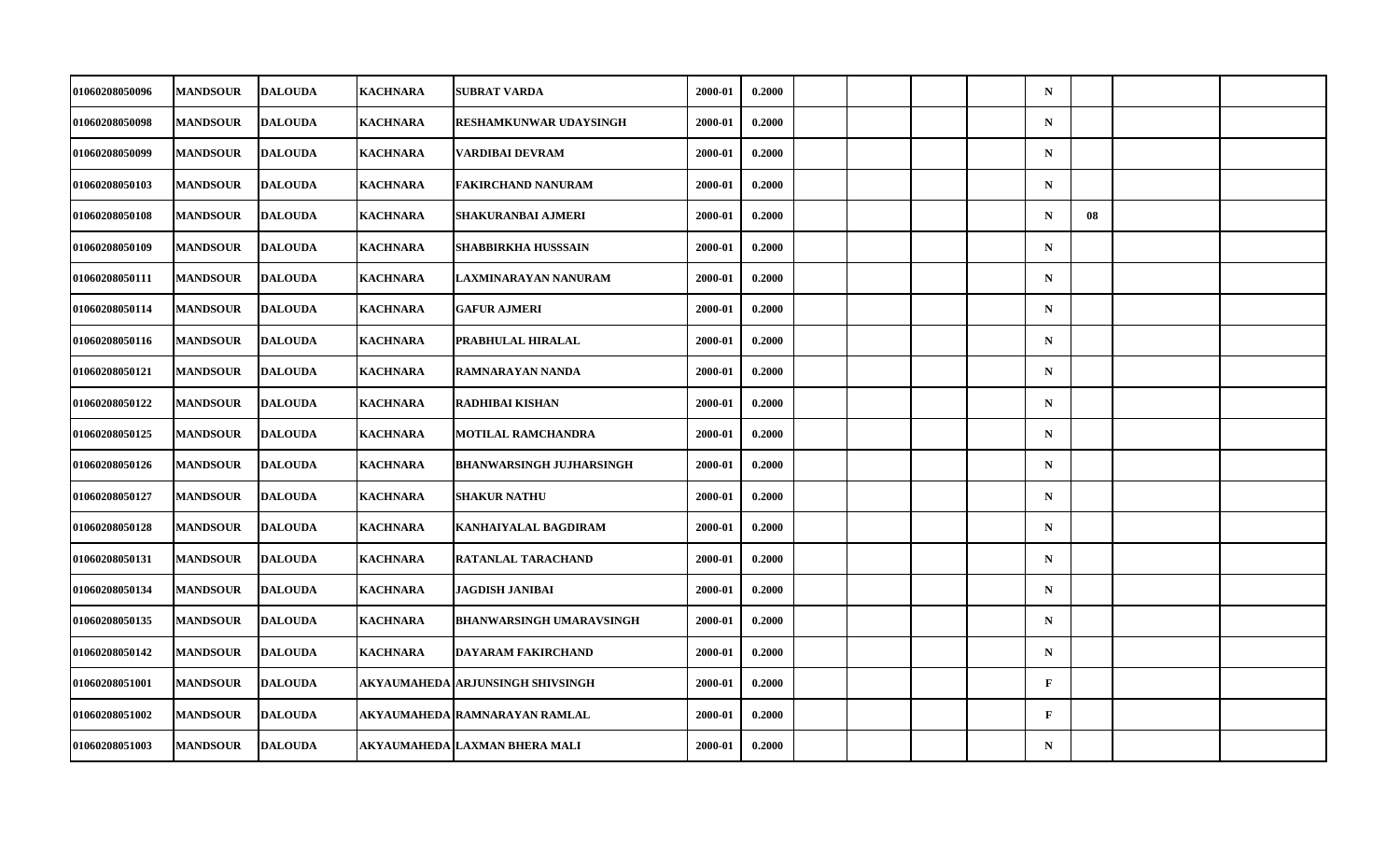| 01060208051004 | <b>MANDSOUR</b> | <b>DALOUDA</b> |                          | AKYAUMAHEDA MATHURALAL LAXMAN    | 2000-01 | 0.2000 |  |  | $\mathbf N$ |  |                    |
|----------------|-----------------|----------------|--------------------------|----------------------------------|---------|--------|--|--|-------------|--|--------------------|
| 01060208051005 | <b>MANDSOUR</b> | <b>DALOUDA</b> |                          | AKYAUMAHEDA BHAGIRATH GAMER      | 2000-01 | 0.2000 |  |  | $\mathbf N$ |  |                    |
| 01060208051006 | <b>MANDSOUR</b> | <b>DALOUDA</b> |                          | AKYAUMAHEDA SHIVLAL BHUWAN       | 2000-01 | 0.2000 |  |  | $\mathbf N$ |  |                    |
| 01060208051007 | <b>MANDSOUR</b> | <b>DALOUDA</b> |                          | AKYAUMAHEDA NANURAM KODAR        | 2000-01 | 0.2000 |  |  | $\mathbf N$ |  |                    |
| 01060208051008 | <b>MANDSOUR</b> | <b>DALOUDA</b> |                          | AKYAUMAHEDA HIRA BHERA MALI      | 2000-01 | 0.2000 |  |  | $\mathbf N$ |  |                    |
| 01060208051009 | <b>MANDSOUR</b> | <b>DALOUDA</b> | AKYAUMAHEDA   LALU NANDA |                                  | 2000-01 | 0.2000 |  |  | $\mathbf N$ |  |                    |
| 01060208051010 | <b>MANDSOUR</b> | <b>DALOUDA</b> |                          | AKYAUMAHEDA NANDLAL BHUWAN       | 2000-01 | 0.2000 |  |  | $\mathbf N$ |  |                    |
| 01060208051011 | <b>MANDSOUR</b> | <b>DALOUDA</b> |                          | AKYAUMAHEDA LALSINGH BHERUSINGH  | 2000-01 | 0.2000 |  |  | $\mathbf N$ |  |                    |
| 01060208051012 | <b>MANDSOUR</b> | <b>DALOUDA</b> |                          | AKYAUMAHEDA BHANWARLAL VAJERAM   | 2000-01 | 0.2000 |  |  | $\mathbf N$ |  | <b>NAME CHANGE</b> |
| 01060208051013 | <b>MANDSOUR</b> | <b>DALOUDA</b> |                          | AKYAUMAHEDA BHERULAL CHAMPALAL   | 2000-01 | 0.2000 |  |  | $\mathbf N$ |  |                    |
| 01060208051014 | <b>MANDSOUR</b> | <b>DALOUDA</b> |                          | AKYAUMAHEDA SHOBHARAM RAMLAL     | 2000-01 | 0.2000 |  |  | $\mathbf N$ |  |                    |
| 01060208051016 | <b>MANDSOUR</b> | <b>DALOUDA</b> |                          | AKYAUMAHEDA JHAMKUBAI UDA        | 2000-01 | 0.2000 |  |  | $\mathbf N$ |  |                    |
| 01060208051017 | <b>MANDSOUR</b> | <b>DALOUDA</b> |                          | AKYAUMAHEDA JAMNIBAI KHIMA       | 2000-01 | 0.2000 |  |  | $\mathbf N$ |  |                    |
| 01060208051018 | <b>MANDSOUR</b> | <b>DALOUDA</b> |                          | AKYAUMAHEDA BALMUKAND MANNA      | 2000-01 | 0.2000 |  |  | $\mathbf N$ |  |                    |
| 01060208051019 | <b>MANDSOUR</b> | <b>DALOUDA</b> |                          | AKYAUMAHEDA PRABHULAL VAJERAM    | 2000-01 | 0.2000 |  |  | $\mathbf N$ |  |                    |
| 01060208051020 | <b>MANDSOUR</b> | <b>DALOUDA</b> |                          | AKYAUMAHEDA JANIBAI ONKARLAL     | 2000-01 | 0.2000 |  |  | $\mathbf N$ |  |                    |
| 01060208051021 | <b>MANDSOUR</b> | <b>DALOUDA</b> |                          | AKYAUMAHEDA SHANKARLAL KESHURAM  | 2000-01 | 0.2000 |  |  | $\mathbf N$ |  |                    |
| 01060208051022 | <b>MANDSOUR</b> | <b>DALOUDA</b> |                          | AKYAUMAHEDA SALAGRAM RAMCHANDR   | 2000-01 | 0.2000 |  |  | $\mathbf N$ |  |                    |
| 01060208051023 | <b>MANDSOUR</b> | <b>DALOUDA</b> |                          | AKYAUMAHEDA BHERUDAS SALAGRAM    | 2000-01 | 0.2000 |  |  | $\mathbf N$ |  |                    |
| 01060208051024 | <b>MANDSOUR</b> | <b>DALOUDA</b> |                          | AKYAUMAHEDA KACHRU NATHU         | 2000-01 | 0.2000 |  |  | $\mathbf N$ |  |                    |
| 01060208051025 | <b>MANDSOUR</b> | <b>DALOUDA</b> |                          | AKYAUMAHEDA HARIRAM JIVA         | 2000-01 | 0.2000 |  |  | $\mathbf N$ |  |                    |
| 01060208051026 | <b>MANDSOUR</b> | <b>DALOUDA</b> |                          | <b>AKYAUMAHEDA HARIRAM JAGGA</b> | 2000-01 | 0.2000 |  |  | $\mathbf N$ |  |                    |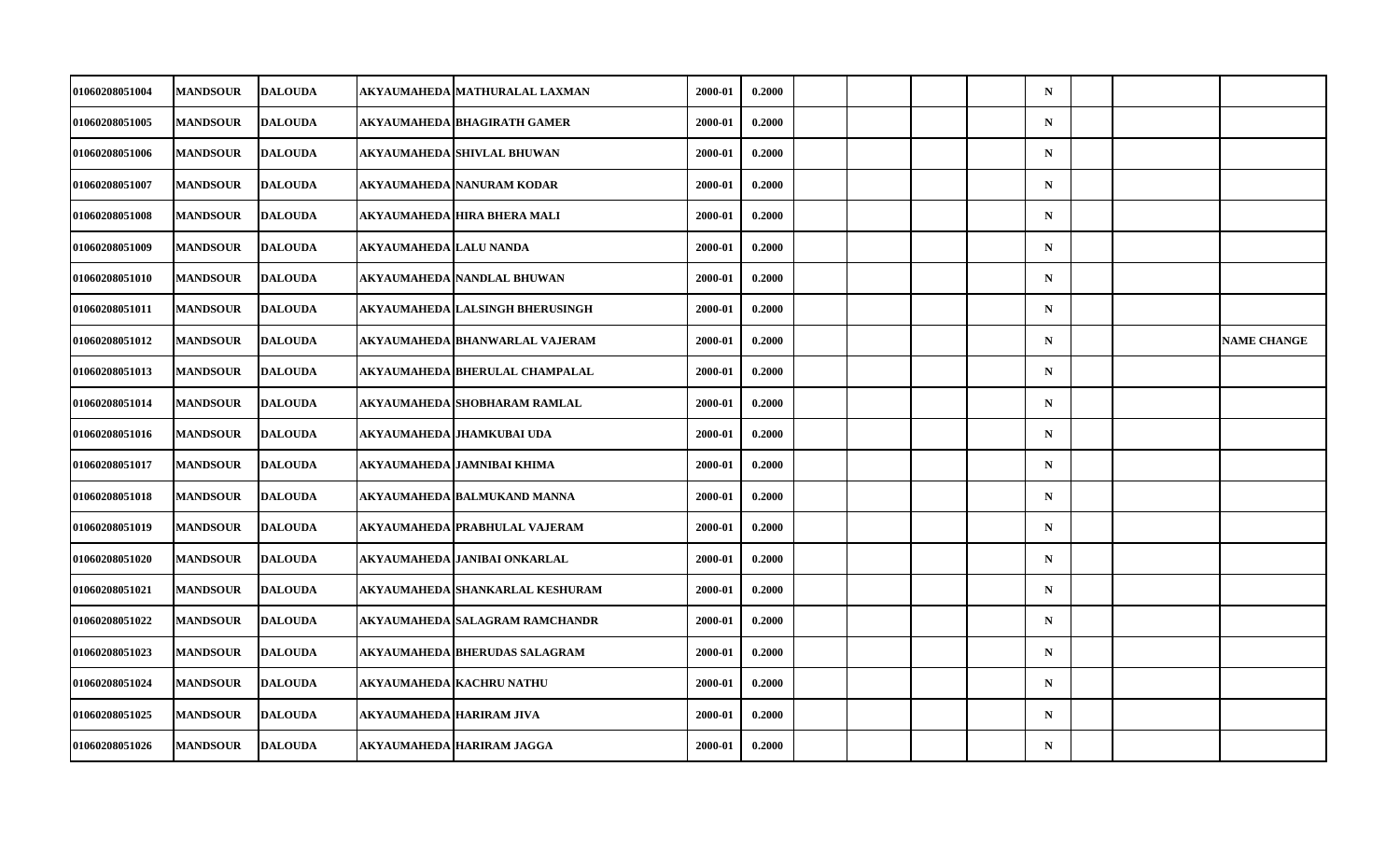| 01060208051027        | <b>MANDSOUR</b> | <b>DALOUDA</b> | AKYAUMAHEDA   KANWARLAL PARVATIBAI      | 2000-01 | 0.2000 |        |       |        | $\mathbf N$  |    |  |
|-----------------------|-----------------|----------------|-----------------------------------------|---------|--------|--------|-------|--------|--------------|----|--|
| 01060208051028        | <b>MANDSOUR</b> | <b>DALOUDA</b> | AKYAUMAHEDA TULSIBAI VERDIBAI           | 2000-01 | 0.2000 |        |       |        | $\mathbf N$  |    |  |
| 01060208051029        | <b>MANDSOUR</b> | <b>DALOUDA</b> | AKYAUMAHEDA RADHAKISHAN BHAJJA          | 2000-01 | 0.2000 |        |       |        | $\mathbf N$  |    |  |
| 01060208051031        | <b>MANDSOUR</b> | <b>DALOUDA</b> | AKYAUMAHEDA   VAJERAM SAVA MALI         | 2000-01 | 0.2000 |        |       |        | $\mathbf N$  |    |  |
| 01060208051032        | <b>MANDSOUR</b> | <b>DALOUDA</b> | AKYAUMAHEDA   DEUBAI MATHURAKUMAR       | 2000-01 | 0.2000 |        |       |        | $\mathbf N$  |    |  |
| 01060208051033        | <b>MANDSOUR</b> | <b>DALOUDA</b> | AKYAUMAHEDA   DALU LALA MALI            | 2000-01 | 0.2000 |        |       |        | $\mathbf N$  |    |  |
| 01060208051037        | <b>MANDSOUR</b> | <b>DALOUDA</b> | AKYAUMAHEDA ONKARLAL PARTHA             | 2000-01 | 0.2000 |        |       |        | $\mathbf N$  |    |  |
| <b>01060208051038</b> | <b>MANDSOUR</b> | <b>DALOUDA</b> | AKYAUMAHEDA   SAMANDARKUNWAR MADHUSINGH | 2000-01 | 0.2000 |        |       |        | $\mathbf{F}$ |    |  |
| 01060208051039        | <b>MANDSOUR</b> | <b>DALOUDA</b> | AKYAUMAHEDA PARMANAND RAMA              | 2000-01 | 0.2000 |        |       |        | $\mathbf N$  | 08 |  |
| 01060208051040        | <b>MANDSOUR</b> | <b>DALOUDA</b> | AKYAUMAHEDA PARMANAND ONKARLAL          | 2000-01 | 0.2000 |        |       |        | $\mathbf N$  |    |  |
| 01060208051042        | <b>MANDSOUR</b> | <b>DALOUDA</b> | AKYAUMAHEDA   UDAYRAM PARTHA            | 2000-01 | 0.2000 |        |       |        | $\mathbf N$  |    |  |
| 01060208051043        | <b>MANDSOUR</b> | <b>DALOUDA</b> | AKYAUMAHEDA CHHAGANLAL JEEVA            | 2000-01 | 0.2000 |        |       |        | $\mathbf N$  |    |  |
| 01060208051044        | <b>MANDSOUR</b> | <b>DALOUDA</b> | AKYAUMAHEDA AMBARAM KALU                | 2000-01 | 0.2000 | 0.1000 | 5.340 | 53.400 | G            | 08 |  |
| 01060208051045        | <b>MANDSOUR</b> | <b>DALOUDA</b> | AKYAUMAHEDA   NANDA NANURAM             | 2000-01 | 0.2000 |        |       |        | $\mathbf N$  |    |  |
| 01060208051046        | <b>MANDSOUR</b> | <b>DALOUDA</b> | AKYAUMAHEDA JAGDISH SALAGRAM            | 2000-01 | 0.2000 |        |       |        | $\mathbf N$  |    |  |
| 01060208051048        | <b>MANDSOUR</b> | <b>DALOUDA</b> | AKYAUMAHEDA RATAN SEVA MALI             | 2000-01 | 0.2000 |        |       |        | $\mathbf N$  |    |  |
| 01060208051049        | <b>MANDSOUR</b> | <b>DALOUDA</b> | AKYAUMAHEDA BAPULAL GENDA MALI          | 2000-01 | 0.2000 |        |       |        | $\mathbf N$  |    |  |
| 01060208051050        | <b>MANDSOUR</b> | <b>DALOUDA</b> | AKYAUMAHEDA HIRALAL VAJERAM             | 2000-01 | 0.2000 |        |       |        | $\mathbf N$  | 08 |  |
| 01060208051052        | <b>MANDSOUR</b> | <b>DALOUDA</b> | AKYAUMAHEDA KAMLABAI UDERAM             | 2000-01 | 0.2000 |        |       |        | $\mathbf N$  |    |  |
| 01060208051053        | <b>MANDSOUR</b> | <b>DALOUDA</b> | AKYAUMAHEDA BHAGIRATH BALU              | 2000-01 | 0.2000 |        |       |        | $\mathbf N$  |    |  |
| 01060208051054        | <b>MANDSOUR</b> | <b>DALOUDA</b> | AKYAUMAHEDA BHERUSINGH MADHUSINGH       | 2000-01 | 0.2000 |        |       |        | $\mathbf N$  |    |  |
| 01060208051055        | <b>MANDSOUR</b> | <b>DALOUDA</b> | AKYAUMAHEDA MOHANBAI BALURAM            | 2000-01 | 0.2000 |        |       |        | ${\bf N}$    |    |  |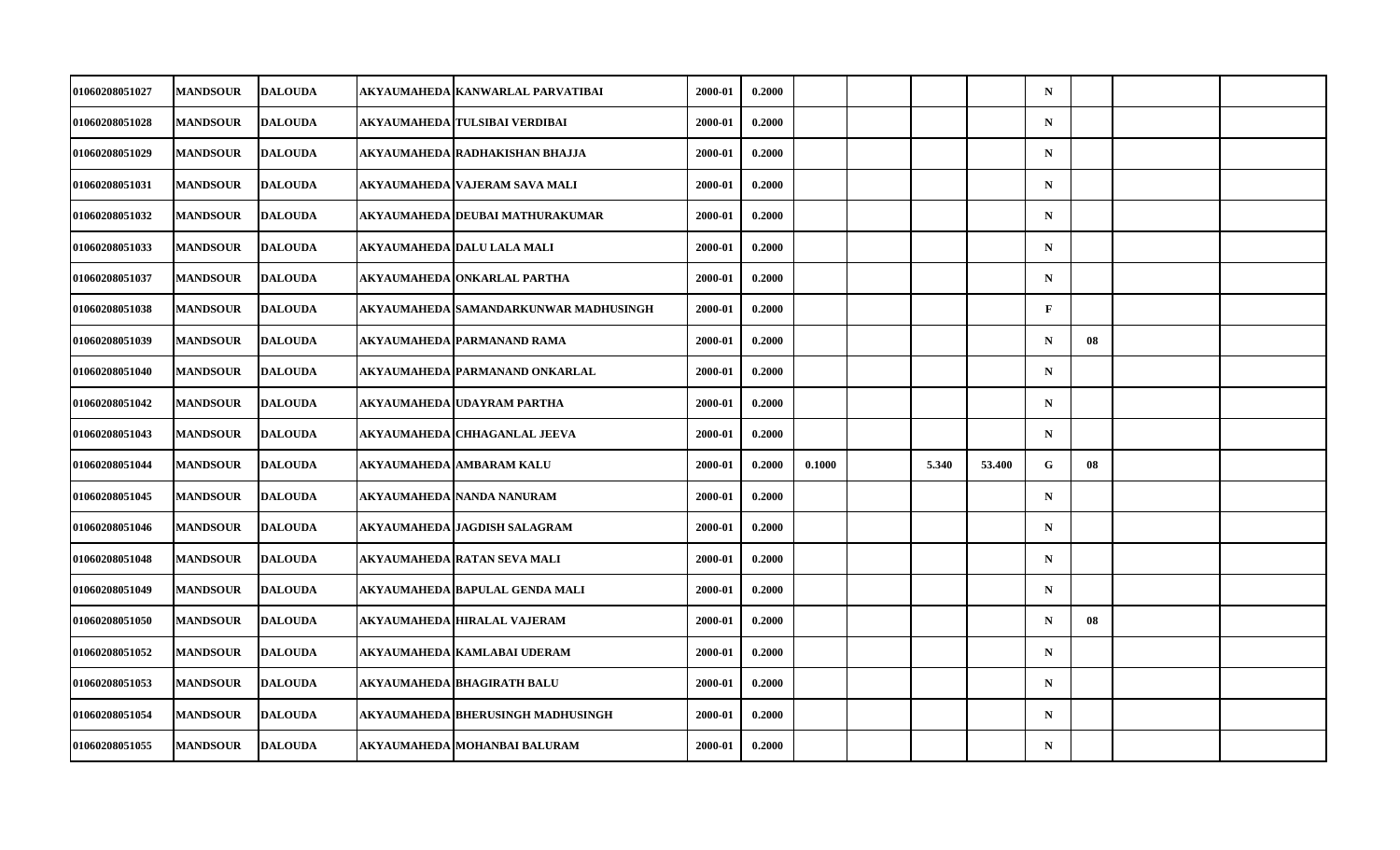| 01060208051056 | <b>MANDSOUR</b> | <b>DALOUDA</b> |                               | AKYAUMAHEDA BHERULAL NANURAM          | 2000-01 | 0.2000 | 0.2050 | 7.990 | 38.975 | G           | 04 |  |
|----------------|-----------------|----------------|-------------------------------|---------------------------------------|---------|--------|--------|-------|--------|-------------|----|--|
| 01060208051057 | <b>MANDSOUR</b> | <b>DALOUDA</b> |                               | AKYAUMAHEDA PRABHULAL SUNDARBAI       | 2000-01 | 0.2000 |        |       |        | $\mathbf N$ |    |  |
| 01060208051058 | <b>MANDSOUR</b> | <b>DALOUDA</b> |                               | AKYAUMAHEDA GOVINDRAM MOTI            | 2000-01 | 0.2000 |        |       |        | $\mathbf N$ |    |  |
| 01060208051059 | <b>MANDSOUR</b> | <b>DALOUDA</b> |                               | AKYAUMAHEDA KACHRU MOTI               | 2000-01 | 0.2000 |        |       |        | $\mathbf N$ | 08 |  |
| 01060208051060 | <b>MANDSOUR</b> | <b>DALOUDA</b> |                               | AKYAUMAHEDA LAXMANPURI KESHARPURI     | 2000-01 | 0.2000 |        |       |        | $\mathbf N$ |    |  |
| 01060208051061 | <b>MANDSOUR</b> | <b>DALOUDA</b> |                               | AKYAUMAHEDA GANGARAM UDA              | 2000-01 | 0.2000 |        |       |        | $\mathbf N$ |    |  |
| 01060208051062 | <b>MANDSOUR</b> | <b>DALOUDA</b> |                               | AKYAUMAHEDA BHANWARIBAI BHAIYALAL     | 2000-01 | 0.2000 |        |       |        | $\mathbf N$ |    |  |
| 01060208051063 | <b>MANDSOUR</b> | <b>DALOUDA</b> |                               | AKYAUMAHEDA PRABHULAL NANDIBAI        | 2000-01 | 0.2000 |        |       |        | $\mathbf N$ |    |  |
| 01060208051064 | <b>MANDSOUR</b> | <b>DALOUDA</b> |                               | AKYAUMAHEDA RADHAKISHAN KESHURAM      | 2000-01 | 0.2000 |        |       |        | $\mathbf N$ |    |  |
| 01060208051065 | <b>MANDSOUR</b> | <b>DALOUDA</b> |                               | AKYAUMAHEDA NANDKISHOR BHAGIRATH      | 2000-01 | 0.2000 |        |       |        | $\mathbf N$ |    |  |
| 01060208051066 | <b>MANDSOUR</b> | <b>DALOUDA</b> |                               | AKYAUMAHEDA BHAGWANLAL SALGRAM        | 2000-01 | 0.2000 |        |       |        | $\mathbf N$ |    |  |
| 01060208051067 | <b>MANDSOUR</b> | <b>DALOUDA</b> |                               | AKYAUMAHEDA BHERUSINGH RUPSINGH       | 2000-01 | 0.2000 |        |       |        | $\mathbf N$ |    |  |
| 01060208051068 | <b>MANDSOUR</b> | <b>DALOUDA</b> |                               | AKYAUMAHEDA JUJHARSINGH SAJJANSINGH   | 2000-01 | 0.2000 |        |       |        | $\mathbf N$ |    |  |
| 01060208051069 | <b>MANDSOUR</b> | <b>DALOUDA</b> |                               | AKYAUMAHEDA SITARAM BHUWAN            | 2000-01 | 0.2000 |        |       |        | $\mathbf N$ |    |  |
| 01060208051070 | <b>MANDSOUR</b> | <b>DALOUDA</b> |                               | AKYAUMAHEDA   RAMPRATAP KHEMRAJ       | 2000-01 | 0.2000 | 0.2050 | 9.960 | 48.585 | G           | 04 |  |
| 01060208051071 | <b>MANDSOUR</b> | <b>DALOUDA</b> |                               | AKYAUMAHEDA NANDLAL KHEMRAJ           | 2000-01 | 0.2000 |        |       |        | $\mathbf N$ |    |  |
| 01060208051072 | <b>MANDSOUR</b> | <b>DALOUDA</b> |                               | AKYAUMAHEDA RAMCHANDRA KESHURAM       | 2000-01 | 0.2000 |        |       |        | $\mathbf N$ |    |  |
| 01060208051073 | <b>MANDSOUR</b> | <b>DALOUDA</b> | <b>AKYAUMAHEDA KARU MANNA</b> |                                       | 2000-01 | 0.2000 |        |       |        | $\mathbf N$ |    |  |
| 01060208051074 | <b>MANDSOUR</b> | <b>DALOUDA</b> |                               | AKYAUMAHEDA MAGNIRAM RAMAJI           | 2000-01 | 0.2000 |        |       |        | $\mathbf N$ |    |  |
| 01060208051076 | <b>MANDSOUR</b> | <b>DALOUDA</b> |                               | AKYAUMAHEDA SITARAM LAXMAN            | 2000-01 | 0.2000 |        |       |        | $\mathbf N$ |    |  |
| 01060208051077 | <b>MANDSOUR</b> | <b>DALOUDA</b> |                               | AKYAUMAHEDA DHANRAJ GOPAL             | 2000-01 | 0.2000 |        |       |        | $\mathbf N$ | 08 |  |
| 01060208051078 | <b>MANDSOUR</b> | <b>DALOUDA</b> |                               | AKYAUMAHEDA SHANKARLAL BHUWANISHANKAR | 2000-01 | 0.2000 |        |       |        | $\mathbf N$ | 08 |  |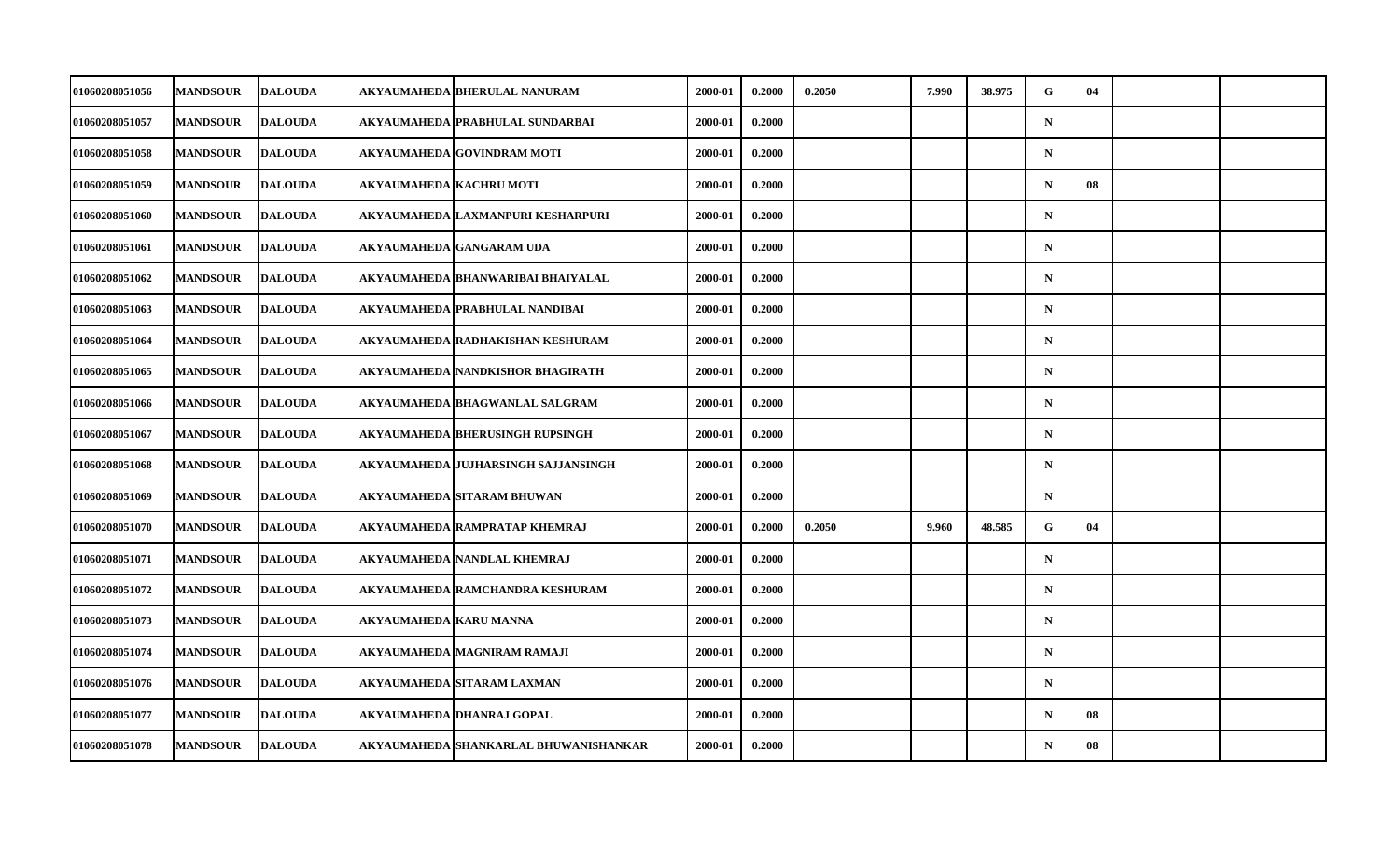| 01060208051079        | <b>MANDSOUR</b> | <b>DALOUDA</b> | AKYAUMAHEDA  BAGDIBAI MANGU          | 2000-01 | 0.2000 |        |       |        | $\mathbf N$ |    |  |
|-----------------------|-----------------|----------------|--------------------------------------|---------|--------|--------|-------|--------|-------------|----|--|
| 01060208051080        | <b>MANDSOUR</b> | <b>DALOUDA</b> | AKYAUMAHEDA BHAGIRATH PANNA          | 2000-01 | 0.2000 | 0.1250 | 7.040 | 56.320 | G           |    |  |
| 01060208051082        | <b>MANDSOUR</b> | <b>DALOUDA</b> | <b>AKYAUMAHEDA KESHURAM VARDA</b>    | 2000-01 | 0.2000 |        |       |        | $\mathbf N$ |    |  |
| 01060208051083        | <b>MANDSOUR</b> | <b>DALOUDA</b> | AKYAUMAHEDA SITABAI KESHURAM         | 2000-01 | 0.2000 | 0.1800 | 9.370 | 52.055 | G           |    |  |
| 01060208051084        | <b>MANDSOUR</b> | <b>DALOUDA</b> | AKYAUMAHEDA RAMIBAI NANDA            | 2000-01 | 0.2000 |        |       |        | $\mathbf N$ |    |  |
| 01060208051085        | <b>MANDSOUR</b> | <b>DALOUDA</b> | AKYAUMAHEDA RUGHANATH GULABBAI       | 2000-01 | 0.2000 |        |       |        | $\mathbf N$ |    |  |
| 01060208051088        | <b>MANDSOUR</b> | <b>DALOUDA</b> | AKYAUMAHEDA RAMCHANDRA BHUWAN        | 2000-01 | 0.2000 |        |       |        | $\mathbf N$ |    |  |
| 01060208051089        | <b>MANDSOUR</b> | <b>DALOUDA</b> | AKYAUMAHEDA SHANTILAL LALJI          | 2000-01 | 0.2000 |        |       |        | $\mathbf N$ |    |  |
| <b>01060208051090</b> | <b>MANDSOUR</b> | <b>DALOUDA</b> | AKYAUMAHEDA BHERULAL TARACHAND       | 2000-01 | 0.2000 |        |       |        | $\mathbf N$ |    |  |
| 01060208051093        | <b>MANDSOUR</b> | <b>DALOUDA</b> | <b>AKYAUMAHEDA AMIRCHAND VAJERAM</b> | 2000-01 | 0.2000 |        |       |        | $\mathbf N$ |    |  |
| 01060208051094        | <b>MANDSOUR</b> | <b>DALOUDA</b> | AKYAUMAHEDA SALAGRAM MEGHA           | 2000-01 | 0.2000 |        |       |        | $\mathbf N$ |    |  |
| 01060208051095        | <b>MANDSOUR</b> | <b>DALOUDA</b> | AKYAUMAHEDA NANDIBAI AMIRCHAND       | 2000-01 | 0.2000 |        |       |        | $\mathbf N$ |    |  |
| 01060208051096        | <b>MANDSOUR</b> | <b>DALOUDA</b> | AKYAUMAHEDA UDAYSINGH BHERUSINGH     | 2000-01 | 0.2000 |        |       |        | $\mathbf N$ |    |  |
| 01060208051098        | <b>MANDSOUR</b> | <b>DALOUDA</b> | AKYAUMAHEDA GANGARAM DHANNA          | 2000-01 | 0.2000 |        |       |        | $\mathbf N$ |    |  |
| 01060208051099        | <b>MANDSOUR</b> | <b>DALOUDA</b> | AKYAUMAHEDA CHENSINGH JUJHARSINGH    | 2000-01 | 0.2000 |        |       |        | $\mathbf N$ | 08 |  |
| 01060208051100        | <b>MANDSOUR</b> | <b>DALOUDA</b> | AKYAUMAHEDA NANURAM SALAGRAM         | 2000-01 | 0.2000 |        |       |        | $\mathbf N$ |    |  |
| 01060208051102        | <b>MANDSOUR</b> | <b>DALOUDA</b> | AKYAUMAHEDA BHAGIRATH DALURAM        | 2000-01 | 0.2000 |        |       |        | $\mathbf N$ |    |  |
| 01060208051103        | <b>MANDSOUR</b> | <b>DALOUDA</b> | AKYAUMAHEDA MOHANBAI GANESHRAM       | 2000-01 | 0.2000 |        |       |        | N           | 08 |  |
| 01060208051105        | <b>MANDSOUR</b> | <b>DALOUDA</b> | AKYAUMAHEDA RASALKUNWAR NAGUSINGH    | 2000-01 | 0.2000 |        |       |        | $\mathbf N$ |    |  |
| 01060208051108        | <b>MANDSOUR</b> | <b>DALOUDA</b> | AKYAUMAHEDA NANDA DOLAJI             | 2000-01 | 0.2000 |        |       |        | N           | 08 |  |
| 01060208051109        | <b>MANDSOUR</b> | <b>DALOUDA</b> | AKYAUMAHEDA UMRAOSINGH BAHADURSINGH  | 2000-01 | 0.2000 |        |       |        | $\mathbf N$ |    |  |
| 01060208051110        | <b>MANDSOUR</b> | <b>DALOUDA</b> | AKYAUMAHEDA BAGDIRAM TULSIRAM        | 2000-01 | 0.2000 |        |       |        | $\mathbf N$ |    |  |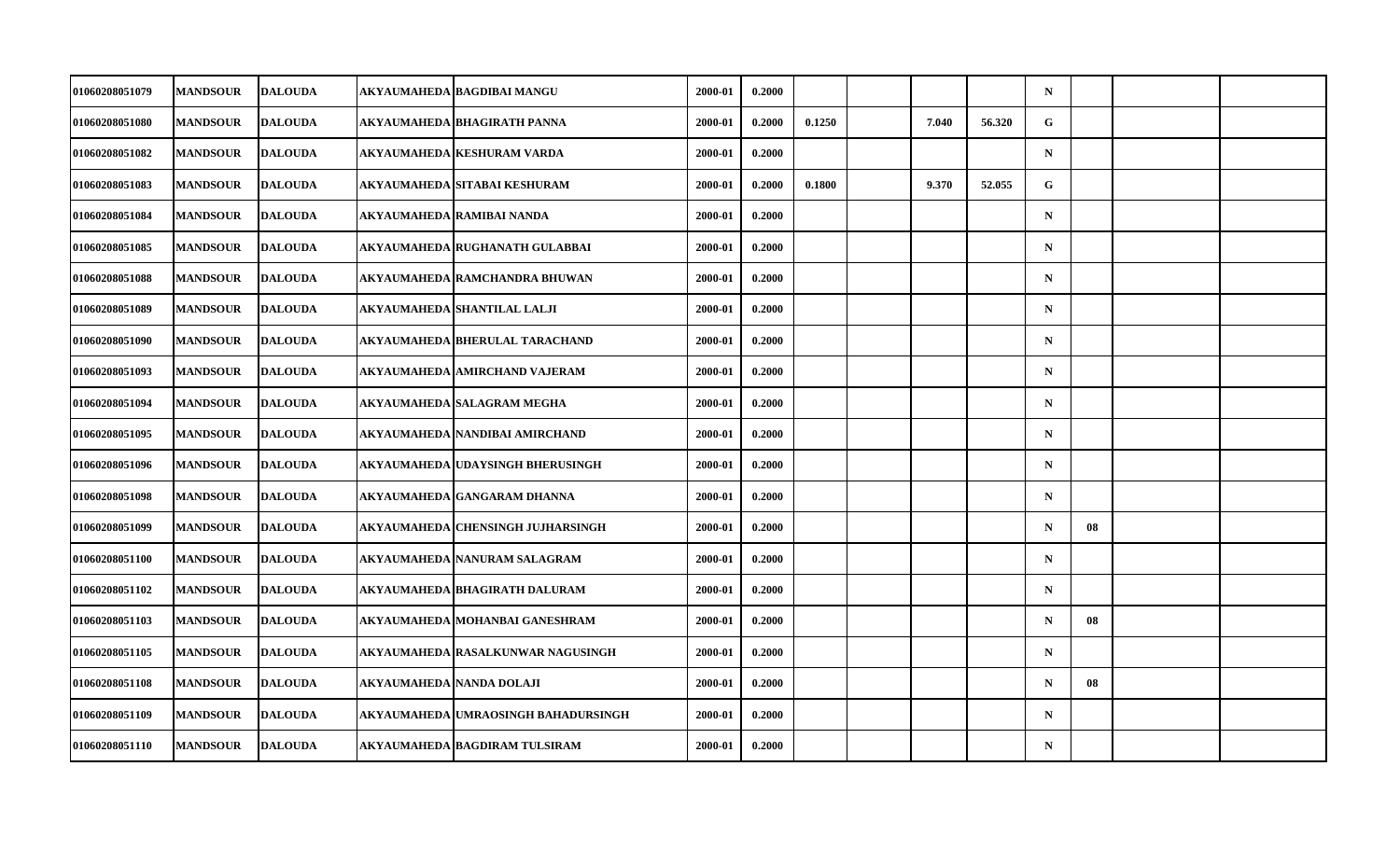| 01060208051114 | <b>MANDSOUR</b> | <b>DALOUDA</b> | AKYAUMAHEDA BHAGIRATH ONKARLAL        | 2000-01 | 0.2000 |        |        |        | $\mathbf N$ |    |                           |
|----------------|-----------------|----------------|---------------------------------------|---------|--------|--------|--------|--------|-------------|----|---------------------------|
| 01060208051115 | <b>MANDSOUR</b> | <b>DALOUDA</b> | AKYAUMAHEDA   RADHKISHAN DHANNA       | 2000-01 | 0.2000 |        |        |        | $\mathbf N$ |    |                           |
| 01060208051118 | <b>MANDSOUR</b> | <b>DALOUDA</b> | AKYAUMAHEDA KHEMRAJ BHERULAL          | 2000-01 | 0.2000 |        |        |        | $\mathbf N$ |    |                           |
| 01060208051119 | <b>MANDSOUR</b> | <b>DALOUDA</b> | AKYAUMAHEDA   SHAKUNTLABAI BRAJLAL    | 2000-01 | 0.2000 |        |        |        | $\mathbf N$ | 08 |                           |
| 01060208051122 | <b>MANDSOUR</b> | <b>DALOUDA</b> | AKYAUMAHEDA BHAGIRATH VARDA           | 2000-01 | 0.2000 |        |        |        | $\mathbf N$ |    |                           |
| 01060208051123 | <b>MANDSOUR</b> | <b>DALOUDA</b> | AKYAUMAHEDA   RAMNARAYAN DEVRAM       | 2000-01 | 0.2000 | 0.2000 | 10.790 | 53.950 | G           |    |                           |
| 01060208051124 | <b>MANDSOUR</b> | <b>DALOUDA</b> | AKYAUMAHEDA HIRALAL KHEMA             | 2000-01 | 0.2000 |        |        |        | $\mathbf N$ |    |                           |
| 01060208051125 | <b>MANDSOUR</b> | <b>DALOUDA</b> | AKYAUMAHEDA RAMIBAI RAMCHANDRA        | 2000-01 | 0.2000 |        |        |        | $\mathbf N$ |    |                           |
| 01060208051126 | <b>MANDSOUR</b> | <b>DALOUDA</b> | AKYAUMAHEDA   KACHRU HIRALAL          | 2000-01 | 0.2000 | 0.1400 | 7.690  | 54.928 | G           |    |                           |
| 01060208051127 | <b>MANDSOUR</b> | <b>DALOUDA</b> | AKYAUMAHEDA UDAYRAM DHANNA            | 2000-01 | 0.2000 | 0.2000 | 12.630 | 63.150 | G           |    |                           |
| 01060208051128 | <b>MANDSOUR</b> | <b>DALOUDA</b> | AKYAUMAHEDA MENABAI BADRILAL          | 2000-01 | 0.2000 |        |        |        | $\mathbf N$ |    |                           |
| 01060208051129 | <b>MANDSOUR</b> | <b>DALOUDA</b> | AKYAUMAHEDA  SAMPATBAI KANWARLAL      | 2000-01 | 0.2000 |        |        |        | $\mathbf N$ |    |                           |
| 01060208051130 | <b>MANDSOUR</b> | <b>DALOUDA</b> | AKYAUMAHEDA KHUMANSINGH BHERUSINGH    | 2000-01 | 0.2000 | 0.2050 | 9.760  | 47.609 | G           | 04 |                           |
| 01060208051131 | <b>MANDSOUR</b> | <b>DALOUDA</b> | AKYAUMAHEDA MADAN JETRAM (BACHHADA)   | 2000-01 | 0.2000 |        |        |        | $\mathbf N$ |    |                           |
| 01060208051132 | <b>MANDSOUR</b> | <b>DALOUDA</b> | AKYAUMAHEDA BALURAM ONKARLAL          | 2000-01 | 0.2000 |        |        |        | $\mathbf N$ |    |                           |
| 01060208051133 | <b>MANDSOUR</b> | <b>DALOUDA</b> | AKYAUMAHEDA   MANSINGH GORDHANSINGH   | 2000-01 | 0.2000 |        |        |        | $\mathbf N$ |    |                           |
| 01060208051135 | <b>MANDSOUR</b> | <b>DALOUDA</b> | AKYAUMAHEDA RAMNARAYAN AMBARAM        | 2000-01 | 0.2000 |        |        |        | $\mathbf N$ |    |                           |
| 01060208051136 | <b>MANDSOUR</b> | <b>DALOUDA</b> | AKYAUMAHEDA DHAPUBAI TULASIRAM        | 2000-01 | 0.2000 |        |        |        | $\mathbf N$ |    |                           |
| 01060208051137 | <b>MANDSOUR</b> | <b>DALOUDA</b> | AKYAUMAHEDA   NAHARSINGH JORAWARSINGH | 2000-01 | 0.2000 |        |        |        | $\mathbf N$ |    | <b>TRANSFER/ISAWKHEDI</b> |
| 01060208051138 | <b>MANDSOUR</b> | <b>DALOUDA</b> | AKYAUMAHEDA NANDKISHOR RUGHNATH       | 2000-01 | 0.2000 |        |        |        | $\mathbf N$ |    |                           |
| 01060208051139 | <b>MANDSOUR</b> | <b>DALOUDA</b> | AKYAUMAHEDA VARDICHAND UDA            | 2000-01 | 0.2000 | 0.2000 | 11.030 | 55.150 | G           |    |                           |
| 01060208051140 | <b>MANDSOUR</b> | <b>DALOUDA</b> | AKYAUMAHEDA BHANWARLAL DALLA          | 2000-01 | 0.2000 | 0.0900 | 4.080  | 45.333 | G           | 04 |                           |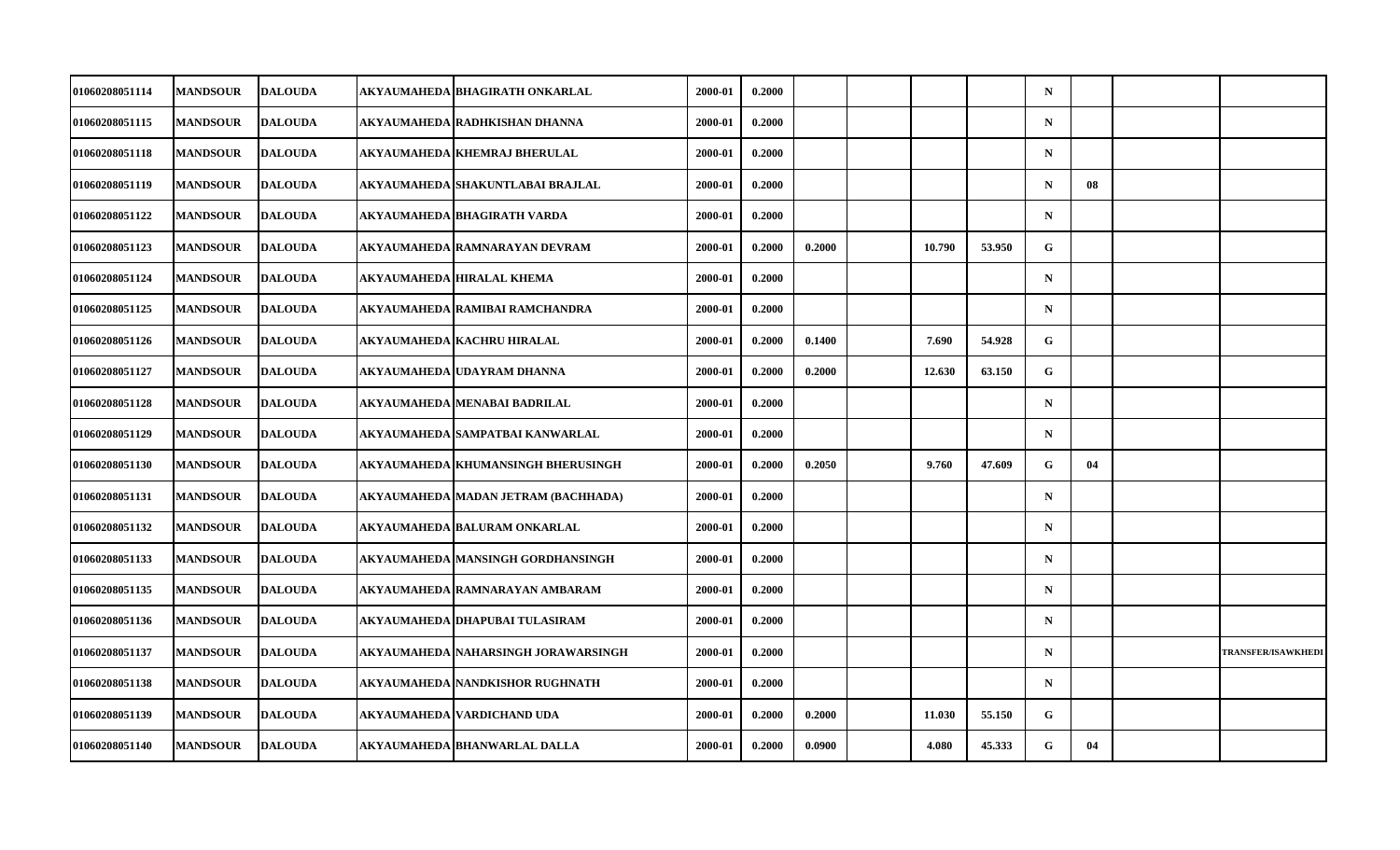| 01060208051141 | <b>MANDSOUR</b> | <b>DALOUDA</b> | AKYAUMAHEDA NIRBHERAM BHUWAN           | 2000-01 | 0.2000 |        |        |        | $\mathbf N$ |    |                                    |
|----------------|-----------------|----------------|----------------------------------------|---------|--------|--------|--------|--------|-------------|----|------------------------------------|
| 01060208051142 | <b>MANDSOUR</b> | <b>DALOUDA</b> | AKYAUMAHEDA SHAMBHU TORARAM            | 2000-01 | 0.2000 |        |        |        | $\mathbf N$ |    |                                    |
| 01060208051143 | <b>MANDSOUR</b> | <b>DALOUDA</b> | AKYAUMAHEDA SITARAM BHERULAL           | 2000-01 | 0.2000 |        |        |        | $\mathbf N$ |    |                                    |
| 01060208051144 | <b>MANDSOUR</b> | <b>DALOUDA</b> | AKYAUMAHEDA   VAJERAM SWARUPSINGH      | 2000-01 | 0.2000 |        |        |        | $\mathbf N$ |    |                                    |
| 01060208051145 | <b>MANDSOUR</b> | <b>DALOUDA</b> | AKYAUMAHEDA PRABHULAL BHUWAN           | 2000-01 | 0.2000 | 0.2000 | 10.430 | 52.150 | G           |    |                                    |
| 01060208051146 | <b>MANDSOUR</b> | <b>DALOUDA</b> | AKYAUMAHEDA RUKMANIBAI KACHRU          | 2000-01 | 0.2000 |        |        |        | $\mathbf N$ |    |                                    |
| 01060208051147 | <b>MANDSOUR</b> | <b>DALOUDA</b> | AKYAUMAHEDA MADANSINGH GORDHANSINGH    | 2000-01 | 0.2000 |        |        |        | $\mathbf N$ |    |                                    |
| 01060208051148 | <b>MANDSOUR</b> | <b>DALOUDA</b> | AKYAUMAHEDA RUGHNATH BHERULAL          | 2000-01 | 0.2000 |        |        |        | $\mathbf N$ |    |                                    |
| 01060208051149 | <b>MANDSOUR</b> | <b>DALOUDA</b> | AKYAUMAHEDA SHOBHARAM RAMA             | 2000-01 | 0.2000 |        |        |        | $\mathbf N$ |    |                                    |
| 01060208051150 | <b>MANDSOUR</b> | <b>DALOUDA</b> | AKYAUMAHEDA RADHESHYAM TORIRAM         | 2000-01 | 0.2000 |        |        |        | $\mathbf N$ |    |                                    |
| 01060208051151 | <b>MANDSOUR</b> | <b>DALOUDA</b> | AKYAUMAHEDA   JUJHARSINGH BAHADURSINGH | 2000-01 | 0.2000 |        |        |        | $\mathbf N$ |    |                                    |
| 01060208051153 | <b>MANDSOUR</b> | <b>DALOUDA</b> | AKYAUMAHEDA SHANTILAL CHANDRIYA        | 2000-01 | 0.2000 |        |        |        | $\mathbf N$ |    |                                    |
| 01060208051154 | <b>MANDSOUR</b> | <b>DALOUDA</b> | AKYAUMAHEDA VENIRAM BALU               | 2000-01 | 0.2000 |        |        |        | $\mathbf N$ |    |                                    |
| 01060208051155 | <b>MANDSOUR</b> | <b>DALOUDA</b> | <b>AKYAUMAHEDA UDAYRAM MADHO</b>       | 2000-01 | 0.2000 |        |        |        | $\mathbf N$ |    |                                    |
| 01060208051156 | <b>MANDSOUR</b> | <b>DALOUDA</b> | AKYAUMAHEDA KASHIRAM JIWA              | 2000-01 | 0.2000 |        |        |        | $\mathbf N$ |    |                                    |
| 01060208051157 | <b>MANDSOUR</b> | <b>DALOUDA</b> | AKYAUMAHEDA ONKARLAL BHERU             | 2000-01 | 0.2000 |        |        |        | $\mathbf N$ |    |                                    |
| 01060208051158 | <b>MANDSOUR</b> | <b>DALOUDA</b> | AKYAUMAHEDA GANGARAM MEGHA             | 2000-01 | 0.2000 |        |        |        | $\mathbf N$ |    |                                    |
| 01060208051159 | <b>MANDSOUR</b> | <b>DALOUDA</b> | AKYAUMAHEDA GOPAL DHANNA               | 2000-01 | 0.2000 |        |        |        | $\mathbf N$ |    |                                    |
| 01060208051160 | <b>MANDSOUR</b> | <b>DALOUDA</b> | AKYAUMAHEDA KISHANLAL JAWARCHAND       | 2000-01 | 0.2000 |        |        |        | $\mathbf N$ |    |                                    |
| 01060208051161 | <b>MANDSOUR</b> | <b>DALOUDA</b> | AKYAUMAHEDA BHERULAL RAJARAM           | 2000-01 | 0.2000 |        |        |        | $\mathbf N$ |    |                                    |
| 01060208051164 | <b>MANDSOUR</b> | <b>DALOUDA</b> | AKYAUMAHEDA SHIVKANYABAI RADHULAL      | 2000-01 | 0.2000 |        |        |        | $\mathbf N$ | 08 | <b>TRANSFER/PALDI MANDSOR I DI</b> |
| 01060208051015 | <b>MANDSOUR</b> | <b>DALOUDA</b> | AKYAUMAHEDA MOTILAL RAMCHANDRA         | 2000-01 | 0.2000 |        |        |        | $\mathbf N$ |    |                                    |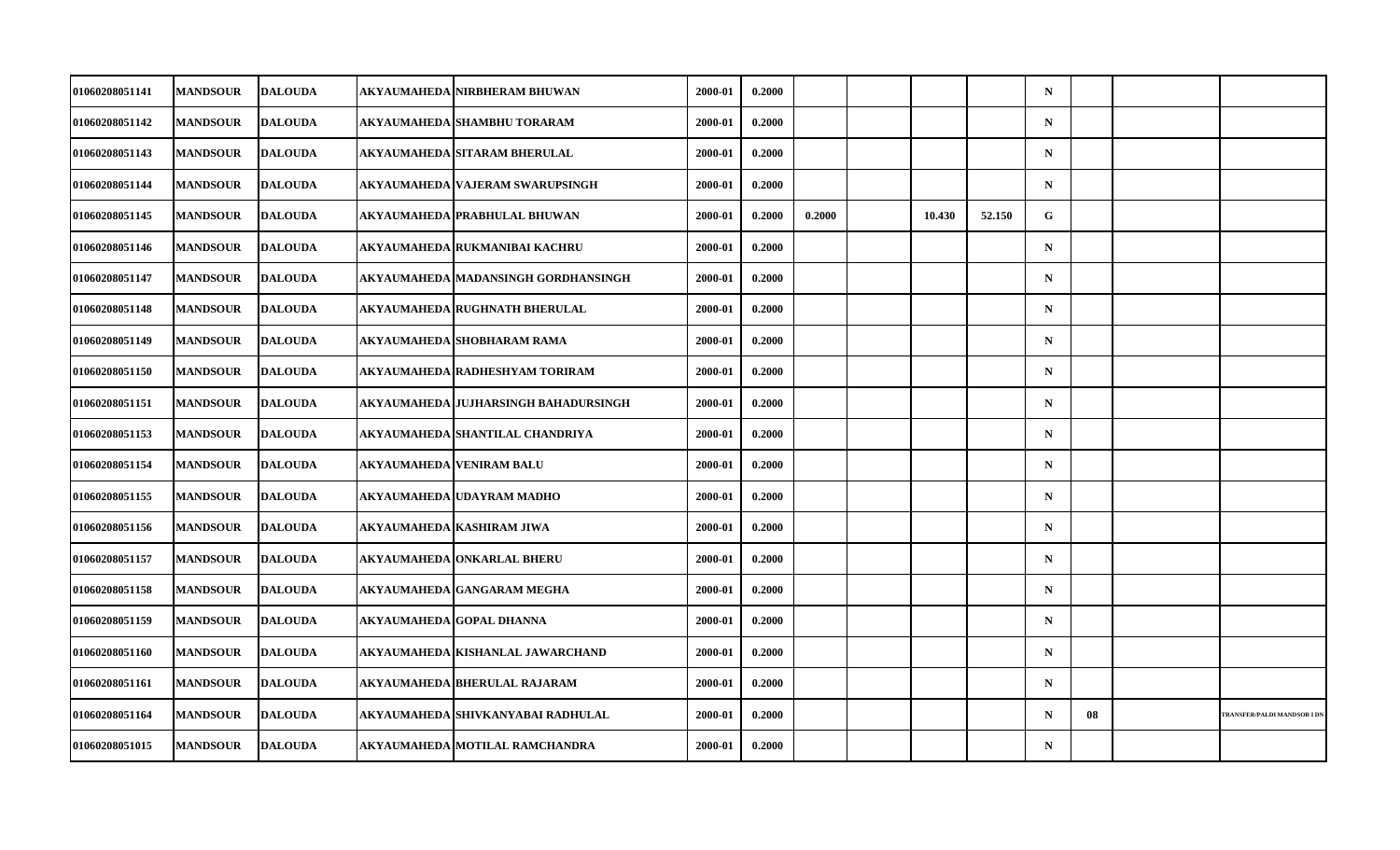| 01060315052001        | <b>RATLAM</b> | <b>SAILANA</b> | <b>HARSOLA</b> | <b>KAMLASHANKAR GULABCHAND</b>    | 2000-01 | 0.2000 | 0.1900 | 2.580  | 13.578 | G            | 04 |                        |
|-----------------------|---------------|----------------|----------------|-----------------------------------|---------|--------|--------|--------|--------|--------------|----|------------------------|
| 01060315052002        | <b>RATLAM</b> | <b>SAILANA</b> | <b>HARSOLA</b> | DEVCHAND SALAGRAM                 | 2000-01 | 0.2000 |        |        |        | $\mathbf N$  |    | <b>TRANSFER/KARIYA</b> |
| 01060315052003        | <b>RATLAM</b> | <b>SAILANA</b> | <b>HARSOLA</b> | <b>SHOBHARAM RAMA</b>             | 2000-01 | 0.2000 | 0.2000 | 11.060 | 55.300 | G            |    |                        |
| 01060315053003        | <b>RATLAM</b> | <b>SAILANA</b> | ADAVANIYA      | <b>BHERULAL PREMCHAND PATIDAR</b> | 2000-01 | 0.2000 |        |        |        | $\mathbf N$  | 08 |                        |
| 01060315053004        | <b>RATLAM</b> | <b>SAILANA</b> | ADAVANIYA      | JAGANNATH PARTHAJI PATIDAR        | 2000-01 | 0.2000 |        |        |        | $\mathbf N$  |    |                        |
| 01060315053005        | <b>RATLAM</b> | <b>SAILANA</b> | ADAVANIYA      | <b>HARIRAM ONKAR</b>              | 2000-01 | 0.2000 |        |        |        | $\mathbf N$  | 08 |                        |
| 01060315054002        | <b>RATLAM</b> | <b>SAILANA</b> | <b>KARIYA</b>  | SHANKARLAL ATMARAM                | 2000-01 | 0.2000 | 0.1950 | 10.540 | 54.051 | G            |    |                        |
| <b>01060315054005</b> | <b>RATLAM</b> | <b>SAILANA</b> | KARIYA         | <b>GOBA GOVIND</b>                | 2000-01 | 0.2000 | 0.1950 | 11.670 | 59.846 | G            |    |                        |
| 01060315054008        | <b>RATLAM</b> | <b>SAILANA</b> | <b>KARIYA</b>  | <b>HIRA DEVRAM</b>                | 2000-01 | 0.2000 | 0.2050 | 11.340 | 55.317 | G            |    |                        |
| 01060315054010        | <b>RATLAM</b> | <b>SAILANA</b> | <b>KARIYA</b>  | DEVCHANDRA HEAMRAJ                | 2000-01 | 0.2000 | 0.2000 | 8.770  | 43.850 | G            | 04 |                        |
| <b>01060315054011</b> | <b>RATLAM</b> | <b>SAILANA</b> | KARIYA         | <b>NATHURAM BHERA</b>             | 2000-01 | 0.2000 | 0.2000 | 10.320 | 51.600 | G            | 04 |                        |
| 01060315054017        | <b>RATLAM</b> | <b>SAILANA</b> | <b>KARIYA</b>  | <b>MULCHAND NAGU</b>              | 2000-01 | 0.2000 | 0.2000 | 10.680 | 53.400 | $\mathbf{G}$ |    |                        |
| 01060315054019        | <b>RATLAM</b> | <b>SAILANA</b> | <b>KARIYA</b>  | <b>BADRILAL HARIRAM</b>           | 2000-01 | 0.2000 |        |        |        | $\mathbf N$  |    |                        |
| 01060315054020        | <b>RATLAM</b> | <b>SAILANA</b> | KARIYA         | <b>KARU RAMA</b>                  | 2000-01 | 0.2000 | 0.1800 | 9.530  | 52.944 | G            |    |                        |
| 01060315054023        | <b>RATLAM</b> | <b>SAILANA</b> | <b>KARIYA</b>  | RADHIBAI CHAMPABAI                | 2000-01 | 0.2000 | 0.2000 | 10.660 | 53.300 | $\mathbf{G}$ |    |                        |
| 01060315054024        | <b>RATLAM</b> | <b>SAILANA</b> | <b>KARIYA</b>  | RAGHUNATH AMRATRAM                | 2000-01 | 0.2000 | 0.1800 | 9.770  | 54.277 | $\mathbf{G}$ |    |                        |
| 01060315054025        | <b>RATLAM</b> | <b>SAILANA</b> | <b>KARIYA</b>  | SHANKARLAL DHANNA                 | 2000-01 | 0.2000 | 0.1950 | 10.410 | 53.384 | G            |    |                        |
| 01060315054026        | <b>RATLAM</b> | <b>SAILANA</b> | <b>KARIYA</b>  | <b>LAXMAN KESHURAM</b>            | 2000-01 | 0.2000 | 0.1950 | 11.050 | 56.666 | G            |    |                        |
| 01060315054031        | <b>RATLAM</b> | <b>SAILANA</b> | <b>KARIYA</b>  | <b>JAGANNATH PREAMCHANDR</b>      | 2000-01 | 0.2000 |        |        |        | $\mathbf N$  |    |                        |
| 01060315054032        | <b>RATLAM</b> | <b>SAILANA</b> | <b>KARIYA</b>  | SHOBHARAM JAGANNATH               | 2000-01 | 0.2000 | 0.1900 | 2.750  | 14.473 | G            | 04 |                        |
| 01060315054034        | <b>RATLAM</b> | <b>SAILANA</b> | <b>KARIYA</b>  | <b>GANESH GOBA</b>                | 2000-01 | 0.2000 | 0.2000 | 8.610  | 43.050 | $\mathbf{G}$ | 04 |                        |
| 01060315054035        | <b>RATLAM</b> | <b>SAILANA</b> | <b>KARIYA</b>  | <b>GORDHAN DEVRAM</b>             | 2000-01 | 0.2000 | 0.1800 | 8.930  | 49.611 | $\mathbf{G}$ | 04 |                        |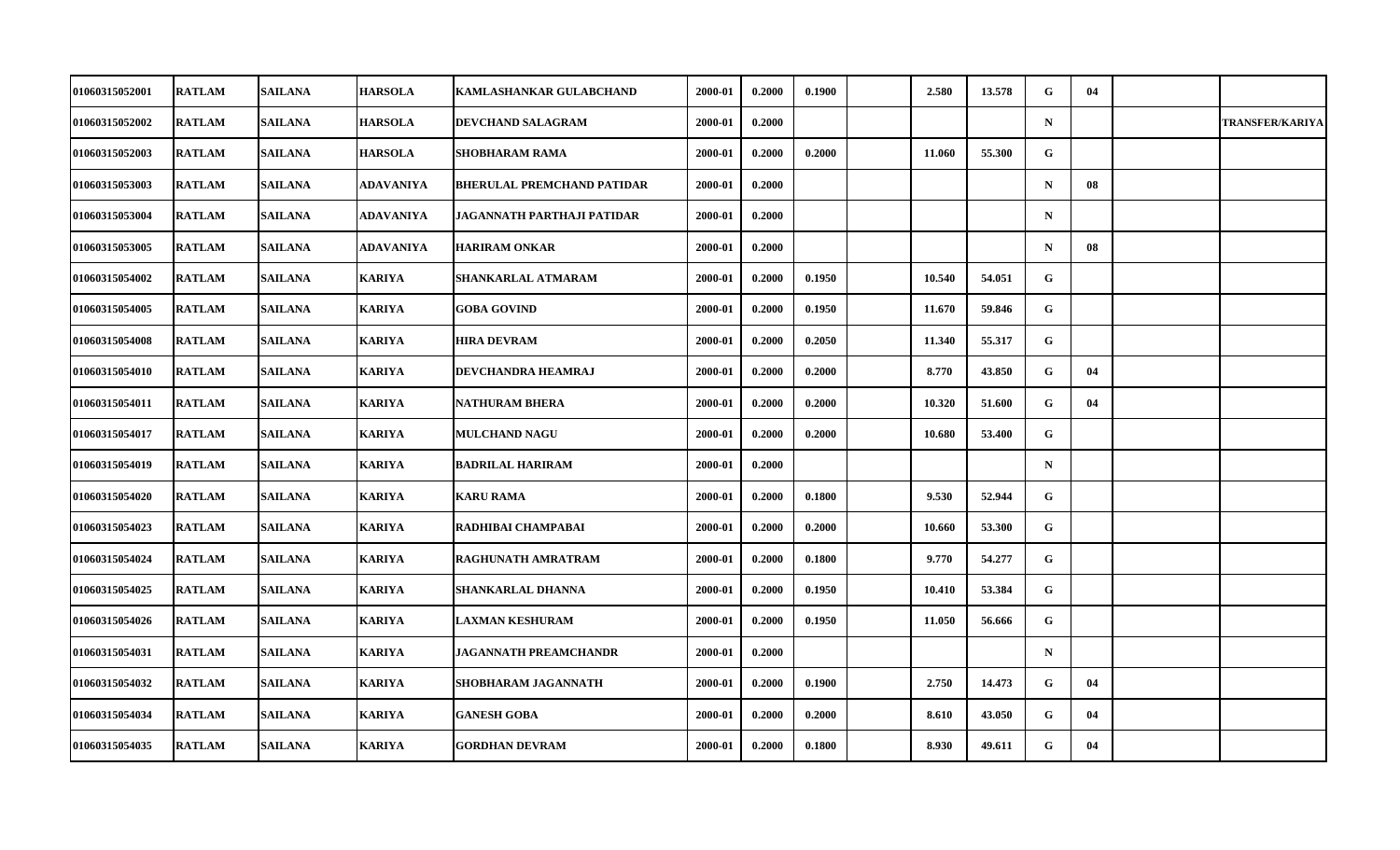| 01060315054037        | <b>RATLAM</b> | <b>SAILANA</b> | <b>KARIYA</b>      | <b>KALU RAMA(KARSOND)</b>  | 2000-01 | 0.2000 |        |        |        | $\mathbf N$ |    |  |
|-----------------------|---------------|----------------|--------------------|----------------------------|---------|--------|--------|--------|--------|-------------|----|--|
| 01060315054039        | <b>RATLAM</b> | <b>SAILANA</b> | <b>KARIYA</b>      | <b>MANGILAL LAXMAN</b>     | 2000-01 | 0.2000 | 0.2050 | 10.360 | 50.536 | G           | 04 |  |
| 01060315054040        | <b>RATLAM</b> | <b>SAILANA</b> | <b>KARIYA</b>      | DEVCHAND RAMNARAYAN        | 2000-01 | 0.2000 | 0.1900 | 10.000 | 52.631 | G           |    |  |
| 01060315054041        | <b>RATLAM</b> | <b>SAILANA</b> | <b>KARIYA</b>      | <b>VAJERAM DHURA</b>       | 2000-01 | 0.2000 | 0.1900 | 6.000  | 31.578 | G           | 04 |  |
| 01060315054043        | <b>RATLAM</b> | <b>SAILANA</b> | <b>KARIYA</b>      | RADHYSHAYAM AMBARAM        | 2000-01 | 0.2000 | 0.1900 | 10.140 | 53.368 | G           | 08 |  |
| 01060315054048        | <b>RATLAM</b> | <b>SAILANA</b> | <b>KARIYA</b>      | VARDICHAND NATHULAL        | 2000-01 | 0.2000 | 0.2000 | 10.820 | 54.100 | G           |    |  |
| 01060315054057        | <b>RATLAM</b> | <b>SAILANA</b> | <b>KARIYA</b>      | SHANKARLAL GOVINDRAM       | 2000-01 | 0.2000 |        |        |        | $\mathbf N$ |    |  |
| 01060315054059        | <b>RATLAM</b> | <b>SAILANA</b> | <b>KARIYA</b>      | MANOHARLAL GENDALAL        | 2000-01 | 0.2000 |        |        |        | $\mathbf N$ | 08 |  |
| 01060315054061        | <b>RATLAM</b> | <b>SAILANA</b> | <b>KARIYA</b>      | JANIBAI SHANKARLAL         | 2000-01 | 0.2000 | 0.2050 | 7.950  | 38.780 | G           | 04 |  |
| 01060315055001        | <b>RATLAM</b> | <b>SAILANA</b> | <b>GORDHANPURA</b> | <b>SHOBHARAM DEVRAM</b>    | 2000-01 | 0.2000 |        |        |        | $\mathbf N$ |    |  |
| 01060315056001        | <b>RATLAM</b> | <b>SAILANA</b> | <b>SAILANA</b>     | RAMCHANDRA JETHA           | 2000-01 | 0.2000 |        |        |        | $\mathbf N$ |    |  |
| 01060315056002        | <b>RATLAM</b> | <b>SAILANA</b> | <b>SAILANA</b>     | VIKRAMSINGH DIGVIJAYSINGH  | 2000-01 | 0.2000 | 0.1000 | 5.150  | 51.500 | $\bf{I}$    | 02 |  |
| 01060315056004        | <b>RATLAM</b> | <b>SAILANA</b> | <b>SAILANA</b>     | <b>MANNALAL VARDICHAND</b> | 2000-01 | 0.2000 | 0.1950 | 11.710 | 60.051 | G           |    |  |
| 01060315056006        | <b>RATLAM</b> | <b>SAILANA</b> | <b>SAILANA</b>     | RAMACHANDRA KALU           | 2000-01 | 0.2000 |        |        |        | $\mathbf N$ |    |  |
| 01060315056007        | <b>RATLAM</b> | <b>SAILANA</b> | <b>SAILANA</b>     | <b>SHOBHARAM KALU</b>      | 2000-01 | 0.2000 |        |        |        | $\mathbf N$ |    |  |
| 01060315056008        | <b>RATLAM</b> | <b>SAILANA</b> | <b>SAILANA</b>     | <b>KAMERIBAI AMRATRAM</b>  | 2000-01 | 0.2000 | 0.1600 | 9.400  | 58.750 | G           |    |  |
| <b>01060315056009</b> | <b>RATLAM</b> | <b>SAILANA</b> | <b>SAILANA</b>     | <b>NANDA BHAGGA</b>        | 2000-01 | 0.2000 | 0.0900 | 5.390  | 59.888 | G           |    |  |
| 01060315056010        | <b>RATLAM</b> | <b>SAILANA</b> | <b>SAILANA</b>     | JAGDISHCHAND FAKIRCHAND    | 2000-01 | 0.2000 |        |        |        | $\mathbf N$ |    |  |
| 01060315056012        | <b>RATLAM</b> | <b>SAILANA</b> | <b>SAILANA</b>     | <b>AMBARAM CHENA</b>       | 2000-01 | 0.2000 | 0.1750 | 10.100 | 57.714 | G           |    |  |
| 01060315056013        | <b>RATLAM</b> | <b>SAILANA</b> | <b>SAILANA</b>     | RAMCHANDRA NANURAM         | 2000-01 | 0.2000 | 0.1000 | 6.370  | 63.700 | G           |    |  |
| 01060315056014        | <b>RATLAM</b> | <b>SAILANA</b> | <b>SAILANA</b>     | <b>KANHAIYALAL KALU</b>    | 2000-01 | 0.2000 |        |        |        | $\mathbf N$ |    |  |
| 01060315056015        | <b>RATLAM</b> | <b>SAILANA</b> | <b>SAILANA</b>     | <b>SALAGRAM PUNA</b>       | 2000-01 | 0.2000 |        |        |        | ${\bf N}$   |    |  |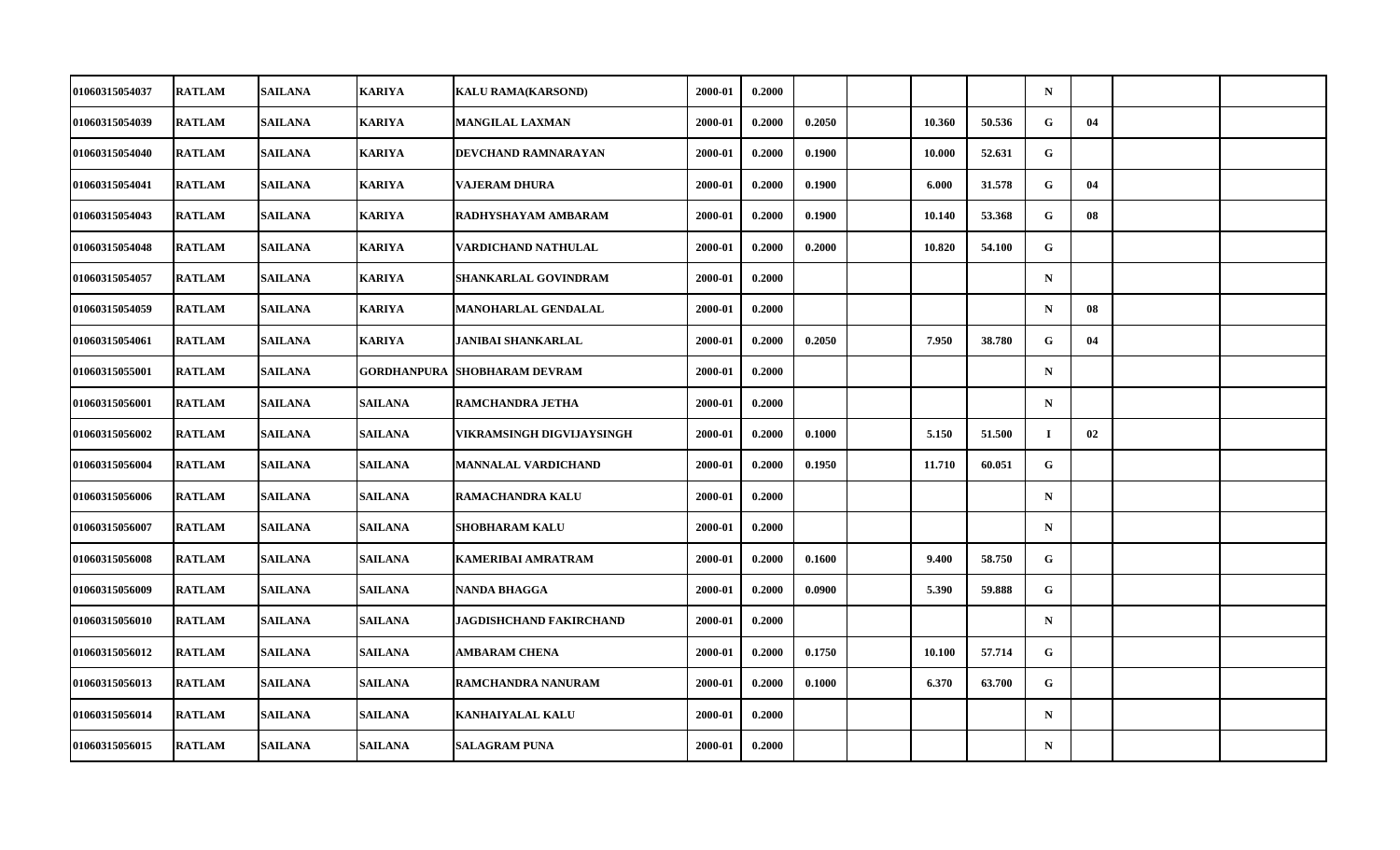| 01060315056016        | <b>RATLAM</b> | <b>SAILANA</b> | <b>SAILANA</b> | <b>BHAGIRATH DHULJI</b>       | 2000-01 | 0.2000 |        |        |        | $\mathbf N$  |    |  |
|-----------------------|---------------|----------------|----------------|-------------------------------|---------|--------|--------|--------|--------|--------------|----|--|
| 01060315056017        | <b>RATLAM</b> | <b>SAILANA</b> | <b>SAILANA</b> | <b>BADRILAL NANDA</b>         | 2000-01 | 0.2000 | 0.2000 | 10.360 | 51.800 | G            | 04 |  |
| 01060315056019        | <b>RATLAM</b> | <b>SAILANA</b> | <b>SAILANA</b> | RAMESHCHAND GOVINDRAM         | 2000-01 | 0.2000 | 0.1950 | 10.980 | 56.307 | G            |    |  |
| 01060315056020        | <b>RATLAM</b> | <b>SAILANA</b> | <b>SAILANA</b> | RAMCHANDRA RATANLAL           | 2000-01 | 0.2000 |        |        |        | $\mathbf N$  |    |  |
| 01060315056021        | <b>RATLAM</b> | <b>SAILANA</b> | <b>SAILANA</b> | <b>MANGILAL BHAGIRATH</b>     | 2000-01 | 0.2000 |        |        |        | $\mathbf N$  | 08 |  |
| 01060315056022        | <b>RATLAM</b> | <b>SAILANA</b> | <b>SAILANA</b> | <b>HIRALAL BHAGWAN</b>        | 2000-01 | 0.2000 | 0.2000 | 10.690 | 53.450 | $\bf{I}$     | 02 |  |
| 01060315056023        | <b>RATLAM</b> | <b>SAILANA</b> | <b>SAILANA</b> | <b>GOVINDRAM DHULJI</b>       | 2000-01 | 0.2000 | 0.2050 | 10.730 | 52.341 | G.           |    |  |
| 01060315056024        | <b>RATLAM</b> | <b>SAILANA</b> | <b>SAILANA</b> | DEVCHAND AMBARAM              | 2000-01 | 0.2000 |        |        |        | $\mathbf N$  |    |  |
| 01060315056025        | <b>RATLAM</b> | <b>SAILANA</b> | <b>SAILANA</b> | SOHANLAL GULABCHAND           | 2000-01 | 0.2000 |        |        |        | $\mathbf N$  | 08 |  |
| 01060315056026        | <b>RATLAM</b> | <b>SAILANA</b> | <b>SAILANA</b> | <b>BHERULAL BAGDIRAM</b>      | 2000-01 | 0.2000 |        |        |        | $\mathbf N$  |    |  |
| 01060315056029        | <b>RATLAM</b> | <b>SAILANA</b> | <b>SAILANA</b> | <b>MANGILAL BHAGGA</b>        | 2000-01 | 0.2000 |        |        |        | $\mathbf N$  |    |  |
| 01060315056030        | <b>RATLAM</b> | <b>SAILANA</b> | <b>SAILANA</b> | KANCHANBAI BHAGIRATH          | 2000-01 | 0.2000 | 0.2000 | 10.890 | 54.450 | G            |    |  |
| 01060315056031        | <b>RATLAM</b> | <b>SAILANA</b> | <b>SAILANA</b> | <b>JAGANNATH KEVAL</b>        | 2000-01 | 0.2000 |        |        |        | ${\bf N}$    |    |  |
| 01060315056036        | <b>RATLAM</b> | <b>SAILANA</b> | <b>SAILANA</b> | <b>GIRDHARI CHENA</b>         | 2000-01 | 0.2000 | 0.1850 | 10.360 | 56.000 | G            |    |  |
| 01060315056038        | <b>RATLAM</b> | <b>SAILANA</b> | <b>SAILANA</b> | <b>GULABCHAND RAMCHANDRA</b>  | 2000-01 | 0.2000 |        |        |        | $\mathbf{F}$ | 08 |  |
| 01060315056040        | <b>RATLAM</b> | <b>SAILANA</b> | <b>SAILANA</b> | <b>GOVINDRAM RADHU JI</b>     | 2000-01 | 0.2000 |        |        |        | $\mathbf{F}$ |    |  |
| <b>01060315056041</b> | <b>RATLAM</b> | <b>SAILANA</b> | <b>SAILANA</b> | GIRDHARI DEVCHAND             | 2000-01 | 0.2000 |        |        |        | $\mathbf N$  |    |  |
| 01060315056043        | <b>RATLAM</b> | <b>SAILANA</b> | <b>SAILANA</b> | AMRATABAI SOHANLAL            | 2000-01 | 0.2000 |        |        |        | $\mathbf N$  |    |  |
| 01060315056046        | <b>RATLAM</b> | <b>SAILANA</b> | <b>SAILANA</b> | NANDLAL BAPULAL               | 2000-01 | 0.2000 |        |        |        | $\mathbf N$  |    |  |
| 01060315056050        | <b>RATLAM</b> | <b>SAILANA</b> | <b>SAILANA</b> | <b>BHAGVATILAL SHANKARLAL</b> | 2000-01 | 0.2000 | 0.1950 | 5.350  | 27.435 | G            | 04 |  |
| 01060315056053        | <b>RATLAM</b> | <b>SAILANA</b> | <b>SAILANA</b> | DHAPUBAI GORDHANLAL           | 2000-01 | 0.2000 | 0.1050 | 5.570  | 53.047 | $\mathbf{G}$ |    |  |
| 01060315056055        | <b>RATLAM</b> | <b>SAILANA</b> | <b>SAILANA</b> | <b>MANGILAL NANDA</b>         | 2000-01 | 0.2000 |        |        |        | $\mathbf F$  |    |  |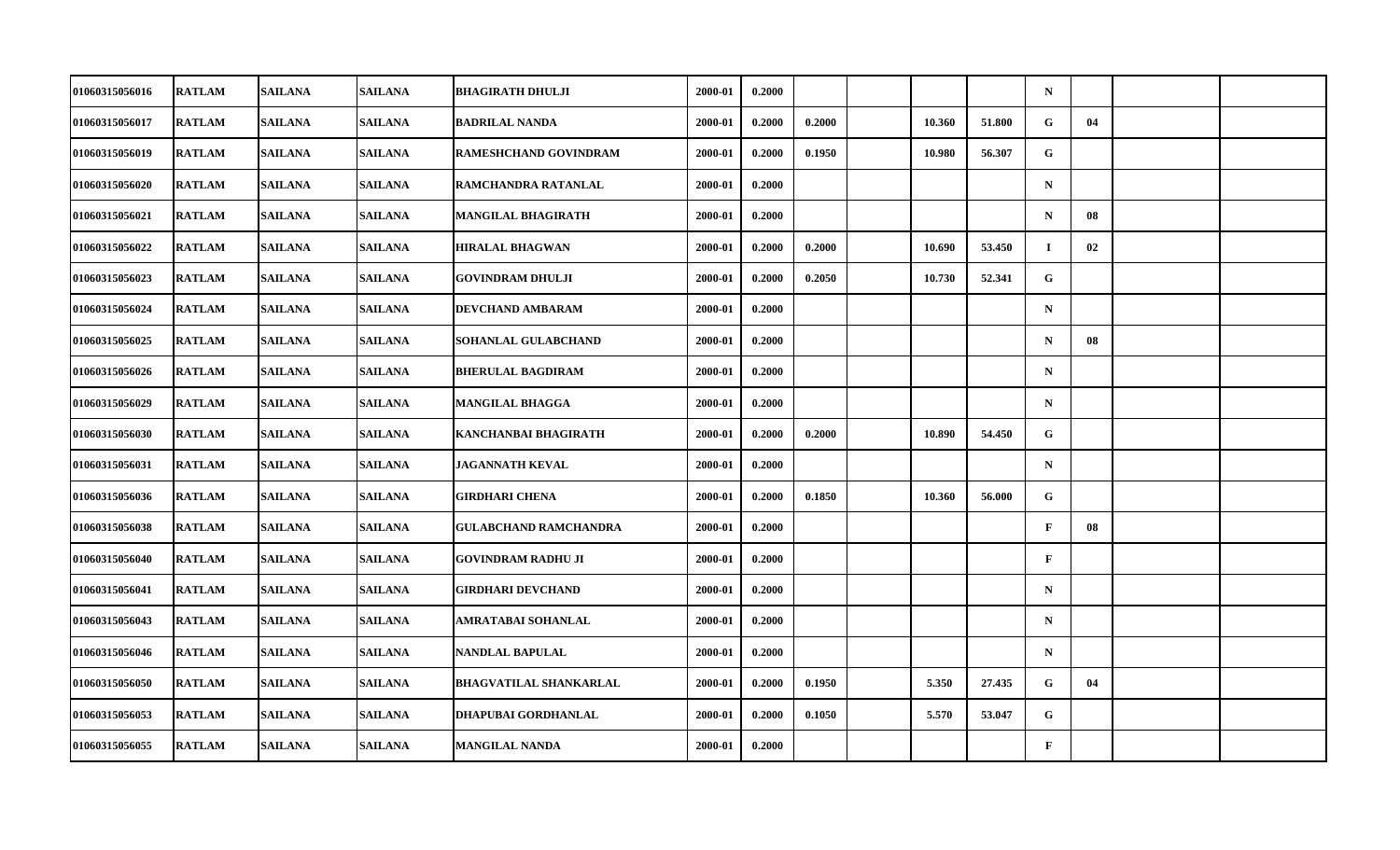| 01060315056058        | <b>RATLAM</b> | <b>SAILANA</b> | <b>SAILANA</b> | <b>GANGABAI NANDA</b>        | 2000-01 | 0.2000 |        |        |        | $\mathbf N$  |    |                    |
|-----------------------|---------------|----------------|----------------|------------------------------|---------|--------|--------|--------|--------|--------------|----|--------------------|
| 01060315056061        | <b>RATLAM</b> | <b>SAILANA</b> | <b>SAILANA</b> | AMBARAM BHERULAL             | 2000-01 | 0.2000 |        |        |        | ${\bf N}$    |    |                    |
| 01060315056062        | <b>RATLAM</b> | <b>SAILANA</b> | <b>SAILANA</b> | <b>BHURALAL SHOBHAGCHAND</b> | 2000-01 | 0.2000 |        |        |        | ${\bf N}$    |    |                    |
| 01060315056063        | <b>RATLAM</b> | <b>SAILANA</b> | <b>SAILANA</b> | <b>GOPAL RADHU</b>           | 2000-01 | 0.2000 |        |        |        | $\mathbf N$  |    |                    |
| 01060315056064        | <b>RATLAM</b> | <b>SAILANA</b> | <b>SAILANA</b> | <b>KARULAL CHUNNILAL</b>     | 2000-01 | 0.2000 |        |        |        | $\mathbf N$  | 08 |                    |
| 01060315056065        | <b>RATLAM</b> | <b>SAILANA</b> | <b>SAILANA</b> | <b>DHULJI SHANKARLAL</b>     | 2000-01 | 0.2000 | 0.2000 | 12.090 | 60.450 | G            |    |                    |
| 01060315056066        | <b>RATLAM</b> | <b>SAILANA</b> | <b>SAILANA</b> | <b>MANGILAL KARULAL</b>      | 2000-01 | 0.2000 |        |        |        | $\mathbf{F}$ |    | <b>NAME CHANGE</b> |
| 01060315056067        | <b>RATLAM</b> | <b>SAILANA</b> | <b>SAILANA</b> | SAMPATBAI KARU               | 2000-01 | 0.2000 |        |        |        | $\mathbf N$  |    | <b>NAME CHANGE</b> |
| 01060315056068        | <b>RATLAM</b> | <b>SAILANA</b> | <b>SAILANA</b> | <b>KAMLABAI BHERULAL</b>     | 2000-01 | 0.2000 |        |        |        | $\mathbf N$  |    |                    |
| 01060315056069        | <b>RATLAM</b> | <b>SAILANA</b> | <b>SAILANA</b> | PREMLATA RAMESHCHAND         | 2000-01 | 0.2000 |        |        |        | $\mathbf N$  | 08 |                    |
| 01060315056070        | <b>RATLAM</b> | <b>SAILANA</b> | <b>SAILANA</b> | <b>AMBARAM RATANLAL</b>      | 2000-01 | 0.2000 |        |        |        | $\mathbf N$  |    |                    |
| 01060315056071        | <b>RATLAM</b> | <b>SAILANA</b> | <b>SAILANA</b> | <b>KANHAIYALAL RADHU</b>     | 2000-01 | 0.2000 |        |        |        | $\mathbf N$  |    |                    |
| 01060315056074        | <b>RATLAM</b> | <b>SAILANA</b> | <b>SAILANA</b> | LACHCHHIRAM AMAR             | 2000-01 | 0.2000 |        |        |        | ${\bf N}$    |    |                    |
| 01060315056078        | <b>RATLAM</b> | <b>SAILANA</b> | <b>SAILANA</b> | <b>KANHAIYALAL BHAGGA</b>    | 2000-01 | 0.2000 |        |        |        | $\mathbf{F}$ |    |                    |
| 01060315056080        | <b>RATLAM</b> | <b>SAILANA</b> | <b>SAILANA</b> | RUKMANIBAI SALAGRAM          | 2000-01 | 0.2000 |        |        |        | $\mathbf N$  |    |                    |
| 01060315056082        | <b>RATLAM</b> | <b>SAILANA</b> | <b>SAILANA</b> | <b>KARULAL MOTILAL</b>       | 2000-01 | 0.2000 |        |        |        | $\mathbf N$  |    |                    |
| <b>01060315056083</b> | <b>RATLAM</b> | <b>SAILANA</b> | <b>SAILANA</b> | SATYANARAYAN MANGILAL        | 2000-01 | 0.2000 |        |        |        | $\mathbf N$  |    |                    |
| 01060315056084        | <b>RATLAM</b> | <b>SAILANA</b> | <b>SAILANA</b> | <b>MOHANLAL LALU</b>         | 2000-01 | 0.2000 | 0.1050 | 5.960  | 56.761 | $\mathbf G$  |    |                    |
| 01060315056086        | <b>RATLAM</b> | <b>SAILANA</b> | <b>SAILANA</b> | SATYANARAYAN SHANKARLAL      | 2000-01 | 0.2000 | 0.1500 | 8.930  | 59.533 | G            |    |                    |
| 01060315056087        | <b>RATLAM</b> | <b>SAILANA</b> | <b>SAILANA</b> | PREMDAS TULSIDAS BERAGI      | 2000-01 | 0.2000 | 0.1550 | 8.140  | 52.516 | G            |    |                    |
| 01060315056088        | <b>RATLAM</b> | <b>SAILANA</b> | <b>SAILANA</b> | <b>KARULAL NANDA</b>         | 2000-01 | 0.2000 |        |        |        | $\mathbf N$  |    |                    |
| 01060315056089        | <b>RATLAM</b> | <b>SAILANA</b> | <b>SAILANA</b> | PUNAMCHAND VARDICHAND        | 2000-01 | 0.2000 |        |        |        | $\mathbf F$  |    |                    |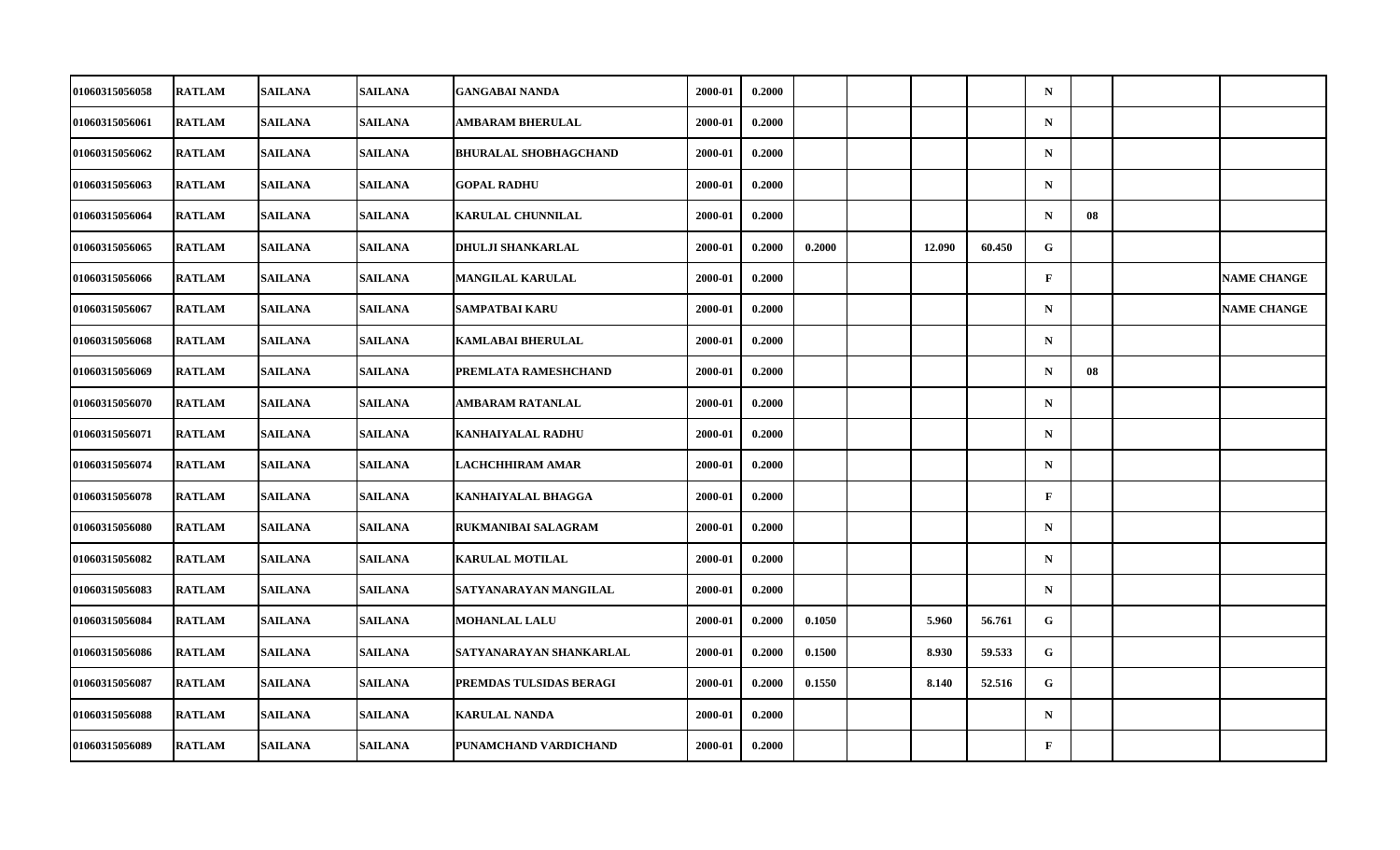| 01060315056090        | <b>RATLAM</b> | <b>SAILANA</b> | <b>SAILANA</b>  | <b>BHARATLAL SHOBHARAM</b>      | 2000-01 | 0.2000 | 0.1900 | 11.160 | 58.736 | G           |    |  |
|-----------------------|---------------|----------------|-----------------|---------------------------------|---------|--------|--------|--------|--------|-------------|----|--|
| 01060315057001        | <b>RATLAM</b> | <b>SAILANA</b> | <b>SHIVGADH</b> | MADHU VAJJA                     | 2000-01 | 0.2000 | 0.2050 | 12.220 | 59.609 | G           |    |  |
| 01060316058001        | <b>RATLAM</b> | <b>JAORA</b>   | <b>PANCHEWA</b> | <b>ONKARLAL MOTILAL</b>         | 2000-01 | 0.2000 |        |        |        | $\mathbf N$ | 08 |  |
| 01060316058009        | <b>RATLAM</b> | <b>JAORA</b>   | PANCHEWA        | RATANLAL PREMCHAND              | 2000-01 | 0.2000 |        |        |        | $\mathbf N$ |    |  |
| 01060316058019        | <b>RATLAM</b> | <b>JAORA</b>   | <b>PANCHEWA</b> | <b>KANHAIYALAL DEVRAM</b>       | 2000-01 | 0.2000 |        |        |        | $\mathbf N$ |    |  |
| 01060316058023        | <b>RATLAM</b> | <b>JAORA</b>   | <b>PANCHEWA</b> | <b>KANHAIYALAL NANDRAM</b>      | 2000-01 | 0.2000 |        |        |        | $\mathbf N$ |    |  |
| 01060316058028        | <b>RATLAM</b> | <b>JAORA</b>   | <b>PANCHEWA</b> | <b>MANOHARLAL NIRBHAYRAM</b>    | 2000-01 | 0.2000 |        |        |        | $\mathbf N$ |    |  |
| 01060316058031        | <b>RATLAM</b> | <b>JAORA</b>   | <b>PANCHEWA</b> | NANURAM PUNA                    | 2000-01 | 0.2000 |        |        |        | $\mathbf N$ |    |  |
| 01060316058035        | <b>RATLAM</b> | <b>JAORA</b>   | <b>PANCHEWA</b> | <b>KALURAM KODARJI</b>          | 2000-01 | 0.2000 |        |        |        | $\mathbf N$ | 08 |  |
| 01060316058039        | <b>RATLAM</b> | <b>JAORA</b>   | <b>PANCHEWA</b> | <b>KACHRU MOTILAL</b>           | 2000-01 | 0.2000 |        |        |        | $\mathbf N$ |    |  |
| 01060316058041        | <b>RATLAM</b> | <b>JAORA</b>   | PANCHEWA        | LALMOHAMMAD ALLAHBAKSH          | 2000-01 | 0.2000 |        |        |        | $\mathbf N$ |    |  |
| 01060316058042        | <b>RATLAM</b> | <b>JAORA</b>   | <b>PANCHEWA</b> | <b>DHULCHAND RAMCHAND</b>       | 2000-01 | 0.2000 |        |        |        | $\mathbf N$ |    |  |
| 01060316058052        | <b>RATLAM</b> | <b>JAORA</b>   | <b>PANCHEWA</b> | <b>GULABBAI TULSIRAM</b>        | 2000-01 | 0.2000 |        |        |        | ${\bf N}$   |    |  |
| 01060316059002        | <b>RATLAM</b> | <b>JAORA</b>   | <b>SUJAPUR</b>  | DEVENDRAKUMAR HIRALAL           | 2000-01 | 0.2000 |        |        |        | $\mathbf N$ |    |  |
| 01060316059003        | <b>RATLAM</b> | <b>JAORA</b>   | <b>SUJAPUR</b>  | SATTIYA CHANDRAPRAKASH          | 2000-01 | 0.2000 |        |        |        | $\mathbf N$ |    |  |
| 01060316059008        | <b>RATLAM</b> | <b>JAORA</b>   | <b>SUJAPUR</b>  | PRAHALADSINGH RATANSINGH        | 2000-01 | 0.2000 |        |        |        | $\mathbf N$ |    |  |
| <b>01060316059009</b> | <b>RATLAM</b> | <b>JAORA</b>   | <b>SUJAPUR</b>  | <b>DILIPSINGH RAMSINGH</b>      | 2000-01 | 0.2000 |        |        |        | $\mathbf N$ |    |  |
| 01060316059019        | <b>RATLAM</b> | <b>JAORA</b>   | <b>SUJAPUR</b>  | <b>KARANSINGH FATEHSINGH</b>    | 2000-01 | 0.2000 |        |        |        | $\mathbf N$ |    |  |
| 01060316059026        | <b>RATLAM</b> | <b>JAORA</b>   | <b>SUJAPUR</b>  | DATARSINGH ARJUNSINGH           | 2000-01 | 0.2000 |        |        |        | $\mathbf N$ |    |  |
| 01060316062004        | <b>RATLAM</b> | <b>JAORA</b>   | AAKYADEH        | <b>BHERUSINGH BHANWARKUNWAR</b> | 2000-01 | 0.2000 | 0.2050 | 10.980 | 53.560 | G           |    |  |
| 01060316062006        | <b>RATLAM</b> | <b>JAORA</b>   | <b>AAKYADEH</b> | <b>BHANWARSINGH KALUSINGH</b>   | 2000-01 | 0.2000 |        |        |        | $\mathbf N$ |    |  |
| 01060316062009        | <b>RATLAM</b> | <b>JAORA</b>   | <b>AAKYADEH</b> | <b>MULYA NATHU</b>              | 2000-01 | 0.2000 |        |        |        | ${\bf N}$   |    |  |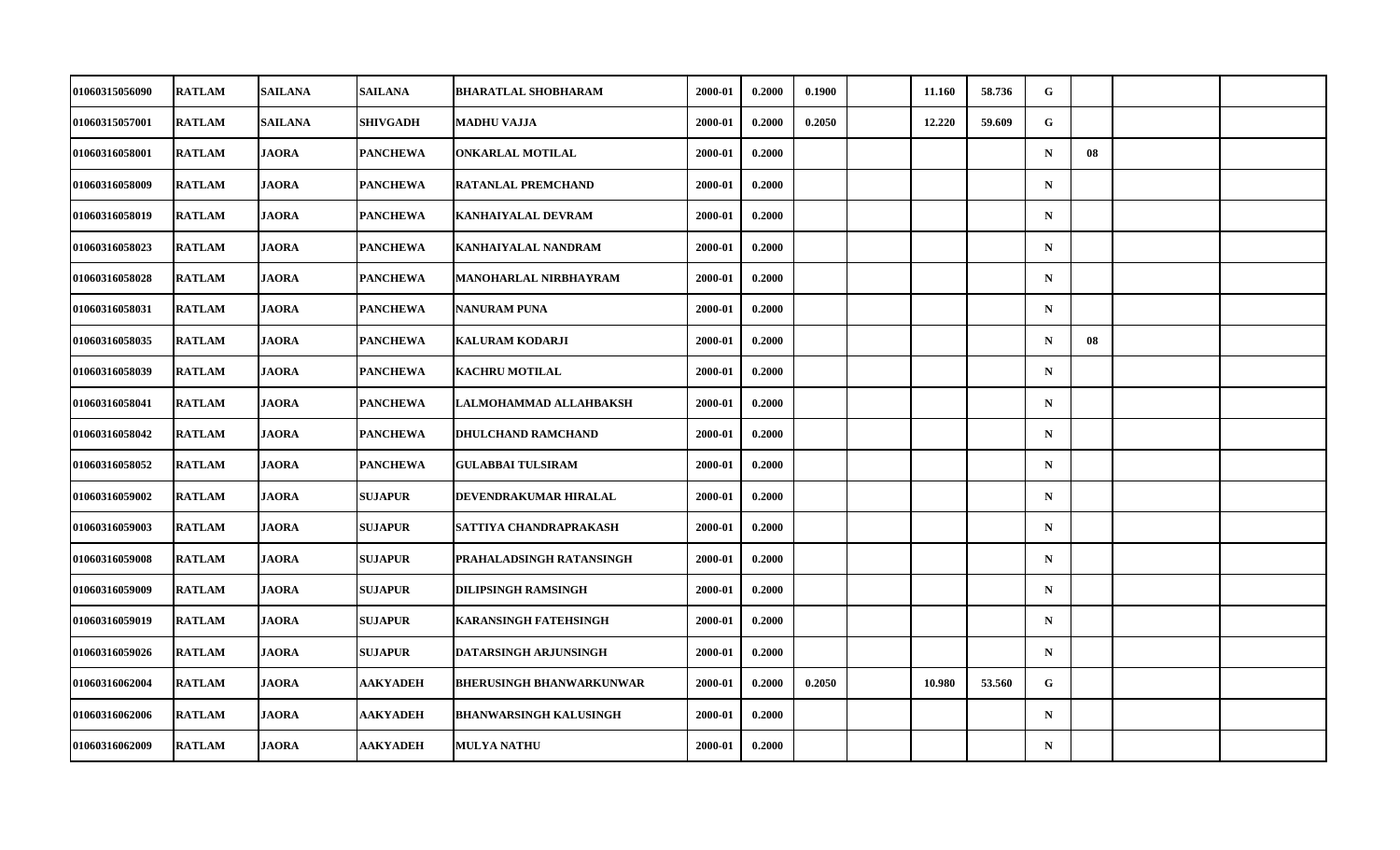| <b>01060316062010</b> | <b>RATLAM</b> | <b>JAORA</b> | <b>AAKYADEH</b>   | <b>RANCHODDAS NATHUDAS</b>  | 2000-01 | 0.2000 |        |        |        | $\mathbf N$  |    |  |
|-----------------------|---------------|--------------|-------------------|-----------------------------|---------|--------|--------|--------|--------|--------------|----|--|
| 01060316062012        | <b>RATLAM</b> | <b>JAORA</b> | <b>AAKYADEH</b>   | ARJUNSINGH KALUSINGH        | 2000-01 | 0.2000 |        |        |        | ${\bf N}$    |    |  |
| 01060316062015        | <b>RATLAM</b> | <b>JAORA</b> | <b>AAKYADEH</b>   | <b>AMAR BAGDIRAM</b>        | 2000-01 | 0.2000 |        |        |        | $\mathbf N$  |    |  |
| 01060316062016        | <b>RATLAM</b> | <b>JAORA</b> | AAKYADEH          | PAWANKUNWAR RAMSINGH        | 2000-01 | 0.2000 |        |        |        | $\mathbf N$  |    |  |
| 01060316062018        | <b>RATLAM</b> | <b>JAORA</b> | AAKYADEH          | LALSINGH MANGUSINGH         | 2000-01 | 0.2000 |        |        |        | $\mathbf N$  |    |  |
| 01060316062019        | <b>RATLAM</b> | <b>JAORA</b> | <b>AAKYADEH</b>   | <b>BADRILAL GOVINDRAM</b>   | 2000-01 | 0.2000 |        |        |        | $\mathbf N$  |    |  |
| 01060316064001        | <b>RATLAM</b> | <b>JAORA</b> | MAMATKHEDA        | <b>MOTILAL RAJARAM</b>      | 2000-01 | 0.2000 | 0.1950 | 10.140 | 52.000 | $\mathbf{G}$ |    |  |
| 01060316064002        | <b>RATLAM</b> | <b>JAORA</b> | MAMATKHEDA        | <b>DHAPUBAI BHANWARLAL</b>  | 2000-01 | 0.2000 |        |        |        | $\mathbf N$  |    |  |
| 01060316064003        | <b>RATLAM</b> | <b>JAORA</b> | <b>MAMATKHEDA</b> | <b>GAUTAM MOTILAL</b>       | 2000-01 | 0.2000 | 0.1900 | 8.750  | 46.052 | G            | 04 |  |
| 01060316064004        | <b>RATLAM</b> | <b>JAORA</b> | MAMATKHEDA        | <b>SOHANSINGH HATESINGH</b> | 2000-01 | 0.2000 |        |        |        | $\mathbf N$  |    |  |
| 01060316064005        | <b>RATLAM</b> | <b>JAORA</b> | MAMATKHEDA        | NANDLAL GANESHRAM           | 2000-01 | 0.2000 |        |        |        | $\mathbf N$  |    |  |
| 01060316064006        | <b>RATLAM</b> | <b>JAORA</b> | MAMATKHEDA        | <b>SITABAI NAGURAM</b>      | 2000-01 | 0.2000 | 0.1950 | 10.650 | 54.615 | G            |    |  |
| 01060316064007        | <b>RATLAM</b> | <b>JAORA</b> | <b>MAMATKHEDA</b> | RAMCHANDRA JAGANNATH        | 2000-01 | 0.2000 | 0.1050 | 5.660  | 53.904 | $\mathbf G$  |    |  |
| 01060316064008        | <b>RATLAM</b> | <b>JAORA</b> | MAMATKHEDA        | <b>KESHURAM KAMMU</b>       | 2000-01 | 0.2000 |        |        |        | $\mathbf N$  |    |  |
| 01060316064012        | <b>RATLAM</b> | <b>JAORA</b> | MAMATKHEDA        | <b>AMRA KEVAL</b>           | 2000-01 | 0.2000 |        |        |        | $\mathbf N$  |    |  |
| 01060316064013        | <b>RATLAM</b> | <b>JAORA</b> | <b>MAMATKHEDA</b> | <b>VARDICHAND SURATRAM</b>  | 2000-01 | 0.2000 |        |        |        | $\mathbf N$  |    |  |
| <b>01060316064020</b> | <b>RATLAM</b> | <b>JAORA</b> | MAMATKHEDA        | VARDIRAM CHAMPALAL          | 2000-01 | 0.2000 | 0.1950 | 9.740  | 49.948 | G            | 04 |  |
| 01060316064022        | <b>RATLAM</b> | <b>JAORA</b> | MAMATKHEDA        | <b>NAGUBAI BHERULAL</b>     | 2000-01 | 0.2000 |        |        |        | $\mathbf{F}$ |    |  |
| 01060316064023        | <b>RATLAM</b> | <b>JAORA</b> | MAMATKHEDA        | <b>DEVRAM RAMLAL</b>        | 2000-01 | 0.2000 |        |        |        | $\mathbf N$  |    |  |
| 01060316064024        | <b>RATLAM</b> | <b>JAORA</b> | MAMATKHEDA        | <b>MOTILAL BHERULAL</b>     | 2000-01 | 0.2000 |        |        |        | $\mathbf N$  | 08 |  |
| 01060316064026        | <b>RATLAM</b> | <b>JAORA</b> | MAMATKHEDA        | <b>NAGUBAI SHIVLAL</b>      | 2000-01 | 0.2000 | 0.1700 | 9.790  | 57.588 | G            |    |  |
| 01060316064027        | <b>RATLAM</b> | <b>JAORA</b> | MAMATKHEDA        | <b>SHANKARLAL SURATRAM</b>  | 2000-01 | 0.2000 |        |        |        | ${\bf N}$    |    |  |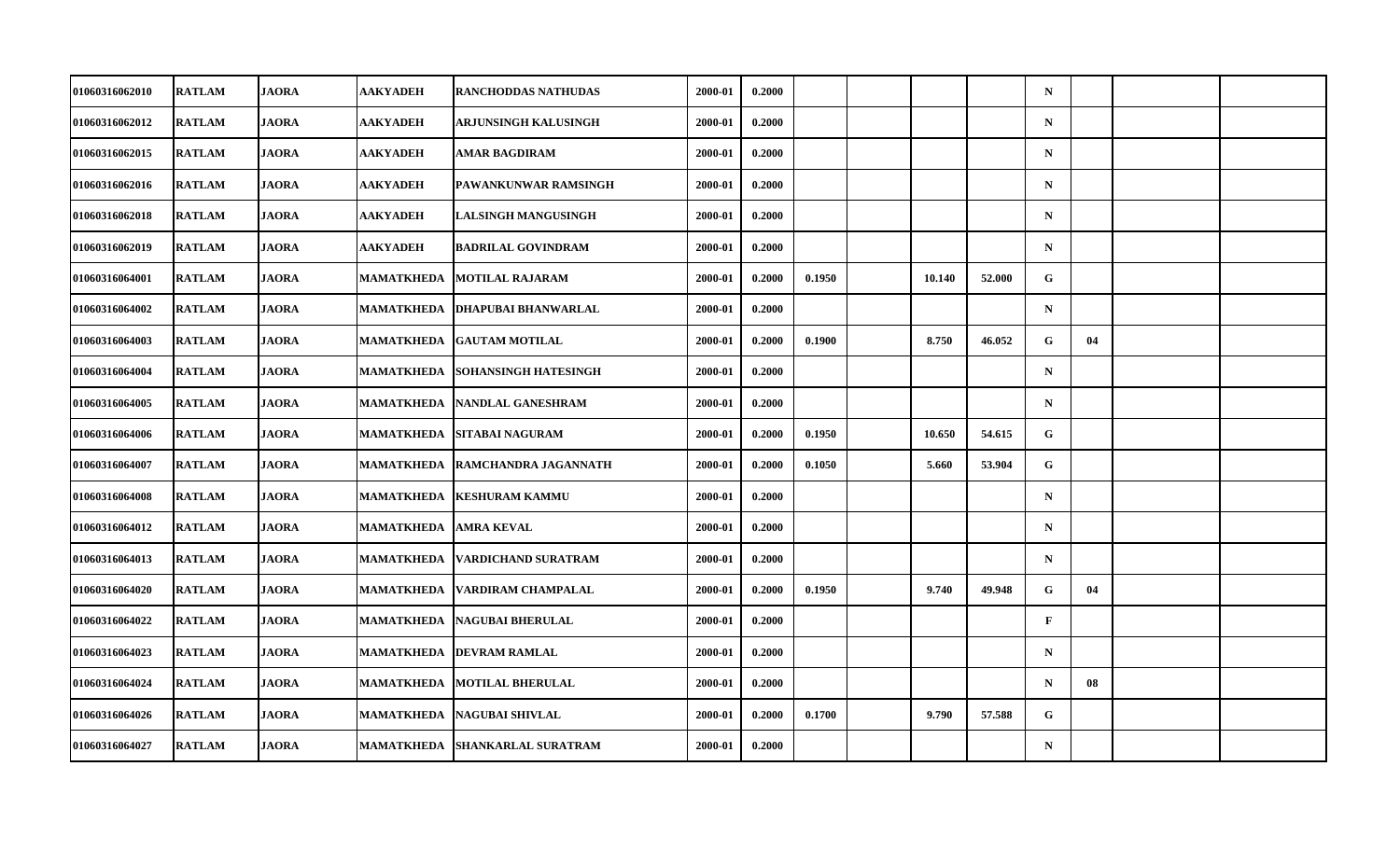| 01060316064031        | <b>RATLAM</b> | <b>JAORA</b> | MAMATKHEDA        | <b>LALSINGH AMARSINGH</b>  | 2000-01 | 0.2000 |  |  | $\mathbf N$ |    |  |
|-----------------------|---------------|--------------|-------------------|----------------------------|---------|--------|--|--|-------------|----|--|
| 01060316064032        | <b>RATLAM</b> | <b>JAORA</b> | MAMATKHEDA        | NAGULAL BHANWARLAL         | 2000-01 | 0.2000 |  |  | ${\bf N}$   |    |  |
| 01060316064034        | <b>RATLAM</b> | <b>JAORA</b> | <b>MAMATKHEDA</b> | <b>HARIRAM BHUWAN</b>      | 2000-01 | 0.2000 |  |  | $\mathbf N$ |    |  |
| 01060316064035        | <b>RATLAM</b> | <b>JAORA</b> | MAMATKHEDA        | <b>TULSIRAM SEVARAM</b>    | 2000-01 | 0.2000 |  |  | $\mathbf N$ |    |  |
| 01060316064038        | <b>RATLAM</b> | <b>JAORA</b> | MAMATKHEDA        | <b>MANGU PUNA</b>          | 2000-01 | 0.2000 |  |  | $\mathbf N$ |    |  |
| 01060316064040        | <b>RATLAM</b> | <b>JAORA</b> | <b>MAMATKHEDA</b> | <b>KANIRAM KACHRU</b>      | 2000-01 | 0.2000 |  |  | $\mathbf N$ |    |  |
| 01060316064043        | <b>RATLAM</b> | <b>JAORA</b> | MAMATKHEDA        | <b>KANHAIYALAL GAMER</b>   | 2000-01 | 0.2000 |  |  | $\mathbf N$ | 08 |  |
| 01060316064045        | <b>RATLAM</b> | <b>JAORA</b> | MAMATKHEDA        | <b>JAGDISH NANURAM</b>     | 2000-01 | 0.2000 |  |  | $\mathbf N$ |    |  |
| 01060316064046        | <b>RATLAM</b> | <b>JAORA</b> | <b>MAMATKHEDA</b> | <b>BALU MODA</b>           | 2000-01 | 0.2000 |  |  | $\mathbf N$ |    |  |
| 01060316064047        | <b>RATLAM</b> | <b>JAORA</b> | <b>MAMATKHEDA</b> | RAMCHANDRA SHOBHARAM       | 2000-01 | 0.2000 |  |  | $\mathbf N$ |    |  |
| 01060316064048        | <b>RATLAM</b> | <b>JAORA</b> | MAMATKHEDA        | <b>BASANTKUMAR SHIVLAL</b> | 2000-01 | 0.2000 |  |  | $\mathbf N$ |    |  |
| 01060316064051        | <b>RATLAM</b> | <b>JAORA</b> | <b>MAMATKHEDA</b> | <b>BADRILAL BHEYYARAM</b>  | 2000-01 | 0.2000 |  |  | $\mathbf N$ |    |  |
| 01060316064052        | <b>RATLAM</b> | <b>JAORA</b> | <b>MAMATKHEDA</b> | <b>HARDABAI HIRALAL</b>    | 2000-01 | 0.2000 |  |  | ${\bf N}$   |    |  |
| 01060316064053        | <b>RATLAM</b> | <b>JAORA</b> | MAMATKHEDA        | <b>RAMLAL LALCHAND</b>     | 2000-01 | 0.2000 |  |  | $\mathbf N$ |    |  |
| 01060316065001        | <b>RATLAM</b> | <b>JAORA</b> | BHIMAKHEDI        | <b>MODIRAM KESHURAM</b>    | 2000-01 | 0.2000 |  |  | $\mathbf N$ |    |  |
| 01060316065002        | <b>RATLAM</b> | <b>JAORA</b> | BHIMAKHEDI        | KANHAIYALAL HIRALAL        | 2000-01 | 0.2000 |  |  | $\mathbf N$ |    |  |
| <b>01060316065005</b> | <b>RATLAM</b> | <b>JAORA</b> | BHIMAKHEDI        | <b>BHERULAL SHOBHARAM</b>  | 2000-01 | 0.2000 |  |  | $\mathbf N$ | 08 |  |
| 01060316065006        | <b>RATLAM</b> | <b>JAORA</b> | <b>BHIMAKHEDI</b> | <b>HIRALAL SEVARAM</b>     | 2000-01 | 0.2000 |  |  | $\mathbf N$ |    |  |
| 01060316065007        | <b>RATLAM</b> | <b>JAORA</b> | BHIMAKHEDI        | <b>RAMGIR MANGUGIR</b>     | 2000-01 | 0.2000 |  |  | $\mathbf N$ |    |  |
| 01060316065008        | <b>RATLAM</b> | <b>JAORA</b> | BHIMAKHEDI        | <b>MANGILAL NIRBHAYRAM</b> | 2000-01 | 0.2000 |  |  | $\mathbf N$ |    |  |
| 01060316065011        | <b>RATLAM</b> | <b>JAORA</b> | <b>BHIMAKHEDI</b> | <b>GATTUBAI ONKARLAL</b>   | 2000-01 | 0.2000 |  |  | $\mathbf N$ |    |  |
| 01060316065012        | <b>RATLAM</b> | <b>JAORA</b> | BHIMAKHEDI        | <b>KALURAM RAMSUKH</b>     | 2000-01 | 0.2000 |  |  | $\mathbf N$ |    |  |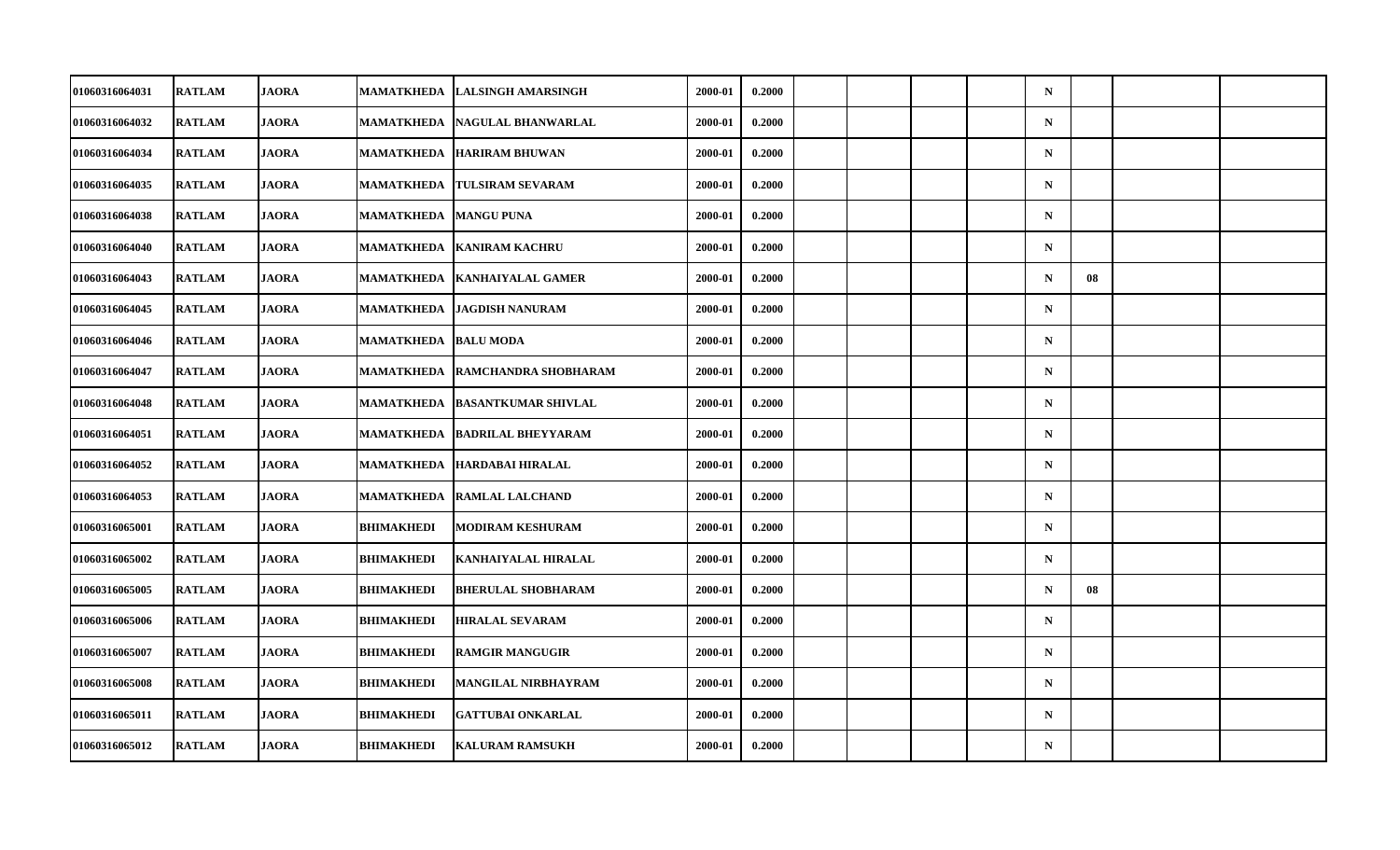| 01060316066001        | <b>RATLAM</b> | <b>JAORA</b> | ARNIYAPITHA     | MOHANLAL KESHURAM            | 2000-01 | 0.2000 |        |       |        | $\mathbf N$ |    |                    |
|-----------------------|---------------|--------------|-----------------|------------------------------|---------|--------|--------|-------|--------|-------------|----|--------------------|
| 01060316066002        | <b>RATLAM</b> | <b>JAORA</b> | ARNIYAPITHA     | <b>MADANSINGH FATEHSINGH</b> | 2000-01 | 0.2000 |        |       |        | $\mathbf N$ |    |                    |
| 01060316066004        | <b>RATLAM</b> | <b>JAORA</b> | ARNIYAPITHA     | PANNALAL DEVA                | 2000-01 | 0.2000 |        |       |        | $\mathbf N$ |    |                    |
| 01060316066005        | <b>RATLAM</b> | <b>JAORA</b> | ARNIYAPITHA     | <b>HINDU KEVALRAM</b>        | 2000-01 | 0.2000 |        |       |        | $\mathbf N$ |    |                    |
| 01060316066006        | <b>RATLAM</b> | <b>JAORA</b> | ARNIYAPITHA     | <b>JAGANNATH MODIRAM</b>     | 2000-01 | 0.2000 |        |       |        | $\mathbf N$ | 08 |                    |
| 01060316066007        | <b>RATLAM</b> | <b>JAORA</b> | ARNIYAPITHA     | <b>KANHAIYALAL RAMA</b>      | 2000-01 | 0.2000 |        |       |        | $\mathbf N$ |    |                    |
| 01060316066008        | <b>RATLAM</b> | <b>JAORA</b> | ARNIYAPITHA     | VARDICHAND MODIRAM           | 2000-01 | 0.2000 |        |       |        | $\mathbf N$ | 08 |                    |
| <b>01060316066010</b> | <b>RATLAM</b> | <b>JAORA</b> | ARNIYAPITHA     | <b>HIRALAL BHERA</b>         | 2000-01 | 0.2000 |        |       |        | $\mathbf N$ | 08 |                    |
| 01060316066014        | <b>RATLAM</b> | <b>JAORA</b> | ARNIYAPITHA     | <b>RAJARAM LACCHIBAI</b>     | 2000-01 | 0.2000 |        |       |        | $\mathbf N$ |    |                    |
| 01060316068001        | <b>RATLAM</b> | <b>JAORA</b> | <b>BHESANA</b>  | NANDIBAI NANURAM             | 2000-01 | 0.2000 |        |       |        | $\mathbf N$ | 08 |                    |
| <b>01060316068003</b> | <b>RATLAM</b> | <b>JAORA</b> | <b>BHESANA</b>  | <b>ONKARLAL RAMCHANDRA</b>   | 2000-01 | 0.2000 |        |       |        | $\mathbf N$ |    |                    |
| 01060316068004        | <b>RATLAM</b> | <b>JAORA</b> | <b>BHESANA</b>  | RAMCHANDRA RATANLAL          | 2000-01 | 0.2000 |        |       |        | $\mathbf N$ |    |                    |
| 01060316068005        | <b>RATLAM</b> | <b>JAORA</b> | <b>BHESANA</b>  | <b>RAMSINGH PYARSINGH</b>    | 2000-01 | 0.2000 |        |       |        | $\mathbf N$ |    |                    |
| 01060316068006        | <b>RATLAM</b> | <b>JAORA</b> | <b>BHESANA</b>  | <b>HARIRAM HIRALAL</b>       | 2000-01 | 0.2000 |        |       |        | $\mathbf N$ |    |                    |
| 01060316068007        | <b>RATLAM</b> | <b>JAORA</b> | <b>BHESANA</b>  | PRATAPBAI RAMNARAYAN         | 2000-01 | 0.2000 | 0.1750 | 9.760 | 55.771 | $\mathbf G$ |    |                    |
| 01060316068008        | <b>RATLAM</b> | <b>JAORA</b> | <b>BHESANA</b>  | SOHANBAI MANGILAL            | 2000-01 | 0.2000 |        |       |        | $\mathbf N$ |    |                    |
| 01060316068009        | <b>RATLAM</b> | <b>JAORA</b> | <b>BHESANA</b>  | <b>BAPULAL GOVINDRAM</b>     | 2000-01 | 0.2000 |        |       |        | $\mathbf N$ |    |                    |
| 01060316068011        | <b>RATLAM</b> | <b>JAORA</b> | <b>BHESANA</b>  | VIJAYSINGH JUJHARSINGH       | 2000-01 | 0.2000 |        |       |        | $\mathbf N$ |    | <b>NAME CHANGE</b> |
| 01060316068013        | <b>RATLAM</b> | <b>JAORA</b> | <b>BHESANA</b>  | <b>KISHAN KALU</b>           | 2000-01 | 0.2000 |        |       |        | $\mathbf N$ |    |                    |
| 01060316068014        | <b>RATLAM</b> | <b>JAORA</b> | <b>BHESANA</b>  | <b>RAMNARAYAN KALU</b>       | 2000-01 | 0.2000 |        |       |        | $\mathbf N$ |    |                    |
| 01060316068015        | <b>RATLAM</b> | <b>JAORA</b> | <b>BHESANA</b>  | NANDRAM GANESHRAM            | 2000-01 | 0.2000 | 0.1050 | 5.210 | 49.619 | G           | 04 |                    |
| 01060316069003        | <b>RATLAM</b> | <b>JAORA</b> | <b>RUPNAGAR</b> | <b>CHUNNILAL PREMCHAND</b>   | 2000-01 | 0.2000 |        |       |        | $\mathbf N$ | 08 |                    |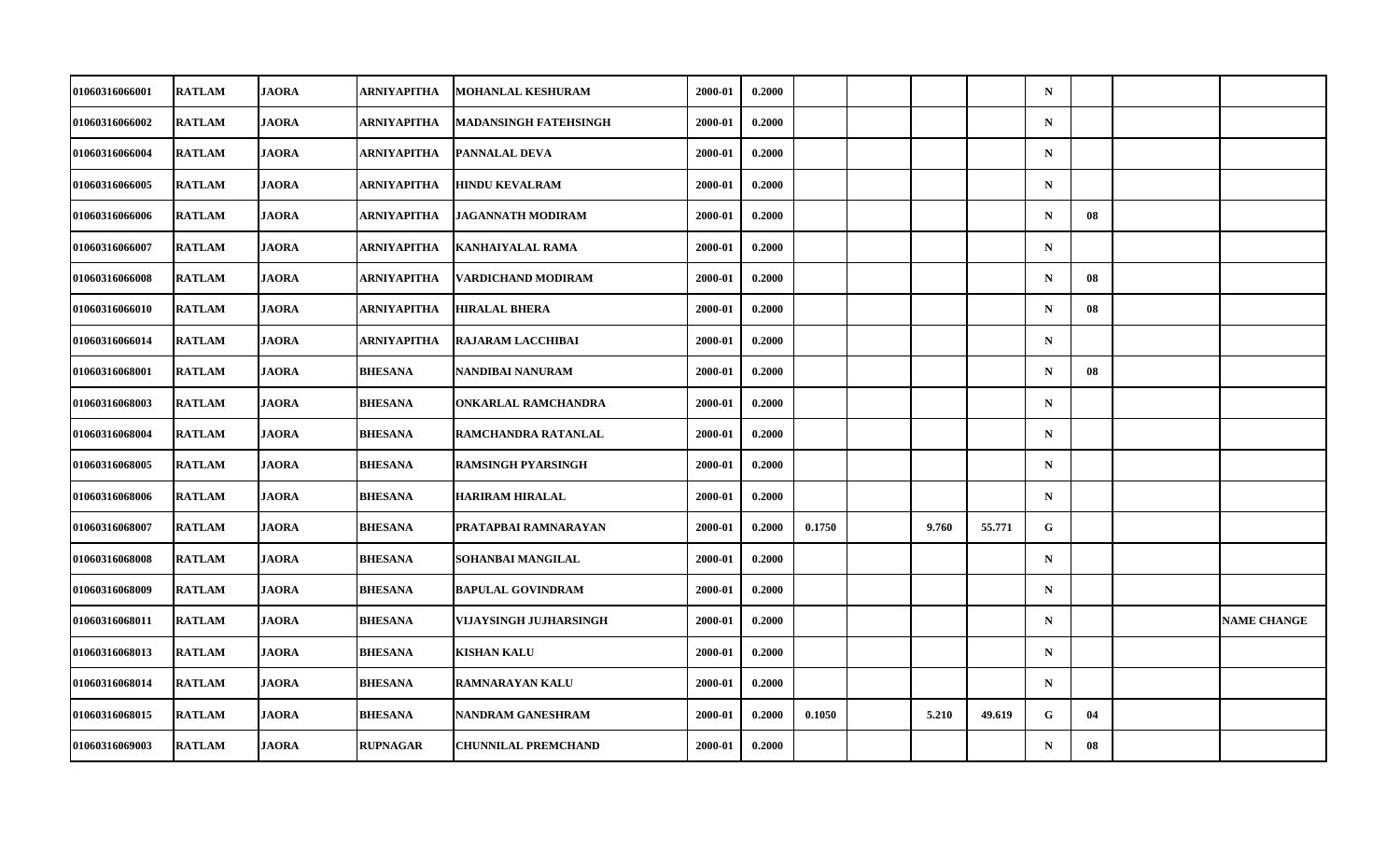| 01060316069005        | <b>RATLAM</b> | <b>JAORA</b> | <b>RUPNAGAR</b>  | <b>ONKARLAL BHUWAN</b>                 | 2000-01 | 0.2000 |        |       |        | $\mathbf N$ | 08 |                    |
|-----------------------|---------------|--------------|------------------|----------------------------------------|---------|--------|--------|-------|--------|-------------|----|--------------------|
|                       |               |              |                  |                                        |         |        |        |       |        |             |    |                    |
| 01060316069007        | <b>RATLAM</b> | <b>JAORA</b> | <b>RUPNAGAR</b>  | <b>DOLATRAM NANURAM</b>                | 2000-01 | 0.2000 | 0.1050 | 5.910 | 56.285 | G           |    |                    |
| 01060316070001        | <b>RATLAM</b> | <b>JAORA</b> |                  | RICHHACHANDA ANOPSINGH GIRVARSINGH     | 2000-01 | 0.2000 |        |       |        | $\mathbf N$ |    |                    |
| <b>01060316070002</b> | <b>RATLAM</b> | <b>JAORA</b> |                  | RICHHACHANDA RAMSINGH UDAYSINGH        | 2000-01 | 0.2000 |        |       |        | $\mathbf N$ | 08 |                    |
| <b>01060316070004</b> | <b>RATLAM</b> | <b>JAORA</b> |                  | RICHHACHANDA   VARDIBAI GANGARAM       | 2000-01 | 0.2000 |        |       |        | $\mathbf N$ |    | <b>NAME CHANGE</b> |
| 01060316070005        | <b>RATLAM</b> | <b>JAORA</b> |                  | RICHHACHANDA BHAGIRATH PEMA            | 2000-01 | 0.2000 |        |       |        | $\mathbf N$ |    |                    |
| 01060316070006        | <b>RATLAM</b> | <b>JAORA</b> |                  | RICHHACHANDA KAMALSINGH RUGHNATHSINGH  | 2000-01 | 0.2000 |        |       |        | $\mathbf N$ |    |                    |
| 01060316070007        | <b>RATLAM</b> | <b>JAORA</b> |                  | RICHHACHANDA   RUPSINGH BHUWANISINGH   | 2000-01 | 0.2000 |        |       |        | $\mathbf N$ |    |                    |
| 01060316070009        | <b>RATLAM</b> | <b>JAORA</b> |                  | RICHHACHANDA PYARSINGH UDEYSINGH       | 2000-01 | 0.2000 |        |       |        | $\mathbf N$ |    |                    |
| 01060316070010        | <b>RATLAM</b> | <b>JAORA</b> |                  | RICHHACHANDA SOHANSINGH SARDARSINGH    | 2000-01 | 0.2000 |        |       |        | $\mathbf N$ | 08 |                    |
| <b>01060316070012</b> | <b>RATLAM</b> | <b>JAORA</b> |                  | RICHHACHANDA   VIKRAMSINGH PARVATSINGH | 2000-01 | 0.2000 |        |       |        | $\mathbf N$ |    |                    |
| 01060316071009        | <b>RATLAM</b> | <b>JAORA</b> | <b>PARVALIYA</b> | MANSINGH KISHORSINGH                   | 2000-01 | 0.2000 |        |       |        | $\mathbf N$ |    |                    |
| 01060316072003        | <b>RATLAM</b> | <b>JAORA</b> | <b>DHODHAR</b>   | KANHAIYALAL CHAMPALAL                  | 2000-01 | 0.2000 |        |       |        | ${\bf N}$   |    |                    |
| 01060316072004        | <b>RATLAM</b> | <b>JAORA</b> | <b>DHODHAR</b>   | RAMESHACHANDRA RAMCHANDRA              | 2000-01 | 0.2000 |        |       |        | $\mathbf N$ |    |                    |
| 01060316072008        | <b>RATLAM</b> | <b>JAORA</b> | <b>DHODHAR</b>   | VARDIBAI KESHURAM                      | 2000-01 | 0.2000 |        |       |        | $\mathbf N$ |    |                    |
| <b>01060316072009</b> | <b>RATLAM</b> | <b>JAORA</b> | <b>DHODHAR</b>   | PARMANAND KANHAIYALAL                  | 2000-01 | 0.2000 |        |       |        | $\mathbf N$ |    |                    |
| <b>01060316072010</b> | <b>RATLAM</b> | <b>JAORA</b> | <b>DHODHAR</b>   | <b>BHERULAL BHAGGA</b>                 | 2000-01 | 0.2000 |        |       |        | $\mathbf N$ |    |                    |
| 01060316072011        | <b>RATLAM</b> | <b>JAORA</b> | <b>DHODHAR</b>   | RAMILABAI NANDKISHOR                   | 2000-01 | 0.2000 |        |       |        | $\mathbf N$ |    |                    |
| <b>01060316072012</b> | <b>RATLAM</b> | <b>JAORA</b> | <b>DHODHAR</b>   | <b>GOPAL CHENAJI</b>                   | 2000-01 | 0.2000 |        |       |        | $\mathbf N$ |    |                    |
| 01060316072013        | <b>RATLAM</b> | <b>JAORA</b> | <b>DHODHAR</b>   | <b>BHERULAL BHUWAN</b>                 | 2000-01 | 0.2000 |        |       |        | $\mathbf N$ |    |                    |
| 01060316072015        | <b>RATLAM</b> | <b>JAORA</b> | <b>DHODHAR</b>   | AVANTIBAI RAMCHANDRA                   | 2000-01 | 0.2000 |        |       |        | $\mathbf N$ |    |                    |
| 01060316072016        | <b>RATLAM</b> | <b>JAORA</b> | <b>DHODHAR</b>   | <b>KANHAIYALAL KALU</b>                | 2000-01 | 0.2000 |        |       |        | $\mathbf N$ |    |                    |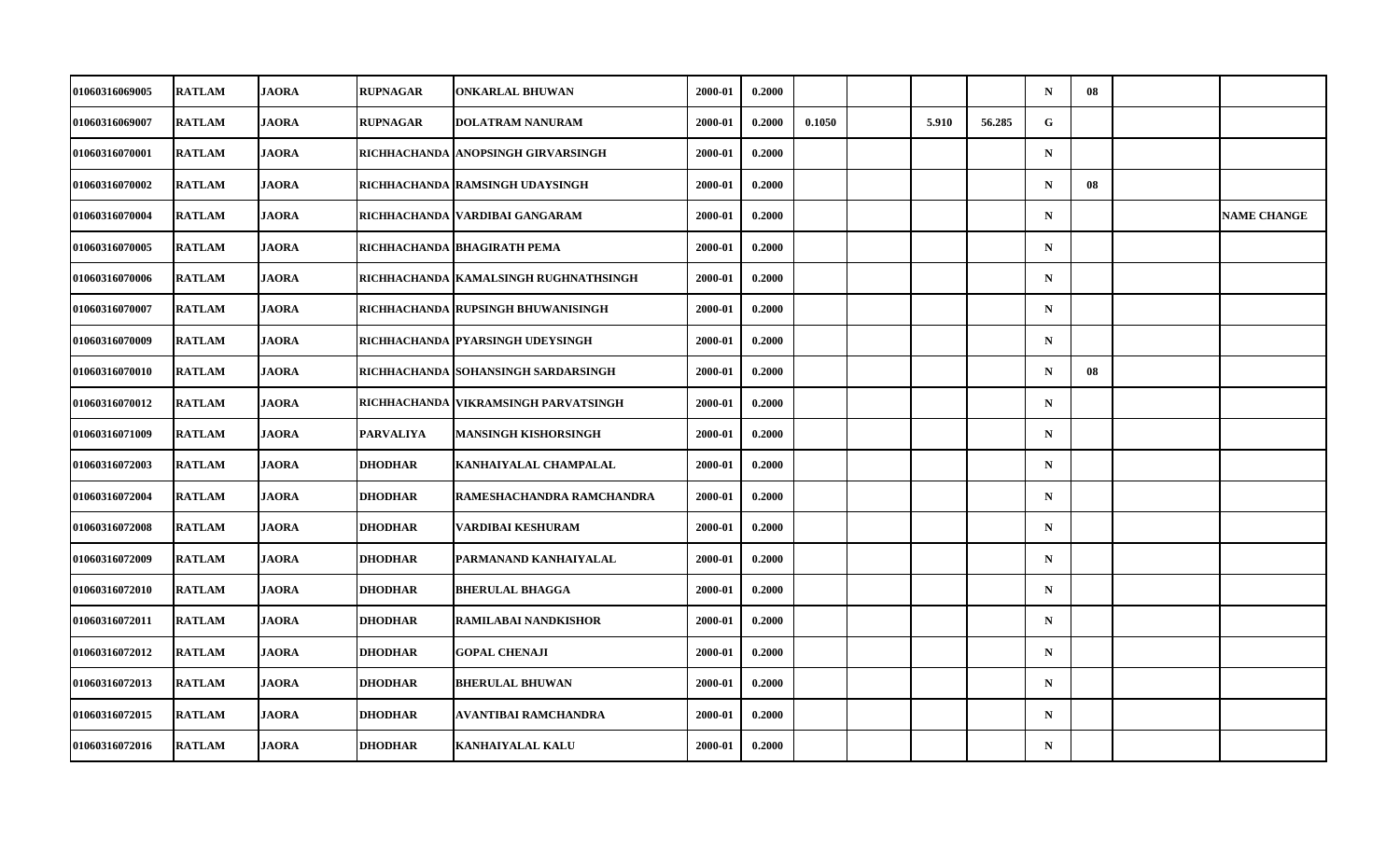| <b>01060316072017</b> | <b>RATLAM</b> | <b>JAORA</b> | <b>DHODHAR</b> | <b>MOTILAL KACHRU</b>    | 2000-01 | 0.2000 |        |        |        | $\mathbf N$ | 08 |                    |
|-----------------------|---------------|--------------|----------------|--------------------------|---------|--------|--------|--------|--------|-------------|----|--------------------|
| <b>01060316072019</b> | <b>RATLAM</b> | <b>JAORA</b> | <b>DHODHAR</b> | <b>GANGARAM ASHARAM</b>  | 2000-01 | 0.2000 |        |        |        | $\mathbf N$ |    |                    |
| 01060316072020        | <b>RATLAM</b> | <b>JAORA</b> | <b>DHODHAR</b> | <b>JAGNATH ASHARAM</b>   | 2000-01 | 0.2000 | 0.1950 | 12.130 | 62.205 | G           |    |                    |
| 01060316072021        | <b>RATLAM</b> | <b>JAORA</b> | <b>DHODHAR</b> | <b>NAGU GOPAL</b>        | 2000-01 | 0.2000 |        |        |        | $\mathbf N$ |    |                    |
| 01060316072026        | <b>RATLAM</b> | <b>JAORA</b> | DHODHAR        | <b>RAMLAL KALU</b>       | 2000-01 | 0.2000 |        |        |        | $\mathbf N$ |    |                    |
| 01060316072027        | <b>RATLAM</b> | <b>JAORA</b> | <b>DHODHAR</b> | PRAYAGBAI BHERA          | 2000-01 | 0.2000 |        |        |        | ${\bf N}$   |    |                    |
| 01060316072029        | <b>RATLAM</b> | <b>JAORA</b> | <b>DHODHAR</b> | <b>RAMLAL DHURA</b>      | 2000-01 | 0.2000 |        |        |        | $\mathbf N$ |    |                    |
| 01060316072030        | <b>RATLAM</b> | <b>JAORA</b> | DHODHAR        | SEVARAM HARIRAM MALI     | 2000-01 | 0.2000 |        |        |        | $\mathbf N$ |    |                    |
| 01060316072031        | <b>RATLAM</b> | <b>JAORA</b> | <b>DHODHAR</b> | <b>GITABAI PANNALAL</b>  | 2000-01 | 0.2000 |        |        |        | $\mathbf N$ |    |                    |
| 01060316072032        | <b>RATLAM</b> | <b>JAORA</b> | <b>DHODHAR</b> | <b>NANDA MULCHAND</b>    | 2000-01 | 0.2000 |        |        |        | $\mathbf N$ |    |                    |
| 01060316072033        | <b>RATLAM</b> | <b>JAORA</b> | <b>DHODHAR</b> | <b>GABURLAL GOPAL</b>    | 2000-01 | 0.2000 |        |        |        | $\mathbf N$ |    |                    |
| 01060316072034        | <b>RATLAM</b> | <b>JAORA</b> | <b>DHODHAR</b> | <b>BABRU BHAGWAN</b>     | 2000-01 | 0.2000 |        |        |        | $\mathbf N$ |    |                    |
| 01060316072037        | <b>RATLAM</b> | <b>JAORA</b> | <b>DHODHAR</b> | SITABAI AMRATRAM         | 2000-01 | 0.2000 |        |        |        | ${\bf N}$   |    |                    |
| 01060316072039        | <b>RATLAM</b> | <b>JAORA</b> | <b>DHODHAR</b> | PREMCHAND DHULA          | 2000-01 | 0.2000 |        |        |        | $\mathbf N$ |    |                    |
| 01060316072040        | <b>RATLAM</b> | <b>JAORA</b> | <b>DHODHAR</b> | <b>DHANRAJ TORARAM</b>   | 2000-01 | 0.2000 |        |        |        | $\mathbf N$ |    |                    |
| 01060316072042        | <b>RATLAM</b> | <b>JAORA</b> | <b>DHODHAR</b> | <b>RUKAMANBAI PUNA</b>   | 2000-01 | 0.2000 |        |        |        | $\mathbf N$ |    |                    |
| <b>01060316072045</b> | <b>RATLAM</b> | <b>JAORA</b> | <b>DHODHAR</b> | NATHIBAI NANDA           | 2000-01 | 0.2000 |        |        |        | $\mathbf N$ |    | <b>NAME CHANGE</b> |
| 01060316072047        | <b>RATLAM</b> | <b>JAORA</b> | <b>DHODHAR</b> | <b>CHUNNIBAI HIRALAL</b> | 2000-01 | 0.2000 |        |        |        | $\mathbf N$ |    |                    |
| 01060316072048        | <b>RATLAM</b> | <b>JAORA</b> | <b>DHODHAR</b> | <b>KANWARLAL GULAB</b>   | 2000-01 | 0.2000 |        |        |        | $\mathbf N$ |    |                    |
| 01060316072049        | <b>RATLAM</b> | <b>JAORA</b> | <b>DHODHAR</b> | <b>BAGDIRAM BHUWAN</b>   | 2000-01 | 0.2000 |        |        |        | $\mathbf N$ |    |                    |
| 01060316072050        | <b>RATLAM</b> | <b>JAORA</b> | <b>DHODHAR</b> | PYARIBAI VAJERAM         | 2000-01 | 0.2000 |        |        |        | $\mathbf N$ |    |                    |
| 01060316072051        | <b>RATLAM</b> | <b>JAORA</b> | <b>DHODHAR</b> | <b>BERULAL HARIRAM</b>   | 2000-01 | 0.2000 |        |        |        | ${\bf N}$   |    |                    |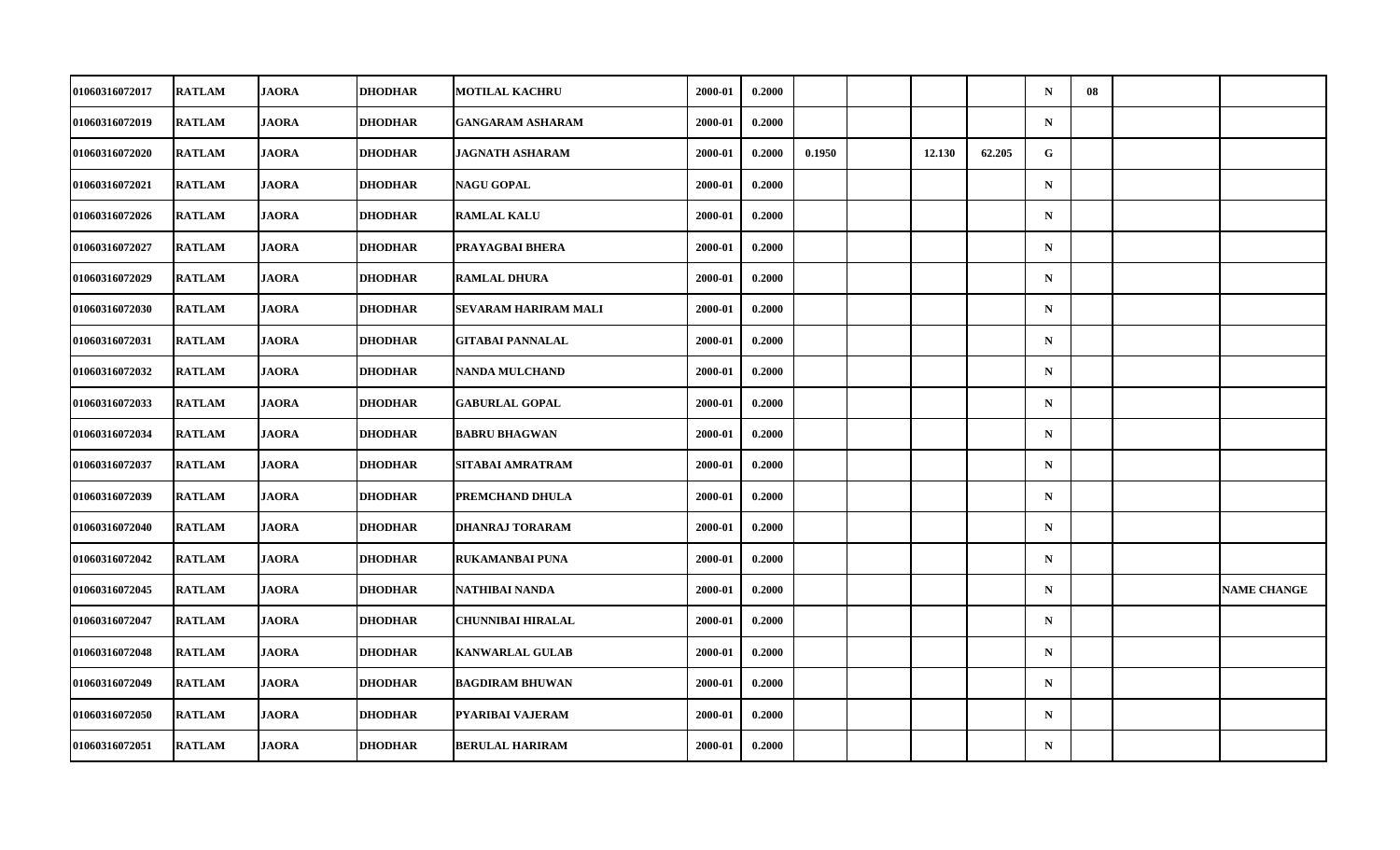| 01060316072053        | <b>RATLAM</b> | <b>JAORA</b> | <b>DHODHAR</b>    | <b>RATANLAL NATHU</b>          | 2000-01 | 0.2000 |        |       |        | $\mathbf N$ | 08 |  |
|-----------------------|---------------|--------------|-------------------|--------------------------------|---------|--------|--------|-------|--------|-------------|----|--|
| 01060316072054        | <b>RATLAM</b> | <b>JAORA</b> | <b>DHODHAR</b>    | SHANKAR KALU                   | 2000-01 | 0.2000 |        |       |        | $\mathbf N$ |    |  |
| 01060316072057        | <b>RATLAM</b> | <b>JAORA</b> | <b>DHODHAR</b>    | MANGILAL DHANNA JAT            | 2000-01 | 0.2000 | 0.1850 | 5.020 | 27.135 | G           | 04 |  |
| 01060316073001        | <b>RATLAM</b> | <b>JAORA</b> | MANANKHEDA        | RAMPRATAP JAGANNATH            | 2000-01 | 0.2000 |        |       |        | $\mathbf N$ | 08 |  |
| 01060316073002        | <b>RATLAM</b> | <b>JAORA</b> | MANANKHEDA        | <b>KAVERIBAI BHERU</b>         | 2000-01 | 0.2000 |        |       |        | $\mathbf N$ |    |  |
| 01060316073004        | <b>RATLAM</b> | <b>JAORA</b> | <b>MANANKHEDA</b> | <b>MATHURABAI PUNA</b>         | 2000-01 | 0.2000 |        |       |        | $\mathbf N$ |    |  |
| 01060316073005        | <b>RATLAM</b> | <b>JAORA</b> | <b>MANANKHEDA</b> | <b>BHERULAL HARIRAM</b>        | 2000-01 | 0.2000 |        |       |        | $\mathbf N$ | 08 |  |
| 01060316073007        | <b>RATLAM</b> | <b>JAORA</b> | MANANKHEDA        | RAMNARAYAN KANHAIYALAL         | 2000-01 | 0.2000 |        |       |        | $\mathbf N$ |    |  |
| 01060316073009        | <b>RATLAM</b> | <b>JAORA</b> | <b>MANANKHEDA</b> | <b>BALURAM KALU</b>            | 2000-01 | 0.2000 |        |       |        | $\mathbf N$ | 08 |  |
| 01060316073011        | <b>RATLAM</b> | <b>JAORA</b> | <b>MANANKHEDA</b> | <b>BHERULAL NANDA</b>          | 2000-01 | 0.2000 |        |       |        | $\mathbf N$ | 08 |  |
| <b>01060316073013</b> | <b>RATLAM</b> | <b>JAORA</b> | MANANKHEDA        | <b>RAMESHWAR PANNALAL</b>      | 2000-01 | 0.2000 | 0.1900 | 9.920 | 52.210 | G           |    |  |
| 01060316073014        | <b>RATLAM</b> | <b>JAORA</b> | MANANKHEDA        | <b>RUKMANIBAI NANURAM</b>      | 2000-01 | 0.2000 |        |       |        | $\mathbf N$ |    |  |
| 01060316073015        | <b>RATLAM</b> | <b>JAORA</b> | <b>MANANKHEDA</b> | <b>JANIBAI HARIRAM</b>         | 2000-01 | 0.2000 |        |       |        | ${\bf N}$   |    |  |
| 01060316073016        | <b>RATLAM</b> | <b>JAORA</b> | MANANKHEDA        | <b>SUKHLAL RAMLAL</b>          | 2000-01 | 0.2000 |        |       |        | $\mathbf N$ |    |  |
| 01060316073017        | <b>RATLAM</b> | <b>JAORA</b> | MANANKHEDA        | <b>BHAGIRATH KHIMA</b>         | 2000-01 | 0.2000 |        |       |        | $\mathbf N$ |    |  |
| 01060316073018        | <b>RATLAM</b> | <b>JAORA</b> | <b>MANANKHEDA</b> | VAJERAM SHANKARLAL             | 2000-01 | 0.2000 |        |       |        | $\mathbf N$ |    |  |
| <b>01060316073019</b> | <b>RATLAM</b> | <b>JAORA</b> | MANANKHEDA        | <b>BALWANTSINGH RATANSINGH</b> | 2000-01 | 0.2000 |        |       |        | $\mathbf N$ |    |  |
| 01060316073020        | <b>RATLAM</b> | <b>JAORA</b> | <b>MANANKHEDA</b> | <b>BAGDIRAM AMRA</b>           | 2000-01 | 0.2000 |        |       |        | $\mathbf N$ |    |  |
| 01060316073021        | <b>RATLAM</b> | <b>JAORA</b> | <b>MANANKHEDA</b> | <b>CHAMPALAL NANDA</b>         | 2000-01 | 0.2000 |        |       |        | $\mathbf N$ |    |  |
| 01060316073024        | <b>RATLAM</b> | <b>JAORA</b> | MANANKHEDA        | SANGRAMSINGH GORDHANSINGH      | 2000-01 | 0.2000 |        |       |        | $\mathbf N$ |    |  |
| 01060316073025        | <b>RATLAM</b> | <b>JAORA</b> | MANANKHEDA        | <b>BHERULAL CHAMPALAL</b>      | 2000-01 | 0.2000 |        |       |        | $\mathbf N$ |    |  |
| 01060316073026        | <b>RATLAM</b> | <b>JAORA</b> | MANANKHEDA        | <b>LAXMINARAYAN KESHURAM</b>   | 2000-01 | 0.2000 |        |       |        | $\mathbf N$ |    |  |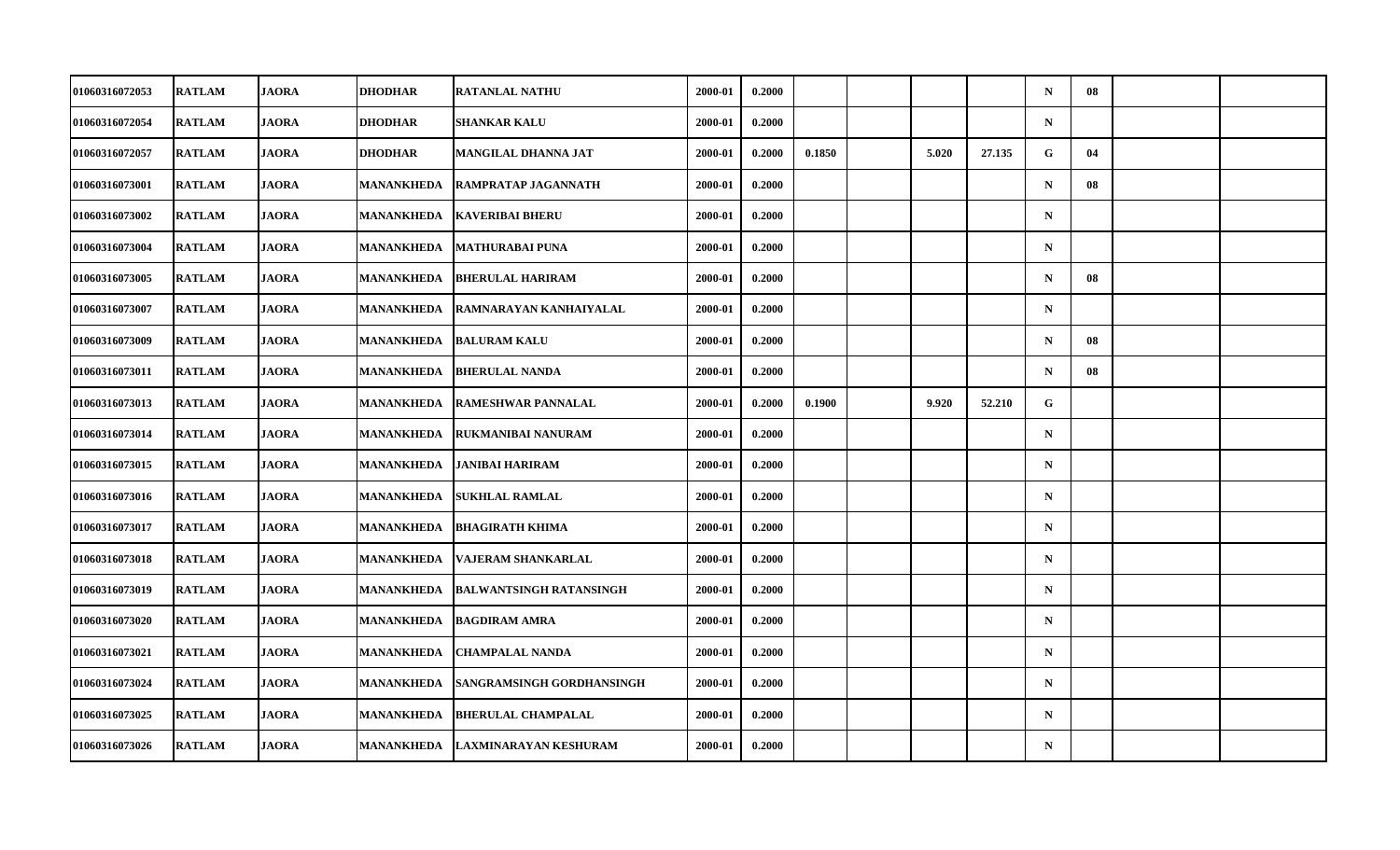| 01060316073027        | <b>RATLAM</b> | <b>JAORA</b> | <b>MANANKHEDA</b> | UDAYKUNWAR RAMASINGH           | 2000-01 | 0.2000 |  |  | $\mathbf N$ |    |  |
|-----------------------|---------------|--------------|-------------------|--------------------------------|---------|--------|--|--|-------------|----|--|
| 01060316073028        | <b>RATLAM</b> | <b>JAORA</b> | MANANKHEDA        | <b>KANWARLAL BHERULAL</b>      | 2000-01 | 0.2000 |  |  | ${\bf N}$   |    |  |
| 01060316073029        | <b>RATLAM</b> | <b>JAORA</b> | <b>MANANKHEDA</b> | <b>MATHRIBAI HARIRAM</b>       | 2000-01 | 0.2000 |  |  | $\mathbf N$ |    |  |
| 01060316073030        | <b>RATLAM</b> | <b>JAORA</b> | MANANKHEDA        | <b>DHULA CHUNNILAL</b>         | 2000-01 | 0.2000 |  |  | $\mathbf N$ |    |  |
| 01060316073034        | <b>RATLAM</b> | <b>JAORA</b> | MANANKHEDA        | SITABAI JAGANNATH              | 2000-01 | 0.2000 |  |  | $\mathbf N$ |    |  |
| 01060316073035        | <b>RATLAM</b> | <b>JAORA</b> | <b>MANANKHEDA</b> | <b>GITABAI PUNA</b>            | 2000-01 | 0.2000 |  |  | $\mathbf N$ |    |  |
| 01060316073036        | <b>RATLAM</b> | <b>JAORA</b> | <b>MANANKHEDA</b> | <b>AMBARAM SEVA</b>            | 2000-01 | 0.2000 |  |  | $\mathbf N$ | 08 |  |
| 01060316073037        | <b>RATLAM</b> | <b>JAORA</b> | MANANKHEDA        | <b>GANGARAM BALARAM</b>        | 2000-01 | 0.2000 |  |  | $\mathbf N$ |    |  |
| 01060316073039        | <b>RATLAM</b> | <b>JAORA</b> | <b>MANANKHEDA</b> | <b>KASHIRAM PEMA</b>           | 2000-01 | 0.2000 |  |  | $\mathbf N$ |    |  |
| 01060316073040        | <b>RATLAM</b> | <b>JAORA</b> | <b>MANANKHEDA</b> | <b>KESHURAM LAXMAN</b>         | 2000-01 | 0.2000 |  |  | $\mathbf N$ |    |  |
| 01060316073041        | <b>RATLAM</b> | <b>JAORA</b> | MANANKHEDA        | <b>MANGILAL GANGARAM</b>       | 2000-01 | 0.2000 |  |  | $\mathbf N$ |    |  |
| 01060316073043        | <b>RATLAM</b> | <b>JAORA</b> | <b>MANANKHEDA</b> | NARMDABAI AMRIBAI              | 2000-01 | 0.2000 |  |  | $\mathbf N$ |    |  |
| 01060316073044        | <b>RATLAM</b> | <b>JAORA</b> | <b>MANANKHEDA</b> | <b>JAGDISH BIHARI</b>          | 2000-01 | 0.2000 |  |  | ${\bf N}$   |    |  |
| 01060316073047        | <b>RATLAM</b> | <b>JAORA</b> | MANANKHEDA        | <b>CHENRAM BHERULAL</b>        | 2000-01 | 0.2000 |  |  | $\mathbf N$ |    |  |
| 01060316073048        | <b>RATLAM</b> | <b>JAORA</b> | MANANKHEDA        | KOSHALYABAI RUGHNATH           | 2000-01 | 0.2000 |  |  | $\mathbf N$ |    |  |
| 01060316073050        | <b>RATLAM</b> | <b>JAORA</b> | <b>MANANKHEDA</b> | <b>KANTILAL RAMRATAN</b>       | 2000-01 | 0.2000 |  |  | $\mathbf N$ | 08 |  |
| <b>01060316073051</b> | <b>RATLAM</b> | <b>JAORA</b> | MANANKHEDA        | <b>NANDRAM KALURAM</b>         | 2000-01 | 0.2000 |  |  | $\mathbf N$ |    |  |
| 01060316073052        | <b>RATLAM</b> | <b>JAORA</b> | <b>MANANKHEDA</b> | <b>DHANNUSINGH RANSINGH</b>    | 2000-01 | 0.2000 |  |  | $\mathbf N$ |    |  |
| 01060316073053        | <b>RATLAM</b> | <b>JAORA</b> | <b>MANANKHEDA</b> | <b>GENDKUNWAR GORDHANSINGH</b> | 2000-01 | 0.2000 |  |  | $\mathbf N$ |    |  |
| 01060316073054        | <b>RATLAM</b> | <b>JAORA</b> | <b>MANANKHEDA</b> | <b>MANGU MEGHRAJ</b>           | 2000-01 | 0.2000 |  |  | $\mathbf N$ |    |  |
| 01060316073056        | <b>RATLAM</b> | <b>JAORA</b> | MANANKHEDA        | <b>SHANTIBAI BHAGIRATH</b>     | 2000-01 | 0.2000 |  |  | $\mathbf N$ |    |  |
| 01060316073058        | <b>RATLAM</b> | <b>JAORA</b> | <b>MANANKHEDA</b> | <b>GOPAL ONKAR</b>             | 2000-01 | 0.2000 |  |  | $\mathbf N$ | 08 |  |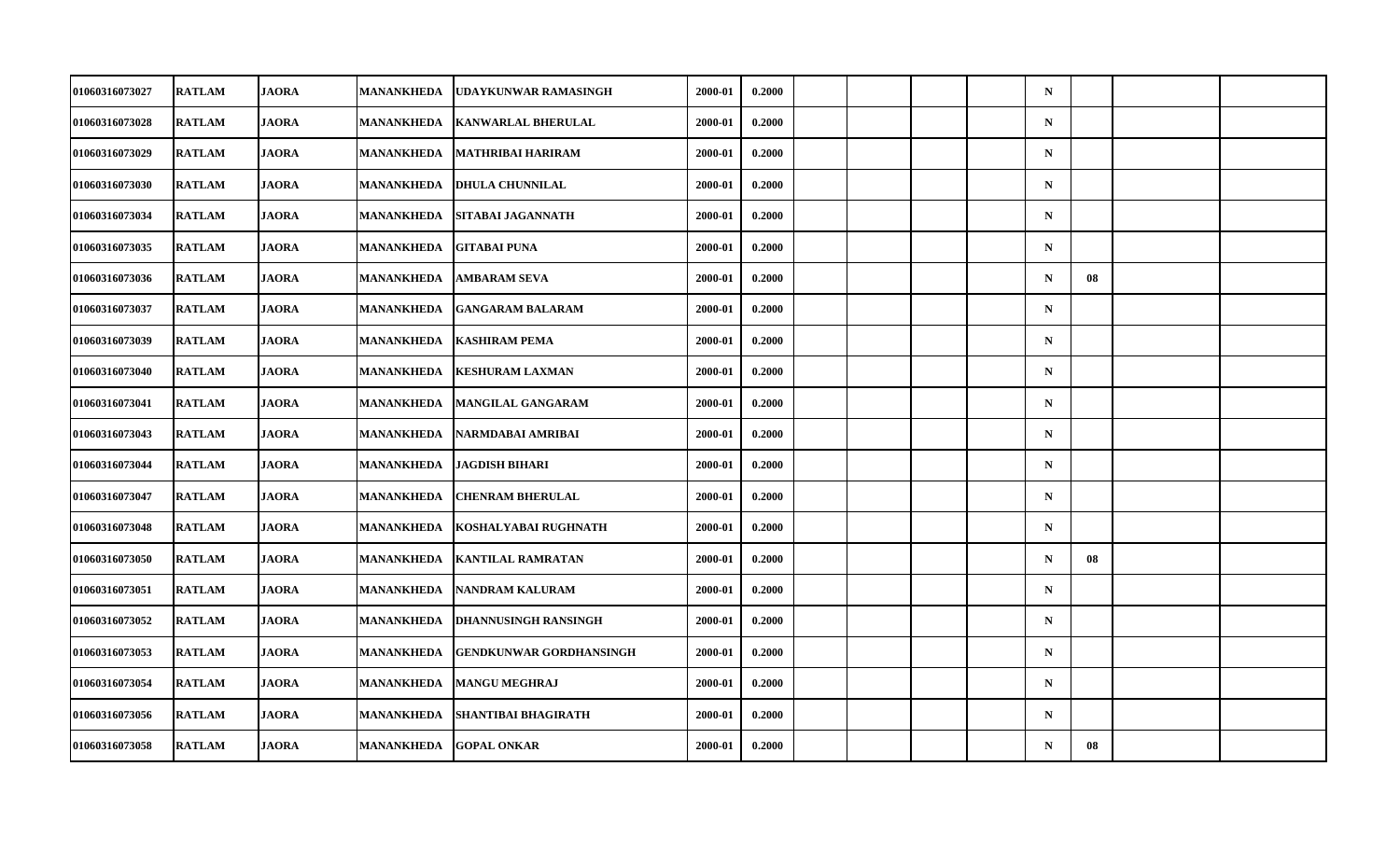| 01060316073059        | <b>RATLAM</b> | <b>JAORA</b> | MANANKHEDA          | <b>RAMNARAYAN AMRA</b>      | 2000-01 | 0.2000 |  |  | $\mathbf N$ | 08 |  |
|-----------------------|---------------|--------------|---------------------|-----------------------------|---------|--------|--|--|-------------|----|--|
| 01060316074002        | <b>RATLAM</b> | <b>JAORA</b> | PIPLIYAJODHA        | <b>RAMCHANDRA SHOBHARAM</b> | 2000-01 | 0.2000 |  |  | $\mathbf N$ |    |  |
| 01060316074007        | <b>RATLAM</b> | <b>JAORA</b> | <b>PIPLIYAJODHA</b> | <b>RAMNARAYAN GANGARAM</b>  | 2000-01 | 0.2000 |  |  | $\mathbf N$ |    |  |
| 01060316074012        | <b>RATLAM</b> | <b>JAORA</b> | PIPLIYAJODHA        | <b>JANIBAI KANWARLAL</b>    | 2000-01 | 0.2000 |  |  | $\mathbf N$ |    |  |
| 01060316074018        | <b>RATLAM</b> | <b>JAORA</b> | PIPLIYAJODHA        | <b>BHANWARBAI RAJARAM</b>   | 2000-01 | 0.2000 |  |  | $\mathbf N$ | 08 |  |
| 01060316074020        | <b>RATLAM</b> | <b>JAORA</b> | PIPLIYAJODHA        | <b>KAVERIBAI PAYARA</b>     | 2000-01 | 0.2000 |  |  | $\mathbf N$ |    |  |
| 01060316074022        | <b>RATLAM</b> | <b>JAORA</b> | <b>PIPLIYAJODHA</b> | <b>DEVRAM KISHOR</b>        | 2000-01 | 0.2000 |  |  | $\mathbf N$ |    |  |
| <b>01060316074029</b> | <b>RATLAM</b> | <b>JAORA</b> | PIPLIYAJODHA        | NANDIBAI KISHANLAL          | 2000-01 | 0.2000 |  |  | $\mathbf N$ |    |  |
| 01060316074033        | <b>RATLAM</b> | <b>JAORA</b> | PIPLIYAJODHA        | <b>BAGDIBAI NARAYAN</b>     | 2000-01 | 0.2000 |  |  | $\mathbf N$ |    |  |
| 01060316074035        | <b>RATLAM</b> | <b>JAORA</b> | <b>PIPLIYAJODHA</b> | <b>ONKARLAL VARDA</b>       | 2000-01 | 0.2000 |  |  | $\mathbf N$ | 08 |  |
| <b>01060316074041</b> | <b>RATLAM</b> | <b>JAORA</b> | PIPLIYAJODHA        | <b>BALARAM NAGU</b>         | 2000-01 | 0.2000 |  |  | $\mathbf N$ |    |  |
| 01060316074044        | <b>RATLAM</b> | <b>JAORA</b> | PIPLIYAJODHA        | <b>JAGDISH NANURAM</b>      | 2000-01 | 0.2000 |  |  | $\mathbf N$ |    |  |
| 01060316074049        | <b>RATLAM</b> | <b>JAORA</b> | <b>PIPLIYAJODHA</b> | <b>UDAYRAM DEVA</b>         | 2000-01 | 0.2000 |  |  | $\mathbf N$ |    |  |
| 01060316074053        | <b>RATLAM</b> | <b>JAORA</b> | PIPLIYAJODHA        | <b>VENIRAM BAGDIRAM</b>     | 2000-01 | 0.2000 |  |  | $\mathbf N$ |    |  |
| 01060316074055        | <b>RATLAM</b> | <b>JAORA</b> | PIPLIYAJODHA        | <b>OMPRAKASH RUGHNATH</b>   | 2000-01 | 0.2000 |  |  | $\mathbf N$ |    |  |
| 01060316074057        | <b>RATLAM</b> | <b>JAORA</b> | PIPLIYAJODHA        | <b>JHAMAKLAL BAGDIRAM</b>   | 2000-01 | 0.2000 |  |  | $\mathbf N$ |    |  |
| <b>01060316074060</b> | <b>RATLAM</b> | <b>JAORA</b> | PIPLIYAJODHA        | <b>MANGILAL SURATRAM</b>    | 2000-01 | 0.2000 |  |  | $\mathbf N$ |    |  |
| 01060316074062        | <b>RATLAM</b> | <b>JAORA</b> | PIPLIYAJODHA        | <b>BALARAM MATHURALAL</b>   | 2000-01 | 0.2000 |  |  | $\mathbf N$ |    |  |
| 01060316074064        | <b>RATLAM</b> | <b>JAORA</b> | PIPLIYAJODHA        | <b>BANSHILAL GANGARAM</b>   | 2000-01 | 0.2000 |  |  | $\mathbf N$ |    |  |
| 01060316074066        | <b>RATLAM</b> | <b>JAORA</b> | PIPLIYAJODHA        | <b>DHURA DEWA</b>           | 2000-01 | 0.2000 |  |  | $\mathbf N$ |    |  |
| 01060316075001        | <b>RATLAM</b> | <b>JAORA</b> | <b>MORIYA</b>       | <b>BALARAM KACHRU</b>       | 2000-01 | 0.2000 |  |  | $\mathbf N$ |    |  |
| 01060316075002        | <b>RATLAM</b> | <b>JAORA</b> | <b>MORIYA</b>       | <b>KISHANLAL MOTI</b>       | 2000-01 | 0.2000 |  |  | ${\bf N}$   |    |  |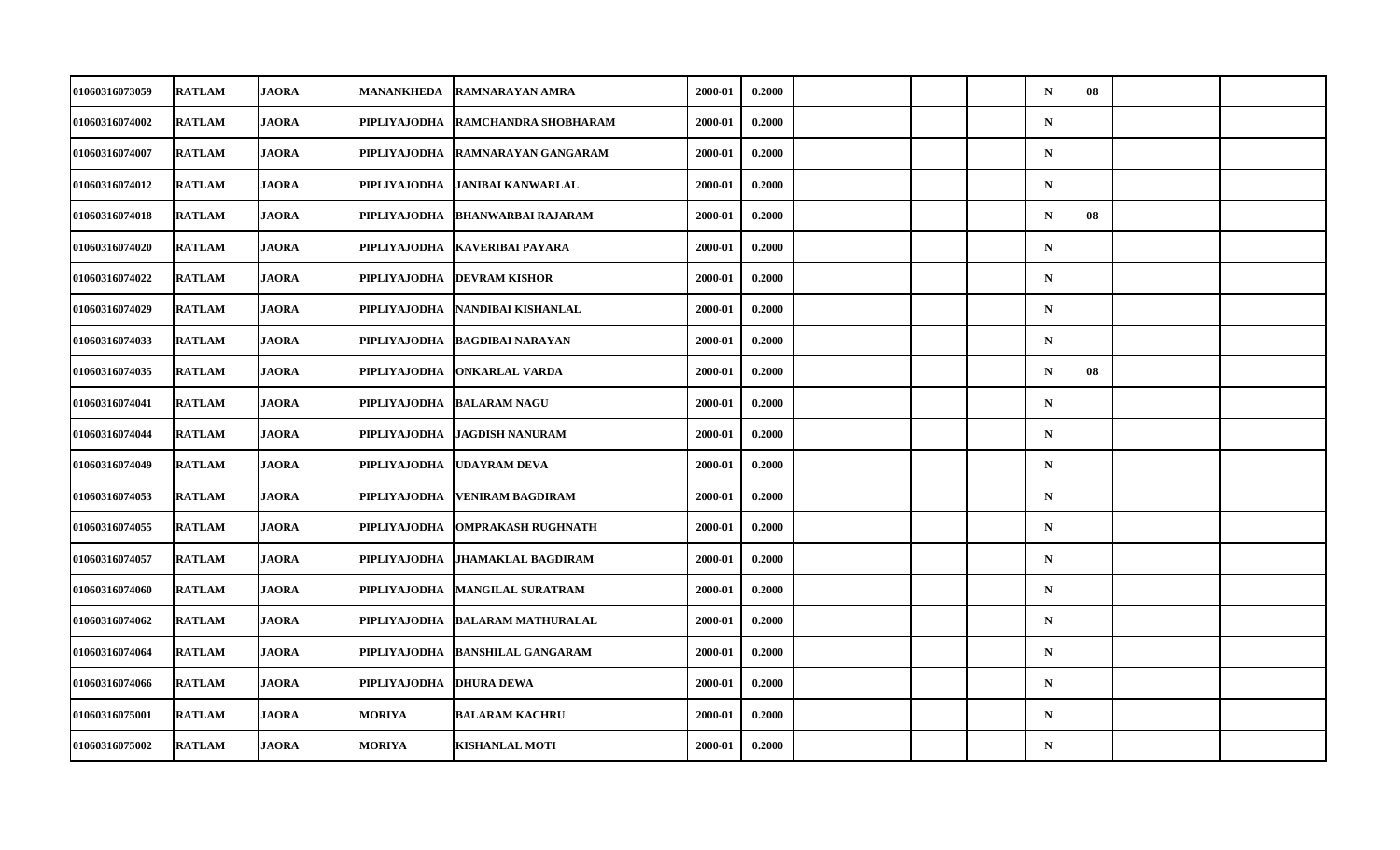| 01060316075004        | <b>RATLAM</b> | <b>JAORA</b> | MORIYA           | <b>ISHWAR MOTILAL</b>           | 2000-01 | 0.2000 |        |        |        | $\mathbf N$ |  |  |
|-----------------------|---------------|--------------|------------------|---------------------------------|---------|--------|--------|--------|--------|-------------|--|--|
| 01060316075008        | <b>RATLAM</b> | <b>JAORA</b> | <b>MORIYA</b>    | <b>RAMLAL BHERULAL</b>          | 2000-01 | 0.2000 |        |        |        | $\mathbf N$ |  |  |
| 01060316075012        | <b>RATLAM</b> | <b>JAORA</b> | <b>MORIYA</b>    | <b>NIRBHERAM BHERULAL</b>       | 2000-01 | 0.2000 |        |        |        | $\mathbf N$ |  |  |
| 01060316075013        | <b>RATLAM</b> | <b>JAORA</b> | <b>MORIYA</b>    | <b>BALARAM GULABCHAND</b>       | 2000-01 | 0.2000 |        |        |        | $\mathbf N$ |  |  |
| 01060316075016        | <b>RATLAM</b> | <b>JAORA</b> | <b>MORIYA</b>    | <b>BAGDIRAM SHANKARLAL</b>      | 2000-01 | 0.2000 |        |        |        | $\mathbf N$ |  |  |
| 01060316075020        | <b>RATLAM</b> | <b>JAORA</b> | <b>MORIYA</b>    | <b>BHAGIRATH BHERA</b>          | 2000-01 | 0.2000 |        |        |        | $\mathbf N$ |  |  |
| 01060316075021        | <b>RATLAM</b> | <b>JAORA</b> | <b>MORIYA</b>    | <b>MAHAVEERDAS SHOBHARAMDAS</b> | 2000-01 | 0.2000 |        |        |        | ${\bf N}$   |  |  |
| 01060316076001        | <b>RATLAM</b> | <b>JAORA</b> | MOYAKHEDA        | DAYARAM NANURAM                 | 2000-01 | 0.2000 |        |        |        | $\mathbf N$ |  |  |
| 01060316076002        | <b>RATLAM</b> | <b>JAORA</b> | MOYAKHEDA        | <b>NANURAM DHULA</b>            | 2000-01 | 0.2000 |        |        |        | $\mathbf N$ |  |  |
| 01060316076004        | <b>RATLAM</b> | <b>JAORA</b> | MOYAKHEDA        | <b>HIRALAL BAGDIRAM</b>         | 2000-01 | 0.2000 |        |        |        | $\mathbf N$ |  |  |
| 01060316076006        | <b>RATLAM</b> | <b>JAORA</b> | MOYAKHEDA        | RUKAMANIBAI KESHURAM            | 2000-01 | 0.2000 |        |        |        | $\mathbf N$ |  |  |
| 01060316076007        | <b>RATLAM</b> | <b>JAORA</b> | <b>MOYAKHEDA</b> | <b>KHUBRAM RAMRATAN</b>         | 2000-01 | 0.2000 |        |        |        | $\mathbf N$ |  |  |
| 01060316076010        | <b>RATLAM</b> | <b>JAORA</b> | <b>MOYAKHEDA</b> | <b>DHURIBAI NANURAM</b>         | 2000-01 | 0.2000 |        |        |        | $\mathbf N$ |  |  |
| 01060316076014        | <b>RATLAM</b> | <b>JAORA</b> | MOYAKHEDA        | <b>DHULA GANESHRAM</b>          | 2000-01 | 0.2000 |        |        |        | $\mathbf N$ |  |  |
| 01060316076017        | <b>RATLAM</b> | <b>JAORA</b> | MOYAKHEDA        | <b>ISHWARDAS BALDEVDAS</b>      | 2000-01 | 0.2000 |        |        |        | $\mathbf N$ |  |  |
| 01060316076020        | <b>RATLAM</b> | <b>JAORA</b> | MOYAKHEDA        | VARDIBAI KANIRAM                | 2000-01 | 0.2000 |        |        |        | $\mathbf N$ |  |  |
| 01060316076025        | <b>RATLAM</b> | <b>JAORA</b> | MOYAKHEDA        | <b>KARULAL NANDA</b>            | 2000-01 | 0.2000 |        |        |        | $\mathbf N$ |  |  |
| 01060316077001        | <b>RATLAM</b> | <b>JAORA</b> | PIPLODI          | SHANKARLAL KHEMRAJ              | 2000-01 | 0.2000 |        |        |        | $\mathbf N$ |  |  |
| <b>01060316077002</b> | <b>RATLAM</b> | <b>JAORA</b> | PIPLODI          | <b>BHERUSINGH SHIVSINGH</b>     | 2000-01 | 0.2000 | 0.1850 | 12.240 | 66.162 | G           |  |  |
| 01060316077004        | <b>RATLAM</b> | <b>JAORA</b> | PIPLODI          | JAVRILAL KISHANLAL              | 2000-01 | 0.2000 | 0.1900 | 11.910 | 62.684 | G           |  |  |
| 01060316077005        | <b>RATLAM</b> | <b>JAORA</b> | <b>PIPLODI</b>   | <b>GOVINDRAM RAMCHANDRA</b>     | 2000-01 | 0.2000 | 0.2000 | 12.770 | 63.850 | G           |  |  |
| 01060316077006        | <b>RATLAM</b> | <b>JAORA</b> | PIPLODI          | <b>BHAGIRATH BHERULAL</b>       | 2000-01 | 0.2000 |        |        |        | $\mathbf N$ |  |  |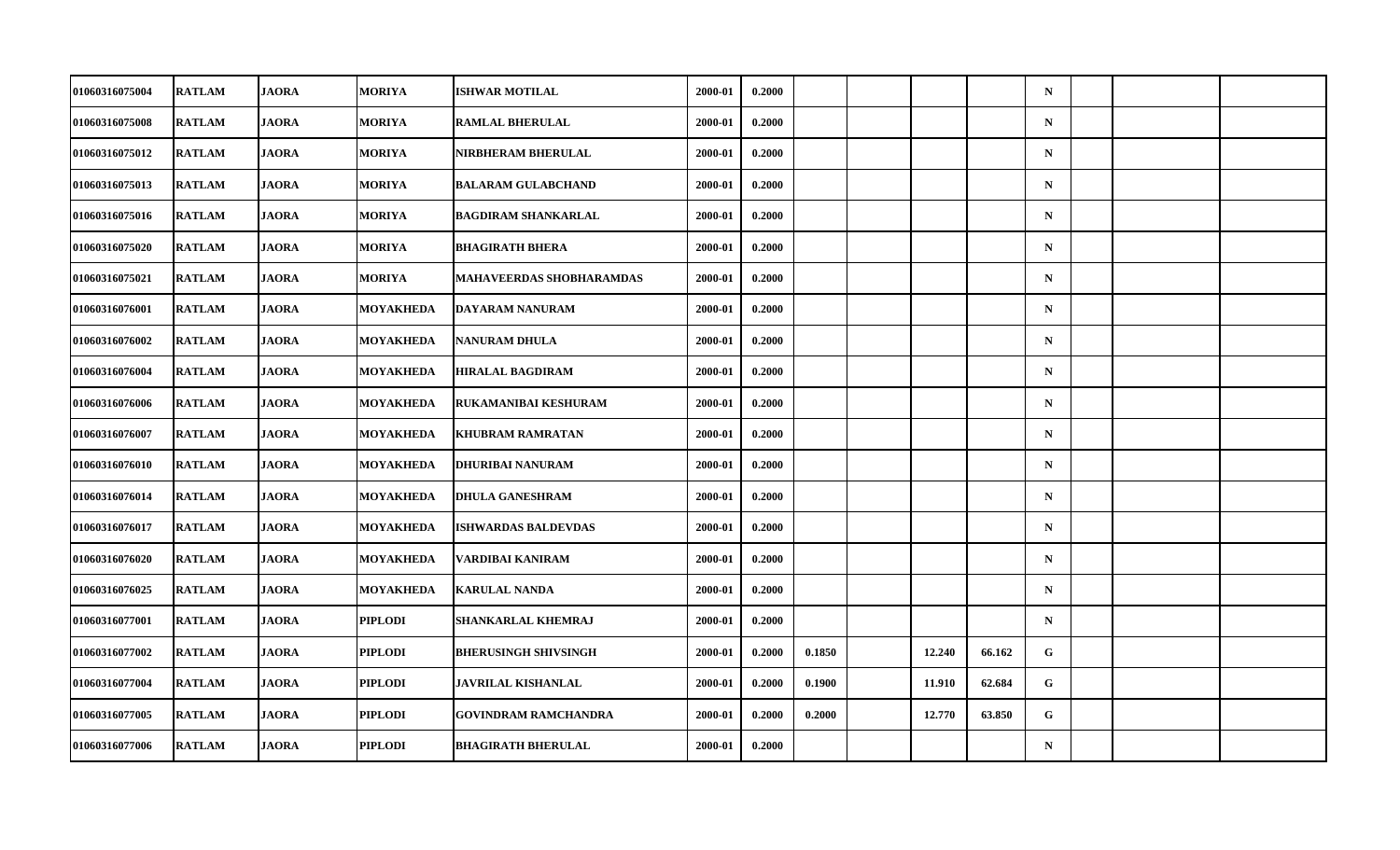| <b>01060316077012</b> | <b>RATLAM</b> | <b>JAORA</b> | PIPLODI          | <b>BAGDIRAM BHERA</b>            | 2000-01 | 0.2000 |  |  | $\mathbf N$ |  | <b>NAME CHANGE</b> |
|-----------------------|---------------|--------------|------------------|----------------------------------|---------|--------|--|--|-------------|--|--------------------|
| 01060316077013        | <b>RATLAM</b> | <b>JAORA</b> | <b>PIPLODI</b>   | SHIVNARAYAN KHEMRAJ              | 2000-01 | 0.2000 |  |  | $\mathbf N$ |  |                    |
| 01060316077014        | <b>RATLAM</b> | <b>JAORA</b> | <b>PIPLODI</b>   | <b>JAGDISH BADRILAL</b>          | 2000-01 | 0.2000 |  |  | $\mathbf N$ |  |                    |
| 01060316077017        | <b>RATLAM</b> | <b>JAORA</b> | PIPLODI          | <b>NAGU MODIRAM</b>              | 2000-01 | 0.2000 |  |  | $\mathbf N$ |  |                    |
| 01060316077018        | <b>RATLAM</b> | <b>JAORA</b> | <b>PIPLODI</b>   | <b>MOHANLAL BHERULAL</b>         | 2000-01 | 0.2000 |  |  | $\mathbf N$ |  |                    |
| 01060316078003        | <b>RATLAM</b> | <b>JAORA</b> | <b>TARAKHEDI</b> | <b>RATAN ONKARSINGH</b>          | 2000-01 | 0.2000 |  |  | $\mathbf N$ |  |                    |
| 01060316078004        | <b>RATLAM</b> | <b>JAORA</b> | <b>TARAKHEDI</b> | HIMMATRAM RADHAKISHAN            | 2000-01 | 0.2000 |  |  | $\mathbf N$ |  |                    |
| <b>01060316078006</b> | <b>RATLAM</b> | <b>JAORA</b> | TARAKHEDI        | KASTURIBAI BAGDIRAM              | 2000-01 | 0.2000 |  |  | $\mathbf N$ |  |                    |
| 01060316078007        | <b>RATLAM</b> | <b>JAORA</b> | <b>TARAKHEDI</b> | <b>MANGU SHOBHARAM</b>           | 2000-01 | 0.2000 |  |  | $\mathbf N$ |  |                    |
| 01060316078008        | <b>RATLAM</b> | <b>JAORA</b> | <b>TARAKHEDI</b> | <b>KARURAM KACHRU</b>            | 2000-01 | 0.2000 |  |  | $\mathbf N$ |  |                    |
| <b>01060316078009</b> | <b>RATLAM</b> | <b>JAORA</b> | TARAKHEDI        | MANGILAL JADURAM                 | 2000-01 | 0.2000 |  |  | $\mathbf N$ |  |                    |
| 01060316078012        | <b>RATLAM</b> | <b>JAORA</b> | <b>TARAKHEDI</b> | <b>SARSIBAI HIRA</b>             | 2000-01 | 0.2000 |  |  | $\mathbf N$ |  |                    |
| 01060316078013        | <b>RATLAM</b> | <b>JAORA</b> | <b>TARAKHEDI</b> | <b>GAJRIBAI RAMA</b>             | 2000-01 | 0.2000 |  |  | $\mathbf N$ |  |                    |
| 01060316078014        | <b>RATLAM</b> | <b>JAORA</b> | TARAKHEDI        | <b>BHUWANILAL VAJERAM</b>        | 2000-01 | 0.2000 |  |  | $\mathbf N$ |  |                    |
| 01060316078015        | <b>RATLAM</b> | <b>JAORA</b> | <b>TARAKHEDI</b> | SUNDARBAI MANSINGH               | 2000-01 | 0.2000 |  |  | $\mathbf N$ |  |                    |
| 01060316078020        | <b>RATLAM</b> | <b>JAORA</b> | <b>TARAKHEDI</b> | <b>RAMDAS ONKARDAS</b>           | 2000-01 | 0.2000 |  |  | $\mathbf N$ |  |                    |
| <b>01060316078022</b> | <b>RATLAM</b> | <b>JAORA</b> | TARAKHEDI        | <b>UDESINGH DULESINGH</b>        | 2000-01 | 0.2000 |  |  | $\mathbf N$ |  |                    |
| 01060316078023        | <b>RATLAM</b> | <b>JAORA</b> | <b>TARAKHEDI</b> | <b>KAMALSINGH DULESINGH</b>      | 2000-01 | 0.2000 |  |  | $\mathbf N$ |  |                    |
| 01060316078024        | <b>RATLAM</b> | <b>JAORA</b> | <b>TARAKHEDI</b> | <b>BALWANTSINGH SHAMBHUSINGH</b> | 2000-01 | 0.2000 |  |  | $\mathbf N$ |  |                    |
| 01060316078025        | <b>RATLAM</b> | <b>JAORA</b> | <b>TARAKHEDI</b> | DHANNA LACHCHHIRAM               | 2000-01 | 0.2000 |  |  | $\mathbf N$ |  |                    |
| 01060316078033        | <b>RATLAM</b> | <b>JAORA</b> | <b>TARAKHEDI</b> | <b>HARIRAM BHERA</b>             | 2000-01 | 0.2000 |  |  | $\mathbf N$ |  |                    |
| 01060316078039        | <b>RATLAM</b> | <b>JAORA</b> | <b>TARAKHEDI</b> | <b>MANGU TULSIRAM</b>            | 2000-01 | 0.2000 |  |  | ${\bf N}$   |  |                    |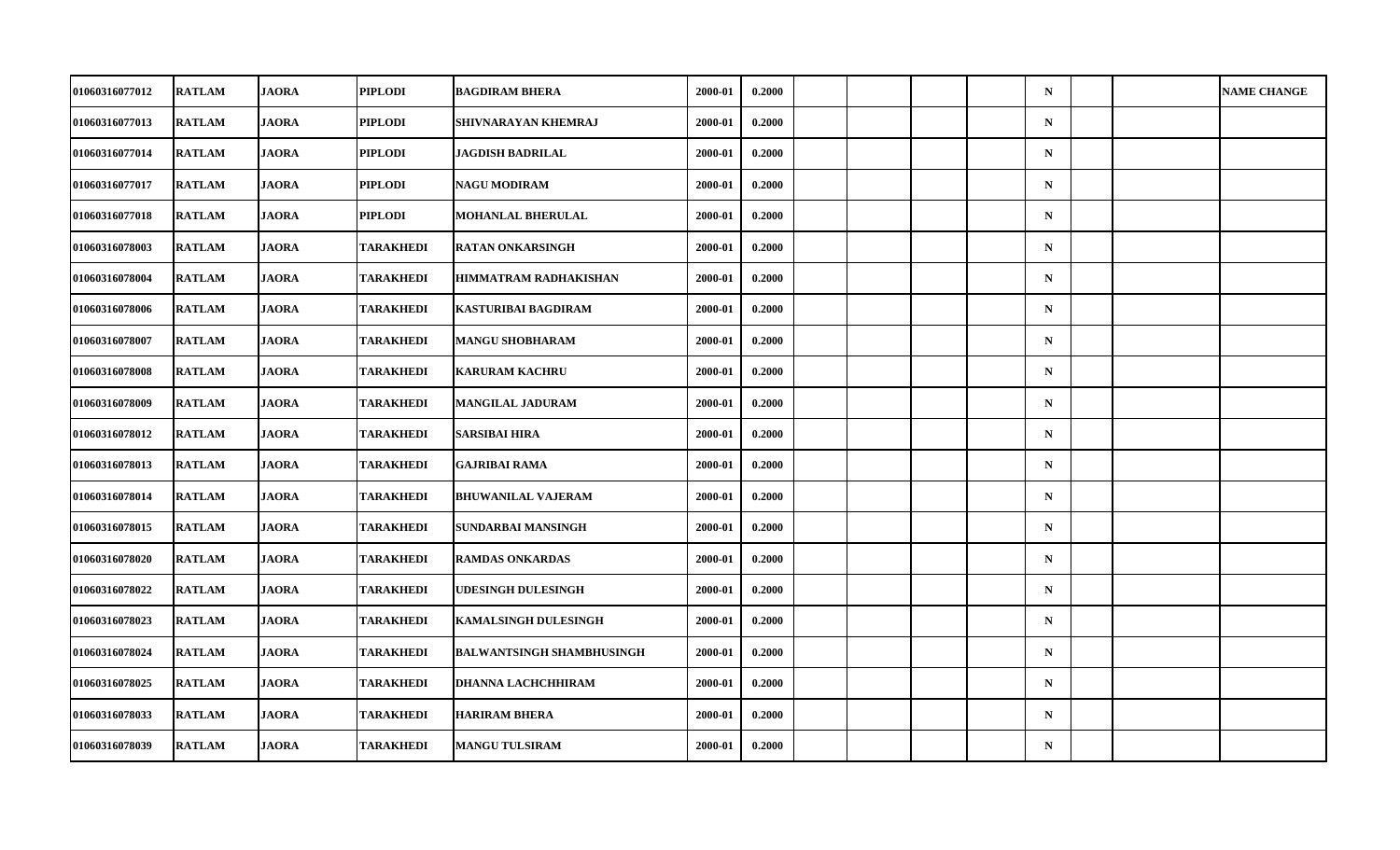| 01060316078044        | <b>RATLAM</b> | <b>JAORA</b> | TARAKHEDI          | <b>MANGILAL BHERA</b>                | 2000-01 | 0.2000 |        |        |        | $\mathbf N$  |    |  |
|-----------------------|---------------|--------------|--------------------|--------------------------------------|---------|--------|--------|--------|--------|--------------|----|--|
| 01060316078047        | <b>RATLAM</b> | <b>JAORA</b> | TARAKHEDI          | <b>BAGDIRAM BHERA</b>                | 2000-01 | 0.2000 |        |        |        | ${\bf N}$    |    |  |
| 01060316078053        | <b>RATLAM</b> | <b>JAORA</b> | <b>TARAKHEDI</b>   | <b>RATANLAL MISHRILAL</b>            | 2000-01 | 0.2000 |        |        |        | $\mathbf N$  |    |  |
| 01060316079001        | <b>RATLAM</b> | <b>JAORA</b> | <b>HANUMANTIYA</b> | <b>MANGILAL RAMNARAYAN</b>           | 2000-01 | 0.2000 |        |        |        | $\mathbf N$  |    |  |
| 01060316079002        | <b>RATLAM</b> | <b>JAORA</b> |                    | HANUMANTIYA   RAMESHWAR CHIMANLAL    | 2000-01 | 0.2000 |        |        |        | $\mathbf N$  |    |  |
| 01060316079004        | <b>RATLAM</b> | <b>JAORA</b> |                    | HANUMANTIYA PARASRAM RAJARAM         | 2000-01 | 0.2000 | 0.1850 | 6.000  | 32.432 | G            | 04 |  |
| 01060316079005        | <b>RATLAM</b> | <b>JAORA</b> | <b>HANUMANTIYA</b> | <b>RAMRATAN ONKAR</b>                | 2000-01 | 0.2000 |        |        |        | $\mathbf N$  |    |  |
| 01060316079006        | <b>RATLAM</b> | <b>JAORA</b> |                    | HANUMANTIYA  GITABAI KISHANLAL       | 2000-01 | 0.2000 | 0.2100 | 11.460 | 54.571 | G            |    |  |
| 01060316079007        | <b>RATLAM</b> | <b>JAORA</b> | <b>HANUMANTIYA</b> | <b>BADRILAL BHERULAL</b>             | 2000-01 | 0.2000 | 0.2050 | 10.900 | 53.170 | G            |    |  |
| 01060316079008        | <b>RATLAM</b> | <b>JAORA</b> | <b>HANUMANTIYA</b> | <b>RAMCAHANDRIBAI RAMRATAN</b>       | 2000-01 | 0.2000 |        |        |        | $\mathbf N$  |    |  |
| 01060316079011        | <b>RATLAM</b> | <b>JAORA</b> |                    | HANUMANTIYA  RADHESHYAM NENIBAI      | 2000-01 | 0.2000 | 0.2050 | 11.880 | 57.951 | G            |    |  |
| 01060316079012        | <b>RATLAM</b> | <b>JAORA</b> |                    | HANUMANTIYA   BHANWARLAL SURATRAM    | 2000-01 | 0.2000 | 0.2000 | 10.090 | 50.450 | G            | 04 |  |
| 01060316079014        | <b>RATLAM</b> | <b>JAORA</b> | <b>HANUMANTIYA</b> | VAJJIBAI PRABHU                      | 2000-01 | 0.2000 |        |        |        | ${\bf N}$    |    |  |
| 01060316079015        | <b>RATLAM</b> | <b>JAORA</b> |                    | HANUMANTIYA BAGDIRAM GANESHRAM       | 2000-01 | 0.2000 |        |        |        | $\mathbf N$  |    |  |
| 01060316079016        | <b>RATLAM</b> | <b>JAORA</b> |                    | HANUMANTIYA   NAGUSINGH BHANWARSINGH | 2000-01 | 0.2000 | 0.2100 | 6.560  | 31.238 | G            | 04 |  |
| 01060316079017        | <b>RATLAM</b> | <b>JAORA</b> | <b>HANUMANTIYA</b> | <b>SAJJANSINGH RAMSINGH</b>          | 2000-01 | 0.2000 | 0.1900 | 10.520 | 55.368 | G            |    |  |
| <b>01060316079018</b> | <b>RATLAM</b> | JAORA        |                    | HANUMANTIYA   KESHURAM HIRA          | 2000-01 | 0.2000 |        |        |        | $\mathbf N$  |    |  |
| 01060316079019        | <b>RATLAM</b> | <b>JAORA</b> |                    | HANUMANTIYA GANPATLAL RAMNARAYAN     | 2000-01 | 0.2000 |        |        |        | $\mathbf N$  |    |  |
| 01060316079020        | <b>RATLAM</b> | <b>JAORA</b> |                    | HANUMANTIYA   KAMLABAI MANGILAL      | 2000-01 | 0.2000 |        |        |        | $\mathbf N$  | 08 |  |
| 01060316079021        | <b>RATLAM</b> | <b>JAORA</b> |                    | HANUMANTIYA   CHANDUBAI SHYAMA       | 2000-01 | 0.2000 |        |        |        | $\mathbf{F}$ |    |  |
| 01060316079022        | <b>RATLAM</b> | <b>JAORA</b> | <b>HANUMANTIYA</b> | <b>SHRIRAM RAMKISHAN</b>             | 2000-01 | 0.2000 |        |        |        | $\mathbf N$  |    |  |
| 01060316079023        | <b>RATLAM</b> | <b>JAORA</b> | <b>HANUMANTIYA</b> | <b>MADHULAL SURATRAM</b>             | 2000-01 | 0.2000 |        |        |        | $\mathbf N$  |    |  |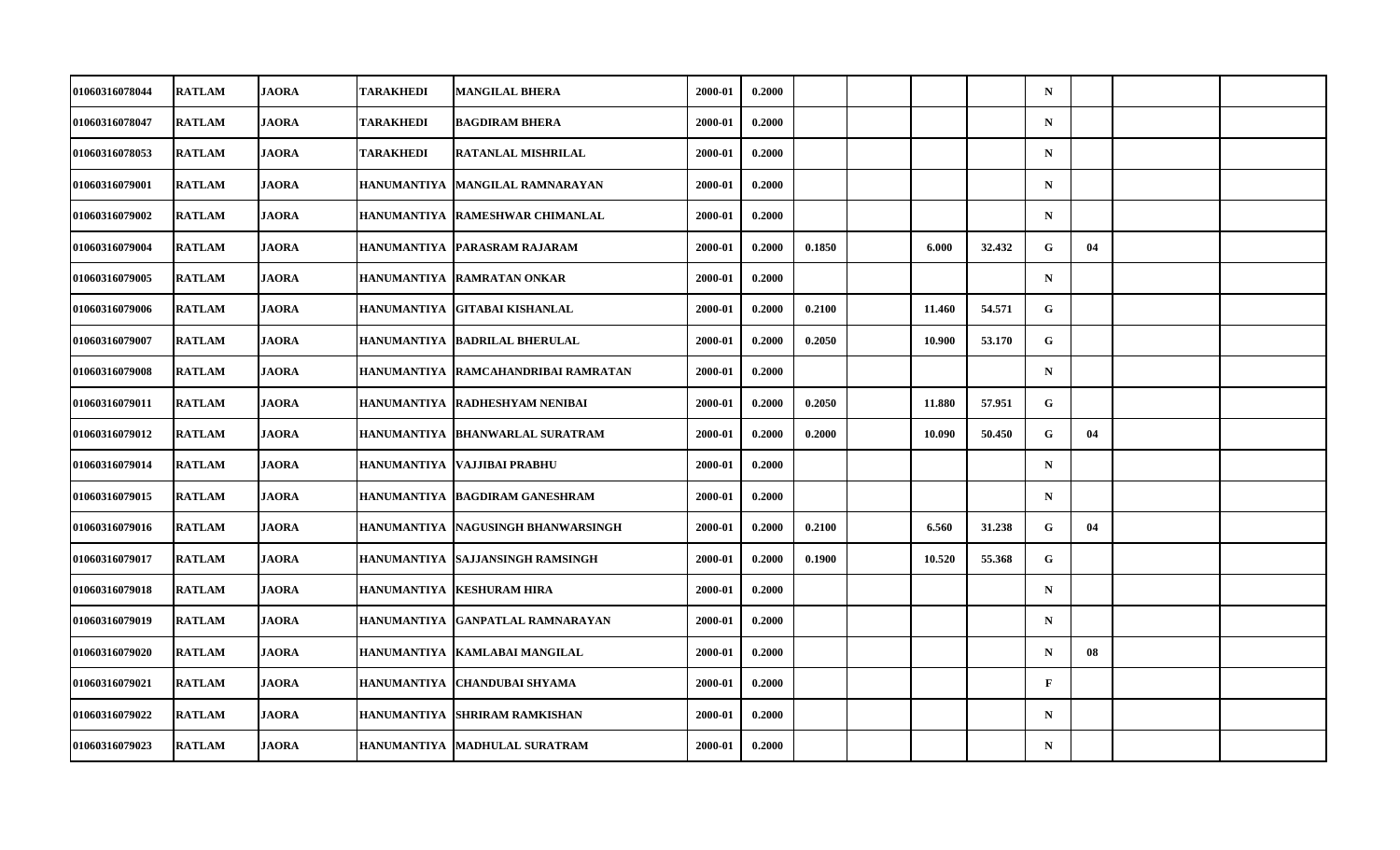| 01060316079024        | <b>RATLAM</b> | <b>JAORA</b> | HANUMANTIYA        | <b>GOVINDRAM ONKARLAL</b>            | 2000-01 | 0.2000 |        |        |        | $\mathbf N$ |    |                |                         |
|-----------------------|---------------|--------------|--------------------|--------------------------------------|---------|--------|--------|--------|--------|-------------|----|----------------|-------------------------|
| 01060316079025        | <b>RATLAM</b> | <b>JAORA</b> |                    | HANUMANTIYA DHANNA BHAGGA            | 2000-01 | 0.2000 | 0.2000 | 11.010 | 55.050 | G           |    |                |                         |
| 01060316079027        | <b>RATLAM</b> | <b>JAORA</b> | <b>HANUMANTIYA</b> | <b>GOVINDRAM SALAGRAM</b>            | 2000-01 | 0.2000 |        |        |        | $\mathbf N$ |    |                |                         |
| 01060316079028        | <b>RATLAM</b> | <b>JAORA</b> |                    | HANUMANTIYA   BHUWAN NAWAL           | 2000-01 | 0.2000 |        |        |        | $\mathbf N$ |    |                |                         |
| 01060316079029        | <b>RATLAM</b> | <b>JAORA</b> |                    | HANUMANTIYA  BHIHARILAL BHUWAN       | 2000-01 | 0.2000 | 0.1950 | 10.980 | 56.307 | G           |    |                |                         |
| 01060316079031        | <b>RATLAM</b> | <b>JAORA</b> | <b>HANUMANTIYA</b> | RADHESHYAM GITABAI                   | 2000-01 | 0.2000 |        |        |        | $\mathbf N$ |    |                | <b>TRANSFER/PIPLODI</b> |
| 01060316079033        | <b>RATLAM</b> | <b>JAORA</b> | <b>HANUMANTIYA</b> | <b>BALUSINGH BHERUSINGH</b>          | 2000-01 | 0.2000 |        |        |        | $\mathbf N$ |    |                | <b>NAME CHANGE</b>      |
| <b>01060316079034</b> | <b>RATLAM</b> | <b>JAORA</b> |                    | HANUMANTIYA  ASHARAM BHERULAL SUTHAR | 2000-01 | 0.2000 |        |        |        | $\mathbf N$ |    |                |                         |
| 01060316079036        | <b>RATLAM</b> | <b>JAORA</b> | <b>HANUMANTIYA</b> | <b>BAPULAL BHAGIRATH</b>             | 2000-01 | 0.2000 | 0.2000 | 10.260 | 51.300 | G           | 04 |                |                         |
| 01060316079037        | <b>RATLAM</b> | <b>JAORA</b> | <b>HANUMANTIYA</b> | <b>ASHARAM BHERULAL GAYRI</b>        | 2000-01 | 0.2000 |        |        |        | $\mathbf N$ |    |                |                         |
| <b>01060316079038</b> | <b>RATLAM</b> | <b>JAORA</b> |                    | HANUMANTIYA  BANKATLAL KISHANLAL     | 2000-01 | 0.2000 | 0.2050 | 10.630 | 51.853 | G           | 04 | 01060208047008 |                         |
| 01060316079040        | <b>RATLAM</b> | <b>JAORA</b> |                    | HANUMANTIYA   DEVRAM MODAJI          | 2000-01 | 0.2000 |        |        |        | $\mathbf N$ |    |                |                         |
| 01060316079043        | <b>RATLAM</b> | <b>JAORA</b> | <b>HANUMANTIYA</b> | <b>GOPILAL BIHARILAL</b>             | 2000-01 | 0.2000 |        |        |        | $\mathbf N$ |    |                |                         |
| 01060316079026        | <b>RATLAM</b> | <b>JAORA</b> |                    | HANUMANTIYA KESHARBAI MANNALAL       | 2000-01 | 0.2000 |        |        |        | $\mathbf N$ |    |                |                         |
| 01060316079045        | <b>RATLAM</b> | <b>JAORA</b> | <b>HANUMANTIYA</b> | <b>MADANLAL HARIRAM</b>              | 2000-01 | 0.2000 | 0.2100 | 3.910  | 18.619 | G           | 04 |                |                         |
| 01060316080005        | <b>RATLAM</b> | <b>JAORA</b> | <b>PANTHMELKI</b>  | <b>SAVAIRAM SALAGRAM</b>             | 2000-01 | 0.2000 |        |        |        | $\mathbf N$ |    |                | TRANSFER/HANUMANTIYA    |
| <b>01060316081001</b> | <b>RATLAM</b> | <b>JAORA</b> | <b>SARSODA</b>     | LAXMAN MANGILAL                      | 2000-01 | 0.2000 |        |        |        | $\mathbf N$ |    |                |                         |
| 01060316081002        | <b>RATLAM</b> | <b>JAORA</b> | <b>SARSODA</b>     | RAMCHANDRA RATANLAL                  | 2000-01 | 0.2000 | 0.1950 | 10.960 | 56.205 | $\mathbf G$ |    |                |                         |
| 01060316081004        | <b>RATLAM</b> | <b>JAORA</b> | <b>SARSODA</b>     | <b>DHAPUBAI KALU</b>                 | 2000-01 | 0.2000 |        |        |        | $\mathbf N$ |    |                | <b>NAME CHANGE</b>      |
| 01060316081006        | <b>RATLAM</b> | <b>JAORA</b> | <b>SARSODA</b>     | NATHULAL VARDICHAND                  | 2000-01 | 0.2000 | 0.1950 | 9.600  | 49.230 | $\mathbf I$ | 02 |                |                         |
| 01060316081008        | <b>RATLAM</b> | <b>JAORA</b> | <b>SARSODA</b>     | <b>NAVAL VARDA</b>                   | 2000-01 | 0.2000 | 0.1900 | 9.000  | 47.368 | $\bf{I}$    | 02 |                |                         |
| 01060316081009        | <b>RATLAM</b> | <b>JAORA</b> | <b>SARSODA</b>     | PIRBAKSH VALIMOHAMMAD                | 2000-01 | 0.2000 |        |        |        | $\mathbf N$ | 08 |                |                         |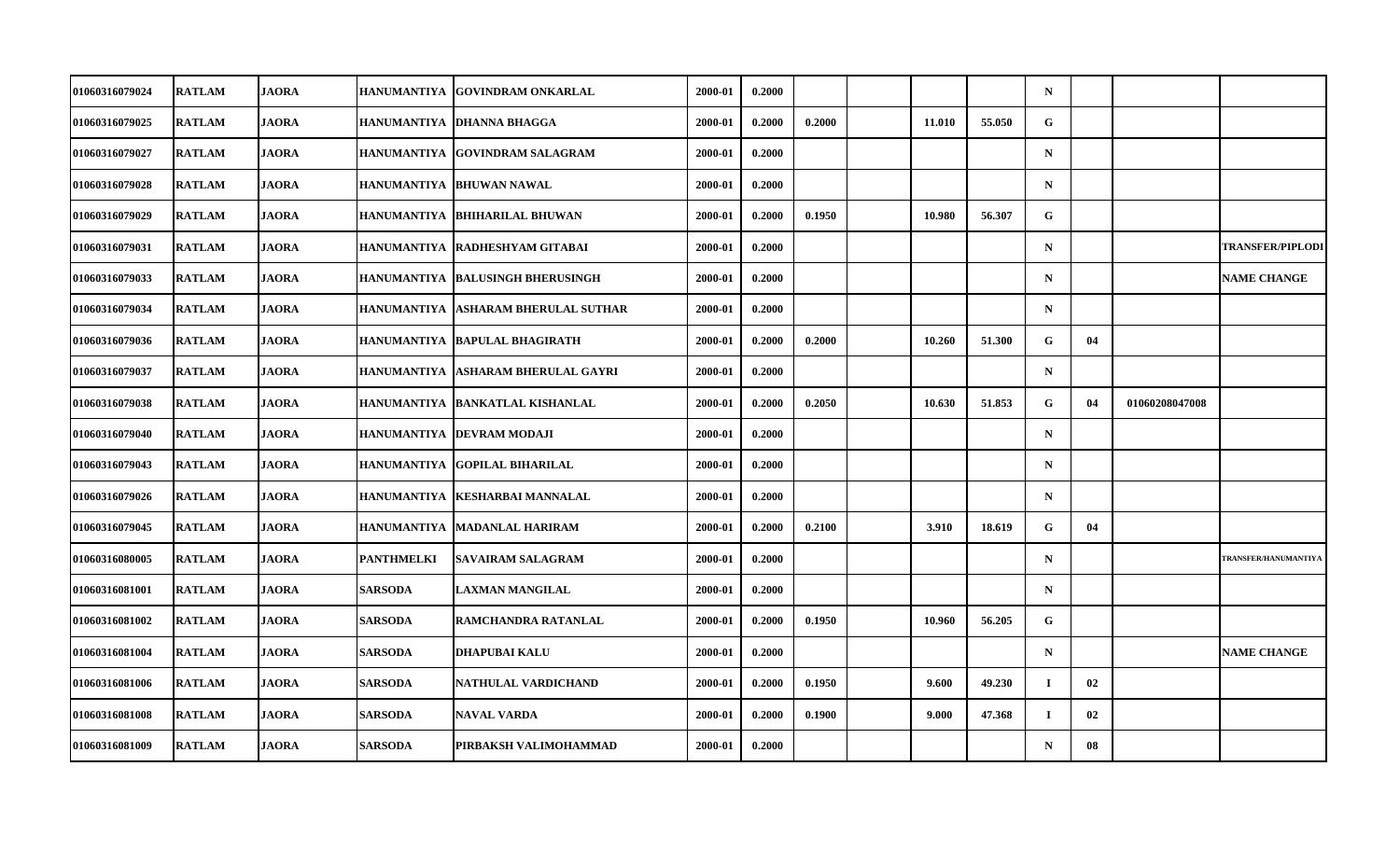| 01060316082005        | <b>RATLAM</b> | <b>JAORA</b> | <b>KALALIYA</b> | <b>BHARATRAM SALAGRAM</b>   | 2000-01 | 0.2000 |  |  | $\mathbf N$ |  |  |
|-----------------------|---------------|--------------|-----------------|-----------------------------|---------|--------|--|--|-------------|--|--|
| 01060316082011        | <b>RATLAM</b> | <b>JAORA</b> | <b>KALALIYA</b> | LAXMINARAYAN HEMRAJ         | 2000-01 | 0.2000 |  |  | ${\bf N}$   |  |  |
| 01060316082012        | <b>RATLAM</b> | <b>JAORA</b> | <b>KALALIYA</b> | RAMPRASAD BHARATRAM         | 2000-01 | 0.2000 |  |  | ${\bf N}$   |  |  |
| 01060316082013        | <b>RATLAM</b> | <b>JAORA</b> | <b>KALALIYA</b> | <b>JAGANNATH GOPAL</b>      | 2000-01 | 0.2000 |  |  | $\mathbf N$ |  |  |
| 01060316082014        | <b>RATLAM</b> | <b>JAORA</b> | <b>KALALIYA</b> | <b>BALCHARAN TULSIRAM</b>   | 2000-01 | 0.2000 |  |  | $\mathbf N$ |  |  |
| 01060316082017        | <b>RATLAM</b> | <b>JAORA</b> | <b>KALALIYA</b> | <b>HIRALAL NIRBHAYRAM</b>   | 2000-01 | 0.2000 |  |  | $\mathbf N$ |  |  |
| 01060316082018        | <b>RATLAM</b> | <b>JAORA</b> | <b>KALALIYA</b> | RUPACHAND NANDRAM           | 2000-01 | 0.2000 |  |  | $\mathbf N$ |  |  |
| <b>01060316082019</b> | <b>RATLAM</b> | <b>JAORA</b> | <b>KALALIYA</b> | PRATHVIRAJ BHANWARLAL       | 2000-01 | 0.2000 |  |  | $\mathbf N$ |  |  |
| 01060316082020        | <b>RATLAM</b> | <b>JAORA</b> | <b>KALALIYA</b> | NATHIBAI KALURAM            | 2000-01 | 0.2000 |  |  | $\mathbf N$ |  |  |
| 01060316082023        | <b>RATLAM</b> | <b>JAORA</b> | <b>KALALIYA</b> | JAGDISHCHAND NIRBHAYRAM     | 2000-01 | 0.2000 |  |  | $\mathbf N$ |  |  |
| 01060316082024        | <b>RATLAM</b> | <b>JAORA</b> | <b>KALALIYA</b> | SITABAI CHAMPALAL           | 2000-01 | 0.2000 |  |  | $\mathbf N$ |  |  |
| 01060316082025        | <b>RATLAM</b> | <b>JAORA</b> | <b>KALALIYA</b> | <b>BANSHILAL RAMNARAYAN</b> | 2000-01 | 0.2000 |  |  | $\mathbf N$ |  |  |
| 01060316082026        | <b>RATLAM</b> | <b>JAORA</b> | <b>KALALIYA</b> | NIRBHERAM MAGNIRAM          | 2000-01 | 0.2000 |  |  | ${\bf N}$   |  |  |
| 01060316082027        | <b>RATLAM</b> | <b>JAORA</b> | <b>KALALIYA</b> | SHIVNARAYAN HEMRAJ          | 2000-01 | 0.2000 |  |  | $\mathbf N$ |  |  |
| 01060316082028        | <b>RATLAM</b> | <b>JAORA</b> | <b>KALALIYA</b> | MORKHA SHEHZAD KHA          | 2000-01 | 0.2000 |  |  | $\mathbf N$ |  |  |
| 01060316082031        | <b>RATLAM</b> | <b>JAORA</b> | <b>KALALIYA</b> | <b>MOHANLAL NIRBHEYRAM</b>  | 2000-01 | 0.2000 |  |  | $\mathbf N$ |  |  |
| <b>01060316082035</b> | <b>RATLAM</b> | <b>JAORA</b> | <b>KALALIYA</b> | SAMARATHMAL AMARCHAND       | 2000-01 | 0.2000 |  |  | $\mathbf N$ |  |  |
| 01060316082042        | <b>RATLAM</b> | <b>JAORA</b> | <b>KALALIYA</b> | <b>SALAGRAM ISHWARLAL</b>   | 2000-01 | 0.2000 |  |  | $\mathbf N$ |  |  |
| 01060316082044        | <b>RATLAM</b> | <b>JAORA</b> | <b>KALALIYA</b> | NANDRAM BHARATRAM           | 2000-01 | 0.2000 |  |  | $\mathbf N$ |  |  |
| 01060316082045        | <b>RATLAM</b> | <b>JAORA</b> | <b>KALALIYA</b> | SHANKARLAL JAMUNABAI        | 2000-01 | 0.2000 |  |  | $\mathbf N$ |  |  |
| 01060316082046        | <b>RATLAM</b> | <b>JAORA</b> | <b>KALALIYA</b> | KANHAIYALAL BHANWARLAL      | 2000-01 | 0.2000 |  |  | $\mathbf N$ |  |  |
| 01060316082049        | <b>RATLAM</b> | <b>JAORA</b> | <b>KALALIYA</b> | PANNALAL DHANNA             | 2000-01 | 0.2000 |  |  | ${\bf N}$   |  |  |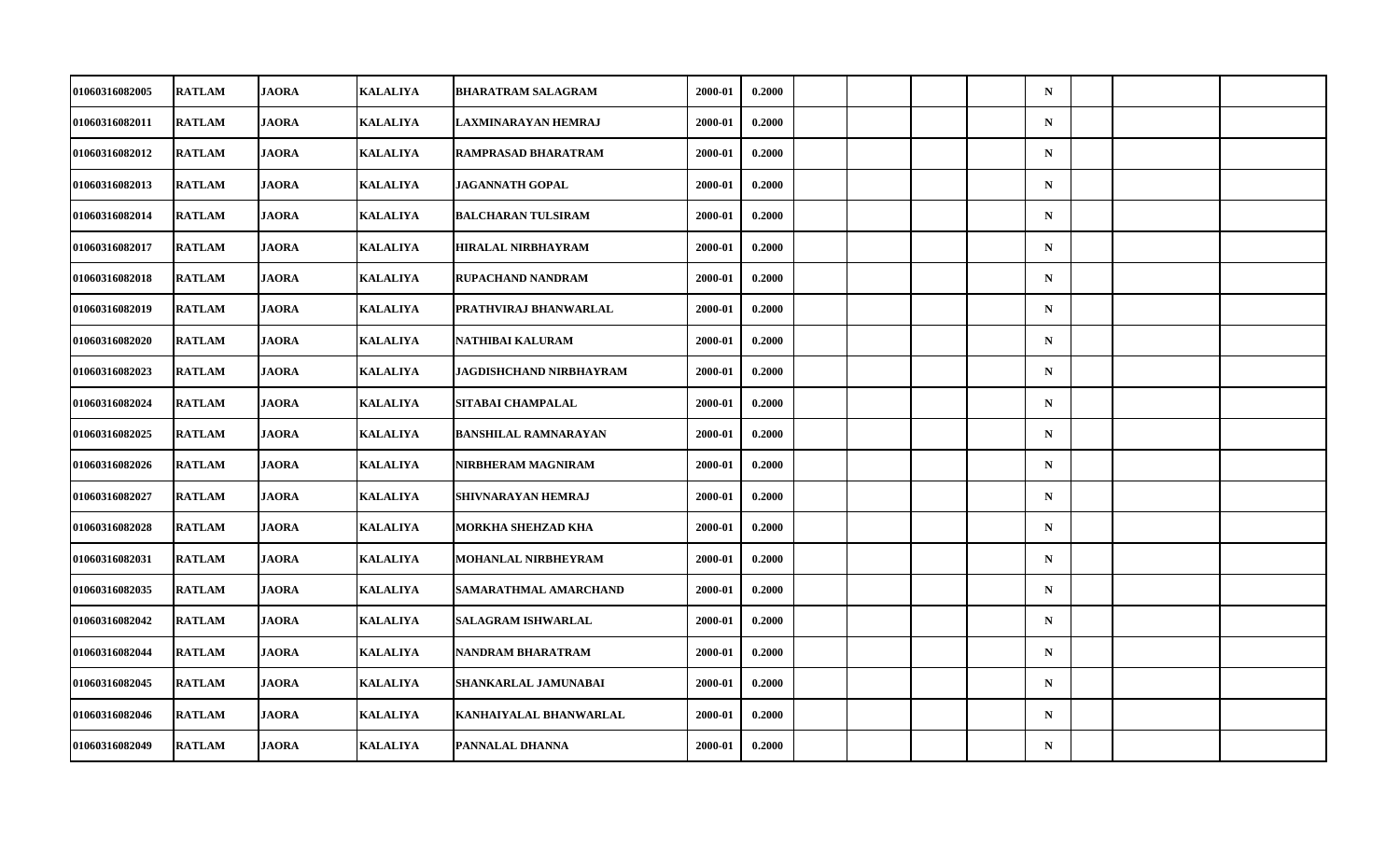| 01060316082050        | <b>RATLAM</b> | <b>JAORA</b> | <b>KALALIYA</b>  | <b>BHAGWATIPRASAD KANHAIYALAL</b> | 2000-01 | 0.2000 |  |  | $\mathbf N$ |  |  |
|-----------------------|---------------|--------------|------------------|-----------------------------------|---------|--------|--|--|-------------|--|--|
| 01060316082051        | <b>RATLAM</b> | <b>JAORA</b> | KALALIYA         | <b>GHANSHYAM RAMCHAND</b>         | 2000-01 | 0.2000 |  |  | ${\bf N}$   |  |  |
| 01060316082053        | <b>RATLAM</b> | <b>JAORA</b> | <b>KALALIYA</b>  | VARDICHAND BAGDIRAM               | 2000-01 | 0.2000 |  |  | ${\bf N}$   |  |  |
| 01060316082056        | <b>RATLAM</b> | <b>JAORA</b> | <b>KALALIYA</b>  | MANGUBAI LACHCHHIRAM              | 2000-01 | 0.2000 |  |  | $\mathbf N$ |  |  |
| 01060316082057        | <b>RATLAM</b> | <b>JAORA</b> | <b>KALALIYA</b>  | NATHULAL NANDA                    | 2000-01 | 0.2000 |  |  | $\mathbf N$ |  |  |
| 01060316082060        | <b>RATLAM</b> | <b>JAORA</b> | <b>KALALIYA</b>  | <b>JAGANNATH ISHWARLAL</b>        | 2000-01 | 0.2000 |  |  | $\mathbf N$ |  |  |
| 01060316082061        | <b>RATLAM</b> | <b>JAORA</b> | <b>KALALIYA</b>  | <b>GITABAI RAMPRATAP</b>          | 2000-01 | 0.2000 |  |  | $\mathbf N$ |  |  |
| 01060316082064        | <b>RATLAM</b> | <b>JAORA</b> | <b>KALALIYA</b>  | RAMCHANDRA SHOBHARAM              | 2000-01 | 0.2000 |  |  | $\mathbf N$ |  |  |
| 01060316082066        | <b>RATLAM</b> | <b>JAORA</b> | <b>KALALIYA</b>  | DASHRATHLAL HEMRAJ                | 2000-01 | 0.2000 |  |  | $\mathbf N$ |  |  |
| 01060316082067        | <b>RATLAM</b> | <b>JAORA</b> | <b>KALALIYA</b>  | RATANLAL NANURAM                  | 2000-01 | 0.2000 |  |  | $\mathbf N$ |  |  |
| 01060316082080        | <b>RATLAM</b> | <b>JAORA</b> | <b>KALALIYA</b>  | <b>GOPAL SUKHRAM</b>              | 2000-01 | 0.2000 |  |  | $\mathbf N$ |  |  |
| 01060316082081        | <b>RATLAM</b> | <b>JAORA</b> | <b>KALALIYA</b>  | <b>BHANWARLAL NIRBHAYARAM</b>     | 2000-01 | 0.2000 |  |  | $\mathbf N$ |  |  |
| 01060316082082        | <b>RATLAM</b> | <b>JAORA</b> | <b>KALALIYA</b>  | SAMRABEE SARDARKHA                | 2000-01 | 0.2000 |  |  | ${\bf N}$   |  |  |
| 01060316082088        | <b>RATLAM</b> | <b>JAORA</b> | <b>KALALIYA</b>  | <b>SHOBHARAM KHEEMA</b>           | 2000-01 | 0.2000 |  |  | $\mathbf N$ |  |  |
| 01060316082089        | <b>RATLAM</b> | <b>JAORA</b> | <b>KALALIYA</b>  | RAMPURI MADHUPURI                 | 2000-01 | 0.2000 |  |  | $\mathbf N$ |  |  |
| 01060316082096        | <b>RATLAM</b> | <b>JAORA</b> | <b>KALALIYA</b>  | JANIBAI BAGDIRAM                  | 2000-01 | 0.2000 |  |  | $\mathbf N$ |  |  |
| <b>01060316082098</b> | <b>RATLAM</b> | <b>JAORA</b> | <b>KALALIYA</b>  | RAMESHCHAND NIRBHEYRAM            | 2000-01 | 0.2000 |  |  | $\mathbf N$ |  |  |
| 01060316082099        | <b>RATLAM</b> | <b>JAORA</b> | <b>KALALIYA</b>  | <b>RATANLAL KESHURAM</b>          | 2000-01 | 0.2000 |  |  | $\mathbf N$ |  |  |
| 01060316082100        | <b>RATLAM</b> | <b>JAORA</b> | <b>KALALIYA</b>  | RAMKISHAN NANURAM                 | 2000-01 | 0.2000 |  |  | $\mathbf N$ |  |  |
| 01060316083001        | <b>RATLAM</b> | <b>JAORA</b> | <b>MATAMELKI</b> | <b>MOHANBAI GULABDAS</b>          | 2000-01 | 0.2000 |  |  | $\mathbf N$ |  |  |
| 01060316083002        | <b>RATLAM</b> | <b>JAORA</b> | <b>MATAMELKI</b> | SHERKHA RASULKHA                  | 2000-01 | 0.2000 |  |  | $\mathbf N$ |  |  |
| 01060316083004        | <b>RATLAM</b> | <b>JAORA</b> | <b>MATAMELKI</b> | RAMNARAYAN RANCHOD                | 2000-01 | 0.2000 |  |  | ${\bf N}$   |  |  |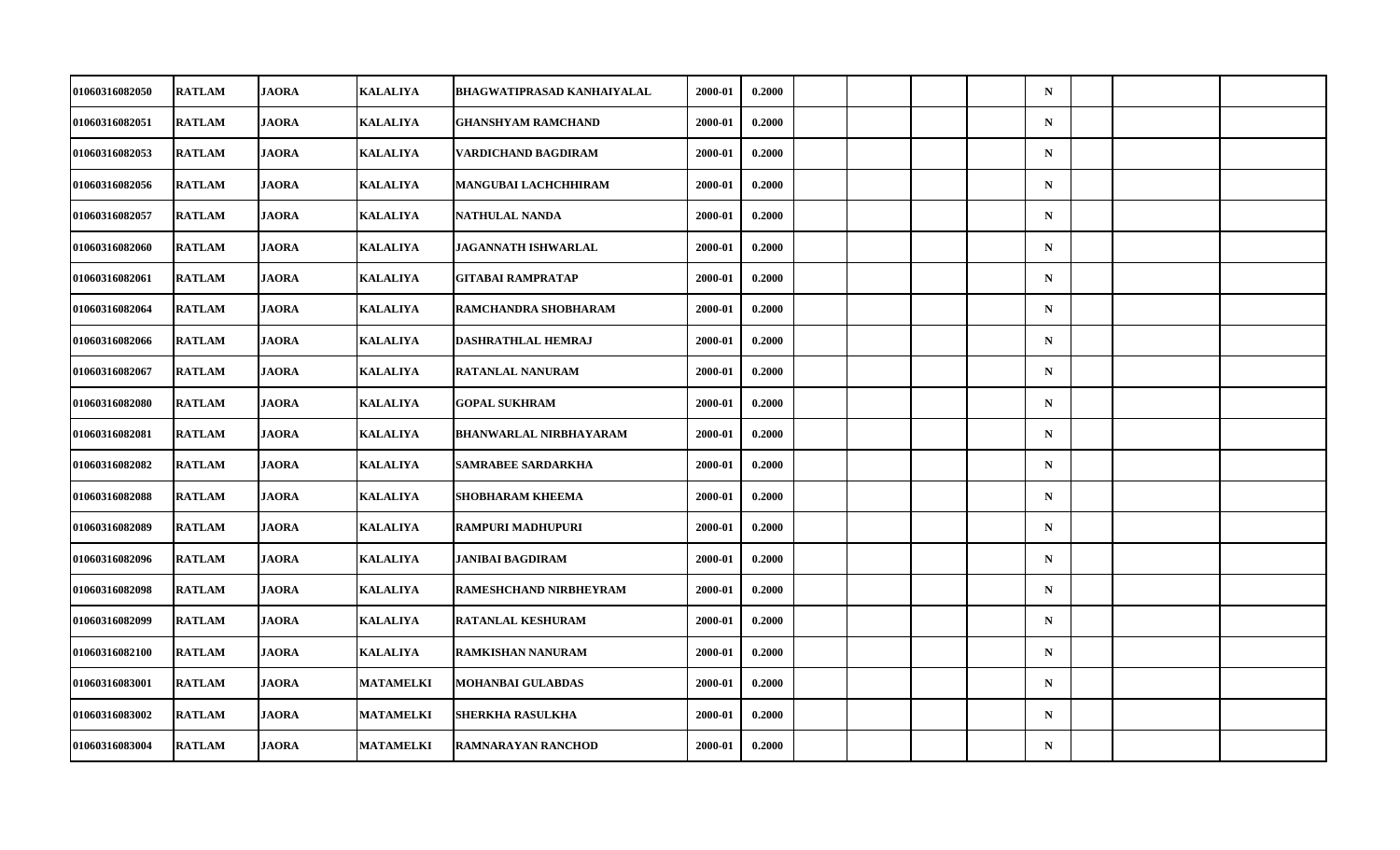| 01060316083005        | <b>RATLAM</b> | <b>JAORA</b> | <b>MATAMELKI</b>           | PURALAL GANGARAM                     | 2000-01 | 0.2000 |  |  | $\mathbf N$ |  |                    |
|-----------------------|---------------|--------------|----------------------------|--------------------------------------|---------|--------|--|--|-------------|--|--------------------|
| 01060316083009        | <b>RATLAM</b> | <b>JAORA</b> | <b>MATAMELKI</b>           | ALADIN JUMME KHA                     | 2000-01 | 0.2000 |  |  | ${\bf N}$   |  |                    |
| 01060316083011        | <b>RATLAM</b> | <b>JAORA</b> | <b>MATAMELKI</b>           | FAKIR MOHAMMAD VALIMOHAMMAD          | 2000-01 | 0.2000 |  |  | $\mathbf N$ |  |                    |
| 01060316083015        | <b>RATLAM</b> | <b>JAORA</b> | <b>MATAMELKI</b>           | <b>RATANLAL PUNA</b>                 | 2000-01 | 0.2000 |  |  | $\mathbf N$ |  |                    |
| 01060316084001        | <b>RATLAM</b> | <b>JAORA</b> | MUNDLARINGNOD NAVAL ONKAR  |                                      | 2000-01 | 0.2000 |  |  | $\mathbf N$ |  |                    |
| 01060316084002        | <b>RATLAM</b> | <b>JAORA</b> |                            | MUNDLARINGNOD BHANWARLAL ONKARLAL    | 2000-01 | 0.2000 |  |  | $\mathbf N$ |  |                    |
| 01060316084006        | <b>RATLAM</b> | <b>JAORA</b> |                            | MUNDLARINGNOD SHAMBHUSINGH MODHSINGH | 2000-01 | 0.2000 |  |  | $\mathbf N$ |  |                    |
| 01060316085005        | <b>RATLAM</b> | <b>JAORA</b> | RICHHARINGNOD   MANA RUGGA |                                      | 2000-01 | 0.2000 |  |  | $\mathbf N$ |  |                    |
| 01060316085012        | <b>RATLAM</b> | <b>JAORA</b> |                            | RICHHARINGNOD   DHAPUBAI GANGABAI    | 2000-01 | 0.2000 |  |  | $\mathbf N$ |  | <b>NAME CHANGE</b> |
| 01060316086001        | <b>RATLAM</b> | <b>JAORA</b> |                            | MARTANDGANJ  BALAVANTSINGH SAMANDBAI | 2000-01 | 0.2000 |  |  | $\mathbf N$ |  |                    |
| 01060316086004        | <b>RATLAM</b> | <b>JAORA</b> | MARTANDGANJ  KAMMA NARU    |                                      | 2000-01 | 0.2000 |  |  | $\mathbf N$ |  |                    |
| 01060316086008        | <b>RATLAM</b> | <b>JAORA</b> |                            | MARTANDGANJ  MANGILAL KACHRU         | 2000-01 | 0.2000 |  |  | $\mathbf N$ |  |                    |
| 01060316086010        | <b>RATLAM</b> | <b>JAORA</b> |                            | MARTANDGANJ MANOHARLAL BHUWANIRAM    | 2000-01 | 0.2000 |  |  | ${\bf N}$   |  |                    |
| 01060316086012        | <b>RATLAM</b> | <b>JAORA</b> |                            | MARTANDGANJ  NATHUSINGH BHANWARSINGH | 2000-01 | 0.2000 |  |  | $\mathbf N$ |  |                    |
| 01060316086013        | <b>RATLAM</b> | <b>JAORA</b> |                            | MARTANDGANJ  JUGALSINGH BHANWARSINGH | 2000-01 | 0.2000 |  |  | $\mathbf N$ |  |                    |
| 01060316087001        | <b>RATLAM</b> | <b>JAORA</b> | <b>DHATRAWADA</b>          | <b>MENABAI GULAB</b>                 | 2000-01 | 0.2000 |  |  | $\mathbf N$ |  |                    |
| <b>01060316087003</b> | <b>RATLAM</b> | <b>JAORA</b> | DHATRAWADA                 | <b>BASANTILAL BALMUKAND</b>          | 2000-01 | 0.2000 |  |  | $\mathbf N$ |  |                    |
| 01060316087006        | <b>RATLAM</b> | <b>JAORA</b> | <b>DHATRAWADA</b>          | <b>KACHRU LAKKHA</b>                 | 2000-01 | 0.2000 |  |  | $\mathbf N$ |  |                    |
| 01060316087008        | <b>RATLAM</b> | <b>JAORA</b> | <b>DHATRAWADA</b>          | VHISHNUDAS LAXMINARAYAN              | 2000-01 | 0.2000 |  |  | $\mathbf N$ |  |                    |
| 01060316087013        | <b>RATLAM</b> | <b>JAORA</b> | DHATRAWADA                 | <b>DHANNA DEWA</b>                   | 2000-01 | 0.2000 |  |  | $\mathbf N$ |  |                    |
| 01060316087015        | <b>RATLAM</b> | <b>JAORA</b> | <b>DHATRAWADA</b>          | <b>CHATARKUNWAR SHIVSINGH</b>        | 2000-01 | 0.2000 |  |  | $\mathbf N$ |  | <b>NAME CHANGE</b> |
| 01060316087016        | <b>RATLAM</b> | <b>JAORA</b> | <b>DHATRAWADA</b>          | <b>BHERULAL KESHYA</b>               | 2000-01 | 0.2000 |  |  | ${\bf N}$   |  |                    |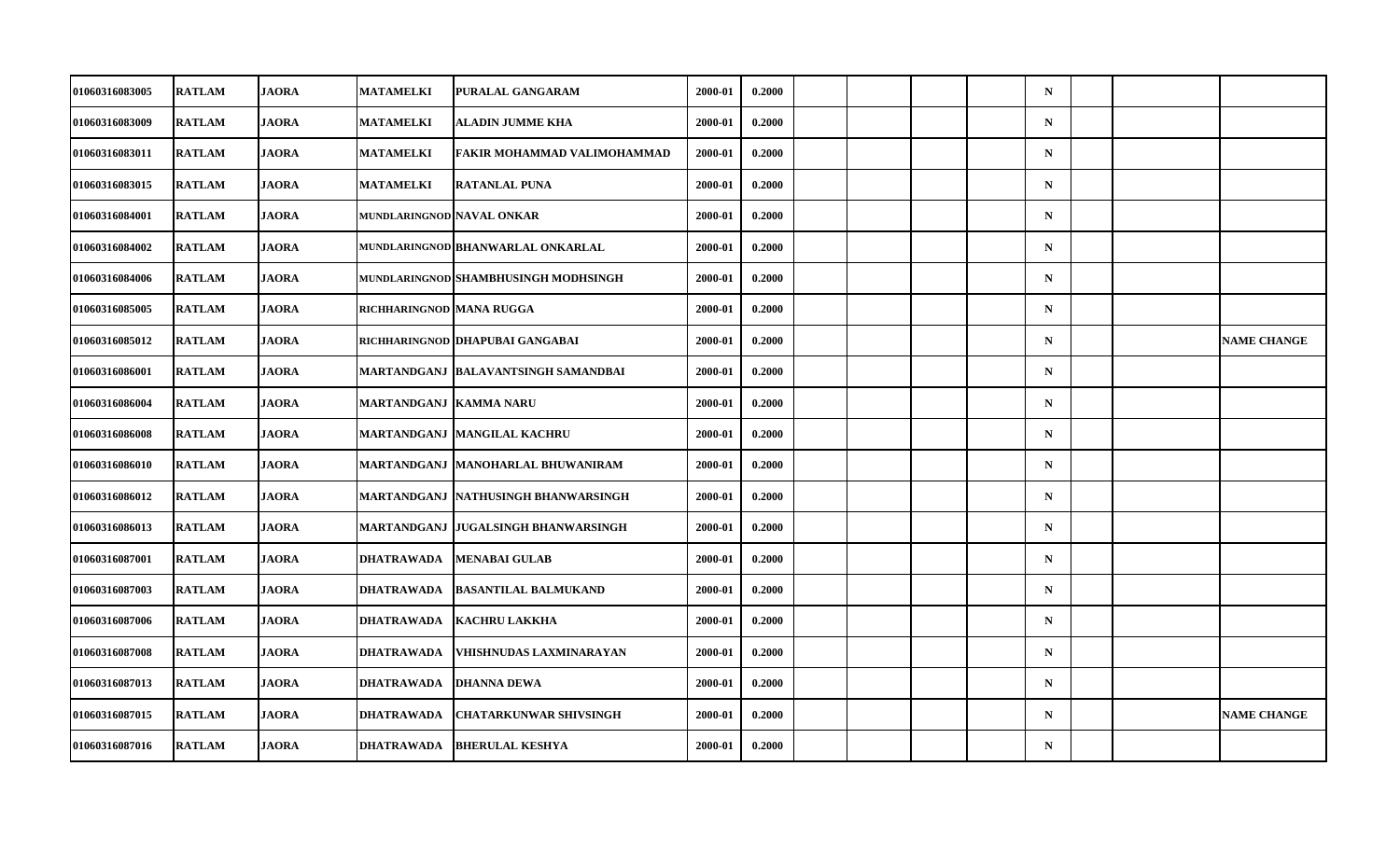| 01060316087017        | <b>RATLAM</b> | <b>JAORA</b> | <b>DHATRAWADA</b> | KACHRU LACHCHIRAM             | 2000-01 | 0.2000 |        |        |        | $\mathbf N$ |    |  |
|-----------------------|---------------|--------------|-------------------|-------------------------------|---------|--------|--------|--------|--------|-------------|----|--|
| 01060316087018        | <b>RATLAM</b> | <b>JAORA</b> | <b>DHATRAWADA</b> | <b>RAMA BHERA BALAI</b>       | 2000-01 | 0.2000 |        |        |        | ${\bf N}$   |    |  |
| 01060316087023        | <b>RATLAM</b> | <b>JAORA</b> | <b>DHATRAWADA</b> | <b>MOHANLAL RATTA</b>         | 2000-01 | 0.2000 |        |        |        | $\mathbf N$ |    |  |
| 01060316087025        | <b>RATLAM</b> | <b>JAORA</b> | <b>DHATRAWADA</b> | <b>JATTABAI HINDUNATH</b>     | 2000-01 | 0.2000 |        |        |        | $\mathbf N$ |    |  |
| 01060316087026        | <b>RATLAM</b> | <b>JAORA</b> | DHATRAWADA        | <b>MANGUNATH MADHONATH</b>    | 2000-01 | 0.2000 |        |        |        | $\mathbf N$ |    |  |
| 01060316088001        | <b>RATLAM</b> | <b>JAORA</b> | <b>KANKARWA</b>   | <b>MAHVIRDAS MATHURADAS</b>   | 2000-01 | 0.2000 |        |        |        | ${\bf N}$   |    |  |
| 01060316088002        | <b>RATLAM</b> | <b>JAORA</b> | <b>KANKARWA</b>   | <b>BHANWAR BHERA</b>          | 2000-01 | 0.2000 |        |        |        | $\mathbf N$ |    |  |
| 01060316088003        | <b>RATLAM</b> | <b>JAORA</b> | KANKARWA          | <b>BHANWAR UDA</b>            | 2000-01 | 0.2000 |        |        |        | $\mathbf N$ |    |  |
| 01060316088004        | <b>RATLAM</b> | <b>JAORA</b> | <b>KANKARWA</b>   | <b>JUJHARSINGH ONKARSINGH</b> | 2000-01 | 0.2000 |        |        |        | $\mathbf N$ |    |  |
| 01060316088005        | <b>RATLAM</b> | <b>JAORA</b> | <b>KANKARWA</b>   | <b>AMRA DEVJI</b>             | 2000-01 | 0.2000 |        |        |        | $\mathbf N$ |    |  |
| 01060316088006        | <b>RATLAM</b> | <b>JAORA</b> | KANKARWA          | <b>ONKAR LAXMAN</b>           | 2000-01 | 0.2000 |        |        |        | $\mathbf N$ |    |  |
| 01060316088007        | <b>RATLAM</b> | <b>JAORA</b> | <b>KANKARWA</b>   | <b>DEVJI BALU</b>             | 2000-01 | 0.2000 |        |        |        | $\mathbf N$ |    |  |
| 01060316088009        | <b>RATLAM</b> | <b>JAORA</b> | <b>KANKARWA</b>   | <b>DEUBAI RAMA</b>            | 2000-01 | 0.2000 |        |        |        | ${\bf N}$   |    |  |
| 01060316088010        | <b>RATLAM</b> | <b>JAORA</b> | <b>KANKARWA</b>   | HANUMANDAS MATHURADAS         | 2000-01 | 0.2000 |        |        |        | $\mathbf N$ |    |  |
| 01060316088011        | <b>RATLAM</b> | <b>JAORA</b> | <b>KANKARWA</b>   | NANDUBAI VARDA                | 2000-01 | 0.2000 |        |        |        | $\mathbf N$ |    |  |
| 01060316088012        | <b>RATLAM</b> | <b>JAORA</b> | <b>KANKARWA</b>   | <b>BHAGWAN LAXMAN</b>         | 2000-01 | 0.2000 |        |        |        | $\mathbf N$ |    |  |
| <b>01060316088013</b> | <b>RATLAM</b> | <b>JAORA</b> | KANKARWA          | <b>BHANWAR PUNA</b>           | 2000-01 | 0.2000 | 0.2000 | 10.810 | 54.050 | G           |    |  |
| 01060316088014        | <b>RATLAM</b> | <b>JAORA</b> | <b>KANKARWA</b>   | <b>KACHRU BALU</b>            | 2000-01 | 0.2000 |        |        |        | $\mathbf N$ |    |  |
| 01060316088015        | <b>RATLAM</b> | <b>JAORA</b> | <b>KANKARWA</b>   | <b>BHERA BHUWAN</b>           | 2000-01 | 0.2000 |        |        |        | $\mathbf N$ |    |  |
| 01060316088017        | <b>RATLAM</b> | <b>JAORA</b> | <b>KANKARWA</b>   | DURGASHANKAR BALARAM          | 2000-01 | 0.2000 |        |        |        | $\mathbf N$ |    |  |
| 01060316088018        | <b>RATLAM</b> | <b>JAORA</b> | <b>KANKARWA</b>   | <b>GITABAI MOHANDAS</b>       | 2000-01 | 0.2000 |        |        |        | $\mathbf N$ |    |  |
| 01060316088019        | <b>RATLAM</b> | <b>JAORA</b> | <b>KANKARWA</b>   | <b>DHAPUBAI GODA</b>          | 2000-01 | 0.2000 |        |        |        | $\mathbf N$ | 08 |  |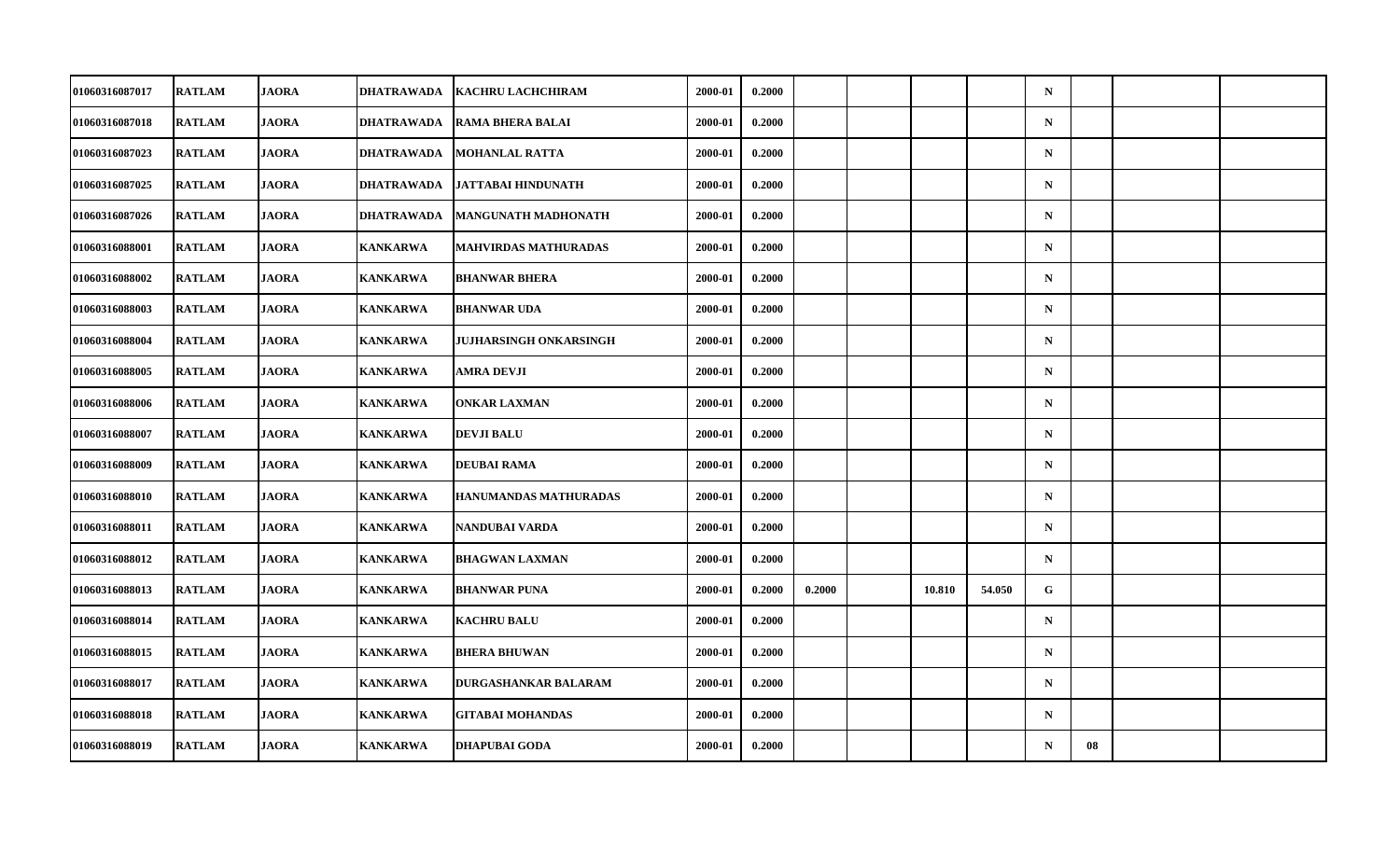| 01060316088020        | <b>RATLAM</b> | <b>JAORA</b> | <b>KANKARWA</b> | <b>MANGUDAS MATHURADAS</b>    | 2000-01 | 0.2000 |        |        |        | $\mathbf N$ |  |  |
|-----------------------|---------------|--------------|-----------------|-------------------------------|---------|--------|--------|--------|--------|-------------|--|--|
| 01060316088024        | <b>RATLAM</b> | <b>JAORA</b> | KANKARWA        | UDHAVDAS BAJARANGDAS          | 2000-01 | 0.2000 |        |        |        | ${\bf N}$   |  |  |
| 01060316088025        | <b>RATLAM</b> | <b>JAORA</b> | <b>KANKARWA</b> | <b>BABRULAL GULABJI</b>       | 2000-01 | 0.2000 |        |        |        | ${\bf N}$   |  |  |
| 01060316088026        | <b>RATLAM</b> | <b>JAORA</b> | <b>KANKARWA</b> | <b>BADRILAL BALRAM</b>        | 2000-01 | 0.2000 |        |        |        | $\mathbf N$ |  |  |
| 01060316088027        | <b>RATLAM</b> | <b>JAORA</b> | KANKARWA        | <b>BALARAM MOHANLAL</b>       | 2000-01 | 0.2000 |        |        |        | $\mathbf N$ |  |  |
| 01060316088028        | <b>RATLAM</b> | <b>JAORA</b> | <b>KANKARWA</b> | <b>BALU NATHU</b>             | 2000-01 | 0.2000 |        |        |        | $\mathbf N$ |  |  |
| 01060316088030        | <b>RATLAM</b> | <b>JAORA</b> | <b>KANKARWA</b> | <b>BAPUSINGH ONKARSINGH</b>   | 2000-01 | 0.2000 |        |        |        | $\mathbf N$ |  |  |
| 01060316088031        | <b>RATLAM</b> | <b>JAORA</b> | KANKARWA        | <b>DEVSINGH BHERUSINGH</b>    | 2000-01 | 0.2000 |        |        |        | $\mathbf N$ |  |  |
| 01060316088032        | <b>RATLAM</b> | <b>JAORA</b> | <b>KANKARWA</b> | <b>FATESINGH BALUJI</b>       | 2000-01 | 0.2000 |        |        |        | $\mathbf N$ |  |  |
| 01060316088033        | <b>RATLAM</b> | <b>JAORA</b> | <b>KANKARWA</b> | <b>GOKULSINGH LAXMANSINGH</b> | 2000-01 | 0.2000 |        |        |        | $\mathbf N$ |  |  |
| 01060316088034        | <b>RATLAM</b> | <b>JAORA</b> | KANKARWA        | <b>HEMRAJ BAGDIRAM</b>        | 2000-01 | 0.2000 |        |        |        | $\mathbf N$ |  |  |
| 01060316088035        | <b>RATLAM</b> | <b>JAORA</b> | <b>KANKARWA</b> | <b>JUJHARSINGH BALU</b>       | 2000-01 | 0.2000 |        |        |        | $\mathbf N$ |  |  |
| 01060316088036        | <b>RATLAM</b> | <b>JAORA</b> | <b>KANKARWA</b> | <b>JUJHARSINGH BHUWAN</b>     | 2000-01 | 0.2000 |        |        |        | ${\bf N}$   |  |  |
| 01060316088037        | <b>RATLAM</b> | <b>JAORA</b> | KANKARWA        | KACHRULAL GANESHRAM           | 2000-01 | 0.2000 |        |        |        | $\mathbf N$ |  |  |
| 01060316088038        | <b>RATLAM</b> | <b>JAORA</b> | <b>KANKARWA</b> | <b>KALUSINGH BALARAM</b>      | 2000-01 | 0.2000 |        |        |        | $\mathbf N$ |  |  |
| 01060316088039        | <b>RATLAM</b> | <b>JAORA</b> | <b>KANKARWA</b> | <b>KANCHANBAI DEVIDAS</b>     | 2000-01 | 0.2000 |        |        |        | $\mathbf N$ |  |  |
| <b>01060316088040</b> | <b>RATLAM</b> | <b>JAORA</b> | KANKARWA        | <b>KARULAL PUNA</b>           | 2000-01 | 0.2000 | 0.1850 | 10.500 | 56.756 | G           |  |  |
| 01060316088041        | <b>RATLAM</b> | <b>JAORA</b> | <b>KANKARWA</b> | <b>MADHUSINGH BALUSINGH</b>   | 2000-01 | 0.2000 |        |        |        | $\mathbf N$ |  |  |
| 01060316088042        | <b>RATLAM</b> | <b>JAORA</b> | <b>KANKARWA</b> | MANSINGH ONKARSINGH           | 2000-01 | 0.2000 |        |        |        | $\mathbf N$ |  |  |
| 01060316088043        | <b>RATLAM</b> | <b>JAORA</b> | <b>KANKARWA</b> | <b>NAGUSINGH BHAGWAN</b>      | 2000-01 | 0.2000 |        |        |        | $\mathbf N$ |  |  |
| 01060316088044        | <b>RATLAM</b> | <b>JAORA</b> | <b>KANKARWA</b> | NARAYAN PUNA                  | 2000-01 | 0.2000 | 0.2000 | 10.410 | 52.050 | G           |  |  |
| 01060316088045        | <b>RATLAM</b> | <b>JAORA</b> | <b>KANKARWA</b> | <b>RADHUSINGH BHERUSINGH</b>  | 2000-01 | 0.2000 | 0.1950 | 10.240 | 52.512 | G           |  |  |
|                       |               |              |                 |                               |         |        |        |        |        |             |  |  |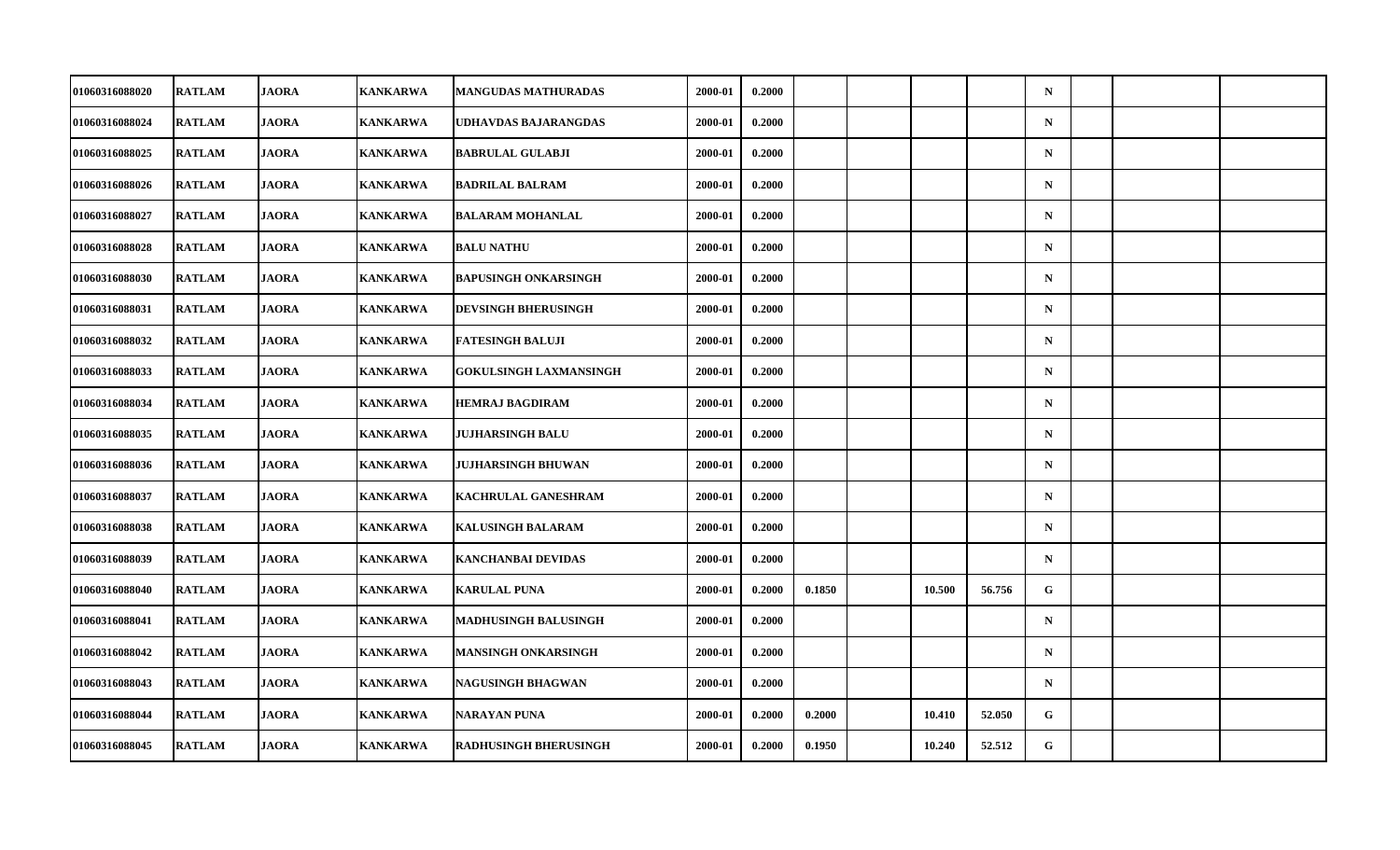| 01060316088046        | <b>RATLAM</b> | <b>JAORA</b> | <b>KANKARWA</b> | <b>RAMLAL BALU</b>           | 2000-01 | 0.2000 |  |  | $\mathbf N$ |  |                    |
|-----------------------|---------------|--------------|-----------------|------------------------------|---------|--------|--|--|-------------|--|--------------------|
| 01060316088047        | <b>RATLAM</b> | <b>JAORA</b> | KANKARWA        | <b>RAMLAL LAXMAN</b>         | 2000-01 | 0.2000 |  |  | ${\bf N}$   |  |                    |
| 01060316088048        | <b>RATLAM</b> | <b>JAORA</b> | <b>KANKARWA</b> | RAMSINGH LAXMANSINGH         | 2000-01 | 0.2000 |  |  | ${\bf N}$   |  |                    |
| 01060316088049        | <b>RATLAM</b> | <b>JAORA</b> | <b>KANKARWA</b> | <b>RODIBAI BHERUSINGH</b>    | 2000-01 | 0.2000 |  |  | $\mathbf N$ |  |                    |
| 01060316089001        | <b>RATLAM</b> | <b>JAORA</b> | MEHANDI         | JAWAHAR NATHULAL             | 2000-01 | 0.2000 |  |  | $\mathbf N$ |  |                    |
| 01060316089002        | <b>RATLAM</b> | <b>JAORA</b> | <b>MEHANDI</b>  | <b>DHULSINGH ANUPSINGH</b>   | 2000-01 | 0.2000 |  |  | $\mathbf N$ |  |                    |
| 01060316089003        | <b>RATLAM</b> | <b>JAORA</b> | <b>MEHANDI</b>  | <b>NAVALSINGH MADHOSINGH</b> | 2000-01 | 0.2000 |  |  | $\mathbf N$ |  |                    |
| 01060316089004        | <b>RATLAM</b> | <b>JAORA</b> | <b>MEHANDI</b>  | LAXMINARAYAN SHANTIBAI       | 2000-01 | 0.2000 |  |  | $\mathbf N$ |  |                    |
| 01060316089005        | <b>RATLAM</b> | <b>JAORA</b> | <b>MEHANDI</b>  | <b>NATHUSINGH RODSINGH</b>   | 2000-01 | 0.2000 |  |  | $\mathbf N$ |  |                    |
| 01060316089006        | <b>RATLAM</b> | <b>JAORA</b> | <b>MEHANDI</b>  | MANGILAL NAGGA               | 2000-01 | 0.2000 |  |  | $\mathbf N$ |  |                    |
| 01060316089007        | <b>RATLAM</b> | <b>JAORA</b> | MEHANDI         | <b>BALU BHAGWAN</b>          | 2000-01 | 0.2000 |  |  | $\mathbf N$ |  |                    |
| 01060316089008        | <b>RATLAM</b> | <b>JAORA</b> | <b>MEHANDI</b>  | <b>FATESINGH GIRWRASINGH</b> | 2000-01 | 0.2000 |  |  | $\mathbf N$ |  |                    |
| 01060316089009        | <b>RATLAM</b> | <b>JAORA</b> | <b>MEHANDI</b>  | UMRAVSINGH ANUPSINGH         | 2000-01 | 0.2000 |  |  | ${\bf N}$   |  |                    |
| 01060316089010        | <b>RATLAM</b> | <b>JAORA</b> | <b>MEHANDI</b>  | <b>BALUSINGH DULESINGH</b>   | 2000-01 | 0.2000 |  |  | $\mathbf N$ |  |                    |
| 01060316089011        | <b>RATLAM</b> | <b>JAORA</b> | <b>MEHANDI</b>  | <b>DEEPA BHERA</b>           | 2000-01 | 0.2000 |  |  | $\mathbf N$ |  |                    |
| 01060316089012        | <b>RATLAM</b> | <b>JAORA</b> | <b>MEHANDI</b>  | <b>DEVA BHERA</b>            | 2000-01 | 0.2000 |  |  | $\mathbf N$ |  |                    |
| <b>01060316089014</b> | <b>RATLAM</b> | <b>JAORA</b> | <b>MEHANDI</b>  | <b>BHERUSINGH LALKUNWAR</b>  | 2000-01 | 0.2000 |  |  | $\mathbf N$ |  |                    |
| 01060316089017        | <b>RATLAM</b> | <b>JAORA</b> | <b>MEHANDI</b>  | <b>DULLA BHERA</b>           | 2000-01 | 0.2000 |  |  | $\mathbf N$ |  |                    |
| 01060316089018        | <b>RATLAM</b> | <b>JAORA</b> | <b>MEHANDI</b>  | <b>AMBARAM NANDIBAI</b>      | 2000-01 | 0.2000 |  |  | $\mathbf N$ |  |                    |
| 01060316089019        | <b>RATLAM</b> | <b>JAORA</b> | MEHANDI         | <b>HIMMATSINGH NAGUSINGH</b> | 2000-01 | 0.2000 |  |  | $\mathbf N$ |  |                    |
| 01060316089020        | <b>RATLAM</b> | <b>JAORA</b> | <b>MEHANDI</b>  | NANIBAI NANDRAM              | 2000-01 | 0.2000 |  |  | $\mathbf N$ |  | <b>NAME CHANGE</b> |
| 01060316089021        | <b>RATLAM</b> | <b>JAORA</b> | <b>MEHANDI</b>  | <b>RAMCHAND BHERA</b>        | 2000-01 | 0.2000 |  |  | ${\bf N}$   |  |                    |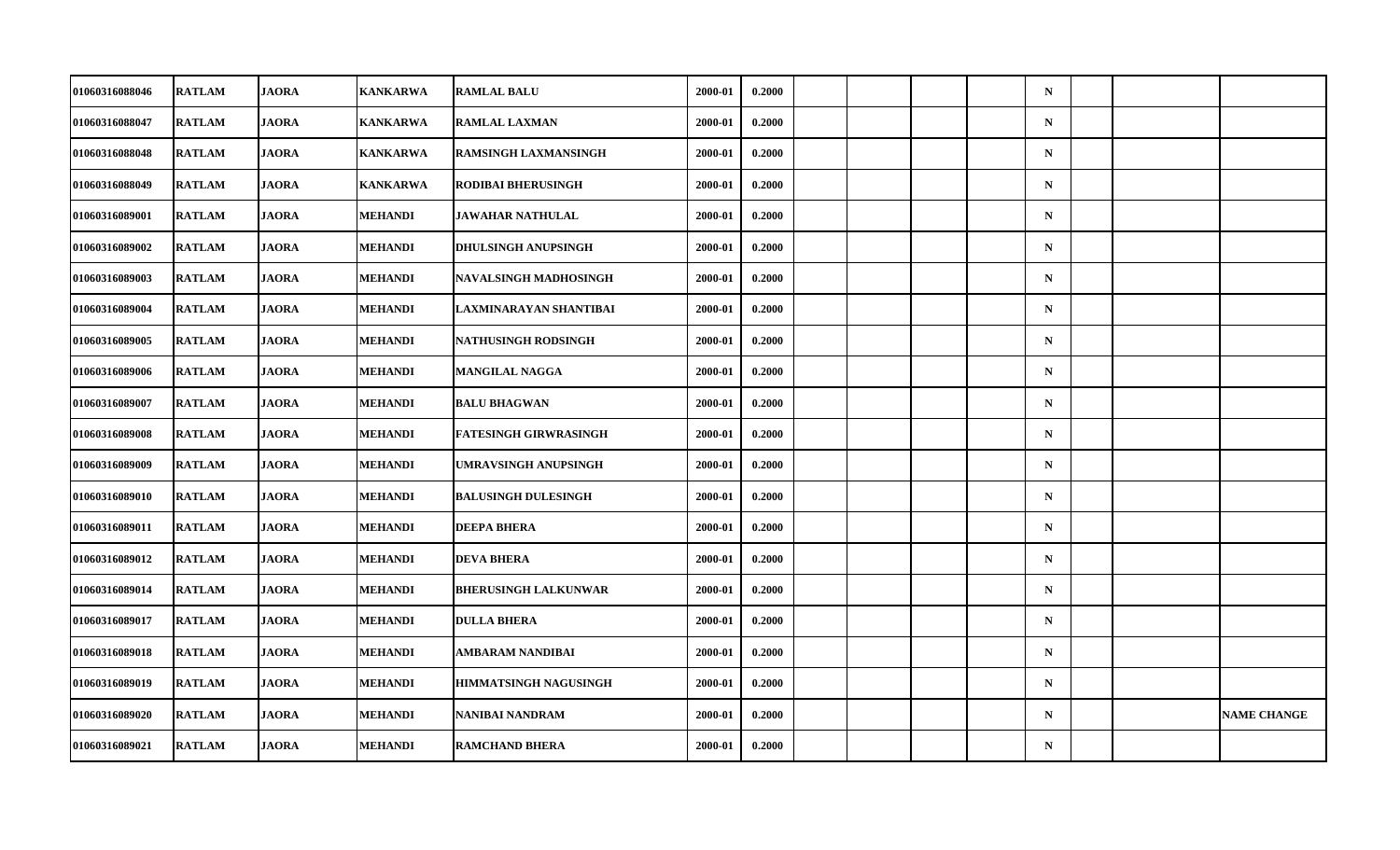| 01060316089022        | <b>RATLAM</b> | <b>JAORA</b> | <b>MEHANDI</b> | DUNGARSINGH BADANSINGH         | 2000-01 | 0.2000 |  |  | $\mathbf N$ |  |  |
|-----------------------|---------------|--------------|----------------|--------------------------------|---------|--------|--|--|-------------|--|--|
| 01060316089023        | <b>RATLAM</b> | <b>JAORA</b> | <b>MEHANDI</b> | PAWANKUNWAR DEVISINGH          | 2000-01 | 0.2000 |  |  | ${\bf N}$   |  |  |
| 01060316089024        | <b>RATLAM</b> | <b>JAORA</b> | <b>MEHANDI</b> | <b>GOKULSINGH RAMSINGH</b>     | 2000-01 | 0.2000 |  |  | $\mathbf N$ |  |  |
| 01060316089025        | <b>RATLAM</b> | <b>JAORA</b> | <b>MEHANDI</b> | <b>RASALKUNWAR NATHUSINGH</b>  | 2000-01 | 0.2000 |  |  | $\mathbf N$ |  |  |
| 01060316089026        | <b>RATLAM</b> | <b>JAORA</b> | <b>MEHANDI</b> | <b>BAGDIRAM MOTI</b>           | 2000-01 | 0.2000 |  |  | $\mathbf N$ |  |  |
| 01060316089027        | <b>RATLAM</b> | <b>JAORA</b> | <b>MEHANDI</b> | <b>BALARAM BHERA</b>           | 2000-01 | 0.2000 |  |  | $\mathbf N$ |  |  |
| 01060316089028        | <b>RATLAM</b> | <b>JAORA</b> | <b>MEHANDI</b> | RUPKUNWAR SHAMBHUSINGH         | 2000-01 | 0.2000 |  |  | $\mathbf N$ |  |  |
| 01060316089029        | <b>RATLAM</b> | <b>JAORA</b> | MEHANDI        | MOHANSINGH BADANSINGH          | 2000-01 | 0.2000 |  |  | $\mathbf N$ |  |  |
| 01060316089030        | <b>RATLAM</b> | <b>JAORA</b> | <b>MEHANDI</b> | JUJHARSINGH BHIMASINGH         | 2000-01 | 0.2000 |  |  | $\mathbf N$ |  |  |
| 01060316089031        | <b>RATLAM</b> | <b>JAORA</b> | <b>MEHANDI</b> | MOKHAMSINGH SAJJANSINGH        | 2000-01 | 0.2000 |  |  | $\mathbf N$ |  |  |
| 01060316089034        | <b>RATLAM</b> | <b>JAORA</b> | MEHANDI        | UDAYLAL BABRU                  | 2000-01 | 0.2000 |  |  | $\mathbf N$ |  |  |
| 01060316089035        | <b>RATLAM</b> | <b>JAORA</b> | <b>MEHANDI</b> | SAMANTSINGH NAGUSINGH          | 2000-01 | 0.2000 |  |  | $\mathbf N$ |  |  |
| 01060316089036        | <b>RATLAM</b> | <b>JAORA</b> | <b>MEHANDI</b> | PRATAPSINGH RATANSINGH         | 2000-01 | 0.2000 |  |  | ${\bf N}$   |  |  |
| 01060316089037        | <b>RATLAM</b> | <b>JAORA</b> | <b>MEHANDI</b> | RAJEDRASINGH NATHUSINGH        | 2000-01 | 0.2000 |  |  | $\mathbf N$ |  |  |
| 01060316089038        | <b>RATLAM</b> | <b>JAORA</b> | <b>MEHANDI</b> | <b>MADANSINGH DHULSINGH</b>    | 2000-01 | 0.2000 |  |  | $\mathbf N$ |  |  |
| 01060316089039        | <b>RATLAM</b> | <b>JAORA</b> | <b>MEHANDI</b> | LAXMANSINGH RUPSINGH           | 2000-01 | 0.2000 |  |  | $\mathbf N$ |  |  |
| <b>01060316089040</b> | <b>RATLAM</b> | <b>JAORA</b> | <b>MEHANDI</b> | JASVANTSINGH DHULSINGH         | 2000-01 | 0.2000 |  |  | $\mathbf N$ |  |  |
| 01060316089041        | <b>RATLAM</b> | <b>JAORA</b> | <b>MEHANDI</b> | <b>HITARSINGH NAGUSINGH</b>    | 2000-01 | 0.2000 |  |  | $\mathbf N$ |  |  |
| 01060316089042        | <b>RATLAM</b> | <b>JAORA</b> | MEHANDI        | FUNDALAL BHANVERSINGH          | 2000-01 | 0.2000 |  |  | $\mathbf N$ |  |  |
| 01060316089045        | <b>RATLAM</b> | <b>JAORA</b> | MEHANDI        | <b>BAGDIRAM TULSIRAM</b>       | 2000-01 | 0.2000 |  |  | $\mathbf N$ |  |  |
| 01060316089047        | <b>RATLAM</b> | <b>JAORA</b> | <b>MEHANDI</b> | <b>MANOHARSINGH BADANSINGH</b> | 2000-01 | 0.2000 |  |  | $\mathbf N$ |  |  |
| 01060316089049        | <b>RATLAM</b> | <b>JAORA</b> | <b>MEHANDI</b> | KHUSHALSINGH NAVALSINGH        | 2000-01 | 0.2000 |  |  | ${\bf N}$   |  |  |
|                       |               |              |                |                                |         |        |  |  |             |  |  |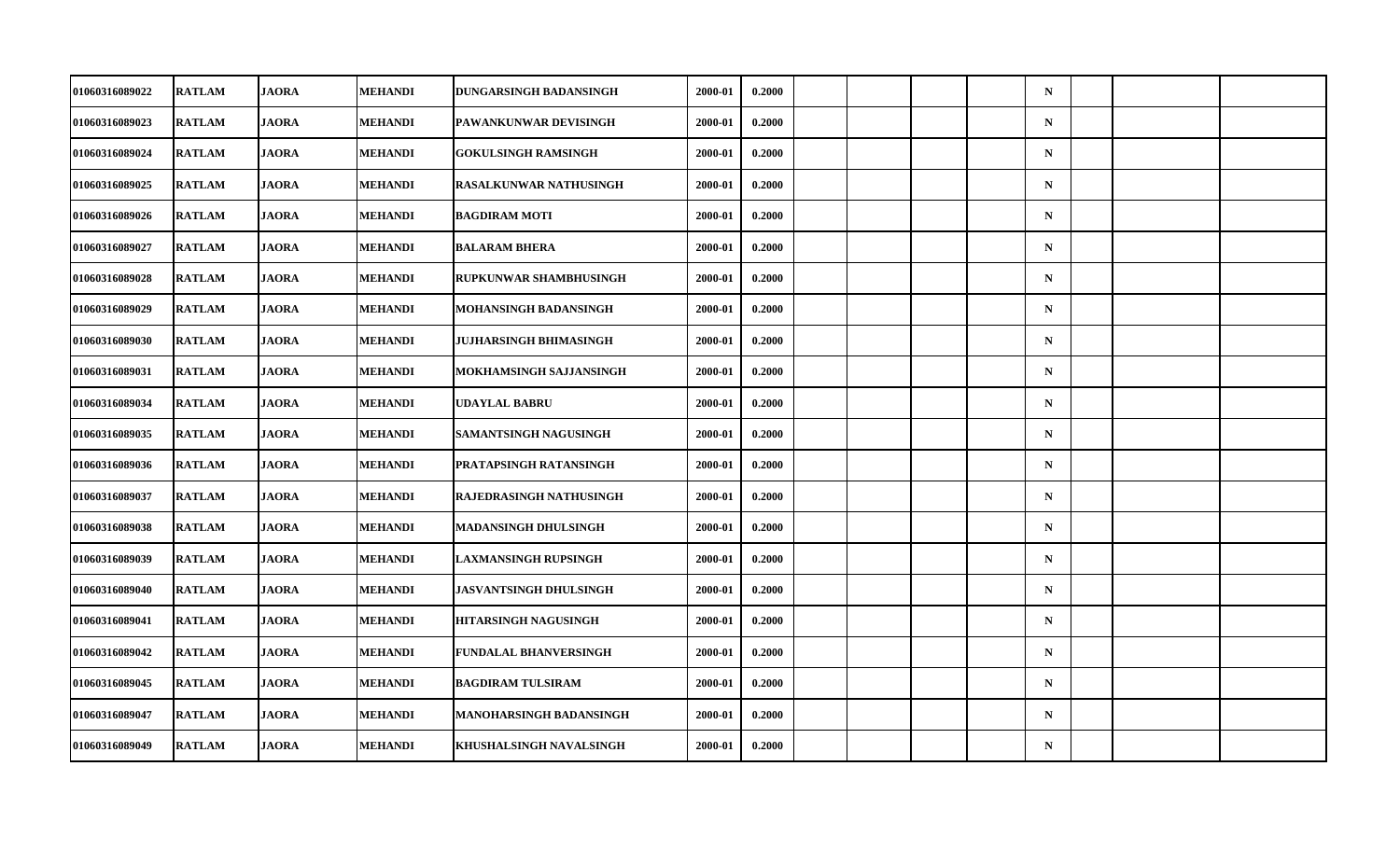| 01060316089052        | <b>RATLAM</b> | <b>JAORA</b> | <b>MEHANDI</b>    | SAMPATKUNWAR RUGHNATHSINGH       | 2000-01 | 0.2000 |        |        |        | $\mathbf N$ |  |                    |
|-----------------------|---------------|--------------|-------------------|----------------------------------|---------|--------|--------|--------|--------|-------------|--|--------------------|
| 01060316089058        | <b>RATLAM</b> | <b>JAORA</b> | <b>MEHANDI</b>    | <b>DALPATSINGH NATHU</b>         | 2000-01 | 0.2000 |        |        |        | ${\bf N}$   |  |                    |
| 01060316089059        | <b>RATLAM</b> | <b>JAORA</b> | <b>MEHANDI</b>    | <b>BHOPALSINGH NAWALSINGH</b>    | 2000-01 | 0.2000 |        |        |        | $\mathbf N$ |  |                    |
| 01060316089060        | <b>RATLAM</b> | <b>JAORA</b> | MEHANDI           | <b>BHERA NAGGA</b>               | 2000-01 | 0.2000 |        |        |        | $\mathbf N$ |  |                    |
| 01060316089062        | <b>RATLAM</b> | <b>JAORA</b> | MEHANDI           | <b>BHANWARSINGH NAGUSINGH</b>    | 2000-01 | 0.2000 |        |        |        | $\mathbf N$ |  |                    |
| 01060316089063        | <b>RATLAM</b> | <b>JAORA</b> | <b>MEHANDI</b>    | <b>BHARATSINGH DEVISINGH</b>     | 2000-01 | 0.2000 |        |        |        | $\mathbf N$ |  |                    |
| 01060316089065        | <b>RATLAM</b> | <b>JAORA</b> | <b>MEHANDI</b>    | AMBASHANKAR TULSIRAM             | 2000-01 | 0.2000 |        |        |        | $\mathbf N$ |  |                    |
| 01060316089066        | <b>RATLAM</b> | <b>JAORA</b> | <b>MEHANDI</b>    | AMARSINGH RAMSINGH               | 2000-01 | 0.2000 |        |        |        | $\mathbf N$ |  |                    |
| 01060316089067        | <b>RATLAM</b> | <b>JAORA</b> | MEHANDI           | <b>BALWANTSINGH DHULSINGH</b>    | 2000-01 | 0.2000 |        |        |        | $\mathbf N$ |  |                    |
| 01060316090001        | <b>RATLAM</b> | <b>JAORA</b> | <b>PIPLIYASIR</b> | <b>BHERULAL JADAWCHAND</b>       | 2000-01 | 0.2000 | 0.1800 | 11.790 | 65.500 | G.          |  | <b>NAME CHANGE</b> |
| 01060316090002        | <b>RATLAM</b> | <b>JAORA</b> | PIPLIYASIR        | JAGDISHCHANDRA PREMCHANDRA       | 2000-01 | 0.2000 |        |        |        | $\mathbf N$ |  |                    |
| 01060316090003        | <b>RATLAM</b> | <b>JAORA</b> | PIPLIYASIR        | <b>BHUWANISHANKAR ONKARLAL</b>   | 2000-01 | 0.2000 | 0.2000 | 13.780 | 68.900 | G           |  |                    |
| 01060316090004        | <b>RATLAM</b> | <b>JAORA</b> | PIPLIYASIR        | <b>MANGUBAI NATHU</b>            | 2000-01 | 0.2000 | 0.1950 | 11.090 | 56.871 | G           |  |                    |
| 01060316090005        | <b>RATLAM</b> | <b>JAORA</b> | <b>PIPLIYASIR</b> | <b>BALU BABRU</b>                | 2000-01 | 0.2000 | 0.1950 | 10.810 | 55.435 | G           |  |                    |
| 01060316090006        | <b>RATLAM</b> | <b>JAORA</b> | PIPLIYASIR        | <b>DHAPUBAI BHERA</b>            | 2000-01 | 0.2000 | 0.2100 | 11.460 | 54.571 | G           |  |                    |
| 01060316090008        | <b>RATLAM</b> | <b>JAORA</b> | <b>PIPLIYASIR</b> | <b>HIRALAL MADHO</b>             | 2000-01 | 0.2000 |        |        |        | $\mathbf N$ |  |                    |
| <b>01060316090009</b> | <b>RATLAM</b> | JAORA        | PIPLIYASIR        | RAMCHANDRA DHANNA                | 2000-01 | 0.2000 | 0.1500 | 8.280  | 55,200 | G           |  |                    |
| 01060316090011        | <b>RATLAM</b> | <b>JAORA</b> | PIPLIYASIR        | <b>FAKIRCHANDRA BHUWAN (NAI)</b> | 2000-01 | 0.2000 |        |        |        | $\mathbf N$ |  |                    |
| 01060316090012        | <b>RATLAM</b> | <b>JAORA</b> | PIPLIYASIR        | <b>DHAPUBAI HEMRAJ</b>           | 2000-01 | 0.2000 |        |        |        | $\mathbf N$ |  |                    |
| 01060316090013        | <b>RATLAM</b> | <b>JAORA</b> | PIPLIYASIR        | RUGHNATHSINGH DHANRAJ            | 2000-01 | 0.2000 | 0.2100 | 12.130 | 57.761 | G           |  |                    |
| 01060316090014        | <b>RATLAM</b> | <b>JAORA</b> | PIPLIYASIR        | <b>BHANWARLAL GUMAN</b>          | 2000-01 | 0.2000 |        |        |        | $\mathbf N$ |  |                    |
| 01060316090015        | <b>RATLAM</b> | <b>JAORA</b> | PIPLIYASIR        | <b>JATANKUNWAR BAPULAL</b>       | 2000-01 | 0.2000 | 0.1800 | 9.460  | 52.555 | G           |  |                    |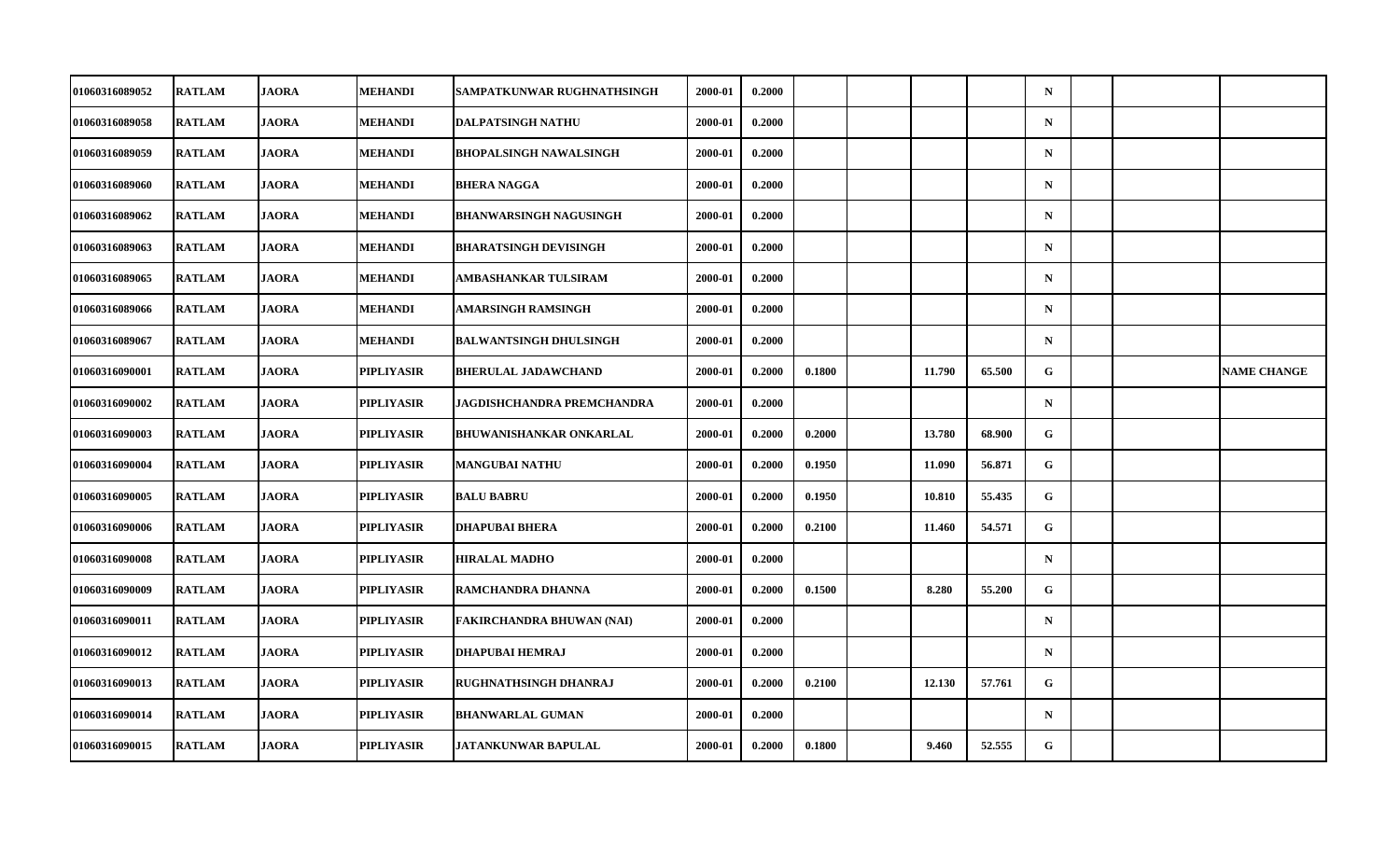| 01060316090018 | <b>RATLAM</b> | <b>JAORA</b> | <b>PIPLIYASIR</b> | <b>KACHRULAL BHERA</b>               | 2000-01 | 0.2000 | 0.2000 | 11.480 | 57.400 | G           |    |                |  |
|----------------|---------------|--------------|-------------------|--------------------------------------|---------|--------|--------|--------|--------|-------------|----|----------------|--|
| 01060316090019 | <b>RATLAM</b> | <b>JAORA</b> | <b>PIPLIYASIR</b> | GITABAI BHAGWAN                      | 2000-01 | 0.2000 | 0.2000 | 10.660 | 53.300 | G           |    |                |  |
| 01060316090020 | <b>RATLAM</b> | <b>JAORA</b> | <b>PIPLIYASIR</b> | RAMCHANDRA KANA SUTAR                | 2000-01 | 0.2000 |        |        |        | $\mathbf N$ |    |                |  |
| 01060316090023 | <b>RATLAM</b> | <b>JAORA</b> | <b>PIPLIYASIR</b> | <b>NANDLAL BHUWAN</b>                | 2000-01 | 0.2000 | 0.1900 | 10.520 | 55.368 | G           |    |                |  |
| 01060316090025 | <b>RATLAM</b> | <b>JAORA</b> | <b>PIPLIYASIR</b> | <b>BAHADURSINGH KACHRU</b>           | 2000-01 | 0.2000 | 0.2050 | 10.440 | 50.926 | G           | 04 |                |  |
| 01060316090027 | <b>RATLAM</b> | <b>JAORA</b> | <b>PIPLIYASIR</b> | <b>NATHU KACHRU</b>                  | 2000-01 | 0.2000 | 0.2100 | 12.360 | 58.857 | G           |    |                |  |
| 01060316091002 | <b>RATLAM</b> | <b>JAORA</b> | TARASIYA          | <b>MANNA RODA</b>                    | 2000-01 | 0.2000 | 0.1500 | 2.710  | 18.066 | G           | 04 | 01060316092025 |  |
| 01060316092001 | <b>RATLAM</b> | <b>JAORA</b> |                   | SHAKKARKHEDI BADRILAL KALU           | 2000-01 | 0.2000 |        |        |        | $\mathbf N$ |    |                |  |
| 01060316092002 | <b>RATLAM</b> | <b>JAORA</b> |                   | SHAKKARKHEDI   KANHAIYALAL JAGANNATH | 2000-01 | 0.2000 | 0.2000 | 10.570 | 52.850 | G           |    |                |  |
| 01060316092003 | <b>RATLAM</b> | <b>JAORA</b> |                   | SHAKKARKHEDI ABHAYSINGH VAKTAVAR     | 2000-01 | 0.2000 |        |        |        | $\mathbf N$ |    |                |  |
| 01060316092004 | <b>RATLAM</b> | <b>JAORA</b> |                   | SHAKKARKHEDI GIRDHARI NANURAM        | 2000-01 | 0.2000 |        |        |        | $\mathbf N$ |    |                |  |
| 01060316092005 | <b>RATLAM</b> | <b>JAORA</b> |                   | SHAKKARKHEDI NANDRAM GULAB           | 2000-01 | 0.2000 | 0.1900 | 10.150 | 53.421 | G           |    |                |  |
| 01060316092006 | <b>RATLAM</b> | <b>JAORA</b> |                   | SHAKKARKHEDI NARENDRASINGH PYARSINGH | 2000-01 | 0.2000 |        |        |        | $\mathbf N$ |    |                |  |
| 01060316092009 | <b>RATLAM</b> | <b>JAORA</b> |                   | SHAKKARKHEDI   MOHANLAL NANDLAL      | 2000-01 | 0.2000 |        |        |        | $\mathbf N$ |    |                |  |
| 01060316092010 | <b>RATLAM</b> | <b>JAORA</b> |                   | SHAKKARKHEDI RAMPRASAD RAMNARAYAN    | 2000-01 | 0.2000 | 0.1950 | 13.170 | 67.538 | G           |    |                |  |
| 01060316092012 | <b>RATLAM</b> | <b>JAORA</b> |                   | SHAKKARKHEDI GANGARAM RAMLAL         | 2000-01 | 0.2000 |        |        |        | $\mathbf N$ | 08 |                |  |
| 01060316092013 | <b>RATLAM</b> | <b>JAORA</b> |                   | SHAKKARKHEDI KANHAIYALAL KESHURAM    | 2000-01 | 0.2000 | 0.1950 | 9.650  | 49.487 | $\mathbf G$ | 04 |                |  |
| 01060316092014 | <b>RATLAM</b> | <b>JAORA</b> |                   | SHAKKARKHEDI RAMESHWAR BALSARBAI     | 2000-01 | 0.2000 | 0.1300 | 7.360  | 56.615 | G           |    |                |  |
| 01060316092015 | <b>RATLAM</b> | <b>JAORA</b> |                   | SHAKKARKHEDI DHULCHAND BHURALAL      | 2000-01 | 0.2000 |        |        |        | $\mathbf N$ |    |                |  |
| 01060316092016 | <b>RATLAM</b> | <b>JAORA</b> |                   | SHAKKARKHEDI NARAYANSINGH MADANSINGH | 2000-01 | 0.2000 |        |        |        | N           |    |                |  |
| 01060316092018 | <b>RATLAM</b> | <b>JAORA</b> |                   | SHAKKARKHEDI BAGDIRAM PARMANAND      | 2000-01 | 0.2000 |        |        |        | $\mathbf N$ |    |                |  |
| 01060316092019 | <b>RATLAM</b> | <b>JAORA</b> |                   | SHAKKARKHEDI   SAGARBAI DUGALAL      | 2000-01 | 0.2000 |        |        |        | $\mathbf N$ |    |                |  |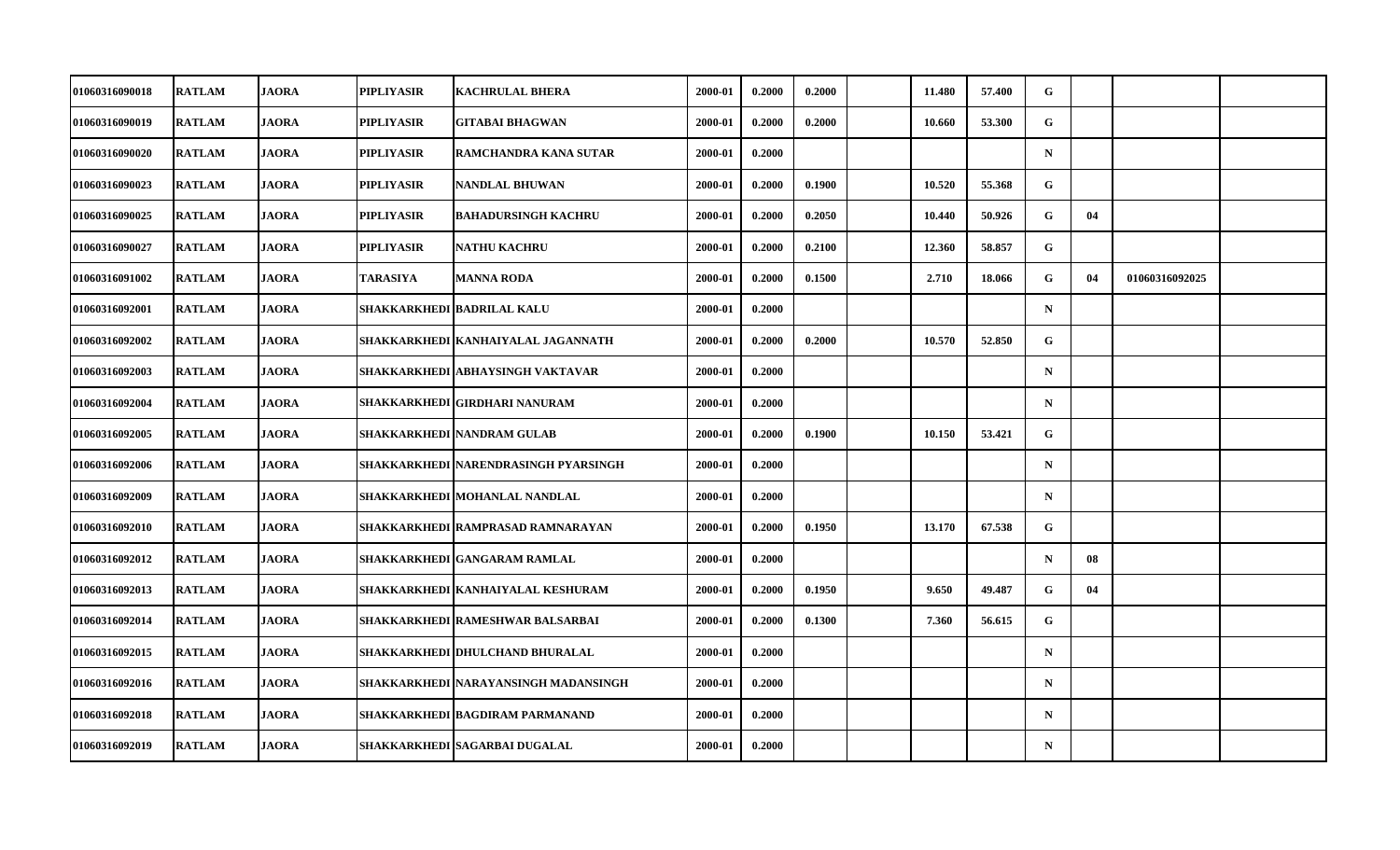| 01060316092020 | <b>RATLAM</b> | <b>JAORA</b> |                | SHAKKARKHEDI  ONKARLAL PARTHA | 2000-01 | 0.2000 | 0.2000 | 10.500 | 52.500 | G            |    |  |
|----------------|---------------|--------------|----------------|-------------------------------|---------|--------|--------|--------|--------|--------------|----|--|
| 01060316093001 | <b>RATLAM</b> | <b>JAORA</b> | <b>BHADKA</b>  | PANNALAL KASTURCHAND          | 2000-01 | 0.2000 | 0.2000 | 10.270 | 51.350 | G            | 04 |  |
| 01060316093003 | <b>RATLAM</b> | <b>JAORA</b> | <b>BHADKA</b>  | <b>BABULAL NANALAL</b>        | 2000-01 | 0.2000 | 0.1900 | 10.720 | 56.421 | G            |    |  |
| 01060316093006 | <b>RATLAM</b> | <b>JAORA</b> | <b>BHADKA</b>  | <b>BALARAM KASTURCHAND</b>    | 2000-01 | 0.2000 | 0.1950 | 12.670 | 64.974 | $\mathbf{G}$ |    |  |
| 01060316093007 | <b>RATLAM</b> | <b>JAORA</b> | <b>BHADKA</b>  | <b>MANGU KALU</b>             | 2000-01 | 0.2000 |        |        |        | $\mathbf N$  |    |  |
| 01060316093009 | <b>RATLAM</b> | <b>JAORA</b> | <b>BHADKA</b>  | <b>BHERULAL NANURAM</b>       | 2000-01 | 0.2000 |        |        |        | $\mathbf N$  | 08 |  |
| 01060316093011 | <b>RATLAM</b> | <b>JAORA</b> | <b>BHADKA</b>  | VINODKUMAR VARDICHAND         | 2000-01 | 0.2000 | 0.2000 | 11.340 | 56.700 | G            |    |  |
| 01060316094001 | <b>RATLAM</b> | <b>JAORA</b> | <b>BORVANI</b> | <b>MANGILAL NAGU</b>          | 2000-01 | 0.2000 |        |        |        | $\mathbf N$  |    |  |
| 01060316094002 | <b>RATLAM</b> | <b>JAORA</b> | <b>BORVANI</b> | Narsingh pyarsingh            | 2000-01 | 0.2000 |        |        |        | $\mathbf N$  |    |  |
| 01060316094005 | <b>RATLAM</b> | <b>JAORA</b> | <b>BORVANI</b> | <b>SALAGRAM PYARCHAND</b>     | 2000-01 | 0.2000 |        |        |        | $\mathbf N$  |    |  |
| 01060316094006 | <b>RATLAM</b> | <b>JAORA</b> | <b>BORVANI</b> | <b>MOHANLAL BAGDIRAM</b>      | 2000-01 | 0.2000 |        |        |        | $\mathbf N$  |    |  |
| 01060316094009 | <b>RATLAM</b> | <b>JAORA</b> | <b>BORVANI</b> | <b>RAMESHCHAND BHAGWAN</b>    | 2000-01 | 0.2000 |        |        |        | $\mathbf N$  |    |  |
| 01060316094011 | <b>RATLAM</b> | <b>JAORA</b> | <b>BORVANI</b> | RATANBAI NANDA                | 2000-01 | 0.2000 | 0.1950 | 11.910 | 61.076 | G            |    |  |
| 01060316094012 | <b>RATLAM</b> | <b>JAORA</b> | <b>BORVANI</b> | VAKTAVAR VARDA                | 2000-01 | 0.2000 |        |        |        | $\mathbf N$  |    |  |
| 01060316094014 | <b>RATLAM</b> | <b>JAORA</b> | <b>BORVANI</b> | <b>BHANWARSINGH SHIVSINGH</b> | 2000-01 | 0.2000 |        |        |        | $\mathbf N$  |    |  |
| 01060316094017 | <b>RATLAM</b> | <b>JAORA</b> | <b>BORVANI</b> | ANARSINGH GUMANSINGH          | 2000-01 | 0.2000 |        |        |        | $\mathbf N$  |    |  |
| 01060316094026 | <b>RATLAM</b> | <b>JAORA</b> | <b>BORVANI</b> | <b>NANURAM BHUWAN</b>         | 2000-01 | 0.2000 |        |        |        | $\mathbf N$  |    |  |
| 01060316094030 | <b>RATLAM</b> | <b>JAORA</b> | <b>BORVANI</b> | <b>GOVINDRAM CHUNAJI</b>      | 2000-01 | 0.2000 |        |        |        | $\mathbf N$  |    |  |
| 01060316094032 | <b>RATLAM</b> | <b>JAORA</b> | <b>BORVANI</b> | <b>TULSIRAM AMRA</b>          | 2000-01 | 0.2000 |        |        |        | $\mathbf N$  |    |  |
| 01060316094035 | <b>RATLAM</b> | <b>JAORA</b> | <b>BORVANI</b> | SUHAGBAI KASHIRAM             | 2000-01 | 0.2000 |        |        |        | $\mathbf N$  |    |  |
| 01060316095001 | <b>RATLAM</b> | <b>JAORA</b> | <b>ASAWATI</b> | <b>MANGU KESHURAM</b>         | 2000-01 | 0.2000 |        |        |        | $\mathbf N$  |    |  |
| 01060316095002 | <b>RATLAM</b> | <b>JAORA</b> | <b>ASAWATI</b> | <b>GOVERDHAN FULCHAND</b>     | 2000-01 | 0.2000 |        |        |        | ${\bf N}$    |    |  |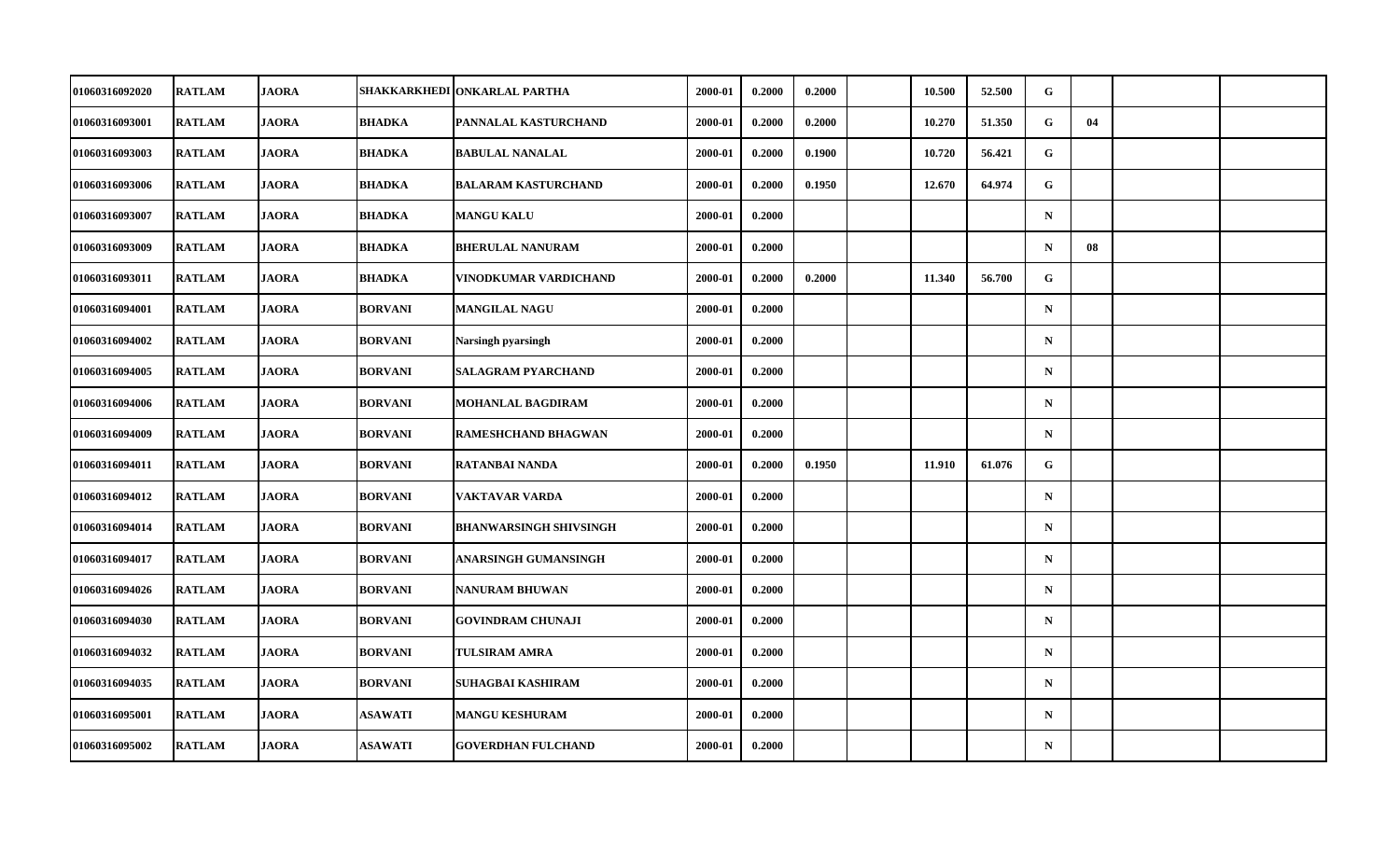| 01060316095003 | <b>RATLAM</b> | <b>JAORA</b> | <b>ASAWATI</b> | <b>BHUWAN NATHU</b>          | 2000-01 | 0.2000 |        |        |        | $\mathbf N$ |    |  |
|----------------|---------------|--------------|----------------|------------------------------|---------|--------|--------|--------|--------|-------------|----|--|
| 01060316095004 | <b>RATLAM</b> | <b>JAORA</b> | <b>ASAWATI</b> | JAGPALSINGH ISHWARSINGH      | 2000-01 | 0.2000 |        |        |        | $\mathbf N$ |    |  |
| 01060316095005 | <b>RATLAM</b> | <b>JAORA</b> | <b>ASAWATI</b> | RAMCHANDRA NANDAJI           | 2000-01 | 0.2000 | 0.2050 | 11.070 | 54.000 | $\mathbf G$ |    |  |
| 01060316095006 | <b>RATLAM</b> | <b>JAORA</b> | <b>ASAWATI</b> | <b>BHAGWAN CHUNNA</b>        | 2000-01 | 0.2000 |        |        |        | $\mathbf N$ |    |  |
| 01060316095007 | <b>RATLAM</b> | <b>JAORA</b> | <b>ASAWATI</b> | <b>BABULAL RAMCHANDRA</b>    | 2000-01 | 0.2000 |        |        |        | $\mathbf N$ |    |  |
| 01060316095008 | <b>RATLAM</b> | <b>JAORA</b> | <b>ASAWATI</b> | RAMESHWAR SHIVNARAYAN        | 2000-01 | 0.2000 |        |        |        | $\mathbf N$ |    |  |
| 01060316095009 | <b>RATLAM</b> | <b>JAORA</b> | <b>ASAWATI</b> | SHAMBHUSINGH NATTHESINGH     | 2000-01 | 0.2000 |        |        |        | $\mathbf N$ |    |  |
| 01060316095013 | <b>RATLAM</b> | <b>JAORA</b> | <b>ASAWATI</b> | <b>MANGU UDA</b>             | 2000-01 | 0.2000 |        |        |        | $\mathbf N$ |    |  |
| 01060316095014 | <b>RATLAM</b> | <b>JAORA</b> | <b>ASAWATI</b> | <b>DHAPUBAI SHANKAR GIR</b>  | 2000-01 | 0.2000 |        |        |        | $\mathbf N$ |    |  |
| 01060316095017 | <b>RATLAM</b> | <b>JAORA</b> | <b>ASAWATI</b> | ASHARAM NANDA                | 2000-01 | 0.2000 |        |        |        | $\mathbf N$ |    |  |
| 01060316095018 | <b>RATLAM</b> | <b>JAORA</b> | <b>ASAWATI</b> | <b>BAGDIRAM KEVALRAM</b>     | 2000-01 | 0.2000 | 0.2000 | 11.340 | 56.700 | G           |    |  |
| 01060316095019 | <b>RATLAM</b> | <b>JAORA</b> | <b>ASAWATI</b> | <b>BAGDIRAM GOBA</b>         | 2000-01 | 0.2000 | 0.2000 | 11.780 | 58.900 | G           |    |  |
| 01060316095023 | <b>RATLAM</b> | <b>JAORA</b> | <b>ASAWATI</b> | <b>KASTURIBAI MANGU</b>      | 2000-01 | 0.2000 |        |        |        | $\mathbf N$ |    |  |
| 01060316095025 | <b>RATLAM</b> | <b>JAORA</b> | <b>ASAWATI</b> | <b>RADHIBAI SOHAN</b>        | 2000-01 | 0.2000 |        |        |        | $\mathbf N$ |    |  |
| 01060316095026 | <b>RATLAM</b> | <b>JAORA</b> | <b>ASAWATI</b> | NATTHESINGH BHANWARSINGH     | 2000-01 | 0.2000 | 0.1950 | 9.980  | 51.179 | G           | 04 |  |
| 01060316095030 | <b>RATLAM</b> | <b>JAORA</b> | <b>ASAWATI</b> | <b>SHYAMDAS BHUWANDAS</b>    | 2000-01 | 0.2000 |        |        |        | $\mathbf N$ |    |  |
| 01060316095033 | <b>RATLAM</b> | <b>JAORA</b> | <b>ASAWATI</b> | <b>BHARATSINGH DHULSINGH</b> | 2000-01 | 0.2000 | 0.2000 | 10.660 | 53.300 | G           |    |  |
| 01060316095035 | <b>RATLAM</b> | <b>JAORA</b> | <b>ASAWATI</b> | <b>UMMEDGIR BAGDIGIR</b>     | 2000-01 | 0.2000 |        |        |        | $\mathbf N$ |    |  |
| 01060316095037 | <b>RATLAM</b> | <b>JAORA</b> | <b>ASAWATI</b> | MANOHARLAL SHIVNARAYAN       | 2000-01 | 0.2000 |        |        |        | $\mathbf N$ |    |  |
| 01060316095038 | <b>RATLAM</b> | <b>JAORA</b> | <b>ASAWATI</b> | <b>SHANTILAL BHUWAN</b>      | 2000-01 | 0.2000 |        |        |        | $\mathbf N$ |    |  |
| 01060316095039 | <b>RATLAM</b> | <b>JAORA</b> | <b>ASAWATI</b> | <b>NAGUSINGH RAYSINGH</b>    | 2000-01 | 0.2000 | 0.1950 | 10.620 | 54.461 | G           |    |  |
| 01060316095048 | <b>RATLAM</b> | <b>JAORA</b> | <b>ASAWATI</b> | <b>MOHAMMAD KODAR</b>        | 2000-01 | 0.2000 |        |        |        | $\mathbf N$ |    |  |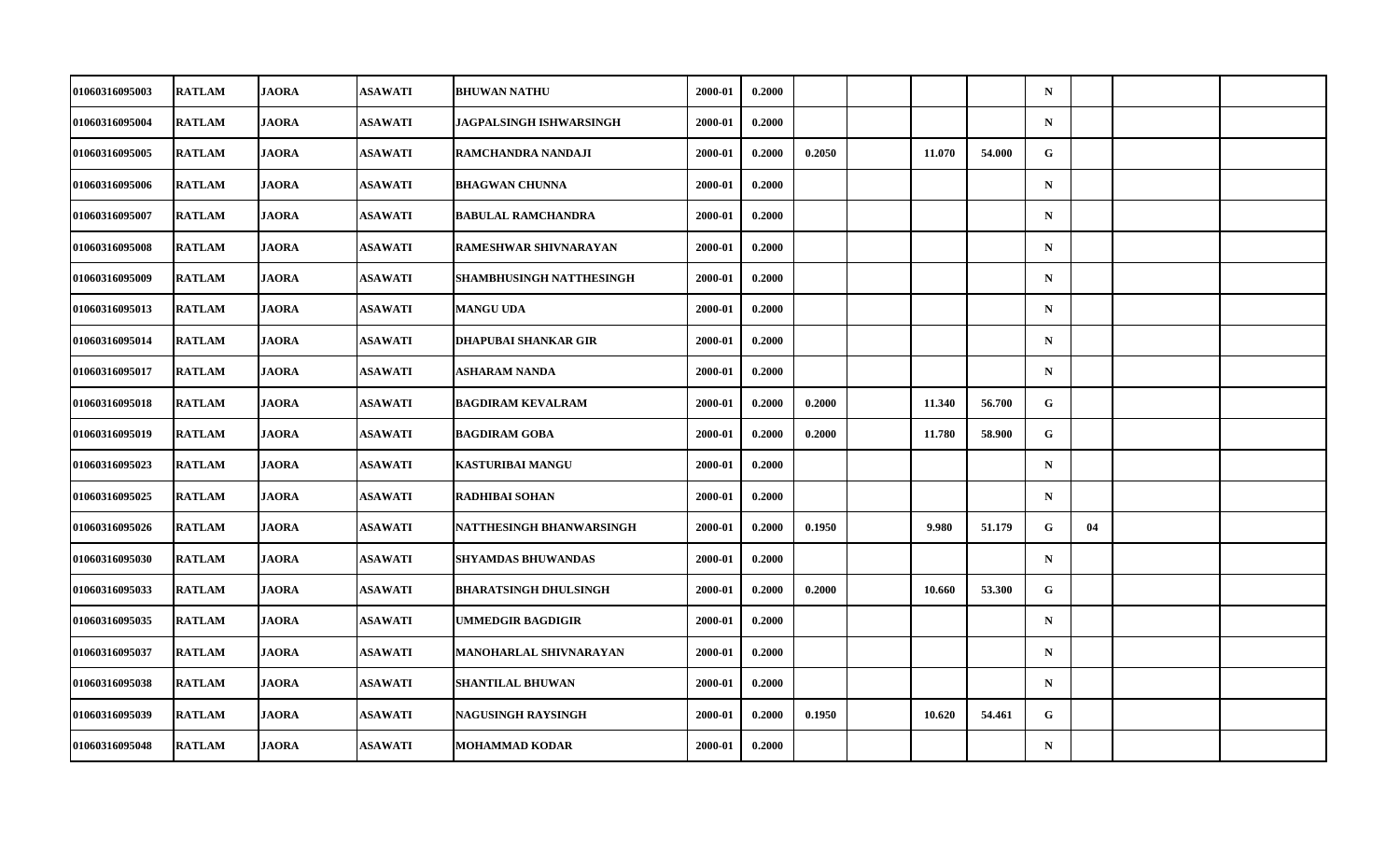| 01060316095053 | <b>RATLAM</b> | <b>JAORA</b> | <b>ASAWATI</b> | <b>MANGILAL CHATARBHUJ</b>    | 2000-01 | 0.2000 |        |        |        | $\mathbf N$ |    |                    |
|----------------|---------------|--------------|----------------|-------------------------------|---------|--------|--------|--------|--------|-------------|----|--------------------|
| 01060316095055 | <b>RATLAM</b> | <b>JAORA</b> | <b>ASAWATI</b> | <b>BHAGWATILAL GOPAL</b>      | 2000-01 | 0.2000 |        |        |        | $\mathbf N$ |    |                    |
| 01060316095056 | <b>RATLAM</b> | <b>JAORA</b> | <b>ASAWATI</b> | <b>HARISINGH BHUWANISINGH</b> | 2000-01 | 0.2000 |        |        |        | $\mathbf N$ |    |                    |
| 01060316095058 | <b>RATLAM</b> | <b>JAORA</b> | <b>ASAWATI</b> | <b>DHURIBAI UDA</b>           | 2000-01 | 0.2000 | 0.2000 | 10.520 | 52.600 | G           |    |                    |
| 01060316095065 | <b>RATLAM</b> | <b>JAORA</b> | <b>ASAWATI</b> | <b>MADANLAL KEVALRAM</b>      | 2000-01 | 0.2000 |        |        |        | $\mathbf N$ |    |                    |
| 01060316095066 | <b>RATLAM</b> | <b>JAORA</b> | <b>ASAWATI</b> | SURESHACHANDRA SHANKARLAL     | 2000-01 | 0.2000 |        |        |        | $\mathbf N$ |    |                    |
| 01060316096001 | <b>RATLAM</b> | <b>JAORA</b> | <b>KUMARI</b>  | RAMKANYABAI KRASHNVALLABH     | 2000-01 | 0.2000 |        |        |        | $\mathbf N$ |    | <b>NAME CHANGE</b> |
| 01060316096003 | <b>RATLAM</b> | <b>JAORA</b> | <b>KUMARI</b>  | PREMKUNWAR GOKUL              | 2000-01 | 0.2000 | 0.2000 | 12.420 | 62.100 | G           |    |                    |
| 01060316096004 | <b>RATLAM</b> | <b>JAORA</b> | <b>KUMARI</b>  | <b>KAMLABAI NATHU</b>         | 2000-01 | 0.2000 |        |        |        | $\mathbf N$ |    |                    |
| 01060316096005 | <b>RATLAM</b> | <b>JAORA</b> | <b>KUMARI</b>  | <b>MANGILAL RADHAKISHAN</b>   | 2000-01 | 0.2000 | 0.2100 | 12.230 | 58.238 | ${\bf G}$   |    |                    |
| 01060316096006 | <b>RATLAM</b> | <b>JAORA</b> | <b>KUMARI</b>  | <b>KARANSINGH GULABSINGH</b>  | 2000-01 | 0.2000 |        |        |        | $\mathbf N$ |    |                    |
| 01060316096007 | <b>RATLAM</b> | <b>JAORA</b> | <b>KUMARI</b>  | <b>BADRILAL SEVARAM</b>       | 2000-01 | 0.2000 | 0.1950 | 10.640 | 54.564 | G           |    |                    |
| 01060316096008 | <b>RATLAM</b> | <b>JAORA</b> | <b>KUMARI</b>  | <b>SHANKARSINGH MODSINGH</b>  | 2000-01 | 0.2000 | 0.1950 | 10.770 | 55.230 | $\mathbf G$ |    |                    |
| 01060316096010 | <b>RATLAM</b> | <b>JAORA</b> | <b>KUMARI</b>  | UMARAVSINGH ONKARSINGH        | 2000-01 | 0.2000 | 0.2000 | 10.090 | 50.450 | G           | 04 |                    |
| 01060316096011 | <b>RATLAM</b> | <b>JAORA</b> | <b>KUMARI</b>  | <b>BHAGWAN RAMA</b>           | 2000-01 | 0.2000 |        |        |        | $\mathbf N$ |    |                    |
| 01060316096012 | <b>RATLAM</b> | <b>JAORA</b> | <b>KUMARI</b>  | <b>KAMLABAI GORDHAN</b>       | 2000-01 | 0.2000 | 0.1700 | 9.430  | 55.470 | G           |    |                    |
| 01060316096014 | <b>RATLAM</b> | <b>JAORA</b> | <b>KUMARI</b>  | NATHU DHAPUBAI                | 2000-01 | 0.2000 | 0.2050 | 10.450 | 50.975 | G           | 04 |                    |
| 01060316096017 | <b>RATLAM</b> | <b>JAORA</b> | <b>KUMARI</b>  | <b>BALUSINGH GULABSINGH</b>   | 2000-01 | 0.2000 |        |        |        | $\mathbf N$ |    |                    |
| 01060316096018 | <b>RATLAM</b> | <b>JAORA</b> | <b>KUMARI</b>  | SAJJANKUNWAR BHANWARSINGH     | 2000-01 | 0.2000 | 0.2050 | 12.160 | 59.317 | G           |    |                    |
| 01060316096019 | <b>RATLAM</b> | <b>JAORA</b> | <b>KUMARI</b>  | <b>BABULAL NANDIBAI</b>       | 2000-01 | 0.2000 |        |        |        | $\mathbf N$ |    |                    |
| 01060316097001 | <b>RATLAM</b> | <b>JAORA</b> | <b>MARMIYA</b> | <b>JARESINGH GULABSINGH</b>   | 2000-01 | 0.2000 | 0.1900 | 9.890  | 52.052 | G           |    |                    |
| 01060316097002 | <b>RATLAM</b> | <b>JAORA</b> | <b>MARMIYA</b> | JUJHARSINGH ANARSINGH         | 2000-01 | 0.2000 | 0.1950 | 11.600 | 59.487 | G           |    |                    |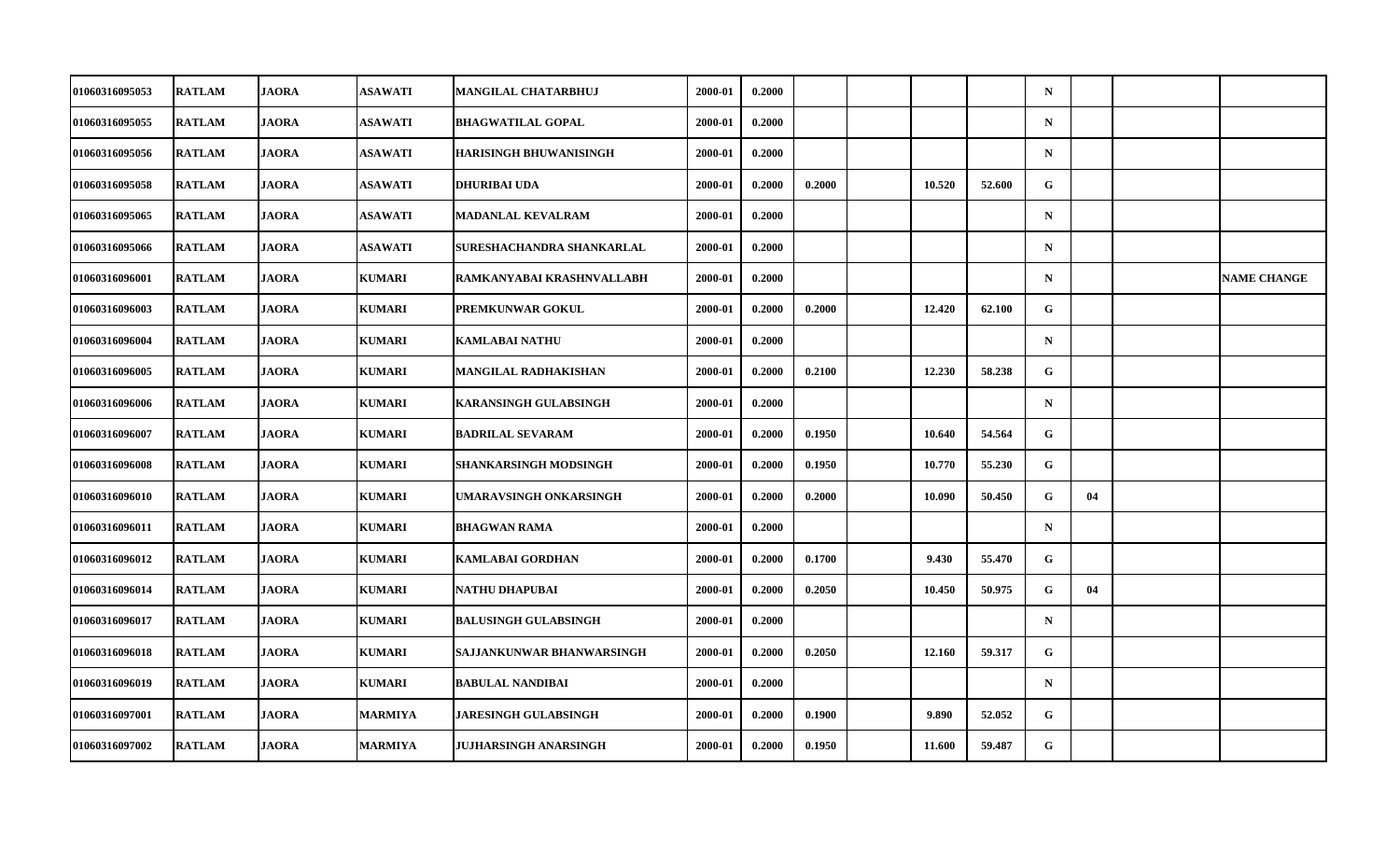| <b>01060316097003</b> | <b>RATLAM</b> | <b>JAORA</b> | <b>MARMIYA</b>           | <b>BHANWARSINGH KARANSINGH</b>           | 2000-01 | 0.2000 | 0.1950 | 13.560 | 69.538 | G           |    |                |                    |
|-----------------------|---------------|--------------|--------------------------|------------------------------------------|---------|--------|--------|--------|--------|-------------|----|----------------|--------------------|
| <b>01060316097004</b> | <b>RATLAM</b> | <b>JAORA</b> | <b>MARMIYA</b>           | <b>MADHUSINGH BHAGWATSINGH</b>           | 2000-01 | 0.2000 |        |        |        | $\mathbf N$ |    |                |                    |
| 01060316097005        | <b>RATLAM</b> | <b>JAORA</b> | <b>MARMIYA</b>           | PEPKUNWAR FATHESINGH                     | 2000-01 | 0.2000 | 0.1950 | 10.040 | 51.487 | G           | 04 |                | <b>NAME CHANGE</b> |
| 01060316097006        | <b>RATLAM</b> | <b>JAORA</b> | <b>MARMIYA</b>           | LALKUNWAR JUJHARSINGH                    | 2000-01 | 0.2000 | 0.1850 | 9.800  | 52.973 | G           |    |                |                    |
| 01060316097007        | <b>RATLAM</b> | <b>JAORA</b> | <b>MARMIYA</b>           | <b>KACHRU LAXMAN (GAYRI)</b>             | 2000-01 | 0.2000 | 0.1700 | 10.040 | 59.058 | G           |    |                |                    |
| 01060316097008        | <b>RATLAM</b> | <b>JAORA</b> | <b>MARMIYA</b>           | <b>BALU LAXMAN (KUMHAR)</b>              | 2000-01 | 0.2000 | 0.1750 | 9.380  | 53.600 | G           |    |                |                    |
| 01060316097010        | <b>RATLAM</b> | <b>JAORA</b> | <b>MARMIYA</b>           | <b>BHAGWANSINGH MADANSINGH</b>           | 2000-01 | 0.2000 | 0.2000 | 10.510 | 52.550 | G           |    |                |                    |
| 01060316097012        | <b>RATLAM</b> | <b>JAORA</b> | <b>MARMIYA</b>           | SHAMBHUSINGH SHANKARSINGH                | 2000-01 | 0.2000 | 0.2000 | 11.290 | 56.450 | G           |    |                |                    |
| 01060316097013        | <b>RATLAM</b> | <b>JAORA</b> | MARMIYA                  | <b>MANGU NATHU</b>                       | 2000-01 | 0.2000 | 0.2050 | 10.410 | 50.780 | G           | 04 |                |                    |
| 01060316097017        | <b>RATLAM</b> | <b>JAORA</b> | <b>MARMIYA</b>           | <b>GORDHANSINGH ONKARSINGH</b>           | 2000-01 | 0.2000 | 0.1950 | 11.890 | 60.974 | G           |    |                |                    |
| 01060316097018        | <b>RATLAM</b> | <b>JAORA</b> | <b>MARMIYA</b>           | <b>RAJKUNWAR KALUSINGH</b>               | 2000-01 | 0.2000 | 0.1950 | 9.470  | 48.564 | $\bf{I}$    | 02 |                |                    |
| 01060316098002        | <b>RATLAM</b> | <b>JAORA</b> | <b>KHOJANKHEDA</b>       | <b>KHUMANSINGH DHULSINGH</b>             | 2000-01 | 0.2000 | 0.2000 | 11.060 | 55.300 | G           |    |                |                    |
| 01060316098003        | <b>RATLAM</b> | <b>JAORA</b> |                          | KHOJANKHEDA RAMSINGH KHUSHALSINGH        | 2000-01 | 0.2000 | 0.1900 | 10.080 | 53.052 | G           |    | 01060316101022 |                    |
| 01060316098007        | <b>RATLAM</b> | <b>JAORA</b> |                          | KHOJANKHEDA SOHANLAL KHUMANSINGH         | 2000-01 | 0.2000 | 0.2000 | 10.950 | 54.750 | G           |    |                |                    |
| 01060316098008        | <b>RATLAM</b> | <b>JAORA</b> |                          | KHOJANKHEDA VIKRAMSINGH BALWANTSINGH     | 2000-01 | 0.2000 |        |        |        | $\mathbf N$ |    |                |                    |
| 01060316100001        | <b>RATLAM</b> | <b>JAORA</b> |                          | LASUDIYAJANGLI KESARPURI KALUPURI        | 2000-01 | 0.2000 |        |        |        | $\mathbf N$ |    |                |                    |
| 01060316100002        | <b>RATLAM</b> | <b>JAORA</b> |                          | LASUDIYAJANGLI AMBARAM BHAGIRATH         | 2000-01 | 0.2000 |        |        |        | $\mathbf N$ | 08 |                |                    |
| 01060316100003        | <b>RATLAM</b> | <b>JAORA</b> |                          | LASUDIYAJANGLI BALWANTSINGH BHANWARSINGH | 2000-01 | 0.2000 |        |        |        | $\mathbf N$ |    |                |                    |
| 01060316100005        | <b>RATLAM</b> | <b>JAORA</b> |                          | LASUDIYAJANGLI DHULSINGH BHANWARSINGH    | 2000-01 | 0.2000 |        |        |        | $\mathbf N$ |    |                |                    |
| 01060316100006        | <b>RATLAM</b> | <b>JAORA</b> | LASUDIYAJANGLI BALU PURA |                                          | 2000-01 | 0.2000 | 0.1800 | 2.690  | 14.944 | G           | 04 |                |                    |
| 01060316100007        | <b>RATLAM</b> | <b>JAORA</b> |                          | LASUDIYAJANGLI RASALKUNWAR SWARUP        | 2000-01 | 0.2000 |        |        |        | $\mathbf N$ |    |                |                    |
| 01060316100008        | <b>RATLAM</b> | <b>JAORA</b> |                          | LASUDIYAJANGLI LAXMIBAI SHANKARLAL       | 2000-01 | 0.2000 |        |        |        | $\mathbf N$ |    |                |                    |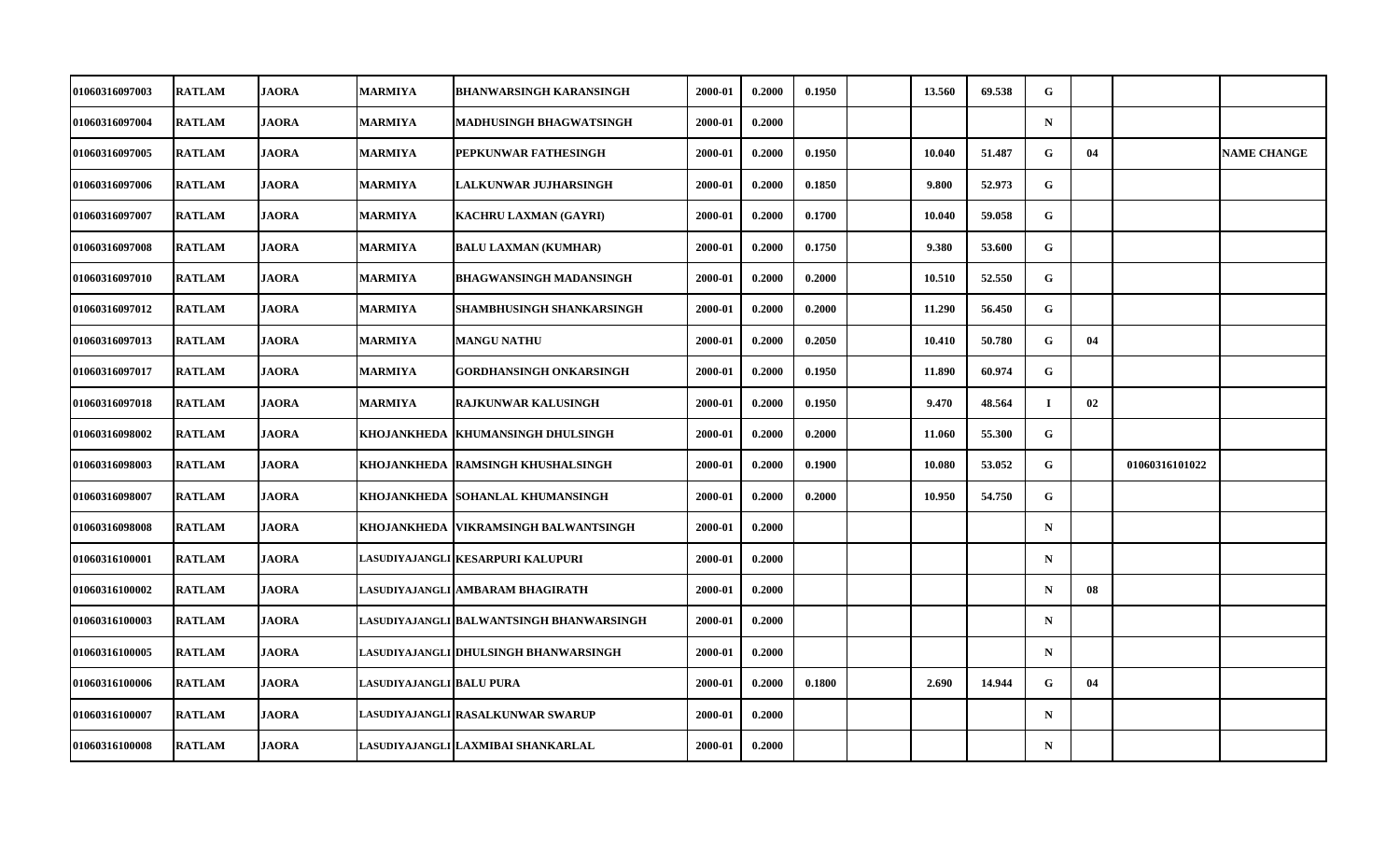| <b>RATLAM</b> | <b>JAORA</b> |              | 2000-01                                                                                                                                                                                                                                                                                                                                                                                                                                                                                                                                                                                                                                                                                                                                                                                                                    | 0.2000 |        |        |        | $\mathbf N$  |    |                    |
|---------------|--------------|--------------|----------------------------------------------------------------------------------------------------------------------------------------------------------------------------------------------------------------------------------------------------------------------------------------------------------------------------------------------------------------------------------------------------------------------------------------------------------------------------------------------------------------------------------------------------------------------------------------------------------------------------------------------------------------------------------------------------------------------------------------------------------------------------------------------------------------------------|--------|--------|--------|--------|--------------|----|--------------------|
| <b>RATLAM</b> | <b>JAORA</b> |              | 2000-01                                                                                                                                                                                                                                                                                                                                                                                                                                                                                                                                                                                                                                                                                                                                                                                                                    | 0.2000 |        |        |        | ${\bf N}$    |    |                    |
| <b>RATLAM</b> |              |              | 2000-01                                                                                                                                                                                                                                                                                                                                                                                                                                                                                                                                                                                                                                                                                                                                                                                                                    | 0.2000 |        |        |        | $\mathbf N$  |    |                    |
| <b>RATLAM</b> | <b>JAORA</b> |              | 2000-01                                                                                                                                                                                                                                                                                                                                                                                                                                                                                                                                                                                                                                                                                                                                                                                                                    | 0.2000 |        |        |        | $\mathbf N$  |    |                    |
| <b>RATLAM</b> | <b>JAORA</b> |              | 2000-01                                                                                                                                                                                                                                                                                                                                                                                                                                                                                                                                                                                                                                                                                                                                                                                                                    | 0.2000 |        |        |        | $\mathbf N$  |    |                    |
| <b>RATLAM</b> | <b>JAORA</b> |              | 2000-01                                                                                                                                                                                                                                                                                                                                                                                                                                                                                                                                                                                                                                                                                                                                                                                                                    | 0.2000 |        |        |        | $\mathbf N$  |    |                    |
| <b>RATLAM</b> | <b>JAORA</b> |              | 2000-01                                                                                                                                                                                                                                                                                                                                                                                                                                                                                                                                                                                                                                                                                                                                                                                                                    | 0.2000 |        |        |        | $\mathbf N$  |    | <b>NAME CHANGE</b> |
| <b>RATLAM</b> | <b>JAORA</b> |              | 2000-01                                                                                                                                                                                                                                                                                                                                                                                                                                                                                                                                                                                                                                                                                                                                                                                                                    | 0.2000 |        |        |        | $\mathbf N$  |    |                    |
| <b>RATLAM</b> | <b>JAORA</b> |              | 2000-01                                                                                                                                                                                                                                                                                                                                                                                                                                                                                                                                                                                                                                                                                                                                                                                                                    | 0.2000 |        |        |        | $\mathbf N$  |    |                    |
| <b>RATLAM</b> | <b>JAORA</b> |              | 2000-01                                                                                                                                                                                                                                                                                                                                                                                                                                                                                                                                                                                                                                                                                                                                                                                                                    | 0.2000 | 0.1950 | 10.060 | 51.589 | G            | 04 |                    |
| <b>RATLAM</b> | <b>JAORA</b> |              | 2000-01                                                                                                                                                                                                                                                                                                                                                                                                                                                                                                                                                                                                                                                                                                                                                                                                                    | 0.2000 |        |        |        | $\mathbf N$  |    |                    |
| <b>RATLAM</b> | <b>JAORA</b> |              | 2000-01                                                                                                                                                                                                                                                                                                                                                                                                                                                                                                                                                                                                                                                                                                                                                                                                                    | 0.2000 | 0.1950 | 11.170 | 57.282 | G            |    |                    |
| <b>RATLAM</b> | <b>JAORA</b> |              | 2000-01                                                                                                                                                                                                                                                                                                                                                                                                                                                                                                                                                                                                                                                                                                                                                                                                                    | 0.2000 | 0.1800 | 3.760  | 20.888 | G            | 04 |                    |
| <b>RATLAM</b> | <b>JAORA</b> |              | 2000-01                                                                                                                                                                                                                                                                                                                                                                                                                                                                                                                                                                                                                                                                                                                                                                                                                    | 0.2000 |        |        |        | $\mathbf{F}$ |    |                    |
| <b>RATLAM</b> | <b>JAORA</b> |              | 2000-01                                                                                                                                                                                                                                                                                                                                                                                                                                                                                                                                                                                                                                                                                                                                                                                                                    | 0.2000 | 0.1850 | 10.150 | 54.864 | G            |    |                    |
| <b>RATLAM</b> | <b>JAORA</b> |              | 2000-01                                                                                                                                                                                                                                                                                                                                                                                                                                                                                                                                                                                                                                                                                                                                                                                                                    | 0.2000 |        |        |        | $\mathbf N$  |    |                    |
| <b>RATLAM</b> | <b>JAORA</b> |              | 2000-01                                                                                                                                                                                                                                                                                                                                                                                                                                                                                                                                                                                                                                                                                                                                                                                                                    | 0.2000 | 0.1900 | 12.060 | 63.473 | G            |    |                    |
| <b>RATLAM</b> | <b>JAORA</b> |              | 2000-01                                                                                                                                                                                                                                                                                                                                                                                                                                                                                                                                                                                                                                                                                                                                                                                                                    | 0.2000 | 0.1800 | 8.600  | 47.777 | G            | 04 |                    |
| <b>RATLAM</b> | <b>JAORA</b> |              | 2000-01                                                                                                                                                                                                                                                                                                                                                                                                                                                                                                                                                                                                                                                                                                                                                                                                                    | 0.2000 | 0.2100 | 11.190 | 53.285 | G            |    |                    |
| <b>RATLAM</b> | <b>JAORA</b> |              | 2000-01                                                                                                                                                                                                                                                                                                                                                                                                                                                                                                                                                                                                                                                                                                                                                                                                                    | 0.2000 |        |        |        | $\mathbf{F}$ |    |                    |
| <b>RATLAM</b> | <b>JAORA</b> |              | 2000-01                                                                                                                                                                                                                                                                                                                                                                                                                                                                                                                                                                                                                                                                                                                                                                                                                    | 0.2000 |        |        |        | $\mathbf N$  |    |                    |
| <b>RATLAM</b> | <b>JAORA</b> |              | 2000-01                                                                                                                                                                                                                                                                                                                                                                                                                                                                                                                                                                                                                                                                                                                                                                                                                    | 0.2000 |        |        |        | $\mathbf N$  |    |                    |
|               |              | <b>JAORA</b> | LASUDIYAJANGLI CHOTEKHA NURMOHAMMAD<br>LASUDIYAJANGLI RAMLAL BHUWAN<br>LASUDIYAJANGLI NARSINGH NAGURAM<br>LASUDIYAJANGLI MANGILAL FULCHAND<br>LASUDIYAJANGLI KESHRIMAL FULCHAND<br>LASUDIYAJANGLI GITABAI RAMCHANDRA<br>LASUDIYAJANGLI RUPKUNWAR BHANWARSINGH<br>LASUDIYAJANGLI GANESH RUPA<br>LASUDIYAJANGLI MODSINGH BHANWARSINGH<br>LASUDIYAJANGLI MANGUPURI KALUPURI<br>LASUDIYAJANGLI SUKHRAM BABRU<br>LASUDIYAJANGLI MANGU VAJERAM<br>LASUDIYAJANGLI PREMKUNWAR DUNGARSINGH<br>LASUDIYAJANGLI AMBARAM NAGESHWAR<br>LASUDIYAJANGLI AMRATRAM NAGU<br>LASUDIYAJANGLI AMRU RUGGA<br>LASUDIYAJANGLI BABULAL ISHWARSINGH<br>LASUDIYAJANGLI BHAGWANSINGH SWARUPSINGH<br>LASUDIYAJANGLI BHANWARLAL NANDA<br>LASUDIYAJANGLI BHANWARSINGH KODARSINGH<br>LASUDIYAJANGLI BHERULAL LACCHIRAM<br>LASUDIYAJANGLI CHOTEKHA UMRAVKHAN |        |        |        |        |              |    |                    |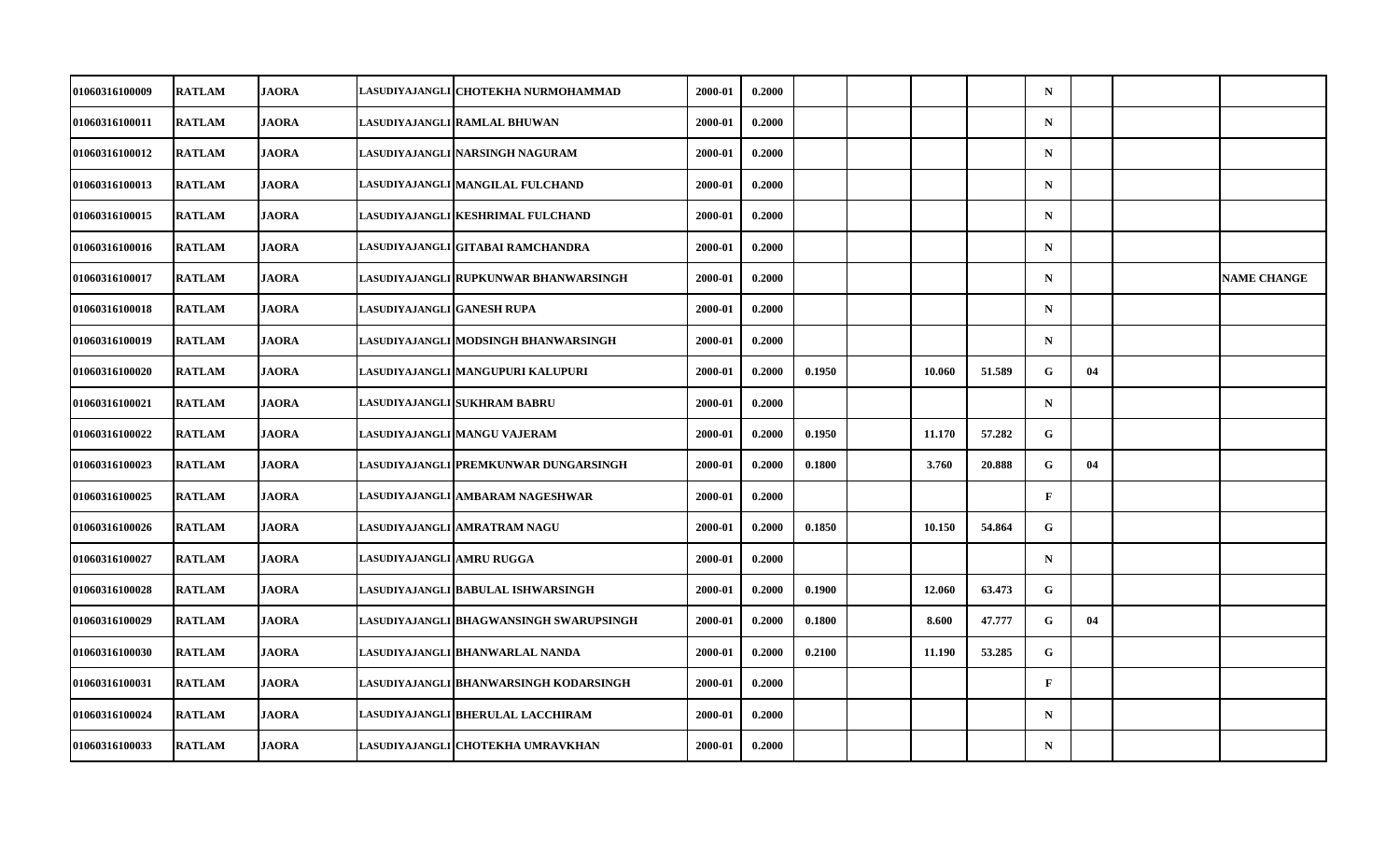| 01060316100034        | <b>RATLAM</b> | <b>JAORA</b> |                           | LASUDIYAJANGLI DALLA SWARUP            | 2000-01 | 0.2000 |        |        |        | $\mathbf{F}$ |    |  |
|-----------------------|---------------|--------------|---------------------------|----------------------------------------|---------|--------|--------|--------|--------|--------------|----|--|
| 01060316100035        | <b>RATLAM</b> | <b>JAORA</b> |                           | LASUDIYAJANGLI DEVISINGH KODARSINGH    | 2000-01 | 0.2000 |        |        |        | $\mathbf N$  |    |  |
| 01060316100036        | <b>RATLAM</b> | <b>JAORA</b> | LASUDIYAJANGLI FATTU NAGU |                                        | 2000-01 | 0.2000 | 0.1900 | 10.090 | 53.105 | G            |    |  |
| 01060316100037        | <b>RATLAM</b> | <b>JAORA</b> |                           | LASUDIYAJANGLI FUNDALAL KODARSINGH     | 2000-01 | 0.2000 | 0.1900 | 3.140  | 16.526 | G            | 04 |  |
| 01060316100038        | <b>RATLAM</b> | <b>JAORA</b> |                           | LASUDIYAJANGLI FUNDASINGH MODSINGH     | 2000-01 | 0.2000 | 0.1950 | 10.780 | 55.282 | G            |    |  |
| 01060316100039        | <b>RATLAM</b> | <b>JAORA</b> |                           | LASUDIYAJANGLI GAJRAJSINGH AMARSINGH   | 2000-01 | 0.2000 | 0.2000 | 4.180  | 20.900 | G            | 04 |  |
| 01060316100040        | <b>RATLAM</b> | <b>JAORA</b> |                           | LASUDIYAJANGLI ISHWARSINGH SAJJANSINGH | 2000-01 | 0.2000 |        |        |        | $\mathbf N$  |    |  |
| <b>01060316100041</b> | <b>RATLAM</b> | <b>JAORA</b> |                           | LASUDIYAJANGLI JAGDISH BHAGWATILAL     | 2000-01 | 0.2000 |        |        |        | $\mathbf N$  |    |  |
| 01060316100044        | <b>RATLAM</b> | <b>JAORA</b> |                           | LASUDIYAJANGLI KANIRAM RUPA            | 2000-01 | 0.2000 |        |        |        | $\mathbf N$  |    |  |
| 01060316100045        | <b>RATLAM</b> | <b>JAORA</b> |                           | LASUDIYAJANGLI KARUSINGH MODSINGH      | 2000-01 | 0.2000 |        |        |        | $\mathbf N$  |    |  |
| <b>01060316100046</b> | <b>RATLAM</b> | <b>JAORA</b> |                           | LASUDIYAJANGLI LAXMANSINGH CHENASINGH  | 2000-01 | 0.2000 |        |        |        | $\mathbf N$  |    |  |
| 01060316100047        | <b>RATLAM</b> | <b>JAORA</b> |                           | LASUDIYAJANGLI MADANLAL LACHCHIRAM     | 2000-01 | 0.2000 |        |        |        | $\mathbf N$  |    |  |
| 01060316100048        | <b>RATLAM</b> | <b>JAORA</b> |                           | LASUDIYAJANGLI MANGU HARIRAM           | 2000-01 | 0.2000 | 0.2000 | 10.770 | 53.850 | G            |    |  |
| 01060316100049        | <b>RATLAM</b> | <b>JAORA</b> |                           | LASUDIYAJANGLI MANGUSINGH LAXMANSINGH  | 2000-01 | 0.2000 |        |        |        | $\mathbf{F}$ |    |  |
| 01060316100050        | <b>RATLAM</b> | <b>JAORA</b> |                           | LASUDIYAJANGLI MANPURI SAMANDPURI      | 2000-01 | 0.2000 |        |        |        | $\mathbf N$  |    |  |
| 01060316100051        | <b>RATLAM</b> | <b>JAORA</b> |                           | LASUDIYAJANGLI MOHANLAL HANSRAJ        | 2000-01 | 0.2000 |        |        |        | $\mathbf N$  |    |  |
| 01060316100052        | <b>RATLAM</b> | <b>JAORA</b> |                           | LASUDIYAJANGLI MOHANLAL KANIRAM        | 2000-01 | 0.2000 | 0.1900 | 9.210  | 48.473 | G            | 04 |  |
| 01060316100053        | <b>RATLAM</b> | <b>JAORA</b> |                           | LASUDIYAJANGLI MOHANLAL SUKHRAM        | 2000-01 | 0.2000 |        |        |        | $\mathbf N$  |    |  |
| 01060316100054        | <b>RATLAM</b> | <b>JAORA</b> |                           | LASUDIYAJANGLI MOTISINGH LAXMANSINGH   | 2000-01 | 0.2000 | 0.2000 | 3.460  | 17.300 | G            | 04 |  |
| 01060316100056        | <b>RATLAM</b> | <b>JAORA</b> |                           | LASUDIYAJANGLI PRAKASHCHNDRA NAGESHWAR | 2000-01 | 0.2000 |        |        |        | $\mathbf N$  |    |  |
| 01060316100057        | <b>RATLAM</b> | <b>JAORA</b> |                           | LASUDIYAJANGLI RADHESHYAM NAGESHWAR    | 2000-01 | 0.2000 |        |        |        | $\mathbf N$  |    |  |
| 01060316100058        | <b>RATLAM</b> | <b>JAORA</b> |                           | LASUDIYAJANGLI RADHESHYAM NARSINH      | 2000-01 | 0.2000 |        |        |        | ${\bf N}$    |    |  |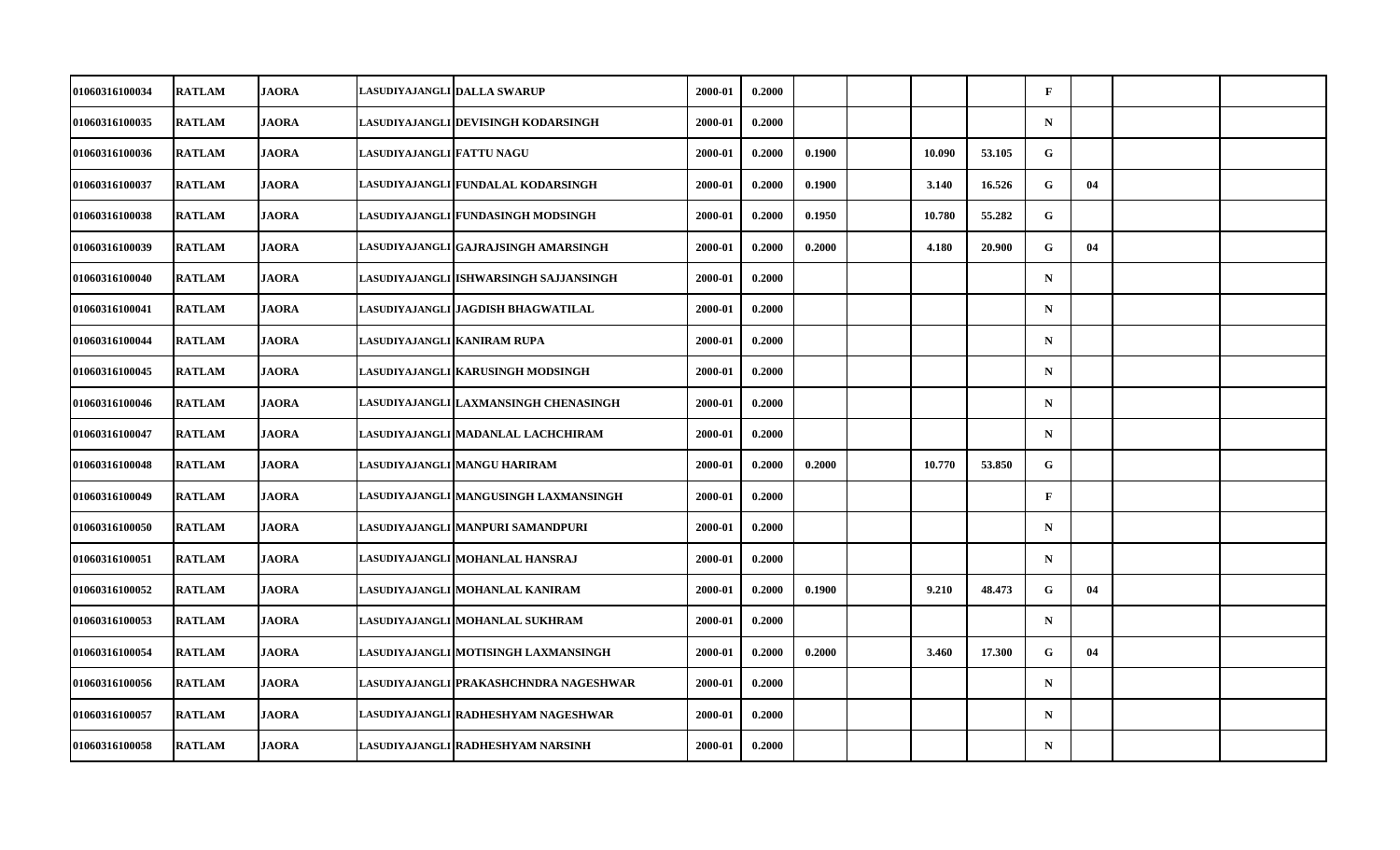| <b>RATLAM</b> | <b>JAORA</b> |                                                                                                                                                                                                                                                                                                                                              | LASUDIYAJANGLI RAMCHANDRA HARIRAM | 2000-01                                                                                                                                                                                                                                                                                                                                                                               | 0.2000 | 0.2050 | 10.330 | 50.390 | G            | 04 |  |
|---------------|--------------|----------------------------------------------------------------------------------------------------------------------------------------------------------------------------------------------------------------------------------------------------------------------------------------------------------------------------------------------|-----------------------------------|---------------------------------------------------------------------------------------------------------------------------------------------------------------------------------------------------------------------------------------------------------------------------------------------------------------------------------------------------------------------------------------|--------|--------|--------|--------|--------------|----|--|
| <b>RATLAM</b> |              |                                                                                                                                                                                                                                                                                                                                              |                                   | 2000-01                                                                                                                                                                                                                                                                                                                                                                               | 0.2000 |        |        |        | $\mathbf N$  |    |  |
| <b>RATLAM</b> |              |                                                                                                                                                                                                                                                                                                                                              |                                   | 2000-01                                                                                                                                                                                                                                                                                                                                                                               | 0.2000 |        |        |        | $\mathbf N$  |    |  |
| <b>RATLAM</b> |              |                                                                                                                                                                                                                                                                                                                                              |                                   | 2000-01                                                                                                                                                                                                                                                                                                                                                                               | 0.2000 | 0.1950 | 9.870  | 50.615 | $\mathbf{G}$ | 04 |  |
| <b>RATLAM</b> |              |                                                                                                                                                                                                                                                                                                                                              |                                   | 2000-01                                                                                                                                                                                                                                                                                                                                                                               | 0.2000 | 0.2050 | 10.790 | 52.634 | G            |    |  |
| <b>RATLAM</b> |              |                                                                                                                                                                                                                                                                                                                                              |                                   | 2000-01                                                                                                                                                                                                                                                                                                                                                                               | 0.2000 |        |        |        | $\mathbf N$  |    |  |
| <b>RATLAM</b> |              |                                                                                                                                                                                                                                                                                                                                              |                                   | 2000-01                                                                                                                                                                                                                                                                                                                                                                               | 0.2000 | 0.1800 | 8.740  | 48.555 | G            | 04 |  |
| <b>RATLAM</b> |              |                                                                                                                                                                                                                                                                                                                                              |                                   | 2000-01                                                                                                                                                                                                                                                                                                                                                                               | 0.2000 |        |        |        | $\mathbf N$  |    |  |
| <b>RATLAM</b> |              |                                                                                                                                                                                                                                                                                                                                              |                                   | 2000-01                                                                                                                                                                                                                                                                                                                                                                               | 0.2000 |        |        |        | $\mathbf N$  |    |  |
| <b>RATLAM</b> |              |                                                                                                                                                                                                                                                                                                                                              |                                   | 2000-01                                                                                                                                                                                                                                                                                                                                                                               | 0.2000 | 0.2050 | 9.600  | 46.829 | G            | 04 |  |
| <b>RATLAM</b> |              |                                                                                                                                                                                                                                                                                                                                              |                                   | 2000-01                                                                                                                                                                                                                                                                                                                                                                               | 0.2000 |        |        |        | $\mathbf N$  |    |  |
| <b>RATLAM</b> |              | <b>HIRUKHEDI</b>                                                                                                                                                                                                                                                                                                                             | <b>MANGU BHERA</b>                | 2000-01                                                                                                                                                                                                                                                                                                                                                                               | 0.2000 | 0.1900 | 11.130 | 58.578 | G            |    |  |
| <b>RATLAM</b> |              | <b>HIRUKHEDI</b>                                                                                                                                                                                                                                                                                                                             | <b>NANURAM VAJERAM</b>            | 2000-01                                                                                                                                                                                                                                                                                                                                                                               | 0.2000 | 0.2000 | 11.690 | 58.450 | G            |    |  |
| <b>RATLAM</b> |              | <b>HIRUKHEDI</b>                                                                                                                                                                                                                                                                                                                             | MANJI DEVJI                       | 2000-01                                                                                                                                                                                                                                                                                                                                                                               | 0.2000 |        |        |        | ${\bf N}$    |    |  |
| <b>RATLAM</b> |              | <b>HIRUKHEDI</b>                                                                                                                                                                                                                                                                                                                             | <b>VIMALKUNWAR BHANWARJI</b>      | 2000-01                                                                                                                                                                                                                                                                                                                                                                               | 0.2000 |        |        |        | $\mathbf N$  |    |  |
| <b>RATLAM</b> |              | <b>HIRUKHEDI</b>                                                                                                                                                                                                                                                                                                                             | <b>BHERULAL DHAPUBAI</b>          | 2000-01                                                                                                                                                                                                                                                                                                                                                                               | 0.2000 | 0.1900 | 11.900 | 62.631 | G            |    |  |
| <b>RATLAM</b> |              | <b>HIRUKHEDI</b>                                                                                                                                                                                                                                                                                                                             | <b>BALU KANJI</b>                 | 2000-01                                                                                                                                                                                                                                                                                                                                                                               | 0.2000 |        |        |        | $\mathbf N$  |    |  |
| <b>RATLAM</b> |              | <b>HIRUKHEDI</b>                                                                                                                                                                                                                                                                                                                             | <b>KISHANLAL GANPAT</b>           | 2000-01                                                                                                                                                                                                                                                                                                                                                                               | 0.2000 | 0.1900 | 9.940  | 52.315 | $\mathbf G$  |    |  |
| <b>RATLAM</b> |              | <b>HIRUKHEDI</b>                                                                                                                                                                                                                                                                                                                             |                                   | 2000-01                                                                                                                                                                                                                                                                                                                                                                               | 0.2000 |        |        |        | $\mathbf N$  |    |  |
| <b>RATLAM</b> |              | <b>HIRUKHEDI</b>                                                                                                                                                                                                                                                                                                                             | <b>BHAGWAN MANJI</b>              | 2000-01                                                                                                                                                                                                                                                                                                                                                                               | 0.2000 | 0.1700 | 10.590 | 62.294 | G            |    |  |
| <b>RATLAM</b> |              | <b>HIRUKHEDI</b>                                                                                                                                                                                                                                                                                                                             | <b>BALU BHERA</b>                 | 2000-01                                                                                                                                                                                                                                                                                                                                                                               | 0.2000 | 0.1900 | 11.120 | 58.526 | $\mathbf{G}$ |    |  |
| <b>RATLAM</b> |              | <b>HIRUKHEDI</b>                                                                                                                                                                                                                                                                                                                             | <b>BHARATSINGH BHANWARSINGH</b>   | 2000-01                                                                                                                                                                                                                                                                                                                                                                               | 0.2000 |        |        |        | ${\bf N}$    |    |  |
|               |              | <b>JAORA</b><br><b>JAORA</b><br><b>JAORA</b><br><b>JAORA</b><br><b>JAORA</b><br><b>JAORA</b><br><b>JAORA</b><br><b>JAORA</b><br><b>JAORA</b><br><b>JAORA</b><br><b>JAORA</b><br><b>JAORA</b><br><b>JAORA</b><br><b>JAORA</b><br><b>JAORA</b><br><b>JAORA</b><br><b>JAORA</b><br><b>JAORA</b><br><b>JAORA</b><br><b>JAORA</b><br><b>JAORA</b> |                                   | LASUDIYAJANGLI RAMLAL BHAGGA<br>LASUDIYAJANGLI RAMNARYAN NAGURAM<br>LASUDIYAJANGLI RANCHOD VAJRERAM<br>LASUDIYAJANGLI RATANLAL VAJERAM<br>LASUDIYAJANGLI SHANKARLAL DEVA<br>LASUDIYAJANGLI SHANKARLAL LACHCHHIRAM<br>LASUDIYAJANGLI SHANKARLAL NATHULAL<br>LASUDIYAJANGLI SHANTILAL RAJMAL<br>LASUDIYAJANGLI VAHIDKHA UMRAVKHA<br>LASUDIYAJANGLI VISHRAM NAGGA<br><b>KACHRU KHEMA</b> |        |        |        |        |              |    |  |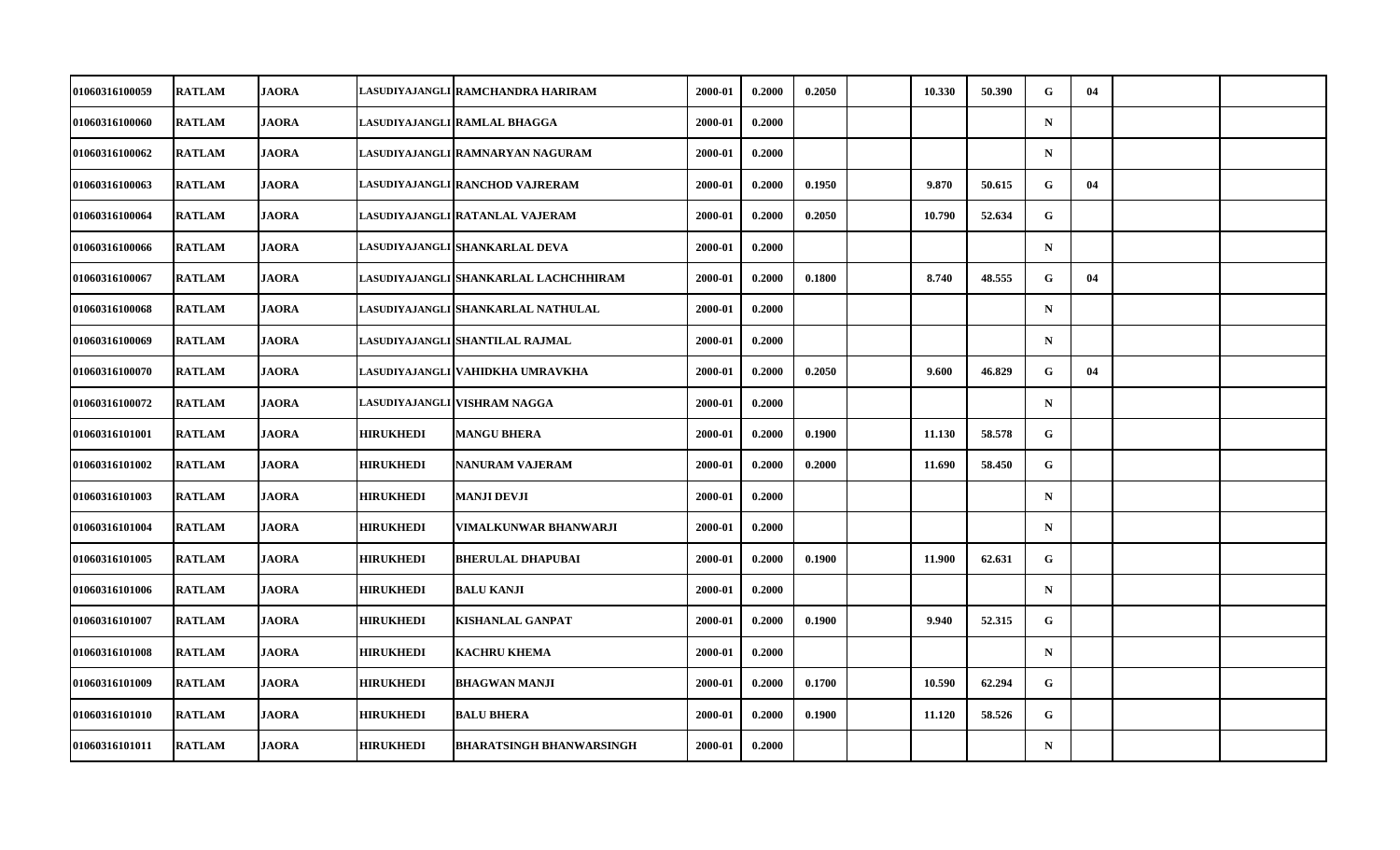| <b>01060316101013</b> | <b>RATLAM</b> | <b>JAORA</b> | <b>HIRUKHEDI</b> | GITABAI PRATHVIRAJ               | 2000-01 | 0.2000 |        |        |        | $\mathbf N$ |  |                    |
|-----------------------|---------------|--------------|------------------|----------------------------------|---------|--------|--------|--------|--------|-------------|--|--------------------|
| 01060316101014        | <b>RATLAM</b> | <b>JAORA</b> | <b>HIRUKHEDI</b> | <b>GORDHANSINGH BHANWARSINGH</b> | 2000-01 | 0.2000 |        |        |        | $\mathbf N$ |  |                    |
| 01060316101015        | <b>RATLAM</b> | <b>JAORA</b> | <b>HIRUKHEDI</b> | <b>KARUSINGH MANGUSINGH</b>      | 2000-01 | 0.2000 | 0.1900 | 10.650 | 56.052 | $\mathbf G$ |  |                    |
| 01060316101016        | <b>RATLAM</b> | <b>JAORA</b> | <b>HIRUKHEDI</b> | AMARSINGH SHANKARLAL             | 2000-01 | 0.2000 | 0.1950 | 11.910 | 61.076 | G           |  |                    |
| <b>01060316101019</b> | <b>RATLAM</b> | <b>JAORA</b> | <b>HIRUKHEDI</b> | <b>KISHANLAL VAJERAM</b>         | 2000-01 | 0.2000 | 0.1950 | 11.640 | 59.692 | G           |  |                    |
| 01060316101020        | <b>RATLAM</b> | <b>JAORA</b> | <b>HIRUKHEDI</b> | MANGUSINGH NARSINGH              | 2000-01 | 0.2000 |        |        |        | $\mathbf N$ |  |                    |
| 01060316101021        | <b>RATLAM</b> | <b>JAORA</b> | <b>HIRUKHEDI</b> | PREMKUNWAR KAMALSINGH            | 2000-01 | 0.2000 |        |        |        | ${\bf N}$   |  |                    |
| 01060316102001        | <b>RATLAM</b> | <b>JAORA</b> | CHHAYAN          | KISHANLAL SHANKARLAL             | 2000-01 | 0.2000 |        |        |        | $\mathbf N$ |  |                    |
| 01060316102002        | <b>RATLAM</b> | <b>JAORA</b> | <b>CHHAYAN</b>   | <b>DEVRAM BHERA</b>              | 2000-01 | 0.2000 |        |        |        | $\mathbf N$ |  |                    |
| 01060316102003        | <b>RATLAM</b> | <b>JAORA</b> | <b>CHHAYAN</b>   | SHANKARLAL VAJERAM               | 2000-01 | 0.2000 |        |        |        | $\mathbf N$ |  |                    |
| 01060316102004        | <b>RATLAM</b> | <b>JAORA</b> | CHHAYAN          | <b>KARU KISHAN</b>               | 2000-01 | 0.2000 |        |        |        | $\mathbf N$ |  |                    |
| 01060316102005        | <b>RATLAM</b> | <b>JAORA</b> | <b>CHHAYAN</b>   | RADHESHYAM MOHANLAL              | 2000-01 | 0.2000 |        |        |        | $\mathbf N$ |  |                    |
| 01060316102006        | <b>RATLAM</b> | <b>JAORA</b> | <b>CHHAYAN</b>   | <b>KISHANLAL NATHU</b>           | 2000-01 | 0.2000 |        |        |        | $\mathbf N$ |  |                    |
| 01060316102007        | <b>RATLAM</b> | <b>JAORA</b> | CHHAYAN          | <b>MADHU NATHU</b>               | 2000-01 | 0.2000 |        |        |        | $\mathbf N$ |  |                    |
| 01060316102009        | <b>RATLAM</b> | <b>JAORA</b> | <b>CHHAYAN</b>   | RATANLAL CHATARBHUJ              | 2000-01 | 0.2000 |        |        |        | $\mathbf N$ |  |                    |
| 01060316102010        | <b>RATLAM</b> | <b>JAORA</b> | <b>CHHAYAN</b>   | <b>MANGU KALU</b>                | 2000-01 | 0.2000 |        |        |        | $\mathbf N$ |  | <b>NAME CHANGE</b> |
| <b>01060316102013</b> | <b>RATLAM</b> | <b>JAORA</b> | CHHAYAN          | KESHIBAI KHIMA                   | 2000-01 | 0.2000 |        |        |        | $\mathbf N$ |  |                    |
| 01060316103003        | <b>RATLAM</b> | <b>JAORA</b> |                  | GUJARBARDIYA MADANSINGH RAMSINGH | 2000-01 | 0.2000 |        |        |        | $\mathbf N$ |  |                    |
| 01060316104001        | <b>RATLAM</b> | <b>JAORA</b> | <b>RUPADI</b>    | <b>BHERU NAGU</b>                | 2000-01 | 0.2000 |        |        |        | $\mathbf N$ |  |                    |
| 01060316104003        | <b>RATLAM</b> | <b>JAORA</b> | <b>RUPADI</b>    | SHERSINGH SHAMBHUSINGH           | 2000-01 | 0.2000 |        |        |        | $\mathbf N$ |  |                    |
| 01060316104005        | <b>RATLAM</b> | <b>JAORA</b> | <b>RUPADI</b>    | AMARSINGH JAYSINGH               | 2000-01 | 0.2000 |        |        |        | $\mathbf N$ |  |                    |
| 01060316104007        | <b>RATLAM</b> | <b>JAORA</b> | <b>RUPADI</b>    | SHANKARSINGH PARTHESINGH         | 2000-01 | 0.2000 |        |        |        | $\mathbf N$ |  |                    |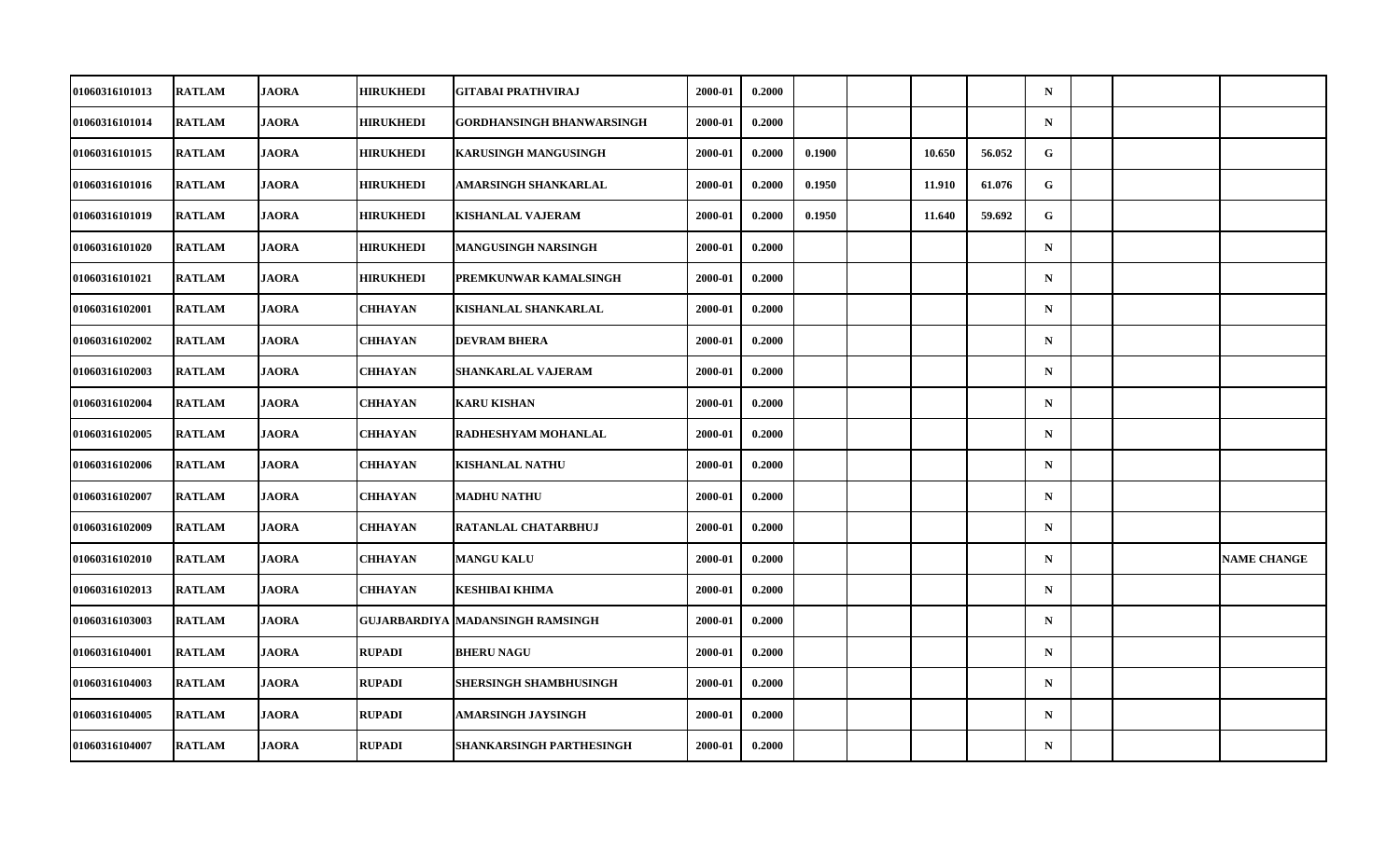| 01060316104008        | <b>RATLAM</b> | <b>JAORA</b> | <b>RUPADI</b>   | <b>SHANKAR GANGARAM KHAROL</b> | 2000-01 | 0.2000 |        |        |        | $\mathbf N$  |    |                    |
|-----------------------|---------------|--------------|-----------------|--------------------------------|---------|--------|--------|--------|--------|--------------|----|--------------------|
| 01060316104009        | <b>RATLAM</b> | <b>JAORA</b> | <b>RUPADI</b>   | SWARUPSINGH SHAMBHUSINGH       | 2000-01 | 0.2000 |        |        |        | ${\bf N}$    |    |                    |
| 01060316104010        | <b>RATLAM</b> | <b>JAORA</b> | <b>RUPADI</b>   | <b>HAMERSINGH BHERUSINGH</b>   | 2000-01 | 0.2000 |        |        |        | $\mathbf N$  |    |                    |
| 01060316105001        | <b>RATLAM</b> | <b>JAORA</b> | MALLAKHEDI      | <b>GORDHANLAL AMRA</b>         | 2000-01 | 0.2000 |        |        |        | $\mathbf N$  |    |                    |
| 01060316105002        | <b>RATLAM</b> | <b>JAORA</b> | MALLAKHEDI      | SAJJANBAI NAHARSINGH           | 2000-01 | 0.2000 |        |        |        | $\mathbf N$  | 08 |                    |
| 01060316106003        | <b>RATLAM</b> | <b>JAORA</b> | <b>BHANPUR</b>  | <b>GOPALSINGH LALSINGH</b>     | 2000-01 | 0.2000 |        |        |        | $\mathbf N$  |    |                    |
| 01060316106004        | <b>RATLAM</b> | <b>JAORA</b> | <b>BHANPUR</b>  | <b>BHAGWANSINGH SWARUP</b>     | 2000-01 | 0.2000 |        |        |        | $\mathbf N$  |    |                    |
| 01060316106006        | <b>RATLAM</b> | <b>JAORA</b> | <b>BHANPUR</b>  | RAGHUVEERSINGH BAHADURSINGH    | 2000-01 | 0.2000 |        |        |        | $\mathbf N$  |    |                    |
| 01060316106008        | <b>RATLAM</b> | <b>JAORA</b> | <b>BHANPUR</b>  | PREMSINGH GOVERDHANSINGH       | 2000-01 | 0.2000 |        |        |        | $\mathbf N$  |    |                    |
| 01060316107001        | <b>RATLAM</b> | <b>JAORA</b> | <b>VEERPURA</b> | <b>KESHURAM KHUBRAM</b>        | 2000-01 | 0.2000 |        |        |        | $\mathbf N$  |    |                    |
| <b>01060316107002</b> | <b>RATLAM</b> | <b>JAORA</b> | <b>VEERPURA</b> | <b>NAGU KARU</b>               | 2000-01 | 0.2000 | 0.1950 | 12.360 | 63.384 | G            |    |                    |
| 01060316107003        | <b>RATLAM</b> | <b>JAORA</b> | <b>VEERPURA</b> | <b>HIRALAL PREMCHAND</b>       | 2000-01 | 0.2000 | 0.1600 | 9.230  | 57.687 | G            |    |                    |
| 01060316107004        | <b>RATLAM</b> | <b>JAORA</b> | <b>VEERPURA</b> | DASHRATH SAJJANSINGH           | 2000-01 | 0.2000 |        |        |        | $\mathbf F$  |    |                    |
| 01060316107005        | <b>RATLAM</b> | <b>JAORA</b> | <b>VEERPURA</b> | <b>GOVINDKUWAR GOVERDHAN</b>   | 2000-01 | 0.2000 |        |        |        | $\mathbf N$  |    | <b>NAME CHANGE</b> |
| 01060316107006        | <b>RATLAM</b> | <b>JAORA</b> | <b>VEERPURA</b> | <b>SHANTILAL SUKHRAM</b>       | 2000-01 | 0.2000 |        |        |        | $\mathbf N$  |    |                    |
| 01060316107007        | <b>RATLAM</b> | <b>JAORA</b> | <b>VEERPURA</b> | <b>RUKMANBAI PUNA</b>          | 2000-01 | 0.2000 |        |        |        | $\mathbf N$  |    |                    |
| <b>01060316107008</b> | <b>RATLAM</b> | <b>JAORA</b> | <b>VEERPURA</b> | <b>DHULSINGH FATEHSINGH</b>    | 2000-01 | 0.2000 |        |        |        | $\mathbf N$  |    |                    |
| 01060316107009        | <b>RATLAM</b> | <b>JAORA</b> | <b>VEERPURA</b> | MANOHARSINGH PRATAPSINGH       | 2000-01 | 0.2000 | 0.1700 | 10.010 | 58.882 | $\mathbf G$  |    |                    |
| <b>01060316107010</b> | <b>RATLAM</b> | <b>JAORA</b> | <b>VEERPURA</b> | DEEVANSINGH MANSINGH           | 2000-01 | 0.2000 |        |        |        | $\mathbf N$  |    |                    |
| 01060316107011        | <b>RATLAM</b> | <b>JAORA</b> | <b>VEERPURA</b> | <b>SUHAGBAI KESHURAM</b>       | 2000-01 | 0.2000 |        |        |        | $\mathbf{F}$ |    |                    |
| 01060316107012        | <b>RATLAM</b> | <b>JAORA</b> | <b>VEERPURA</b> | PANNALAL ONKARLAL              | 2000-01 | 0.2000 | 0.1900 | 11.100 | 58.421 | G            |    |                    |
| 01060316107013        | <b>RATLAM</b> | <b>JAORA</b> | <b>VEERPURA</b> | <b>GORDHANLAL BHERULAL</b>     | 2000-01 | 0.2000 |        |        |        | $\mathbf F$  |    |                    |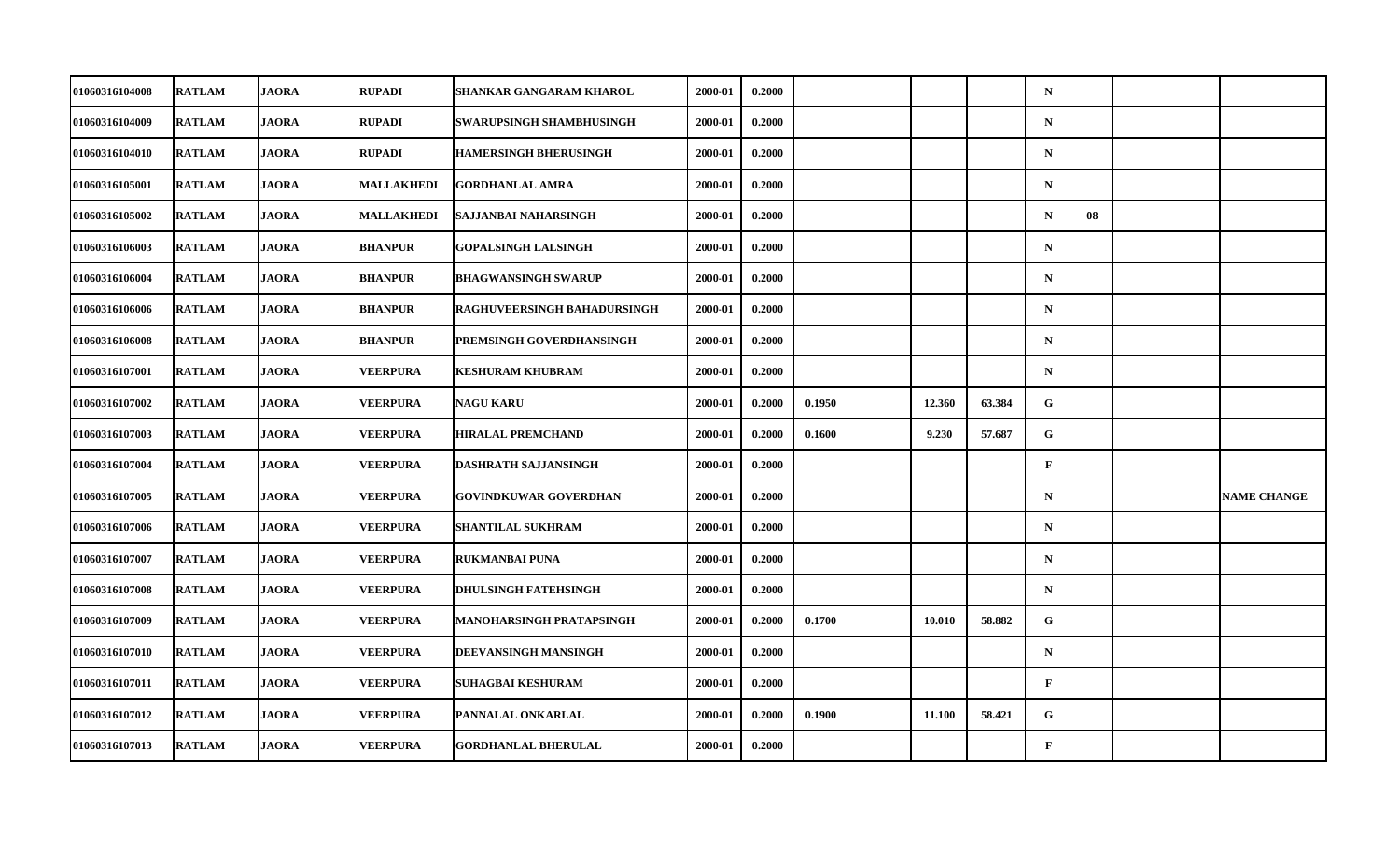| 01060316107014        | <b>RATLAM</b> | <b>JAORA</b> | <b>VEERPURA</b> | <b>ONKAR PUNA</b>            | 2000-01 | 0.2000 |        |        |        | $\mathbf N$  |  |  |
|-----------------------|---------------|--------------|-----------------|------------------------------|---------|--------|--------|--------|--------|--------------|--|--|
| 01060316107016        | <b>RATLAM</b> | <b>JAORA</b> | <b>VEERPURA</b> | <b>HARIRAM BAGDIRAM</b>      | 2000-01 | 0.2000 |        |        |        | $\mathbf N$  |  |  |
| 01060316107017        | <b>RATLAM</b> | <b>JAORA</b> | <b>VEERPURA</b> | <b>NAGURAM NANURAM</b>       | 2000-01 | 0.2000 |        |        |        | $\mathbf N$  |  |  |
| 01060316107018        | <b>RATLAM</b> | <b>JAORA</b> | <b>VEERPURA</b> | GIRDHARILAL PREMCHAND        | 2000-01 | 0.2000 |        |        |        | $\mathbf N$  |  |  |
| <b>01060316107019</b> | <b>RATLAM</b> | <b>JAORA</b> | <b>VEERPURA</b> | NARAYAN CHATRA KUMAWAT       | 2000-01 | 0.2000 |        |        |        | $\mathbf N$  |  |  |
| 01060316107020        | <b>RATLAM</b> | <b>JAORA</b> | <b>VEERPURA</b> | <b>BABULAL KACHRU</b>        | 2000-01 | 0.2000 |        |        |        | $\mathbf N$  |  |  |
| 01060316107021        | <b>RATLAM</b> | <b>JAORA</b> | <b>VEERPURA</b> | <b>BADRILAL RAMPRATAP</b>    | 2000-01 | 0.2000 |        |        |        | ${\bf N}$    |  |  |
| 01060316107022        | <b>RATLAM</b> | <b>JAORA</b> | <b>VEERPURA</b> | <b>BALARAM BHERULAL</b>      | 2000-01 | 0.2000 |        |        |        | $\mathbf N$  |  |  |
| 01060316107023        | <b>RATLAM</b> | <b>JAORA</b> | <b>VEERPURA</b> | <b>BHANWARLAL NANDRAM</b>    | 2000-01 | 0.2000 |        |        |        | $\mathbf N$  |  |  |
| <b>01060316107024</b> | <b>RATLAM</b> | <b>JAORA</b> | <b>VEERPURA</b> | <b>BHARATLAL RAMPRATAP</b>   | 2000-01 | 0.2000 | 0.1200 | 6.810  | 56.750 | $\mathbf{G}$ |  |  |
| 01060316107025        | <b>RATLAM</b> | <b>JAORA</b> | <b>VEERPURA</b> | <b>BHIMSINGH RUGHNATH</b>    | 2000-01 | 0.2000 | 0.2000 | 11.910 | 59.550 | G            |  |  |
| 01060316107028        | <b>RATLAM</b> | <b>JAORA</b> | <b>VEERPURA</b> | <b>GULABSINGH MADANSINGH</b> | 2000-01 | 0.2000 |        |        |        | $\mathbf N$  |  |  |
| 01060316107029        | <b>RATLAM</b> | <b>JAORA</b> | <b>VEERPURA</b> | <b>HIRALAL BHERULAL</b>      | 2000-01 | 0.2000 |        |        |        | $\mathbf{F}$ |  |  |
| 01060316107030        | <b>RATLAM</b> | <b>JAORA</b> | <b>VEERPURA</b> | ISHWARSINGH CHANDARSINGH     | 2000-01 | 0.2000 |        |        |        | $\mathbf N$  |  |  |
| 01060316107032        | <b>RATLAM</b> | <b>JAORA</b> | <b>VEERPURA</b> | <b>KAMALDAS BHERUDAS</b>     | 2000-01 | 0.2000 |        |        |        | $\mathbf N$  |  |  |
| 01060316107033        | <b>RATLAM</b> | <b>JAORA</b> | <b>VEERPURA</b> | <b>KARUSINGH NAGUSINGH</b>   | 2000-01 | 0.2000 |        |        |        | $\mathbf N$  |  |  |
| 01060316107034        | <b>RATLAM</b> | <b>JAORA</b> | <b>VEERPURA</b> | KISHORSINGH DIWANSINGH       | 2000-01 | 0.2000 | 0.1900 | 11.900 | 62.631 | G            |  |  |
| 01060316107036        | <b>RATLAM</b> | <b>JAORA</b> | <b>VEERPURA</b> | <b>MANGUSINGH NAGUSINGH</b>  | 2000-01 | 0.2000 |        |        |        | $\mathbf F$  |  |  |
| 01060316107037        | <b>RATLAM</b> | <b>JAORA</b> | <b>VEERPURA</b> | MOHANLAL NANDRAM             | 2000-01 | 0.2000 |        |        |        | $\mathbf N$  |  |  |
| 01060316107039        | <b>RATLAM</b> | <b>JAORA</b> | <b>VEERPURA</b> | <b>NANDA MANA</b>            | 2000-01 | 0.2000 |        |        |        | $\mathbf N$  |  |  |
| 01060316107041        | <b>RATLAM</b> | <b>JAORA</b> | <b>VEERPURA</b> | PAWANKUNWAR RAMSINGH         | 2000-01 | 0.2000 |        |        |        | $\mathbf{F}$ |  |  |
| 01060316107042        | <b>RATLAM</b> | <b>JAORA</b> | <b>VEERPURA</b> | <b>RAMA GANGARAM</b>         | 2000-01 | 0.2000 |        |        |        | $\mathbf N$  |  |  |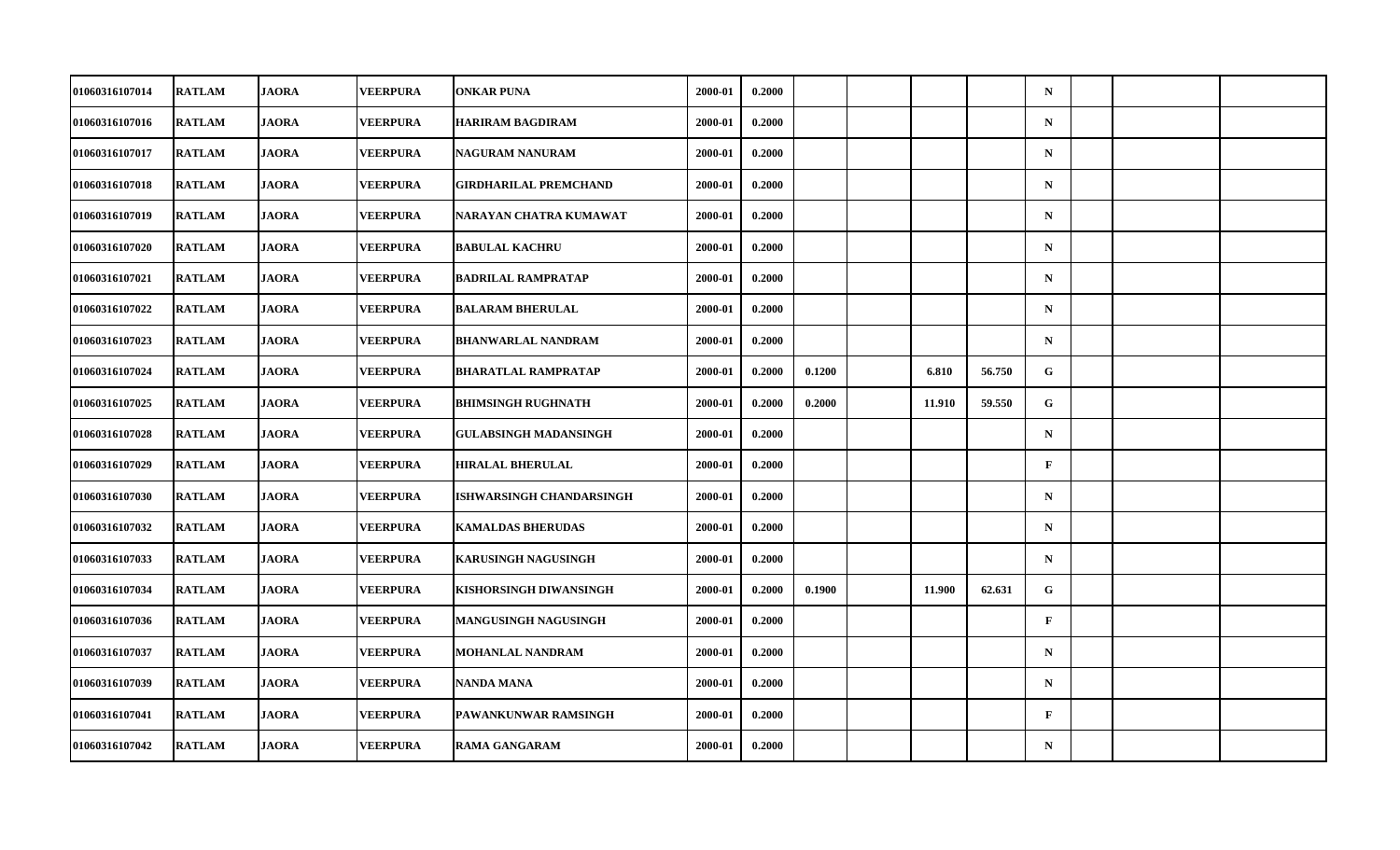| 01060316107043        | <b>RATLAM</b> | <b>JAORA</b> | <b>VEERPURA</b> | RAMKANIYABAI KALURAM           | 2000-01 | 0.2000 | 0.2050 | 11.640 | 56.780 | G            |                |                          |
|-----------------------|---------------|--------------|-----------------|--------------------------------|---------|--------|--------|--------|--------|--------------|----------------|--------------------------|
| 01060316107044        | <b>RATLAM</b> | <b>JAORA</b> | <b>VEERPURA</b> | <b>RAMLAL MAGNIRAM</b>         | 2000-01 | 0.2000 | 0.2050 | 11.460 | 55.902 | G            |                |                          |
| 01060316107045        | <b>RATLAM</b> | <b>JAORA</b> | <b>VEERPURA</b> | SHAMBHUSINGH DIWAN             | 2000-01 | 0.2000 |        |        |        | $\mathbf N$  |                |                          |
| 01060316107046        | <b>RATLAM</b> | <b>JAORA</b> | <b>VEERPURA</b> | SITARAM HIRA                   | 2000-01 | 0.2000 |        |        |        | $\mathbf N$  |                |                          |
| 01060316108001        | <b>RATLAM</b> | <b>JAORA</b> | THIKRIYA        | <b>GITABAI RATANLAL</b>        | 2000-01 | 0.2000 | 0.1950 | 12.570 | 64.461 | G            |                |                          |
| 01060316108002        | <b>RATLAM</b> | <b>JAORA</b> | THIKRIYA        | <b>SAWA TULSIRAM</b>           | 2000-01 | 0.2000 | 0.1950 | 12.500 | 64.102 | G            |                |                          |
| 01060316108003        | <b>RATLAM</b> | <b>JAORA</b> | THIKRIYA        | <b>KALU LALA</b>               | 2000-01 | 0.2000 |        |        |        | $\mathbf N$  |                |                          |
| <b>01060316108004</b> | <b>RATLAM</b> | <b>JAORA</b> | THIKRIYA        | SHANKARLAL SIDDHNATH           | 2000-01 | 0.2000 |        |        |        | $\mathbf N$  |                |                          |
| 01060316108006        | <b>RATLAM</b> | <b>JAORA</b> | THIKRIYA        | <b>BHAGWAN DEVA</b>            | 2000-01 | 0.2000 | 0.2100 | 12.000 | 57.142 | G            |                |                          |
| 01060316108007        | <b>RATLAM</b> | <b>JAORA</b> | THIKRIYA        | SAMANDBAI CHANDA               | 2000-01 | 0.2000 | 0.2050 | 11.490 | 56.048 | G            |                |                          |
| <b>01060316108009</b> | <b>RATLAM</b> | <b>JAORA</b> | THIKRIYA        | <b>BAPUSINGH LALSINGH</b>      | 2000-01 | 0.2000 | 0.1900 | 11.520 | 60.631 | G            |                |                          |
| 01060316108010        | <b>RATLAM</b> | <b>JAORA</b> | THIKRIYA        | <b>KAMMA KACHRU</b>            | 2000-01 | 0.2000 |        |        |        | $\mathbf N$  |                |                          |
| 01060316108011        | <b>RATLAM</b> | <b>JAORA</b> | THIKRIYA        | RAMNARAYAN NAGU SUTHAR         | 2000-01 | 0.2000 |        |        |        | $\mathbf N$  |                |                          |
| 01060316108012        | <b>RATLAM</b> | <b>JAORA</b> | THIKRIYA        | <b>BAGDIBAI RAMA CHAMAR</b>    | 2000-01 | 0.2000 | 0.1950 | 12.700 | 65.128 | G            |                |                          |
| 01060316108014        | <b>RATLAM</b> | <b>JAORA</b> | THIKRIYA        | ANARSINGH BHERUSINGH           | 2000-01 | 0.2000 | 0.1950 | 11.140 | 57.128 | $\mathbf{G}$ |                |                          |
| 01060316108020        | <b>RATLAM</b> | <b>JAORA</b> | THIKRIYA        | <b>BHUWANLAL RAMAJI</b>        | 2000-01 | 0.2000 |        |        |        | $\mathbf N$  | 01060316107026 |                          |
| <b>01060316108021</b> | <b>RATLAM</b> | <b>JAORA</b> | THIKRIYA        | <b>KARU DHURA</b>              | 2000-01 | 0.2000 | 0.2000 | 11.120 | 55.600 | G            |                |                          |
| 01060316108022        | <b>RATLAM</b> | <b>JAORA</b> | THIKRIYA        | <b>KARU SAWA</b>               | 2000-01 | 0.2000 | 0.1900 | 12.780 | 67.263 | G            |                | <b>TRANSFER/VEERPURA</b> |
| 01060316108023        | <b>RATLAM</b> | <b>JAORA</b> | THIKRIYA        | KISHANLAL MOTILAL              | 2000-01 | 0.2000 | 0.2000 | 12.790 | 63.950 | G            |                |                          |
| 01060316108015        | <b>RATLAM</b> | <b>JAORA</b> | THIKRIYA        | MADANLAL HIRA                  | 2000-01 | 0.2000 | 0.1950 | 10.470 | 53.692 | G            |                |                          |
| 01060316108026        | <b>RATLAM</b> | <b>JAORA</b> | THIKRIYA        | <b>MANGUBAI AMRA</b>           | 2000-01 | 0.2000 | 0.1900 | 11.940 | 62.842 | $\mathbf{G}$ |                |                          |
| 01060316108027        | <b>RATLAM</b> | <b>JAORA</b> | THIKRIYA        | <b>MANOHARSINGH BHERUSINGH</b> | 2000-01 | 0.2000 | 0.2000 | 12.070 | 60.350 | G            |                |                          |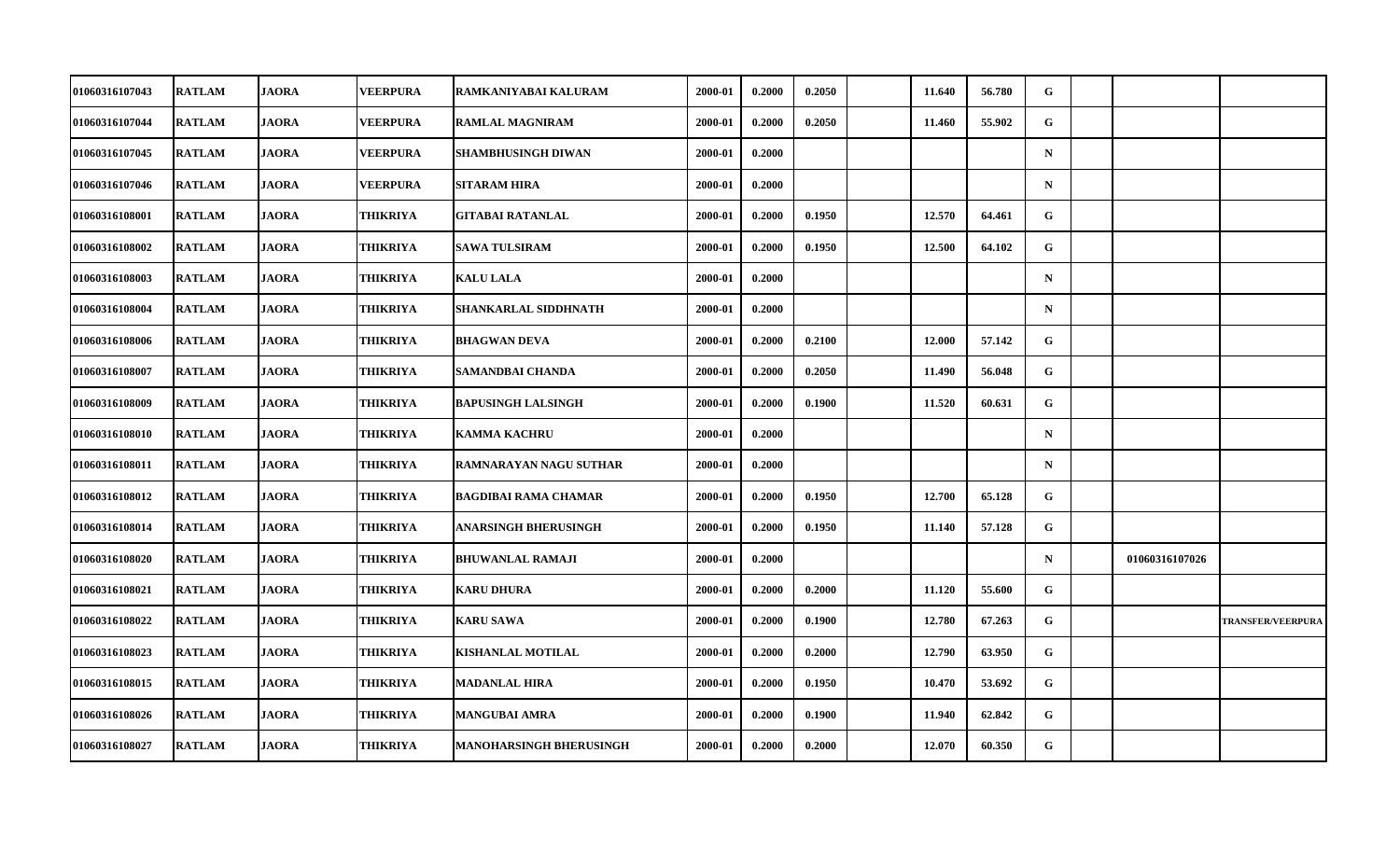| 01060316108028        | <b>RATLAM</b> | <b>JAORA</b>  | THIKRIYA        | MOHANSINGH RATANSINGH    | 2000-01 | 0.2000 | 0.1900 | 12.900 | 67.894 | G           |    |                |  |
|-----------------------|---------------|---------------|-----------------|--------------------------|---------|--------|--------|--------|--------|-------------|----|----------------|--|
| 01060316108031        | <b>RATLAM</b> | <b>JAORA</b>  | THIKRIYA        | RAMCHANDRA CHUNNILAL     | 2000-01 | 0.2000 | 0.1900 | 10.390 | 54.684 | G           |    |                |  |
| 01060316108032        | <b>RATLAM</b> | <b>JAORA</b>  | THIKRIYA        | <b>SHAVARAM NANURAM</b>  | 2000-01 | 0.2000 | 0.2000 | 12.680 | 63.400 | G           |    |                |  |
| 01060316108008        | <b>RATLAM</b> | <b>JAORA</b>  | THIKRIYA        | SAMBANDBAI RAMCHANDRA    | 2000-01 | 0.2000 | 0.1950 | 13.530 | 69.384 | G           |    |                |  |
| 01060316108033        | <b>RATLAM</b> | <b>JAORA</b>  | THIKRIYA        | <b>SWARUP KARU</b>       | 2000-01 | 0.2000 | 0.1850 | 11.890 | 64.270 | G           |    |                |  |
| 01060316108034        | <b>RATLAM</b> | <b>JAORA</b>  | THIKRIYA        | SURAJBAI SOHANLAL        | 2000-01 | 0.2000 | 0.2000 | 10.700 | 53.500 | G           |    |                |  |
| 01060316109001        | <b>RATLAM</b> | <b>JAORA</b>  | <b>FACHRIYA</b> | <b>MANGU MANA</b>        | 2000-01 | 0.2000 |        |        |        | $\mathbf N$ |    | 01060316107035 |  |
| 01060316109003        | <b>RATLAM</b> | <b>JAORA</b>  | FACHRIYA        | <b>AASHRAM KALU</b>      | 2000-01 | 0.2000 |        |        |        | $\mathbf N$ |    |                |  |
| 01060316110002        | <b>RATLAM</b> | <b>JAORA</b>  | <b>BDAVDA</b>   | <b>RADHU KHEMRAJ</b>     | 2000-01 | 0.2000 |        |        |        | $\mathbf N$ | 08 |                |  |
| 01060316110005        | <b>RATLAM</b> | <b>JAORA</b>  | <b>BDAVDA</b>   | <b>RAMPRASAD RAJARAM</b> | 2000-01 | 0.2000 |        |        |        | $\mathbf N$ |    |                |  |
| 01060316110012        | <b>RATLAM</b> | <b>JAORA</b>  | <b>BDAVDA</b>   | <b>BALU MAGANJI</b>      | 2000-01 | 0.2000 |        |        |        | $\mathbf N$ |    |                |  |
| 01060316111003        | <b>RATLAM</b> | <b>JAORA</b>  | <b>BADAWADI</b> | <b>BHERULAL RAMA</b>     | 2000-01 | 0.2000 |        |        |        | $\mathbf N$ |    |                |  |
| 01060317117001        | <b>RATLAM</b> | <b>RATLAM</b> | <b>DHOSWAS</b>  | <b>NANURAM HIRA</b>      | 2000-01 | 0.2000 |        |        |        | $\mathbf N$ | 08 |                |  |
| <b>01060317117002</b> | <b>RATLAM</b> | <b>RATLAM</b> | <b>DHOSWAS</b>  | <b>HARCHAND VENIRAM</b>  | 2000-01 | 0.2000 | 0.1900 | 11.370 | 59.842 | G           |    |                |  |
| 01060317117003        | <b>RATLAM</b> | <b>RATLAM</b> | <b>DHOSWAS</b>  | <b>SUHAGBAI BHERULAL</b> | 2000-01 | 0.2000 |        |        |        | $\mathbf N$ | 08 |                |  |
| 01060317117005        | <b>RATLAM</b> | <b>RATLAM</b> | <b>DHOSWAS</b>  | <b>HIRALAL JAGANNATH</b> | 2000-01 | 0.2000 |        |        |        | $\mathbf N$ |    |                |  |
| <b>01060317117006</b> | <b>RATLAM</b> | <b>RATLAM</b> | <b>DHOSWAS</b>  | JAGANNATH DEVRAM         | 2000-01 | 0.2000 |        |        |        | $\mathbf N$ | 08 |                |  |
| 01060317117011        | <b>RATLAM</b> | <b>RATLAM</b> | <b>DHOSWAS</b>  | <b>BALARAM DHANRAM</b>   | 2000-01 | 0.2000 |        |        |        | $\mathbf N$ | 08 |                |  |
| 01060317117014        | <b>RATLAM</b> | <b>RATLAM</b> | <b>DHOSWAS</b>  | <b>GOVERDHAN ONKAR</b>   | 2000-01 | 0.2000 |        |        |        | $\mathbf N$ | 08 |                |  |
| <b>01060317117018</b> | <b>RATLAM</b> | <b>RATLAM</b> | <b>DHOSWAS</b>  | <b>MUKESH TEJALAL</b>    | 2000-01 | 0.2000 |        |        |        | $\mathbf N$ |    |                |  |
| 01060317117020        | <b>RATLAM</b> | <b>RATLAM</b> | <b>DHOSWAS</b>  | REKHA KANHAIYALAL        | 2000-01 | 0.2000 | 0.2000 | 10.690 | 53.450 | G           |    |                |  |
| 01060317118001        | <b>RATLAM</b> | <b>RATLAM</b> | <b>BANGROD</b>  | <b>GOVERDHANLAL DOLA</b> | 2000-01 | 0.2000 | 0.2050 | 10.720 | 52,292 | ${\bf G}$   |    |                |  |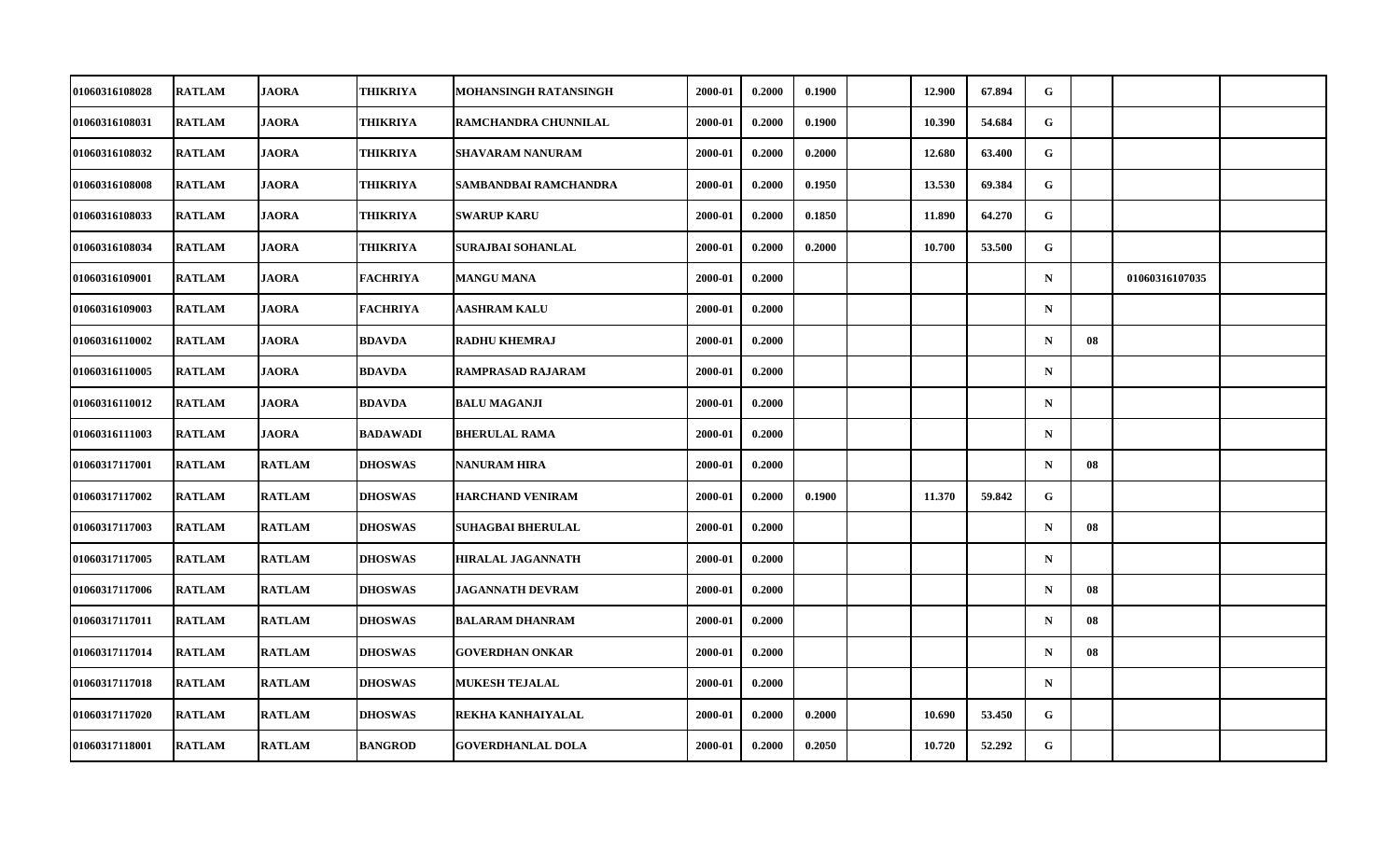| <b>01060317118003</b> | <b>RATLAM</b> | <b>RATLAM</b> | <b>BANGROD</b>             | <b>RAMRATAN BAGDIRAM</b>                 | 2000-01 | 0.2000 |        |         |         | $\mathbf N$ |    |  |
|-----------------------|---------------|---------------|----------------------------|------------------------------------------|---------|--------|--------|---------|---------|-------------|----|--|
| 01060317118006        | <b>RATLAM</b> | <b>RATLAM</b> | <b>BANGROD</b>             | PUNA GHASI DHAKAD                        | 2000-01 | 0.2000 |        |         |         | ${\bf N}$   |    |  |
| 01060317118007        | <b>RATLAM</b> | <b>RATLAM</b> | <b>BANGROD</b>             | <b>VIRENDRASINGH RAMSINGH</b>            | 2000-01 | 0.2000 |        |         |         | $\mathbf N$ |    |  |
| 01060317118008        | <b>RATLAM</b> | <b>RATLAM</b> | BANGROD                    | <b>RANCHOD NARSINGH</b>                  | 2000-01 | 0.2000 |        |         |         | $\mathbf N$ |    |  |
| 01060317121001        | <b>RATLAM</b> | <b>RATLAM</b> | <b>JADWASAKALA</b>         | ISHAWARLAL KANHAIYALAL                   | 2000-01 | 0.2000 | 0.2000 | 12.7800 | 63.9000 | G           |    |  |
| 01060317121003        | <b>RATLAM</b> | <b>RATLAM</b> |                            | <b>JADWASAKALA BHANWARLAL PUNAMCHAND</b> | 2000-01 | 0.2000 |        |         |         | ${\bf N}$   |    |  |
| 01060317121005        | <b>RATLAM</b> | <b>RATLAM</b> | <b>JADWASAKALA</b>         | <b>DHAPU GOBA</b>                        | 2000-01 | 0.2000 |        |         |         | $\mathbf N$ |    |  |
| 01060317121006        | <b>RATLAM</b> | <b>RATLAM</b> | JADWASAKALA  DHULJI JIWAJI |                                          | 2000-01 | 0.2000 |        |         |         | $\mathbf N$ |    |  |
| 01060317121007        | <b>RATLAM</b> | <b>RATLAM</b> | <b>JADWASAKALA</b>         | NANDLAL BAGDIRAM                         | 2000-01 | 0.2000 | 0.2000 | 9.2000  | 46.000  | G           | 04 |  |
| 01060317121008        | <b>RATLAM</b> | <b>RATLAM</b> | <b>JADWASAKALA</b>         | <b>KISHANLAL BAGDIRAM</b>                | 2000-01 | 0.2000 | 0.1900 | 10.6900 | 56.2630 | G           |    |  |
| <b>01060317121009</b> | <b>RATLAM</b> | <b>RATLAM</b> |                            | JADWASAKALA  LALSINGH RAMSINGH           | 2000-01 | 0.2000 |        |         |         | $\mathbf N$ |    |  |
| <b>01060317121010</b> | <b>RATLAM</b> | <b>RATLAM</b> | <b>JADWASAKALA</b>         | <b>AMBARAM NATHA</b>                     | 2000-01 | 0.2000 | 0.1900 | 11.0500 | 58.1570 | G           |    |  |
| 01060317121011        | <b>RATLAM</b> | <b>RATLAM</b> | <b>JADWASAKALA</b>         | <b>DHULJI HIRALAL</b>                    | 2000-01 | 0.2000 | 0.1850 | 6.3700  | 34.4320 | $\mathbf I$ | 02 |  |
| 01060317122003        | <b>RATLAM</b> | <b>RATLAM</b> | SEMLIYA                    | JAGDISH BAGDIRAM                         | 2000-01 | 0.2000 |        |         |         | $\mathbf N$ |    |  |
| 01060317122012        | <b>RATLAM</b> | <b>RATLAM</b> | SEMLIYA                    | <b>BHUWANGIR SHANKARGIR</b>              | 2000-01 | 0.2000 |        |         |         | $\mathbf N$ |    |  |
| 01060317123001        | <b>RATLAM</b> | <b>RATLAM</b> | <b>GHATWAS</b>             | RADHAKISHAN PANNALAL                     | 2000-01 | 0.2000 |        |         |         | $\mathbf N$ |    |  |
| <b>01060317123002</b> | <b>RATLAM</b> | <b>RATLAM</b> | <b>GHATWAS</b>             | <b>RUGGA RUPA</b>                        | 2000-01 | 0.2000 |        |         |         | $\mathbf N$ |    |  |
| 01060317123004        | <b>RATLAM</b> | <b>RATLAM</b> | <b>GHATWAS</b>             | <b>GANESHLAL MOTILAL</b>                 | 2000-01 | 0.2000 |        |         |         | $\mathbf N$ |    |  |
| 01060317123007        | <b>RATLAM</b> | <b>RATLAM</b> | <b>GHATWAS</b>             | <b>RANCHOD MANA</b>                      | 2000-01 | 0.2000 |        |         |         | $\mathbf N$ |    |  |
| 01060317123008        | <b>RATLAM</b> | <b>RATLAM</b> | <b>GHATWAS</b>             | <b>BHERULAL KANIRAM</b>                  | 2000-01 | 0.2000 |        |         |         | $\mathbf N$ |    |  |
| 01060317124001        | <b>RATLAM</b> | <b>RATLAM</b> | <b>RUGNATHGAD</b>          | <b>BHANWARSINGH PARVATSINGH</b>          | 2000-01 | 0.2000 |        |         |         | $\mathbf N$ |    |  |
| 01060317124002        | <b>RATLAM</b> | <b>RATLAM</b> | <b>RUGNATHGAD</b>          | <b>KAMALDAS PURANDAS</b>                 | 2000-01 | 0.2000 |        |         |         | ${\bf N}$   |    |  |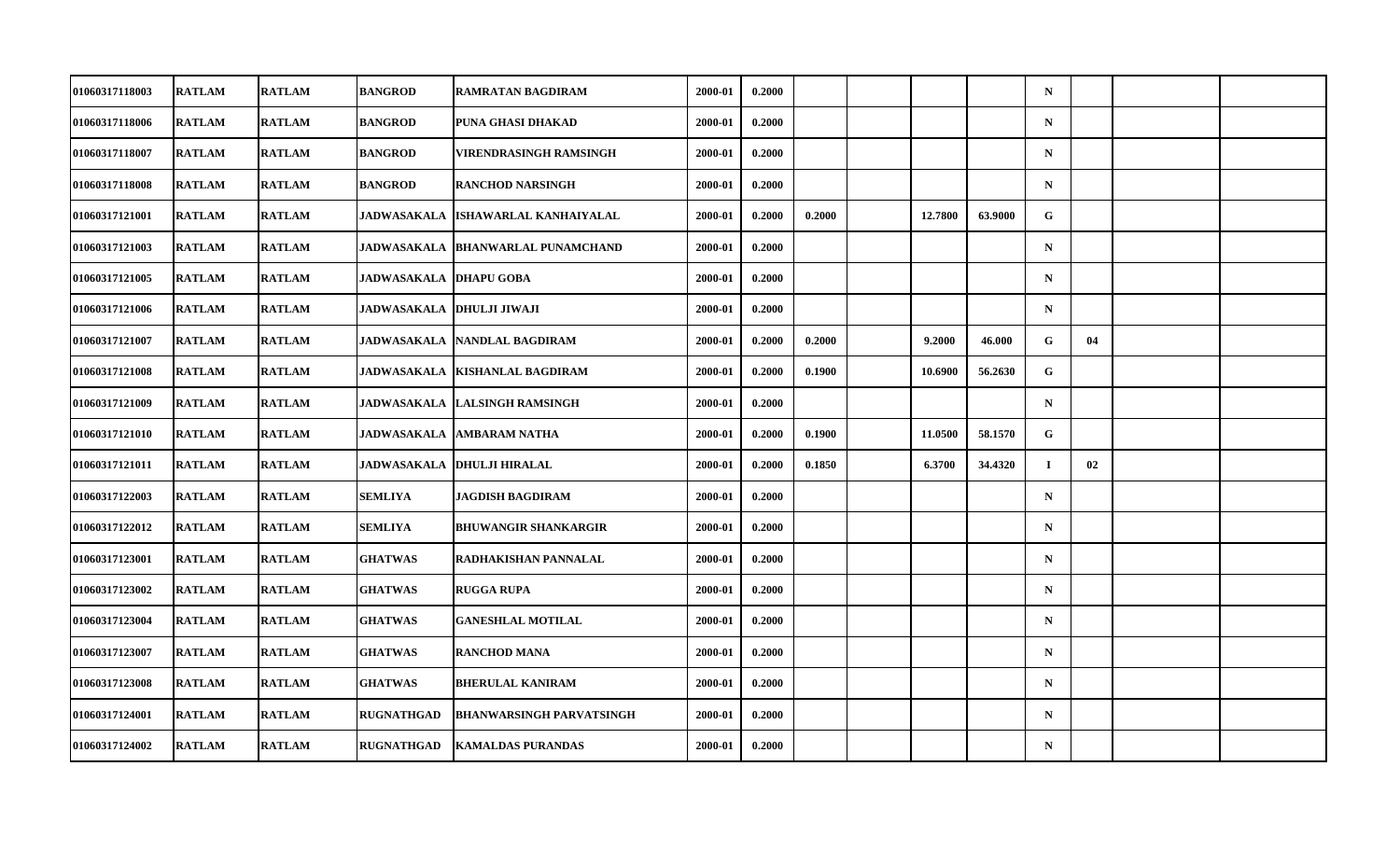| 01060317124003        | <b>RATLAM</b> | <b>RATLAM</b> | <b>RUGNATHGAD</b> | <b>GANGARAM RUPA</b>          | 2000-01 | 0.2000 |        |        |        | $\mathbf N$ |    |  |
|-----------------------|---------------|---------------|-------------------|-------------------------------|---------|--------|--------|--------|--------|-------------|----|--|
| 01060317124004        | <b>RATLAM</b> | <b>RATLAM</b> | <b>RUGNATHGAD</b> | NAHARJI NATHA GAYARI          | 2000-01 | 0.2000 |        |        |        | $\mathbf N$ | 10 |  |
| 01060317124006        | <b>RATLAM</b> | <b>RATLAM</b> | <b>RUGNATHGAD</b> | <b>MANGU BHERA</b>            | 2000-01 | 0.2000 |        |        |        | $\mathbf N$ |    |  |
| 01060317124007        | <b>RATLAM</b> | <b>RATLAM</b> | <b>RUGNATHGAD</b> | <b>KANIRAM AMBARAM RUPA</b>   | 2000-01 | 0.2000 |        |        |        | $\mathbf N$ |    |  |
| 01060317124008        | <b>RATLAM</b> | <b>RATLAM</b> | <b>RUGNATHGAD</b> | <b>LAXMAN BHUWAN</b>          | 2000-01 | 0.2000 |        |        |        | $\mathbf N$ |    |  |
| 01060317124009        | <b>RATLAM</b> | <b>RATLAM</b> | <b>RUGNATHGAD</b> | DHANNA MANNA BALAI            | 2000-01 | 0.2000 |        |        |        | $\mathbf N$ |    |  |
| 01060317124010        | <b>RATLAM</b> | <b>RATLAM</b> | <b>RUGNATHGAD</b> | AMRA NAWAL GAYRI              | 2000-01 | 0.2000 |        |        |        | $\mathbf N$ |    |  |
| 01060317124011        | <b>RATLAM</b> | <b>RATLAM</b> | RUGNATHGAD        | JASVANTSINGH MOTISINGH        | 2000-01 | 0.2000 |        |        |        | $\mathbf N$ |    |  |
| 01060317124012        | <b>RATLAM</b> | <b>RATLAM</b> | <b>RUGNATHGAD</b> | <b>GHISIBAI KANHAIYALAL</b>   | 2000-01 | 0.2000 |        |        |        | $\mathbf N$ |    |  |
| 01060317126001        | <b>RATLAM</b> | <b>RATLAM</b> | <b>BARBODNA</b>   | <b>KHIMA LIMBA</b>            | 2000-01 | 0.2000 |        |        |        | $\mathbf N$ |    |  |
| <b>01060317126002</b> | <b>RATLAM</b> | <b>RATLAM</b> | <b>BARBODNA</b>   | <b>HUKUMSINGH RAMSINGH</b>    | 2000-01 | 0.2000 | 0.1900 | 10.320 | 54.315 | G           |    |  |
| <b>01060317126003</b> | <b>RATLAM</b> | <b>RATLAM</b> | <b>BARBODNA</b>   | <b>RAJARAM AMBARAM</b>        | 2000-01 | 0.2000 |        |        |        | $\mathbf N$ | 08 |  |
| 01060317126004        | <b>RATLAM</b> | <b>RATLAM</b> | <b>BARBODNA</b>   | <b>GANESH NAGU</b>            | 2000-01 | 0.2000 |        |        |        | $\mathbf N$ |    |  |
| 01060317126005        | <b>RATLAM</b> | <b>RATLAM</b> | <b>BARBODNA</b>   | <b>RAMESHWAR NATHU</b>        | 2000-01 | 0.2000 | 0.1900 | 10.320 | 54.315 | G           |    |  |
| 01060317126006        | <b>RATLAM</b> | <b>RATLAM</b> | <b>BARBODNA</b>   | <b>GOVERDHAN DHANNA</b>       | 2000-01 | 0.2000 |        |        |        | $\mathbf N$ |    |  |
| 01060317126007        | <b>RATLAM</b> | <b>RATLAM</b> | <b>BARBODNA</b>   | <b>GULAB PANNA</b>            | 2000-01 | 0.2000 |        |        |        | $\mathbf N$ |    |  |
| <b>01060317126008</b> | <b>RATLAM</b> | <b>RATLAM</b> | <b>BARBODNA</b>   | <b>BAGDIRAM NARAYAN</b>       | 2000-01 | 0.2000 |        |        |        | $\mathbf N$ |    |  |
| 01060317126010        | <b>RATLAM</b> | <b>RATLAM</b> | <b>BARBODNA</b>   | <b>BADRILAL NANURAM</b>       | 2000-01 | 0.2000 |        |        |        | $\mathbf N$ |    |  |
| 01060317126011        | <b>RATLAM</b> | <b>RATLAM</b> | BARBODNA          | <b>DOLATSINGH KISHORSINGH</b> | 2000-01 | 0.2000 |        |        |        | $\mathbf N$ | 08 |  |
| 01060317127001        | <b>RATLAM</b> | <b>RATLAM</b> | SEEKHEDI          | <b>HARIVALLABH BALARAM</b>    | 2000-01 | 0.2000 | 0.1950 | 10.760 | 55.179 | G           |    |  |
| 01060317127002        | <b>RATLAM</b> | <b>RATLAM</b> | <b>SEEKHEDI</b>   | RAJEDRASINGH KARANSINGH       | 2000-01 | 0.2000 | 0.1900 | 10.190 | 53.631 | G           |    |  |
| 01060317127006        | <b>RATLAM</b> | <b>RATLAM</b> | <b>SEEKHEDI</b>   | <b>BALMUKAND RAMNARAYAN</b>   | 2000-01 | 0.2000 | 0.1950 | 11.030 | 56.564 | G           |    |  |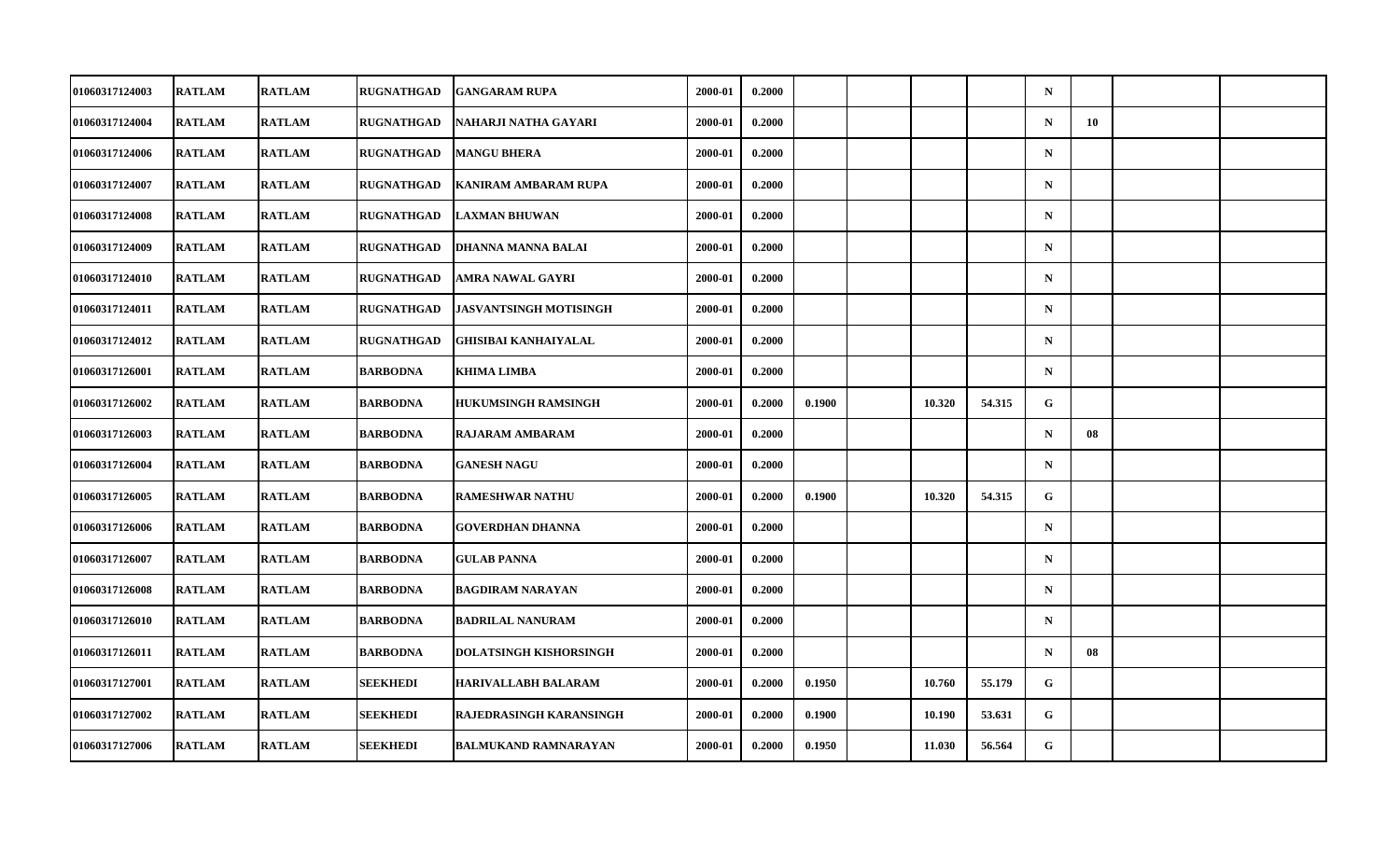| 01060317127007        | <b>RATLAM</b> | <b>RATLAM</b> | SEEKHEDI          | <b>RAJARAM RUGNATH</b>          | 2000-01 | 0.2000 | 0.1950 | 3.710  | 19.025 | G           | 04 |  |
|-----------------------|---------------|---------------|-------------------|---------------------------------|---------|--------|--------|--------|--------|-------------|----|--|
| <b>01060317127009</b> | <b>RATLAM</b> | <b>RATLAM</b> | <b>SEEKHEDI</b>   | MOHANLAL HARIRAM                | 2000-01 | 0.2000 | 0.2020 | 11.700 | 57.921 | G           |    |  |
| 01060317127010        | <b>RATLAM</b> | <b>RATLAM</b> | <b>SEEKHEDI</b>   | <b>LALSINGH SWARUPSINGH</b>     | 2000-01 | 0.2000 | 0.1700 | 9.390  | 55.235 | G           |    |  |
| 01060317127011        | <b>RATLAM</b> | <b>RATLAM</b> | SEEKHEDI          | <b>KANIRAM RUPA</b>             | 2000-01 | 0.2000 | 0.1900 | 10.747 | 56.563 | G           |    |  |
| <b>01060317127020</b> | <b>RATLAM</b> | <b>RATLAM</b> | SEEKHEDI          | <b>BHAGIRATH RAMNARAYAN</b>     | 2000-01 | 0.2000 | 0.2000 | 11.070 | 55.350 | G           |    |  |
| 01060317127021        | <b>RATLAM</b> | <b>RATLAM</b> | <b>SEEKHEDI</b>   | LILABAI RUGGA                   | 2000-01 | 0.2000 | 0.2000 | 11.110 | 55.550 | G           |    |  |
| 01060317131001        | <b>RATLAM</b> | <b>RATLAM</b> | <b>BHARODA</b>    | KRISHNADAS JANKIDAS             | 2000-01 | 0.2000 |        |        |        | $\mathbf N$ |    |  |
| 01060317131003        | <b>RATLAM</b> | <b>RATLAM</b> | <b>BHARODA</b>    | <b>HEMRAJ GOBA</b>              | 2000-01 | 0.2000 |        |        |        | $\mathbf N$ |    |  |
| 01060317131004        | <b>RATLAM</b> | <b>RATLAM</b> | <b>BHARODA</b>    | <b>MOHAN GOBA</b>               | 2000-01 | 0.2000 |        |        |        | $\mathbf N$ | 08 |  |
| 01060317131005        | <b>RATLAM</b> | <b>RATLAM</b> | <b>BHARODA</b>    | <b>BANSHILAL MANGILAL</b>       | 2000-01 | 0.2000 |        |        |        | $\mathbf N$ | 08 |  |
| 01060317132001        | <b>RATLAM</b> | <b>RATLAM</b> | <b>KANDARWASA</b> | <b>UMRAVSINGH RANSINGH</b>      | 2000-01 | 0.2000 |        |        |        | $\mathbf N$ |    |  |
| <b>01060317132002</b> | <b>RATLAM</b> | <b>RATLAM</b> | <b>KANDARWASA</b> | KANHAIYALAL NARAYANDAS          | 2000-01 | 0.2000 | 0.1950 | 12.290 | 63.025 | G           |    |  |
| 01060317132003        | <b>RATLAM</b> | <b>RATLAM</b> | <b>KANDARWASA</b> | NANDRAM DAS GANGADAS            | 2000-01 | 0.2000 | 0.1900 | 11.940 | 62.842 | G           |    |  |
| 01060317132004        | <b>RATLAM</b> | <b>RATLAM</b> | <b>KANDARWASA</b> | <b>BADRILAL DHULJI</b>          | 2000-01 | 0.2000 |        |        |        | $\mathbf N$ |    |  |
| 01060317132005        | <b>RATLAM</b> | <b>RATLAM</b> | <b>KANDARWASA</b> | <b>MADHOLAL MOTILAL</b>         | 2000-01 | 0.2000 |        |        |        | $\mathbf N$ |    |  |
| 01060317132006        | <b>RATLAM</b> | <b>RATLAM</b> | <b>KANDARWASA</b> | <b>MANOHARSINGH FATEHSINGH</b>  | 2000-01 | 0.2000 |        |        |        | $\mathbf N$ |    |  |
| <b>01060317132007</b> | <b>RATLAM</b> | <b>RATLAM</b> | <b>KANDARWASA</b> | <b>BADRILAL NANDRAM</b>         | 2000-01 | 0.2000 |        |        |        | $\mathbf N$ |    |  |
| 01060317132008        | <b>RATLAM</b> | <b>RATLAM</b> | <b>KANDARWASA</b> | <b>DASHRATHSINGH GULABSINGH</b> | 2000-01 | 0.2000 | 0.2100 | 13.080 | 62.285 | $\mathbf G$ |    |  |
| 01060317132009        | <b>RATLAM</b> | <b>RATLAM</b> | <b>KANDARWASA</b> | <b>AMBARAM NANURAM</b>          | 2000-01 | 0.2000 |        |        |        | $\mathbf N$ |    |  |
| <b>01060317132010</b> | <b>RATLAM</b> | <b>RATLAM</b> | KANDARWASA        | <b>BABUDAS LALDAS</b>           | 2000-01 | 0.2000 |        |        |        | $\mathbf N$ |    |  |
| 01060317132011        | <b>RATLAM</b> | <b>RATLAM</b> | <b>KANDARWASA</b> | <b>RATANDAS GULAB DAS</b>       | 2000-01 | 0.2000 |        |        |        | $\mathbf N$ |    |  |
| 01060317132012        | <b>RATLAM</b> | <b>RATLAM</b> | <b>KANDARWASA</b> | <b>LAXMANSINGH JUJHARSINGH</b>  | 2000-01 | 0.2000 |        |        |        | ${\bf N}$   |    |  |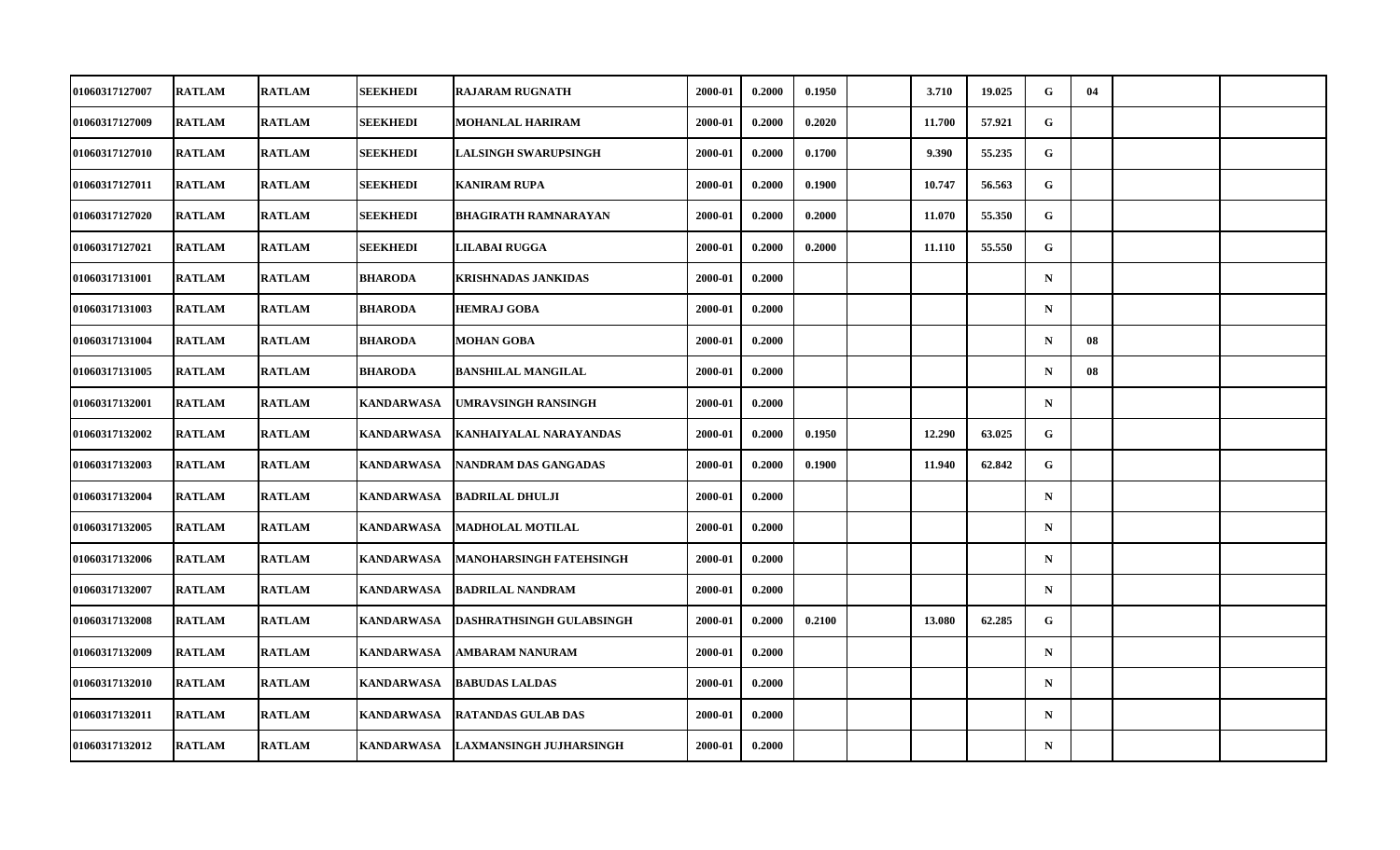| <b>01060317132013</b> | <b>RATLAM</b> | <b>RATLAM</b> | KANDARWASA        | RAMNARAYAN DHURA DHAKAD          | 2000-01 | 0.2000 |        |       |        | $\mathbf N$ |    |                        |
|-----------------------|---------------|---------------|-------------------|----------------------------------|---------|--------|--------|-------|--------|-------------|----|------------------------|
| 01060317132014        | <b>RATLAM</b> | <b>RATLAM</b> | <b>KANDARWASA</b> | <b>KESARKUNWAR MADHOSINGH</b>    | 2000-01 | 0.2000 |        |       |        | $\mathbf N$ |    |                        |
| 01060317132015        | <b>RATLAM</b> | <b>RATLAM</b> | <b>KANDARWASA</b> | LAXMINARAYAN DHULAJI             | 2000-01 | 0.2000 |        |       |        | $\mathbf N$ |    |                        |
| <b>01060317132017</b> | <b>RATLAM</b> | <b>RATLAM</b> | <b>KANDARWASA</b> | <b>KARANSINGH RANSINGH</b>       | 2000-01 | 0.2000 |        |       |        | $\mathbf N$ |    |                        |
| <b>01060317132019</b> | <b>RATLAM</b> | <b>RATLAM</b> | <b>KANDARWASA</b> | <b>BASANTIBAI NAGU</b>           | 2000-01 | 0.2000 |        |       |        | $\mathbf N$ |    |                        |
| 01060317132020        | <b>RATLAM</b> | <b>RATLAM</b> | <b>KANDARWASA</b> | AJABKUNWAR NATHUSINGH            | 2000-01 | 0.2000 |        |       |        | $\mathbf N$ |    |                        |
| 01060317132021        | <b>RATLAM</b> | <b>RATLAM</b> | <b>KANDARWASA</b> | SHANKARLAL NANDRAM               | 2000-01 | 0.2000 |        |       |        | $\mathbf N$ |    |                        |
| <b>01060317132023</b> | <b>RATLAM</b> | <b>RATLAM</b> | KANDARWASA        | RAMNARAYAN DHULJI                | 2000-01 | 0.2000 |        |       |        | $\mathbf N$ |    |                        |
| 01060317132025        | <b>RATLAM</b> | <b>RATLAM</b> | <b>KANDARWASA</b> | <b>BHAGWANSINGH BAHADURSINGH</b> | 2000-01 | 0.2000 |        |       |        | $\mathbf N$ |    |                        |
| 01060317132026        | <b>RATLAM</b> | <b>RATLAM</b> | <b>KANDARWASA</b> | DAYARAM SHANKARLAL               | 2000-01 | 0.2000 |        |       |        | $\mathbf N$ |    |                        |
| <b>01060317132027</b> | <b>RATLAM</b> | <b>RATLAM</b> | KANDARWASA        | DURGASHANKAR ANOKHILAL           | 2000-01 | 0.2000 |        |       |        | $\mathbf N$ |    |                        |
| 01060317132028        | <b>RATLAM</b> | <b>RATLAM</b> | <b>KANDARWASA</b> | <b>GAJRAJSINGH GOVINDSINGH</b>   | 2000-01 | 0.2000 |        |       |        | $\mathbf N$ |    |                        |
| 01060317132029        | <b>RATLAM</b> | <b>RATLAM</b> | <b>KANDARWASA</b> | <b>GYANCHAND MANGILAL</b>        | 2000-01 | 0.2000 | 0.1950 | 9.490 | 48.666 | G           | 04 |                        |
| 01060317132030        | <b>RATLAM</b> | <b>RATLAM</b> | KANDARWASA        | <b>JAGANNATH GHASIRAM</b>        | 2000-01 | 0.2000 |        |       |        | $\mathbf N$ |    | <b>TRANSFER/BADODA</b> |
| 01060317132031        | <b>RATLAM</b> | <b>RATLAM</b> | <b>KANDARWASA</b> | <b>JAGDISH KALURAM</b>           | 2000-01 | 0.2000 |        |       |        | $\mathbf N$ |    |                        |
| 01060317132032        | <b>RATLAM</b> | <b>RATLAM</b> | <b>KANDARWASA</b> | <b>JAGDISH MANGILAL</b>          | 2000-01 | 0.2000 |        |       |        | $\mathbf N$ |    |                        |
| 01060317132033        | <b>RATLAM</b> | <b>RATLAM</b> | KANDARWASA        | <b>KARUDAS KAMALDAS</b>          | 2000-01 | 0.2000 |        |       |        | $\mathbf N$ |    |                        |
| 01060317132034        | <b>RATLAM</b> | <b>RATLAM</b> | <b>KANDARWASA</b> | KELASHCHAND SHANKARLAL           | 2000-01 | 0.2000 |        |       |        | $\mathbf N$ |    |                        |
| 01060317132035        | <b>RATLAM</b> | <b>RATLAM</b> | <b>KANDARWASA</b> | <b>LALSINGH BHERUSINGH</b>       | 2000-01 | 0.2000 |        |       |        | $\mathbf N$ |    |                        |
| 01060317132036        | <b>RATLAM</b> | <b>RATLAM</b> | <b>KANDARWASA</b> | <b>MADANLAL NAGUJI</b>           | 2000-01 | 0.2000 |        |       |        | $\mathbf N$ |    |                        |
| 01060317132037        | <b>RATLAM</b> | <b>RATLAM</b> | <b>KANDARWASA</b> | <b>MANGILAL NANDRAM</b>          | 2000-01 | 0.2000 |        |       |        | $\mathbf N$ |    |                        |
| 01060317132038        | <b>RATLAM</b> | <b>RATLAM</b> | <b>KANDARWASA</b> | <b>MOTILAL NANDRAM</b>           | 2000-01 | 0.2000 |        |       |        | ${\bf N}$   |    |                        |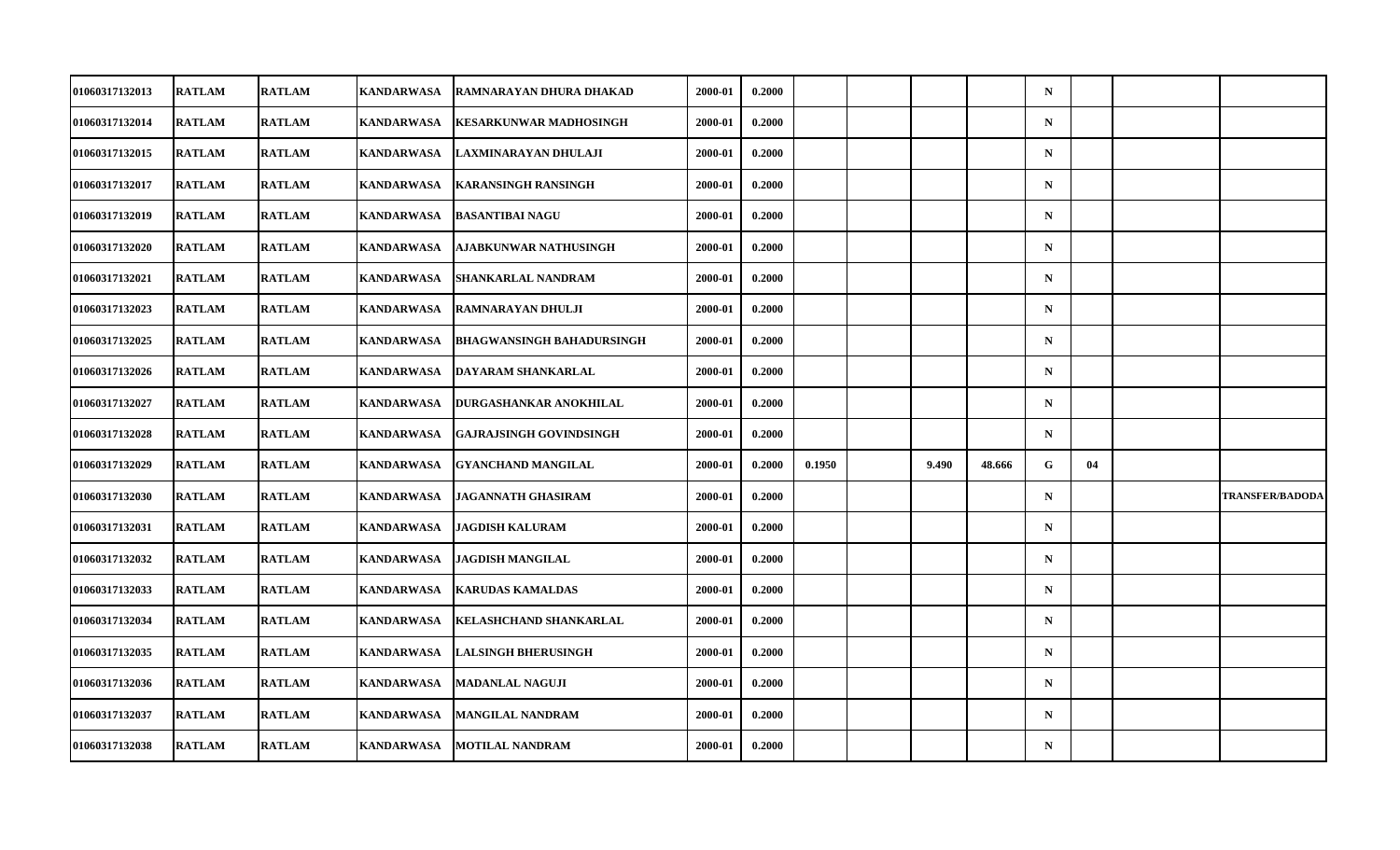| 01060317132039        | <b>RATLAM</b> | <b>RATLAM</b> | KANDARWASA        | <b>NAGULAL GOPAL</b>            | 2000-01 | 0.2000 |        |        |        | $\mathbf N$ |    |                    |
|-----------------------|---------------|---------------|-------------------|---------------------------------|---------|--------|--------|--------|--------|-------------|----|--------------------|
| 01060317132040        | <b>RATLAM</b> | <b>RATLAM</b> | <b>KANDARWASA</b> | PRAHLADSINGH BHERUSINGH         | 2000-01 | 0.2000 |        |        |        | $\mathbf N$ |    |                    |
| 01060317132041        | <b>RATLAM</b> | <b>RATLAM</b> | <b>KANDARWASA</b> | PRITAMLAL ANOKHILAL             | 2000-01 | 0.2000 |        |        |        | $\mathbf N$ |    |                    |
| 01060317132042        | <b>RATLAM</b> | <b>RATLAM</b> | <b>KANDARWASA</b> | <b>RADHESHYAM DHULDAS</b>       | 2000-01 | 0.2000 |        |        |        | $\mathbf N$ |    |                    |
| 01060317132043        | <b>RATLAM</b> | <b>RATLAM</b> | <b>KANDARWASA</b> | <b>KESHARBAI RAGHUVIRDAS</b>    | 2000-01 | 0.2000 |        |        |        | $\mathbf N$ |    | <b>NAME CHANGE</b> |
| 01060317132044        | <b>RATLAM</b> | <b>RATLAM</b> | <b>KANDARWASA</b> | RAJKUMAR RAJENDRASINGH MANGILAL | 2000-01 | 0.2000 | 0.2050 | 9.540  | 46.536 | G           | 04 |                    |
| 01060317132045        | <b>RATLAM</b> | <b>RATLAM</b> | <b>KANDARWASA</b> | <b>RAMCHANDRA KALURAM</b>       | 2000-01 | 0.2000 |        |        |        | $\mathbf N$ |    |                    |
| <b>01060317132046</b> | <b>RATLAM</b> | <b>RATLAM</b> | KANDARWASA        | <b>RAMSINGH JUJHARSINGH</b>     | 2000-01 | 0.2000 |        |        |        | $\mathbf N$ |    |                    |
| 01060317132047        | <b>RATLAM</b> | <b>RATLAM</b> | <b>KANDARWASA</b> | <b>RUGHNATH BADRILAL</b>        | 2000-01 | 0.2000 |        |        |        | $\mathbf N$ |    |                    |
| 01060317132048        | <b>RATLAM</b> | <b>RATLAM</b> | <b>KANDARWASA</b> | <b>SHRAVAN MANGILAL</b>         | 2000-01 | 0.2000 |        |        |        | $\mathbf N$ |    |                    |
| <b>01060317133002</b> | <b>RATLAM</b> | <b>RATLAM</b> | <b>NOGAWAKLA</b>  | SURAJBAI DAYA RAM               | 2000-01 | 0.2000 | 0.1850 | 11.430 | 61.783 | G           |    |                    |
| 01060317133003        | <b>RATLAM</b> | <b>RATLAM</b> | <b>NOGAWAKLA</b>  | SOHANBAI JAGDISH                | 2000-01 | 0.2000 | 0.1850 | 10.600 | 57.297 | G           |    |                    |
| 01060317133004        | <b>RATLAM</b> | <b>RATLAM</b> | NOGAWAKLA         | ANANDIBAI RUGHANATH             | 2000-01 | 0.2000 |        |        |        | $\mathbf N$ |    |                    |
| 01060317133005        | <b>RATLAM</b> | <b>RATLAM</b> | NOGAWAKLA         | <b>RAMA BHAGIRATH</b>           | 2000-01 | 0.2000 | 0.1900 | 10.910 | 57.421 | G           |    |                    |
| 01060317133007        | <b>RATLAM</b> | <b>RATLAM</b> | NOGAWAKLA         | <b>KESARBAI MANGILAL</b>        | 2000-01 | 0.2000 |        |        |        | $\mathbf N$ |    |                    |
| 01060317133008        | <b>RATLAM</b> | <b>RATLAM</b> | <b>NOGAWAKLA</b>  | <b>BHAGWANTIBAI JIVRAJ</b>      | 2000-01 | 0.2000 |        |        |        | $\mathbf N$ |    |                    |
| 01060317133009        | <b>RATLAM</b> | <b>RATLAM</b> | NOGAWAKLA         | <b>SHYAMU MANA</b>              | 2000-01 | 0.2000 |        |        |        | $\mathbf N$ |    |                    |
| 01060317133010        | <b>RATLAM</b> | <b>RATLAM</b> | <b>NOGAWAKLA</b>  | <b>RAMKUNWAR UMRAO</b>          | 2000-01 | 0.2000 |        |        |        | $\mathbf N$ |    |                    |
| 01060317133011        | <b>RATLAM</b> | <b>RATLAM</b> | <b>NOGAWAKLA</b>  | RAMCHANDRA THAVAR               | 2000-01 | 0.2000 |        |        |        | $\mathbf N$ |    |                    |
| 01060317133012        | <b>RATLAM</b> | <b>RATLAM</b> | NOGAWAKLA         | <b>JAGANAATH NANDA</b>          | 2000-01 | 0.2000 | 0.2000 | 10.540 | 52.700 | G           |    |                    |
| 01060317133014        | <b>RATLAM</b> | <b>RATLAM</b> | <b>NOGAWAKLA</b>  | <b>KALUSINGH LALSINGH</b>       | 2000-01 | 0.2000 |        |        |        | $\mathbf N$ |    |                    |
| 01060317133015        | <b>RATLAM</b> | <b>RATLAM</b> | <b>NOGAWAKLA</b>  | <b>GOPAL BADRIBAI</b>           | 2000-01 | 0.2000 |        |        |        | ${\bf N}$   |    |                    |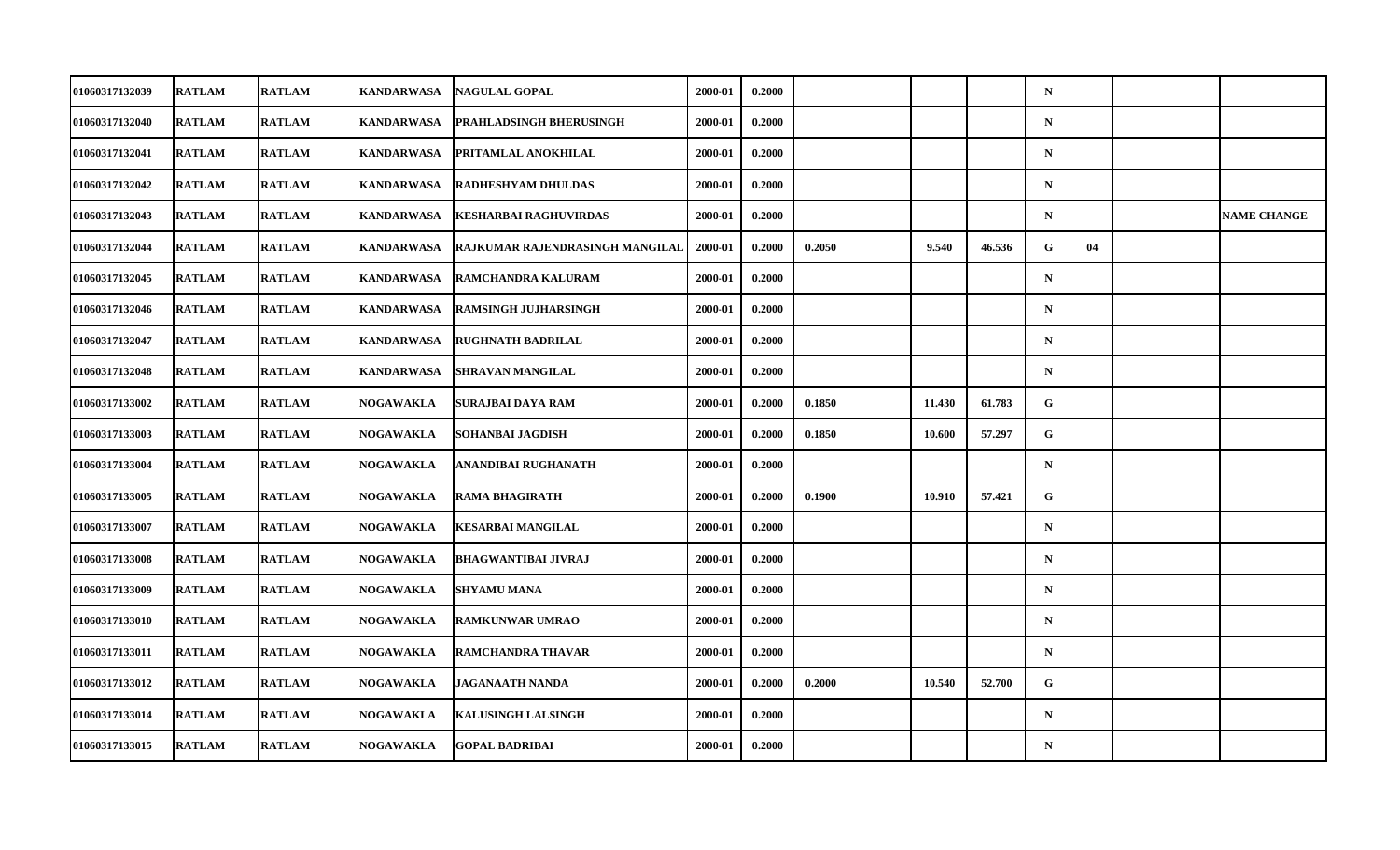| 01060317133017 | <b>RATLAM</b> | <b>RATLAM</b> | <b>NOGAWAKLA</b> | <b>BADRILAL DAYARAM</b>         | 2000-01 | 0.2000 |        |        |        | $\mathbf N$  |    |                    |
|----------------|---------------|---------------|------------------|---------------------------------|---------|--------|--------|--------|--------|--------------|----|--------------------|
| 01060317133018 | <b>RATLAM</b> | <b>RATLAM</b> | <b>NOGAWAKLA</b> | <b>RUGHANATH BAGDIRAM</b>       | 2000-01 | 0.2000 |        |        |        | $\mathbf N$  |    |                    |
| 01060317133019 | <b>RATLAM</b> | <b>RATLAM</b> | NOGAWAKLA        | <b>BHERULAL KALU</b>            | 2000-01 | 0.2000 | 0.1850 | 8.930  | 48.270 | G            | 04 |                    |
| 01060317133021 | <b>RATLAM</b> | <b>RATLAM</b> | <b>NOGAWAKLA</b> | <b>JAMNABAI TULSI RAM</b>       | 2000-01 | 0.2000 |        |        |        | $\mathbf N$  |    |                    |
| 01060317133023 | <b>RATLAM</b> | <b>RATLAM</b> | <b>NOGAWAKLA</b> | <b>BHERULAL HARIRAM</b>         | 2000-01 | 0.2000 |        |        |        | $\mathbf N$  | 08 |                    |
| 01060317133024 | <b>RATLAM</b> | <b>RATLAM</b> | NOGAWAKLA        | <b>MANGUBAI RANCHOD</b>         | 2000-01 | 0.2000 | 0.1900 | 9.620  | 50.631 | G            | 04 |                    |
| 01060317133026 | <b>RATLAM</b> | <b>RATLAM</b> | NOGAWAKLA        | <b>NATHU HEAMRAJ</b>            | 2000-01 | 0.2000 | 0.1750 | 8.570  | 48.971 | G            | 04 |                    |
| 01060317133028 | <b>RATLAM</b> | <b>RATLAM</b> | <b>NOGAWAKLA</b> | <b>BHARATSINGH BALWANTSINGH</b> | 2000-01 | 0.2000 |        |        |        | $\mathbf N$  |    |                    |
| 01060317133033 | <b>RATLAM</b> | <b>RATLAM</b> | NOGAWAKLA        | <b>KASTURIBAI SALAGRAM</b>      | 2000-01 | 0.2000 |        |        |        | $\mathbf N$  |    |                    |
| 01060317133034 | <b>RATLAM</b> | <b>RATLAM</b> | <b>NOGAWAKLA</b> | <b>BAGDIBAI MANGILAL</b>        | 2000-01 | 0.2000 | 0.1900 | 8.660  | 45.578 | $\mathbf I$  | 02 |                    |
| 01060317133035 | <b>RATLAM</b> | <b>RATLAM</b> | NOGAWAKLA        | PANNALAL NANDA                  | 2000-01 | 0.2000 | 0.1950 | 12.310 | 63.128 | G            |    |                    |
| 01060317133040 | <b>RATLAM</b> | <b>RATLAM</b> | <b>NOGAWAKLA</b> | <b>RUGHNATH NANDA</b>           | 2000-01 | 0.2000 |        |        |        | $\mathbf N$  |    |                    |
| 01060317133044 | <b>RATLAM</b> | <b>RATLAM</b> | <b>NOGAWAKLA</b> | <b>CHUNNILAL NANURAM</b>        | 2000-01 | 0.2000 |        |        |        | $\mathbf N$  |    |                    |
| 01060317134001 | <b>RATLAM</b> | <b>RATLAM</b> | <b>PALDUNA</b>   | RADHESHYAM MANGILAL             | 2000-01 | 0.2000 |        |        |        | $\mathbf{F}$ |    |                    |
| 01060317134002 | <b>RATLAM</b> | <b>RATLAM</b> | <b>PALDUNA</b>   | <b>RAJARAM HARIRAM</b>          | 2000-01 | 0.2000 | 0.1900 | 12.450 | 65.526 | ${\bf G}$    |    |                    |
| 01060317134003 | <b>RATLAM</b> | <b>RATLAM</b> | <b>PALDUNA</b>   | <b>BHAGWATILAL BAGDIRAM</b>     | 2000-01 | 0.2000 |        |        |        | $\mathbf N$  |    |                    |
| 01060317134004 | <b>RATLAM</b> | <b>RATLAM</b> | <b>PALDUNA</b>   | KANKUBAI NATHA                  | 2000-01 | 0.2000 | 0.0800 | 4.490  | 56.125 | G            |    |                    |
| 01060317134006 | <b>RATLAM</b> | <b>RATLAM</b> | <b>PALDUNA</b>   | <b>MOTILAL RUPA</b>             | 2000-01 | 0.2000 |        |        |        | $\mathbf{F}$ |    |                    |
| 01060317134007 | <b>RATLAM</b> | <b>RATLAM</b> | <b>PALDUNA</b>   | <b>HUDIBAI JAGANNATH</b>        | 2000-01 | 0.2000 | 0.2050 | 11.710 | 57.121 | G            |    |                    |
| 01060317134008 | <b>RATLAM</b> | <b>RATLAM</b> | <b>PALDUNA</b>   | <b>MOTILAL HARIRAM</b>          | 2000-01 | 0.2000 |        |        |        | $\mathbf N$  |    |                    |
| 01060317134010 | <b>RATLAM</b> | <b>RATLAM</b> | <b>PALDUNA</b>   | <b>MANGILAL BHAGIRATH</b>       | 2000-01 | 0.2000 |        |        |        | $\mathbf N$  |    | <b>NAME CHANGE</b> |
| 01060317134011 | <b>RATLAM</b> | <b>RATLAM</b> | <b>PALDUNA</b>   | <b>RANCHOD MAGNIRAM</b>         | 2000-01 | 0.2000 | 0.2050 | 13.000 | 63.414 | G            |    |                    |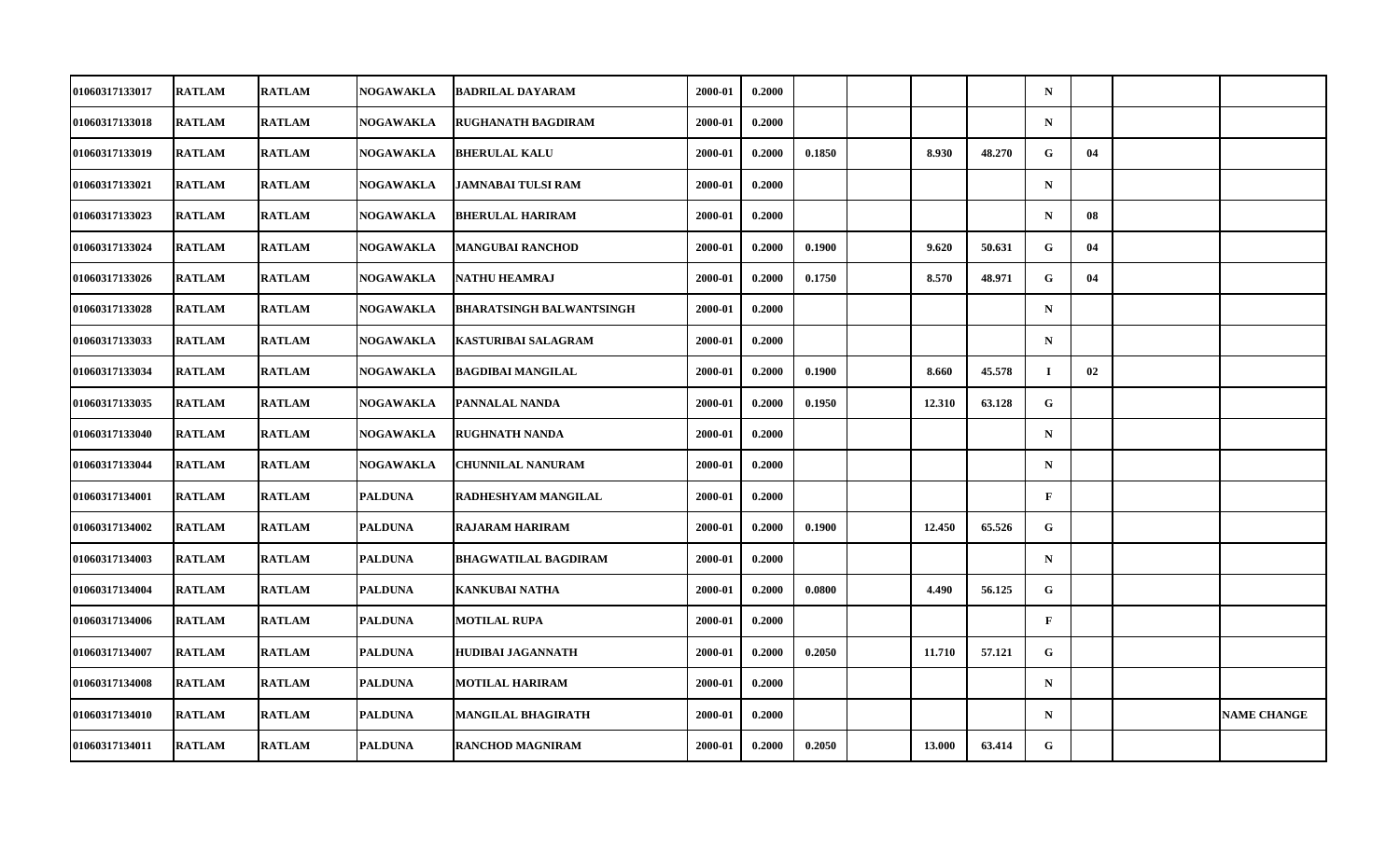| <b>01060317134012</b> | <b>RATLAM</b> | <b>RATLAM</b> | <b>PALDUNA</b> | JAGDISH RANCHOD (SARWAR)          | 2000-01 | 0.2000 | 0.1950 | 12.730 | 65.282 | G            |    |                    |
|-----------------------|---------------|---------------|----------------|-----------------------------------|---------|--------|--------|--------|--------|--------------|----|--------------------|
| 01060317134013        | <b>RATLAM</b> | <b>RATLAM</b> | <b>PALDUNA</b> | <b>GULABBAI GULABCHAND</b>        | 2000-01 | 0.2000 | 0.1800 | 9.320  | 51.777 | G            | 04 |                    |
| 01060317134014        | <b>RATLAM</b> | <b>RATLAM</b> | <b>PALDUNA</b> | <b>CHAGANLAL RAGHUNATH</b>        | 2000-01 | 0.2000 |        |        |        | $\mathbf N$  |    |                    |
| 01060317134015        | <b>RATLAM</b> | <b>RATLAM</b> | <b>PALDUNA</b> | <b>MANGILAL BAGDIRAM</b>          | 2000-01 | 0.2000 | 0.1900 | 11.440 | 60.210 | G            |    |                    |
| 01060317134016        | <b>RATLAM</b> | <b>RATLAM</b> | <b>PALDUNA</b> | <b>CHENRAM NARAYAN</b>            | 2000-01 | 0.2000 |        |        |        | $\mathbf N$  |    |                    |
| 01060317134017        | <b>RATLAM</b> | <b>RATLAM</b> | <b>PALDUNA</b> | VARDICHAND BHAGGA                 | 2000-01 | 0.2000 |        |        |        | $\mathbf N$  |    |                    |
| 01060317134019        | <b>RATLAM</b> | <b>RATLAM</b> | <b>PALDUNA</b> | <b>MULCHAND BHAGIRATH</b>         | 2000-01 | 0.2000 |        |        |        | $\mathbf N$  |    |                    |
| 01060317134020        | <b>RATLAM</b> | <b>RATLAM</b> | <b>PALDUNA</b> | <b>RAMA PANNA</b>                 | 2000-01 | 0.2000 |        |        |        | $\mathbf N$  |    |                    |
| 01060317134021        | <b>RATLAM</b> | <b>RATLAM</b> | <b>PALDUNA</b> | <b>CHAMPALAL RUPA</b>             | 2000-01 | 0.2000 | 0.2000 | 2.580  | 12.900 | G            | 04 |                    |
| 01060317134022        | <b>RATLAM</b> | <b>RATLAM</b> | <b>PALDUNA</b> | <b>MANGILAL MOHANLAL</b>          | 2000-01 | 0.2000 | 0.1950 | 11.620 | 59.589 | G.           |    |                    |
| 01060317134023        | <b>RATLAM</b> | <b>RATLAM</b> | <b>PALDUNA</b> | <b>BADRI OMKAR</b>                | 2000-01 | 0.2000 | 0.1450 | 8.700  | 60.000 | G            |    |                    |
| 01060317134025        | <b>RATLAM</b> | <b>RATLAM</b> | <b>PALDUNA</b> | <b>RANCHOD HARIRAM (JATOLIYA)</b> | 2000-01 | 0.2000 | 0.1850 | 10.680 | 57.729 | G            |    |                    |
| 01060317134026        | <b>RATLAM</b> | <b>RATLAM</b> | <b>PALDUNA</b> | <b>KACHRU NARAYAN</b>             | 2000-01 | 0.2000 | 0.1400 | 7.890  | 56.357 | G            |    |                    |
| 01060317134027        | <b>RATLAM</b> | <b>RATLAM</b> | <b>PALDUNA</b> | MOHANLAL DEVJI                    | 2000-01 | 0.2000 | 0.1900 | 11.130 | 58.578 | $\mathbf{G}$ |    |                    |
| 01060317134028        | <b>RATLAM</b> | <b>RATLAM</b> | <b>PALDUNA</b> | <b>BHERULAL RAGHUNATH</b>         | 2000-01 | 0.2000 | 0.1650 | 10.850 | 65.757 | G            |    |                    |
| 01060317134029        | <b>RATLAM</b> | <b>RATLAM</b> | <b>PALDUNA</b> | <b>RAMESHWAR RAJARAM</b>          | 2000-01 | 0.2000 | 0.1950 | 11.520 | 59.076 | G            |    |                    |
| <b>01060317134032</b> | <b>RATLAM</b> | <b>RATLAM</b> | <b>PALDUNA</b> | <b>HIRALAL TULSIRAM</b>           | 2000-01 | 0.2000 |        |        |        | $\mathbf N$  |    |                    |
| 01060317134033        | <b>RATLAM</b> | <b>RATLAM</b> | <b>PALDUNA</b> | KAMLABAI RAMCHANDRA               | 2000-01 | 0.2000 |        |        |        | $\mathbf N$  |    |                    |
| 01060317134034        | <b>RATLAM</b> | <b>RATLAM</b> | <b>PALDUNA</b> | <b>HIRABAI GHANSHYAM</b>          | 2000-01 | 0.2000 | 0.2000 | 9.110  | 45.550 | G            | 04 | <b>NAME CHANGE</b> |
| 01060317134035        | <b>RATLAM</b> | <b>RATLAM</b> | <b>PALDUNA</b> | JAGDISH RANCHOD KUNDAWAR          | 2000-01 | 0.2000 | 0.1500 | 9.040  | 60.266 | G            |    |                    |
| 01060317134036        | <b>RATLAM</b> | <b>RATLAM</b> | <b>PALDUNA</b> | SAMPATBAI JAGANNATH               | 2000-01 | 0.2000 | 0.1450 | 8.190  | 56.482 | $\mathbf{G}$ |    |                    |
| 01060317134037        | <b>RATLAM</b> | <b>RATLAM</b> | <b>PALDUNA</b> | MADHO JAGANNATH PATEL             | 2000-01 | 0.2000 |        |        |        | $\mathbf N$  |    |                    |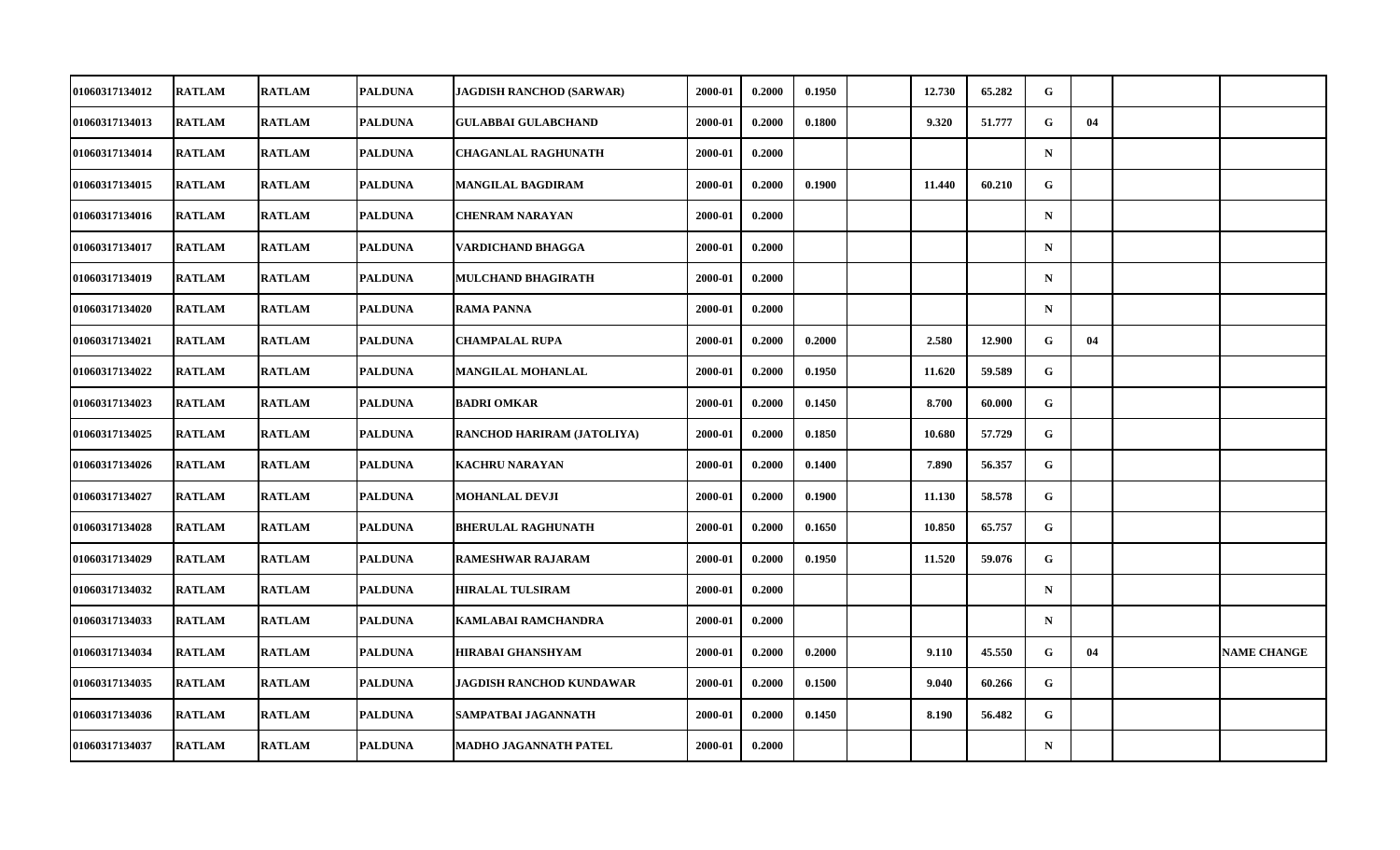| 01060317134039        | <b>RATLAM</b> | <b>RATLAM</b> | <b>PALDUNA</b> | KHIMA NANDA                | 2000-01 | 0.2000 | 0.1600 | 8.710  | 54.437 | G            |  |                    |
|-----------------------|---------------|---------------|----------------|----------------------------|---------|--------|--------|--------|--------|--------------|--|--------------------|
| 01060317134040        | <b>RATLAM</b> | <b>RATLAM</b> | <b>PALDUNA</b> | RAMNARAYAN BAGDIRAM        | 2000-01 | 0.2000 | 0.1900 | 11.330 | 59.631 | G            |  |                    |
| 01060317134041        | <b>RATLAM</b> | <b>RATLAM</b> | <b>PALDUNA</b> | MOHANBAI BAGDIRAM          | 2000-01 | 0.2000 |        |        |        | $\mathbf N$  |  |                    |
| 01060317134042        | <b>RATLAM</b> | <b>RATLAM</b> | <b>PALDUNA</b> | <b>RANCHOD SHOBHARAM</b>   | 2000-01 | 0.2000 |        |        |        | $\mathbf N$  |  |                    |
| 01060317134044        | <b>RATLAM</b> | <b>RATLAM</b> | <b>PALDUNA</b> | <b>GOPAL TULSIRAM</b>      | 2000-01 | 0.2000 |        |        |        | $\mathbf N$  |  |                    |
| 01060317134045        | <b>RATLAM</b> | <b>RATLAM</b> | <b>PALDUNA</b> | <b>HIRALAL MANGILAL</b>    | 2000-01 | 0.2000 |        |        |        | $\mathbf N$  |  |                    |
| 01060317134046        | <b>RATLAM</b> | <b>RATLAM</b> | <b>PALDUNA</b> | <b>BAGDIBAI BHERA</b>      | 2000-01 | 0.2000 |        |        |        | $\mathbf N$  |  |                    |
| <b>01060317134050</b> | <b>RATLAM</b> | <b>RATLAM</b> | <b>PALDUNA</b> | <b>MANGILAL RUPA</b>       | 2000-01 | 0.2000 | 0.1950 | 11.550 | 59.230 | G            |  |                    |
| 01060317134051        | <b>RATLAM</b> | <b>RATLAM</b> | <b>PALDUNA</b> | <b>BHAGIRATH HUKKA</b>     | 2000-01 | 0.2000 | 0.1850 | 10.910 | 58.972 | G            |  |                    |
| 01060317134052        | <b>RATLAM</b> | <b>RATLAM</b> | <b>PALDUNA</b> | KAMLABAI HIRALAL DHAKAD    | 2000-01 | 0.2000 |        |        |        | $\mathbf N$  |  |                    |
| <b>01060317134053</b> | <b>RATLAM</b> | <b>RATLAM</b> | PALDUNA        | <b>BHERU BAGDIRAM</b>      | 2000-01 | 0.2000 |        |        |        | $\mathbf N$  |  |                    |
| 01060317134054        | <b>RATLAM</b> | <b>RATLAM</b> | <b>PALDUNA</b> | <b>CHAMPALAL PANNALAL</b>  | 2000-01 | 0.2000 |        |        |        | $\mathbf N$  |  |                    |
| 01060317134055        | <b>RATLAM</b> | <b>RATLAM</b> | <b>PALDUNA</b> | RAMKISHAN SHOBHARAM        | 2000-01 | 0.2000 |        |        |        | $\mathbf N$  |  |                    |
| 01060317134056        | <b>RATLAM</b> | <b>RATLAM</b> | <b>PALDUNA</b> | <b>GOPAL HIRA</b>          | 2000-01 | 0.2000 | 0.1700 | 9.690  | 57.000 | G            |  |                    |
| 01060317134058        | <b>RATLAM</b> | <b>RATLAM</b> | <b>PALDUNA</b> | <b>RAMESHWAR BHAGIRATH</b> | 2000-01 | 0.2000 |        |        |        | $\mathbf N$  |  |                    |
| 01060317134060        | <b>RATLAM</b> | <b>RATLAM</b> | <b>PALDUNA</b> | <b>BHERU SAWARAM</b>       | 2000-01 | 0.2000 |        |        |        | $\mathbf N$  |  |                    |
| 01060317134061        | <b>RATLAM</b> | <b>RATLAM</b> | <b>PALDUNA</b> | DAYARAM SHANKARLAL         | 2000-01 | 0.2000 |        |        |        | $\mathbf N$  |  | <b>NAME CHANGE</b> |
| 01060317134062        | <b>RATLAM</b> | <b>RATLAM</b> | <b>PALDUNA</b> | SHANKARLAL BHERULAL        | 2000-01 | 0.2000 |        |        |        | $\mathbf N$  |  | <b>NAME CHANGE</b> |
| 01060317134063        | <b>RATLAM</b> | <b>RATLAM</b> | <b>PALDUNA</b> | <b>AMRATRAM KALURAM</b>    | 2000-01 | 0.2000 |        |        |        | $\mathbf N$  |  |                    |
| 01060317134064        | <b>RATLAM</b> | <b>RATLAM</b> | <b>PALDUNA</b> | RANCHOD HARIRAM PATUMRIYA  | 2000-01 | 0.2000 | 0.1250 | 6.700  | 53.600 | G            |  |                    |
| 01060317134065        | <b>RATLAM</b> | <b>RATLAM</b> | PALDUNA        | RAMCHANDRA JAGANNATH       | 2000-01 | 0.2000 |        |        |        | $\mathbf{F}$ |  |                    |
| 01060317134066        | <b>RATLAM</b> | <b>RATLAM</b> | <b>PALDUNA</b> | LILABAI DEVILAL            | 2000-01 | 0.2000 | 0.1850 | 10.750 | 58.108 | G            |  | <b>NAME CHANGE</b> |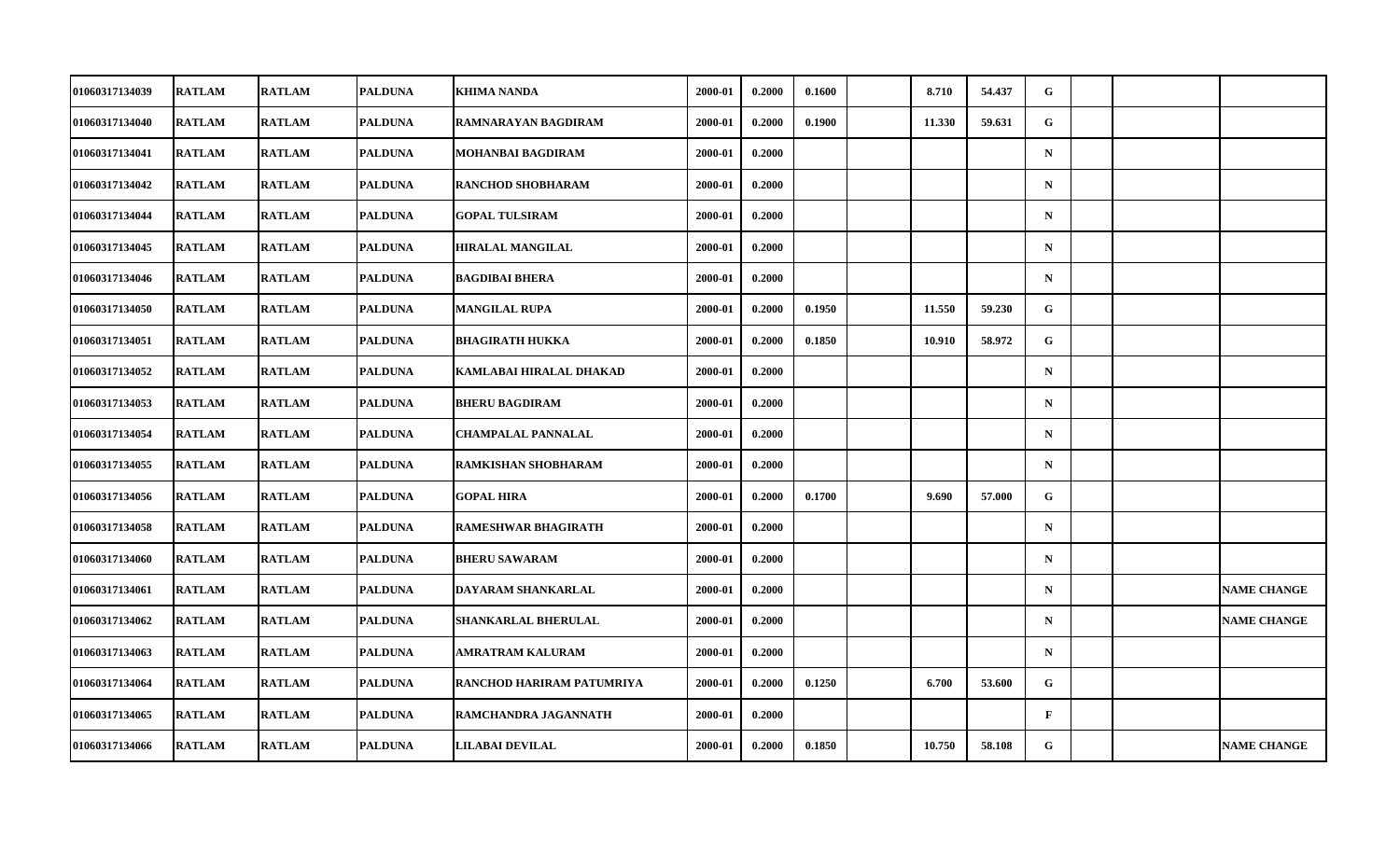| 01060317134068        | <b>RATLAM</b> | <b>RATLAM</b> | <b>PALDUNA</b> | <b>BHUWAN NANDA</b>           | 2000-01 | 0.2000 |        |        |        | $\mathbf N$  |    |                    |
|-----------------------|---------------|---------------|----------------|-------------------------------|---------|--------|--------|--------|--------|--------------|----|--------------------|
| 01060317134069        | <b>RATLAM</b> | <b>RATLAM</b> | PALDUNA        | RAMACHANDRA MAGANIRAM         | 2000-01 | 0.2000 |        |        |        | ${\bf N}$    |    |                    |
| 01060317134071        | <b>RATLAM</b> | <b>RATLAM</b> | <b>PALDUNA</b> | <b>TEJRAM HEMRAJ</b>          | 2000-01 | 0.2000 |        |        |        | $\mathbf{F}$ |    |                    |
| 01060317134073        | <b>RATLAM</b> | <b>RATLAM</b> | <b>PALDUNA</b> | RAMESHWAR NANDAJI             | 2000-01 | 0.2000 | 0.1900 | 11.050 | 58.157 | G            |    |                    |
| 01060317134075        | <b>RATLAM</b> | <b>RATLAM</b> | <b>PALDUNA</b> | <b>RAMESHWAR HEMRAJ</b>       | 2000-01 | 0.2000 | 0.1800 | 11.750 | 65.277 | G            |    | <b>NAME CHANGE</b> |
| 01060317134076        | <b>RATLAM</b> | <b>RATLAM</b> | <b>PALDUNA</b> | <b>BHERULAL BAGDIRAM</b>      | 2000-01 | 0.2000 | 0.1900 | 10.040 | 52.842 | G            |    |                    |
| 01060317134077        | <b>RATLAM</b> | <b>RATLAM</b> | <b>PALDUNA</b> | RUKMANIBAI GIRDHARI           | 2000-01 | 0.2000 |        |        |        | $\mathbf N$  |    |                    |
| 01060317134078        | <b>RATLAM</b> | <b>RATLAM</b> | <b>PALDUNA</b> | <b>LILARAM HEMRAJ</b>         | 2000-01 | 0.2000 | 0.2000 | 10.670 | 53.350 | G            |    |                    |
| 01060317134079        | <b>RATLAM</b> | <b>RATLAM</b> | <b>PALDUNA</b> | RAMCHANDRA BAGDIRAM           | 2000-01 | 0.2000 | 0.1800 | 9.790  | 54.388 | G            |    |                    |
| 01060317134080        | <b>RATLAM</b> | <b>RATLAM</b> | <b>PALDUNA</b> | <b>BHAGWATILAL NANURAM</b>    | 2000-01 | 0.2000 |        |        |        | $\mathbf F$  |    |                    |
| 01060317134081        | <b>RATLAM</b> | <b>RATLAM</b> | <b>PALDUNA</b> | <b>ONKARLAL MANA</b>          | 2000-01 | 0.2000 |        |        |        | $\mathbf N$  |    |                    |
| 01060317134082        | <b>RATLAM</b> | <b>RATLAM</b> | <b>PALDUNA</b> | <b>BANSHILAL RAGHUNATH</b>    | 2000-01 | 0.2000 |        |        |        | $\mathbf N$  |    |                    |
| 01060317134084        | <b>RATLAM</b> | <b>RATLAM</b> | <b>PALDUNA</b> | <b>RATANBAI RANCHOD</b>       | 2000-01 | 0.2000 |        |        |        | ${\bf N}$    |    |                    |
| 01060317134091        | <b>RATLAM</b> | <b>RATLAM</b> | <b>PALDUNA</b> | <b>DHANNA HEMRAJ</b>          | 2000-01 | 0.2000 |        |        |        | $\mathbf N$  |    |                    |
| 01060317135002        | <b>RATLAM</b> | <b>RATLAM</b> | <b>PANCHED</b> | SHANKAR SAGA                  | 2000-01 | 0.2000 |        |        |        | $\mathbf N$  |    |                    |
| 01060317135005        | <b>RATLAM</b> | <b>RATLAM</b> | <b>PANCHED</b> | <b>MOHANSINGH SWARUPSINGH</b> | 2000-01 | 0.2000 |        |        |        | $\mathbf N$  |    |                    |
| <b>01060317135008</b> | <b>RATLAM</b> | <b>RATLAM</b> | <b>PANCHED</b> | <b>SHYAMLAL KALU</b>          | 2000-01 | 0.2000 |        |        |        | $\mathbf N$  |    |                    |
| 01060317135010        | <b>RATLAM</b> | <b>RATLAM</b> | <b>PANCHED</b> | AVANTIBAI LAXMAN              | 2000-01 | 0.2000 |        |        |        | $\mathbf N$  | 08 |                    |
| 01060317135011        | <b>RATLAM</b> | <b>RATLAM</b> | <b>PANCHED</b> | <b>GANGABAI GOVINDRAM</b>     | 2000-01 | 0.2000 |        |        |        | $\mathbf N$  | 08 |                    |
| <b>01060317135012</b> | <b>RATLAM</b> | <b>RATLAM</b> | <b>PANCHED</b> | <b>KANIRAM DHANNA</b>         | 2000-01 | 0.2000 |        |        |        | $\mathbf N$  |    |                    |
| 01060317135013        | <b>RATLAM</b> | <b>RATLAM</b> | <b>PANCHED</b> | SURAJBAI RAMCHANDRA           | 2000-01 | 0.2000 |        |        |        | $\mathbf N$  |    |                    |
| 01060317135017        | <b>RATLAM</b> | <b>RATLAM</b> | <b>PANCHED</b> | <b>KANWARLAL NANURAM</b>      | 2000-01 | 0.2000 |        |        |        | ${\bf N}$    |    |                    |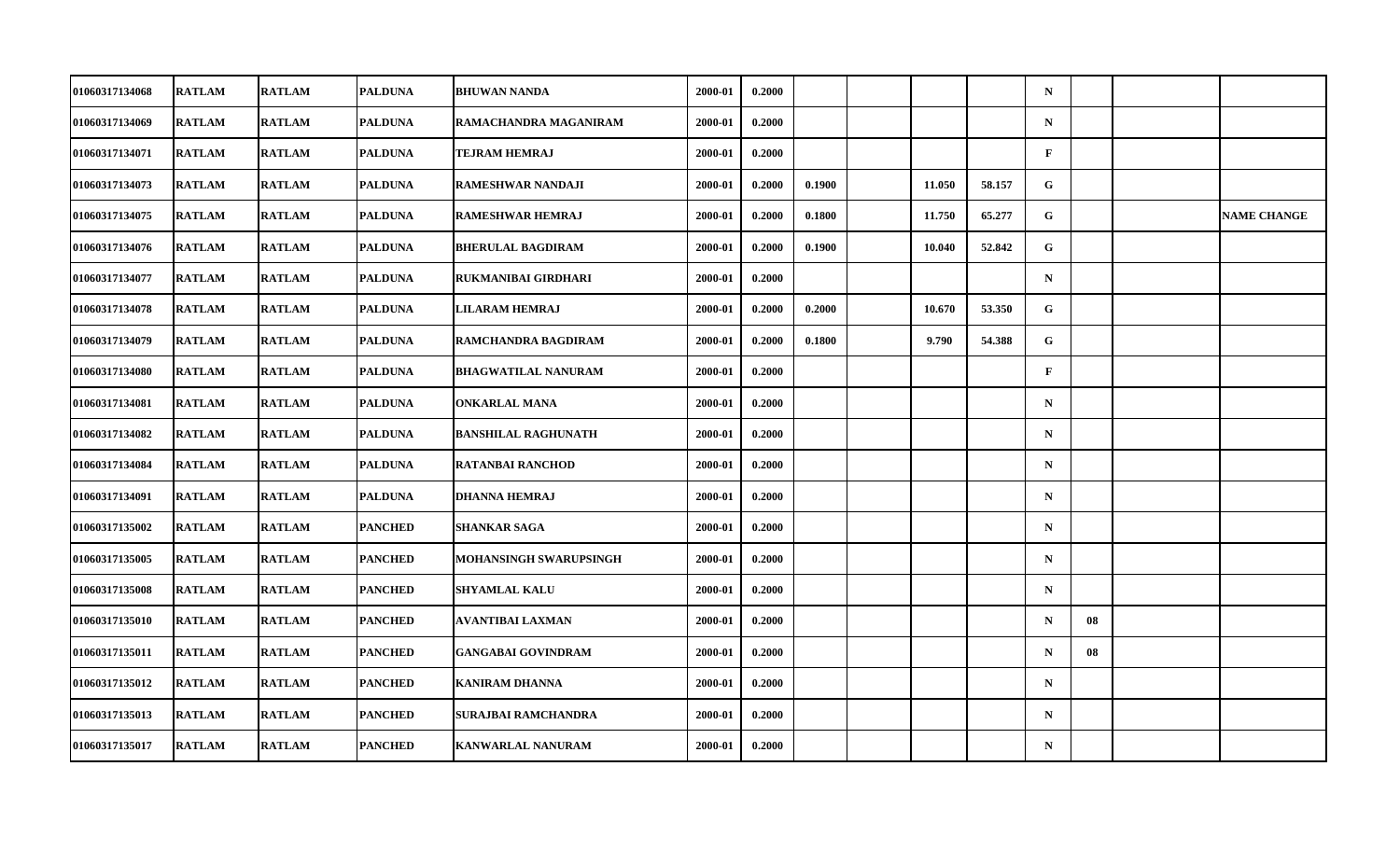| 01060317135018        | <b>RATLAM</b> | <b>RATLAM</b> | <b>PANCHED</b>    | PUKHARAJSINGH BHABHUTSINGH      | 2000-01 | 0.2000 |        |        |        | $\mathbf N$ |    |  |
|-----------------------|---------------|---------------|-------------------|---------------------------------|---------|--------|--------|--------|--------|-------------|----|--|
| 01060317135021        | <b>RATLAM</b> | <b>RATLAM</b> | <b>PANCHED</b>    | MAHMOOD GANI CHIPA              | 2000-01 | 0.2000 |        |        |        | ${\bf N}$   | 08 |  |
| 01060317135022        | <b>RATLAM</b> | <b>RATLAM</b> | <b>PANCHED</b>    | <b>SHANKARLAL NATHU</b>         | 2000-01 | 0.2000 |        |        |        | $\mathbf N$ |    |  |
| 01060317135034        | <b>RATLAM</b> | <b>RATLAM</b> | PANCHED           | <b>BHANWARSING RATANSINGH</b>   | 2000-01 | 0.2000 |        |        |        | $\mathbf N$ |    |  |
| 01060317135037        | <b>RATLAM</b> | <b>RATLAM</b> | PANCHED           | <b>BHERULAL NANURAM</b>         | 2000-01 | 0.2000 |        |        |        | $\mathbf N$ |    |  |
| 01060317135038        | <b>RATLAM</b> | <b>RATLAM</b> | <b>PANCHED</b>    | NANDIBAI NANURAM                | 2000-01 | 0.2000 |        |        |        | $\mathbf N$ |    |  |
| 01060317135041        | <b>RATLAM</b> | <b>RATLAM</b> | <b>PANCHED</b>    | NATHULAL KISHAN                 | 2000-01 | 0.2000 |        |        |        | $\mathbf N$ |    |  |
| 01060317135043        | <b>RATLAM</b> | <b>RATLAM</b> | PANCHED           | <b>KELASH HEMRAJ</b>            | 2000-01 | 0.2000 |        |        |        | $\mathbf N$ |    |  |
| 01060317135044        | <b>RATLAM</b> | <b>RATLAM</b> | <b>PANCHED</b>    | SAJJANBAI BHUWAN                | 2000-01 | 0.2000 |        |        |        | $\mathbf N$ |    |  |
| 01060317137001        | <b>RATLAM</b> | <b>RATLAM</b> | <b>DIVEL</b>      | <b>SHERKHA FULKHA</b>           | 2000-01 | 0.2000 | 0.2000 | 11.290 | 56.450 | G           |    |  |
| <b>01060317137002</b> | <b>RATLAM</b> | <b>RATLAM</b> | <b>DIVEL</b>      | <b>CHATARSINGH BAHADURSINGH</b> | 2000-01 | 0.2000 | 0.2000 | 10.980 | 54.900 | G           |    |  |
| 01060317137003        | <b>RATLAM</b> | <b>RATLAM</b> | <b>DIVEL</b>      | ARJUNSINGH AMARSINGH            | 2000-01 | 0.2000 |        |        |        | $\mathbf N$ |    |  |
| 01060317138001        | <b>RATLAM</b> | <b>RATLAM</b> | <b>KHEDI</b>      | AMARAT RAM LAXMAN               | 2000-01 | 0.2000 |        |        |        | ${\bf N}$   |    |  |
| 01060317138002        | <b>RATLAM</b> | <b>RATLAM</b> | <b>KHEDI</b>      | <b>HIRALAL THAWAR</b>           | 2000-01 | 0.2000 |        |        |        | $\mathbf N$ |    |  |
| 01060317138003        | <b>RATLAM</b> | <b>RATLAM</b> | <b>KHEDI</b>      | <b>MODIRAM BHERULAL</b>         | 2000-01 | 0.2000 |        |        |        | $\mathbf N$ | 08 |  |
| 01060317138004        | <b>RATLAM</b> | <b>RATLAM</b> | <b>KHEDI</b>      | <b>BHEEMRAJ NAGU</b>            | 2000-01 | 0.2000 |        |        |        | $\mathbf N$ |    |  |
| 01060317138005        | <b>RATLAM</b> | <b>RATLAM</b> | <b>KHEDI</b>      | CHAMPALAL THAWARJI              | 2000-01 | 0.2000 |        |        |        | $\mathbf N$ |    |  |
| 01060317139001        | <b>RATLAM</b> | <b>RATLAM</b> | <b>BHESADABAR</b> | <b>HARIRAM GANGARAM</b>         | 2000-01 | 0.2000 |        |        |        | $\mathbf N$ |    |  |
| 01060317139002        | <b>RATLAM</b> | <b>RATLAM</b> | <b>BHESADABAR</b> | <b>VAJERAM DUNGA</b>            | 2000-01 | 0.2000 |        |        |        | $\mathbf N$ |    |  |
| 01060317139004        | <b>RATLAM</b> | <b>RATLAM</b> | <b>BHESADABAR</b> | <b>NAGU DUNGAJI</b>             | 2000-01 | 0.2000 |        |        |        | $\mathbf N$ |    |  |
| 01060317139005        | <b>RATLAM</b> | <b>RATLAM</b> | <b>BHESADABAR</b> | <b>BHUWAN BHAGWANJI JAAT</b>    | 2000-01 | 0.2000 |        |        |        | $\mathbf N$ |    |  |
| 01060317140011        | <b>RATLAM</b> | <b>RATLAM</b> | <b>DHAMNOD</b>    | MODSINGH HIMMATSINGH            | 2000-01 | 0.2000 |        |        |        | $\mathbf N$ | 10 |  |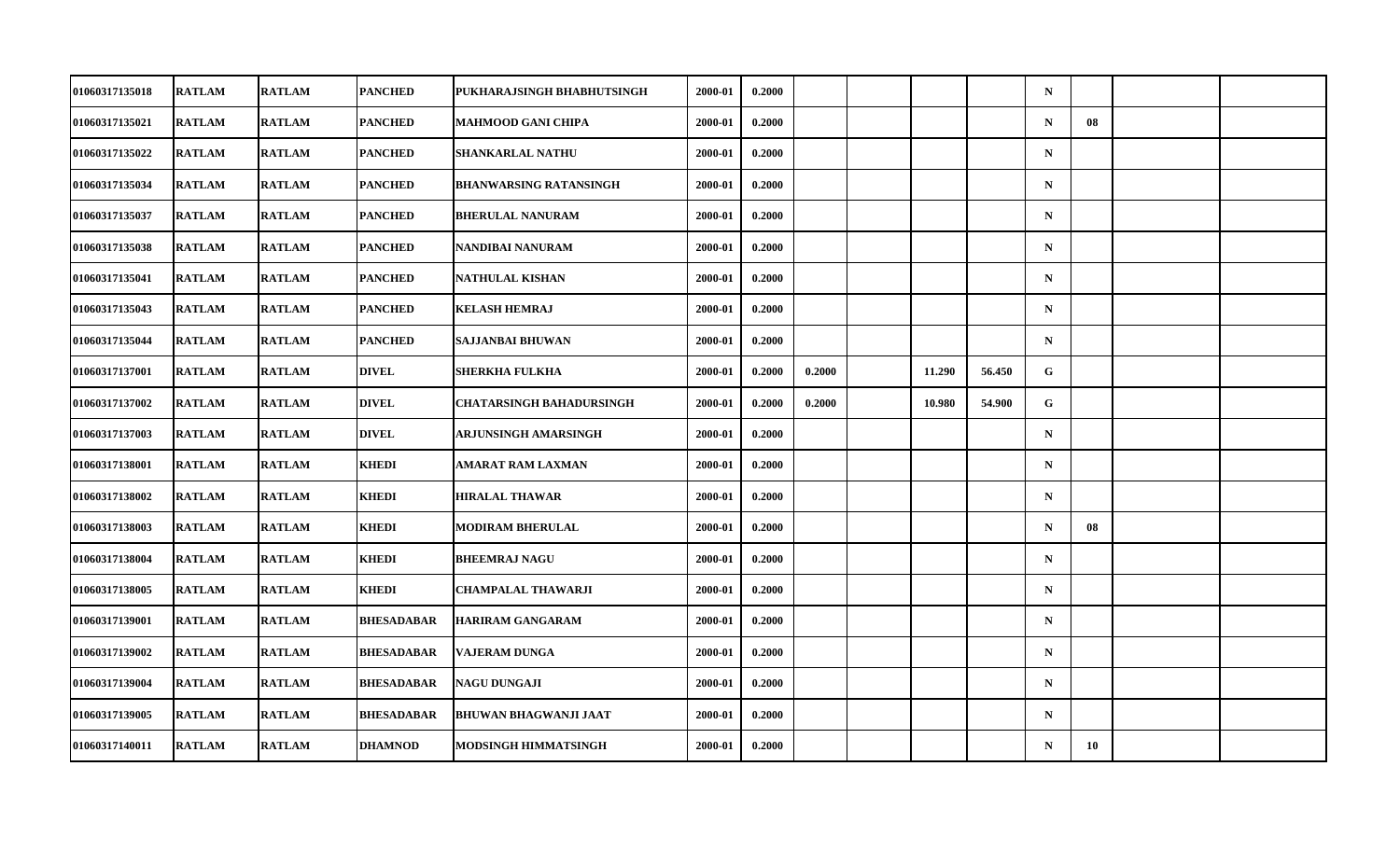| 01060317142009 | <b>RATLAM</b> | <b>RATLAM</b> | <b>NAMLI</b>       | NANDIBAI BALARAM          | 2000-01 | 0.2000 |  |  | $\mathbf N$ |                |  |
|----------------|---------------|---------------|--------------------|---------------------------|---------|--------|--|--|-------------|----------------|--|
| 01060317142017 | <b>RATLAM</b> | <b>RATLAM</b> | <b>NAMLI</b>       | SIDDIQ ABDULRAZAK         | 2000-01 | 0.2000 |  |  | ${\bf N}$   |                |  |
| 01060317142024 | <b>RATLAM</b> | <b>RATLAM</b> | <b>NAMLI</b>       | <b>HARIRAM NANDRAM</b>    | 2000-01 | 0.2000 |  |  | ${\bf N}$   |                |  |
| 01060317142026 | <b>RATLAM</b> | <b>RATLAM</b> | <b>NAMLI</b>       | <b>BALU NANDA</b>         | 2000-01 | 0.2000 |  |  | $\mathbf N$ | 01060317132024 |  |
| 01060317143001 | <b>RATLAM</b> | <b>RATLAM</b> | <b>KALOLIKHURD</b> | <b>CHENRAM VARDA</b>      | 2000-01 | 0.2000 |  |  | $\mathbf N$ |                |  |
| 01060317143002 | <b>RATLAM</b> | <b>RATLAM</b> | <b>KALOLIKHURD</b> | <b>BHARATLAL GABBA</b>    | 2000-01 | 0.2000 |  |  | ${\bf N}$   |                |  |
| 01060317143004 | <b>RATLAM</b> | <b>RATLAM</b> | <b>KALOLIKHURD</b> | <b>BADRILAL RAMLAL</b>    | 2000-01 | 0.2000 |  |  | $\mathbf N$ |                |  |
| 01060317143005 | <b>RATLAM</b> | <b>RATLAM</b> | <b>KALOLIKHURD</b> | <b>SOHANBAI LACCHIRAM</b> | 2000-01 | 0.2000 |  |  | $\mathbf N$ |                |  |
| 01060317144002 | <b>RATLAM</b> | <b>RATLAM</b> | <b>BADODA</b>      | <b>BADRILAL NATHU</b>     | 2000-01 | 0.2000 |  |  | $\mathbf N$ |                |  |
| 01060317144003 | <b>RATLAM</b> | <b>RATLAM</b> | <b>BADODA</b>      | SUNDARBAI JANKILAL        | 2000-01 | 0.2000 |  |  | $\mathbf N$ |                |  |
| 01060317144006 | <b>RATLAM</b> | <b>RATLAM</b> | <b>BADODA</b>      | <b>LAXMAN PRATHVIRAJ</b>  | 2000-01 | 0.2000 |  |  | $\mathbf N$ |                |  |
| 01060317144007 | <b>RATLAM</b> | <b>RATLAM</b> | <b>BADODA</b>      | <b>JAGDISH HIRALAL</b>    | 2000-01 | 0.2000 |  |  | $\mathbf N$ |                |  |
| 01060317144008 | <b>RATLAM</b> | <b>RATLAM</b> | <b>BADODA</b>      | <b>BHAGIRATH RATANLAL</b> | 2000-01 | 0.2000 |  |  | ${\bf N}$   |                |  |
| 01060317144012 | <b>RATLAM</b> | <b>RATLAM</b> | <b>BADODA</b>      | RAMESHWAR LAXMAN          | 2000-01 | 0.2000 |  |  | $\mathbf N$ |                |  |
| 01060317144016 | <b>RATLAM</b> | <b>RATLAM</b> | <b>BADODA</b>      | <b>BHULIBAI LAXMAN</b>    | 2000-01 | 0.2000 |  |  | $\mathbf N$ |                |  |
| 01060317144018 | <b>RATLAM</b> | <b>RATLAM</b> | <b>BADODA</b>      | RAMACHANDRA JAGANNATH     | 2000-01 | 0.2000 |  |  | $\mathbf N$ |                |  |
| 01060317144021 | <b>RATLAM</b> | <b>RATLAM</b> | <b>BADODA</b>      | <b>JANIBAI BAGDIRAM</b>   | 2000-01 | 0.2000 |  |  | $\mathbf N$ |                |  |
| 01060317144024 | <b>RATLAM</b> | <b>RATLAM</b> | <b>BADODA</b>      | <b>KARU CHENA</b>         | 2000-01 | 0.2000 |  |  | $\mathbf N$ |                |  |
| 01060317144025 | <b>RATLAM</b> | <b>RATLAM</b> | <b>BADODA</b>      | <b>RAMLAL RATANLAL</b>    | 2000-01 | 0.2000 |  |  | $\mathbf N$ |                |  |
| 01060317144026 | <b>RATLAM</b> | <b>RATLAM</b> | <b>BADODA</b>      | <b>BABULAL HASTIMAL</b>   | 2000-01 | 0.2000 |  |  | $\mathbf N$ |                |  |
| 01060317144029 | <b>RATLAM</b> | <b>RATLAM</b> | <b>BADODA</b>      | <b>GOVERDHAN BHERULAL</b> | 2000-01 | 0.2000 |  |  | $\mathbf N$ |                |  |
| 01060317144030 | <b>RATLAM</b> | <b>RATLAM</b> | <b>BADODA</b>      | TOLARAM NATHA BALAI       | 2000-01 | 0.2000 |  |  | ${\bf N}$   |                |  |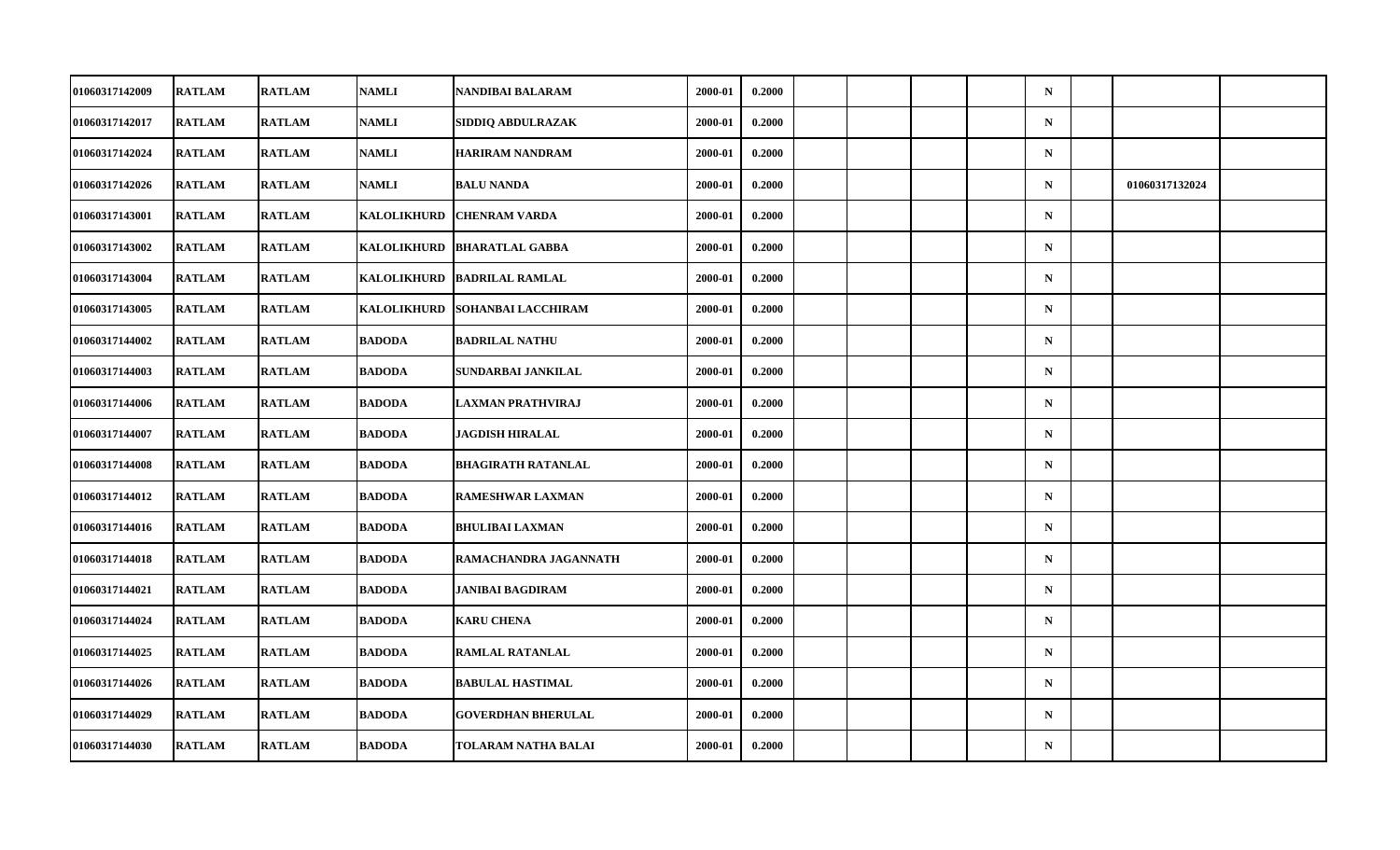| 01060317144031 | <b>RATLAM</b> | <b>RATLAM</b> | <b>BADODA</b> | MOHANLAL NATHURAM           | 2000-01 | 0.2000 |        |        |        | $\mathbf N$ |    |                    |
|----------------|---------------|---------------|---------------|-----------------------------|---------|--------|--------|--------|--------|-------------|----|--------------------|
| 01060317144032 | <b>RATLAM</b> | <b>RATLAM</b> | <b>BADODA</b> | <b>NATHULAL MOTILAL</b>     | 2000-01 | 0.2000 |        |        |        | $\mathbf N$ |    |                    |
| 01060317144033 | <b>RATLAM</b> | <b>RATLAM</b> | <b>BADODA</b> | <b>SANTOSHBAI RAGHU</b>     | 2000-01 | 0.2000 |        |        |        | $\mathbf N$ |    |                    |
| 01060317144034 | <b>RATLAM</b> | <b>RATLAM</b> | <b>BADODA</b> | <b>HIRALAL GAMER</b>        | 2000-01 | 0.2000 |        |        |        | $\mathbf N$ |    |                    |
| 01060317144035 | <b>RATLAM</b> | <b>RATLAM</b> | <b>BADODA</b> | <b>SHANKARLAL KANA</b>      | 2000-01 | 0.2000 |        |        |        | $\mathbf N$ |    |                    |
| 01060317144036 | <b>RATLAM</b> | <b>RATLAM</b> | <b>BADODA</b> | <b>BHERULAL LALA</b>        | 2000-01 | 0.2000 |        |        |        | $\mathbf N$ |    |                    |
| 01060317144037 | <b>RATLAM</b> | <b>RATLAM</b> | <b>BADODA</b> | <b>MANGILAL KACHRU</b>      | 2000-01 | 0.2000 |        |        |        | $\mathbf N$ |    |                    |
| 01060317144038 | <b>RATLAM</b> | <b>RATLAM</b> | <b>BADODA</b> | <b>JAFARBAI GAFURKHA</b>    | 2000-01 | 0.2000 |        |        |        | $\mathbf N$ |    | <b>NAME CHANGE</b> |
| 01060317144039 | <b>RATLAM</b> | <b>RATLAM</b> | <b>BADODA</b> | SHANKARLAL BHULIBAI         | 2000-01 | 0.2000 |        |        |        | $\mathbf N$ |    |                    |
| 01060317144040 | <b>RATLAM</b> | <b>RATLAM</b> | <b>BADODA</b> | <b>JAGDISH BHERULAL</b>     | 2000-01 | 0.2000 |        |        |        | $\mathbf N$ |    |                    |
| 01060317144041 | <b>RATLAM</b> | <b>RATLAM</b> | <b>BADODA</b> | AVANTIBAI ONKARLAL          | 2000-01 | 0.2000 |        |        |        | $\mathbf N$ |    |                    |
| 01060317145001 | <b>RATLAM</b> | <b>RATLAM</b> | BODINA        | <b>HIRALAL PANNA LAL</b>    | 2000-01 | 0.2000 | 0.1200 | 6.970  | 58.083 | $\bf{I}$    | 02 |                    |
| 01060317145002 | <b>RATLAM</b> | <b>RATLAM</b> | <b>BODINA</b> | <b>AMBARAM TOLARAM</b>      | 2000-01 | 0.2000 | 0.1950 | 10.420 | 53.435 | $\bf{I}$    | 02 |                    |
| 01060317145003 | <b>RATLAM</b> | <b>RATLAM</b> | BODINA        | <b>NAGU NANDA</b>           | 2000-01 | 0.2000 | 0.1750 | 7.480  | 42.742 | $\mathbf I$ | 02 |                    |
| 01060317145005 | <b>RATLAM</b> | <b>RATLAM</b> | <b>BODINA</b> | <b>MOTIRAM VAJERAM</b>      | 2000-01 | 0.2000 | 0.1300 | 6.670  | 51.308 | $\bf{I}$    | 02 |                    |
| 01060317145006 | <b>RATLAM</b> | <b>RATLAM</b> | <b>BODINA</b> | <b>SHOBHARAM NATHU RAM</b>  | 2000-01 | 0.2000 | 0.1900 | 9.830  | 51.736 | $\bf{I}$    | 02 |                    |
| 01060317145007 | <b>RATLAM</b> | <b>RATLAM</b> | BODINA        | NANDRAM SHOBHARAM           | 2000-01 | 0.2000 | 0.1950 | 10.510 | 53.897 | $\mathbf I$ | 02 |                    |
| 01060317145008 | <b>RATLAM</b> | <b>RATLAM</b> | BODINA        | <b>VENIRAM JAGANNATH</b>    | 2000-01 | 0.2000 | 0.1900 | 9.520  | 50.105 | $\bf{I}$    | 02 |                    |
| 01060317145009 | <b>RATLAM</b> | <b>RATLAM</b> | <b>BODINA</b> | <b>RAMLAL KANIRAM</b>       | 2000-01 | 0.2000 | 0.1000 | 5.370  | 53.700 | $\bf{I}$    | 02 |                    |
| 01060317145010 | <b>RATLAM</b> | <b>RATLAM</b> | BODINA        | AMBARAM NANDA               | 2000-01 | 0.2000 | 0.1900 | 11.200 | 58.947 | G           |    |                    |
| 01060317145011 | <b>RATLAM</b> | <b>RATLAM</b> | BODINA        | <b>SAMRATHMAL SAITANMAL</b> | 2000-01 | 0.2000 |        |        |        | $\mathbf N$ |    |                    |
| 01060317145013 | <b>RATLAM</b> | <b>RATLAM</b> | BODINA        | <b>NANALAL RAMCHANDRA</b>   | 2000-01 | 0.2000 | 0.1650 | 8.810  | 53.393 | $\bf{I}$    | 02 |                    |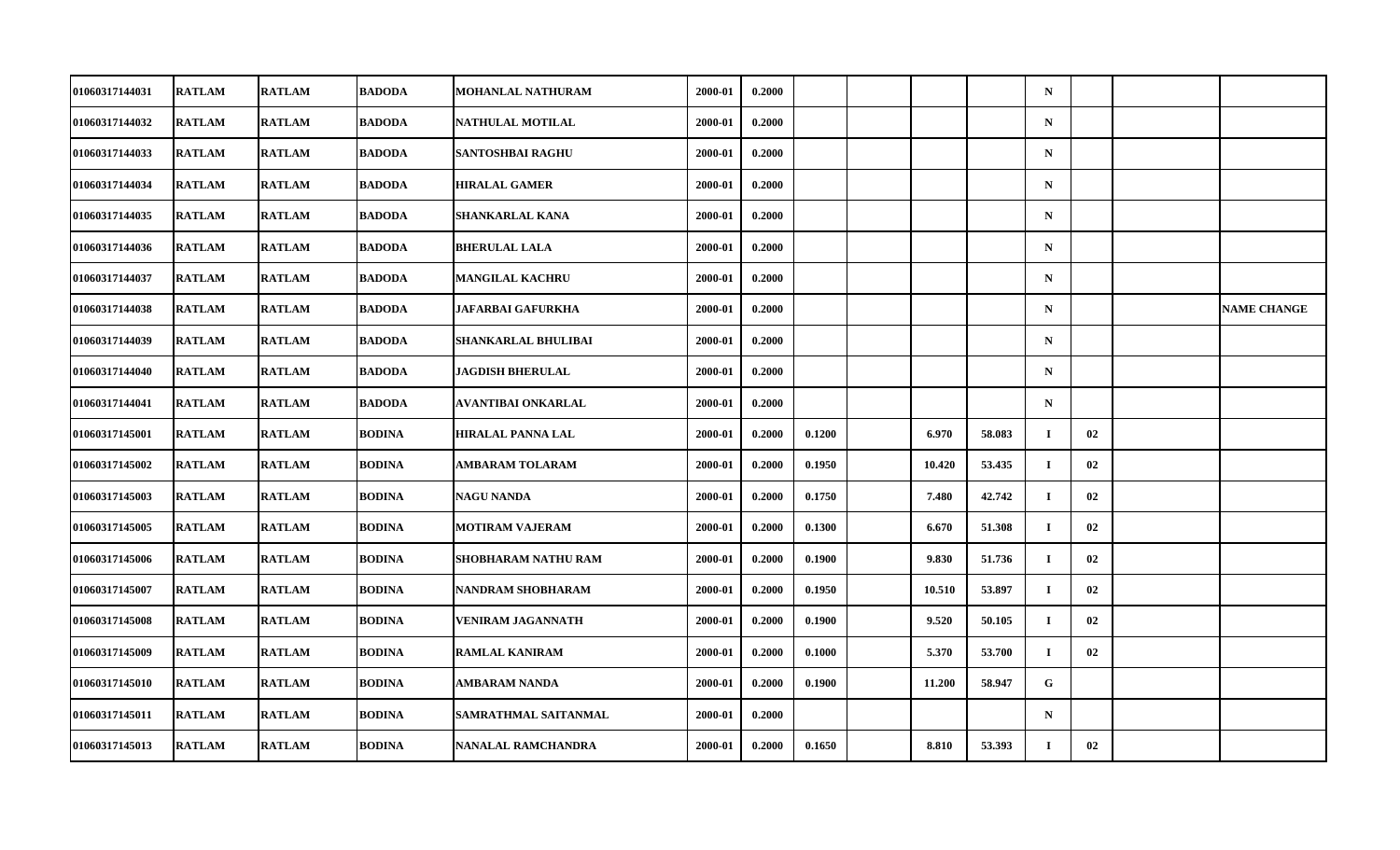| 01060317145015 | <b>RATLAM</b> | <b>RATLAM</b> | <b>BODINA</b> | PANNALAL HIRALAL               | 2000-01 | 0.2000 | 0.1800 | 8.860  | 49.222 | G.           | 04 | <b>NAME CHANGE</b> |
|----------------|---------------|---------------|---------------|--------------------------------|---------|--------|--------|--------|--------|--------------|----|--------------------|
| 01060317145016 | <b>RATLAM</b> | <b>RATLAM</b> | <b>BODINA</b> | <b>BHERULAL HARIRAM</b>        | 2000-01 | 0.2000 |        |        |        | $\mathbf N$  |    |                    |
| 01060317145017 | <b>RATLAM</b> | <b>RATLAM</b> | <b>BODINA</b> | <b>BHULIBAI DAYARAM</b>        | 2000-01 | 0.2000 |        |        |        | $\mathbf{F}$ |    | <b>NAME CHANGE</b> |
| 01060317145018 | <b>RATLAM</b> | <b>RATLAM</b> | <b>BODINA</b> | <b>BADRILAL TULSIRAM</b>       | 2000-01 | 0.2000 | 0.1950 | 12.150 | 62.307 | $\mathbf{G}$ |    |                    |
| 01060317145064 | <b>RATLAM</b> | <b>RATLAM</b> | <b>BODINA</b> | <b>RAMLAL BHUWANISINGH</b>     | 2000-01 | 0.2000 |        |        |        | $\mathbf{F}$ |    |                    |
| 01060317145020 | <b>RATLAM</b> | <b>RATLAM</b> | <b>BODINA</b> | <b>SITABAI BHERULAL</b>        | 2000-01 | 0.2000 |        |        |        | $\mathbf F$  |    |                    |
| 01060317145021 | <b>RATLAM</b> | <b>RATLAM</b> | <b>BODINA</b> | <b>RATANLAL BHUWAN</b>         | 2000-01 | 0.2000 |        |        |        | $\mathbf N$  |    |                    |
| 01060317145025 | <b>RATLAM</b> | <b>RATLAM</b> | <b>BODINA</b> | <b>KARU NANDA</b>              | 2000-01 | 0.2000 | 0.1800 | 7.290  | 40.500 | $\bf{I}$     | 02 |                    |
| 01060317145027 | <b>RATLAM</b> | <b>RATLAM</b> | <b>BODINA</b> | RAMA GOBA NANURAM              | 2000-01 | 0.2000 | 0.1950 | 10.000 | 51.282 | G            | 04 |                    |
| 01060317145029 | <b>RATLAM</b> | <b>RATLAM</b> | <b>BODINA</b> | NAGURAM GHASI URF DEVRAM       | 2000-01 | 0.2000 |        |        |        | $\mathbf N$  | 08 |                    |
| 01060317145031 | <b>RATLAM</b> | <b>RATLAM</b> | <b>BODINA</b> | <b>DHANNA NANU RAM</b>         | 2000-01 | 0.2000 |        |        |        | $\mathbf N$  |    |                    |
| 01060317145032 | <b>RATLAM</b> | <b>RATLAM</b> | <b>BODINA</b> | <b>VIMALCHAND SHETANMAL</b>    | 2000-01 | 0.2000 |        |        |        | $\mathbf N$  |    |                    |
| 01060317145033 | <b>RATLAM</b> | <b>RATLAM</b> | <b>BODINA</b> | <b>BADRILAL MANGILAL</b>       | 2000-01 | 0.2000 | 0.2050 | 1.770  | 8.634  | G            | 04 |                    |
| 01060317145034 | <b>RATLAM</b> | <b>RATLAM</b> | <b>BODINA</b> | <b>BHAGIRATH MOTILAL</b>       | 2000-01 | 0.2000 |        |        |        | $\mathbf{F}$ |    |                    |
| 01060317145035 | <b>RATLAM</b> | <b>RATLAM</b> | <b>BODINA</b> | <b>BHANWARLAL RATANLAL</b>     | 2000-01 | 0.2000 | 0.2050 | 2.120  | 10.341 | $\bf{I}$     | 02 |                    |
| 01060317145036 | <b>RATLAM</b> | <b>RATLAM</b> | <b>BODINA</b> | <b>CHAMPABAI RAJARAM</b>       | 2000-01 | 0.2000 | 0.1550 | 8.150  | 52.580 | G            |    |                    |
| 01060317145037 | <b>RATLAM</b> | <b>RATLAM</b> | <b>BODINA</b> | <b>CHOGALAL MANGILAL</b>       | 2000-01 | 0.2000 | 0.1950 | 10.880 | 55.794 | G            |    |                    |
| 01060317145038 | <b>RATLAM</b> | <b>RATLAM</b> | <b>BODINA</b> | DEVCHAND DUNGA                 | 2000-01 | 0.2000 | 0.2100 | 2.320  | 11.047 | $\mathbf G$  | 04 |                    |
| 01060317145039 | <b>RATLAM</b> | <b>RATLAM</b> | <b>BODINA</b> | <b>GANGABAI RAMRATAN</b>       | 2000-01 | 0.2000 | 0.1550 | 5.760  | 37.161 | $\mathbf{I}$ | 02 |                    |
| 01060317145040 | <b>RATLAM</b> | <b>RATLAM</b> | <b>BODINA</b> | <b>GITABAI BAGDIRAM</b>        | 2000-01 | 0.2000 | 0.1850 | 9.300  | 50.270 | и.           | 02 |                    |
| 01060317145043 | <b>RATLAM</b> | <b>RATLAM</b> | <b>BODINA</b> | <b>GOPAL NANDU</b>             | 2000-01 | 0.2000 | 0.1900 | 11.010 | 57.947 | ${\bf G}$    |    |                    |
| 01060317145044 | <b>RATLAM</b> | <b>RATLAM</b> | <b>BODINA</b> | ISHWARLAL SHANKARLAL (LIMBOLA) | 2000-01 | 0.2000 |        |        |        | ${\bf N}$    |    |                    |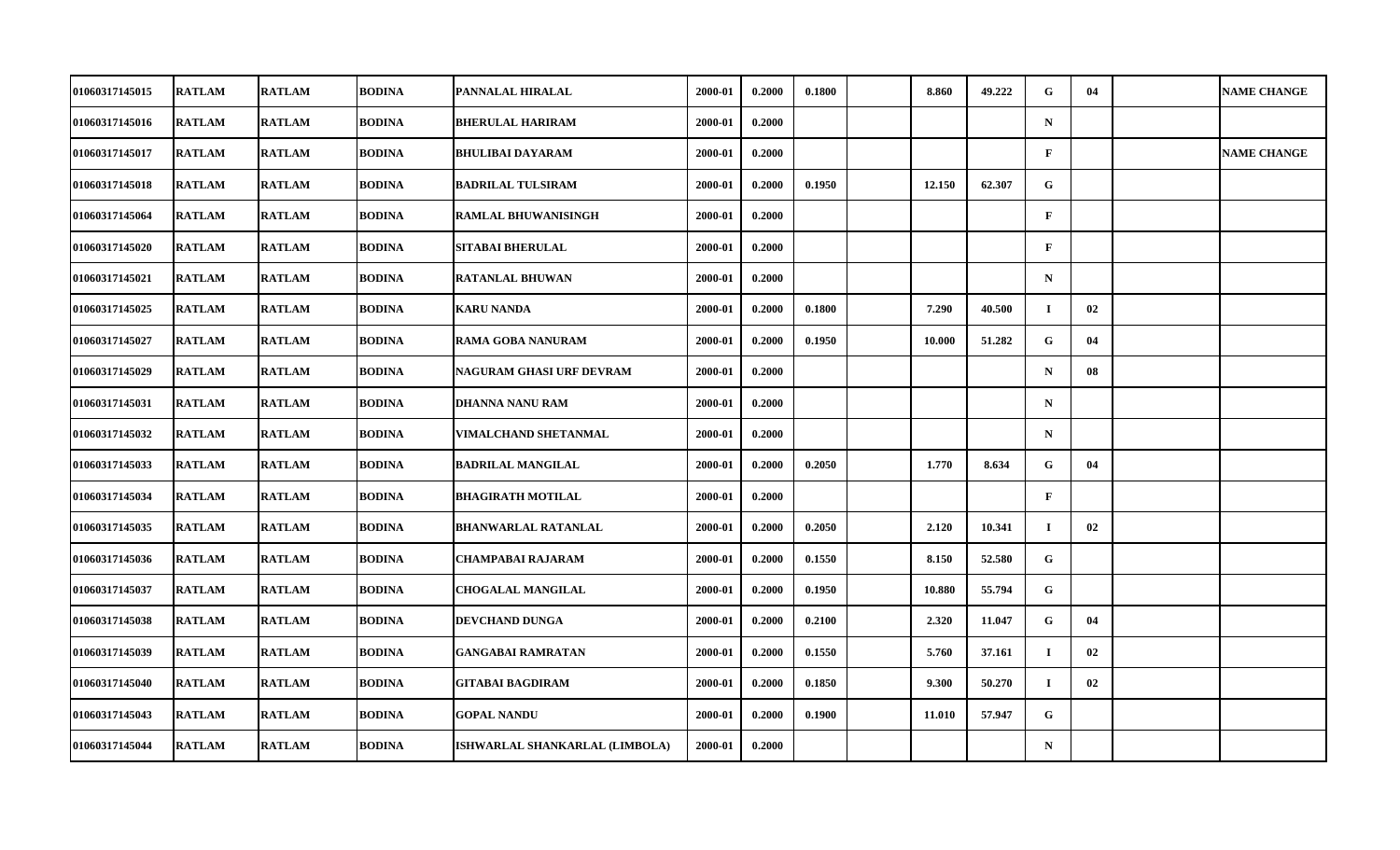| 01060317145046        | <b>RATLAM</b> | <b>RATLAM</b> | <b>BODINA</b>      | ISHWARLAL TARACHAND (KODAR)     | 2000-01 | 0.2000 | 0.1500 | 8.180  | 54.533 | G            |    |                    |
|-----------------------|---------------|---------------|--------------------|---------------------------------|---------|--------|--------|--------|--------|--------------|----|--------------------|
| 01060317145047        | <b>RATLAM</b> | <b>RATLAM</b> | <b>BODINA</b>      | <b>KAMLABAI RATANLAL</b>        | 2000-01 | 0.2000 | 0.2000 | 10.470 | 52.350 | G            |    |                    |
| 01060317145049        | <b>RATLAM</b> | <b>RATLAM</b> | <b>BODINA</b>      | KANHAIYALAL SHOBHARAM(LIMBOLA)  | 2000-01 | 0.2000 |        |        |        | $\mathbf N$  |    |                    |
| 01060317145050        | <b>RATLAM</b> | <b>RATLAM</b> | <b>BODINA</b>      | KANTILAL BHUWANISINGH           | 2000-01 | 0.2000 |        |        |        | $\mathbf F$  |    |                    |
| 01060317145051        | <b>RATLAM</b> | <b>RATLAM</b> | <b>BODINA</b>      | <b>KARULAL DHURA</b>            | 2000-01 | 0.2000 |        |        |        | $\mathbf{F}$ |    |                    |
| 01060317145052        | <b>RATLAM</b> | <b>RATLAM</b> | <b>BODINA</b>      | <b>KELASHCHAND BHUWAN</b>       | 2000-01 | 0.2000 |        |        |        | $\mathbf{F}$ |    |                    |
| 01060317145053        | <b>RATLAM</b> | <b>RATLAM</b> | <b>BODINA</b>      | <b>LALCHAND RAMESHWAR</b>       | 2000-01 | 0.2000 | 0.1150 | 6.050  | 52.608 | $\bf{I}$     | 02 |                    |
| 01060317145054        | <b>RATLAM</b> | <b>RATLAM</b> | <b>BODINA</b>      | NANDLAL SHANKARLAL              | 2000-01 | 0.2000 | 0.2100 | 11.710 | 55.761 | G            |    |                    |
| 01060317145055        | <b>RATLAM</b> | <b>RATLAM</b> | <b>BODINA</b>      | NATHULAL KANIRAM                | 2000-01 | 0.2000 |        |        |        | $\mathbf N$  |    |                    |
| 01060317145056        | <b>RATLAM</b> | <b>RATLAM</b> | <b>BODINA</b>      | <b>OMPRAKASH DEVILAL</b>        | 2000-01 | 0.2000 |        |        |        | $\mathbf N$  |    |                    |
| 01060317145057        | <b>RATLAM</b> | <b>RATLAM</b> | <b>BODINA</b>      | PUNAMCHAND TARACHAND            | 2000-01 | 0.2000 |        |        |        | $\mathbf N$  |    |                    |
| 01060317145058        | <b>RATLAM</b> | <b>RATLAM</b> | <b>BODINA</b>      | RAMKUNWARBAI ONKARLAL           | 2000-01 | 0.2000 | 0.1800 | 9.380  | 52.111 | G            |    |                    |
| 01060317145059        | <b>RATLAM</b> | <b>RATLAM</b> | <b>BODINA</b>      | SAMARATH AMBARAM                | 2000-01 | 0.2000 | 0.2000 | 10.950 | 54.750 | G            |    |                    |
| 01060317145061        | <b>RATLAM</b> | <b>RATLAM</b> | <b>BODINA</b>      | SHANKARLAL DHANNA               | 2000-01 | 0.2000 |        |        |        | $\mathbf N$  |    |                    |
| 01060317145062        | <b>RATLAM</b> | <b>RATLAM</b> | <b>BODINA</b>      | TORARAM BHAGIRATH               | 2000-01 | 0.2000 |        |        |        | $\mathbf{F}$ |    |                    |
| 01060317145063        | <b>RATLAM</b> | <b>RATLAM</b> | <b>BODINA</b>      | RAMNARAYAN DUNGA                | 2000-01 | 0.2000 |        |        |        | $\mathbf N$  | 08 |                    |
| <b>01060317146001</b> | <b>RATLAM</b> | <b>RATLAM</b> | PIPALKHUNTA        | KODIBAI RADHU                   | 2000-01 | 0.2000 |        |        |        | $\mathbf N$  |    |                    |
| 01060317146002        | <b>RATLAM</b> | <b>RATLAM</b> | PIPALKHUNTA        | ABHAY KOTHARI JUJHARMAL         | 2000-01 | 0.2000 |        |        |        | $\mathbf N$  |    |                    |
| 01060317146003        | <b>RATLAM</b> | <b>RATLAM</b> | PIPALKHUNTA        | <b>NATHU BHERA</b>              | 2000-01 | 0.2000 |        |        |        | $\mathbf N$  |    |                    |
| 01060317146004        | <b>RATLAM</b> | <b>RATLAM</b> | PIPALKHUNTA        | <b>GANGARAM MAYARAM</b>         | 2000-01 | 0.2000 |        |        |        | $\mathbf N$  |    |                    |
| 01060317146005        | <b>RATLAM</b> | <b>RATLAM</b> | <b>PIPALKHUNTA</b> | <b>BHANWARKUNWAR GOPALSINGH</b> | 2000-01 | 0.2000 |        |        |        | $\mathbf N$  |    | <b>NAME CHANGE</b> |
| 01060317146006        | <b>RATLAM</b> | <b>RATLAM</b> | <b>PIPALKHUNTA</b> | <b>BABULAL RUPA</b>             | 2000-01 | 0.2000 |        |        |        | ${\bf N}$    |    |                    |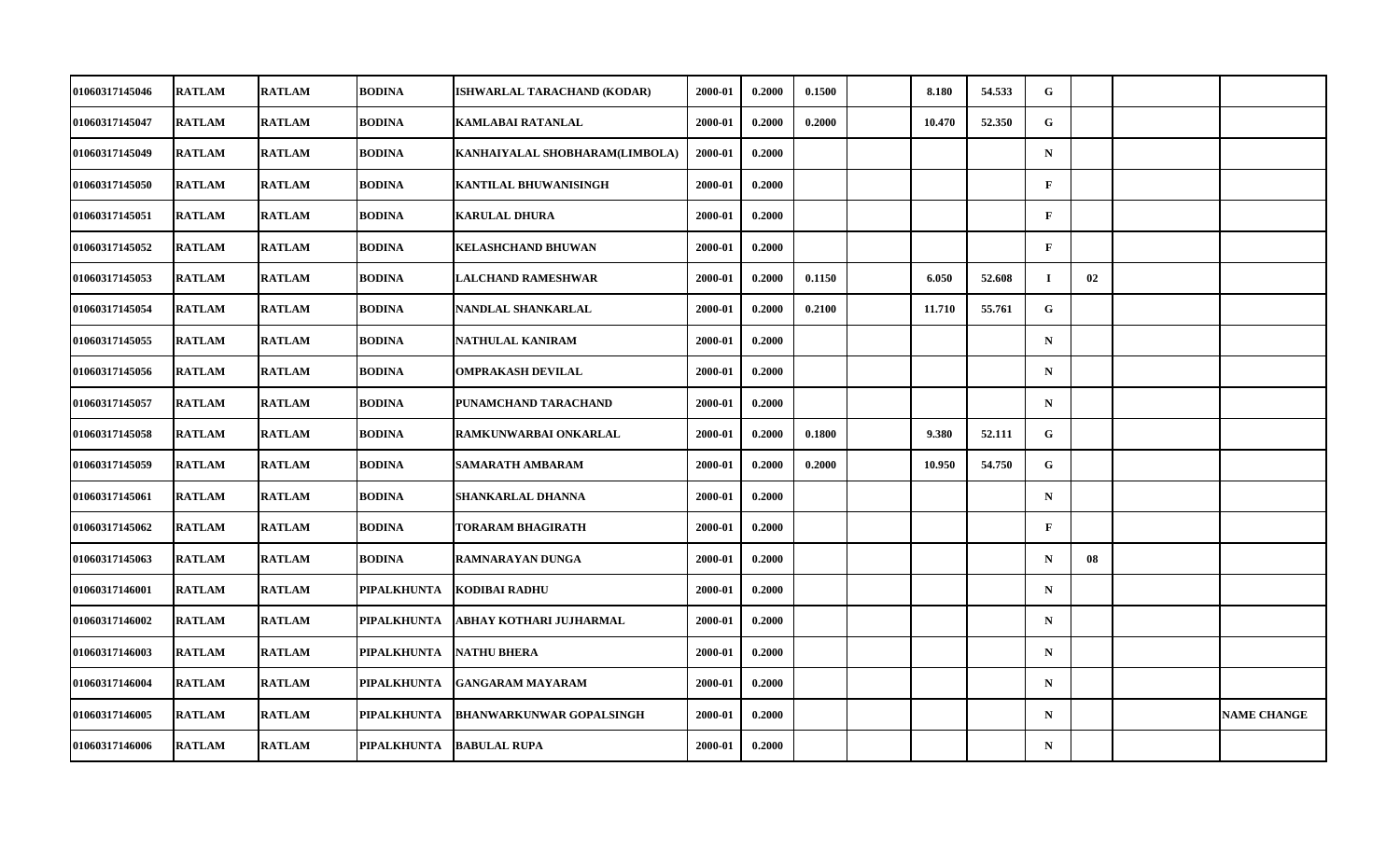| 01060317146007 | <b>RATLAM</b> | <b>RATLAM</b>  | PIPALKHUNTA        | <b>TAMUKUNWAR BHAGWANSINGH</b>     | 2000-01 | 0.2000 |        |        |        | $\mathbf N$ |  |  |
|----------------|---------------|----------------|--------------------|------------------------------------|---------|--------|--------|--------|--------|-------------|--|--|
| 01060317146008 | <b>RATLAM</b> | <b>RATLAM</b>  | <b>PIPALKHUNTA</b> | <b>RUPA PURA</b>                   | 2000-01 | 0.2000 |        |        |        | $\mathbf N$ |  |  |
| 01060317146009 | <b>RATLAM</b> | <b>RATLAM</b>  | PIPALKHUNTA        | NARENDRASINGH GIRVARSINGH          | 2000-01 | 0.2000 |        |        |        | $\mathbf N$ |  |  |
| 01060317146010 | RATLAM        | <b>RATLAM</b>  | PIPALKHUNTA        | NANALAL BHAGIRATH                  | 2000-01 | 0.2000 |        |        |        | $\mathbf N$ |  |  |
| 01060317146011 | <b>RATLAM</b> | <b>RATLAM</b>  | PIPALKHUNTA        | <b>LAXMAN RUPA</b>                 | 2000-01 | 0.2000 |        |        |        | $\mathbf N$ |  |  |
| 01060317146012 | <b>RATLAM</b> | <b>RATLAM</b>  | PIPALKHUNTA        | <b>JASVANTSINGH DULESINGH</b>      | 2000-01 | 0.2000 |        |        |        | $\mathbf N$ |  |  |
| 01060317146013 | RATLAM        | <b>RATLAM</b>  | PIPALKHUNTA        | <b>JAGDISHSINGH BHARATSINGH</b>    | 2000-01 | 0.2000 |        |        |        | $\mathbf N$ |  |  |
| 01060317146014 | <b>RATLAM</b> | <b>RATLAM</b>  | PIPALKHUNTA        | <b>ISHWARSINGH BHARATSINGH</b>     | 2000-01 | 0.2000 |        |        |        | $\mathbf N$ |  |  |
| 01060317146015 | <b>RATLAM</b> | <b>RATLAM</b>  | PIPALKHUNTA        | <b>HEMRAJ RUPA</b>                 | 2000-01 | 0.2000 |        |        |        | $\mathbf N$ |  |  |
| 01060317146016 | <b>RATLAM</b> | <b>RATLAM</b>  | PIPALKHUNTA        | <b>BHANWARSINGH PRABHAKARSINGH</b> | 2000-01 | 0.2000 |        |        |        | $\mathbf N$ |  |  |
| 01060317146019 | <b>RATLAM</b> | <b>RATLAM</b>  | <b>PIPALKHUNTA</b> | <b>RUGGA PURA</b>                  | 2000-01 | 0.2000 |        |        |        | $\mathbf N$ |  |  |
| 01060319148003 | RATLAM        | <b>PIPLODA</b> | <b>BHATKHEDA</b>   | <b>MANGILAL HIRA</b>               | 2000-01 | 0.2000 |        |        |        | $\mathbf N$ |  |  |
| 01060319148004 | <b>RATLAM</b> | <b>PIPLODA</b> | <b>BHATKHEDA</b>   | <b>MOTILAL GANGARAM</b>            | 2000-01 | 0.2000 |        |        |        | $\mathbf N$ |  |  |
| 01060319148005 | RATLAM        | <b>PIPLODA</b> | <b>BHATKHEDA</b>   | <b>VAJERAM NATHA</b>               | 2000-01 | 0.2000 |        |        |        | $\mathbf N$ |  |  |
| 01060319148006 | <b>RATLAM</b> | <b>PIPLODA</b> | <b>BHATKHEDA</b>   | <b>RATAN NATHU</b>                 | 2000-01 | 0.2000 |        |        |        | $\mathbf N$ |  |  |
| 01060319148007 | <b>RATLAM</b> | <b>PIPLODA</b> | <b>BHATKHEDA</b>   | <b>KANHAIYALAL KHEMA</b>           | 2000-01 | 0.2000 |        |        |        | $\mathbf N$ |  |  |
| 01060319148008 | RATLAM        | <b>PIPLODA</b> | <b>BHATKHEDA</b>   | <b>BAGDIRAM RAMA</b>               | 2000-01 | 0.2000 |        |        |        | $\mathbf N$ |  |  |
| 01060319148009 | <b>RATLAM</b> | <b>PIPLODA</b> | <b>BHATKHEDA</b>   | <b>RAMNARAYAN RUGHNATH</b>         | 2000-01 | 0.2000 | 0.1850 | 11.830 | 63.945 | $\mathbf G$ |  |  |
| 01060319148010 | <b>RATLAM</b> | <b>PIPLODA</b> | <b>BHATKHEDA</b>   | <b>HARIRAM NATHU</b>               | 2000-01 | 0.2000 |        |        |        | $\mathbf N$ |  |  |
| 01060319148011 | <b>RATLAM</b> | <b>PIPLODA</b> | <b>BHATKHEDA</b>   | <b>KANCHANBAI RATANLAL</b>         | 2000-01 | 0.2000 |        |        |        | $\mathbf N$ |  |  |
| 01060319148012 | <b>RATLAM</b> | <b>PIPLODA</b> | <b>BHATKHEDA</b>   | <b>BHANWARSINGH DULESINGH</b>      | 2000-01 | 0.2000 |        |        |        | $\mathbf N$ |  |  |
| 01060319148013 | <b>RATLAM</b> | <b>PIPLODA</b> | <b>BHATKHEDA</b>   | <b>BASANTIBAI UMMEDBAI</b>         | 2000-01 | 0.2000 |        |        |        | $\mathbf N$ |  |  |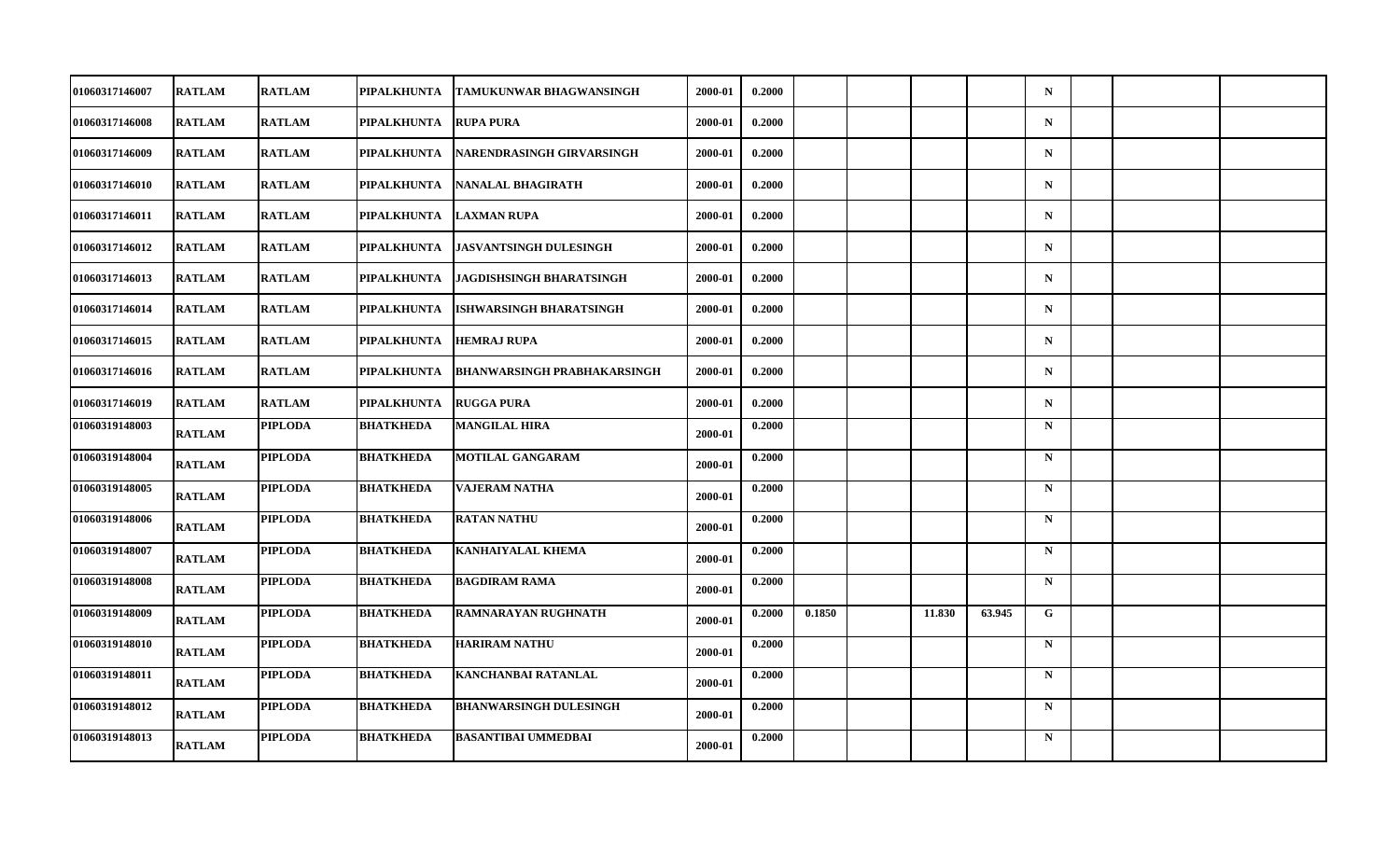| 01060319148020 | <b>RATLAM</b> | <b>PIPLODA</b> | <b>BHATKHEDA</b> | RAMCHANDRA MAGANIRAM             | 2000-01 | 0.2000 |        |        |        | $\mathbf N$ |    |  |
|----------------|---------------|----------------|------------------|----------------------------------|---------|--------|--------|--------|--------|-------------|----|--|
| 01060319148023 | RATLAM        | <b>PIPLODA</b> | <b>BHATKHEDA</b> | <b>RAMSINGH CHENSINGH</b>        | 2000-01 | 0.2000 |        |        |        | $\mathbf N$ |    |  |
| 01060319148024 | RATLAM        | <b>PIPLODA</b> | <b>BHATKHEDA</b> | <b>GANGABAI DHULICHAND</b>       | 2000-01 | 0.2000 |        |        |        | $\mathbf N$ |    |  |
| 01060319148026 | RATLAM        | <b>PIPLODA</b> | <b>BHATKHEDA</b> | NARAYANSINGH FATEHSINGH          | 2000-01 | 0.2000 |        |        |        | $\mathbf N$ |    |  |
| 01060319148027 | <b>RATLAM</b> | <b>PIPLODA</b> | <b>BHATKHEDA</b> | <b>MANGILAL KALU</b>             | 2000-01 | 0.2000 |        |        |        | $\mathbf N$ |    |  |
| 01060319148028 | <b>RATLAM</b> | <b>PIPLODA</b> | <b>BHATKHEDA</b> | RUKMANIBAI GANGARAM              | 2000-01 | 0.2000 |        |        |        | $\mathbf N$ |    |  |
| 01060319148029 | RATLAM        | <b>PIPLODA</b> | <b>BHATKHEDA</b> | NARAYANIBAI NANURAM              | 2000-01 | 0.2000 |        |        |        | $\mathbf N$ |    |  |
| 01060319148032 | <b>RATLAM</b> | <b>PIPLODA</b> | <b>BHATKHEDA</b> | <b>DEVRAM GULAB</b>              | 2000-01 | 0.2000 | 0.1850 | 11.490 | 62.108 | G           |    |  |
| 01060319148033 | RATLAM        | <b>PIPLODA</b> | <b>BHATKHEDA</b> | <b>BADRIDAS BHAGWANDAS</b>       | 2000-01 | 0.2000 |        |        |        | $\mathbf N$ |    |  |
| 01060319148034 | RATLAM        | <b>PIPLODA</b> | <b>BHATKHEDA</b> | <b>BHAGWANTIBAI RUGHNATH</b>     | 2000-01 | 0.2000 |        |        |        | $\mathbf N$ |    |  |
| 01060319148035 | <b>RATLAM</b> | <b>PIPLODA</b> | <b>BHATKHEDA</b> | <b>RANCHHOD KALU</b>             | 2000-01 | 0.2000 |        |        |        | $\mathbf N$ |    |  |
| 01060319148036 | RATLAM        | <b>PIPLODA</b> | <b>BHATKHEDA</b> | PREMCHAND KACHRU                 | 2000-01 | 0.2000 |        |        |        | $\mathbf N$ |    |  |
| 01060319148037 | <b>RATLAM</b> | <b>PIPLODA</b> | <b>BHATKHEDA</b> | <b>RATAN RAMIBAI</b>             | 2000-01 | 0.2000 |        |        |        | $\mathbf N$ |    |  |
| 01060319148040 | RATLAM        | <b>PIPLODA</b> | <b>BHATKHEDA</b> | <b>RAMKANIYA KISHAN</b>          | 2000-01 | 0.2000 |        |        |        | $\mathbf N$ |    |  |
| 01060319148043 | <b>RATLAM</b> | <b>PIPLODA</b> | <b>BHATKHEDA</b> | <b>RAMESHWAR AMRATRAM</b>        | 2000-01 | 0.2000 |        |        |        | $\mathbf N$ |    |  |
| 01060319148045 | <b>RATLAM</b> | <b>PIPLODA</b> | <b>BHATKHEDA</b> | <b>NARSINGH GANESHRAM</b>        | 2000-01 | 0.2000 |        |        |        | $\mathbf N$ |    |  |
| 01060319148046 | RATLAM        | <b>PIPLODA</b> | <b>BHATKHEDA</b> | <b>MADHOSINGH ABHAYSINGH</b>     | 2000-01 | 0.2000 |        |        |        | $\mathbf N$ |    |  |
| 01060319148048 | RATLAM        | <b>PIPLODA</b> | <b>BHATKHEDA</b> | <b>KALLUBAI KHATUNBAI</b>        | 2000-01 | 0.2000 |        |        |        | $\mathbf N$ | 08 |  |
| 01060319148049 | RATLAM        | <b>PIPLODA</b> | <b>BHATKHEDA</b> | RAGHVENDRASINGH PURNCHANDRASINGH | 2000-01 | 0.2000 |        |        |        | $\mathbf N$ |    |  |
| 01060319148051 | RATLAM        | <b>PIPLODA</b> | <b>BHATKHEDA</b> | <b>ISHWARSINGH UDAYSINGH</b>     | 2000-01 | 0.2000 |        |        |        | $\mathbf N$ |    |  |
| 01060319148052 | <b>RATLAM</b> | <b>PIPLODA</b> | <b>BHATKHEDA</b> | <b>KELASH GANGABAI</b>           | 2000-01 | 0.2000 |        |        |        | $\mathbf N$ |    |  |
| 01060319149001 | RATLAM        | <b>PIPLODA</b> | SEMALKHEDI       | <b>SURAJBAI NARAYAN</b>          | 2000-01 | 0.2000 |        |        |        | $\mathbf N$ |    |  |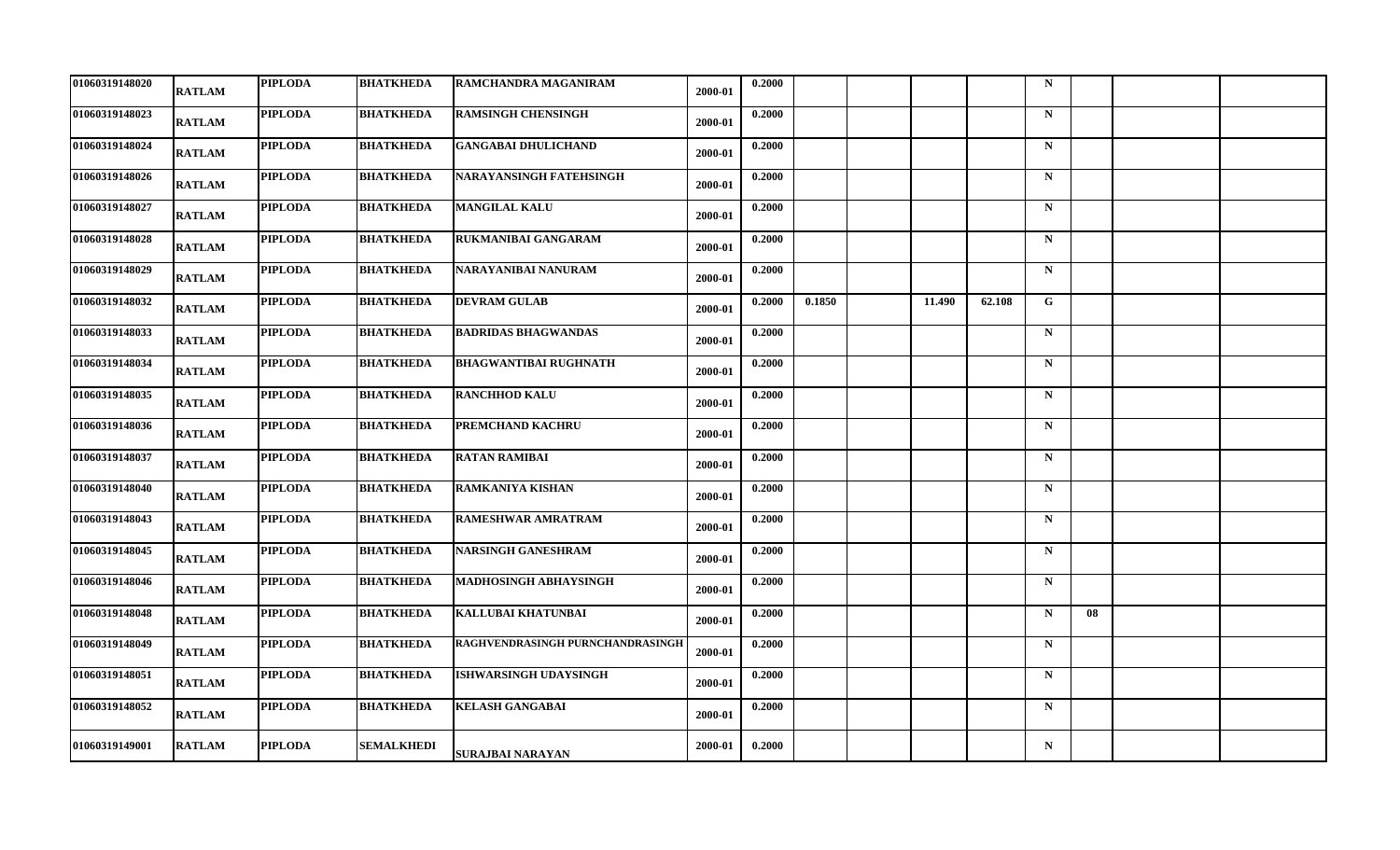| 01060319149003        | <b>RATLAM</b> | <b>PIPLODA</b> | SEMALKHEDI        | BASANTIBAI GORDHAN            | 2000-01 | 0.2000 | 0.1900 | 11.810 | 62.157 | G            |    |  |
|-----------------------|---------------|----------------|-------------------|-------------------------------|---------|--------|--------|--------|--------|--------------|----|--|
| 01060319149004        | <b>RATLAM</b> | <b>PIPLODA</b> | <b>SEMALKHEDI</b> | <b>BAGDIRAM BHERA</b>         | 2000-01 | 0.2000 |        |        |        | $\mathbf N$  |    |  |
| 01060319149005        | <b>RATLAM</b> | <b>PIPLODA</b> | <b>SEMALKHEDI</b> | KAMLABAI KANHAIYALAL          | 2000-01 | 0.2000 | 0.2000 | 12.880 | 64.400 | G            |    |  |
| 01060319149008        | <b>RATLAM</b> | <b>PIPLODA</b> | <b>SEMALKHEDI</b> | <b>RADHIBAI PUNA</b>          | 2000-01 | 0.2000 |        |        |        | $\mathbf N$  |    |  |
| 01060319149012        | <b>RATLAM</b> | <b>PIPLODA</b> | <b>SEMALKHEDI</b> | VIKRAMSINGH UDAYSINGH         | 2000-01 | 0.2000 |        |        |        | $\mathbf N$  |    |  |
| 01060319149013        | <b>RATLAM</b> | <b>PIPLODA</b> | SEMALKHEDI        | <b>KANCHANBAI MADHU</b>       | 2000-01 | 0.2000 |        |        |        | $\mathbf N$  |    |  |
| 01060319149014        | <b>RATLAM</b> | <b>PIPLODA</b> | <b>SEMALKHEDI</b> | JAGDISH RADHESHYAM            | 2000-01 | 0.2000 |        |        |        | $\mathbf N$  |    |  |
| <b>01060319149017</b> | <b>RATLAM</b> | <b>PIPLODA</b> | <b>SEMALKHEDI</b> | <b>MOHAN GIRDHARI</b>         | 2000-01 | 0.2000 |        |        |        | $\mathbf N$  |    |  |
| 01060319149020        | <b>RATLAM</b> | <b>PIPLODA</b> | <b>SEMALKHEDI</b> | JUJHARSINGH TULSIRAM          | 2000-01 | 0.2000 |        |        |        | $\mathbf N$  |    |  |
| 01060319149021        | <b>RATLAM</b> | <b>PIPLODA</b> | <b>SEMALKHEDI</b> | <b>HIMMATSINGH UDAYSINGH</b>  | 2000-01 | 0.2000 | 0.2100 | 12.350 | 58.809 | G            |    |  |
| <b>01060319149023</b> | <b>RATLAM</b> | <b>PIPLODA</b> | <b>SEMALKHEDI</b> | <b>SULTANSINGH BHERUSINGH</b> | 2000-01 | 0.2000 |        |        |        | $\mathbf N$  |    |  |
| 01060319150001        | <b>RATLAM</b> | <b>PIPLODA</b> | <b>RICHADEVDA</b> | <b>SHOBHARAM RAMCHANDRA</b>   | 2000-01 | 0.2000 | 0.1950 | 12.850 | 65.897 | G            |    |  |
| 01060319150003        | <b>RATLAM</b> | <b>PIPLODA</b> | <b>RICHADEVDA</b> | NAVALSINGH RUGHANATHSINGH     | 2000-01 | 0.2000 |        |        |        | $\mathbf N$  |    |  |
| 01060319150005        | <b>RATLAM</b> | <b>PIPLODA</b> | RICHADEVDA        | <b>RAMRATAN KESHURAM</b>      | 2000-01 | 0.2000 |        |        |        | $\mathbf N$  |    |  |
| 01060319150009        | <b>RATLAM</b> | <b>PIPLODA</b> | <b>RICHADEVDA</b> | <b>DOLATRAM GAMER</b>         | 2000-01 | 0.2000 | 0.1900 | 9.820  | 51.684 | G            | 04 |  |
| <b>01060319150010</b> | <b>RATLAM</b> | <b>PIPLODA</b> | <b>RICHADEVDA</b> | UDAYRAM HARIRAM               | 2000-01 | 0.2000 | 0.1750 | 4.550  | 26.000 | G            | 04 |  |
| <b>01060319150012</b> | <b>RATLAM</b> | <b>PIPLODA</b> | RICHADEVDA        | <b>BASANTILAL KESHURAM</b>    | 2000-01 | 0.2000 | 0.1900 | 11.390 | 59.947 | G            |    |  |
| 01060319150013        | <b>RATLAM</b> | <b>PIPLODA</b> | <b>RICHADEVDA</b> | RAMNARAYAN RAMCHANDRA         | 2000-01 | 0.2000 |        |        |        | $\mathbf N$  |    |  |
| 01060319150015        | <b>RATLAM</b> | <b>PIPLODA</b> | RICHADEVDA        | PYARIBAI SUKHRAM              | 2000-01 | 0.2000 | 0.1550 | 6.080  | 39.225 | G            | 04 |  |
| 01060319150016        | <b>RATLAM</b> | <b>PIPLODA</b> | <b>RICHADEVDA</b> | <b>BABULAL RUKMANBAI</b>      | 2000-01 | 0.2000 | 0.2000 | 11.360 | 56.800 | G            |    |  |
| 01060319150017        | <b>RATLAM</b> | <b>PIPLODA</b> | <b>RICHADEVDA</b> | <b>GITABAI NANDA</b>          | 2000-01 | 0.2000 | 0.2000 | 11.630 | 58.150 | $\mathbf{G}$ |    |  |
| 01060319150018        | <b>RATLAM</b> | <b>PIPLODA</b> | <b>RICHADEVDA</b> | RATANSINGH GORDHANSINGH       | 2000-01 | 0.2000 |        |        |        | $\mathbf N$  |    |  |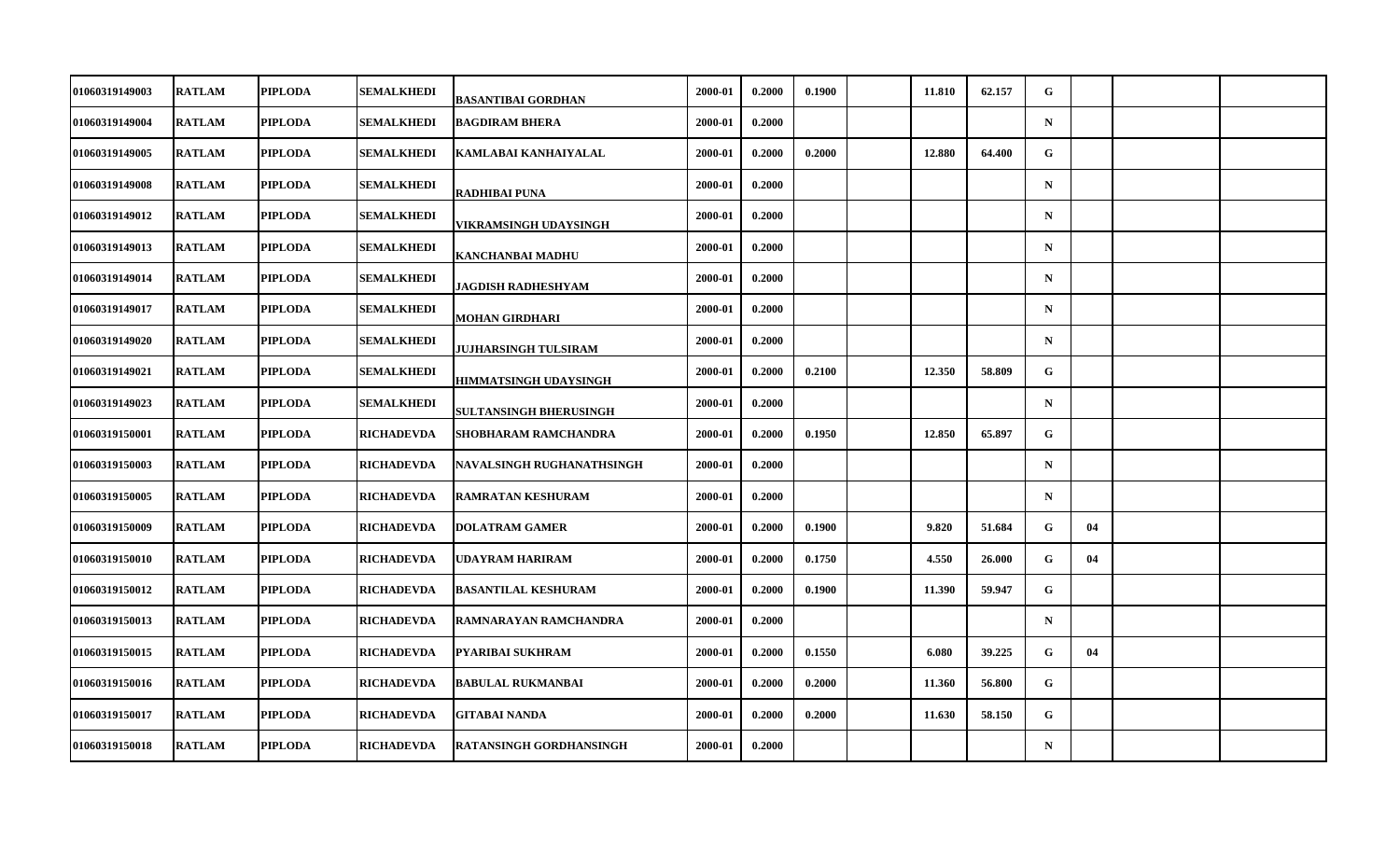| 01060319150020        | <b>RATLAM</b> | <b>PIPLODA</b> | <b>RICHADEVDA</b> | <b>CHAMPALAL NATHU</b>          | 2000-01 | 0.2000 |        |        |        | $\mathbf N$  |  |                    |
|-----------------------|---------------|----------------|-------------------|---------------------------------|---------|--------|--------|--------|--------|--------------|--|--------------------|
| 01060319150023        | <b>RATLAM</b> | <b>PIPLODA</b> | <b>RICHADEVDA</b> | <b>KRISHNAKUNWAR NATHUSINGH</b> | 2000-01 | 0.2000 |        |        |        | $\mathbf{F}$ |  |                    |
| 01060319150024        | <b>RATLAM</b> | <b>PIPLODA</b> | <b>RICHADEVDA</b> | SATYANARAYAN SALAGRAM           | 2000-01 | 0.2000 |        |        |        | $\mathbf N$  |  |                    |
| 01060319150028        | <b>RATLAM</b> | <b>PIPLODA</b> | RICHADEVDA        | <b>BHAGATRAM NATHU</b>          | 2000-01 | 0.2000 | 0.1900 | 10.230 | 53.842 | $\mathbf{G}$ |  |                    |
| 01060319150029        | <b>RATLAM</b> | <b>PIPLODA</b> | RICHADEVDA        | VARDIBAI DHURA                  | 2000-01 | 0.2000 | 0.2000 | 11.050 | 55.250 | G            |  |                    |
| 01060319150030        | <b>RATLAM</b> | <b>PIPLODA</b> | <b>RICHADEVDA</b> | <b>NAGU NANDA</b>               | 2000-01 | 0.2000 |        |        |        | $\mathbf N$  |  |                    |
| 01060319150031        | <b>RATLAM</b> | <b>PIPLODA</b> | <b>RICHADEVDA</b> | <b>BHAGIRATH GAUTAM</b>         | 2000-01 | 0.2000 |        |        |        | $\mathbf N$  |  |                    |
| <b>01060319150032</b> | <b>RATLAM</b> | <b>PIPLODA</b> | RICHADEVDA        | <b>NATHU SUKHRAM</b>            | 2000-01 | 0.2000 |        |        |        | $\mathbf{F}$ |  |                    |
| 01060319150033        | <b>RATLAM</b> | <b>PIPLODA</b> | <b>RICHADEVDA</b> | <b>SHANKAR BASANTIBAI</b>       | 2000-01 | 0.2000 |        |        |        | $\mathbf N$  |  |                    |
| 01060319150035        | <b>RATLAM</b> | <b>PIPLODA</b> | <b>RICHADEVDA</b> | <b>MANGILAL LALCHAND</b>        | 2000-01 | 0.2000 | 0.2050 | 11.350 | 55.365 | G            |  |                    |
| <b>01060319150036</b> | <b>RATLAM</b> | <b>PIPLODA</b> | RICHADEVDA        | VARDIBAI CHAMPALAL              | 2000-01 | 0.2000 | 0.2050 | 11.460 | 55.902 | G            |  |                    |
| 01060319150037        | <b>RATLAM</b> | <b>PIPLODA</b> | <b>RICHADEVDA</b> | <b>GOPAL HIRALAL</b>            | 2000-01 | 0.2000 | 0.1850 | 10.470 | 56.594 | G            |  |                    |
| 01060319150039        | <b>RATLAM</b> | <b>PIPLODA</b> | <b>RICHADEVDA</b> | <b>GULABBAI NANDA</b>           | 2000-01 | 0.2000 | 0.2000 | 11.850 | 59.250 | G            |  |                    |
| 01060319150040        | <b>RATLAM</b> | <b>PIPLODA</b> | <b>RICHADEVDA</b> | NANDRAM RAMCHAND SUTHAR         | 2000-01 | 0.2000 |        |        |        | $\mathbf N$  |  |                    |
| 01060319150041        | <b>RATLAM</b> | <b>PIPLODA</b> | <b>RICHADEVDA</b> | <b>KARU HARIRAM</b>             | 2000-01 | 0.2000 | 0.2000 | 11.900 | 59.500 | $\mathbf G$  |  |                    |
| 01060319150042        | <b>RATLAM</b> | <b>PIPLODA</b> | <b>RICHADEVDA</b> | <b>GOVINDSINGH KODARSINGH</b>   | 2000-01 | 0.2000 |        |        |        | $\mathbf N$  |  | <b>NAME CHANGE</b> |
| 01060319150043        | <b>RATLAM</b> | <b>PIPLODA</b> | <b>RICHADEVDA</b> | <b>SITARAM KALU</b>             | 2000-01 | 0.2000 | 0.1950 | 10.360 | 53.128 | G            |  |                    |
| 01060319150044        | <b>RATLAM</b> | <b>PIPLODA</b> | RICHADEVDA        | <b>DOLATRAM BAGDIRAM</b>        | 2000-01 | 0.2000 |        |        |        | $\mathbf N$  |  |                    |
| 01060319150046        | <b>RATLAM</b> | <b>PIPLODA</b> | RICHADEVDA        | <b>GOVINDRAM RAMCHANDRA</b>     | 2000-01 | 0.2000 |        |        |        | $\mathbf N$  |  |                    |
| 01060319150047        | <b>RATLAM</b> | <b>PIPLODA</b> | <b>RICHADEVDA</b> | <b>JASVANTSINGH RAMSINGH</b>    | 2000-01 | 0.2000 |        |        |        | $\mathbf N$  |  |                    |
| 01060319150048        | <b>RATLAM</b> | <b>PIPLODA</b> | <b>RICHADEVDA</b> | <b>RAMESHWAR PYARIBAI</b>       | 2000-01 | 0.2000 | 0.2000 | 10.960 | 54.800 | G            |  |                    |
| 01060319150049        | <b>RATLAM</b> | <b>PIPLODA</b> | <b>RICHADEVDA</b> | <b>RUGHNATHSINGH HARESINGH</b>  | 2000-01 | 0.2000 |        |        |        | $\mathbf N$  |  |                    |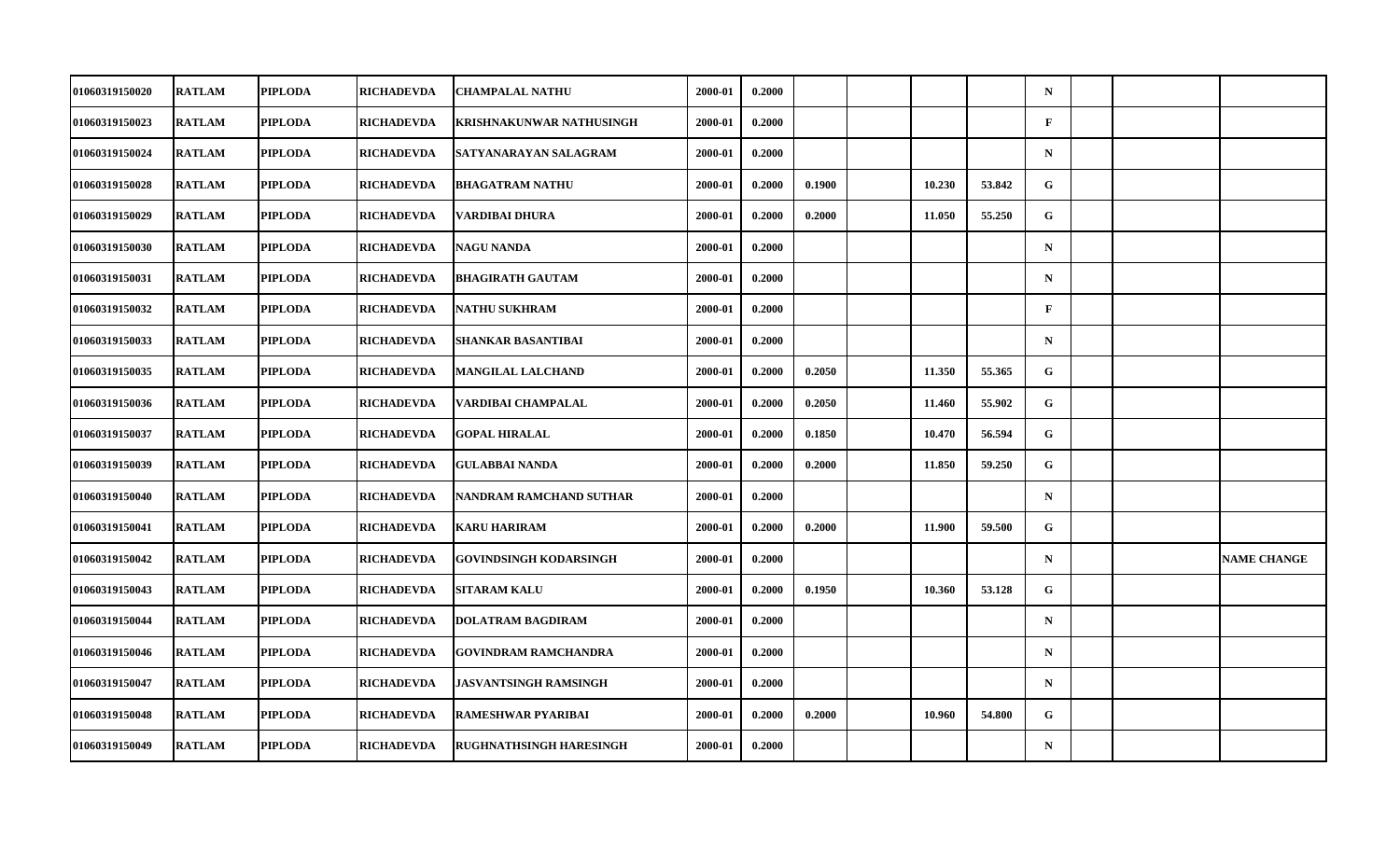| 01060319151001        | <b>RATLAM</b> | <b>PIPLODA</b> | RANAYARA        | KESHURAM RATANLAL             | 2000-01 | 0.2000 | 0.1900 | 10.570 | 55.631 | G            |    |                    |
|-----------------------|---------------|----------------|-----------------|-------------------------------|---------|--------|--------|--------|--------|--------------|----|--------------------|
| 01060319151002        | <b>RATLAM</b> | <b>PIPLODA</b> | <b>RANAYARA</b> | KANCHANBAI PRABHULAL          | 2000-01 | 0.2000 | 0.2050 | 11.910 | 58.097 | G            |    |                    |
| 01060319151004        | <b>RATLAM</b> | <b>PIPLODA</b> | <b>RANAYARA</b> | <b>JANIBAI RATANLAL</b>       | 2000-01 | 0.2000 |        |        |        | $\mathbf N$  |    |                    |
| 01060319151005        | <b>RATLAM</b> | <b>PIPLODA</b> | RANAYARA        | SHATANAND RAMPRATAP           | 2000-01 | 0.2000 | 0.1950 | 11.420 | 58.564 | G            |    |                    |
| 01060319151006        | <b>RATLAM</b> | <b>PIPLODA</b> | RANAYARA        | <b>BHAGWAN DALU</b>           | 2000-01 | 0.2000 |        |        |        | $\mathbf N$  |    |                    |
| 01060319151008        | <b>RATLAM</b> | <b>PIPLODA</b> | <b>RANAYARA</b> | <b>HANSRAJ SUKHRAM</b>        | 2000-01 | 0.2000 |        |        |        | $\mathbf N$  |    |                    |
| 01060319151009        | <b>RATLAM</b> | <b>PIPLODA</b> | <b>RANAYARA</b> | RAMCHANDRA SHANKAR LAL        | 2000-01 | 0.2000 | 0.1950 | 12.070 | 61.897 | G.           |    |                    |
| 01060319151010        | <b>RATLAM</b> | <b>PIPLODA</b> | RANAYARA        | RAMCHANDRA SHIVLAL            | 2000-01 | 0.2000 | 0.1900 | 10.810 | 56.894 | G            |    |                    |
| 01060319151011        | <b>RATLAM</b> | <b>PIPLODA</b> | <b>RANAYARA</b> | <b>CHAMPABAI DEVILAL</b>      | 2000-01 | 0.2000 |        |        |        | $\mathbf N$  |    |                    |
| 01060319151012        | <b>RATLAM</b> | <b>PIPLODA</b> | <b>RANAYARA</b> | <b>BASANTIBAI VARDICHAND</b>  | 2000-01 | 0.2000 |        |        |        | $\mathbf N$  |    |                    |
| <b>01060319151013</b> | <b>RATLAM</b> | <b>PIPLODA</b> | RANAYARA        | <b>KANWARGIR MANGUGIR</b>     | 2000-01 | 0.2000 |        |        |        | $\mathbf N$  |    |                    |
| 01060319151014        | <b>RATLAM</b> | <b>PIPLODA</b> | <b>RANAYARA</b> | <b>FATEHSINGH CHATARSINGH</b> | 2000-01 | 0.2000 |        |        |        | $\mathbf N$  |    |                    |
| 01060319151015        | <b>RATLAM</b> | <b>PIPLODA</b> | <b>RANAYARA</b> | <b>SHANKARLAL KHUBA</b>       | 2000-01 | 0.2000 | 0.2000 | 11.520 | 57.600 | G            |    |                    |
| 01060319151017        | <b>RATLAM</b> | <b>PIPLODA</b> | RANAYARA        | <b>KALUSINGH RAMSINGH</b>     | 2000-01 | 0.2000 | 0.1050 | 4.990  | 47.523 | G            | 04 |                    |
| 01060319151018        | <b>RATLAM</b> | <b>PIPLODA</b> | RANAYARA        | <b>CHHAGANLAL SHIVRAM</b>     | 2000-01 | 0.2000 |        |        |        | $\mathbf N$  |    |                    |
| 01060319151019        | <b>RATLAM</b> | <b>PIPLODA</b> | <b>RANAYARA</b> | DEVPURI RATANPURI             | 2000-01 | 0.2000 |        |        |        | $\mathbf{F}$ |    | <b>NAME CHANGE</b> |
| <b>01060319151021</b> | <b>RATLAM</b> | <b>PIPLODA</b> | RANAYARA        | MOTIYABAI BHAGIRATH           | 2000-01 | 0.2000 |        |        |        | $\mathbf N$  |    |                    |
| 01060319151022        | <b>RATLAM</b> | <b>PIPLODA</b> | <b>RANAYARA</b> | <b>BASANTILAL SHIVRAM</b>     | 2000-01 | 0.2000 | 0.2050 | 10.910 | 53.219 | $\mathbf G$  |    |                    |
| 01060319151023        | <b>RATLAM</b> | <b>PIPLODA</b> | RANAYARA        | RADHESHYAM NANURAM            | 2000-01 | 0.2000 |        |        |        | $\mathbf N$  |    |                    |
| 01060319151024        | <b>RATLAM</b> | <b>PIPLODA</b> | <b>RANAYARA</b> | LALKUNWAR KESHARSINGH         | 2000-01 | 0.2000 |        |        |        | $\mathbf N$  |    |                    |
| 01060319151025        | <b>RATLAM</b> | <b>PIPLODA</b> | <b>RANAYARA</b> | <b>HIRALAL KASTURCHAND</b>    | 2000-01 | 0.2000 |        |        |        | $\mathbf N$  |    |                    |
| 01060319151026        | <b>RATLAM</b> | <b>PIPLODA</b> | RANAYARA        | KASTURIBAI GANESHRAM          | 2000-01 | 0.2000 |        |        |        | $\mathbf N$  |    |                    |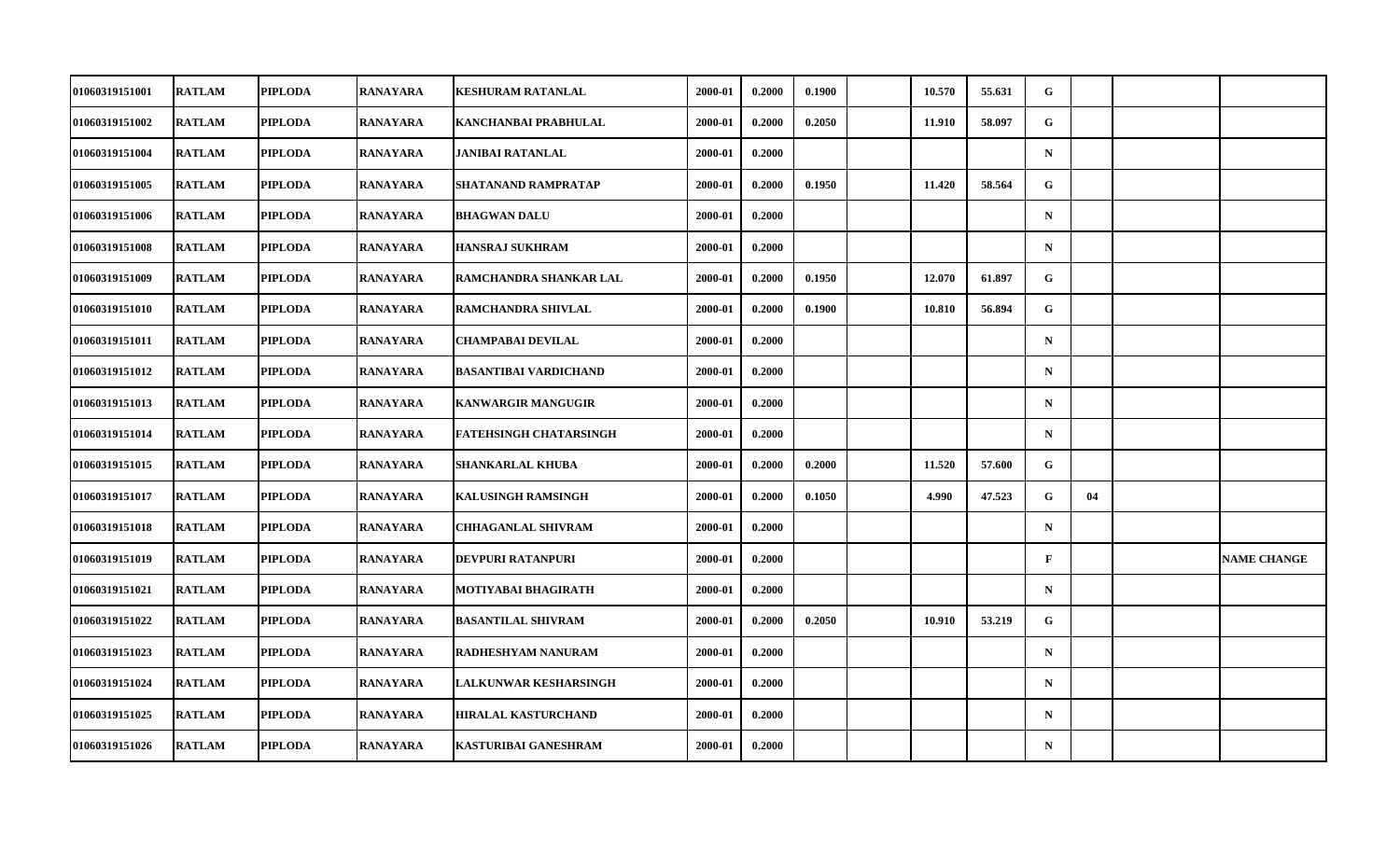| 01060319151028        | <b>RATLAM</b> | <b>PIPLODA</b> | RANAYARA        | MANGIBAI SHOBHAGLAL           | 2000-01 | 0.2000 |        |        |        | $\mathbf N$  |  |                    |
|-----------------------|---------------|----------------|-----------------|-------------------------------|---------|--------|--------|--------|--------|--------------|--|--------------------|
| 01060319151029        | <b>RATLAM</b> | <b>PIPLODA</b> | <b>RANAYARA</b> | <b>RAMESHWAR SUKHRAM</b>      | 2000-01 | 0.2000 |        |        |        | ${\bf N}$    |  |                    |
| 01060319151032        | <b>RATLAM</b> | <b>PIPLODA</b> | <b>RANAYARA</b> | <b>BHANWARSINGH CHENSINGH</b> | 2000-01 | 0.2000 |        |        |        | $\mathbf N$  |  |                    |
| 01060319151033        | <b>RATLAM</b> | <b>PIPLODA</b> | RANAYARA        | <b>GANGABAI GOPAL</b>         | 2000-01 | 0.2000 |        |        |        | $\mathbf N$  |  |                    |
| 01060319151034        | <b>RATLAM</b> | <b>PIPLODA</b> | RANAYARA        | SHIVNARAYAN JAGANNATH         | 2000-01 | 0.2000 |        |        |        | $\mathbf N$  |  |                    |
| 01060319151036        | <b>RATLAM</b> | <b>PIPLODA</b> | <b>RANAYARA</b> | <b>CHENRAM CHAGANLAL</b>      | 2000-01 | 0.2000 |        |        |        | $\mathbf N$  |  |                    |
| 01060319151037        | <b>RATLAM</b> | <b>PIPLODA</b> | <b>RANAYARA</b> | <b>MOTIYABAI RAMLAL</b>       | 2000-01 | 0.2000 |        |        |        | $\mathbf N$  |  |                    |
| 01060319151038        | <b>RATLAM</b> | <b>PIPLODA</b> | RANAYARA        | AMRATRAM KESHURAM             | 2000-01 | 0.2000 |        |        |        | $\mathbf N$  |  |                    |
| 01060319151039        | <b>RATLAM</b> | <b>PIPLODA</b> | <b>RANAYARA</b> | RAMCHANDRA MAGANIRAM          | 2000-01 | 0.2000 | 0.2000 | 10.720 | 53.600 | G            |  |                    |
| 01060319151040        | <b>RATLAM</b> | <b>PIPLODA</b> | <b>RANAYARA</b> | <b>RAJARAM NANDRAM</b>        | 2000-01 | 0.2000 | 0.2000 | 12.040 | 60.200 | $\mathbf{G}$ |  |                    |
| 01060319151042        | <b>RATLAM</b> | <b>PIPLODA</b> | RANAYARA        | <b>JAGDISH CHUNNILAL</b>      | 2000-01 | 0.2000 |        |        |        | $\mathbf N$  |  |                    |
| 01060319151043        | <b>RATLAM</b> | <b>PIPLODA</b> | <b>RANAYARA</b> | <b>BAGDIRAM ONKARLAL</b>      | 2000-01 | 0.2000 |        |        |        | $\mathbf N$  |  |                    |
| 01060319151044        | <b>RATLAM</b> | <b>PIPLODA</b> | <b>RANAYARA</b> | <b>ONKARLAL NANURAM</b>       | 2000-01 | 0.2000 | 0.1900 | 10.520 | 55.368 | G            |  |                    |
| 01060319151045        | <b>RATLAM</b> | <b>PIPLODA</b> | RANAYARA        | <b>RAJARAM AMBARAM</b>        | 2000-01 | 0.2000 |        |        |        | $\mathbf N$  |  |                    |
| 01060319151046        | <b>RATLAM</b> | <b>PIPLODA</b> | RANAYARA        | NAGULAL LAKHKHA BALAI         | 2000-01 | 0.2000 |        |        |        | $\mathbf N$  |  |                    |
| 01060319151047        | <b>RATLAM</b> | <b>PIPLODA</b> | <b>RANAYARA</b> | RESHAMKUNWAR BHANWARSINGH     | 2000-01 | 0.2000 | 0.1100 | 5.960  | 54.181 | G            |  |                    |
| <b>01060319151048</b> | <b>RATLAM</b> | <b>PIPLODA</b> | RANAYARA        | <b>GORISHANKAR DEEPALAL</b>   | 2000-01 | 0.2000 |        |        |        | $\mathbf N$  |  |                    |
| 01060319151049        | <b>RATLAM</b> | <b>PIPLODA</b> | <b>RANAYARA</b> | <b>KISHAN NANDA</b>           | 2000-01 | 0.2000 | 0.2000 | 10.520 | 52.600 | $\mathbf G$  |  |                    |
| 01060319151050        | <b>RATLAM</b> | <b>PIPLODA</b> | RANAYARA        | <b>DURGA BHAGIRATH TELI</b>   | 2000-01 | 0.2000 |        |        |        | $\mathbf N$  |  |                    |
| 01060319151051        | <b>RATLAM</b> | <b>PIPLODA</b> | <b>RANAYARA</b> | <b>KALU MAGNIRAM</b>          | 2000-01 | 0.2000 |        |        |        | $\mathbf N$  |  |                    |
| 01060319151052        | <b>RATLAM</b> | <b>PIPLODA</b> | <b>RANAYARA</b> | RAMKUNWARBAI PANNALAL         | 2000-01 | 0.2000 |        |        |        | $\mathbf N$  |  | <b>NAME CHANGE</b> |
| 01060319151053        | <b>RATLAM</b> | <b>PIPLODA</b> | RANAYARA        | MANGU RAMA KUMAWAT            | 2000-01 | 0.2000 |        |        |        | ${\bf N}$    |  |                    |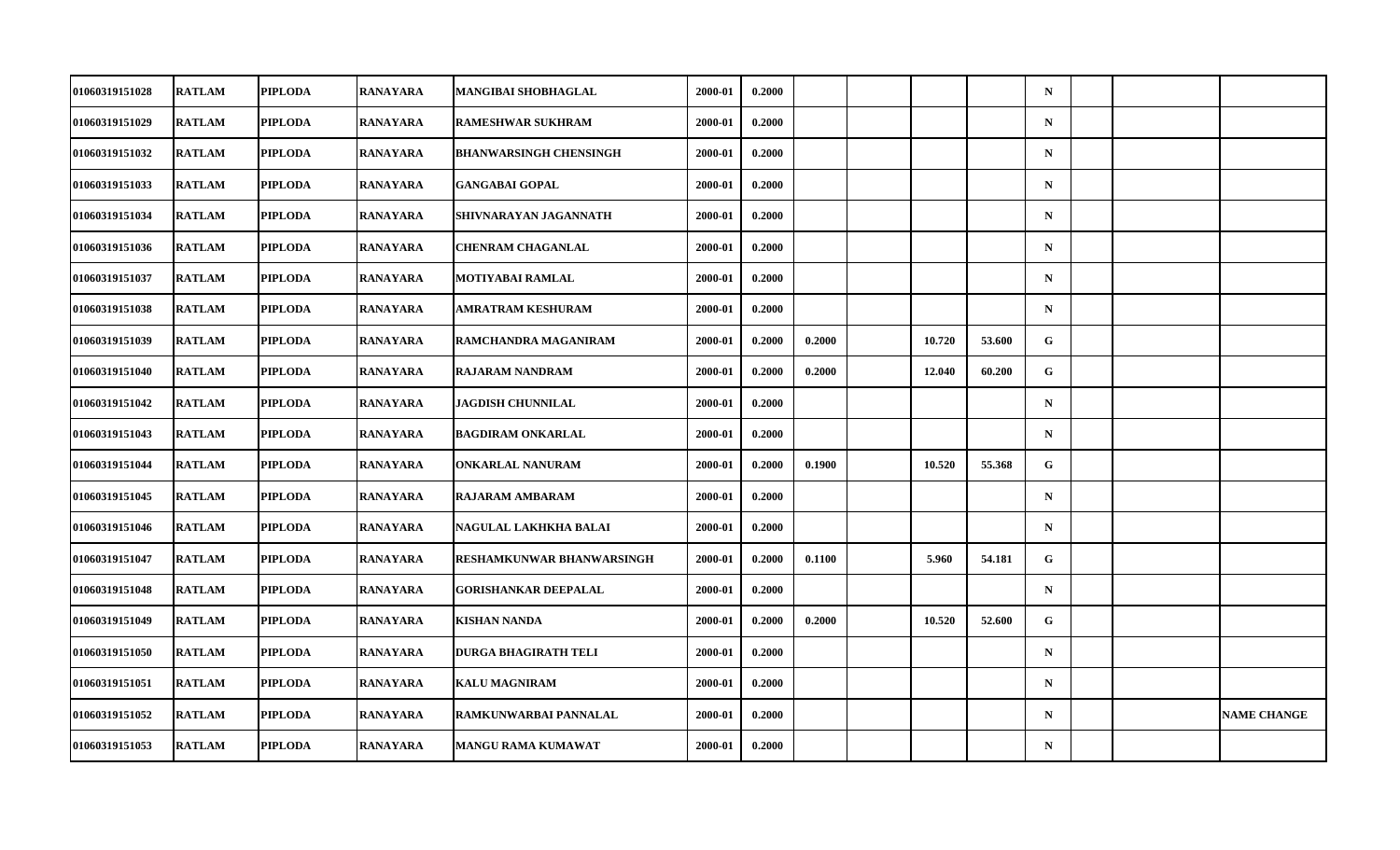| 01060319151054 | <b>RATLAM</b> | <b>PIPLODA</b> | <b>RANAYARA</b> | <b>BHERULAL NANURAM</b>       | 2000-01 | 0.2000 |        |        |        | $\mathbf N$  |    |  |
|----------------|---------------|----------------|-----------------|-------------------------------|---------|--------|--------|--------|--------|--------------|----|--|
| 01060319151055 | <b>RATLAM</b> | <b>PIPLODA</b> | <b>RANAYARA</b> | SHANTILAL MANGALPRASAD        | 2000-01 | 0.2000 |        |        |        | $\mathbf N$  |    |  |
| 01060319151056 | <b>RATLAM</b> | <b>PIPLODA</b> | <b>RANAYARA</b> | <b>VENIRAM AMBARAM</b>        | 2000-01 | 0.2000 |        |        |        | $\mathbf N$  |    |  |
| 01060319151057 | <b>RATLAM</b> | <b>PIPLODA</b> | RANAYARA        | LALITABAI RAMESHCHANDRA       | 2000-01 | 0.2000 |        |        |        | $\mathbf N$  |    |  |
| 01060319151058 | <b>RATLAM</b> | <b>PIPLODA</b> | <b>RANAYARA</b> | <b>DASAHRATH SHOBHARAM</b>    | 2000-01 | 0.2000 |        |        |        | $\mathbf N$  |    |  |
| 01060319151059 | <b>RATLAM</b> | <b>PIPLODA</b> | <b>RANAYARA</b> | <b>CHAMPALAL HANSRAJ</b>      | 2000-01 | 0.2000 |        |        |        | $\mathbf N$  |    |  |
| 01060319151061 | <b>RATLAM</b> | <b>PIPLODA</b> | <b>RANAYARA</b> | <b>MAGANIRAM MOTI</b>         | 2000-01 | 0.2000 |        |        |        | $\mathbf N$  |    |  |
| 01060319151062 | <b>RATLAM</b> | <b>PIPLODA</b> | <b>RANAYARA</b> | RAGHUVIRSINGH NATHUSINGH      | 2000-01 | 0.2000 |        |        |        | $\mathbf N$  |    |  |
| 01060319151063 | <b>RATLAM</b> | <b>PIPLODA</b> | <b>RANAYARA</b> | RAMKANYABAI LAKHMIRAM         | 2000-01 | 0.2000 |        |        |        | $\mathbf{F}$ |    |  |
| 01060319151064 | <b>RATLAM</b> | <b>PIPLODA</b> | <b>RANAYARA</b> | LILABAI KANIRAM               | 2000-01 | 0.2000 |        |        |        | $\mathbf N$  |    |  |
| 01060319151067 | <b>RATLAM</b> | <b>PIPLODA</b> | <b>RANAYARA</b> | <b>HIRA NATHU</b>             | 2000-01 | 0.2000 |        |        |        | $\mathbf N$  |    |  |
| 01060319151068 | <b>RATLAM</b> | <b>PIPLODA</b> | <b>RANAYARA</b> | PANNALAL NIRBHERAM            | 2000-01 | 0.2000 |        |        |        | $\mathbf N$  |    |  |
| 01060319151069 | <b>RATLAM</b> | <b>PIPLODA</b> | <b>RANAYARA</b> | <b>JANIBAI BHAGIRATH</b>      | 2000-01 | 0.2000 | 0.2050 | 10.360 | 50.536 | ${\bf G}$    | 04 |  |
| 01060319151070 | <b>RATLAM</b> | <b>PIPLODA</b> | <b>RANAYARA</b> | <b>SHRIRAM GAMERIBAI</b>      | 2000-01 | 0.2000 |        |        |        | $\mathbf N$  |    |  |
| 01060319151073 | <b>RATLAM</b> | <b>PIPLODA</b> | <b>RANAYARA</b> | <b>OMPRAKASH NATHU</b>        | 2000-01 | 0.2000 |        |        |        | $\mathbf N$  |    |  |
| 01060319151074 | <b>RATLAM</b> | <b>PIPLODA</b> | <b>RANAYARA</b> | <b>HIRALAL DHAPUBAI</b>       | 2000-01 | 0.2000 |        |        |        | $\mathbf N$  |    |  |
| 01060319151075 | <b>RATLAM</b> | <b>PIPLODA</b> | <b>RANAYARA</b> | RAMCHANDRA BHERULAL           | 2000-01 | 0.2000 | 0.2000 | 11.110 | 55.550 | G            |    |  |
| 01060319151076 | <b>RATLAM</b> | <b>PIPLODA</b> | <b>RANAYARA</b> | <b>DHULSINGH NIRBHAYSINGH</b> | 2000-01 | 0.2000 |        |        |        | $\mathbf N$  |    |  |
| 01060319151077 | <b>RATLAM</b> | <b>PIPLODA</b> | <b>RANAYARA</b> | LAXMINARAYAN BHERULAL         | 2000-01 | 0.2000 | 0.1900 | 10.990 | 57.842 | G            |    |  |
| 01060319151078 | <b>RATLAM</b> | <b>PIPLODA</b> | <b>RANAYARA</b> | <b>RAMPRASAD TULSIRAM</b>     | 2000-01 | 0.2000 |        |        |        | $\mathbf N$  |    |  |
| 01060319151079 | <b>RATLAM</b> | <b>PIPLODA</b> | <b>RANAYARA</b> | <b>SURAJ SUKHARAMGIR</b>      | 2000-01 | 0.2000 |        |        |        | $\mathbf N$  |    |  |
| 01060319151080 | <b>RATLAM</b> | <b>PIPLODA</b> | <b>RANAYARA</b> | <b>RAMA RAMRATAN</b>          | 2000-01 | 0.2000 | 0.2000 | 10.570 | 52.850 | G            |    |  |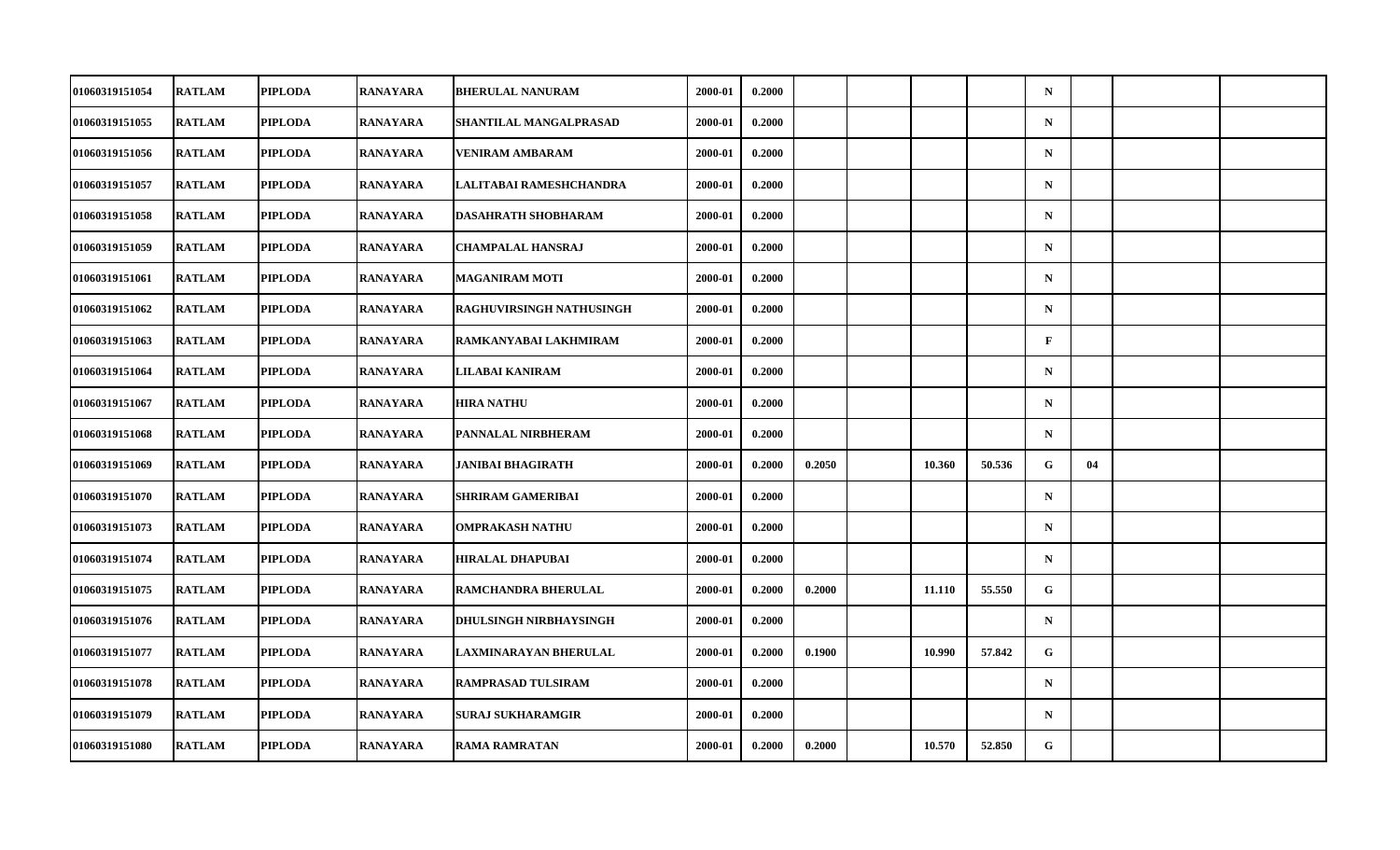| 01060319151081 | <b>RATLAM</b> | <b>PIPLODA</b> | <b>RANAYARA</b> | VARDIBAI NATHU                        | 2000-01 | 0.2000 |        |        |        | $\mathbf N$ |  |  |
|----------------|---------------|----------------|-----------------|---------------------------------------|---------|--------|--------|--------|--------|-------------|--|--|
| 01060319151082 | <b>RATLAM</b> | <b>PIPLODA</b> | <b>RANAYARA</b> | <b>BALARAM MOHANLAL KUMAWAT</b>       | 2000-01 | 0.2000 |        |        |        | $\mathbf N$ |  |  |
| 01060319151083 | <b>RATLAM</b> | <b>PIPLODA</b> | <b>RANAYARA</b> | <b>BHANWARBAI MOHANLAL KULMI</b>      | 2000-01 | 0.2000 |        |        |        | $\mathbf N$ |  |  |
| 01060319151084 | <b>RATLAM</b> | <b>PIPLODA</b> | <b>RANAYARA</b> | <b>NAGULAL DHURAJI</b>                | 2000-01 | 0.2000 |        |        |        | $\mathbf N$ |  |  |
| 01060319151085 | <b>RATLAM</b> | <b>PIPLODA</b> | <b>RANAYARA</b> | SHOBHARAM BHUWAN                      | 2000-01 | 0.2000 |        |        |        | $\mathbf N$ |  |  |
| 01060319151086 | <b>RATLAM</b> | <b>PIPLODA</b> | <b>RANAYARA</b> | <b>NATHU DHURIBAI</b>                 | 2000-01 | 0.2000 |        |        |        | $\mathbf N$ |  |  |
| 01060319151087 | <b>RATLAM</b> | <b>PIPLODA</b> | <b>RANAYARA</b> | SHARDABAI RADHESHAYAM                 | 2000-01 | 0.2000 |        |        |        | ${\bf N}$   |  |  |
| 01060319151088 | <b>RATLAM</b> | <b>PIPLODA</b> | RANAYARA        | LACHCHIBAI PEMA                       | 2000-01 | 0.2000 |        |        |        | $\mathbf N$ |  |  |
| 01060319151090 | <b>RATLAM</b> | <b>PIPLODA</b> | <b>RANAYARA</b> | <b>BHANWARLAL MATHURALAL</b>          | 2000-01 | 0.2000 |        |        |        | $\mathbf N$ |  |  |
| 01060319151091 | <b>RATLAM</b> | <b>PIPLODA</b> | <b>RANAYARA</b> | SHANKARLAL BADAMBAI                   | 2000-01 | 0.2000 |        |        |        | $\mathbf N$ |  |  |
| 01060319151092 | <b>RATLAM</b> | <b>PIPLODA</b> | RANAYARA        | RADHESHYAM BAGDIBAI                   | 2000-01 | 0.2000 |        |        |        | $\mathbf N$ |  |  |
| 01060319151094 | <b>RATLAM</b> | <b>PIPLODA</b> | <b>RANAYARA</b> | <b>BABULAL KHEMRAJ</b>                | 2000-01 | 0.2000 |        |        |        | $\mathbf N$ |  |  |
| 01060319151095 | <b>RATLAM</b> | <b>PIPLODA</b> | <b>RANAYARA</b> | <b>BABULAL BHAGIRATH</b>              | 2000-01 | 0.2000 |        |        |        | $\mathbf N$ |  |  |
| 01060319151096 | <b>RATLAM</b> | <b>PIPLODA</b> | RANAYARA        | <b>BABULAL NATHULAL</b>               | 2000-01 | 0.2000 |        |        |        | $\mathbf N$ |  |  |
| 01060319151097 | <b>RATLAM</b> | <b>PIPLODA</b> | <b>RANAYARA</b> | <b>BADRILAL CHUNNILAL</b>             | 2000-01 | 0.2000 |        |        |        | $\mathbf N$ |  |  |
| 01060319151098 | <b>RATLAM</b> | <b>PIPLODA</b> | <b>RANAYARA</b> | <b>BADRILAL RATANLAL</b>              | 2000-01 | 0.2000 |        |        |        | $\mathbf N$ |  |  |
| 01060319151099 | <b>RATLAM</b> | <b>PIPLODA</b> | RANAYARA        | <b>BAGDIRAM FULCHAND</b>              | 2000-01 | 0.2000 |        |        |        | $\mathbf N$ |  |  |
| 01060319151100 | <b>RATLAM</b> | <b>PIPLODA</b> | RANAYARA        | <b>BANKATLAL NAGULAL</b>              | 2000-01 | 0.2000 |        |        |        | $\mathbf N$ |  |  |
| 01060319151101 | <b>RATLAM</b> | <b>PIPLODA</b> | RANAYARA        | <b>BHAGATRAM SUKHRAM</b>              | 2000-01 | 0.2000 |        |        |        | $\mathbf N$ |  |  |
| 01060319151102 | <b>RATLAM</b> | <b>PIPLODA</b> | <b>RANAYARA</b> | <b>BHAGIRATH BAGDIRAM</b>             | 2000-01 | 0.2000 |        |        |        | $\mathbf N$ |  |  |
| 01060319151103 | <b>RATLAM</b> | <b>PIPLODA</b> | <b>RANAYARA</b> | BHANWARLAL LAXMINARAYAN PATIDAR       | 2000-01 | 0.2000 |        |        |        | $\mathbf N$ |  |  |
| 01060319151104 | <b>RATLAM</b> | <b>PIPLODA</b> | RANAYARA        | <b>BHANWARLAL LAXMINARAYAN SUDHAR</b> | 2000-01 | 0.2000 | 0.1950 | 11.280 | 57.846 | G           |  |  |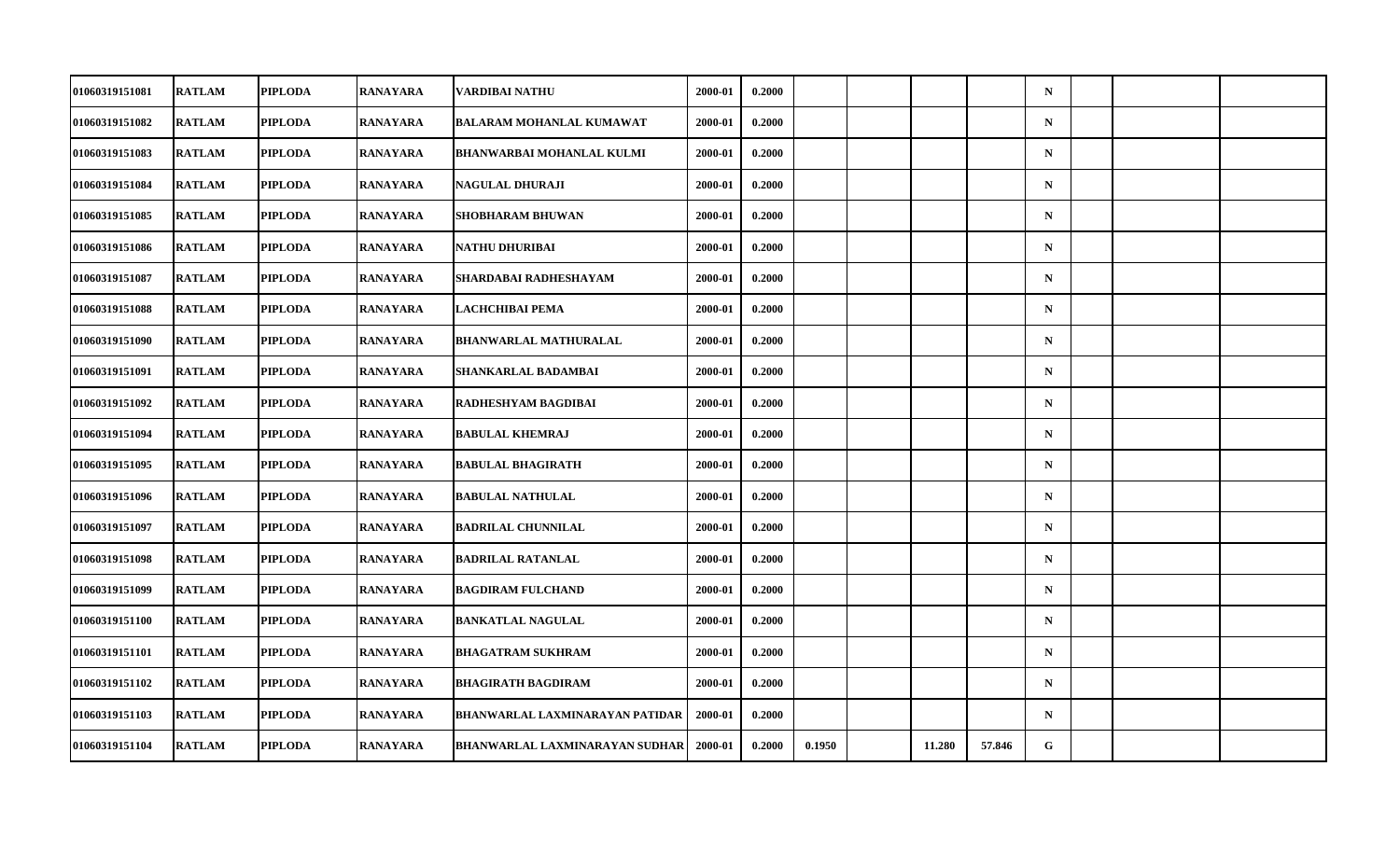| 01060319151105 | <b>RATLAM</b> | <b>PIPLODA</b> | <b>RANAYARA</b> | <b>BHERULAL BHUWAN</b>         | 2000-01 | 0.2000 |        |        |        | $\mathbf N$ |  |                        |
|----------------|---------------|----------------|-----------------|--------------------------------|---------|--------|--------|--------|--------|-------------|--|------------------------|
| 01060319151107 | <b>RATLAM</b> | <b>PIPLODA</b> | <b>RANAYARA</b> | <b>DASHARATH DALURAM</b>       | 2000-01 | 0.2000 | 0.1200 | 6.720  | 56.000 | $\mathbf G$ |  |                        |
| 01060319151108 | <b>RATLAM</b> | <b>PIPLODA</b> | <b>RANAYARA</b> | <b>DASHRATH CHUNNILAL</b>      | 2000-01 | 0.2000 |        |        |        | $\mathbf N$ |  |                        |
| 01060319151109 | <b>RATLAM</b> | <b>PIPLODA</b> | <b>RANAYARA</b> | <b>DASHRATH KHEMRAJ</b>        | 2000-01 | 0.2000 |        |        |        | $\mathbf N$ |  | <b>TRANSFER/BEHPUR</b> |
| 01060319151110 | <b>RATLAM</b> | <b>PIPLODA</b> | <b>RANAYARA</b> | DAYARAM KAMLASHANKER           | 2000-01 | 0.2000 | 0.1800 | 11.030 | 61.277 | G           |  |                        |
| 01060319151111 | <b>RATLAM</b> | <b>PIPLODA</b> | <b>RANAYARA</b> | DHANRAJ SHNAKARLAL             | 2000-01 | 0.2000 |        |        |        | $\mathbf N$ |  |                        |
| 01060319151112 | <b>RATLAM</b> | <b>PIPLODA</b> | <b>RANAYARA</b> | DINESHKUMAR KAMLASHANKAR       | 2000-01 | 0.2000 | 0.2000 | 11.050 | 55.250 | $\mathbf G$ |  |                        |
| 01060319151113 | <b>RATLAM</b> | <b>PIPLODA</b> | RANAYARA        | <b>FULCHAND DHURALAL</b>       | 2000-01 | 0.2000 |        |        |        | $\mathbf N$ |  |                        |
| 01060319151114 | <b>RATLAM</b> | <b>PIPLODA</b> | <b>RANAYARA</b> | <b>GANESHRAM HIRALAL</b>       | 2000-01 | 0.2000 |        |        |        | $\mathbf N$ |  |                        |
| 01060319151115 | <b>RATLAM</b> | <b>PIPLODA</b> | <b>RANAYARA</b> | <b>GANESHRAM NATHUJI</b>       | 2000-01 | 0.2000 |        |        |        | $\mathbf N$ |  |                        |
| 01060319151117 | <b>RATLAM</b> | <b>PIPLODA</b> | RANAYARA        | <b>GHANSHYAM DHURALAL</b>      | 2000-01 | 0.2000 |        |        |        | $\mathbf N$ |  |                        |
| 01060319151118 | <b>RATLAM</b> | <b>PIPLODA</b> | <b>RANAYARA</b> | <b>GOPAL MOHANLAL</b>          | 2000-01 | 0.2000 |        |        |        | $\mathbf N$ |  |                        |
| 01060319151119 | <b>RATLAM</b> | <b>PIPLODA</b> | <b>RANAYARA</b> | <b>GOPALSINGH BAHADURSINGH</b> | 2000-01 | 0.2000 | 0.1850 | 10.200 | 55.135 | G           |  |                        |
| 01060319151120 | <b>RATLAM</b> | <b>PIPLODA</b> | RANAYARA        | <b>GUMANSINGH CHENSINGH</b>    | 2000-01 | 0.2000 | 0.1900 | 11.450 | 60.263 | G           |  |                        |
| 01060319151121 | <b>RATLAM</b> | <b>PIPLODA</b> | <b>RANAYARA</b> | HUKMICHAND SHANKARLAL          | 2000-01 | 0.2000 |        |        |        | $\mathbf N$ |  |                        |
| 01060319151122 | <b>RATLAM</b> | <b>PIPLODA</b> | <b>RANAYARA</b> | <b>ISHWARLAL CHUNNILAL</b>     | 2000-01 | 0.2000 |        |        |        | $\mathbf N$ |  |                        |
| 01060319151123 | <b>RATLAM</b> | <b>PIPLODA</b> | RANAYARA        | JAGDISH MOHANLAL               | 2000-01 | 0.2000 |        |        |        | $\mathbf N$ |  |                        |
| 01060319151124 | <b>RATLAM</b> | <b>PIPLODA</b> | RANAYARA        | <b>JAGDISH NAGULAL</b>         | 2000-01 | 0.2000 |        |        |        | $\mathbf N$ |  |                        |
| 01060319151126 | <b>RATLAM</b> | <b>PIPLODA</b> | RANAYARA        | JAGDISHLAL BHAGIRATH           | 2000-01 | 0.2000 |        |        |        | $\mathbf N$ |  |                        |
| 01060319151128 | <b>RATLAM</b> | <b>PIPLODA</b> | <b>RANAYARA</b> | <b>KANWARLAL PARTHA</b>        | 2000-01 | 0.2000 |        |        |        | $\mathbf N$ |  |                        |
| 01060319151129 | <b>RATLAM</b> | <b>PIPLODA</b> | <b>RANAYARA</b> | KRISHANVALLABH HARIRAM         | 2000-01 | 0.2000 |        |        |        | $\mathbf N$ |  |                        |
| 01060319151130 | <b>RATLAM</b> | <b>PIPLODA</b> | RANAYARA        | <b>KUNTIBAI BHERULAL</b>       | 2000-01 | 0.2000 |        |        |        | $\mathbf N$ |  |                        |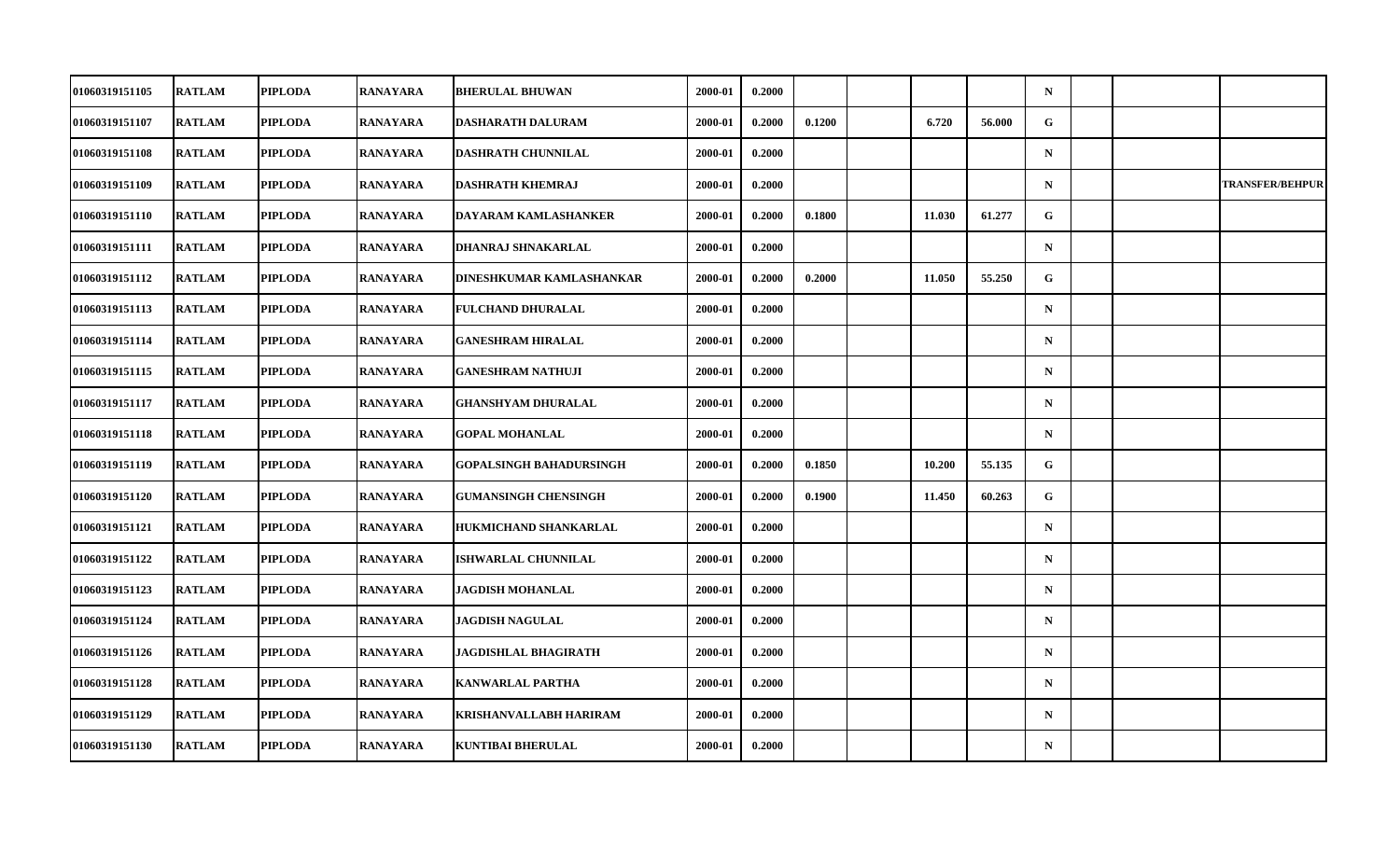| 01060319151131 | <b>RATLAM</b> | <b>PIPLODA</b> | <b>RANAYARA</b> | LAXMINARAYAN KESHURAM        | 2000-01 | 0.2000 |        |        |        | $\mathbf N$ |    |  |
|----------------|---------------|----------------|-----------------|------------------------------|---------|--------|--------|--------|--------|-------------|----|--|
| 01060319151132 | <b>RATLAM</b> | <b>PIPLODA</b> | <b>RANAYARA</b> | LILABAI HARIRAM              | 2000-01 | 0.2000 | 0.1850 | 10.040 | 54.270 | $\mathbf G$ |    |  |
| 01060319151133 | <b>RATLAM</b> | <b>PIPLODA</b> | <b>RANAYARA</b> | MANGALPRASAD RADHAKISHAN     | 2000-01 | 0.2000 |        |        |        | $\mathbf N$ |    |  |
| 01060319151134 | <b>RATLAM</b> | <b>PIPLODA</b> | <b>RANAYARA</b> | MANGILAL SHOBHARAM           | 2000-01 | 0.2000 |        |        |        | $\mathbf N$ |    |  |
| 01060319151135 | <b>RATLAM</b> | <b>PIPLODA</b> | <b>RANAYARA</b> | MOHANLAL DHURA               | 2000-01 | 0.2000 | 0.1050 | 5.580  | 53.142 | G           |    |  |
| 01060319151136 | <b>RATLAM</b> | <b>PIPLODA</b> | <b>RANAYARA</b> | MOHANSINGH NIRBHAYSINGH      | 2000-01 | 0.2000 |        |        |        | $\mathbf N$ |    |  |
| 01060319151137 | <b>RATLAM</b> | <b>PIPLODA</b> | <b>RANAYARA</b> | NATHULAL KACHRULAL           | 2000-01 | 0.2000 |        |        |        | $\mathbf N$ |    |  |
| 01060319151138 | <b>RATLAM</b> | <b>PIPLODA</b> | RANAYARA        | <b>NAVALSINGH NATHUSINGH</b> | 2000-01 | 0.2000 |        |        |        | $\mathbf N$ |    |  |
| 01060319151139 | <b>RATLAM</b> | <b>PIPLODA</b> | <b>RANAYARA</b> | PRAKASH RAMESHWAR            | 2000-01 | 0.2000 | 0.0950 | 5.090  | 53.578 | G           |    |  |
| 01060319151140 | <b>RATLAM</b> | <b>PIPLODA</b> | <b>RANAYARA</b> | PREMGIR MANGUGIR             | 2000-01 | 0.2000 |        |        |        | $\mathbf N$ |    |  |
| 01060319151142 | <b>RATLAM</b> | <b>PIPLODA</b> | RANAYARA        | PURSHOTTAM MANGILAL          | 2000-01 | 0.2000 |        |        |        | $\mathbf N$ |    |  |
| 01060319151143 | <b>RATLAM</b> | <b>PIPLODA</b> | <b>RANAYARA</b> | RADHESHYAM LAXMINARAYAN      | 2000-01 | 0.2000 |        |        |        | $\mathbf N$ |    |  |
| 01060319151144 | <b>RATLAM</b> | <b>PIPLODA</b> | <b>RANAYARA</b> | RADHESHYAM NATHULAL          | 2000-01 | 0.2000 | 0.1950 | 10.660 | 54.667 | G           |    |  |
| 01060319151145 | <b>RATLAM</b> | <b>PIPLODA</b> | RANAYARA        | RAJENDRAKUMAR KESARIMAL      | 2000-01 | 0.2000 |        |        |        | $\mathbf N$ |    |  |
| 01060319151146 | <b>RATLAM</b> | <b>PIPLODA</b> | <b>RANAYARA</b> | <b>RAJESH UMASHANKAR</b>     | 2000-01 | 0.2000 |        |        |        | $\mathbf N$ |    |  |
| 01060319151147 | <b>RATLAM</b> | <b>PIPLODA</b> | <b>RANAYARA</b> | <b>RAMCHANDRA BHERA</b>      | 2000-01 | 0.2000 |        |        |        | $\mathbf N$ |    |  |
| 01060319151148 | <b>RATLAM</b> | <b>PIPLODA</b> | RANAYARA        | RAMCHANDRA LAXMINARAYAN      | 2000-01 | 0.2000 |        |        |        | $\mathbf N$ |    |  |
| 01060319151149 | <b>RATLAM</b> | <b>PIPLODA</b> | RANAYARA        | RAMCHANDRA PARTHA            | 2000-01 | 0.2000 |        |        |        | $\mathbf N$ |    |  |
| 01060319151150 | <b>RATLAM</b> | <b>PIPLODA</b> | RANAYARA        | RAMDAYAL NATHULAL            | 2000-01 | 0.2000 |        |        |        | $\mathbf N$ |    |  |
| 01060319151152 | <b>RATLAM</b> | <b>PIPLODA</b> | <b>RANAYARA</b> | RAMESHCHAND NATHULAL         | 2000-01 | 0.2000 |        |        |        | $\mathbf N$ |    |  |
| 01060319151153 | <b>RATLAM</b> | <b>PIPLODA</b> | <b>RANAYARA</b> | RAMESHCHANDRA PRABHULAL      | 2000-01 | 0.2000 | 0.1400 | 6.700  | 47.857 | G           | 04 |  |
| 01060319151156 | <b>RATLAM</b> | <b>PIPLODA</b> | RANAYARA        | RAMNARAYAN MAGNIRAM          | 2000-01 | 0.2000 | 0.1900 | 10.310 | 54.263 | G           |    |  |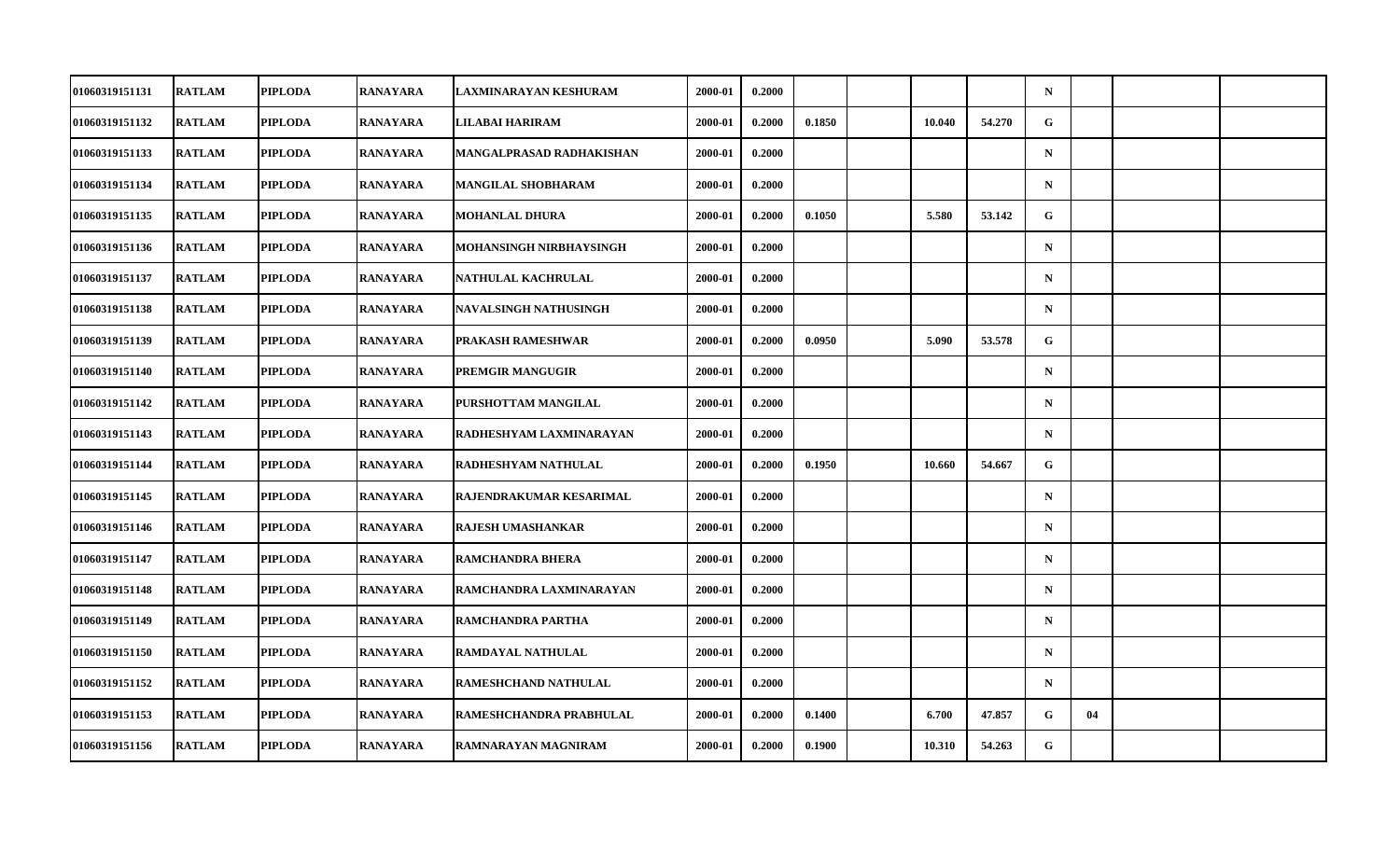| 01060319151157        | <b>RATLAM</b> | <b>PIPLODA</b> | RANAYARA        | <b>RATANLAL SAGUDA</b>     | 2000-01 | 0.2000 | 0.2000 | 9.490  | 47.450 | G            | 04 |                |                            |
|-----------------------|---------------|----------------|-----------------|----------------------------|---------|--------|--------|--------|--------|--------------|----|----------------|----------------------------|
| 01060319151159        | <b>RATLAM</b> | <b>PIPLODA</b> | RANAYARA        | <b>RUPSINGH NATHUSINGH</b> | 2000-01 | 0.2000 |        |        |        | $\mathbf N$  |    |                |                            |
| 01060319151161        | <b>RATLAM</b> | <b>PIPLODA</b> | <b>RANAYARA</b> | SATYANARAYAN NATHULAL      | 2000-01 | 0.2000 |        |        |        | $\mathbf N$  |    |                |                            |
| 01060319151162        | <b>RATLAM</b> | <b>PIPLODA</b> | RANAYARA        | SHAMBHULAL BAGDIRAM        | 2000-01 | 0.2000 |        |        |        | $\mathbf N$  |    |                |                            |
| 01060319151163        | <b>RATLAM</b> | <b>PIPLODA</b> | RANAYARA        | SHANKARGIR MANGUGIR        | 2000-01 | 0.2000 |        |        |        | $\mathbf N$  |    |                |                            |
| 01060319151164        | <b>RATLAM</b> | <b>PIPLODA</b> | <b>RANAYARA</b> | SHANKARLAL HIRALAL         | 2000-01 | 0.2000 |        |        |        | $\mathbf N$  |    |                |                            |
| 01060319151165        | <b>RATLAM</b> | <b>PIPLODA</b> | <b>RANAYARA</b> | SHANTIBAI NAGULAL          | 2000-01 | 0.2000 |        |        |        | $\mathbf N$  |    |                |                            |
| <b>01060319151166</b> | <b>RATLAM</b> | <b>PIPLODA</b> | RANAYARA        | SHIVNARAYAN KESHURAM       | 2000-01 | 0.2000 | 0.1850 | 7.460  | 40.324 | $\bf{I}$     | 02 |                |                            |
| 01060319151167        | <b>RATLAM</b> | <b>PIPLODA</b> | <b>RANAYARA</b> | SHIVNARAYAN NANDRAM        | 2000-01 | 0.2000 |        |        |        | $\mathbf N$  |    |                |                            |
| 01060319151168        | <b>RATLAM</b> | <b>PIPLODA</b> | <b>RANAYARA</b> | SITABAI CHAMPALAL          | 2000-01 | 0.2000 |        |        |        | $\mathbf N$  |    |                |                            |
| <b>01060319151169</b> | <b>RATLAM</b> | <b>PIPLODA</b> | RANAYARA        | SUKKHIBAI SITARAM          | 2000-01 | 0.2000 |        |        |        | $\mathbf N$  |    |                |                            |
| 01060319151170        | <b>RATLAM</b> | <b>PIPLODA</b> | <b>RANAYARA</b> | SURAJBAI PANNALAL          | 2000-01 | 0.2000 |        |        |        | $\mathbf N$  |    |                | <b>TRANSFER/KHODANA</b>    |
| 01060319151171        | <b>RATLAM</b> | <b>PIPLODA</b> | <b>RANAYARA</b> | VINODKUMAR MANGILAL        | 2000-01 | 0.2000 |        |        |        | $\mathbf N$  |    |                |                            |
| 01060319151172        | <b>RATLAM</b> | <b>PIPLODA</b> | RANAYARA        | VISHNUPRASAD DHURALAL      | 2000-01 | 0.2000 |        |        |        | $\mathbf N$  |    |                |                            |
| 01060319151173        | <b>RATLAM</b> | <b>PIPLODA</b> | RANAYARA        | VISHNUPRASAD KAMLASHNAKAR  | 2000-01 | 0.2000 |        |        |        | $\mathbf N$  |    |                |                            |
| 01060319151174        | <b>RATLAM</b> | <b>PIPLODA</b> | RANAYARA        | YAMUNALAL BHANWARLAL       | 2000-01 | 0.2000 |        |        |        | $\mathbf N$  |    |                |                            |
| <b>01060319151179</b> | <b>RATLAM</b> | <b>PIPLODA</b> | RANAYARA        | <b>RAMKUNWAR BALUSINGH</b> | 2000-01 | 0.2000 | 0.1950 | 11.610 | 59.538 | G            |    | 01060319150011 | <b>TRANSFER/RICHADEVDA</b> |
| 01060319151027        | <b>RATLAM</b> | <b>PIPLODA</b> | <b>RANAYARA</b> | SHIVNARAYAN TORIRAM        | 2000-01 | 0.2000 | 0.1100 | 5.880  | 53.454 | G            |    |                | <b>NAME CHANGE</b>         |
| 01060319151184        | <b>RATLAM</b> | <b>PIPLODA</b> | RANAYARA        | <b>SUKHRAM DEVRAM</b>      | 2000-01 | 0.2000 |        |        |        | $\mathbf N$  |    | 01070319194137 |                            |
| 01060319152005        | <b>RATLAM</b> | <b>PIPLODA</b> | PINGRALA        | <b>BALARAM KANA</b>        | 2000-01 | 0.2000 | 0.1900 | 10.510 | 55.315 | G            |    |                |                            |
| 01060319152006        | <b>RATLAM</b> | <b>PIPLODA</b> | PINGRALA        | <b>BHERA RAMRATAN</b>      | 2000-01 | 0.2000 | 0.2050 | 12.130 | 59.170 | $\mathbf{G}$ |    |                |                            |
| 01060319152007        | <b>RATLAM</b> | <b>PIPLODA</b> | PINGRALA        | AMRIBAI VARDA              | 2000-01 | 0.2000 | 0.1600 | 9.710  | 60.687 | G            |    |                |                            |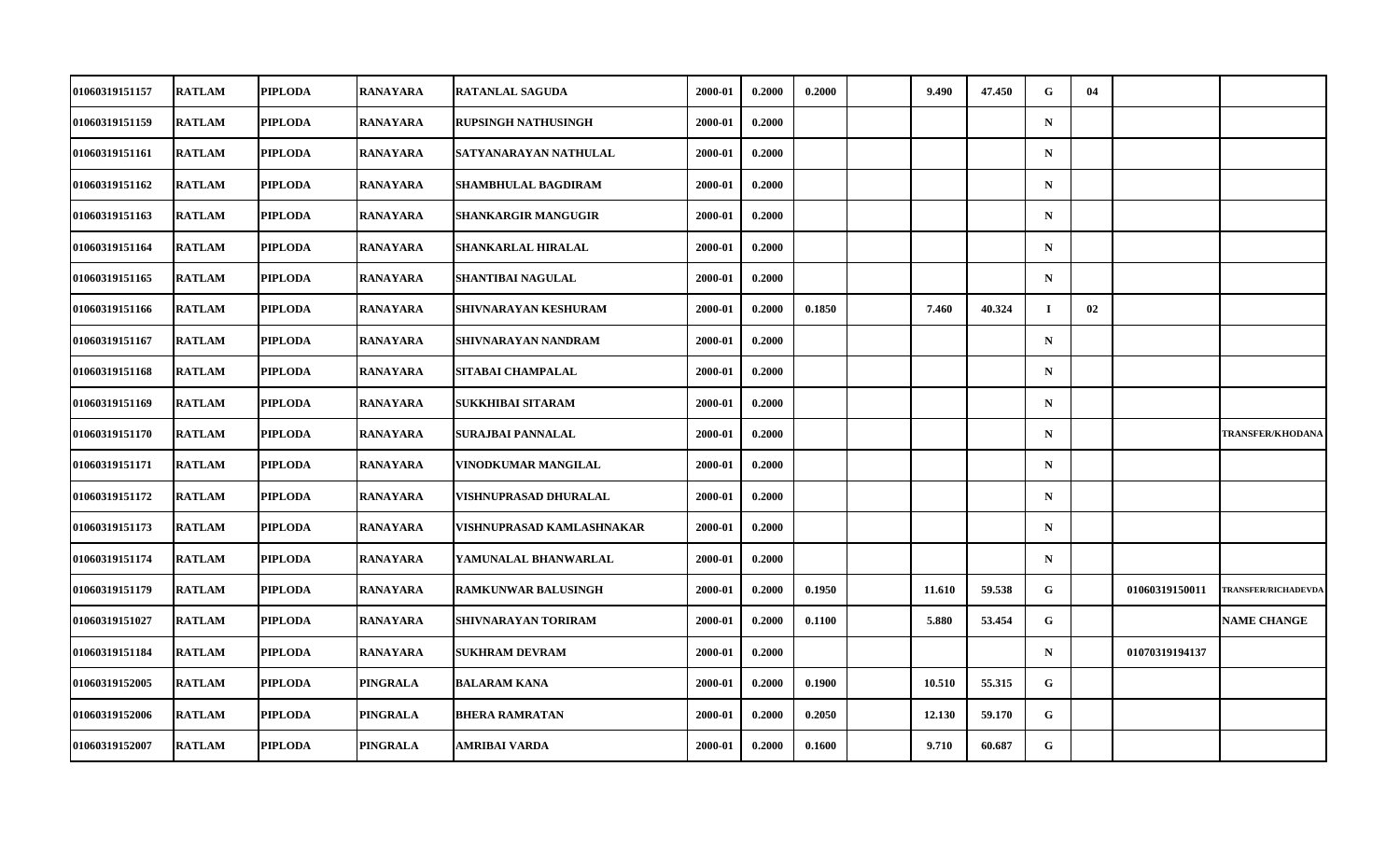| 01060319152008        | <b>RATLAM</b> | <b>PIPLODA</b> | PINGRALA | <b>MANGU NANURAM</b>       | 2000-01 | 0.2000 |        |        |        | $\mathbf N$  |  |  |
|-----------------------|---------------|----------------|----------|----------------------------|---------|--------|--------|--------|--------|--------------|--|--|
| 01060319152009        | <b>RATLAM</b> | <b>PIPLODA</b> | PINGRALA | <b>GANESHRAM BHAGIRATH</b> | 2000-01 | 0.2000 |        |        |        | ${\bf N}$    |  |  |
| 01060319152010        | <b>RATLAM</b> | <b>PIPLODA</b> | PINGRALA | <b>BAGDIRAM HIRA</b>       | 2000-01 | 0.2000 |        |        |        | ${\bf N}$    |  |  |
| 01060319152011        | <b>RATLAM</b> | <b>PIPLODA</b> | PINGRALA | VARDICHAND RAMA            | 2000-01 | 0.2000 |        |        |        | $\mathbf N$  |  |  |
| 01060319152012        | <b>RATLAM</b> | <b>PIPLODA</b> | PINGRALA | <b>BALU GANGARAM</b>       | 2000-01 | 0.2000 |        |        |        | $\mathbf N$  |  |  |
| 01060319152014        | <b>RATLAM</b> | <b>PIPLODA</b> | PINGRALA | NATHU SHOBHARAM            | 2000-01 | 0.2000 |        |        |        | ${\bf N}$    |  |  |
| 01060319152015        | <b>RATLAM</b> | <b>PIPLODA</b> | PINGRALA | SARSIBAI HANSRAJ           | 2000-01 | 0.2000 |        |        |        | $\mathbf N$  |  |  |
| 01060319152017        | <b>RATLAM</b> | <b>PIPLODA</b> | PINGRALA | NANDIBAI BADRILAL          | 2000-01 | 0.2000 |        |        |        | $\mathbf N$  |  |  |
| 01060319152022        | <b>RATLAM</b> | <b>PIPLODA</b> | PINGRALA | <b>CHAGANLAL BAGDIRAM</b>  | 2000-01 | 0.2000 |        |        |        | $\mathbf N$  |  |  |
| 01060319152023        | <b>RATLAM</b> | <b>PIPLODA</b> | PINGRALA | LACHCHIRAM BHAGIRATH       | 2000-01 | 0.2000 |        |        |        | $\mathbf N$  |  |  |
| 01060319152024        | <b>RATLAM</b> | <b>PIPLODA</b> | PINGRALA | <b>KANWARLAL RANCHOD</b>   | 2000-01 | 0.2000 |        |        |        | $\mathbf N$  |  |  |
| 01060319152030        | <b>RATLAM</b> | <b>PIPLODA</b> | PINGRALA | <b>BAGDIRAM PANNA</b>      | 2000-01 | 0.2000 |        |        |        | $\mathbf N$  |  |  |
| 01060319152031        | <b>RATLAM</b> | <b>PIPLODA</b> | PINGRALA | <b>BHANWARLAL NANDA</b>    | 2000-01 | 0.2000 |        |        |        | ${\bf N}$    |  |  |
| 01060319152035        | <b>RATLAM</b> | <b>PIPLODA</b> | PINGRALA | <b>CHAMPALAL ONKARLAL</b>  | 2000-01 | 0.2000 | 0.1950 | 10.930 | 56.051 | G            |  |  |
| 01060319152036        | <b>RATLAM</b> | <b>PIPLODA</b> | PINGRALA | NARAYAN SAWA               | 2000-01 | 0.2000 | 0.2050 | 11.480 | 56.000 | G            |  |  |
| 01060319152037        | <b>RATLAM</b> | <b>PIPLODA</b> | PINGRALA | <b>BAGDIRAM HANSRAJ</b>    | 2000-01 | 0.2000 |        |        |        | $\mathbf{F}$ |  |  |
| <b>01060319152041</b> | <b>RATLAM</b> | <b>PIPLODA</b> | PINGRALA | <b>BANSHILAL RANCHOD</b>   | 2000-01 | 0.2000 |        |        |        | $\mathbf N$  |  |  |
| 01060319152042        | <b>RATLAM</b> | <b>PIPLODA</b> | PINGRALA | <b>BALU SAWA</b>           | 2000-01 | 0.2000 | 0.2000 | 11.270 | 56.350 | $\mathbf G$  |  |  |
| 01060319152043        | <b>RATLAM</b> | <b>PIPLODA</b> | PINGRALA | <b>BHANWARLAL TULSIRAM</b> | 2000-01 | 0.2000 | 0.2100 | 11.080 | 52.761 | G            |  |  |
| 01060319152044        | <b>RATLAM</b> | <b>PIPLODA</b> | PINGRALA | <b>GANGABAI DHURA</b>      | 2000-01 | 0.2000 |        |        |        | $\mathbf N$  |  |  |
| 01060319152049        | <b>RATLAM</b> | <b>PIPLODA</b> | PINGRALA | <b>KANIRAM HIRA</b>        | 2000-01 | 0.2000 | 0.1600 | 9.050  | 56.562 | G            |  |  |
| 01060319152054        | <b>RATLAM</b> | <b>PIPLODA</b> | PINGRALA | <b>AMBARAM RANCHODLAL</b>  | 2000-01 | 0.2000 |        |        |        | ${\bf N}$    |  |  |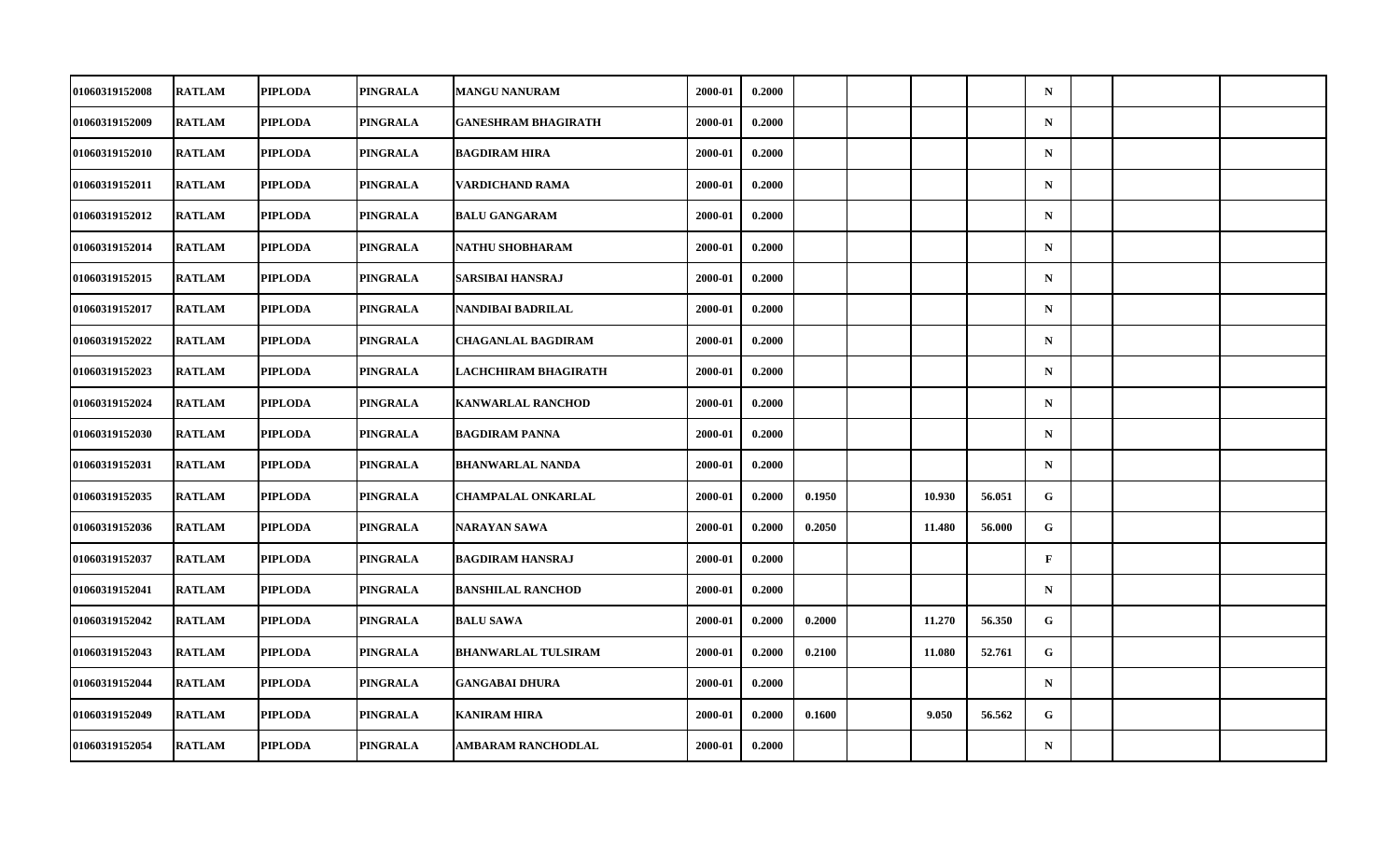| 01060319152057        | <b>RATLAM</b> | <b>PIPLODA</b> | PINGRALA        | <b>BAGDIRAM RAMA</b>          | 2000-01 | 0.2000 | 0.1550 | 7.910  | 51.032 | G            | 04 |                    |
|-----------------------|---------------|----------------|-----------------|-------------------------------|---------|--------|--------|--------|--------|--------------|----|--------------------|
| 01060319152058        | <b>RATLAM</b> | <b>PIPLODA</b> | PINGRALA        | <b>BHUWANISINGH UDAYSINGH</b> | 2000-01 | 0.2000 |        |        |        | $\mathbf N$  |    |                    |
| 01060319152059        | <b>RATLAM</b> | <b>PIPLODA</b> | PINGRALA        | <b>NANDARAM LALJI</b>         | 2000-01 | 0.2000 |        |        |        | $\mathbf N$  |    |                    |
| 01060319152060        | <b>RATLAM</b> | <b>PIPLODA</b> | PINGRALA        | <b>BHERULAL GANESHRAM</b>     | 2000-01 | 0.2000 |        |        |        | $\mathbf N$  |    |                    |
| 01060319152061        | <b>RATLAM</b> | <b>PIPLODA</b> | PINGRALA        | <b>RAMIBAI NANDA</b>          | 2000-01 | 0.2000 |        |        |        | $\mathbf N$  |    |                    |
| 01060319152062        | <b>RATLAM</b> | <b>PIPLODA</b> | PINGRALA        | SUSHILABAI MOHANLAL           | 2000-01 | 0.2000 |        |        |        | $\mathbf N$  |    |                    |
| 01060319152063        | <b>RATLAM</b> | <b>PIPLODA</b> | PINGRALA        | SITABAI VARDICHAND            | 2000-01 | 0.2000 | 0.1900 | 9.880  | 52.000 | G            |    |                    |
| <b>01060319152065</b> | <b>RATLAM</b> | <b>PIPLODA</b> | PINGRALA        | NATHIBAI BHAGWAN              | 2000-01 | 0.2000 | 0.1850 | 10.290 | 55.622 | G            |    | <b>NAME CHANGE</b> |
| 01060319152068        | <b>RATLAM</b> | <b>PIPLODA</b> | PINGRALA        | MATHURALAL TARACHAND          | 2000-01 | 0.2000 |        |        |        | $\mathbf N$  |    |                    |
| 01060319152045        | <b>RATLAM</b> | <b>PIPLODA</b> | <b>PINGRALA</b> | DAKHABAI RATANLAL             | 2000-01 | 0.2000 |        |        |        | $\mathbf N$  |    |                    |
| <b>01060319152027</b> | <b>RATLAM</b> | <b>PIPLODA</b> | PINGRALA        | JAGANNATH BAGDIRAM            | 2000-01 | 0.2000 |        |        |        | $\mathbf N$  |    |                    |
| 01060319152046        | <b>RATLAM</b> | <b>PIPLODA</b> | PINGRALA        | RAMANARAYAN HIRALAL           | 2000-01 | 0.2000 |        |        |        | $\mathbf N$  |    |                    |
| 01060319153001        | <b>RATLAM</b> | <b>PIPLODA</b> | <b>BARKHEDI</b> | AMRATRAM NATHU                | 2000-01 | 0.2000 |        |        |        | $\mathbf N$  |    |                    |
| 01060319153002        | <b>RATLAM</b> | <b>PIPLODA</b> | <b>BARKHEDI</b> | <b>RAMCHANDRA BABRU</b>       | 2000-01 | 0.2000 |        |        |        | $\mathbf N$  |    |                    |
| 01060319153003        | <b>RATLAM</b> | <b>PIPLODA</b> | <b>BARKHEDI</b> | <b>GANPATLAL BHULIBAI</b>     | 2000-01 | 0.2000 | 0.1950 | 12.010 | 61.589 | $\mathbf G$  |    |                    |
| 01060319153006        | <b>RATLAM</b> | <b>PIPLODA</b> | <b>BARKHEDI</b> | <b>ONKAR NANDA</b>            | 2000-01 | 0.2000 |        |        |        | $\mathbf N$  |    |                    |
| 01060319153007        | <b>RATLAM</b> | <b>PIPLODA</b> | <b>BARKHEDI</b> | SUKHARAM NANURAM              | 2000-01 | 0.2000 |        |        |        | $\mathbf N$  |    |                    |
| 01060319153008        | <b>RATLAM</b> | <b>PIPLODA</b> | <b>BARKHEDI</b> | <b>INDARSINGH MODSINGH</b>    | 2000-01 | 0.2000 |        |        |        | $\mathbf N$  |    |                    |
| 01060319153009        | <b>RATLAM</b> | <b>PIPLODA</b> | <b>BARKHEDI</b> | <b>SAGU LAXMAN</b>            | 2000-01 | 0.2000 | 0.1950 | 11.260 | 57.743 | G            |    |                    |
| 01060319153010        | <b>RATLAM</b> | <b>PIPLODA</b> | <b>BARKHEDI</b> | <b>KACHRU NANDA</b>           | 2000-01 | 0.2000 | 0.1800 | 3.820  | 21.222 | G            | 04 |                    |
| 01060319153011        | <b>RATLAM</b> | <b>PIPLODA</b> | <b>BARKHEDI</b> | KANHAIYALAL BAGDIRAM          | 2000-01 | 0.2000 | 0.1950 | 12.430 | 63.743 | $\mathbf{G}$ |    |                    |
| 01060319153012        | <b>RATLAM</b> | <b>PIPLODA</b> | <b>BARKHEDI</b> | <b>KESHIBAI BABRU</b>         | 2000-01 | 0.2000 | 0.2000 | 12.690 | 63.450 | ${\bf G}$    |    |                    |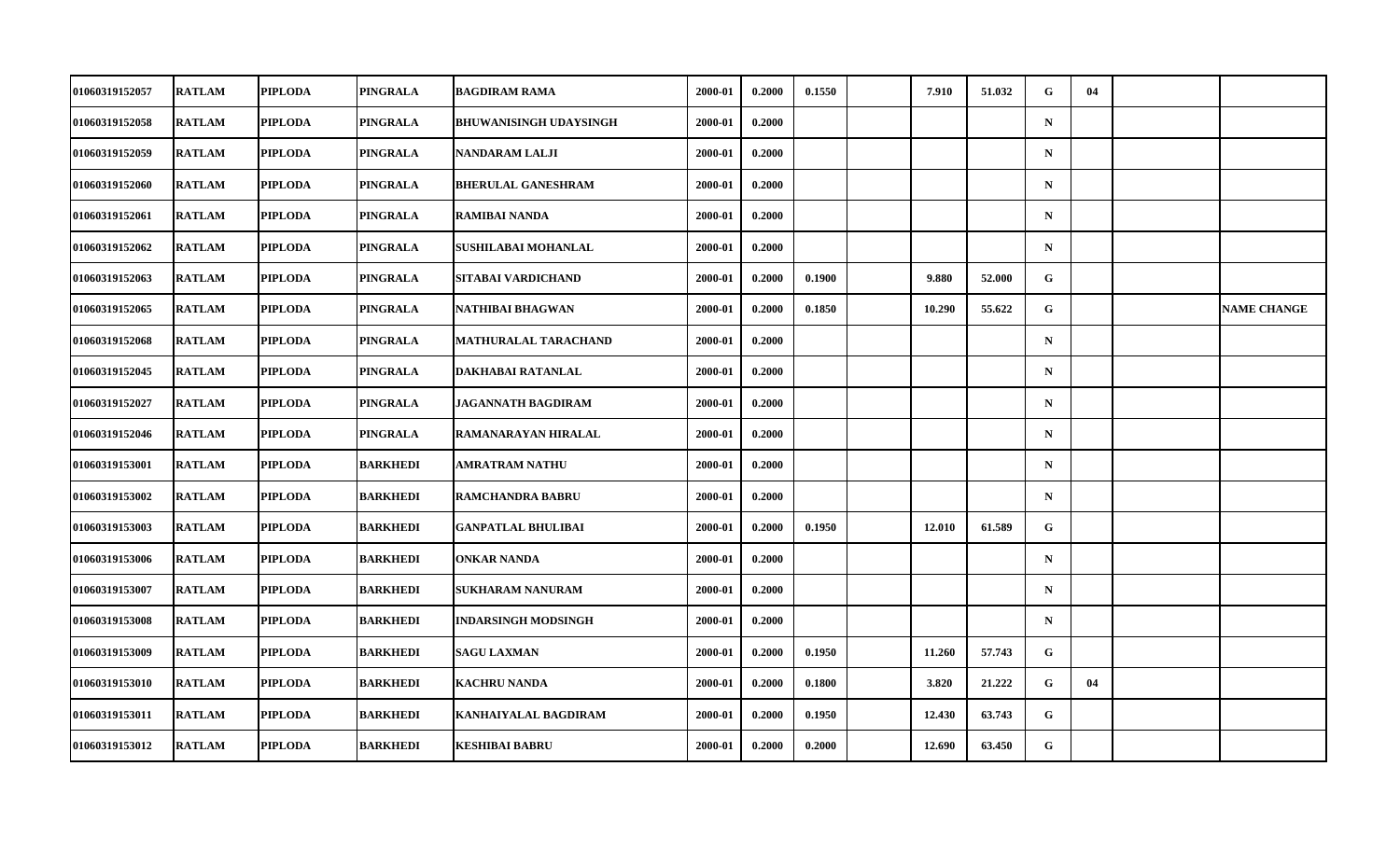| 01060319153013        | <b>RATLAM</b> | <b>PIPLODA</b> | <b>BARKHEDI</b> | <b>RAMCHNDAR RUPA KUMHAR</b> | 2000-01 | 0.2000 |        |        |        | $\mathbf N$  |    |                    |
|-----------------------|---------------|----------------|-----------------|------------------------------|---------|--------|--------|--------|--------|--------------|----|--------------------|
| 01060319153014        | <b>RATLAM</b> | <b>PIPLODA</b> | BARKHEDI        | <b>BALARAM NATHURAM</b>      | 2000-01 | 0.2000 | 0.2000 | 11.330 | 56.650 | G            |    |                    |
| 01060319153016        | <b>RATLAM</b> | <b>PIPLODA</b> | <b>BARKHEDI</b> | TULSIRAM LACHCHHIRAM         | 2000-01 | 0.2000 |        |        |        | $\mathbf N$  |    |                    |
| 01060319153018        | <b>RATLAM</b> | <b>PIPLODA</b> | <b>BARKHEDI</b> | <b>GANGABAI MANGILAL</b>     | 2000-01 | 0.2000 | 0.1950 | 11.950 | 61.282 | G            |    |                    |
| 01060319153021        | <b>RATLAM</b> | <b>PIPLODA</b> | BARKHEDI        | <b>BAGDIRAM BHERULAL</b>     | 2000-01 | 0.2000 | 0.1950 | 8.170  | 41.897 | $\bf{I}$     | 02 |                    |
| 01060319153022        | <b>RATLAM</b> | <b>PIPLODA</b> | <b>BARKHEDI</b> | <b>HANSRAJ NATHU</b>         | 2000-01 | 0.2000 |        |        |        | $\mathbf{F}$ |    |                    |
| 01060319153023        | <b>RATLAM</b> | <b>PIPLODA</b> | <b>BARKHEDI</b> | <b>BHERULAL CHATARBHUJ</b>   | 2000-01 | 0.2000 | 0.1150 | 6.330  | 55.043 | G.           |    |                    |
| 01060319153024        | <b>RATLAM</b> | <b>PIPLODA</b> | BARKHEDI        | KANHAIYALAL ONKAR            | 2000-01 | 0.2000 |        |        |        | $\mathbf N$  |    |                    |
| 01060319153025        | <b>RATLAM</b> | <b>PIPLODA</b> | <b>BARKHEDI</b> | DHULSINGH SAJJANSINGH        | 2000-01 | 0.2000 |        |        |        | $\mathbf N$  |    |                    |
| 01060319153026        | <b>RATLAM</b> | <b>PIPLODA</b> | <b>BARKHEDI</b> | LOKPALSINGH NAHARSINGH       | 2000-01 | 0.2000 |        |        |        | $\mathbf N$  |    |                    |
| 01060319153027        | <b>RATLAM</b> | <b>PIPLODA</b> | BARKHEDI        | RAGHUVEERSINGH NATHUSINGH    | 2000-01 | 0.2000 |        |        |        | $\mathbf N$  |    |                    |
| 01060319153028        | <b>RATLAM</b> | <b>PIPLODA</b> | <b>BARKHEDI</b> | HUSSAIN SHAH REHMAN SHAH     | 2000-01 | 0.2000 |        |        |        | $\mathbf N$  |    | <b>NAME CHANGE</b> |
| 01060319153030        | <b>RATLAM</b> | <b>PIPLODA</b> | <b>BARKHEDI</b> | <b>BHERULAL TULSIRAM</b>     | 2000-01 | 0.2000 | 0.2100 | 11.340 | 54.000 | G            |    |                    |
| 01060319153031        | <b>RATLAM</b> | <b>PIPLODA</b> | <b>BARKHEDI</b> | RADHESHAYAM PANNALAL         | 2000-01 | 0.2000 | 0.1950 | 11.040 | 56.615 | G            |    |                    |
| 01060319153032        | <b>RATLAM</b> | <b>PIPLODA</b> | <b>BARKHEDI</b> | <b>ONKARLAL KALURAM</b>      | 2000-01 | 0.2000 | 0.1050 | 5.820  | 55.428 | G            |    |                    |
| 01060319153033        | <b>RATLAM</b> | <b>PIPLODA</b> | <b>BARKHEDI</b> | LAXMINARAYAN BHERULAL        | 2000-01 | 0.2000 |        |        |        | $\mathbf N$  |    |                    |
| <b>01060319153034</b> | <b>RATLAM</b> | <b>PIPLODA</b> | <b>BARKHEDI</b> | <b>MANGU BHERULAL</b>        | 2000-01 | 0.2000 | 0.1850 | 10.380 | 56.108 | G            |    |                    |
| 01060319153035        | <b>RATLAM</b> | <b>PIPLODA</b> | <b>BARKHEDI</b> | <b>GITABAI MODIRAM</b>       | 2000-01 | 0.2000 | 0.1900 | 11.350 | 59.736 | G            |    | <b>NAME CHANGE</b> |
| 01060319153036        | <b>RATLAM</b> | <b>PIPLODA</b> | BARKHEDI        | <b>SALAGRAM SAVA</b>         | 2000-01 | 0.2000 | 0.1900 | 10.640 | 56.000 | G            |    |                    |
| 01060319153037        | <b>RATLAM</b> | <b>PIPLODA</b> | <b>BARKHEDI</b> | <b>BALMUKAND JAGANNATH</b>   | 2000-01 | 0.2000 | 0.2100 | 12.300 | 58.571 | G            |    |                    |
| 01060319153038        | <b>RATLAM</b> | <b>PIPLODA</b> | <b>BARKHEDI</b> | <b>GOVINDRAM BABRU</b>       | 2000-01 | 0.2000 | 0.1950 | 10.420 | 53.435 | $\mathbf{G}$ |    |                    |
| 01060319153039        | <b>RATLAM</b> | <b>PIPLODA</b> | <b>BARKHEDI</b> | RAMIBAI SHOBHARAM            | 2000-01 | 0.2000 |        |        |        | $\mathbf F$  |    |                    |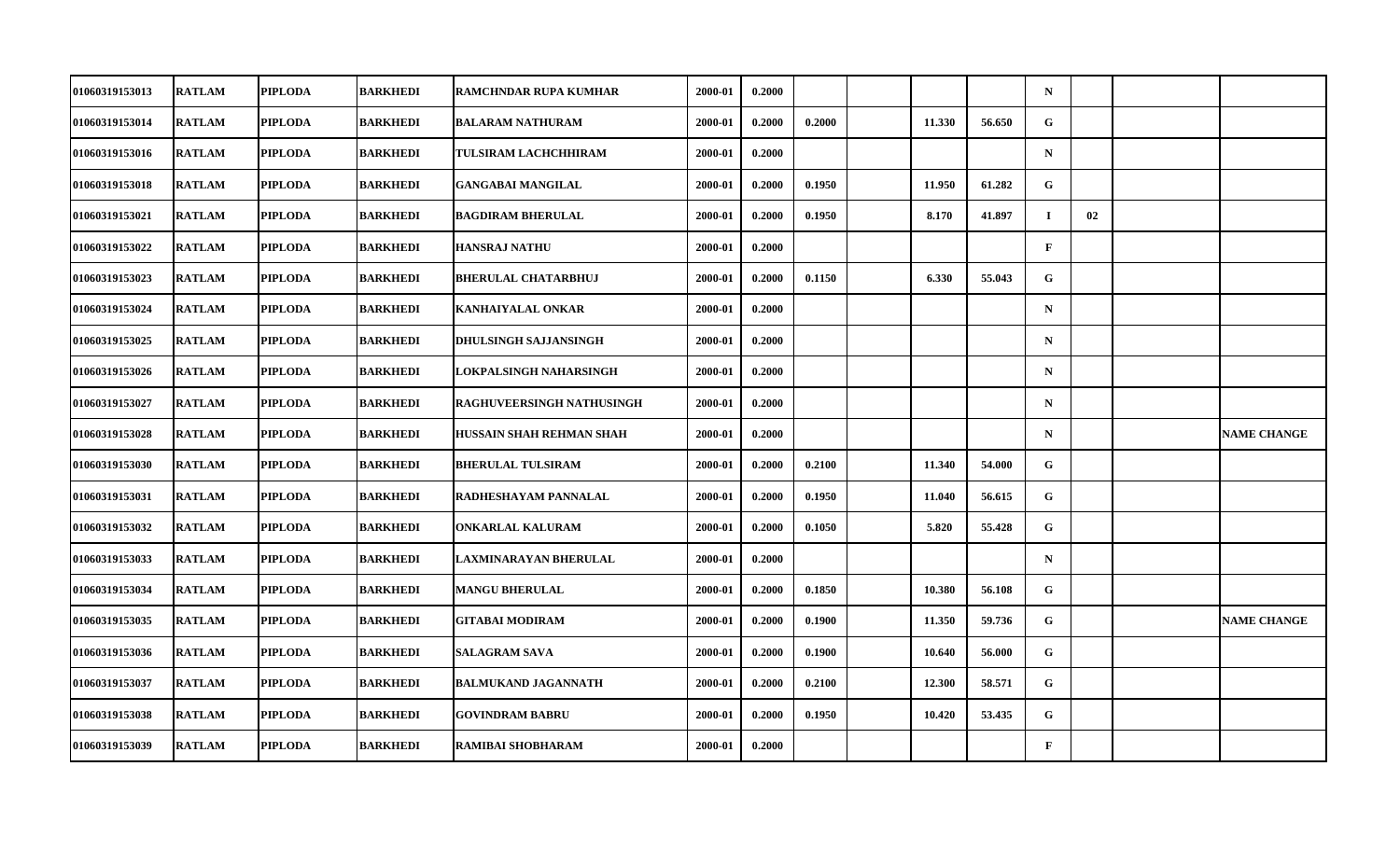| 01060319153041        | <b>RATLAM</b> | <b>PIPLODA</b> | <b>BARKHEDI</b> | AMRATRAM BABRU                 | 2000-01 | 0.2000 | 0.1950 | 11.960 | 61.333 | G            |    |  |
|-----------------------|---------------|----------------|-----------------|--------------------------------|---------|--------|--------|--------|--------|--------------|----|--|
| 01060319153043        | <b>RATLAM</b> | <b>PIPLODA</b> | BARKHEDI        | <b>RAMIBAI AMRA</b>            | 2000-01 | 0.2000 |        |        |        | ${\bf N}$    |    |  |
| 01060319153044        | <b>RATLAM</b> | <b>PIPLODA</b> | <b>BARKHEDI</b> | <b>BHERULAL BABRU</b>          | 2000-01 | 0.2000 | 0.1900 | 11.810 | 62.157 | $\mathbf{G}$ |    |  |
| 01060319153046        | <b>RATLAM</b> | <b>PIPLODA</b> | <b>BARKHEDI</b> | <b>NATHU BHUWAN</b>            | 2000-01 | 0.2000 | 0.2050 | 11.320 | 55.219 | G            |    |  |
| 01060319153050        | <b>RATLAM</b> | <b>PIPLODA</b> | BARKHEDI        | <b>RATANSINGH SWARUP</b>       | 2000-01 | 0.2000 |        |        |        | $\mathbf N$  |    |  |
| 01060319153051        | <b>RATLAM</b> | <b>PIPLODA</b> | <b>BARKHEDI</b> | <b>BHANWARSINGH ARJUNSINGH</b> | 2000-01 | 0.2000 |        |        |        | $\mathbf N$  |    |  |
| 01060319153052        | <b>RATLAM</b> | <b>PIPLODA</b> | <b>BARKHEDI</b> | <b>RAMLAL LAXMAN</b>           | 2000-01 | 0.2000 | 0.2050 | 11.590 | 56.536 | G.           |    |  |
| 01060319153054        | <b>RATLAM</b> | <b>PIPLODA</b> | BARKHEDI        | <b>MANGILAL BHERULAL</b>       | 2000-01 | 0.2000 | 0.2000 | 11.460 | 57.300 | G            |    |  |
| 01060319153055        | <b>RATLAM</b> | <b>PIPLODA</b> | <b>BARKHEDI</b> | <b>HARIRAM NATHU</b>           | 2000-01 | 0.2000 |        |        |        | $\mathbf N$  |    |  |
| 01060319153057        | <b>RATLAM</b> | <b>PIPLODA</b> | <b>BARKHEDI</b> | RAMCHANDRA MODIRAM             | 2000-01 | 0.2000 | 0.1950 | 9.980  | 51.179 | G.           | 04 |  |
| 01060319153058        | <b>RATLAM</b> | <b>PIPLODA</b> | BARKHEDI        | <b>DHURA CHATRA</b>            | 2000-01 | 0.2000 |        |        |        | $\mathbf N$  |    |  |
| 01060319153063        | <b>RATLAM</b> | <b>PIPLODA</b> | <b>BARKHEDI</b> | <b>BABUKHA FAKIR MOHAMMAD</b>  | 2000-01 | 0.2000 | 0.1900 | 10.480 | 55.157 | G            |    |  |
| 01060319153064        | <b>RATLAM</b> | <b>PIPLODA</b> | <b>BARKHEDI</b> | <b>BADRILAL GOVINDRAM</b>      | 2000-01 | 0.2000 | 0.2000 | 12.250 | 61.250 | G            |    |  |
| 01060319153065        | <b>RATLAM</b> | <b>PIPLODA</b> | <b>BARKHEDI</b> | <b>BHAGATRAM NANDRAM</b>       | 2000-01 | 0.2000 | 0.2000 | 10.680 | 53.400 | G            |    |  |
| 01060319153066        | <b>RATLAM</b> | <b>PIPLODA</b> | <b>BARKHEDI</b> | <b>BHAGATRAM NANURAM</b>       | 2000-01 | 0.2000 | 0.2100 | 11.790 | 56.142 | G            |    |  |
| 01060319153067        | <b>RATLAM</b> | <b>PIPLODA</b> | <b>BARKHEDI</b> | <b>BHAGIRATH BHERULAL</b>      | 2000-01 | 0.2000 | 0.2000 | 11.250 | 56.250 | G            |    |  |
| <b>01060319153068</b> | <b>RATLAM</b> | <b>PIPLODA</b> | <b>BARKHEDI</b> | <b>BHANWARLAL RUPA</b>         | 2000-01 | 0.2000 |        |        |        | $\mathbf N$  |    |  |
| 01060319153069        | <b>RATLAM</b> | <b>PIPLODA</b> | <b>BARKHEDI</b> | <b>BHANWARSINGH RAMSINGH</b>   | 2000-01 | 0.2000 | 0.2050 | 11.360 | 55.414 | $\mathbf G$  |    |  |
| 01060319153071        | <b>RATLAM</b> | <b>PIPLODA</b> | BARKHEDI        | <b>BHERULAL RAMRATAN</b>       | 2000-01 | 0.2000 | 0.2050 | 11.530 | 56.243 | G            |    |  |
| 01060319153072        | <b>RATLAM</b> | <b>PIPLODA</b> | <b>BARKHEDI</b> | DEVENDRASINGH MODSINGH         | 2000-01 | 0.2000 | 0.1900 | 10.120 | 53.263 | G            |    |  |
| 01060319153073        | <b>RATLAM</b> | <b>PIPLODA</b> | <b>BARKHEDI</b> | DINESHKUMAR AMRATLAL           | 2000-01 | 0.2000 |        |        |        | $\mathbf N$  |    |  |
| 01060319153074        | <b>RATLAM</b> | <b>PIPLODA</b> | <b>BARKHEDI</b> | <b>GATTUSINGH SAJJANSINGH</b>  | 2000-01 | 0.2000 |        |        |        | $\mathbf N$  |    |  |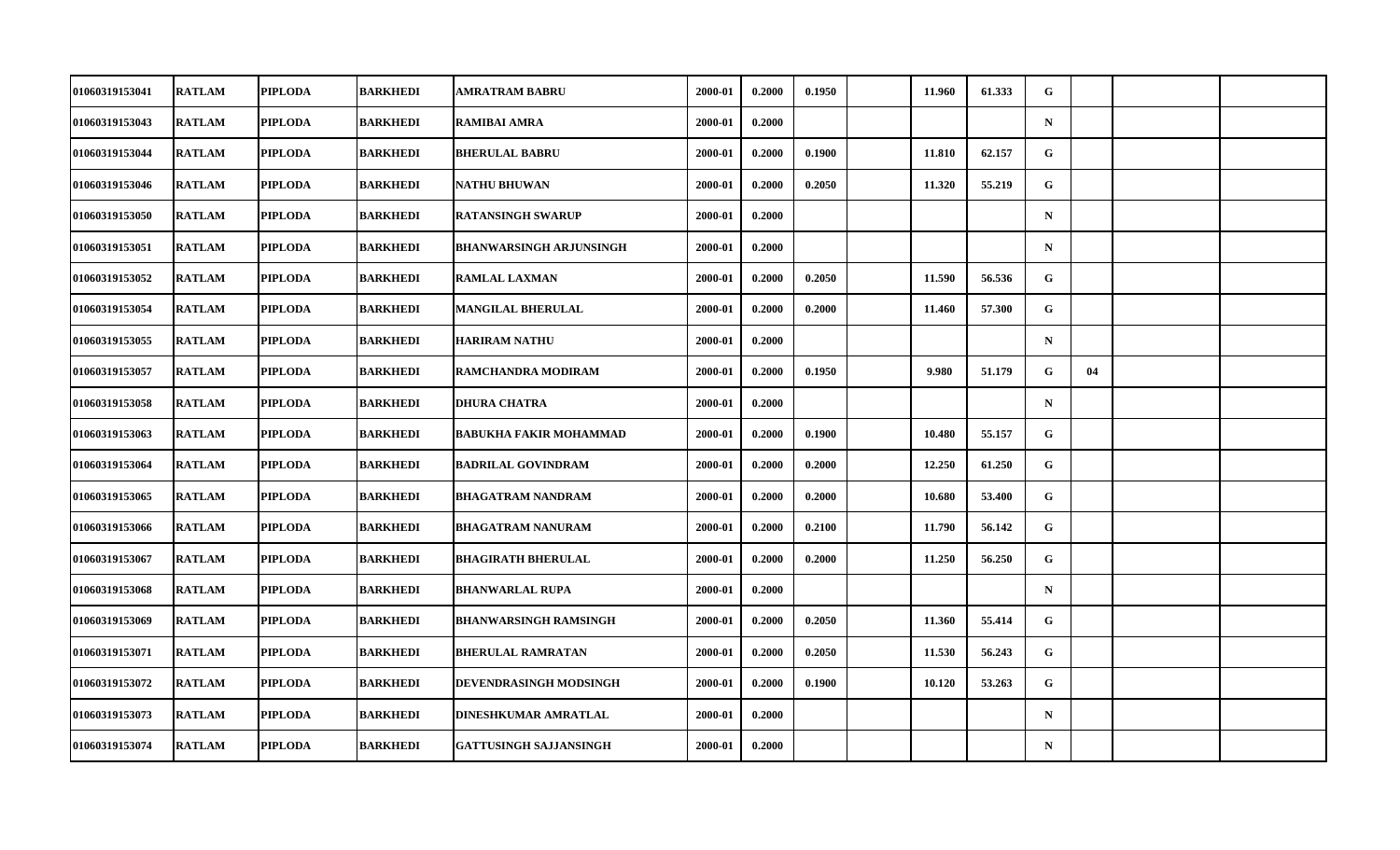| 01060319153075 | <b>RATLAM</b> | <b>PIPLODA</b> | <b>BARKHEDI</b> | <b>GAUTAM BHAGWAN</b>        | 2000-01 | 0.2000 |        |        |        | $\mathbf N$  |  |  |
|----------------|---------------|----------------|-----------------|------------------------------|---------|--------|--------|--------|--------|--------------|--|--|
| 01060319153076 | <b>RATLAM</b> | <b>PIPLODA</b> | <b>BARKHEDI</b> | <b>GORISHANKAR BALMUKAND</b> | 2000-01 | 0.2000 |        |        |        | $\mathbf N$  |  |  |
| 01060319153077 | <b>RATLAM</b> | <b>PIPLODA</b> | <b>BARKHEDI</b> | HAJARI KHA FAKIR MOHAMMAD    | 2000-01 | 0.2000 |        |        |        | $\mathbf N$  |  |  |
| 01060319153078 | <b>RATLAM</b> | <b>PIPLODA</b> | <b>BARKHEDI</b> | <b>HIRALAL BALARAM</b>       | 2000-01 | 0.2000 | 0.1900 | 11.040 | 58.105 | G            |  |  |
| 01060319153080 | <b>RATLAM</b> | <b>PIPLODA</b> | <b>BARKHEDI</b> | JAGDISH BALARAM              | 2000-01 | 0.2000 |        |        |        | $\mathbf N$  |  |  |
| 01060319153081 | <b>RATLAM</b> | <b>PIPLODA</b> | <b>BARKHEDI</b> | <b>JAGDISH BHERULAL</b>      | 2000-01 | 0.2000 |        |        |        | $\mathbf N$  |  |  |
| 01060319153082 | <b>RATLAM</b> | <b>PIPLODA</b> | <b>BARKHEDI</b> | <b>JAGDISH KANHAIYALAL</b>   | 2000-01 | 0.2000 |        |        |        | ${\bf N}$    |  |  |
| 01060319153085 | <b>RATLAM</b> | <b>PIPLODA</b> | <b>BARKHEDI</b> | <b>LAOKUSH RAMLAL</b>        | 2000-01 | 0.2000 |        |        |        | $\mathbf N$  |  |  |
| 01060319153086 | <b>RATLAM</b> | <b>PIPLODA</b> | <b>BARKHEDI</b> | <b>MANGILAL BHANWARLAL</b>   | 2000-01 | 0.2000 | 0.2000 | 11.750 | 58.750 | G            |  |  |
| 01060319153087 | <b>RATLAM</b> | <b>PIPLODA</b> | <b>BARKHEDI</b> | MANGILAL NATHULAL            | 2000-01 | 0.2000 |        |        |        | $\mathbf N$  |  |  |
| 01060319153088 | <b>RATLAM</b> | <b>PIPLODA</b> | BARKHEDI        | <b>MANNALAL DALLA</b>        | 2000-01 | 0.2000 |        |        |        | $\mathbf N$  |  |  |
| 01060319153089 | <b>RATLAM</b> | <b>PIPLODA</b> | <b>BARKHEDI</b> | <b>NANDRAM MODIRAM</b>       | 2000-01 | 0.2000 |        |        |        | $\mathbf N$  |  |  |
| 01060319153090 | <b>RATLAM</b> | <b>PIPLODA</b> | <b>BARKHEDI</b> | NARAYAN GANPATLAL            | 2000-01 | 0.2000 | 0.1850 | 10.470 | 56.594 | G            |  |  |
| 01060319153091 | <b>RATLAM</b> | <b>PIPLODA</b> | BARKHEDI        | <b>NATHULAL DALLA</b>        | 2000-01 | 0.2000 | 0.2050 | 11.150 | 54.390 | G            |  |  |
| 01060319153092 | <b>RATLAM</b> | <b>PIPLODA</b> | BARKHEDI        | <b>ONKARLAL BHAGWAN</b>      | 2000-01 | 0.2000 |        |        |        | $\mathbf N$  |  |  |
| 01060319153093 | <b>RATLAM</b> | <b>PIPLODA</b> | <b>BARKHEDI</b> | RAMCHANDRA NATHUDAS          | 2000-01 | 0.2000 |        |        |        | $\mathbf N$  |  |  |
| 01060319153095 | <b>RATLAM</b> | <b>PIPLODA</b> | <b>BARKHEDI</b> | RAMNARAYAN NANDA             | 2000-01 | 0.2000 |        |        |        | $\mathbf N$  |  |  |
| 01060319153096 | <b>RATLAM</b> | <b>PIPLODA</b> | <b>BARKHEDI</b> | SHANKARLAL BHAGIRATH         | 2000-01 | 0.2000 |        |        |        | $\mathbf N$  |  |  |
| 01060319153097 | <b>RATLAM</b> | <b>PIPLODA</b> | BARKHEDI        | SHANKARLAL MODIRAM           | 2000-01 | 0.2000 |        |        |        | $\mathbf N$  |  |  |
| 01060319153098 | <b>RATLAM</b> | <b>PIPLODA</b> | <b>BARKHEDI</b> | <b>SHANTILAL BABRU</b>       | 2000-01 | 0.2000 | 0.2000 | 11.270 | 56.350 | G            |  |  |
| 01060319153099 | <b>RATLAM</b> | <b>PIPLODA</b> | <b>BARKHEDI</b> | SHIVNARAYAN GANPATLAL        | 2000-01 | 0.2000 | 0.1950 | 11.710 | 60.051 | $\mathbf{G}$ |  |  |
| 01060319153100 | <b>RATLAM</b> | <b>PIPLODA</b> | <b>BARKHEDI</b> | <b>VENIRAM RAMRATAN</b>      | 2000-01 | 0.2000 | 0.2050 | 12.030 | 58.682 | G            |  |  |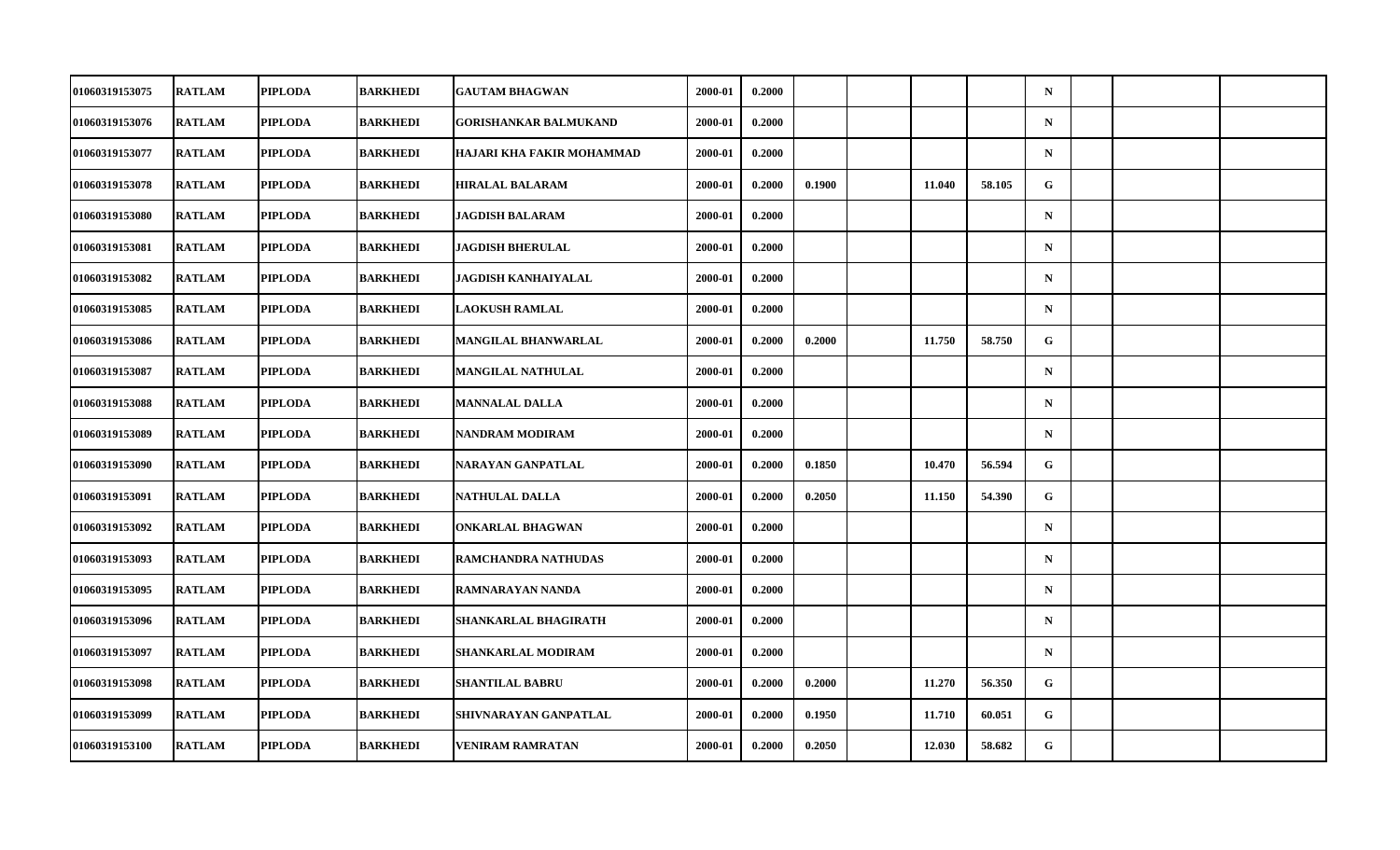| 01060319153102        | <b>RATLAM</b> | <b>PIPLODA</b> | <b>BARKHEDI</b> | JAGDISHCHAND HANSRAJ           | 2000-01 | 0.2000 |        |        |        | $\mathbf N$  |    |                    |
|-----------------------|---------------|----------------|-----------------|--------------------------------|---------|--------|--------|--------|--------|--------------|----|--------------------|
| 01060319153103        | <b>RATLAM</b> | <b>PIPLODA</b> | BARKHEDI        | RAMCHANDRA KESHURAM            | 2000-01 | 0.2000 | 0.1900 | 3.600  | 18.947 | $\bf{I}$     | 02 |                    |
| 01060319153104        | <b>RATLAM</b> | <b>PIPLODA</b> | <b>BARKHEDI</b> | <b>GORDHANLAL GANPATLAL</b>    | 2000-01 | 0.2000 | 0.2000 | 10.870 | 54.350 | G            |    |                    |
| 01060319154001        | <b>RATLAM</b> | <b>PIPLODA</b> | <b>JADWASA</b>  | <b>RAMIBAI PANNA</b>           | 2000-01 | 0.2000 | 0.1600 | 9.510  | 59.437 | G            |    |                    |
| 01060319154002        | <b>RATLAM</b> | <b>PIPLODA</b> | <b>JADWASA</b>  | <b>MANGILAL BABRU</b>          | 2000-01 | 0.2000 |        |        |        | $\mathbf N$  |    |                    |
| 01060319154003        | <b>RATLAM</b> | <b>PIPLODA</b> | <b>JADWASA</b>  | <b>BAHADURSINGH MADHOSINGH</b> | 2000-01 | 0.2000 | 0.1750 | 9.030  | 51.600 | G            | 04 |                    |
| 01060319154004        | <b>RATLAM</b> | <b>PIPLODA</b> | <b>JADWASA</b>  | <b>UDA MOTILAL</b>             | 2000-01 | 0.2000 |        |        |        | $\mathbf{F}$ |    |                    |
| 01060319154005        | <b>RATLAM</b> | <b>PIPLODA</b> | <b>JADWASA</b>  | <b>PUNA NANDA</b>              | 2000-01 | 0.2000 |        |        |        | $\mathbf N$  |    |                    |
| 01060319154006        | <b>RATLAM</b> | <b>PIPLODA</b> | <b>JADWASA</b>  | <b>GOVERDHANLAL BAGDIRAM</b>   | 2000-01 | 0.2000 | 0.1500 | 8.220  | 54.800 | G            |    |                    |
| 01060319154008        | <b>RATLAM</b> | <b>PIPLODA</b> | <b>JADWASA</b>  | <b>GITABAI NANDA</b>           | 2000-01 | 0.2000 | 0.1350 | 8.180  | 60.592 | $\mathbf{G}$ |    |                    |
| 01060319154010        | <b>RATLAM</b> | <b>PIPLODA</b> | <b>JADWASA</b>  | <b>RUGHANATH BABRU</b>         | 2000-01 | 0.2000 | 0.1900 | 10.940 | 57.578 | G            |    |                    |
| 01060319154011        | <b>RATLAM</b> | <b>PIPLODA</b> | <b>JADWASA</b>  | PANNALAL NANDA                 | 2000-01 | 0.2000 |        |        |        | $\mathbf N$  |    |                    |
| 01060319154012        | <b>RATLAM</b> | <b>PIPLODA</b> | <b>JADWASA</b>  | <b>NANURAM NANDA</b>           | 2000-01 | 0.2000 |        |        |        | ${\bf N}$    |    |                    |
| 01060319154013        | <b>RATLAM</b> | <b>PIPLODA</b> | <b>JADWASA</b>  | <b>RATANBAI PUNA</b>           | 2000-01 | 0.2000 | 0.1400 | 8.020  | 57.285 | G            |    | <b>NAME CHANGE</b> |
| 01060319154014        | <b>RATLAM</b> | <b>PIPLODA</b> | <b>JADWASA</b>  | <b>ISHWARSINGH SAJJANSINGH</b> | 2000-01 | 0.2000 |        |        |        | $\mathbf N$  |    |                    |
| 01060319154015        | <b>RATLAM</b> | <b>PIPLODA</b> | <b>JADWASA</b>  | LAXMINARAYAN MANJI             | 2000-01 | 0.2000 |        |        |        | $\mathbf N$  |    |                    |
| <b>01060319154016</b> | <b>RATLAM</b> | <b>PIPLODA</b> | <b>JADWASA</b>  | TULSIRAM RUPA                  | 2000-01 | 0.2000 |        |        |        | $\mathbf N$  |    |                    |
| 01060319154017        | <b>RATLAM</b> | <b>PIPLODA</b> | <b>JADWASA</b>  | <b>KALU BABRU</b>              | 2000-01 | 0.2000 |        |        |        | $\mathbf N$  |    |                    |
| 01060319154019        | <b>RATLAM</b> | <b>PIPLODA</b> | <b>JADWASA</b>  | <b>BALU HIRA</b>               | 2000-01 | 0.2000 |        |        |        | $\mathbf N$  |    |                    |
| 01060319154020        | <b>RATLAM</b> | <b>PIPLODA</b> | <b>JADWASA</b>  | <b>BHAGWANSINGH DHULSINGH</b>  | 2000-01 | 0.2000 |        |        |        | $\mathbf N$  |    |                    |
| 01060319154021        | <b>RATLAM</b> | <b>PIPLODA</b> | <b>JADWASA</b>  | <b>BALARAM BHUWAN</b>          | 2000-01 | 0.2000 | 0.1750 | 10.650 | 60.857 | G            |    |                    |
| 01060319154022        | <b>RATLAM</b> | <b>PIPLODA</b> | <b>JADWASA</b>  | <b>HARIKISHAN BHERA</b>        | 2000-01 | 0.2000 |        |        |        | ${\bf N}$    |    |                    |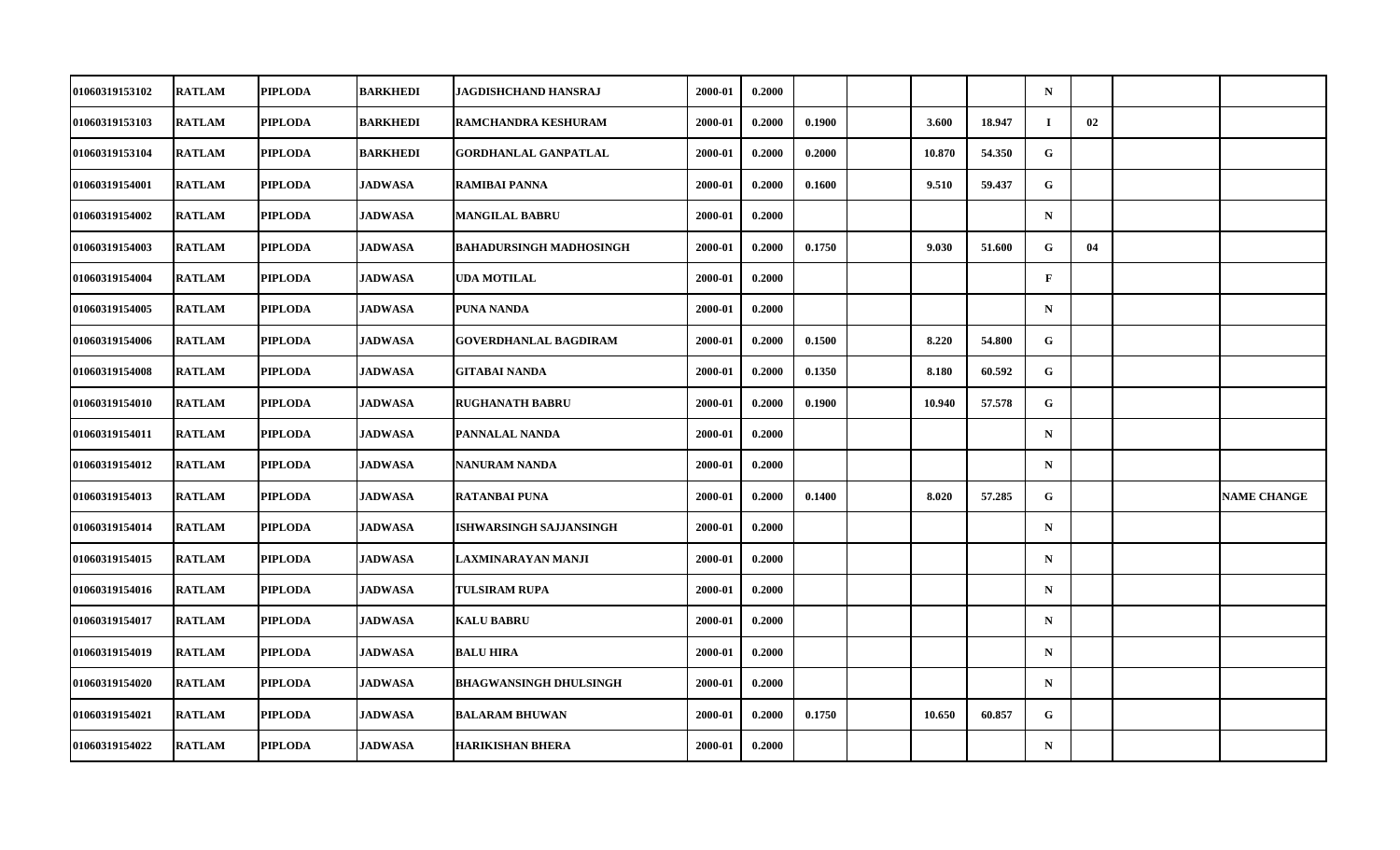| 01060319154023        | <b>RATLAM</b> | <b>PIPLODA</b> | <b>JADWASA</b> | PANNALAL UMA                | 2000-01 | 0.2000 |        |        |        | $\mathbf N$  |  |  |
|-----------------------|---------------|----------------|----------------|-----------------------------|---------|--------|--------|--------|--------|--------------|--|--|
| 01060319154024        | <b>RATLAM</b> | <b>PIPLODA</b> | JADWASA        | NARAYANSINGH SAJJANSINGH    | 2000-01 | 0.2000 |        |        |        | ${\bf N}$    |  |  |
| 01060319154025        | <b>RATLAM</b> | <b>PIPLODA</b> | <b>JADWASA</b> | PRATHVIRAJ BHERA            | 2000-01 | 0.2000 | 0.1950 | 11.680 | 59.897 | G            |  |  |
| 01060319154026        | <b>RATLAM</b> | <b>PIPLODA</b> | <b>JADWASA</b> | KANHAIYALAL LAXMAN          | 2000-01 | 0.2000 | 0.2000 | 11.690 | 58.450 | G            |  |  |
| 01060319154028        | <b>RATLAM</b> | <b>PIPLODA</b> | <b>JADWASA</b> | AMRATRAM BHERA              | 2000-01 | 0.2000 |        |        |        | $\mathbf N$  |  |  |
| 01060319154030        | <b>RATLAM</b> | <b>PIPLODA</b> | <b>JADWASA</b> | LAXMINARAYAN ONKARLAL       | 2000-01 | 0.2000 | 0.2000 | 12.490 | 62.450 | G            |  |  |
| 01060319154031        | <b>RATLAM</b> | <b>PIPLODA</b> | <b>JADWASA</b> | <b>KANIRAM ONKARLAL</b>     | 2000-01 | 0.2000 |        |        |        | $\mathbf N$  |  |  |
| 01060319154032        | <b>RATLAM</b> | <b>PIPLODA</b> | <b>JADWASA</b> | <b>GOBARSINGH KALUSINGH</b> | 2000-01 | 0.2000 |        |        |        | $\mathbf N$  |  |  |
| 01060319154033        | <b>RATLAM</b> | <b>PIPLODA</b> | <b>JADWASA</b> | LOKENDRASINGH LAXMANSINGH   | 2000-01 | 0.2000 |        |        |        | $\mathbf N$  |  |  |
| 01060319154034        | <b>RATLAM</b> | <b>PIPLODA</b> | <b>JADWASA</b> | <b>BHANWARLAL BAGDIRAM</b>  | 2000-01 | 0.2000 | 0.1300 | 6.970  | 53.615 | $\mathbf{G}$ |  |  |
| 01060319154035        | <b>RATLAM</b> | <b>PIPLODA</b> | <b>JADWASA</b> | DEVRAM NANURAM              | 2000-01 | 0.2000 | 0.2000 | 11.210 | 56.050 | G            |  |  |
| 01060319154036        | <b>RATLAM</b> | <b>PIPLODA</b> | <b>JADWASA</b> | NANDLAL PANNA               | 2000-01 | 0.2000 | 0.1950 | 12.190 | 62.512 | G            |  |  |
| 01060319154038        | <b>RATLAM</b> | <b>PIPLODA</b> | <b>JADWASA</b> | <b>HARISINGH RATANSINGH</b> | 2000-01 | 0.2000 |        |        |        | ${\bf N}$    |  |  |
| 01060319154040        | <b>RATLAM</b> | <b>PIPLODA</b> | <b>JADWASA</b> | <b>KACHRU MOTI</b>          | 2000-01 | 0.2000 |        |        |        | $\mathbf N$  |  |  |
| 01060319154041        | <b>RATLAM</b> | <b>PIPLODA</b> | <b>JADWASA</b> | <b>MATHURALAL PANNALAL</b>  | 2000-01 | 0.2000 |        |        |        | $\mathbf N$  |  |  |
| 01060319154042        | <b>RATLAM</b> | <b>PIPLODA</b> | <b>JADWASA</b> | VARDIBAI KANIRAM            | 2000-01 | 0.2000 | 0.1950 | 10.190 | 52.256 | G            |  |  |
| <b>01060319154044</b> | <b>RATLAM</b> | <b>PIPLODA</b> | <b>JADWASA</b> | <b>BHERULAL SEWA</b>        | 2000-01 | 0.2000 |        |        |        | $\mathbf N$  |  |  |
| 01060319154045        | <b>RATLAM</b> | <b>PIPLODA</b> | <b>JADWASA</b> | SHOBHARAM ONKARLAL          | 2000-01 | 0.2000 | 0.1950 | 11.550 | 59.230 | $\mathbf G$  |  |  |
| 01060319154046        | <b>RATLAM</b> | <b>PIPLODA</b> | <b>JADWASA</b> | <b>KESHURAM BHERA</b>       | 2000-01 | 0.2000 |        |        |        | $\mathbf N$  |  |  |
| 01060319154047        | <b>RATLAM</b> | <b>PIPLODA</b> | <b>JADWASA</b> | <b>SUHAGBAI RAMCHNDR</b>    | 2000-01 | 0.2000 | 0.1200 | 7.050  | 58.750 | G            |  |  |
| 01060319154048        | <b>RATLAM</b> | <b>PIPLODA</b> | <b>JADWASA</b> | <b>KANIRAM BALU</b>         | 2000-01 | 0.2000 |        |        |        | $\mathbf N$  |  |  |
| 01060319154049        | <b>RATLAM</b> | <b>PIPLODA</b> | <b>JADWASA</b> | SITABAI HARIRAM             | 2000-01 | 0.2000 | 0.1900 | 10.540 | 55.473 | G            |  |  |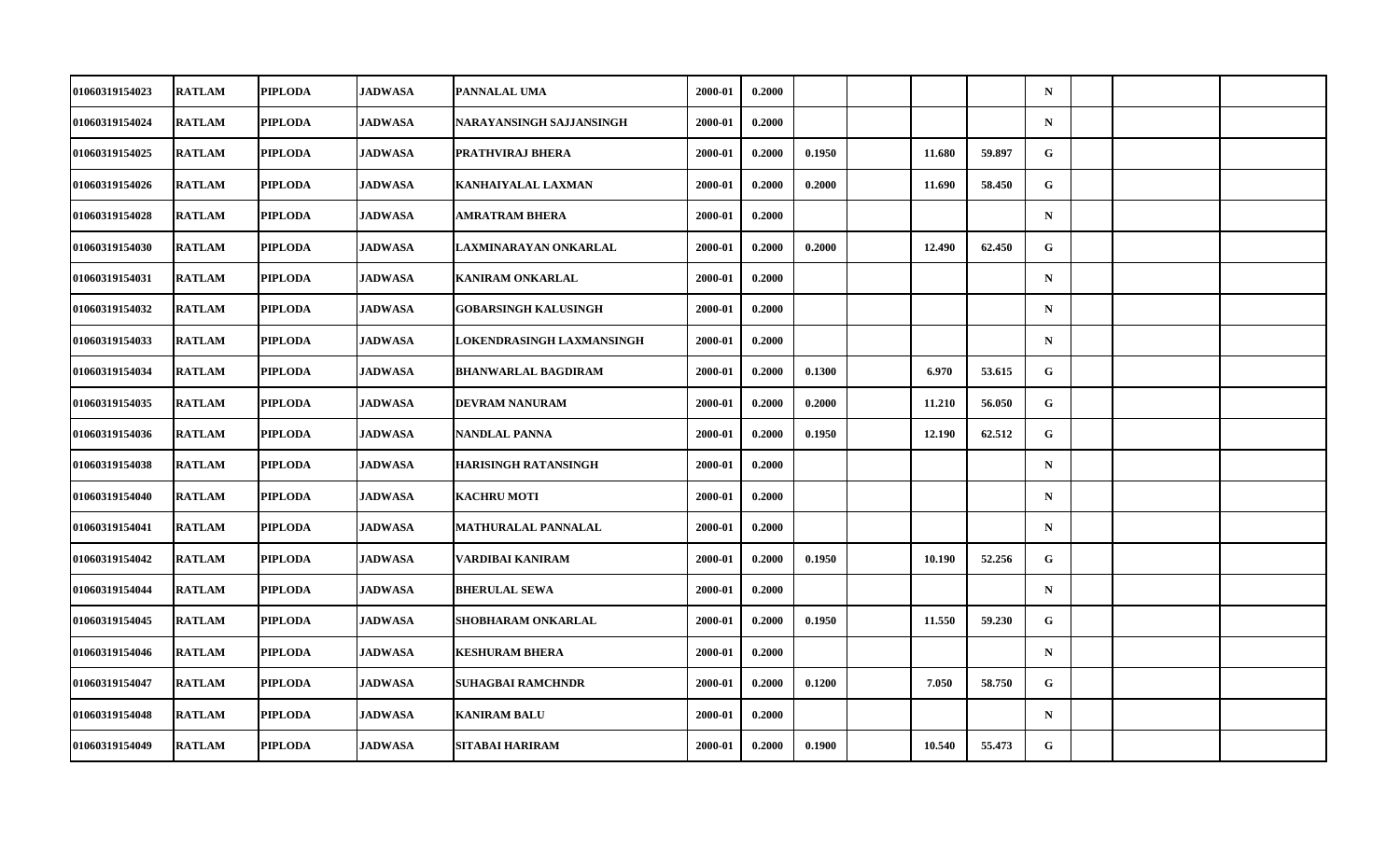| 01060319154050        | <b>RATLAM</b> | <b>PIPLODA</b> | <b>JADWASA</b> | DHANNIBAI HIRALAL              | 2000-01 | 0.2000 | 0.1050 | 6.600  | 62.857 | G           |    |  |
|-----------------------|---------------|----------------|----------------|--------------------------------|---------|--------|--------|--------|--------|-------------|----|--|
| 01060319154052        | <b>RATLAM</b> | <b>PIPLODA</b> | JADWASA        | <b>GANGARAM ONKARLAL</b>       | 2000-01 | 0.2000 | 0.1950 | 10.380 | 53.230 | G           |    |  |
| 01060319154054        | <b>RATLAM</b> | <b>PIPLODA</b> | <b>JADWASA</b> | <b>DASHRATHSINGH DEEPSINGH</b> | 2000-01 | 0.2000 |        |        |        | $\mathbf N$ |    |  |
| 01060319154056        | <b>RATLAM</b> | <b>PIPLODA</b> | <b>JADWASA</b> | <b>SAJJANBAI PUNA</b>          | 2000-01 | 0.2000 | 0.2100 | 11.260 | 53.619 | G           |    |  |
| 01060319154057        | <b>RATLAM</b> | <b>PIPLODA</b> | <b>JADWASA</b> | <b>RAMKUNWARBAI KACHRU</b>     | 2000-01 | 0.2000 | 0.1700 | 8.290  | 48.764 | G           | 04 |  |
| 01060319154059        | <b>RATLAM</b> | <b>PIPLODA</b> | <b>JADWASA</b> | <b>RUGHANATH ONKAR</b>         | 2000-01 | 0.2000 | 0.1150 | 7.370  | 64.086 | G           |    |  |
| 01060319154060        | <b>RATLAM</b> | <b>PIPLODA</b> | <b>JADWASA</b> | <b>KALURAM PANNA</b>           | 2000-01 | 0.2000 |        |        |        | $\mathbf N$ |    |  |
| 01060319154062        | <b>RATLAM</b> | <b>PIPLODA</b> | <b>JADWASA</b> | JASVANTKUNWAR JASVANTSINGH     | 2000-01 | 0.2000 |        |        |        | $\mathbf N$ |    |  |
| 01060319154063        | <b>RATLAM</b> | <b>PIPLODA</b> | <b>JADWASA</b> | <b>BHERULAL GULAB</b>          | 2000-01 | 0.2000 |        |        |        | $\mathbf N$ |    |  |
| 01060319154067        | <b>RATLAM</b> | <b>PIPLODA</b> | <b>JADWASA</b> | <b>BHERUSINGH ONKARSINGH</b>   | 2000-01 | 0.2000 |        |        |        | $\mathbf N$ |    |  |
| 01060319154068        | <b>RATLAM</b> | <b>PIPLODA</b> | <b>JADWASA</b> | <b>SHANTIBAI GANESHRAM</b>     | 2000-01 | 0.2000 | 0.2100 | 11.370 | 54.142 | G           |    |  |
| 01060319154069        | <b>RATLAM</b> | <b>PIPLODA</b> | <b>JADWASA</b> | JAGDISHCHAND ONKARLAL          | 2000-01 | 0.2000 | 0.1250 | 7.810  | 62.480 | G           |    |  |
| 01060319154070        | <b>RATLAM</b> | <b>PIPLODA</b> | <b>JADWASA</b> | <b>SHANKARLAL SAVRAM</b>       | 2000-01 | 0.2000 | 0.1550 | 8.710  | 56.193 | G           |    |  |
| 01060319154071        | <b>RATLAM</b> | <b>PIPLODA</b> | <b>JADWASA</b> | NIRBHAYRAM LAXMAN              | 2000-01 | 0.2000 | 0.2000 | 9.910  | 49.550 | G           | 04 |  |
| 01060319154072        | <b>RATLAM</b> | <b>PIPLODA</b> | <b>JADWASA</b> | NATHIBAI BAGDIRAM              | 2000-01 | 0.2000 | 0.1650 | 8.170  | 49.515 | G           | 04 |  |
| 01060319154073        | <b>RATLAM</b> | <b>PIPLODA</b> | <b>JADWASA</b> | SITABAI KHEMRAJ                | 2000-01 | 0.2000 |        |        |        | $\mathbf N$ |    |  |
| <b>01060319154074</b> | <b>RATLAM</b> | <b>PIPLODA</b> | <b>JADWASA</b> | <b>RAMA BAGDIRAM</b>           | 2000-01 | 0.2000 |        |        |        | $\mathbf N$ |    |  |
| 01060319154075        | <b>RATLAM</b> | <b>PIPLODA</b> | <b>JADWASA</b> | AYODHYABAI RAMESHWAR           | 2000-01 | 0.2000 |        |        |        | $\mathbf N$ |    |  |
| 01060319154076        | <b>RATLAM</b> | <b>PIPLODA</b> | <b>JADWASA</b> | <b>GOPAL HIRALAL</b>           | 2000-01 | 0.2000 |        |        |        | $\mathbf N$ |    |  |
| 01060319154077        | <b>RATLAM</b> | <b>PIPLODA</b> | <b>JADWASA</b> | <b>RANCHOD PANNALAL</b>        | 2000-01 | 0.2000 |        |        |        | $\mathbf N$ |    |  |
| 01060319154080        | <b>RATLAM</b> | <b>PIPLODA</b> | <b>JADWASA</b> | <b>VISHRAM RAMCHANDRA</b>      | 2000-01 | 0.2000 |        |        |        | $\mathbf N$ |    |  |
| 01060319154081        | <b>RATLAM</b> | <b>PIPLODA</b> | <b>JADWASA</b> | <b>UDAYRAM BHUWAN</b>          | 2000-01 | 0.2000 | 0.1300 | 8.190  | 63.000 | G           |    |  |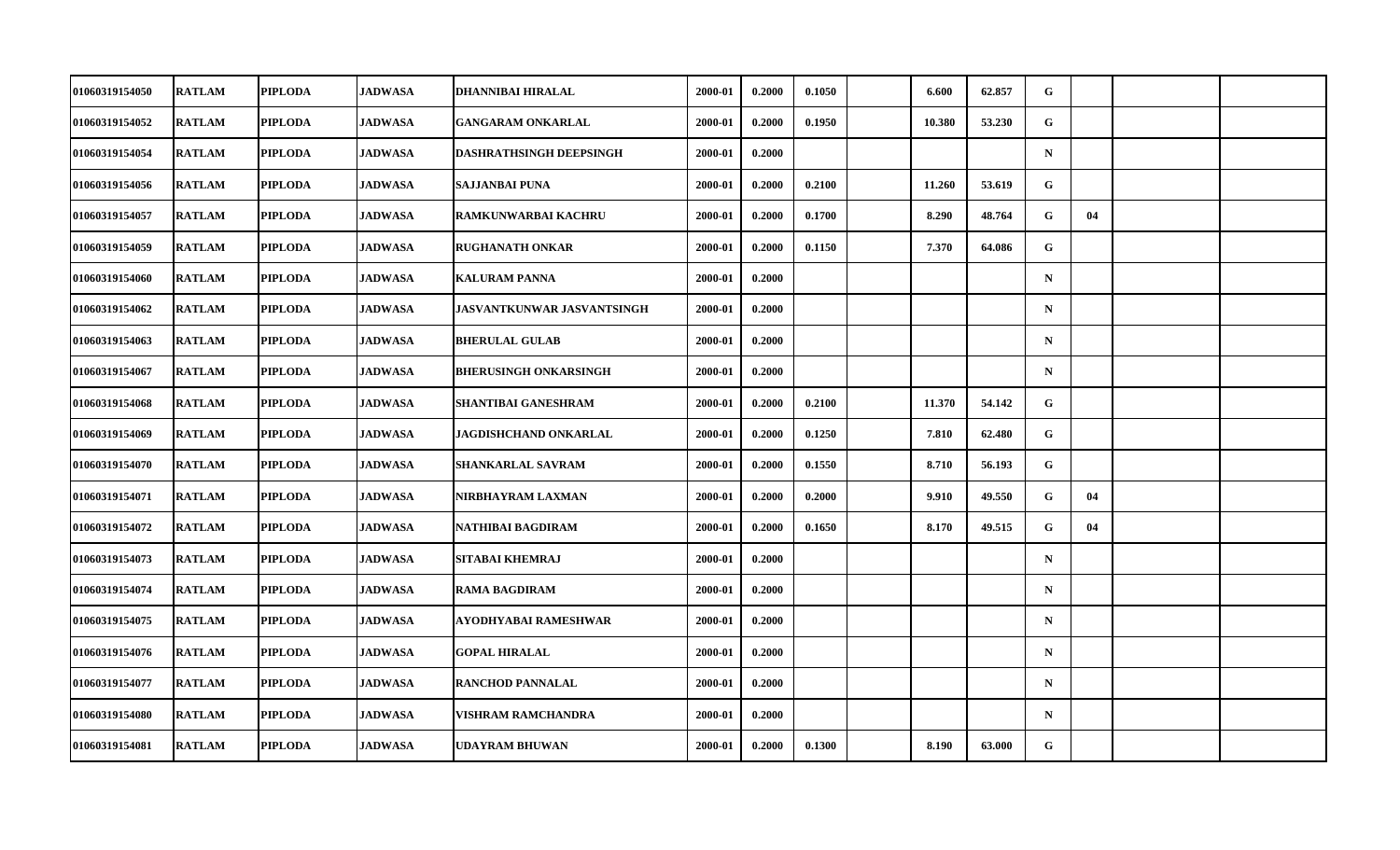| 01060319154082        | <b>RATLAM</b> | <b>PIPLODA</b> | <b>JADWASA</b> | SURENDRSINGH BAHADURSINGH         | 2000-01 | 0.2000 | 0.1900 | 9.890  | 52.052 | G            |    |  |
|-----------------------|---------------|----------------|----------------|-----------------------------------|---------|--------|--------|--------|--------|--------------|----|--|
| 01060319154083        | <b>RATLAM</b> | <b>PIPLODA</b> | JADWASA        | <b>BADRILAL BHERULAL</b>          | 2000-01 | 0.2000 |        |        |        | ${\bf N}$    |    |  |
| 01060319154084        | <b>RATLAM</b> | <b>PIPLODA</b> | <b>JADWASA</b> | <b>SHANKARLAL BAGDIRAM</b>        | 2000-01 | 0.2000 | 0.1300 | 6.910  | 53.153 | $\mathbf{G}$ |    |  |
| 01060319154085        | <b>RATLAM</b> | <b>PIPLODA</b> | <b>JADWASA</b> | RAMCHANDRA NIRBHERAM              | 2000-01 | 0.2000 | 0.1950 | 12.920 | 66.256 | G            |    |  |
| 01060319154087        | <b>RATLAM</b> | <b>PIPLODA</b> | <b>JADWASA</b> | <b>RAGHUVIRSINGH BAHADURSINGH</b> | 2000-01 | 0.2000 |        |        |        | $\mathbf N$  |    |  |
| 01060319154088        | <b>RATLAM</b> | <b>PIPLODA</b> | <b>JADWASA</b> | RADHESHYAM BAGDIRAM               | 2000-01 | 0.2000 |        |        |        | $\mathbf N$  |    |  |
| 01060319154089        | <b>RATLAM</b> | <b>PIPLODA</b> | <b>JADWASA</b> | RADHESHYAM KESHURAM               | 2000-01 | 0.2000 | 0.1800 | 10.040 | 55,777 | G.           |    |  |
| 01060319154090        | <b>RATLAM</b> | <b>PIPLODA</b> | <b>JADWASA</b> | PYARCHAND KISHANLAL               | 2000-01 | 0.2000 |        |        |        | $\mathbf N$  |    |  |
| 01060319154091        | <b>RATLAM</b> | <b>PIPLODA</b> | <b>JADWASA</b> | PUSHKARLAL GOPALCHAND             | 2000-01 | 0.2000 |        |        |        | $\mathbf N$  |    |  |
| 01060319154092        | <b>RATLAM</b> | <b>PIPLODA</b> | <b>JADWASA</b> | PRABHULAL HARIKISHAN              | 2000-01 | 0.2000 |        |        |        | $\mathbf N$  |    |  |
| 01060319154093        | <b>RATLAM</b> | <b>PIPLODA</b> | <b>JADWASA</b> | PANNALAL LAXMAN                   | 2000-01 | 0.2000 |        |        |        | $\mathbf N$  |    |  |
| 01060319154094        | <b>RATLAM</b> | <b>PIPLODA</b> | <b>JADWASA</b> | NARAYANLAL BALARAM                | 2000-01 | 0.2000 | 0.1000 | 6.060  | 60.600 | G            |    |  |
| 01060319154095        | <b>RATLAM</b> | <b>PIPLODA</b> | <b>JADWASA</b> | <b>NANDRAM RUPA</b>               | 2000-01 | 0.2000 | 0.0950 | 5.170  | 54.421 | G.           |    |  |
| 01060319154096        | <b>RATLAM</b> | <b>PIPLODA</b> | <b>JADWASA</b> | NAHARSINGH AMARSINGH              | 2000-01 | 0.2000 | 0.2000 | 10.060 | 50.300 | G            | 04 |  |
| 01060319154097        | <b>RATLAM</b> | <b>PIPLODA</b> | <b>JADWASA</b> | MUNSHILAL HUKMICHAND              | 2000-01 | 0.2000 | 0.1950 | 11.220 | 57.538 | G            |    |  |
| 01060319154098        | <b>RATLAM</b> | <b>PIPLODA</b> | <b>JADWASA</b> | <b>MANNALAL HIRALAL</b>           | 2000-01 | 0.2000 |        |        |        | $\mathbf N$  |    |  |
| <b>01060319154099</b> | <b>RATLAM</b> | <b>PIPLODA</b> | <b>JADWASA</b> | MANGILAL RAMLAL                   | 2000-01 | 0.2000 |        |        |        | $\mathbf N$  |    |  |
| 01060319154100        | <b>RATLAM</b> | <b>PIPLODA</b> | <b>JADWASA</b> | <b>MANGILAL NANDRAM</b>           | 2000-01 | 0.2000 | 0.2000 | 11.390 | 56.950 | $\mathbf G$  |    |  |
| 01060319154101        | <b>RATLAM</b> | <b>PIPLODA</b> | <b>JADWASA</b> | MAHENDRASINGH JAGPAL              | 2000-01 | 0.2000 | 0.2100 | 12.730 | 60.619 | G            |    |  |
| 01060319154102        | <b>RATLAM</b> | <b>PIPLODA</b> | <b>JADWASA</b> | <b>MAHAVEERSINGH SHAMBHUSINGH</b> | 2000-01 | 0.2000 |        |        |        | $\mathbf N$  |    |  |
| 01060319154103        | <b>RATLAM</b> | <b>PIPLODA</b> | <b>JADWASA</b> | LAXMINARAYAN RATANLAL             | 2000-01 | 0.2000 | 0.2050 | 11.700 | 57.073 | G            |    |  |
| 01060319154104        | <b>RATLAM</b> | <b>PIPLODA</b> | <b>JADWASA</b> | LAXMINARAYAN RAMA                 | 2000-01 | 0.2000 |        |        |        | $\mathbf N$  |    |  |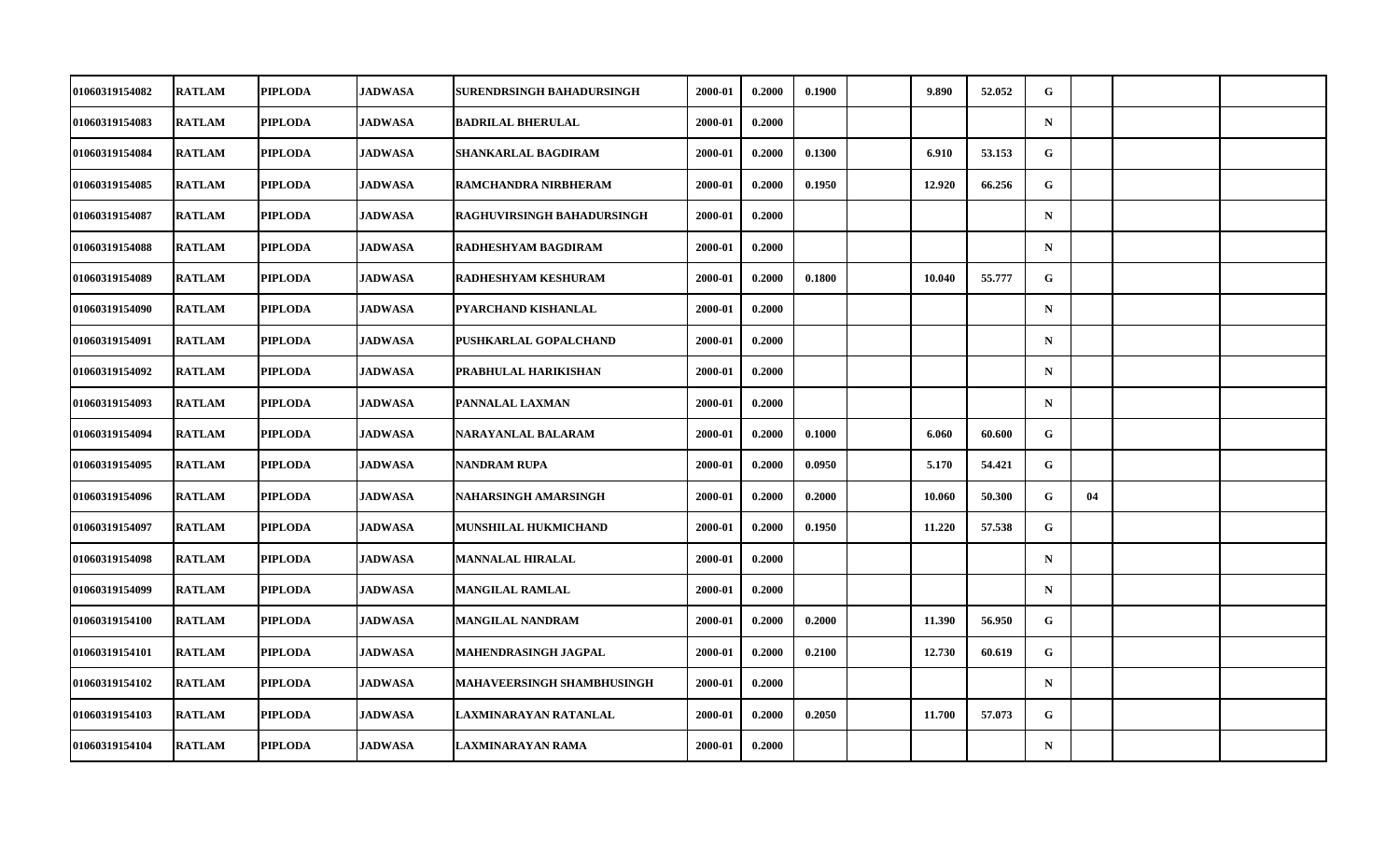| 01060319154105        | <b>RATLAM</b> | <b>PIPLODA</b> | <b>JADWASA</b> | <b>LALSINGH DHULSINGH</b>       | 2000-01 | 0.2000 |        |        |        | $\mathbf N$ |  |  |
|-----------------------|---------------|----------------|----------------|---------------------------------|---------|--------|--------|--------|--------|-------------|--|--|
| 01060319154107        | <b>RATLAM</b> | <b>PIPLODA</b> | JADWASA        | <b>KARULAL BAGDIRAM</b>         | 2000-01 | 0.2000 | 0.1800 | 10.340 | 57.444 | G           |  |  |
| 01060319154108        | <b>RATLAM</b> | <b>PIPLODA</b> | <b>JADWASA</b> | <b>KESHURAM BAGDIRAM</b>        | 2000-01 | 0.2000 |        |        |        | $\mathbf N$ |  |  |
| 01060319154109        | <b>RATLAM</b> | <b>PIPLODA</b> | <b>JADWASA</b> | KACHRULAL ONKARLAL              | 2000-01 | 0.2000 | 0.1100 | 6.730  | 61.182 | G           |  |  |
| 01060319154110        | <b>RATLAM</b> | <b>PIPLODA</b> | <b>JADWASA</b> | JAGDISHCHANDRA LAXMAN           | 2000-01 | 0.2000 | 0.1950 | 10.460 | 53.641 | G           |  |  |
| 01060319154111        | <b>RATLAM</b> | <b>PIPLODA</b> | <b>JADWASA</b> | <b>ISHWARLAL BALARAM</b>        | 2000-01 | 0.2000 |        |        |        | $\mathbf N$ |  |  |
| 01060319154112        | <b>RATLAM</b> | <b>PIPLODA</b> | <b>JADWASA</b> | <b>HIRALAL PANNALAL</b>         | 2000-01 | 0.2000 |        |        |        | $\mathbf N$ |  |  |
| 01060319154113        | <b>RATLAM</b> | <b>PIPLODA</b> | <b>JADWASA</b> | HIRALAL KISHANLAL               | 2000-01 | 0.2000 |        |        |        | $\mathbf N$ |  |  |
| 01060319154114        | <b>RATLAM</b> | <b>PIPLODA</b> | <b>JADWASA</b> | <b>HIRALAL BHERA</b>            | 2000-01 | 0.2000 | 0.2000 | 11.230 | 56.150 | G           |  |  |
| 01060319154115        | <b>RATLAM</b> | <b>PIPLODA</b> | <b>JADWASA</b> | HARISHCHNDRA PRAHLADSINGH       | 2000-01 | 0.2000 |        |        |        | $\mathbf N$ |  |  |
| 01060319154116        | <b>RATLAM</b> | <b>PIPLODA</b> | <b>JADWASA</b> | <b>HANSRAJ BABRUJI</b>          | 2000-01 | 0.2000 | 0.2000 | 10.830 | 54.150 | G           |  |  |
| 01060319154117        | <b>RATLAM</b> | <b>PIPLODA</b> | <b>JADWASA</b> | <b>GOPALSINGH PRAHLADSINGH</b>  | 2000-01 | 0.2000 |        |        |        | $\mathbf N$ |  |  |
| 01060319154118        | <b>RATLAM</b> | <b>PIPLODA</b> | <b>JADWASA</b> | <b>GOPALSINGH BHERUSINGH</b>    | 2000-01 | 0.2000 |        |        |        | $\mathbf F$ |  |  |
| 01060319154119        | <b>RATLAM</b> | <b>PIPLODA</b> | <b>JADWASA</b> | <b>GOPAL UDAYRAM</b>            | 2000-01 | 0.2000 |        |        |        | $\mathbf N$ |  |  |
| 01060319154120        | <b>RATLAM</b> | <b>PIPLODA</b> | <b>JADWASA</b> | <b>GOPAL BAGDIRAM</b>           | 2000-01 | 0.2000 | 0.1000 | 5.530  | 55.300 | G           |  |  |
| 01060319154122        | <b>RATLAM</b> | <b>PIPLODA</b> | <b>JADWASA</b> | <b>GAJRAJSINGH RAMSINGH</b>     | 2000-01 | 0.2000 |        |        |        | $\mathbf N$ |  |  |
| <b>01060319154123</b> | <b>RATLAM</b> | <b>PIPLODA</b> | <b>JADWASA</b> | DILIPSINGH HIMMATSINGH          | 2000-01 | 0.2000 |        |        |        | $\mathbf N$ |  |  |
| 01060319154125        | <b>RATLAM</b> | <b>PIPLODA</b> | <b>JADWASA</b> | <b>DHANKUNWAR MAHADEVSINGH</b>  | 2000-01 | 0.2000 |        |        |        | $\mathbf N$ |  |  |
| 01060319154128        | <b>RATLAM</b> | <b>PIPLODA</b> | <b>JADWASA</b> | <b>BHANWARLAL BALARAM</b>       | 2000-01 | 0.2000 |        |        |        | $\mathbf N$ |  |  |
| 01060319154129        | <b>RATLAM</b> | <b>PIPLODA</b> | <b>JADWASA</b> | <b>BHANWARLAL SHOBHARAM</b>     | 2000-01 | 0.2000 | 0.1300 | 9.120  | 70.153 | G           |  |  |
| 01060319154131        | <b>RATLAM</b> | <b>PIPLODA</b> | <b>JADWASA</b> | <b>BHANWARLAL DEVRAM</b>        | 2000-01 | 0.2000 |        |        |        | $\mathbf N$ |  |  |
| 01060319154133        | <b>RATLAM</b> | <b>PIPLODA</b> | <b>JADWASA</b> | <b>BALUSINGH RAGHUNATHSINGH</b> | 2000-01 | 0.2000 |        |        |        | ${\bf N}$   |  |  |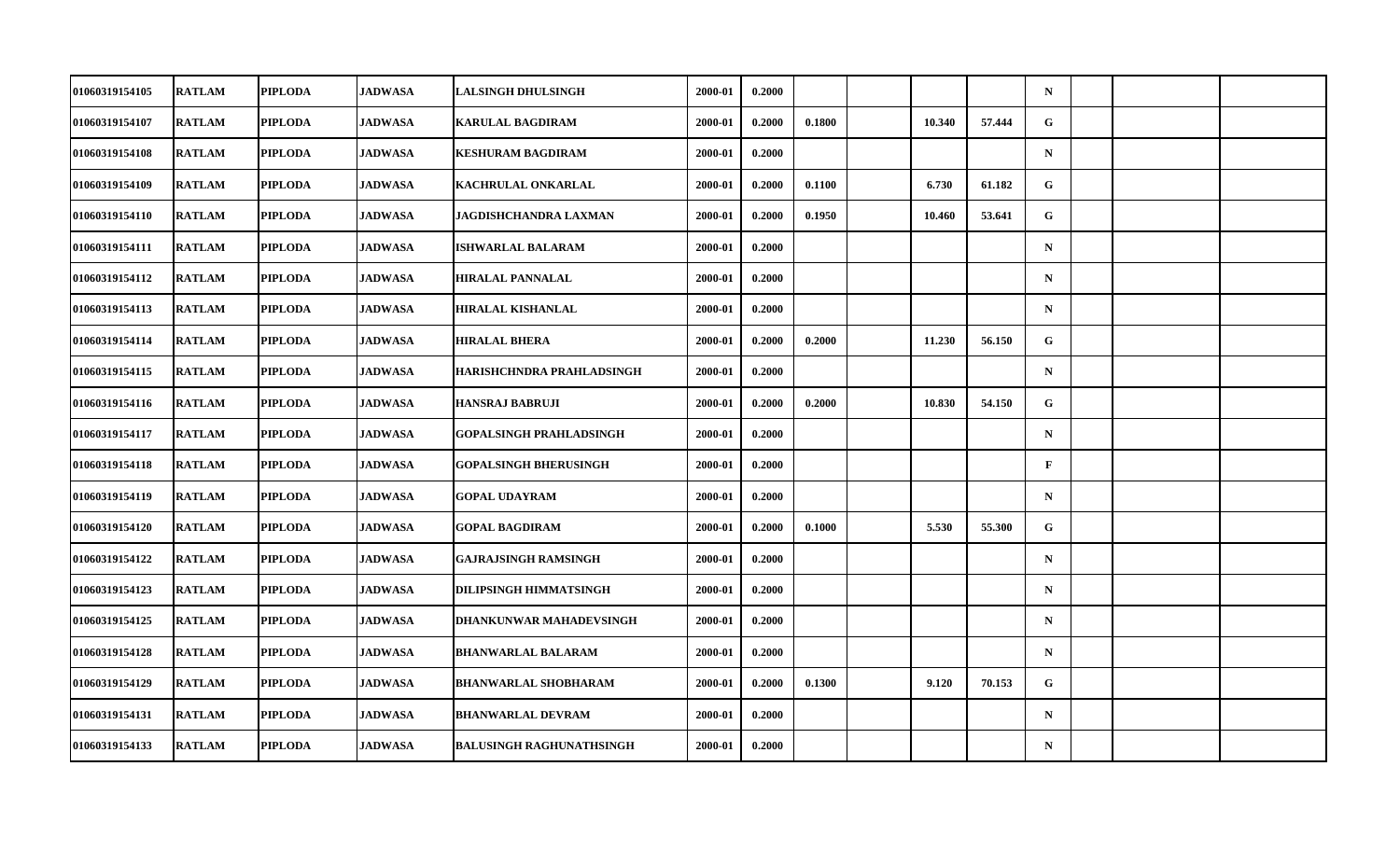| 01060319154134        | <b>RATLAM</b> | <b>PIPLODA</b> | <b>JADWASA</b> | <b>BALARAM NANDRAM</b>         | 2000-01 | 0.2000 | 0.2000 | 9.760  | 48.800 | G            | 04 |                    |
|-----------------------|---------------|----------------|----------------|--------------------------------|---------|--------|--------|--------|--------|--------------|----|--------------------|
| 01060319154135        | <b>RATLAM</b> | <b>PIPLODA</b> | <b>JADWASA</b> | <b>BADRILAL JASRAJ</b>         | 2000-01 | 0.2000 |        |        |        | $\mathbf N$  |    |                    |
| 01060319154136        | <b>RATLAM</b> | <b>PIPLODA</b> | <b>JADWASA</b> | <b>BABUSINGH JAYSINGH</b>      | 2000-01 | 0.2000 |        |        |        | $\mathbf N$  |    |                    |
| 01060319154137        | <b>RATLAM</b> | <b>PIPLODA</b> | <b>JADWASA</b> | SHAMBHULAL KANIRAM             | 2000-01 | 0.2000 | 0.1600 | 8.130  | 50.812 | $\mathbf{G}$ | 04 |                    |
| 01060319154138        | <b>RATLAM</b> | <b>PIPLODA</b> | <b>JADWASA</b> | RATANLAL NIRBHEYRAM            | 2000-01 | 0.2000 | 0.2100 | 10.490 | 49.952 | G            | 04 |                    |
| 01060319155001        | <b>RATLAM</b> | <b>PIPLODA</b> | <b>BARGAD</b>  | RAMNARAYAN KANHAIYALAL         | 2000-01 | 0.2000 |        |        |        | $\mathbf N$  |    |                    |
| 01060319155002        | <b>RATLAM</b> | <b>PIPLODA</b> | <b>BARGAD</b>  | RATANLAL KESHURAM              | 2000-01 | 0.2000 |        |        |        | $\mathbf N$  |    |                    |
| <b>01060319155003</b> | <b>RATLAM</b> | <b>PIPLODA</b> | BARGAD         | SHANTILAL KASHIRAM             | 2000-01 | 0.2000 |        |        |        | $\mathbf N$  |    |                    |
| 01060319155005        | <b>RATLAM</b> | <b>PIPLODA</b> | <b>BARGAD</b>  | <b>CHIMANLAL KANHAIYALAL</b>   | 2000-01 | 0.2000 |        |        |        | $\mathbf N$  |    | <b>NAME CHANGE</b> |
| 01060319155006        | <b>RATLAM</b> | <b>PIPLODA</b> | <b>BARGAD</b>  | <b>GANESHRAM RAMA</b>          | 2000-01 | 0.2000 |        |        |        | $\mathbf N$  |    |                    |
| 01060319155007        | <b>RATLAM</b> | <b>PIPLODA</b> | BARGAD         | <b>KANIRAM BHERAJI</b>         | 2000-01 | 0.2000 |        |        |        | $\mathbf N$  |    |                    |
| 01060319155008        | <b>RATLAM</b> | <b>PIPLODA</b> | <b>BARGAD</b>  | AMBARAM PUNA                   | 2000-01 | 0.2000 |        |        |        | $\mathbf N$  |    |                    |
| 01060319155009        | <b>RATLAM</b> | <b>PIPLODA</b> | <b>BARGAD</b>  | RADHESHYAM MANGU               | 2000-01 | 0.2000 |        |        |        | $\mathbf N$  |    |                    |
| <b>01060319155010</b> | <b>RATLAM</b> | <b>PIPLODA</b> | <b>BARGAD</b>  | <b>GYANSINGH BHANWARKUNWAR</b> | 2000-01 | 0.2000 | 0.1000 | 6.440  | 64.400 | G            |    |                    |
| 01060319155011        | <b>RATLAM</b> | <b>PIPLODA</b> | <b>BARGAD</b>  | <b>RAMLAL GULAB</b>            | 2000-01 | 0.2000 |        |        |        | $\mathbf N$  |    |                    |
| 01060319155012        | <b>RATLAM</b> | <b>PIPLODA</b> | <b>BARGAD</b>  | <b>KESHURAM ONKARLAL</b>       | 2000-01 | 0.2000 | 0.0950 | 4.740  | 49.894 | G            | 04 |                    |
| 01060319155013        | <b>RATLAM</b> | <b>PIPLODA</b> | <b>BARGAD</b>  | <b>HIRALAL BHERULAL</b>        | 2000-01 | 0.2000 |        |        |        | $\mathbf N$  |    |                    |
| 01060319155014        | <b>RATLAM</b> | <b>PIPLODA</b> | <b>BARGAD</b>  | <b>KAMLABAI VARDICHAND</b>     | 2000-01 | 0.2000 |        |        |        | $\mathbf N$  |    |                    |
| 01060319155016        | <b>RATLAM</b> | <b>PIPLODA</b> | <b>BARGAD</b>  | NANDIBAI CHIMANLAL             | 2000-01 | 0.2000 |        |        |        | $\mathbf N$  |    |                    |
| 01060319155017        | <b>RATLAM</b> | <b>PIPLODA</b> | <b>BARGAD</b>  | <b>GULABABAI BHERULAL</b>      | 2000-01 | 0.2000 | 0.1300 | 3.330  | 25.615 | G            | 04 |                    |
| 01060319155019        | <b>RATLAM</b> | <b>PIPLODA</b> | <b>BARGAD</b>  | KANHAIYALAL BAGDIRAM           | 2000-01 | 0.2000 |        |        |        | $\mathbf N$  |    |                    |
| 01060319155020        | <b>RATLAM</b> | <b>PIPLODA</b> | <b>BARGAD</b>  | NATHIBAI AVANTIBAI             | 2000-01 | 0.2000 |        |        |        | ${\bf N}$    |    |                    |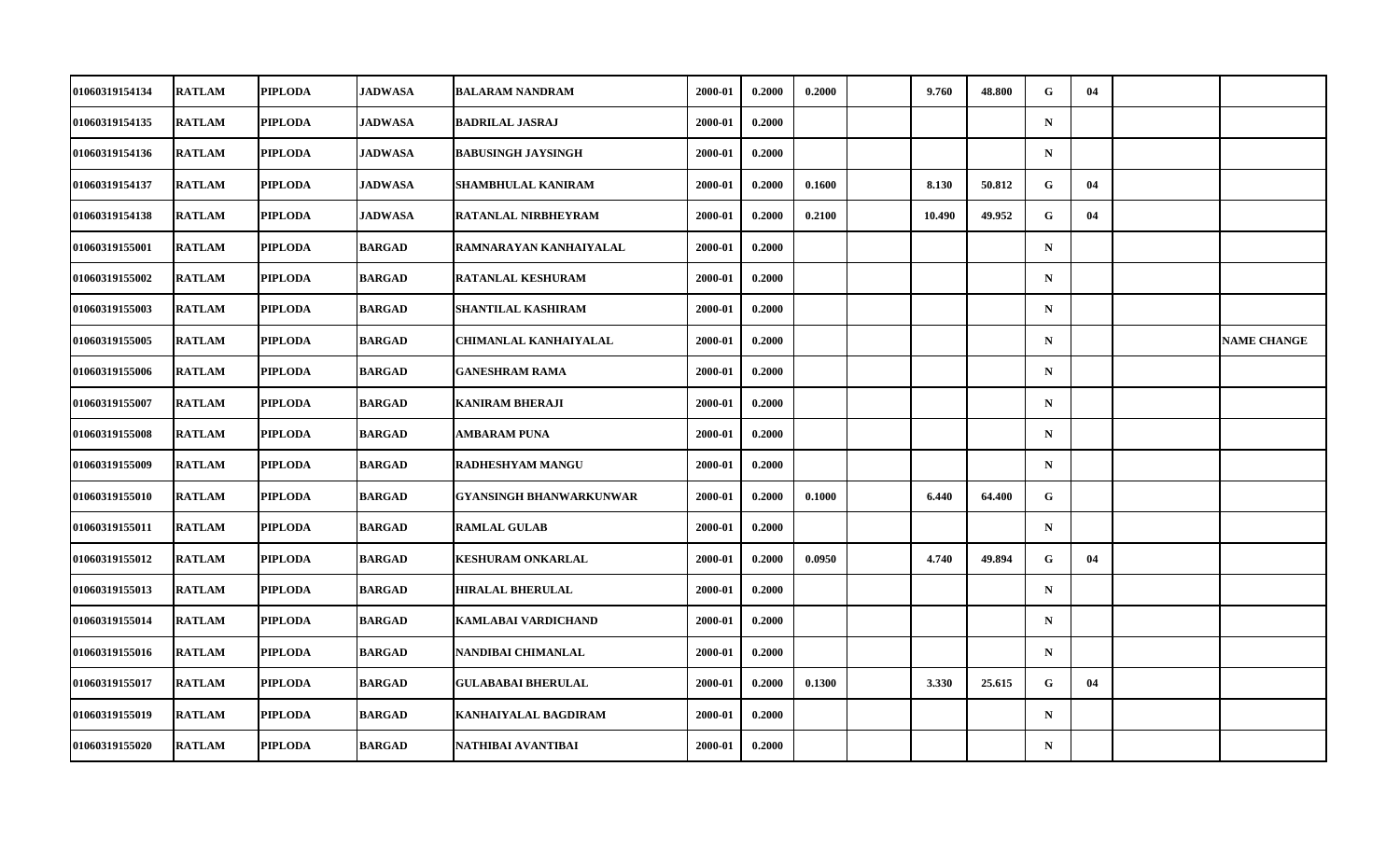| 01060319155021 | <b>RATLAM</b> | <b>PIPLODA</b> | <b>BARGAD</b> | <b>BAGDIRAM BHOLA</b>       | 2000-01 | 0.2000 |        |       |        | $\mathbf N$  |    |  |
|----------------|---------------|----------------|---------------|-----------------------------|---------|--------|--------|-------|--------|--------------|----|--|
| 01060319155022 | <b>RATLAM</b> | <b>PIPLODA</b> | <b>BARGAD</b> | <b>RAMLAL BABRU</b>         | 2000-01 | 0.2000 |        |       |        | ${\bf N}$    |    |  |
| 01060319155023 | <b>RATLAM</b> | <b>PIPLODA</b> | <b>BARGAD</b> | <b>KESHURAM NANURAM</b>     | 2000-01 | 0.2000 |        |       |        | ${\bf N}$    |    |  |
| 01060319155024 | <b>RATLAM</b> | <b>PIPLODA</b> | <b>BARGAD</b> | <b>CHIMANLAL NAGU</b>       | 2000-01 | 0.2000 |        |       |        | $\mathbf N$  |    |  |
| 01060319155025 | <b>RATLAM</b> | <b>PIPLODA</b> | <b>BARGAD</b> | JAGANNATH PANNALAL          | 2000-01 | 0.2000 |        |       |        | $\mathbf N$  |    |  |
| 01060319155026 | <b>RATLAM</b> | <b>PIPLODA</b> | <b>BARGAD</b> | <b>BHERULAL TOLARAM</b>     | 2000-01 | 0.2000 |        |       |        | ${\bf N}$    |    |  |
| 01060319155027 | <b>RATLAM</b> | <b>PIPLODA</b> | <b>BARGAD</b> | <b>BAGDIRAM RAMA</b>        | 2000-01 | 0.2000 |        |       |        | $\mathbf N$  |    |  |
| 01060319155028 | <b>RATLAM</b> | <b>PIPLODA</b> | <b>BARGAD</b> | <b>DHAPUBAI DHURA</b>       | 2000-01 | 0.2000 |        |       |        | $\mathbf N$  |    |  |
| 01060319155029 | <b>RATLAM</b> | <b>PIPLODA</b> | <b>BARGAD</b> | SHANKARLAL NANDRAM          | 2000-01 | 0.2000 |        |       |        | $\mathbf N$  |    |  |
| 01060319155030 | <b>RATLAM</b> | <b>PIPLODA</b> | <b>BARGAD</b> | PRATAPBAI RAMA              | 2000-01 | 0.2000 |        |       |        | $\mathbf N$  |    |  |
| 01060319155031 | <b>RATLAM</b> | <b>PIPLODA</b> | <b>BARGAD</b> | <b>HARIRAM KANIRAM</b>      | 2000-01 | 0.2000 |        |       |        | $\mathbf{F}$ |    |  |
| 01060319155032 | <b>RATLAM</b> | <b>PIPLODA</b> | <b>BARGAD</b> | <b>BALU DHURA</b>           | 2000-01 | 0.2000 |        |       |        | $\mathbf N$  |    |  |
| 01060319155033 | <b>RATLAM</b> | <b>PIPLODA</b> | <b>BARGAD</b> | SAMANDBAI BHERULAL          | 2000-01 | 0.2000 |        |       |        | ${\bf N}$    |    |  |
| 01060319155034 | <b>RATLAM</b> | <b>PIPLODA</b> | <b>BARGAD</b> | <b>RAMLAL TUSLIRAM</b>      | 2000-01 | 0.2000 |        |       |        | $\mathbf N$  |    |  |
| 01060319155035 | <b>RATLAM</b> | <b>PIPLODA</b> | <b>BARGAD</b> | <b>CHATARBHUJ BHAGIRATH</b> | 2000-01 | 0.2000 |        |       |        | $\mathbf N$  |    |  |
| 01060319155036 | <b>RATLAM</b> | <b>PIPLODA</b> | <b>BARGAD</b> | SHRILAL ONKARLAL            | 2000-01 | 0.2000 |        |       |        | $\mathbf N$  |    |  |
| 01060319155037 | <b>RATLAM</b> | <b>PIPLODA</b> | <b>BARGAD</b> | CHAMPABAI AMBARAM           | 2000-01 | 0.2000 |        |       |        | $\mathbf N$  |    |  |
| 01060319155039 | <b>RATLAM</b> | <b>PIPLODA</b> | <b>BARGAD</b> | <b>BHULIBAI BHERULAL</b>    | 2000-01 | 0.2000 |        |       |        | $\mathbf N$  |    |  |
| 01060319155040 | <b>RATLAM</b> | <b>PIPLODA</b> | <b>BARGAD</b> | <b>MANGIBAI VENIRAM</b>     | 2000-01 | 0.2000 |        |       |        | $\mathbf N$  |    |  |
| 01060319155041 | <b>RATLAM</b> | <b>PIPLODA</b> | <b>BARGAD</b> | SURAJBAI UMASHANKAR         | 2000-01 | 0.2000 |        |       |        | $\mathbf N$  |    |  |
| 01060319155042 | <b>RATLAM</b> | <b>PIPLODA</b> | <b>BARGAD</b> | <b>RAJARAM BHAGIRATH</b>    | 2000-01 | 0.2000 | 0.1550 | 7.790 | 50.258 | G            | 04 |  |
| 01060319155043 | <b>RATLAM</b> | <b>PIPLODA</b> | <b>BARGAD</b> | <b>MANGILAL PUNA</b>        | 2000-01 | 0.2000 |        |       |        | ${\bf N}$    |    |  |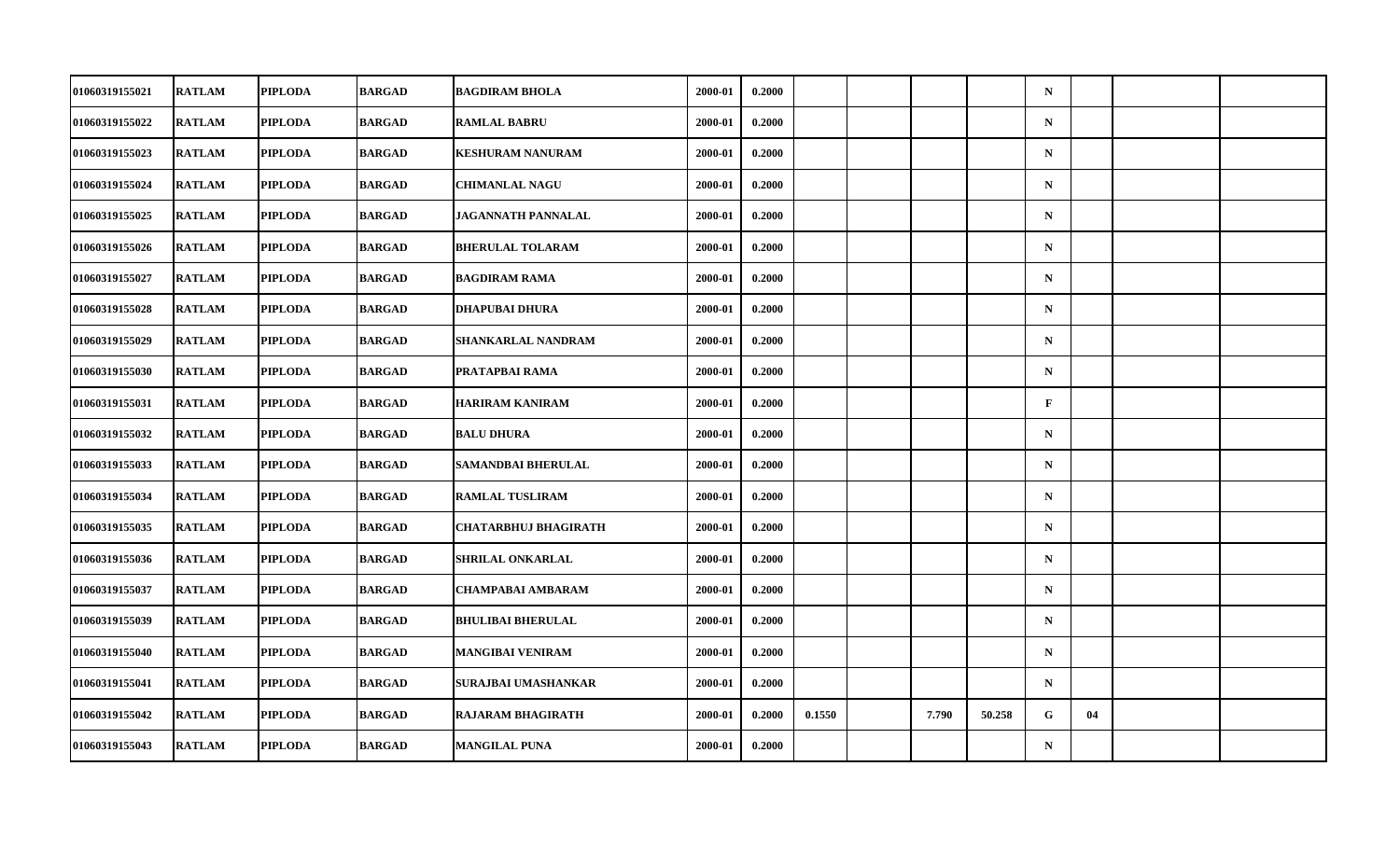| 01060319155045 | <b>RATLAM</b> | <b>PIPLODA</b> | <b>BARGAD</b> | <b>MANGILAL BHERULAL</b>        | 2000-01 | 0.2000 |        |       |        | $\mathbf N$ |    |  |
|----------------|---------------|----------------|---------------|---------------------------------|---------|--------|--------|-------|--------|-------------|----|--|
| 01060319155046 | <b>RATLAM</b> | <b>PIPLODA</b> | <b>BARGAD</b> | <b>BAGDIRAM NANURAM</b>         | 2000-01 | 0.2000 |        |       |        | $\mathbf N$ |    |  |
| 01060319155047 | <b>RATLAM</b> | <b>PIPLODA</b> | <b>BARGAD</b> | <b>RESHAMKUNWAR JUJHARSINGH</b> | 2000-01 | 0.2000 |        |       |        | $\mathbf N$ |    |  |
| 01060319155048 | <b>RATLAM</b> | <b>PIPLODA</b> | <b>BARGAD</b> | <b>BHUWAN GITABAI</b>           | 2000-01 | 0.2000 |        |       |        | $\mathbf N$ |    |  |
| 01060319155049 | <b>RATLAM</b> | <b>PIPLODA</b> | <b>BARGAD</b> | SHARDABAI GITABAI               | 2000-01 | 0.2000 |        |       |        | $\mathbf N$ |    |  |
| 01060319155050 | <b>RATLAM</b> | <b>PIPLODA</b> | <b>BARGAD</b> | NATHIBAI BHERULAL               | 2000-01 | 0.2000 |        |       |        | $\mathbf N$ |    |  |
| 01060319155051 | <b>RATLAM</b> | <b>PIPLODA</b> | <b>BARGAD</b> | UMMEDRAM HARIRAM                | 2000-01 | 0.2000 |        |       |        | $\mathbf N$ |    |  |
| 01060319155053 | <b>RATLAM</b> | <b>PIPLODA</b> | <b>BARGAD</b> | RAMNARAYAN NANURAM              | 2000-01 | 0.2000 |        |       |        | $\mathbf N$ |    |  |
| 01060319155054 | <b>RATLAM</b> | <b>PIPLODA</b> | <b>BARGAD</b> | <b>NANURAM KESHURAM</b>         | 2000-01 | 0.2000 |        |       |        | $\mathbf N$ |    |  |
| 01060319155055 | <b>RATLAM</b> | <b>PIPLODA</b> | <b>BARGAD</b> | MANGILAL MATA DARIVAVBAI        | 2000-01 | 0.2000 | 0.1300 | 7.260 | 55.846 | G           |    |  |
| 01060319155056 | <b>RATLAM</b> | <b>PIPLODA</b> | <b>BARGAD</b> | <b>GANESHRAM JAGANNATH</b>      | 2000-01 | 0.2000 |        |       |        | $\mathbf N$ |    |  |
| 01060319155057 | <b>RATLAM</b> | <b>PIPLODA</b> | <b>BARGAD</b> | <b>KAMALSINGH AMARSINGH</b>     | 2000-01 | 0.2000 |        |       |        | $\mathbf N$ |    |  |
| 01060319155058 | <b>RATLAM</b> | <b>PIPLODA</b> | <b>BARGAD</b> | <b>CHIMANLAL PUNA</b>           | 2000-01 | 0.2000 |        |       |        | $\mathbf N$ |    |  |
| 01060319155059 | <b>RATLAM</b> | <b>PIPLODA</b> | <b>BARGAD</b> | <b>RAMLAL KANIRAM</b>           | 2000-01 | 0.2000 |        |       |        | $\mathbf N$ |    |  |
| 01060319155060 | <b>RATLAM</b> | <b>PIPLODA</b> | <b>BARGAD</b> | KANHAIYALAL GANESHRAM           | 2000-01 | 0.2000 |        |       |        | $\mathbf N$ |    |  |
| 01060319155061 | <b>RATLAM</b> | <b>PIPLODA</b> | <b>BARGAD</b> | <b>MOHAN ONKAR</b>              | 2000-01 | 0.2000 |        |       |        | $\mathbf N$ |    |  |
| 01060319155063 | <b>RATLAM</b> | <b>PIPLODA</b> | <b>BARGAD</b> | <b>GANGABAI RAMKARAN</b>        | 2000-01 | 0.2000 |        |       |        | $\mathbf N$ |    |  |
| 01060319155064 | <b>RATLAM</b> | <b>PIPLODA</b> | <b>BARGAD</b> | <b>GANESHRAM KALURAM</b>        | 2000-01 | 0.2000 |        |       |        | $\mathbf N$ |    |  |
| 01060319155065 | <b>RATLAM</b> | <b>PIPLODA</b> | <b>BARGAD</b> | <b>DEVRAM NARSINGH</b>          | 2000-01 | 0.2000 | 0.0950 | 5.490 | 57.789 | G           |    |  |
| 01060319155066 | <b>RATLAM</b> | <b>PIPLODA</b> | <b>BARGAD</b> | <b>SHRILAL NANDA</b>            | 2000-01 | 0.2000 |        |       |        | $\mathbf N$ | 08 |  |
| 01060319155067 | <b>RATLAM</b> | <b>PIPLODA</b> | <b>BARGAD</b> | <b>NANURAM KALU</b>             | 2000-01 | 0.2000 |        |       |        | $\mathbf N$ |    |  |
| 01060319155069 | <b>RATLAM</b> | <b>PIPLODA</b> | <b>BARGAD</b> | VIJAYSINGH MODSINGH             | 2000-01 | 0.2000 | 0.1000 | 2.700 | 27.000 | G           | 04 |  |
|                |               |                |               |                                 |         |        |        |       |        |             |    |  |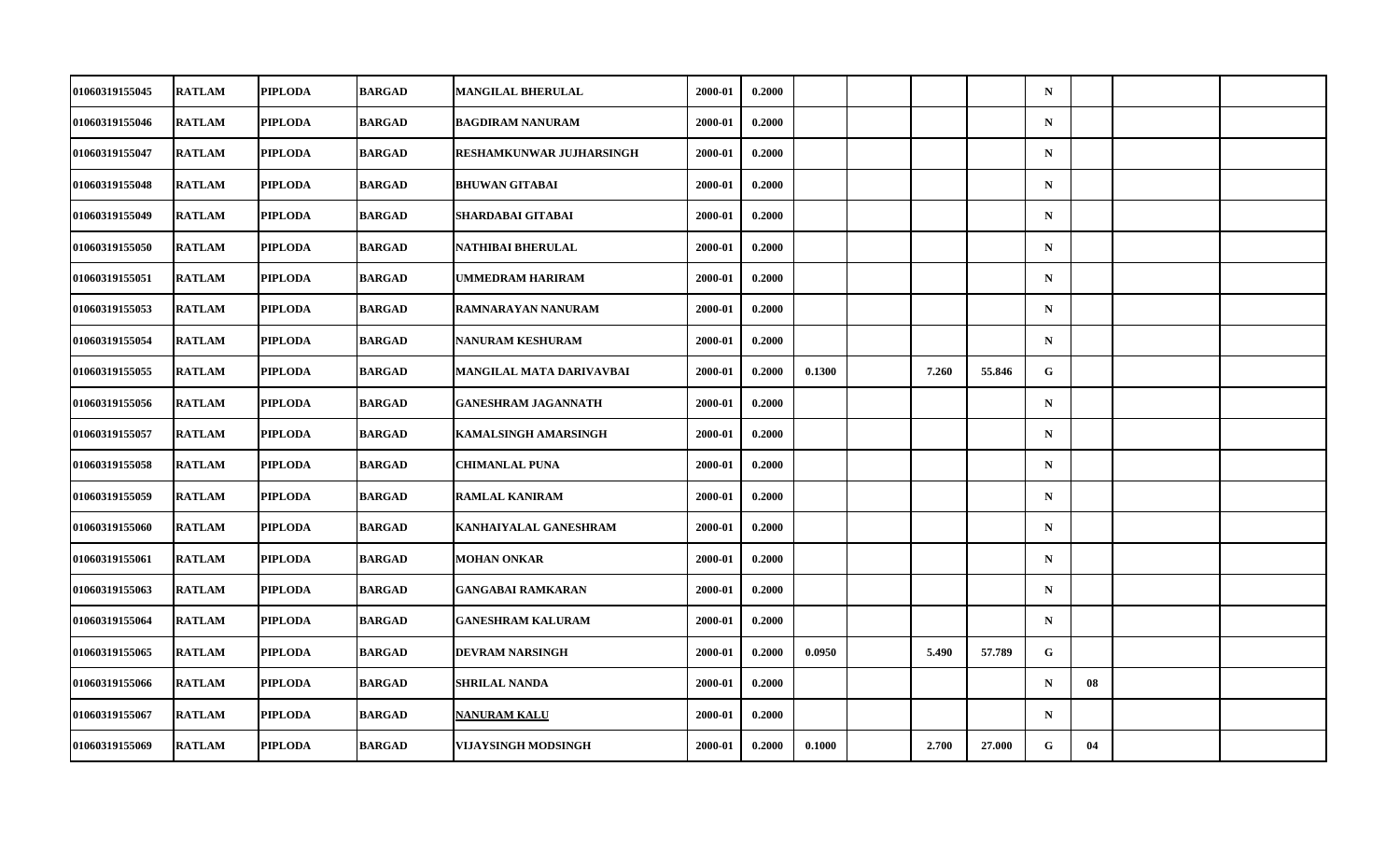| 01060319155071        | <b>RATLAM</b> | <b>PIPLODA</b> | <b>BARGAD</b> | <b>BALARAM PANNA</b>            | 2000-01 | 0.2000 |        |       |        | $\mathbf N$ |    |  |
|-----------------------|---------------|----------------|---------------|---------------------------------|---------|--------|--------|-------|--------|-------------|----|--|
| 01060319155072        | <b>RATLAM</b> | <b>PIPLODA</b> | <b>BARGAD</b> | AYODHIYABAI JUGALDAS            | 2000-01 | 0.2000 |        |       |        | ${\bf N}$   |    |  |
| 01060319155073        | <b>RATLAM</b> | <b>PIPLODA</b> | <b>BARGAD</b> | <b>MANGILAL MAGNIRAM</b>        | 2000-01 | 0.2000 |        |       |        | $\mathbf N$ |    |  |
| 01060319155075        | <b>RATLAM</b> | <b>PIPLODA</b> | <b>BARGAD</b> | PANNALAL NATHURAM               | 2000-01 | 0.2000 |        |       |        | $\mathbf N$ |    |  |
| 01060319155076        | <b>RATLAM</b> | <b>PIPLODA</b> | <b>BARGAD</b> | NANURAM MATA BALIBAI            | 2000-01 | 0.2000 |        |       |        | $\mathbf N$ |    |  |
| 01060319155077        | <b>RATLAM</b> | <b>PIPLODA</b> | <b>BARGAD</b> | <b>HIRALAL NANDA</b>            | 2000-01 | 0.2000 |        |       |        | $\mathbf N$ |    |  |
| 01060319155078        | <b>RATLAM</b> | <b>PIPLODA</b> | <b>BARGAD</b> | <b>BHAGUBAI NANDA</b>           | 2000-01 | 0.2000 |        |       |        | $\mathbf N$ |    |  |
| 01060319155079        | <b>RATLAM</b> | <b>PIPLODA</b> | <b>BARGAD</b> | NANDIBAI PRAYAGDAS              | 2000-01 | 0.2000 |        |       |        | $\mathbf N$ |    |  |
| 01060319155080        | <b>RATLAM</b> | <b>PIPLODA</b> | <b>BARGAD</b> | <b>JAGANNATH BHERULAL</b>       | 2000-01 | 0.2000 |        |       |        | $\mathbf N$ |    |  |
| 01060319155082        | <b>RATLAM</b> | <b>PIPLODA</b> | <b>BARGAD</b> | KELASHCHANDRA KANHAIYALAL       | 2000-01 | 0.2000 |        |       |        | $\mathbf N$ |    |  |
| 01060319155083        | <b>RATLAM</b> | <b>PIPLODA</b> | <b>BARGAD</b> | <b>GOVERDHANSINGH DEVISINGH</b> | 2000-01 | 0.2000 |        |       |        | $\mathbf N$ |    |  |
| 01060319155084        | <b>RATLAM</b> | <b>PIPLODA</b> | <b>BARGAD</b> | <b>MOTILAL OMKARLAL</b>         | 2000-01 | 0.2000 |        |       |        | $\mathbf N$ |    |  |
| 01060319155085        | <b>RATLAM</b> | <b>PIPLODA</b> | <b>BARGAD</b> | RADHESHYAM KANHAIYALAL          | 2000-01 | 0.2000 |        |       |        | $\mathbf N$ |    |  |
| 01060319155086        | <b>RATLAM</b> | <b>PIPLODA</b> | <b>BARGAD</b> | <b>MANAKLAL BHANWARLAL</b>      | 2000-01 | 0.2000 | 0.1300 | 7.480 | 57.538 | $\mathbf I$ | 02 |  |
| 01060319155088        | <b>RATLAM</b> | <b>PIPLODA</b> | <b>BARGAD</b> | AMARLAL MAGANIRAM               | 2000-01 | 0.2000 |        |       |        | $\mathbf N$ |    |  |
| 01060319155089        | <b>RATLAM</b> | <b>PIPLODA</b> | <b>BARGAD</b> | AMBARAM BHERULAL                | 2000-01 | 0.2000 | 0.1250 | 6.770 | 54.160 | G           |    |  |
| <b>01060319155090</b> | <b>RATLAM</b> | <b>PIPLODA</b> | <b>BARGAD</b> | AYODHIYABAI BHANWARLAL          | 2000-01 | 0.2000 |        |       |        | $\mathbf N$ |    |  |
| 01060319155091        | <b>RATLAM</b> | <b>PIPLODA</b> | <b>BARGAD</b> | <b>BALARAM BHERULAL</b>         | 2000-01 | 0.2000 |        |       |        | $\mathbf N$ |    |  |
| 01060319155092        | <b>RATLAM</b> | <b>PIPLODA</b> | <b>BARGAD</b> | <b>BHANWARLAL OKARLAL</b>       | 2000-01 | 0.2000 |        |       |        | $\mathbf N$ |    |  |
| 01060319155093        | <b>RATLAM</b> | <b>PIPLODA</b> | <b>BARGAD</b> | <b>GANESHRAM NADAR</b>          | 2000-01 | 0.2000 |        |       |        | $\mathbf N$ |    |  |
| 01060319155094        | <b>RATLAM</b> | <b>PIPLODA</b> | <b>BARGAD</b> | <b>GANESHRAM NATHURAM</b>       | 2000-01 | 0.2000 |        |       |        | $\mathbf N$ |    |  |
| 01060319155097        | <b>RATLAM</b> | <b>PIPLODA</b> | <b>BARGAD</b> | KAILASH SHYAMSUNDAR             | 2000-01 | 0.2000 |        |       |        | ${\bf N}$   |    |  |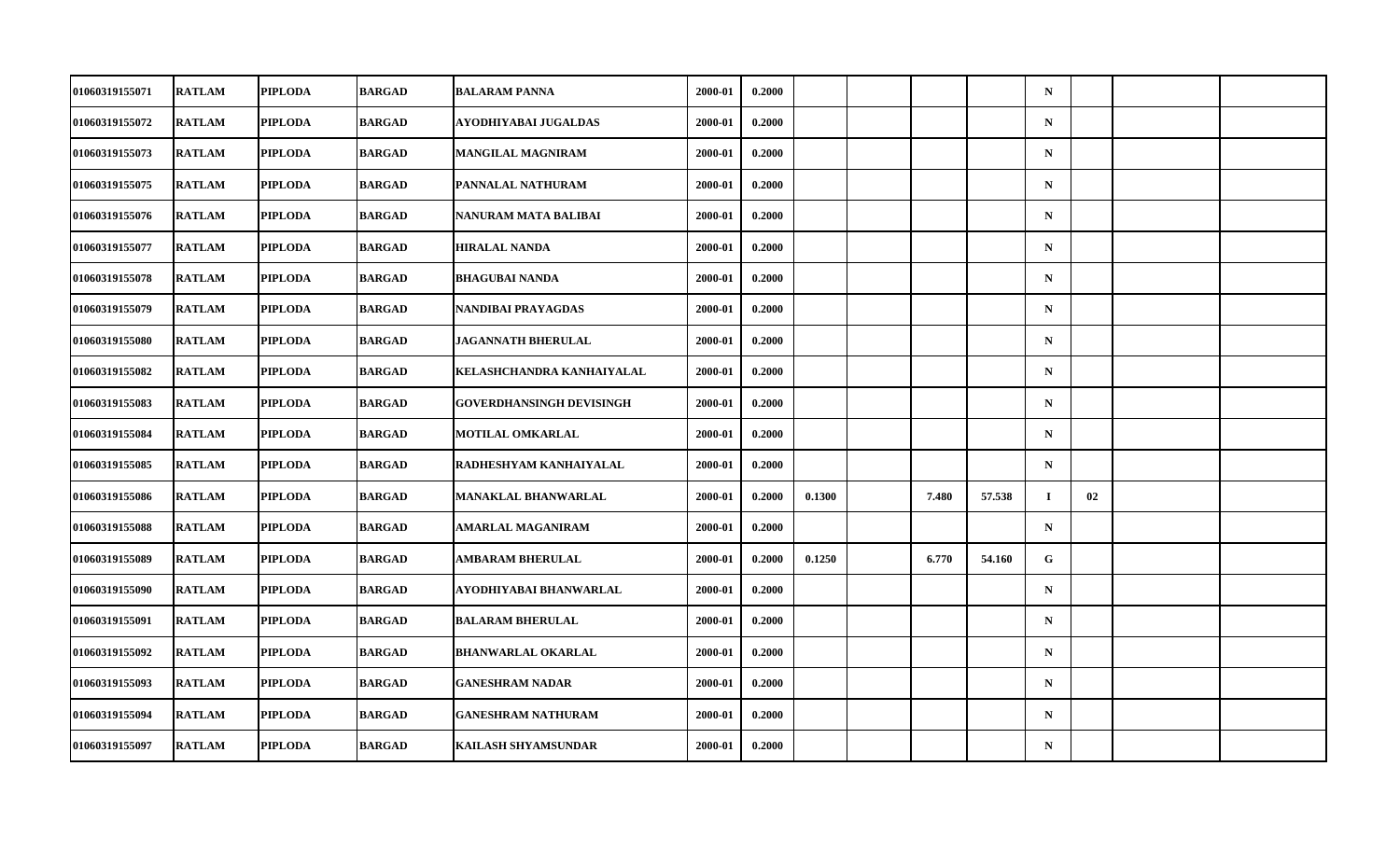| 01060319155098        | <b>RATLAM</b> | <b>PIPLODA</b> | <b>BARGAD</b>   | <b>KARULAL NATHULAL</b>   | 2000-01 | 0.2000 |        |       |        | $\mathbf N$ |    |                    |
|-----------------------|---------------|----------------|-----------------|---------------------------|---------|--------|--------|-------|--------|-------------|----|--------------------|
| 01060319155099        | <b>RATLAM</b> | <b>PIPLODA</b> | <b>BARGAD</b>   | KODARLAL BAGDIRAM         | 2000-01 | 0.2000 |        |       |        | $\mathbf N$ |    |                    |
| 01060319155100        | <b>RATLAM</b> | <b>PIPLODA</b> | <b>BARGAD</b>   | <b>LAXMINARAYAN NADAR</b> | 2000-01 | 0.2000 |        |       |        | $\mathbf N$ |    |                    |
| 01060319155101        | <b>RATLAM</b> | <b>PIPLODA</b> | <b>BARGAD</b>   | LAXMINARAYAN UMMEDRAM     | 2000-01 | 0.2000 |        |       |        | $\mathbf N$ |    |                    |
| 01060319155102        | <b>RATLAM</b> | <b>PIPLODA</b> | <b>BARGAD</b>   | MANGUSINGH AMARSINGH      | 2000-01 | 0.2000 | 0.1000 | 5.720 | 57.200 | G           |    |                    |
| 01060319155103        | <b>RATLAM</b> | <b>PIPLODA</b> | <b>BARGAD</b>   | <b>MOHANLAL NADARJI</b>   | 2000-01 | 0.2000 |        |       |        | $\mathbf N$ |    |                    |
| 01060319155104        | <b>RATLAM</b> | <b>PIPLODA</b> | <b>BARGAD</b>   | <b>MUKESH DOLATRAM</b>    | 2000-01 | 0.2000 | 0.1250 | 6.050 | 48.400 | $\bf{I}$    | 02 |                    |
| <b>01060319155105</b> | <b>RATLAM</b> | <b>PIPLODA</b> | BARGAD          | NATHUSINGH JUJHARSINGH    | 2000-01 | 0.2000 |        |       |        | $\mathbf N$ |    |                    |
| 01060319155106        | <b>RATLAM</b> | <b>PIPLODA</b> | <b>BARGAD</b>   | PRATHVIRAJ RAMA           | 2000-01 | 0.2000 |        |       |        | $\mathbf N$ |    |                    |
| 01060319155107        | <b>RATLAM</b> | <b>PIPLODA</b> | <b>BARGAD</b>   | <b>RAMESHWAR BHERULAL</b> | 2000-01 | 0.2000 |        |       |        | $\mathbf N$ |    |                    |
| 01060319155108        | <b>RATLAM</b> | <b>PIPLODA</b> | BARGAD          | <b>RAMLAL KALUJI</b>      | 2000-01 | 0.2000 |        |       |        | $\mathbf N$ |    |                    |
| 01060319155109        | <b>RATLAM</b> | <b>PIPLODA</b> | <b>BARGAD</b>   | <b>RAMLAL ONKARLAL</b>    | 2000-01 | 0.2000 |        |       |        | $\mathbf N$ |    |                    |
| 01060319155111        | <b>RATLAM</b> | <b>PIPLODA</b> | <b>BARGAD</b>   | <b>RATANLAL GULAB</b>     | 2000-01 | 0.2000 |        |       |        | $\mathbf N$ |    |                    |
| 01060319155112        | <b>RATLAM</b> | <b>PIPLODA</b> | <b>BARGAD</b>   | SHANKARLAL RAMLAL         | 2000-01 | 0.2000 |        |       |        | ${\bf N}$   |    |                    |
| 01060319155115        | <b>RATLAM</b> | <b>PIPLODA</b> | <b>BARGAD</b>   | SITABAI KESHURAM          | 2000-01 | 0.2000 |        |       |        | $\mathbf N$ |    |                    |
| 01060319156001        | <b>RATLAM</b> | <b>PIPLODA</b> | <b>UPARWADA</b> | <b>NARAYAN BHERA</b>      | 2000-01 | 0.2000 |        |       |        | $\mathbf N$ |    |                    |
| 01060319156003        | <b>RATLAM</b> | <b>PIPLODA</b> | <b>UPARWADA</b> | RAMNARAYAN BAGDIRAM       | 2000-01 | 0.2000 |        |       |        | $\mathbf N$ |    | <b>NAME CHANGE</b> |
| 01060319156004        | <b>RATLAM</b> | <b>PIPLODA</b> | <b>UPARWADA</b> | <b>BASANTILAL HIRALAL</b> | 2000-01 | 0.2000 |        |       |        | $\mathbf N$ |    | <b>NAME CHANGE</b> |
| 01060319156006        | <b>RATLAM</b> | <b>PIPLODA</b> | <b>UPARWADA</b> | <b>AMBARAM CHIMANLAL</b>  | 2000-01 | 0.2000 |        |       |        | $\mathbf N$ |    |                    |
| 01060319156008        | <b>RATLAM</b> | <b>PIPLODA</b> | <b>UPARWADA</b> | <b>KALU GANGARAM</b>      | 2000-01 | 0.2000 |        |       |        | $\mathbf N$ |    |                    |
| 01060319156010        | <b>RATLAM</b> | <b>PIPLODA</b> | <b>UPARWADA</b> | NANDRAM KESHURAM          | 2000-01 | 0.2000 |        |       |        | $\mathbf N$ |    |                    |
| 01060319156011        | <b>RATLAM</b> | <b>PIPLODA</b> | <b>UPARWADA</b> | <b>BABULAL NAGU</b>       | 2000-01 | 0.2000 |        |       |        | ${\bf N}$   |    |                    |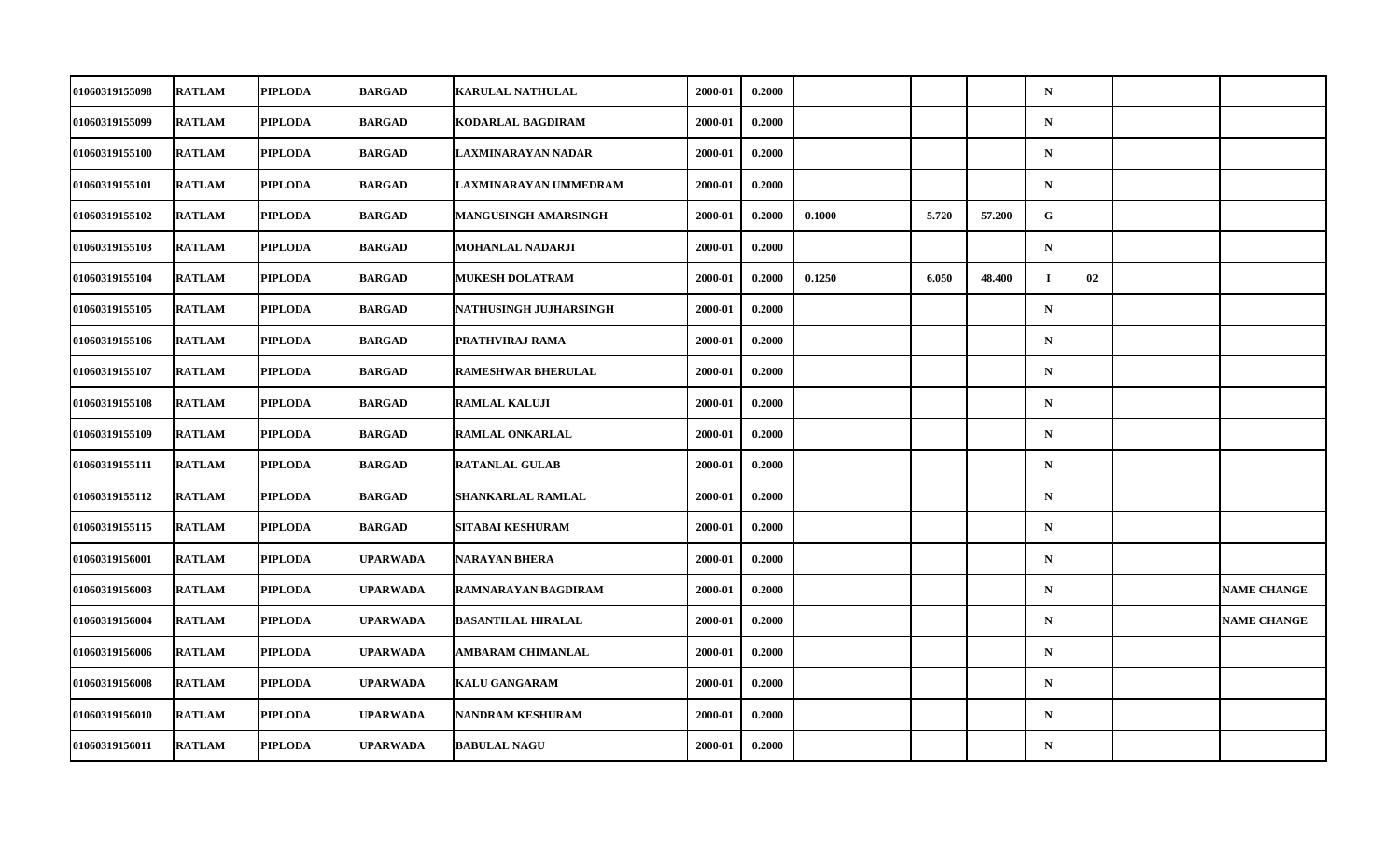| 01060319156014        | <b>RATLAM</b> | <b>PIPLODA</b> | <b>UPARWADA</b> | <b>GULABBAI CHAMPALAL</b>   | 2000-01 | 0.2000 |        |        |        | $\mathbf N$ |    |  |
|-----------------------|---------------|----------------|-----------------|-----------------------------|---------|--------|--------|--------|--------|-------------|----|--|
| 01060319156015        | <b>RATLAM</b> | <b>PIPLODA</b> | UPARWADA        | PANNALAL HARIRAM            | 2000-01 | 0.2000 |        |        |        | ${\bf N}$   |    |  |
| 01060319156019        | <b>RATLAM</b> | <b>PIPLODA</b> | <b>UPARWADA</b> | SHOBHARAM MANAKCHAND        | 2000-01 | 0.2000 |        |        |        | $\mathbf N$ |    |  |
| 01060319156020        | <b>RATLAM</b> | <b>PIPLODA</b> | <b>UPARWADA</b> | AMRA BHERA                  | 2000-01 | 0.2000 |        |        |        | $\mathbf N$ | 08 |  |
| 01060319156021        | <b>RATLAM</b> | <b>PIPLODA</b> | UPARWADA        | <b>MANGU BHAGIRATH</b>      | 2000-01 | 0.2000 |        |        |        | $\mathbf N$ |    |  |
| 01060319156022        | <b>RATLAM</b> | <b>PIPLODA</b> | <b>UPARWADA</b> | <b>BADRILAL KISHANLAL</b>   | 2000-01 | 0.2000 |        |        |        | $\mathbf N$ |    |  |
| 01060319156023        | <b>RATLAM</b> | <b>PIPLODA</b> | <b>UPARWADA</b> | NANDLAL RATANLAL            | 2000-01 | 0.2000 |        |        |        | $\mathbf N$ |    |  |
| 01060319156024        | <b>RATLAM</b> | <b>PIPLODA</b> | UPARWADA        | RAJESH LAXMINARAYAN         | 2000-01 | 0.2000 |        |        |        | $\mathbf N$ |    |  |
| 01060319156025        | <b>RATLAM</b> | <b>PIPLODA</b> | <b>UPARWADA</b> | <b>MANGILAL SHOBHARAM</b>   | 2000-01 | 0.2000 |        |        |        | $\mathbf N$ |    |  |
| 01060319156029        | <b>RATLAM</b> | <b>PIPLODA</b> | <b>UPARWADA</b> | <b>MOHANLAL BAGDIRAM</b>    | 2000-01 | 0.2000 |        |        |        | $\mathbf N$ |    |  |
| 01060319156030        | <b>RATLAM</b> | <b>PIPLODA</b> | UPARWADA        | LACHCHHIRAM CHUNNILAL       | 2000-01 | 0.2000 |        |        |        | $\mathbf N$ |    |  |
| 01060319156033        | <b>RATLAM</b> | <b>PIPLODA</b> | <b>UPARWADA</b> | <b>RAMIBAI RAJARAM</b>      | 2000-01 | 0.2000 |        |        |        | $\mathbf N$ |    |  |
| 01060319156035        | <b>RATLAM</b> | <b>PIPLODA</b> | <b>UPARWADA</b> | <b>RAJARAM GAMER</b>        | 2000-01 | 0.2000 |        |        |        | ${\bf N}$   |    |  |
| 01060319156036        | <b>RATLAM</b> | <b>PIPLODA</b> | <b>UPARWADA</b> | <b>CHHOGALAL BHAGGA</b>     | 2000-01 | 0.2000 |        |        |        | $\mathbf N$ |    |  |
| 01060319156037        | <b>RATLAM</b> | <b>PIPLODA</b> | <b>UPARWADA</b> | <b>HARIRAM BAGDIRAM</b>     | 2000-01 | 0.2000 | 0.1950 | 12.200 | 62.564 | G           |    |  |
| 01060319156038        | <b>RATLAM</b> | <b>PIPLODA</b> | <b>UPARWADA</b> | <b>CHHAGANLAL MAGANIRAM</b> | 2000-01 | 0.2000 |        |        |        | $\mathbf N$ |    |  |
| <b>01060319156040</b> | <b>RATLAM</b> | <b>PIPLODA</b> | <b>UPARWADA</b> | RAMESHCHANDRA RADHAKISHAN   | 2000-01 | 0.2000 |        |        |        | $\mathbf N$ |    |  |
| 01060319156042        | <b>RATLAM</b> | <b>PIPLODA</b> | <b>UPARWADA</b> | SHANKARLAL CHIMANLAL        | 2000-01 | 0.2000 |        |        |        | $\mathbf N$ |    |  |
| 01060319156046        | <b>RATLAM</b> | <b>PIPLODA</b> | <b>UPARWADA</b> | <b>CHAMPALAL CHUNNILAL</b>  | 2000-01 | 0.2000 |        |        |        | $\mathbf N$ |    |  |
| 01060319156047        | <b>RATLAM</b> | <b>PIPLODA</b> | <b>UPARWADA</b> | <b>GANESHRAM SALAKRAM</b>   | 2000-01 | 0.2000 |        |        |        | $\mathbf N$ |    |  |
| 01060319156049        | <b>RATLAM</b> | <b>PIPLODA</b> | <b>UPARWADA</b> | <b>HIRIBAI RUPA</b>         | 2000-01 | 0.2000 |        |        |        | $\mathbf N$ |    |  |
| 01060319156051        | <b>RATLAM</b> | <b>PIPLODA</b> | <b>UPARWADA</b> | <b>BHERU NARSINGH</b>       | 2000-01 | 0.2000 | 0.2000 | 10.210 | 51.050 | G           | 04 |  |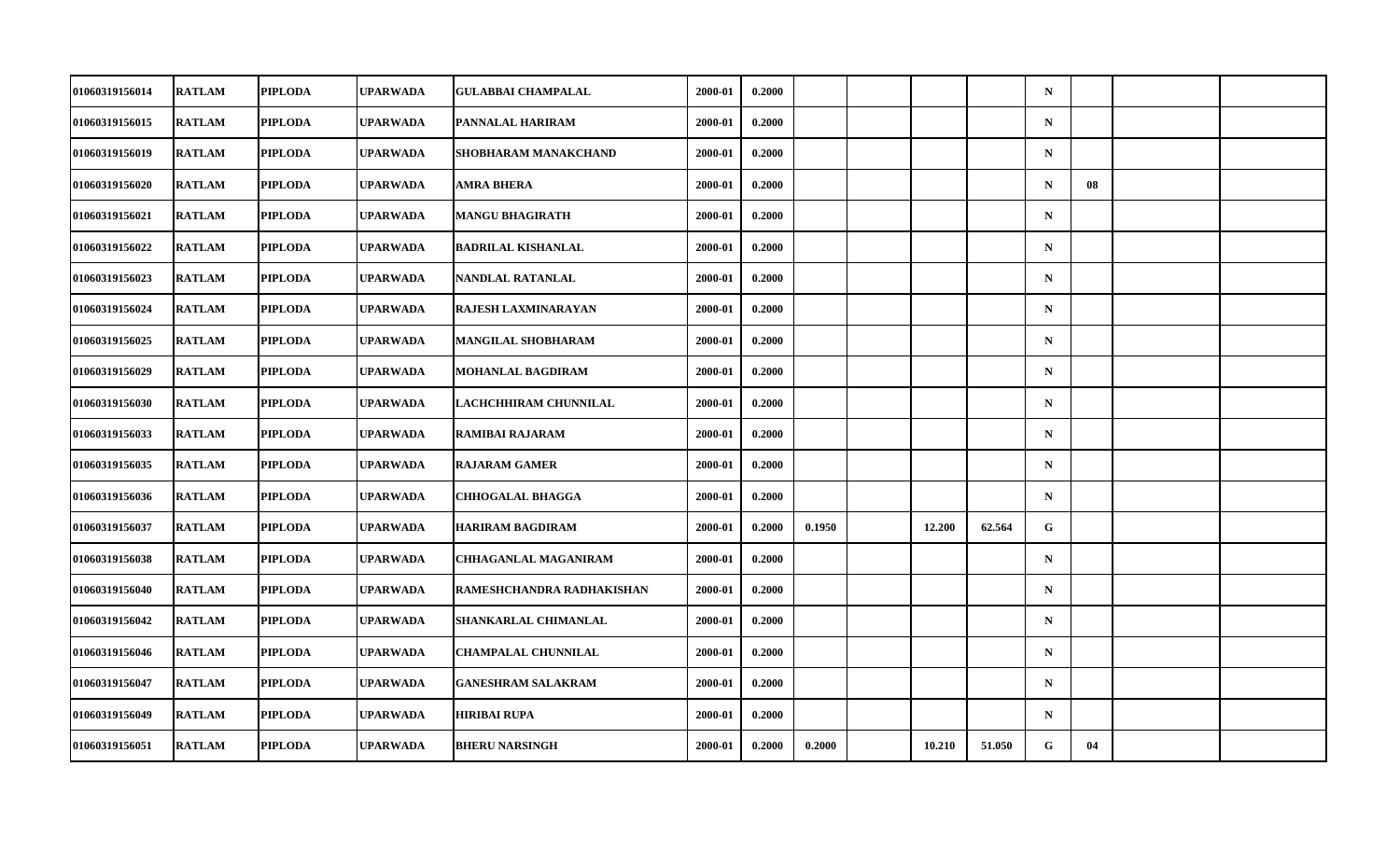| 01060319156052        | <b>RATLAM</b> | <b>PIPLODA</b> | <b>UPARWADA</b>           | <b>MANGU BAGDIRAM</b>                 | 2000-01 | 0.2000 |        |        |        | $\mathbf N$ |    |  |
|-----------------------|---------------|----------------|---------------------------|---------------------------------------|---------|--------|--------|--------|--------|-------------|----|--|
| 01060319156053        | <b>RATLAM</b> | <b>PIPLODA</b> | UPARWADA                  | VIDHYABAI RAMESHWAR                   | 2000-01 | 0.2000 |        |        |        | ${\bf N}$   |    |  |
| 01060319156054        | <b>RATLAM</b> | <b>PIPLODA</b> | <b>UPARWADA</b>           | <b>CHENKUNWAR SHAMBHUSINGH</b>        | 2000-01 | 0.2000 |        |        |        | $\mathbf N$ | 08 |  |
| 01060319156055        | <b>RATLAM</b> | <b>PIPLODA</b> | <b>UPARWADA</b>           | <b>RAMESHWAR HIRALAL</b>              | 2000-01 | 0.2000 |        |        |        | $\mathbf N$ |    |  |
| 01060319156059        | <b>RATLAM</b> | <b>PIPLODA</b> | UPARWADA                  | <b>GULABSINGH RUGHNATHSINGH</b>       | 2000-01 | 0.2000 | 0.1600 | 9.470  | 59.187 | G           |    |  |
| 01060319156060        | <b>RATLAM</b> | <b>PIPLODA</b> | <b>UPARWADA</b>           | <b>AMBARAM HIRALAL</b>                | 2000-01 | 0.2000 |        |        |        | $\mathbf N$ |    |  |
| 01060319156061        | <b>RATLAM</b> | <b>PIPLODA</b> | <b>UPARWADA</b>           | <b>NANDRAM FAKIRCHAND</b>             | 2000-01 | 0.2000 | 0.1600 | 9.940  | 62.125 | G.          |    |  |
| 01060319156062        | <b>RATLAM</b> | <b>PIPLODA</b> | UPARWADA                  | <b>BHANWARBAI KESHARSINGH</b>         | 2000-01 | 0.2000 |        |        |        | $\mathbf N$ |    |  |
| 01060319156066        | <b>RATLAM</b> | <b>PIPLODA</b> | <b>UPARWADA</b>           | <b>KALURAM NANDA</b>                  | 2000-01 | 0.2000 |        |        |        | $\mathbf N$ | 08 |  |
| 01060319157001        | <b>RATLAM</b> | <b>PIPLODA</b> | SOHANGAD                  | <b>GANESHRAM DHANNA</b>               | 2000-01 | 0.2000 |        |        |        | $\mathbf N$ |    |  |
| 01060319157021        | <b>RATLAM</b> | <b>PIPLODA</b> | SOHANGAD                  | <b>KISHANLAL JAGNATH</b>              | 2000-01 | 0.2000 |        |        |        | $\mathbf N$ |    |  |
| 01060319157040        | <b>RATLAM</b> | <b>PIPLODA</b> | <b>SOHANGAD</b>           | <b>BHERUSINGH GANGAKUNWAR</b>         | 2000-01 | 0.2000 |        |        |        | $\mathbf N$ |    |  |
| 01060319159001        | <b>RATLAM</b> | <b>PIPLODA</b> |                           | KANCHANKHEDI GANESHRAM DEVRAM         | 2000-01 | 0.2000 |        |        |        | $\mathbf N$ |    |  |
| 01060319159002        | <b>RATLAM</b> | <b>PIPLODA</b> |                           | KANCHANKHEDI BHANWARLAL MANGILAL      | 2000-01 | 0.2000 | 0.1950 | 10.870 | 55.743 | G           |    |  |
| 01060319159005        | <b>RATLAM</b> | <b>PIPLODA</b> |                           | KANCHANKHEDI MOHAN BHUWAN             | 2000-01 | 0.2000 |        |        |        | $\mathbf N$ |    |  |
| 01060319159006        | <b>RATLAM</b> | <b>PIPLODA</b> | KANCHANKHEDI DEWA NATHA   |                                       | 2000-01 | 0.2000 |        |        |        | $\mathbf N$ |    |  |
| <b>01060319159009</b> | <b>RATLAM</b> | <b>PIPLODA</b> |                           | KANCHANKHEDI  RAMA BAGDIRAM           | 2000-01 | 0.2000 |        |        |        | $\mathbf N$ |    |  |
| 01060319159010        | <b>RATLAM</b> | <b>PIPLODA</b> |                           | KANCHANKHEDI   KANWARMAL PUNAMCHAND   | 2000-01 | 0.2000 | 0.2000 | 9.910  | 49.550 | G           | 04 |  |
| 01060319159012        | <b>RATLAM</b> | <b>PIPLODA</b> |                           | KANCHANKHEDI   MOHAN SUKHLAL BHIL     | 2000-01 | 0.2000 |        |        |        | $\mathbf N$ |    |  |
| 01060319159013        | <b>RATLAM</b> | <b>PIPLODA</b> | KANCHANKHEDI  BABRU VARDA |                                       | 2000-01 | 0.2000 |        |        |        | $\mathbf N$ |    |  |
| 01060319159014        | <b>RATLAM</b> | <b>PIPLODA</b> |                           | KANCHANKHEDI MANGILAL TUSLIRAM SHARMA | 2000-01 | 0.2000 |        |        |        | $\mathbf N$ |    |  |
| 01060319159015        | <b>RATLAM</b> | <b>PIPLODA</b> |                           | KANCHANKHEDI SURAJBAI KACHRU BHIL     | 2000-01 | 0.2000 |        |        |        | $\mathbf N$ |    |  |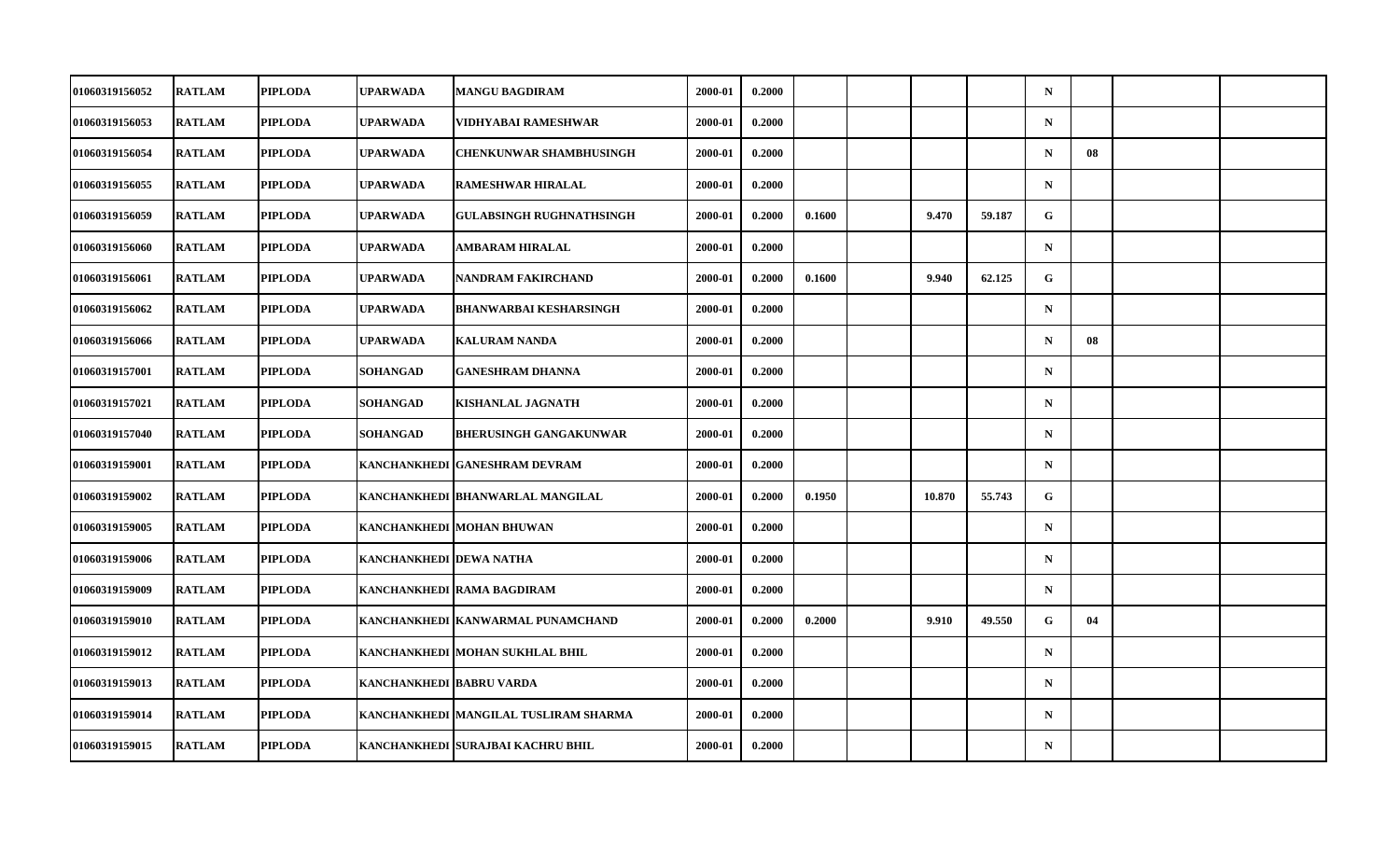| 01060319159016 | <b>RATLAM</b> | <b>PIPLODA</b> |                 | KANCHANKHEDI KARU PUNA BHIL   | 2000-01 | 0.2000 |        |        |        | $\mathbf N$ |    |  |
|----------------|---------------|----------------|-----------------|-------------------------------|---------|--------|--------|--------|--------|-------------|----|--|
| 01060319159017 | <b>RATLAM</b> | <b>PIPLODA</b> |                 | KANCHANKHEDI KESHRIBAI NAGU   | 2000-01 | 0.2000 |        |        |        | $\mathbf N$ |    |  |
| 01060319159018 | <b>RATLAM</b> | <b>PIPLODA</b> |                 | KANCHANKHEDI SAMNADBAI LAXMAN | 2000-01 | 0.2000 | 0.2000 | 10.600 | 53.000 | G           |    |  |
| 01060319159019 | <b>RATLAM</b> | <b>PIPLODA</b> |                 | KANCHANKHEDI BHERULAL KANIRAM | 2000-01 | 0.2000 |        |        |        | $\mathbf N$ |    |  |
| 01060319159020 | <b>RATLAM</b> | <b>PIPLODA</b> |                 | KANCHANKHEDI RANCHOD DHANNAJI | 2000-01 | 0.2000 |        |        |        | $\mathbf N$ |    |  |
| 01060319160001 | <b>RATLAM</b> | <b>PIPLODA</b> | <b>MACHUN</b>   | BHANWARLAL CHUNNILAL          | 2000-01 | 0.2000 | 0.1900 | 12.120 | 63.789 | G           |    |  |
| 01060319160002 | <b>RATLAM</b> | <b>PIPLODA</b> | <b>MACHUN</b>   | <b>SHANKARLAL NATHA</b>       | 2000-01 | 0.2000 | 0.2000 | 11.290 | 56.450 | G           |    |  |
| 01060319160003 | <b>RATLAM</b> | <b>PIPLODA</b> | <b>MACHUN</b>   | PREAMCHANDER MOTI             | 2000-01 | 0.2000 | 0.2050 | 10.600 | 51.707 | G           | 04 |  |
| 01060319160005 | <b>RATLAM</b> | <b>PIPLODA</b> | <b>MACHUN</b>   | <b>SHANTILAL NATHA</b>        | 2000-01 | 0.2000 | 0.1700 | 8.120  | 47.764 | G           | 04 |  |
| 01060319160007 | <b>RATLAM</b> | <b>PIPLODA</b> | <b>MACHUN</b>   | <b>NARAYAN TEJRAM</b>         | 2000-01 | 0.2000 | 0.2000 | 10.230 | 51.150 | G           | 04 |  |
| 01060319160009 | <b>RATLAM</b> | <b>PIPLODA</b> | <b>MACHUN</b>   | <b>LALSINGH PREMKUNWAR</b>    | 2000-01 | 0.2000 | 0.2050 | 10.880 | 53.073 | G           |    |  |
| 01060319160011 | <b>RATLAM</b> | <b>PIPLODA</b> | <b>MACHUN</b>   | AMBARAM VISHNULAL             | 2000-01 | 0.2000 | 0.1900 | 9.070  | 47.736 | Ι.          | 02 |  |
| 01060319160012 | <b>RATLAM</b> | <b>PIPLODA</b> | <b>MACHUN</b>   | <b>GOVINDRAM RAMAJI</b>       | 2000-01 | 0.2000 | 0.1850 | 10.500 | 56.756 | G           |    |  |
| 01060319160013 | <b>RATLAM</b> | <b>PIPLODA</b> | <b>MACHUN</b>   | <b>GULABCHNAD BAGDIRAM</b>    | 2000-01 | 0.2000 | 0.2000 | 9.450  | 47.250 | $\bf{I}$    | 02 |  |
| 01060319160014 | <b>RATLAM</b> | <b>PIPLODA</b> | <b>MACHUN</b>   | <b>JAMNALAL JAGANNATH</b>     | 2000-01 | 0.2000 | 0.2050 | 10.380 | 50.634 | G           | 04 |  |
| 01060319160015 | <b>RATLAM</b> | <b>PIPLODA</b> | <b>MACHUN</b>   | LILABAI RAJARAM               | 2000-01 | 0.2000 | 0.2000 | 9.420  | 47.100 | G           | 04 |  |
| 01060319160016 | <b>RATLAM</b> | <b>PIPLODA</b> | <b>MACHUN</b>   | PUNAMCHAND PREMCHAND          | 2000-01 | 0.2000 | 0.2050 | 11.210 | 54.682 | G           |    |  |
| 01060319160017 | <b>RATLAM</b> | <b>PIPLODA</b> | <b>MACHUN</b>   | <b>SHIVKANYA NANDRAM</b>      | 2000-01 | 0.2000 | 0.1900 | 11.340 | 59.684 | G           |    |  |
| 01060319160018 | <b>RATLAM</b> | <b>PIPLODA</b> | <b>MACHUN</b>   | CHUNNILAL VISHNULAL           | 2000-01 | 0.2000 | 0.1950 | 10.430 | 53.487 | G           |    |  |
| 01060319161001 | <b>RATLAM</b> | <b>PIPLODA</b> | <b>AAKTWASA</b> | <b>RATAN NANURAM</b>          | 2000-01 | 0.2000 |        |        |        | $\mathbf N$ |    |  |
| 01060319161006 | <b>RATLAM</b> | <b>PIPLODA</b> | <b>AAKTWASA</b> | SURYNARYAN KANHAIYALAL        | 2000-01 | 0.2000 |        |        |        | $\mathbf N$ |    |  |
| 01060319161015 | <b>RATLAM</b> | <b>PIPLODA</b> | <b>AAKTWASA</b> | <b>JETUNBAI AZIZKHA</b>       | 2000-01 | 0.2000 | 0.1750 | 9.270  | 52.971 | G           |    |  |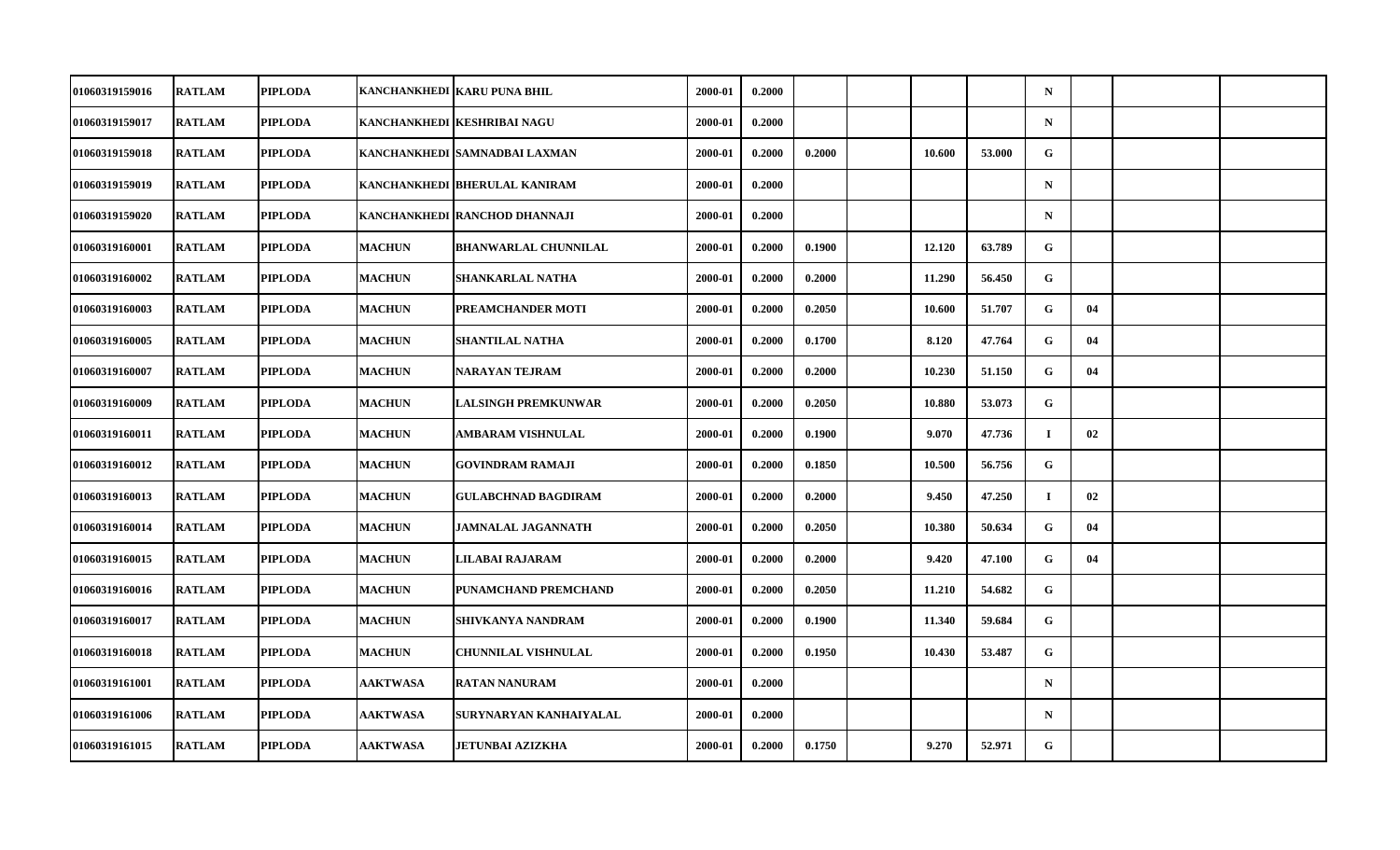| 01060319162001        | <b>RATLAM</b> | <b>PIPLODA</b> | KAMLAKHEDA        | <b>KANCHANBAI BAGDIRAM</b> | 2000-01 | 0.2000 | 0.1950 | 11.570 | 59.333 | G            |    |                |  |
|-----------------------|---------------|----------------|-------------------|----------------------------|---------|--------|--------|--------|--------|--------------|----|----------------|--|
| 01060319162002        | <b>RATLAM</b> | <b>PIPLODA</b> | KAMLAKHEDA        | PUNAMCHAND HARIRAM         | 2000-01 | 0.2000 | 0.1950 | 10.600 | 54.358 | G            |    |                |  |
| 01060319162003        | <b>RATLAM</b> | <b>PIPLODA</b> | <b>KAMLAKHEDA</b> | RADHABAI DHULCHAND         | 2000-01 | 0.2000 | 0.2100 | 11.700 | 55.714 | G            |    |                |  |
| 01060319162004        | <b>RATLAM</b> | <b>PIPLODA</b> | <b>KAMLAKHEDA</b> | <b>GULABCHAND HARIRAM</b>  | 2000-01 | 0.2000 | 0.2100 | 11.440 | 54.476 | $\mathbf{G}$ |    |                |  |
| 01060319162005        | <b>RATLAM</b> | <b>PIPLODA</b> | <b>KAMLAKHEDA</b> | LAXMINARAYAN BALARAM       | 2000-01 | 0.2000 | 0.2000 | 7.220  | 36.100 | G            | 04 |                |  |
| 01060319162006        | <b>RATLAM</b> | <b>PIPLODA</b> | <b>KAMLAKHEDA</b> | <b>BHAGIRATH MOTI</b>      | 2000-01 | 0.2000 |        |        |        | $\mathbf N$  | 08 |                |  |
| 01060319162007        | <b>RATLAM</b> | <b>PIPLODA</b> | <b>KAMLAKHEDA</b> | <b>MANGU BHERA</b>         | 2000-01 | 0.2000 |        |        |        | $\mathbf N$  |    |                |  |
| <b>01060319162009</b> | <b>RATLAM</b> | <b>PIPLODA</b> | KAMLAKHEDA        | NANDA VARDA                | 2000-01 | 0.2000 |        |        |        | $\mathbf N$  |    |                |  |
| 01060319162014        | <b>RATLAM</b> | <b>PIPLODA</b> | <b>KAMLAKHEDA</b> | <b>DEVRAM SITARAM</b>      | 2000-01 | 0.2000 | 0.2100 | 10.710 | 51.000 | G            | 04 |                |  |
| 01060319162016        | <b>RATLAM</b> | <b>PIPLODA</b> | <b>KAMLAKHEDA</b> | <b>BALCHAND RUPA</b>       | 2000-01 | 0.2000 | 0.1900 | 9.820  | 51.684 | G            | 04 |                |  |
| <b>01060319162017</b> | <b>RATLAM</b> | <b>PIPLODA</b> | KAMLAKHEDA        | <b>SAGAR KALU</b>          | 2000-01 | 0.2000 |        |        |        | $\mathbf N$  |    |                |  |
| 01060319162022        | <b>RATLAM</b> | <b>PIPLODA</b> | <b>KAMLAKHEDA</b> | KAVERIBAI RUKAMNIBAI       | 2000-01 | 0.2000 | 0.2000 | 8.210  | 41.050 | G            | 04 |                |  |
| 01060319162023        | <b>RATLAM</b> | <b>PIPLODA</b> | <b>KAMLAKHEDA</b> | <b>MEHTABBAI KALUJI</b>    | 2000-01 | 0.2000 | 0.1950 | 11.690 | 59.948 | G            |    |                |  |
| 01060319163003        | <b>RATLAM</b> | <b>PIPLODA</b> | <b>GUDARKHEDA</b> | <b>VARDICHAND BHERA</b>    | 2000-01 | 0.2000 | 0.2100 | 11.510 | 54.809 | G            |    | 01060319168034 |  |
| 01060319163005        | <b>RATLAM</b> | <b>PIPLODA</b> | <b>GUDARKHEDA</b> | <b>MANGILAL RAMCHANDRA</b> | 2000-01 | 0.2000 | 0.1750 | 6.840  | 39.085 | $\bf{I}$     | 02 |                |  |
| 01060319165004        | <b>RATLAM</b> | <b>PIPLODA</b> | <b>NANDLETA</b>   | <b>ONKAR DOLA</b>          | 2000-01 | 0.2000 |        |        |        | $\mathbf N$  |    |                |  |
| 01060319165005        | <b>RATLAM</b> | <b>PIPLODA</b> | <b>NANDLETA</b>   | KELASHKUNWAR NARAYAN       | 2000-01 | 0.2000 |        |        |        | $\mathbf N$  |    |                |  |
| 01060319165010        | <b>RATLAM</b> | <b>PIPLODA</b> | <b>NANDLETA</b>   | RADHAKISHAN KASHIRAM       | 2000-01 | 0.2000 |        |        |        | $\mathbf N$  |    |                |  |
| 01060319165017        | <b>RATLAM</b> | <b>PIPLODA</b> | <b>NANDLETA</b>   | <b>BAPU ABDULKARIM</b>     | 2000-01 | 0.2000 |        |        |        | $\mathbf N$  |    |                |  |
| 01060319165018        | <b>RATLAM</b> | <b>PIPLODA</b> | <b>NANDLETA</b>   | <b>BHAGIRATH KESHURAM</b>  | 2000-01 | 0.2000 |        |        |        | $\mathbf N$  |    |                |  |
| 01060319165021        | <b>RATLAM</b> | <b>PIPLODA</b> | NANDLETA          | KISHORSINGH LALSINGH       | 2000-01 | 0.2000 |        |        |        | $\mathbf N$  |    |                |  |
| 01060319166005        | <b>RATLAM</b> | <b>PIPLODA</b> | <b>SHERPUR</b>    | VARDI CHANDRA DHURA        | 2000-01 | 0.2000 |        |        |        | $\mathbf N$  | 08 |                |  |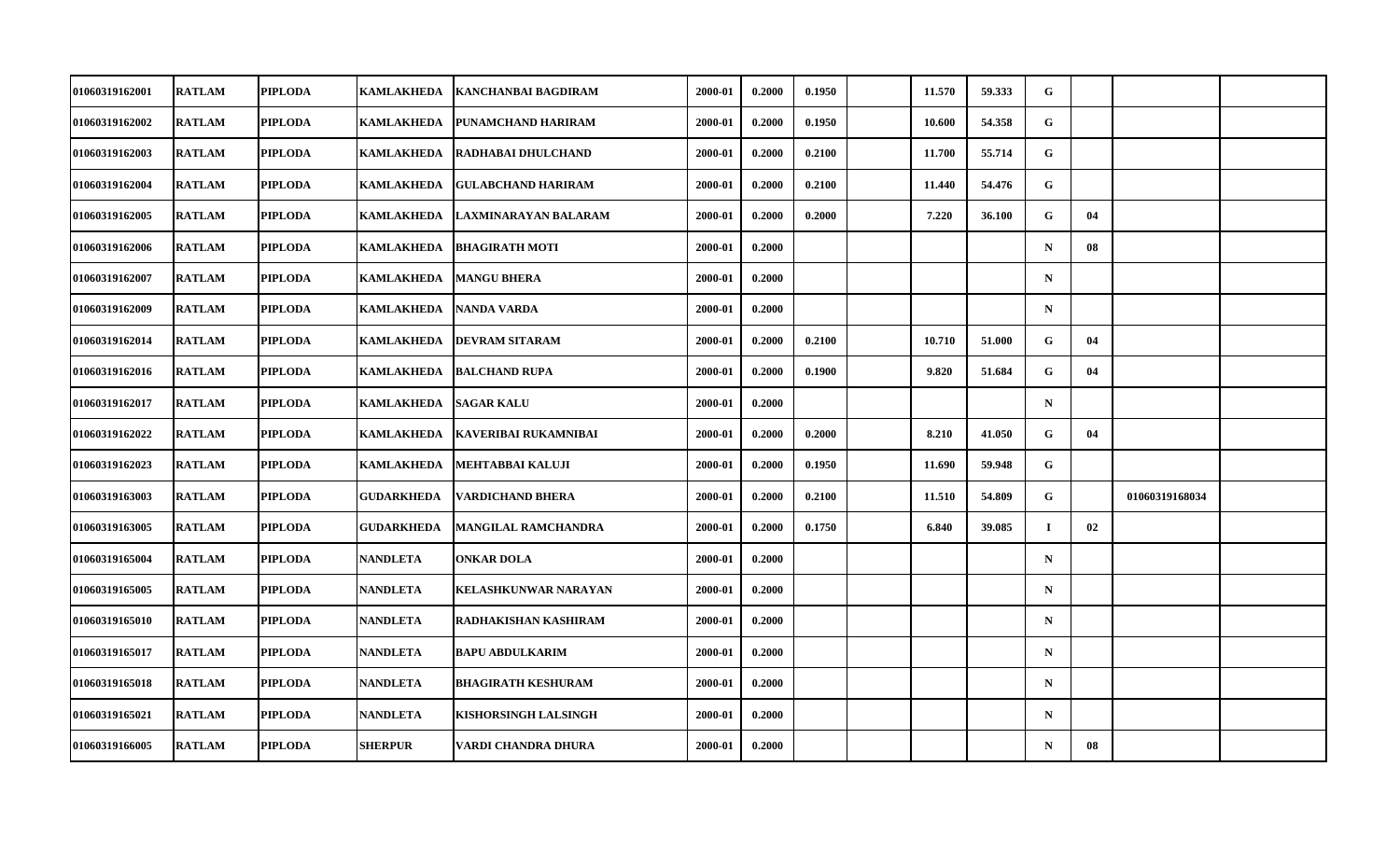| 01060319166010        | <b>RATLAM</b> | <b>PIPLODA</b> | <b>SHERPUR</b>    | PUSHKARLAL DHURA          | 2000-01 | 0.2000 |        |        |        | $\mathbf{F}$ |    |  |
|-----------------------|---------------|----------------|-------------------|---------------------------|---------|--------|--------|--------|--------|--------------|----|--|
| 01060319166012        | <b>RATLAM</b> | <b>PIPLODA</b> | <b>SHERPUR</b>    | <b>HIRALAL BALARAM</b>    | 2000-01 | 0.2000 | 0.2000 | 9.860  | 49.300 | G            | 04 |  |
| 01060319166016        | <b>RATLAM</b> | <b>PIPLODA</b> | <b>SHERPUR</b>    | PREMCHAND KISHAN          | 2000-01 | 0.2000 |        |        |        | $\mathbf N$  |    |  |
| 01060319166018        | <b>RATLAM</b> | <b>PIPLODA</b> | <b>SHERPUR</b>    | SAMPATBAI DHANNA          | 2000-01 | 0.2000 |        |        |        | $\mathbf N$  |    |  |
| 01060319166019        | <b>RATLAM</b> | <b>PIPLODA</b> | <b>SHERPUR</b>    | <b>GULABBAI RATANLAL</b>  | 2000-01 | 0.2000 |        |        |        | $\mathbf{F}$ |    |  |
| 01060319167001        | <b>RATLAM</b> | <b>PIPLODA</b> | <b>GANESHGANJ</b> | <b>MANGIBAI AMRATRAM</b>  | 2000-01 | 0.2000 | 0.1950 | 10.480 | 53.743 | G            | 08 |  |
| 01060319167002        | <b>RATLAM</b> | <b>PIPLODA</b> | <b>GANESHGANJ</b> | KANHAIYALAL CHAMANBAI     | 2000-01 | 0.2000 | 0.1900 | 10.000 | 52.631 | $\mathbf{G}$ |    |  |
| 01060319167003        | <b>RATLAM</b> | <b>PIPLODA</b> | GANESHGANJ        | PREMCHAND SHOBHARAM       | 2000-01 | 0.2000 | 0.2000 | 11.970 | 59.850 | G            | 08 |  |
| 01060319167004        | <b>RATLAM</b> | <b>PIPLODA</b> | <b>GANESHGANJ</b> | <b>ISHWARLAL AMBARAM</b>  | 2000-01 | 0.2000 | 0.1950 | 11.030 | 56.564 | G            |    |  |
| 01060319167005        | <b>RATLAM</b> | <b>PIPLODA</b> | <b>GANESHGANJ</b> | SUHAGBAI NANDARAM         | 2000-01 | 0.2000 | 0.1950 | 9.930  | 50.923 | G.           | 04 |  |
| 01060319167006        | <b>RATLAM</b> | <b>PIPLODA</b> | GANESHGANJ        | SHANKARLAL PANNALAL       | 2000-01 | 0.2000 | 0.1900 | 10.370 | 54.578 | G            |    |  |
| 01060319167007        | <b>RATLAM</b> | <b>PIPLODA</b> | <b>GANESHGANJ</b> | <b>KAMLESHWAR HARIRAM</b> | 2000-01 | 0.2000 | 0.1950 | 10.170 | 52.153 | G            |    |  |
| 01060319168001        | <b>RATLAM</b> | <b>PIPLODA</b> | AAMBA             | <b>GULAB NANDA</b>        | 2000-01 | 0.2000 |        |        |        | ${\bf N}$    |    |  |
| 01060319168002        | <b>RATLAM</b> | <b>PIPLODA</b> | AAMBA             | <b>KANHAIYALAL BHUWAN</b> | 2000-01 | 0.2000 |        |        |        | $\mathbf N$  |    |  |
| 01060319168003        | <b>RATLAM</b> | <b>PIPLODA</b> | AAMBA             | <b>SHANKAR NANDA</b>      | 2000-01 | 0.2000 |        |        |        | $\mathbf N$  |    |  |
| 01060319168004        | <b>RATLAM</b> | <b>PIPLODA</b> | AAMBA             | <b>MANGILAL SAGA</b>      | 2000-01 | 0.2000 |        |        |        | $\mathbf N$  |    |  |
| <b>01060319168005</b> | <b>RATLAM</b> | <b>PIPLODA</b> | AAMBA             | <b>NATHU AMBARAM</b>      | 2000-01 | 0.2000 |        |        |        | $\mathbf N$  | 08 |  |
| 01060319168008        | <b>RATLAM</b> | <b>PIPLODA</b> | AAMBA             | PANNA SHOBHARAM           | 2000-01 | 0.2000 |        |        |        | $\mathbf N$  |    |  |
| 01060319168009        | <b>RATLAM</b> | <b>PIPLODA</b> | AAMBA             | <b>CHINIRAM NANURAM</b>   | 2000-01 | 0.2000 |        |        |        | $\mathbf N$  |    |  |
| 01060319168010        | <b>RATLAM</b> | <b>PIPLODA</b> | AAMBA             | <b>BHERULAL TEKAJI</b>    | 2000-01 | 0.2000 |        |        |        | $\mathbf N$  |    |  |
| 01060319168011        | <b>RATLAM</b> | <b>PIPLODA</b> | AAMBA             | <b>UDA TEKA</b>           | 2000-01 | 0.2000 |        |        |        | $\mathbf N$  | 08 |  |
| 01060319168016        | <b>RATLAM</b> | <b>PIPLODA</b> | AAMBA             | <b>HARIRAM JAGNATH</b>    | 2000-01 | 0.2000 |        |        |        | $\mathbf N$  |    |  |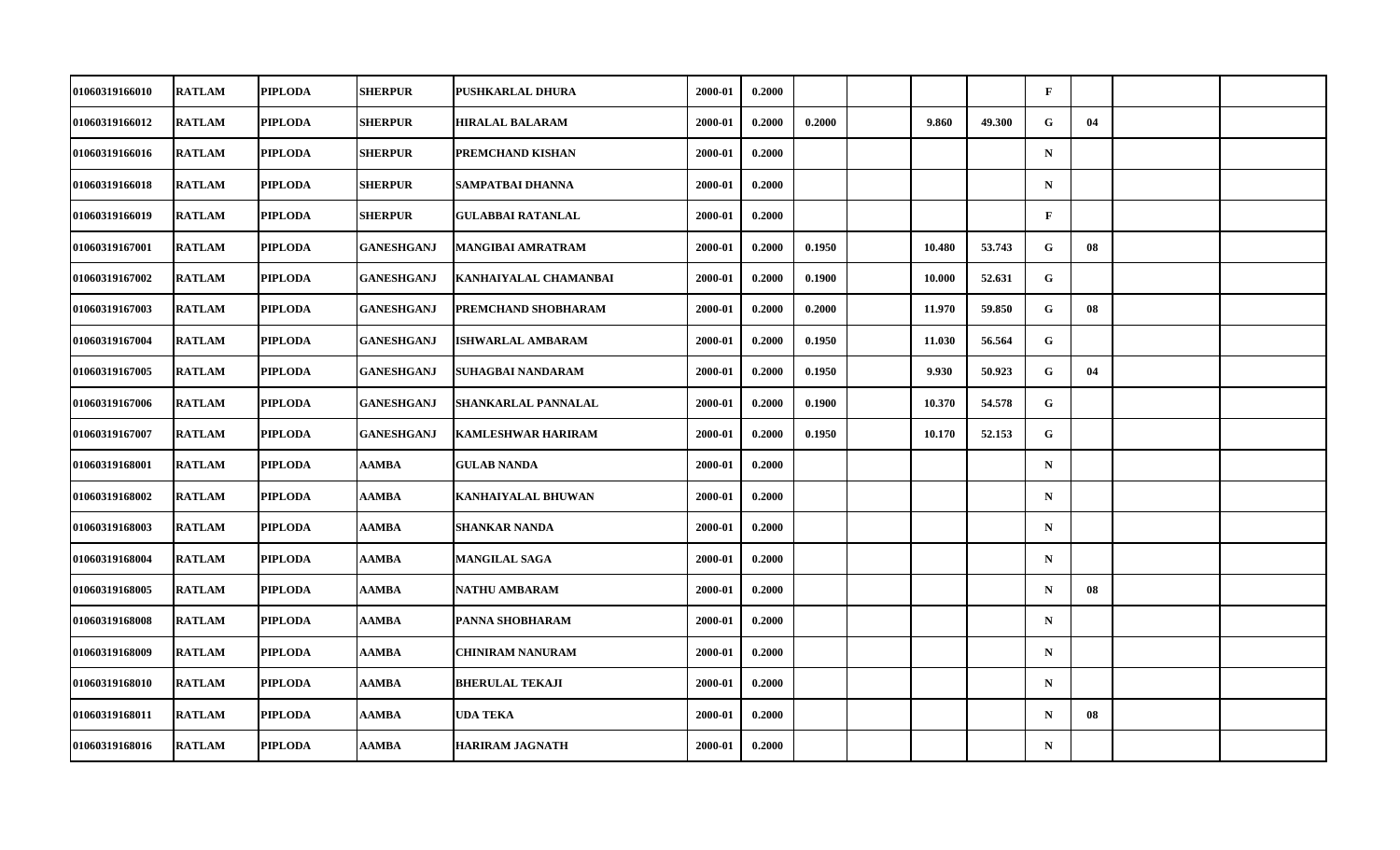| 01060319168018        | <b>RATLAM</b> | <b>PIPLODA</b> | AAMBA                      | SHANKARLAL JAGNATH                       | 2000-01 | 0.2000 |        |        |        | $\mathbf N$  |    |                            |
|-----------------------|---------------|----------------|----------------------------|------------------------------------------|---------|--------|--------|--------|--------|--------------|----|----------------------------|
| 01060319168022        | <b>RATLAM</b> | <b>PIPLODA</b> | AAMBA                      | <b>LAXMAN NANURAM</b>                    | 2000-01 | 0.2000 |        |        |        | $\mathbf N$  |    |                            |
| 01060319168024        | <b>RATLAM</b> | <b>PIPLODA</b> | AAMBA                      | <b>HIRALAL BHERA</b>                     | 2000-01 | 0.2000 |        |        |        | $\mathbf N$  |    |                            |
| 01060319168025        | <b>RATLAM</b> | <b>PIPLODA</b> | AAMBA                      | AMBARAM GHASI                            | 2000-01 | 0.2000 |        |        |        | $\mathbf N$  |    |                            |
| 01060319168027        | <b>RATLAM</b> | <b>PIPLODA</b> | AAMBA                      | SAMBANDKUWAR LAXMAN                      | 2000-01 | 0.2000 |        |        |        | $\mathbf N$  | 08 |                            |
| 01060319168030        | <b>RATLAM</b> | <b>PIPLODA</b> | AAMBA                      | <b>RATANLAL NAGUJI</b>                   | 2000-01 | 0.2000 |        |        |        | $\mathbf N$  |    |                            |
| 01060319168032        | <b>RATLAM</b> | <b>PIPLODA</b> | AAMBA                      | NATHULAL PRATHA                          | 2000-01 | 0.2000 |        |        |        | $\mathbf N$  |    | <b>TRANSFER/GUDARKHEDA</b> |
| 01060319169001        | <b>RATLAM</b> | <b>PIPLODA</b> |                            | BADODASHERPUR BHANWARSINGH SHAMBHUSINGH  | 2000-01 | 0.2000 | 0.1900 | 10.710 | 56.368 | G            |    |                            |
| 01060319169002        | <b>RATLAM</b> | <b>PIPLODA</b> |                            | <b>BADODASHERPUR RAMCHANDRA BHERULAL</b> | 2000-01 | 0.2000 | 0.1950 | 10.410 | 53.384 | G            |    |                            |
| 01060319169003        | <b>RATLAM</b> | <b>PIPLODA</b> |                            | <b>BADODASHERPUR PUNAMCHAND AMBARAM</b>  | 2000-01 | 0.2000 | 0.1950 | 11.540 | 59.179 | G.           | 08 |                            |
| 01060319169004        | <b>RATLAM</b> | <b>PIPLODA</b> |                            | BADODASHERPUR MANGILAL RAMA              | 2000-01 | 0.2000 | 0.1900 | 10.210 | 53.736 | G            |    |                            |
| 01060319169005        | <b>RATLAM</b> | <b>PIPLODA</b> |                            | <b>BADODASHERPUR NATHUSINGH JAYSINGH</b> | 2000-01 | 0.2000 | 0.1700 | 8.650  | 50.882 | G            | 04 |                            |
| 01060319169006        | <b>RATLAM</b> | <b>PIPLODA</b> |                            | <b>BADODASHERPUR RAMCHANDRA AMBARAM</b>  | 2000-01 | 0.2000 |        |        |        | $\mathbf N$  |    |                            |
| 01060319169007        | <b>RATLAM</b> | <b>PIPLODA</b> |                            | BADODASHERPUR   JAGPALSINGH LALSINGH     | 2000-01 | 0.2000 | 0.2000 | 11.470 | 57.350 | G            |    |                            |
| 01060319169008        | <b>RATLAM</b> | <b>PIPLODA</b> |                            | <b>BADODASHERPUR SHOBHARAM SALAGRAM</b>  | 2000-01 | 0.2000 |        |        |        | $\mathbf N$  |    |                            |
| 01060319169009        | <b>RATLAM</b> | <b>PIPLODA</b> |                            | <b>BADODASHERPUR RATANLAL RAMA</b>       | 2000-01 | 0.2000 | 0.1900 | 9.670  | 50.894 | $\bf{I}$     | 02 |                            |
| <b>01060319169010</b> | <b>RATLAM</b> | <b>PIPLODA</b> |                            | BADODASHERPUR  BHAGIRATH TOLARAM         | 2000-01 | 0.2000 |        |        |        | $\mathbf N$  |    |                            |
| 01060319169014        | <b>RATLAM</b> | <b>PIPLODA</b> | BADODASHERPUR HIRALAL PUNA |                                          | 2000-01 | 0.2000 |        |        |        | $\mathbf N$  |    |                            |
| 01060319169015        | <b>RATLAM</b> | <b>PIPLODA</b> |                            | <b>BADODASHERPUR DATARSINGH RAMSINGH</b> | 2000-01 | 0.2000 | 0.1900 | 9.370  | 49.315 | $\mathbf I$  | 02 |                            |
| 01060319169020        | <b>RATLAM</b> | <b>PIPLODA</b> |                            | <b>BADODASHERPUR   DHURIBAI BHERU</b>    | 2000-01 | 0.2000 | 0.1900 | 9.550  | 50.263 | Ι.           | 02 |                            |
| 01060319171001        | <b>RATLAM</b> | <b>PIPLODA</b> | <b>HATNARA</b>             | <b>BALARAM BHUWAN</b>                    | 2000-01 | 0.2000 | 0.1150 | 6.000  | 52.173 | $\mathbf{G}$ |    |                            |
| 01060319171003        | <b>RATLAM</b> | <b>PIPLODA</b> | <b>HATNARA</b>             | <b>ANANDILAL SHOBHARAM</b>               | 2000-01 | 0.2000 | 0.1800 | 9.490  | 52.722 | G            |    | <b>NAME CHANGE</b>         |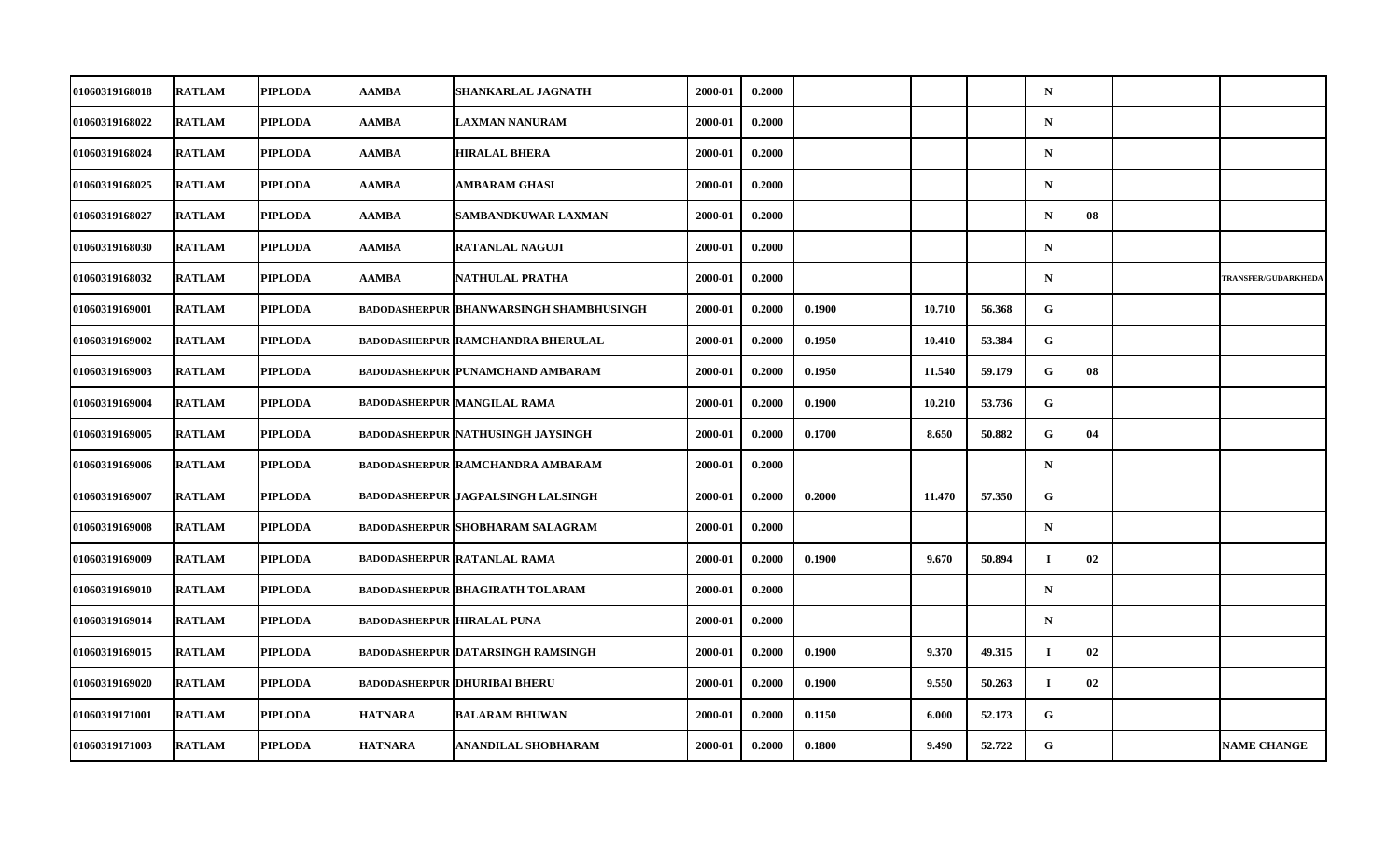| 01060319171015        | <b>RATLAM</b> | <b>PIPLODA</b> | <b>HATNARA</b>  | SHOBHARAM BAGDIRAM                       | 2000-01 | 0.2000 |  |  | $\mathbf N$ |    |                    |
|-----------------------|---------------|----------------|-----------------|------------------------------------------|---------|--------|--|--|-------------|----|--------------------|
| 01060319172004        | <b>RATLAM</b> | <b>PIPLODA</b> | <b>BORKHEDA</b> | MEWALAL HARI LAL                         | 2000-01 | 0.2000 |  |  | $\mathbf N$ |    |                    |
| 01060319172005        | <b>RATLAM</b> | <b>PIPLODA</b> | <b>BORKHEDA</b> | <b>UMMEDRAM BHERULAL</b>                 | 2000-01 | 0.2000 |  |  | $\mathbf N$ |    |                    |
| 01060319172007        | <b>RATLAM</b> | <b>PIPLODA</b> | <b>BORKHEDA</b> | <b>KACHRU BAGDIRAM</b>                   | 2000-01 | 0.2000 |  |  | $\mathbf N$ | 08 |                    |
| 01060319172010        | <b>RATLAM</b> | <b>PIPLODA</b> | <b>BORKHEDA</b> | <b>BAGDIRAM DHULJI</b>                   | 2000-01 | 0.2000 |  |  | $\mathbf N$ |    |                    |
| <b>01060319172011</b> | <b>RATLAM</b> | <b>PIPLODA</b> | <b>BORKHEDA</b> | NARAYANSINGH DHULSINGH                   | 2000-01 | 0.2000 |  |  | $\mathbf N$ |    |                    |
| 01060319172013        | <b>RATLAM</b> | <b>PIPLODA</b> | <b>BORKHEDA</b> | RAMCHANDRA TULSIRAM                      | 2000-01 | 0.2000 |  |  | $\mathbf N$ | 08 |                    |
| 01060319172019        | <b>RATLAM</b> | <b>PIPLODA</b> | <b>BORKHEDA</b> | <b>SURAJMAL RAMA</b>                     | 2000-01 | 0.2000 |  |  | $\mathbf N$ | 08 |                    |
| 01060319172027        | <b>RATLAM</b> | <b>PIPLODA</b> | <b>BORKHEDA</b> | <b>GHANSHAMSINGH CHENSINGH</b>           | 2000-01 | 0.2000 |  |  | $\mathbf N$ | 08 |                    |
| 01060319172028        | <b>RATLAM</b> | <b>PIPLODA</b> | <b>BORKHEDA</b> | <b>RAMLAL NANDA</b>                      | 2000-01 | 0.2000 |  |  | $\mathbf N$ |    |                    |
| 01060319173002        | <b>RATLAM</b> | <b>PIPLODA</b> |                 | <b>BADAYLAMATA   KESHURAM BHAGGA</b>     | 2000-01 | 0.2000 |  |  | $\mathbf N$ |    |                    |
| 01060319173003        | <b>RATLAM</b> | <b>PIPLODA</b> |                 | <b>BADAYLAMATA GOPAL NANURAM</b>         | 2000-01 | 0.2000 |  |  | $\mathbf N$ |    |                    |
| 01060319173004        | <b>RATLAM</b> | <b>PIPLODA</b> |                 | <b>BADAYLAMATA SHAMBHULAL DHURA</b>      | 2000-01 | 0.2000 |  |  | $\mathbf N$ |    |                    |
| 01060319173006        | <b>RATLAM</b> | <b>PIPLODA</b> |                 | <b>BADAYLAMATA MOHANBAI MANGILAL</b>     | 2000-01 | 0.2000 |  |  | $\mathbf N$ |    |                    |
| 01060319173007        | <b>RATLAM</b> | <b>PIPLODA</b> |                 | <b>BADAYLAMATA SHAMBHU NIRBHAYRAM</b>    | 2000-01 | 0.2000 |  |  | $\mathbf N$ |    |                    |
| 01060319173008        | <b>RATLAM</b> | <b>PIPLODA</b> |                 | <b>BADAYLAMATA GANGABAI NATHA</b>        | 2000-01 | 0.2000 |  |  | $\mathbf N$ |    |                    |
| 01060319173009        | <b>RATLAM</b> | <b>PIPLODA</b> |                 | <b>BADAYLAMATA NANDKISHOR SHANKARLAL</b> | 2000-01 | 0.2000 |  |  | $\mathbf N$ |    |                    |
| 01060319173010        | <b>RATLAM</b> | <b>PIPLODA</b> |                 | <b>BADAYLAMATA NANDRAM BHAGIRATH</b>     | 2000-01 | 0.2000 |  |  | $\mathbf N$ |    |                    |
| 01060319173011        | <b>RATLAM</b> | <b>PIPLODA</b> |                 | <b>BADAYLAMATA NANDRAM JAGANNATH</b>     | 2000-01 | 0.2000 |  |  | $\mathbf N$ |    |                    |
| 01060319173012        | <b>RATLAM</b> | <b>PIPLODA</b> |                 | <b>BADAYLAMATA MAGANIBAI RAMAJI</b>      | 2000-01 | 0.2000 |  |  | $\mathbf N$ |    |                    |
| 01060319173013        | <b>RATLAM</b> | <b>PIPLODA</b> |                 | <b>BADAYLAMATA SHANKARLAL BHUWAN</b>     | 2000-01 | 0.2000 |  |  | $\mathbf N$ |    |                    |
| 01060319173014        | <b>RATLAM</b> | <b>PIPLODA</b> |                 | <b>BADAYLAMATA RUKMANIBAI LAXMAN</b>     | 2000-01 | 0.2000 |  |  | $\mathbf N$ |    | <b>NAME CHANGE</b> |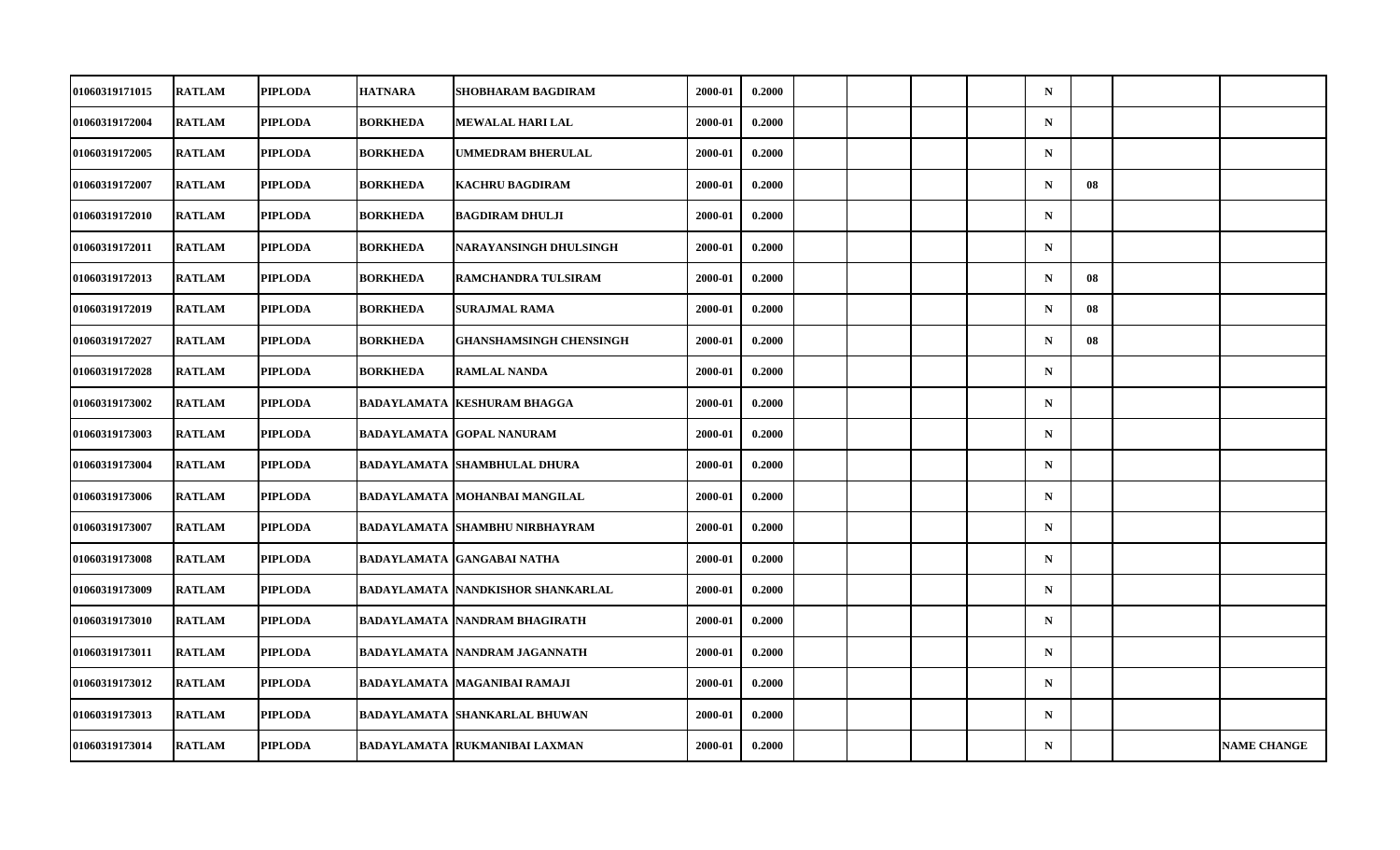| 01060319173015        | <b>RATLAM</b> | <b>PIPLODA</b> |                    | BADAYLAMATA  RAJENDRARAM NATHURAM     | 2000-01     | 0.2000 |  |  | $\mathbf N$ |  |  |
|-----------------------|---------------|----------------|--------------------|---------------------------------------|-------------|--------|--|--|-------------|--|--|
| 01060319173016        | <b>RATLAM</b> | <b>PIPLODA</b> |                    | BADAYLAMATA  DEVRAM ONKARLAL          | 2000-01     | 0.2000 |  |  | ${\bf N}$   |  |  |
| 01060319173017        | <b>RATLAM</b> | <b>PIPLODA</b> |                    | <b>BADAYLAMATA SHOBHARAM BHUWAN</b>   | 2000-01     | 0.2000 |  |  | ${\bf N}$   |  |  |
| 01060319173018        | <b>RATLAM</b> | <b>PIPLODA</b> |                    | BADAYLAMATA  YASHODABAI MANGILAL      | $2000 - 01$ | 0.2000 |  |  | $\mathbf N$ |  |  |
| <b>01060319173019</b> | <b>RATLAM</b> | <b>PIPLODA</b> |                    | BADAYLAMATA  BHULIBAI SHANKARLAL      | 2000-01     | 0.2000 |  |  | $\mathbf N$ |  |  |
| 01060319173020        | <b>RATLAM</b> | <b>PIPLODA</b> |                    | <b>BADAYLAMATA TOLARAM DHURA</b>      | 2000-01     | 0.2000 |  |  | ${\bf N}$   |  |  |
| 01060319173022        | <b>RATLAM</b> | <b>PIPLODA</b> |                    | BADAYLAMATA  MOHANLAL LAXMIBAI        | 2000-01     | 0.2000 |  |  | $\mathbf N$ |  |  |
| <b>01060319173023</b> | <b>RATLAM</b> | <b>PIPLODA</b> |                    | BADAYLAMATA  NANURAM HIRA             | 2000-01     | 0.2000 |  |  | $\mathbf N$ |  |  |
| 01060319173024        | <b>RATLAM</b> | <b>PIPLODA</b> |                    | <b>BADAYLAMATA BADRILAL MANGILAL</b>  | 2000-01     | 0.2000 |  |  | $\mathbf N$ |  |  |
| 01060319173025        | <b>RATLAM</b> | <b>PIPLODA</b> |                    | <b>BADAYLAMATA BHAGIRATH PURAJI</b>   | 2000-01     | 0.2000 |  |  | $\mathbf N$ |  |  |
| 01060319173026        | <b>RATLAM</b> | <b>PIPLODA</b> |                    | BADAYLAMATA NANURAM BHAGGA            | 2000-01     | 0.2000 |  |  | $\mathbf N$ |  |  |
| <b>01060319173027</b> | <b>RATLAM</b> | <b>PIPLODA</b> |                    | <b>BADAYLAMATA BAGDIRAM ONKARJI</b>   | 2000-01     | 0.2000 |  |  | $\mathbf N$ |  |  |
| 01060319173028        | <b>RATLAM</b> | <b>PIPLODA</b> |                    | <b>BADAYLAMATA HIRALAL RAMA</b>       | 2000-01     | 0.2000 |  |  | ${\bf N}$   |  |  |
| 01060319173029        | <b>RATLAM</b> | <b>PIPLODA</b> |                    | BADAYLAMATA  PUNAMCHAND NATHA         | 2000-01     | 0.2000 |  |  | $\mathbf N$ |  |  |
| 01060319173033        | <b>RATLAM</b> | <b>PIPLODA</b> |                    | <b>BADAYLAMATA BALARAM BHUWAN</b>     | 2000-01     | 0.2000 |  |  | $\mathbf N$ |  |  |
| 01060319173034        | <b>RATLAM</b> | <b>PIPLODA</b> |                    | <b>BADAYLAMATA NANDRAM MOTI</b>       | 2000-01     | 0.2000 |  |  | $\mathbf N$ |  |  |
| <b>01060319173036</b> | <b>RATLAM</b> | <b>PIPLODA</b> |                    | <b>BADAYLAMATA  RATANLAL NANURAM</b>  | 2000-01     | 0.2000 |  |  | $\mathbf N$ |  |  |
| 01060319173037        | <b>RATLAM</b> | <b>PIPLODA</b> |                    | <b>BADAYLAMATA BABULAL BHUWANSHAH</b> | 2000-01     | 0.2000 |  |  | $\mathbf N$ |  |  |
| 01060319174016        | <b>RATLAM</b> | <b>PIPLODA</b> | <b>AYANA</b>       | <b>BAJESINGH SAJJANSINGH</b>          | 2000-01     | 0.2000 |  |  | $\mathbf N$ |  |  |
| 01060319176001        | <b>RATLAM</b> | <b>PIPLODA</b> | <b>HARIYAKHEDA</b> | NANDA LACHHIRAM                       | 2000-01     | 0.2000 |  |  | $\mathbf N$ |  |  |
| 01060319176002        | <b>RATLAM</b> | <b>PIPLODA</b> | <b>HARIYAKHEDA</b> | <b>KALURAM DEVRAM</b>                 | 2000-01     | 0.2000 |  |  | $\mathbf N$ |  |  |
| 01060319176003        | <b>RATLAM</b> | <b>PIPLODA</b> | <b>HARIYAKHEDA</b> | <b>ARJUNSINGH RAMSINGH</b>            | 2000-01     | 0.2000 |  |  | ${\bf N}$   |  |  |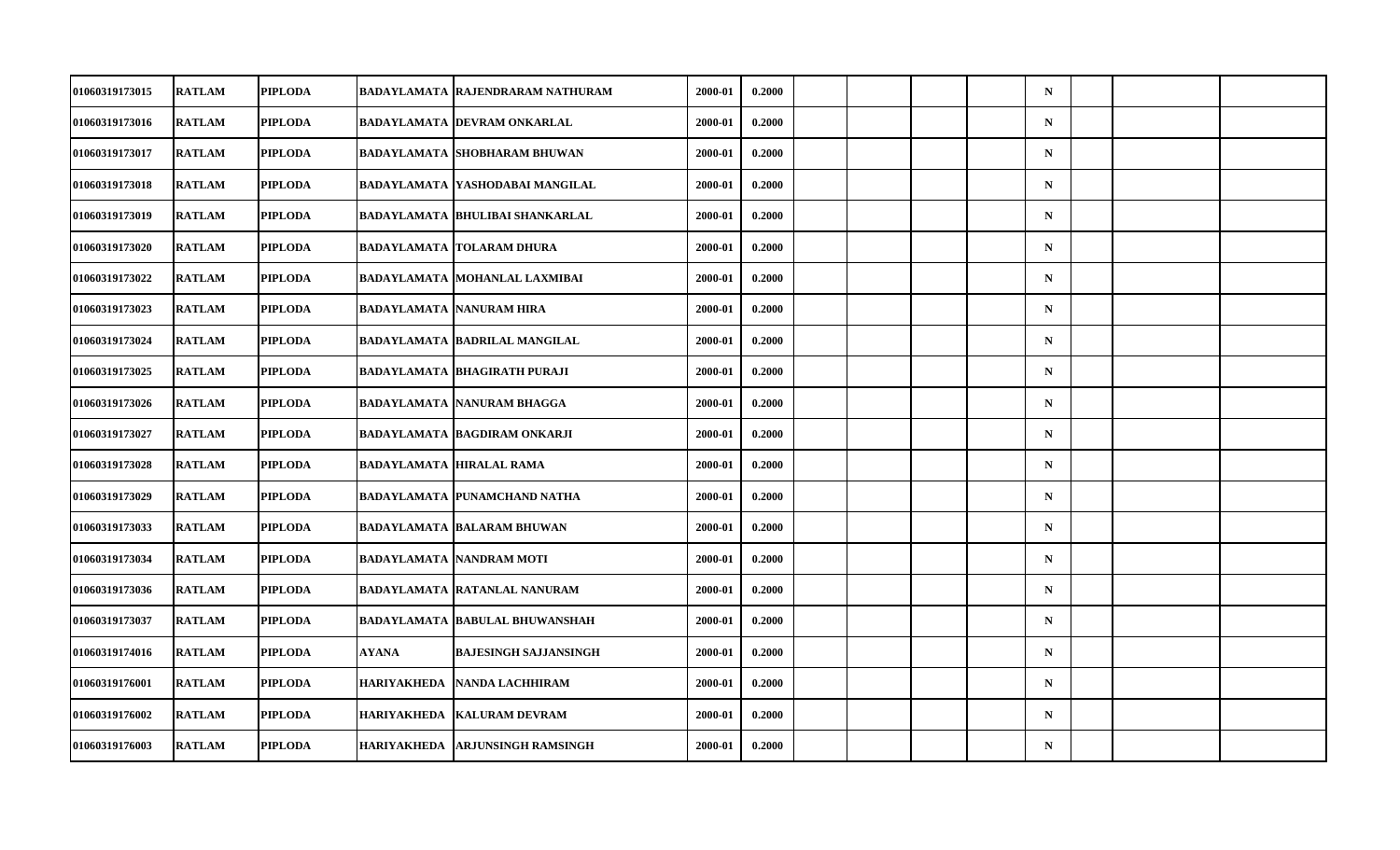| <b>01060319176005</b> | <b>RATLAM</b> | <b>PIPLODA</b> | HARIYAKHEDA        | <b>GITABAI RAGHUNATH</b>        | 2000-01 | 0.2000 |  |  | $\mathbf N$ |  |  |
|-----------------------|---------------|----------------|--------------------|---------------------------------|---------|--------|--|--|-------------|--|--|
| 01060319176006        | <b>RATLAM</b> | <b>PIPLODA</b> | HARIYAKHEDA        | <b>NARAYAN KACHRU</b>           | 2000-01 | 0.2000 |  |  | ${\bf N}$   |  |  |
| 01060319176007        | <b>RATLAM</b> | <b>PIPLODA</b> | <b>HARIYAKHEDA</b> | <b>KISHAN SUKKHA</b>            | 2000-01 | 0.2000 |  |  | $\mathbf N$ |  |  |
| 01060319176011        | <b>RATLAM</b> | <b>PIPLODA</b> | HARIYAKHEDA        | <b>SHANKARLAL HIRALAL</b>       | 2000-01 | 0.2000 |  |  | $\mathbf N$ |  |  |
| <b>01060319176012</b> | <b>RATLAM</b> | <b>PIPLODA</b> | HARIYAKHEDA        | <b>PRABHUBAI BHAGGA</b>         | 2000-01 | 0.2000 |  |  | $\mathbf N$ |  |  |
| 01060319176014        | <b>RATLAM</b> | <b>PIPLODA</b> | <b>HARIYAKHEDA</b> | <b>SHANKARLAL BAGDIRAM</b>      | 2000-01 | 0.2000 |  |  | ${\bf N}$   |  |  |
| 01060319176015        | <b>RATLAM</b> | <b>PIPLODA</b> | <b>HARIYAKHEDA</b> | <b>BAGDIBAI RAMLAL</b>          | 2000-01 | 0.2000 |  |  | $\mathbf N$ |  |  |
| 01060319176016        | <b>RATLAM</b> | <b>PIPLODA</b> | HARIYAKHEDA        | <b>AMBARAM DHULAJI</b>          | 2000-01 | 0.2000 |  |  | $\mathbf N$ |  |  |
| 01060319176017        | <b>RATLAM</b> | <b>PIPLODA</b> | <b>HARIYAKHEDA</b> | <b>BHANWARLAL SURATRAM</b>      | 2000-01 | 0.2000 |  |  | $\mathbf N$ |  |  |
| 01060319176018        | <b>RATLAM</b> | <b>PIPLODA</b> | <b>HARIYAKHEDA</b> | <b>NAGU BHAJJA</b>              | 2000-01 | 0.2000 |  |  | $\mathbf N$ |  |  |
| <b>01060319176019</b> | <b>RATLAM</b> | <b>PIPLODA</b> |                    | HARIYAKHEDA  DHURA BHERULAL     | 2000-01 | 0.2000 |  |  | $\mathbf N$ |  |  |
| <b>01060319176020</b> | <b>RATLAM</b> | <b>PIPLODA</b> | <b>HARIYAKHEDA</b> | <b>GOVINDRAM PRATAPBAI</b>      | 2000-01 | 0.2000 |  |  | $\mathbf N$ |  |  |
| 01060319176021        | <b>RATLAM</b> | <b>PIPLODA</b> | <b>HARIYAKHEDA</b> | <b>MAGANIRAM HARIRAM</b>        | 2000-01 | 0.2000 |  |  | ${\bf N}$   |  |  |
| <b>01060319176022</b> | <b>RATLAM</b> | <b>PIPLODA</b> | <b>HARIYAKHEDA</b> | <b>MOHAN ONKARLAL</b>           | 2000-01 | 0.2000 |  |  | $\mathbf N$ |  |  |
| 01060319176023        | <b>RATLAM</b> | <b>PIPLODA</b> | <b>HARIYAKHEDA</b> | KANCHANBAI CHAMPALAL            | 2000-01 | 0.2000 |  |  | $\mathbf N$ |  |  |
| 01060319176024        | <b>RATLAM</b> | <b>PIPLODA</b> | <b>HARIYAKHEDA</b> | <b>RAMLAL AMRATRAM</b>          | 2000-01 | 0.2000 |  |  | $\mathbf N$ |  |  |
| <b>01060319176025</b> | <b>RATLAM</b> | <b>PIPLODA</b> |                    | HARIYAKHEDA   KANHAIYALAL NANDA | 2000-01 | 0.2000 |  |  | $\mathbf N$ |  |  |
| 01060319176026        | <b>RATLAM</b> | <b>PIPLODA</b> | <b>HARIYAKHEDA</b> | <b>RAMCHANDRA NANDA</b>         | 2000-01 | 0.2000 |  |  | $\mathbf N$ |  |  |
| 01060319176027        | <b>RATLAM</b> | <b>PIPLODA</b> | <b>HARIYAKHEDA</b> | <b>SHAMBHULAL CHENRAM</b>       | 2000-01 | 0.2000 |  |  | $\mathbf N$ |  |  |
| <b>01060319176029</b> | <b>RATLAM</b> | <b>PIPLODA</b> | HARIYAKHEDA        | <b>RATANLAL RAMLAL</b>          | 2000-01 | 0.2000 |  |  | $\mathbf N$ |  |  |
| 01060319176030        | <b>RATLAM</b> | <b>PIPLODA</b> | <b>HARIYAKHEDA</b> | RADHAKISHAN GOPAL               | 2000-01 | 0.2000 |  |  | $\mathbf N$ |  |  |
| 01060319176031        | <b>RATLAM</b> | <b>PIPLODA</b> | <b>HARIYAKHEDA</b> | <b>BHANWARKUNWAR AMARSINGH</b>  | 2000-01 | 0.2000 |  |  | ${\bf N}$   |  |  |